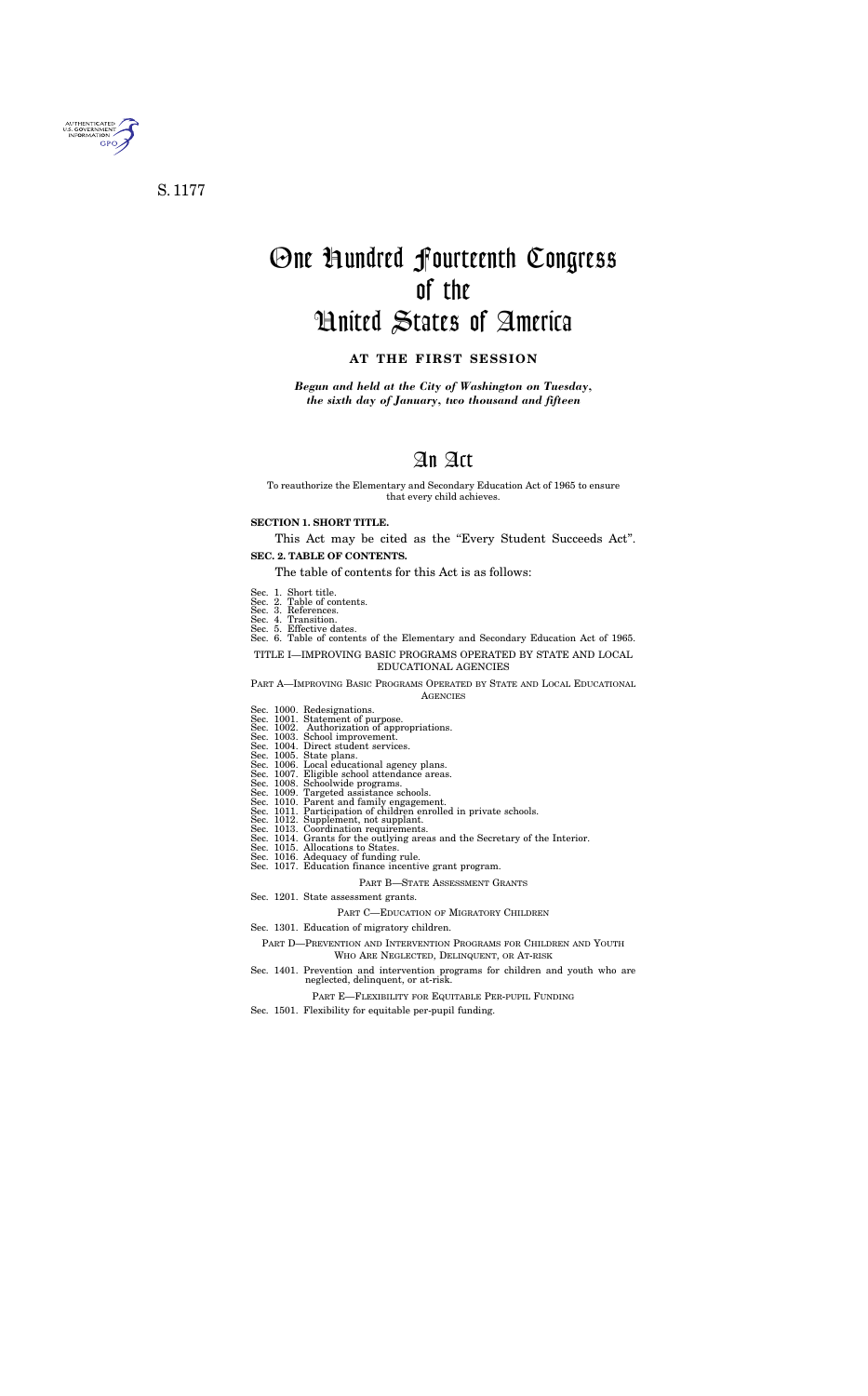# PART F—GENERAL PROVISIONS

Sec. 1601. General provisions.

- TITLE II—PREPARING, TRAINING, AND RECRUITING HIGH-QUALITY TEACHERS, PRINCIPALS, OR OTHER SCHOOL LEADERS
- 
- Sec. 2001. General provisions. Sec. 2002. Preparing, training, and recruiting high-quality teachers, principals, or other school leaders.

# TITLE III—LANGUAGE INSTRUCTION FOR ENGLISH LEARNERS AND IMMIGRANT STUDENTS

- 
- 
- Sec. 3001. Redesignation of certain provisions. Sec. 3002. Authorization of appropriations. Sec. 3003. English language acquisition, language enhancement, and academic
- achievement. Sec. 3004. General provisions.

# TITLE IV—21ST CENTURY SCHOOLS

- Sec. 4001. Redesignations and transfers. Sec. 4002. General provisions.
- - PART A—STUDENT SUPPORT AND ACADEMIC ENRICHMENT GRANTS
- Sec. 4101. Student support and academic enrichment grants.

# PART B—21ST CENTURY COMMUNITY LEARNING CENTERS

- Sec. 4201. 21st century community learning centers.
- PART C—EXPANDING OPPORTUNITY THROUGH QUALITY CHARTER SCHOOLS
- Sec. 4301. Charter schools.

#### PART D—MAGNET SCHOOLS ASSISTANCE

Sec. 4401. Magnet schools assistance.

# PART E—FAMILY ENGAGEMENT IN EDUCATION PROGRAMS

Sec. 4501. Family Engagement in Education Programs.

PART F—NATIONAL ACTIVITIES

Sec. 4601. National activities.

- 
- 
- 
- Sec. 7001. General provisions.<br>Sec. 7002. Purpose.<br>Sec. 7003. Payments relating to federal acquisition of real property.<br>Sec. 7004. Payments for eligible federally connected children.<br>Sec. 7005. Policies and procedures rel
- Sec. 7006. Application for payments under sections 7002 and 7003. Sec. 7007. Construction. Sec. 7008. Facilities.
- 
- 
- Sec. 7009. State consideration of payments in providing state aid. Sec. 7010. Federal administration.
- Sec. 7011. Administrative hearings and judicial review. Sec. 7012. Definitions.
- 
- Sec. 7013. Authorization of appropriations.

# TITLE V—STATE INNOVATION AND LOCAL FLEXIBILITY

- 
- Sec. 5001. General provisions. Sec. 5002. Funding Transferability for State and Local Educational Agencies. Sec. 5003. Rural education initiative. Sec. 5004. General provisions.
- 
- Sec. 5005. Review relating to rural local educational agencies.

# TITLE VI—INDIAN, NATIVE HAWAIIAN, AND ALASKA NATIVE EDUCATION

- Sec. 6001. Conforming amendments.
- 
- Sec. 6002. Indian education. Sec. 6003. Native Hawaiian education.
- 
- Sec. 6004. Alaska Native education. Sec. 6005. Report on Native American language medium education.
- Sec. 6006. Report on responses to Indian student suicides.

#### TITLE VII—IMPACT AID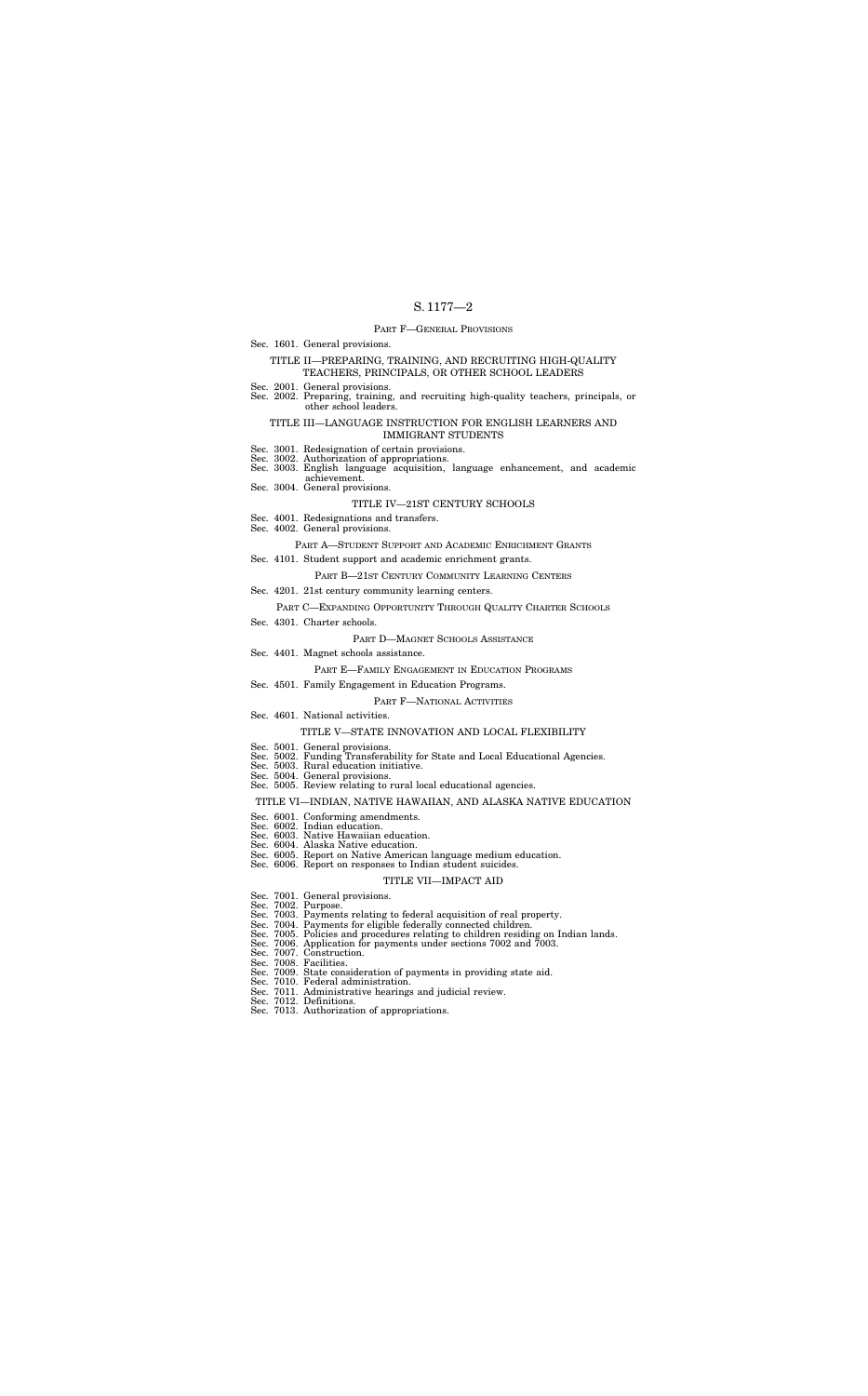# TITLE VIII—GENERAL PROVISIONS

- 
- 
- Sec. 8001. General provisions. Sec. 8002. Definitions. Sec. 8003. Applicability of title.
- Sec. 8004. Applicability to Bureau of Indian Education operated schools. Sec. 8005. Consolidation of State administrative funds for elementary and secondary education programs.
	-
- Sec. 8006. Consolidation of funds for local administration. Sec. 8007. Consolidated set-aside for Department of the Interior funds.
- 
- 
- Sec. 8008. Department staff.<br>Sec. 8009. Optional consolidated State plans or applications.<br>Sec. 8010. General applicability of State educational agency assurances.<br>Sec. 8011. Rural consolidated plan.<br>Sec. 8012. Other gener
- 
- 
- 
- Sec. 8014. Approval and disapproval of State plans and local applications. Sec. 8015. Participation by private school children and teachers.
- 
- Sec. 8016. Standards for by-pass. Sec. 8017. Complaint process for participation of private school children. Sec. 8018. By-pass determination process.
- 
- 
- 
- 
- 
- Sec. 8019. Maintenance of effort.<br>Sec. 8020. Prohibition regarding state aid.<br>Sec. 8021. School prayer.<br>Sec. 8022. Prohibited uses of funds.<br>Sec. 8023. Prohibitions.<br>Sec. 8023. Prohibitions.
- Sec. 8025. Armed forces recruiter access to students and student recruiting information.
- 
- Sec. 8026. Prohibition on federally sponsored testing. Sec. 8027. Limitations on national testing or certification for teachers, principals, or other school leaders.
- -
- Sec. 8028. Prohibition on requiring State participation.<br>Sec. 8029. Civil rights.<br>Sec. 8030. Consultation with Indian tribes and tribal organizations.<br>Sec. 8031. Outreach and technical assistance for rural local educationa
- 
- Sec. 8033. Local governance.
- Sec. 8034. Rule of construction regarding travel to and from school. Sec. 8035. Limitations on school-based health centers.
- 
- 
- Sec. 8036. State control over standards. Sec. 8037. Sense of Congress on protecting student privacy. Sec. 8038. Prohibition on aiding and abetting sexual abuse.
- Sec. 8039. Sense of Congress on restoration of state sovereignty over public education.
- Sec. 8040. Privacy.
- Sec. 8041. Analysis and periodic review; sense of Congress; technical assistance.
- Sec. 8042. Evaluations.

# TITLE IX—EDUCATION FOR THE HOMELESS AND OTHER LAWS

#### PART A—HOMELESS CHILDREN AND YOUTHS

- Sec. 9101. Statement of policy.
- Sec. 9102. Grants for State and local activities.
- Sec. 9103. Local educational agency subgrants.
- Sec. 9104. Secretarial responsibilities.
- Sec. 9105. Definitions.
- Sec. 9106. Authorization of appropriations.
- Sec. 9107. Effective date.

# PART B—MISCELLANEOUS; OTHER LAWS

- Sec. 9201. Findings and sense of Congress on sexual misconduct.
- Sec. 9202. Sense of Congress on First Amendment rights.
- Sec. 9203. Preventing improper use of taxpayer funds.
- Sec. 9204. Accountability to taxpayers through monitoring and oversight.
- Sec. 9205. Report on Department actions to address Office of Inspector General re-
- ports. Sec. 9206. Posthumous pardon.
- Sec. 9207. Education Flexibility Partnership Act of 1999 reauthorization.
- Sec. 9208. Report on the reduction of the number and percentage of students who
- drop out of school.
- Sec. 9209. Report on subgroup sample size.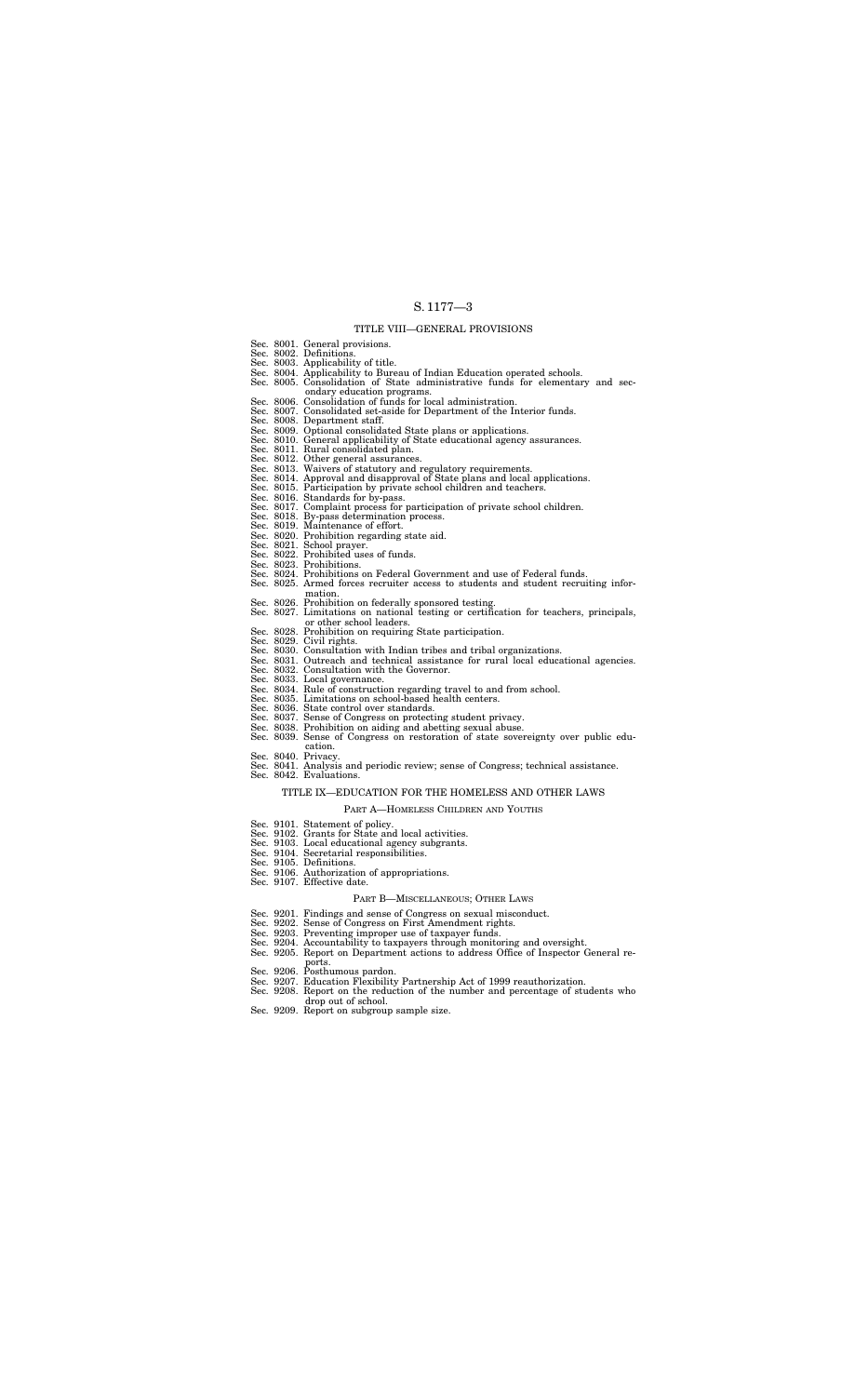Sec. 9210. Report on student home access to digital learning resources. Sec. 9211. Study on the title I formula. Sec. 9212. Preschool development grants. Sec. 9213. Review of Federal early childhood education programs.

Sec. 9214. Use of the term ''highly qualified'' in other laws. Sec. 9215. Additional conforming amendments to other laws.

#### **SEC. 3. REFERENCES.**

Except as otherwise expressly provided, whenever in this Act an amendment or repeal is expressed in terms of an amendment to, or repeal of, a section or other provision, the reference shall be considered to be made to a section or other provision of the Elementary and Secondary Education Act of 1965 (20 U.S.C. 6301 et seq.).

# **SEC. 4. TRANSITION.**

(a) FUNDING AUTHORITY.— (1) MULTI-YEAR AWARDS.— (A) PROGRAMS NO LONGER AUTHORIZED.—Except as otherwise provided in this Act or the amendments made by this Act, the recipient of a multiyear award under the Elementary and Secondary Education Act of 1965 (20 U.S.C. 6301 et seq.), as in effect on the day before the date of enactment of this Act, under a program that is not authorized under the Elementary and Secondary Education Act of 1965 (20 U.S.C. 6301 et seq.), as amended by this Act, and—

(i) that is not substantively similar to a program authorized under the Elementary and Secondary Education Act of 1965 (20 U.S.C. 6301 et seq.), as amended by this Act, shall continue to receive funds in accordance with the terms of such prior award, except that no additional funds for such program may be awarded after September 30, 2016; and

(b) ORDERLY TRANSITION.—Subject to subsection  $(a)(1)(A)(i)$ , the Secretary shall take such steps as are necessary to provide for the orderly transition to, and implementation of, programs authorized under the Elementary and Secondary Education Act of 1965

(ii) that is substantively similar to a program authorized under the Elementary and Secondary Education Act of 1965 (20 U.S.C. 6301 et seq.), as amended by this Act, shall continue to receive funds in accordance with the terms of such prior award.

(B) AUTHORIZED PROGRAMS.—Except as otherwise provided in this Act, or the amendments made by this Act, the recipient of a multiyear award under a program that was authorized under the Elementary and Secondary Education Act of 1965 (20 U.S.C. 6301 et seq.), as in effect on the day before the date of enactment of this Act, and that is authorized under such Act (20 U.S.C. 6301 et seq.), as amended by this Act, shall continue to receive funds in accordance with the terms of such prior award.

(2) PLANNING AND TRANSITION.—Notwithstanding any other provision of law, a recipient of funds under a program described in paragraph  $(1)(A)(ii)$  or  $(1)(B)$  may use funds awarded to the recipient under such program, to carry out necessary and reasonable planning and transition activities in order to ensure the recipient's compliance with the amendments to such program made by this Act.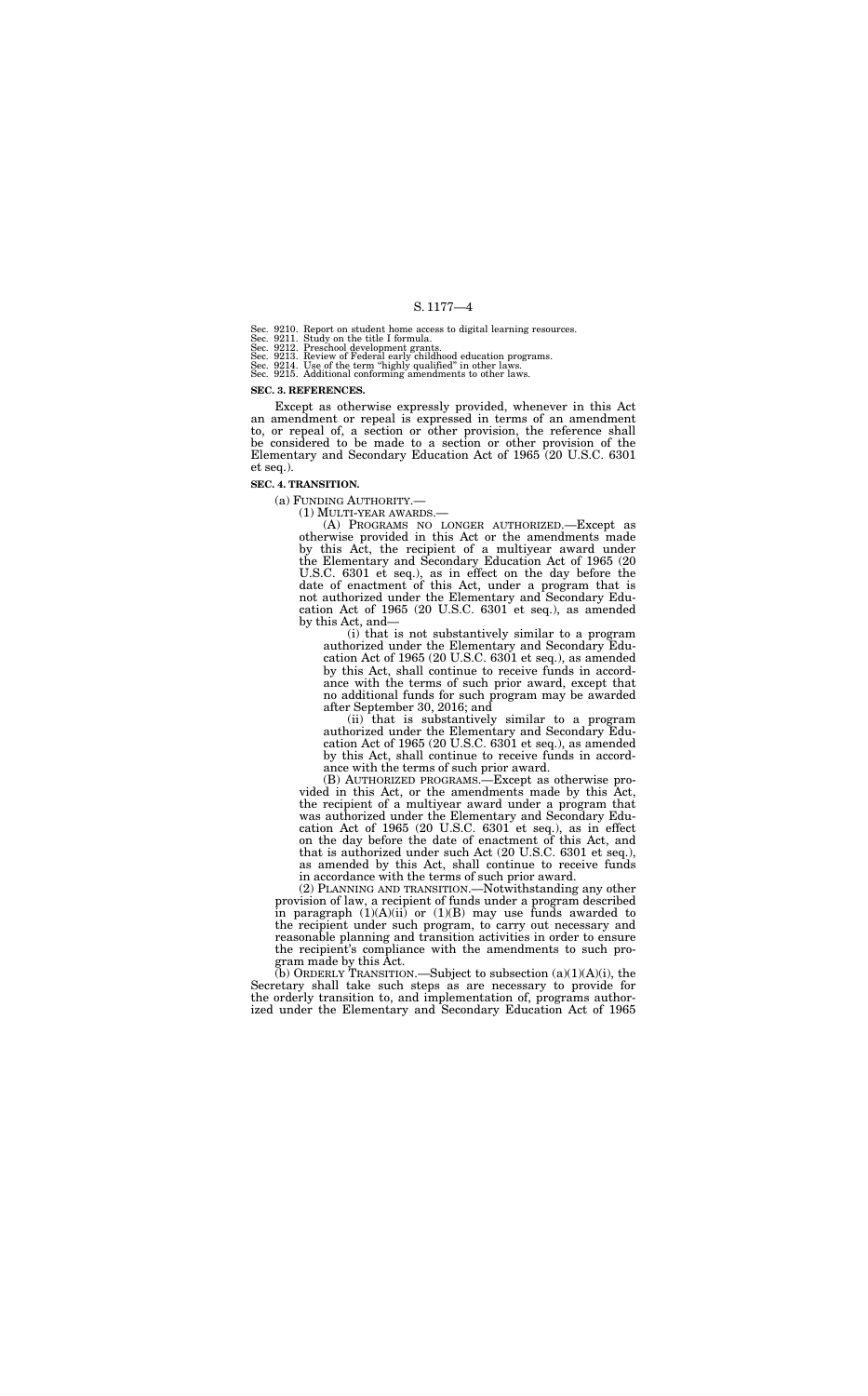(20 U.S.C. 6301 et. seq.), as amended by this Act, from programs authorized under the Elementary and Secondary Education Act of 1965 (20 U.S.C. 6301 et seq.), as in effect on the day before the date of enactment of this Act.

(c) TERMINATION OF CERTAIN WAIVERS.—

(1) IN GENERAL.—Notwithstanding any other provision of this Act, and subject to section  $5(e)(2)$ , a waiver described in paragraph (2) shall be null and void and have no legal effect on or after August 1, 2016.

(2) WAIVERS.— $\overline{A}$  waiver shall be subject to paragraph (1) if the waiver was granted by the Secretary of Education to a State or consortium of local educational agencies under the program first introduced in a letter to chief State school officers dated September 23, 2011, and authorized under section 9401 of the Elementary and Secondary Education Act of 1965 (20 U.S.C. 7861), as in effect on the day before the date of enactment of this Act.

#### **SEC. 5. EFFECTIVE DATES.**

(a) IN GENERAL.—Except as otherwise provided in this Act, or an amendment made by this Act, this Act, and the amendments made by this Act, shall be effective upon the date of enactment of this Act.

(b) NONCOMPETITIVE PROGRAMS.—With respect to noncompetitive programs under the Elementary and Secondary Education Act of 1965 (20 U.S.C. 6301 et seq) and the McKinney-Vento Homeless Assistance Act (42 U.S.C. 11301 et seq.) under which any funds are allotted by the Secretary of Education to recipients on the basis of a formula, the amendments made by this Act shall be effective beginning on July 1, 2016, except as otherwise provided in such amendments.

> $(A)$  section  $111\tilde{1}(b)$  $(2)$  of the Elementary and Secondary Education Act of 1965 (20 U.S.C. 6311(b)(2)), as in effect on the day before the date of enactment of this Act, shall be effective through the close of August 1, 2016;

(c) COMPETITIVE PROGRAMS.—With respect to programs that are conducted by the Secretary of Education on a competitive basis (and are not programs described in subsection (b)) under the Elementary and Secondary Education Act of 1965 (20 U.S.C. 6301 et seq.), the amendments made by this Act with respect to appropriations for use under such programs shall be effective beginning on October 1, 2016, except as otherwise provided in such amendments.

(d) IMPACT AID.—With respect to title VII of the Elementary and Secondary Education Act of 1965, as amended by this Act, the amendments made by this Act shall take effect with respect to appropriations for use under such title beginning fiscal year 2017, except as otherwise provided in such amendments.

(e) TITLE I OF THE ELEMENTARY AND SECONDARY EDUCATION ACT OF 1965.—

(1) EFFECTIVE DATES FOR SECTION 1111 OF THE ELEMENTARY AND SECONDARY EDUCATION ACT OF 1965.—Notwithstanding any other provision of this Act, or the amendments made by this Act, and subject to paragraph (2) of this subsection—

(B) subsections (c) and (d) of section 1111 of the Elementary and Secondary Education Act of 1965 (20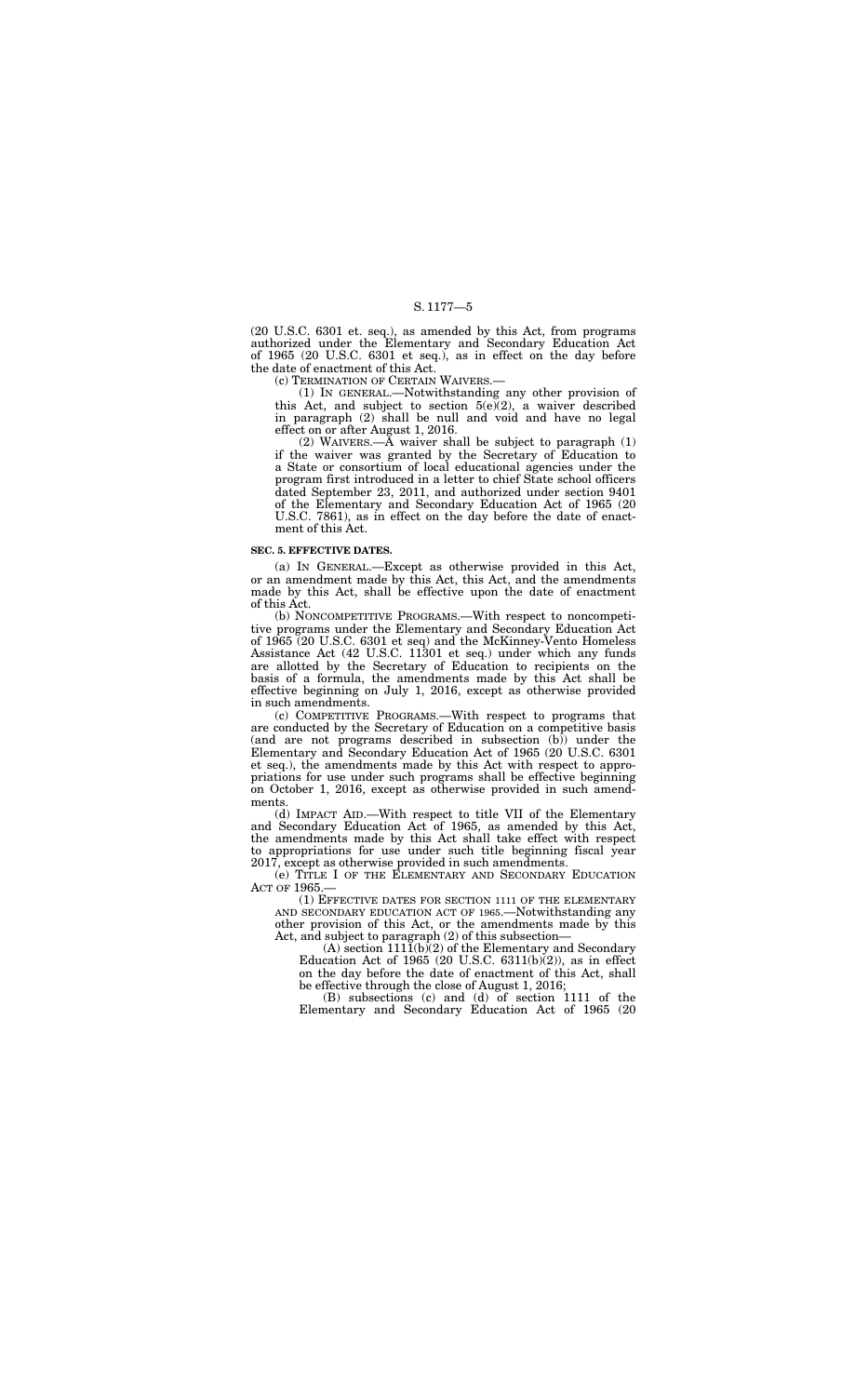U.S.C. 6311), as amended by this Act, shall take effect beginning with school year 2017–2018; and

 $(C)$  section  $1111(b)(2)$  of the Elementary and Secondary Education Act of 1965 (20 U.S.C. 6311(b) $(2)$ ), as amended by this Act, and any other provision of section 1111 of such Act (20 U.S.C. 6311), as amended by this Act, which is not described in subparagraph (B) of this paragraph, shall take effect in a manner consistent with subsection (a).

(2) SPECIAL RULE.—

(ii) subsections (c) and (d) of section 1111 of the Elementary and Secondary Education Act of 1965 (20 U.S.C. 6311), as amended by this Act, take effect in accordance with paragraph  $(1)(B)$ ,

(A) IN GENERAL.—Notwithstanding any other provision of this Act (including subsection (b) and paragraph (1)), any school or local educational agency described in subparagraph (B) shall continue to implement interventions applicable to such school or local educational agency under clause (i) or (ii) of subparagraph (B) until—

(i) the State plan for the State in which the school or agency is located under section 1111 of the Elementary and Secondary Education Act of 1965 (20 U.S.C. 6311), as amended by this Act, is approved under such section (20 U.S.C. 6311); or

whichever occurs first.

(B) CERTAIN SCHOOLS AND LOCAL EDUCATIONAL AGEN-CIES.—A school or local educational agency shall be subject to the requirements of subparagraph (A), if such school or local educational agency has been identified by the State in which the school or local educational agency is located—

(i) as in need of improvement, corrective action, or restructuring under part A of title I of the Elementary and Secondary Education Act of 1965 (20 U.S.C. 6311 et seq.), as in effect on the day before the date of enactment of this Act; or

(ii) as a priority or focus school under a waiver granted by the Secretary of Education under section 9401 of the Elementary and Secondary Education Act of 1965 (20 U.S.C. 7861), as in effect on the day before the date of enactment of this Act.

# **SEC. 6. TABLE OF CONTENTS OF THE ELEMENTARY AND SECONDARY EDUCATION ACT OF 1965.**

Section 2 is amended to read as follows:

# ''Sec. 1. Short title. ''Sec. 2. Table of contents.

# ''TITLE I—IMPROVING THE ACADEMIC ACHIEVEMENT OF THE DISADVANTAGED

- ''Sec. 1001. Statement of purpose.
- ''Sec. 1002. Authorization of appropriations. ''Sec. 1003. School improvement. ''Sec. 1003A. Direct student services.
- 
- ''Sec. 1004. State administration.

#### ''PART A—IMPROVING BASIC PROGRAMS OPERATED BY LOCAL EDUCATIONAL AGENCIES

''SUBPART 1—BASIC PROGRAM REQUIREMENTS

''Sec. 1111. State plans.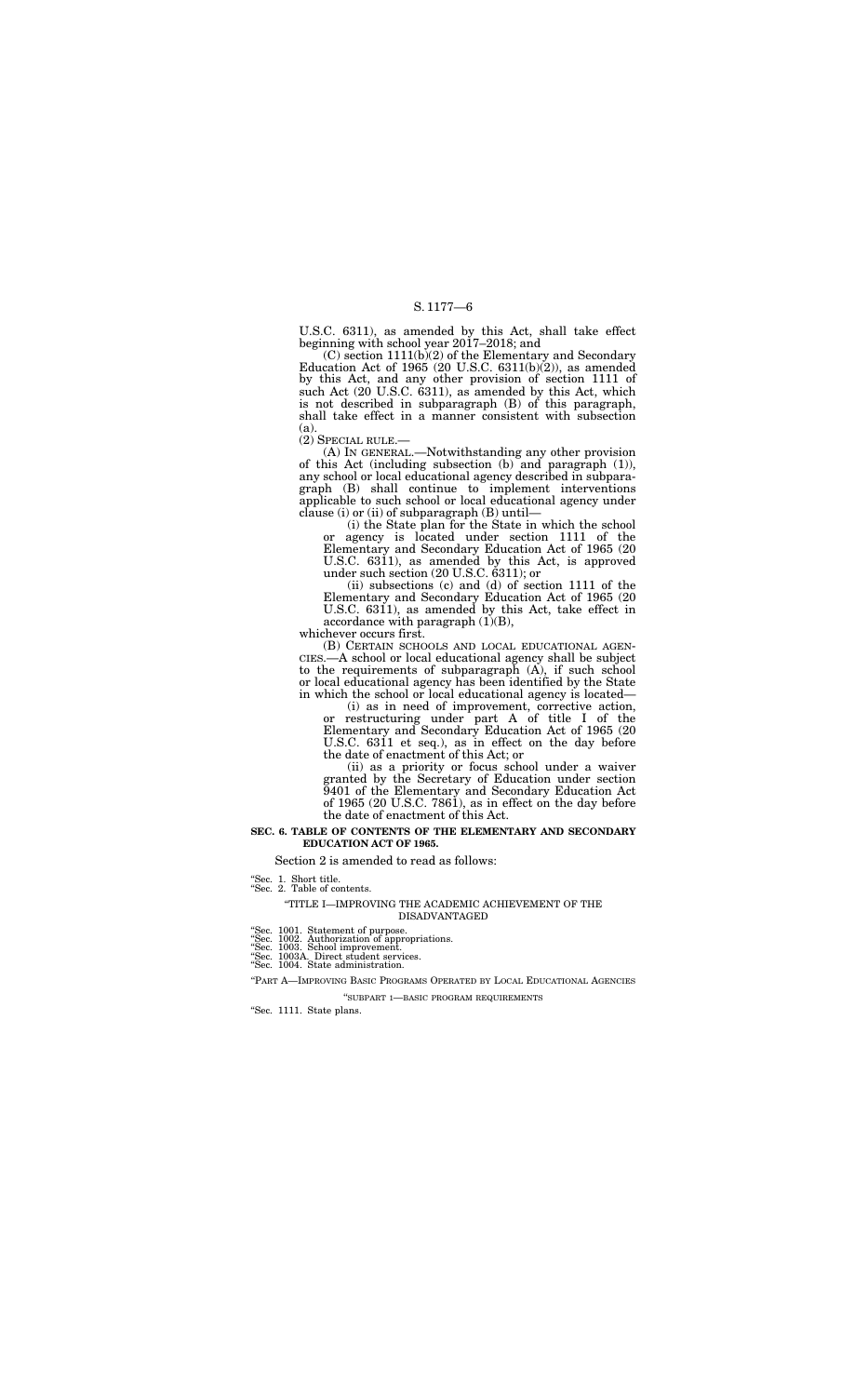''Sec. 1112. Local educational agency plans. ''Sec. 1113. Eligible school attendance areas. ''Sec. 1114. Schoolwide programs.

- 
- 
- 
- ''Sec. 1115. Targeted assistance schools. ''Sec. 1116. Parent and family engagement. ''Sec. 1117. Participation of children enrolled in private schools.
- 
- ''Sec. 1118. Fiscal requirements. ''Sec. 1119. Coordination requirements.

#### ''SUBPART 2—ALLOCATIONS

- ''Sec. 1121. Grants for the outlying areas and the Secretary of the Interior.
- 
- ''Sec. 1122. Allocations to States. ''Sec. 1124. Basic grants to local educational agencies.
- 
- ''Sec. 1124A. Concentration grants to local educational agencies. ''Sec. 1125. Targeted grants to local educational agencies. ''Sec. 1125AA. Adequacy of funding to local educational agencies in fiscal years
- after fiscal year 2001.
- 
- ''Sec. 1125A. Education finance incentive grant program. ''Sec. 1126. Special allocation procedures. ''Sec. 1127. Carryover and waiver.
- 

- 
- 
- 
- 
- "Sec. 1301. Program purposes.<br>"Sec. 1302. Program authorized.<br>"Sec. 1303. State allocations.<br>"Sec. 1304. State applications; services.<br>"Sec. 1305. Secretarial approval; peer review.<br>"Sec. 1306. Comprehensive needs assessme activities.
- 
- ''Sec. 1307. Bypass. ''Sec. 1308. Coordination of migrant education activities.
- ''Sec. 1309. Definitions.

# ''PART B—STATE ASSESSMENT GRANTS

- ''Sec. 1201. Grants for State assessments and related activities.
- ''Sec. 1202. State option to conduct assessment system audit. ''Sec. 1203. Allotment of appropriated funds.
- ''Sec. 1204. Innovative assessment and accountability demonstration authority.

# ''PART C—EDUCATION OF MIGRATORY CHILDREN

# ''PART D—PREVENTION AND INTERVENTION PROGRAMS FOR CHILDREN AND YOUTH WHO ARE NEGLECTED, DELINQUENT, OR AT-RISK

- ''Sec. 1401. Purpose and program authorization.
- ''Sec. 1402. Payments for programs under this part.

# ''SUBPART 1—STATE AGENCY PROGRAMS

- 
- ''Sec. 1411. Eligibility. ''Sec. 1412. Allocation of funds. ''Sec. 1413. State reallocation of funds.
- 
- ''Sec. 1414. State plan and State agency applications. ''Sec. 1415. Use of funds. ''Sec. 1416. Institution-wide projects.
- 
- 
- ''Sec. 1417. Three-year programs or projects. ''Sec. 1418. Transition services.
- ''Sec. 1419. Technical assistance.
	- - ''SUBPART 2—LOCAL AGENCY PROGRAMS
- 
- 
- 
- 
- "Sec. 1421. Purpose.<br>"Sec. 1422. Programs operated by local educational agencies.<br>"Sec. 1423. Local educational agency applications.<br>"Sec. 1424. Uses of funds.<br>"Sec. 1425. Program requirements for correctional facilities r
- this section. ''Sec. 1426. Accountability.

# ''SUBPART 3—GENERAL PROVISIONS

- ''Sec. 1431. Program evaluations. ''Sec. 1432. Definitions.
- 

# ''PART E—FLEXIBILITY FOR EQUITABLE PER-PUPIL FUNDING

''Sec. 1501. Flexibility for equitable per-pupil funding.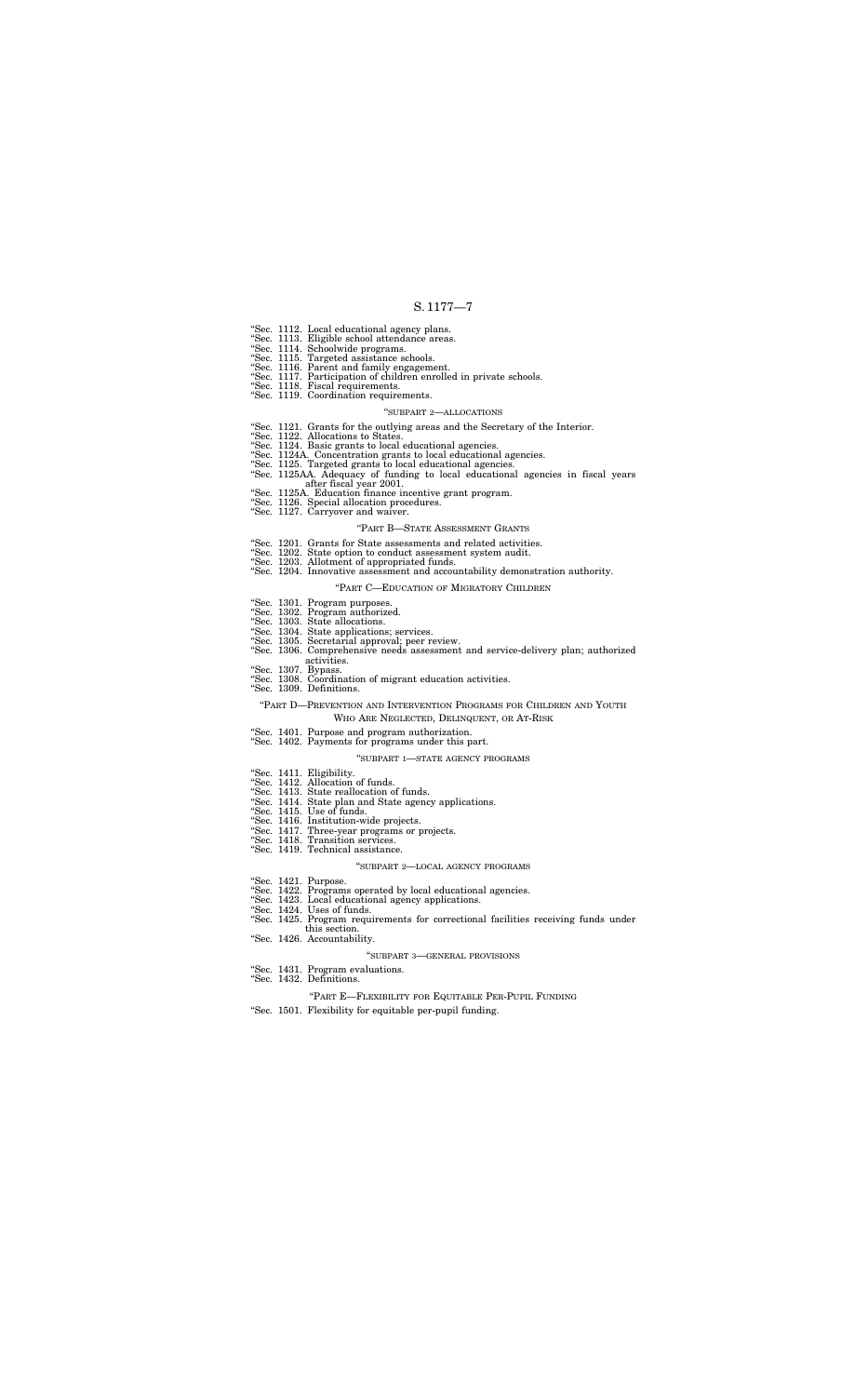# ''PART F—GENERAL PROVISIONS

- ''Sec. 1601. Federal regulations.
- ''Sec. 1602. Agreements and records.
- ''Sec. 1603. State administration.
- ''Sec. 1604. Prohibition against Federal mandates, direction, or control.
- ''Sec. 1605. Rule of construction on equalized spending.

# ''TITLE II—PREPARING, TRAINING, AND RECRUITING HIGH-QUALITY TEACHERS, PRINCIPALS, AND OTHER SCHOOL LEADERS

- ''Sec. 2001. Purpose.
- ''Sec. 2002. Definitions.
- ''Sec. 2003. Authorization of appropriations.

# ''PART A—SUPPORTING EFFECTIVE INSTRUCTION

- ''Sec. 2101. Formula grants to States.
- ''Sec. 2102. Subgrants to local educational agencies.
- ''Sec. 2103. Local uses of funds.
- ''Sec. 2104. Reporting.

#### ''PART B—NATIONAL ACTIVITIES

# ''Sec. 2201. Reservations.

#### ''SUBPART 1—TEACHER AND SCHOOL LEADER INCENTIVE PROGRAM

- ''Sec. 2211. Purposes; definitions.
- ''Sec. 2212. Teacher and school leader incentive fund grants.
- ''Sec. 2213. Reports.

# ''SUBPART 2—LITERACY EDUCATION FOR ALL, RESULTS FOR THE NATION

- ''Sec. 2221. Purposes; definitions.
- ''Sec. 2222. Comprehensive literacy State development grants.
- ''Sec. 2223. Subgrants to eligible entities in support of birth through kindergarten
- entry literacy. ''Sec. 2224. Subgrants to eligible entities in support of kindergarten through grade
- 12 literacy.
- ''Sec. 2225. National evaluation and information dissemination.
- ''Sec. 2226. Innovative approaches to literacy.

''SUBPART 3—AMERICAN HISTORY AND CIVICS EDUCATION

- ''Sec. 2231. Program authorized.
- ''Sec. 2232. Presidential and congressional academies for American history and civics.
- ''Sec. 2233. National activities.

#### ''SUBPART 4—PROGRAMS OF NATIONAL SIGNIFICANCE

- ''Sec. 2241. Funding allotment.
- ''Sec. 2242. Supporting effective educator development.
- ''Sec. 2243. School leader recruitment and support.
- ''Sec. 2244. Technical assistance and national evaluation.
- ''Sec. 2245. STEM master teacher corps.

#### ''PART C—GENERAL PROVISIONS

- ''Sec. 2301. Supplement, not supplant.
- ''Sec. 2302. Rules of construction.

# ''TITLE III—LANGUAGE INSTRUCTION FOR ENGLISH LEARNERS AND IMMIGRANT STUDENTS

''Sec. 3001. Authorization of appropriations.

#### ''PART A—ENGLISH LANGUAGE ACQUISITION, LANGUAGE ENHANCEMENT, AND ACADEMIC ACHIEVEMENT ACT

''Sec. 3101. Short title.

#### ''Sec. 3102. Purposes.

#### ''SUBPART 1—GRANTS AND SUBGRANTS FOR ENGLISH LANGUAGE ACQUISITION AND LANGUAGE ENHANCEMENT

''Sec. 3111. Formula grants to States.

''Sec. 3112. Native American and Alaska Native children in school.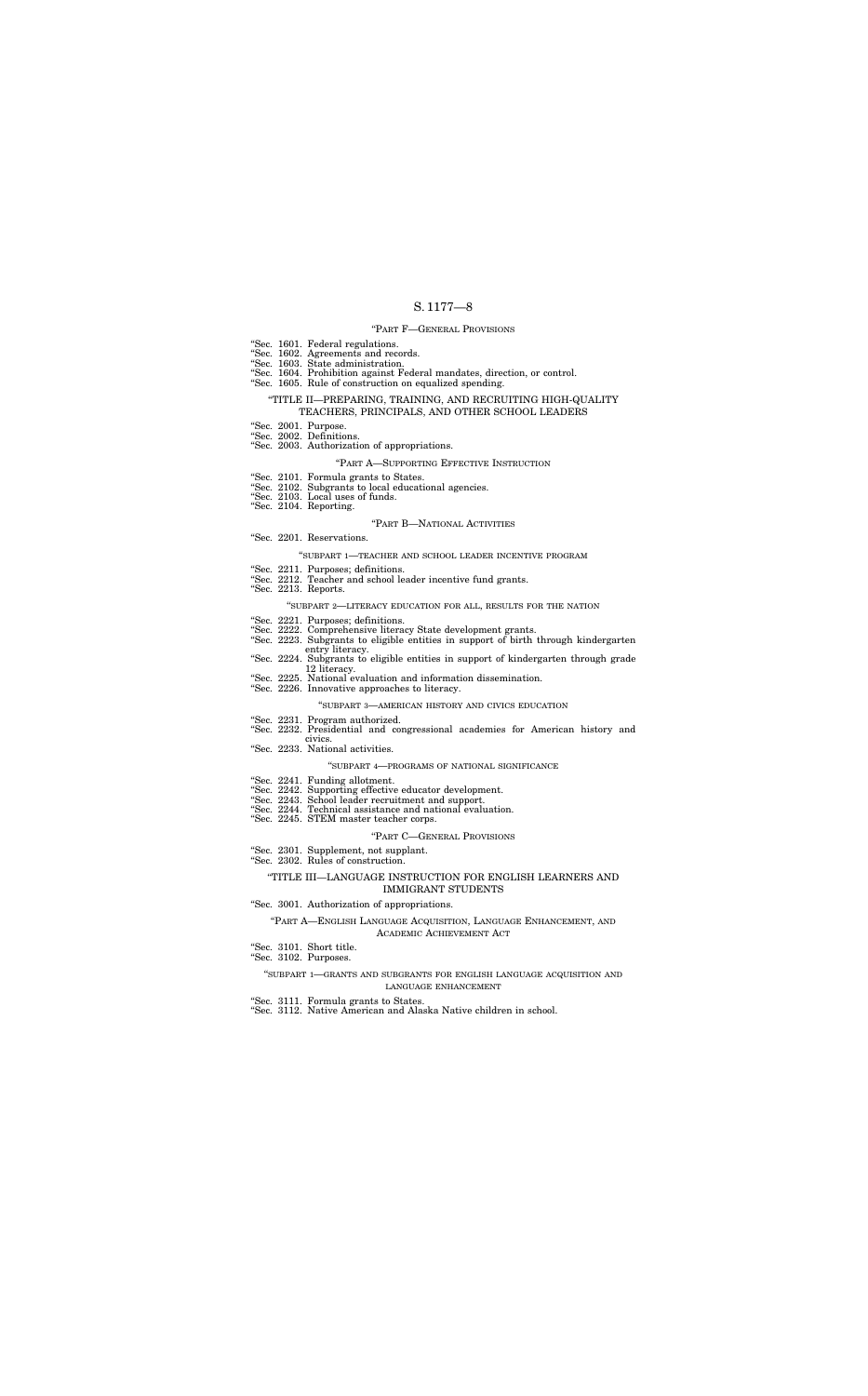- ''Sec. 3113. State and specially qualified agency plans. ''Sec. 3114. Within-State allocations. ''Sec. 3115. Subgrants to eligible entities.
- 
- 
- ''Sec. 3116. Local plans.

#### ''SUBPART 2—ACCOUNTABILITY AND ADMINISTRATION

- 
- 
- 
- 
- 
- "Sec. 3121. Reporting.<br>"Sec. 3122. Biennial reports.<br>"Sec. 3123. Coordination with related programs.<br>"Sec. 3124. Rules of construction.<br>"Sec. 3125. Legal authority under State law.<br>"Sec. 3126. Civil rights.<br>"Sec. 3127. Pro
- ''Sec. 3128. Prohibition.
	- ''SUBPART 3—NATIONAL ACTIVITIES
- ''Sec. 3131. National professional development project.

# ''PART B—GENERAL PROVISIONS

- 
- ''Sec. 3201. Definitions. ''Sec. 3202. National clearinghouse.
- ''Sec. 3203. Regulations.

# ''TITLE IV—21ST CENTURY SCHOOLS

''Sec. 4001. General provisions.

#### ''PART A—STUDENT SUPPORT AND ACADEMIC ENRICHMENT GRANTS

# ''SUBPART 1—STUDENT SUPPORT AND ACADEMIC ENRICHMENT GRANTS

- 
- 
- 
- 
- 
- "Sec. 4301. Purpose.<br>"Sec. 4302. Program authorized.<br>"Sec. 4303. Grants to support high-quality charter schools.<br>"Sec. 4304. Facilities financing assistance.<br>"Sec. 4305. National activities.<br>"Sec. 4306. Federal formula all ment expansions.
- ''Sec. 4307. Solicitation of input from charter school operators. ''Sec. 4308. Records transfer.
- 
- ''Sec. 4309. Paperwork reduction. ''Sec. 4310. Definitions.
- ''Sec. 4311. Authorization of appropriations.
- ''Sec. 4101. Purpose.
- 
- 
- 
- 
- "Sec. 4102. Definitions.<br>"Sec. 4103. Formula grants to States.<br>"Sec. 4104. State use of funds.<br>"Sec. 4105. Allocations to local educational agencies.<br>"Sec. 4106. Local educational agency applications.<br>"Sec. 4107. Activitie
	-
	-
	- ''Sec. 4110. Supplement, not supplant. ''Sec. 4111. Rule of construction.
	-
	- ''Sec. 4112. Authorization of appropriations.

# ''SUBPART 2—INTERNET SAFETY

"4121. Internet safety.

# ''PART B—21ST CENTURY COMMUNITY LEARNING CENTERS

- 
- 
- ''Sec. 4201. Purpose; definitions. ''Sec. 4202. Allotments to States. ''Sec. 4203. State application. ''Sec. 4204. Local competitive subgrant program.
- 
- ''Sec. 4205. Local activities. ''Sec. 4206. Authorization of appropriations.

# "PART C—EXPANDING OPPORTUNITY THROUGH QUALITY CHARTER SCHOOLS

# ''PART D—MAGNET SCHOOLS ASSISTANCE

- ''Sec. 4401. Findings and purpose.
- ''Sec. 4402. Definition.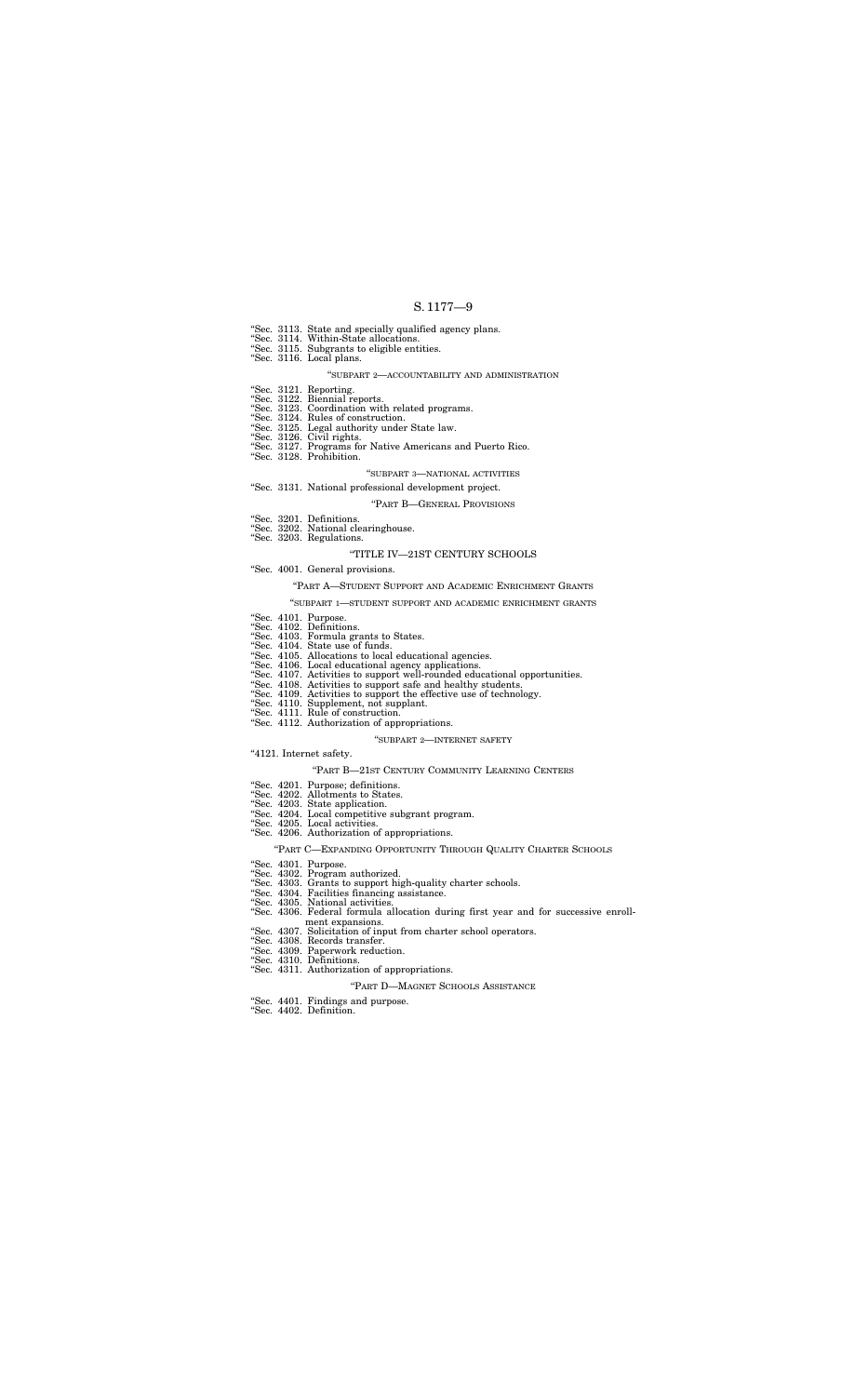- ''Sec. 4403. Program authorized. ''Sec. 4404. Eligibility. ''Sec. 4405. Applications and requirements. ''Sec. 4406. Priority. ''Sec. 4407. Use of funds. ''Sec. 4408. Limitations.
- 
- 
- ''Sec. 4409. Authorization of appropriations; reservation.

# ''PART E—FAMILY ENGAGEMENT IN EDUCATION PROGRAMS

- 
- 
- ''Sec. 4621. Purposes. ''Sec. 4622. Definitions. ''Sec. 4623. Program authorized. ''Sec. 4624. Promise neighborhoods.
- "Sec. 4625. Full-service community schools.
- 
- ''Sec. 4501. Purposes.
- 
- 
- 
- ''Sec. 4502. Grants authorized. ''Sec. 4503. Applications. ''Sec. 4504. Uses of funds. ''Sec. 4505. Family engagement in Indian schools. ''Sec. 4506. Authorization of appropriations.
	-

# ''PART F—NATIONAL ACTIVITIES

''Sec. 4601. Authorization of appropriations; reservations.

# ''SUBPART 1—EDUCATION INNOVATION AND RESEARCH

''Sec. 4611. Grants for education innovation and research.

#### ''SUBPART 2—COMMUNITY SUPPORT FOR SCHOOL SUCCESS

# ''SUBPART 3—NATIONAL ACTIVITIES FOR SCHOOL SAFETY

''Sec. 4631. National activities for school safety.

# ''SUBPART 4—ACADEMIC ENRICHMENT

- 
- 
- ''Sec. 4641. Awards for academic enrichment. ''Sec. 4642. Assistance for arts education. ''Sec. 4643. Ready to learn programming. ''Sec. 4644. Supporting high-ability learners and learning.
	-

# ''TITLE V—FLEXIBILITY AND ACCOUNTABILITY

- ''PART A—FUNDING TRANSFERABILITY FOR STATE AND LOCAL EDUCATIONAL **AGENCIES**
- 
- ''Sec. 5101. Short title. ''Sec. 5102. Purpose. ''Sec. 5103. Transferability of funds.
	-

# ''PART B—RURAL EDUCATION INITIATIVE

- ''Sec. 5201. Short title. ''Sec. 5202. Purpose.
- - ''SUBPART 1—SMALL, RURAL SCHOOL ACHIEVEMENT PROGRAM
- ''Sec. 5211. Use of applicable funding.
- ''Sec. 5212. Grant program authorized.

#### ''SUBPART 2—RURAL AND LOW-INCOME SCHOOL PROGRAM

- ''Sec. 5221. Program authorized.
- ''Sec. 5222. Use of funds.
- ''Sec. 5223. Applications.
- ''Sec. 5224. Report. ''Sec. 5225. Choice of participation.

#### ''PART C—GENERAL PROVISIONS

- ''Sec. 5301. Prohibition against Federal mandates, direction, or control.
- ''Sec. 5302. Rule of construction on equalized spending.

# ''TITLE VI—INDIAN, NATIVE HAWAIIAN, AND ALASKA NATIVE EDUCATION

# ''PART A—INDIAN EDUCATION

''Sec. 6101. Statement of policy.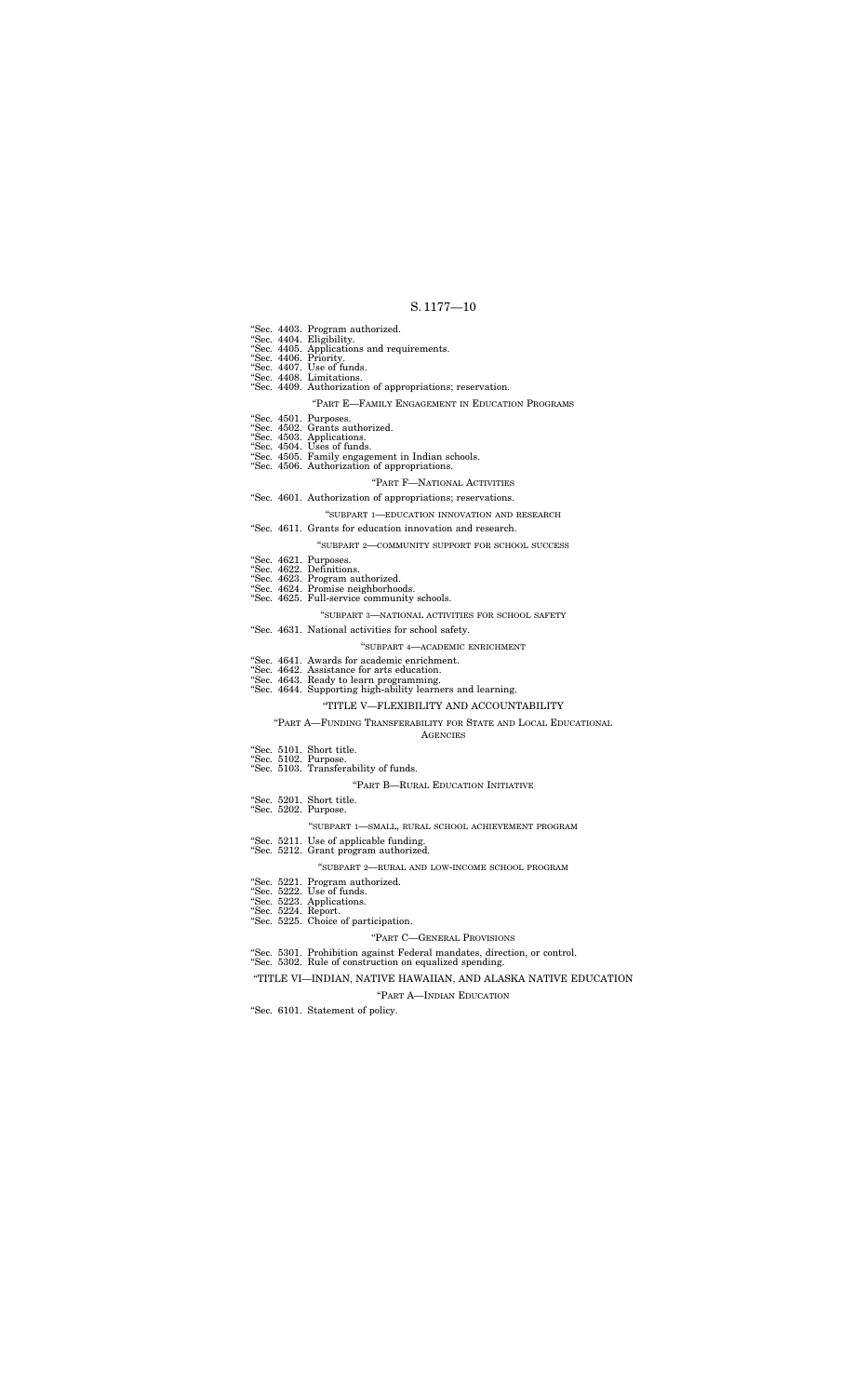''Sec. 6102. Purpose.

# ''SUBPART 1—FORMULA GRANTS TO LOCAL EDUCATIONAL AGENCIES

- 
- "Sec. 6111. Purpose.<br>"Sec. 6112. Grants to local educational agencies and tribes.<br>"Sec. 6113. Amount of grants.<br>"Sec. 6114. Applications.<br>"Sec. 6115. Authorized services and activities.<br>"Sec. 6115. Authorized services auth
- 
- 
- 
- 
- -

# ''SUBPART 2—SPECIAL PROGRAMS AND PROJECTS TO IMPROVE EDUCATIONAL OPPORTUNITIES FOR INDIAN CHILDREN

- ''Sec. 6121. Improvement of educational opportunities for Indian children and
	-

# youth. ''Sec. 6122. Professional development for teachers and education professionals.

# ''SUBPART 3—NATIONAL ACTIVITIES

- 
- ''Sec. 6131. National research activities. ''Sec. 6132. Grants to tribes for education administrative planning, development,
- and coordination. ''Sec. 6133. Native American and Alaska Native language immersion schools and programs.

#### ''SUBPART 4—FEDERAL ADMINISTRATION

- ''Sec. 6141. National Advisory Council on Indian Education. ''Sec. 6142. Peer review. ''Sec. 6143. Preference for Indian applicants. ''Sec. 6144. Minimum grant criteria.
- 
- 
- 

#### ''SUBPART 5—DEFINITIONS; AUTHORIZATIONS OF APPROPRIATIONS

# ''Sec. 6151. Definitions. ''Sec. 6152. Authorizations of appropriations.

# ''PART B—NATIVE HAWAIIAN EDUCATION

- 
- 
- "Sec. 6201. Short title.<br>"Sec. 6202. Findings.<br>"Sec. 6204. Native Hawaiian Education Council.<br>"Sec. 6205. Program authorized.<br>"Sec. 6206. Administrative provisions.<br>"Sec. 6207. Definitions.
- 
- 
- 

# ''PART C—ALASKA NATIVE EDUCATION

- 
- ''Sec. 6301. Short title. ''Sec. 6302. Findings. ''Sec. 6303. Purposes.
- 
- ''Sec. 6304. Program authorized. ''Sec. 6305. Administrative provisions. ''Sec. 6306. Definitions.
- 

# ''TITLE VII—IMPACT AID

- 
- 
- 
- "Sec. 7001. Purpose.<br>"Sec. 7002. Payments relating to Federal acquisition of real property.<br>"Sec. 7003. Payments for eligible federally connected children."<br>"Sec. 7003. Payments and procedures relating to children residing
- 
- 
- -
- 
- 
- -

# ''TITLE VIII—GENERAL PROVISIONS

# ''PART A—DEFINITIONS

''Sec. 8101. Definitions.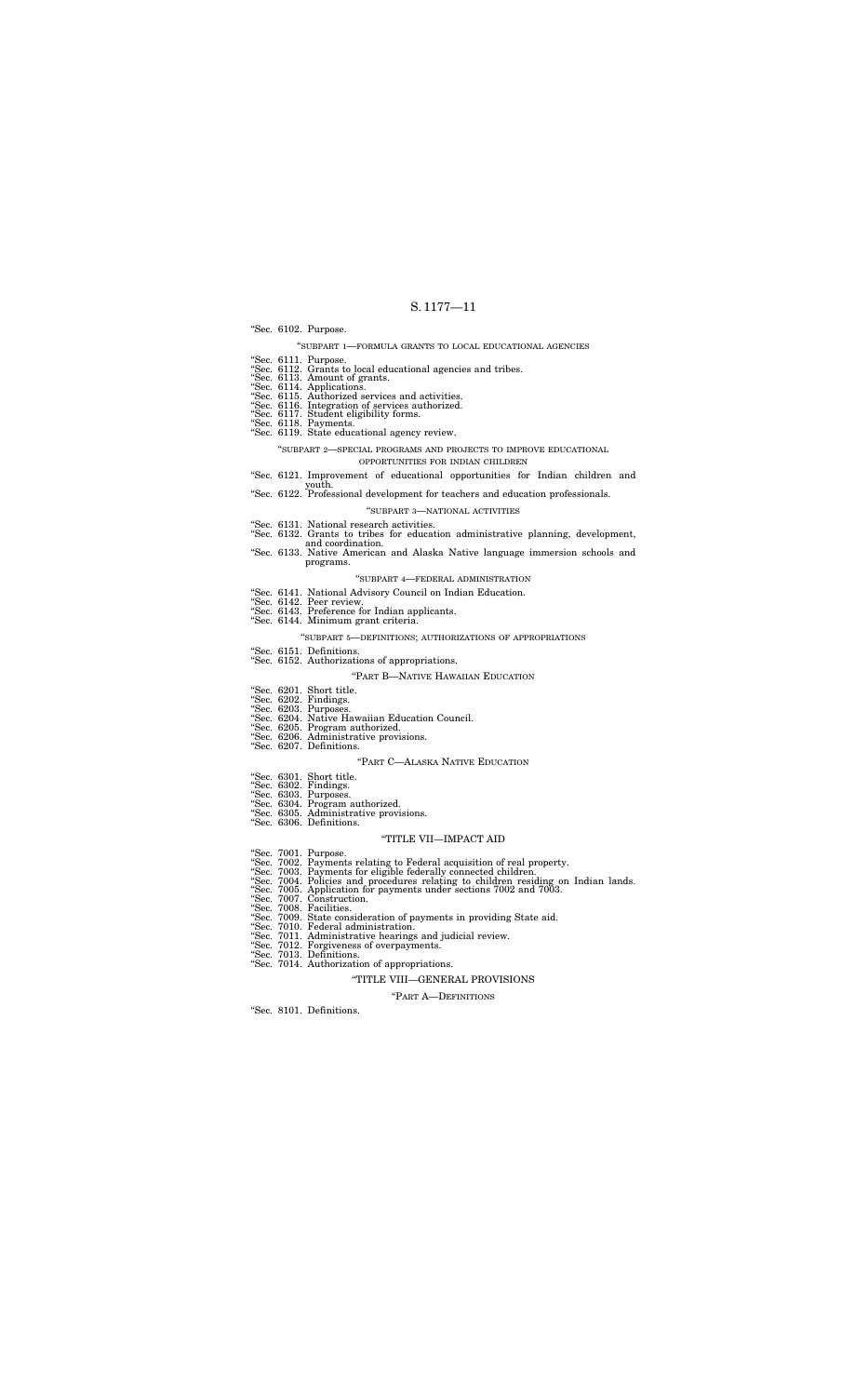- 
- ''Sec. 8102. Applicability of title. ''Sec. 8103. Applicability to Bureau of Indian Education operated schools.
	- ''PART B—FLEXIBILITY IN THE USE OF ADMINISTRATIVE AND OTHER FUNDS
- ''Sec. 8201. Consolidation of State administrative funds for elementary and secondary education programs. ''Sec. 8202. Single local educational agency States. ''Sec. 8203. Consolidation of funds for local administration.
- 
- 
- ''Sec. 8204. Consolidated set-aside for Department of the Interior funds. ''Sec. 8205. Department staff.
	-

- 
- 
- 
- "Sec. 8301. Purposes.<br>"Sec. 8302. Optional consolidated State plans or applications.<br>"Sec. 8303. Consolidated reporting.<br>"Sec. 8304. General applicability of State educational agency assurances.
- ''Sec. 8305. Consolidated local plans or applications. ''Sec. 8306. Other general assurances.
	-

#### ''PART C—COORDINATION OF PROGRAMS; CONSOLIDATED STATE AND LOCAL PLANS AND APPLICATIONS

# ''PART D—WAIVERS

# ''Sec. 8401. Waivers of statutory and regulatory requirements.

# ''PART E—APPROVAL AND DISAPPROVAL OF STATE PLANS AND LOCAL APPLICATIONS

- ''Sec. 8451. Approval and disapproval of State plans.
- ''Sec. 8452. Approval and disapproval of local educational agency applications.

# ''PART F—UNIFORM PROVISIONS

#### ''SUBPART 1—PRIVATE SCHOOLS

- ''Sec. 8501. Participation by private school children and teachers.
- ''Sec. 8502. Standards for by-pass.
- ''Sec. 8503. Complaint process for participation of private school children.
- ''Sec. 8504. By-pass determination process.
- ''Sec. 8505. Prohibition against funds for religious worship or instruction.
- ''Sec. 8506. Private, religious, and home schools.

#### ''SUBPART 2—OTHER PROVISIONS

- 
- ''Sec. 8532. Unsafe school choice option.

- ''Sec. 8521. Maintenance of effort.
- ''Sec. 8522. Prohibition regarding State aid.
- ''Sec. 8523. Privacy of assessment results.
- ''Sec. 8524. School prayer.
- ''Sec. 8525. Equal access to public school facilities.
- ''Sec. 8526. Prohibited uses of funds ''Sec. 8526A. Prohibition against Federal mandates, direction, or control.
- ''Sec. 8527. Prohibitions on Federal Government and use of Federal funds.
- ''Sec. 8528. Armed Forces recruiter access to students and student recruiting information.
- ''Sec. 8529. Prohibition on federally sponsored testing.
- ''Sec. 8530. Limitations on national testing or certification for teachers, principals, or other school leaders.
- ''Sec. 8530A. Prohibition on requiring State participation.
- ''Sec. 8531. Prohibition on nationwide database.
- 
- ''Sec. 8533. Prohibition on discrimination.
- ''Sec. 8534. Civil rights.
- ''Sec. 8535. Rulemaking.
- ''Sec. 8536. Severability.
- ''Sec. 8537. Transfer of school disciplinary records.
- ''Sec. 8538. Consultation with Indian tribes and tribal organizations. ''Sec. 8539. Outreach and technical assistance for rural local educational agencies.
- ''Sec. 8540. Consultation with the Governor.
- ''Sec. 8541. Local governance.
- ''Sec. 8542. Rule of construction regarding travel to and from school.
- ''Sec. 8543. Limitations on school-based health centers.
- ''Sec. 8544. State control over standards.
- ''Sec. 8545. Sense of Congress on protecting student privacy. "Sec. 8545. Sense of Congress on protecting student privacy.<br>"Sec. 8546. Prohibition on aiding and abetting sexual abuse.
- ''Sec. 8547. Sense of Congress on restoration of State sovereignty over public education.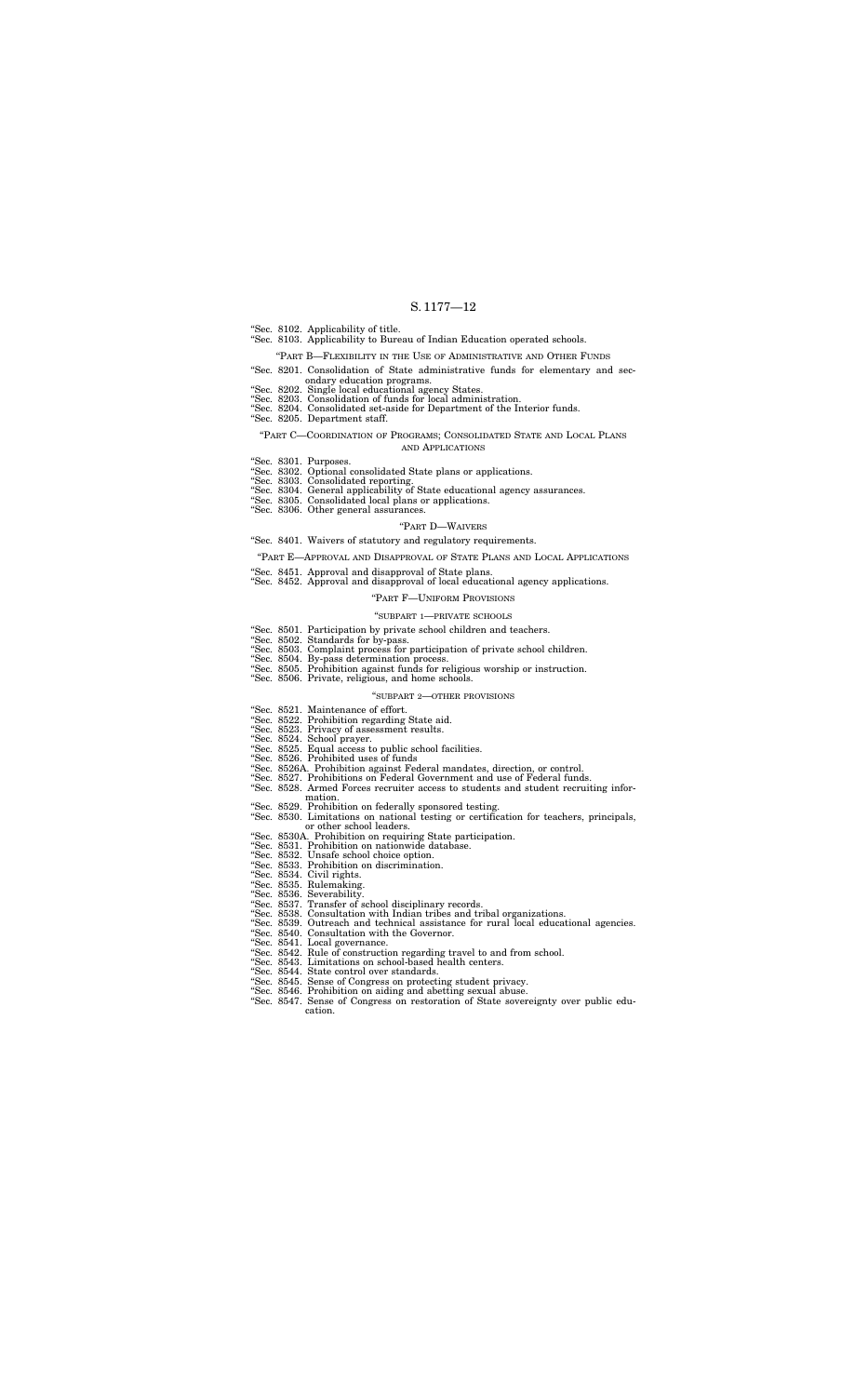- ''Sec. 8548. Privacy.
- ''Sec. 8549. Analysis and periodic review of departmental guidance.
- ''Sec. 8549A. Sense of Congress.
- ''Sec. 8549B. Sense of Congress on early learning and child care. ''Sec. 8549C. Technical assistance.

''SUBPART 3—TEACHER LIABILITY PROTECTION

- "Sec. 8551. Short title.
- 
- 
- 
- "Sec. 8552. Purpose.<br>"Sec. 8553. Definitions.<br>"Sec. 8554. Applicability.<br>"Sec. 8555. Preemption and election of State nonapplicability.<br>"Sec. 8556. Limitation on liability for teachers.<br>"Sec. 8557. Allocation of responsibi
- 
- 
- 

''SUBPART 4—GUN POSSESSION

''Sec. 8561. Gun-free requirements.

#### ''SUBPART 5—ENVIRONMENTAL TOBACCO SMOKE

- ''Sec. 8571. Short title.
- ''Sec. 8572. Definitions. ''Sec. 8573. Nonsmoking policy for children's services.
- ''Sec. 8574. Preemption.

#### ''PART G—EVALUATIONS

''Sec. 8601. Evaluations.''.

# **TITLE I—IMPROVING BASIC PROGRAMS OPERATED BY STATE AND LOCAL EDUCATIONAL AGENCIES**

"(a) LOCAL EDUCATIONAL AGENCY GRANTS.—There are authorized to be appropriated to carry out the activities described in part A—

# **PART A—IMPROVING BASIC PROGRAMS OPER-ATED BY STATE AND LOCAL EDUCATIONAL AGENCIES**

# **SEC. 1000. REDESIGNATIONS.**

Subpart 1 of part A of title I (20 U.S.C. 6311 et seq.) is amended—

(1) by striking sections 1116, 1117, and 1119;

(2) by redesignating section 1118 as section 1116;

(3) by redesignating section 1120 as section 1117;

- (4) by redesignating section 1120A as section 1118; and
- (5) by redesignating section 1120B as section 1119.

# **SEC. 1001. STATEMENT OF PURPOSE.**

Section 1001 (20 U.S.C. 6301) is amended to read as follows: **''SEC. 1001. STATEMENT OF PURPOSE.** 

''The purpose of this title is to provide all children significant opportunity to receive a fair, equitable, and high-quality education, and to close educational achievement gaps.''.

# **SEC. 1002. AUTHORIZATION OF APPROPRIATIONS.**

Section 1002 (20 U.S.C. 6302) is amended to read as follows: **''SEC. 1002. AUTHORIZATION OF APPROPRIATIONS.**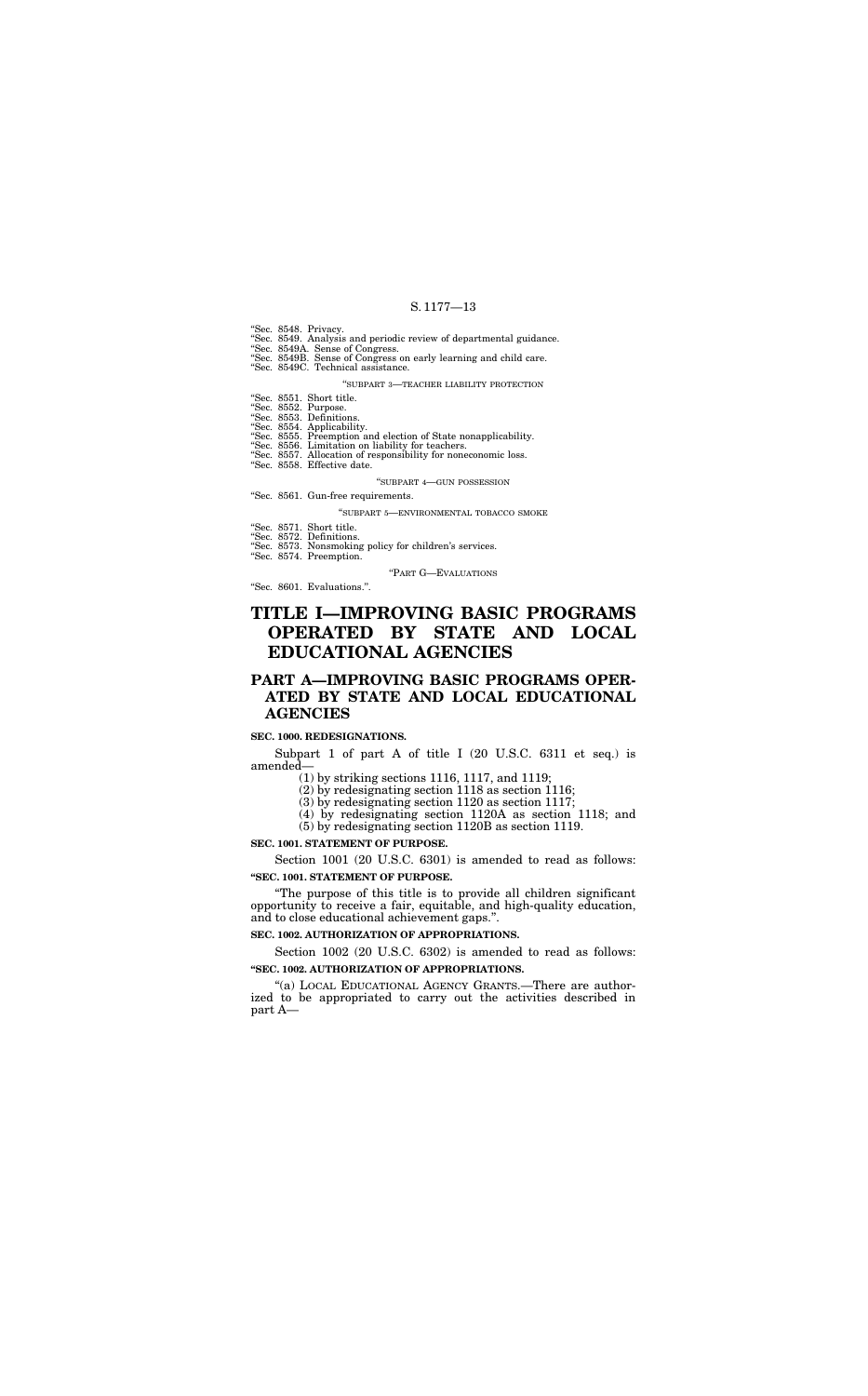''(1) \$15,012,317,605 for fiscal year 2017;

''(2) \$15,457,459,042 for fiscal year 2018;

''(3) \$15,897,371,442 for fiscal year 2019; and

"(4)  $$16,182,344,591$  for fiscal year 2020.<br>"(b) STATE ASSESSMENTS.—There are authorized to be appropriated to carry out the activities described in part B, \$378,000,000 for each of fiscal years 2017 through 2020.

"(c) EDUCATION OF MIGRATORY CHILDREN.—There are authorized to be appropriated to carry out the activities described in part C, \$374,751,000 for each of fiscal years 2017 through 2020.

"(d) PREVENTION AND INTERVENTION PROGRAMS FOR CHILDREN AND YOUTH WHO ARE NEGLECTED, DELINQUENT, OR AT-RISK.— There are authorized to be appropriated to carry out the activities described in part D, \$47,614,000 for each of fiscal years 2017 through 2020.

''(e) FEDERAL ACTIVITIES.—For the purpose of carrying out evaluation activities related to title I under section 8601, there are authorized to be appropriated \$710,000 for each of fiscal years 2017 through 2020.

" $(1)$  7 percent of the amount the State receives under subpart 2 of part A; or

''(f) SENSE OF CONGRESS REGARDING ADJUSTMENTS TO AUTHORIZATIONS OF APPROPRIATIONS PROVIDED IN THIS ACT FOR FUTURE BUDGET AGREEMENTS.—It is the sense of Congress that if legislation is enacted that revises the limits on discretionary spending established under section 251(c) of the Balanced Budget and Emergency Deficit Control Act of 1985 (2 U.S.C. 901(c)), the levels of appropriations authorized throughout this Act should be adjusted in a manner that is consistent with the adjustments in nonsecurity category funding provided for under the revised limits on discretionary spending.''.

**SEC. 1003. SCHOOL IMPROVEMENT.** 

Section 1003 (20 U.S.C. 6303) is amended to read as follows: **''SEC. 1003. SCHOOL IMPROVEMENT.** 

''(a) STATE RESERVATIONS.—To carry out subsection (b) and the State educational agency's statewide system of technical assistance and support for local educational agencies, each State shall reserve the greater of—

''(2) the sum of the amount the State—

''(A) reserved for fiscal year 2016 under this subsection, as in effect on the day before the date of enactment of the Every Student Succeeds Act; and

''(B) received for fiscal year 2016 under subsection (g), as in effect on the day before the date of enactment of the Every Student Succeeds Act.

''(b) USES.—Of the amount reserved under subsection (a) for any fiscal year, the State educational agency—

 $''(1)(A)$  shall allocate not less than 95 percent of that amount to make grants to local educational agencies on a formula or competitive basis, to serve schools implementing comprehensive support and improvement activities or targeted support and improvement activities under section 1111(d); or

''(B) may, with the approval of the local educational agency, directly provide for these activities or arrange for their provision through other entities such as school support teams, educational service agencies, or nonprofit or for-profit external providers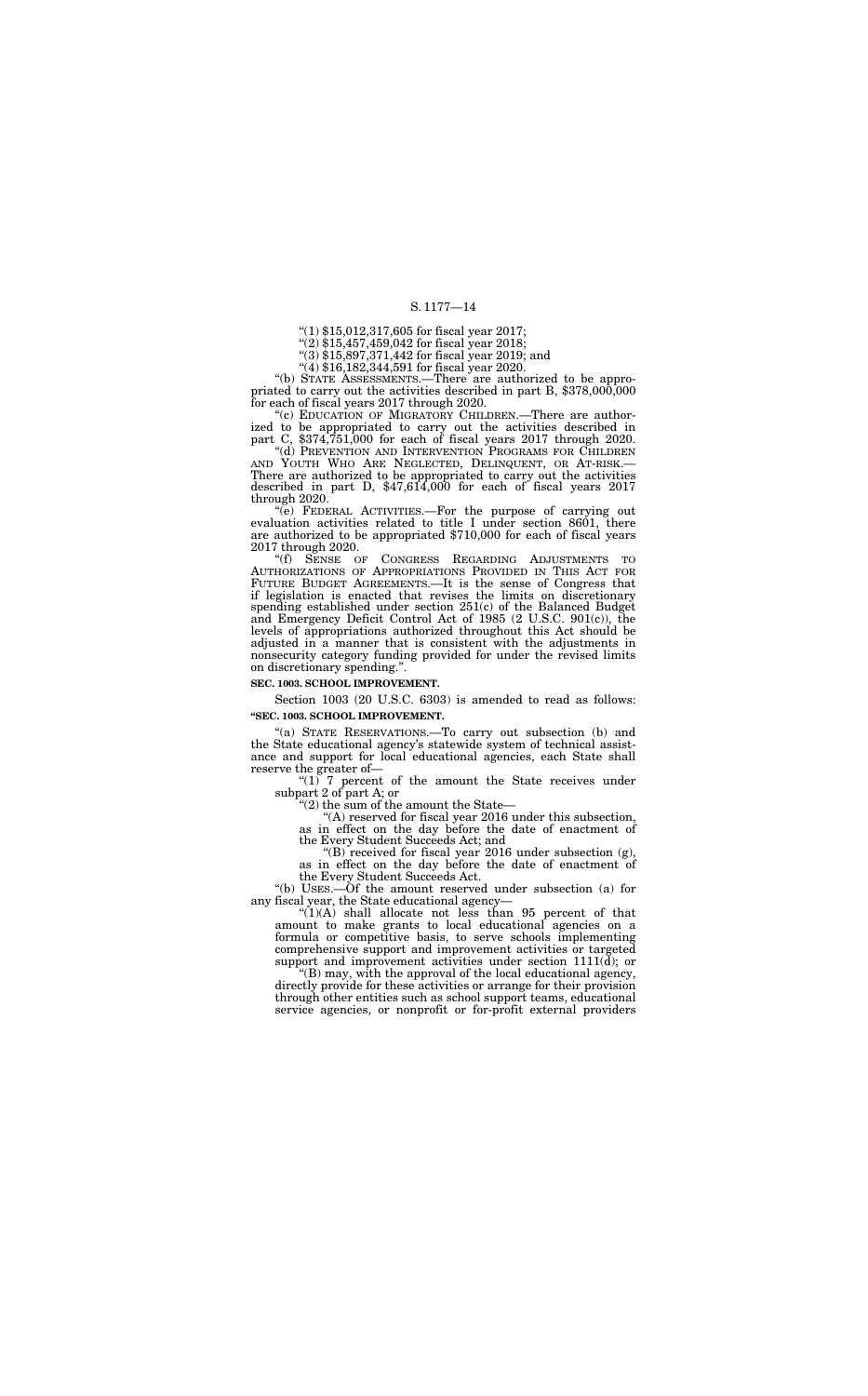with expertise in using evidence-based strategies to improve student achievement, instruction, and schools; and

 $''(2)$  shall use the funds not allocated to local educational agencies under paragraph (1) to carry out this section, which shall include—

''(A) establishing the method, consistent with paragraph (1)(A), the State will use to allocate funds to local educational agencies under such paragraph, including ensuring—

''(C) as appropriate, reducing barriers and providing operational flexibility for schools in the implementation of comprehensive support and improvement activities or targeted support and improvement activities under section  $1111(d)$ .

''(i) the local educational agencies receiving an allotment under such paragraph represent the geographic diversity of the State; and

''(ii) that allotments are of sufficient size to enable a local educational agency to effectively implement selected strategies;

''(B) monitoring and evaluating the use of funds by local educational agencies receiving an allotment under such paragraph; and

"(1) a description of how the local educational agency will carry out its responsibilities under section 1111(d) for schools receiving funds under this section, including how the local educational agency will—

''(c) DURATION.—The State educational agency shall award each subgrant under subsection (b) for a period of not more than 4 years, which may include a planning year.

> $(C)$  monitor schools receiving funds under this section, including how the local educational agency will carry out its responsibilities under clauses (iv) and (v) of section  $1111(d)(2)(B)$  if funds received under this section are used to support schools implementing targeted support and improvement plans;

''(d) RULE OF CONSTRUCTION.—Nothing in this section shall be construed as prohibiting a State from allocating subgrants under this section to a statewide school district, consortium of local educational agencies, or an educational service agency that serves schools implementing comprehensive support and improvement activities or targeted support and improvement activities, if such entities are legally constituted or recognized as local educational agencies in the State.

''(e) APPLICATION.—To receive an allotment under subsection (b)(1), a local educational agency shall submit an application to the State educational agency at such time, in such form, and including such information as the State educational agency may require. Each application shall include, at a minimum—

> ''(A) develop comprehensive support and improvement plans under section  $1111(d)(1)$  for schools receiving funds under this section;

''(B) support schools developing or implementing targeted support and improvement plans under section  $1111(d)(2)$ , if funds received under this section are used for such purpose;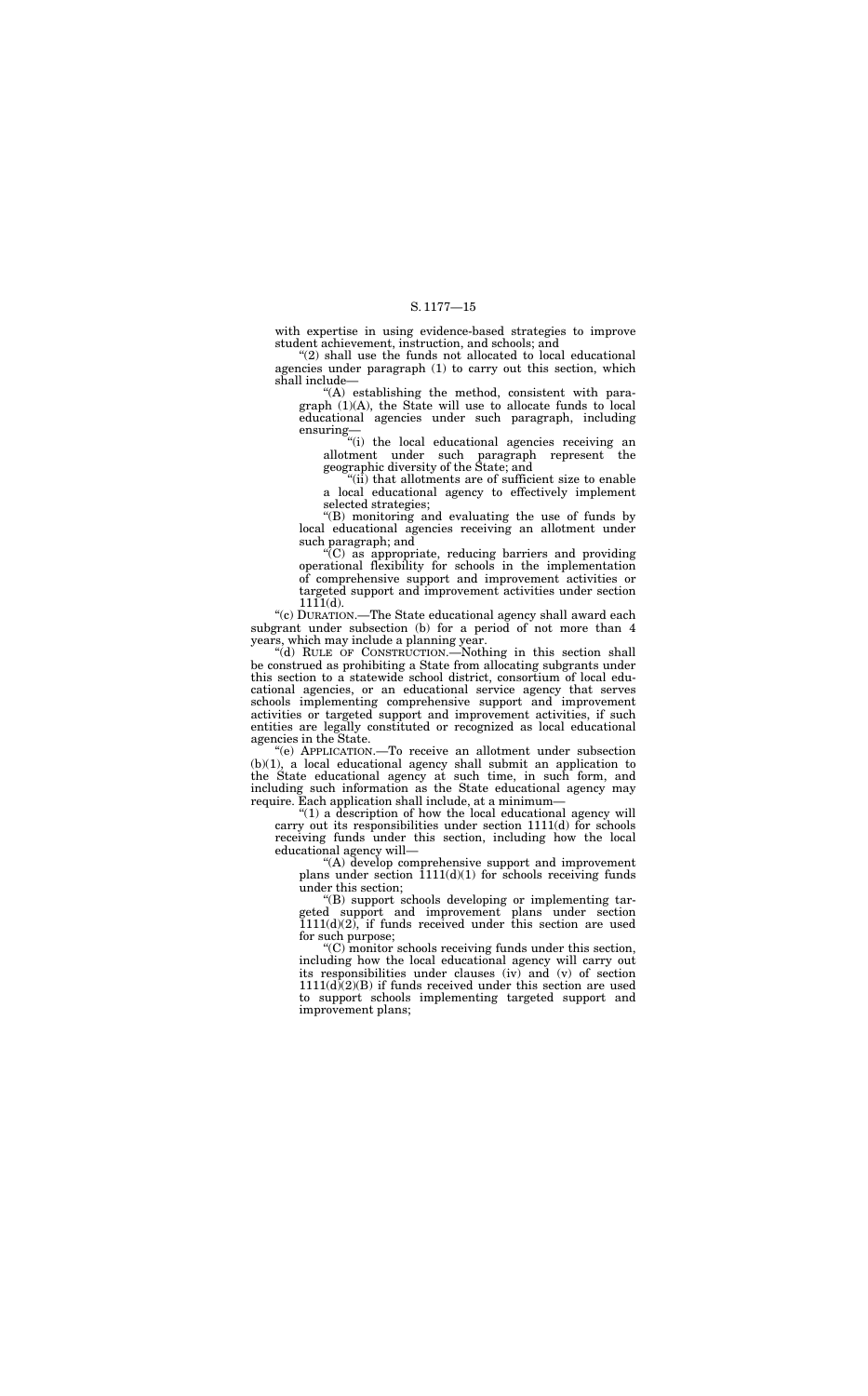''(D) use a rigorous review process to recruit, screen, select, and evaluate any external partners with whom the local educational agency will partner;

''(E) align other Federal, State, and local resources to carry out the activities supported with funds received under subsection (b)(1); and

 $f(F)$  as appropriate, modify practices and policies to provide operational flexibility that enables full and effective implementation of the plans described in paragraphs (1) and (2) of section 1111(d); and

" $(2)$  demonstrate the greatest need for such funds, as determined by the State; and

''(2) an assurance that each school the local educational agency proposes to serve will receive all of the State and local funds it would have received in the absence of funds received under this section.

''(f) PRIORITY.—The State educational agency, in allocating funds to local educational agencies under this section, shall give priority to local educational agencies that—

" $(1)$  serve high numbers, or a high percentage of, elementary schools and secondary schools implementing plans under paragraphs  $(1)$  and  $(2)$  of section 1111 $(d)$ ;

''(3) demonstrate the strongest commitment to using funds under this section to enable the lowest-performing schools to improve student achievement and student outcomes.

''(g) UNUSED FUNDS.—If, after consultation with local educational agencies in the State, the State educational agency determines that the amount of funds reserved to carry out subsection (b) is greater than the amount needed to provide the assistance described in that subsection, the State educational agency shall allocate the excess amount to local educational agencies in accordance with—

''(1) the relative allocations the State educational agency made to those agencies for that fiscal year under subpart 2 of part A; or

" $(2)$  section 1126 $(c)$ .

''(h) SPECIAL RULE.—Notwithstanding any other provision of this section, the amount of funds reserved by the State educational agency under subsection (a) for fiscal year 2018 and each subsequent fiscal year shall not decrease the amount of funds each local educational agency receives under subpart 2 of part A below the amount received by such local educational agency under such subpart for the preceding fiscal year.

''(i) REPORTING.—The State shall include in the report described in section  $1111(h)(1)$  a list of all the local educational agencies and schools that received funds under this section, including the amount of funds each school received and the types of strategies implemented in each school with such funds.''.

# **SEC. 1004. DIRECT STUDENT SERVICES.**

The Elementary and Secondary Education Act of 1965 (20 U.S.C. 6301 et seq.) is amended by inserting after section 1003 (20 U.S.C. 6303) the following:

**''SEC. 1003A. DIRECT STUDENT SERVICES.** 

''(a) STATE RESERVATION.— ''(1) IN GENERAL.—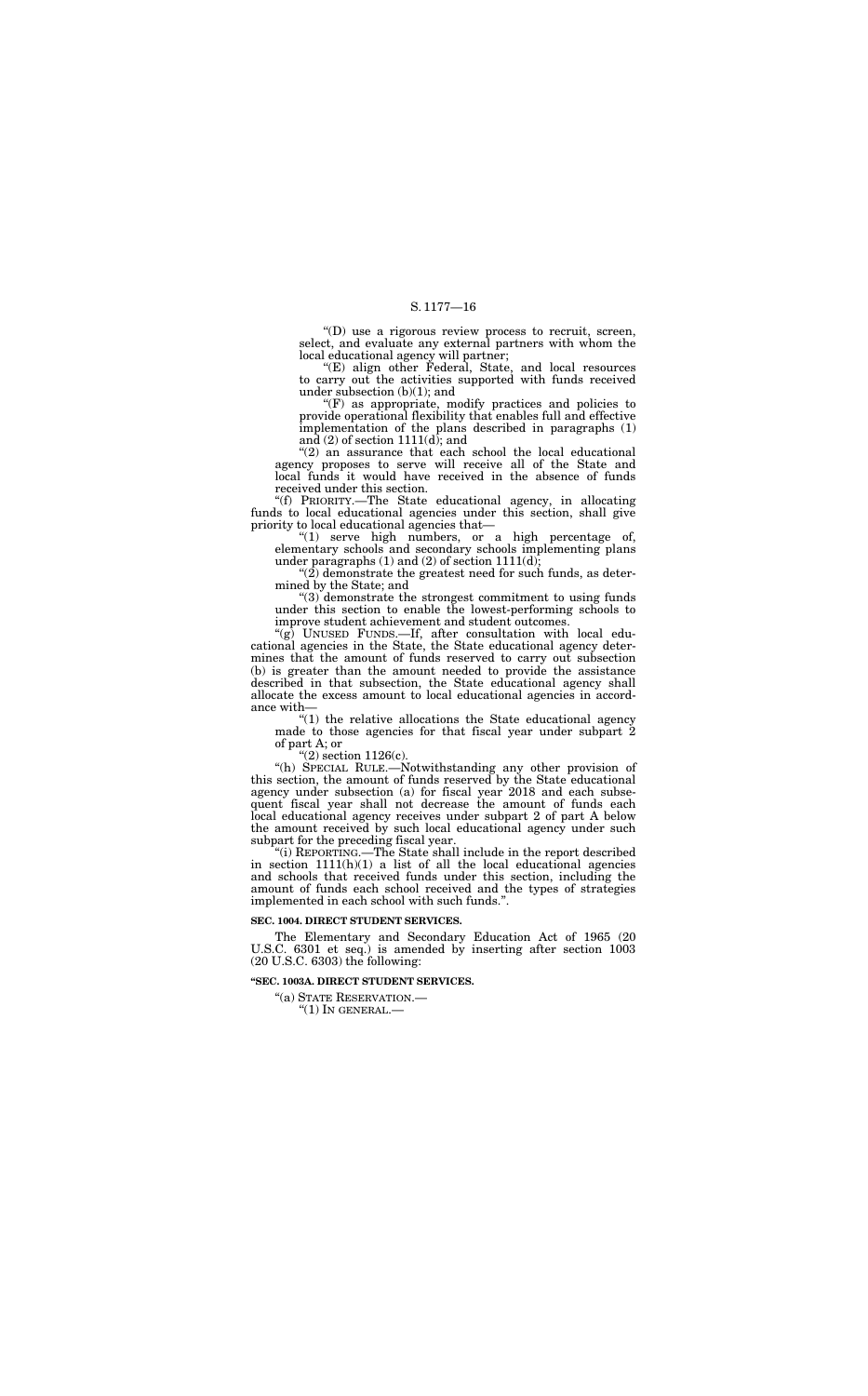''(A) STATES.—Each State educational agency, after meaningful consultation with geographically diverse local educational agencies described in subparagraph (B), may reserve not more than 3 percent of the amount the State educational agency receives under subpart 2 of part A for each fiscal year to carry out this section.

''(ii) local educational agencies serving a high percentage of schools identified by the State for comprehensive support and improvement under section  $1111(c)(4)(D)(i)$ ; and

''(iii) local educational agencies serving a high percentage of schools implementing targeted support and improvement plans under section  $1111(d)(2)$ .

''(B) CONSULTATION.—A State educational agency shall consult under subparagraph (A) with local educational agencies that include—

''(i) suburban, rural, and urban local educational agencies;

"(2) PRIORITY.—In making such awards, the State educational agency shall prioritize awards to local educational agencies serving the highest percentage of schools, as compared to other local educational agencies in the State—

''(A) identified by the State for comprehensive support and improvement under section  $1111(c)(\overline{4})(D)(i)$ ; or

 $\mathrm{``(B)}$  implementing targeted support and improvement plans under section 1111(d)(2).

"(c) LOCAL USE OF FUNDS.—A local educational agency receiving an award under this section—

''(2) PROGRAM ADMINISTRATION.—Of the funds reserved under paragraph (1)(A), the State educational agency may use not more than 1 percent to administer the program described in this section.

"(b) AWARDS.—<br>"(1) IN GENERAL.—From the amount reserved under subsection (a) by a State educational agency, the State educational agency shall award grants to geographically diverse local educational agencies described in subsection  $(a)(1)(B)(i)$ .

"(1) may use not more than 1 percent of its award for outreach and communication to parents about available direct student services described in paragraph (3) in the local educational agency and State;

"(2) may use not more than 2 percent of its award for administrative costs related to such direct student services;

''(3) shall use the remainder of the award to pay the costs associated with one or more of the following direct student services—

''(A) enrollment and participation in academic courses not otherwise available at a student's school, including—

''(i) advanced courses; and

''(ii) career and technical education coursework that—

''(I) is aligned with the challenging State academic standards; and

''(II) leads to industry-recognized credentials that meet the quality criteria established by the State under section 123(a) of the Workforce Innovation and Opportunity Act (29 U.S.C. 3102);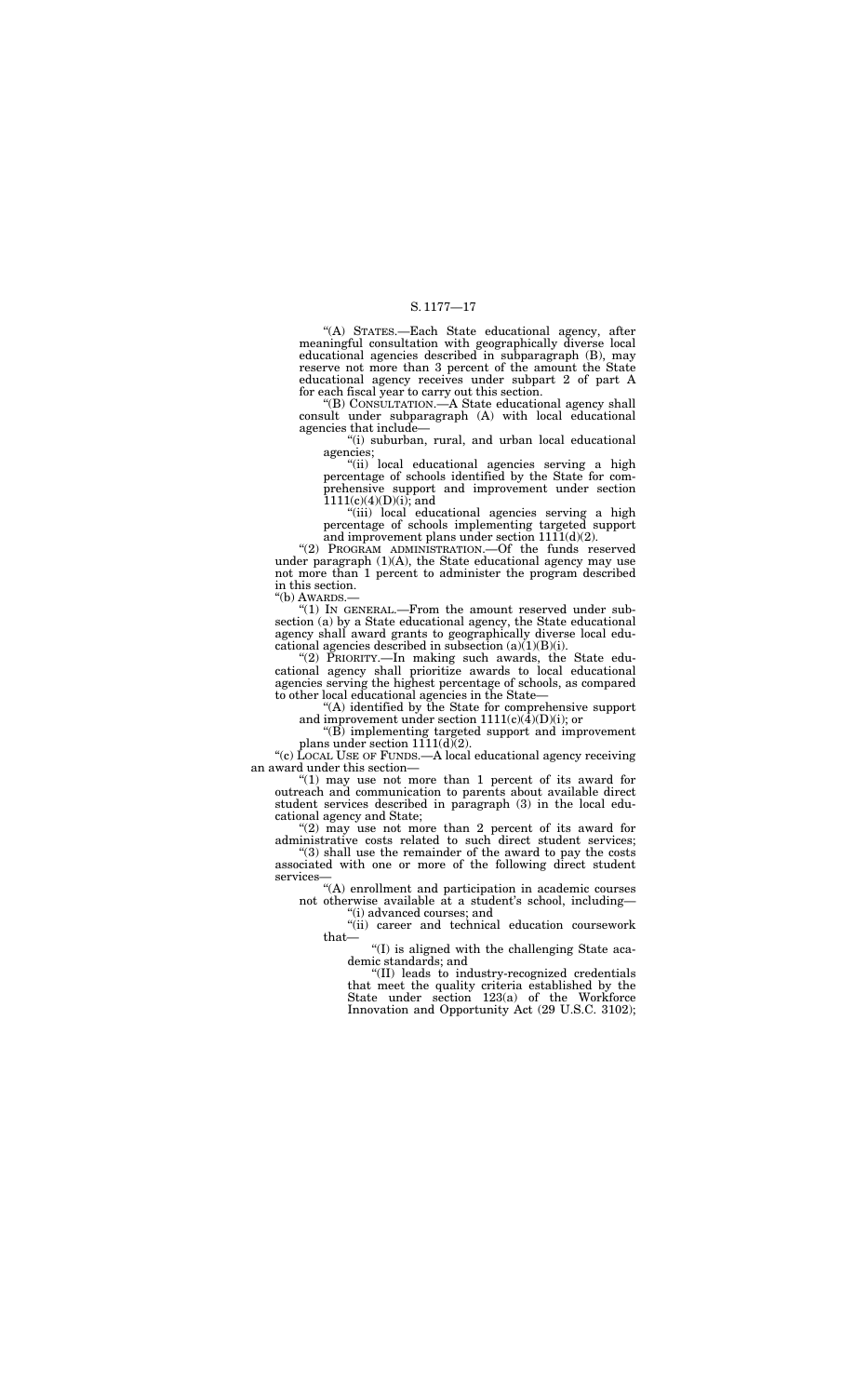''(B) credit recovery and academic acceleration courses that lead to a regular high school diploma;

 $(C)$  activities that assist students in successfully completing postsecondary level instruction and examinations that are accepted for credit at institutions of higher education (including Advanced Placement and International Baccalaureate courses), which may include reimbursing low-income students to cover part or all of the costs of fees for such examinations;

" $(E)$  in the case of a local educational agency that does not reserve funds under section  $1111(\overline{d})(1)(D)(v)$ , transportation to allow a student enrolled in a school identified for comprehensive support and improvement under section  $1111(c)(4)(D)(i)$  to transfer to another public school (which may include a charter school) that has not been identified by the State under such section; and

''(D) components of a personalized learning approach, which may include high-quality academic tutoring; and

"(4) in paying the costs associated with the direct student services described in paragraph (3), shall—

''(A) first, pay such costs for students who are enrolled in schools identified by the State for comprehensive support and improvement under section  $1111(c)(4)(D)(i);$ 

''(B) second, pay such costs for low-achieving students who are enrolled in schools implementing targeted support and improvement plans under section  $11\overline{11}(d)(2)$ ; and

"(2) ensure parents have adequate time and information to make a meaningful choice prior to enrolling their child in a direct student service;

"(3) in the case of a local educational agency offering public school choice under this section, ensure sufficient availability of seats in the public schools the local educational agency will make available for public school choice options;

"(A) the local educational agency or other local educational agencies;

 $\mathcal{L}(E)$  in the case of high-quality academic tutoring, a variety of providers of such tutoring that are selected and

''(C) with any remaining funds, pay such costs for other low-achieving students served by the local educational agency.

''(d) APPLICATION.—A local educational agency desiring to receive an award under subsection (b) shall submit an application to the State educational agency at such time and in such manner as the State educational agency shall require. At a minimum, each application shall describe how the local educational agency will—

''(1) provide adequate outreach to ensure parents can exercise a meaningful choice of direct student services for their child's education;

''(4) prioritize services to students who are lowest-achieving;  $'(5)$  select providers of direct student services, which may include one or more of—

''(B) community colleges or other institutions of higher education;

''(C) non-public entities;

''(D) community-based organizations; or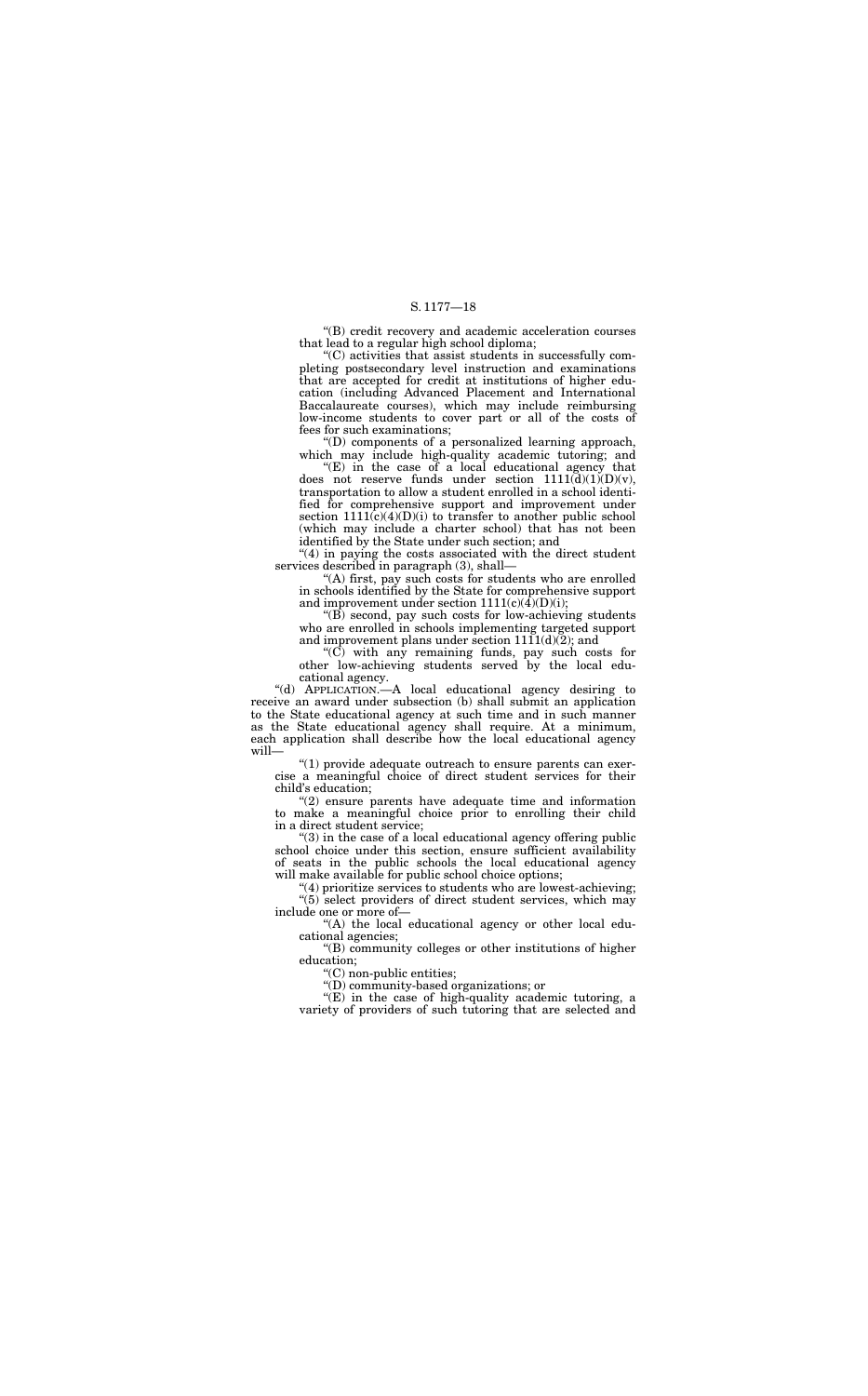approved by the State and appear on the State's list of such providers required under subsection (e)(2);

''(6) monitor the provision of direct student services; and ''(7) publicly report the results of direct student service

''(1) ensure that each local educational agency that receives an award under this section and intends to provide public school choice under subsection  $(c)(3)(E)$  can provide a sufficient number of options to provide a meaningful choice for parents; "(2) compile and maintain an updated list of State-approved

providers in improving relevant student outcomes in a manner that is accessible to parents.

high-quality academic tutoring providers that— "(A) is developed using a fair negotiation and rigorous

''(e) PROVIDERS AND SCHOOLS.—A State educational agency that reserves an amount under subsection (a) shall—

> "(ii) comply with all applicable Federal, State, and local health, safety, and civil rights laws; and

> "(iii) provide instruction and content that is secular, neutral, and non-ideological;

selection and approval process;

''(B) provides parents with meaningful choices;

''(C) offers a range of tutoring models, including online and on campus; and

''(D) includes only providers that—

''(i) have a demonstrated record of success in increasing students' academic achievement;

"(A) developed by the State educational agency with timely and meaningful consultation with the Governor, members of the State legislature and State board of education (if the State has a State board of education), local educational agencies (including those located in rural areas), representatives of Indian tribes located in the State, teachers, principals, other school leaders, charter school leaders (if the State has charter schools), specialized instructional support personnel, paraprofessionals, administrators, other staff, and parents; and

''(3) ensure that each local educational agency receiving an award is able to provide an adequate number of highquality academic tutoring options to ensure parents have a meaningful choice of services;

''(4) develop and implement procedures for monitoring the quality of services provided by direct student service providers; and

''(5) establish and implement clear criteria describing the course of action for direct student service providers that are not successful in improving student academic outcomes, which, for a high-quality academic tutoring provider, may include a process to remove State approval under paragraph (2).''.

#### **SEC. 1005. STATE PLANS.**

Section 1111 (20 U.S.C. 6311) is amended to read as follows:

# **''SEC. 1111. STATE PLANS.**

''(a) FILING FOR GRANTS.—

''(1) IN GENERAL.—For any State desiring to receive a grant under this part, the State educational agency shall file with the Secretary a plan that is—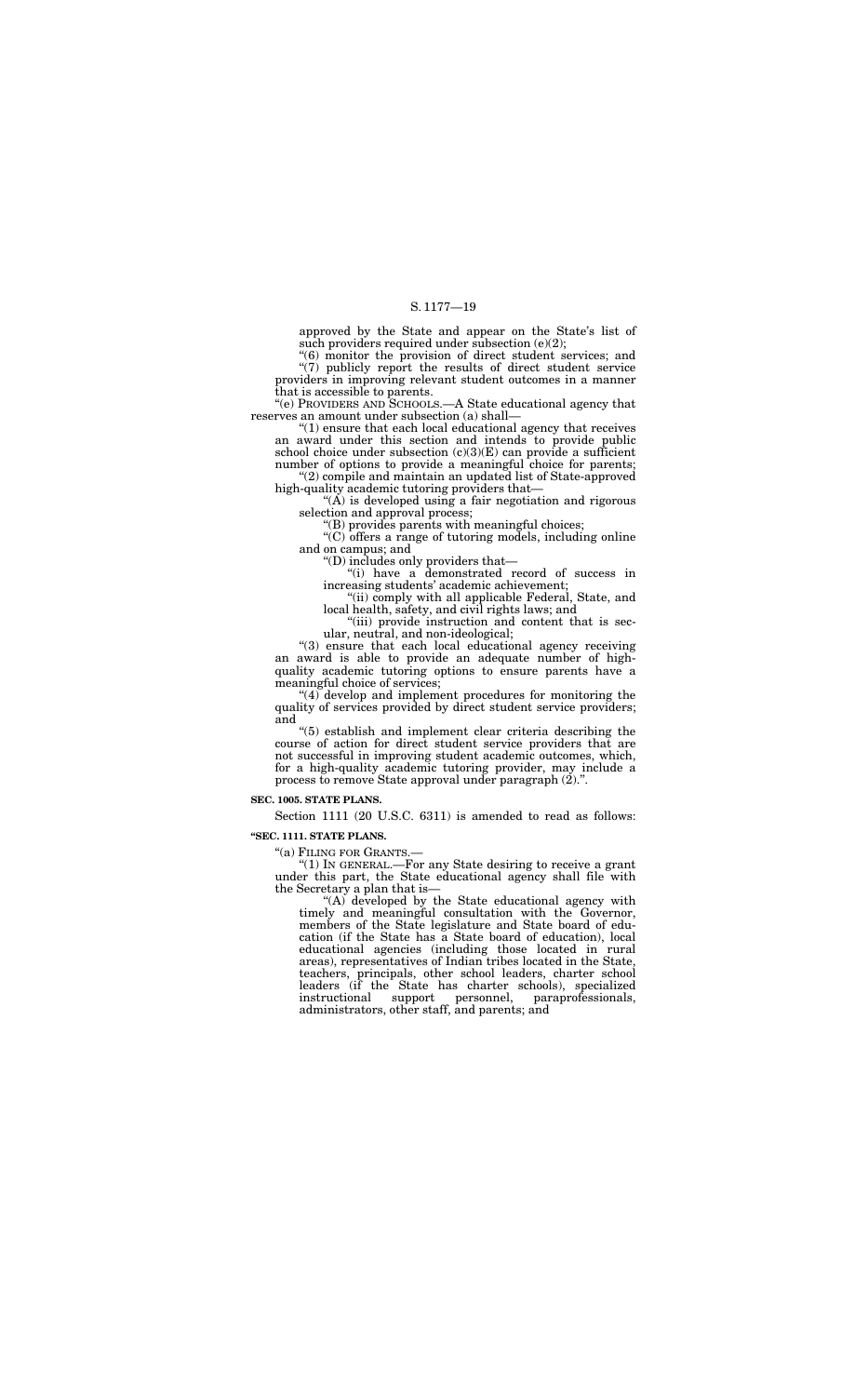''(B) is coordinated with other programs under this Act, the Individuals with Disabilities Education Act (20 U.S.C. 1400 et seq.), the Rehabilitation Act of 1973 (20 U.S.C. 701 et seq.), the Carl D. Perkins Career and Technical Education Act of 2006 (20 U.S.C. 2301 et seq.), the Workforce Innovation and Opportunity Act (29 U.S.C. 3101 et seq.), the Head Start Act (42 U.S.C. 9831 et seq.), the Child Care and Development Block Grant Act of 1990 (42 U.S.C. 9858 et seq.), the Education Sciences Reform Act of 2002 (20 U.S.C. 9501 et seq.), the Education Technical Assistance Act of  $2002$   $(20 \text{ U.S.C. } 9601 \text{ et. } seq.),$ the National Assessment of Educational Progress Authorization Act (20 U.S.C. 9621 et seq.), the McKinney-Vento Homeless Assistance Act (42 U.S.C. 11301 et seq.), and the Adult Education and Family Literacy Act (29 U.S.C. 3271 et seq.).

"(2) LIMITATION.-Consultation required under paragraph (1)(A) shall not interfere with the timely submission of the plan required under this section.

> ''(ii) establish multidisciplinary peer-review teams and appoint members of such teams-

> > "(BB) how to meet the needs of disadvantaged students, children with disabilities, and English learners, the needs of low-performing schools, and other educational needs of students;

''(3) CONSOLIDATED PLAN.—A State plan submitted under paragraph (1) may be submitted as part of a consolidated plan under section 8302.

> ''(III) who represent a regionally diverse crosssection of States;

''(4) PEER REVIEW AND SECRETARIAL APPROVAL.—

''(A) IN GENERAL.—The Secretary shall—

"(iii) make available to the public, including by such means as posting to the Department's website, the list of peer reviewers who have reviewed State plans under this section;

''(i) establish a peer-review process to assist in the review of State plans;

''(I) who are representative of—

''(aa) parents, teachers, principals, other school leaders, specialized instructional support personnel, State educational agencies, local educational agencies, and the community (including the business community); and

''(bb) researchers who are familiar with— ''(AA) the implementation of academic standards, assessments, or accountability systems; and

''(II) that include, to the extent practicable, majority representation of individuals who, in the most recent 2 years, have had practical experience in the classroom, school administration, or State or local government (such as direct employees of a school, local educational agency, or State educational agency); and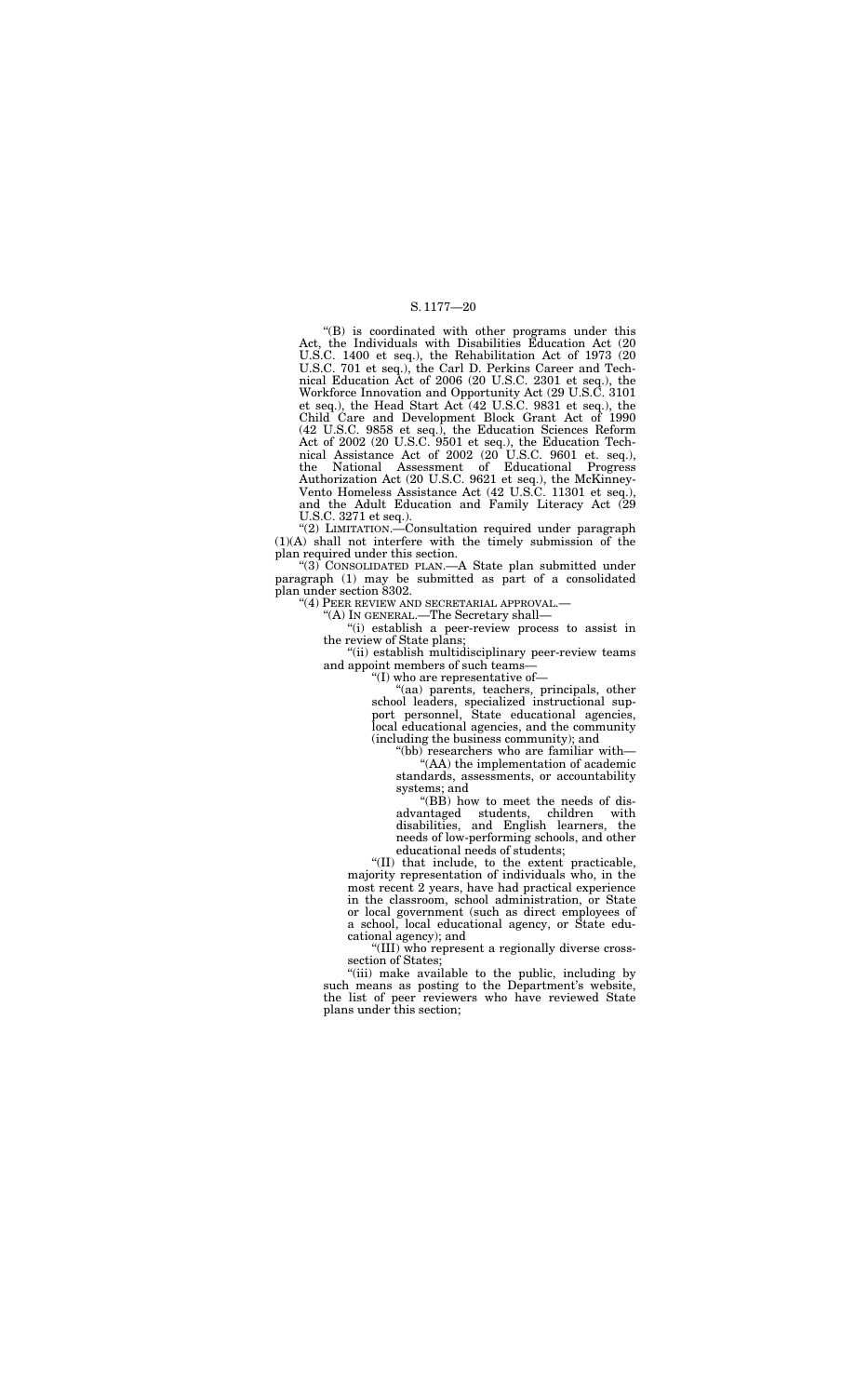"(iv) ensure that the peer-review teams consist of varied individuals so that the same peer reviewers are not reviewing all of the State plans;

"(v) approve a State plan not later than 120 days after its submission, unless the Secretary meets the requirements of clause (vi);

"(vi) have the authority to disapprove a State plan only if—

"(I) the Secretary—

''(aa) determines how the State plan fails to meet the requirements of this section;

''(bb) immediately provides to the State, in writing, notice of such determination, and the supporting information and rationale to substantiate such determination;

"(aa) does not revise and resubmit its State plan; or

''(cc) offers the State an opportunity to revise and resubmit its State plan, and provides the State—

''(AA) technical assistance to assist the State in meeting the requirements of this section;

"(iii) provide transparent, timely, and objective feedback to States designed to strengthen the technical and overall quality of the State plans.

''(BB) in writing, all peer-review comments, suggestions, recommendations, or concerns relating to its State plan; and ''(CC) a hearing, unless the State

declines the opportunity for such hearing; and

''(II) the State—

"(5) PUBLIC REVIEW.—All written communications, feedback, and notifications under this subsection shall be conducted

''(bb) in a case in which a State revises and resubmits its State plan after a hearing is conducted under subclause  $(I)(cc)(CC)$ , or after the State has declined the opportunity for such a hearing, the Secretary determines that such revised State plan does not meet the requirements of this section.

''(B) PURPOSE OF PEER REVIEW.—The peer-review process shall be designed to—

''(i) maximize collaboration with each State;

''(ii) promote effective implementation of the challenging State academic standards through State and local innovation; and

''(C) STANDARD AND NATURE OF REVIEW.—Peer reviewers shall conduct an objective review of State plans in their totality and out of respect for State and local judgments, with the goal of supporting State- and localled innovation and providing objective feedback on the technical and overall quality of a State plan.

''(D) PROHIBITION.—Neither the Secretary nor the political appointees of the Department, may attempt to participate in, or influence, the peer-review process.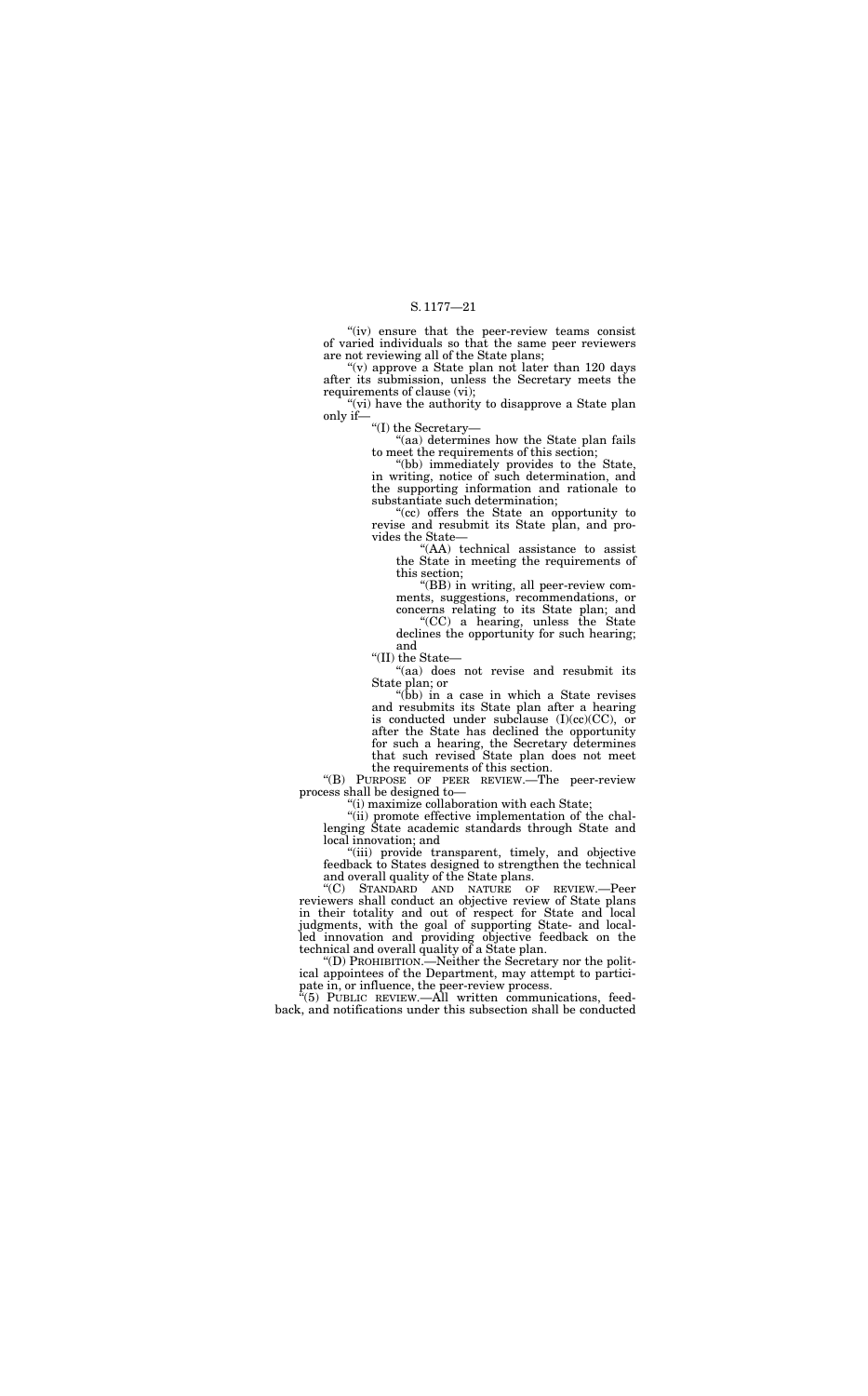in a manner that is transparent and immediately made available to the public on the Department's website, including—

''(A) plans submitted or resubmitted by a State;

"(B) peer-review guidance, notes, and comments and the names of the peer reviewers (once the peer reviewers have completed their work);

''(D) notices and transcripts of hearings under this section.<br>"(6) DURATION OF THE PLAN.-

"(A) IN GENERAL.—Each State plan shall—

''(C) State plan determinations by the Secretary, including approvals or disapprovals; and

''(i) remain in effect for the duration of the State's participation under this part; and

"(ii) be periodically reviewed and revised as necessary by the State educational agency to reflect changes in the State's strategies and programs under this part.<br>"(B) ADDITIONAL INFORMATION.—

"(i) IN GENERAL.—If a State makes significant changes to its plan at any time, such as the adoption of new challenging State academic standards or new academic assessments under subsection (b), or changes to its accountability system under subsection (c), such information shall be submitted to the Secretary in the form of revisions or amendments to the State plan.

(ii) REVIEW OF REVISED PLANS.—The Secretary shall review the information submitted under clause (i) and approve changes to the State plan, or disapprove such changes in accordance with paragraph  $(4)(\overline{A})(\overline{vi})$ , within 90 days, without undertaking the peer-review process under such paragraph.

''(iii) SPECIAL RULE FOR STANDARDS.—If a State makes changes to its challenging State academic standards, the requirements of subsection (b)(1), including the requirement that such standards need not be submitted to the Secretary pursuant to subsection  $(b)(1)(A)$ , shall still apply.

"(7) FAILURE TO MEET REQUIREMENTS.—If a State fails to meet any of the requirements of this section, the Secretary may withhold funds for State administration under this part until the Secretary determines that the State has fulfilled those requirements.

''(b) CHALLENGING ACADEMIC STANDARDS AND ACADEMIC ASSESSMENTS.—<br>
"(1) CHALLENGING STATE ACADEMIC STANDARDS.—<br>
"(A) IN GENERAL.—Each State, in the plan it files under

''(8) PUBLIC COMMENT.—Each State shall make the State plan publicly available for public comment for a period of not less than 30 days, by electronic means and in an easily accessible format, prior to submission to the Secretary for approval under this subsection. The State, in the plan it files under this subsection, shall provide an assurance that public comments were taken into account in the development of the State plan.

subsection (a), shall provide an assurance that the State has adopted challenging academic content standards and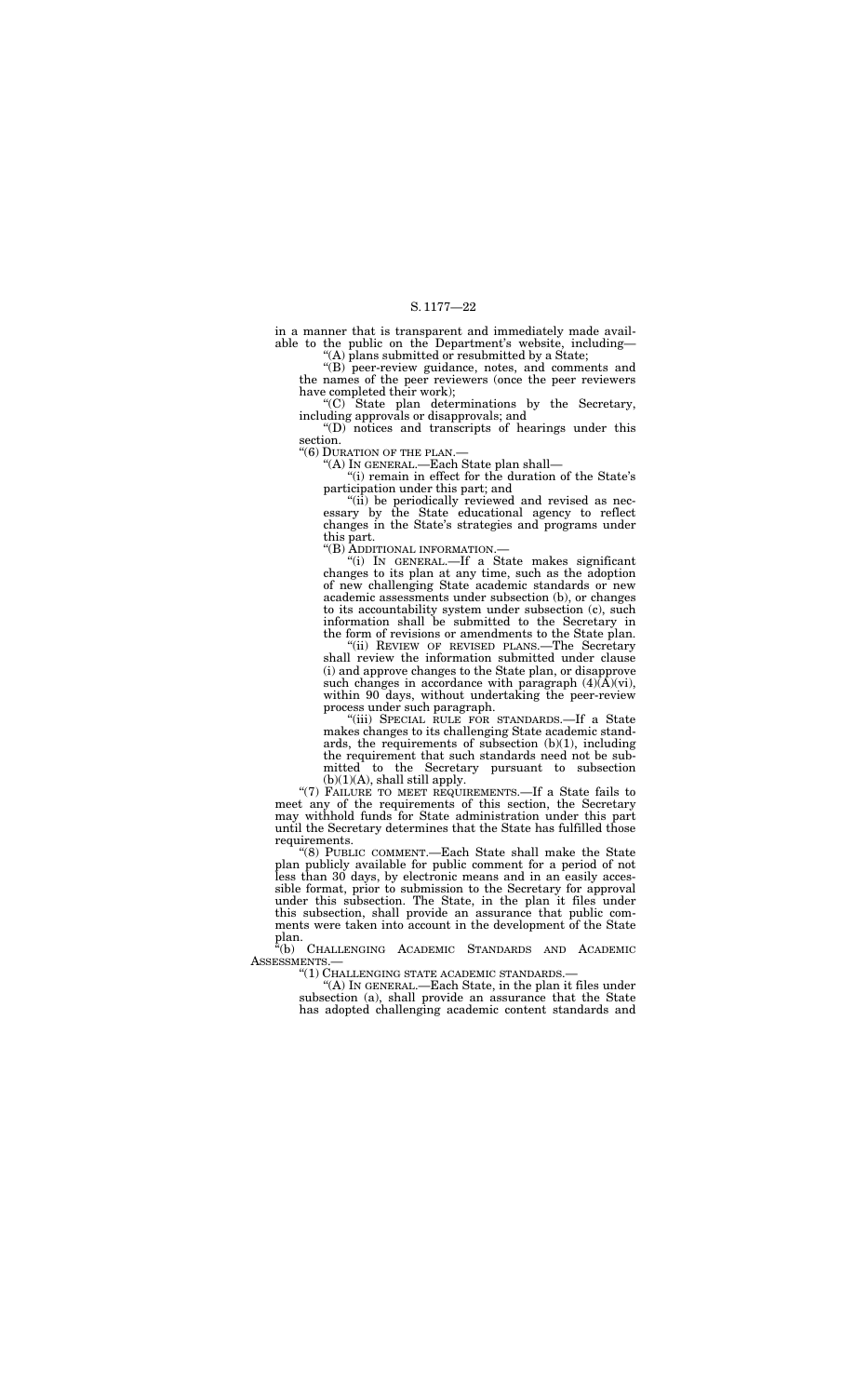aligned academic achievement standards (referred to in this Act as 'challenging State academic standards'), which achievement standards shall include not less than 3 levels of achievement, that will be used by the State, its local educational agencies, and its schools to carry out this part. A State shall not be required to submit such challenging State academic standards to the Secretary.

"(ii) with respect to academic achievement standards, include the same knowledge, skills, and levels of achievement expected of all public school students in the State.

''(C) SUBJECTS.—The State shall have such academic standards for mathematics, reading or language arts, and science, and may have such standards for any other subject determined by the State.<br>"(D) ALIGNMENT.—

''(B) SAME STANDARDS.—Except as provided in subparagraph (E), the standards required by subparagraph (A) shall—

''(i) apply to all public schools and public school students in the State; and

"(i) IN GENERAL.—Each State shall demonstrate that the challenging State academic standards are aligned with entrance requirements for credit-bearing coursework in the system of public higher education in the State and relevant State career and technical education standards.

 $\mathcal{E}(E)$  ALTERNATE ACADEMIC ACHIEVEMENT STANDARDS FOR STUDENTS WITH THE MOST SIGNIFICANT COGNITIVE DISABILITIES.—

> $\sqrt{\rm T(V)}$  are designated in the individualized education program developed under section 614(d)(3) of the Individuals with Disabilities Education Act  $(20 \text{ U.S.C. } 1414(d)(3))$  for each such student as the academic achievement standards that will be used for the student; and

''(ii) RULE OF CONSTRUCTION.—Nothing in this Act shall be construed to authorize public institutions of higher education to determine the specific challenging State academic standards required under this paragraph.

''(i) IN GENERAL.—The State may, through a documented and validated standards-setting process, adopt alternate academic achievement standards for students with the most significant cognitive disabilities, provided those standards—

''(I) are aligned with the challenging State academic content standards under subparagraph (A);

''(II) promote access to the general education curriculum, consistent with the Individuals with

Disabilities Education Act (20 U.S.C. 1400 et seq.); ''(III) reflect professional judgment as to the highest possible standards achievable by such students;

''(V) are aligned to ensure that a student who meets the alternate academic achievement standards is on track to pursue postsecondary education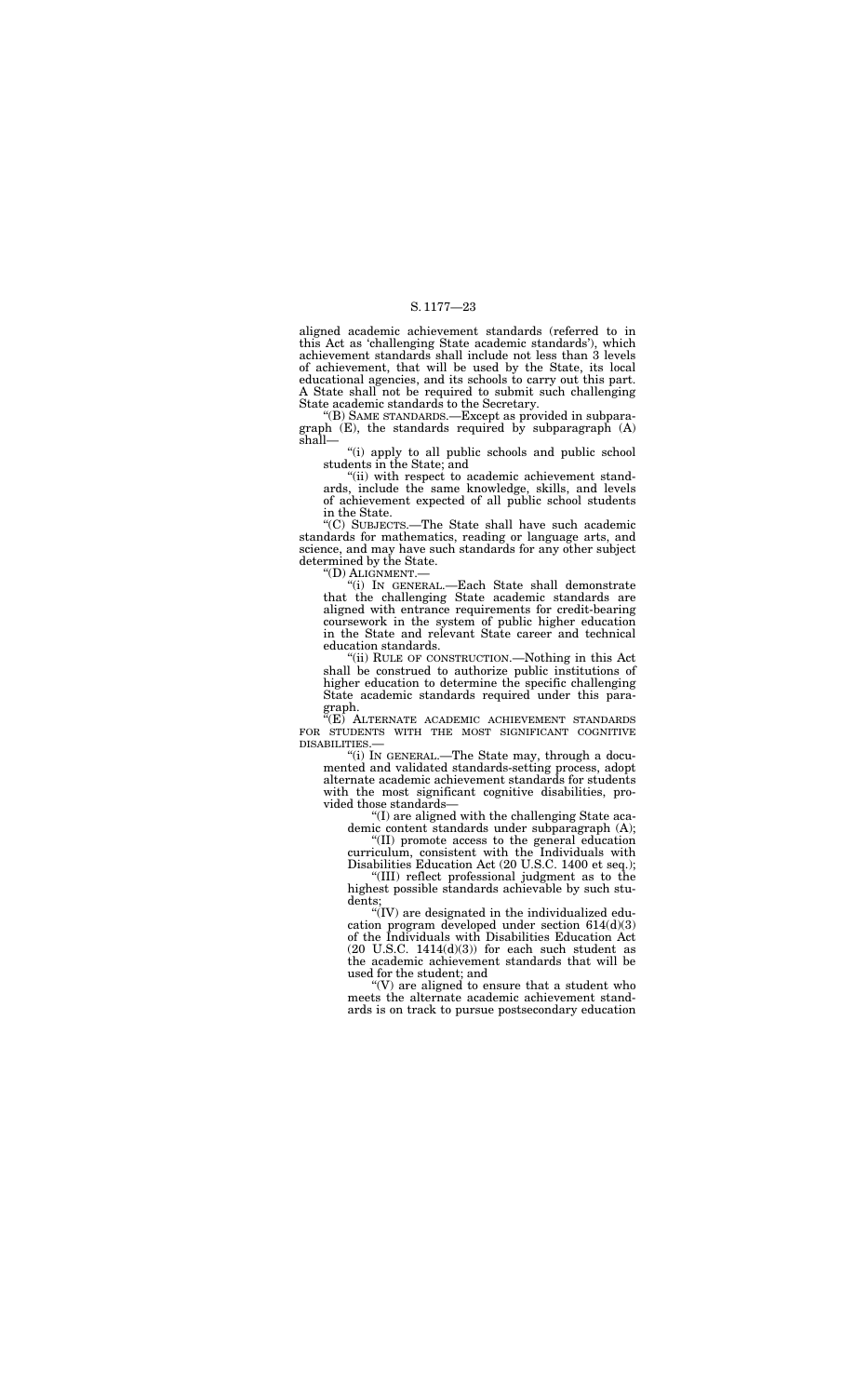State shall not develop, or implement for use under this part, any alternate academic achievement standards for children with disabilities that are not alternate academic achievement standards that meet the requirements of clause (i).<br>"(F) ENGLISH LANGUAGE PROFICIENCY STANDARDS.—

or employment, consistent with the purposes of Public Law 93–112, as in effect on July 22, 2014. ''(ii) PROHIBITION ON ANY OTHER ALTERNATE OR MODIFIED ACADEMIC ACHIEVEMENT STANDARDS.—A

Each State plan shall demonstrate that the State has adopted English language proficiency standards that—

"(i) STANDARDS REVIEW OR APPROVAL.—A State shall not be required to submit any standards developed under this subsection to the Secretary for review or approval.

(ii) FEDERAL CONTROL.—The Secretary shall not have the authority to mandate, direct, control, coerce, or exercise any direction or supervision over any of the challenging State academic standards adopted or implemented by a State.

" $(H)$  EXISTING STANDARDS.—Nothing in this part shall prohibit a State from revising, consistent with this section, any standards adopted under this part before or after the date of enactment of the Every Student Succeeds Act.<br>"(2) ACADEMIC ASSESSMENTS.—

''(i) are derived from the 4 recognized domains of speaking, listening, reading, and writing;

''(ii) address the different proficiency levels of English learners; and

"(iii) are aligned with the challenging State academic standards.<br>"(G) Prohibitions.-

"(A) IN GENERAL.—Each State plan shall demonstrate that the State educational agency, in consultation with local educational agencies, has implemented a set of highquality student academic assessments in mathematics, reading or language arts, and science. The State retains the right to implement such assessments in any other subject chosen by the State.

"(ii) be aligned with the challenging State academic standards, and provide coherent and timely information about student attainment of such standards and whether the student is performing at the student's grade level;

"(iii) be used for purposes for which such assessments are valid and reliable, consistent with relevant, nationally recognized professional and technical testing

''(B) REQUIREMENTS.—The assessments under subparagraph (A) shall—

"(i) except as provided in subparagraph  $(D)$ , be—

''(I) the same academic assessments used to measure the achievement of all public elementary school and secondary school students in the State; and

''(II) administered to all public elementary school and secondary school students in the State;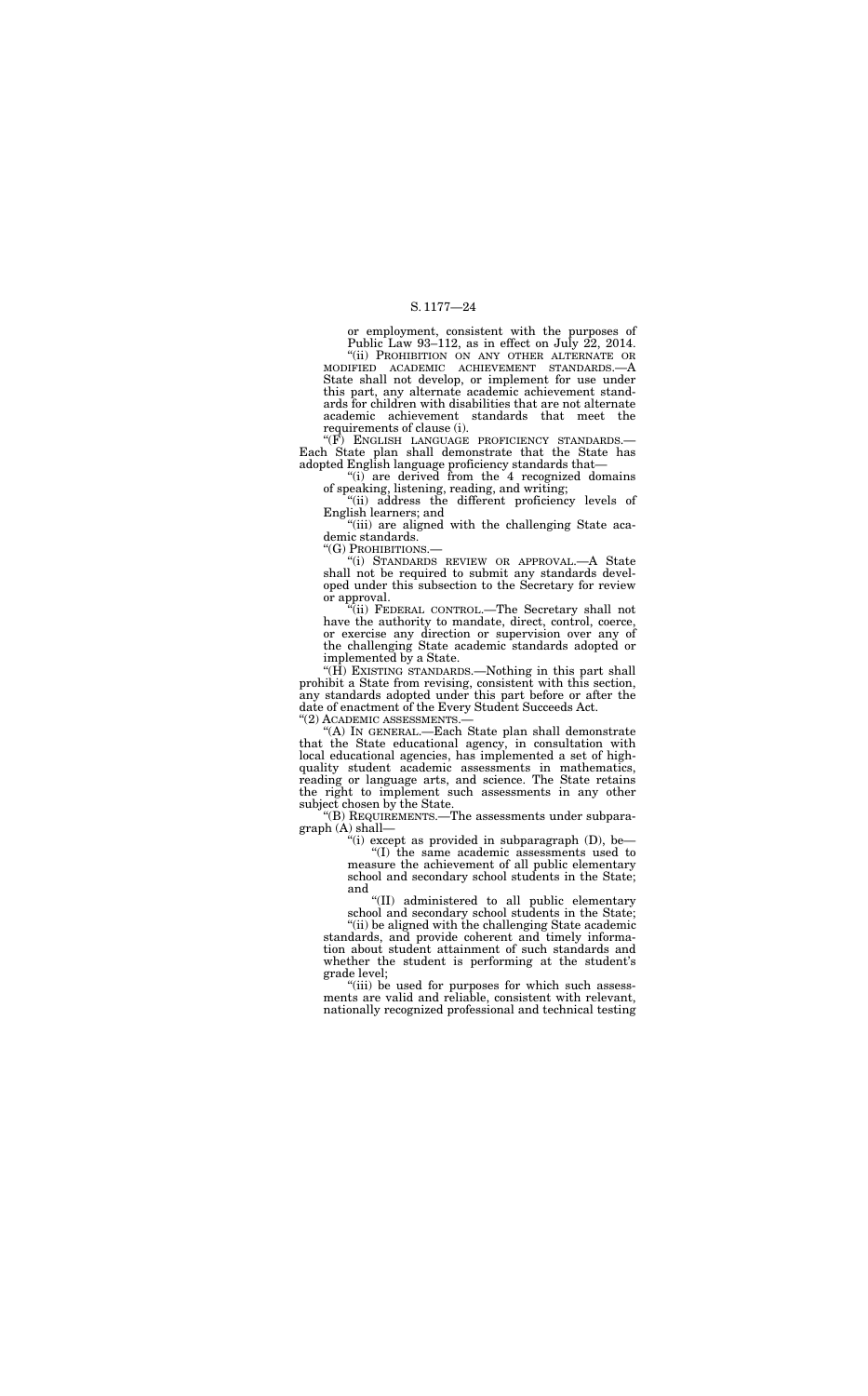standards, objectively measure academic achievement, knowledge, and skills, and be tests that do not evaluate or assess personal or family beliefs and attitudes, or publicly disclose personally identifiable information;

"(iv) be of adequate technical quality for each purpose required under this Act and consistent with the requirements of this section, the evidence of which shall be made public, including on the website of the State educational agency;

 $\mathcal{L}(v)(I)$  in the case of mathematics and reading or language arts, be administered—

"(bb) at least once in grades 9 through 12; "(II) in the case of science, be administered not less than one time during—

"(III) in the case of any other subject chosen by the State, be administered at the discretion of the State;

''(aa) in each of grades 3 through 8; and

 $''(vi)$  involve multiple up-to-date measures of student academic achievement, including measures that assess higher-order thinking skills and understanding, which may include measures of student academic growth and may be partially delivered in the form of portfolios, projects, or extended performance tasks; ''(vii) provide for—

''(aa) grades 3 through 5;

''(bb) grades 6 through 9; and

"(cc) grades 10 through 12; and

''(III) the inclusion of English learners, who shall be assessed in a valid and reliable manner and provided appropriate accommodations on assessments administered to such students under this paragraph, including, to the extent practicable, assessments in the language and form most likely to yield accurate data on what such students know and can do in academic content areas, until such students have achieved English language proficiency, as determined under subparagraph (G);

''(I) the participation in such assessments of all students;

''(II) the appropriate accommodations, such as interoperability with, and ability to use, assistive technology, for children with disabilities (as defined in section 602(3) of the Individuals with Disabilities Education Act (20 U.S.C. 1401(3))), including students with the most significant cognitive disabilities, and students with a disability who are provided accommodations under an Act other than the Individuals with Disabilities Education Act (20 U.S.C. 1400 et seq.), necessary to measure the academic achievement of such children relative to the challenging State academic standards or alternate academic achievement standards described in paragraph (1)(E); and

''(viii) at the State's discretion—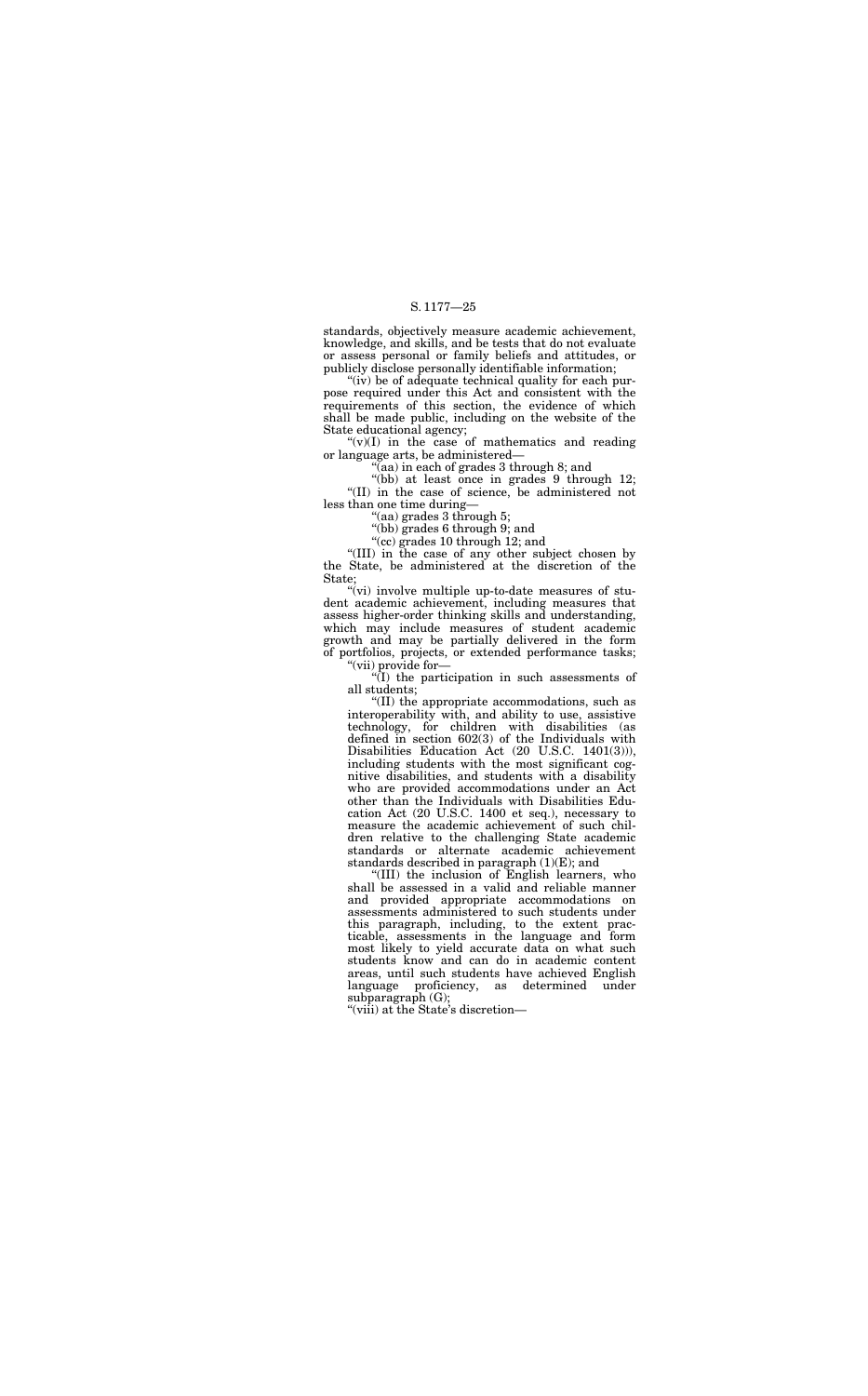''(I) be administered through a single summative assessment; or

''(II) be administered through multiple statewide interim assessments during the course of the academic year that result in a single summative score that provides valid, reliable, and transparent information on student achievement or growth;

"(ix) notwithstanding clause (vii)(III), provide for assessments (using tests in English) of reading or language arts of any student who has attended school in the United States (not including the Commonwealth of Puerto Rico) for 3 or more consecutive school years, except that if the local educational agency determines, on a case-by-case individual basis, that academic assessments in another language or form would likely yield more accurate and reliable information on what such student knows and can do, the local educational agency may make a determination to assess such student in the appropriate language other than English for a period that does not exceed 2 additional consecutive years, provided that such student has not yet reached a level of English language proficiency sufficient to yield valid and reliable information on what such student knows and can do on tests (written in English) of reading or language arts;

"(x) produce individual student interpretive, descriptive, and diagnostic reports, consistent with clause (iii), regarding achievement on such assessments that allow parents, teachers, principals, and other school leaders to understand and address the specific academic needs of students, and that are provided to parents, teachers, and school leaders, as soon as is practicable after the assessment is given, in an understandable and uniform format, and to the extent practicable, in a language that parents can understand;

"(xi) enable results to be disaggregated within each State, local educational agency, and school by—

"(xii) enable itemized score analyses to be produced and reported, consistent with clause (iii), to local educational agencies and schools, so that parents, teachers, principals, other school leaders, and administrators can interpret and address the specific academic needs of

''(I) each major racial and ethnic group;

''(II) economically disadvantaged students as compared to students who are not economically disadvantaged;

''(III) children with disabilities as compared to children without disabilities;

''(IV) English proficiency status;

''(V) gender; and

''(VI) migrant status,

except that such disaggregation shall not be required in the case of a State, local educational agency, or a school in which the number of students in a subgroup is insufficient to yield statistically reliable information or the results would reveal personally identifiable information about an individual student;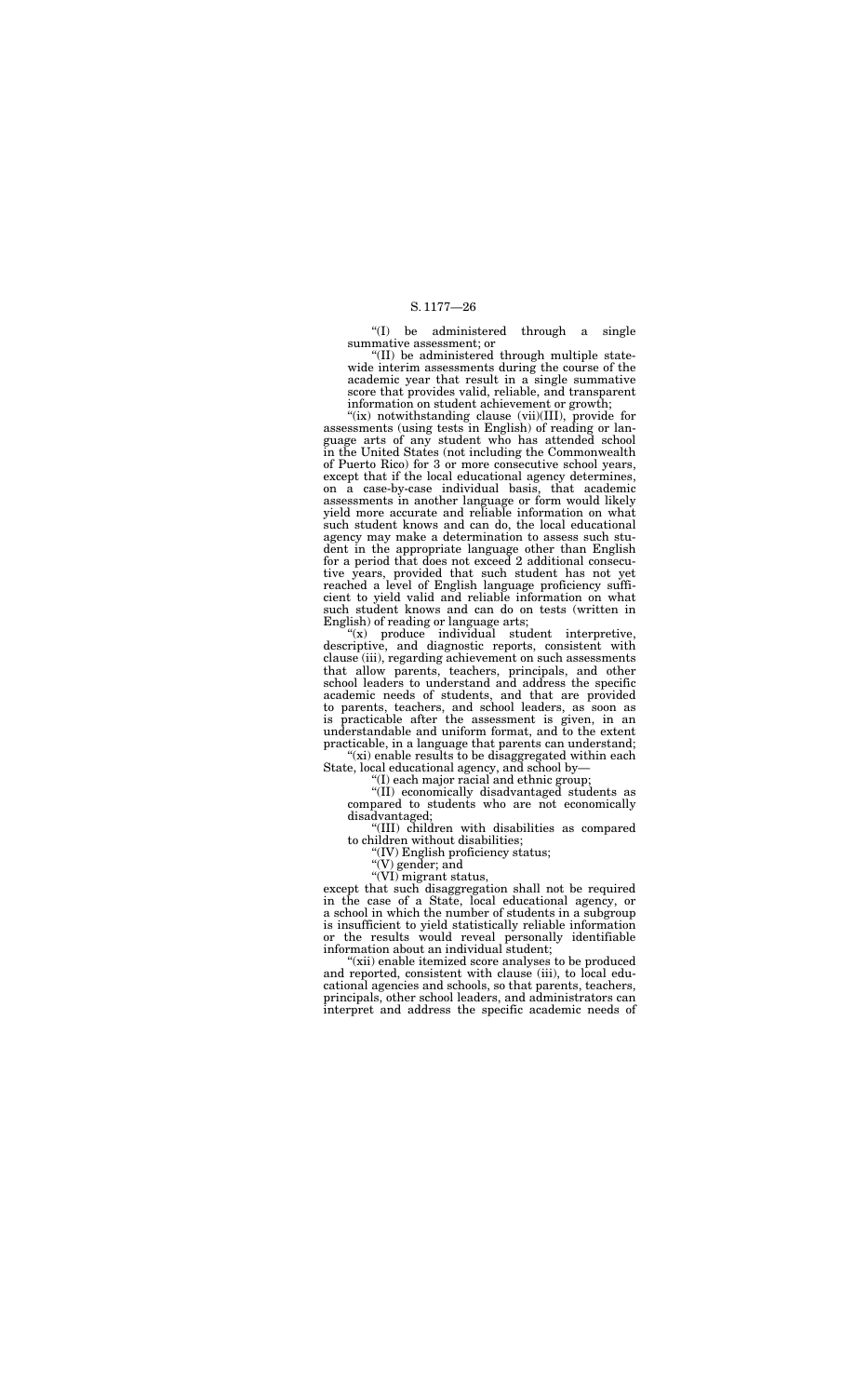students as indicated by the students' achievement on assessment items; and

''(C) EXCEPTION FOR ADVANCED MATHEMATICS IN MIDDLE SCHOOL.—A State may exempt any 8th grade student from the assessment in mathematics described in subparagraph  $(B)(v)(I)(aa)$  if-

''(xiii) be developed, to the extent practicable, using the principles of universal design for learning.

''(iii) in high school, such student takes a mathepursuant to subparagraph  $(B)(v)(I)(bb)$  that—

''(i) such student takes the end-of-course assessment the State typically administers to meet the requirements of subparagraph  $(B)(v)(I)(bb)$  in mathematics;

"(ii) such student's achievement on such end-ofcourse assessment is used for purposes of subsection  $(c)(4)(B)(i)$ , in lieu of such student's achievement on the mathematics assessment required under subparagraph  $(B)(v)(I)(aa)$ , and such student is counted as participating in the assessment for purposes of subsection  $(c)(4)(B)(vi)$ ; and

 $\lq\lq$ "(i) ALTERNATE ASSESSMENTS ALIGNED WITH ALTERNATE ACADEMIC ACHIEVEMENT STANDARDS.—A State may provide for alternate assessments aligned with the challenging State academic standards and alternate academic achievement standards described in paragraph  $(1)(E)$  for students with the most significant cognitive disabilities, if the State—

''(II) ensures that the parents of such students are clearly informed, as part of the process for developing the individualized education program (as defined in section  $614(d)(1)(A)$  of the Individuals with Disabilities Education Act (20 U.S.C.  $1414(d)(1)(A))$ 

''(I) is any end-of-course assessment or other assessment that is more advanced than the assessment taken by such student under clause (i) of this subparagraph; and

 $^{\circ}$ (II) shall be used to measure such student's academic achievement for purposes of subsection  $(c)(4)(B)(i).$ 

 $\,$  "(D) ALTERNATE ASSESSMENTS FOR STUDENTS WITH THE MOST SIGNIFICANT COGNITIVE DISABILITIES.—

''(I) consistent with clause (ii), ensures that, for each subject, the total number of students assessed in such subject using the alternate assessments does not exceed 1 percent of the total number of all students in the State who are assessed in such subject;

''(aa) that their child's academic achievement will be measured based on such alternate standards; and

''(bb) how participation in such assessments may delay or otherwise affect the student from completing the requirements for a regular high school diploma;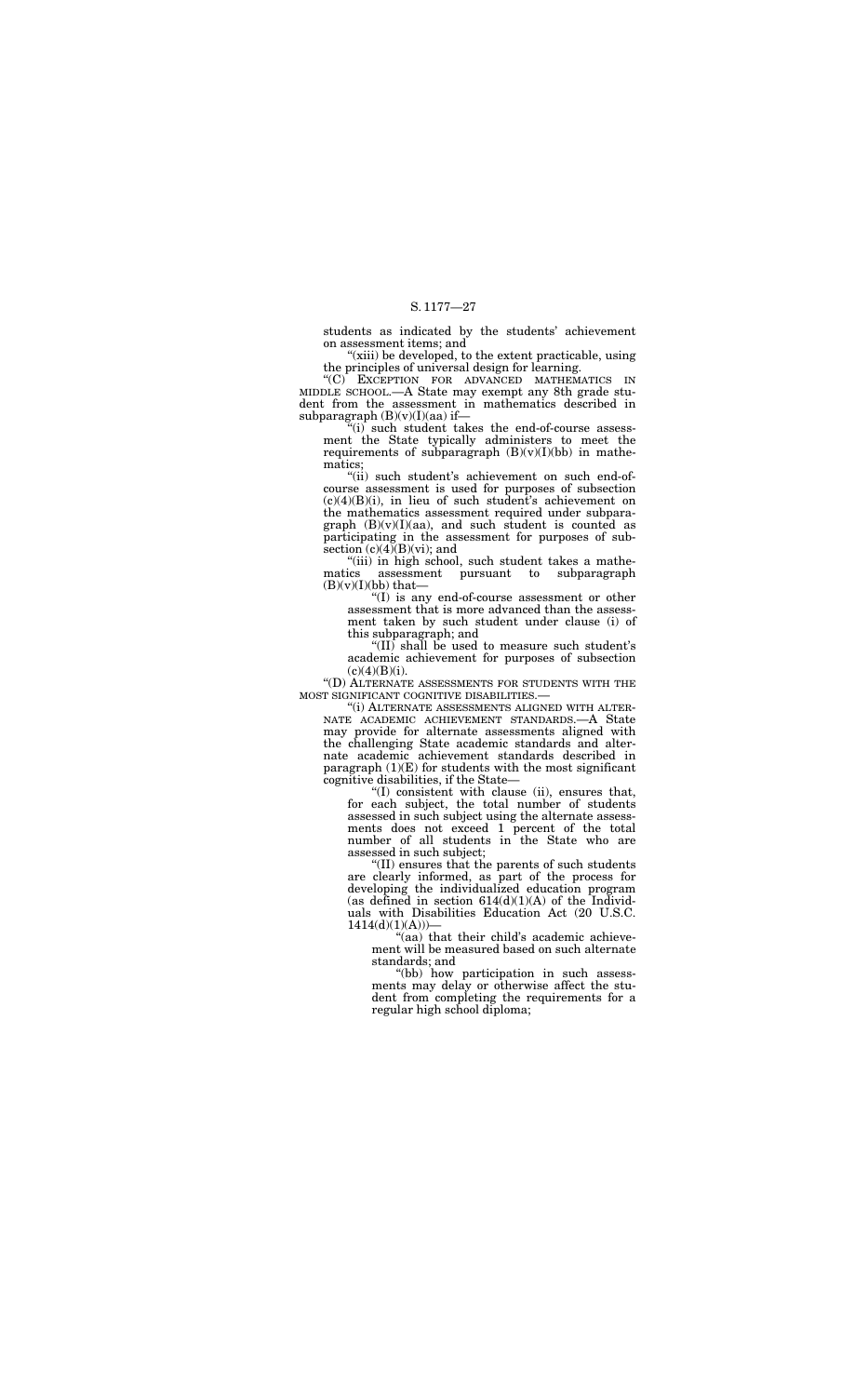''(III) promotes, consistent with the Individuals with Disabilities Education Act (20 U.S.C. 1400 et seq.), the involvement and progress of students with the most significant cognitive disabilities in the general education curriculum;

"(IV) describes in the State plan the steps the State has taken to incorporate universal design for learning, to the extent feasible, in alternate assessments;

"(aa) know how to administer the alternate assessments; and

''(V) describes in the State plan that general and special education teachers, and other appropriate staff—

''(VII) does not preclude a student with the most significant cognitive disabilities who takes an alternate assessment based on alternate academic achievement standards from attempting to complete the requirements for a regular high school diploma.<br>"(ii) SPECIAL RULES.—

''(bb) make appropriate use of accommodations for students with disabilities on all

assessments required under this paragraph; ''(VI) develops, disseminates information on, and promotes the use of appropriate accommodations to increase the number of students with significant cognitive disabilities—

''(aa) participating in academic instruction and assessments for the grade level in which the student is enrolled; and

"(I) RESPONSIBILITY UNDER IDEA.—Subject to the authority and requirements for the individualized education program team for a child with a disability under section 614(d)(1)(A)(i)(VI)(bb) of the Individuals with Disabilities Education Act (20 U.S.C.  $1414(d)(1)(A)(i)(V1)(bb)$ , such team, consistent with the guidelines established by the State and required under section  $612(a)(16)(C)$  of such Act  $(20 \text{ U.S.C. } 1412(c)(16)(C))$  and clause  $(i)(II)$ of this subparagraph, shall determine when a child with a significant cognitive disability shall participate in an alternate assessment aligned with the alternate academic achievement standards.

''(bb) who are tested based on challenging State academic standards for the grade level in which the student is enrolled; and

''(II) PROHIBITION ON LOCAL CAP.—Nothing in this subparagraph shall be construed to permit the Secretary or a State educational agency to impose on any local educational agency a cap on the percentage of students administered an alternate assessment under this subparagraph, except that a local educational agency exceeding the cap applied to the State under clause (i)(I) shall submit information to the State educational agency justifying the need to exceed such cap.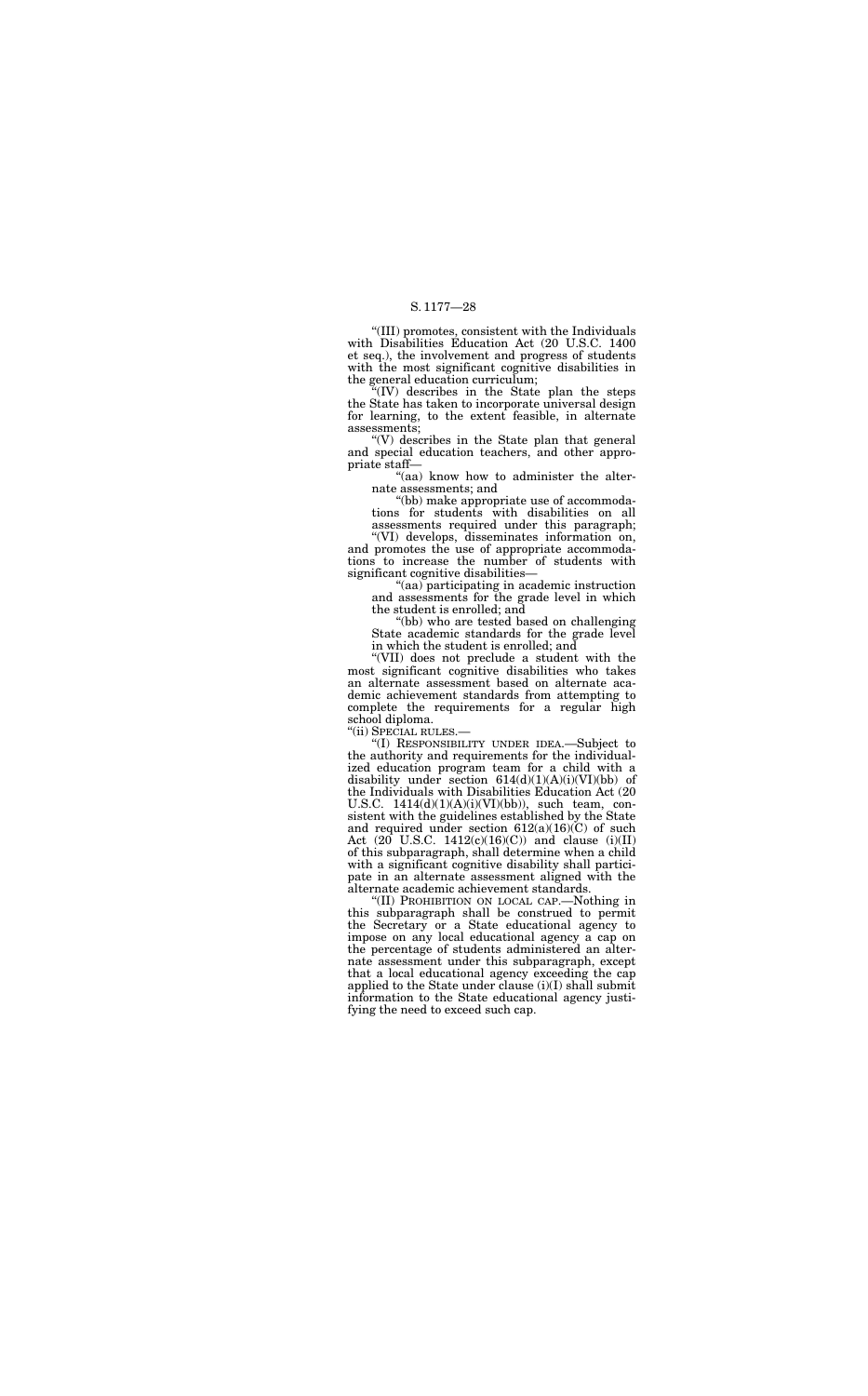''(III) STATE SUPPORT.—A State shall provide appropriate oversight, as determined by the State, of any local educational agency that is required to submit information to the State under subclause (II).

''(IV) WAIVER AUTHORITY.—This subparagraph shall be subject to the waiver authority under section 8401.

''(E) STATE AUTHORITY.—If a State educational agency provides evidence, which is satisfactory to the Secretary, that neither the State educational agency nor any other State government official, agency, or entity has sufficient authority, under State law, to adopt challenging State academic standards, and academic assessments aligned with such standards, which will be applicable to all students enrolled in the State's public elementary schools and secondary schools, then the State educational agency may meet the requirements of this subsection by—

''(i) adopting academic standards and academic assessments that meet the requirements of this subsection, on a statewide basis, and limiting their applicability to students served under this part; or

''(ii) adopting and implementing policies that ensure that each local educational agency in the State that receives grants under this part will adopt academic content and student academic achievement standards, and academic assessments aligned with such standards, which—

''(I) meet all of the criteria in this subsection and any regulations regarding such standards and assessments that the Secretary may publish; and

''(II) are applicable to all students served by each such local educational agency.

''(F) LANGUAGE ASSESSMENTS.—

''(i) IN GENERAL.—Each State plan shall identify the languages other than English that are present to a significant extent in the participating student population of the State and indicate the languages for which annual student academic assessments are not available and are needed.

''(ii) SECRETARIAL ASSISTANCE.—The State shall make every effort to develop such assessments and may request assistance from the Secretary if linguistically accessible academic assessment measures are needed. Upon request, the Secretary shall assist with the identification of appropriate academic assessment measures in the needed languages, but shall not mandate a specific academic assessment or mode of instruction.

''(G) ASSESSMENTS OF ENGLISH LANGUAGE PRO-FICIENCY.—

''(i) IN GENERAL.—Each State plan shall demonstrate that local educational agencies in the State will provide for an annual assessment of English proficiency of all English learners in the schools served by the State educational agency.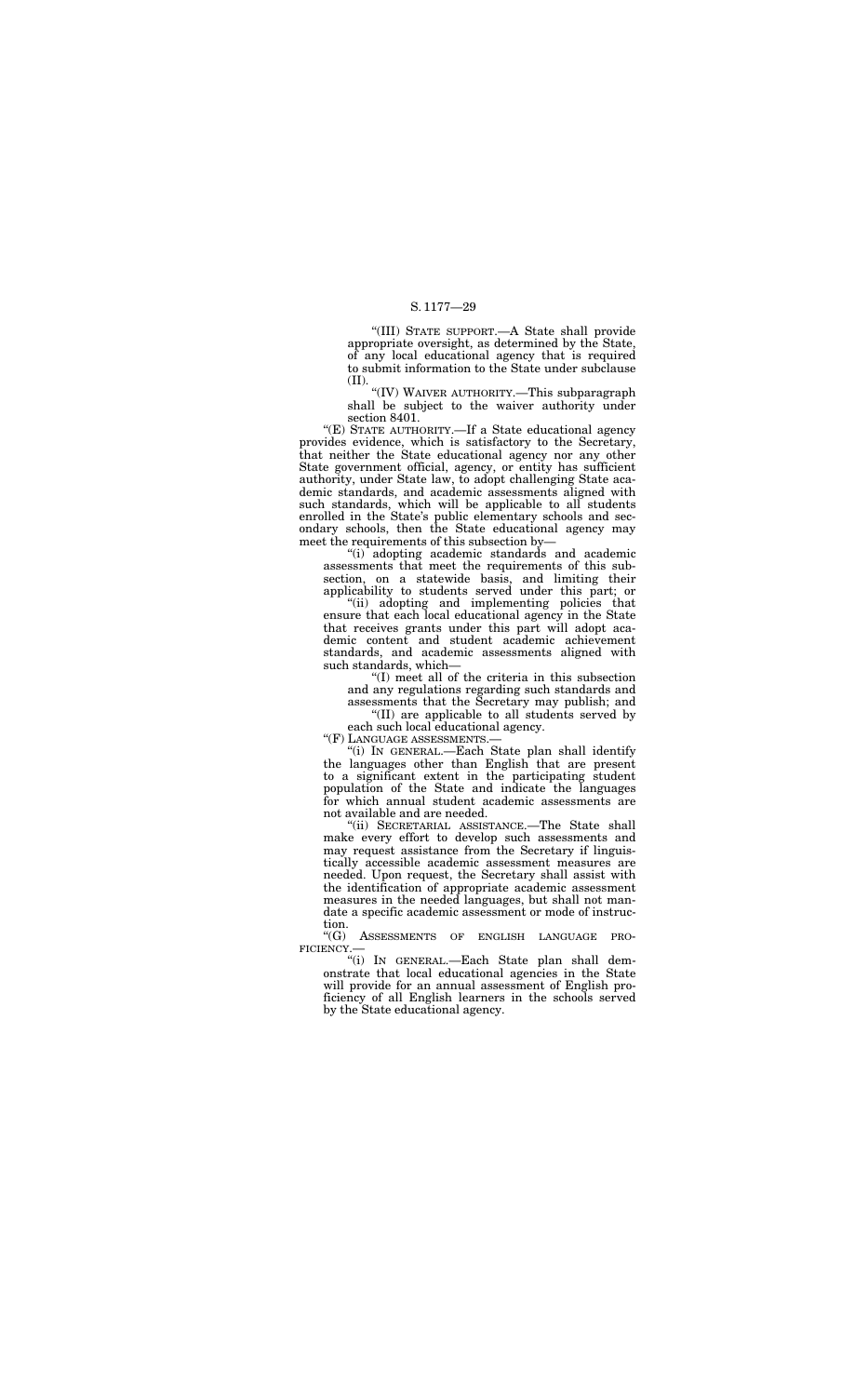''(ii) ALIGNMENT.—The assessments described in clause (i) shall be aligned with the State's English language proficiency standards described in paragraph  $(1)(F)$ .

''(H) LOCALLY-SELECTED ASSESSMENT.—

''(i) IN GENERAL.—Nothing in this paragraph shall be construed to prohibit a local educational agency from administering a locally-selected assessment in lieu of the State-designed academic assessment under subclause (I)(bb) and subclause (II)(cc) of subparagraph  $(B)(v)$ , if the local educational agency selects a nationally-recognized high school academic assessment that has been approved for use by the State as described in clause (iii) or (iv) of this subparagraph.

''(ii) STATE TECHNICAL CRITERIA.—To allow for State approval of nationally-recognized high school academic assessments that are available for local selection under clause (i), a State educational agency shall establish technical criteria to determine if any such assessment meets the requirements of clause (v).

''(iii) STATE APPROVAL.—If a State educational agency chooses to make a nationally-recognized high school assessment available for selection by a local educational agency under clause (i), which has not already been approved under this clause, such State educational agency shall—

''(I) conduct a review of the assessment to determine if such assessment meets or exceeds the technical criteria established by the State educational agency under clause (ii);

''(II) submit evidence in accordance with subsection (a)(4) that demonstrates such assessment meets the requirements of clause (v); and

''(III) after fulfilling the requirements of subclauses (I) and (II), approve such assessment for selection and use by any local educational agency that requests to use such assessment under clause (i).

''(iv) LOCAL EDUCATIONAL AGENCY OPTION.—

''(I) LOCAL EDUCATIONAL AGENCY.—If a local educational agency chooses to submit a nationallyrecognized high school academic assessment to the State educational agency, subject to the approval process described in subclause (I) and subclause (II) of clause (iii) to determine if such assessment fulfills the requirements of clause (v), the State educational agency may approve the use of such assessment consistent with clause (i).

''(II) STATE EDUCATIONAL AGENCY.—Upon such approval, the State educational agency shall approve the use of such assessment in any other local educational agency in the State that subsequently requests to use such assessment without repeating the process described in subclauses (I) and (II) of clause (iii).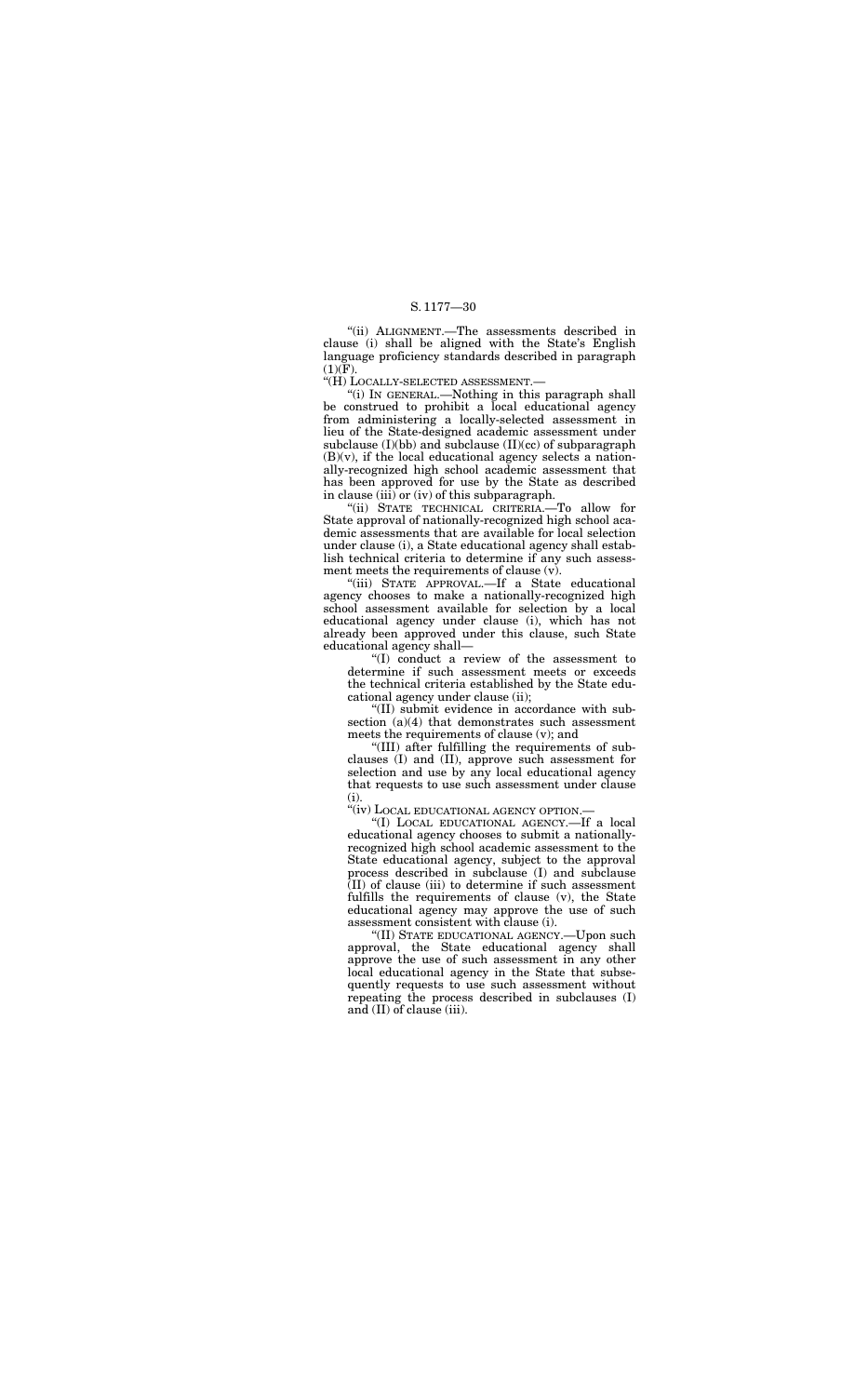" $(v)$  REQUIREMENTS.—To receive approval from the State educational agency under clause (iii), a locallyselected assessment shall—

''(I) be aligned to the State's academic content standards under paragraph (1), address the depth and breadth of such standards, and be equivalent in its content coverage, difficulty, and quality to the State-designed assessments under this paragraph (and may be more rigorous in its content coverage and difficulty than such State-designed assessments);

"(IV) provide unbiased, rational, and consistent differentiation between schools within the State to meet the requirements of subsection (c).

''(II) provide comparable, valid, and reliable data on academic achievement, as compared to the State-designed assessments, for all students and for each subgroup of students defined in subsection  $(c)(2)$ , with results expressed in terms consistent with the State's academic achievement standards under paragraph (1), among all local educational agencies within the State;

''(II) upon approval, and at the beginning of each subsequent school year during which the locally selected assessment will be administered, that the local educational agency will be administering a different assessment than the Statedesigned assessments under subclause (I)(bb) and subclause  $(II)(cc)$  of subparagraph  $(B)(v)$ .

''(III) meet the requirements for the assessments under subparagraph (B) of this paragraph, including technical criteria, except the requirement under clause (i) of such subparagraph; and

''(vi) PARENTAL NOTIFICATION.—A local educational agency shall notify the parents of high school students served by the local educational agency—

''(I) of its request to the State educational agency for approval to administer a locally-selected assessment; and

''(I) DEFERRAL.—A State may defer the commencement, or suspend the administration, but not cease the development, of the assessments described in this paragraph, for 1 year for each year for which the amount appropriated for grants under part B is less than \$369,100,000.

''(J) ADAPTIVE ASSESSMENTS.—

''(i) IN GENERAL.—Subject to clause (ii), a State retains the right to develop and administer computer adaptive assessments as the assessments described in this paragraph, provided the computer adaptive assessments meet the requirements of this paragraph, except that—

''(I) subparagraph (B)(i) shall not be interpreted to require that all students taking the computer adaptive assessment be administered the same assessment items; and

''(II) such assessment—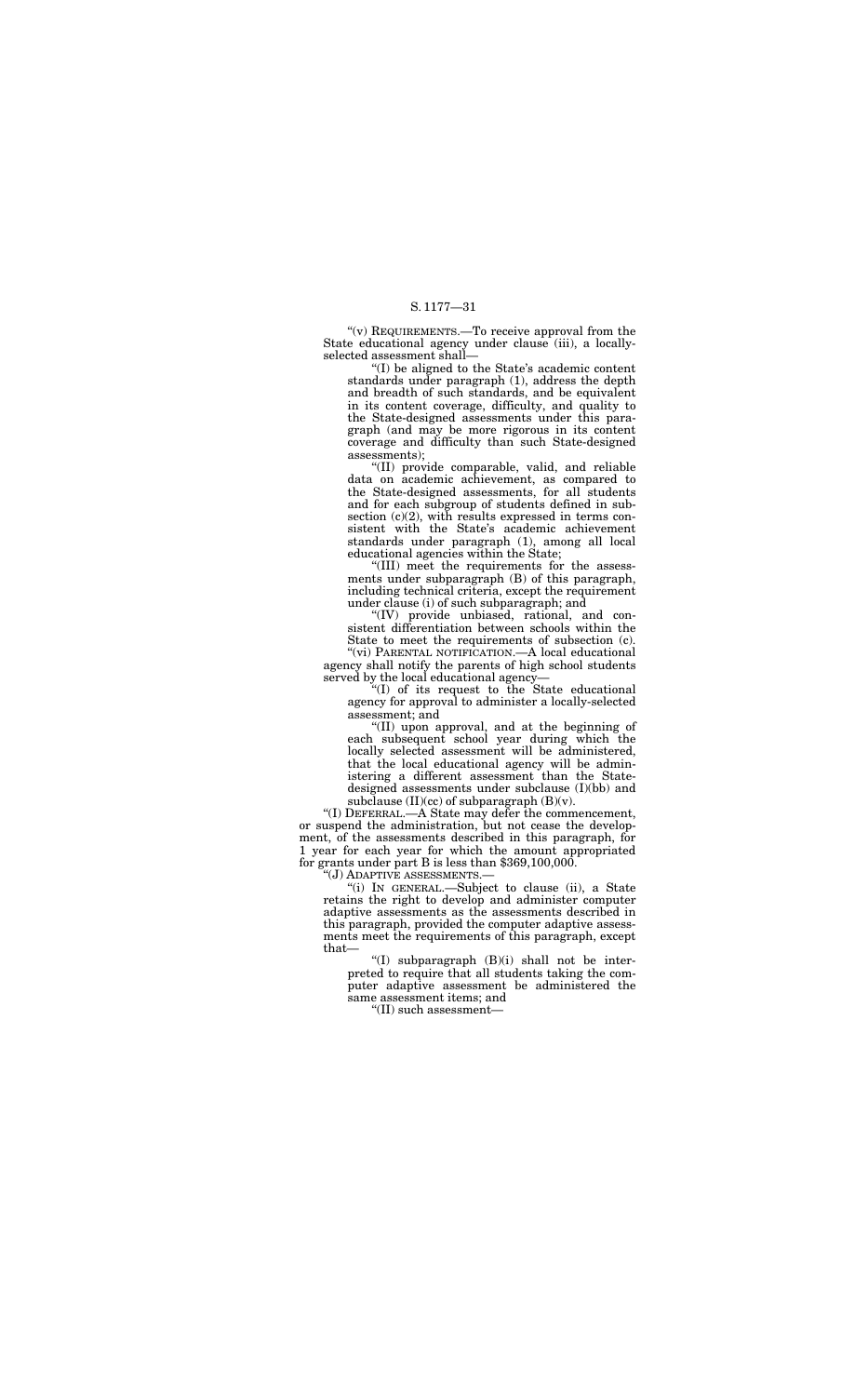''(aa) shall measure, at a minimum, each student's academic proficiency based on the challenging State academic standards for the student's grade level and growth toward such standards; and

"(bb) may measure the student's level of academic proficiency and growth using items above or below the student's grade level, including for use as part of a State's accountability system under subsection (c).

"(ii) STUDENTS WITH THE MOST SIGNIFICANT COG-NITIVE DISABILITIES AND ENGLISH LEARNERS.—In developing and administering computer adaptive assessments—

> "(bb) assess the student's academic achievement to measure, in the subject being assessed, whether the student is performing at the student's grade level; and

''(I) as the assessments allowed under subparagraph (D), a State shall ensure that such computer adaptive assessments—

"(aa) meet the requirements of this paragraph, including subparagraph (D), except such assessments shall not be required to meet the requirements of clause  $(i)(II)$ ; and

"(aa) meet the requirements of this paragraph, including subparagraph (G), except such assessment shall not be required to meet the requirements of clause (i)(II); and

"(K) RULE OF CONSTRUCTION ON PARENT RIGHTS.-Nothing in this paragraph shall be construed as preempting a State or local law regarding the decision of a parent to not have the parent's child participate in the academic assessments under this paragraph.

"(L) LIMITATION ON ASSESSMENT TIME.—Subject to Federal or State requirements related to assessments, evaluations, and accommodations, each State may, at the sole discretion of such State, set a target limit on the aggregate amount of time devoted to the administration of assessments for each grade, expressed as a percentage of annual instructional hours.<br>
"(3) EXCEPTION

EXCEPTION FOR RECENTLY ARRIVED ENGLISH **LEARNERS** 

''(II) as the assessments required under subparagraph (G), a State shall ensure that such computer adaptive assessments—

"(A) ASSESSMENTS.—With respect to recently arrived English learners who have been enrolled in a school in one of the 50 States in the United States or the District of Columbia for less than 12 months, a State may choose to—

''(bb) assess the student's language proficiency, which may include growth towards such proficiency, in order to measure the student's acquisition of English.

''(i) exclude—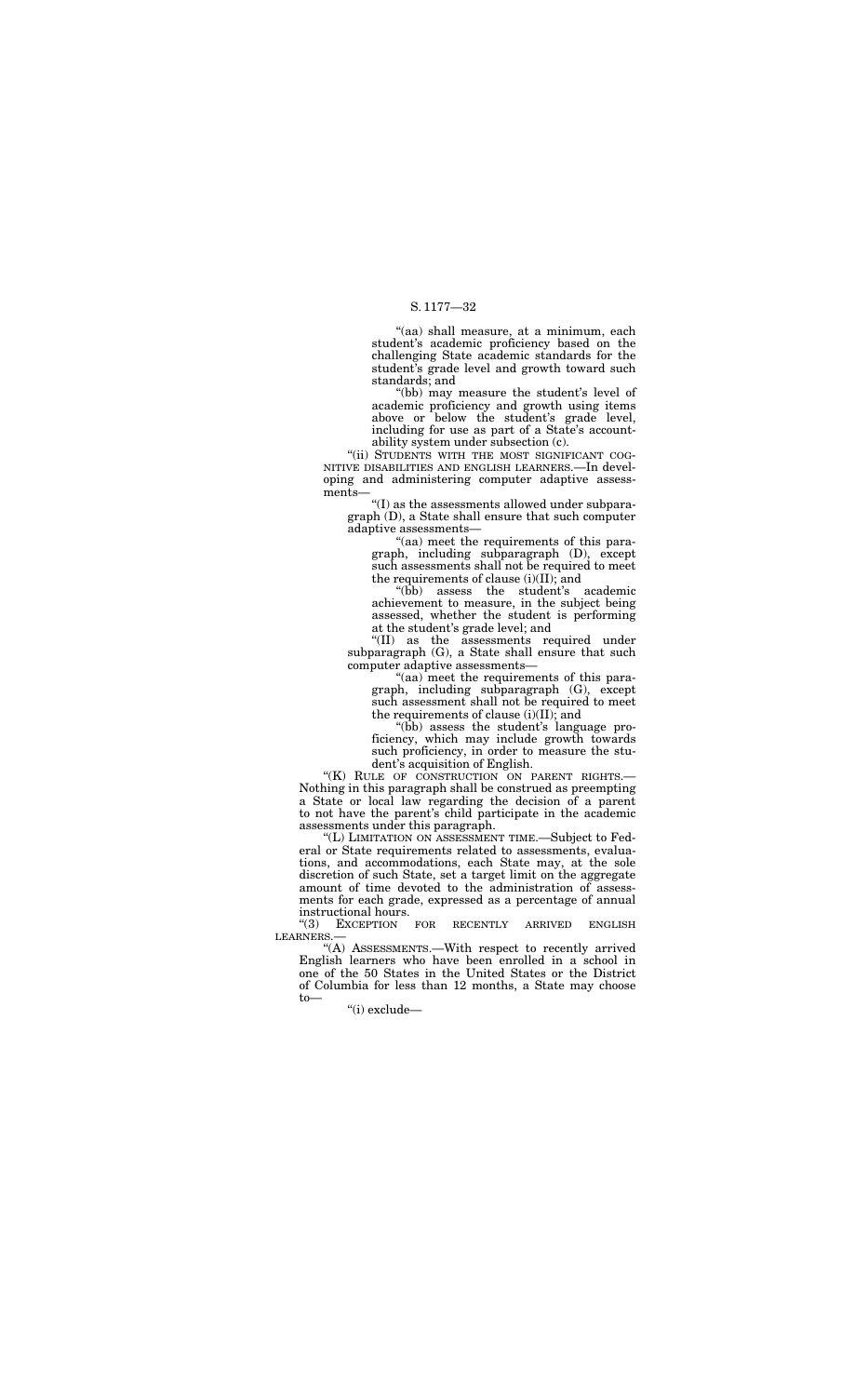''(I) such an English learner from one administration of the reading or language arts assessment required under paragraph (2); and

''(II) such an English learner's results on any of the assessments required under paragraph  $(2)(B)(v)(I)$  or  $(2)(G)$  for the first year of the English learner's enrollment in such a school for the purposes of the State-determined accountability system under subsection (c); or

 $\text{``(ii)(I)}$  assess, and report the performance of, such an English learner on the reading or language arts and mathematics assessments required under paragraph  $(2)(B)(v)(I)$  in each year of the student's enrollment in such a school; and

"(cc) include proficiency on the assessments described in subclause (I) in the third year of the student's enrollment in such a school, and each succeeding year of such enrollment.

''(II) for the purposes of the State-determined accountability system—

''(aa) for the first year of the student's enrollment in such a school, exclude the results on the assessments described in subclause (I);

''(c) STATEWIDE ACCOUNTABILITY SYSTEM.— "(1) In GENERAL.—Each State plan shall describe a state-

''(bb) include a measure of student growth on the assessments described in subclause (I) in the second year of the student's enrollment in such a school; and

''(B) ENGLISH LEARNER SUBGROUP.—With respect to a student previously identified as an English learner and for not more than 4 years after the student ceases to be identified as an English learner, a State may include the results of the student's assessments under paragraph  $(2)(B)(v)(I)$  within the English learner subgroup of the subgroups of students (as defined in subsection  $(c)(2)(D)$ ) for the purposes of the State-determined accountability system.

wide accountability system that complies with the requirements of this subsection and subsection (d).

''(2) SUBGROUP OF STUDENTS.—In this subsection and subsection (d), the term 'subgroup of students' means—

''(A) economically disadvantaged students;

"(B) students from major racial and ethnic groups;  $C$ ) children with disabilities; and

"(D) English learners.

''(3) MINIMUM NUMBER OF STUDENTS.—Each State shall describe—

''(A) with respect to any provisions under this part that require disaggregation of information by each subgroup of students—

''(i) the minimum number of students that the State determines are necessary to be included to carry out such requirements and how that number is statistically sound, which shall be the same State-determined number for all students and for each subgroup of students in the State;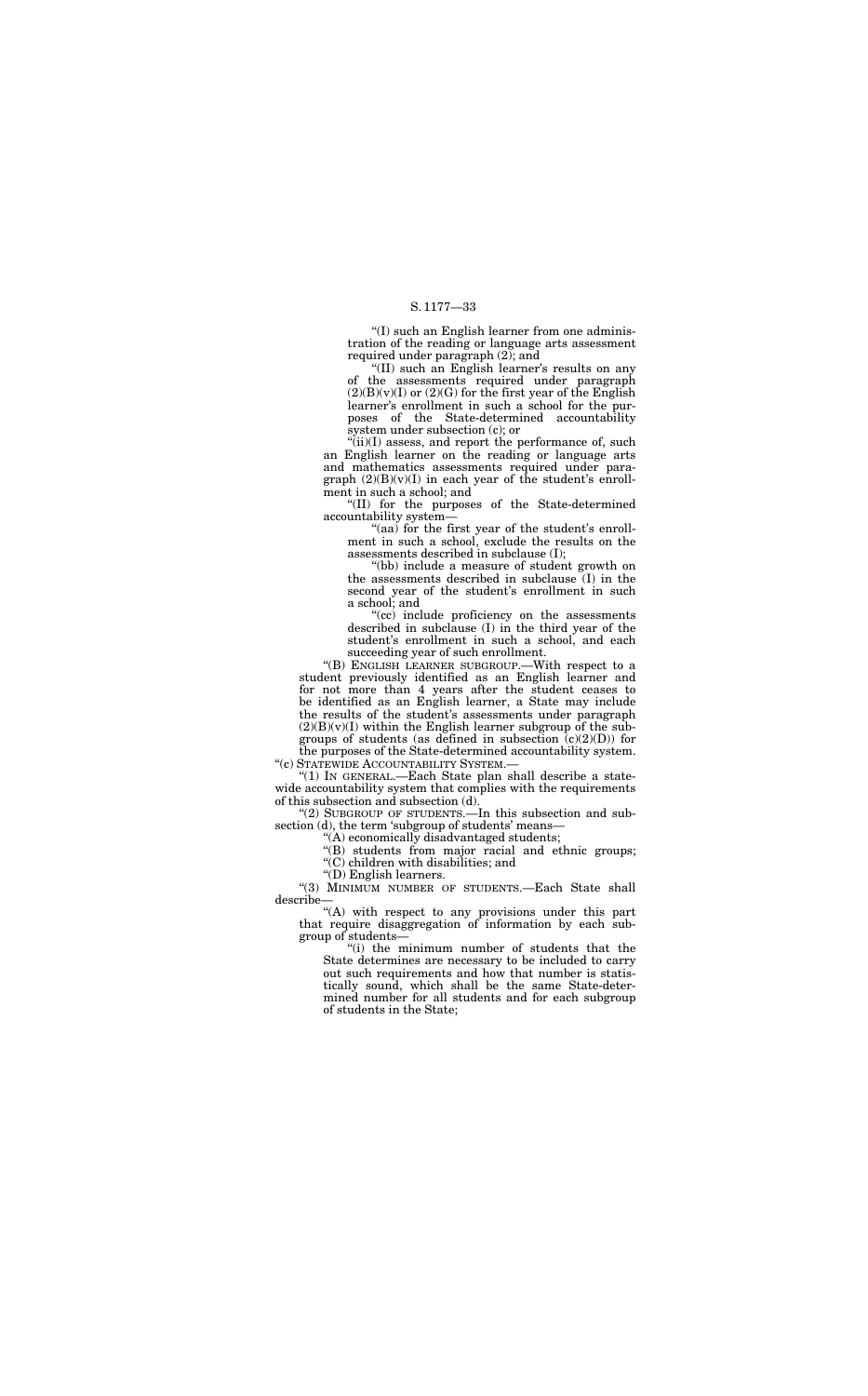''(ii) how such minimum number of students was determined by the State, including how the State collaborated with teachers, principals, other school leaders, parents, and other stakeholders when determining such minimum number; and

''(iii) how the State ensures that such minimum number is sufficient to not reveal any personally identifiable information.

"(4) DESCRIPTION OF SYSTEM.—The statewide accountability system described in paragraph (1) shall be based on the challenging State academic standards for reading or language arts and mathematics described in subsection (b)(1) to improve student academic achievement and school success. In designing such system to meet the requirements of this part, the State shall carry out the following:

"(A) ESTABLISHMENT OF LONG-TERM GOALS.—Establish ambitious State-designed long-term goals, which shall include measurements of interim progress toward meeting such goals—

''(i) for all students and separately for each subgroup of students in the State—

''(I) for, at a minimum, improved—

''(aa) academic achievement, as measured by proficiency on the annual assessments required under subsection  $(b)(2)(B)(v)(I)$ ; and ''(bb) high school graduation rates,

including—

''(AA) the four-year adjusted cohort graduation rate; and

''(BB) at the State's discretion, the extended-year adjusted cohort graduation rate, except that the State shall set a more rigorous long-term goal for such graduation rate, as compared to the longterm goal set for the four-year adjusted cohort graduation rate;

''(II) for which the term set by the State for such goals is the same multi-year length of time for all students and for each subgroup of students in the State; and

''(III) that, for subgroups of students who are behind on the measures described in items (aa) and (bb) of subclause (I), take into account the improvement necessary on such measures to make significant progress in closing statewide proficiency and graduation rate gaps; and

''(ii) for English learners, for increases in the percentage of such students making progress in achieving English language proficiency, as defined by the State and measured by the assessments described in subsection  $(b)(2)(G)$ , within a State-determined timeline.

''(B) INDICATORS.—Except for the indicator described in clause (iv), annually measure, for all students and separately for each subgroup of students, the following indicators: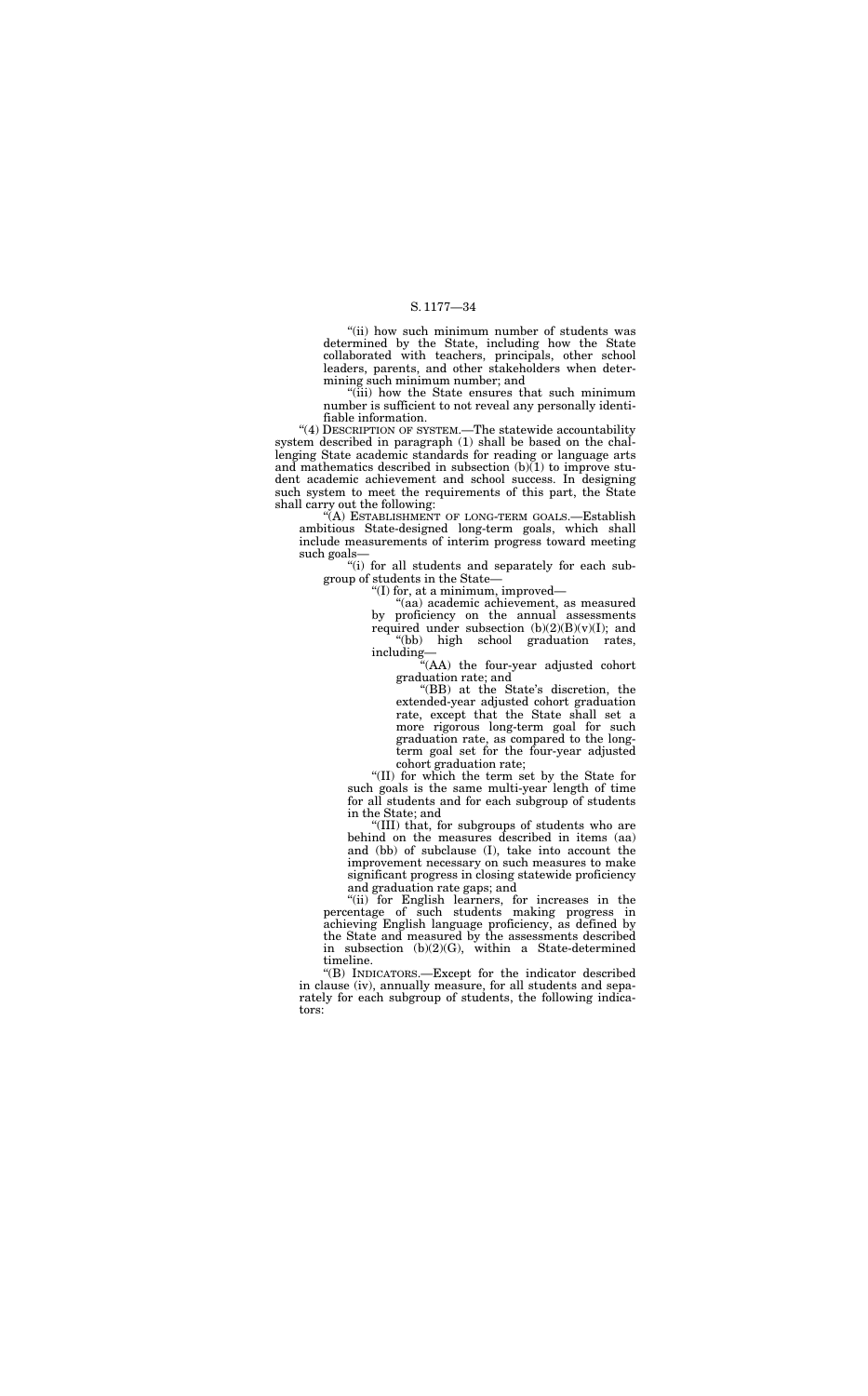''(I) as measured by proficiency on the annual assessments required under subsection  $(b)(2)(B)(v)(I);$  and

''(i) For all public schools in the State, based on the long-term goals established under subparagraph (A), academic achievement—

"(ii) For public elementary schools and secondary schools that are not high schools in the State—

''(II) at the State's discretion, for each public high school in the State, student growth, as measured by such annual assessments.

''(I) a measure of student growth, if determined appropriate by the State; or

''(I) in each of the grades 3 through 8; and ''(II) in the grade for which such English learners are otherwise assessed under subsection  $(b)(2)(B)(v)(I)$  during the grade 9 through grade 12 period, with such progress being measured against the results of the assessments described in subsection  $(b)(2)(G)$  taken in the previous grade.

''(II) another valid and reliable statewide academic indicator that allows for meaningful differentiation in school performance.

''(iii) For public high schools in the State, and based on State-designed long term goals established under subparagraph (A)—

" $(v)(I)$  For all public schools in the State, not less than one indicator of school quality or student success that—

''(I) the four-year adjusted cohort graduation rate; and

''(II) at the State's discretion, the extendedyear adjusted cohort graduation rate.

"(cc) may include one or more of the measures described in subclause (II).

''(iv) For public schools in the State, progress in achieving English language proficiency, as defined by the State and measured by the assessments described in subsection (b)(2)(G), within a State-determined timeline for all English learners—

''(aa) allows for meaningful differentiation in school performance;

''(bb) is valid, reliable, comparable, and statewide (with the same indicator or indicators used for each grade span, as such term is determined by the State); and

''(II) For purposes of subclause (I), the State may include measures of—

''(III) student engagement;

''(IV) educator engagement;

''(V) student access to and completion of advanced coursework;

''(VI) postsecondary readiness;

''(VII) school climate and safety; and

''(VIII) any other indicator the State chooses that meets the requirements of this clause.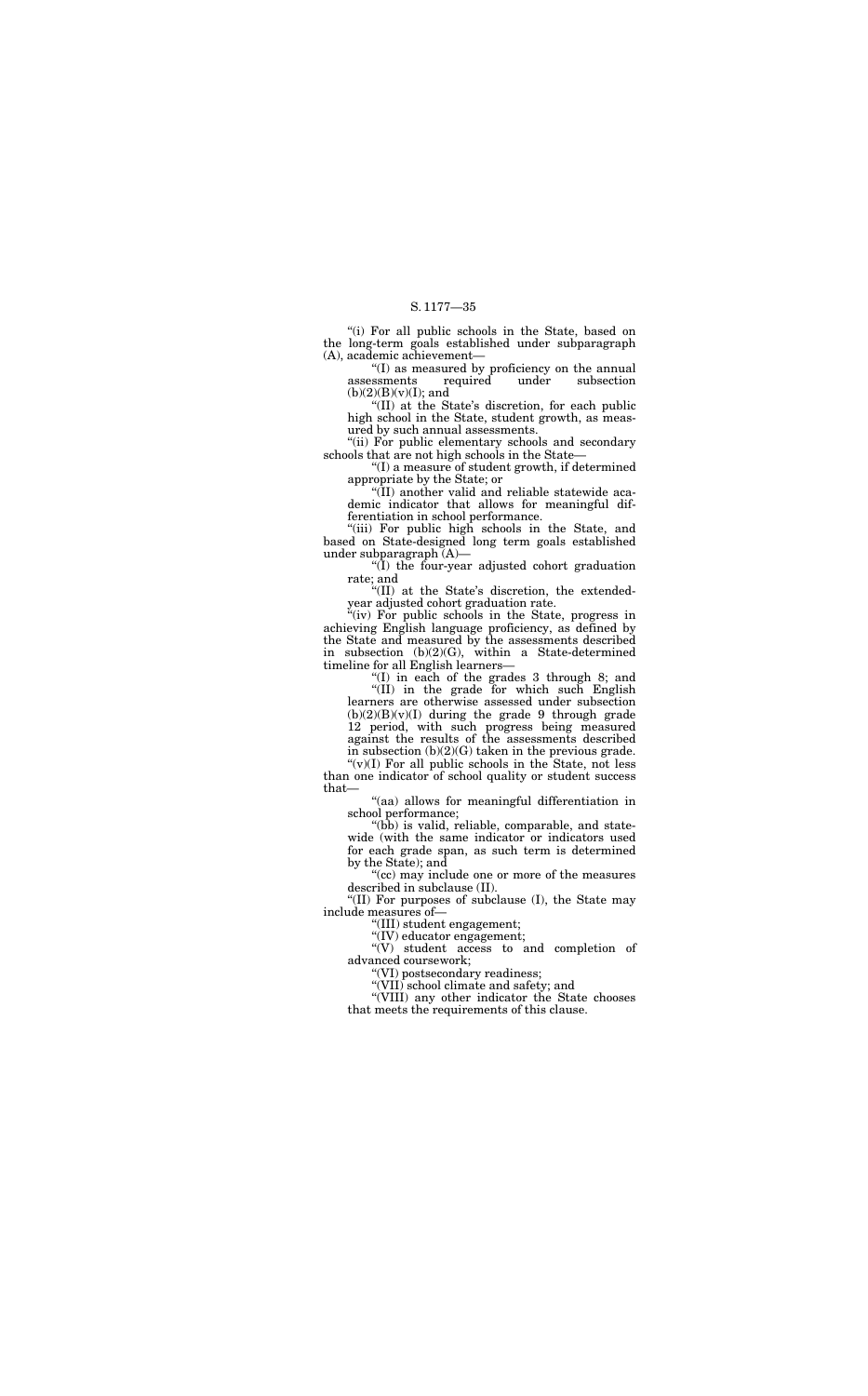''(C) ANNUAL MEANINGFUL DIFFERENTIATION.—Establish a system of meaningfully differentiating, on an annual basis, all public schools in the State, which shall—

"(i) be based on all indicators in the State's accountability system under subparagraph (B), for all students and for each of subgroup of students, consistent with the requirements of such subparagraph;

"(ii) with respect to the indicators described in clauses (i) through (iv) of subparagraph (B) afford—

''(II) in the aggregate, much greater weight than is afforded to the indicator or indicators utilized by the State and described in subparagraph  $(B)(v)$ , in the aggregate; and

''(I) substantial weight to each such indicator; and

''(i) beginning with school year 2017–2018, and at least once every three school years thereafter, one statewide category of schools for comprehensive support and improvement, as described in subsection  $(d)(1)$ , which shall include-

 $''(I)$  not less than the lowest-performing 5 percent of all schools receiving funds under this part in the State;

''(III) public schools in the State described under subsection  $(d)(3)(A)(i)(II)$ ; and

''(iii) include differentiation of any such school in which any subgroup of students is consistently underperforming, as determined by the State, based on all indicators under subparagraph (B) and the system established under this subparagraph.

''(E) ANNUAL MEASUREMENT OF ACHIEVEMENT.—(i) Annually measure the achievement of not less than 95 percent of all students, and 95 percent of all students in each subgroup of students, who are enrolled in public schools on the assessments described under subsection  $(b)(2)(v)(I).$ 

''(D) IDENTIFICATION OF SCHOOLS.—Based on the system of meaningful differentiation described in subparagraph (C), establish a State-determined methodology to identify—

"(ii) For the purpose of measuring, calculating, and reporting on the indicator described in subparagraph (B)(i), include in the denominator the greater of—

''(II) all public high schools in the State failing to graduate one third or more of their students; and

''(ii) at the discretion of the State, additional statewide categories of schools.

''(I) 95 percent of all such students, or 95 percent of all such students in the subgroup, as the case may be; or

''(II) the number of students participating in the assessments.

''(iii) Provide a clear and understandable explanation of how the State will factor the requirement of clause (i) of this subparagraph into the statewide accountability system.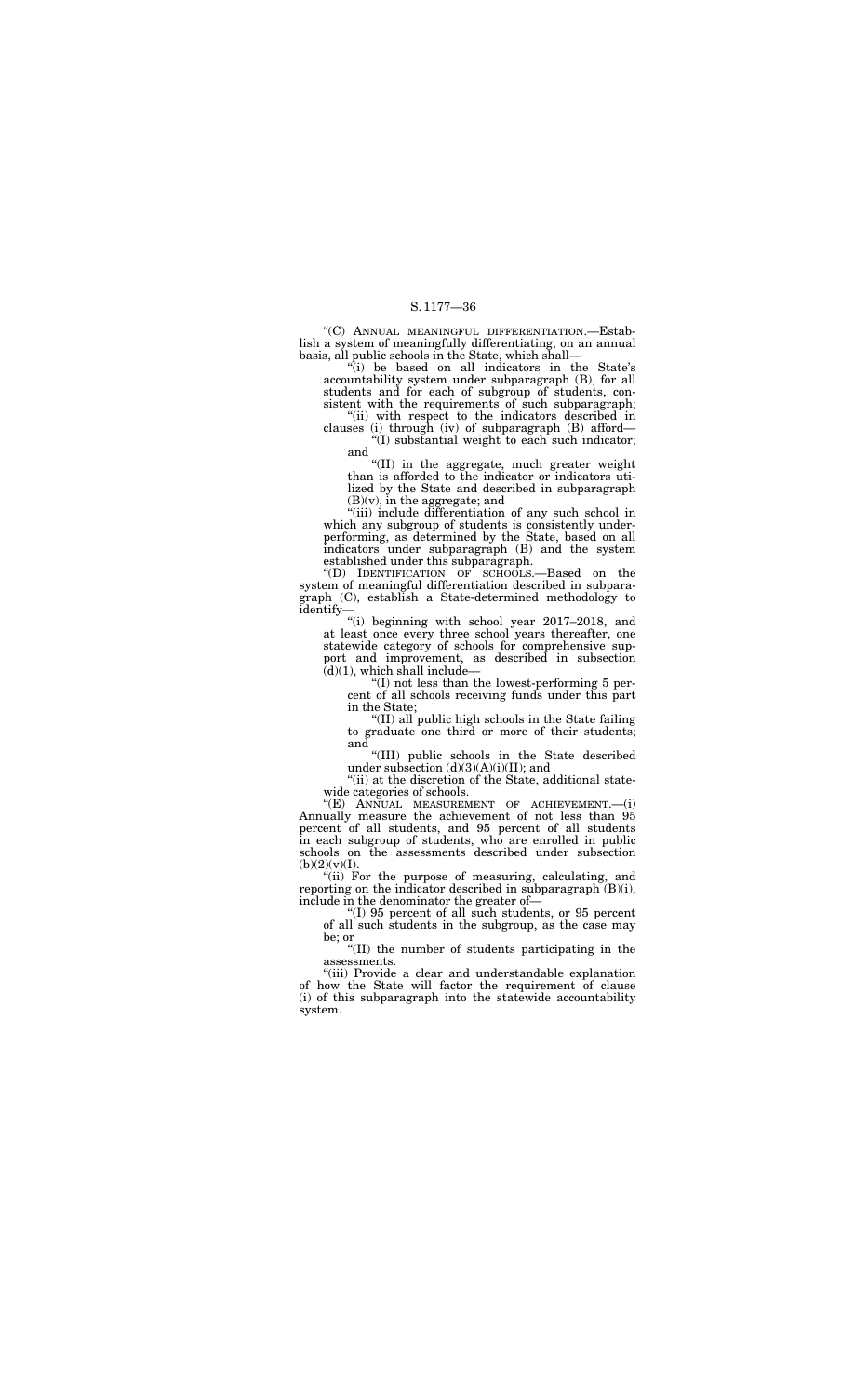" $(F)$  PARTIAL ATTENDANCE.—(i) In the case of a student who has not attended the same school within a local educational agency for at least half of a school year, the performance of such student on the indicators described in clauses (i), (ii), (iv), and (v) of subparagraph (B)—

''(I) may not be used in the system of meaningful differentiation of all public schools as described in subparagraph (C) for such school year; and

''(II) shall be used for the purpose of reporting on the State and local educational agency report cards under subsection (h) for such school year.

"(ii) In the case of a high school student who has not attended the same school within a local educational agency for at least half of a school year and has exited high school without a regular high school diploma and without transferring to another high school that grants a regular high school diploma during such school year, the local educational agency shall, in order to calculate the graduation rate pursuant to subparagraph (B)(iii), assign such student to the high school—

''(A) IN GENERAL.—Each State educational agency receiving funds under this part shall notify each local educational agency in the State of any school served by the local educational agency that is identified for comprehensive support and improvement under subsection  $(c)(4)(D)(i)$ .

''(I) at which such student was enrolled for the greatest proportion of school days while enrolled in grades 9 through 12; or

''(II) in which the student was most recently enrolled.

"(iv) identifies resource inequities, which may include a review of local educational agency and schoollevel budgeting, to be addressed through implementation of such comprehensive support and improvement plan;

''(5) ACCOUNTABILITY FOR CHARTER SCHOOLS.—The accountability provisions under this Act shall be overseen for charter schools in accordance with State charter school law.

> $\ddot{H}$ <sup>'</sup>(v) is approved by the school, local educational agency, and State educational agency; and

''(d) SCHOOL SUPPORT AND IMPROVEMENT ACTIVITIES.—

''(1) COMPREHENSIVE SUPPORT AND IMPROVEMENT.—

''(B) LOCAL EDUCATIONAL AGENCY ACTION.—Upon receiving such information from the State, the local educational agency shall, for each school identified by the State and in partnership with stakeholders (including principals and other school leaders, teachers, and parents), locally develop and implement a comprehensive support and improvement plan for the school to improve student outcomes, that—

''(i) is informed by all indicators described in subsection (c)(4)(B), including student performance against State-determined long-term goals;

''(ii) includes evidence-based interventions;

''(iii) is based on a school-level needs assessment;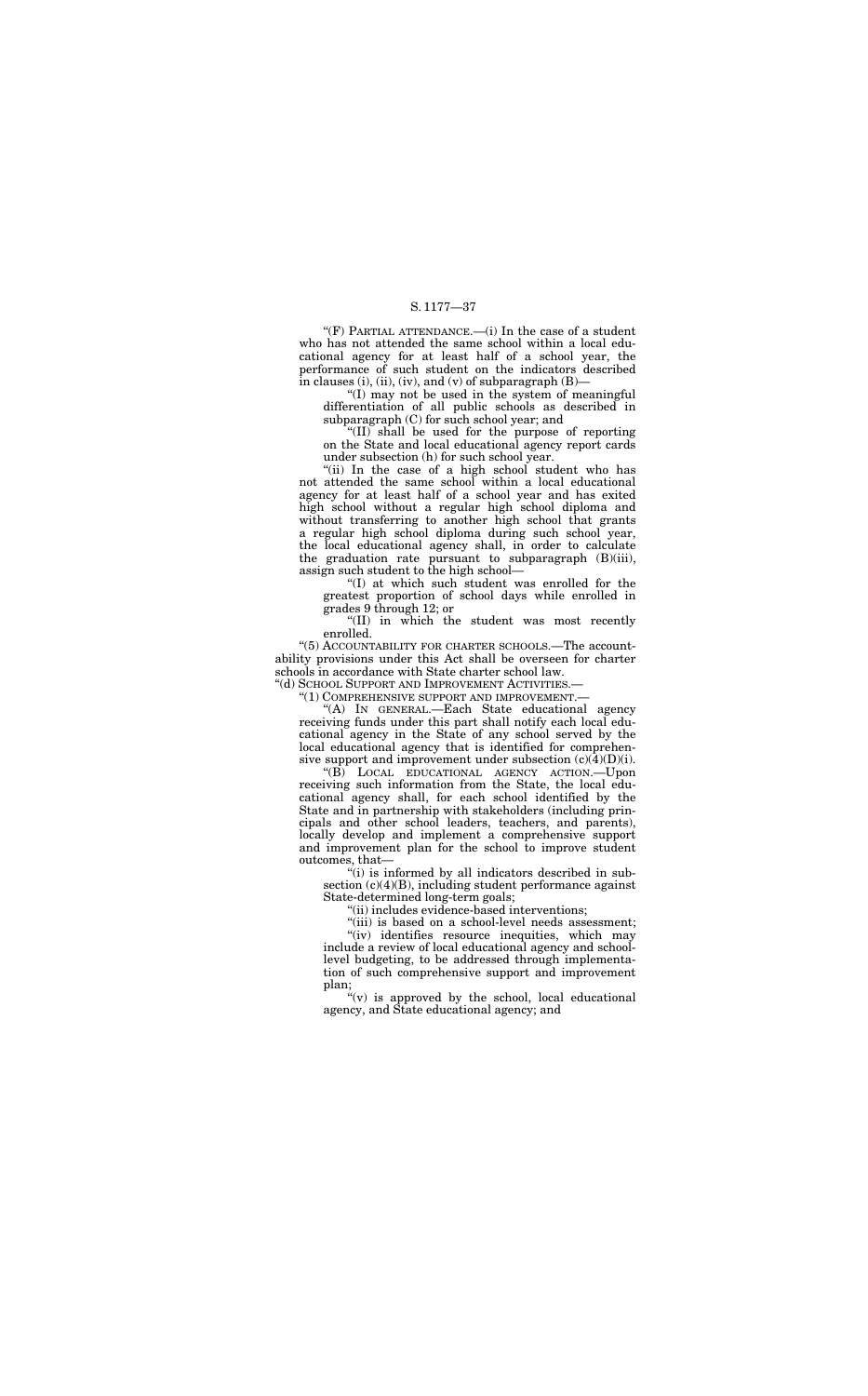"(vi) upon approval and implementation, is monitored and periodically reviewed by the State educational agency.

''(C) STATE EDUCATIONAL AGENCY DISCRETION.—With respect to any high school in the State identified under subsection  $(c)(4)(D)(i)(II)$ , the State educational agency may—

''(i) permit differentiated improvement activities that utilize evidence-based interventions in the case of such a school that predominantly serves students—

"(II) who, based on their grade or age, are significantly off track to accumulate sufficient academic credits to meet high school graduation requirements, as established by the State; and

"(ii) in the case of such a school that has a total enrollment of less than 100 students, permit the local educational agency to forego implementation of improvement activities required under this paragraph.

''(I) returning to education after having exited secondary school without a regular high school diploma; or

"(i) IN GENERAL.—A local educational agency may provide all students enrolled in a school identified by the State for comprehensive support and improvement under subsection  $(c)(4)(D)(i)$  with the option to transfer to another public school served by the local educational agency, unless such an option is prohibited by State law.

''(ii) PRIORITY.—In providing students the option to transfer to another public school, the local educational agency shall give priority to the lowestachieving children from low-income families, as determined by the local educational agency for the purposes of allocating funds to schools under section  $1113(a)(3)$ .

"(iv) SPECIAL RULE.-- A local educational agency shall permit a student who transfers to another public school under this paragraph to remain in that school until the student has completed the highest grade in that school.

''(v) FUNDING FOR TRANSPORTATION.—A local educational agency may spend an amount equal to not more than 5 percent of its allocation under subpart 2 of this part to pay for the provision of transportation for students who transfer under this paragraph to the public schools to which the students transfer.<br>"(2) TARGETED SUPPORT AND IMPROVEMENT.—

"(A) IN GENERAL.—Each State educational agency receiving funds under this part shall, using the meaningful differentiation of schools described in subsection  $(c)(4)(\breve{C})$ —

''(iii) TREATMENT.—A student who uses the option to transfer to another public school shall be enrolled in classes and other activities in the public school to which the student transfers in the same manner as all other students at the public school.

''(i) notify each local educational agency in the State of any school served by the local educational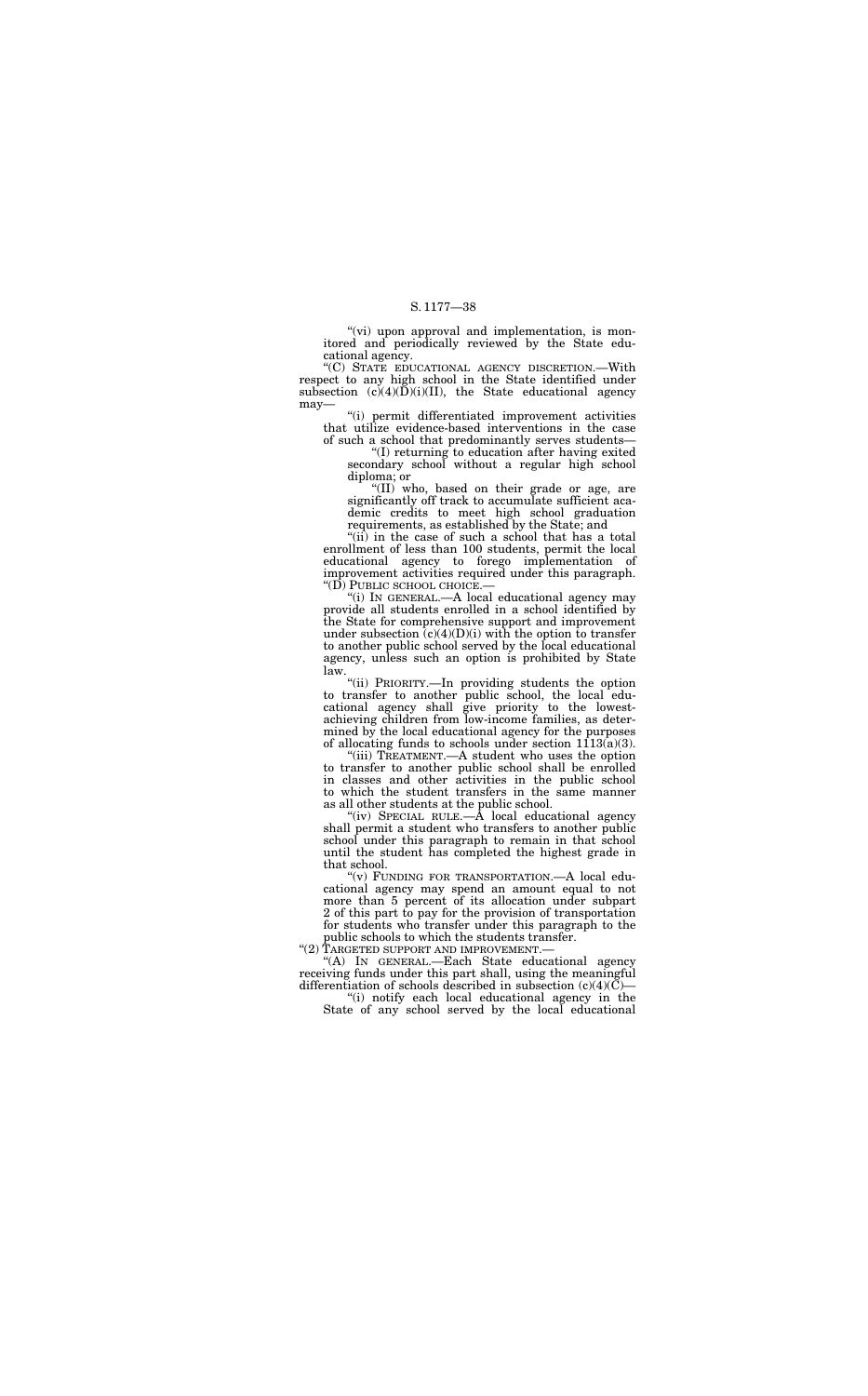agency in which any subgroup of students is consistently underperforming, as described in subsection  $(c)(4)(C)(iii)$ ; and

''(ii) ensure such local educational agency provides notification to such school with respect to which subgroup or subgroups of students in such school are consistently underperforming as described in subsection  $(c)(4)(C)(iii)$ .

"(iii) is approved by the local educational agency prior to implementation of such plan;

"(iv) is monitored, upon submission and implementation, by the local educational agency; and

''(B) TARGETED SUPPORT AND IMPROVEMENT PLAN.— Each school receiving a notification described in this paragraph, in partnership with stakeholders (including principals and other school leaders, teachers and parents), shall develop and implement a school-level targeted support and improvement plan to improve student outcomes based on the indicators in the statewide accountability system established under subsection (c)(4), for each subgroup of students that was the subject of notification that—

 $''(v)$  results in additional action following unsuccessful implementation of such plan after a number of years determined by the local educational agency.

''(i) is informed by all indicators described in subsection (c)(4)(B), including student performance against long-term goals;

''(D) SPECIAL RULE.—The State educational agency, based on the State's differentiation of schools under subsection (c)(4)(C) for school year 2017–2018, shall notify local educational agencies of any schools served by the local educational agency in which any subgroup of students, on its own, would lead to identification under subsection  $(c)(4)(D)(i)(I)$  using the State's methodology under subsection (c)(4)(D), after which notification of such schools under this paragraph shall result from differentiation of schools pursuant to subsection  $(c)(4)(C)(iii)$ .

''(ii) includes evidence-based interventions;

''(C) ADDITIONAL TARGETED SUPPORT.—A plan described in subparagraph (B) that is developed and implemented in any school receiving a notification under this paragraph from the local educational agency in which any subgroup of students, on its own, would lead to identification under subsection  $(c)(4)(D)(i)(I)$  using the State's methodology under subsection (c)(4)(D) shall also identify resource inequities (which may include a review of local educational agency and school level budgeting), to be addressed through implementation of such plan.

''(3) CONTINUED SUPPORT FOR SCHOOL AND LOCAL EDU-CATIONAL AGENCY IMPROVEMENT.—To ensure continued progress to improve student academic achievement and school success in the State, the State educational agency—

" $(A)$  shall-

''(i) establish statewide exit criteria for—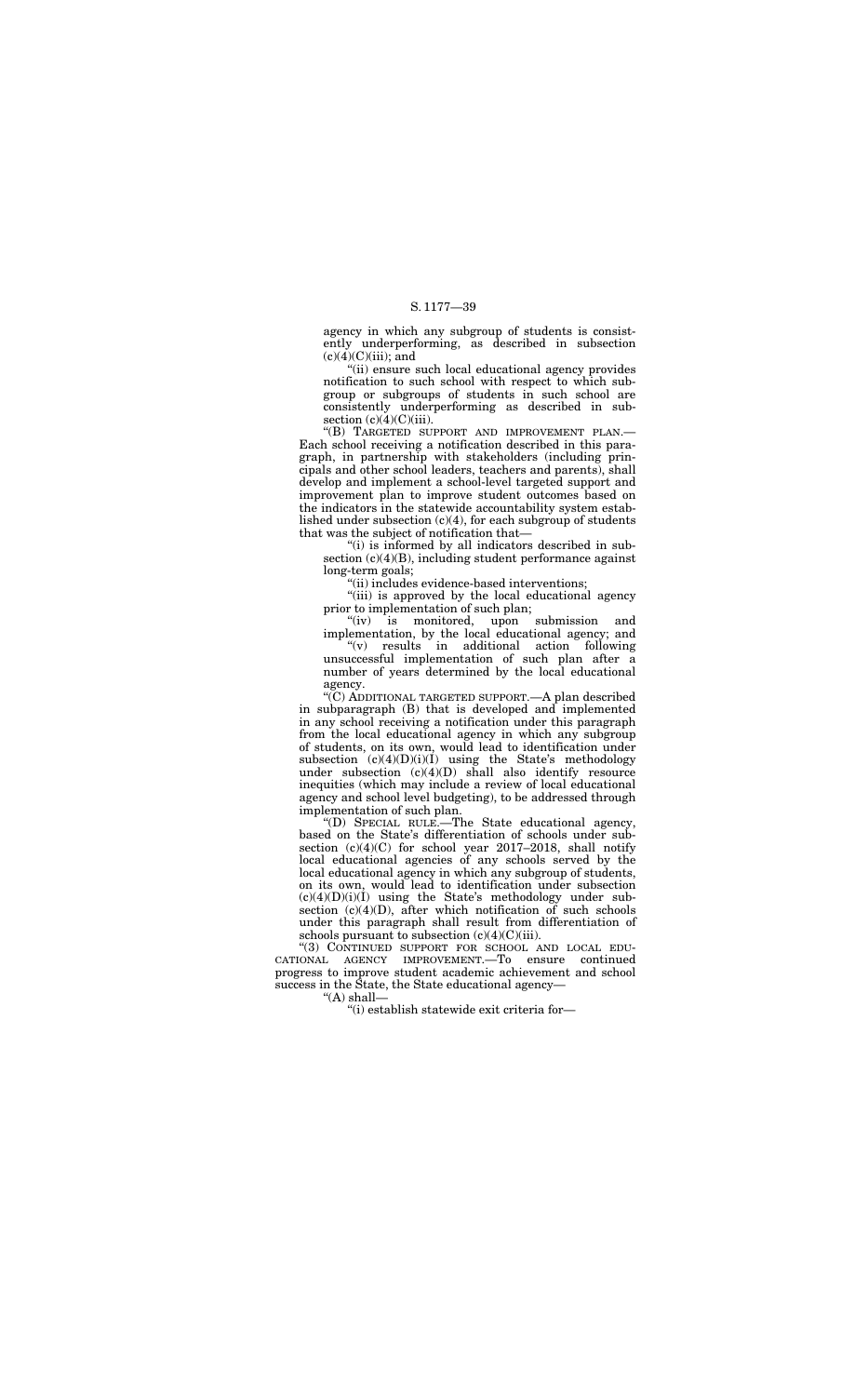''(II) schools described in paragraph (2)(C), which, if not satisfied within a State-determined number of years, shall, in the case of such schools receiving assistance under this part, result in identification of the school by the State for comprehensive support and improvement under subsection  $(c)(4)(D)(i)(III);$ 

''(I) schools identified by the State for comprehensive support and improvement under subsection  $(c)(4)(D)(i)$ , which, if not satisfied within a State-determined number of years (not to exceed four years), shall result in more rigorous Statedetermined action, such as the implementation of interventions (which may include addressing school-level operations); and

"(ii) periodically review resource allocation to support school improvement in each local educational agency in the State serving—

''(I) a significant number of schools identified for comprehensive support and improvement under subsection  $(c)(4)(D)(i)$ ; and

''(II) schools implementing targeted support and improvement plans under paragraph (2); and " $(B)$  may-

''(II) a significant number of schools implementing targeted support and improvement plans under paragraph (2); and

''(II) a significant number of schools implementing targeted support and improvement plans under paragraph (2); and

"(iii) provide technical assistance to each local educational agency in the State serving a significant number of-

''(I) schools implementing comprehensive support and improvement plans under paragraph  $(1)$ ; or

under subsection  $(c)(4)(D)(i)$ .<br>"(4) RULE OF CONSTRUCTION FOR COLLECTIVE BARGAINING.— Nothing in this subsection shall be construed to alter or otherwise affect the rights, remedies, and procedures afforded to school or local educational agency employees under Federal, State, or local laws (including applicable regulations or court orders) or under the terms of collective bargaining agreements, memoranda of understanding, or other agreements between such employers and their employees.

"(e) PROHIBITION.—

''(i) take action to initiate additional improvement in any local educational agency with—

''(I) a significant number of schools that are consistently identified by the State for comprehensive support and improvement under subsection  $(c)(4)(D)(i)$  and not meeting exit criteria established by the State under subparagraph (A)(i)(I); or

''(ii) consistent with State law, establish alternative evidence-based State determined strategies that can be used by local educational agencies to assist a school identified for comprehensive support and improvement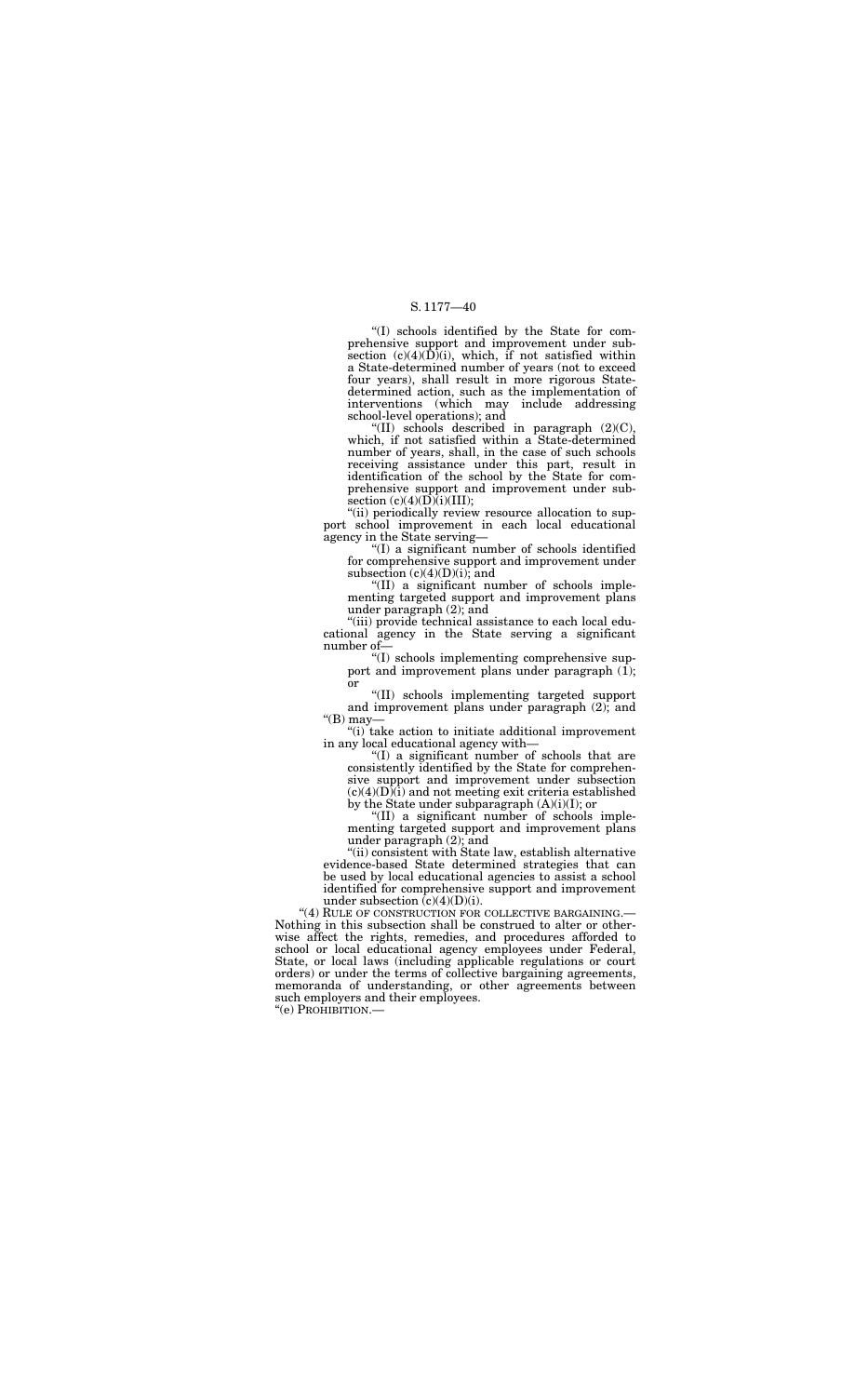''(1) IN GENERAL.—Nothing in this Act shall be construed to authorize or permit the Secretary—

''(A) when promulgating any rule or regulation, to promulgate any rule or regulation on the development or implementation of the statewide accountability system established under this section that would—

"(ii) add new criteria that are inconsistent with or outside the scope of this part; or

''(iii) be in excess of statutory authority granted to the Secretary

''(i) add new requirements that are inconsistent with or outside the scope of this part;

"(i) require a State to add any requirements that are inconsistent with or outside the scope of this part;

"(ii) require a State to add or delete one or more specific elements of the challenging State academic standards; or

''(B) as a condition of approval of the State plan, or revisions or amendments to, the State plan, or approval of a waiver request submitted under section 8401, to—

''(iii) prescribe—

''(I) numeric long-term goals or measurements of interim progress that States establish for all students, for any subgroups of students, and for English learners with respect to English language proficiency, under this part, including—

''(VII) exit criteria established by States under subsection (d)(3)(A)(i);

''(aa) the length of terms set by States in designing such goals; or

''(bb) the progress expected from any sub-

groups of students in meeting such goals;

''(II) specific academic assessments or assessment items that States or local educational agencies use to meet the requirements of subsection  $(b)(2)$  or otherwise use to measure student academic achievement or student growth under this part;

''(III) indicators that States use within the State accountability system under this section, including any requirement to measure student growth, or, if a State chooses to measure student growth, the specific metrics used to measure such growth under this part;

''(IV) the weight of any measure or indicator used to identify or meaningfully differentiate schools, under this part;

''(V) the specific methodology used by States to meaningfully differentiate or identify schools under this part;

''(VI) any specific school support and improvement strategies or activities that State or local educational agencies establish and implement to intervene in, support, and improve schools and improve student outcomes under this part;

''(VIII) provided that the State meets the requirements in subsection (c)(3), a minimum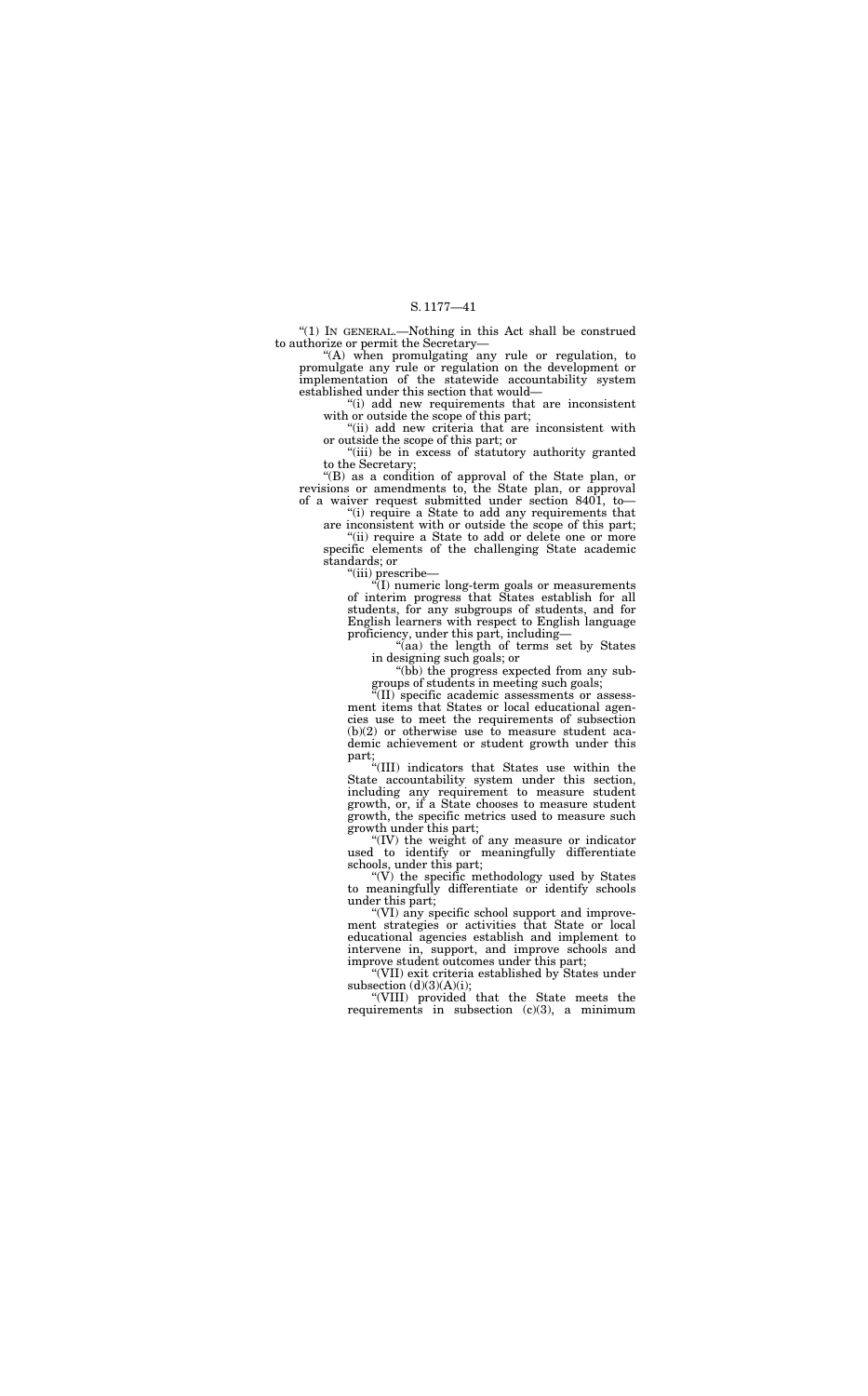number of students established by a State under such subsection;

"(IX) any aspect or parameter of a teacher, principal, or other school leader evaluation system within a State or local educational agency;

''(X) indicators or specific measures of teacher, principal, or other school leader effectiveness or quality; or

''(XI) the way in which the State factors the requirement under subsection  $(c)(4)(E)(i)$  into the statewide accountability system under this section; or

''(C) to issue new non-regulatory guidance that—

"(i) in seeking to provide explanation of requirements under this section for State or local educational agencies, either in response to requests for information or in anticipation of such requests, provides a strictly limited or exhaustive list to illustrate successful implementation of provisions under this section; or (ii) purports to be legally binding; or

" $(2)$  DEFINING TERMS.—In carrying out this part, the Secretary shall not, through regulation or as a condition of approval of the State plan or revisions or amendments to the State plan, promulgate a definition of any term used in this part, or otherwise prescribe any specification for any such term, that is inconsistent with or outside the scope of this part or is in violation of paragraph (1).

''(D) to require data collection under this part beyond data derived from existing Federal, State, and local reporting requirements.

"(A) how the State will provide assistance to local educational agencies and individual elementary schools choosing to use funds under this part to support early childhood education programs;

''(f) EXISTING STATE LAW.—Nothing in this section shall be construed to alter any State law or regulation granting parents authority over schools that repeatedly failed to make adequate yearly progress under this part, as in effect on the day before the date of the enactment of the Every Student Succeeds Act. ''(g) OTHER PLAN PROVISIONS.—

''(1) DESCRIPTIONS.—Each State plan shall describe—

''(B) how low-income and minority children enrolled in schools assisted under this part are not served at disproportionate rates by ineffective, out-of-field, or inexperienced teachers, and the measures the State educational agency will use to evaluate and publicly report the progress of the State educational agency with respect to such description (except that nothing in this subparagraph shall be construed as requiring a State to develop or implement a teacher, principal, or other school leader evaluation system);

''(C) how the State educational agency will support local educational agencies receiving assistance under this part to improve school conditions for student learning, including through reducing—

 $\tilde{f}$ (i) incidences of bullying and harassment;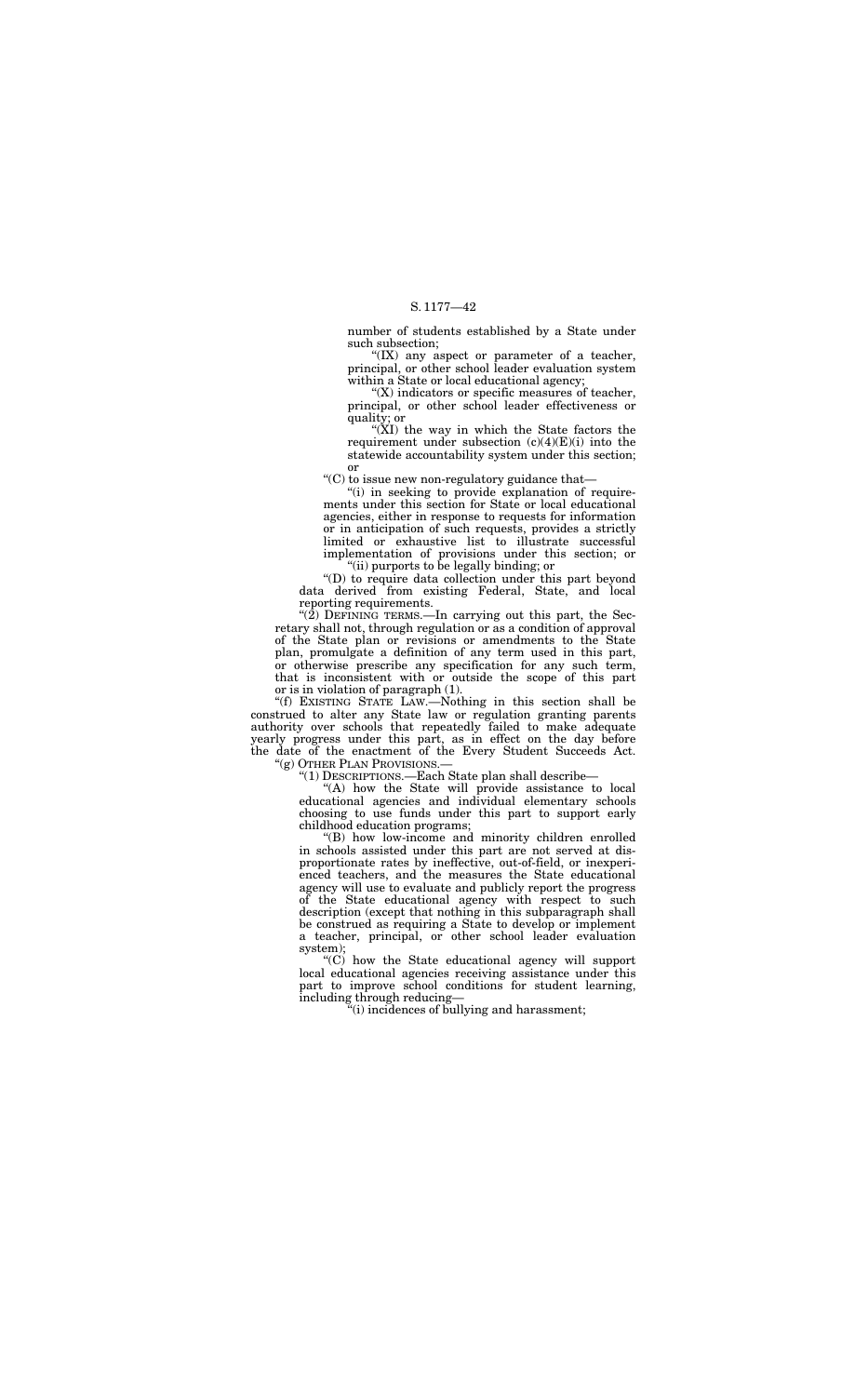''(ii) the overuse of discipline practices that remove students from the classroom; and

''(iii) the use of aversive behavioral interventions that compromise student health and safety;

''(D) how the State will support local educational agencies receiving assistance under this part in meeting the needs of students at all levels of schooling (particularly students in the middle grades and high school), including how the State will work with such local educational agencies to provide effective transitions of students to middle grades and high school to decrease the risk of students dropping out;

 $E(E)$  the steps a State educational agency will take to ensure collaboration with the State agency responsible for administering the State plans under parts B and E of title IV of the Social Security Act (42 U.S.C. 621 et seq. and 670 et seq.) to ensure the educational stability of children in foster care, including assurances that—

"(iii) the enrolling school shall immediately contact the school last attended by any such child to obtain relevant academic and other records; and

"(iv) the State educational agency will designate an employee to serve as a point of contact for child welfare agencies and to oversee implementation of the State agency responsibilities required under this subparagraph, and such point of contact shall not be the State's Coordinator for Education of Homeless Children and Youths under section 722(d)(3) of the McKinney-Vento Homeless Assistance Act (42 U.S.C.  $11432(d)(3)$ ;

''(i) any such child enrolls or remains in such child's school of origin, unless a determination is made that it is not in such child's best interest to attend the school of origin, which decision shall be based on all factors relating to the child's best interest, including consideration of the appropriateness of the current educational setting and the proximity to the school in which the child is enrolled at the time of placement;

"(2) ASSURANCES.—Each State plan shall contain assurances that—

''(A) the State will make public any methods or criteria the State is using to measure teacher, principal, or other school leader effectiveness for the purpose of meeting the requirements described in paragraph  $(1)(B)$ ;

''(ii) when a determination is made that it is not in such child's best interest to remain in the school of origin, the child is immediately enrolled in a new school, even if the child is unable to produce records normally required for enrollment;

''(F) how the State educational agency will provide support to local educational agencies in the identification, enrollment, attendance, and school stability of homeless children and youths; and

''(G) such other factors the State educational agency determines appropriate to provide students an opportunity to achieve the knowledge and skills described in the challenging State academic standards.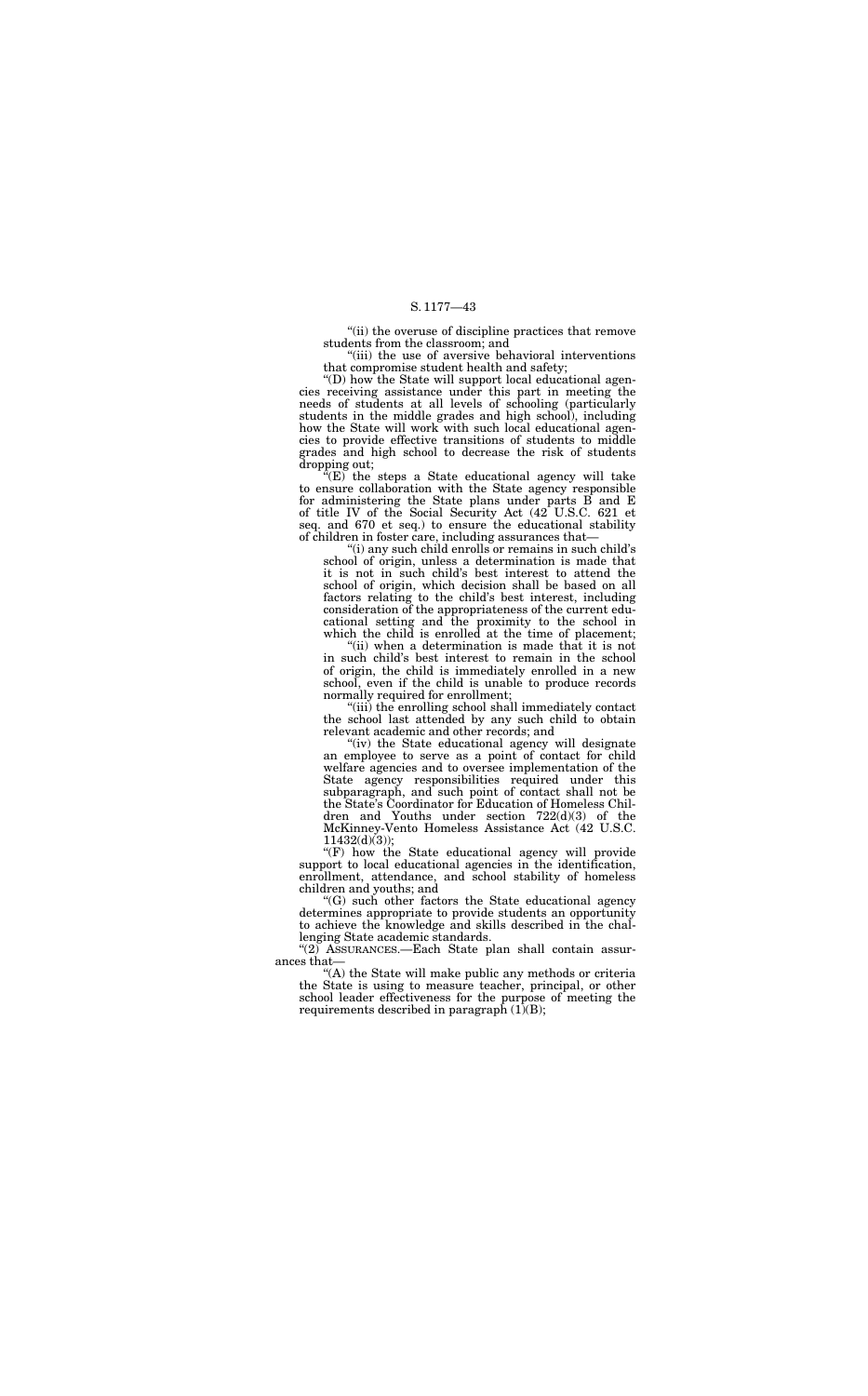''(B) the State educational agency will notify local educational agencies, Indian tribes and tribal organizations, schools, teachers, parents, and the public of the challenging State academic standards, academic assessments, and State accountability system, developed under this section;

''(C) the State educational agency will assist each local educational agency and school affected by the State plan to meet the requirements of this part;

" $(E)$  the State educational agency will modify or eliminate State fiscal and accounting barriers so that schools can easily consolidate funds from other Federal, State, and local sources to improve educational opportunities and reduce unnecessary fiscal and accounting requirements;

''(D) the State will participate in the biennial State academic assessments in reading and mathematics in grades 4 and 8 of the National Assessment of Educational Progress carried out under section 303(b)(3) of the National Assessment of Educational Progress Authorization Act (20 U.S.C. 9622(b)(3)) if the Secretary pays the costs of administering such assessments;

 $'(I)$  the State educational agency has appropriate procedures and safeguards in place to ensure the validity of the assessment process;

''(F) the State educational agency will support the collection and dissemination to local educational agencies and schools of effective parent and family engagement strategies, including those included in the parent and family engagement policy under section 1116;

"(L) the State educational agency has involved the committee of practitioners established under section 1603(b) in developing the plan and monitoring its implementation;

"(M) the State has professional standards for paraprofessionals working in a program supported with funds under this part, including qualifications that were in place

''(G) the State educational agency will provide the least restrictive and burdensome regulations for local educational agencies and individual schools participating in a program assisted under this part;

''(H) the State educational agency will ensure that local educational agencies, in developing and implementing programs under this part, will, to the extent feasible, work in consultation with outside intermediary organizations (such as educational service agencies), or individuals, that have practical expertise in the development or use of evidence-based strategies and programs to improve teaching, learning, and schools;

''(J) the State educational agency will ensure that all teachers and paraprofessionals working in a program supported with funds under this part meet applicable State certification and licensure requirements, including any requirements for certification obtained through alternative routes to certification;

''(K) the State educational agency will coordinate activities funded under this part with other Federal activities as appropriate;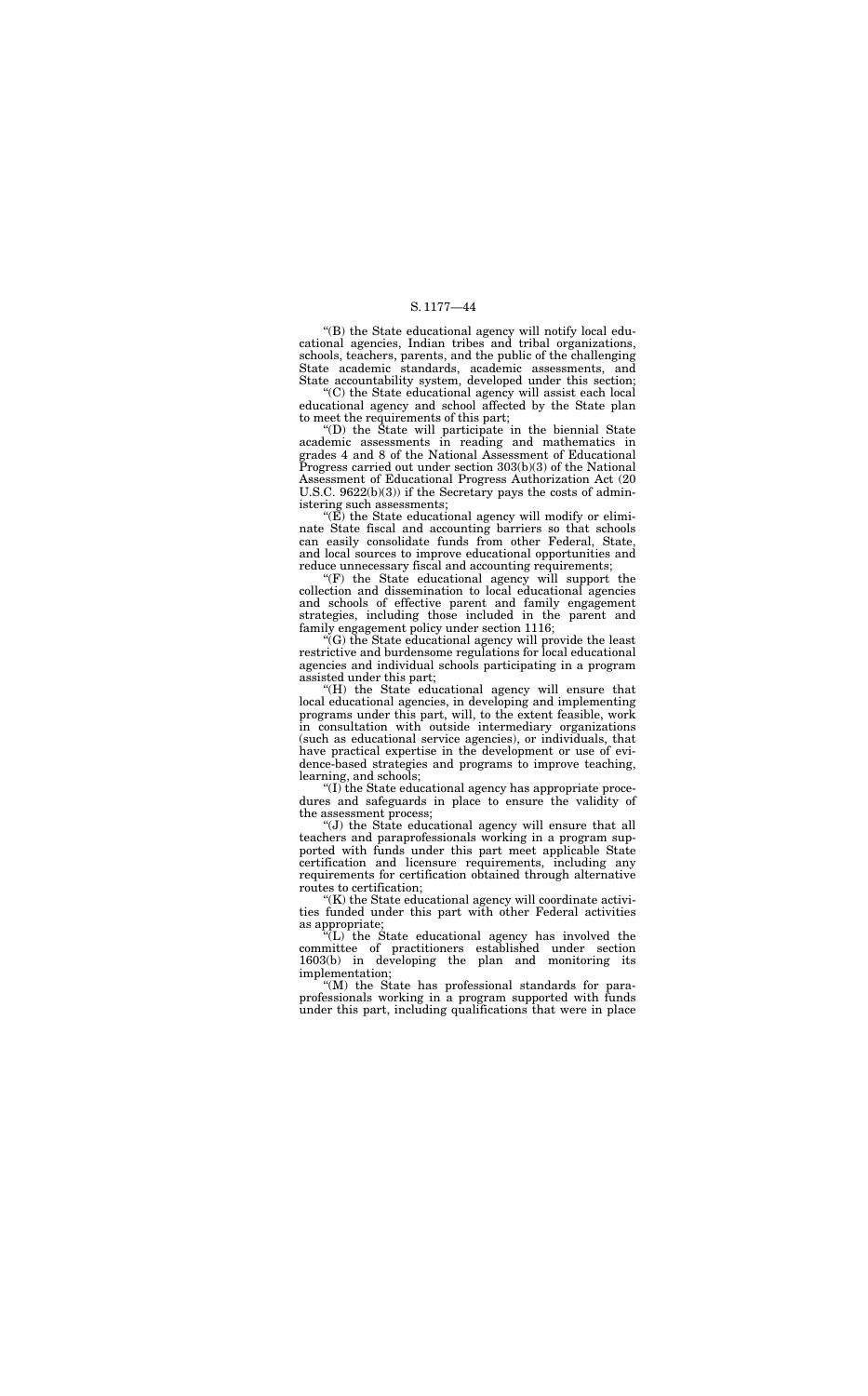on the day before the date of enactment of the Every Student Succeeds Act; and

''(N) the State educational agency will provide the information described in clauses (ii), (iii), and (vii) of subsection  $(h)(1)(C)$  to the public in an easily accessible and user-friendly manner that can be cross-tabulated by, at a minimum, each major racial and ethnic group, gender, English proficiency status, and children with or without disabilities, which—

"(i) may be accomplished by including such information on the annual State report card described subsection  $(h)(1)(C)$ ; and

''(ii) shall be presented in a manner that—

"(3) RULES OF CONSTRUCTION.—Nothing in paragraph  $(2)(N)$ shall be construed to—

''(I) is first anonymized and does not reveal personally identifiable information about an individual student;

''(B) require or prohibit States or local educational agencies from publicly reporting data in a cross-tabulated manner, in order to meet the requirements of paragraph  $(2)(N)$ .

''(II) does not include a number of students in any subgroup of students that is insufficient to yield statistically reliable information or that would reveal personally identifiable information about an individual student; and

"(4) TECHNICAL ASSISTANCE.—Upon request by a State educational agency, the Secretary shall provide technical assistance to such agency to—

 $\tilde{f}(A)$  meet the requirements of paragraph (2)(N); or

''(B) in the case of a State educational agency choosing, at its sole discretion, to disaggregate data described in clauses (ii) and (iii)( $II$ ) of subsection (h)(1)(C) for Asian and Native Hawaiian or Pacific Islander students using the same race response categories as the decennial census of the population, assist such State educational agency in such disaggregation and in using such data to improve academic outcomes for such students. "(h) REPORTS.—

''(III) is consistent with the requirements of section 444 of the General Education Provisions Act (20 U.S.C. 1232g, commonly known as the 'Family Educational Rights and Privacy Act of 1974').

"(1) ANNUAL STATE REPORT CARD.—<br>"(A) IN GENERAL.—A State that receives assistance under this part shall prepare and disseminate widely to the public an annual State report card for the State as a whole that meets the requirements of this paragraph.

''(A) require groups of students obtained by any entity that cross-tabulates the information provided under such paragraph to be considered subgroups of students, as defined in subsection  $(c)(2)$ , for the purposes of the State accountability system under subsection (c); or

''(B) IMPLEMENTATION.—The State report card required under this paragraph shall be—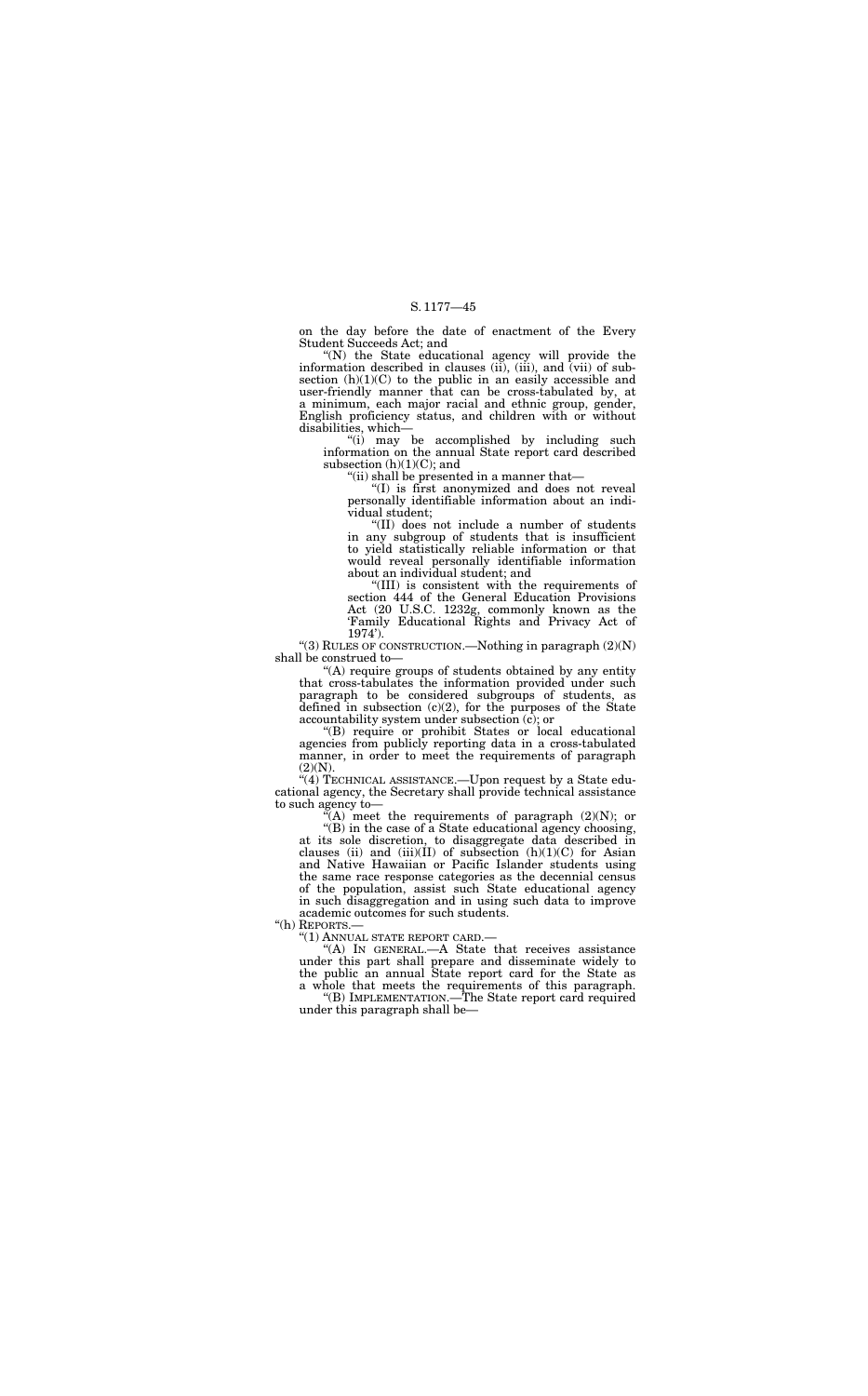"(i) concise;

''(ii) presented in an understandable and uniform format that is developed in consultation with parents and, to the extent practicable, in a language that parents can understand; and

''(iii) widely accessible to the public, which shall include making available on a single webpage of the State educational agency's website, the State report card, all local educational agency report cards for each local educational agency in the State required under paragraph (2), and the annual report to the Secretary under paragraph (5).

''(II) the long-term goals and measurements of interim progress for all students and for each of the subgroups of students, as defined in subsection  $(c)(2)$ ;

''(C) MINIMUM REQUIREMENTS.—Each State report card required under this subsection shall include the following information:

> ''(aa) the specific weight of the indicators described in subsection (c)(4)(B) in such difdescribed in subsection  $\tilde{c}$ )(4)(B) in such differentiation;

''(i) A clear and concise description of the State's accountability system under subsection (c), including—

''(I) the minimum number of students that the State determines are necessary to be included in each of the subgroups of students, as defined in subsection  $(c)(2)$ , for use in the accountability system;

"(cc) the methodology by which the State differentiates a school as consistently underperforming for any subgroup of students described in section  $(c)(4)(\overrightarrow{C})(iii)$ , including the time period used by the State to determine consistent underperformance; and

''(dd) the methodology by which the State identifies a school for comprehensive support and improvement as required under subsection  $(c)(4)(D)(i)$ ;

"(V) the number and names of all public schools in the State identified by the State for comprehensive support and improvement under subsection  $(c)(4)(D)(i)$  or implementing targeted support and improvement plans under subsection  $(d)(2)$ ; and

 $\sqrt{\text{V}}$  the exit criteria established by the State as required under clause (i) of subsection  $(d)(3)(A)$ , including the length of years established under clause  $(i)$ (II) of such subsection.

''(III) the indicators described in subsection (c)(4)(B) used to meaningfully differentiate all public schools in the State;

''(IV) the State's system for meaningfully differentiating all public schools in the State, including—

''(bb) the methodology by which the State differentiates all such schools;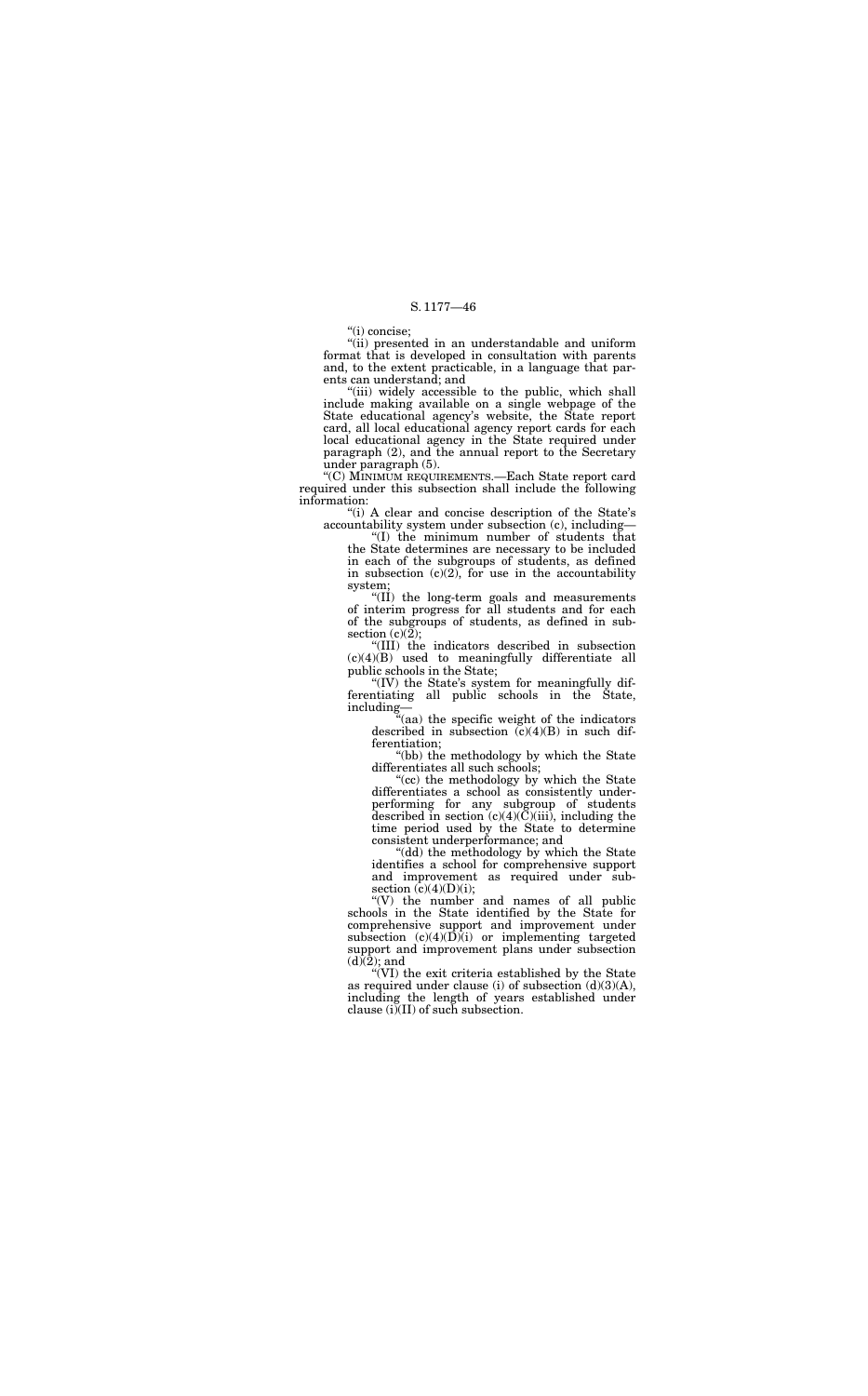"(ii) For all students and disaggregated by each subgroup of students described in subsection  $(b)(\tilde{2})(B)(\tilde{x})$ , homeless status, status as a child in foster care, and status as a student with a parent who is a member of the Armed Forces (as defined in section 101(a)(4) of title 10, United States Code) on active duty (as defined in section  $101(d)(5)$  of such title), information on student achievement on the academic assessments described in subsection (b)(2) at each level of achievement, as determined by the State under subsection  $(b)(1)$ .

"(iii) For all students and disaggregated by each of the subgroups of students, as defined in subsection  $(c)(2)$ , and for purposes of subclause  $(II)$  of this clause, homeless status and status as a child in foster care—

"(iv) Information on the number and percentage of English learners achieving English language proficiency.

" $(v)$  For all students and disaggregated by each of the subgroups of students, as defined in subsection (c)(2), information on the performance on the other indicator or indicators of school quality or student success under subsection  $(c)(4)(B)(\bar{v})$  used by the State in the State accountability system.

''(I) information on the performance on the other academic indicator under subsection  $(c)(4)(B)(ii)$  for public elementary schools and secondary schools that are not high schools, used by the State in the State accountability system; and

"(vi) Information on the progress of all students and each subgroup of students, as defined in subsection  $(c)(2)$ , toward meeting the State-designed long term goals under subsection (c)(4)(A), including the progress of all students and each such subgroup of students against the State measurements of interim progress established under such subsection.

"(vii) For all students and disaggregated by each subgroup of students described in subsection  $(b)(2)(B)(xi)$ , the percentage of students assessed and not assessed.

"(viii) Information submitted by the State educational agency and each local educational agency in the State, in accordance with data collection conducted pursuant to section 203(c)(1) of the Department of Education Organization Act  $(20 \text{ U.S.C. } 3413(c)(1)),$  on-

''(II) high school graduation rates, including four-year adjusted cohort graduation rates and, at the State's discretion, extended-year adjusted cohort graduation rates.

''(I) measures of school quality, climate, and safety, including rates of in-school suspensions, out-of-school suspensions, expulsions, schoolrelated arrests, referrals to law enforcement, chronic absenteeism (including both excused and unexcused absences), incidences of violence, including bullying and harassment; and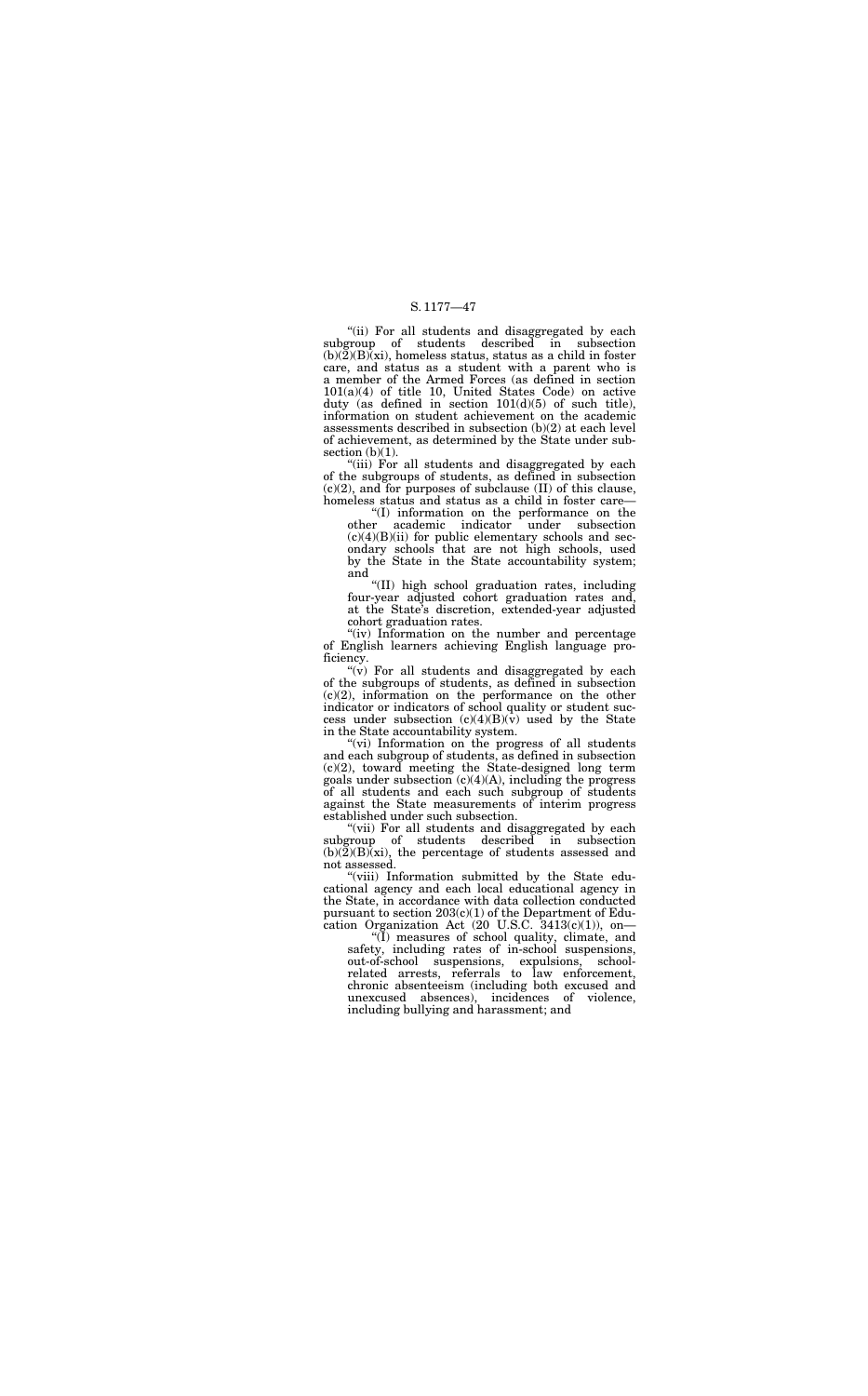''(II) the number and percentage of students enrolled in—

'(aa) preschool programs; and

''(bb) accelerated coursework to earn postsecondary credit while still in high school, such as Advanced Placement and International Baccalaureate courses and examinations, and dual or concurrent enrollment programs.

"(ix) The professional qualifications of teachers in the State, including information (that shall be presented in the aggregate and disaggregated by highpoverty compared to low-poverty schools) on the number and percentage of—

"(II) teachers teaching with emergency or provisional credentials; and

" $(x)$  The per-pupil expenditures of Federal, State, and local funds, including actual personnel expenditures and actual nonpersonnel expenditures of Federal, State, and local funds, disaggregated by source of funds, for each local educational agency and each school in the State for the preceding fiscal year.

''(I) inexperienced teachers, principals, and other school leaders;

"(xi) The number and percentages of students with the most significant cognitive disabilities who take an alternate assessment under subsection  $(b)(2)(D)$ , by grade and subject.

''(III) teachers who are not teaching in the subject or field for which the teacher is certified or licensed.

"(xii) Results on the State academic assessments in reading and mathematics in grades 4 and 8 of the National Assessment of Educational Progress carried out under section 303(b)(3) of the National Assessment of Educational Progress Authorization Act (20 U.S.C. 9622(b)(3)), compared to the national average of such results.

"(xiii) Where available, for each high school in the State, and beginning with the report card prepared under this paragraph for 2017, the cohort rate (in the aggregate, and disaggregated for each subgroup of students defined in subsection  $(c)(2)$ , at which students who graduate from the high school enroll, for the first academic year that begins after the students' graduation—

"(xiv) Any additional information that the State believes will best provide parents, students, and other members of the public with information regarding the progress of each of the State's public elementary schools and secondary schools, which may include the number and percentage of students attaining career

''(I) in programs of public postsecondary education in the State; and

''(II) if data are available and to the extent practicable, in programs of private postsecondary education in the State or programs of postsecondary education outside the State.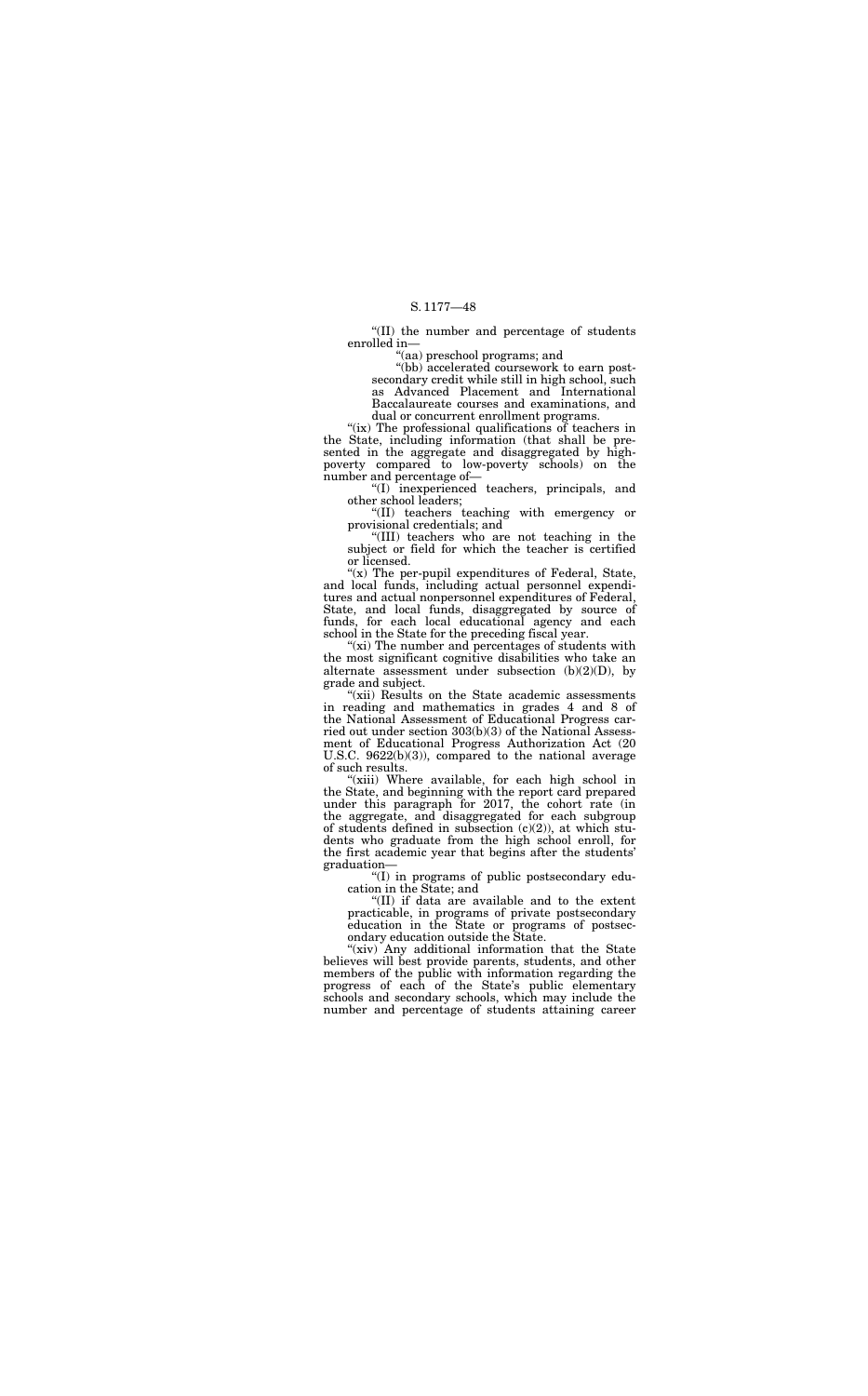and technical proficiencies (as defined by section 113(b) of the Carl D. Perkins Career and Technical Education Act of 2006 (20 U.S.C. 2323(b)) and reported by States only in a manner consistent with section 113(c) of such Act (20 U.S.C. 2323(c)).

''(ii) disaggregation of any data other than as required under subsection  $(b)(2)(B)(xi)$ .

''(D) RULES OF CONSTRUCTION.—Nothing in subparagraph (C)(viii) shall be construed as requiring—

''(i) reporting of any data that are not collected in accordance with section 203(c)(1) of the Department of Education Organization Act (20 U.S.C. 3413(c)(1); or

"(2) ANNUAL LOCAL EDUCATIONAL AGENCY REPORT CARDS.-''(A) PREPARATION AND DISSEMINATION.—A local educational agency that receives assistance under this part shall prepare and disseminate an annual local educational agency report card that includes information on such agency as a whole and each school served by the agency.

> $\mathbf{u}^{\text{th}}$  accessible to the public, which shall include— ''(I) placing such report card on the website of the local educational agency; and

''(B) IMPLEMENTATION.—Each local educational agency report card shall be—

''(i) concise;

"(i) in the case of a local educational agency, information that shows how students served by the local educational agency achieved on the academic assessments described in subsection (b)(2) compared to students in the State as a whole;

''(ii) presented in an understandable and uniform format, and to the extent practicable, in a language that parents can understand; and

"(iii) any other information that the local educational agency determines is appropriate and will best provide parents, students, and other members of the public with information regarding the progress of each public school served by the local educational agency,

''(II) in any case in which a local educational agency does not operate a website, providing the information to the public in another manner determined by the local educational agency.

''(C) MINIMUM REQUIREMENTS.—The State educational agency shall ensure that each local educational agency collects appropriate data and includes in the local educational agency's annual report the information described in paragraph (1)(C), disaggregated in the same manner as required under such paragraph, except for clause (xii) of such paragraph, as applied to the local educational agency and each school served by the local educational agency, including—

''(ii) in the case of a school, information that shows how the school's students' achievement on the academic assessments described in subsection (b)(2) compared to students served by the local educational agency and the State as a whole; and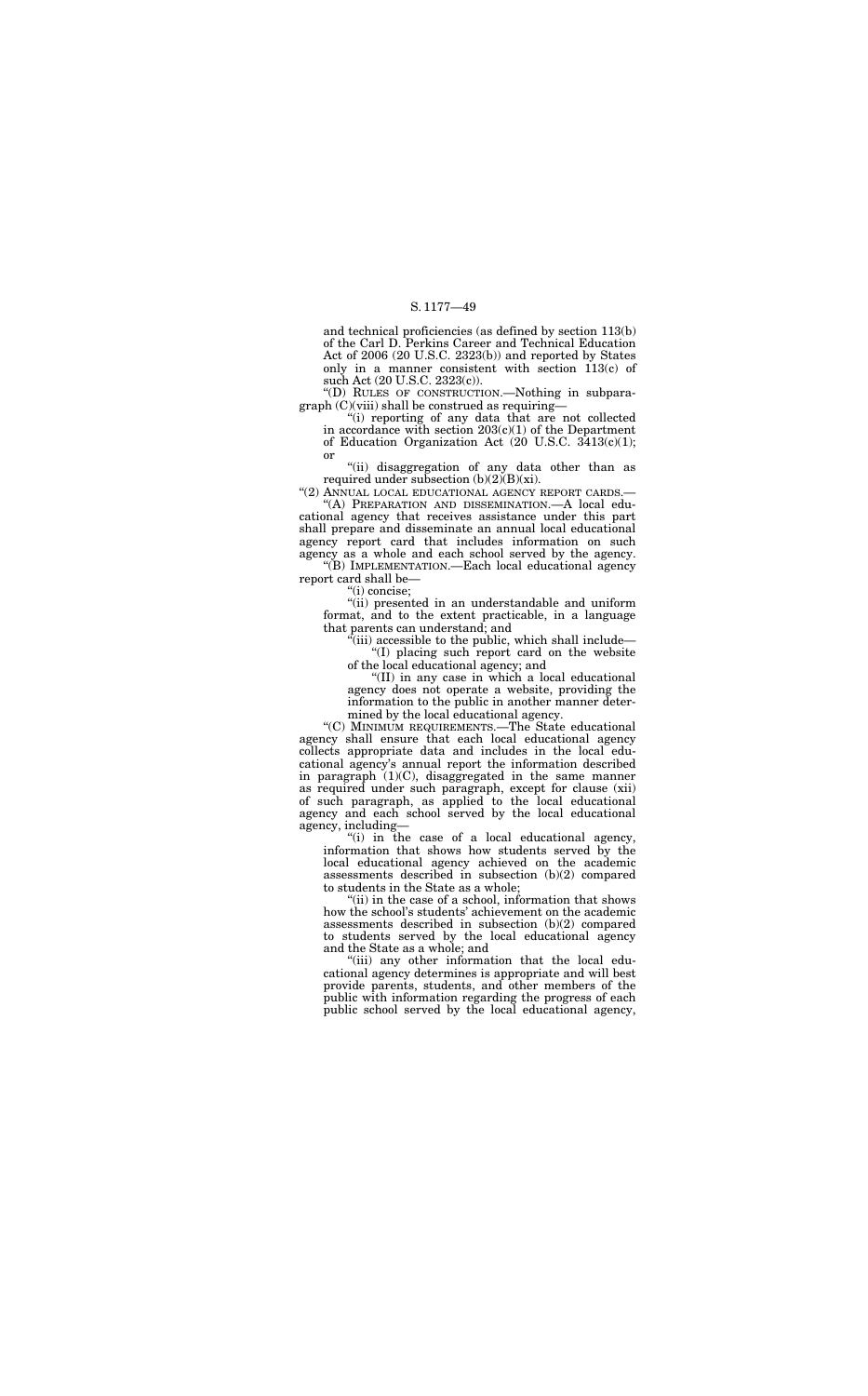whether or not such information is included in the annual State report card.

''(D) ADDITIONAL INFORMATION.—In the case of a local educational agency that issues a report card for all students, the local educational agency may include the information under this section as part of such report.

''(3) PREEXISTING REPORT CARDS.—A State educational agency or local educational agency may use public report cards on the performance of students, schools, local educational agencies, or the State, that were in effect prior to the date of enactment of the Every Student Succeeds Act for the purpose of this subsection, so long as any such report card is modified, as may be needed, to contain the information required by this subsection, and protects the privacy of individual students.

"(4) COST REDUCTION.—Each State educational agency and local educational agency receiving assistance under this part shall, wherever possible, take steps to reduce data collection costs and duplication of effort by obtaining the information required under this subsection through existing data collection efforts.

"(A) information on the achievement of students on the academic assessments required by subsection  $(b)(2)$ , including the disaggregated results for the subgroups of students as defined in subsection (c)(2);

"(C) the number and names of each public school in the State—

"(ii) Teachers teaching with emergency or provisional credentials.

"(iii) Teachers who are not teaching in the subject or field for which the teacher is certified or licensed.

''(6) REPORT TO CONGRESS.—The Secretary shall transmit annually to the Committee on Education and the Workforce of the House of Representatives and the Committee on Health, Education, Labor, and Pensions of the Senate a report that provides national and State-level data on the information collected under paragraph (5). Such report shall be submitted through electronic means only.<br>"(i) PRIVACY.—

''(5) ANNUAL STATE REPORT TO THE SECRETARY.—Each State educational agency receiving assistance under this part shall report annually to the Secretary, and make widely available within the State—

"(1) IN GENERAL.—Information collected or disseminated under this section (including any information collected for or included in the reports described in subsection (h)) shall be collected and disseminated in a manner that protects the privacy of individuals consistent with section 444 of the General

''(B) information on the acquisition of English proficiency by English learners;

''(i) identified for comprehensive support and improvement under subsection (c)(4)(D)(i); and

"(ii) implementing targeted support and improvement plans under subsection  $(d)(2)$ ; and

''(D) information on the professional qualifications of teachers in the State, including information on the number and the percentage of the following teachers:

(i) Inexperienced teachers.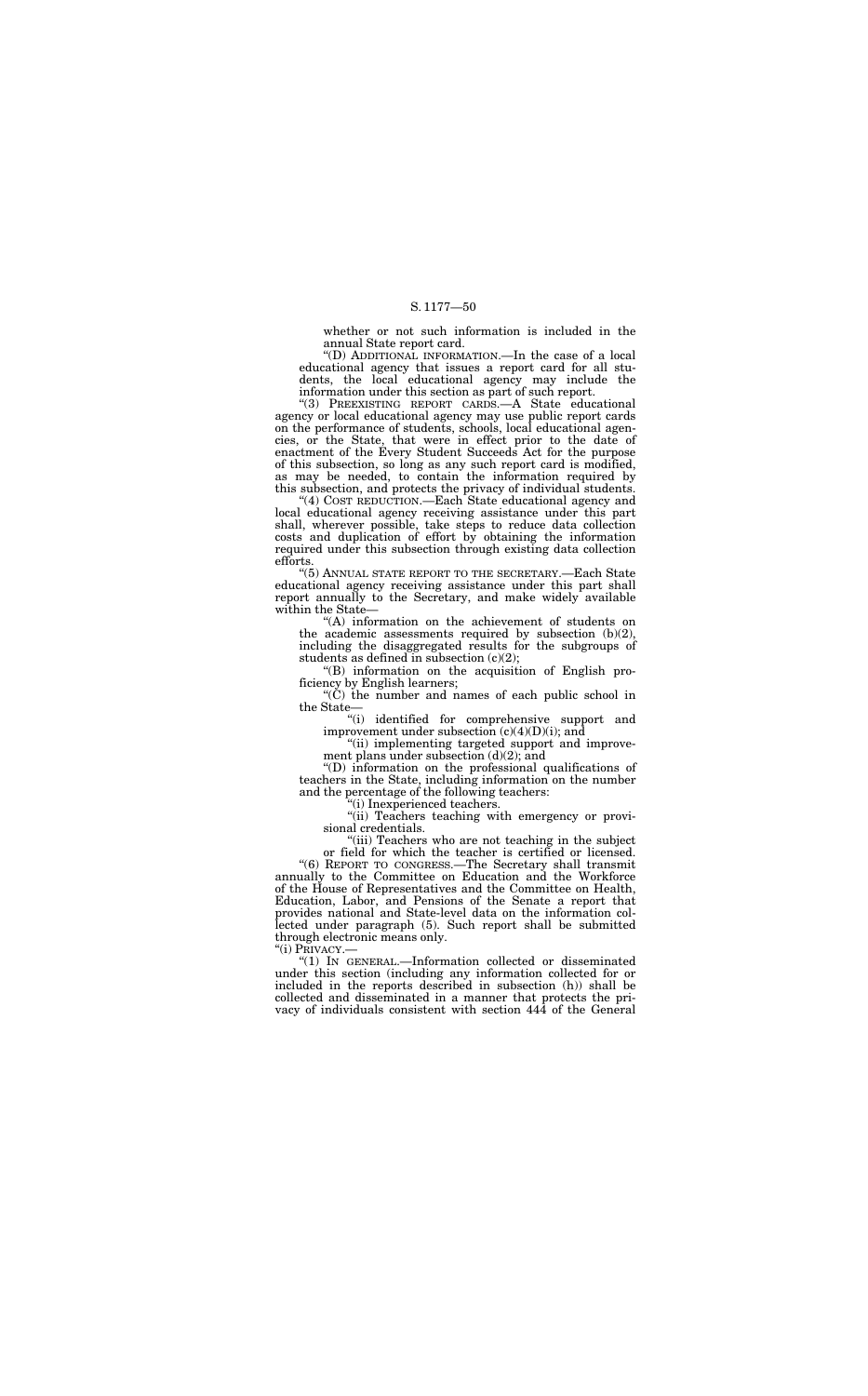Education Provisions Act (20 U.S.C. 1232g, commonly known as the 'Family Educational Rights and Privacy Act of 1974') and this Act.

''(2) SUFFICIENCY.—The reports described in subsection (h) shall only include data that are sufficient to yield statistically reliable information.

''(3) DISAGGREGATION.—Disaggregation under this section shall not be required if such disaggregation will reveal personally identifiable information about any student, teacher, principal, or other school leader, or will provide data that are insufficient to yield statistically reliable information.

"(k) SPECIAL RULE WITH RESPECT TO BUREAU-FUNDED SCHOOLS.—In determining the assessments to be used by each school operated or funded by the Bureau of Indian Education receiving funds under this part, the following shall apply until the requirements of section 8204(c) have been met:

''(j) VOLUNTARY PARTNERSHIPS.—A State retains the right to enter into a voluntary partnership with another State to develop and implement the challenging State academic standards and assessments required under this section, except that the Secretary shall not attempt to influence, incentivize, or coerce State—

''(1) adoption of the Common Core State Standards developed under the Common Core State Standards Initiative or any other academic standards common to a significant number of States, or assessments tied to such standards; or

 $(2)$  participation in such partnerships.

" $(2)$  Each such school that is accredited by a regional accrediting organization (in consultation with and with the approval of the Secretary of the Interior, and consistent with assessments and academic indicators adopted by other schools in the same State or region) shall adopt an appropriate assessment and other academic indicators that meet the requirements of this section.

"(3) Each such school that is accredited by a tribal accrediting agency or tribal division of education shall use an assessment and other academic indicators developed by such agency or division, except that the Secretary of the Interior shall ensure that such assessment and academic indicators meet the requirements of this section.

''(1) Each such school that is accredited by the State in which it is operating shall use the assessments and other academic indicators the State has developed and implemented to meet the requirements of this section, or such other appropriate assessment and academic indicators as approved by the Secretary of the Interior.

''(l) CONSTRUCTION.—Nothing in this part shall be construed to prescribe the use of the academic assessments described in this part for student promotion or graduation purposes.''.

**SEC. 1006. LOCAL EDUCATIONAL AGENCY PLANS.** 

Section 1112 (20 U.S.C. 6312) is amended to read as follows: **''SEC. 1112. LOCAL EDUCATIONAL AGENCY PLANS.** 

''(a) PLANS REQUIRED.—

''(1) SUBGRANTS.—A local educational agency may receive a subgrant under this part for any fiscal year only if such agency has on file with the State educational agency a plan, approved by the State educational agency, that—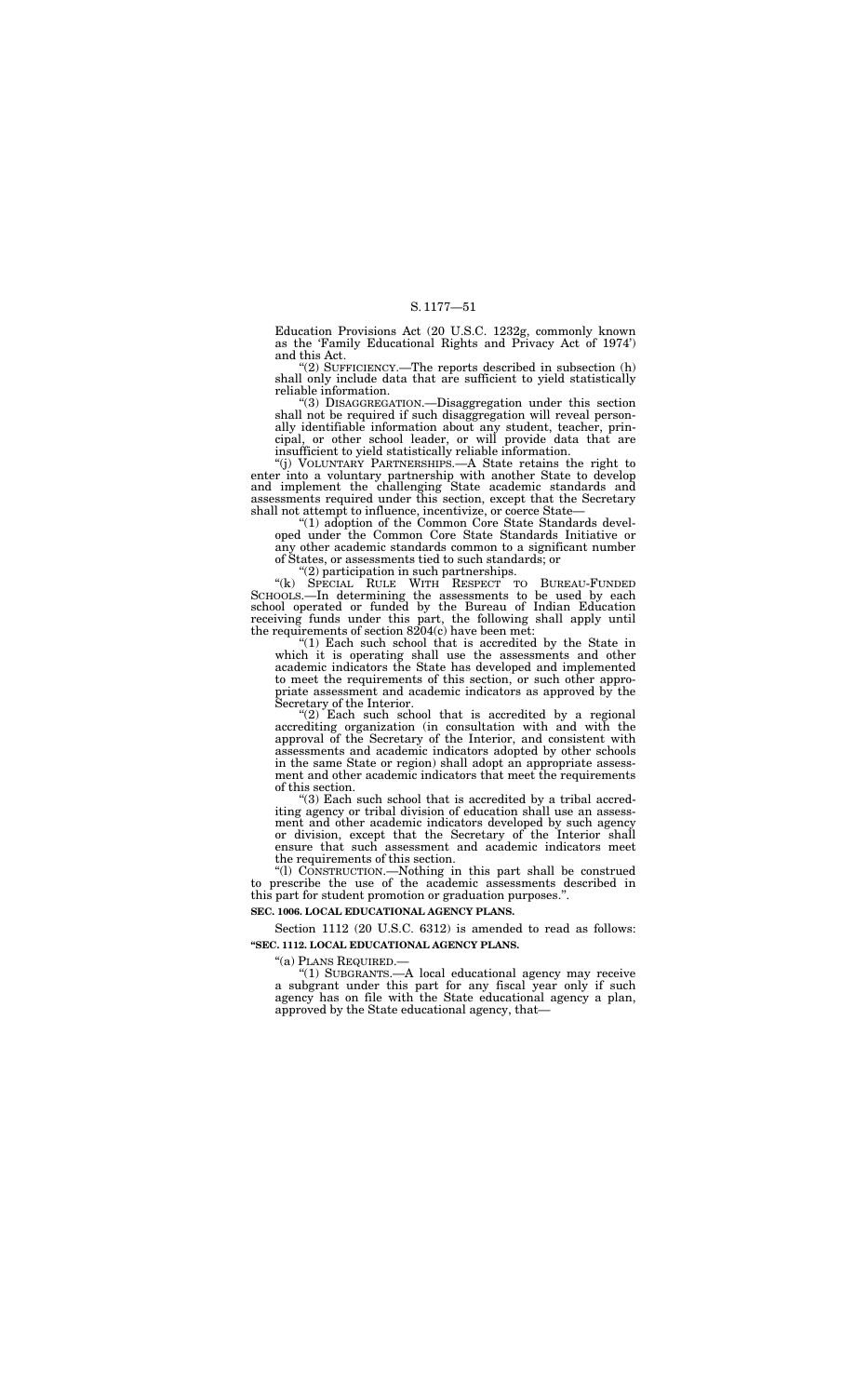''(A) is developed with timely and meaningful consultation with teachers, principals, other school leaders, paraprofessionals, specialized instructional support personnel, charter school leaders (in a local educational agency that has charter schools), administrators (including administrators of programs described in other parts of this title), other appropriate school personnel, and with parents of children in schools served under this part; and

"(2) CONSOLIDATED APPLICATION.—The plan may be submitted as part of a consolidated application under section 8305. ''(3) STATE APPROVAL.—

''(B) as appropriate, is coordinated with other programs under this Act, the Individuals with Disabilities Education Act (20 U.S.C. 1400 et seq.), the Rehabilitation Act of 1973 (20 U.S.C. 701 et seq.), the Carl D. Perkins Career and Technical Education Act of 2006 (20 U.S.C. 2301 et seq.), the Workforce Innovation and Opportunity Act (29 U.S.C. 3101 et seq.), the Head Start Act (42 U.S.C. 9831 et seq.), the McKinney-Vento Homeless Assistance Act (42 U.S.C. 11301 et seq.), the Adult Education and Family Literacy Act (29 U.S.C. 3271 et seq.), and other Acts as appropriate.

"(4) DURATION.—Each local educational agency plan shall be submitted for the first year for which this part is in effect following the date of enactment of the Every Student Succeeds Act and shall remain in effect for the duration of the agency's participation under this part.

''(b) PLAN PROVISIONS.—To ensure that all children receive a high-quality education, and to close the achievement gap between children meeting the challenging State academic standards and those children who are not meeting such standards, each local educational agency plan shall describe—<br>"(1) how the local educational agency will monitor students"

''(A) IN GENERAL.—Each local educational agency plan shall be filed according to a schedule established by the State educational agency.

"(1) how the local educational agency will monitor students' progress in meeting the challenging State academic standards by—

''(B) APPROVAL.—The State educational agency shall approve a local educational agency's plan only if the State educational agency determines that the local educational agency's plan—

''(i) provides that schools served under this part substantially help children served under this part meet

the challenging State academic standards; and ''(ii) meets the requirements of this section.

''(5) REVIEW.—Each local educational agency shall periodically review and, as necessary, revise its plan.

''(6) RULE OF CONSTRUCTION.—Consultation required under paragraph  $(1)(A)$  shall not interfere with the timely submission of the plan required under this section.

''(A) developing and implementing a well-rounded program of instruction to meet the academic needs of all students;

''(B) identifying students who may be at risk for academic failure;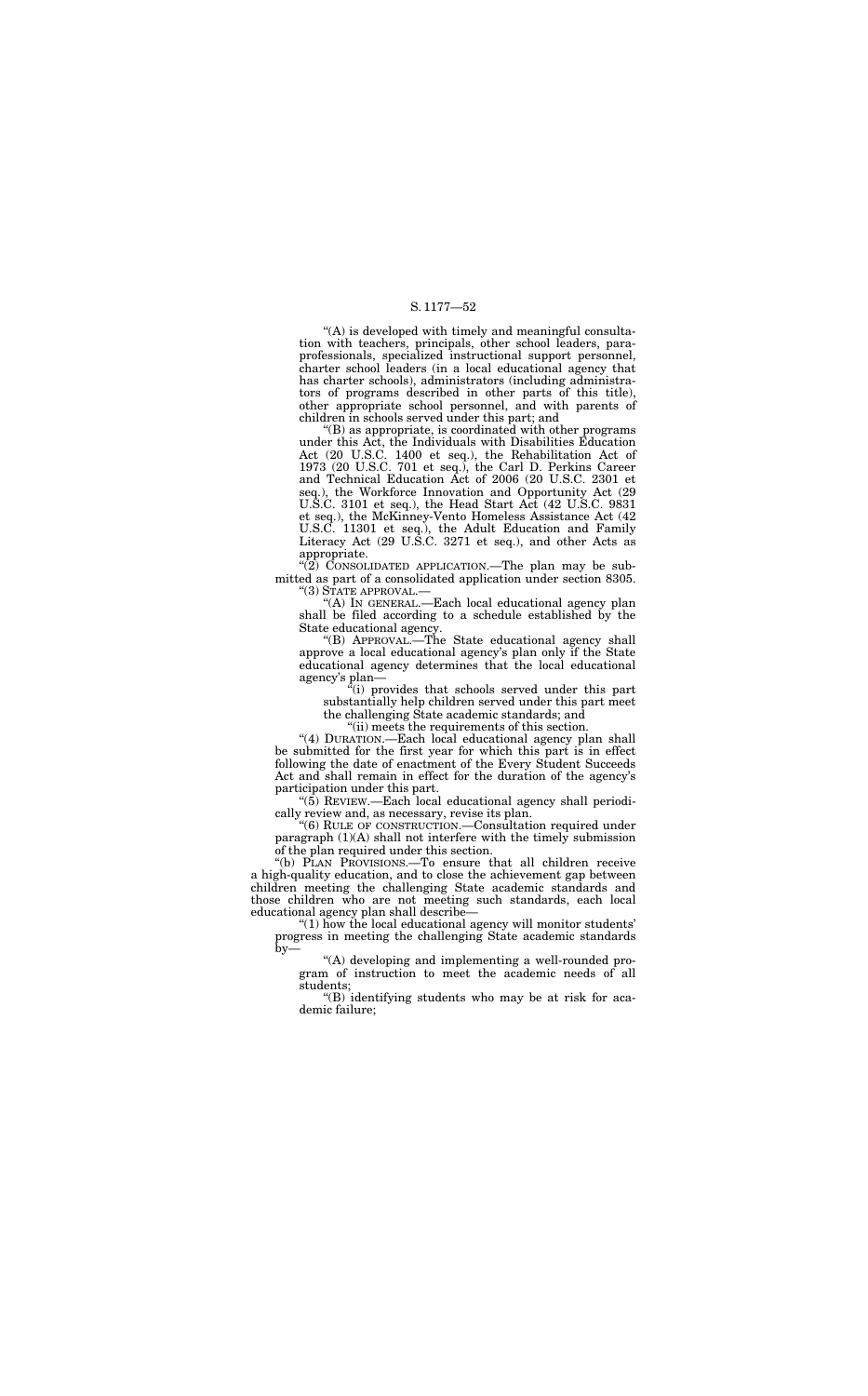''(C) providing additional educational assistance to individual students the local educational agency or school determines need help in meeting the challenging State academic standards; and

''(D) identifying and implementing instructional and other strategies intended to strengthen academic programs and improve school conditions for student learning;

"(2) how the local educational agency will identify and address, as required under State plans as described in section  $1111(g)(1)(B)$ , any disparities that result in low-income students and minority students being taught at higher rates than other students by ineffective, inexperienced, or out-of-field teachers;

''(3) how the local educational agency will carry out its responsibilities under paragraphs (1) and (2) of section 1111(d); "(4) the poverty criteria that will be used to select school

 $(6)$  the services the local educational agency will provide homeless children and youths, including services provided with funds reserved under section  $1113(c)(3)(A)$ , to support the enrollment, attendance, and success of homeless children and youths, in coordination with the services the local educational agency is providing under the McKinney-Vento Homeless Assistance Act (42 U.S.C. 11301 et seq.);

attendance areas under section 1113;

''(5) in general, the nature of the programs to be conducted by such agency's schools under sections 1114 and 1115 and, where appropriate, educational services outside such schools for children living in local institutions for neglected or delinquent children, and for neglected and delinquent children in community day school programs;

"(11) how the local educational agency will support efforts to reduce the overuse of discipline practices that remove students from the classroom, which may include identifying and supporting schools with high rates of discipline, disaggregated

''(7) the strategy the local educational agency will use to implement effective parent and family engagement under section 1116;

''(8) if applicable, how the local educational agency will support, coordinate, and integrate services provided under this part with early childhood education programs at the local educational agency or individual school level, including plans for the transition of participants in such programs to local elementary school programs;

''(9) how teachers and school leaders, in consultation with parents, administrators, paraprofessionals, and specialized instructional support personnel, in schools operating a targeted assistance school program under section 1115, will identify the eligible children most in need of services under this part;

''(10) how the local educational agency will implement strategies to facilitate effective transitions for students from middle grades to high school and from high school to postsecondary education including, if applicable—

''(A) through coordination with institutions of higher education, employers, and other local partners; and

''(B) through increased student access to early college high school or dual or concurrent enrollment opportunities, or career counseling to identify student interests and skills;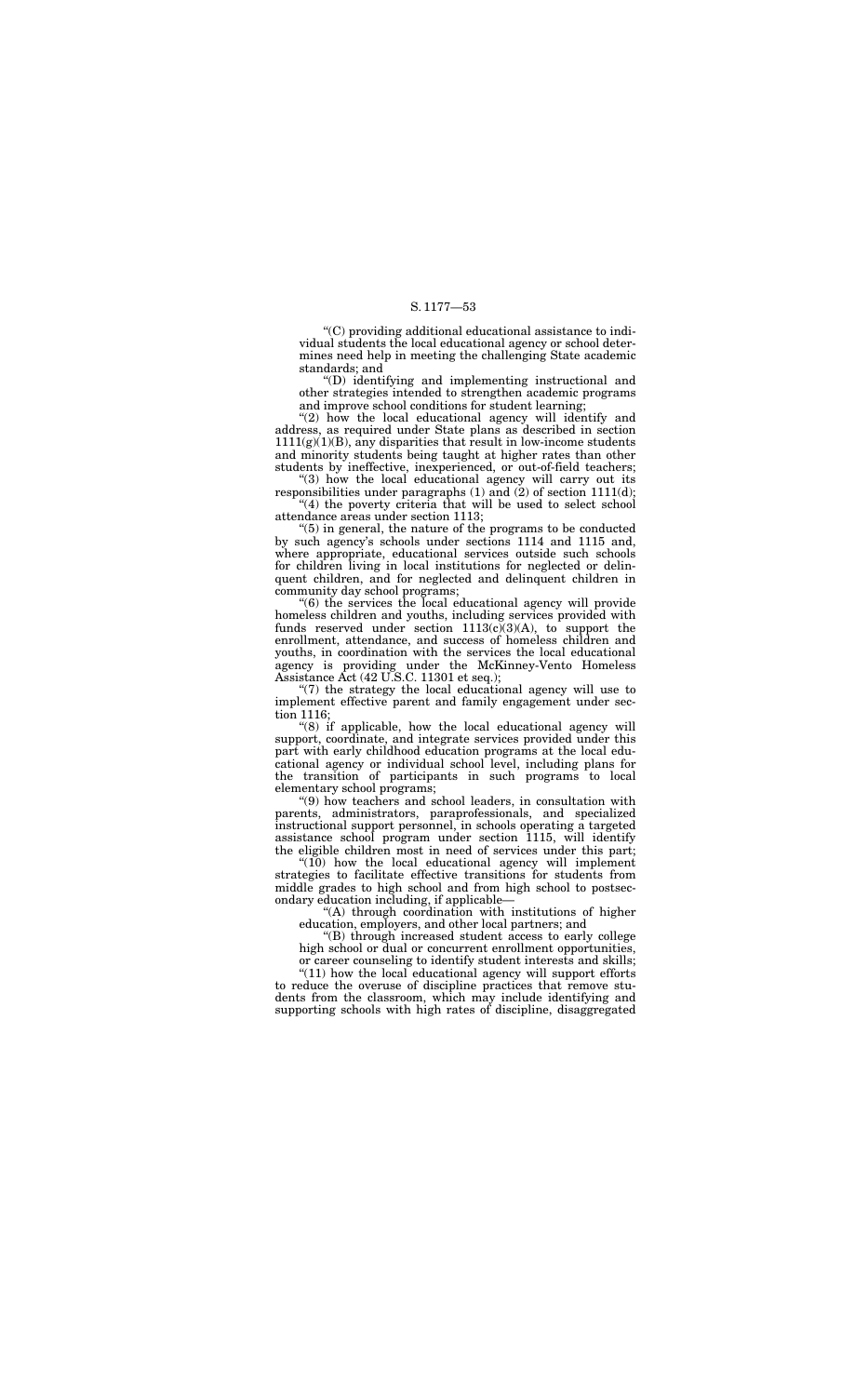by each of the subgroups of students, as defined in section  $1111(c)(2);$ 

 $"(12)$  if determined appropriate by the local educational agency, how such agency will support programs that coordinate and integrate—

 $(A)$  academic and career and technical education content through coordinated instructional strategies, that may incorporate experiential learning opportunities and promote skills attainment important to in-demand occupations or industries in the State; and

" $(13)$  any other information on how the local educational agency proposes to use funds to meet the purposes of this part, and that the local educational agency determines appropriate to provide, which may include how the local educational agency will—

"(A) assist schools in identifying and serving gifted and talented students; and

''(B) work-based learning opportunities that provide students in-depth interaction with industry professionals and, if appropriate, academic credit; and

 $(2)$  provide services to eligible children attending private elementary schools and secondary schools in accordance with section 1117, and timely and meaningful consultation with private school officials regarding such services;

''(B) assist schools in developing effective school library programs to provide students an opportunity to develop digital literacy skills and improve academic achievement.

''(c) ASSURANCES.—Each local educational agency plan shall provide assurances that the local educational agency will—

''(1) ensure that migratory children and formerly migratory children who are eligible to receive services under this part are selected to receive such services on the same basis as other children who are selected to receive services under this part;

''(3) participate, if selected, in the National Assessment of Educational Progress in reading and mathematics in grades 4 and 8 carried out under section 303(b)(3) of the National Assessment of Educational Progress Authorization Act (20 U.S.C. 9622(b)(3));

''(4) coordinate and integrate services provided under this part with other educational services at the local educational agency or individual school level, such as services for English learners, children with disabilities, migratory children, American Indian, Alaska Native, and Native Hawaiian children, and homeless children and youths, in order to increase program effectiveness, eliminate duplication, and reduce fragmentation of the instructional program;

''(5) collaborate with the State or local child welfare agency to—

''(A) designate a point of contact if the corresponding child welfare agency notifies the local educational agency, in writing, that the agency has designated an employee to serve as a point of contact for the local educational agency; and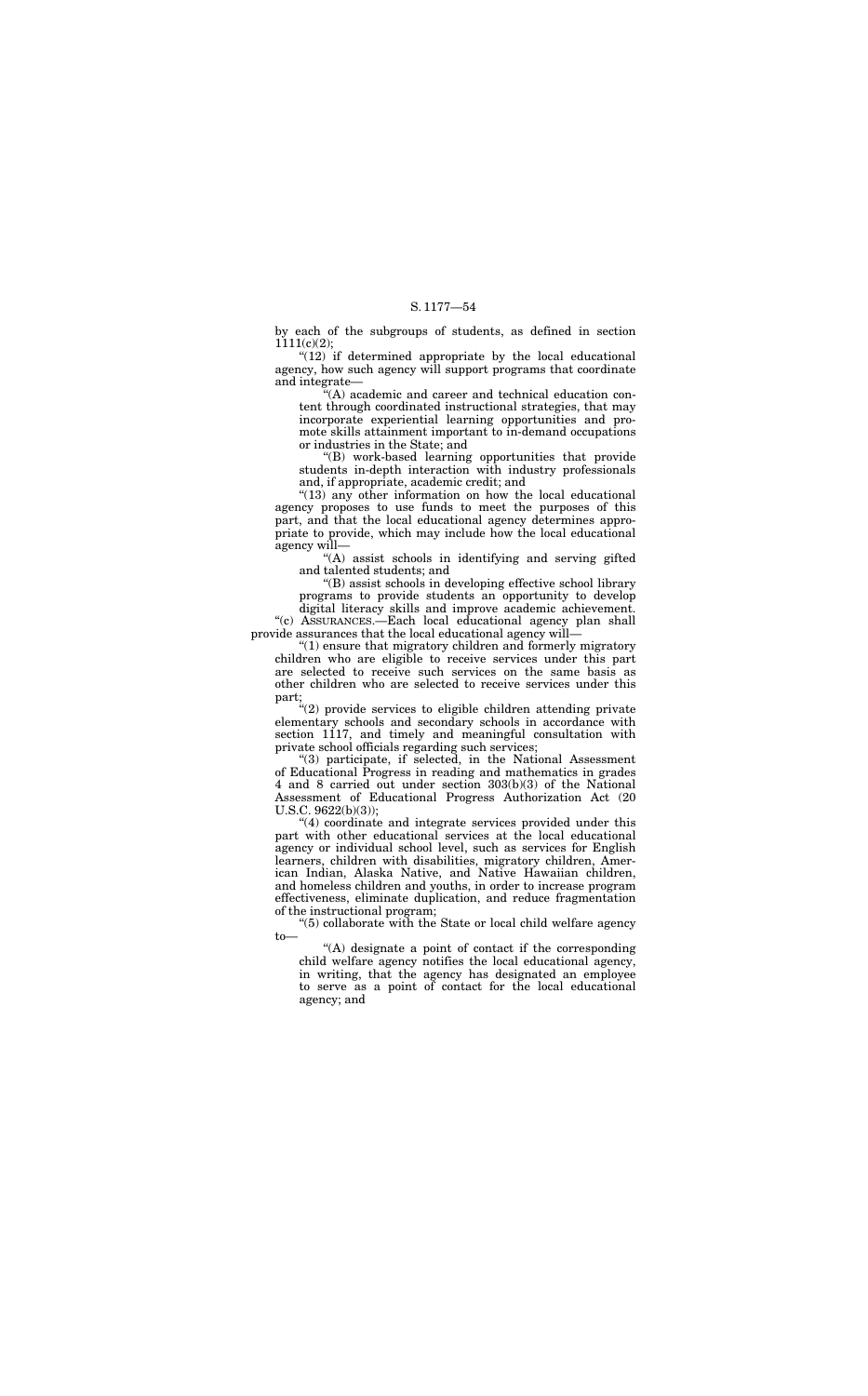" $(B)$  by not later than 1 year after the date of enactment of the Every Student Succeeds Act, develop and implement clear written procedures governing how transportation to maintain children in foster care in their school of origin when in their best interest will be provided, arranged, and funded for the duration of the time in foster care, which procedures shall—

"(i) ensure that children in foster care needing transportation to the school of origin will promptly receive transportation in a cost-effective manner and in accordance with section 475(4)(A) of the Social Security Act (42 U.S.C. 675(4)(A)); and

"(ii) ensure that, if there are additional costs incurred in providing transportation to maintain children in foster care in their schools of origin, the local educational agency will provide transportation to the school of origin if—

"(6) ensure that all teachers and paraprofessionals working in a program supported with funds under this part meet applicable State certification and licensure requirements, including any requirements for certification obtained through alternative routes to certification; and

 $\degree$ (7) in the case of a local educational agency that chooses to use funds under this part to provide early childhood education services to low-income children below the age of compulsory school attendance, ensure that such services comply with the performance standards established under section 641A(a) of the Head Start Act (42 U.S.C. 9836a(a)).

''(I) the local child welfare agency agrees to reimburse the local educational agency for the cost of such transportation;

''(II) the local educational agency agrees to pay for the cost of such transportation; or

''(2) disseminate to local educational agencies the education performance standards in effect under section 641A(a) of the Head Start Act (42 U.S.C. 9836a(a)), and such agencies affected by such subsection (c)(7) shall plan to comply with such subsection (taking into consideration existing State and local laws, and local teacher contracts), including by pursuing the availability of other Federal, State, and local funding sources to assist with such compliance.<br>"(e) PARENTS RIGHT-TO-KNOW.-

''(III) the local educational agency and the local child welfare agency agree to share the cost of such transportation; and

"(1) INFORMATION FOR PARENTS.—<br>"(A) IN GENERAL.—At the beginning of each school year, a local educational agency that receives funds under this part shall notify the parents of each student attending any school receiving funds under this part that the parents

''(d) SPECIAL RULE.—For local educational agencies using funds under this part for the purposes described in subsection (c)(7), the Secretary shall—

''(1) consult with the Secretary of Health and Human Services and establish procedures (taking into consideration existing State and local laws, and local teacher contracts) to assist local educational agencies to comply with such subsection; and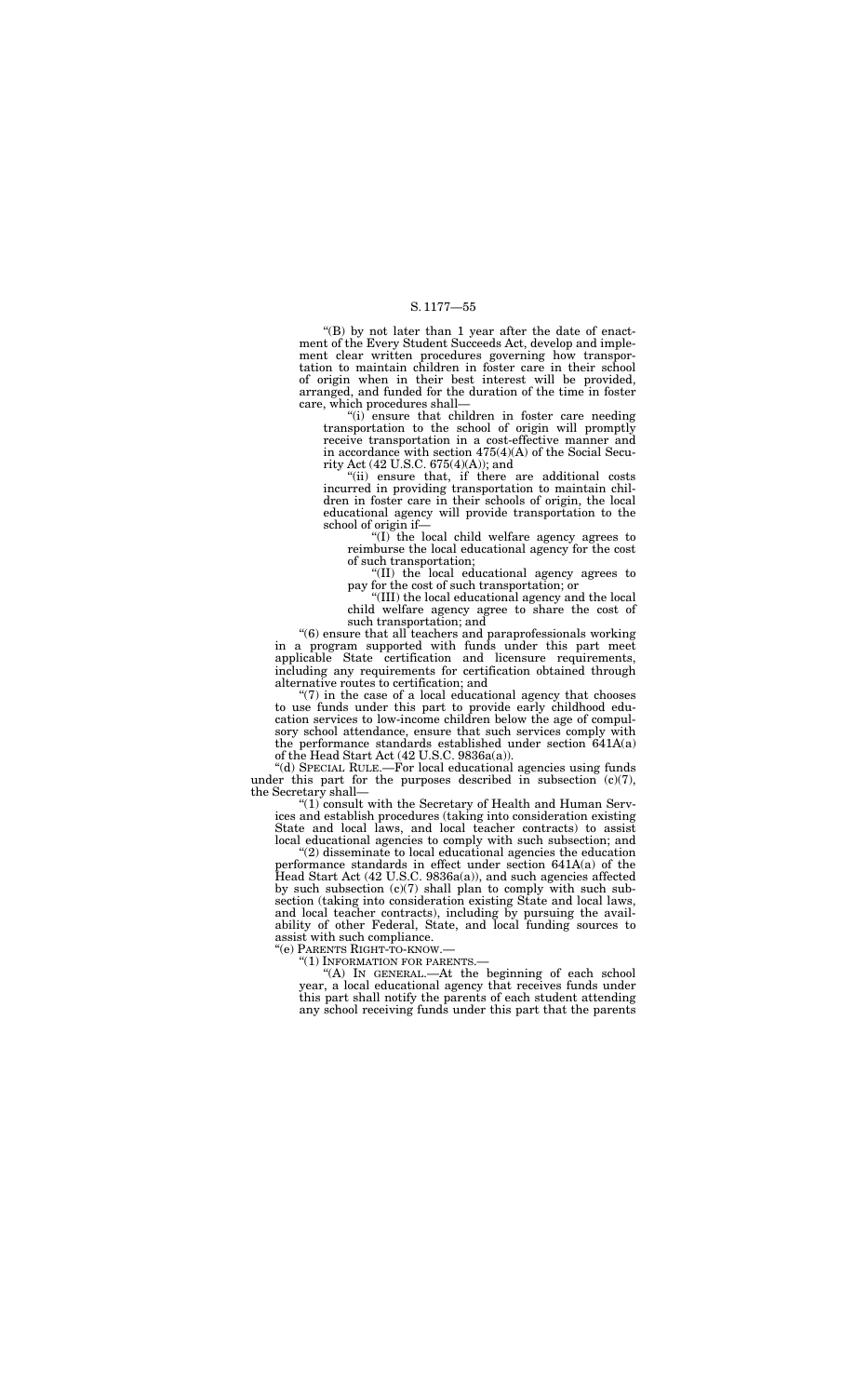may request, and the agency will provide the parents on request (and in a timely manner), information regarding the professional qualifications of the student's classroom teachers, including at a minimum, the following:

''(i) Whether the student's teacher—

''(I) has met State qualification and licensing criteria for the grade levels and subject areas in which the teacher provides instruction;

"(ii) Whether the child is provided services by paraprofessionals and, if so, their qualifications.

''(II) is teaching under emergency or other provisional status through which State qualification or licensing criteria have been waived; and

''(III) is teaching in the field of discipline of the certification of the teacher.

"(ii) timely notice that the student has been assigned, or has been taught for 4 or more consecutive weeks by, a teacher who does not meet applicable State certification or licensure requirements at the grade level and subject area in which the teacher has

been assigned.<br>"(2) TESTING TRANSPARENCY.-

"(A) IN GENERAL.—At the beginning of each school year, a local educational agency that receives funds under this part shall notify the parents of each student attending any school receiving funds under this part that the parents may request, and the local educational agency will provide the parents on request (and in a timely manner), information regarding any State or local educational agency policy regarding student participation in any assessments mandated by section  $1\overline{1}11(b)(\overline{2})$  and by the State or local educational agency, which shall include a policy, procedure, or parental right to opt the child out of such assessment, where applicable.

''(B) ADDITIONAL INFORMATION.—In addition to the information that parents may request under subparagraph (A), a school that receives funds under this part shall provide to each individual parent of a child who is a student in such school, with respect to such student—

''(i) information on the level of achievement and academic growth of the student, if applicable and available, on each of the State academic assessments required under this part; and

''(B) ADDITIONAL INFORMATION.—Subject to subparagraph (C), each local educational agency that receives funds under this part shall make widely available through public means (including by posting in a clear and easily accessible manner on the local educational agency's website and, where practicable, on the website of each school served by the local educational agency) for each grade served by the local educational agency, information on each assessment required by the State to comply with section 1111, other assessments required by the State, and where such information is available and feasible to report, assessments required districtwide by the local educational agency, including—

''(i) the subject matter assessed;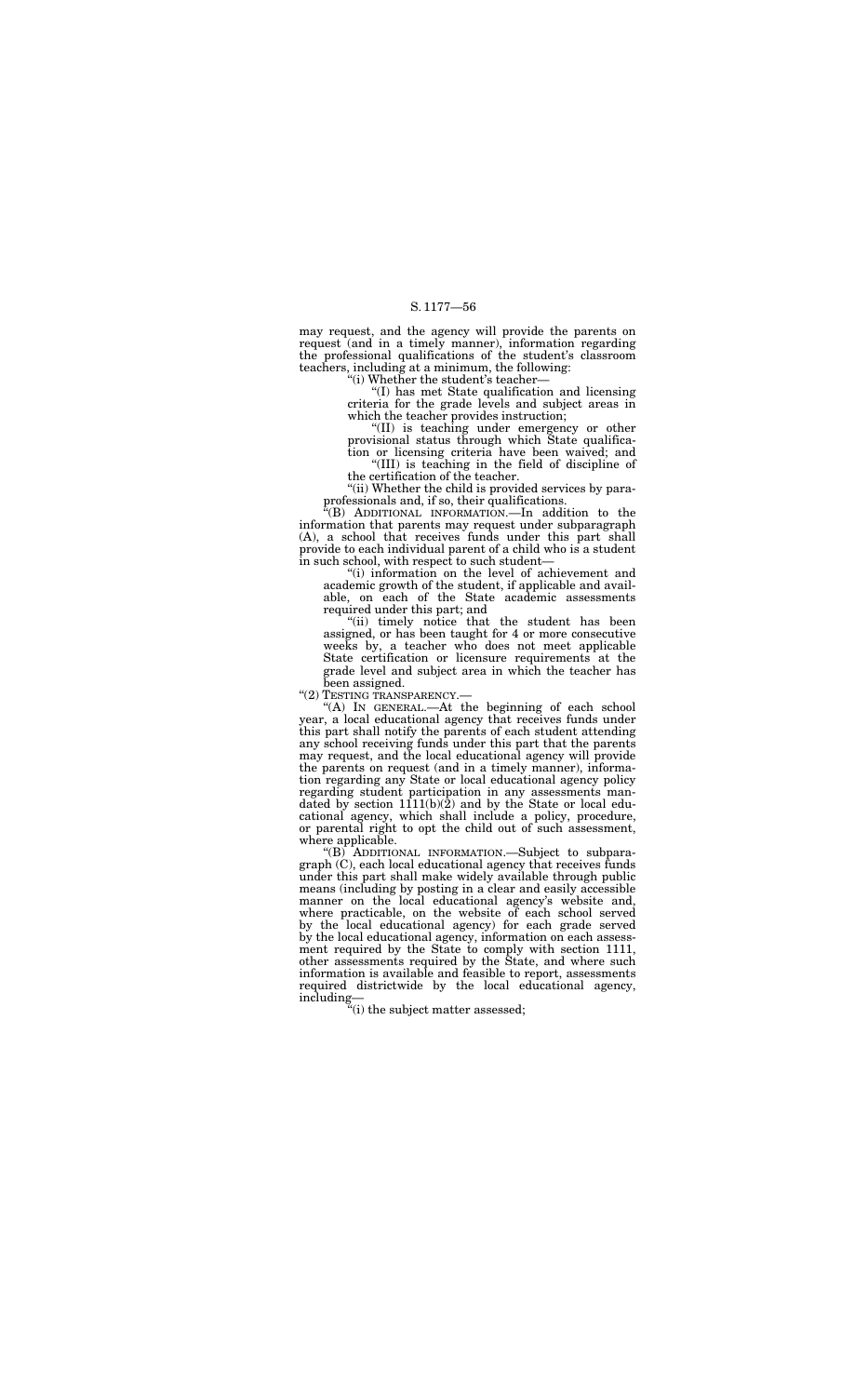''(ii) the purpose for which the assessment is designed and used;

''(iii) the source of the requirement for the assessment; and

''(iv) where such information is available—

''(C) LOCAL EDUCATIONAL AGENCY THAT DOES NOT OPERATE A WEBSITE.—In the case of a local educational agency that does not operate a website, such local educational agency shall determine how to make the information described in subparagraph (A) widely available, such as through distribution of that information to the media, through public agencies, or directly to parents.<br>"(3) LANGUAGE INSTRUCTION.—

''(I) the amount of time students will spend taking the assessment, and the schedule for the assessment; and

''(II) the time and format for disseminating results.

"(A) NOTICE.—Each local educational agency using funds under this part or title III to provide a language instruction educational program as determined under title III shall, not later than 30 days after the beginning of the school year, inform parents of an English learner identified for participation or participating in such a program, of—

"(i) the reasons for the identification of their child as an English learner and in need of placement in a language instruction educational program;

"(iii) the methods of instruction used in the program in which their child is, or will be, participating and the methods of instruction used in other available programs, including how such programs differ in content, instructional goals, and the use of English and a native language in instruction;

"(iv) how the program in which their child is, or will be, participating will meet the educational strengths and needs of their child;

"(v) how such program will specifically help their child learn English and meet age-appropriate academic achievement standards for grade promotion and graduation;

"(vi) the specific exit requirements for the program, including the expected rate of transition from such program into classrooms that are not tailored for English learners, and the expected rate of graduation from high school (including four-year adjusted cohort graduation rates and extended-year adjusted cohort graduation rates for such program) if funds under this part are used for children in high schools;

''(ii) the child's level of English proficiency, how such level was assessed, and the status of the child's academic achievement;

"(vii) in the case of a child with a disability, how such program meets the objectives of the individualized education program of the child, as described in section 614(d) of the Individuals with Disabilities Education Act (20 U.S.C. 1414(d)); and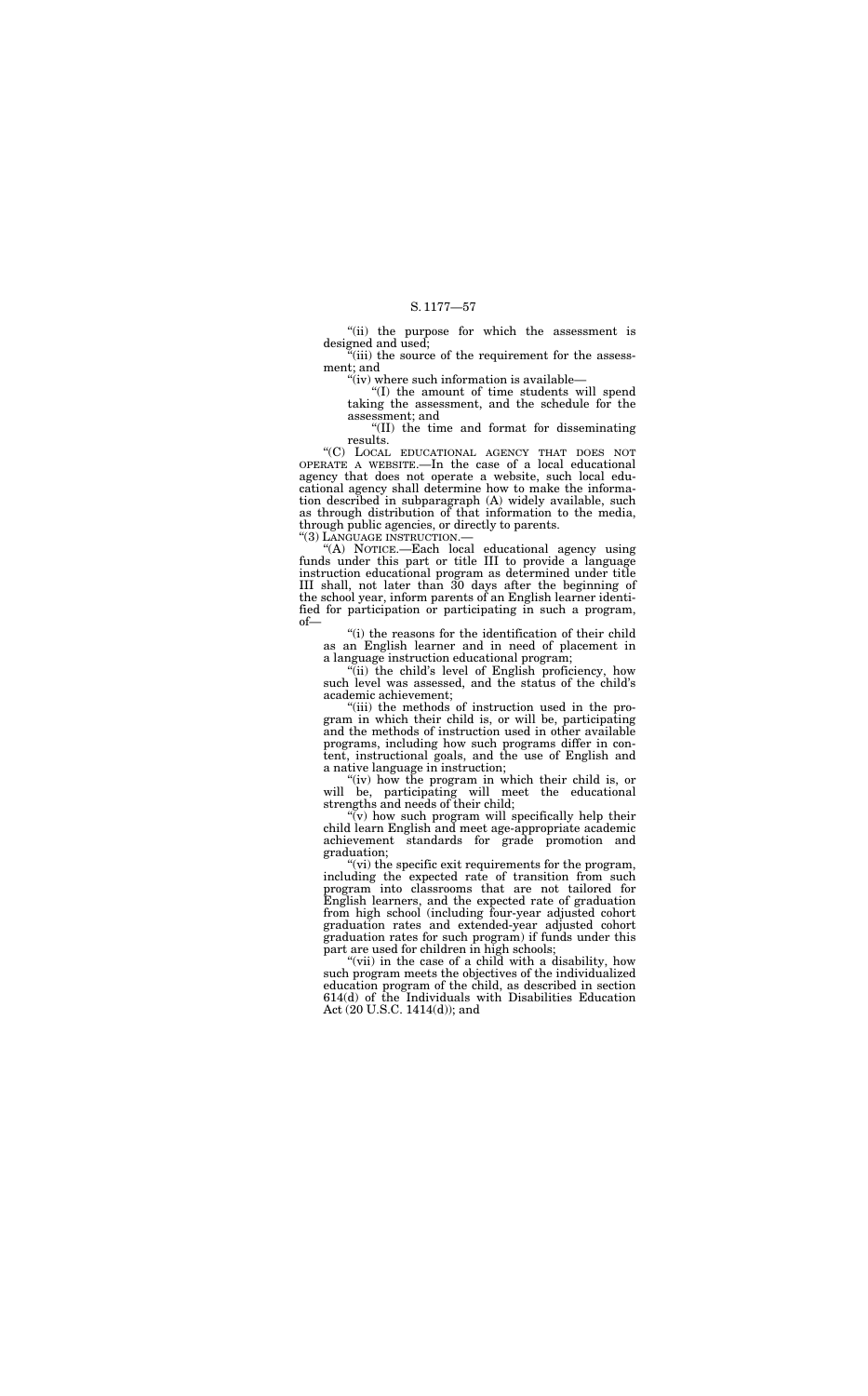"(viii) information pertaining to parental rights that includes written guidance—

''(I) detailing the right that parents have to have their child immediately removed from such program upon their request;

''(B) SPECIAL RULE APPLICABLE DURING THE SCHOOL YEAR.—For those children who have not been identified as English learners prior to the beginning of the school year but are identified as English learners during such school year, the local educational agency shall notify the children's parents during the first 2 weeks of the child being placed in a language instruction educational program consistent with subparagraph (A).<br>"(C) PARENTAL PARTICIPATION.

''(II) detailing the options that parents have to decline to enroll their child in such program or to choose another program or method of instruction, if available; and

''(III) assisting parents in selecting among various programs and methods of instruction, if more than 1 program or method is offered by the eligible entity.

"(i) IN GENERAL.—Each local educational agency receiving funds under this part shall implement an effective means of outreach to parents of English learners to inform the parents regarding how the parents can—

"(4) NOTICE AND FORMAT.—The notice and information provided to parents under this subsection shall be in an understandable and uniform format and, to the extent practicable, provided in a language that the parents can understand.''.

''(I) be involved in the education of their children; and

''(II) be active participants in assisting their children to—

''(aa) attain English proficiency;

''(bb) achieve at high levels within a well-

rounded education; and

''(cc) meet the challenging State academic standards expected of all students.

''(ii) REGULAR MEETINGS.—Implementing an effective means of outreach to parents under clause (i) shall include holding, and sending notice of opportunities for, regular meetings for the purpose of formulating and responding to recommendations from parents of students assisted under this part or title III.

''(D) BASIS FOR ADMISSION OR EXCLUSION.—A student shall not be admitted to, or excluded from, any federally assisted education program on the basis of a surname or language-minority status.

#### **SEC. 1007. ELIGIBLE SCHOOL ATTENDANCE AREAS.**

Section 1113 (20 U.S.C. 6313) is amended—

 $(1)$  in subsection  $(a)$ 

(A) by striking paragraph (3) and inserting the following:

''(3) RANKING ORDER.—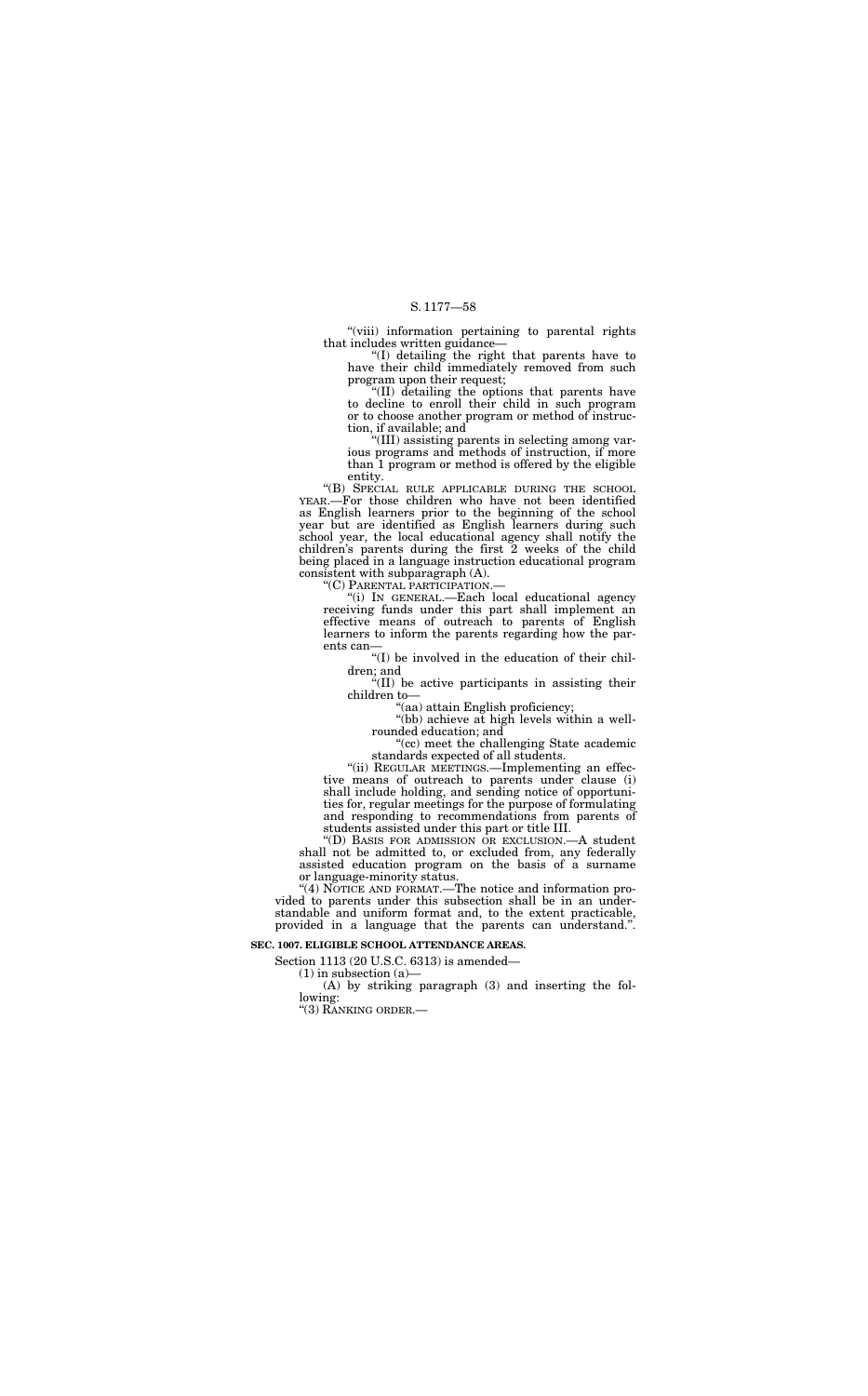''(A) RANKING.—Except as provided in subparagraph (B), if funds allocated in accordance with subsection (c) are insufficient to serve all eligible school attendance areas, a local educational agency shall—

''(i) annually rank, without regard to grade spans, such agency's eligible school attendance areas in which the concentration of children from low-income families exceeds 75 percent from highest to lowest according to the percentage of children from low-income families; and

''(ii) serve such eligible school attendance areas in rank order.

''(B) EXCEPTION.—A local educational agency may lower the threshold in subparagraph (A)(i) to 50 percent for high schools served by such agency.''; and

(B) by striking paragraph (5) and inserting the fol-

lowing:<br>"(5) MEASURES.-

"(A) In GENERAL.—Except as provided in subparagraph (B), a local educational agency shall use the same measure of poverty, which measure shall be the number of children aged 5 through 17 in poverty counted in the most recent census data approved by the Secretary, the number of children eligible for a free or reduced price lunch under the Richard B. Russell National School Lunch Act (42 U.S.C. 1751 et seq.), the number of children in families receiving assistance under the State program funded under part A of title IV of the Social Security Act, or the number of children eligible to receive medical assistance under the Medicaid Program, or a composite of such indicators, with respect to all school attendance areas in the local educational agency—

"(i) to identify eligible school attendance areas; "(ii) to determine the ranking of each area; and

"(iii) to determine allocations under subsection (c).

"(i) the measure described under subparagraph  $(A)$ ; or

"(ii) subject to meeting the conditions of subparagraph (C), an accurate estimate of the number of students in low-income families in a secondary school that is calculated by applying the average percentage of students in low-income families of the elementary school attendance areas as calculated under subparagraph (A) that feed into the secondary school to the number of students enrolled in such school.

''(B) SECONDARY SCHOOLS.—For measuring the number of students in low-income families in secondary schools, the local educational agency shall use the same measure of poverty, which shall be—

''(C) MEASURE OF POVERTY.—The local educational agency shall have the option to use the measure of poverty described in subparagraph (B)(ii) after—

''(i) conducting outreach to secondary schools within such agency to inform such schools of the option to use such measure; and

''(ii) a majority of such schools have approved the use of such measure.'';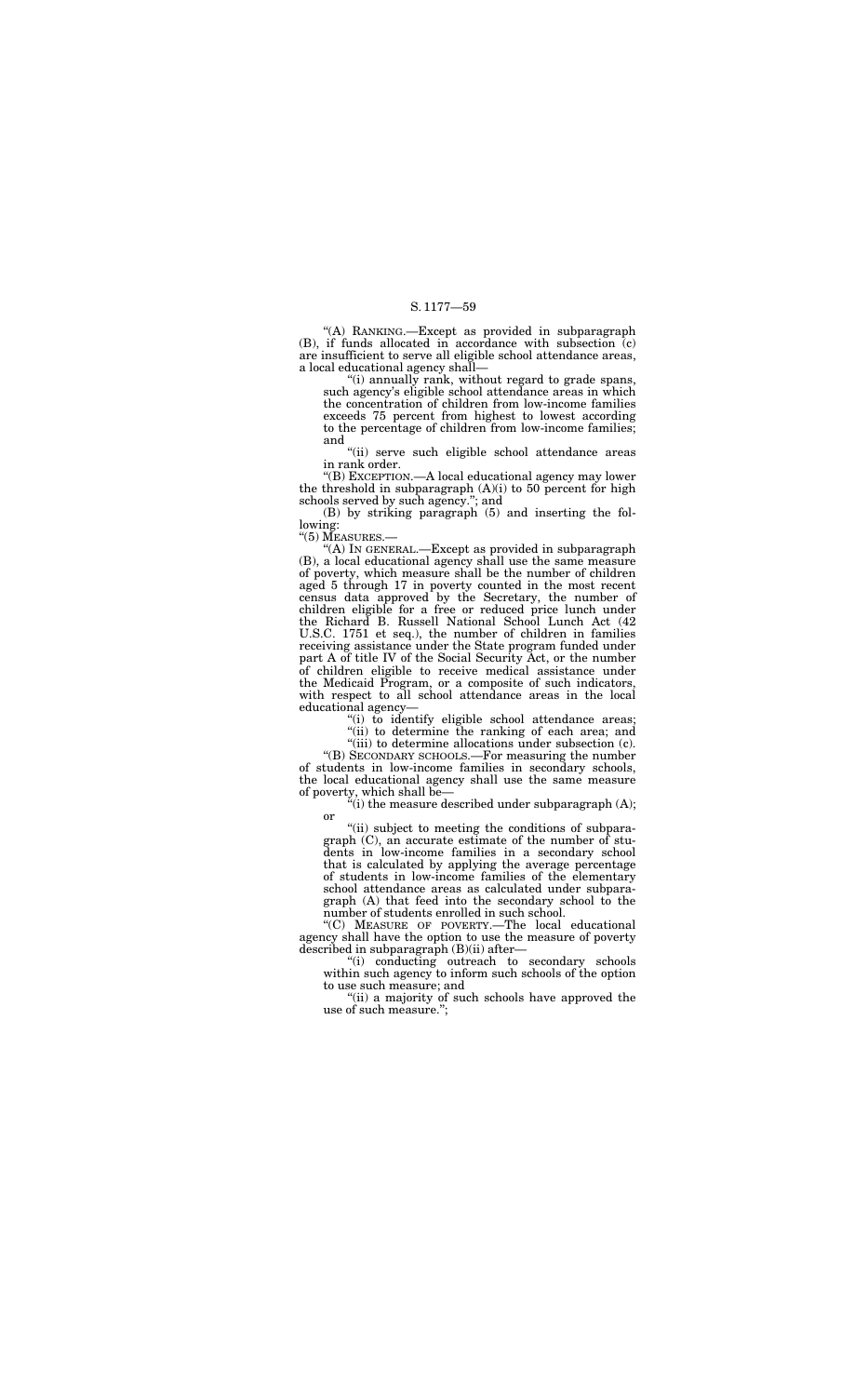(2) in subsection  $(b)(1)(D)(i)$ , by striking "section  $1120A(c)$ " and inserting "section  $1118(c)$ "; and

 $(3)$  in subsection  $(c)$ —

(A) by striking paragraph (3) and inserting the following:

"(3) RESERVATION OF FUNDS.-

"(A) IN GENERAL.—A local educational agency shall reserve such funds as are necessary under this part, determined in accordance with subparagraphs (B) and (C), to provide services comparable to those provided to children in schools funded under this part to serve—

"(ii) children in local institutions for neglected children; and

"(ii) prior to any allowable expenditures or transfers by the local educational agency.

''(i) homeless children and youths, including providing educationally related support services to children in shelters and other locations where children may live;

''(iii) if appropriate, children in local institutions for delinquent children, and neglected or delinquent children in community day programs.

''(I) funding for the liaison designated pursuant to section  $722(g)(1)(J)(ii)$  of such Act (42 U.S.C.  $11432(g)(1)(J)(ii)$ ; and

"(II) transportation pursuant to section  $(g)(1)(J)(iii)$  of such Act (42 U.S.C.)  $722(g)(1)(J)(iii)$  of such Act  $(42 \text{ U.S.C.})$  $11432(g)(1)(J)(iii))$ .";

''(B) METHOD OF DETERMINATION.—The share of funds determined under subparagraph (A) shall be determined—

(B) in paragraph (4), by striking ''school improvement, corrective action, and restructuring under section 1116(b)'' and inserting ''comprehensive support and improvement activities or targeted support and improvement activities under section  $111(1d)$ "; and

''(i) based on the total allocation received by the local educational agency; and

''(C) HOMELESS CHILDREN AND YOUTHS.—Funds reserved under subparagraph (A)(i) may be—

"(5) EARLY CHILDHOOD EDUCATION.—A local educational agency may reserve funds made available to carry out this section to provide early childhood education programs for eligible children.''.

''(i) determined based on a needs assessment of homeless children and youths in the local educational agency, taking into consideration the number and needs of homeless children and youths in the local educational agency, and which needs assessment may be the same needs assessment as conducted under section 723(b)(1) of the McKinney-Vento Homeless Assistance Act (42 U.S.C. 11433(b)(1)); and

''(ii) used to provide homeless children and youths with services not ordinarily provided to other students under this part, including providing—

(C) by adding at the end the following: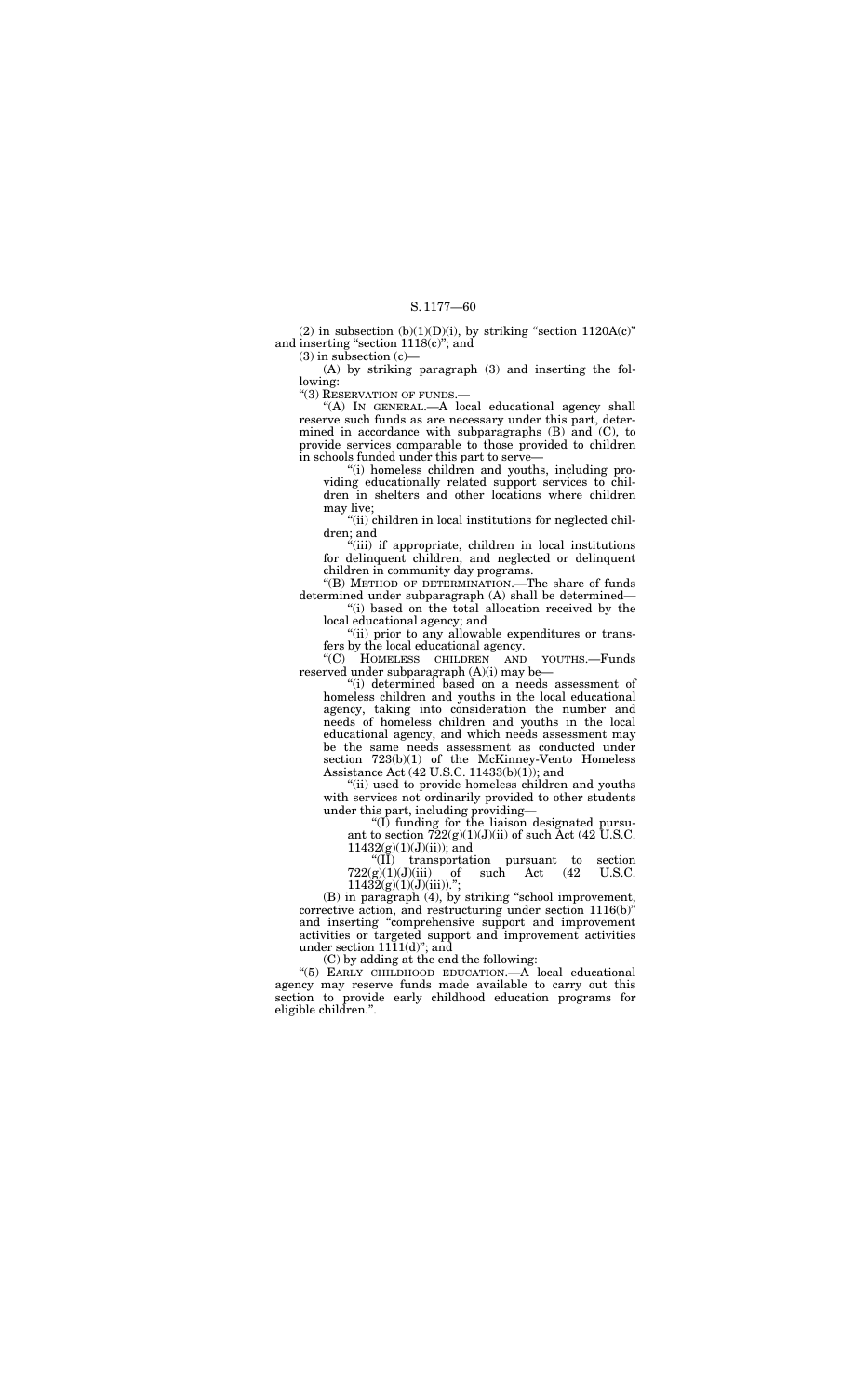#### **SEC. 1008. SCHOOLWIDE PROGRAMS.**

Section 1114 (20 U.S.C. 6314) is amended—

(1) by striking subsection (a) and inserting the following: "(a) In GENERAL.—

"(1) USE OF FUNDS FOR SCHOOLWIDE PROGRAMS.—<br>"(A) ELIGIBILITY.—A local educational agency may consolidate and use funds under this part, together with other Federal, State, and local funds, in order to upgrade the entire educational program of a school that serves an eligible school attendance area in which not less than 40 percent of the children are from low-income families, or not less than 40 percent of the children enrolled in the school are from such families.

''(B) EXCEPTION.—A school that serves an eligible school attendance area in which less than 40 percent of the children are from low-income families, or a school for which less than 40 percent of the children enrolled in the school are from such families, may operate a schoolwide program under this section if the school receives a waiver from the State educational agency to do so, after taking into account how a schoolwide program will best serve the needs of the students in the school served under this part in improving academic achievement and other factors.<br>"(2) IDENTIFICATION OF STUDENTS NOT REQUIRED.—

 $\frac{1}{2}$ (A) IN GENERAL.—No school participating in a schoolwide program shall be required to identify—

"(A) EXEMPTION.—Except as provided in paragraph (2), the Secretary may, through publication of a notice in the Federal Register, exempt schoolwide programs under this section from statutory or regulatory provisions of any other noncompetitive formula grant program administered by the Secretary (other than formula or discretionary grant programs under the Individuals with Disabilities Education Act (20 U.S.C. 1400 et seq.), except as provided in section  $613(a)(2)(D)$  of such Act (20 U.S.C. 1413(a)(2)(D))), or any discretionary grant program administered by the Secretary, to support schoolwide programs if the intent and purposes of such other programs are met.

''(i) particular children under this part as eligible to participate in a schoolwide program; or

''(ii) individual services as supplementary.

''(B) SUPPLEMENTAL FUNDS.—In accordance with the method of determination described in section 1118(b)(2), a school participating in a schoolwide program shall use funds available to carry out this section only to supplement the amount of funds that would, in the absence of funds under this part, be made available from non-Federal sources for the school, including funds needed to provide services that are required by law for children with disabilities and English learners.

''(3) EXEMPTION FROM STATUTORY AND REGULATORY REQUIREMENTS.—

''(B) REQUIREMENTS.—A school that chooses to use funds from such other programs shall not be relieved of the requirements relating to health, safety, civil rights, student and parental participation and involvement, services to private school children, comparability of services,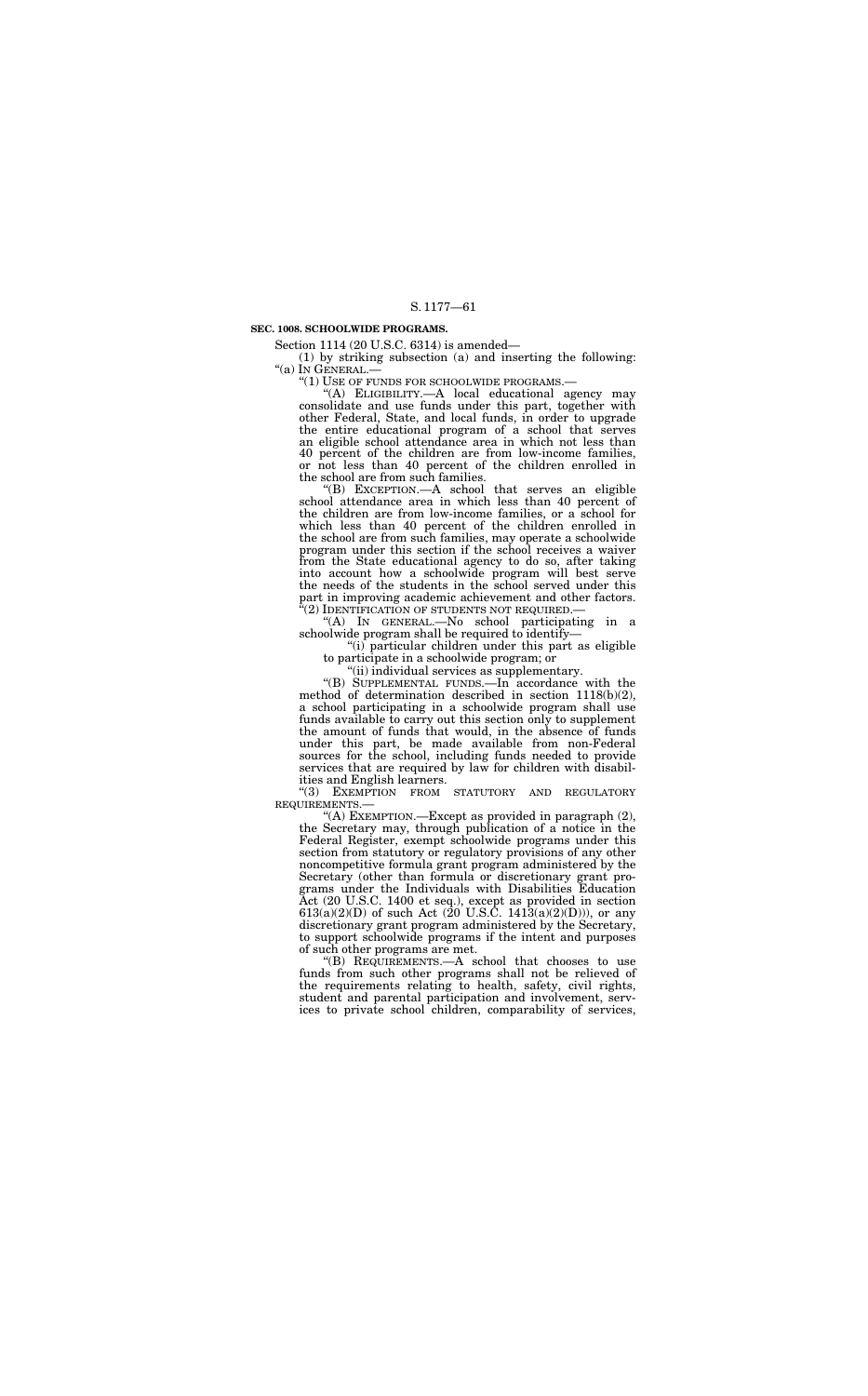maintenance of effort, uses of Federal funds to supplement, not supplant non-Federal funds (in accordance with the method of determination described in section 1118(b)(2)), or the distribution of funds to State educational agencies or local educational agencies that apply to the receipt of funds from such programs.

''(C) RECORDS.—A school that chooses to consolidate and use funds from different Federal programs under this section shall not be required to maintain separate fiscal accounting records, by program, that identify the specific activities supported by those particular funds as long as the school maintains records that demonstrate that the schoolwide program, considered as a whole, addresses the intent and purposes of each of the Federal programs that were consolidated to support the schoolwide program.'';

"(A) the local educational agency determines, in consultation with the school, that less time is needed to develop and implement the schoolwide program; or

 $f(B)$  the school is operating a schoolwide program on the day before the date of the enactment of the Every Student Succeeds Act, in which case such school may continue to operate such program, but shall develop amendments to its existing plan during the first year of assistance after that date to reflect the provisions of this section;

(2) by striking subsection (b) and inserting the following: ''(b) SCHOOLWIDE PROGRAM PLAN.—An eligible school operating a schoolwide program shall develop a comprehensive plan (or amend a plan for such a program that was in existence on the day before the date of the enactment of the Every Student Succeeds Act) that—

 $''(1)$  is developed during a 1-year period, unless-

"(2) is developed with the involvement of parents and other members of the community to be served and individuals who will carry out such plan, including teachers, principals, other school leaders, paraprofessionals present in the school, administrators (including administrators of programs described in other parts of this title), the local educational agency, to the extent feasible, tribes and tribal organizations present in the community, and, if appropriate, specialized instructional support personnel, technical assistance providers, school staff, if the plan relates to a secondary school, students, and other individuals determined by the school;

 $(3)$  remains in effect for the duration of the school's participation under this part, except that the plan and its implementation shall be regularly monitored and revised as necessary based on student needs to ensure that all students are provided opportunities to meet the challenging State academic standards;

(4) is available to the local educational agency, parents, and the public, and the information contained in such plan shall be in an understandable and uniform format and, to the extent practicable, provided in a language that the parents can understand; and

 $\degree$ (5) if appropriate and applicable, is developed in coordination and integration with other Federal, State, and local services, resources, and programs, such as programs supported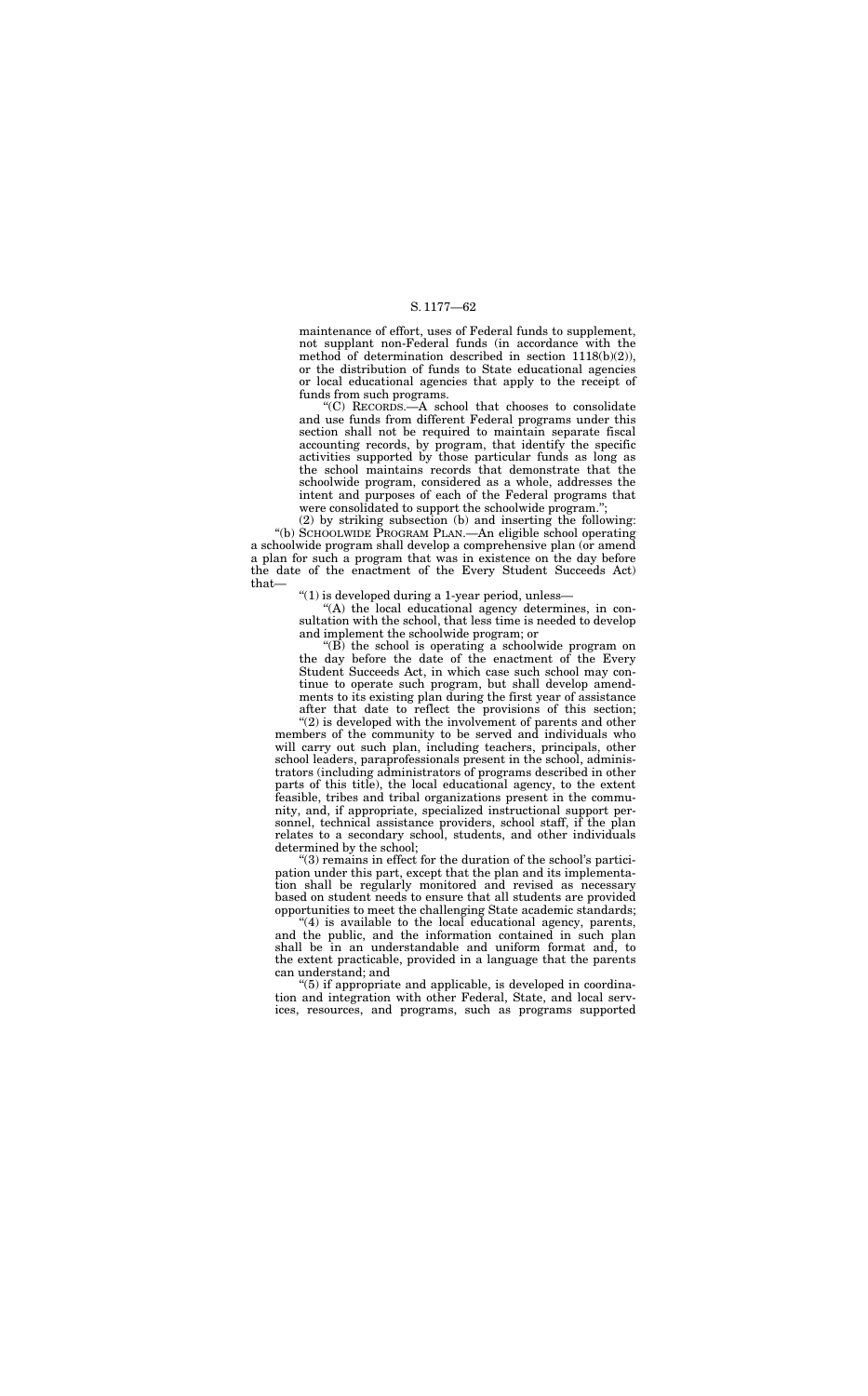under this Act, violence prevention programs, nutrition programs, housing programs, Head Start programs, adult education programs, career and technical education programs, and schools implementing comprehensive support and improvement activities or targeted support and improvement activities under section  $1111(d)$ ;

 $*(6)$  is based on a comprehensive needs assessment of the entire school that takes into account information on the academic achievement of children in relation to the challenging State academic standards, particularly the needs of those children who are failing, or are at-risk of failing, to meet the challenging State academic standards and any other factors as determined by the local educational agency; and

''(7) includes a description of—

"(iii) address the needs of all children in the school, but particularly the needs of those at risk of not meeting the challenging State academic standards, through activities which may include—

''(A) the strategies that the school will be implementing to address school needs, including a description of how such strategies will—

''(i) provide opportunities for all children, including each of the subgroups of students (as defined in section  $1111(c)(2)$  to meet the challenging State academic standards;

''(ii) use methods and instructional strategies that strengthen the academic program in the school, increase the amount and quality of learning time, and help provide an enriched and accelerated curriculum, which may include programs, activities, and courses necessary to provide a well-rounded education; and

''(I) counseling, school-based mental health programs, specialized instructional support services, mentoring services, and other strategies to improve students' skills outside the academic subject areas;

''(II) preparation for and awareness of opportunities for postsecondary education and the workforce, which may include career and technical education programs and broadening secondary school students' access to coursework to earn postsecondary credit while still in high school (such as Advanced Placement, International Baccalaureate, dual or concurrent enrollment, or early college high schools);

''(III) implementation of a schoolwide tiered model to prevent and address problem behavior, and early intervening services, coordinated with similar activities and services carried out under the Individuals with Disabilities Education Act (20 U.S.C. 1400 et seq.);

''(IV) professional development and other activities for teachers, paraprofessionals, and other school personnel to improve instruction and use of data from academic assessments, and to recruit and retain effective teachers, particularly in highneed subjects; and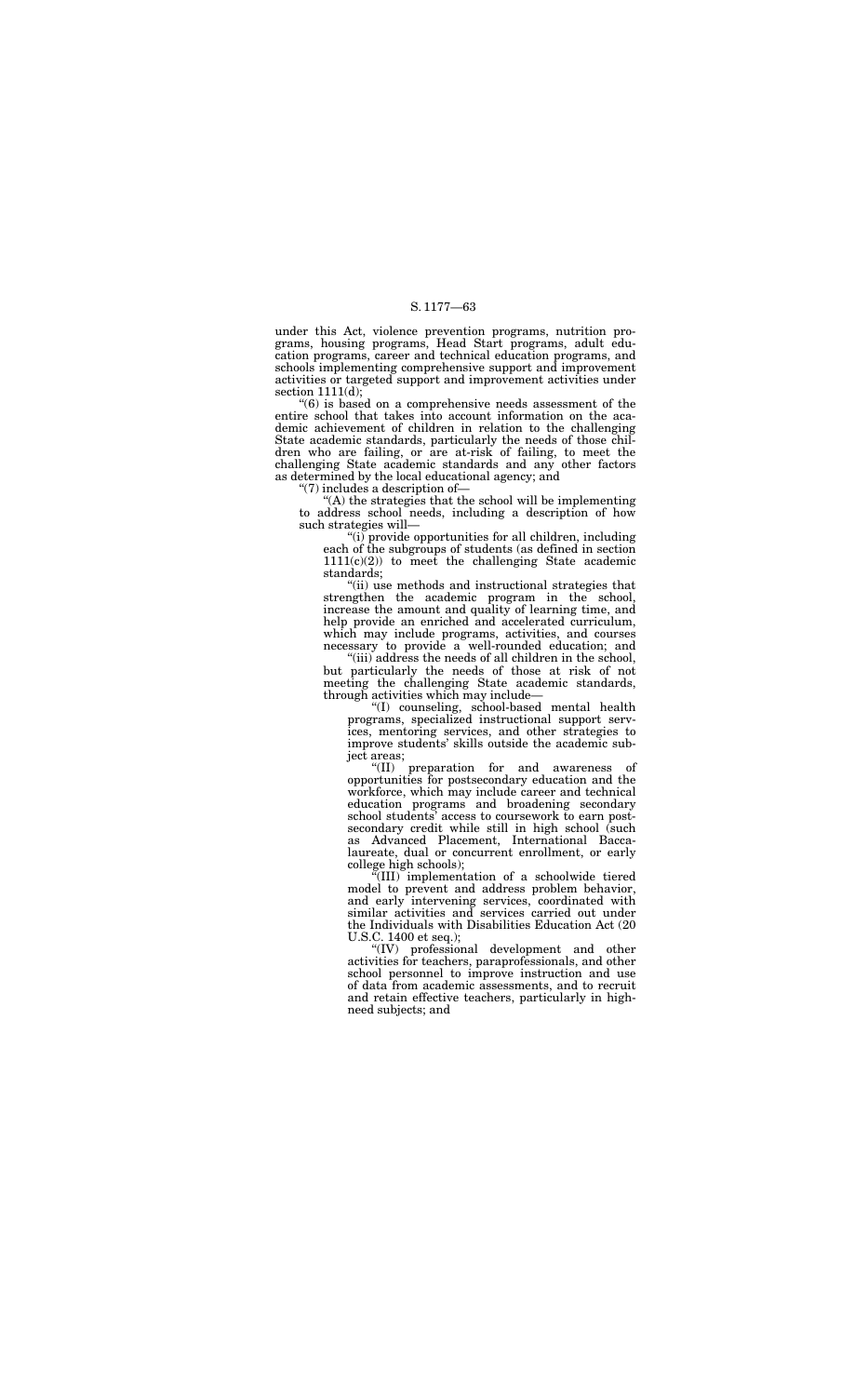''(V) strategies for assisting preschool children in the transition from early childhood education programs to local elementary school programs; and

"(B) if programs are consolidated, the specific State educational agency and local educational agency programs and other Federal programs that will be consolidated in the schoolwide program.'';

"(d) DELIVERY OF SERVICES.—The services of a schoolwide program under this section may be delivered by nonprofit or forprofit external providers with expertise in using evidence-based or other effective strategies to improve student achievement.

(3) by striking subsection (c) and inserting the following: "(c) PRESCHOOL PROGRAMS.—A school that operates a schoolwide program under this section may use funds available under this part to establish or enhance preschool programs for children who are under 6 years of age.

''(e) USE OF FUNDS FOR DUAL OR CONCURRENT ENROLLMENT PROGRAMS.—

''(1) IN GENERAL.—A secondary school operating a schoolwide program under this section may use funds received under this part to operate dual or concurrent enrollment programs that address the needs of low-achieving secondary school students and those at risk of not meeting the challenging State academic standards.

(1) by striking subsection (a) and inserting the following: "(a) IN GENERAL.—In all schools selected to receive funds under section 1113(c) that are ineligible for a schoolwide program under section 1114, have not received a waiver under section  $1114(a)(1)(B)$ to operate such a schoolwide program, or choose not to operate such a schoolwide program, a local educational agency serving such school may use funds received under this part only for programs that provide services to eligible children under subsection  $\chi$ <sup> $\chi$ </sup>) identified as having the greatest need for special assistance.";

''(2) FLEXIBILITY OF FUNDS.—A secondary school using funds received under this part for a dual or concurrent enrollment program described in paragraph (1) may use such funds for any of the costs associated with such program, including the costs of—

''(A) training for teachers, and joint professional development for teachers in collaboration with career and technical educators and educators from institutions of higher education, where appropriate, for the purpose of integrating rigorous academics in such program;

''(B) tuition and fees, books, required instructional materials for such program, and innovative delivery methods; and

''(C) transportation to and from such program.

''(3) RULE OF CONSTRUCTION.—Nothing in this subsection shall be construed to impose on any State any requirement or rule regarding dual or concurrent enrollment programs that is inconsistent with State law.''.

#### **SEC. 1009. TARGETED ASSISTANCE SCHOOLS.**

Section 1115 (20 U.S.C. 6315) is amended—

(2) by redesignating subsections (b) and (c) as subsections (c) and (b), respectively, and moving those redesignated subsections so as to appear in alphabetical order;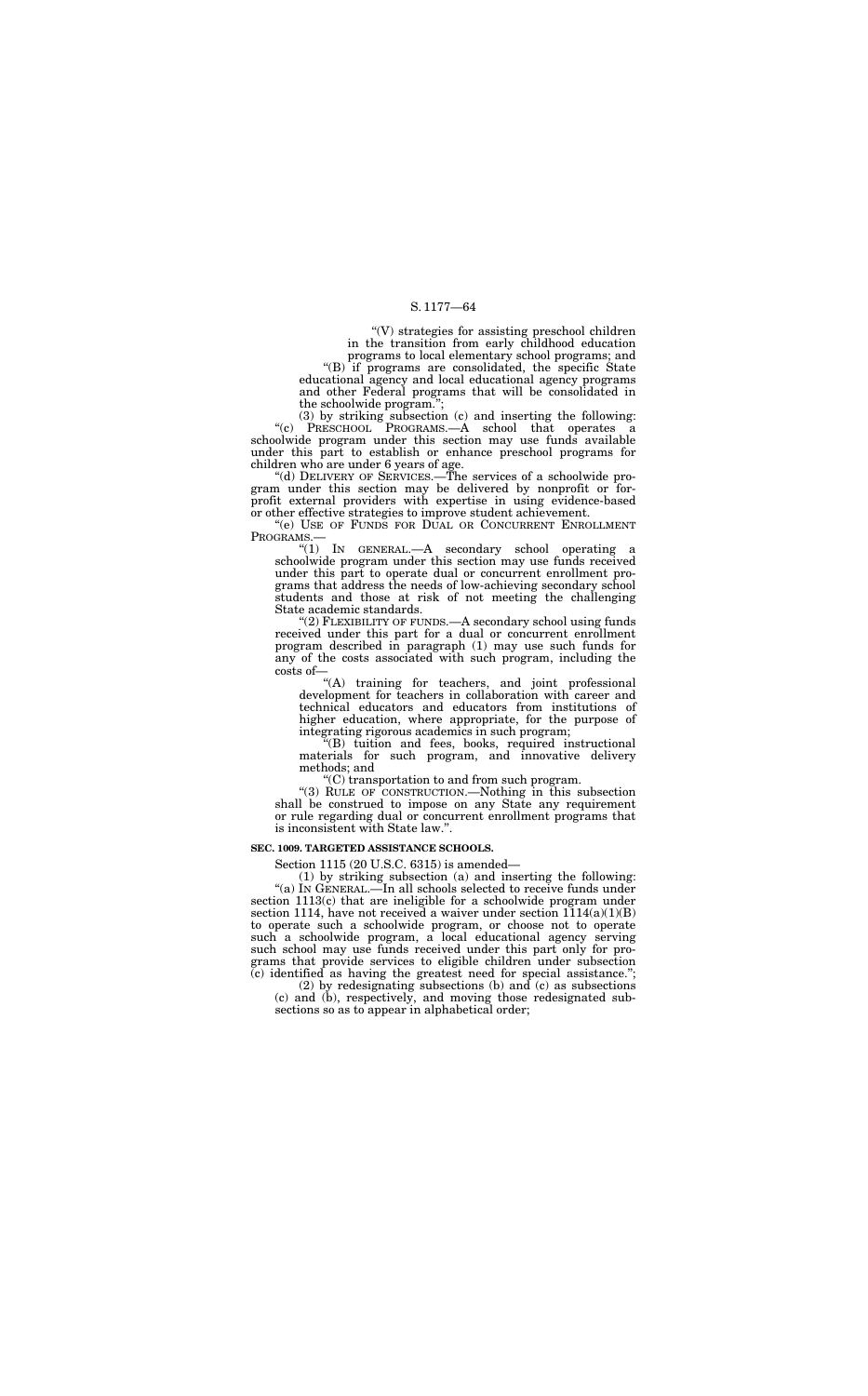(3) by striking subsection (b), as redesignated by paragraph (2), and inserting the following:

''(b) TARGETED ASSISTANCE SCHOOL PROGRAM.—To assist targeted assistance schools and local educational agencies to meet their responsibility to provide for all their students served under this part the opportunity to meet the challenging State academic standards, each targeted assistance program under this section shall—

 $(1)$  determine which students will be served;

 $''(2)$  serve participating students identified as eligible children under subsection (c), including by—

''(A) using resources under this part to help eligible children meet the challenging State academic standards, which may include programs, activities, and academic courses necessary to provide a well-rounded education;

''(B) using methods and instructional strategies to strengthen the academic program of the school through activities, which may include—

''(i) expanded learning time, before- and afterschool programs, and summer programs and opportunities; and

''(ii) a schoolwide tiered model to prevent and address behavior problems, and early intervening services, coordinated with similar activities and services carried out under the Individuals with Disabilities Education Act (20 U.S.C. 1400 et seq.);

"(F) if appropriate and applicable, coordinating and integrating Federal, State, and local services and programs, such as programs supported under this Act, violence prevention programs, nutrition programs, housing programs, Head Start programs, adult education programs, career and technical education programs, and comprehensive support and improvement activities or targeted support and improvement activities under section 1111(d); and

 $(G)$  provide to the local educational agency assurances that the school will—

''(C) coordinating with and supporting the regular education program, which may include services to assist preschool children in the transition from early childhood education programs such as Head Start, the literacy program under subpart 2 of part B of title II, or State-run preschool programs to elementary school programs;

''(D) providing professional development with resources provided under this part, and, to the extent practicable, from other sources, to teachers, principals, other school leaders, paraprofessionals, and, if appropriate, specialized instructional support personnel, and other school personnel who work with eligible children in programs under this section or in the regular education program;

''(E) implementing strategies to increase the involvement of parents of eligible children in accordance with section 1116; and

''(i) help provide an accelerated, high-quality curriculum;

''(ii) minimize the removal of children from the regular classroom during regular school hours for instruction provided under this part; and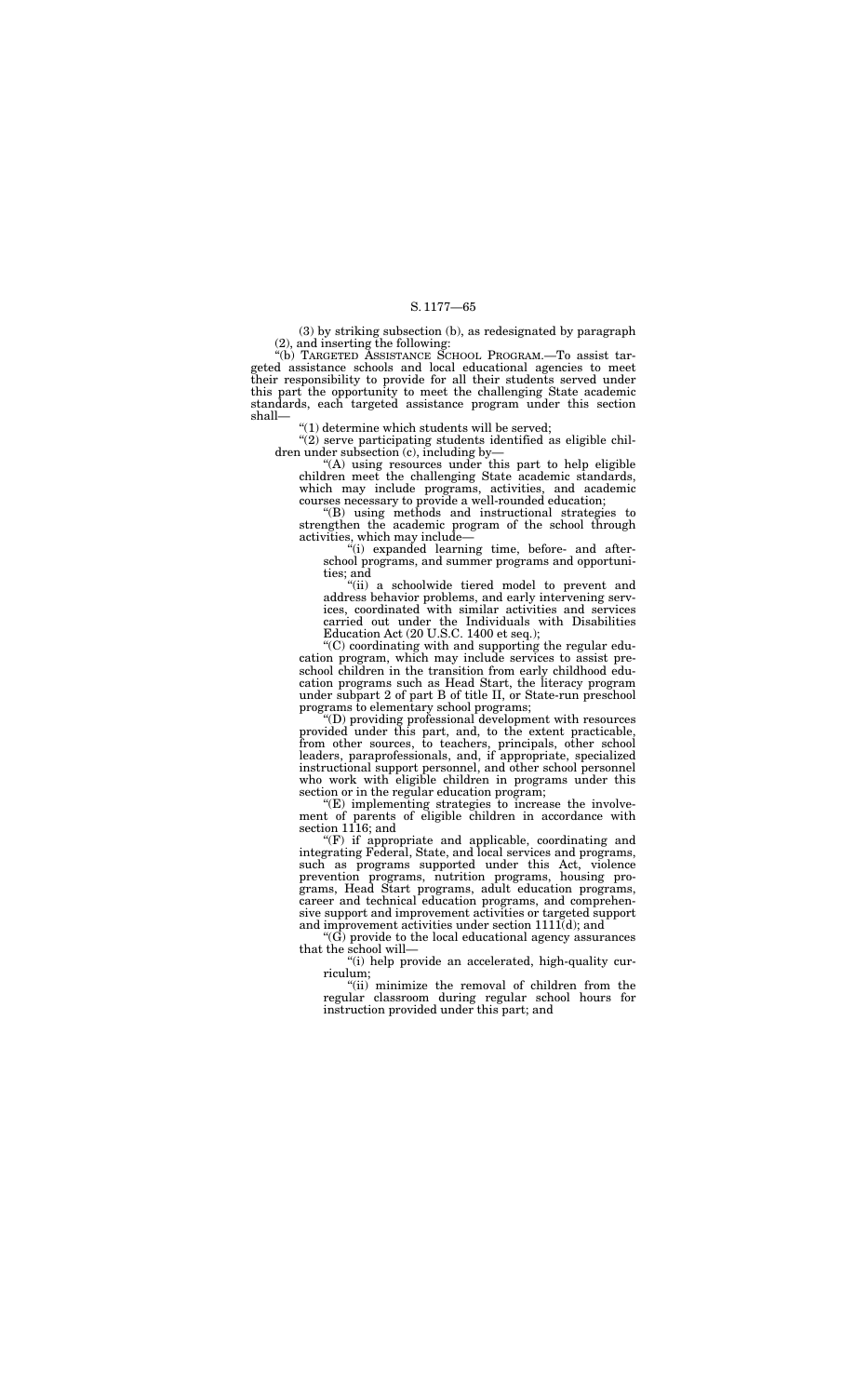"(iii) on an ongoing basis, review the progress of eligible children and revise the targeted assistance program under this section, if necessary, to provide additional assistance to enable such children to meet the challenging State academic standards.'';

(4) in subsection (c), as redesignated by paragraph  $(2)$ —  $(A)$  in paragraph  $(1)(B)$ 

(ii) by striking ''such criteria as teacher judgment, interviews with parents, and developmentally appropriate measures'' and inserting ''criteria, including objective criteria, established by the local educational agency and supplemented by the school''; and  $(B)$  in paragraph  $(2)$ —

(i) by striking ''the State's challenging student academic achievement standards'' and inserting ''the challenging State academic standards''; and

(II) by striking ''Head Start, Even Start, or Early Reading First program,'' and inserting ''Head Start program, the literacy program under subpart 2 of part  $\bar{B}$  of title II,"; and

(i) in subparagraph (A), by striking ''limited English proficient children'' and inserting ''English

learners''; (ii) in subparagraph (B)—

(I) by striking the heading and inserting ''HEAD START AND PRESCHOOL CHILDREN''; and

"(f) USE OF FUNDS FOR DUAL OR CONCURRENT ENROLLMENT PROGRAMS.—A secondary school operating a targeted assistance program under this section may use funds received under this part to provide dual or concurrent enrollment program services described under section 1114(e) to eligible children under subsection  $(c)(1)(B)$  who are identified as having the greatest need for special assistance.

(iii) in subparagraph (C), by striking the heading and inserting ''MIGRANT CHILDREN'';

 $(5)$  in subsection  $(e)$ —

 $(A)$  in paragraph  $(2)(B)$ —

 $(i)$  by striking "and" at the end of clause  $(ii)$ ;

"(g) PROHIBITION.—Nothing in this section shall be construed to authorize the Secretary or any other officer or employee of the Federal Government to require a local educational agency or school to submit the results of a comprehensive needs assessment or plan under section 1114(b), or a program described in subsection (b), for review or approval by the Secretary.

"(h) DELIVERY OF SERVICES.—The services of a targeted assistance program under this section may be delivered by nonprofit

(ii) by redesignating clause (iii) as clause (v); and (iii) by inserting after clause (ii) the following new clauses:

"(iii) family support and engagement services;

''(iv) integrated student supports; and''; and

(iv) in clause (v), as redesignated by clause (iii), by striking ''pupil services'' and inserting ''specialized instructional support''; and

(B) by striking paragraph (3); and

(6) by adding at the end the following: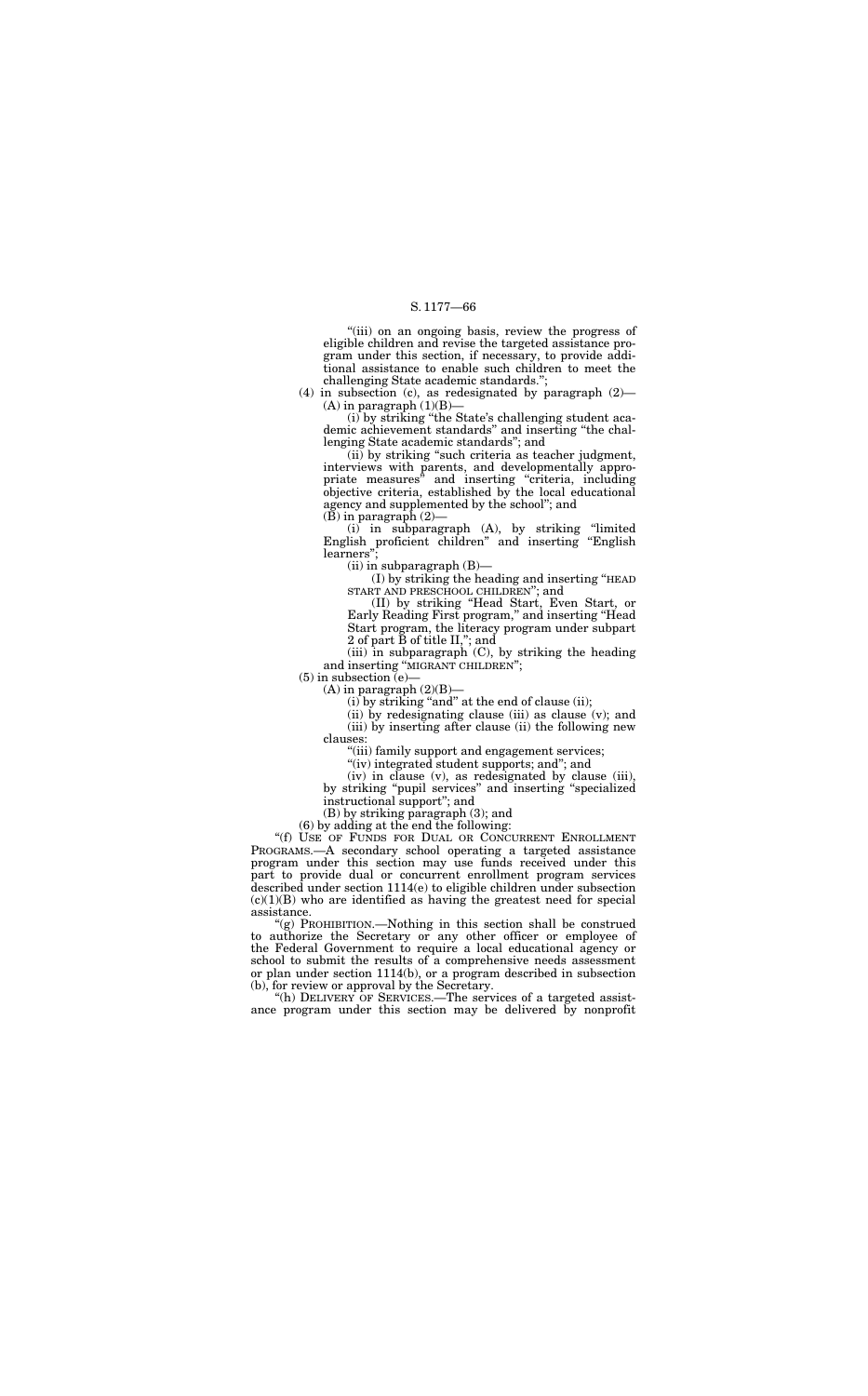or for-profit external providers with expertise in using evidencebased or other effective strategies to improve student achievement.''.

### **SEC. 1010. PARENT AND FAMILY ENGAGEMENT.**

Section 1116, as redesignated by section 1000(2), is amended— (1) in the section heading, by striking ''**PARENTAL INVOLVE-**

> (ii) by inserting "and family members" after "and procedures for the involvement of parents'';

 $(B)$  in paragraph  $(2)$ —

**MENT**'' and inserting ''**PARENT AND FAMILY ENGAGEMENT**'';

 $(2)$  in subsection  $(a)$ 

 $(A)$  in paragraph  $(1)$ —

(i) by inserting ''conducts outreach to all parents and family members and" after "only if such agency"; and

(i) in the matter preceding subparagraph (A)— (I) by inserting ''and family members'' after '', and distribute to, parents'';

(II) by striking ''written parent involvement policy'' and inserting ''written parent and family engagement policy''; and

(III) by striking ''expectations for parent involvement" and inserting "expectations and objectives for meaningful parent and family involvement''; and

(ii) by striking subparagraphs (A) through (F) and inserting the following:

"(A) involve parents and family members in jointly developing the local educational agency plan under section 1112, and the development of support and improvement plans under paragraphs  $(1)$  and  $(2)$  of section 1111 $(d)$ .

"(i) barriers to greater participation by parents in activities authorized by this section (with particular attention to parents who are economically disadvantaged, are disabled, have limited English proficiency, have limited literacy, or are of any racial or ethnic minority background);

''(B) provide the coordination, technical assistance, and other support necessary to assist and build the capacity of all participating schools within the local educational agency in planning and implementing effective parent and family involvement activities to improve student academic achievement and school performance, which may include meaningful consultation with employers, business leaders, and philanthropic organizations, or individuals with expertise in effectively engaging parents and family members in education;

''(C) coordinate and integrate parent and family engagement strategies under this part with parent and family engagement strategies, to the extent feasible and appropriate, with other relevant Federal, State, and local laws and programs;

''(D) conduct, with the meaningful involvement of parents and family members, an annual evaluation of the content and effectiveness of the parent and family engagement policy in improving the academic quality of all schools served under this part, including identifying—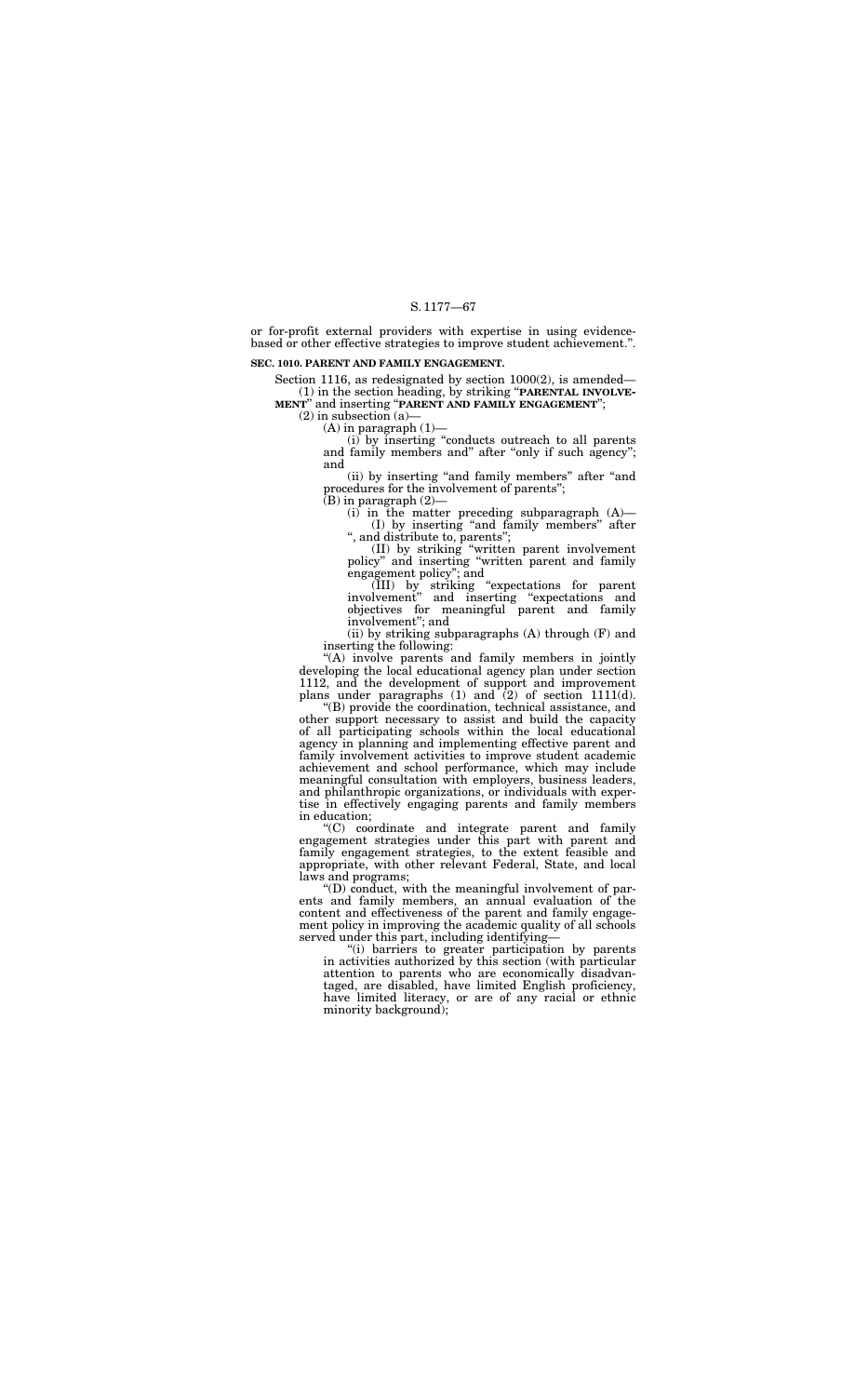''(ii) the needs of parents and family members to assist with the learning of their children, including engaging with school personnel and teachers; and

"(iii) strategies to support successful school and family interactions;

 $E$ ) use the findings of such evaluation in subparagraph (D) to design evidence-based strategies for more effective parental involvement, and to revise, if necessary, the parent and family engagement policies described in this section; and

" $(F)$  involve parents in the activities of the schools" served under this part, which may include establishing a parent advisory board comprised of a sufficient number and representative group of parents or family members served by the local educational agency to adequately represent the needs of the population served by such agency for the purposes of developing, revising, and reviewing the parent and family engagement policy.''; and

 $(C)$  in paragraph  $(3)$ 

''(A) IN GENERAL.—Each local educational agency shall reserve at least 1 percent of its allocation under subpart 2 to assist schools to carry out the activities described in this section, except that this subparagraph shall not apply if 1 percent of such agency's allocation under subpart 2 for the fiscal year for which the determination is made is \$5,000 or less. Nothing in this subparagraph shall be construed to limit local educational agencies from reserving more than 1 percent of its allocation under subpart 2 to assist schools to carry out activities described in this section."

(ii) in subparagraph  $(B)$ , by striking " $(B)$  PARENTAL INPUT.—Parents of children'' and inserting ''(B) PARENT AND FAMILY MEMBER INPUT.—Parents and family members of children'';

(i) by striking subparagraph (A) and inserting the following:

(iii) in subparagraph (C)—

(I) by striking ''95 percent'' and inserting ''90 percent''; and

(II) by inserting '', with priority given to highneed schools'' after ''schools served under this part''; and

 $(iv)$  by adding at the end the following:

''(D) USE OF FUNDS.—Funds reserved under subparagraph (A) by a local educational agency shall be used to carry out activities and strategies consistent with the local educational agency's parent and family engagement policy, including not less than 1 of the following:

''(i) Supporting schools and nonprofit organizations in providing professional development for local educational agency and school personnel regarding parent and family engagement strategies, which may be provided jointly to teachers, principals, other school leaders, specialized instructional support personnel, paraprofessionals, early childhood educators, and parents and family members.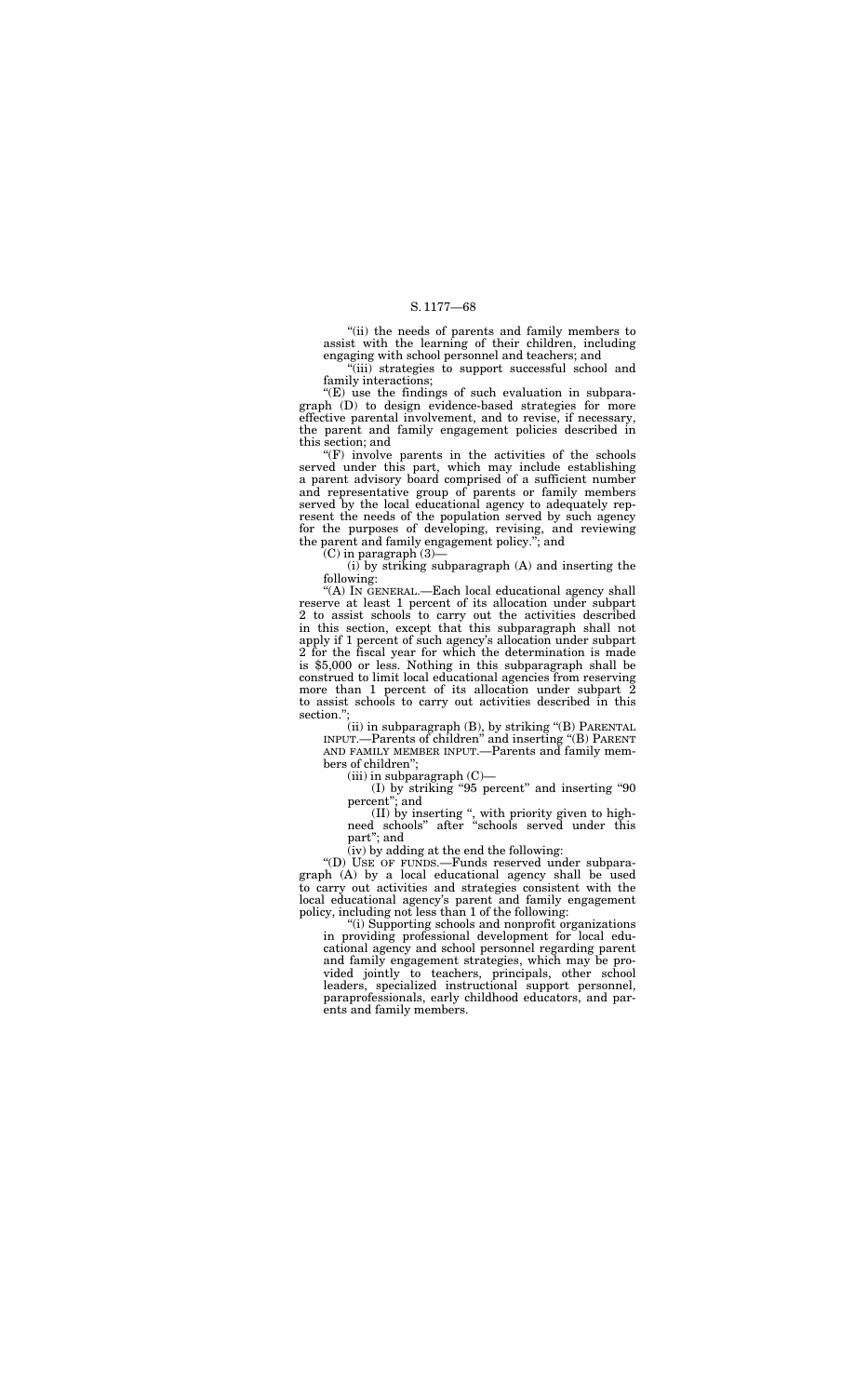''(ii) Supporting programs that reach parents and family members at home, in the community, and at school.

''(iii) Disseminating information on best practices focused on parent and family engagement, especially best practices for increasing the engagement of economically disadvantaged parents and family members.

(A) in the subsection heading, by striking ''PARENTAL INVOLVEMENT POLICY'' and inserting ''PARENT AND FAMILY ENGAGEMENT POLICY"

(B) in paragraph  $(1)$ -

''(iv) Collaborating, or providing subgrants to schools to enable such schools to collaborate, with community-based or other organizations or employers with a record of success in improving and increasing parent and family engagement.

''(v) Engaging in any other activities and strategies that the local educational agency determines are appropriate and consistent with such agency's parent and family engagement policy.'';

 $(3)$  in subsection  $(b)$ —

(i) by inserting ''and family members'' after ''distribute to, parents''; and

(ii) by striking " $1114(b)(2)$ " and inserting " $1114(b)$ "; (B) in paragraph (4)(B), by striking ''the proficiency levels students are expected to meet'' and inserting ''the achievement levels of the challenging State academic standards''; and

(C) in paragraph  $(5)$ , by striking "1114 $(b)(2)$ " and inserting " $1114(b)$ ";

 $(5)$  in subsection  $(d)$ 

(A) in the matter preceding paragraph (1), by striking "parental involvement policy" and inserting "parent and family engagement policy";

 $(B)$  in paragraph  $(1)$ —

(ii) by striking ''written parental involvement policy'' and inserting ''written parent and family engagement policy'';

(C) in paragraph (2)—

(i) by striking ''parental involvement policy'' and inserting ''parent and family engagement policy''; and

(ii) by inserting ''and family members'' after ''that applies to all parents''; and

 $(D)$  in paragraph  $(3)$ —

(i) by striking ''parental involvement policy'' and inserting ''parent and family engagement policy''; and

(ii) by inserting ''and family members in all schools served by the local educational agency'' after ''policy that applies to all parents'';

 $(4)$  in subsection  $(c)$ 

(A) in paragraph (3)—

(i) by striking ''parental involvement policy'' and inserting ''parent and family engagement policy''; and

(i) by striking ''the State's student academic achievement standards'' and inserting ''the challenging State academic standards''; and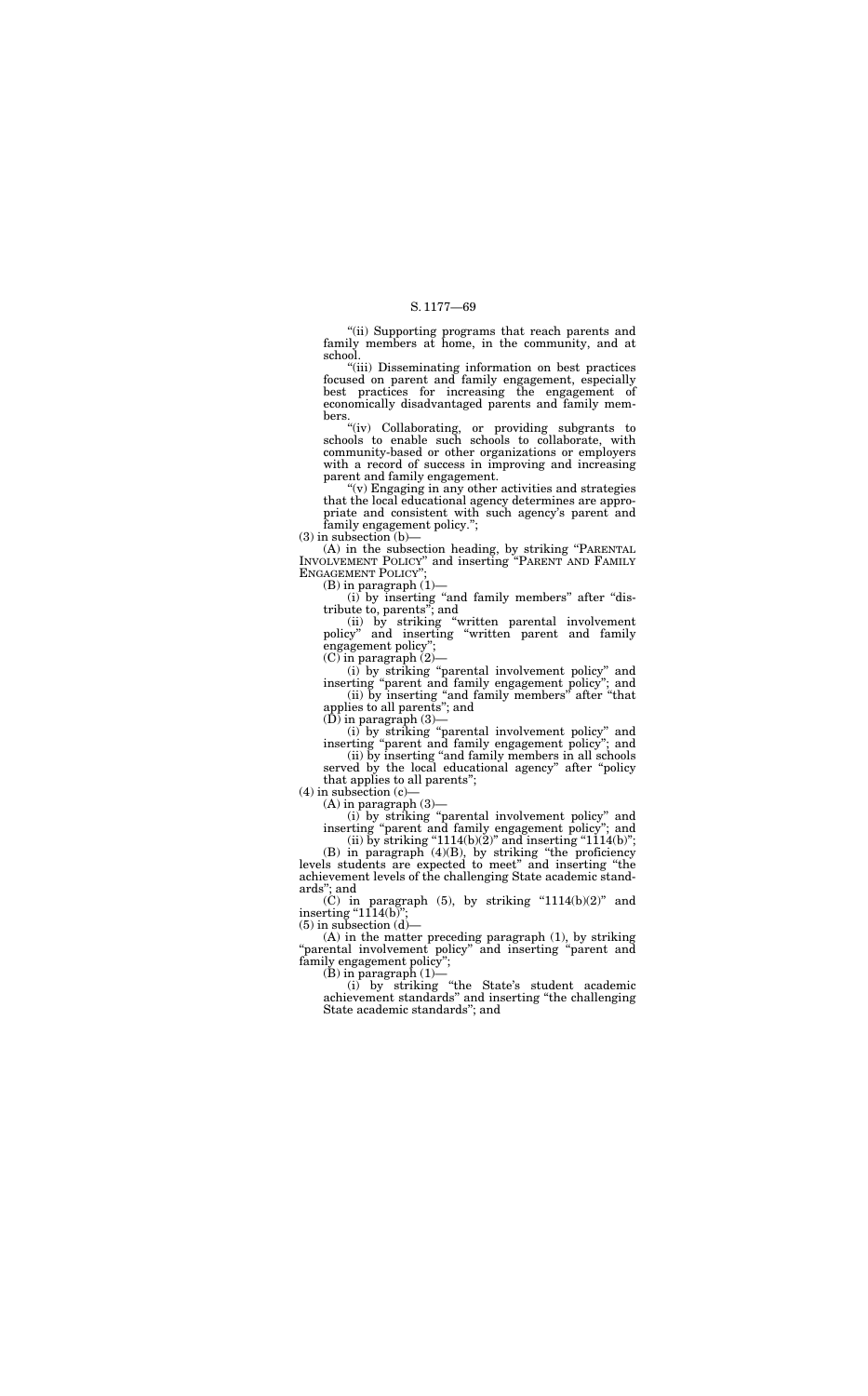(ii) by striking '', such as monitoring attendance, homework completion, and television watching''; and  $(C)$  in paragraph  $(2)$ 

 $(i)$  in subparagraph  $(B)$ , by striking "and" after the semicolon;

(ii) in subparagraph (C), by striking the period and inserting ''; and''; and

(iii) by adding at the end the following:

(B) in paragraph (2), by striking ''technology'' and inserting ''technology (including education about the harms of copyright piracy)

''(D) ensuring regular two-way, meaningful communication between family members and school staff, and, to the extent practicable, in a language that family members can understand.'';

 $(6)$  in subsection  $(e)$ 

(D) in paragraph (4), by striking ''Head Start, Reading First, Early Reading First, Even Start, the Home Instruction Programs for Preschool Youngsters, the Parents as Teachers Program, and public preschool and other programs,'' and inserting ''other Federal, State, and local programs, including public preschool programs,"

(A) in paragraph (1), by striking ''the State's academic content standards and State student academic achievement standards'' and inserting ''the challenging State academic standards'';

(C) in paragraph (3), by striking ''pupil services personnel, principals'' and inserting ''specialized instructional support personnel, principals, and other school leaders"; and

 $(7)$  by striking subsection (f) and inserting the following: ''(f) ACCESSIBILITY.—In carrying out the parent and family engagement requirements of this part, local educational agencies and schools, to the extent practicable, shall provide opportunities for the informed participation of parents and family members (including parents and family members who have limited English proficiency, parents and family members with disabilities, and parents and family members of migratory children), including providing information and school reports required under section 1111 in a format and, to the extent practicable, in a language such parents understand.'';

Section 1117, as redesignated by section 1000(3), is amended—  $(1)$  in subsection  $(a)$ –

(8) by striking subsection (g) and inserting the following: "(g) FAMILY ENGAGEMENT IN EDUCATION PROGRAMS.—In a State operating a program under part E of title IV, each local educational agency or school that receives assistance under this part shall inform parents and organizations of the existence of the program.''; and

(9) in subsection (h), by striking ''parental involvement policies'' and inserting ''parent and family engagement policies''.

#### **SEC. 1011. PARTICIPATION OF CHILDREN ENROLLED IN PRIVATE SCHOOLS.**

(A) by striking paragraph (1) and inserting the following: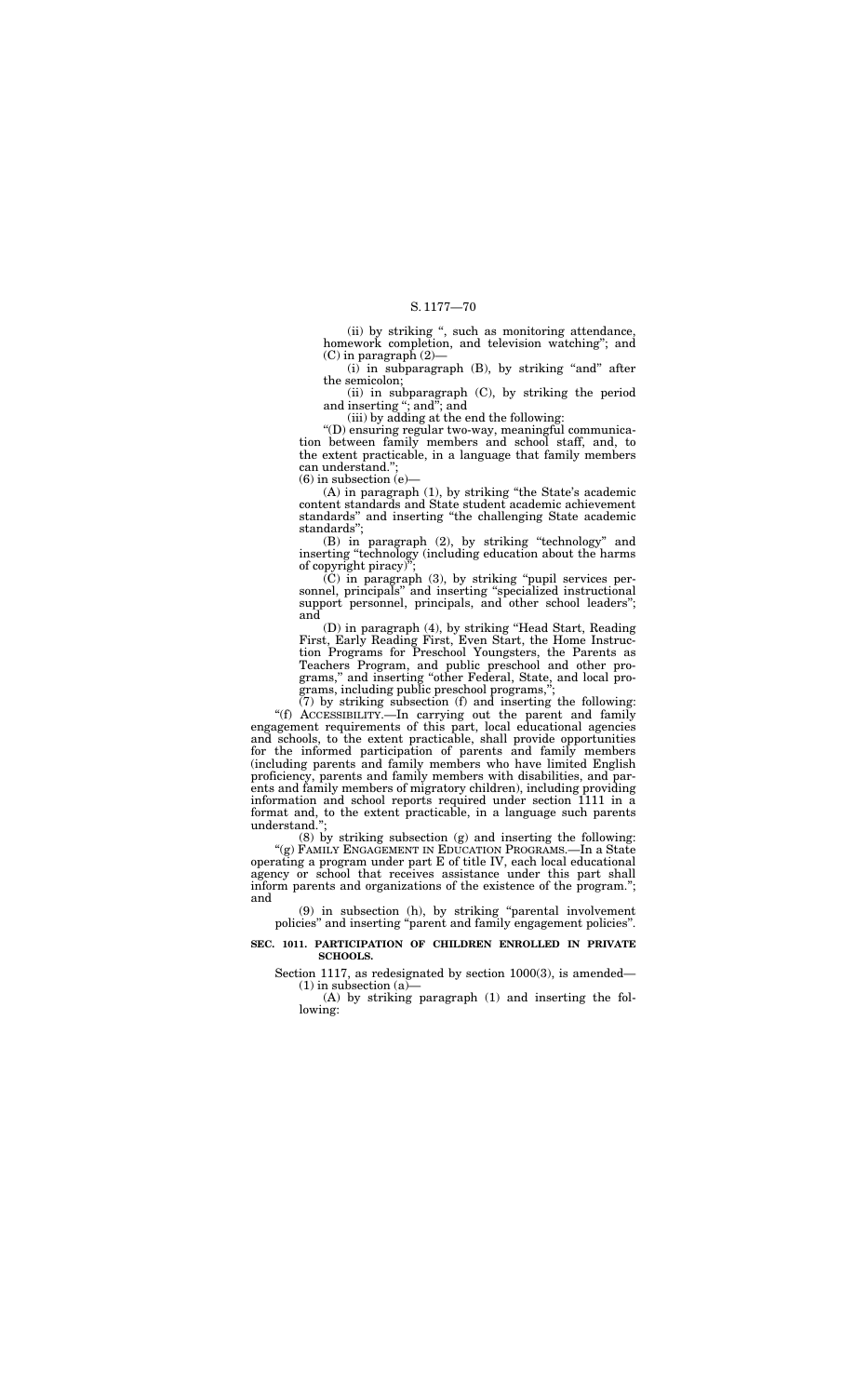''(1) IN GENERAL.—To the extent consistent with the number of eligible children identified under section 1115(c) in the school district served by a local educational agency who are enrolled in private elementary schools and secondary schools, a local educational agency shall—

"(A) after timely and meaningful consultation with appropriate private school officials, provide such children, on an equitable basis and individually or in combination, as requested by the officials to best meet the needs of such children, special educational services, instructional services (including evaluations to determine the progress being made in meeting such students' academic needs), counseling, mentoring, one-on-one tutoring, or other benefits under this part (such as dual or concurrent enrollment, educational radio and television, computer equipment and materials, other technology, and mobile educational services and equipment) that address their needs; and

"(A) IN GENERAL.—Educational services and other benefits for such private school children shall be equitable in comparison to services and other benefits for public school children participating under this part, and shall be provided in a timely manner.

''(B) ensure that teachers and families of the children participate, on an equitable basis, in services and activities developed pursuant to section 1116.'';

(B) by striking paragraph (3) and inserting the following:

 $"$ (3) Equity.—

''(B) OMBUDSMAN.—To help ensure such equity for such private school children, teachers, and other educational personnel, the State educational agency involved shall designate an ombudsman to monitor and enforce the requirements of this part.'';

(C) by striking paragraph (4) and inserting the following:

''(4) EXPENDITURES.—

''(A) DETERMINATION.—

''(i) IN GENERAL.—Expenditures for educational services and other benefits to eligible private school children shall be equal to the proportion of funds allocated to participating school attendance areas based on the number of children from low-income families who attend private schools.

''(ii) PROPORTIONAL SHARE.—The proportional share of funds shall be determined based on the total amount of funds received by the local educational agency under this part prior to any allowable expenditures or transfers by the local educational agency.

''(B) OBLIGATION OF FUNDS.—Funds allocated to a local educational agency for educational services and other benefits to eligible private school children shall be obligated in the fiscal year for which the funds are received by the agency.

''(C) NOTICE OF ALLOCATION.—Each State educational agency shall provide notice in a timely manner to the appropriate private school officials in the State of the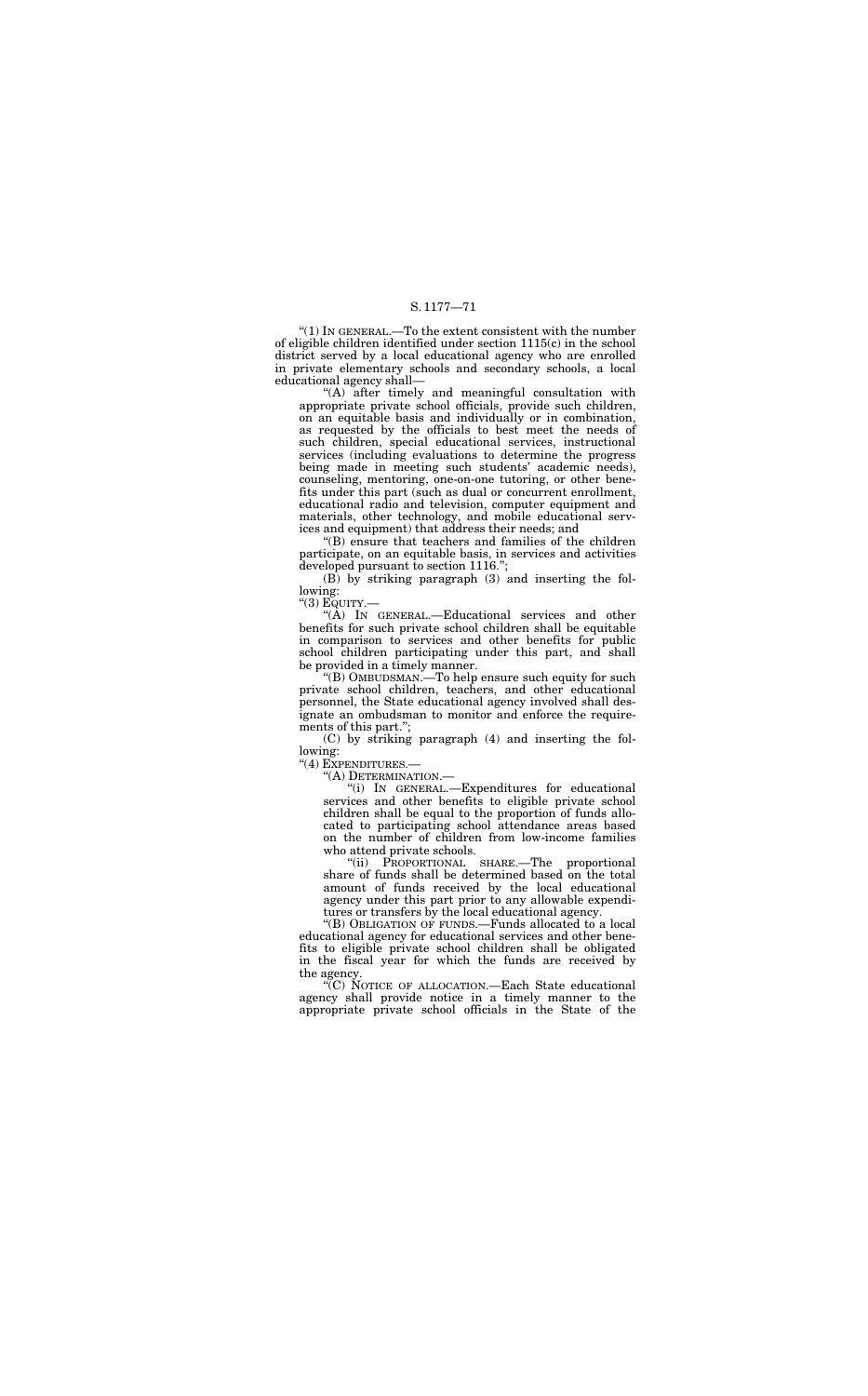allocation of funds for educational services and other benefits under this part that the local educational agencies have determined are available for eligible private school children.

''(D) TERM OF DETERMINATION.—The local educational agency may determine the equitable share under subparagraph (A) each year or every 2 years.''; and

(i) in the matter preceding subparagraph (A), by striking "part," and inserting "part. Such agency and private school officials shall both have the goal of reaching agreement on how to provide equitable and effective programs for eligible private school children, the results of which agreement shall be transmitted to the ombudsman designated under subsection  $(a)(3)(B)$ . Such process shall include consultation";

 $(ii)$  in subparagraph  $(E)$ –

(D) in paragraph (5), by striking ''agency'' and inserting "agency, or, in a case described in subsection (b)(6)(C), the State educational agency involved,''; (2) in subsection (b)—

 $(A)$  in paragraph  $(1)$ —

(II) by striking " $(a)(4)$ " and inserting " $(a)(4)(A)$ " ; and

(iii) in subparagraph  $(G)$ , by striking "and" after the semicolon;

"(I) whether the agency shall provide services directly or through a separate government agency, consortium, entity, or third-party contractor;

"(i) by creating a pool or pools of funds with all of the funds allocated under subsection  $(a)(4)(A)$  based on all the children from low-income families in a participating school attendance area who attend private schools; or

(I) by striking ''and'' before ''the proportion of funds'';

"(ii) in the agency's participating school attendance area who attend private schools with the proportion of funds allocated under subsection  $(a)(4)(A)$  based on the number of children from low-income families who attend private schools;

 $K(W)$  when, including the approximate time of day, services will be provided; and

(III) by inserting '', and how that proportion of funds is determined'' after ''such services'';

(iv) in subparagraph (H), by striking the period at the end and inserting a semicolon; and

(v) by adding at the end the following:

''(J) whether to provide equitable services to eligible private school children—

''(L) whether to consolidate and use funds provided under subsection  $(a)(4)$  in coordination with eligible funds available for services to private school children under applicable programs, as defined in section 8501(b)(1)to provide services to eligible private school children participating in programs.'';

(B) by redesignating paragraphs (2) through (5) as paragraphs (3) through (6), respectively;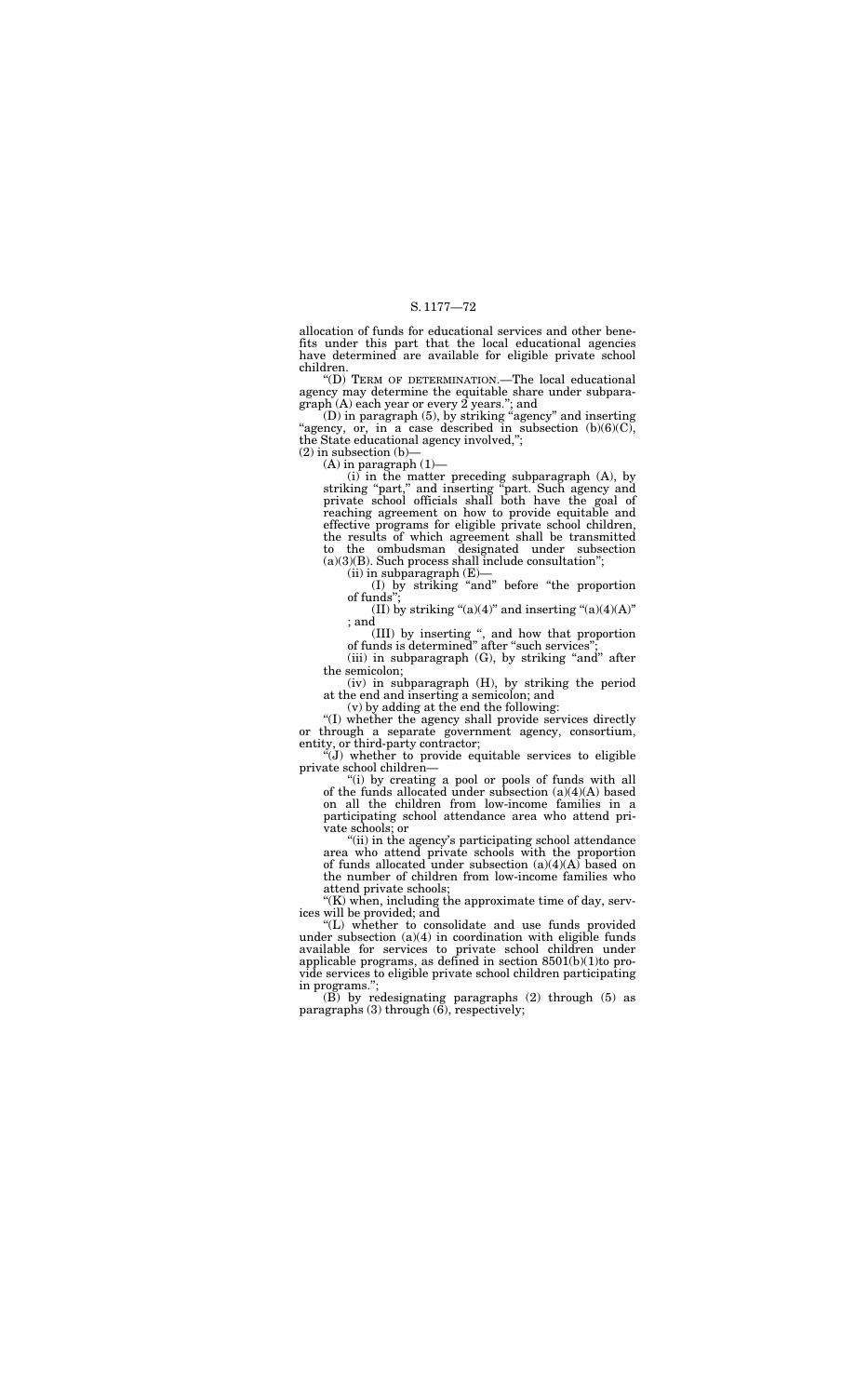(C) by inserting after paragraph (1) the following:

"(2) DISAGREEMENT.—If a local educational agency disagrees with the views of private school officials with respect to an issue described in paragraph (1), the local educational agency shall provide in writing to such private school officials the reasons why the local educational agency disagrees.'';

(D) in paragraph (5) (as redesignated by subparagraph  $(B)$ )—

(i) by inserting "meaningful" before "consultation" in the first sentence;

(ii) by inserting ''The written affirmation shall provide the option for private school officials to indicate such officials' belief that timely and meaningful consultation has not occurred or that the program design is not equitable with respect to eligible private school children." after "occurred."; and

(II) by inserting ''asserting'' after ''State educational agency"

(ii) in subparagraph (B), by striking ''to complain,'' and inserting "to file a complaint,"; and

(iii) by striking ''has taken place'' and inserting ''has, or attempts at such consultation have, taken place''; and

 $(E)$  in paragraph  $(6)$  (as redesignated by subparagraph  $(B)$ )—

(i) in subparagraph (A)—

(I) by striking ''right to complain to'' and inserting ''right to file a complaint with'';

 $(4)$  in subsection  $(e)(2)$ , by striking "sections 9503 and 9504" and inserting ''sections 8503 and 8504''.

(III) by striking ''or'' before ''did not give due consideration''; and

(IV) by inserting '', or did not make a decision that treats the private school students equitably as required by this section'' before the period at the end;

(iii) by adding at the end the following:

''(C) STATE EDUCATIONAL AGENCIES.—A State educational agency shall provide services under this section directly or through contracts with public or private agencies, organizations, or institutions, if the appropriate private school officials have—

''(i) requested that the State educational agency provide such services directly; and

''(ii) demonstrated that the local educational agency involved has not met the requirements of this section in accordance with the procedures for making such a request, as prescribed by the State educational agency.'';

(3) in subsection (c)(2), by striking "section  $9505$ " and inserting "section 8503"; and

#### **SEC. 1012. SUPPLEMENT, NOT SUPPLANT.**

Section 1118, as redesignated by section 1000(4), is amended— (1) in subsection (a), by striking ''section 9521'' and inserting ''section 8521''; and

(2) by striking subsection (b) and inserting the following: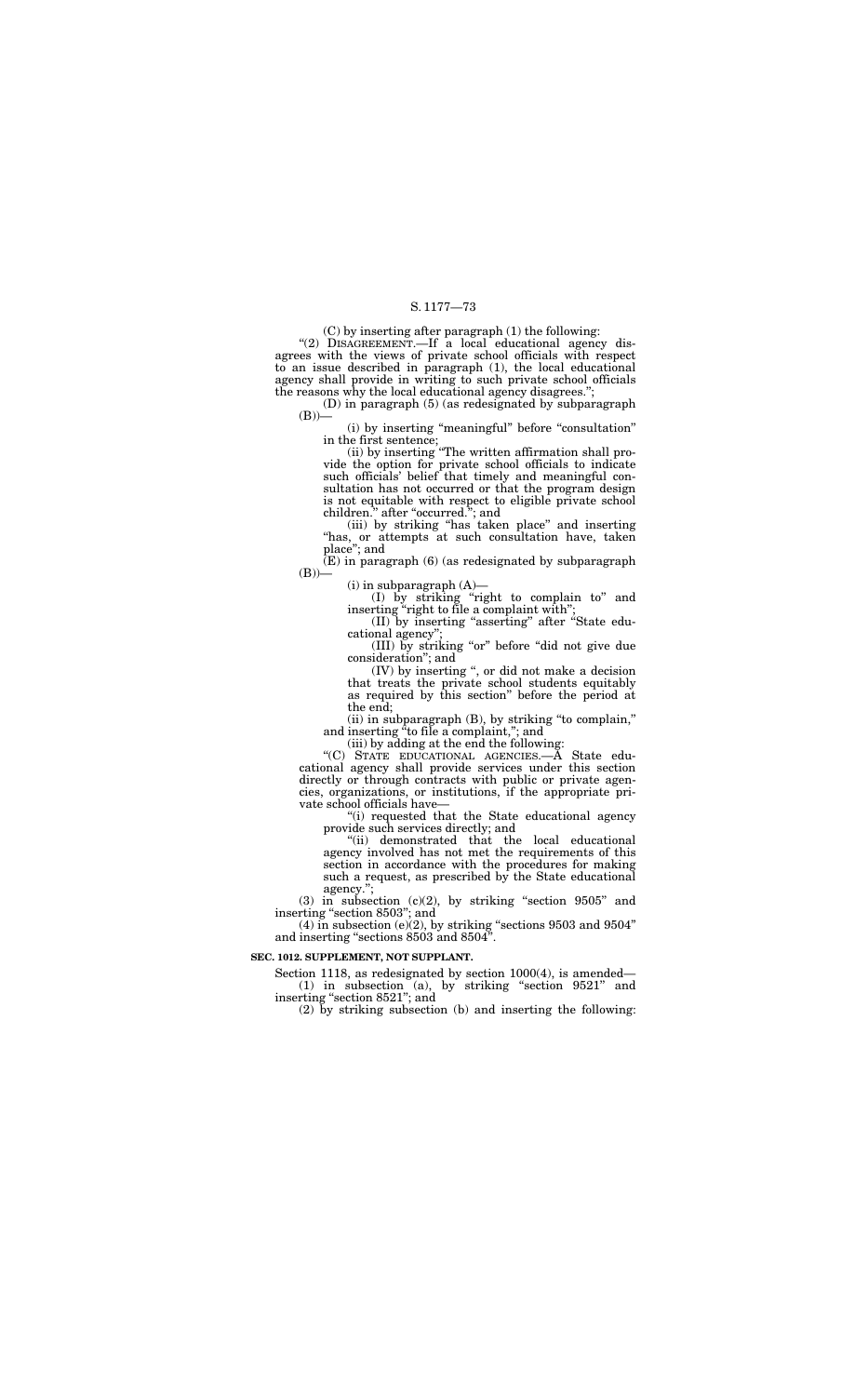''(b) FEDERAL FUNDS TO SUPPLEMENT, NOT SUPPLANT, NON-FEDERAL FUNDS.—

''(1) IN GENERAL.—A State educational agency or local educational agency shall use Federal funds received under this part only to supplement the funds that would, in the absence of such Federal funds, be made available from State and local sources for the education of students participating in programs assisted under this part, and not to supplant such funds.

"(2) COMPLIANCE.—To demonstrate compliance with paragraph (1), a local educational agency shall demonstrate that the methodology used to allocate State and local funds to each school receiving assistance under this part ensures that such school receives all of the State and local funds it would otherwise receive if it were not receiving assistance under this part.

"(A) identify that an individual cost or service supported under this part is supplemental; or

"(4) PROHIBITION.—Nothing in this section shall be construed to authorize or permit the Secretary to prescribe the specific methodology a local educational agency uses to allocate State and local funds to each school receiving assistance under this part.

 $\mathcal{F}(5)$  TIMELINE.—A local educational agency—

"(A) shall meet the compliance requirement under paragraph (2) not later than 2 years after the date of enactment of the Every Student Succeeds Act; and

''(3) SPECIAL RULE.—No local educational agency shall be required to—

Section 1119, as redesignated by section 1000(5), is amended—  $(1)$  in subsection  $(a)$ –

(A) by striking "such as the Early Reading First program''; and

''(B) provide services under this part through a particular instructional method or in a particular instructional setting in order to demonstrate such agency's compliance with paragraph (1).

''(B) may demonstrate compliance with the requirement under paragraph (1) before the end of such 2-year period using the method such local educational agency used on the day before the date of enactment of the Every Student Succeeds Act.''.

#### **SEC. 1013. COORDINATION REQUIREMENTS.**

(B) by adding at the end the following new sentence: ''Each local educational agency shall develop agreements with such Head Start agencies and other entities to carry out such activities.''; and

 $(2)$  in subsection  $(b)$ –

(A) in the matter preceding paragraph (1), by striking ''early childhood development programs, such as the Early Reading First program,'' and inserting ''early childhood education programs'';

(B) in paragraph (1), by striking "early childhood development program such as the Early Reading First program" and inserting "early childhood education program";

(C) in paragraph (2), by striking ''early childhood development programs such as the Early Reading First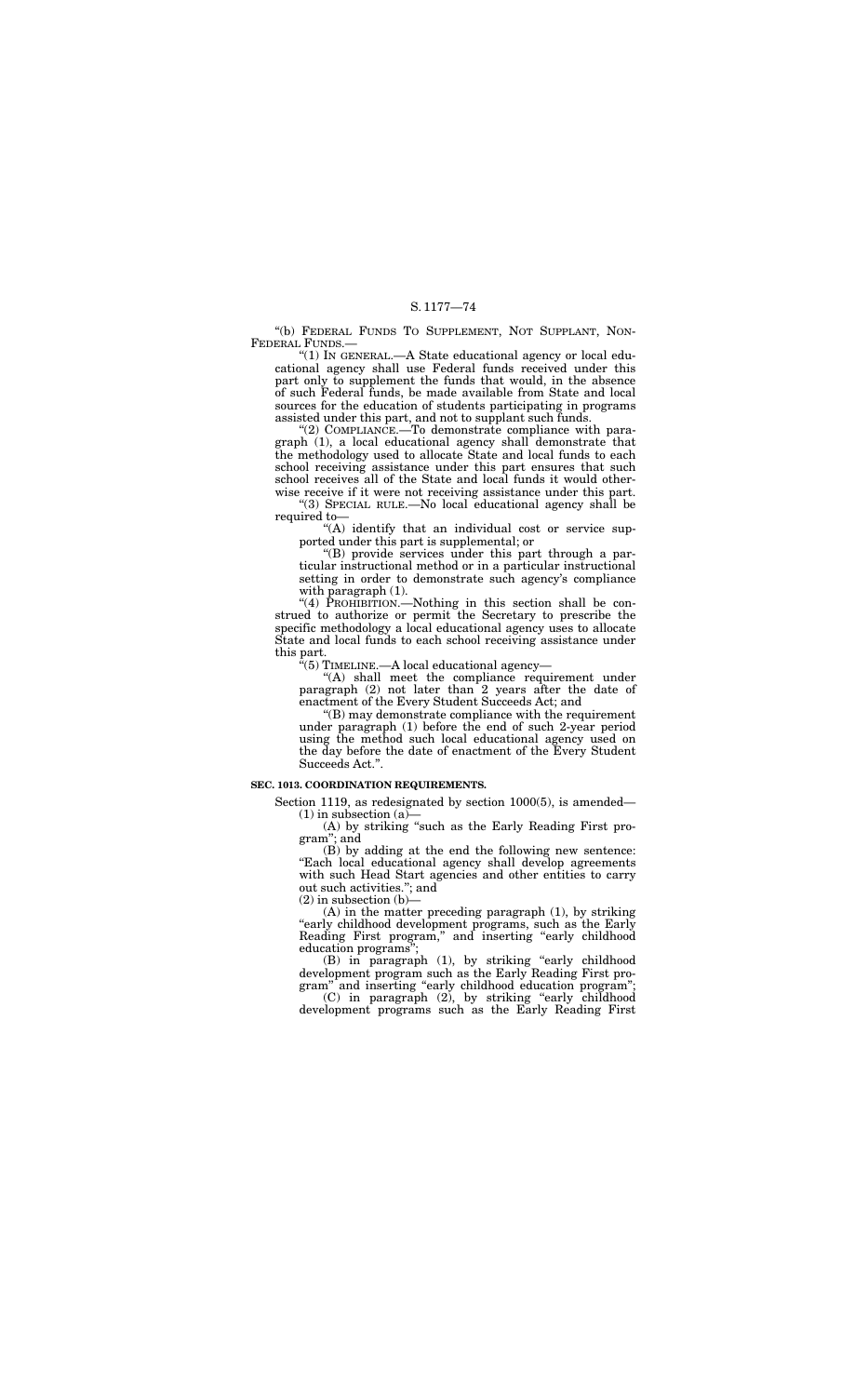program" and inserting "early childhood education programs'';

(D) in paragraph (3), by striking ''early childhood development programs such as the Early Reading First program'' and inserting ''early childhood education programs'';

 $(E)$  in paragraph  $(4)$ —

(ii) by striking "early childhood development program'' and inserting ''early childhood education program''; and

 $(F)$  in paragraph (5), by striking "and entities carrying out Early Reading First programs''.

(i) by striking ''Early Reading First program staff,''; and

" $(1)$  reserve 0.4 percent to provide assistance to the outlying areas in accordance with subsection (b); and

" $(2)$  reserve 0.7 percent to provide assistance to the Secretary of the Interior in accordance with subsection (d).

#### **SEC. 1014. GRANTS FOR THE OUTLYING AREAS AND THE SECRETARY OF THE INTERIOR.**

Section 1121 (20 U.S.C. 6331) is amended to read as follows:

#### **''SEC. 1121. GRANTS FOR THE OUTLYING AREAS AND THE SECRETARY OF THE INTERIOR.**

''(a) RESERVATION OF FUNDS.—Subject to subsection (e), from the amount appropriated for payments to States for any fiscal year under section 1002(a), the Secretary shall—

"(2) AMOUNT OF GRANTS.—The Secretary shall allocate the amount available under paragraph (1)(B) to the outlying areas in proportion to their relative numbers of children, aged 5 to 17, inclusive, from families below the poverty level, on the basis of the most recent satisfactory data available from the Department of Commerce.

''(b) ASSISTANCE TO OUTLYING AREAS.— ''(1) FUNDS RESERVED.—From the amount made available

for any fiscal year under subsection  $(a)(1)$ , the Secretary shall—<br>"(A) first reserve \$1,000,000 for the Republic of Palau,

until Palau enters into an agreement for extension of United States educational assistance under the Compact of Free Association, and subject to such terms and conditions as the Secretary may establish, except that Public Law 95–134, permitting the consolidation of grants, shall not apply; and

''(B) use the remaining funds to award grants to the outlying areas in accordance with paragraphs (2) through (5).

''(3) HOLD-HARMLESS AMOUNTS.—For each fiscal year, the amount made available to each outlying area under this subsection shall be—

''(A) not less than 95 percent of the amount made available for the preceding fiscal year if the number of children counted under paragraph (2) is not less than 30 percent of the total number of children aged 5 to 17 years, inclusive, in the outlying area;

''(B) not less than 90 percent of the amount made available for the preceding fiscal year if the percentage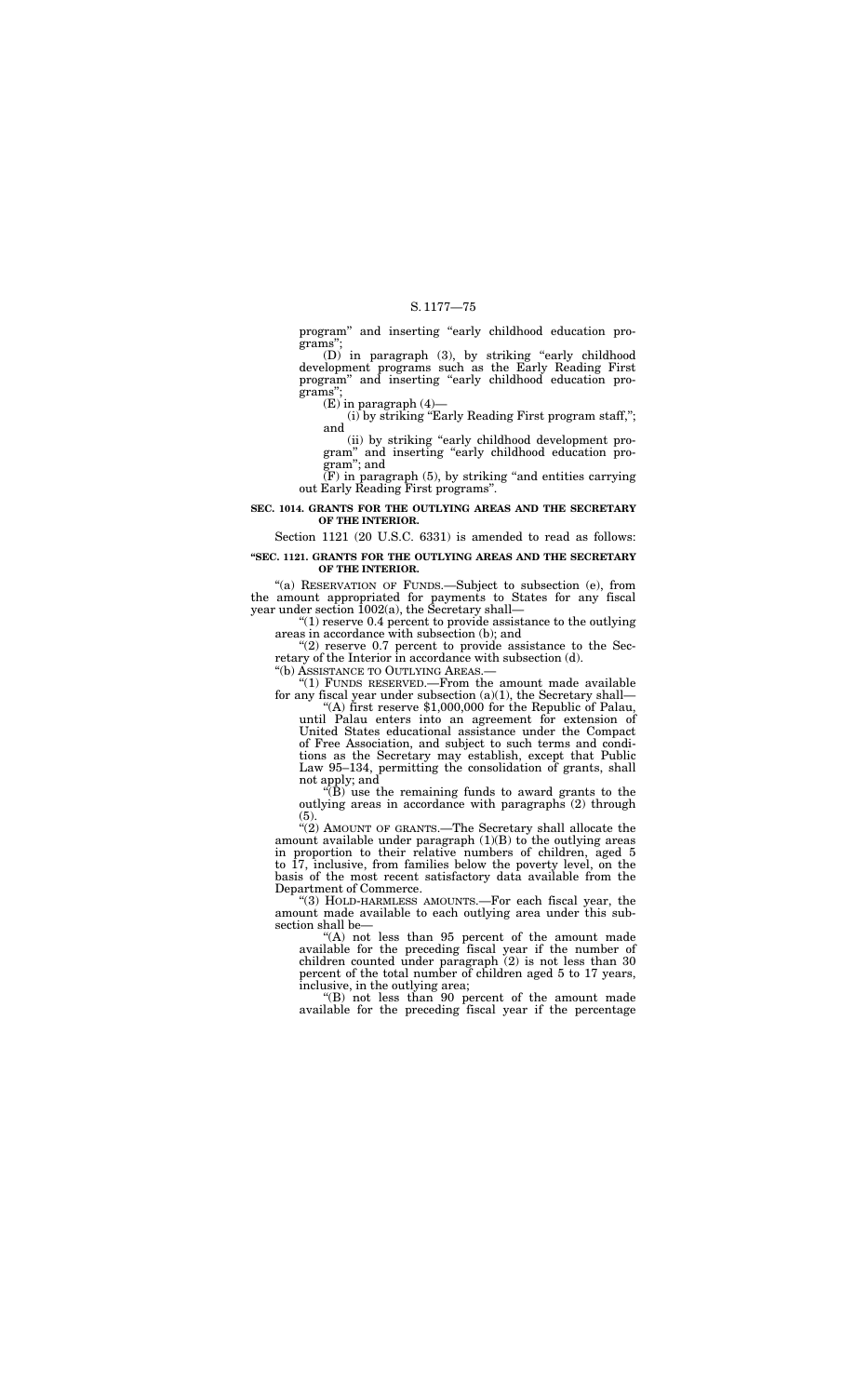described in subparagraph (A) is between 15 percent and 30 percent; and

''(C) not less than 85 percent of the amount made available for the preceding fiscal year if the percentage described in subparagraph (A) is below 15 percent.

"(4) RATABLE REDUCTIONS.—If the amount made available under paragraph  $(1)(B)$  for any fiscal year is insufficient to pay the full amounts that the outlying areas are eligible to receive under paragraphs (2) and (3) for that fiscal year, the Secretary shall ratably reduce those amounts.

"(5) USES.—Grant funds awarded under paragraph  $(1)(A)$ may be used only—

''(A) for programs described in this Act, including teacher training, curriculum development, instructional

materials, or general school improvement and reform; and ''(B) to provide direct educational services that assist

 $\overline{C(A)}$  Indian children on reservations served by elementary schools and secondary schools for Indian children operated or supported by the Department of the Interior; and

''(B) out-of-State Indian children in elementary schools and secondary schools in local educational agencies under special contracts with the Department of the Interior.

all students with meeting the challenging State academic standards.

''(c) DEFINITIONS.—For the purpose of this section, the term 'outlying area' means the United States Virgin Islands, Guam, American Samoa, and the Commonwealth of the Northern Mariana Islands.

 $(2)$  PAYMENTS.—From the amount allotted for payments to the Secretary of the Interior under subsection  $(a)(2)$ , the Secretary of the Interior shall make payments to local educational agencies, on such terms as the Secretary determines will best carry out the purposes of this part, with respect to out-of-State Indian children described in paragraph (1). The amount of such payment may not exceed, for each such child, the greater of—

''(d) ALLOTMENT TO THE SECRETARY OF THE INTERIOR.—

"(A) 40 percent of the average per-pupil expenditure in the State in which the agency is located; or

''(1) IN GENERAL.—The amount allotted for payments to the Secretary of the Interior under subsection  $(a)(2)$  for any fiscal year shall be used, in accordance with such criteria as the Secretary may establish, to meet the unique educational needs of—

"(e) LIMITATION ON APPLICABILITY.-If, by reason of the application of subsection (a) for any fiscal year, the total amount available for allocation to all States under this part would be less than the amount allocated to all States for fiscal year 2016 under this part, the Secretary shall provide assistance to the outlying areas and the Secretary of the Interior in accordance with this section, as in effect on the day before the date of enactment of the Every Student Succeeds Act.''.

''(B) 48 percent of such expenditure in the United States.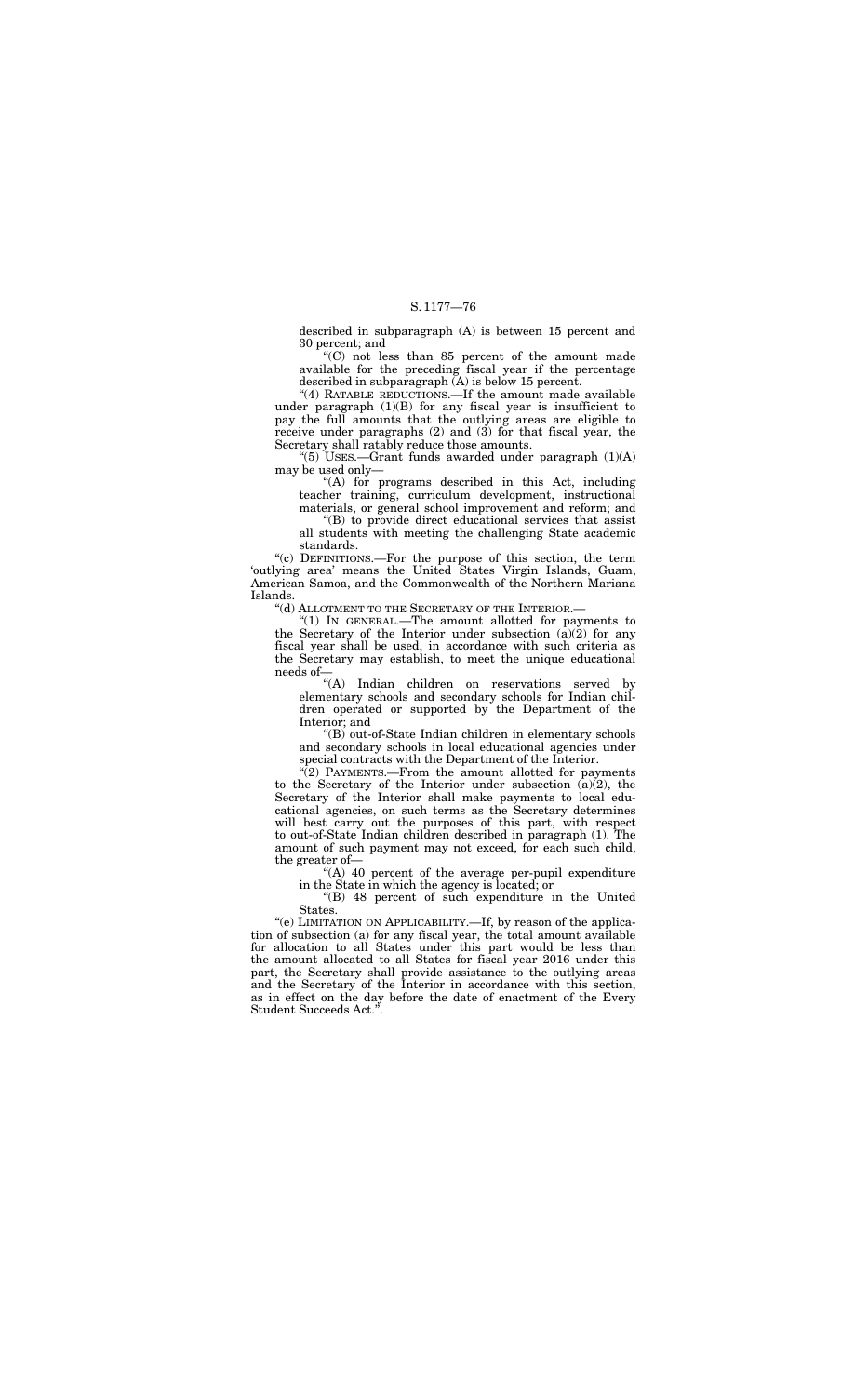#### **SEC. 1015. ALLOCATIONS TO STATES.**

(1) in the matter preceding paragraph (1), by striking "2002–2007" and inserting "2017–2020"; and

Section 1122(a) (20 U.S.C. 6332(a)) is amended—

(2) by striking paragraph (3) and inserting the following: ''(3) an amount equal to 100 percent of the amount, if

any, by which the total amount made available under this subsection for the current fiscal year for which the determination is made exceeds the total amount available to carry out sections 1124 and 1124A for fiscal year 2001 shall be used to carry out sections 1125 and 1125A and such amount shall be divided equally between sections 1125 and 1125A.''.

(1) in subsection (a), by striking ''funds appropriated under subsection (f)" and inserting "funds made available under section  $1122(a)$ "

 $(2)$  in subsection  $(b)(1)$ —

#### **SEC. 1016. ADEQUACY OF FUNDING RULE.**

Section 1125AA (20 U.S.C. 6336) is amended by striking the section heading and all that follows through "Pursuant" and inserting the following: ''ADEQUACY OF FUNDING TO LOCAL EDU-CATIONAL AGENCIES IN FISCAL YEARS AFTER FISCAL YEAR 2001.— Pursuant''.

(5) by striking subsection (e) and inserting the following: "(e) MAINTENANCE OF EFFORT.-

#### **SEC. 1017. EDUCATION FINANCE INCENTIVE GRANT PROGRAM.**

Section 1125A (20 U.S.C. 6337) is amended—

(A) in subparagraph (A), by striking ''appropriated pursuant to subsection (f)'' and inserting ''made available for any fiscal year to carry out this section''; and

(B) in subparagraph (B)(i), by striking ''total appropriations'' and inserting ''the total amount reserved under section 1122(a) to carry out this section'';

(3) in subsection (c), by redesignating subparagraphs (A) and (B) as paragraphs (1) and (2), respectively;

(4) in subsection  $(d)(1)(A)(ii)$ , by striking "clause "(i)" and inserting "clause (i)";

''(1) IN GENERAL.—A State is entitled to receive its full allotment of funds under this section for any fiscal year if the Secretary finds that the State's fiscal effort per student or the aggregate expenditures of the State with respect to the provision of free public education by the State for the preceding fiscal year was not less than 90 percent of the fiscal effort or aggregate expenditures for the second preceding fiscal year, subject to the requirements of paragraph (2).

"(2) REDUCTION IN CASE OF FAILURE TO MEET.—

''(A) IN GENERAL.—The Secretary shall reduce the amount of the allotment of funds under this section for any fiscal year in the exact proportion by which a State fails to meet the requirement of paragraph (1) by falling below 90 percent of both the fiscal effort per student and aggregate expenditures (using the measure most favorable to the State), if such State has also failed to meet such requirement (as determined using the measure most favorable to the State) for 1 or more of the 5 immediately preceding fiscal years.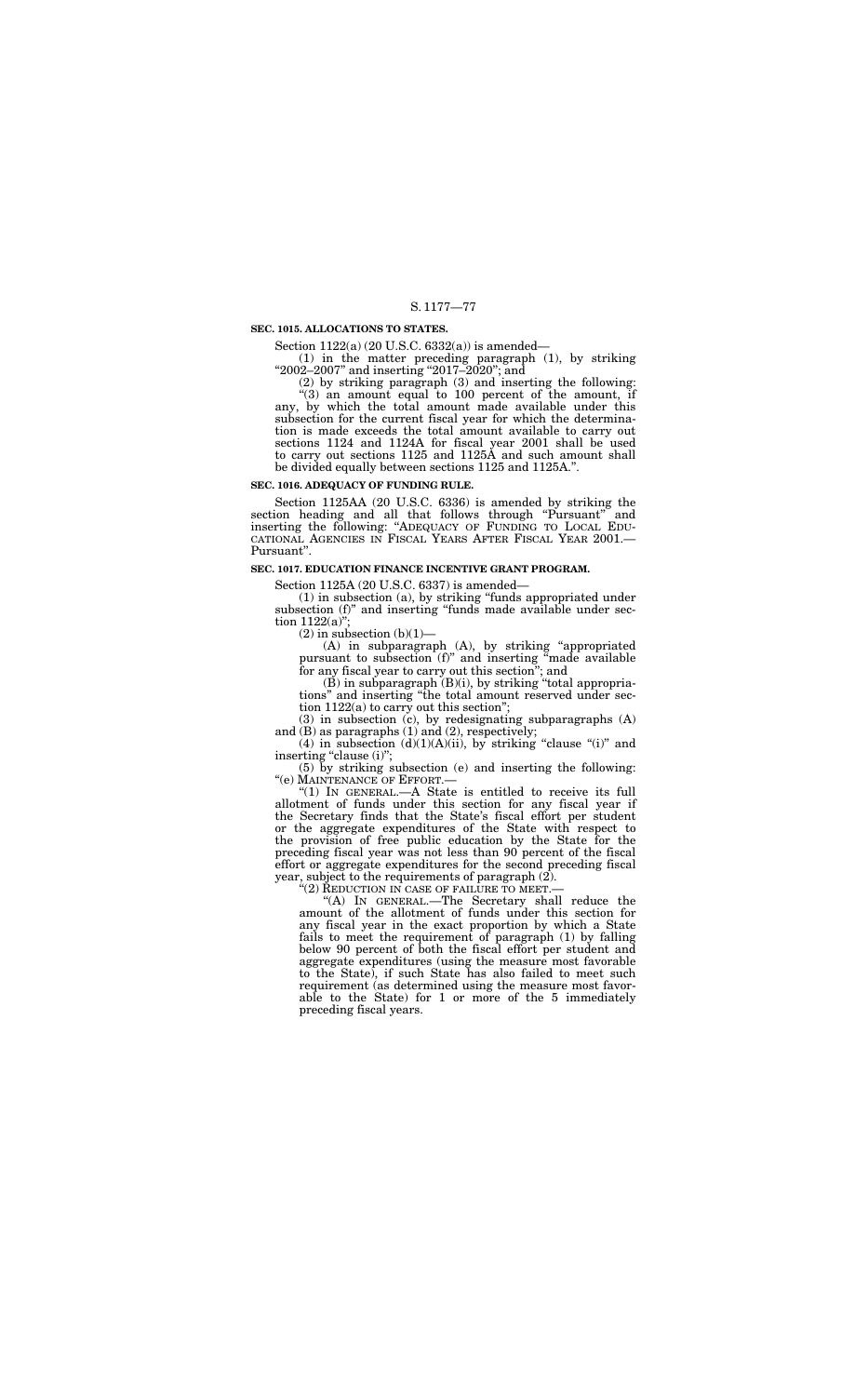''(B) SPECIAL RULE.—No such lesser amount shall be used for computing the effort required under paragraph (1) for subsequent years.

 $\mathcal{L}(\bar{A})$  exceptional or uncontrollable circumstances, such as a natural disaster or a change in the organizational structure of the State; or

''(3) WAIVER.—The Secretary may waive the requirements of this subsection if the Secretary determines that a waiver would be equitable due to—

''(B) a precipitous decline in the financial resources of the State.'';

(6) by striking subsection (f);

(7) by redesignating subsection (g) as subsection (f); and

 $(8)$  in subsection  $(6)$ , as redesignated by paragraph  $(7)$ —

(A) in paragraph (1), by striking ''under this section'' and inserting ''to carry out this section''; and

" $(1)$  To pay the costs of the development of the State assessments and standards adopted under section 1111(b), which may include the costs of working in voluntary partnerships with other States, at the sole discretion of each such State.

(B) in paragraph (3), in the matter preceding subparagraph (A), by striking ''shall be'' and inserting ''shall be— ''.

"(2) If a State has developed the assessments adopted under section 1111(b), to administer those assessments or to carry out other assessment activities described in this part, such as the following:

# **PART B—STATE ASSESSMENT GRANTS**

### **SEC. 1201. STATE ASSESSMENT GRANTS.**

Part B of title I (20 U.S.C. 6361 et seq.) is amended to read as follows:

# **''PART B—STATE ASSESSMENT GRANTS**

#### **''SEC. 1201. GRANTS FOR STATE ASSESSMENTS AND RELATED ACTIVI-TIES.**

''(a) GRANTS AUTHORIZED.—From amounts made available in accordance with section 1203, the Secretary shall make grants to State educational agencies to enable the States to carry out 1 or more of the following:

> ''(A) Ensuring the provision of appropriate accommodations available to English learners and children with disabilities to improve the rates of inclusion in regular assessments of such children, including professional development activities to improve the implementation of such accommodations in instructional practice.

> ''(B) Developing challenging State academic standards and aligned assessments in academic subjects for which standards and assessments are not required under section 1111(b).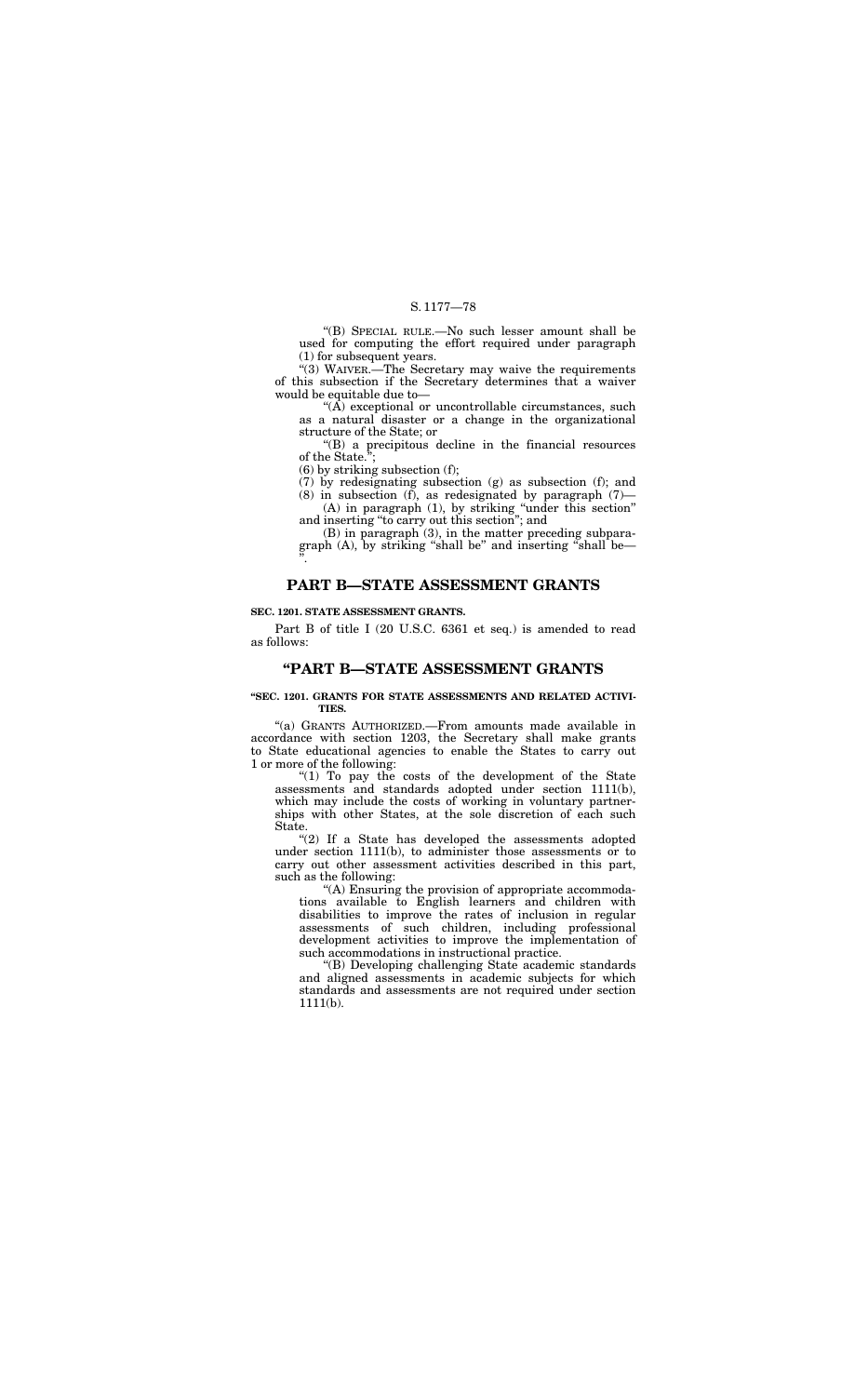''(C) Developing or improving assessments for English learners, including assessments of English language proficiency as required under section  $1111(b)(2)(G)$  and academic assessments in languages other than English to meet the State's obligations under section  $1111(b)(2)(F)$ .

 $E(E)$  Refining State assessments to ensure their continued alignment with the challenging State academic standards and to improve the alignment of curricula and instructional materials.

''(D) Ensuring the continued validity and reliability of State assessments.

''(F) Developing or improving balanced assessment systems that include summative, interim, and formative assessments, including supporting local educational agencies in developing or improving such assessments.

''(J) Allowing for collaboration with institutions of higher education, other research institutions, or other organizations to improve the quality, validity, and reliability of State academic assessments beyond the requirements for such assessments described in section  $1111(b)(2)$ .

''(G) At the discretion of the State, refining science assessments required under section 1111(b)(2) in order to integrate engineering design skills and practices into such assessments.

''(H) Developing or improving models to measure and assess student progress or student growth on State assessments under section 1111(b)(2) and other assessments not required under section 1111(b)(2).

 $\sqrt[n]{L}$  Evaluating student academic achievement through the development of comprehensive academic assessment instruments (such as performance and technology-based academic assessments, computer adaptive assessments, projects, or extended performance task assessments) that emphasize the mastery of standards and aligned competencies in a competency-based education model.

"(M) Designing the report cards and reports under section 1111(h) in an easily accessible, user friendlymanner that cross-tabulates student information by any category the State determines appropriate, as long as such cross-tabulation—

''(I) Developing or improving assessments for children with disabilities, including alternate assessments aligned to alternate academic achievement standards for students with the most significant cognitive disabilities described in section  $1111(b)(2)(D)$ , and using the principles of universal design for learning.

"(b) RULE OF CONSTRUCTION.—Nothing in subsection  $(a)(2)(M)$ shall be construed as authorizing, requiring, or allowing any additional reporting requirements, data elements, or information to

''(K) Measuring student academic achievement using multiple measures of student academic achievement from multiple sources.

''(i) does not reveal personally identifiable information about an individual student; and

''(ii) is derived from existing State and local reporting requirements.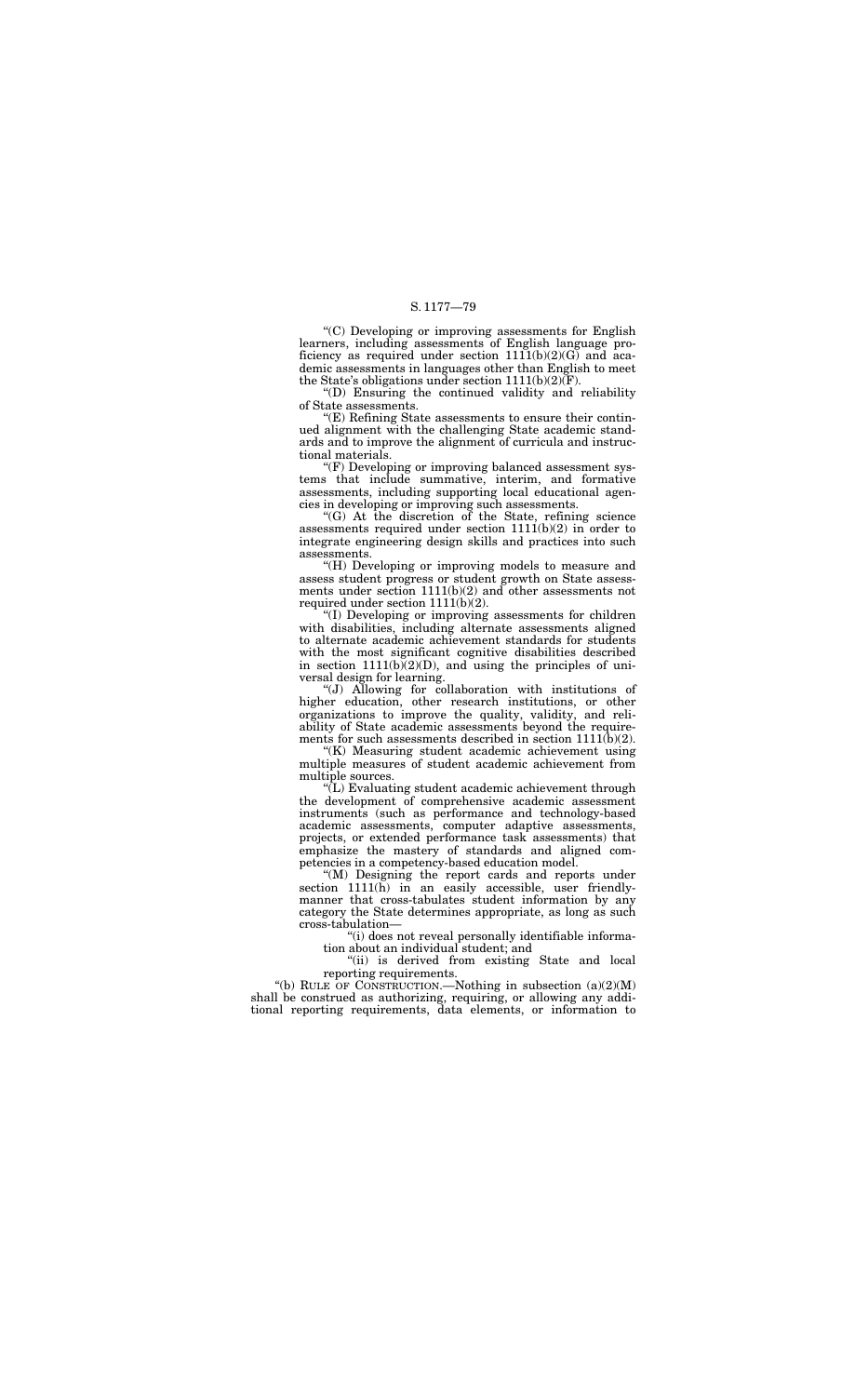be reported to the Secretary unless such reporting, data, or information is explicitly authorized under this Act.

''(c) ANNUAL REPORT.—Each State educational agency receiving a grant under this section shall submit an annual report to the Secretary describing the State's activities under the grant and the result of such activities.

"(a) IN GENERAL.—From the amount reserved under section  $1203(a)(3)$  for a fiscal year, the Secretary shall make grants to States to enable the States to—

" $(1)$  in the case of a grant awarded under this section to a State for the first time—

''(A) audit State assessment systems and ensure that local educational agencies audit local assessments under subsection (e)(1);

#### **''SEC. 1202. STATE OPTION TO CONDUCT ASSESSMENT SYSTEM AUDIT.**

"(B) execute the State plan under subsection  $(e)(3)(D)$ ; and

" $(2)$  in the case of a grant awarded under this section to a State that has previously received a grant under this section—

"(A) execute the State plan under subsection  $(e)(3)(D);$ and

"(c) REALLOCATION.—If a State chooses not to apply for a grant under this section, the Secretary shall reallocate such grant amount to other States in accordance with the formula described in section 1203(a)(4)(B).

''(C) award subgrants under subsection (f); and

" $(1)$  in the case of a State that is receiving a grant under this section for the first time—

''(A) the audit the State will carry out under subsection  $(e)(1)$ ; and

''(e) AUDITS OF STATE ASSESSMENT SYSTEMS AND LOCAL ASSESS-MENTS.

''(B) award subgrants under subsection (f).

''(b) MINIMUM AMOUNT.—Each State that receives a grant under this section shall receive an annual grant amount of not less than \$1,500,000.

''(d) APPLICATION.—A State desiring to receive a grant under this section shall submit an application to the Secretary at such time and in such manner as the Secretary shall require. The application shall include a description of—

> ''(B) the stakeholder feedback the State will seek in designing such audit;

" $(2)$  in the case of a State that is not receiving a grant under this section for the first time, the plan described in subsection  $(e)(3)(D)$ ; and

''(3) how the State will award subgrants to local educational agencies under subsection (f).

''(1) AUDIT REQUIREMENTS.—Not later than 1 year after the date a State receives an initial grant under this section, the State shall—

''(A) conduct a State assessment system audit as described in paragraph (3);

''(B) ensure that each local educational agency receiving funds under this section—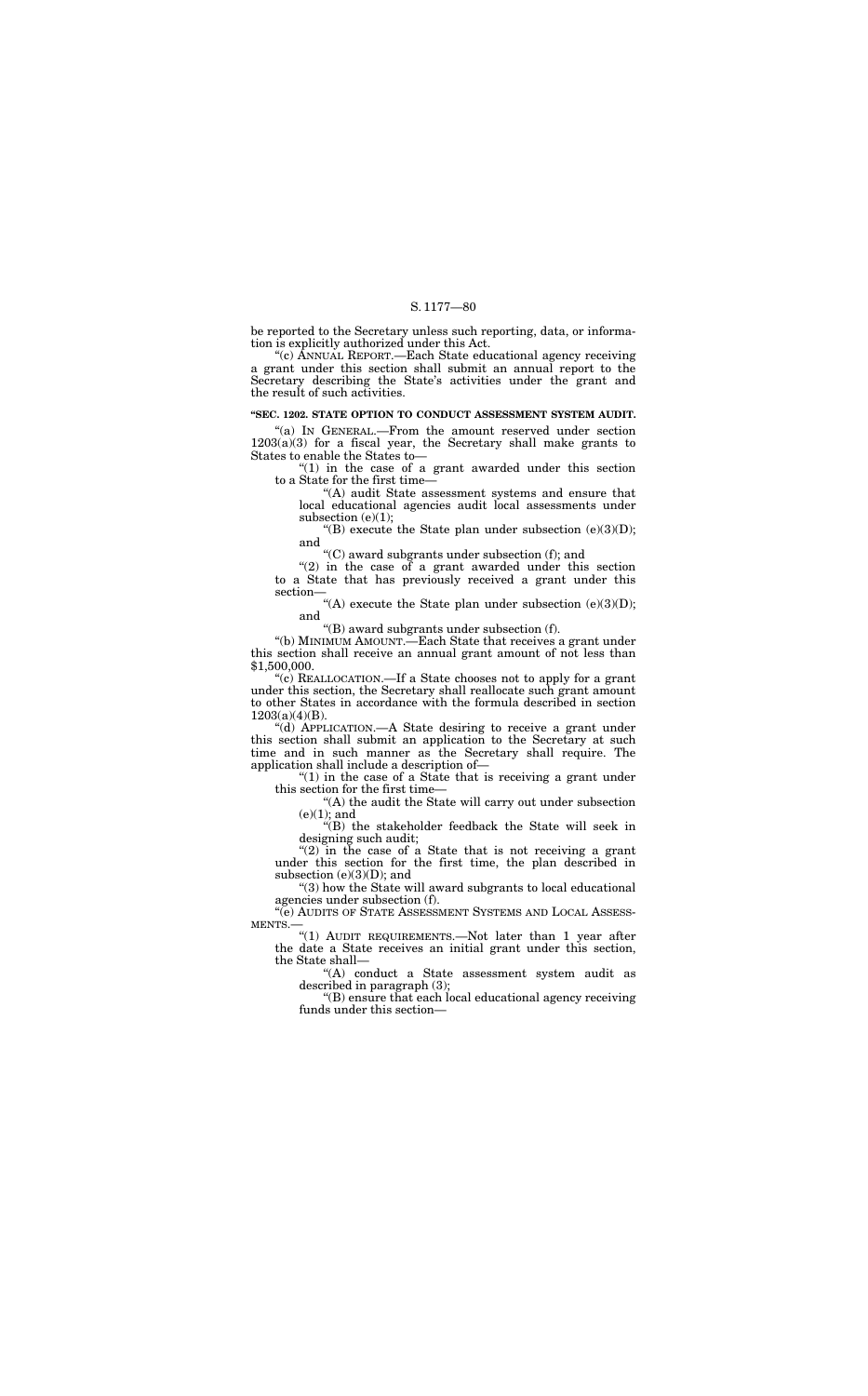''(i) conducts an audit of local assessments administered by the local educational agency as described in paragraph (4); and

''(ii) submits the results of such audit to the State; and

''(C) report the results of each State and local educational agency audit conducted under subparagraphs (A) and (B), in a format that is widely accessible and publicly available.

"(2) RESOURCES FOR LOCAL EDUCATIONAL AGENCIES.-In carrying out paragraph (1)(B), each State shall provide local educational agencies with resources, such as guidelines and protocols, to assist in conducting and reporting audit results.

"(A) the schedule for the administration of all State assessments;

"(ii) the legal authority for the administration of the assessment;

''(3) STATE ASSESSMENT SYSTEM DESCRIPTION.—Each State assessment system audit conducted under paragraph (1)(A) shall include—

> "(iii) the extent to which assessment data is presented in an accessible and understandable format for all stakeholders;

> "(iv) the opportunities, resources, and training teachers, principals, other school leaders, and administrators are given to review assessment results and make effective use of assessment data;

''(B) for each State assessment—

''(i) the purpose for which the assessment was designed and the purpose for which the assessment is used; and

"(vi) the amount of time teachers spend on assessment preparation and administration;

"(vii) the assessments that administrators, teachers, principals, other school leaders, parents, and students, if appropriate, do and do not find useful; and

''(C) feedback on such system from stakeholders, which shall include information such as—

''(i) how teachers, principals, other school leaders, and administrators use assessment data to improve and differentiate instruction;

''(ii) the timing of release of assessment data;

''(v) the distribution of technological resources and personnel necessary to administer assessments;

''(viii) other information as appropriate; and

''(D) a plan, based on the information gathered as a result of the activities described in subparagraphs (A), (B), and (C), to improve and streamline the State assessment system, including activities such as—

''(i) eliminating any unnecessary assessments, which may include paying the cost associated with terminating procurement contracts;

''(ii) supporting the dissemination of best practices from local educational agencies or other States that have successfully improved assessment quality and efficiency to improve teaching and learning; and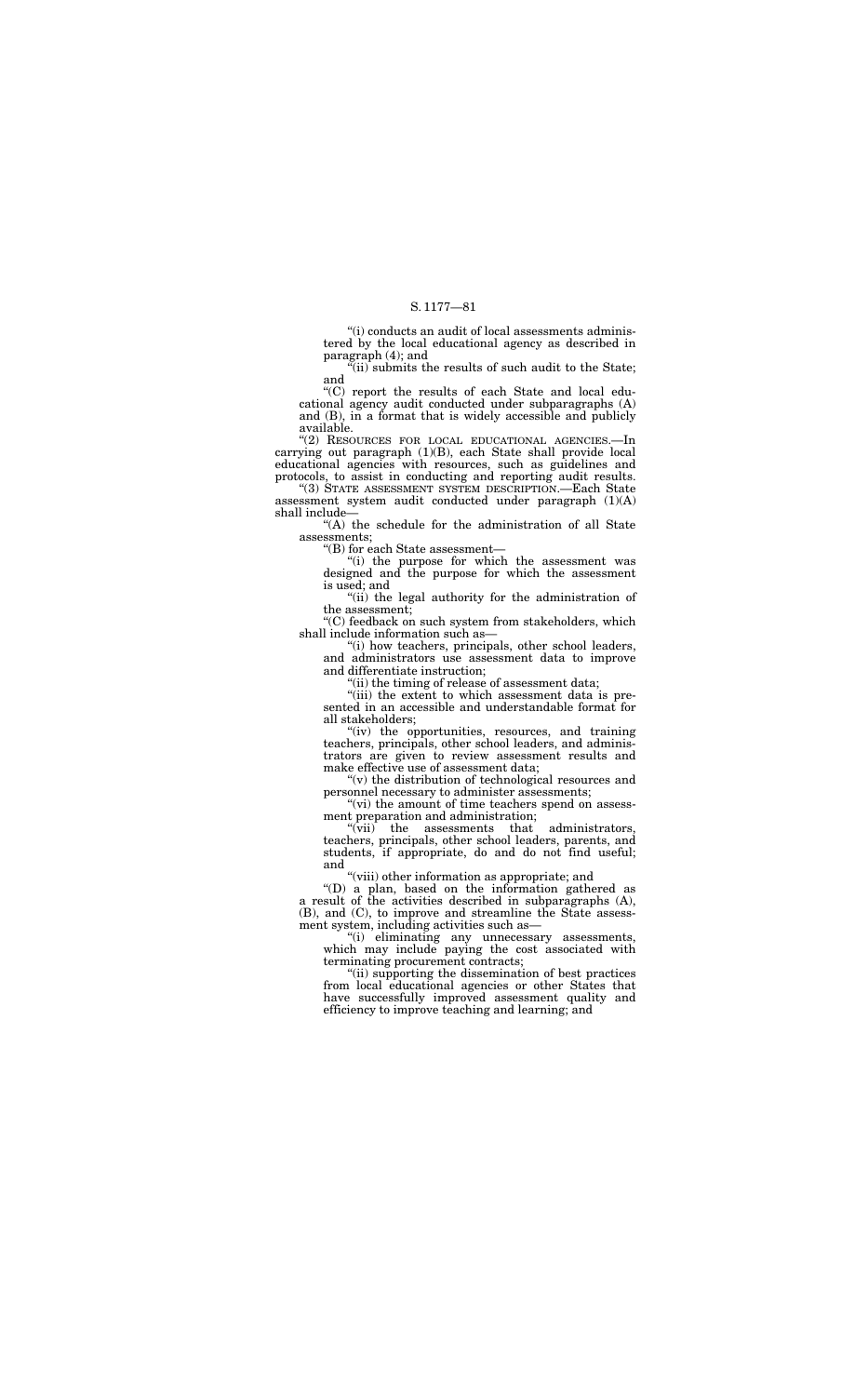"(iii) supporting local educational agencies or consortia of local educational agencies to carry out efforts to streamline local assessment systems and implement a regular process of review and evaluation of assessment use in local educational agencies.

"(4) LOCAL ASSESSMENT DESCRIPTION. An audit of local assessments conducted in accordance with paragraph  $(1)(B)(i)$ shall include the same information described in paragraph (3) that is required of a State audit, except that such information shall be included as applicable to the local educational agency and the local assessments.<br>"(f) SUBGRANTS TO LOCAL EDUCATIONAL AGENCIES.-

"(1) IN GENERAL.—Each State shall reserve not less than 20 percent of the grant funds awarded to the State under this section to make subgrants to local educational agencies in the State or consortia of such local educational agencies, based on demonstrated need in the agency's or consortium's application, to enable such agencies or consortia to improve assessment quality and use, and alignment, including, if applicable, alignment to the challenging State academic standards.

"(3) USE OF FUNDS.—A subgrant awarded under this subsection to a local educational agency or consortium of such agencies may be used to—

''(A) conduct an audit of local assessments under subsection (e)(1)(B)(i);

"(B) carry out the plan described in subsection  $(e)(3)(D)$ as it pertains to such agency or consortium;

''(2) LOCAL EDUCATIONAL AGENCY APPLICATION.—Each local educational agency, or consortium of local educational agencies, seeking a subgrant under this subsection shall submit an application to the State at such time, in such manner, and containing such other information as determined necessary by the State. The application shall include a description of the agency's or consortium's needs relating to the improvement of assessment quality, use, and alignment.

''(1) LOCAL ASSESSMENT.—The term 'local assessment' means an academic assessment selected and carried out by a local educational agency that is separate from an assessment required under section  $1111(b)(2)$ .

''(C) improve assessment delivery systems and schedules, including by increasing access to technology and assessment proctors, where appropriate;

''(D) hire instructional coaches, or promote teachers who may receive increased compensation to serve as instructional coaches, to support teachers in the development of classroom-based assessments, interpreting assessment data, and designing instruction;

''(E) provide for appropriate accommodations to maximize inclusion of children with disabilities and English learners participating in assessments; and

''(F) improve the capacity of teachers, principals, and other school leaders to disseminate assessment data in an accessible and understandable format for parents and families, including for children with disabilities and English learners.

"(g) DEFINITIONS.—In this section: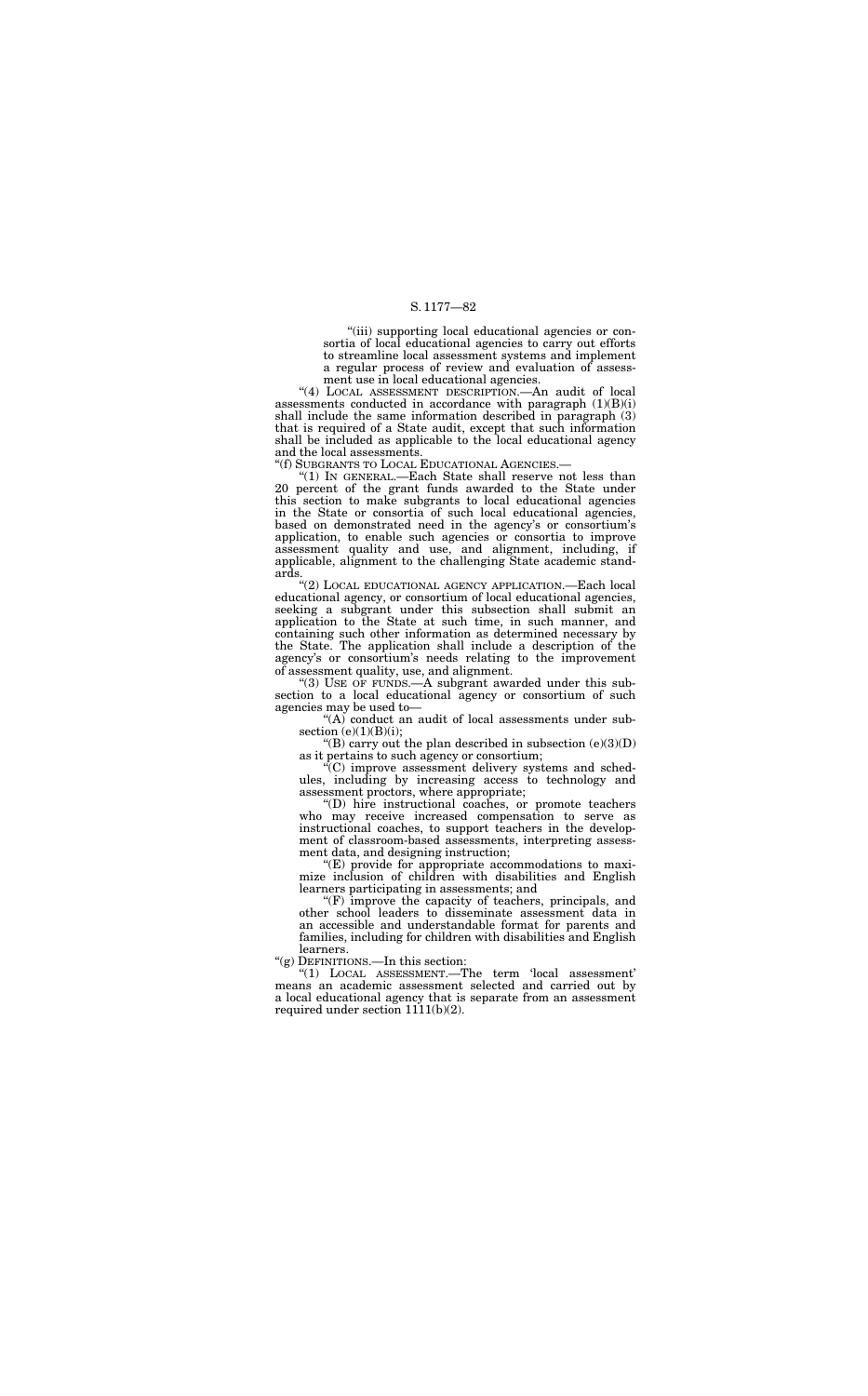"(2) STATE.—The term 'State' means each of the 50 States, the District of Columbia, and the Commonwealth of Puerto Rico.

#### **''SEC. 1203. ALLOTMENT OF APPROPRIATED FUNDS.**

"(a) AMOUNTS EQUAL TO OR LESS THAN TRIGGER AMOUNT. From amounts made available for each fiscal year under subsection 1002(b) that are equal to or less than the amount described in section  $1111(b)(2)(I)$ , the Secretary shall-

"(1) reserve one-half of 1 percent for the Bureau of Indian Education;

" $(2)$  reserve one-half of 1 percent for the outlying areas;  $(3)$  reserve not more than 20 percent to carry out section 1202; and

 $*(4)$  from the remainder, carry out section 1201 by allocating to each State an amount equal to—

''(A) IN GENERAL.—The Secretary shall first use such funds to award grants, on a competitive basis, to State educational agencies or consortia of State educational agencies that have submitted applications described in subparagraph (B) to enable such States to carry out the activities described in subparagraphs  $(C)$ ,  $(H)$ ,  $(I)$ ,  $(J)$ ,  $(K)$ , and  $(L)$ of section  $1201(a)\overline{(2)}$ .

''(A) \$3,000,000, except for a fiscal year for which the amounts available are insufficient to allocate such amount to each State, the Secretary shall ratably reduce such amount for each State; and

''(B) with respect to any amounts remaining after the allocation under subparagraph (A), an amount that bears the same relationship to such total remaining amounts as the number of students aged 5 through 17 in the State (as determined by the Secretary on the basis of the most recent satisfactory data) bears to the total number of such students in all States.

''(b) AMOUNTS ABOVE TRIGGER AMOUNT.—For any fiscal year for which the amount made available for a fiscal year under subsection 1002(b) exceeds the amount described in section 1111(b)(2)(I), the Secretary shall make such excess amount available as follows:

''(1) COMPETITIVE GRANTS.—

''(B) APPLICATIONS.—A State, or a consortium of States, that desires a competitive grant under subparagraph (A) shall submit an application to the Secretary at such time and in such manner as the Secretary may reasonably require. The application shall demonstrate that the requirements of this section will be met for the uses of funds described under subparagraph (A).

''(C) AMOUNT OF COMPETITIVE GRANTS.—In determining the amount of a grant under subparagraph (A), the Secretary shall ensure that a State or consortium's grant, as the case may be, shall include an amount that bears the same relationship to the total funds available to carry out this subsection for the fiscal year as the number of students aged 5 through 17 in the State, or, in the case of a consortium, in each State that comprises the consortium, (as determined by the Secretary on the basis of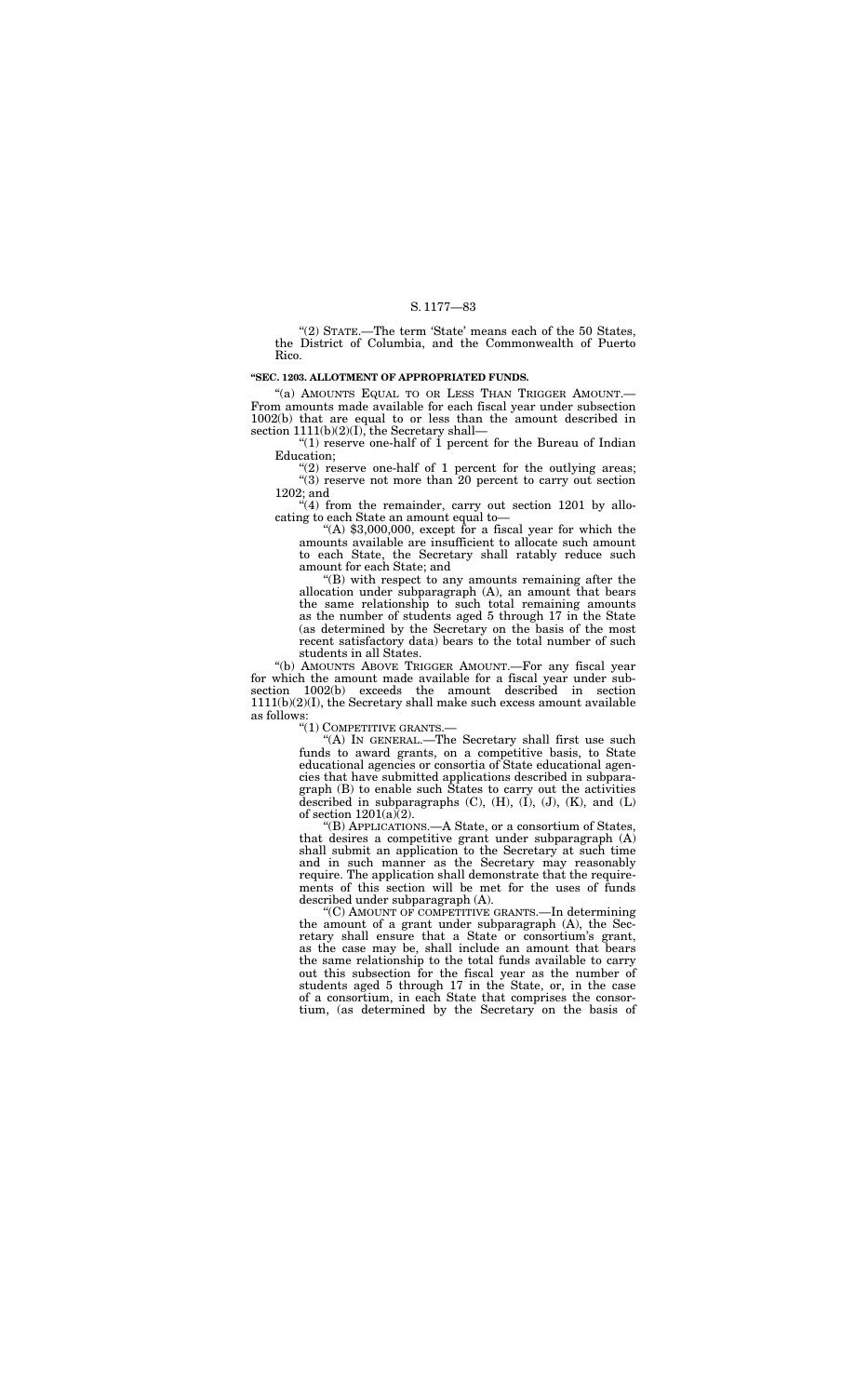the most recent satisfactory data) bears to the total number of such students in all States.

"(2) ALLOTMENTS.—Any amounts remaining after the Secretary awards funds under paragraph (1) shall be allotted to each State, or consortium of States, that did not receive a grant under such paragraph, in an amount that bears the same relationship to the remaining amounts as the number of students aged 5 through 17 in the State, or, in the case of a consortium, in the States of the consortium, (as determined by the Secretary on the basis of the most recent satisfactory data) bears to the total number of such students in all States.

"(c) STATE DEFINED.—In this part, the term 'State' means each of the 50 States, the District of Columbia, and the Commonwealth of Puerto Rico.

''(a) INNOVATIVE ASSESSMENT SYSTEM DEFINED.—The term 'innovative assessment system' means a system of assessments that may include— $(1)$  co.

competency-based assessments, instructionally embedded assessments, interim assessments, cumulative yearend assessments, or performance-based assessments that combine into an annual summative determination for a student, which may be administered through computer adaptive assessments; and

" $(2)$  assessments that validate when students are ready to demonstrate mastery or proficiency and allow for differentiated student support based on individual learning needs.

''(d) PROHIBITION.—In making funds available to States under this part, the Secretary shall comply with the prohibitions described in section 8529.

"(1) IN GENERAL.—The Secretary may provide a State educational agency, or a consortium of State educational agencies, in accordance with paragraph (3), with the authority to establish an innovative assessment system (referred to in this section as 'demonstration authority').

#### **''SEC. 1204. INNOVATIVE ASSESSMENT AND ACCOUNTABILITY DEM-ONSTRATION AUTHORITY.**

"(2) DEMONSTRATION PERIOD.—In accordance with the requirements described in subsection (e), each State educational agency, or consortium of State educational agencies, that submits an application under this section shall propose in its application the period of time over which the State educational agency or consortium desires to exercise the demonstration authority, except that such period shall not exceed 5 years.

"(3) INITIAL DEMONSTRATION AUTHORITY AND EXPANSION.— During the first 3 years that the Secretary provides State educational agencies and consortia with demonstration authority (referred to in this section as the 'initial demonstration period') the Secretary shall provide such demonstration authority to—

''(A) a total number of not more than 7 participating State educational agencies, including those participating in consortia, that have applications approved under subsection (e); and

''(B) consortia that include not more than 4 State educational agencies.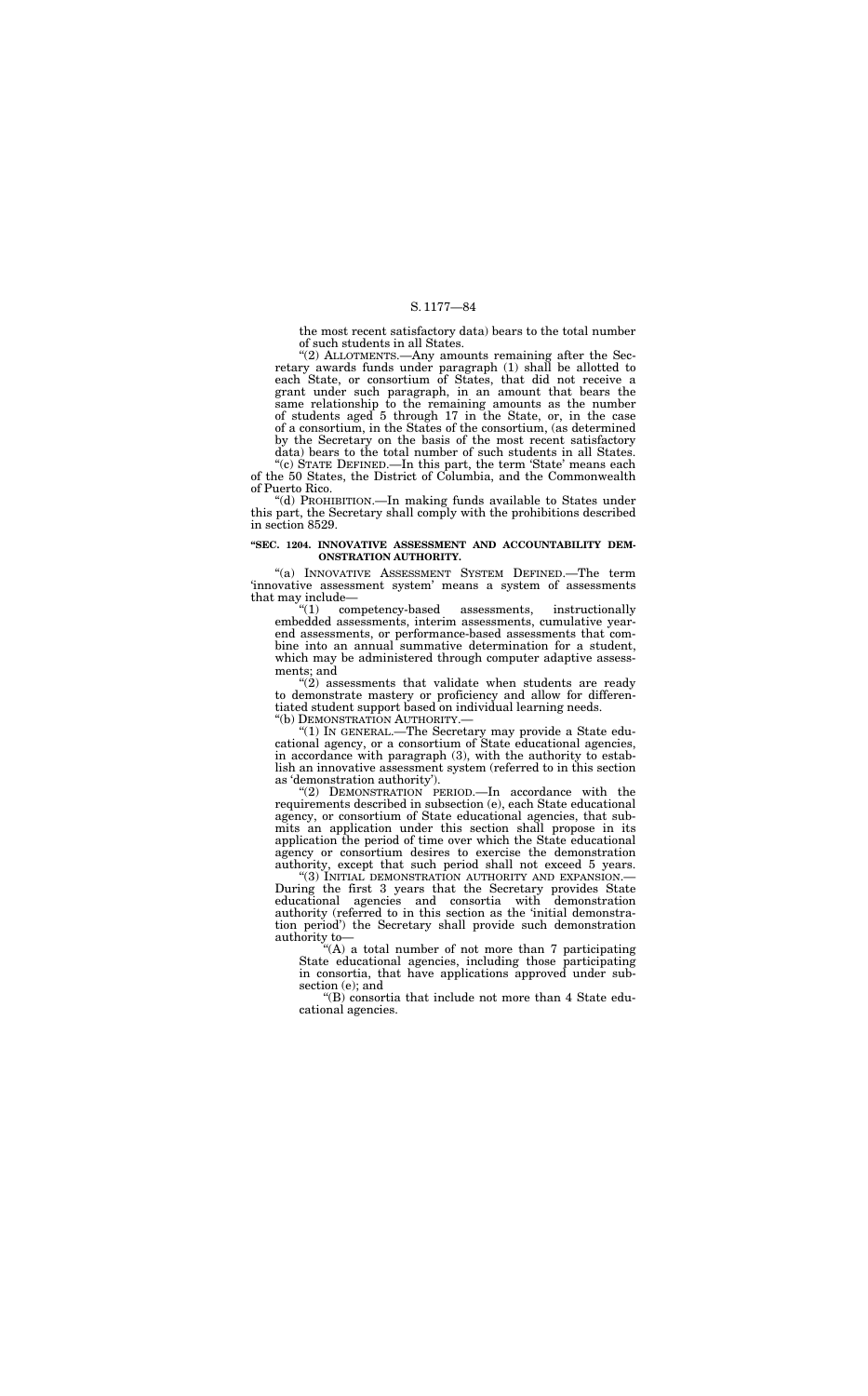''(c) PROGRESS REPORT.— ''(1) IN GENERAL.—Not later than 180 days after the end of the initial demonstration period, and prior to providing additional State educational agencies with demonstration authority, the Director of the Institute of Education Sciences, in consultation with the Secretary, shall publish a report detailing the initial progress of innovative assessment systems carried out through demonstration authority under this section.

 $(2)$  CRITERIA.—The progress report under paragraph  $(1)$ shall be based on the annual information submitted by participating States described in subsection (e)(2)(B)(ix) and examine the extent to which—

"(A) with respect to each innovative assessment system—

"(i) the State educational agency has solicited feedback from teachers, principals, other school leaders, and parents about their satisfaction with the innovative assessment system;

"(ii) teachers, principals, and other school leaders have demonstrated a commitment and capacity to implement or continue to implement the innovative assessment system; and

''(iii) substantial evidence exists demonstrating that the innovative assessment system has been developed in accordance with the requirements of subsection (e); and

''(B) each State with demonstration authority has demonstrated that—

''(i) the same innovative assessment system was used to measure the achievement of all students that participated in the innovative assessment system; and

"(ii) of the total number of all students, and the total number of each of the subgroups of students defined in section  $1111(c)(2)$ , eligible to participate in the innovative assessment system in a given year, the State assessed in that year an equal or greater percentage of such eligible students, as measured under section  $1111(c)(4)(E)$ , as were assessed in the State in such year using the assessment system under section  $1111(b)(2)$ .

''(3) USE OF REPORT.—Upon completion of the progress report, the Secretary shall provide a response to the findings of the progress report, including a description of how the findings of the report will be used—

''(A) to support State educational agencies with demonstration authority through technical assistance; and

''(B) to inform the peer-review process described in subsection (f) for advising the Secretary on the awarding of the demonstration authority to the additional State educational agencies described in subsection (d).

''(4) PUBLICLY AVAILABLE.—The Secretary shall make the progress report under this subsection and the response described in paragraph (3) publicly available on the website of the Department.

''(5) PROHIBITION.—The Secretary shall not require States that have demonstration authority to submit any information for the purposes of the progress report that is in addition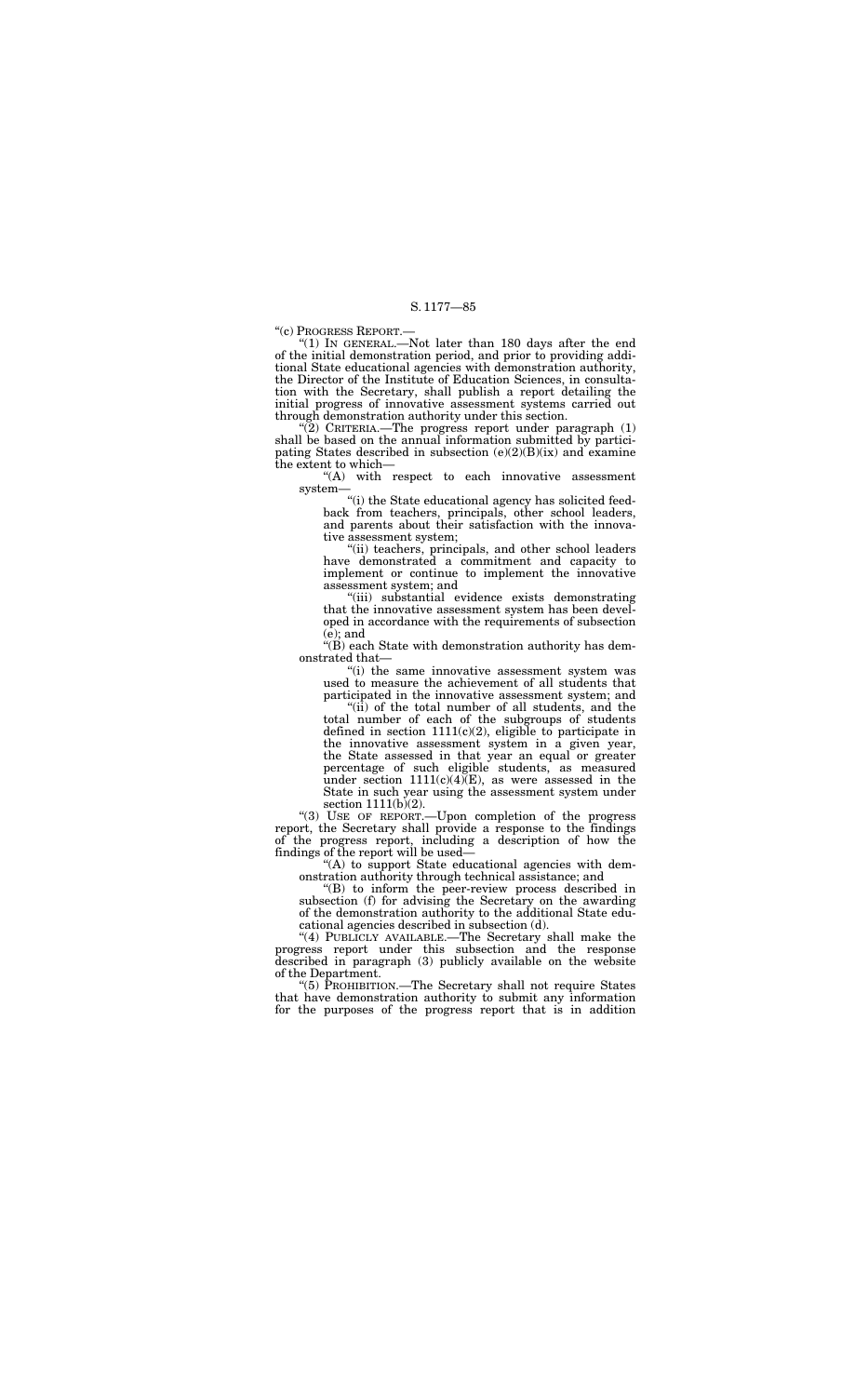to the information the State is already required to provide under subsection  $(e)(2)(B)(x)$ .

''(d) EXPANSION OF THE DEMONSTRATION AUTHORITY.—Upon completion and publication of the report described in subsection (c), the Secretary may grant demonstration authority to additional State educational agencies or consortia that submit an application under subsection (e). Such State educational agencies or consortia of State educational agencies shall be subject to all of the same terms, conditions, and requirements of this section.

"(1) In GENERAL.—A State educational agency, or consortium of State educational agencies, that desires to participate in the program of demonstration authority under this section shall submit an application to the Secretary at such time and in such manner as the Secretary may reasonably require.

''(e) APPLICATION.—

"(A) A demonstration that the innovative assessment system will—

''(iii) express student results or student competencies in terms consistent with the State's aligned academic achievement standards under section  $1111(b)(1);$ 

"(iv) generate results that are valid and reliable, and comparable, for all students and for each subgroup of students described in section  $1111(b)(2)(B)(xi)$ , as compared to the results for such students on the State assessments under section 1111(b)(2);

" $(v)$  be developed in collaboration with—

''(2) CONTENTS.—Such application shall include a description of the innovative assessment system, the experience the applicant has in implementing any components of the innovative assessment system, and the timeline over which the State or consortium proposes to exercise the demonstration authority. In addition, the application shall include each of the following:

> "(vii) provide teachers, principals, other school leaders, students, and parents with timely data, disaggregated by each subgroup of students described in section  $111\text{I}(b)(2)(B)(x\bar{i})$ , to inform and improve instructional practice and student supports;

''(i) meet all the requirements of section 1111(b)(2)(B), except the requirements of clauses (i) and (v) of such section;

''(ii) be aligned to the challenging State academic standards and address the depth and breadth of such standards;

''(I) stakeholders representing the interests of children with disabilities, English learners, and other vulnerable children;

''(II) teachers, principals, and other school leaders;

''(III) local educational agencies;

''(IV) parents; and

''(V) civil rights organizations in the State; " $(vi)$  be accessible to all students, such as by incorporating the principles of universal design for learning;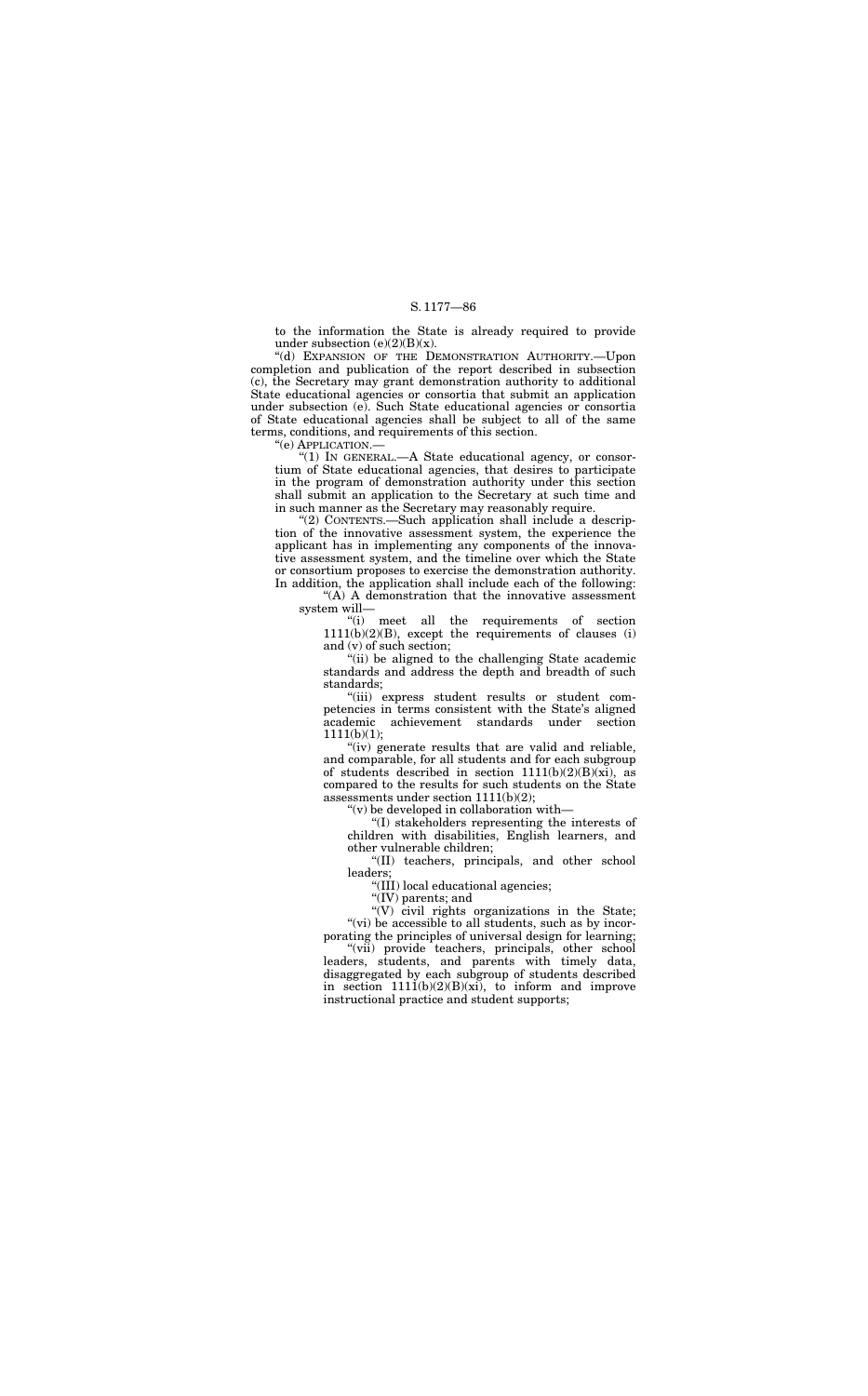"(viii) identify which students are not making progress toward the challenging State academic standards so that teachers can provide instructional support and targeted interventions to all students;

"(ix) annually measure the progress of not less than the same percentage of all students and students in each of the subgroups of students, as defined in section  $1111(c)(2)$ , who are enrolled in schools that are participating in the innovative assessment system and are required to take such assessments, as measured under section  $1111(c)(4)(E)$ , as were assessed by schools administering the assessment under section 1111(b)(2);

"(xi) allow the State educational agency to validly and reliably aggregate data from the innovative assessment system for purposes of—

''(x) generate an annual, summative achievement determination, based on the aligned State academic achievement standards under section 1111(b)(1) and based on annual data, for each individual student; and

"(ii) identify the distinct purposes for each assessment that is part of the innovative assessment system;

"(iii) provide support and training to local educational agency and school staff to implement the innovative assessment system described in this subsection;

"(iv) inform parents of students in participating local educational agencies about the innovative assessment system at the beginning of each school year during which the innovative assessment system will be implemented;

''(I) accountability, consistent with the requirements of section 1111(c); and

''(II) reporting, consistent with the requirements of section 1111(h).

 $\sqrt[n]{v}$  engage and support teachers in developing and scoring assessments that are part of the innovative assessment system, including through the use of highquality professional development, standardized and calibrated scoring rubrics, and other strategies, consistent with relevant nationally recognized professional and technical standards, to ensure inter-rater reliability and comparability;

''(B) A description of how the State educational agency will—

"(vi) acclimate students to the innovative assessment system;

''(vii) ensure that students with the most significant cognitive disabilities may be assessed with alternate assessments consistent with section  $1111(b)(2)(D)$ ;

''(i) continue use of the statewide academic assessments required under section 1111(b)(2) if such assessments will be used for accountability purposes for the duration of the demonstration authority period;

"(viii) if the State is proposing to administer the innovative assessment system initially in a subset of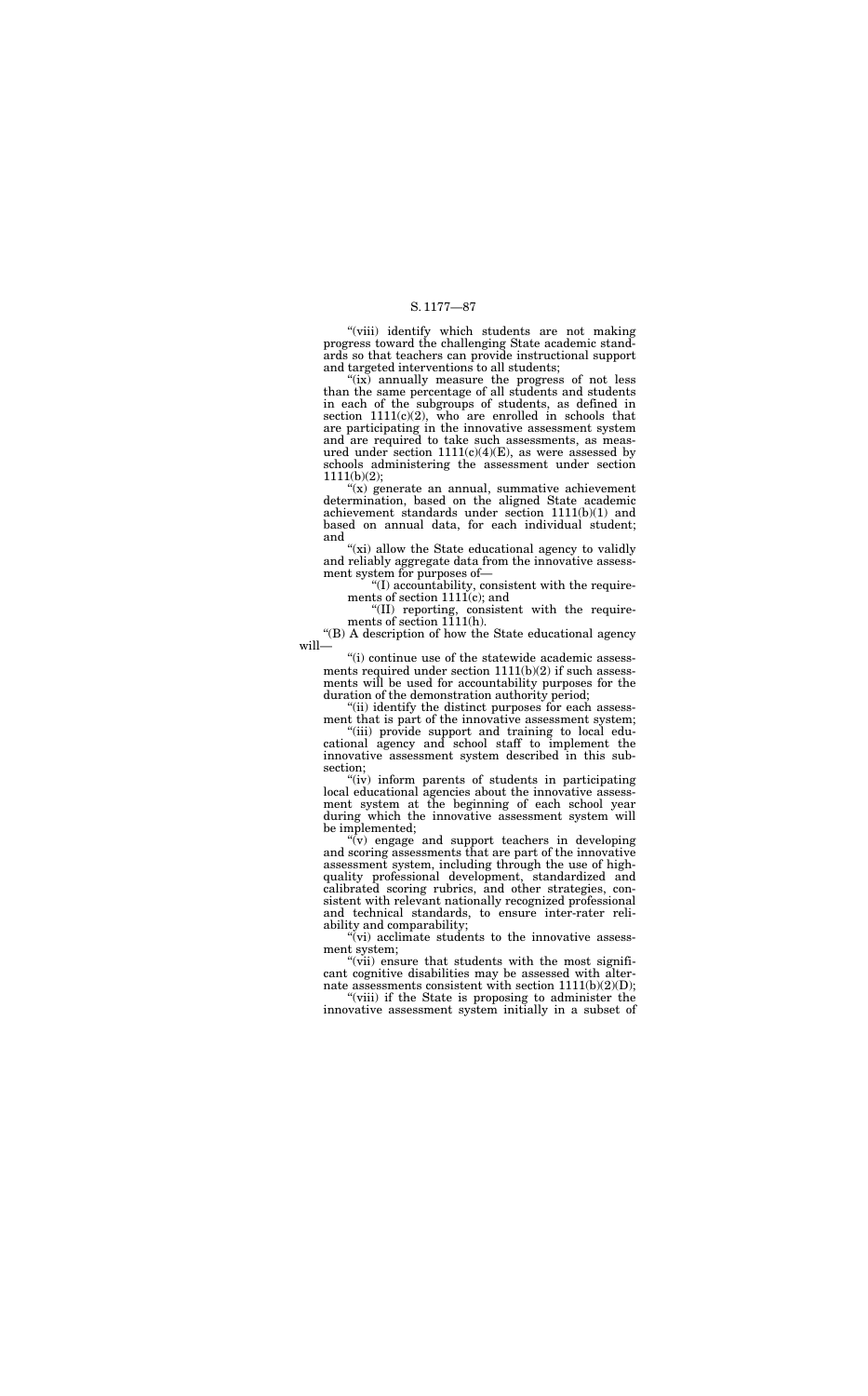local educational agencies, scale up the innovative assessment system to administer such system statewide, or with additional local educational agencies, in the State's proposed demonstration authority period;

"(ix) gather data, solicit regular feedback from teachers, principals, other school leaders, and parents, and assess the results of each year of the program of demonstration authority under this section, and respond by making needed changes to the innovative assessment system; and

" $(x)$  report data from the innovative assessment system annually to the Secretary, including—

''(I) demographics of participating local educational agencies, if such system is not statewide, and additional local educational agencies if added to the system during the course of the State's demonstration authority period or 2-year extension, except that such data shall not reveal any personally identifiable information, including a description of how the inclusion of additional local educational agencies contributes to progress toward achieving high-quality and consistent implementation across demographically diverse local educational agencies throughout the demonstration authority period;

 $''(IV)$  if such system is not statewide, a description of the State's progress in scaling up the innovative assessment system to additional local educational agencies during the State's demonstration authority period, as described in clause (viii).

"(ii) ensure that each local educational agency has the technological infrastructure to implement the innovative assessment system; and

"(iii) hold all schools in the local educational agencies participating in the program of demonstration authority accountable for meeting the State's expectations for student achievement.

''(II) the performance of all participating students, and for each subgroup of students defined in section  $1111(c)(2)$ , on the innovative assessment, consistent with the requirements in section 1111(h), except that such data shall not reveal any personally identifiable information;

''(III) feedback from teachers, principals, other school leaders, and parents about their satisfaction with the innovative assessment system; and

''(C) A description of the State educational agency's plan to—

''(i) ensure that all students and each of the subgroups of students defined in section  $1111(c)(2)$  participating in the innovative assessment system receive the instructional support needed to meet State aligned academic achievement standards;

''(D) If the innovative assessment system will initially be administered in a subset of local educational agencies—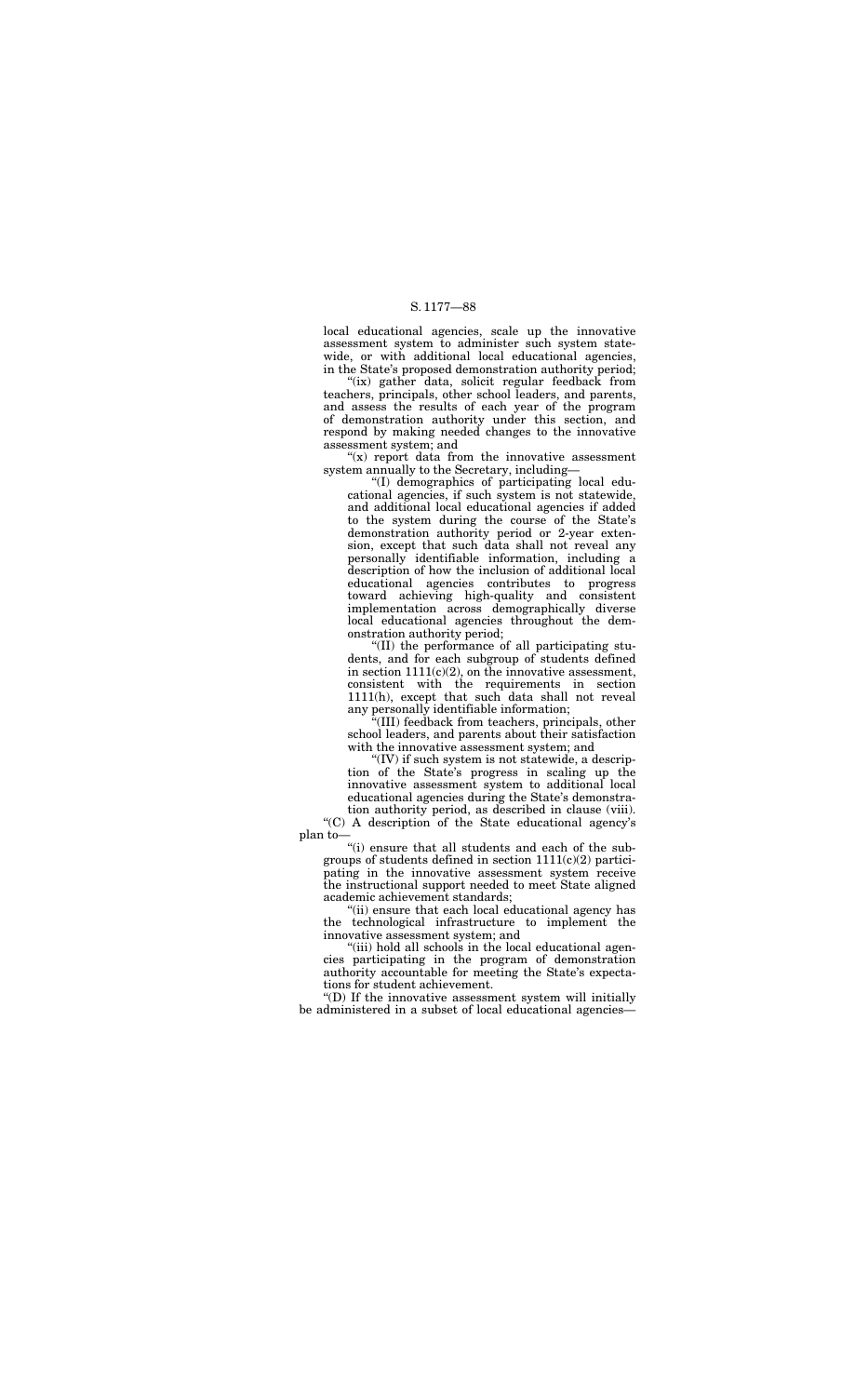''(i) a description of the local educational agencies within the State educational agency that will participate, including what criteria the State has for approving any additional local educational agencies to participate during the demonstration authority period;

"(ii) assurances from such local educational agencies that such agencies will comply with the requirements of this subsection;

> $f(I)$  ensure that the inclusion of additional local educational agencies contributes to progress toward achieving high-quality and consistent implementation across demographically diverse local educational agencies during the demonstration authority period; and

> ''(II) ensure that the participating local educational agencies, as a group, will be demographically similar to the State as a whole by the end of the State's demonstration authority period; and  $\frac{u}{v}$  and  $\frac{v}{v}$  are state's demonstration authority period; and "(iv) a description of the State educational agency's

''(iii) a description of how the State will—

plan to hold all students and each of the subgroups of students, as defined in section  $1111(c)(2)$ , to the same high standard as other students in the State. ''(f) PEER REVIEW.—The Secretary shall—

" $(\hat{A})$  the awarding of demonstration authority under this section and the approval to operate an innovative assessment system for the purposes of subsections  $(b)(2)$ and (c) of section 1111, as described in subsection (h); and

''(i) is comparable to the State assessments under section  $1111(b)(2)(B)(v)$ , valid, reliable, of high technical quality, and consistent with relevant, nationally recognized professional and technical standards; and "(ii) provides an unbiased, rational, and consistent determination of progress toward the goals described under section  $111\overline{1}(c)(4)(A)(i)$  for all students;

"(2) ensure that the peer-review team consists of practitioners and experts who are knowledgeable about the innovative assessment system being proposed for all participating students, including—

"(A) individuals with past experience developing systems of assessment innovation that support all students, including English learners, children with disabilities, and disadvantaged students; and

''(1) implement a peer-review process to inform—

"(3) make publicly available the applications submitted under subsection (c) and the peer-review comments and recommendations regarding such applications;

"(4) make a determination and inform the State regarding approval or disapproval of the application under subsection (c) not later than 90 days after receipt of the complete application;

''(B) determinations about whether an innovative assessment system—

''(B) individuals with experience implementing innovative assessment and accountability systems;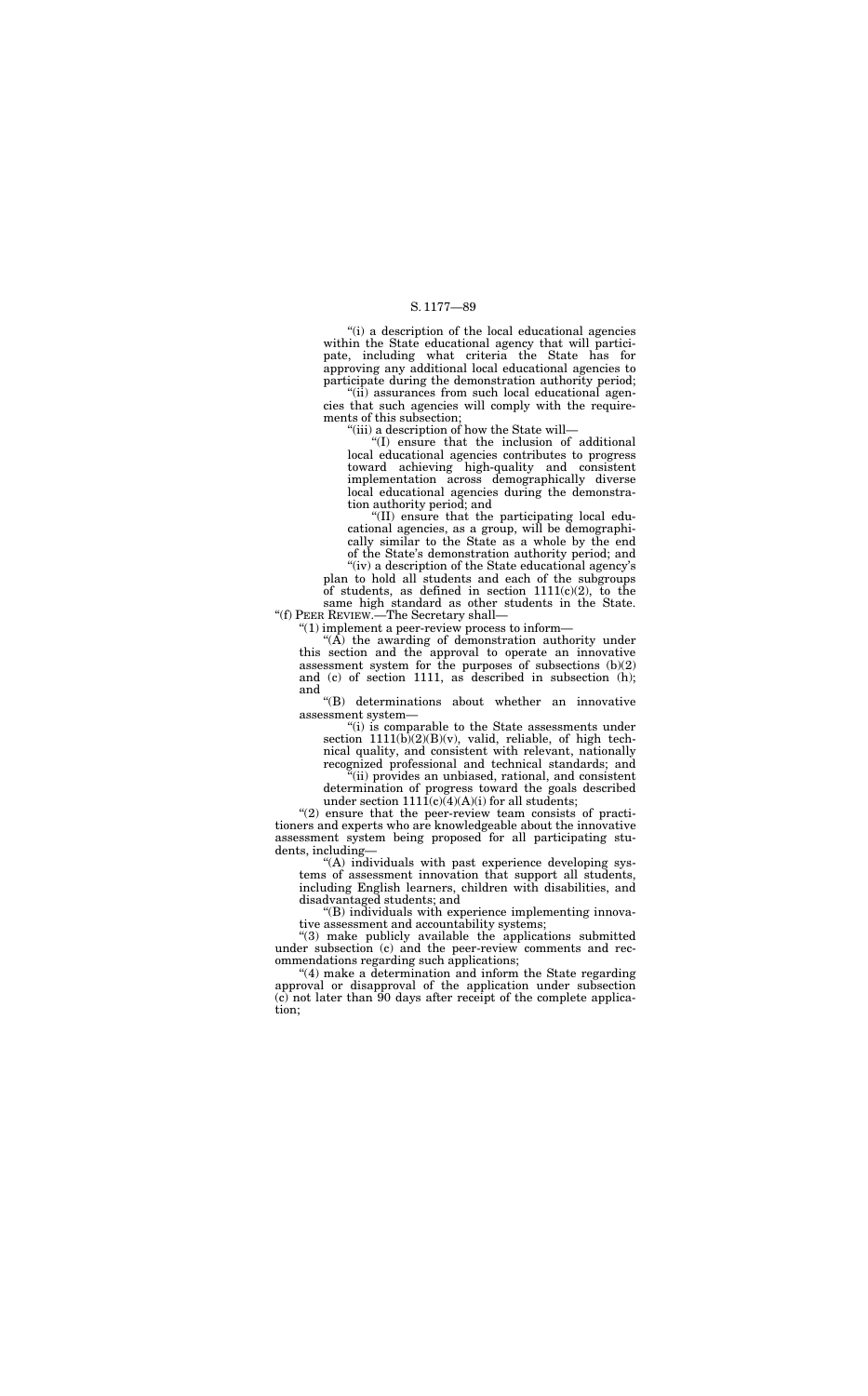''(5) if the Secretary disapproves an application under paragraph (4), offer the State an opportunity to—

"(A) revise and resubmit such application within 60 days of the disapproval determination; and

''(B) submit additional evidence that the State's application meets the requirements of subsection (c); and ''(6) make a determination regarding application approval

or disapproval of a resubmitted application under paragraph (5) not later than 45 days after receipt of the resubmitted application.

''(g) EXTENSION.—The Secretary may extend an authorization of demonstration authority under this section for an additional 2 years if the State educational agency demonstrates with evidence that the State educational agency's innovative assessment system is continuing to meet the requirements of subsection (c), including by demonstrating a plan for, and the capacity to, transition to statewide use of the innovative assessment system by the end of the 2-year extension period.

"(h) USE OF INNOVATIVE ASSESSMENT SYSTEM.—A State may, during the State's approved demonstration authority period or 2 year extension, include results from the innovative assessment systems developed under this section in accountability determinations for each student in the participating local educational agencies instead of, or in addition to, results from the assessment system under section  $1111(b)(2)$  if the State demonstrates that the State has met the requirements under subsection (c). The State shall continue to meet all other requirements of section 1111(c).

"(4) presents a high-quality plan to transition to full statewide use of the innovative assessment system by the end of the State's approved demonstration authority period or 2-year extension, if the innovative assessment system will initially be administered in a subset of local educational agencies; and

''(5) demonstrates comparability to the statewide assessments under section  $1111(b)(2)$  in content coverage, difficulty, and quality.<br>"(j) TRANSITION.—

 $''(1)$  In general.—

''(i) WITHDRAWAL OF AUTHORITY.—The Secretary shall withdraw the authorization for demonstration authority provided to a State educational agency under this section and such State shall return to use of the statewide assessment system under section  $1111(b)(2)$ for all local educational agencies in the State if, at any time during a State's approved demonstration authority period or 2-year extension, the State educational agency cannot present to the Secretary evidence that the innovative assessment system developed under this section—

 $''(1)$  meets the requirements under subsection  $(c)$ ;

 $''(2)$  includes all students attending schools participating in the innovative assessment system in a State that has demonstration authority, including each of the subgroups of students, as defined under section  $1111(c)(2)$ ;

''(3) provides an unbiased, rational, and consistent determination of progress toward the goals described under section  $1111(c)(4)(A)(i)$  for all students, which are comparable to measures of academic achievement under section  $1111(c)(4)(B)(i)$ across the State in which the local educational agencies are located;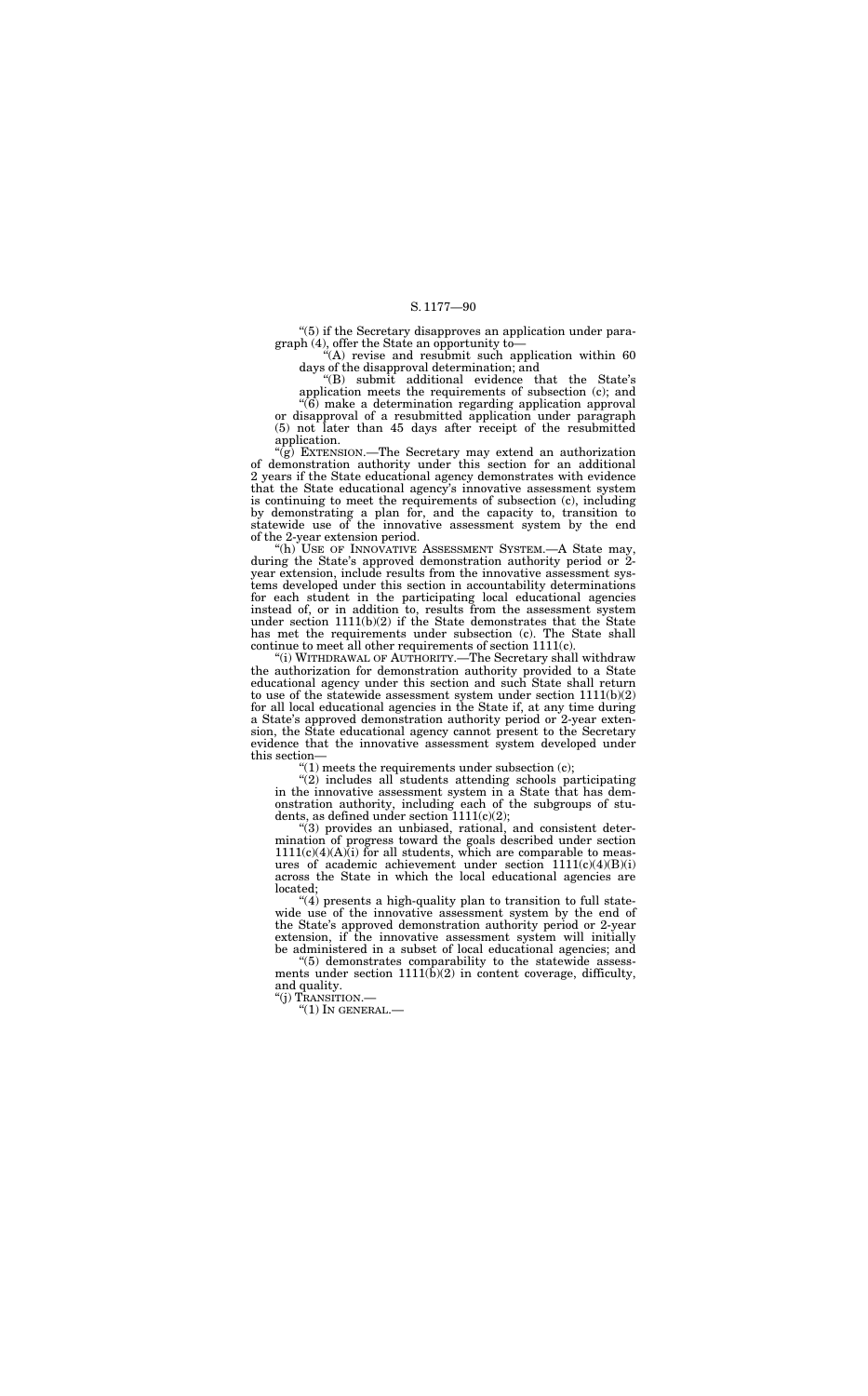''(B) HIGH QUALITY.—Such system shall be considered of high quality if the Secretary, through the peer-review process described in section  $1111(a)(4)$ , determines that—

''(A) OPERATION OF INNOVATIVE ASSESSMENT SYSTEM.— If, after a State's approved demonstration authority period or 2-year extension, the State educational agency has met all the requirements of this section, including having scaled the innovative assessment system up to statewide use, and demonstrated that such system is of high quality, as described in subparagraph (B), the State shall be permitted to operate the innovative assessment system approved under the program of demonstration authority under this section for the purposes of subsections  $(b)(2)$ and (c) of section 1111.

''(ii) the State has examined the effects of the system on other measures of student success, including indicators in the accountability system under section  $1111(c)(4)(B);$ 

"(iv) the State has solicited feedback from teachers, principals, other school leaders, and parents about their satisfaction with the innovative assessment system; and

''(i) the innovative assessment system meets all of the requirements of this section;

" $(v)$  the State has demonstrated that the same innovative assessment system was used to measure—

''(II) not less than the percentage of such students overall and in each of the subgroups of students, as defined in section  $1111(c)(2)$ , as measured under section  $1111(c)(4)(E)$ , as were assessed under the assessment required by section  $1111(b)(2)$ .

"(2) BASELINE.—For the purposes of the evaluation described in paragraph (1), the baseline year shall be considered the first year that each local educational agency in the State used the innovative assessment system.

''(iii) the innovative assessment system provides coherent and timely information about student achievement based on the challenging State academic standards, including objective measurement of academic achievement, knowledge, and skills that are valid, reliable, and consistent with relevant, nationally-recognized professional and technical standards;

"(3) WAIVER AUTHORITY.—A State may request, and the Secretary shall review such request and may grant, a delay of the withdrawal of authority under subsection (i) for the purpose of providing the State with the time necessary to implement the innovative assessment system statewide, if, at the conclusion of the State's approved demonstration authority period and 2-year extension—

"(A) the State has met all of the requirements of this section, except transition to full statewide use of the innovative assessment system; and

''(I) the achievement of all students that participated in such innovative assessment system; and

''(B) the State continues to comply with the other requirements of this section, and demonstrates a high-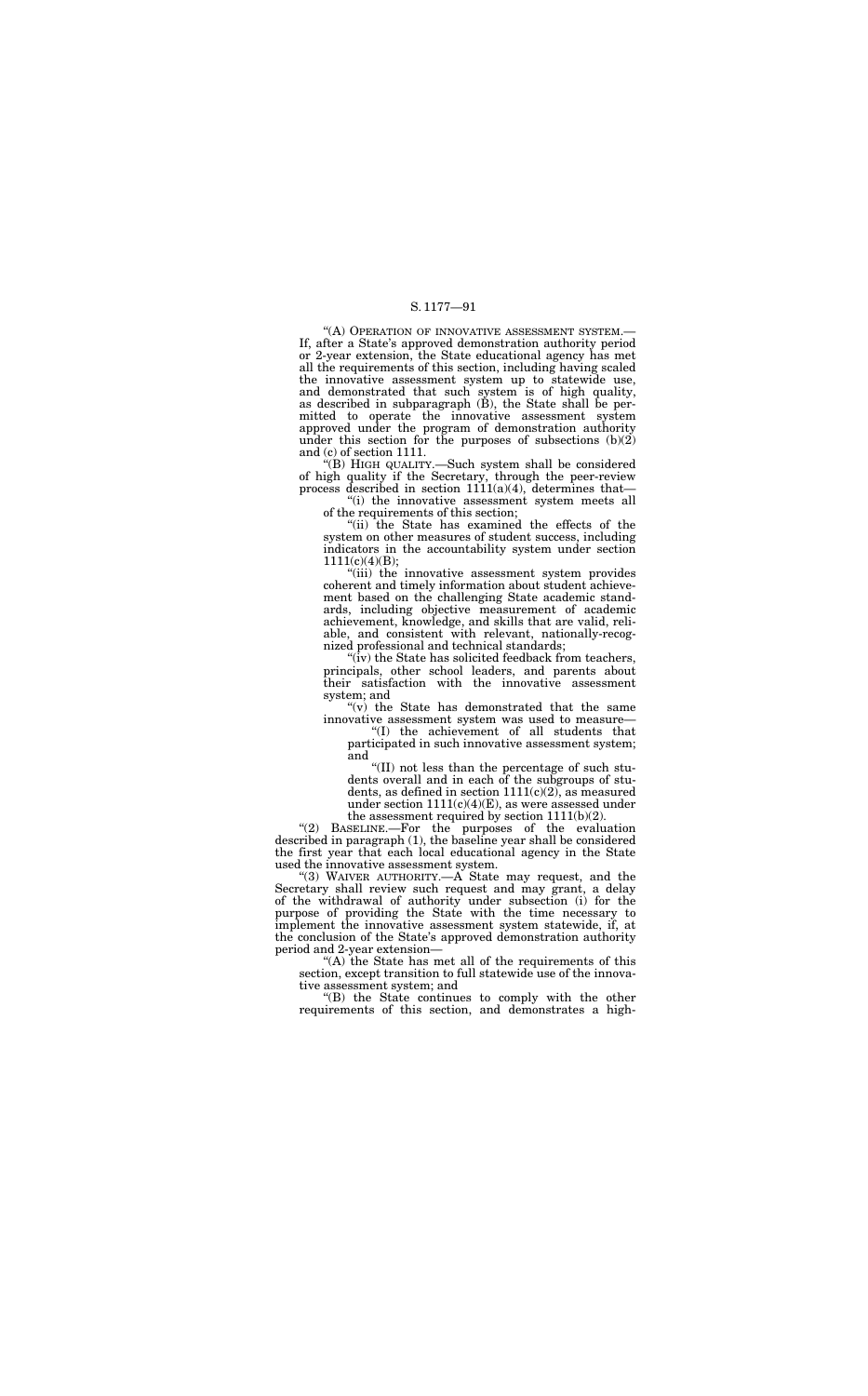quality plan for transition to statewide use of the innovative assessment system in a reasonable period of time.

"(k) AVAILABLE FUNDS.—A State may use funds available under section 1201 to carry out this section.

''(l) CONSORTIUM.—A consortium of States may apply to participate in the program of demonstration authority under this section, and the Secretary may provide each State member of such consortium with such authority if each such State member meets all of the requirements of this section. Such consortium shall be subject to the limitation described in subsection  $(b)(3)(B)$  during the initial 3 years of the demonstration authority.<br>"(m) DISSEMINATION OF BEST PRACTICES.

" $(1)$  In GENERAL.—Following the publication of the progress. report described in subsection (c), the Director of the Institute of Education Sciences, in consultation with the Secretary, shall collect and disseminate the best practices on the development and implementation of innovative assessment systems that meet the requirements of this section, including best practices regarding the development of—

 $\mathbf{H}^{\alpha}$ (A) summative assessments that—

"(i) meet the requirements of section  $1111(b)(2)(B);$ 

''(ii) are comparable with statewide assessments under section  $111\overline{1}$ (b)(2); and

"(B) effective supports for local educational agencies and school staff to implement innovative assessment systems;

"(2) PUBLICATION.—The Secretary shall make the information described in paragraph (1) available on the website of the Department and shall publish an update to the information not less often than once every 3 years.''.

''(iii) include assessment tasks that determine proficiency or mastery of State-approved competencies aligned to challenging State academic standards;

 $"$ (1) To assist States in supporting high-quality and comprehensive educational programs and services during the school year and, as applicable, during summer or intersession periods,

''(C) effective engagement and support of teachers in developing and scoring assessments and the use of highquality professional development;

''(D) effective supports for all students, particularly each of the subgroups of students, as defined in section 1111(c)(2), participating in the innovative assessment system; and

''(E) standardized and calibrated scoring rubrics, and other strategies, to ensure inter-rater reliability and comparability of determinations of mastery or proficiency across local educational agencies and the State.

# **PART C—EDUCATION OF MIGRATORY CHILDREN**

#### **SEC. 1301. EDUCATION OF MIGRATORY CHILDREN.**

(a) PROGRAM PURPOSES.—Section 1301 (20 U.S.C. 6391) is amended to read as follows:

#### **''SEC. 1301. PROGRAM PURPOSES.**

''The purposes of this part are as follows: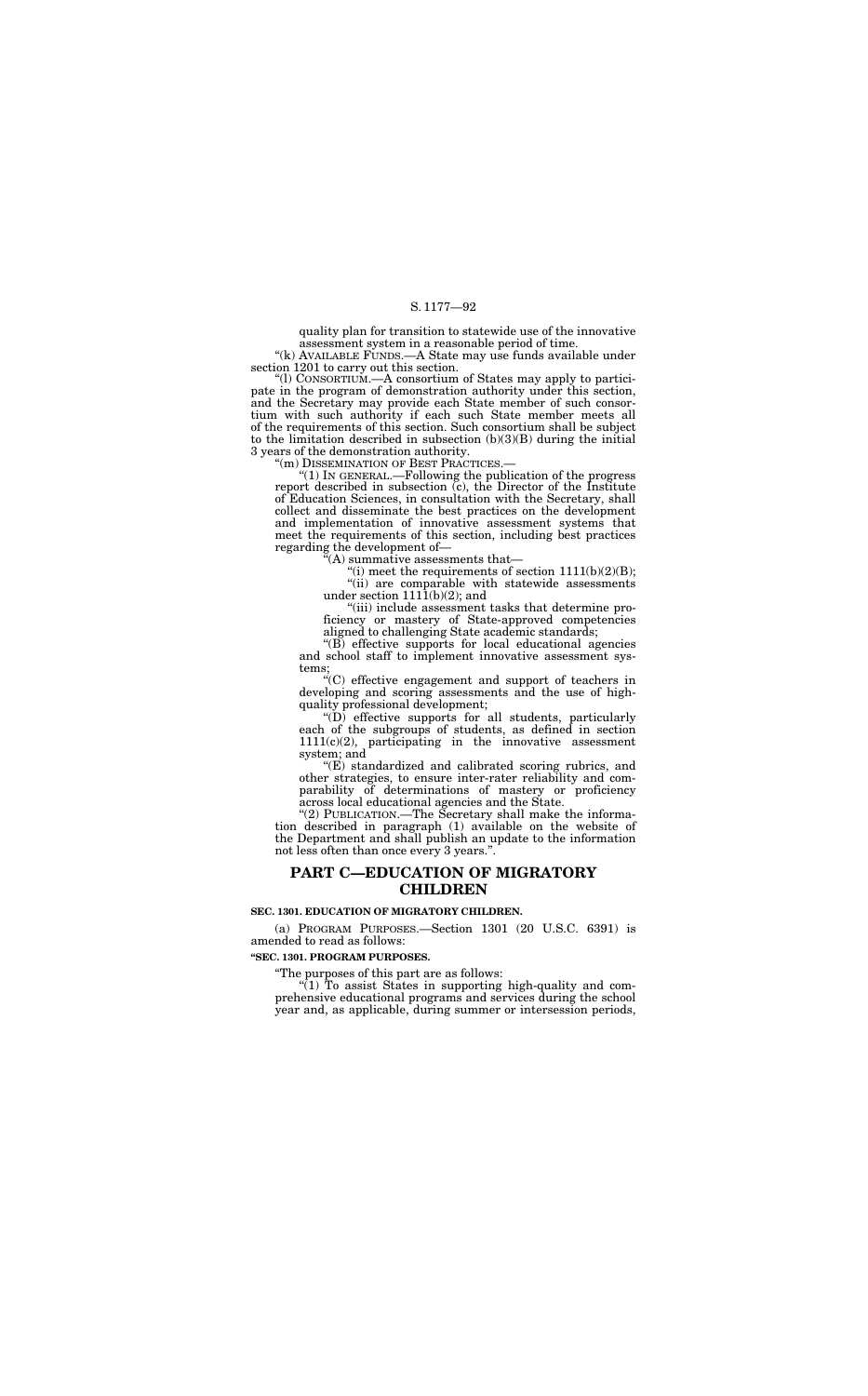that address the unique educational needs of migratory children.

"(2) To ensure that migratory children who move among the States are not penalized in any manner by disparities among the States in curriculum, graduation requirements, and challenging State academic standards.

"(3) To ensure that migratory children receive full and appropriate opportunities to meet the same challenging State academic standards that all children are expected to meet.

(1) by redesignating subsections (c) through (e) as subsections  $(d)$  through (f), respectively;

''(4) To help migratory children overcome educational disruption, cultural and language barriers, social isolation, various health-related problems, and other factors that inhibit the ability of such children to succeed in school.

"(a) STATE ALLOCATIONS.—Except as provided in subsection (c), each State (other than the Commonwealth of Puerto Rico) is entitled to receive under this part an amount equal to the product of—

" $(1)$  the sum of-

''(5) To help migratory children benefit from State and local systemic reforms.''.

(b) STATE ALLOCATIONS.—Section 1303 (20 U.S.C. 6393) is amended—

"(2) 40 percent of the average per-pupil expenditure in the State, except that the amount determined under this paragraph shall not be less than 32 percent, nor more than 48 percent, of the average per-pupil expenditure in the United States.

(2) by striking subsections (a) and (b) and inserting the following:

''(A) the average number of identified eligible migratory children aged 3 through 21 residing in the State, based on data for the preceding 3 years; and

"(B)  $32$  percent of the average per-pupil expenditure in the United States.

''(B) the number of identified eligible migratory children, aged 3 through 21, who received services under this part in summer or intersession programs provided by the State during the previous year; multiplied by

''(b) HOLD HARMLESS.—Notwithstanding subsection (a), for each of fiscal years 2017 through 2019, no State shall receive less than 90 percent of the State's allocation under this section for the preceding fiscal year.

"(c) ALLOCATION TO PUERTO RICO.-

''(1) IN GENERAL.—For each fiscal year, the grant that the Commonwealth of Puerto Rico shall be eligible to receive under this part shall be the amount determined by multiplying the number of children who would be counted under subsection  $(a)(1)$  if such subsection applied to the Commonwealth of Puerto Rico by the product of—

" $(A)$  the percentage that the average per-pupil expenditure in the Commonwealth of Puerto Rico is of the lowest average per-pupil expenditure of any of the 50 States, subject to paragraphs  $(2)$  and  $(3)$ ; and

''(2) MINIMUM PERCENTAGE.—The percentage described in paragraph (1)(A) shall not be less than 85 percent.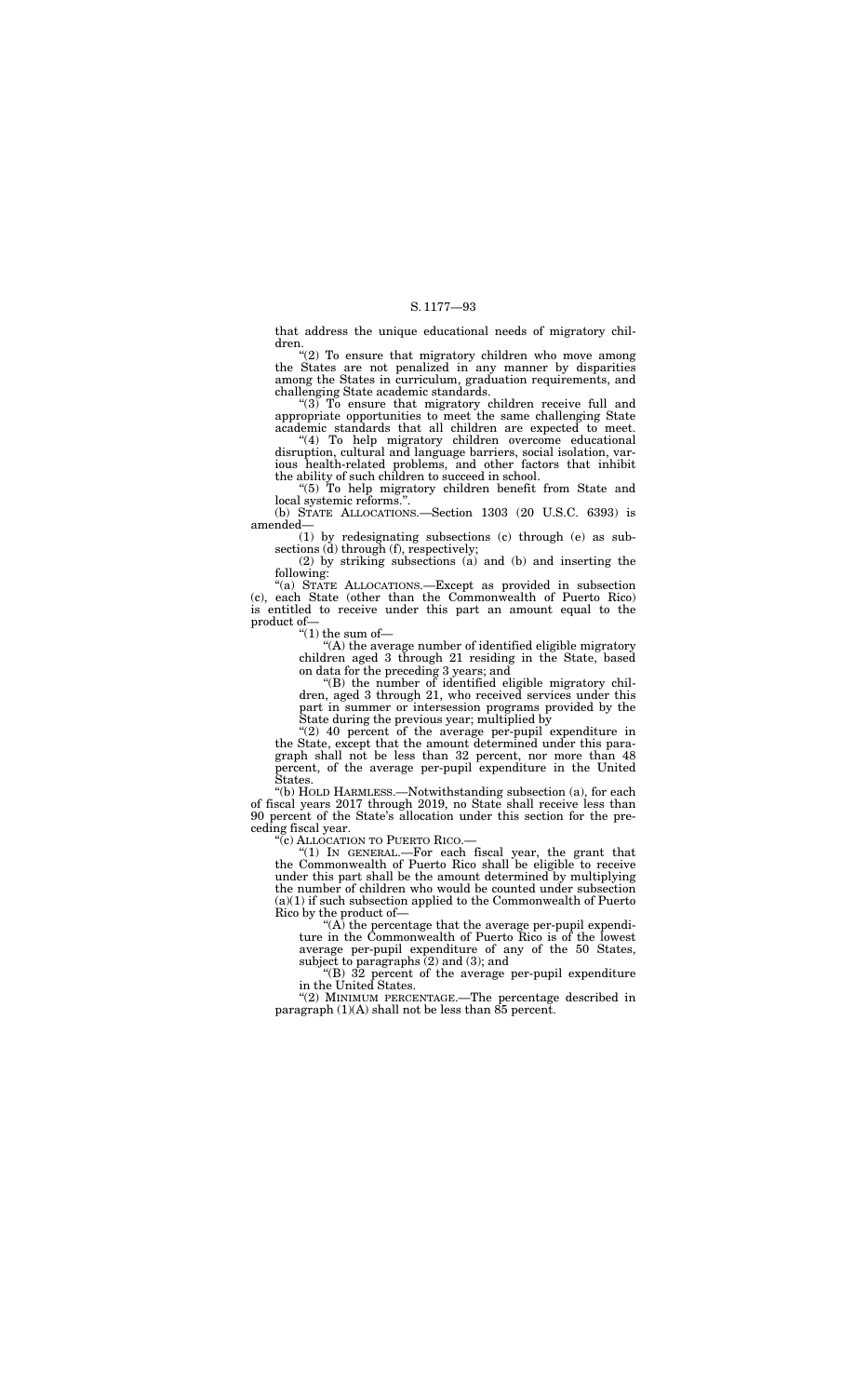''(3) LIMITATION.—If the application of paragraph (2) for any fiscal year would result in any of the 50 States or the District of Columbia receiving less under this part than it received under this part for the preceding fiscal year, then the percentage described in paragraph  $(1)(\overline{A})$  that is used for the Commonwealth of Puerto Rico for the fiscal year for which the determination is made shall be the greater of the percentage in paragraph (1)(A) for such fiscal year or the percentage used for the preceding fiscal year.'';

(3) in subsection (d), as redesignated by paragraph  $(1)$ —  $(A)$  in paragraph  $(1)$ —

 $(i)$  in subparagraph  $(A)$ , by striking " $(A)$  If, after" and inserting the following:

"(A) RATABLE REDUCTIONS.—If, after"; and

 $(ii)$  in subparagraph  $(B)$ -

 $(i)$  in subparagraph  $(A)$ , by striking " $(A)$  The Secretary'' and inserting the following:

 $(ii)$  in subparagraph  $(B)$ , by striking " $(B)$  The Secretary'' and inserting the following:

 $(5)$  in subsection  $(f)$ , as redesignated by paragraph  $(1)$ — (A) in the matter preceding paragraph (1), by striking ''estimated'' and inserting ''identified'';

(I) by striking ''(B) If additional'' and inserting the following:

''(1) use the most recent information that most accurately reflects the actual number of migratory children;"

''(B) REALLOCATION.—If additional''; and

(II) by striking ''purpose'' and inserting ''purposes''; and

(B) in paragraph (2)—

"(2) develop and implement a procedure for monitoring the accuracy of such information;'';

(E) in paragraph (4), as redesignated by subparagraph  $(C)$ —

(i) in the matter preceding subparagraph (A), by striking "full-time equivalent"; and

 $(iii)$  in subparagraph  $(A)$ –

(I) by striking ''special needs'' and inserting "unique needs"; and

''(A) FURTHER REDUCTIONS.—The Secretary''; and

''(B) REALLOCATION.—The Secretary'';

 $(4)$  in subsection  $(e)(3)(B)$ , as redesignated by paragraph (1), by striking ''welfare or educational attainment of children'' and inserting "academic achievement of children";

(B) by striking paragraph (1) and inserting the following:

(C) by redesignating paragraphs (2) through (4) as paragraphs (3) through (5), respectively;

(D) by inserting after paragraph  $(1)$  the following:

(II) by striking ''special programs provided under this part'' and inserting ''effective special programs provided under this part''; and

(F) in paragraph (5), as redesignated by subparagraph (C), by striking ''the child whose education has been interrupted'' and inserting ''migratory children, including the most at-risk migratory children''; and

(6) by adding at the end the following: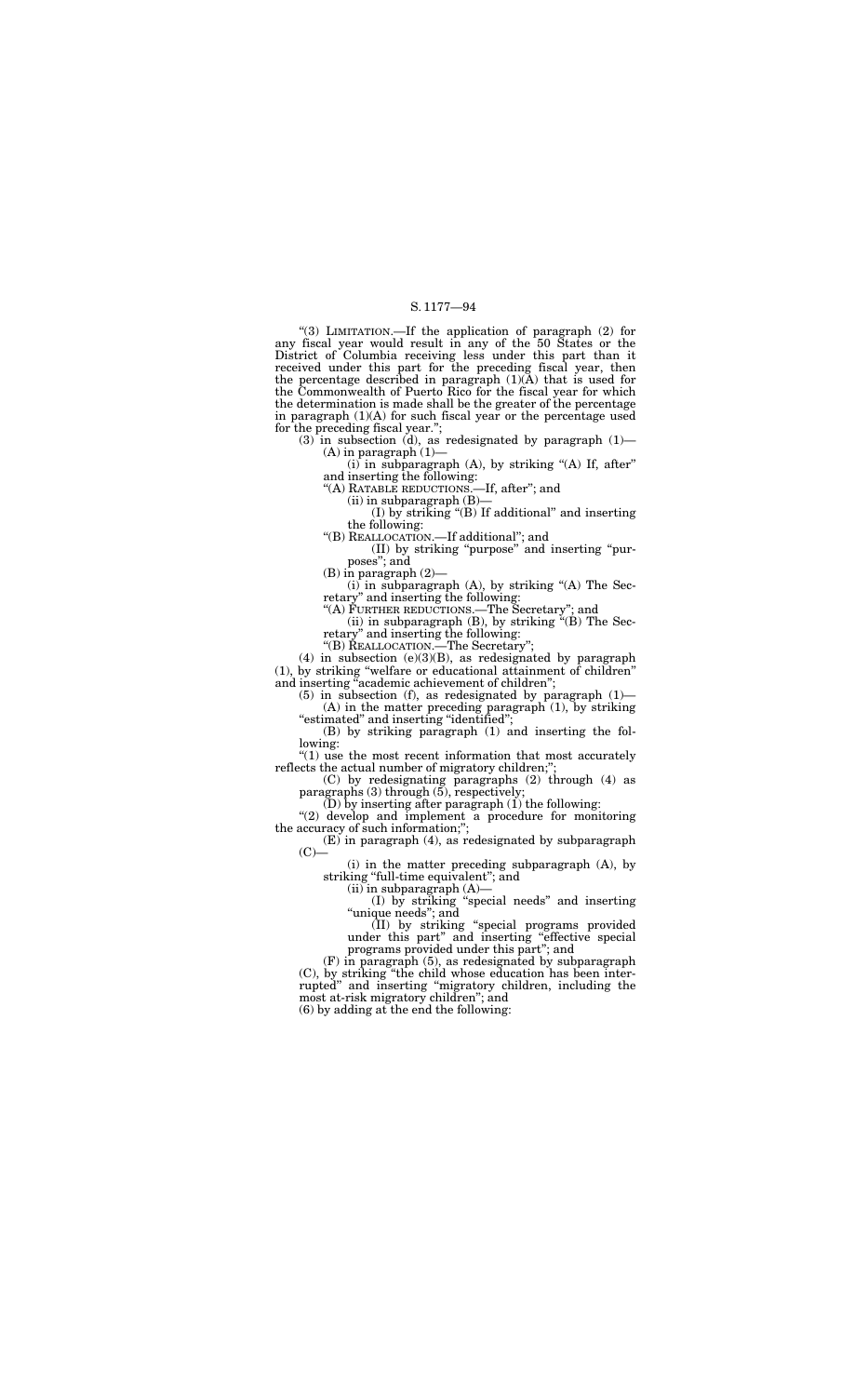''(g) NONPARTICIPATING STATES.—In the case of a State desiring to receive an allocation under this part for a fiscal year that did not receive an allocation for the previous fiscal year or that has been participating for less than 3 consecutive years, the Secretary shall calculate the State's number of identified migratory children aged 3 through 21 for purposes of subsection  $(a)(1)(A)$  by using the most recent data available that identifies the migratory children residing in the State until data is available to calculate the 3 year average number of such children in accordance with such subsection."

> (I) by striking ''migrant children'' and inserting "migratory children"; and

> (II) by striking ''part A or B of title III'' and inserting "part A of title III"; and

(c) STATE APPLICATIONS; SERVICES.—Section 1304 (20 U.S.C. 6394) is amended—

(1) in subsection (b)—

 $(A)$  in paragraph  $(1)$ —

(C) in paragraph (3), by striking '', consistent with procedures the Secretary may require,'

(i) in the matter preceding subparagraph (A)— (I) by striking ''special educational needs'' and inserting ''unique educational needs''; and

(D) in paragraph  $(5)$ , by inserting "and" after the semicolon;

(G) in paragraph (6), as redesignated by subparagraph (F), by striking ''who have parents who do not have a high school diploma" and inserting "whose parents do not have a high school diploma";

 $(2)$  in subsection  $(c)$ 

(II) by inserting ''and migratory children who have dropped out of school'' after ''preschool migratory children'';

(ii) in subparagraph (B)—

(B) in paragraph (2), by striking ''subsections (b) and (c) of section 1120A, and part I'' and inserting ''subsections (b) and (c) of section 1118, and part  $F''$ ;

 $(C)$  in paragraph  $(3)$ —

(iii) by striking subparagraph (D) and inserting the following:

''(D) measurable program objectives and outcomes;''; (B) in paragraph (2), by striking ''challenging State academic content standards and challenging State student academic achievement standards'' and inserting ''challenging State academic standards'';

(E) by striking paragraph (6);

(F) by redesignating paragraph (7) as paragraph (6); and

(A) in the matter preceding paragraph (1), by striking '', satisfactory to the Secretary,'';

> (i) in the matter preceding subparagraph (A)— (I) by striking ''parent advisory councils'' and inserting ''parents of migratory children, including parent advisory councils,''; and

(II) by striking ''of 1 school year in duration'' and inserting ''not less than 1 school year in duration''; and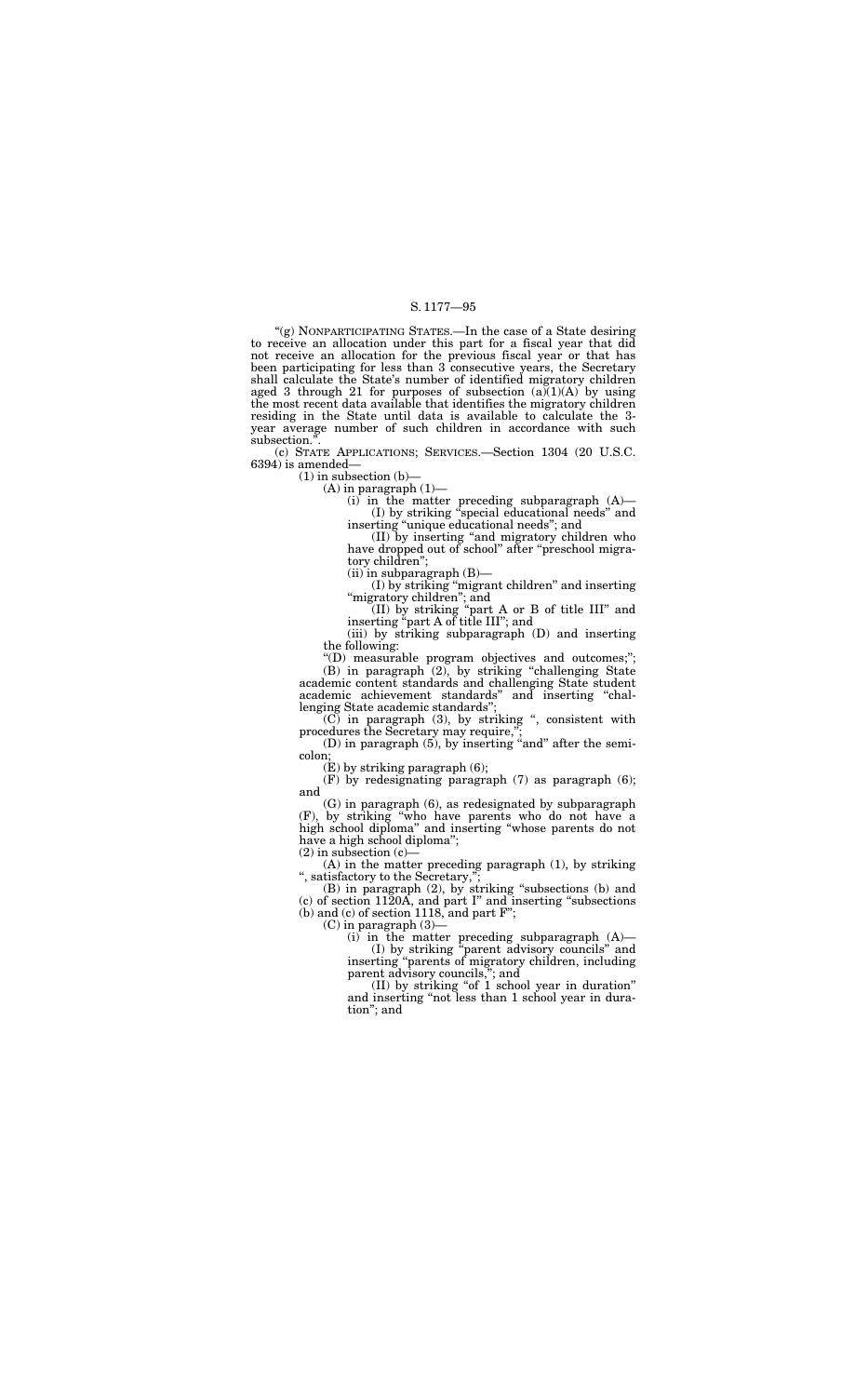(ii) in subparagraph  $(A)$ , by striking "section  $1118$ " and inserting ''section 1116'';

(D) in paragraph (4), by inserting ''and migratory children who have dropped out of school'' after ''preschool migratory children'';

(E) by redesignating paragraph (7) as paragraph (8); (F) by striking paragraph (6) and inserting the following:

" $(7)$  to the extent feasible, such programs and projects will provide for—

''(6) such programs and projects will provide for outreach activities for migratory children and their families to inform such children and families of other education, health, nutrition, and social services to help connect them to such services;

"(B) professional development programs, including mentoring, for teachers and other program personnel;

''(A) advocacy and other outreach activities for migratory children and their families, including helping such children and families gain access to other education, health, nutrition, and social services;

" $(1)$  are failing, or most at risk of failing, to meet the challenging State academic standards; or

''(C) family literacy programs;

''(D) the integration of information technology into educational and related programs; and

''The Secretary shall approve each State application that meets the requirements of this part, and may review any such application with the assistance and advice of State officials and other officials with relevant expertise.'

''(E) programs to facilitate the transition of secondary school students to postsecondary education or employment; and''; and

 $(G)$  in paragraph  $(8)$ , as redesignated by subparagraph  $(E)$ , by striking "paragraphs  $(1)(A)$  and  $(2)(B)(i)$  of section 1303(a), through such procedures as the Secretary may require" and inserting "section  $1303(a)(1)$ ";

(A) in the matter preceding subparagraph (A), by striking "special" and inserting "unique";

(3) by striking subsection (d) and inserting the following: "(d) PRIORITY FOR SERVICES.—In providing services with funds received under this part, each recipient of such funds shall give priority to migratory children who have made a qualifying move within the previous 1-year period and who—

''(2) have dropped out of school.''; and

 $(4)$  in subsection  $(e)(3)$ , by striking "secondary school students" and inserting "students"

(d) SECRETARIAL APPROVAL; PEER REVIEW.—Section 1305 (20 U.S.C. 6395) is amended to read as follows:

#### **''SEC. 1305. SECRETARIAL APPROVAL; PEER REVIEW.**

(e) COMPREHENSIVE NEEDS ASSESSMENT AND SERVICE-DELIVERY PLAN; AUTHORIZED ACTIVITIES.—Section 1306 (20 U.S.C. 6396) is amended—

 $(1)$  in subsection  $(a)(1)$ —

(B) in subparagraph (B)—

(i) in the matter preceding clause (i), by striking ''section 9302'' and inserting ''section 8302''; and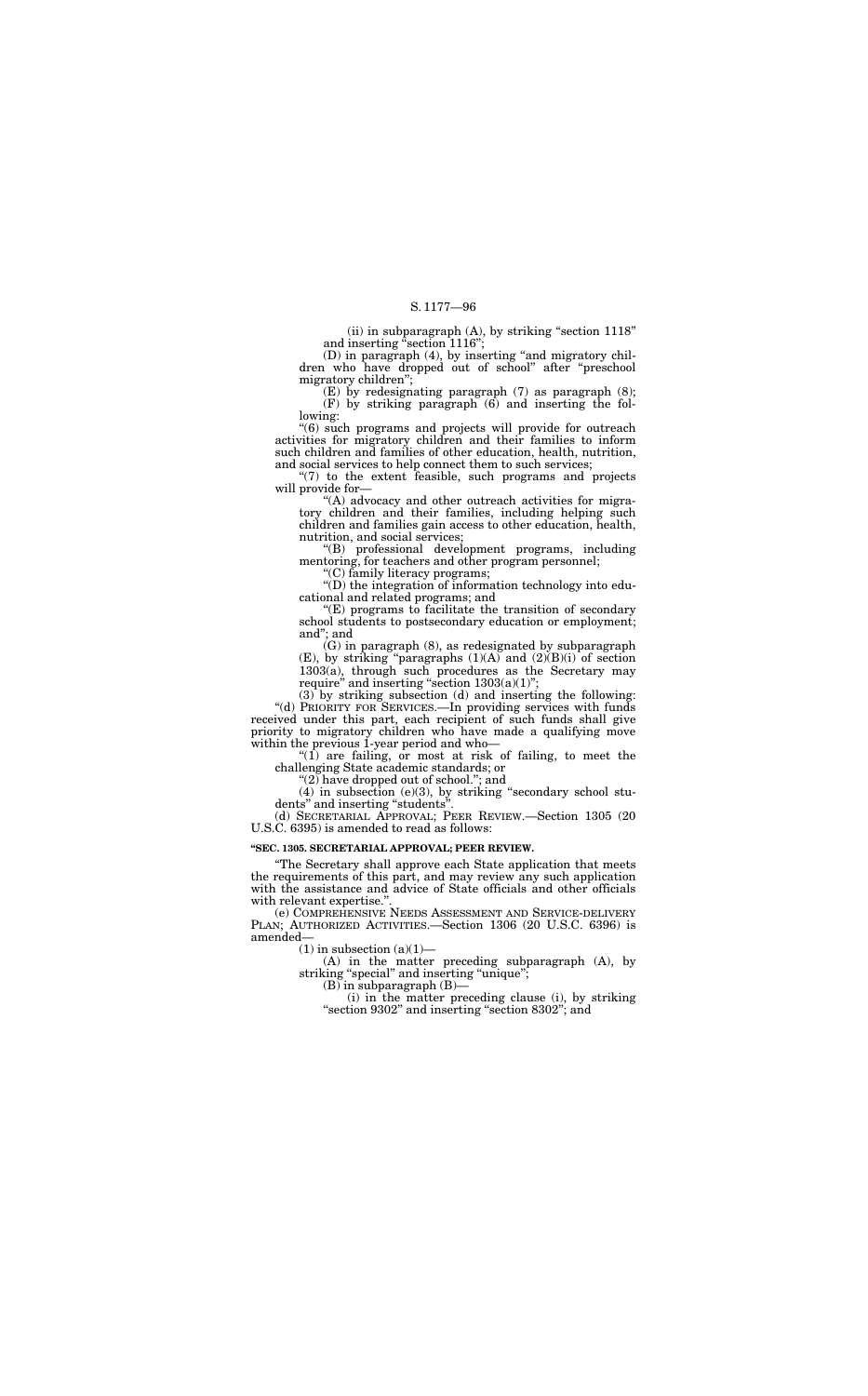(ii) in clause (i), by striking "special" and inserting "unique";

 $(C)$  in subparagraph  $(C)$ , by striking "challenging State academic content standards and challenging State student academic achievement standards'' and inserting ''challenging State academic standards''; and

(D) in subparagraph (F), by striking ''part A or B of title III'' and inserting ''part A of title III''; and  $(2)$  in subsection  $(b)$ –

(A) in paragraph (1), by striking ''shall have the flexibility to" and inserting "retains the flexibility to"; and

 $(1)$  in the matter preceding paragraph  $(1)$ , by striking "nonprofit''; and

(C) by striking ''students'' and inserting ''children''; and  $(2)$  in subsection  $(b)$ -

(B) in paragraph (4), by striking ''special educational'' and inserting ''unique educational''.

> (I) in the matter preceding clause (i), by striking ''The Secretary, in consultation'' and all that follows through ''include—'' and inserting the following: ''The Secretary, in consultation with the States, shall ensure the linkage of migrant student record systems for the purpose of electronically exchanging, among the States, health and educational information regarding all migratory students eligible under this part. The Secretary shall ensure that such linkage occurs in a cost-effective manner, utilizing systems used by the States prior to, or developed after, the date of the enactment of the Every Student Succeeds Act. Such information may include-

(f) BYPASS.—Section 1307 (20 U.S.C. 6397) is amended—

(2) in paragraph (3), by striking ''welfare or educational attainment'' and inserting ''educational achievement''.

(g) COORDINATION OF MIGRANT EDUCATION ACTIVITIES.—Section 1308 (20 U.S.C. 6398) is amended—

 $(1)$  in subsection  $(a)(1)$ —

(A) by striking "nonprofit";

(II) in clause (ii), by striking ''required under and inserting "under section section  $1111(b)''$ <br> $1111(b)(2)''$ ; and

(B) by inserting ''through'' after ''including''; and

(A) in paragraph (1), by striking ''developing effective methods for'';

(B) in paragraph (2)—

 $(i)$  in subparagraph  $(A)$ —

(III) in clause (iii), by striking ''high standards'' and inserting ''the challenging State academic standards'';

(ii) by redesignating subparagraph (B) as subparagraph (C);

(iii) by inserting after subparagraph (A) the following:

''(B) CONSULTATION.—The Secretary shall maintain ongoing consultation with the States, local educational agencies, and other migratory student service providers on—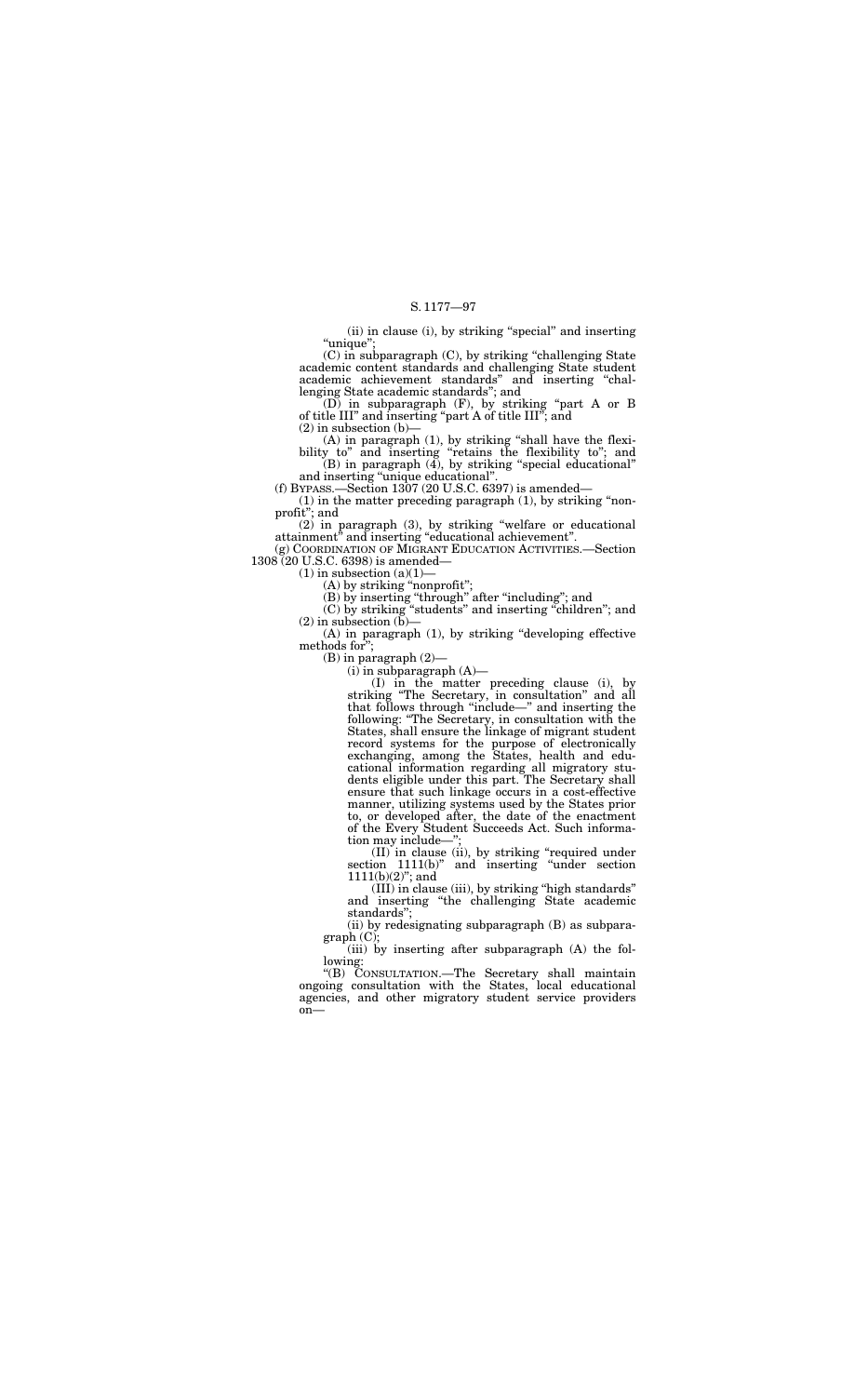''(i) the effectiveness of the system described in subparagraph (A); and

"(ii) the ongoing improvement of such system."; and

(iv) in subparagraph (C), as redesignated by clause  $(ii)$ 

(h) DEFINITIONS.—Section 1309 (20 U.S.C. 6399) is amended— (1) in paragraph  $(1)(B)$ , by striking "nonprofit"; and

(2) by striking paragraph (2) and inserting the following:

(I) by striking ''the proposed data elements'' and inserting "any new proposed data elements"; and

(II) by striking ''Such publication shall occur not later than 120 days after the date of enactment of the No Child Left Behind Act of 2001.''; and (C) by striking paragraph (4).

"(3) MIGRATORY CHILD.—The term 'migratory child' means a child or youth who made a qualifying move in the preceding 36 months—

''(2) MIGRATORY AGRICULTURAL WORKER.—The term 'migratory agricultural worker' means an individual who made a qualifying move in the preceding 36 months and, after doing so, engaged in new temporary or seasonal employment or personal subsistence in agriculture, which may be dairy work or the initial processing of raw agricultural products. If an individual did not engage in such new employment soon after a qualifying move, such individual may be considered a migratory agricultural worker if the individual actively sought such new employment and has a recent history of moves for temporary or seasonal agricultural employment.

" $(4)$  MIGRATORY FISHER.—The term 'migratory fisher' means an individual who made a qualifying move in the preceding 36 months and, after doing so, engaged in new temporary or seasonal employment or personal subsistence in fishing. If the individual did not engage in such new employment soon after the move, the individual may be considered a migratory fisher if the individual actively sought such new employment and has a recent history of moves for temporary or seasonal fishing employment.

"(5) QUALIFYING MOVE.—The term 'qualifying move' means a move due to economic necessity—

> "(ii) in the case of a school district of more than 15,000 square miles, wherein a qualifying move is a distance of 20 miles or more to a temporary residence.''.

''(A) as a migratory agricultural worker or a migratory fisher; or

''(B) with, or to join, a parent or spouse who is a migratory agricultural worker or a migratory fisher.

''(A) from one residence to another residence; and

''(B) from one school district to another school district, except—

''(i) in the case of a State that is comprised of a single school district, wherein a qualifying move is from one administrative area to another within such district; or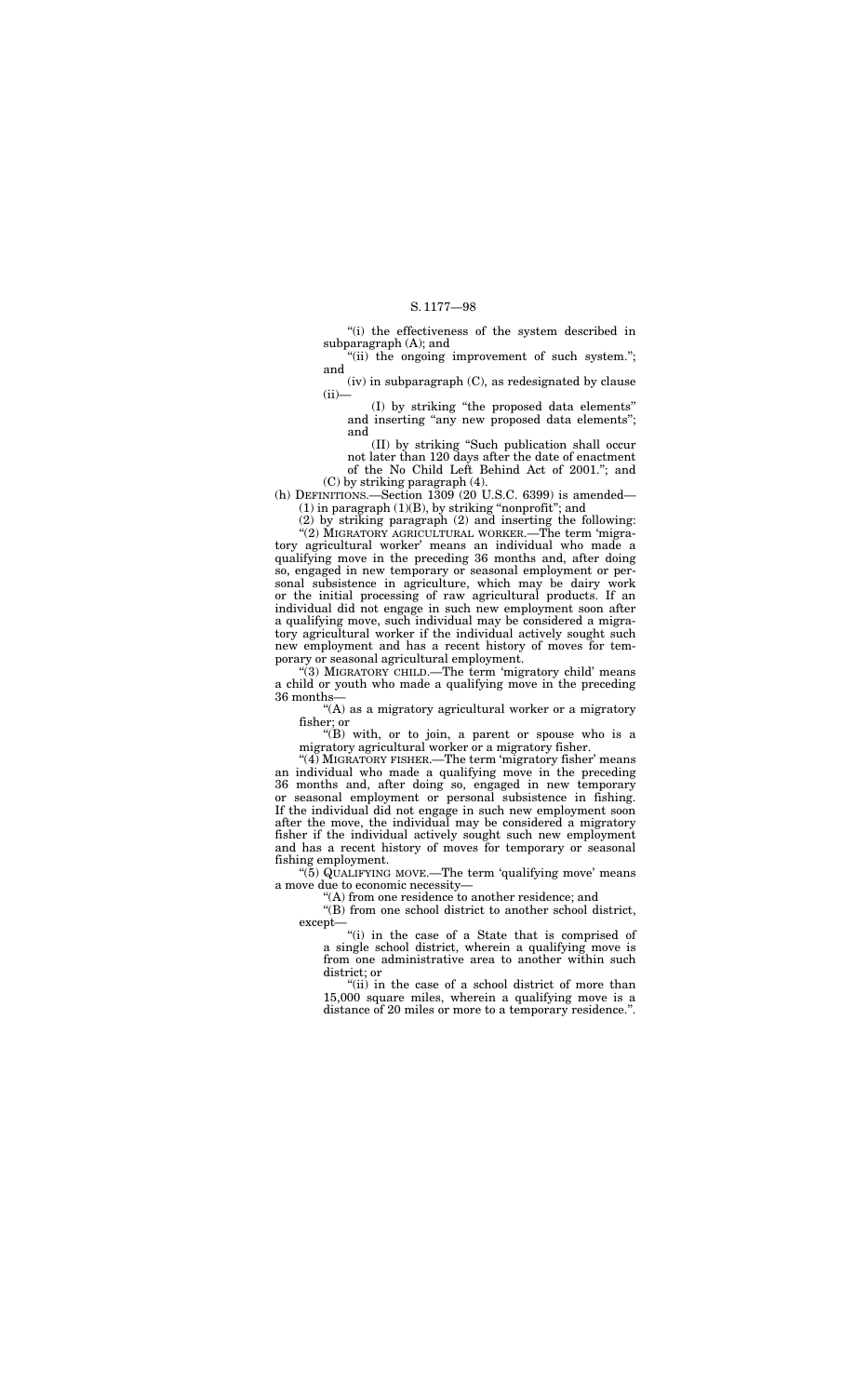# **PART D—PREVENTION AND INTERVENTION PROGRAMS FOR CHILDREN AND YOUTH WHO ARE NEGLECTED, DELINQUENT, OR AT-RISK**

#### **SEC. 1401. PREVENTION AND INTERVENTION PROGRAMS FOR CHIL-DREN AND YOUTH WHO ARE NEGLECTED, DELINQUENT, OR AT-RISK.**

(i) by inserting ", tribal," after "youth in local"; and

Part D of title I (20 U.S.C. 6421 et seq.) is amended—

 $(1)$  in section 1401(a)–

(A) in paragraph (1)—

(ii) by striking ''challenging State academic content standards and challenging State student academic achievement standards'' and inserting ''challenging State academic standards''; and

 $(i)$  in paragraph  $(1)(B)$ , by striking "from correctional facilities to locally operated programs'' and inserting ''between correctional facilities and locally operated programs''; and

(B) in paragraph (3), by inserting ''and the involvement of their families and communities'' after ''to ensure their continued education'';

> (bb) by striking ''vocational'' and inserting "career";

 $(II)$  in subparagraph  $(B)$ , by striking "and" after the semicolon;

(2) in section 1412(b), by striking paragraph (2) and inserting the following:

"(2) MINIMUM PERCENTAGE.—The percentage in paragraph  $(1)(A)$  shall not be less than 85 percent.";

(3) in section 1414—

(A) in subsection (a)—

(aa) in clause (i), by inserting "and" after the semicolon;

(ii) in paragraph (2)—

 $(I)$  in subparagraph  $(A)$ —

(aa) by striking ''the program goals, objectives, and performance measures established by the State'' and inserting ''the program objectives and outcomes established by the State''; and

(III) by redesignating subparagraph (C) as subparagraph (D);

(IV) by inserting after subparagraph (B) the following:

''(C) describe how the State will place a priority for such children to attain a regular high school diploma, to the extent feasible;'';

(V) in subparagraph (D), as redesignated by subclause (III)—

> (bb) by striking clause (ii) and redesignating clause (iii) as clause (ii); and

(cc) by striking clause (iv); and

(VI) by adding at the end the following: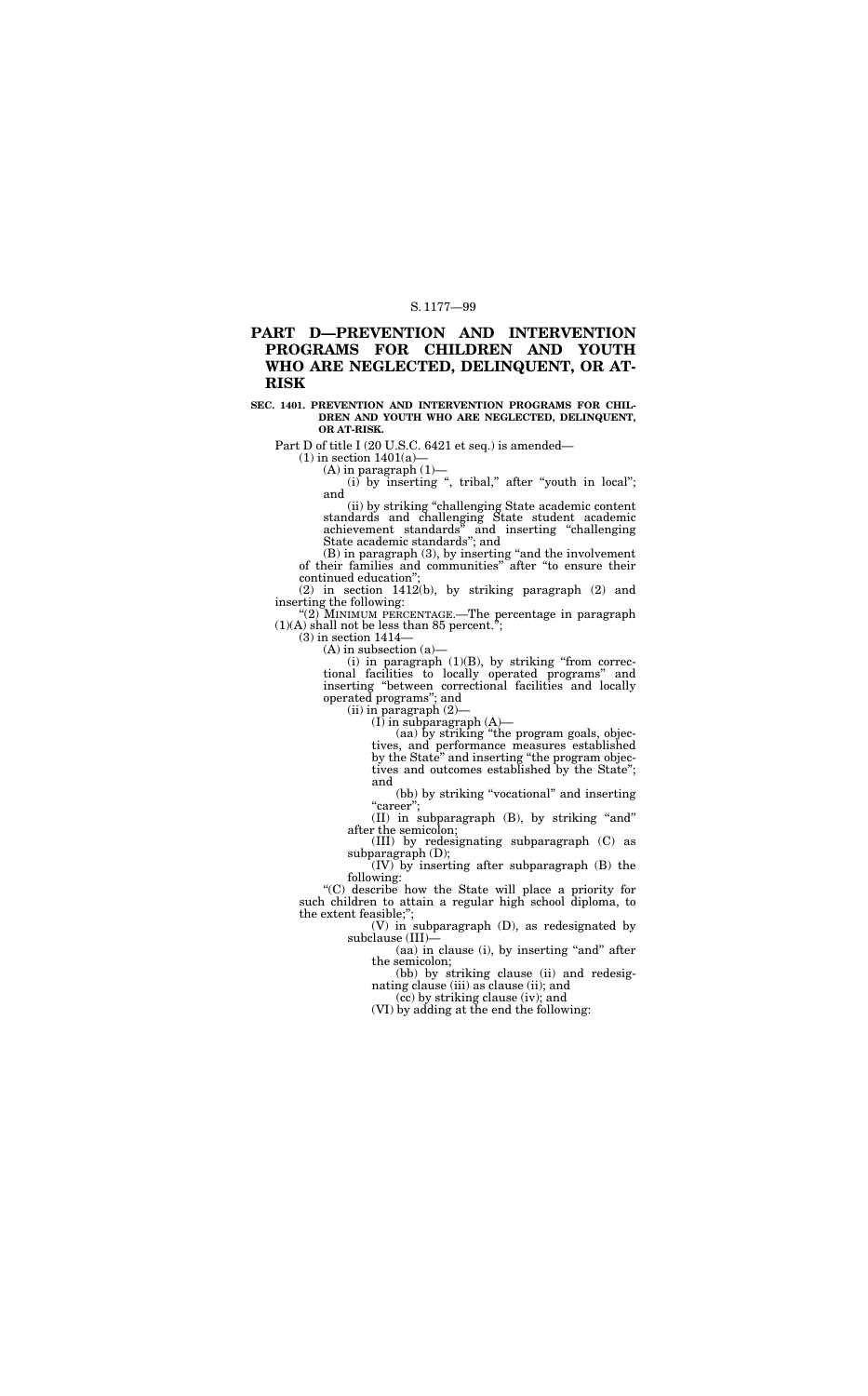''(E) provide assurances that the State educational agency has established—

''(i) procedures to ensure the timely re-enrollment of each student who has been placed in the juvenile justice system in secondary school or in a re-entry program that best meets the needs of the student, including the transfer of credits that such student earns during placement; and

"(ii) opportunities for such students to participate in credit-bearing coursework while in secondary school, postsecondary education, or career and technical education programming.''; and

 $(B)$  in subsection  $(c)$ –

(i) in paragraph (1), by inserting "and, to the extent practicable, provide for such assessment upon entry into a correctional facility'' after ''to be served under this subpart'';

 $(iii)$  in paragraph  $(6)$ —

(I) by striking ''carry out the evaluation requirements of section 9601 and how'' and inserting "use":

(II) by inserting ''under section 8601'' after "recent evaluation"; and

(iii) in paragraph (7), by striking ''section 9521'' and inserting "section 8521";

(II) by striking ''vocational'' and inserting "career";

 $(v)$  in paragraph  $(9)$ —

 $(I)$  by inserting "and after" after "prior to"; and

 $(vi)$  in paragraph  $(11)$ , by striking "transition of children and youth from such facility or institution to'' and inserting ''transition of such children and youth between such facility or institution and'';

(III) by striking ''will be used'';

(viii) in paragraph (17), by inserting "certified or licensed'' after ''provides an assurance that'';

(iv) paragraph (8)—

 $(ix)$  in paragraph  $(18)$ , by striking "and" after the semicolon;

(I) by striking ''Public Law 105–220'' and inserting ''the Workforce Innovation and Opportunity Act''; and

(II) by inserting ''in order to facilitate the transition of such children and youth between the correctional facility and the local educational agency or alternative education program'' after ''the local educational agency or alternative education program'';

(vii) in paragraph (16)—

(I) by inserting ''and attain a regular high school diploma'' after ''to encourage the children and youth to reenter school''; and

(II) by striking ''achieve a secondary school diploma'' and inserting ''attain a regular high school diploma'';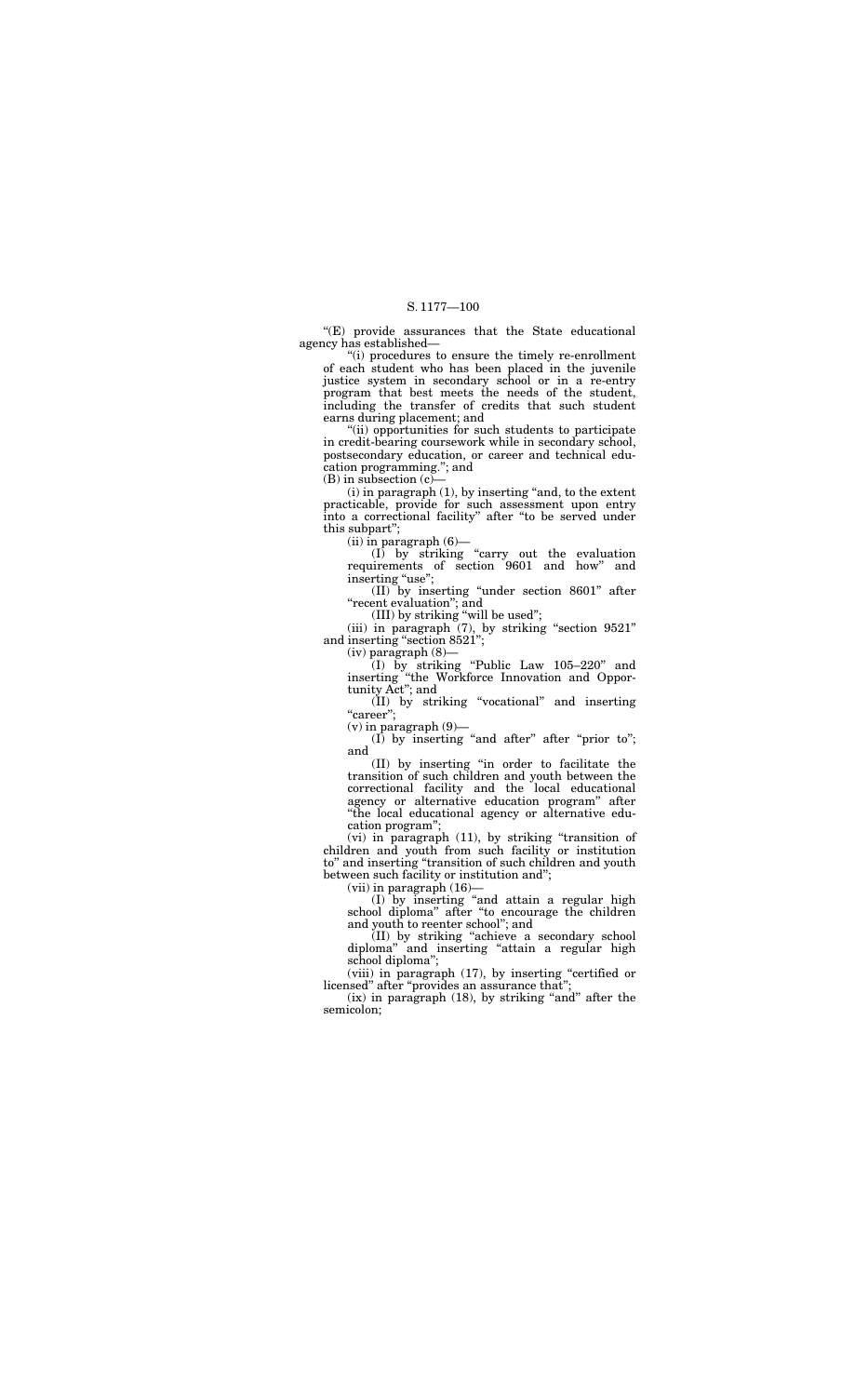(x) in paragraph (19), by striking the period at the end and inserting "; and"; and

"(20) describes how the State agency will, to the extent feasible—

(xi) by adding at the end the following:

"(A) note when a youth has come into contact with both the child welfare and juvenile justice systems; and

 $(i)$  in paragraph  $(1)(B)$ , by striking "vocational or technical training'' and inserting ''career and technical education''; and

''(B) deliver services and interventions designed to keep such youth in school that are evidence-based (to the extent a State determines that such evidence is reasonably available).'';

(4) in section 1415—

 $(A)$  in subsection  $(a)$ —

(ii) in paragraph (2)—

(bb) in clause (ii), by striking "supplement and improve'' and inserting ''respond to the educational needs of such children and youth, including by supplementing and improving''; and

(I) by striking subparagraph (A) and inserting the following:

"(A) may include-

''(i) the acquisition of equipment;

(BB) by inserting "and" after the semicolon;

''(ii) pay-for-success initiatives; or

(bb) by striking "; and" and inserting a period; and

(B) in subsection (b), by striking ''section 1120A'' and inserting "section 1118";

''(iii) providing targeted services for youth who have come in contact with both the child welfare system and juvenile justice system;'';

(II) in subparagraph (B)—

(aa) in clause (i), by striking ''the State's challenging academic content standards and student academic achievement standards'' and inserting ''the challenging State academic standards'';

(cc) in clause (iii)—

(AA) by striking ''challenging State academic achievement standards'' and inserting ''challenging State academic standards''; and

(III) in subparagraph (C)—

(aa) by striking ''section 1120A and part I" and inserting "section 1118 and part F"; and

(IV) by striking subparagraph (D); and

(5) in section 1416—

 $(A)$  in paragraph  $(3)$ —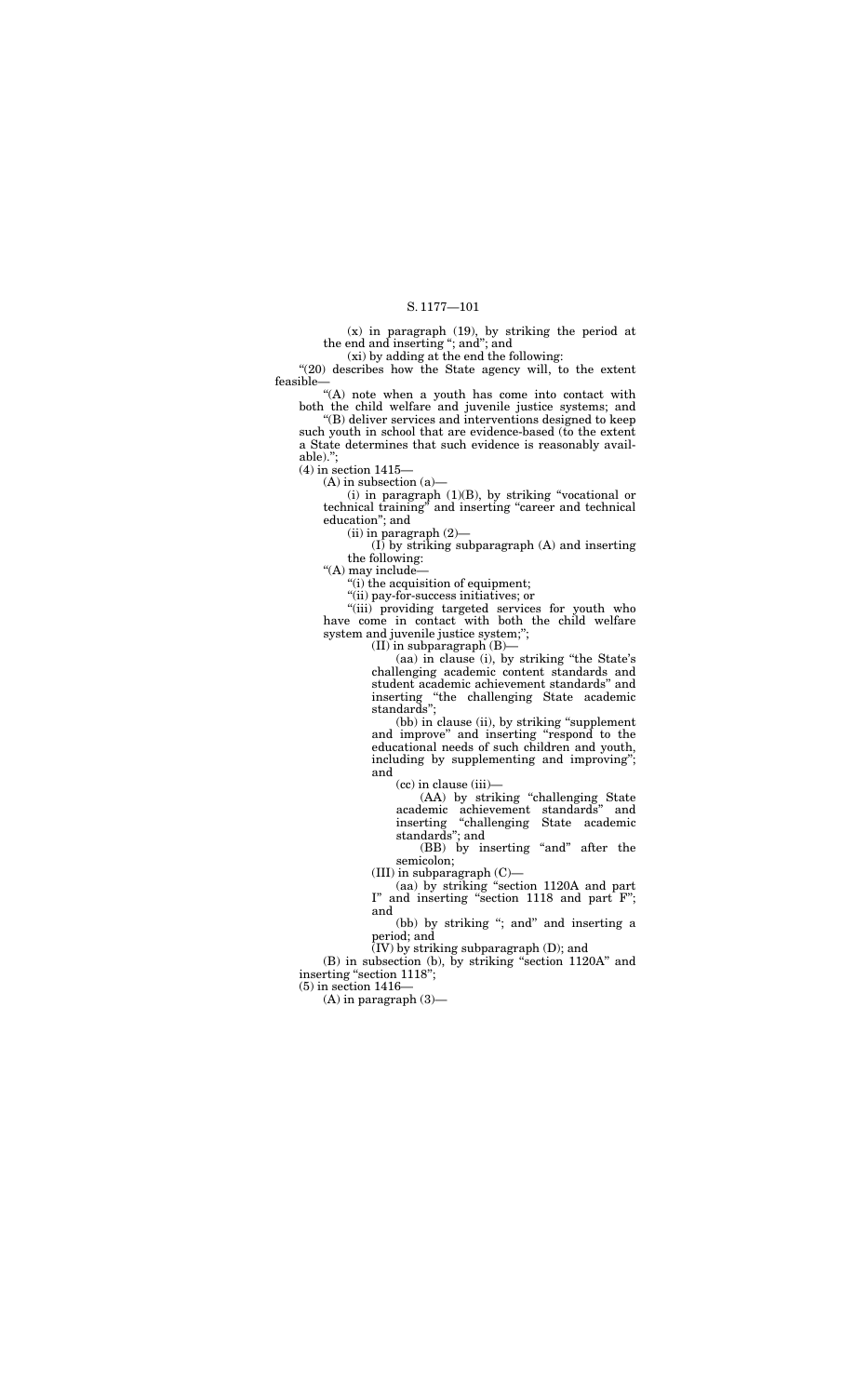(ii) by striking ''complete secondary school, attain a secondary diploma'' and inserting ''attain a regular high school diploma";

 $(B)$  in paragraph  $(4)$ 

(i) by striking ''challenging State academic content standards and student academic achievement standards'' and inserting ''challenging State academic standards''; and

(i) by striking ''pupil'' and inserting ''specialized instructional support''; and

(C) in paragraph (6), by striking ''student progress'' and inserting "and improve student achievement";

 $(6)$  in section  $1418(a)$ —

''(1) projects that facilitate the transition of children and youth between State-operated institutions, or institutions in the State operated by the Secretary of the Interior, and schools served by local educational agencies or schools operated or funded by the Bureau of Indian Education; or"; and

(ii) by inserting '', and how relevant and appropriate academic records and plans regarding the continuation of educational services for such children or youth are shared jointly between the State agency operating the institution or program and local educational agency in order to facilitate the transition of such children and youth between the local educational agency and the State agency'' after ''children and youth described in paragraph (1)''; and

(i) by striking ''vocational'' each place the term appears and inserting "career"; and

(ii) in the matter preceding subparagraph (A), by striking "secondary" and inserting "regular high";

 $(8)$  in section 1421 $(3)$ , by inserting ", including schools operated or funded by the Bureau of Indian Education,'' after ''local schools'';

(A) by striking paragraph (1) and inserting the following:

 $(A)$  in paragraph  $(2)(B)$ , by inserting ", including such facilities operated by the Secretary of the Interior and Indian tribes'' after ''the juvenile justice system'';

(B) in paragraph (2)—

(7) in section 1419—

(A) by striking the section heading and inserting ''**TECHNICAL ASSISTANCE**''; and

(B) by striking ''for a fiscal year'' and all that follows through ''to provide'' and inserting ''for a fiscal year to provide'';

(9) in section 1422(d), by striking ''impact on meeting the transitional'' and inserting ''impact on meeting such transitional'';

(10) in section 1423—

(B) by striking paragraph (4) and inserting the following:

''(4) a description of the program operated by participating schools to facilitate the successful transition of children and youth returning from correctional facilities and, as appropriate, the types of services that such schools will provide such children and youth and other at-risk children and youth;'';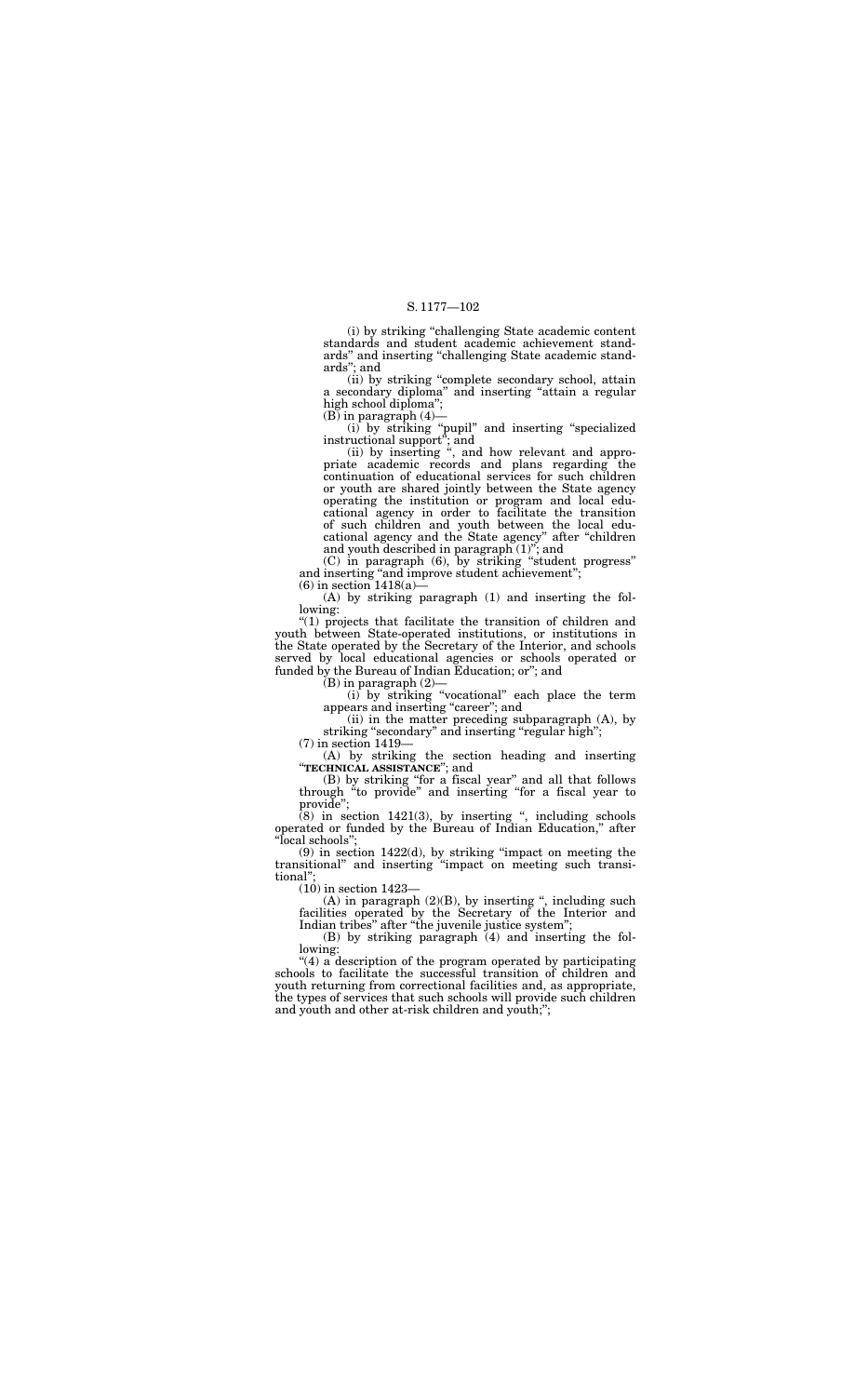$(C)$  in paragraph  $(7)$ —

(i) by inserting ''institutions of higher education or'' after ''partnerships with''; and

(ii) by striking ''develop training, curriculum-based youth entrepreneurship education'' and inserting ''facilitate postsecondary and workforce success for children and youth returning from correctional facilities, such as through participation in credit-bearing coursework while in secondary school, enrollment in postsecondary education, participation in career and technical education programming'';

(i) by striking "vocational" and inserting "career"; and

(ii) by striking "and" after the semicolon; and

(D) in paragraph (8), by inserting ''and family members'' after ''will involve parents'';

 $(E)$  in paragraph  $(9)$ , by striking "vocational" and inserting "career"; and

(F) in paragraph (13), by striking "regular" and inserting "traditional";

(11) in section 1424—

(A) in the matter before paragraph (1), by striking ''Funds provided'' and inserting the following:

''(a) IN GENERAL.—Funds provided'';

 $(B)$  in paragraph  $(2)$ , by striking ", including" and all that follows through "gang members";

 $(C)$  in paragraph  $(4)$ —

"(b) CONTRACTS AND GRANTS.—A local educational agency may use a subgrant received under this subpart to carry out the activities described under paragraphs (1) through (7) of subsection (a) directly or through subgrants, contracts, or cooperative agreements.'';

> (C) in paragraph (9), by striking ''vocational'' and inserting "career";

> (D) in paragraph  $(10)$ , by striking "and" after the semicolon;

(D) in paragraph (5), by striking the period at the end and inserting a semicolon;

 $(E)$  in paragraph (11), by striking the period at the end and inserting a semicolon; and

(E) by inserting the following after paragraph (5):

''(6) programs for at-risk Indian children and youth, including such children and youth in correctional facilities in the area served by the local educational agency that are operated by the Secretary of the Interior or Indian tribes; and ''(7) pay for success initiatives.''; and

 $(F)$  by inserting after paragraph  $(7)$  the following:

(12) in section 1425—

 $(A)$  in paragraph  $(4)$ —

(i) by inserting ''and attain a regular high school diploma'' after ''reenter school''; and

(ii) by striking ''a secondary school diploma'' and inserting ''a regular high school diploma'';

(B) in paragraph (6), by striking ''high academic achievement standards'' and inserting ''the challenging State academic standards'';

(F) by adding at the end the following: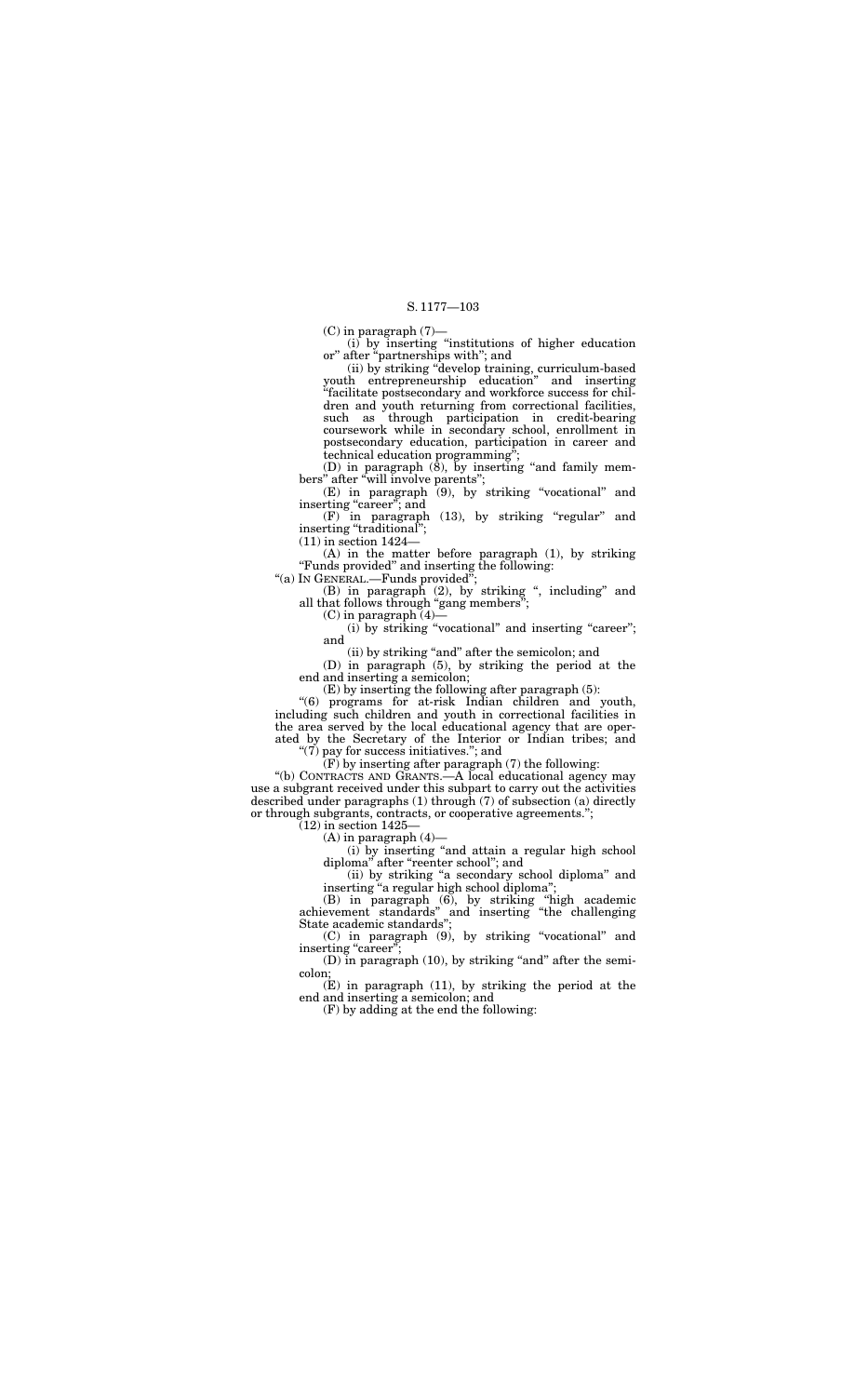"(12) upon the child's or youth's entry into the correctional facility, work with the child's or youth's family members and the local educational agency that most recently provided services to the child or youth (if applicable) to ensure that the relevant and appropriate academic records and plans regarding the continuation of educational services for such child or youth are shared jointly between the correctional facility and local educational agency in order to facilitate the transition of such children and youth between the local educational agency and the correctional facility; and

"(13) consult with the local educational agency for a period jointly determined necessary by the correctional facility and local educational agency upon discharge from that facility, to coordinate educational services so as to minimize disruption to the child's or youth's achievement.'';

> (ii) by striking ''obtaining employment'' and inserting "attaining employment";

 $(14)$  in section 1431(a)-

 $(A)$  in the matter preceding paragraph  $(1)$ , by inserting "while protecting individual student privacy," after "age";

(B) striking ''secondary'' each place the term appears and inserting "high";

(13) in section 1426—

(A) by inserting ''dependency adjudication, or delinquency adjudication," after "failure,";

(A) in paragraph (1), by striking ''reducing dropout rates for male students and for female students over a 3-year period'' and inserting ''the number of children and youth attaining a regular high school diploma or its recognized equivalent''; and

(C) by inserting "or child welfare system" after "juvenile justice system''.

(B) in paragraph (2)—

(i) by striking ''obtaining a secondary school diploma'' and inserting ''attaining a regular high school diploma''; and

(C) in paragraph (1), by inserting ''and to graduate from high school in the number of years established by the State under either the four-year adjusted cohort graduation rate or the extended-year adjusted cohort graduation rate, if applicable'' after ''educational achievement''; and

(D) in paragraph (3), by inserting ''or school operated or funded by the Bureau of Indian Education'' after ''local educational agency''; and

 $(15)$  in section  $1432(2)$ 

(B) by striking ''has limited English proficiency'' and inserting ''is an English learner''; and

# **PART E—FLEXIBILITY FOR EQUITABLE PER-PUPIL FUNDING**

#### **SEC. 1501. FLEXIBILITY FOR EQUITABLE PER-PUPIL FUNDING.**

(a) REORGANIZATION.—Title I (20 U.S.C. 6571 et seq.), as amended by this title, is further amended—

(1) by striking parts E through H;

(2) by redesignating part I as part F;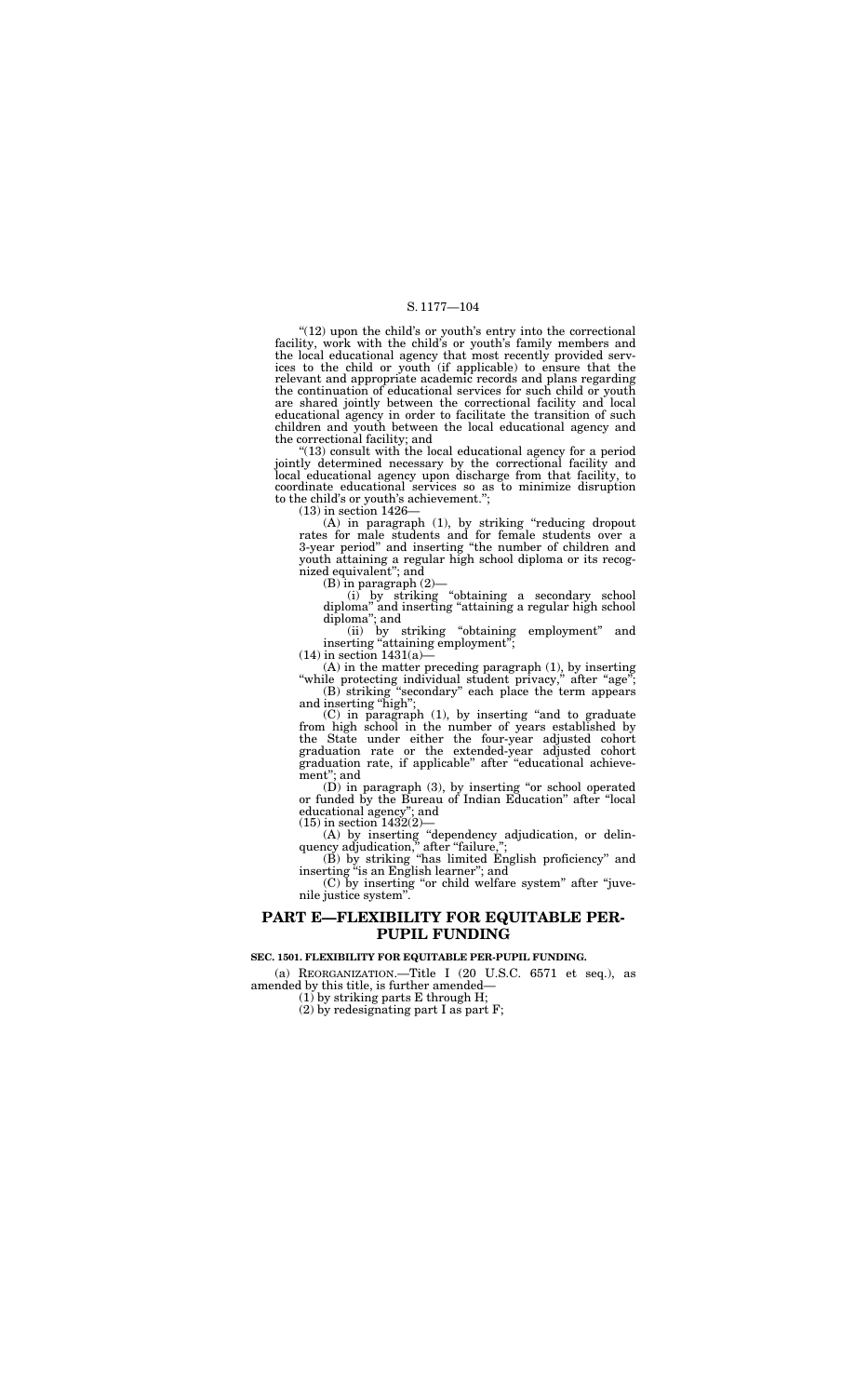(3) by striking sections 1907 and 1908;

(4) by redesignating sections 1901 through 1903 as sections 1601 through 1603, respectively; and

(5) by redesignating sections 1905 and 1906 as sections 1604 and 1605, respectively.

(b) IN GENERAL.—Title I (20 U.S.C. 6571 et seq.), as amended by this title, is further amended by inserting after section 1432 the following:

## **''PART E—FLEXIBILITY FOR EQUITABLE PER-PUPIL FUNDING**

#### **''SEC. 1501. FLEXIBILITY FOR EQUITABLE PER-PUPIL FUNDING.**

"(a) PURPOSE.—The purpose of the program under this section is to provide local educational agencies with flexibility to consolidate eligible Federal funds and State and local education funding in order to create a single school funding system based on weighted per-pupil allocations for low-income and otherwise disadvantaged students.<br>"(b) AUTHORITY.—

"(1) IN GENERAL.—The Secretary is authorized to enter into local flexibility demonstration agreements—

"(A) for not more than 3 years with local educational agencies that are selected under subsection (c) and submit proposed agreements that meet the requirements of subsection (d); and

"(2) SELECTION.-Each local educational agency shall be selected based on such agency—

"(A) submitting a proposed local flexibility demonstration agreement under subsection (d);

''(B) under which such agencies may consolidate and use funds in accordance with subsection (d) in order to develop and implement a school funding system based on weighted per-pupil allocations for low-income and otherwise disadvantaged students.

''(2) FLEXIBILITY.—Except as described in subsection  $(d)(1)(I)$ , the Secretary is authorized to waive, for local educational agencies entering into agreements under this section, any provision of this Act that would otherwise prevent such agency from using eligible Federal funds as part of such agreement.

''(c) SELECTION OF LOCAL EDUCATIONAL AGENCIES.—

''(1) IN GENERAL.—The Secretary may enter into local flexibility demonstration agreements with not more than 50 local educational agencies with an approved application under subsection (d).

''(B) demonstrating that the agreement meets the requirements of such subsection; and

''(C) agreeing to meet the continued demonstration requirements under subsection (e).

''(3) EXPANSION.—Beginning with the 2019–2020 academic year, the Secretary may extend funding flexibility authorized under this section to any local educational agency that submits and has approved an application under subsection (d), as long as a significant majority of the demonstration agreements with local educational agencies described in paragraph (1) meet the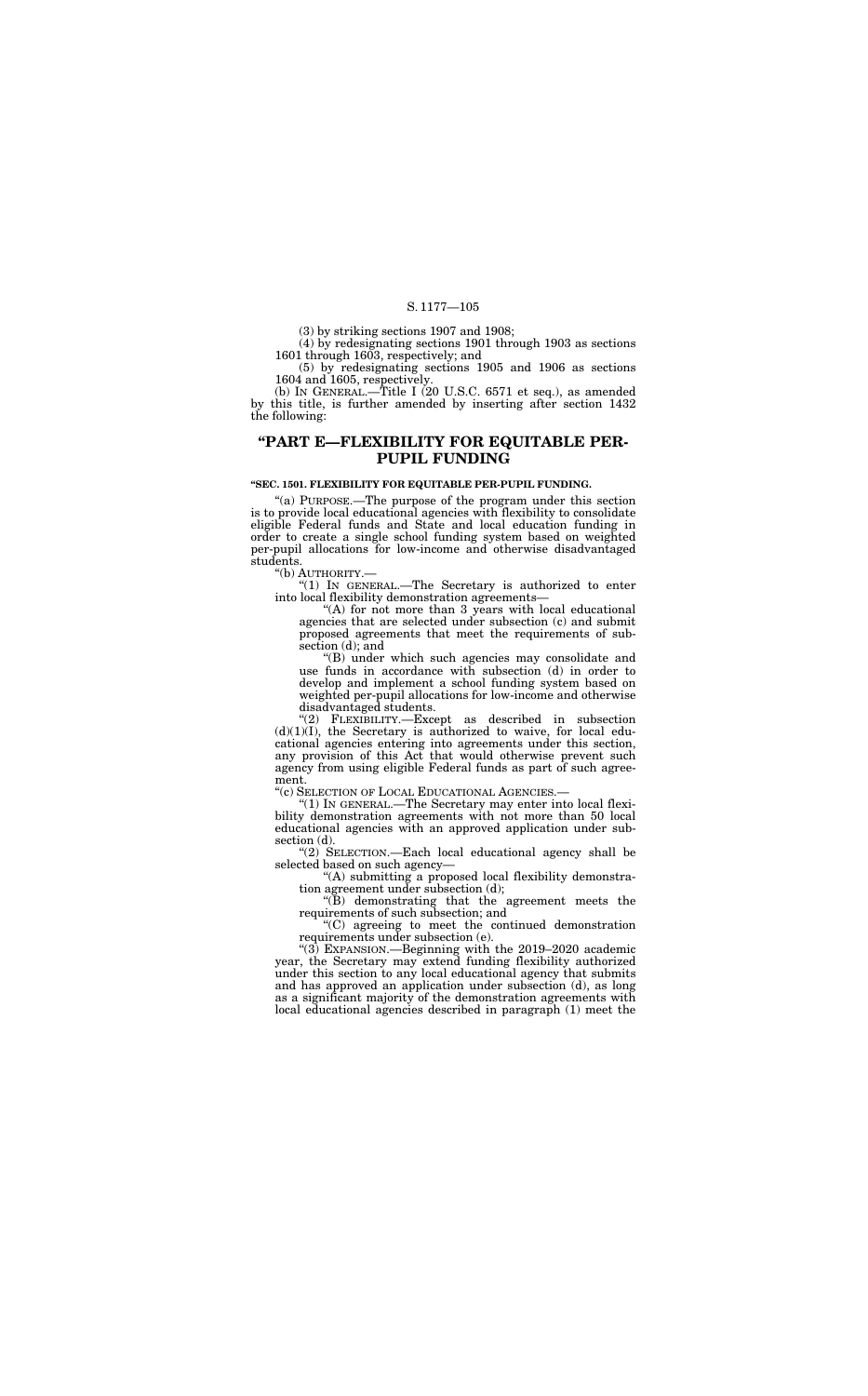requirements of subsection  $(d)(2)$  and subsection  $(e)(1)$  as of the end of the 2018–2019 academic year.

"(d) REQUIRED TERMS OF LOCAL FLEXIBILITY DEMONSTRATION AGREEMENT.—

"(1) APPLICATION.—Each local educational agency that desires to participate in the program under this section shall submit, at such time and in such form as the Secretary may prescribe, an application to enter into a local flexibility demonstration agreement with the Secretary in order to develop and implement a school funding system based on weighted per-pupil allocations that meets the requirements of this section. The application shall include—

" $(\dot{A})$  a description of the school funding system based on weighted per-pupil allocations, including—

"(i) the weights used to allocate funds within such system;

"(ii) the local educational agency's legal authority to use State and local education funds consistent with this section;

 $(C)$  a description of the amount and percentage of total local educational agency funding, including State and local education funds and eligible Federal funds, that will be allocated through such system;

''(iii) how such system will meet the requirements of paragraph (2); and

"(iv) how such system will support the academic achievement of students, including low-income students, the lowest-achieving students, English learners, and children with disabilities;

"(E) the per-pupil amount of eligible Federal funds each school served by the agency received in the preceding fiscal year, disaggregated by the programs supported by the eligible Federal funds;

 $\mathcal{F}(\mathbf{F})$  a description of how such system will ensure that any eligible Federal funds allocated through the system will meet the purposes of each Federal program supported by such funds, including serving students from low-income families, English learners, migratory children, and children who are neglected, delinquent, or at risk, as applicable;

''(B) a list of funding sources, including eligible Federal funds, the local educational agency will include in such system;

"(H) an assurance that the local educational agency will use fiscal control and sound accounting procedures

''(D) the per-pupil expenditures (which shall include actual personnel expenditures, including staff salary differentials for years of employment, and actual nonpersonnel expenditures) of State and local education funds for each school served by the agency for the preceding fiscal year;

''(G) an assurance that the local educational agency developed and will implement the local flexibility demonstration agreement in consultation with teachers, principals, other school leaders (including charter school leaders in a local educational agency that has charter schools), administrators of Federal programs impacted by the agreement, parents, community leaders, and other relevant stakeholders;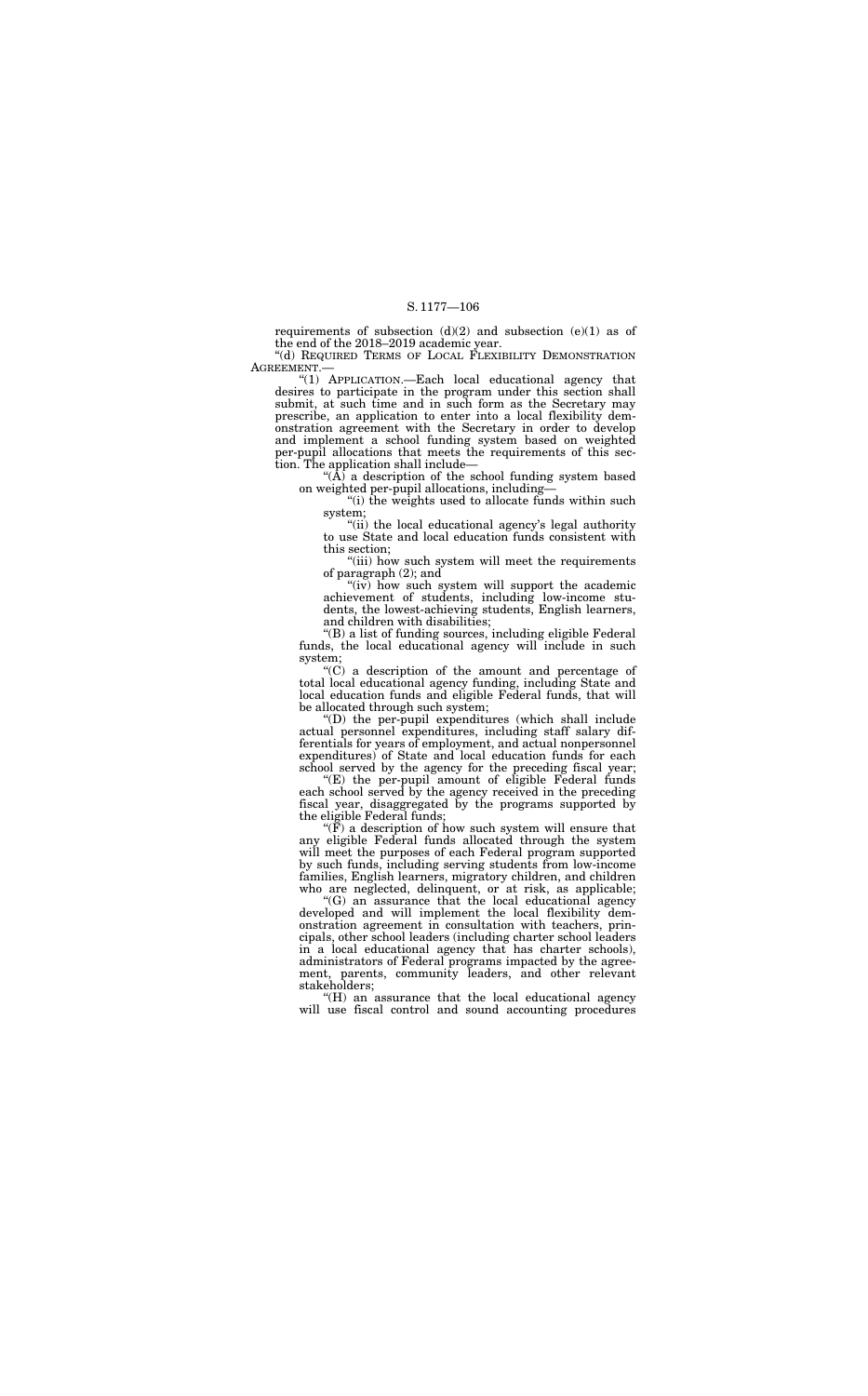that ensure proper disbursement of, and accounting for, eligible Federal funds consolidated and used under such system;

" $(I)$  an assurance that the local educational agency will continue to meet the requirements of sections 1117, 1118, and 8501; and

"(A) IN GENERAL.-A local educational agency's school funding system based on weighted per-pupil allocations shall—

''(J) an assurance that the local educational agency will meet the requirements of all applicable Federal civil rights laws in carrying out the agreement and in consolidating and using funds under the agreement.

"(2) REQUIREMENTS OF THE SYSTEM.

"(i) except as allowed under clause (iv), allocate a significant portion of funds, including State and local education funds and eligible Federal funds, to the school level based on the number of students in a school and a formula developed by the agency under this section that determines per-pupil weighted amounts;

"(iii) ensure that each high-poverty school receives, in the first year of the demonstration agreement—

"(iv) be used to allocate to schools a significant percentage, which shall be a percentage agreed upon during the application process, of all the local educational agency's State and local education funds and eligible Federal funds; and

''(ii) use weights or allocation amounts that allocate substantially more funding to English learners, students from low-income families, and students with any other characteristics associated with educational disadvantage chosen by the local educational agency, than to other students;

"(i) under such subparagraph is sufficient to carry out the purposes of the demonstration agreement under

''(I) more per-pupil funding, including from Federal, State, and local sources, for low-income students than such funding received for lowincome students in the year prior to entering into a demonstration agreement under this section; and

''(II) at least as much per-pupil funding, including from Federal, State, and local sources, for English learners as such funding received for English learners in the year prior to entering into a demonstration agreement under this section;

''(v) include all school-level actual personnel expenditures for instructional staff (including staff salary differentials for years of employment) and actual nonpersonnel expenditures in the calculation of the local educational agency's State and local education funds and eligible Federal funds to be allocated under clause (i).

''(B) PERCENTAGE.—In establishing the percentage described in subparagraph (A)(iv) for the system, the local educational agency shall demonstrate that the percentage—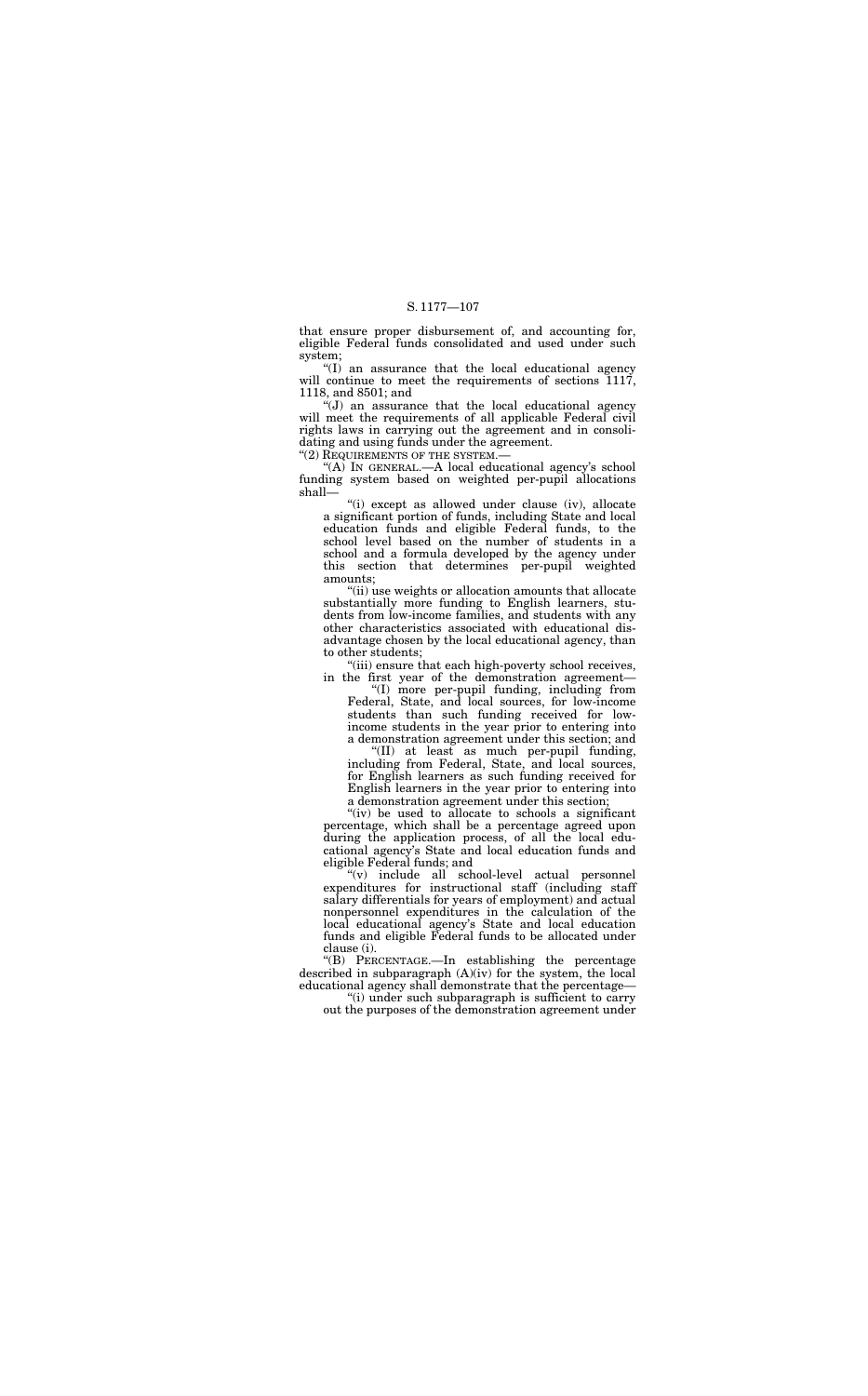this section and to meet each of the requirements of this subsection; and

"(ii) of State and local education funds and eligible Federal funds that are not allocated through the local educational agency's school funding system based on weighted per-pupil allocations, does not undermine or conflict with the requirements of the demonstration agreement under this section.

''(C) EXPENDITURES.—After allocating funds through the system, the local educational agency shall charge schools for the per-pupil expenditures of State and local education funds and eligible Federal funds, including actual personnel expenditures (including staff salary differentials for years of employment) for instructional staff and actual nonpersonnel expenditures.

"(B) less per-pupil funding, including from Federal, State, and local sources, for English learners;

''(e) CONTINUED DEMONSTRATION.—Each local educational agency with an approved application under subsection (d) shall annually—

"(2) make public and report to the Secretary the per-pupil expenditures (including actual personnel expenditures that include staff salary differentials for years of employment, and actual non-personnel expenditures) of State and local education funds and eligible Federal funds for each school served by the agency, disaggregated by each quartile of students attending the school based on student level of poverty and by each major racial or ethnic group in the school, for the preceding fiscal year;

"(3) make public the total number of students enrolled in each school served by the agency and the number of students enrolled in each such school disaggregated by each of the subgroups of students, as defined in section  $1111(c)(2)$ ; and

''(1) demonstrate to the Secretary that, as compared to the previous year, no high-poverty school served by the agency received—

''(A) less per-pupil funding, including from Federal, State, and local sources, for low-income students; or

 $^{4}(4)$  notwithstanding paragraph (1), (2), or (3), ensure that any information to be reported or made public under this subsection is only reported or made public if such information does not reveal personally identifiable information.

"(g) PEER REVIEW.—The Secretary may establish a peer-review process to assist in the review of a proposed local flexibility demonstration agreement.

''(f) LIMITATIONS ON ADMINISTRATIVE EXPENDITURES.—Each local educational agency that has entered into a local flexibility demonstration agreement with the Secretary under this section may use, for administrative purposes, an amount of eligible Federal funds that is not more than the percentage of funds allowed for such purposes under any of the following:

 $f(1)$  This title.

" $\overline{2}$ ) Title II.

" $(3)$  Title III.

"(4) Part A of title IV.

" $(5)$  Part B of title V.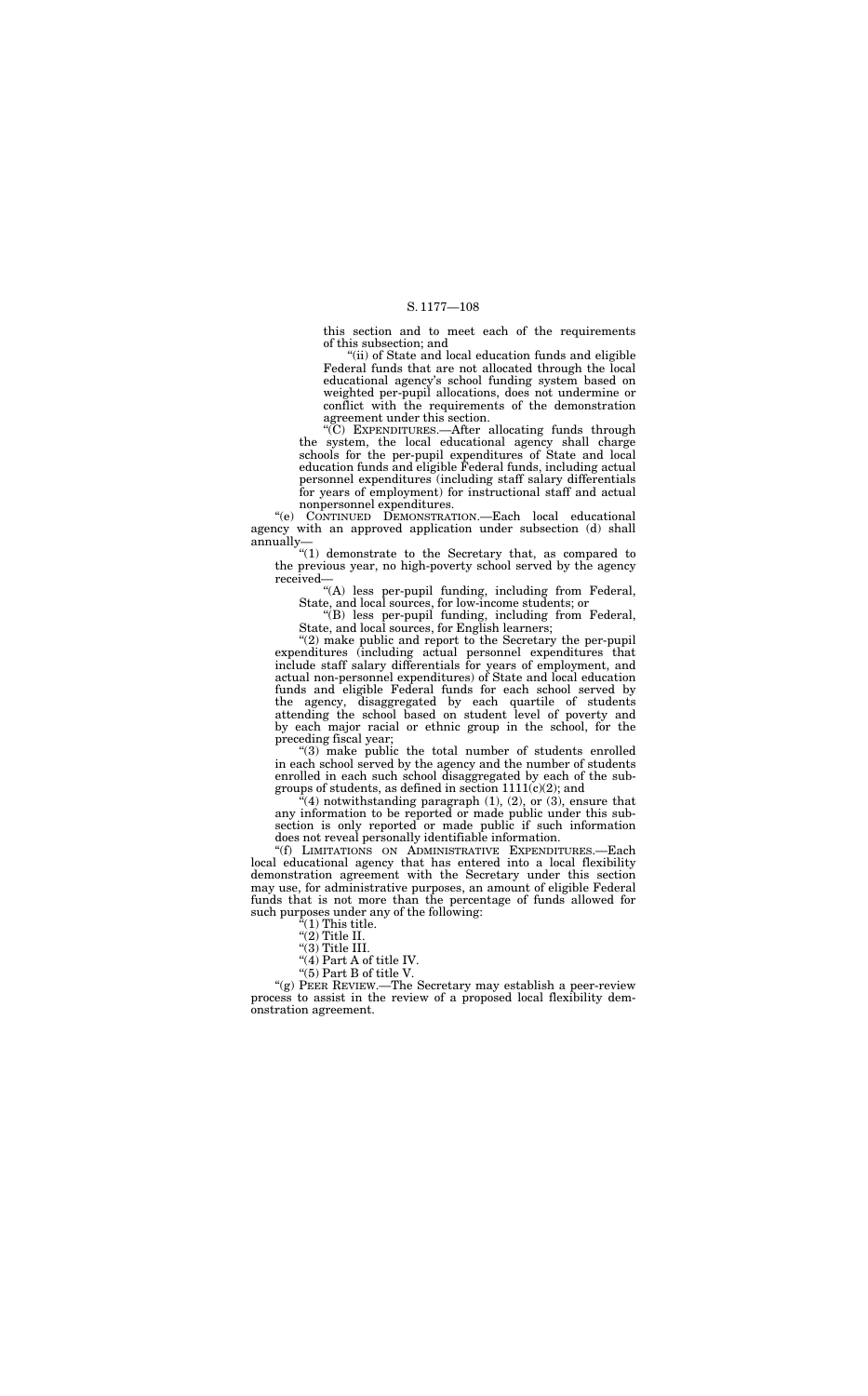''(h) NONCOMPLIANCE.—The Secretary may, after providing notice and an opportunity for a hearing (including the opportunity to provide supporting evidence as provided for in subsection (i)), terminate a local flexibility demonstration agreement under this section if there is evidence that the local educational agency has failed to comply with the terms of the agreement and the requirements under subsections (d) and (e).

 $"(1)$  the implementation of the local flexibility demonstration agreements under this section; and

''(i) EVIDENCE.—If a local educational agency believes that the Secretary's determination under subsection (h) is in error for statistical or other substantive reasons, the local educational agency may provide supporting evidence to the Secretary, and the Secretary shall consider that evidence before making a final determination.

 $\tilde{P}(2)$  the impact of such agreements on improving the equitable distribution of State and local funding and increasing student achievement.

"(k) RENEWAL OF LOCAL FLEXIBILITY DEMONSTRATION AGREE-MENT.—The Secretary may renew for additional 3-year terms a local flexibility demonstration agreement under this section if—

''(1) the local educational agency has met the requirements under subsections  $(d)(2)$  and  $(e)$  and agrees to, and has a

''(j) PROGRAM EVALUATION.—From the amount reserved for evaluation activities under section 8601, the Secretary, acting through the Director of the Institute of Education Sciences, shall, in consultation with the relevant program office at the Department, evaluate—

'(1) ELIGIBLE FEDERAL FUNDS.—The term 'eligible Federal funds' means funds received by a local educational agency under—

"(A) this title;

" $(B)$  title II; ''(C) title III;

(a) FEDERAL REGULATIONS.—Section 1601 (20 U.S.C. 6571), as redesignated by section  $1501(a)(4)$  of this Act, is amended—

 $(1)$  in subsection  $(a)$ , by inserting ", in accordance with subsections (b) through (d) and subject to section  $1111(e)$ ," after "may issue";

 $(2)$  in subsection  $(b)$ –

high likelihood of, continuing to meet such requirements; and " $(2)$  the Secretary determines that renewing the local flexibility demonstration agreement is in the interest of students served under this title and title III.

''(l) DEFINITIONS.—In this section:

''(D) part A of title IV; and

''(E) part B of title V.

''(2) HIGH-POVERTY SCHOOL.—The term 'high-poverty school' means a school that is in the highest 2 quartiles of schools served by a local educational agency, based on the percentage of enrolled students from low-income families.''.

### **PART F—GENERAL PROVISIONS**

#### **SEC. 1601. GENERAL PROVISIONS.**

(A) in paragraph (1), by inserting ''principals, other school leaders (including charter school leaders)," after ''teachers,'';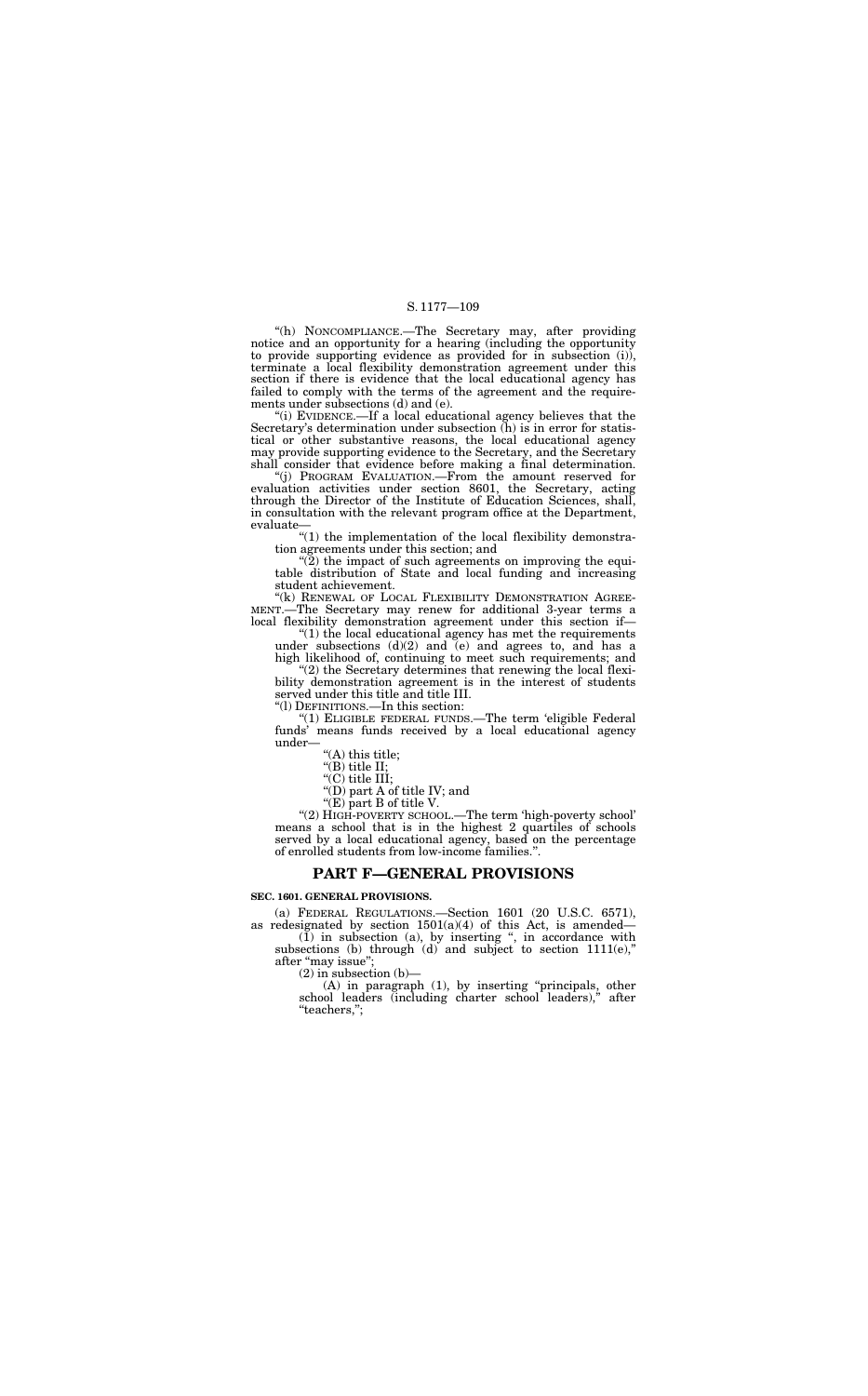(B) in paragraph (2), by adding at the end the following: ''Such regional meetings and electronic exchanges of information shall be public and notice of such meetings and exchanges shall be provided to interested stakeholders.'';

(C) in paragraph (3)(A), by striking ''standards and assessments'' and inserting ''standards, assessments under section 1111(b)(2), and the requirement under section 1118 that funds under part A be used to supplement, and not supplant, State and local funds'';

(D) by striking paragraph (4) and inserting the following:

''(4) PROCESS.—Such process—

''(A) shall not be subject to the Federal Advisory Committee Act (5 U.S.C. App.); and

''(B) shall, unless otherwise provided as described in subsection (c), follow the provisions of subchapter III of chapter 5 of title V, United States Code (commonly known as the 'Negotiated Rulemaking Act of 1990').''; and

 $(E)$  by striking paragraph  $(5)$ ;

'(1) NOTICE TO CONGRESS.—Not less than 15 business days prior to issuing a notice of proposed rulemaking in the Federal Register, the Secretary shall provide to the Committee on Health, Education, Labor, and Pensions of the Senate, the Committee on Education and the Workforce of the House of Representatives, and other relevant congressional committees, notice of the Secretary's intent to issue a notice of proposed rulemaking that shall include—

"( $\overline{A}$ ) a copy of the proposed regulation;

(3) by redesignating subsection (c) as subsection (d);

(4) by inserting after subsection (b) the following:

"(E) any regulations that will be repealed when the new regulation is issued.

''(c) ALTERNATIVE PROCESS FOR CERTAIN EXCEPTIONS.—If consensus, as defined in section 562 of title 5, United States Code, on any proposed regulation is not reached by the individuals selected under subsection  $(b)(3)(B)$  for the negotiated rulemaking process, or if the Secretary determines that a negotiated rulemaking process is unnecessary, the Secretary may propose a regulation in the following manner:

''(B) the need to issue the regulation;

''(C) the anticipated burden, including the time, cost, and paperwork burden, the regulation will impose on State educational agencies, local educational agencies, schools, and other entities that may be impacted by the regulation;

''(D) the anticipated benefits to State educational agencies, local educational agencies, schools, and other entities that may be impacted by the regulation; and

''(2) COMMENT PERIOD FOR CONGRESS.—The Secretary shall—

''(A) before issuing any notice of proposed rulemaking under this subsection, provide Congress with a comment period of 15 business days to make comments on the proposed regulation, beginning on the date that the Secretary provides the notice of intent to the appropriate committees of Congress under paragraph (1); and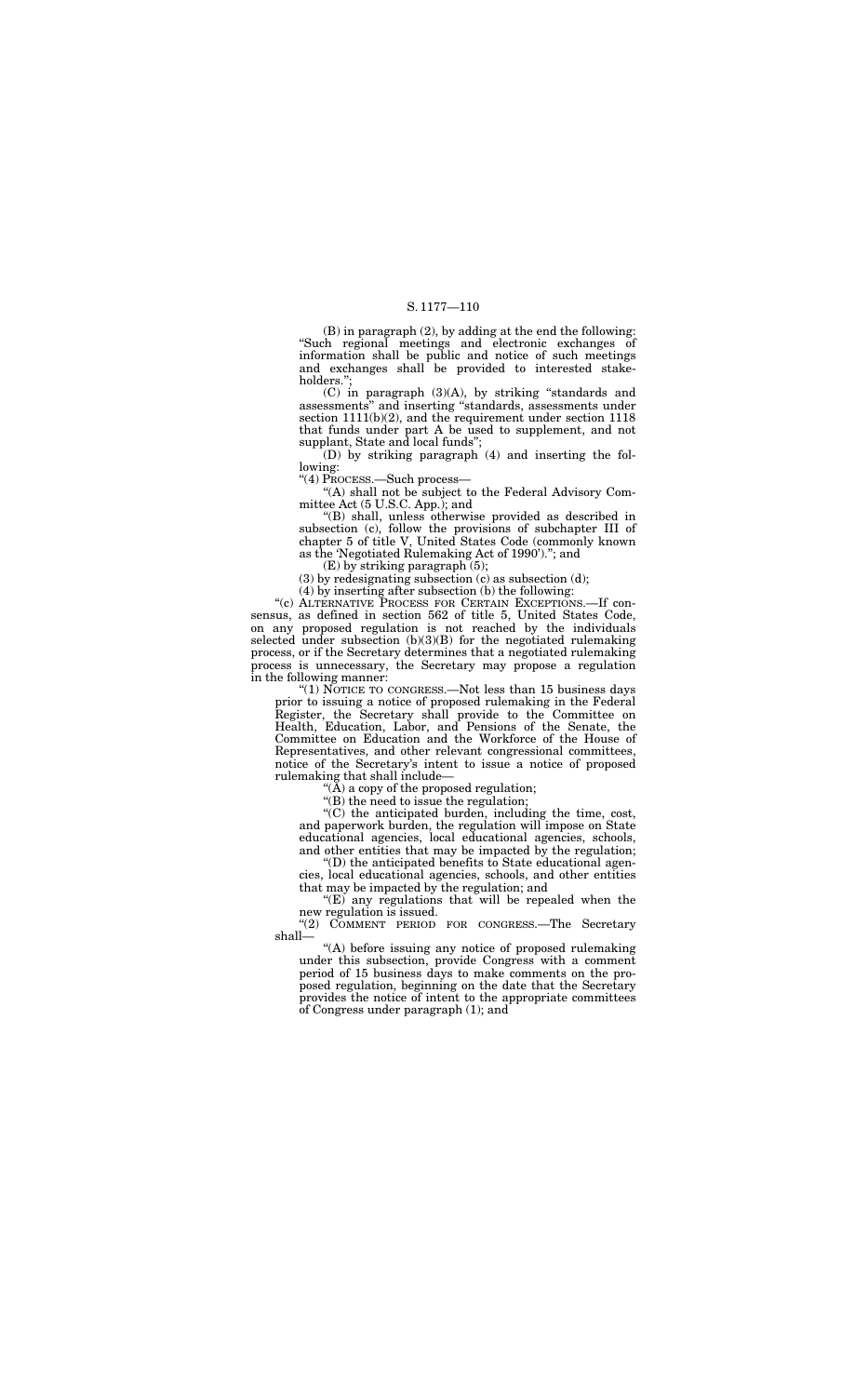''(B) include and seek to address all comments submitted by Congress in the public rulemaking record for

the regulation published in the Federal Register.<br>"(3) COMMENT AND REVIEW PERIOD; EMERGENCY SITUA-''(3) COMMENT AND REVIEW PERIOD; EMERGENCY SITUA- TIONS.—The comment and review period for any proposed regulation shall be not less than 60 days unless an emergency requires a shorter period, in which case the Secretary shall—

"(A) designate the proposed regulation as an emergency with an explanation of the emergency in the notice to Congress under paragraph (1);

 $f^*(B)$  publish the length of the comment and review period in such notice and in the Federal Register; and

''(C) conduct immediately thereafter regional meetings to review such proposed regulation before issuing any final regulation.'';

(5) in subsection (d), as redesignated by paragraph (3), by striking ''Regulations to carry out this part'' and inserting ''Regulations to carry out this title''; and

 $(6)$  by inserting after subsection (d), as redesignated by paragraph  $(3)$ , the following:

> $(i)$  in subparagraph  $(C)$ , by striking "and" after the semicolon;

"(E)(i) identify any duplicative or contrasting requirements between the State and Federal rules or regulations; and

''(e) RULE OF CONSTRUCTION.—Nothing in this section affects the applicability of subchapter II of chapter 5, and chapter 7, of title 5, United States Code (commonly known as the 'Administrative Procedure Act') or chapter 8 of title 5, United States Code (commonly known as the 'Congressional Review Act').''.

(b) AGREEMENTS AND RECORDS.—Subsection (a) of section 1602  $(20 \text{ U.S.C. } 6572(a))$ , as redesignated by section  $1501(a)(4)$  of this Act, is amended to read as follows:

''(a) AGREEMENTS.—In any case in which a negotiated rulemaking process is established under section 1601(b), all published proposed regulations shall conform to agreements that result from the rulemaking described in section 1601 unless the Secretary reopens the negotiated rulemaking process.''.

(c) STATE ADMINISTRATION.—Section 1603 (20 U.S.C. 6573), as redesignated by section 1501(a)(4) of this Act, is further amended—

 $(1)$  in subsection  $(a)$ 

 $(A)$  in paragraph  $(1)$ —

(ii) in subparagraph (D), by striking the period and inserting ''; and''; and

(iii) by adding at the end the following:

''(ii) eliminate the State rules and regulations that are duplicative of Federal requirements.''; and

(B) in paragraph (2), by striking ''the challenging State student academic achievement standards'' and inserting ''the challenging State academic standards''; and

(2) in subsection (b)(2), by striking subparagraphs (C) through (G) and inserting the following:

''(C) teachers from traditional public schools and charter schools (if there are charter schools in the State) and career and technical educators;

''(D) principals and other school leaders;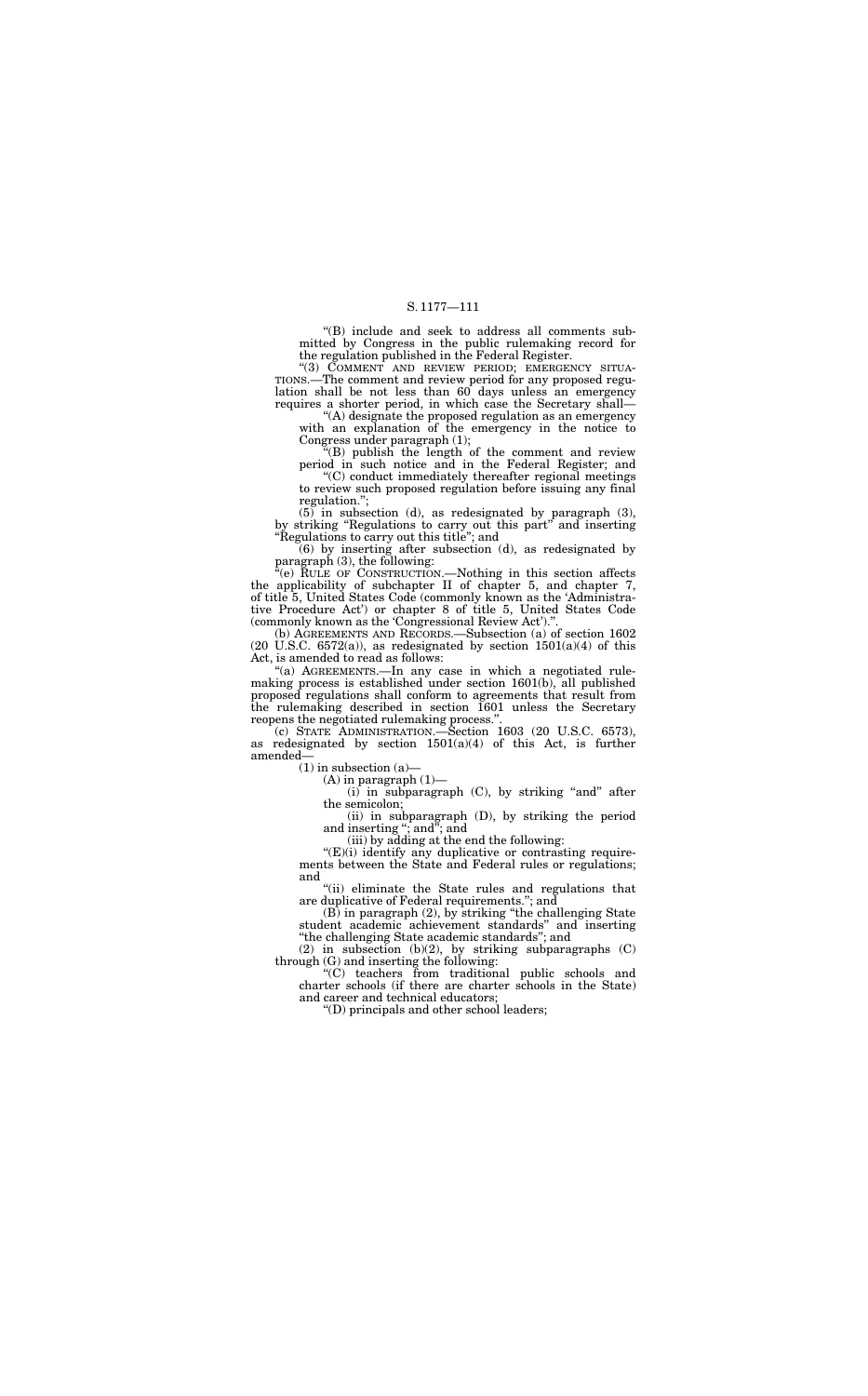''(E) parents;

"(F) members of local school boards;

''(G) representatives of private school children;

''(H) specialized instructional support personnel and paraprofessionals;

 $\sqrt{a}$ (I) representatives of authorized public chartering agencies (if there are charter schools in the State); and ''(J) charter school leaders (if there are charter schools in the State).''.

# **TITLE II—PREPARING, TRAINING, AND RECRUITING HIGH-QUALITY TEACH-ERS, PRINCIPALS, OR OTHER SCHOOL LEADERS**

" $(3)$  A State law that makes a limitation of liability inapplicable if the civil action was brought by an officer of a State or local government pursuant to State or local law.''.

#### **SEC. 2001. GENERAL PROVISIONS.**

(a) TITLE II TRANSFERS AND RELATED AMENDMENTS.—

(1) Section 2366(b) (20 U.S.C. 6736(b)) is amended by striking the matter following paragraph (2) and inserting the following:

(2) Subpart 4 of part D of title II (20 U.S.C. 6777) is amended, by striking the subpart designation and heading and inserting the following:

# **''Subpart 4—Internet Safety''.**

(3) Subpart 5 of part C of title II (20 U.S.C. 6731 et seq.) (as amended by paragraph (1) of this subsection) is— (A) transferred to title IX;

(B) inserted so as to appear after subpart 2 of part E of such title;

(C) redesignated as subpart 3 of such part; and

(D) further amended by redesignating sections 2361 through 2368 as sections 9541 through 9548, respectively. (4) Subpart 4 of part D of title II (20 U.S.C. 6777 et

seq) (as amended by paragraph (2) of this subsection) is— (A) transferred to title IV;

(B) inserted so as to appear after subpart 4 of part A of such title;

(C) redesignated as subpart 5 of such part; and

(D) further amended by redesignating section 2441 as section 4161.

### **SEC. 2002. PREPARING, TRAINING, AND RECRUITING HIGH-QUALITY TEACHERS, PRINCIPALS, OR OTHER SCHOOL LEADERS.**

The Act (20 U.S.C. 6301 et seq.) is amended by striking title II and inserting the following: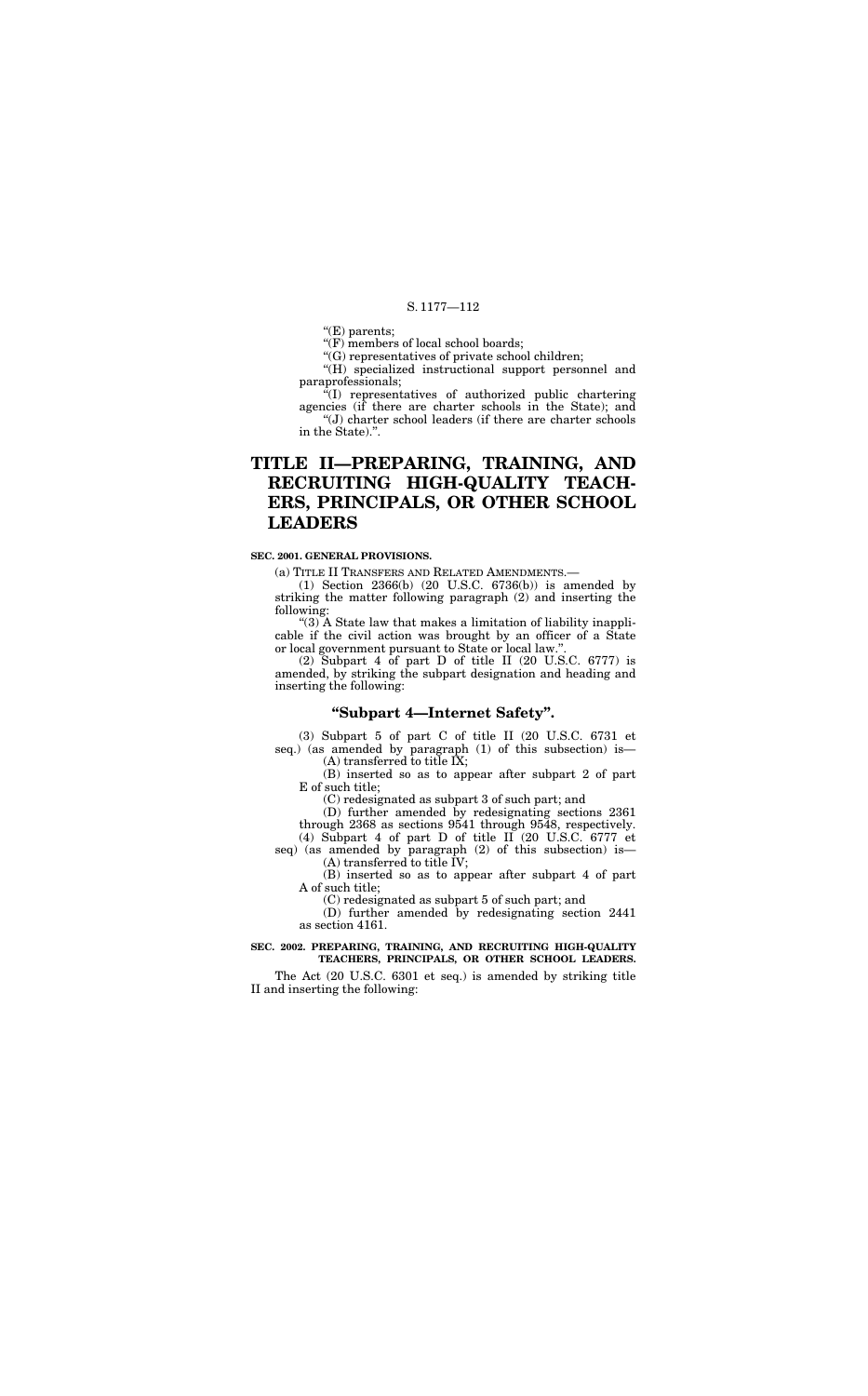# **''TITLE II—PREPARING, TRAINING, AND RECRUITING HIGH-QUALITY TEACH-ERS, PRINCIPALS, OR OTHER SCHOOL LEADERS**

#### **''SEC. 2001. PURPOSE.**

 $\cdot$ (1) increase student achievement consistent with the challenging State academic standards;

''The purpose of this title is to provide grants to State educational agencies and subgrants to local educational agencies to—

" $(2)$  improve the quality and effectiveness of teachers, principals, and other school leaders;

"(4) provide low-income and minority students greater access to effective teachers, principals, and other school leaders.

''(3) increase the number of teachers, principals, and other school leaders who are effective in improving student academic achievement in schools; and

### **''SEC. 2002. DEFINITIONS.**

''In this title:

"(ii) receives ongoing support from a mentor principal or other school leader, who is effective.

"(2) STATE.—The term 'State' means each of the 50 States, the District of Columbia, and the Commonwealth of Puerto Rico.

''(1) SCHOOL LEADER RESIDENCY PROGRAM.—The term 'school leader residency program' means a school-based principal or other school leader preparation program in which a prospective principal or other school leader—

''(A) enters into an agreement with a teacher, principal, or other school leader preparation academy that specifies the goals expected of the academy, as described in paragraph  $(4)(A)(i)$ ;

''(A) for 1 academic year, engages in sustained and rigorous clinical learning with substantial leadership responsibilities and an opportunity to practice and be evaluated in an authentic school setting; and

''(B) during that academic year—

''(i) participates in evidence-based coursework, to the extent the State (in consultation with local educational agencies in the State) determines that such evidence is reasonably available, that is integrated with the clinical residency experience; and

''(3) STATE AUTHORIZER.—The term 'State authorizer' means an entity designated by the Governor of a State to recognize teacher, principal, or other school leader preparation academies within the State that—

''(B) may be a nonprofit organization, State educational agency, or other public entity, or consortium of such entities (including a consortium of States); and

''(C) does not reauthorize a teacher, principal, or other school leader preparation academy if the academy fails to produce the minimum number or percentage of effective teachers or principals or other school leaders, respectively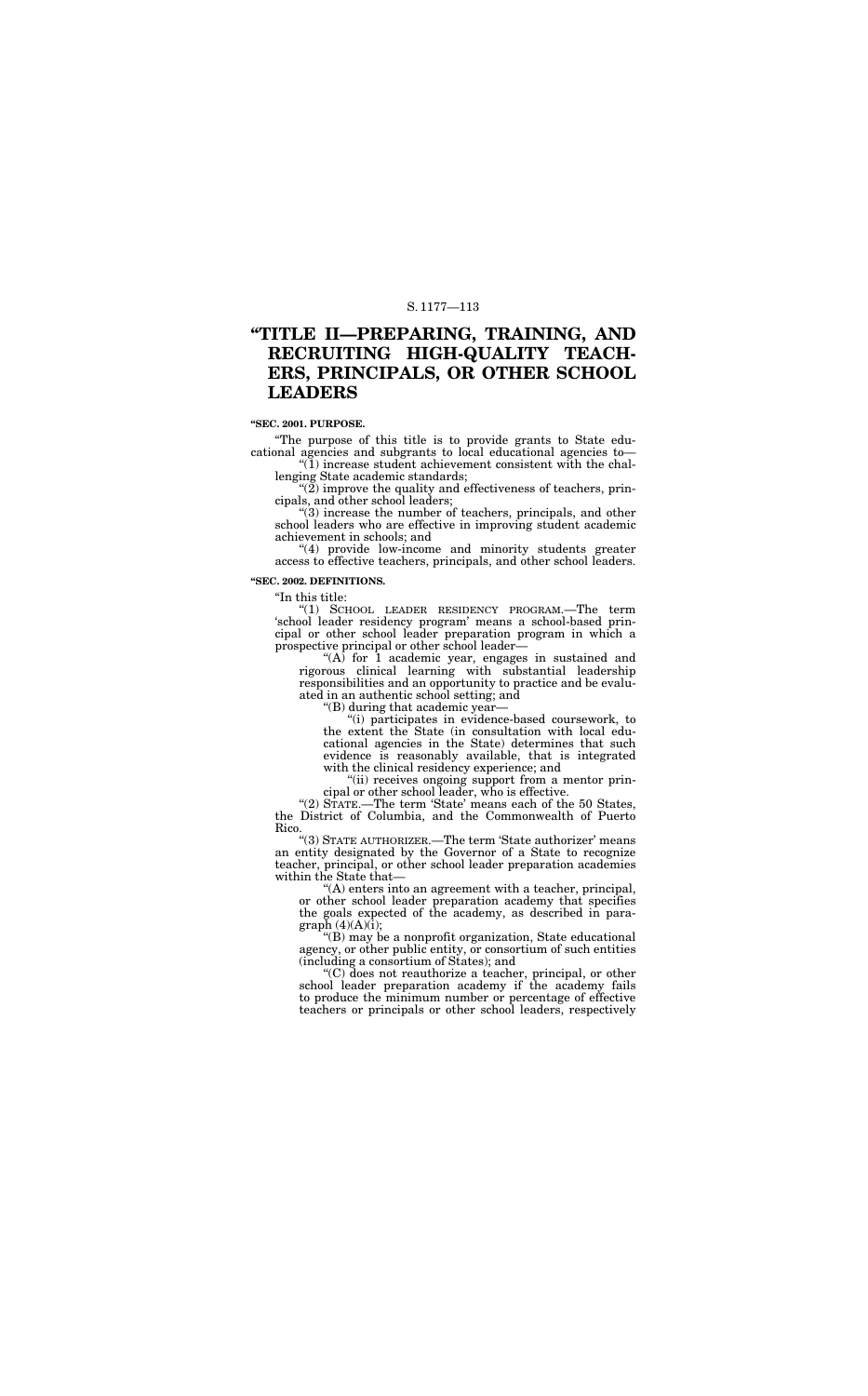(as determined by the State), identified in the academy's authorizing agreement.

''(4) TEACHER, PRINCIPAL, OR OTHER SCHOOL LEADER PREPARATION ACADEMY.—The term 'teacher, principal, or other school leader preparation academy' means a public or other nonprofit entity, which may be an institution of higher education or an organization affiliated with an institution of higher education, that establishes an academy that will prepare teachers, principals, or other school leaders to serve in highneeds schools, and that—

''(A) enters into an agreement with a State authorizer that specifies the goals expected of the academy, including—

''(i) a requirement that prospective teachers, principals, or other school leaders who are enrolled in the academy receive a significant part of their training through clinical preparation that partners the prospective candidate with an effective teacher, principal, or other school leader, as determined by the State, respectively, with a demonstrated record of increasing student academic achievement, including for the subgroups of students defined in section  $1111(c)(2)$ , while also receiving concurrent instruction from the academy in the content area (or areas) in which the prospective teacher, principal, or other school leader will become certified or licensed that links to the clinical preparation experience;

"(iii) a requirement that the academy will award a certificate of completion (or degree, if the academy is, or is affiliated with, an institution of higher education) to a teacher only after the teacher demonstrates that the teacher is an effective teacher, as determined by the State, with a demonstrated record of increasing student academic achievement either as a student teacher or teacher-of-record on an alternative certificate, license, or credential;

"(iv) a requirement that the academy will award a certificate of completion (or degree, if the academy is, or is affiliated with, an institution of higher education) to a principal or other school leader only after the principal or other school leader demonstrates a record of success in improving student performance; and

"(B) does not have unnecessary restrictions on the methods the academy will use to train prospective teacher, principal, or other school leader candidates, including—

''(ii) the number of effective teachers, principals, or other school leaders, respectively, who will demonstrate success in increasing student academic achievement that the academy will prepare; and

''(v) timelines for producing cohorts of graduates and conferring certificates of completion (or degrees, if the academy is, or is affiliated with, an institution of higher education) from the academy;

''(i) obligating (or prohibiting) the academy's faculty to hold advanced degrees or conduct academic research;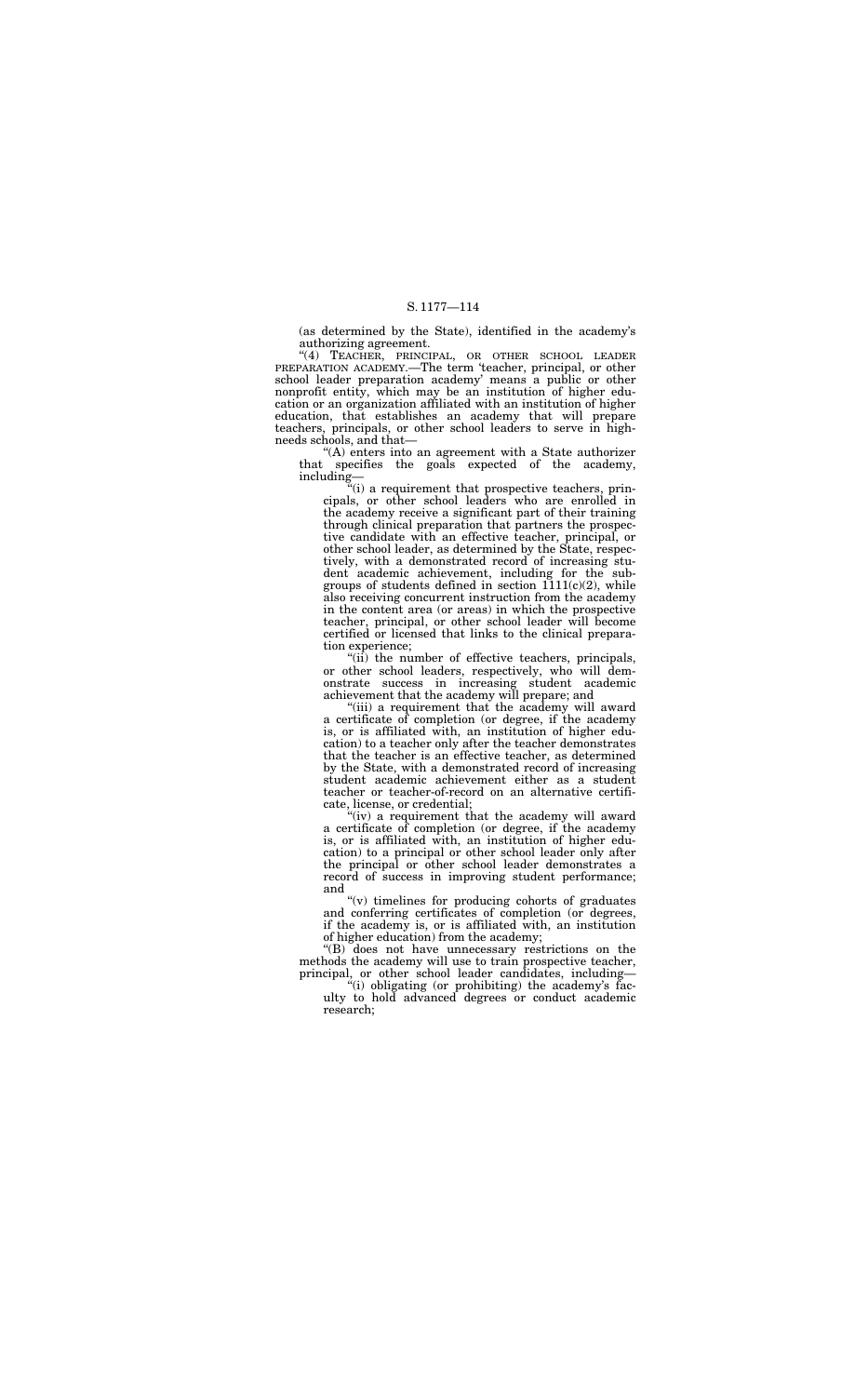"(ii) restrictions related to the academy's physical infrastructure;

''(iii) restrictions related to the number of course credits required as part of the program of study;

"(iv) restrictions related to the undergraduate coursework completed by teachers teaching or working on alternative certificates, licenses, or credentials, as long as such teachers have successfully passed all relevant State-approved content area examinations; or

''(v) restrictions related to obtaining accreditation from an accrediting body for purposes of becoming an academy;

''(C) limits admission to its program to prospective teacher, principal, or other school leader candidates who demonstrate strong potential to improve student academic achievement, based on a rigorous selection process that reviews a candidate's prior academic achievement or record of professional accomplishment; and

" $(A)$  for not less than 1 academic year, teaches alongside an effective teacher, as determined by the State or local educational agency, who is the teacher of record for the classroom;

"(ii) in the teaching of the content area in which the teacher will become certified or licensed; and

''(D) results in a certificate of completion or degree that the State may, after reviewing the academy's results in producing effective teachers, or principals, or other school leaders, respectively (as determined by the State) recognize as at least the equivalent of a master's degree in education for the purposes of hiring, retention, compensation, and promotion in the State.

"(a) GRANTS TO STATES AND LOCAL EDUCATIONAL AGENCIES.-For the purpose of carrying out part A, there are authorized to be appropriated \$2,295,830,000 for each of fiscal years 2017 through 2020.

''(5) TEACHER RESIDENCY PROGRAM.—The term 'teacher residency program' means a school-based teacher preparation program in which a prospective teacher—

''(B) receives concurrent instruction during the year described in subparagraph (A)—

''(i) through courses that may be taught by local educational agency personnel or by faculty of the teacher preparation program; and

''(C) acquires effective teaching skills, as demonstrated through completion of a residency program, or other measure determined by the State, which may include a teacher performance assessment.

### **''SEC. 2003. AUTHORIZATION OF APPROPRIATIONS.**

''(b) NATIONAL ACTIVITIES.—For the purpose of carrying out part B, there are authorized to be appropriated—

"(1)  $$468,880,575$  for each of fiscal years 2017 and 2018;

 $(2)$  \$469,168,000 for fiscal year 2019; and

''(3) \$489,168,000 for fiscal year 2020.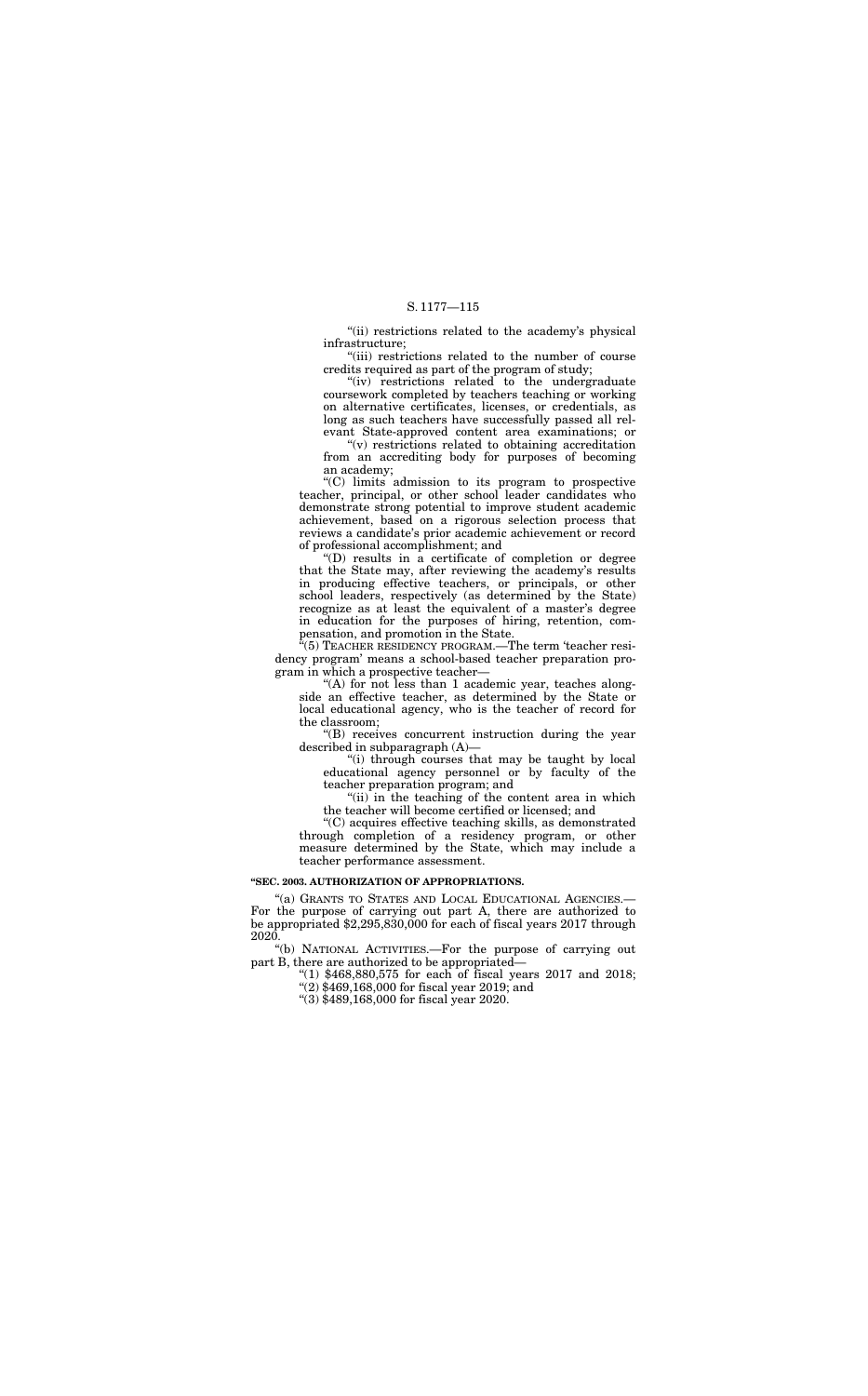# **''PART A—SUPPORTING EFFECTIVE INSTRUCTION**

#### **''SEC. 2101. FORMULA GRANTS TO STATES.**

"(a) RESERVATION OF FUNDS.—From the total amount appropriated under section 2003(a) for a fiscal year, the Secretary shall reserve—

"(1) one-half of 1 percent for allotments for the United States Virgin Islands, Guam, American Samoa, and the Commonwealth of the Northern Mariana Islands, to be distributed among those outlying areas on the basis of their relative need, as determined by the Secretary, in accordance with the purpose of this title; and

" $(2)$  one-half of 1 percent for the Secretary of the Interior for programs under this part in schools operated or funded by the Bureau of Indian Education.

"(A) FISCAL YEARS 2017 THROUGH 2022.—For each of fiscal years 2017 through 2022, subject to paragraph (2) and subparagraph (C), from the funds appropriated under section 2003(a) for a fiscal year that remain after the Secretary makes the reservations under subsection (a), the Secretary shall allot to each State an amount equal to the total amount that such State received for fiscal year 2001 under—

''(b) STATE ALLOTMENTS.—

''(1) HOLD HARMLESS.—

"(C) PERCENTAGE REDUCTION.—For each of fiscal years 2017 through 2022, the amount in subparagraph (A) shall be reduced by a percentage equal to the product of 14.29 percent and the number of years between the fiscal year for which the determination is being made and fiscal year 2016.

"(2) ALLOTMENT OF ADDITIONAL FUNDS.—

''(i) section 2202(b) of this Act (as in effect on the day before the date of enactment of the No Child Left Behind Act of 2001); and

"(ii) section 306 of the Department of Education Appropriations Act, 2001 (as enacted into law by section  $1(a)(1)$  of Public Law 106–554).

''(B) RATABLE REDUCTION.—If the funds described in subparagraph (A) are insufficient to pay the full amounts that all States are eligible to receive under subparagraph (A) for any fiscal year, the Secretary shall ratably reduce those amounts for the fiscal year.

''(A) IN GENERAL.—Subject to subparagraph (B), for any fiscal year for which the funds appropriated under section 2003(a) and not reserved under subsection (a) exceed the total amount required to make allotments under paragraph (1), the Secretary shall allot to each State the sum of—

''(i) for fiscal year 2017—

''(I) an amount that bears the same relationship to 35 percent of the excess amount as the number of individuals aged 5 through 17 in the State, as determined by the Secretary on the basis of the most recent satisfactory data, bears to the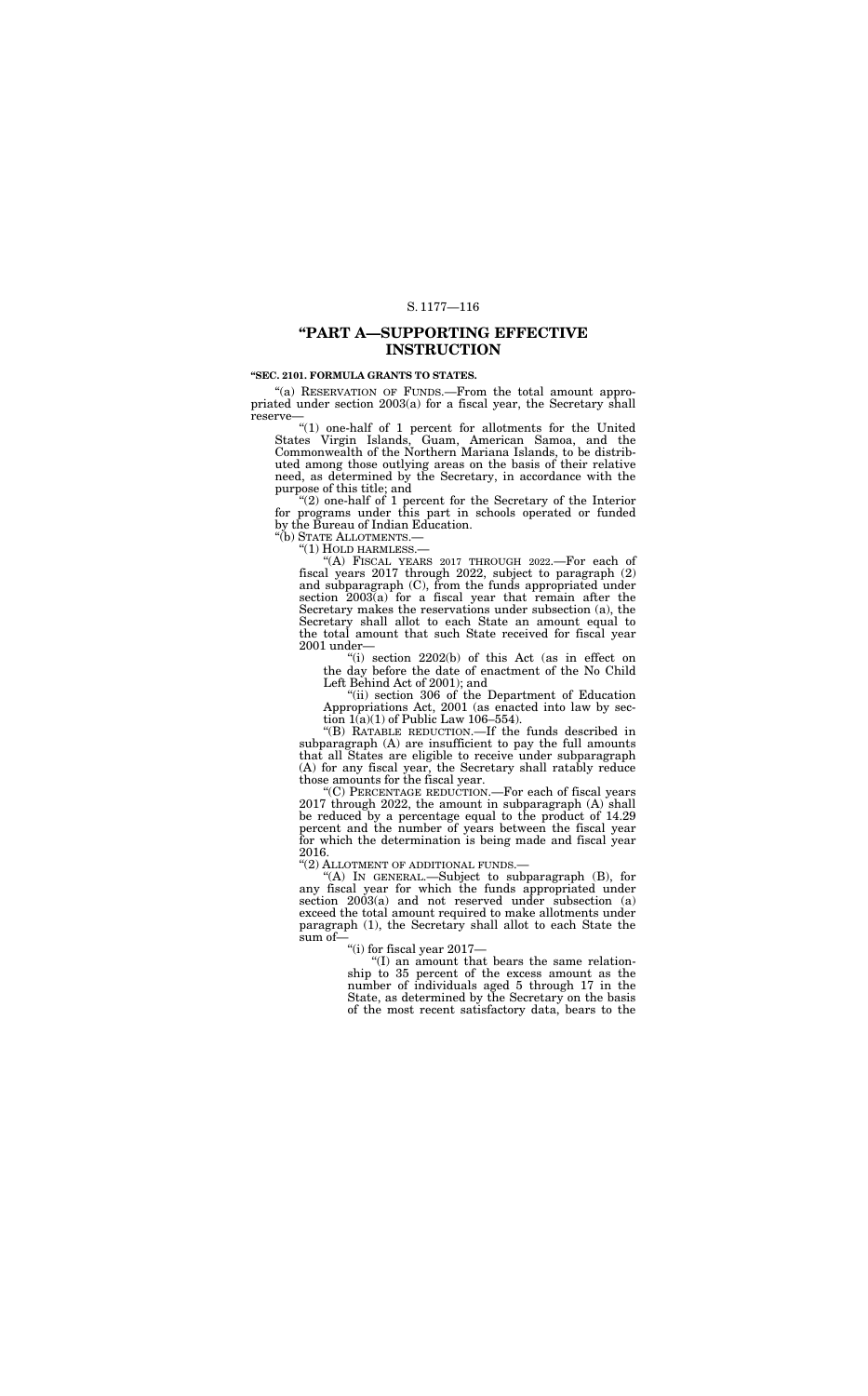number of those individuals in all such States, as so determined; and

''(II) an amount that bears the same relationship to 65 percent of the excess amount as the number of individuals aged 5 through 17 from families with incomes below the poverty line in the State, as determined by the Secretary on the basis of the most recent satisfactory data, bears to the number of those individuals in all such States, as so determined;

''(ii) for fiscal year 2018—

''(I) an amount that bears the same relationship to 30 percent of the excess amount as the number of individuals aged 5 through 17 in the State, as determined by the Secretary on the basis of the most recent satisfactory data, bears to the number of those individuals in all such States, as so determined; and

''(II) an amount that bears the same relationship to 70 percent of the excess amount as the number of individuals aged 5 through 17 from families with incomes below the poverty line in the State, as determined by the Secretary on the basis of the most recent satisfactory data, bears to the number of those individuals in all such States, as so determined;

''(iii) for fiscal year 2019—

''(I) an amount that bears the same relationship to 25 percent of the excess amount as the number of individuals aged 5 through 17 in the State, as determined by the Secretary on the basis of the most recent satisfactory data, bears to the number of those individuals in all such States, as so determined; and

''(II) an amount that bears the same relationship to 75 percent of the excess amount as the number of individuals aged 5 through 17 from families with incomes below the poverty line in the State, as determined by the Secretary on the basis of the most recent satisfactory data, bears to the number of those individuals in all such States, as so determined; and

''(iv) for fiscal year 2020—

''(I) an amount that bears the same relationship to 20 percent of the excess amount as the number of individuals aged 5 through 17 in the State, as determined by the Secretary on the basis of the most recent satisfactory data, bears to the number of those individuals in all such States, as so determined; and

''(II) an amount that bears the same relationship to 80 percent of the excess amount as the number of individuals aged 5 through 17 from families with incomes below the poverty line in the State, as determined by the Secretary on the basis of the most recent satisfactory data, bears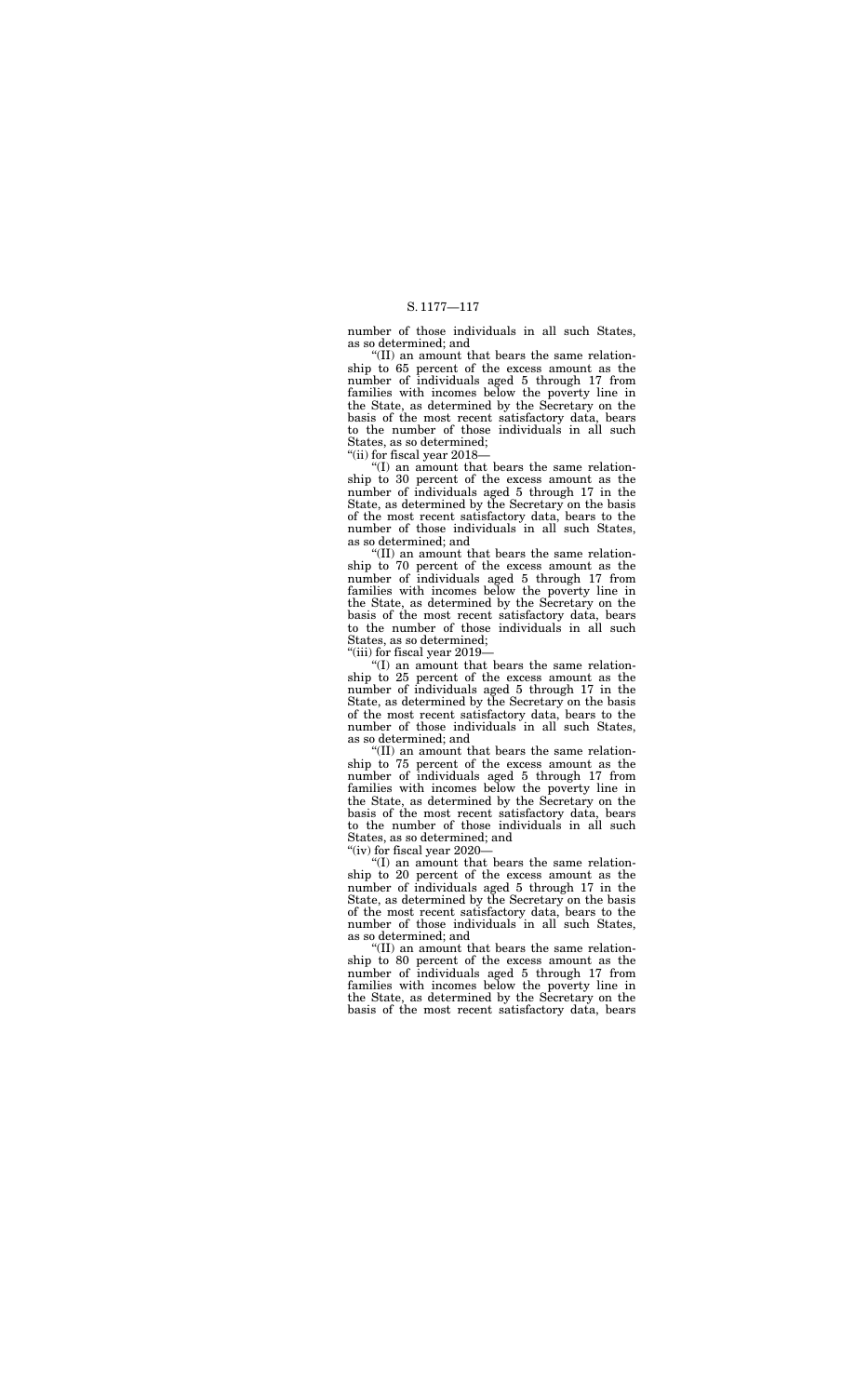to the number of those individuals in all such States, as so determined.

''(B) EXCEPTION.—No State receiving an allotment under subparagraph (A) may receive less than one-half of 1 percent of the total excess amount allotted under such subparagraph for a fiscal year.

"(A) the Secretary shall allot funds appropriated under section 2003(a) and not reserved under subsection (a) to each State in accordance with paragraph (2)(A)(iv); and

''(3) FISCAL YEAR 2021 AND SUCCEEDING FISCAL YEARS.— For fiscal year 2021 and each of the succeeding fiscal years—

"(4) REALLOTMENT. If any State does not apply for an allotment under this subsection for any fiscal year, the Secretary shall reallot the amount of the allotment to the remaining States in accordance with this subsection.

''(B) the amount appropriated but not reserved shall be treated as the excess amount.

''(c) STATE USES OF FUNDS.—

''(1) IN GENERAL.—Except as provided under paragraph (3), each State that receives an allotment under subsection (b) for a fiscal year shall reserve not less than 95 percent of such allotment to make subgrants to local educational agencies for such fiscal year, as described in section 2102.

> "(i) Reforming teacher, principal, or other school leader certification, recertification, licensing, or tenure systems or preparation program standards and approval processes to ensure that—

''(2) STATE ADMINISTRATION.—A State educational agency may use not more than 1 percent of the amount allotted to such State under subsection (b) for the administrative costs of carrying out such State educational agency's responsibilities under this part.

> $\sqrt{\text{I}}$  teachers have the necessary subject-matter knowledge and teaching skills, as demonstrated through measures determined by the State, which may include teacher performance assessments, in the academic subjects that the teachers teach to

''(3) PRINCIPALS OR OTHER SCHOOL LEADERS.—Notwithstanding paragraph (1) and in addition to funds otherwise available for activities under paragraph (4), a State educational agency may reserve not more than 3 percent of the amount reserved for subgrants to local educational agencies under paragraph (1) for one or more of the activities for principals or other school leaders that are described in paragraph (4).

"(4) STATE ACTIVITIES.-

''(A) IN GENERAL.—The State educational agency for a State that receives an allotment under subsection (b) may use funds not reserved under paragraph (1) to carry out 1 or more of the activities described in subparagraph (B), which may be implemented in conjunction with a State agency of higher education (if such agencies are separate) and carried out through a grant or contract with a forprofit or nonprofit entity, including an institution of higher education.

''(B) TYPES OF STATE ACTIVITIES.—The activities described in this subparagraph are the following: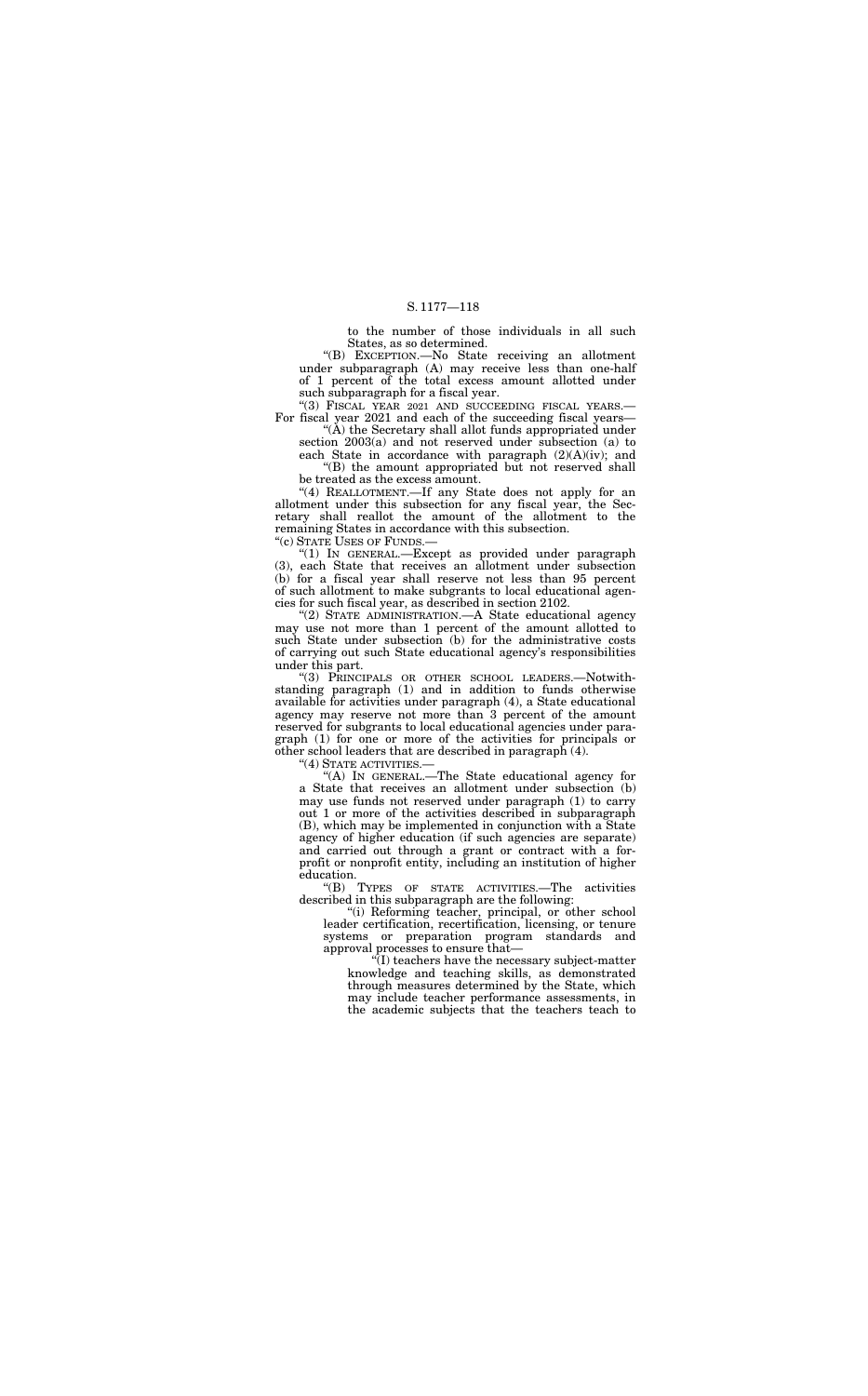help students meet challenging State academic standards;

''(II) principals or other school leaders have the instructional leadership skills to help teachers teach and to help students meet such challenging State academic standards; and

''(III) teacher certification or licensing requirements are aligned with such challenging State academic standards.

''(ii) Developing, improving, or providing assistance to local educational agencies to support the design and implementation of teacher, principal, or other school leader evaluation and support systems that are based in part on evidence of student academic achievement, which may include student growth, and shall include multiple measures of educator performance and provide clear, timely, and useful feedback to teachers, principals, or other school leaders, such as by—

"(iv) Carrying out programs that establish, expand, or improve alternative routes for State certification of teachers (especially for teachers of children with disabilities, English learners, science, technology, engineering, mathematics, or other areas where the State experiences a shortage of educators), principals, or other school leaders, for—

''(I) developing and disseminating high-quality evaluation tools, such as classroom observation rubrics, and methods, including training and auditing, for ensuring inter-rater reliability of evaluation results;

''(II) developing and providing training to principals, other school leaders, coaches, mentors, and evaluators on how to accurately differentiate performance, provide useful and timely feedback, and use evaluation results to inform decisionmaking about professional development, improvement strategies, and personnel decisions; and

''(III) developing a system for auditing the

quality of evaluation and support systems. ''(iii) Improving equitable access to effective teachers.

''(I) individuals with a baccalaureate or master's degree, or other advanced degree;

''(II) mid-career professionals from other occupations;

''(III) paraprofessionals;

''(IV) former military personnel; and

''(V) recent graduates of institutions of higher education with records of academic distinction who demonstrate the potential to become effective teachers, principals, or other school leaders.

''(v) Developing, improving, and implementing mechanisms to assist local educational agencies and schools in effectively recruiting and retaining teachers, principals, or other school leaders who are effective in improving student academic achievement, including effective teachers from underrepresented minority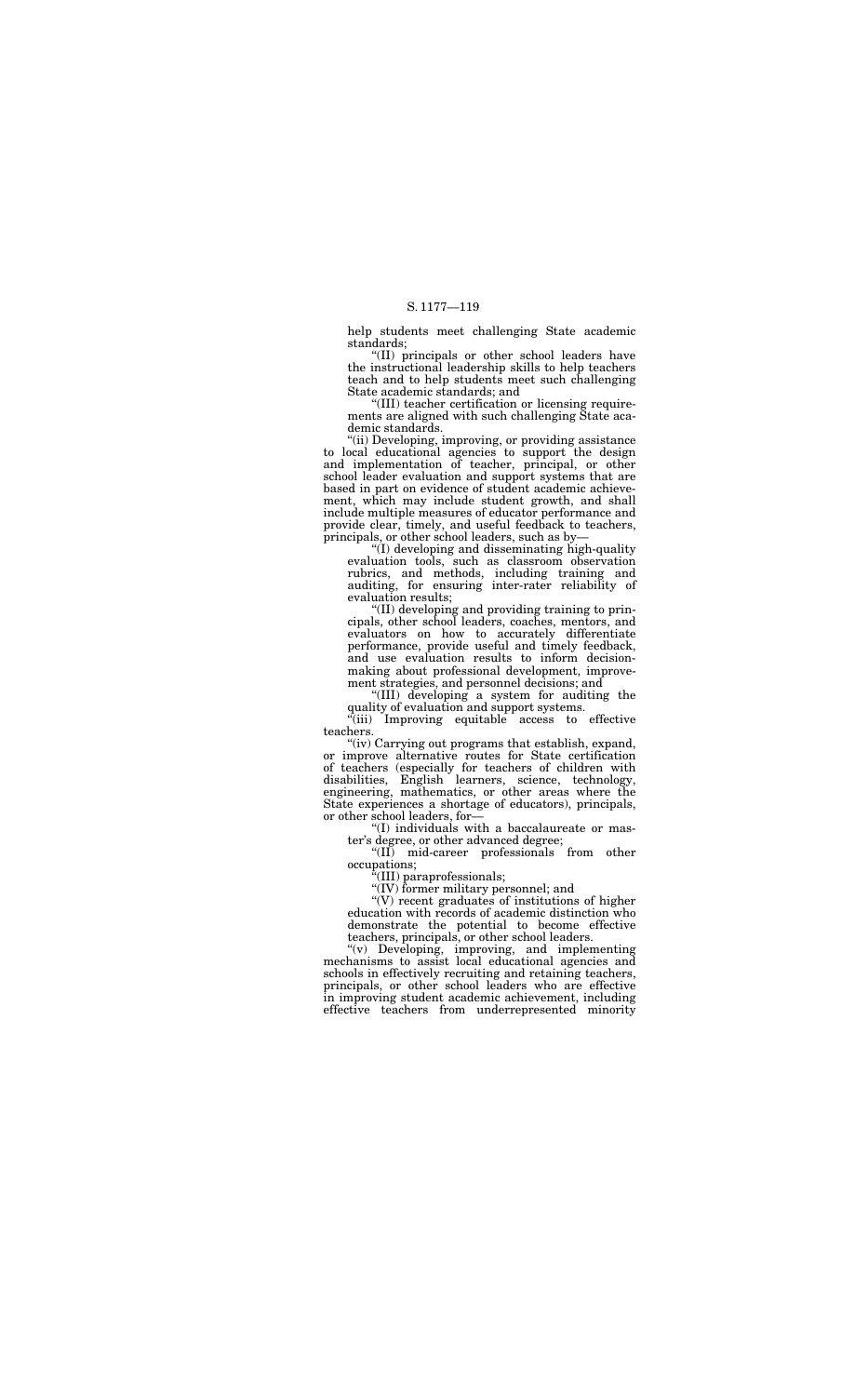groups and teachers with disabilities, such as through—

''(I) opportunities for effective teachers to lead evidence-based (to the extent the State determines that such evidence is reasonably available) professional development for the peers of such effective teachers; and

"(vi) Fulfilling the State educational agency's responsibilities concerning proper and efficient administration and monitoring of the programs carried out under this part, including provision of technical assistance to local educational agencies.

''(II) providing training and support for teacher leaders and principals or other school leaders who are recruited as part of instructional leadership teams.

"(vii) Developing, or assisting local educational agencies in developing—

''(I) career opportunities and advancement initiatives that promote professional growth and emphasize multiple career paths, such as instructional coaching and mentoring (including hybrid roles that allow instructional coaching and mentoring while remaining in the classroom), school leadership, and involvement with school improvement and support;

"(ix) Supporting efforts to train teachers, principals, or other school leaders to effectively integrate technology into curricula and instruction, which may include training to assist teachers in implementing blended learning (as defined in section 4102(1)) projects.

''(II) strategies that provide differential pay, or other incentives, to recruit and retain teachers in high-need academic subjects and teachers, principals, or other school leaders, in low-income schools and school districts, which may include performance-based pay systems; and

''(III) new teacher, principal, or other school leader induction and mentoring programs that are, to the extent the State determines that such evidence is reasonably available, evidence-based, and designed to—

''(aa) improve classroom instruction and student learning and achievement, including through improving school leadership programs; and

''(bb) increase the retention of effective teachers, principals, or other school leaders.

''(viii) Providing assistance to local educational agencies for the development and implementation of high-quality professional development programs for principals that enable the principals to be effective and prepare all students to meet the challenging State academic standards.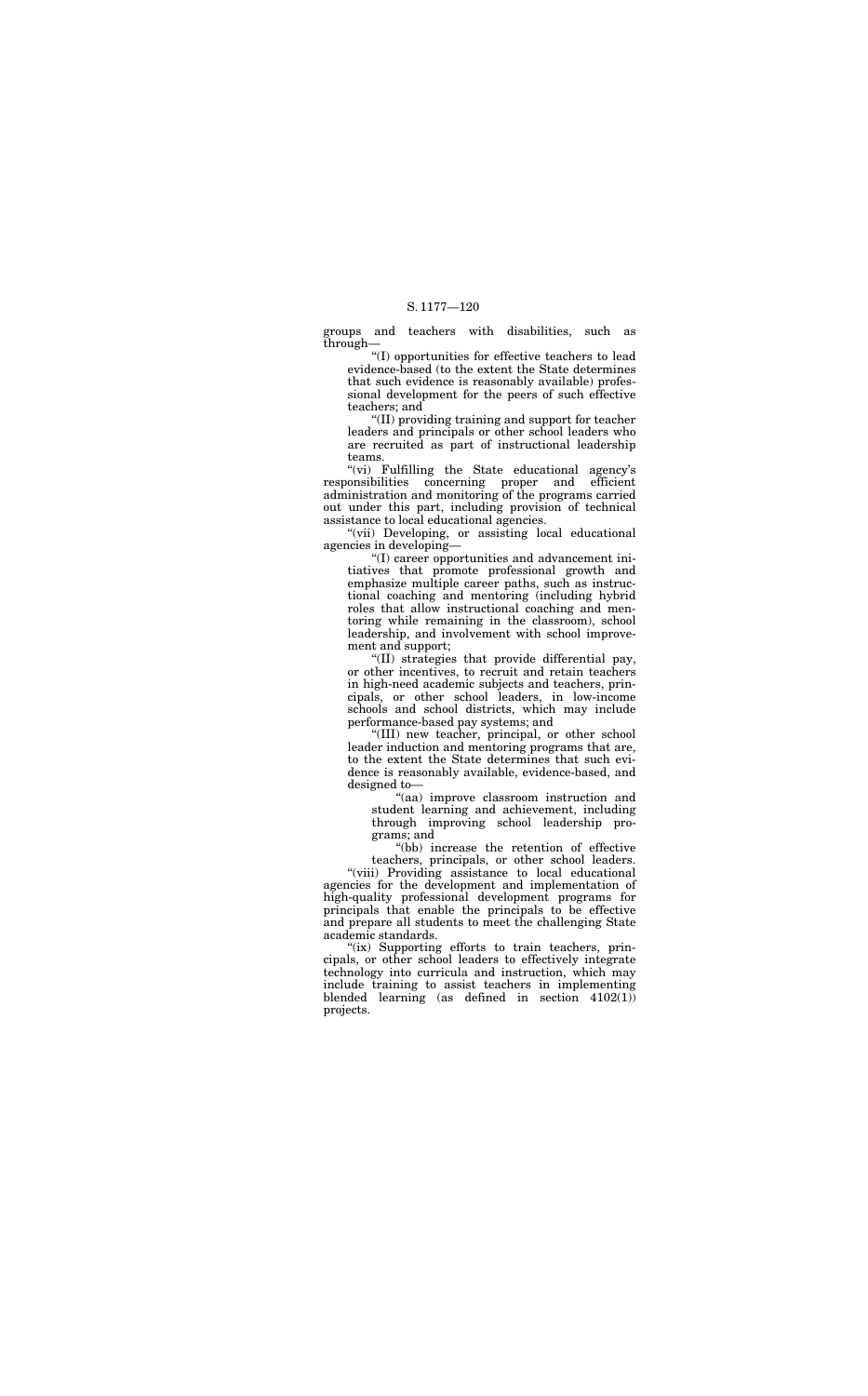''(x) Providing training, technical assistance, and capacity-building to local educational agencies that receive a subgrant under this part.

"(xi) Reforming or improving teacher, principal, or other school leader preparation programs, such as through establishing teacher residency programs and school leader residency programs.

"(xii) Establishing or expanding teacher, principal, or other school leader preparation academies, with an amount of the funds described in subparagraph (A) that is not more than 2 percent of the State's allotment, if—

''(I) allowable under State law;

''(xiii) Supporting the instructional services provided by effective school library programs.

''(II) the State enables candidates attending a teacher, principal, or other school leader preparation academy to be eligible for State financial aid to the same extent as participants in other Stateapproved teacher or principal preparation programs, including alternative certification, licensure, or credential programs; and

"(xiv) Developing, or assisting local educational agencies in developing, strategies that provide teachers, principals, or other school leaders with the skills, credentials, or certifications needed to educate all students in postsecondary education coursework through early college high school or dual or concurrent enrollment programs.

"(xv) Providing training for all school personnel, including teachers, principals, other school leaders, specialized instructional support personnel, and paraprofessionals, regarding how to prevent and recognize child sexual abuse.

''(III) the State enables teachers, principals, or other school leaders who are teaching or working while on alternative certificates, licenses, or credentials to teach or work in the State while enrolled in a teacher, principal, or other school leader preparation academy.

"(xvi) Supporting opportunities for principals, other school leaders, teachers, paraprofessionals, early childhood education program directors, and other early childhood education program providers to participate in joint efforts to address the transition to elementary school, including issues related to school readiness.

''(xvii) Developing and providing professional development and other comprehensive systems of support for teachers, principals, or other school leaders to promote high-quality instruction and instructional leadership in science, technology, engineering, and mathematics subjects, including computer science.

''(xviii) Supporting the professional development and improving the instructional strategies of teachers, principals, or other school leaders to integrate career and technical education content into academic instructional practices, which may include training on best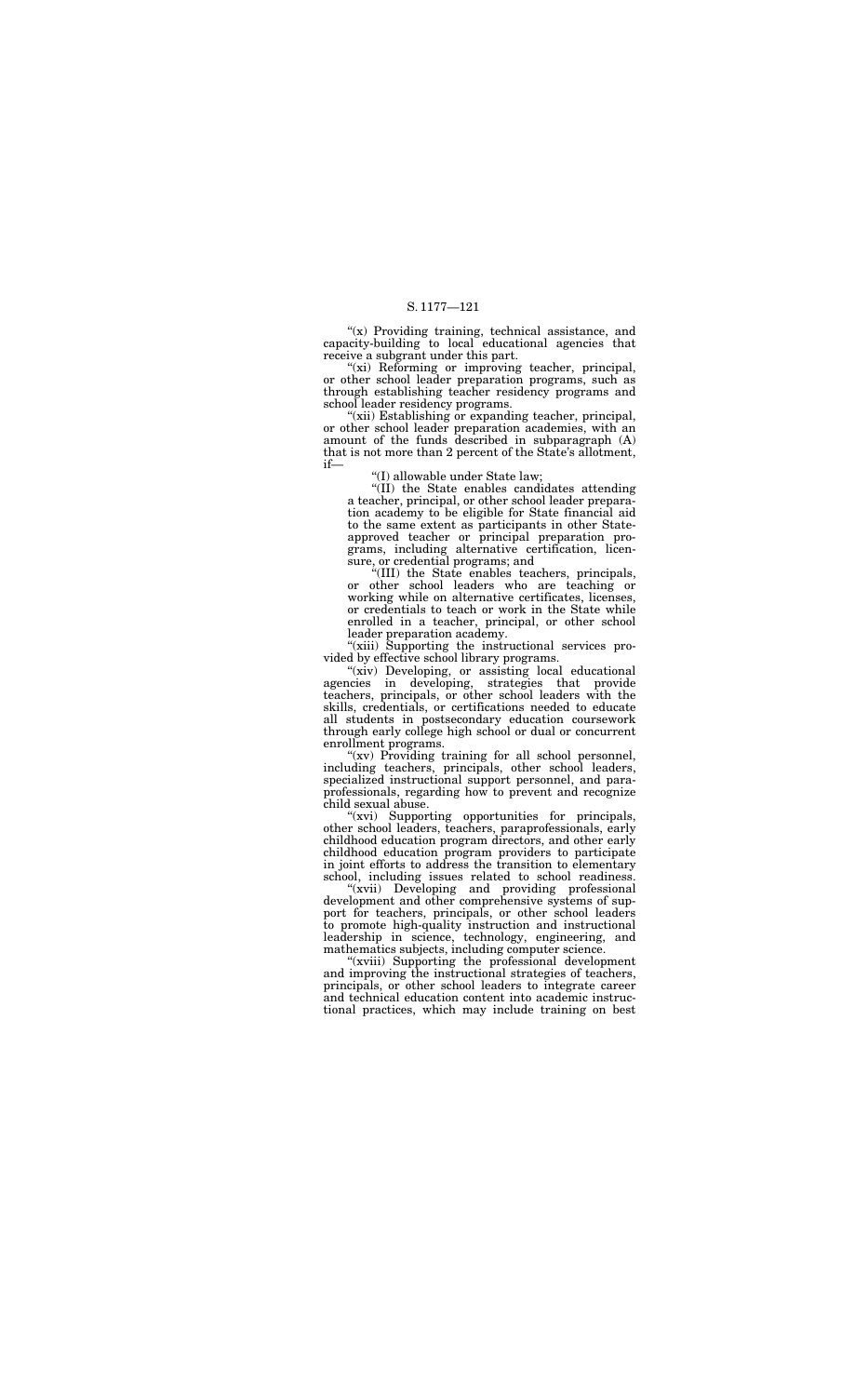practices to understand State and regional workforce needs and transitions to postsecondary education and the workforce.

"(xix) Enabling States, as a consortium, to voluntarily develop a process that allows teachers who are licensed or certified in a participating State to teach in other participating States without completing additional licensure or certification requirements, except that nothing in this clause shall be construed to allow the Secretary to exercise any direction, supervision, or control over State teacher licensing or certification requirements.

"(xx) Supporting and developing efforts to train teachers on the appropriate use of student data to ensure that individual student privacy is protected as required by section 444 of the General Education Provisions Act (commonly known as the 'Family Educational Rights and Privacy Act of 1974') (20 U.S.C. 1232g) and in accordance with State student privacy laws and local educational agency student privacy and technology use policies.

"(xxi) Supporting other activities identified by the State that are, to the extent the State determines that such evidence is reasonably available, evidencebased and that meet the purpose of this title.

"(1) IN GENERAL.—In order to receive an allotment under this section for any fiscal year, a State shall submit an application to the Secretary at such time and in such manner as the Secretary may reasonably require.

"(2) CONTENTS.—Each application described under paragraph (1) shall include the following:

(A) A description of how the State educational agency will use funds received under this title for State-level activities described in subsection (c).

"(D) A description of how the activities carried out with funds under this part are expected to improve student achievement.

 $E(E)$  If a State educational agency plans to use funds under this part to improve equitable access to effective teachers, consistent with section  $1111(g)(1)(B)$ , a description of how such funds will be used for such purpose.

''(F) If applicable, a description of how the State educational agency will work with local educational agencies in the State to develop or implement State or local teacher, principal, or other school leader evaluation and support systems that meet the requirements of subsection  $(c)(4)(B)(ii).$ 

''(d) STATE APPLICATION.—

''(B) A description of the State's system of certification and licensing of teachers, principals, or other school leaders.

''(C) A description of how activities under this part are aligned with challenging State academic standards.

''(G) An assurance that the State educational agency will monitor the implementation of activities under this part and provide technical assistance to local educational agencies in carrying out such activities.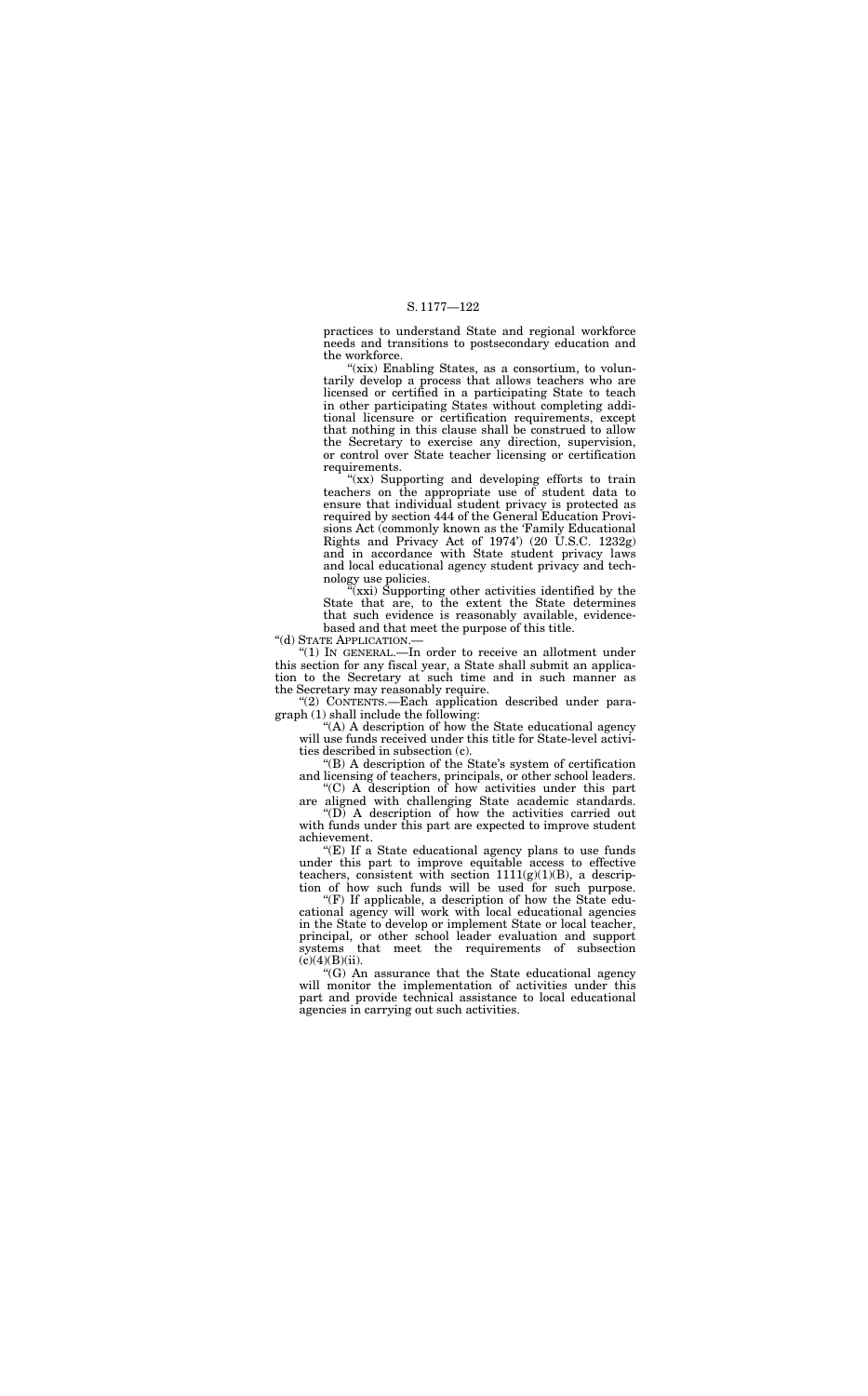''(H) An assurance that the State educational agency will work in consultation with the entity responsible for teacher, principal, or other school leader professional standards, certification, and licensing for the State, and encourage collaboration between educator preparation programs, the State, and local educational agencies to promote the readiness of new educators entering the profession.

''(I) An assurance that the State educational agency will comply with section 8501 (regarding participation by private school children and teachers).

"(K) A description of how the State will use data and ongoing consultation as described in paragraph (3) to continually update and improve the activities supported under this part.

''(L) A description of how the State educational agency will encourage opportunities for increased autonomy and flexibility for teachers, principals, or other school leaders, such as by establishing innovation schools that have a high degree of autonomy over budget and operations, are transparent and accountable to the public, and lead to improved academic outcomes for students.

''(J) A description of how the State educational agency will improve the skills of teachers, principals, or other school leaders in order to enable them to identify students with specific learning needs, particularly children with disabilities, English learners, students who are gifted and talented, and students with low literacy levels, and provide instruction based on the needs of such students.

"(4) LIMITATION.—Consultation required under paragraph (3) shall not interfere with the timely submission of the application required under this section.

''(M) A description of actions the State may take to improve preparation programs and strengthen support for teachers, principals, or other school leaders based on the needs of the State, as identified by the State educational agency.

''(3) CONSULTATION.—In developing the State application under this subsection, a State shall—

''(A) meaningfully consult with teachers, principals, other school leaders, paraprofessionals (including organizations representing such individuals), specialized instructional support personnel, charter school leaders (in a State that has charter schools), parents, community partners, and other organizations or partners with relevant and demonstrated expertise in programs and activities designed to meet the purpose of this title;

''(B) seek advice from the individuals, organizations, or partners described in subparagraph (A) regarding how best to improve the State's activities to meet the purpose of this title; and

''(C) coordinate the State's activities under this part with other related strategies, programs, and activities being conducted in the State.

''(e) PROHIBITION.—Nothing in this section shall be construed to authorize the Secretary or any other officer or employee of the Federal Government to mandate, direct, or control any of the following: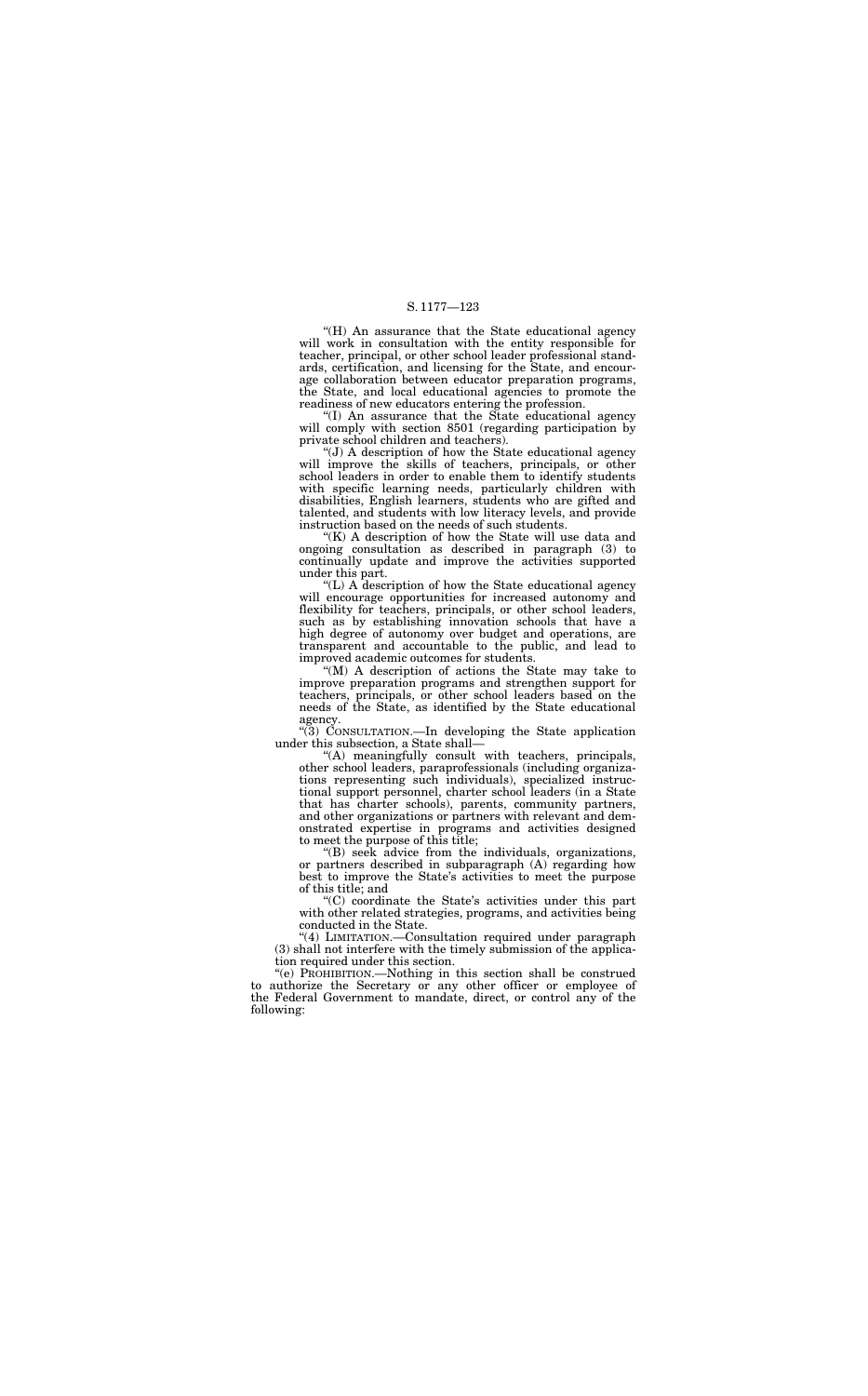"(1) The development, improvement, or implementation of elements of any teacher, principal, or other school leader evaluation system.

"(3) Any teacher, principal, or other school leader professional standards, certification, or licensing.

''(2) Any State or local educational agency's definition of teacher, principal, or other school leader effectiveness.

section  $2101(c)(1)$  for a fiscal year, the State, acting through the State educational agency, shall award subgrants to eligible local educational agencies from allocations described in paragraph (2).

#### **''SEC. 2102. SUBGRANTS TO LOCAL EDUCATIONAL AGENCIES.**

"(a) ALLOCATION OF FUNDS TO LOCAL EDUCATIONAL AGENCIES.— "(1) IN GENERAL.—From funds reserved by a State under

" $(\tilde{A})$  an amount that bears the same relationship to 20 percent of such funds for such fiscal year as the number of individuals aged 5 through 17 in the geographic area served by the agency, as determined by the Secretary on the basis of the most recent satisfactory data, bears to the number of those individuals in the geographic areas served by all eligible local educational agencies in the State, as so determined; and

''(2) ALLOCATION FORMULA.—From the funds described in paragraph (1), the State educational agency shall allocate to each of the eligible local educational agencies in the State for a fiscal year the sum of—

"(2) CONTENTS OF APPLICATION.—Each application submitted under paragraph (1) shall include the following:

''(B) an amount that bears the same relationship to 80 percent of the funds for such fiscal year as the number of individuals aged 5 through 17 from families with incomes below the poverty line in the geographic area served by the agency, as determined by the Secretary on the basis of the most recent satisfactory data, bears to the number of those individuals in the geographic areas served by all the eligible local educational agencies in the State, as so determined.

''(3) RULE OF CONSTRUCTION.—Nothing in this section shall be construed to prohibit a consortium of local educational agencies that are designated with a locale code of 41, 42, or 43, or such local educational agencies designated with a locale code of 41, 42, or 43 that work in cooperation with an educational service agency, from voluntarily combining allocations received under this part for the collective use of funding by the consortium for activities under this section.

''(b) LOCAL APPLICATIONS.—

''(1) IN GENERAL.—To be eligible to receive a subgrant under this section, a local educational agency shall submit an application to the State educational agency at such time, in such manner, and containing such information as the State educational agency may reasonably require.

''(A) A description of the activities to be carried out by the local educational agency under this section and how these activities will be aligned with challenging State academic standards.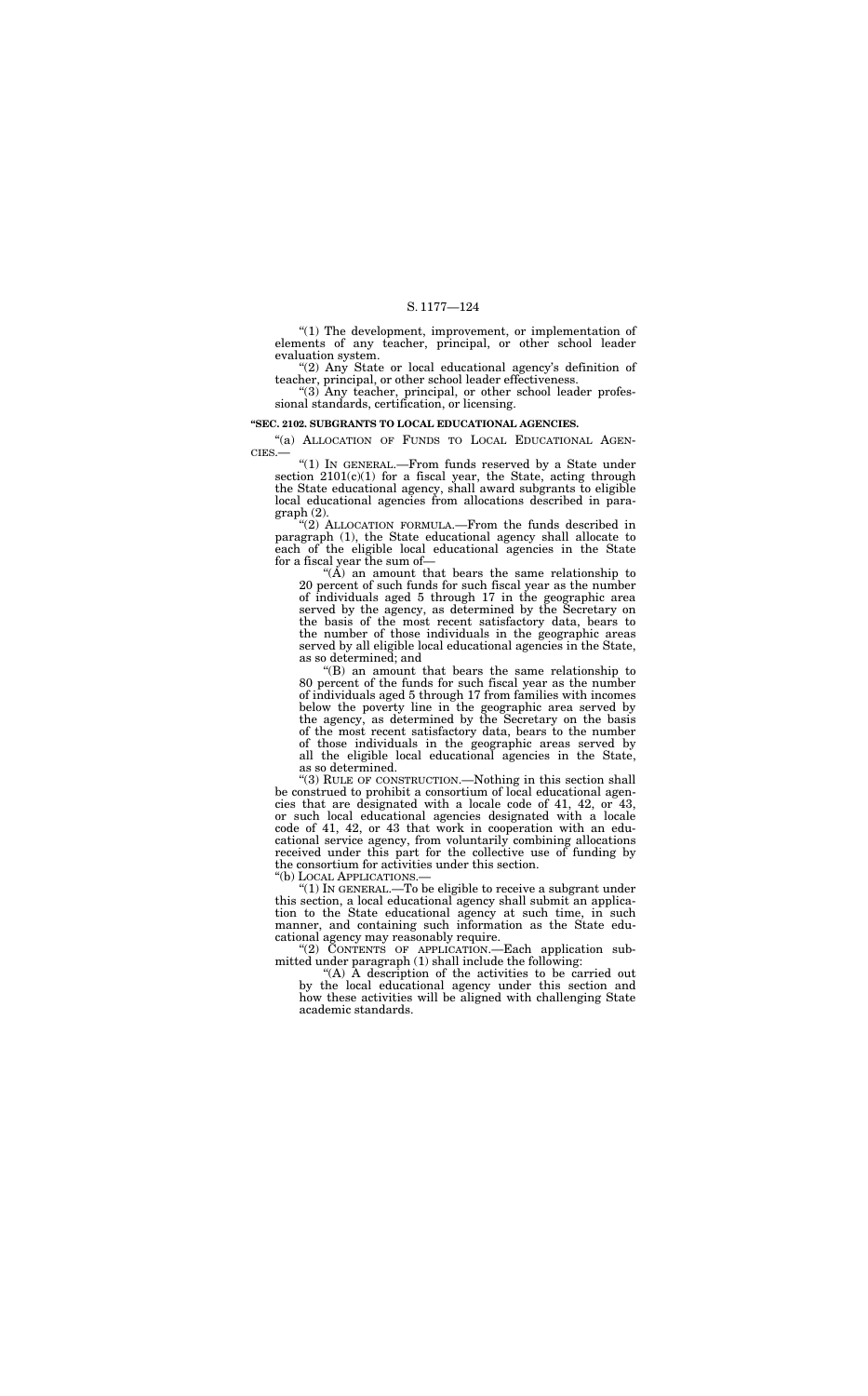''(B) A description of the local educational agency's systems of professional growth and improvement, such as induction for teachers, principals, or other school leaders and opportunities for building the capacity of teachers and opportunities to develop meaningful teacher leadership.

 $C$ <sup>'</sup>(C) A description of how the local educational agency will prioritize funds to schools served by the agency that are implementing comprehensive support and improvement activities and targeted support and improvement activities under section 1111(d) and have the highest percentage of children counted under section 1124(c).

 $E(E)$  An assurance that the local educational agency will comply with section 8501 (regarding participation by private school children and teachers).

 $(F)$  An assurance that the local educational agency will coordinate professional development activities authorized under this part with professional development activities provided through other Federal, State, and local programs.

 $\sqrt{4}(3)$  CONSULTATION.—In developing the application described in paragraph (2), a local educational agency shall—

''(D) A description of how the local educational agency will use data and ongoing consultation described in paragraph (3) to continually update and improve activities supported under this part.

"(A) meaningfully consult with teachers, principals, other school leaders, paraprofessionals (including organizations representing such individuals), specialized instructional support personnel, charter school leaders (in a local educational agency that has charter schools), parents, community partners, and other organizations or partners with relevant and demonstrated expertise in programs and activities designed to meet the purpose of this title;

 $(C)$  coordinate the local educational agency's activities under this part with other related strategies, programs, and activities being conducted in the community.

"(4) LIMITATION.—Consultation required under paragraph (3) shall not interfere with the timely submission of the application required under this section.

"(a) IN GENERAL.—A local educational agency that receives a subgrant under section 2102 shall use the funds made available through the subgrant to develop, implement, and evaluate comprehensive programs and activities described in subsection (b), which may be carried out—

 $\sqrt[4]{(1)}$  through a grant or contract with a for-profit or nonprofit entity; or

 $(2)$  in partnership with an institution of higher education or an Indian tribe or tribal organization (as such terms are defined under section 4 of the Indian Self-Determination and Education Assistance Act (25 U.S.C. 450b)).

''(B) seek advice from the individuals and organizations described in subparagraph (A) regarding how best to improve the local educational agency's activities to meet the purpose of this title; and

#### **''SEC. 2103. LOCAL USES OF FUNDS.**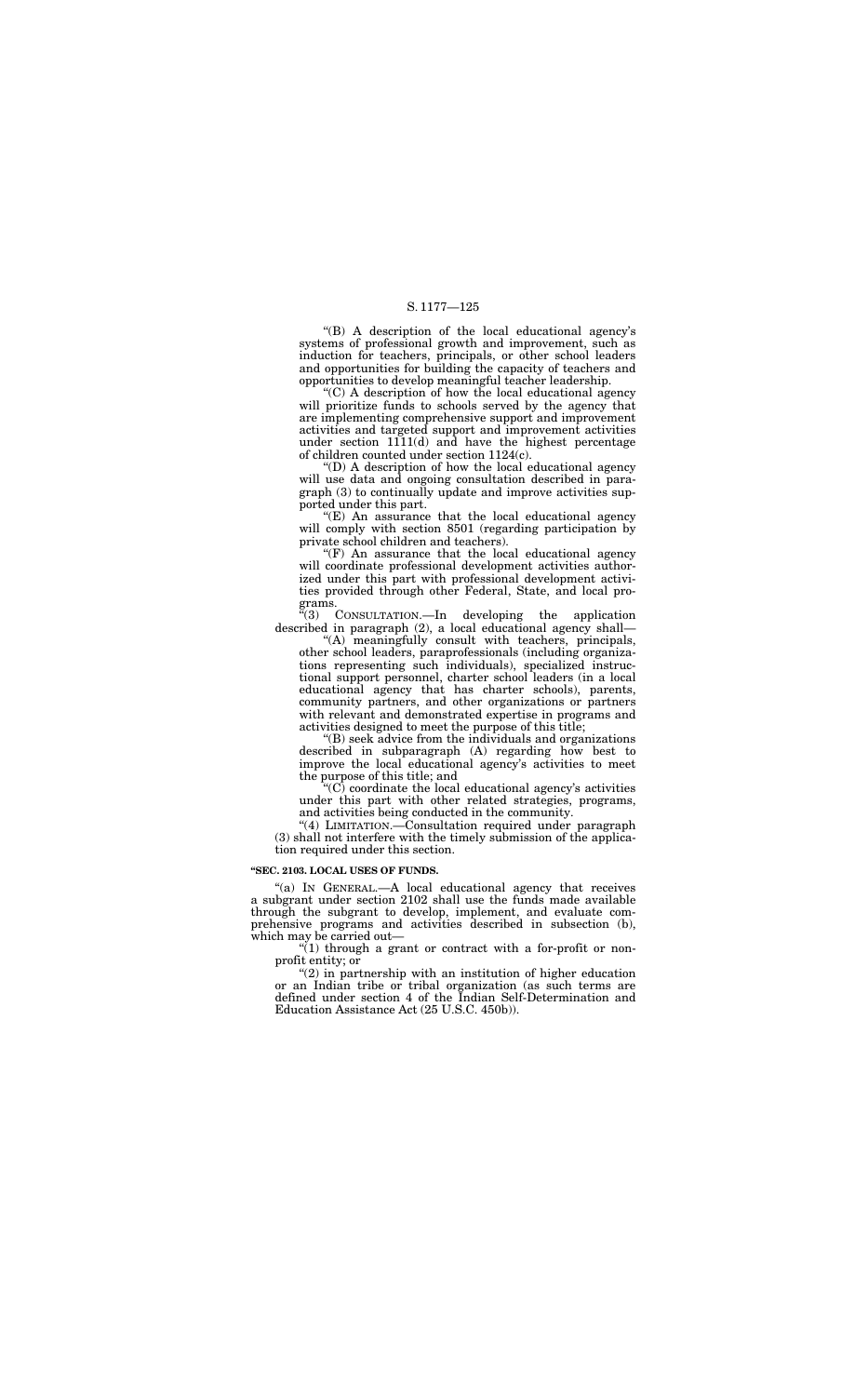''(b) TYPES OF ACTIVITIES.—The programs and activities described in this subsection—

" $(1)$  shall be in accordance with the purpose of this title;  $(2)$  shall address the learning needs of all students, including children with disabilities, English learners, and gifted and talented students; and

"(3) may include, among other programs and activities-

"(A) developing or improving a rigorous, transparent, and fair evaluation and support system for teachers, principals, or other school leaders that—

''(i) is based in part on evidence of student achievement, which may include student growth; and

''(ii) shall include multiple measures of educator performance and provide clear, timely, and useful feed-

"(ii) differential and incentive pay for teachers, principals, or other school leaders in high-need academic subject areas and specialty areas, which may include performance-based pay systems;

back to teachers, principals, or other school leaders; ''(B) developing and implementing initiatives to assist

"(iv) new teacher, principal, or other school leader induction and mentoring programs that are designed to—

in recruiting, hiring, and retaining effective teachers, particularly in low-income schools with high percentages of ineffective teachers and high percentages of students who do not meet the challenging State academic standards, to improve within-district equity in the distribution of teachers, consistent with section  $1111(g)(1)(B)$ , such as initiatives that provide—

"(v) the development and provision of training for school leaders, coaches, mentors, and evaluators on how accurately to differentiate performance, provide useful feedback, and use evaluation results to inform decisionmaking about professional development, improvement strategies, and personnel decisions; and

"(vi) a system for auditing the quality of evaluation and support systems;

''(i) expert help in screening candidates and enabling early hiring;

''(iii) teacher, paraprofessional, principal, or other school leader advancement and professional growth, and an emphasis on leadership opportunities, multiple career paths, and pay differentiation;

''(I) improve classroom instruction and student learning and achievement; and

''(II) increase the retention of effective teachers, principals, or other school leaders;

''(C) recruiting qualified individuals from other fields to become teachers, principals, or other school leaders, including mid-career professionals from other occupations, former military personnel, and recent graduates of institutions of higher education with records of academic distinction who demonstrate potential to become effective teachers, principals, or other school leaders;

''(D) reducing class size to a level that is evidencebased, to the extent the State (in consultation with local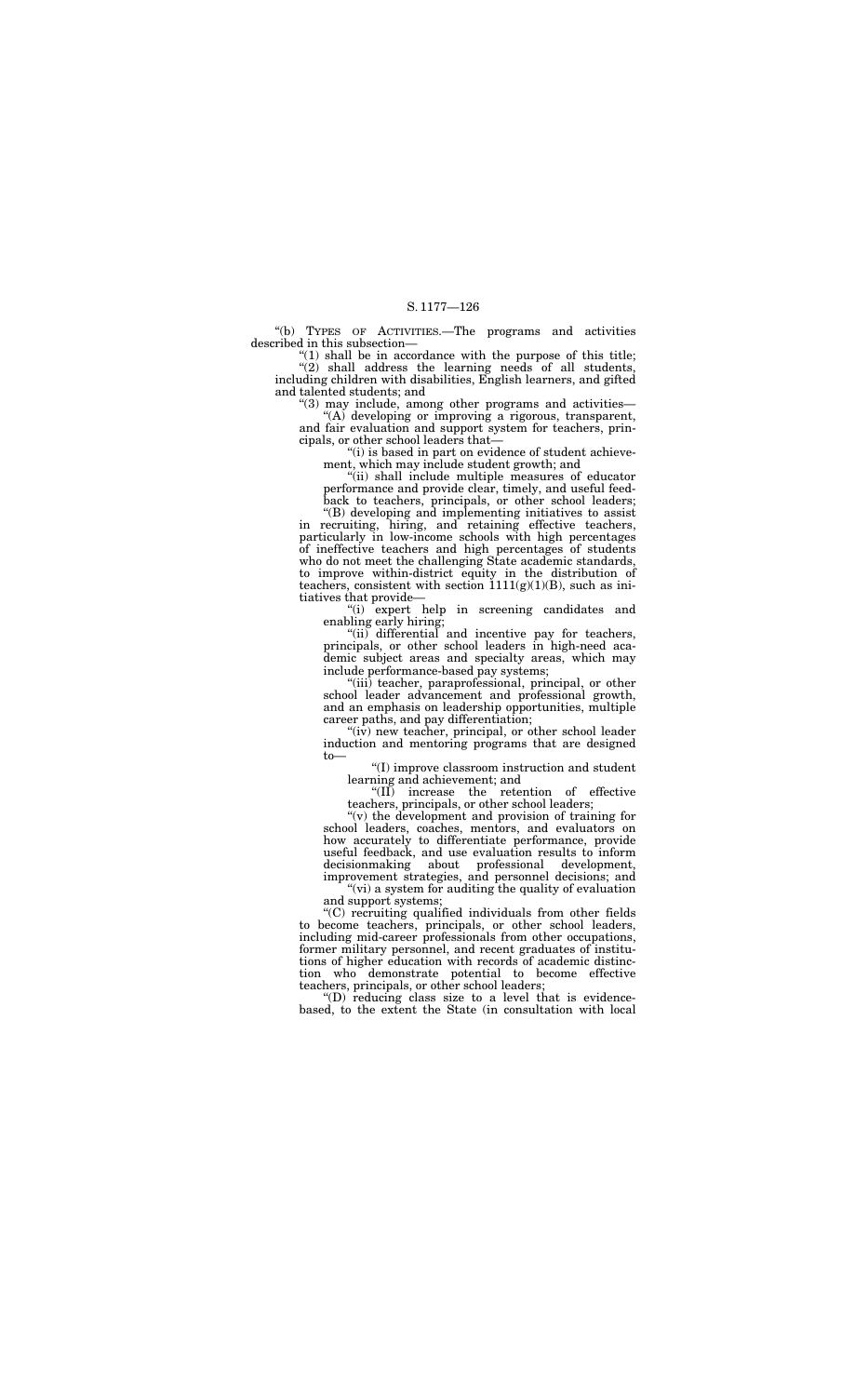educational agencies in the State) determines that such evidence is reasonably available, to improve student achievement through the recruiting and hiring of additional effective teachers;

''(E) providing high-quality, personalized professional development that is evidence-based, to the extent the State (in consultation with local educational agencies in the State) determines that such evidence is reasonably available, for teachers, instructional leadership teams, principals, or other school leaders, that is focused on improving teaching and student learning and achievement, including supporting efforts to train teachers, principals, or other school leaders to—

"(iii) effectively engage parents, families, and community partners, and coordinate services between school and community;

"(iv) help all students develop the skills essential for learning readiness and academic success;

''(i) effectively integrate technology into curricula and instruction (including education about the harms of copyright piracy);

''(ii) use data to improve student achievement and understand how to ensure individual student privacy is protected, as required under section 444 of the General Education Provisions Act (commonly known as the 'Family Educational Rights and Privacy Act of 1974') (20 U.S.C. 1232g) and State and local policies and laws in the use of such data;

''(v) develop policy with school, local educational agency, community, or State leaders; and

''(vi) participate in opportunities for experiential learning through observation;

''(F) developing programs and activities that increase the ability of teachers to effectively teach children with disabilities, including children with significant cognitive disabilities, and English learners, which may include the use of multi-tier systems of support and positive behavioral intervention and supports, so that such children with disabilities and English learners can meet the challenging State academic standards;

''(G) providing programs and activities to increase—

''(i) the knowledge base of teachers, principals, or other school leaders on instruction in the early grades and on strategies to measure whether young children are progressing; and

''(ii) the ability of principals or other school leaders to support teachers, teacher leaders, early childhood educators, and other professionals to meet the needs of students through age 8, which may include providing joint professional learning and planning activities for school staff and educators in preschool programs that address the transition to elementary school;

''(H) providing training, technical assistance, and capacity-building in local educational agencies to assist teachers, principals, or other school leaders with selecting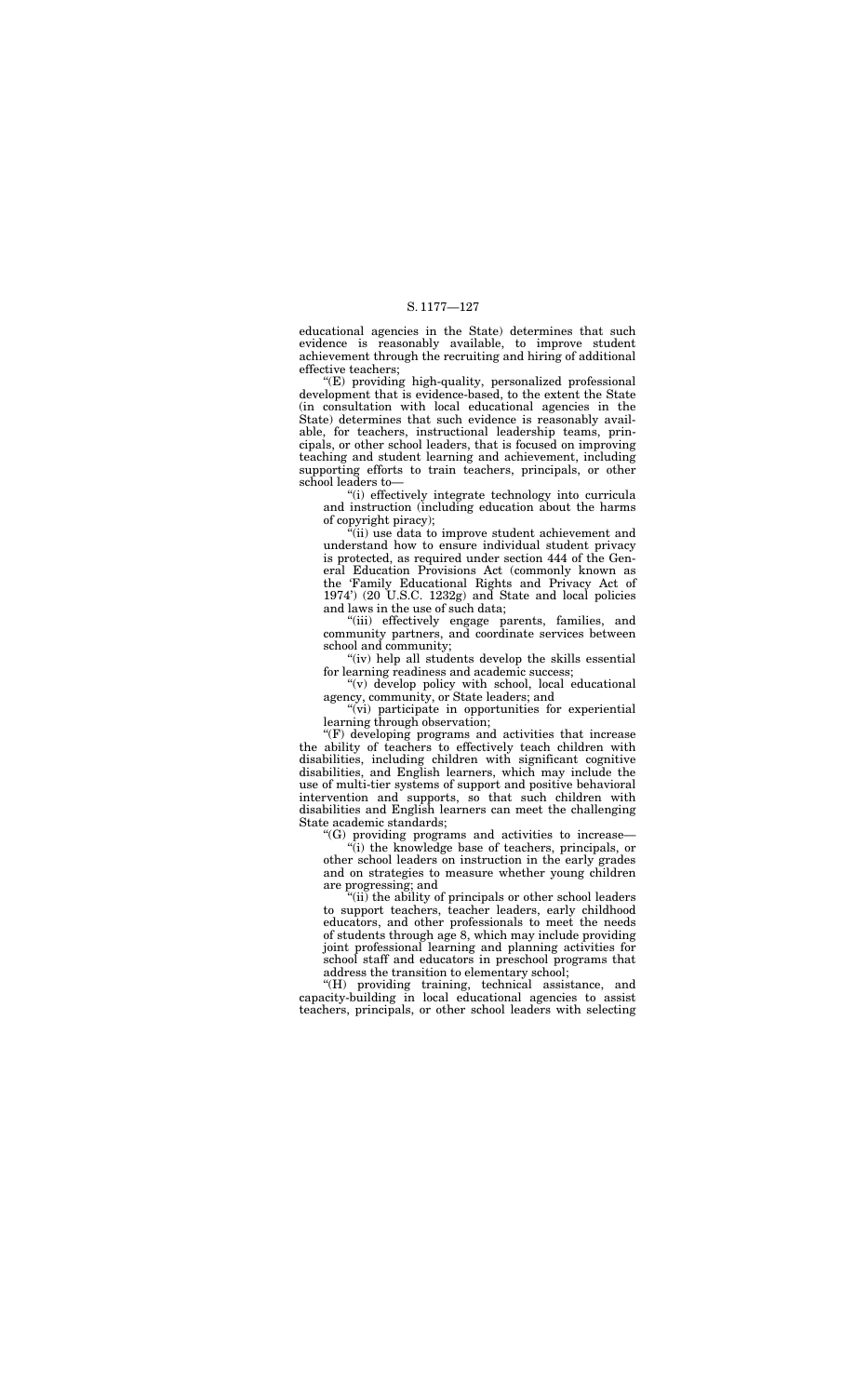and implementing formative assessments, designing classroom-based assessments, and using data from such assessments to improve instruction and student academic achievement, which may include providing additional time for teachers to review student data and respond, as appropriate;

"(i) the techniques and supports needed to help educators understand when and how to refer students affected by trauma, and children with, or at risk of, mental illness;

''(ii) the use of referral mechanisms that effectively link such children to appropriate treatment and intervention services in the school and in the community, where appropriate:

''(I) carrying out in-service training for school personnel in—

"(iv) addressing issues related to school conditions for student learning, such as safety, peer interaction, drug and alcohol abuse, and chronic absenteeism;

''(iii) forming partnerships between school-based mental health programs and public or private mental health organizations; and

"(K) supporting the instructional services provided by effective school library programs;

"(M) developing and providing professional development and other comprehensive systems of support for teachers, principals, or other school leaders to promote high-quality instruction and instructional leadership in science, technology, engineering, and mathematics subjects, including computer science;

''(J) providing training to support the identification of students who are gifted and talented, including highability students who have not been formally identified for gifted education services, and implementing instructional practices that support the education of such students, such as—

''(i) early entrance to kindergarten;

''(ii) enrichment, acceleration, and curriculum compacting activities; and

''(iii) dual or concurrent enrollment programs in secondary school and postsecondary education;

''(L) providing training for all school personnel, including teachers, principals, other school leaders, specialized instructional support personnel, and paraprofessionals, regarding how to prevent and recognize child sexual abuse;

''(N) developing feedback mechanisms to improve school working conditions, including through periodically and publicly reporting results of educator support and working conditions feedback;

''(O) providing high-quality professional development for teachers, principals, or other school leaders on effective strategies to integrate rigorous academic content, career and technical education, and work-based learning (if appropriate), which may include providing common planning time, to help prepare students for postsecondary education and the workforce; and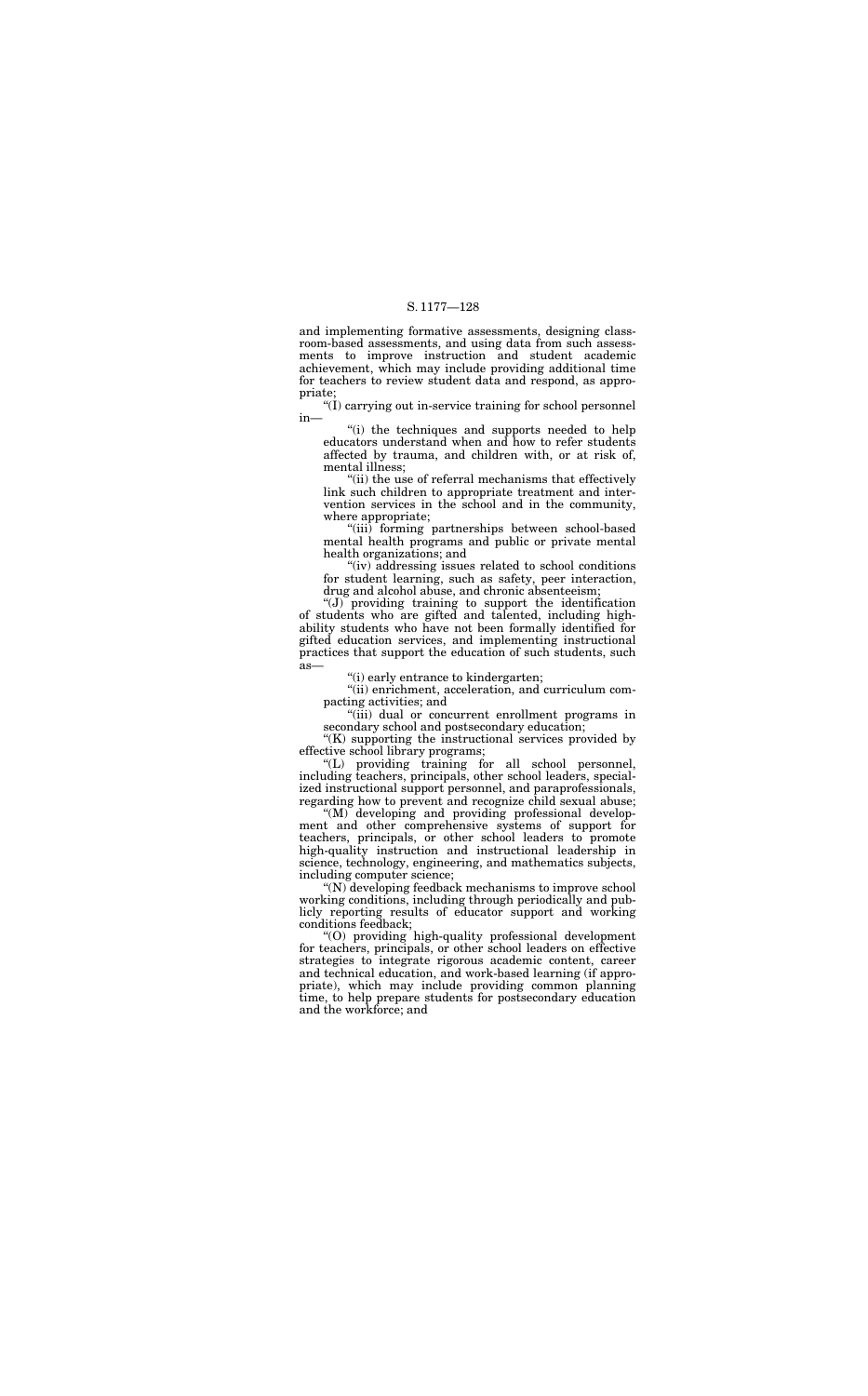''(P) carrying out other activities that are evidencebased, to the extent the State (in consultation with local educational agencies in the State) determines that such evidence is reasonably available, and identified by the local educational agency that meet the purpose of this title.

#### **''SEC. 2104. REPORTING.**

 $''(1)$  a description of how the State is using grant funds received under this part to meet the purpose of this title, and how such chosen activities improved teacher, principal, or other school leader effectiveness, as determined by the State or local educational agency;

''(a) STATE REPORT.—Each State educational agency receiving funds under this part shall annually submit to the Secretary a report that provides—

 $(2)$  if funds are used under this part to improve equitable access to teachers for low-income and minority students, consistent with section  $1111(g)(1)(B)$ , a description of how funds have been used to improve such access;

''(c) AVAILABILITY.—The reports and information provided under subsections (a) and (b) shall be made readily available to the public.

''(3) for a State that implements a teacher, principal, or other school leader evaluation and support system, consistent with section  $2101(c)(4)(B)(ii)$ , using funds under this part, the evaluation results of teachers, principals, or other school leaders, except that such information shall not provide personally identifiable information on individual teachers, principals, or other school leaders; and

"(1) to carry out activities authorized under subpart  $1-$ "(A)  $49.1$  percent for each of fiscal years  $2017$  through 2019; and

''(4) where available, the annual retention rates of effective and ineffective teachers, principals, or other school leaders, using any methods or criteria the State has or develops under section  $1111(g)(2)(A)$ , except that nothing in this paragraph shall be construed to require any State educational agency or local educational agency to collect and report any data the State educational agency or local educational agency is not collecting or reporting as of the day before the date of enactment of the Every Student Succeeds Act.

''(b) LOCAL EDUCATIONAL AGENCY REPORT.—Each local educational agency receiving funds under this part shall submit to the State educational agency such information as the State requires, which shall include the information described in subsection (a) for the local educational agency.

''(d) LIMITATION.—The reports and information provided under subsections (a) and (b) shall not reveal personally identifiable information about any individual.

### **''PART B—NATIONAL ACTIVITIES**

#### **''SEC. 2201. RESERVATIONS.**

''From the amounts appropriated under section 2003(b) for a fiscal year, the Secretary shall reserve—

''(B) 47 percent for fiscal year 2020;

" $(2)$  to carry out activities authorized under subpart 2-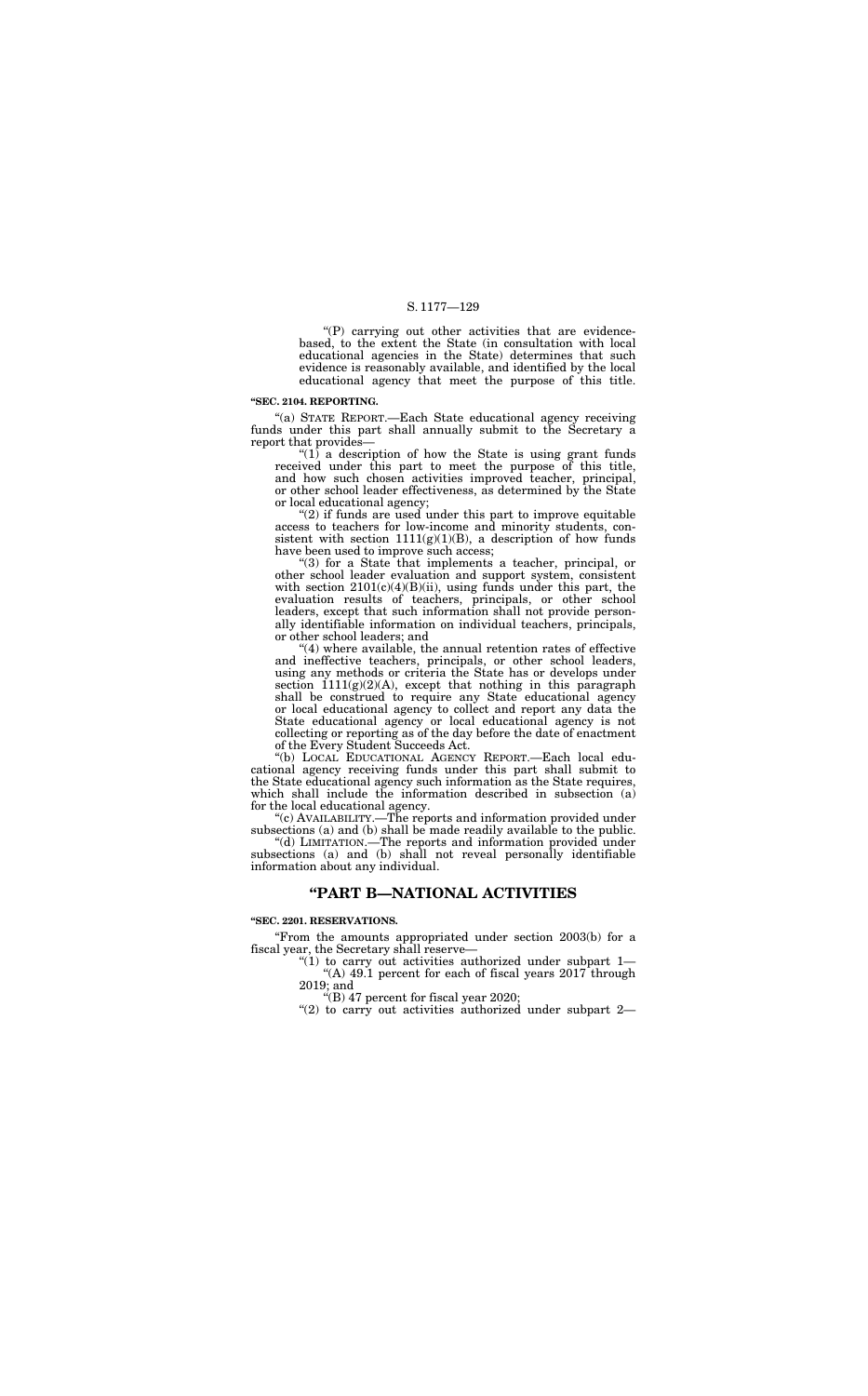"(A) 34.1 percent for each of fiscal years 2017 through 2019; and

''(B) 36.8 percent for fiscal year 2020;

"(3) to carry out activities authorized under subpart 3, 1.4 percent for each of fiscal years 2017 through 2020; and

 $(4)$  to carry out activities authorized under subpart 4— "(A)  $15.4$  percent for each of fiscal years  $2017$  through 2019; and

''(B) 14.8 percent for fiscal year 2020.

# **''Subpart 1—Teacher and School Leader Incentive Program**

### **''SEC. 2211. PURPOSES; DEFINITIONS.**

''(a) PURPOSES.—The purposes of this subpart are—

"(2) to study and review performance-based compensation systems or human capital management systems for teachers, principals, or other school leaders to evaluate the effectiveness, fairness, quality, consistency, and reliability of the systems. ''(b) DEFINITIONS.—In this subpart:

"(1) ELIGIBLE ENTITY.—The term 'eligible entity' means—

''(1) to assist States, local educational agencies, and nonprofit organizations to develop, implement, improve, or expand comprehensive performance-based compensation systems or human capital management systems for teachers, principals, or other school leaders (especially for teachers, principals, or other school leaders in high-need schools) who raise student academic achievement and close the achievement gap between high- and low-performing students; and

"(2) HIGH-NEED SCHOOL. The term 'high-need school' means a public elementary school or secondary school that is located in an area in which the percentage of students from families with incomes below the poverty line is 30 percent or more.

" $(A)$  by which a local educational agency makes and implements human capital decisions, such as decisions on preparation, recruitment, hiring, placement, retention, dismissal, compensation, professional development, tenure, and promotion; and

''(A) a local educational agency, including a charter school that is a local educational agency, or a consortium of local educational agencies;

''(B) a State educational agency or other State agency designated by the chief executive of a State to participate under this subpart;

''(C) the Bureau of Indian Education; or

 $\mathrm{``(D)}$  a partnership consisting of-

''(i) 1 or more agencies described in subparagraph (A), (B), or (C); and

''(ii) at least 1 nonprofit or for-profit entity.

''(3) HUMAN CAPITAL MANAGEMENT SYSTEM.—The term 'human capital management system' means a system—

''(B) that includes a performance-based compensation system.

''(4) PERFORMANCE-BASED COMPENSATION SYSTEM.—The term 'performance-based compensation system' means a system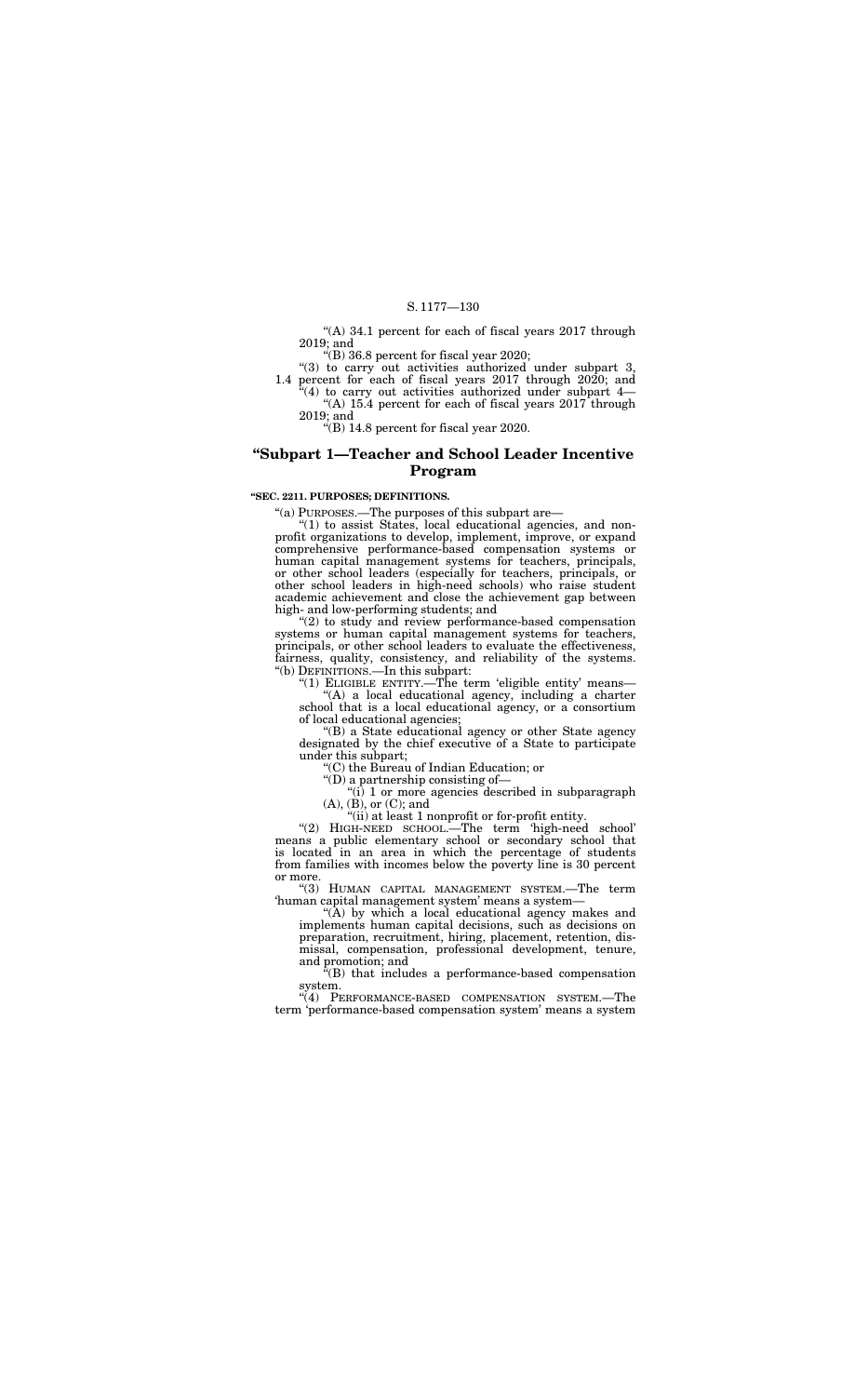of compensation for teachers, principals, or other school leaders—

''(A) that differentiates levels of compensation based in part on measurable increases in student academic achievement; and

''(B) which may include—

''(i) differentiated levels of compensation, which may include bonus pay, on the basis of the employment responsibilities and success of effective teachers, principals, or other school leaders in hard-to-staff schools or high-need subject areas; and

''(ii) recognition of the skills and knowledge of teachers, principals, or other school leaders as demonstrated through—

''(I) successful fulfillment of additional responsibilities or job functions, such as teacher leadership roles; and

" $(1)$  In GENERAL.—A grant awarded under this subpart shall be for a period of not more than 3 years.

''(II) evidence of professional achievement and mastery of content knowledge and superior teaching and leadership skills.

### **''SEC. 2212. TEACHER AND SCHOOL LEADER INCENTIVE FUND GRANTS.**

(3) LIMITATION.—A local educational agency may receive (whether individually or as part of a consortium or partnership) a grant under this subpart, as amended by the Every Student Succeeds Act, only twice.

''(a) GRANTS AUTHORIZED.—From the amounts reserved by the Secretary under section 2201(1), the Secretary shall award grants, on a competitive basis, to eligible entities to enable the eligible entities to develop, implement, improve, or expand performancebased compensation systems or human capital management systems, in schools served by the eligible entity.

''(b) DURATION OF GRANTS.—

''(2) RENEWAL.—The Secretary may renew a grant awarded under this subpart for a period of not more than 2 years if the grantee demonstrates to the Secretary that the grantee is effectively using funds. Such renewal may include allowing the grantee to scale up or replicate the successful program.

''(c) APPLICATIONS.—An eligible entity desiring a grant under this subpart shall submit an application to the Secretary at such time and in such manner as the Secretary may reasonably require. The application shall include—

''(1) a description of the performance-based compensation system or human capital management system that the eligible entity proposes to develop, implement, improve, or expand through the grant;

''(2) a description of the most significant gaps or insufficiencies in student access to effective teachers, principals, or other school leaders in high-need schools, including gaps or inequities in how effective teachers, principals, or other school leaders are distributed across the local educational agency, as identified using factors such as data on school resources, staffing patterns, school environment, educator support systems, and other school-level factors;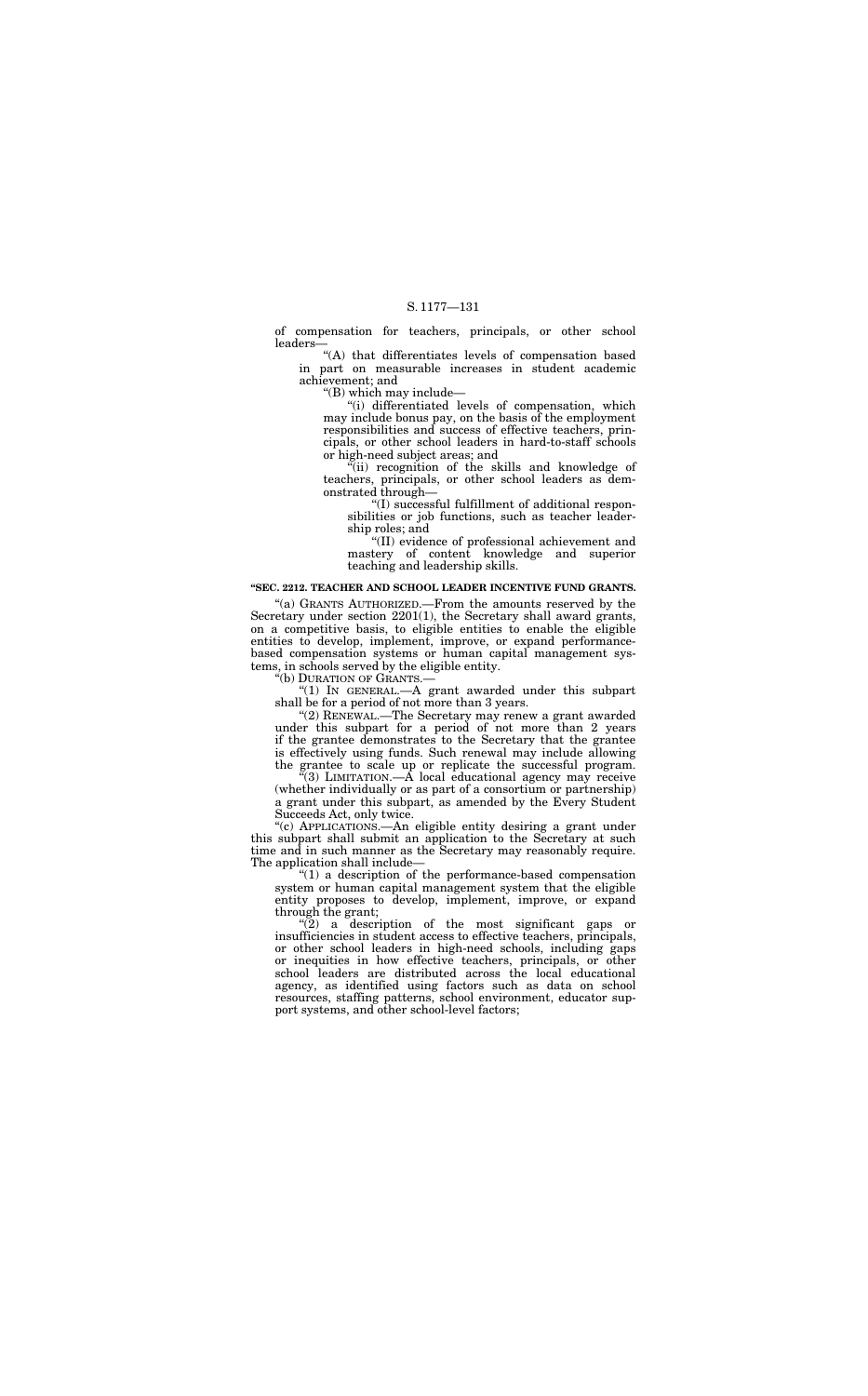''(3) a description and evidence of the support and commitment from teachers, principals, or other school leaders, which may include charter school leaders, in the school (including organizations representing teachers, principals, or other school leaders), the community, and the local educational agency to the activities proposed under the grant;

"(4) a description of how the eligible entity will develop and implement a fair, rigorous, valid, reliable, and objective process to evaluate teacher, principal, or other school leader performance under the system that is based in part on measures of student academic achievement, including the baseline performance against which evaluations of improved performance will be made;

"(7) a description of how the eligible entity will use grant funds under this subpart in each year of the grant, including a timeline for implementation of such activities;

"(8) a description of how the eligible entity will continue the activities assisted under the grant after the grant period ends;

''(5) a description of the local educational agencies or schools to be served under the grant, including such student academic achievement, demographic, and socioeconomic information as the Secretary may request;

"(B) how the proposed activities are evidence-based; and

''(6) a description of the effectiveness of teachers, principals, or other school leaders in the local educational agency and the schools to be served under the grant and the extent to which the system will increase the effectiveness of teachers, principals, or other school leaders in such schools;

''(2) EQUITABLE DISTRIBUTION.—To the extent practicable, the Secretary shall ensure an equitable geographic distribution of grants under this subpart, including the distribution of such grants between rural and urban areas.<br>"(e) USE OF FUNDS.—

"(1) IN GENERAL.—An eligible entity that receives a grant under this subpart shall use the grant funds to develop, implement, improve, or expand, in collaboration with teachers, principals, other school leaders, and members of the public, a performance-based compensation system or human capital management system consistent with this subpart.

''(9) a description of the State, local, or other public or private funds that will be used to supplement the grant, including funds under part A, and sustain the activities assisted under the grant after the end of the grant period;

''(10) a description of—

''(A) the rationale for the project;

''(C) if applicable, the prior experience of the eligible entity in developing and implementing such activities; and

"(11) a description of how activities funded under this subpart will be evaluated, monitored, and publically reported. "(d) AWARD BASIS.-

''(1) PRIORITY.—In awarding a grant under this subpart, the Secretary shall give priority to an eligible entity that concentrates the activities proposed to be assisted under the grant on teachers, principals, or other school leaders serving in highneed schools.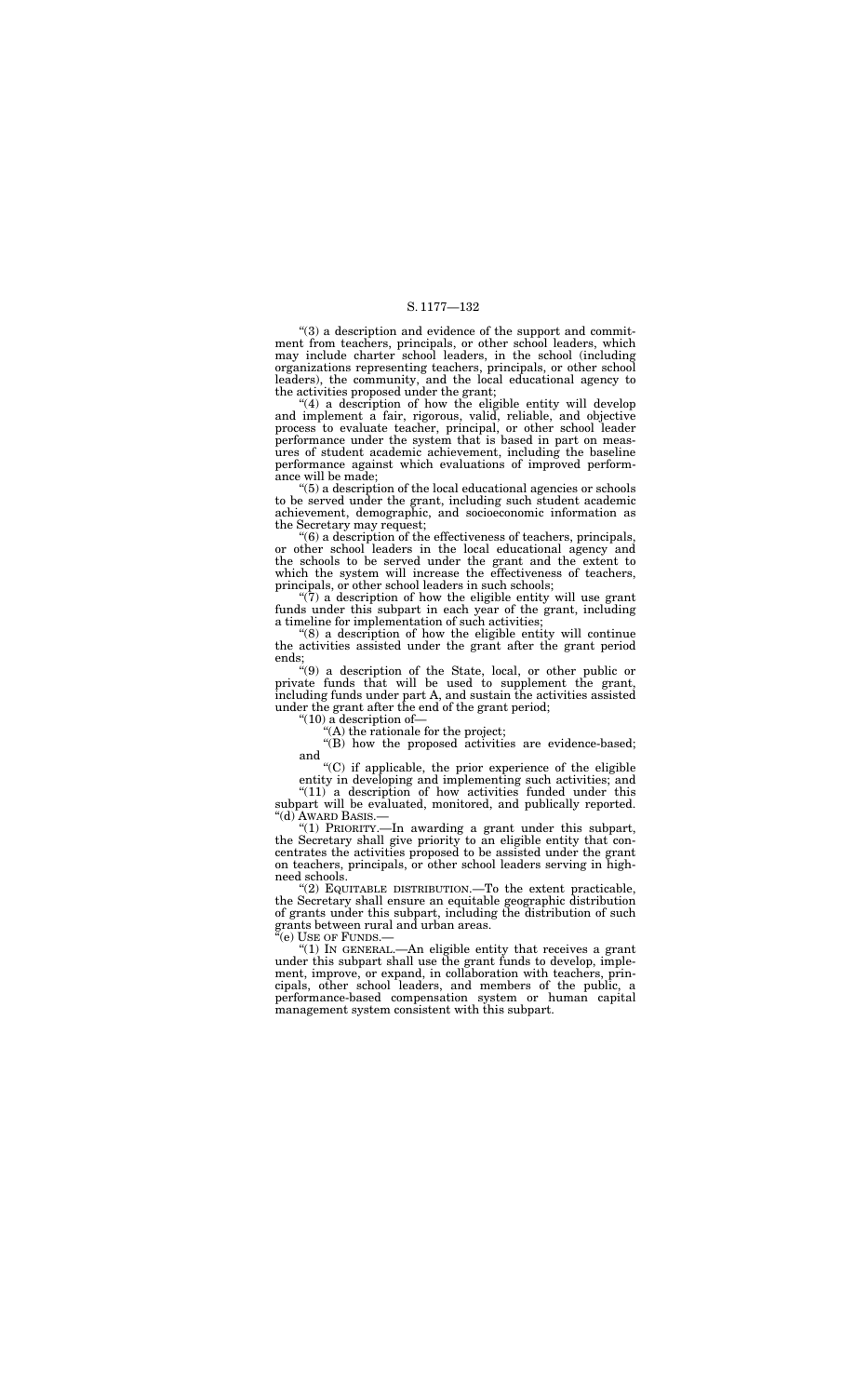''(2) AUTHORIZED ACTIVITIES.—Grant funds under this subpart may be used for one or more of the following:

''(A) Developing or improving an evaluation and support system, including as part of a human capital management system as applicable, that—

"(i) reflects clear and fair measures of teacher, principal, or other school leader performance, based in part on demonstrated improvement in student academic achievement; and

"(ii) provides teachers, principals, or other school leaders with ongoing, differentiated, targeted, and personalized support and feedback for improvement, including professional development opportunities designed to increase effectiveness.

''(B) Conducting outreach within a local educational agency or a State to gain input on how to construct an evaluation and support system described in subparagraph (A) and to develop support for the evaluation and support system, including by training appropriate personnel in how to observe and evaluate teachers, principals, or other school leaders.

''(C) Providing principals or other school leaders with—

"(ii) principals or other school leaders who serve in high-need schools and raise student academic achievement in the schools.

''(i) balanced autonomy to make budgeting, scheduling, and other school-level decisions in a manner that meets the needs of the school without compromising the intent or essential components of the policies of the local educational agency or State; and

"(E) Improving the local educational agency's system and process for the recruitment, selection, placement, and retention of effective teachers, principals, or other school leaders in high-need schools, such as by improving local educational agency policies and procedures to ensure that high-need schools are competitive and timely in—

''(ii) authority to make staffing decisions that meet the needs of the school, such as building an instructional leadership team that includes teacher leaders or offering opportunities for teams or pairs of effective teachers or candidates to teach or start teaching in high-need schools together.

''(D) Implementing, as part of a comprehensive performance-based compensation system, a differentiated salary structure, which may include bonuses and stipends, to—

''(i) teachers who—

''(I) teach in—

''(aa) high-need schools; or

"(bb) high-need subjects;

''(II) raise student academic achievement; or ''(III) take on additional leadership responsibil-

ities; or

''(i) attracting, hiring, and retaining effective educators;

''(ii) offering bonuses or higher salaries to effective educators; or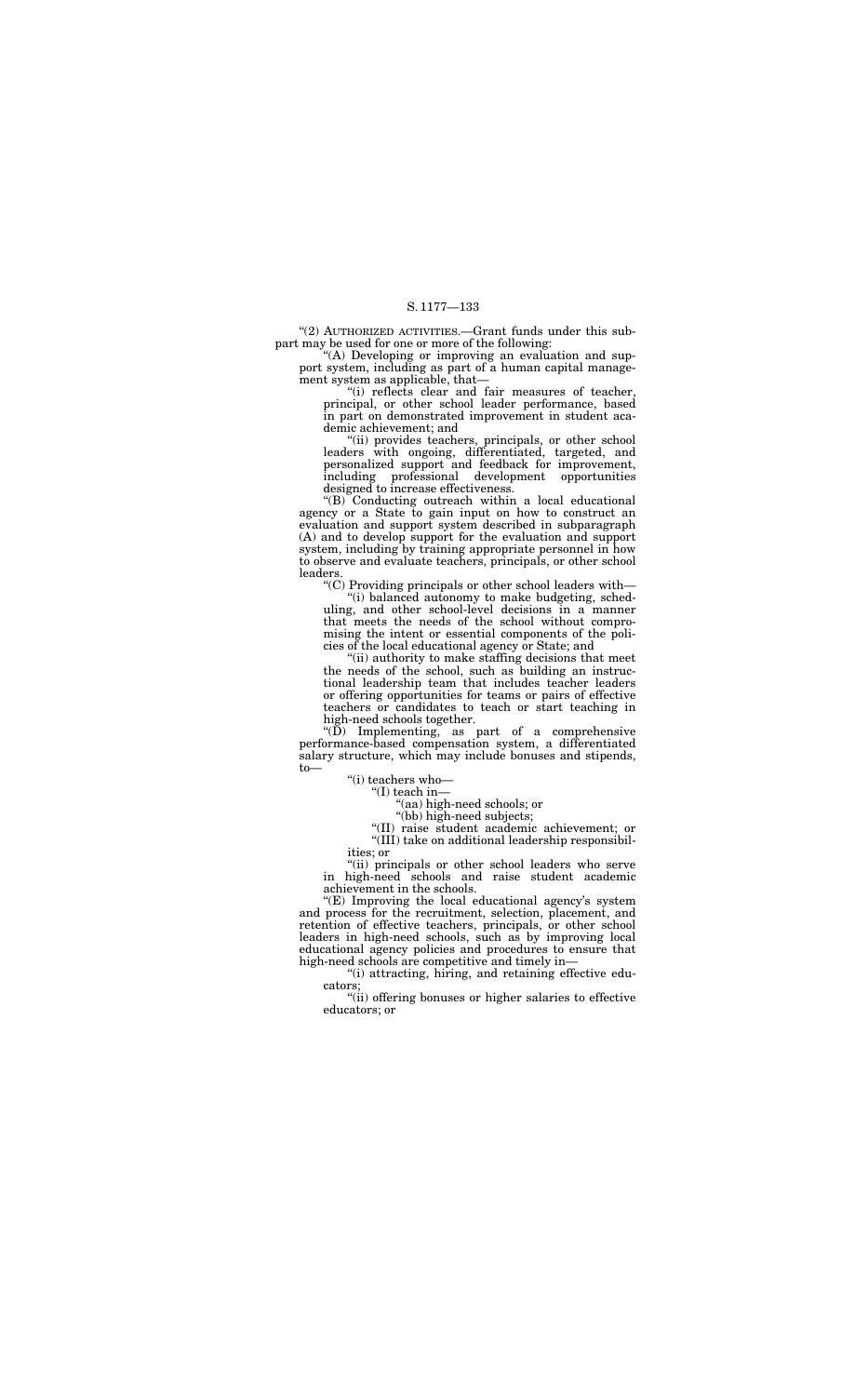''(iii) establishing or strengthening school leader residency programs and teacher residency programs. ''(F) Instituting career advancement opportunities characterized by increased responsibility and pay that reward and recognize effective teachers, principals, or other school leaders in high-need schools and enable them to expand their leadership and results, such as through teacher-led professional development, mentoring, coaching,

"(g) SUPPLEMENT, NOT SUPPLANT.—Grant funds provided under this subpart shall be used to supplement, not supplant, other Federal or State funds available to carry out activities described in this subpart.

hybrid roles, administrative duties, and career ladders. ''(f) MATCHING REQUIREMENT.—Each eligible entity that receives a grant under this subpart shall provide, from non-Federal sources, an amount equal to 50 percent of the amount of the grant (which may be provided in cash or in kind) to carry out the activities supported by the grant.

" $(1)$  information on eligible entities that received grant funds under this subpart, including—

> $\mathcal{L}(B)$  the summaries received under subsection (a); and ''(C) grant award amounts; and

"(2) student academic achievement and, as applicable, growth data from the schools participating in the programs supported under the grant.

#### **''SEC. 2213. REPORTS.**

"(1) RESERVATION OF FUNDS. - Of the total amount reserved for this subpart for a fiscal year, the Secretary may reserve for such fiscal year not more than 1 percent for the cost of the evaluation under paragraph (2) and for technical assistance in carrying out this subpart.

''(a) ACTIVITIES SUMMARY.—Each eligible entity receiving a grant under this subpart shall provide to the Secretary a summary of the activities assisted under the grant.

" $(2)$  EVALUATION.—From amounts reserved under paragraph (1), the Secretary, acting through the Director of the Institute of Education Sciences, shall carry out an independent evaluation to measure the effectiveness of the program assisted under this subpart.

"(3) CONTENTS.—The evaluation under paragraph (2) shall measure—

"(A) the effectiveness of the program in improving student academic achievement;

''(b) REPORT.—The Secretary shall provide to Congress an annual report on the implementation of the program carried out under this subpart, including—

> ''(A) information provided by eligible entities to the Secretary in the applications submitted under section 2212(c);

''(c) EVALUATION AND TECHNICAL ASSISTANCE.—

''(B) the satisfaction of the participating teachers, principals, or other school leaders; and

''(C) the extent to which the program assisted the eligible entities in recruiting and retaining high-quality teachers, principals, or other school leaders, especially in high-need subject areas.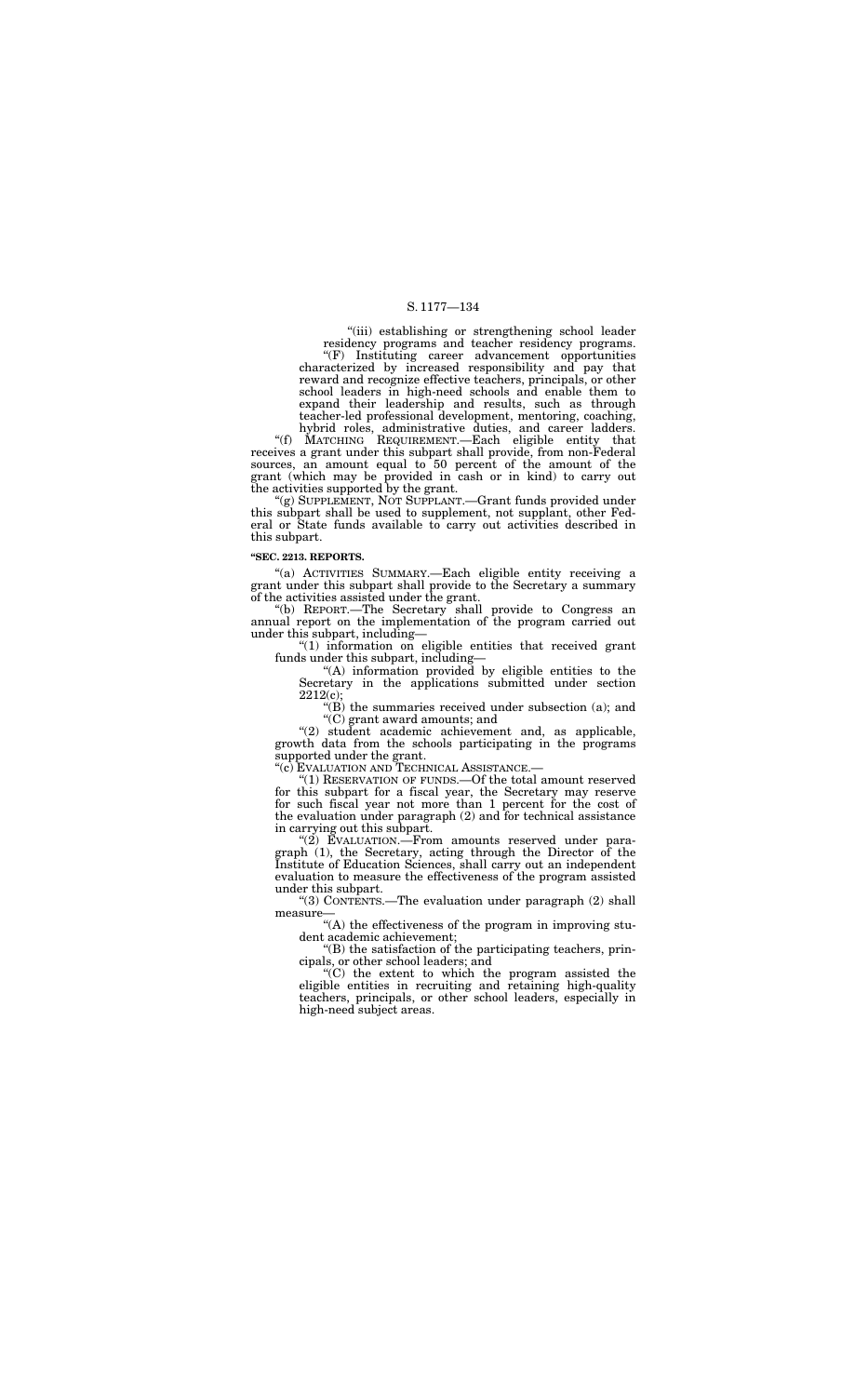# **''Subpart 2—Literacy Education for All, Results for the Nation**

#### **''SEC. 2221. PURPOSES; DEFINITIONS.**

''(a) PURPOSES.—The purposes of this subpart are—

 $(1)$  to improve student academic achievement in reading and writing by providing Federal support to States to develop, revise, or update comprehensive literacy instruction plans that, when implemented, ensure high-quality instruction and effective strategies in reading and writing from early education through grade 12; and

" $(2)$  for States to provide targeted subgrants to early childhood education programs and local educational agencies and their public or private partners to implement evidence-based programs that ensure high-quality comprehensive literacy instruction for students most in need.

''(b) DEFINITIONS.—In this subpart:

''(1) COMPREHENSIVE LITERACY INSTRUCTION.—The term 'comprehensive literacy instruction' means instruction that—

''(A) includes developmentally appropriate, contextually explicit, and systematic instruction, and frequent practice, in reading and writing across content areas;

"(H) uses age-appropriate, valid, and reliable screening assessments, diagnostic assessments, formative assessment processes, and summative assessments to identify a child's learning needs, to inform instruction, and to monitor the child's progress and the effects of instruction;

''(B) includes age-appropriate, explicit, systematic, and intentional instruction in phonological awareness, phonic decoding, vocabulary, language structure, reading fluency, and reading comprehension;

" $(K)$  depends on teachers' collaboration in planning, instruction, and assessing a child's progress and on continuous professional learning; and

''(C) includes age-appropriate, explicit instruction in writing, including opportunities for children to write with clear purposes, with critical reasoning appropriate to the topic and purpose, and with specific instruction and feedback from instructional staff;

''(D) makes available and uses diverse, high-quality print materials that reflect the reading and development levels, and interests, of children;

''(E) uses differentiated instructional approaches, including individual and small group instruction and discussion;

''(F) provides opportunities for children to use language with peers and adults in order to develop language skills, including developing vocabulary;

''(G) includes frequent practice of reading and writing strategies;

''(I) uses strategies to enhance children's motivation to read and write and children's engagement in self-directed learning;

''(J) incorporates the principles of universal design for learning;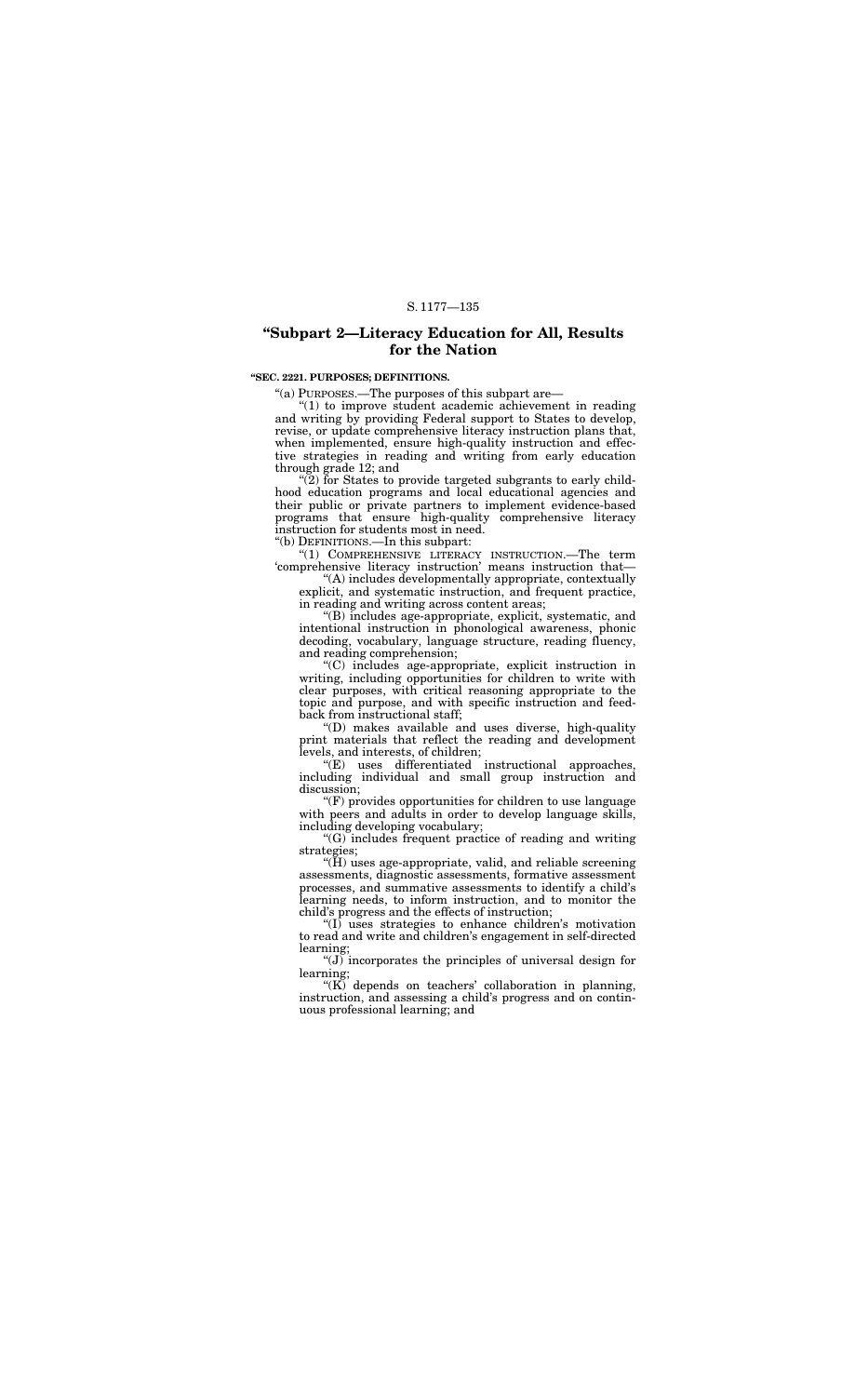''(L) links literacy instruction to the challenging State academic standards, including the ability to navigate, understand, and write about, complex print and digital subject matter.

'(2) ELIGIBLE ENTITY.—The term 'eligible entity' means an entity that consists of—

"(A) one or more local educational agencies that serve a high percentage of high-need schools and—

"(ii) are among the local educational agencies in the State with the highest number or percentages of children reading or writing below grade level, based on the most currently available State academic assessment data under section 1111(b)(2); or

''(i) have the highest number or proportion of children who are counted under section 1124(c), in comparison to other local educational agencies in the State;

 $\mathrm{``(B)}$  one or more early childhood education programs serving low-income or otherwise disadvantaged children, which may include home-based literacy programs for preschool-aged children, that have a demonstrated record of providing comprehensive literacy instruction for the age group such program proposes to serve; or

''(iii) serve a significant number or percentage of schools that are implementing comprehensive support and improvement activities and targeted support and improvement activities under section 1111(d);

"(A) IN GENERAL.—The term 'high-need school' means-"(i) an elementary school or middle school in which not less than 50 percent of the enrolled students are children from low-income families; or

"(ii) a high school in which not less than 40 percent of the enrolled students are children from low-income families, which may be calculated using comparable data from the schools that feed into the high school. ''(B) LOW-INCOME FAMILY.—For purposes of subpara-

graph (A), the term 'low-income family' means a family— "(i) in which the children are eligible for a free

''(C) a local educational agency, described in subparagraph (A), or consortium of such local educational agencies, or an early childhood education program, which may include home-based literacy programs for preschool-aged children, acting in partnership with 1 or more public or private nonprofit organizations or agencies (which may include early childhood education programs) that have a demonstrated record of effectiveness in—

''(i) improving literacy achievement of children, consistent with the purposes of participation under this subpart, from birth through grade 12; and

''(ii) providing professional development in comprehensive literacy instruction.

''(3) HIGH-NEED SCHOOL.—

or reduced-price lunch under the Richard B. Russell National School Lunch Act (42 U.S.C. 1751 et seq.);

''(ii) receiving assistance under the program of block grants to States for temporary assistance for needy families established under part A of title IV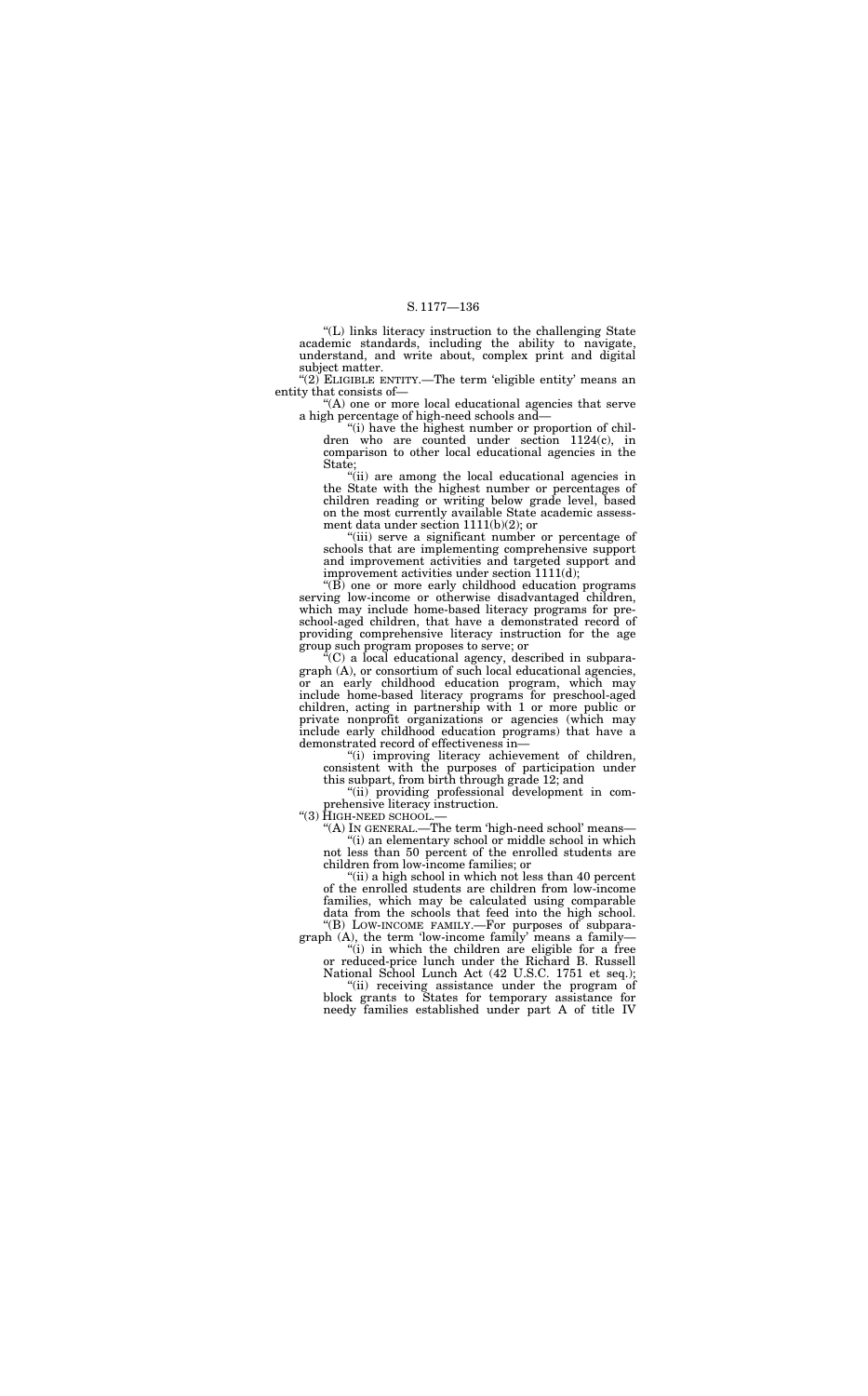of the Social Security Act (42 U.S.C. 601 et seq.); or

''(iii) in which the children are eligible to receive medical assistance under the Medicaid program under title XIX of the Social Security Act (42 U.S.C. 1396 et seq.).

#### **''SEC. 2222. COMPREHENSIVE LITERACY STATE DEVELOPMENT GRANTS.**

"(a) GRANTS AUTHORIZED.—From the amounts reserved by the Secretary under section 2201(2) and not reserved under subsection (b), the Secretary shall award grants, on a competitive basis, to State educational agencies to enable the State educational agencies to—

" $(1)$  not more than a total of 5 percent for national activities, including a national evaluation, technical assistance and training, data collection, and reporting;

''(1) provide subgrants to eligible entities serving a diversity of geographic areas, giving priority to entities serving greater numbers or percentages of children from low-income families; and

"(2) one half of 1 percent for the Secretary of the Interior to carry out a program described in this subpart at schools operated or funded by the Bureau of Indian Education; and

''(2) develop or enhance comprehensive literacy instruction plans that ensure high-quality instruction and effective strategies in reading and writing for children from early childhood education through grade 12, including English learners and children with disabilities.

"(2) renewing the grant for an additional 2-year period is necessary to carry out the objectives of the grant described in subsection (d).

''(b) RESERVATION.—From the amounts reserved to carry out this subpart for a fiscal year, the Secretary shall reserve—

> "(A) A needs assessment that analyzes literacy needs across the State and in high-need schools and local educational agencies that serve high-need schools, including

''(3) one half of 1 percent for the outlying areas to carry out a program under this subpart.

''(c) DURATION OF GRANTS.—A grant awarded under this subpart shall be for a period of not more than 5 years total. Such grant may be renewed for an additional 2-year period upon the termination of the initial period of the grant if the grant recipient demonstrates to the satisfaction of the Secretary that—

 $^{\prime\prime}(1)$  the State has made adequate progress; and

''(d) STATE APPLICATIONS.—

''(1) IN GENERAL.—A State educational agency desiring a grant under this subpart shall submit an application to the Secretary, at such time and in such manner as the Secretary may require. The State educational agency shall collaborate with the State agency responsible for administering early childhood education programs and the State agency responsible for administering child care programs in the State in writing and implementing the early childhood education portion of the grant application under this subsection.

''(2) CONTENTS.—An application described in paragraph (1) shall include, at a minimum, the following: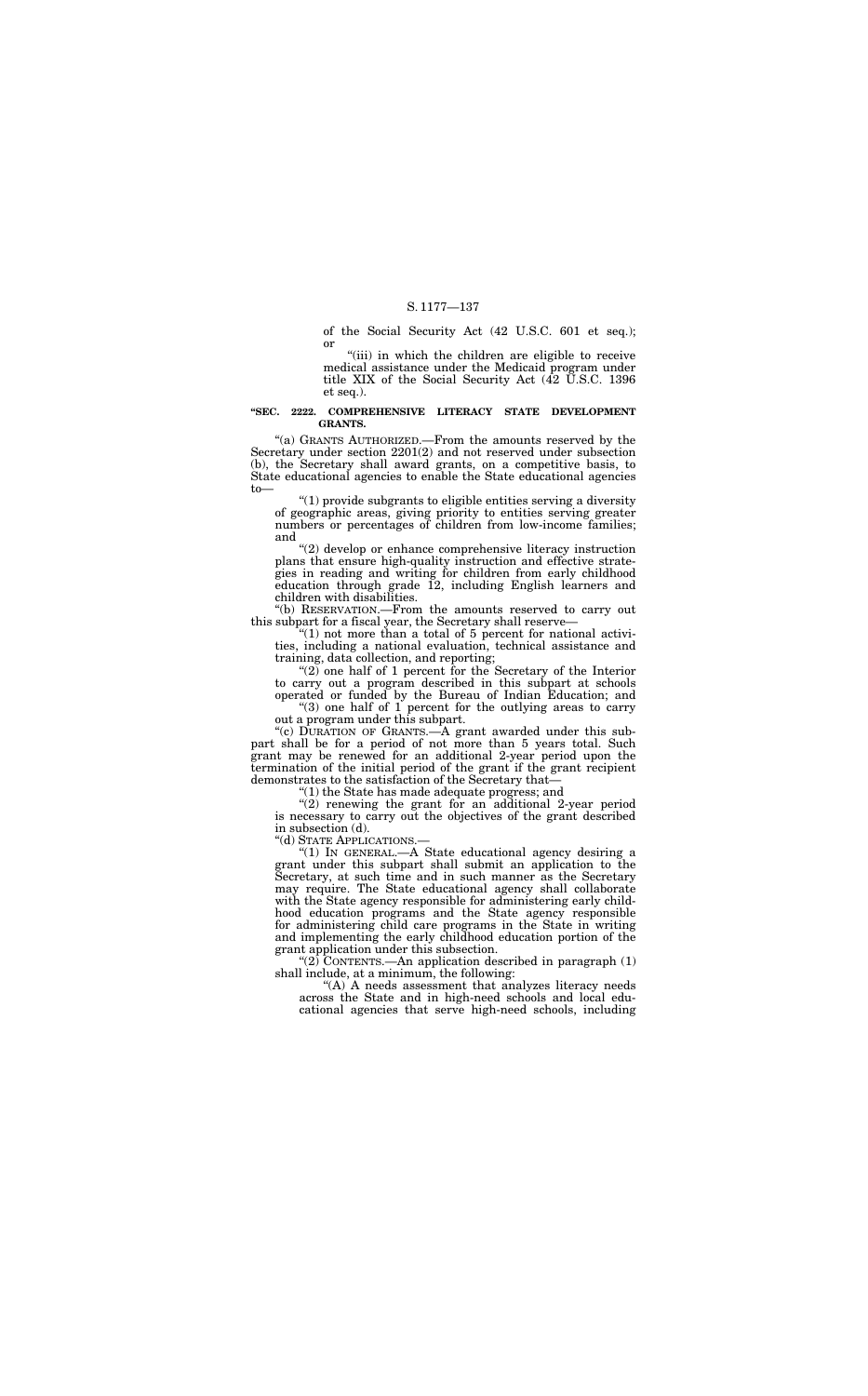identifying the most significant gaps in literacy proficiency and inequities in student access to effective teachers of literacy, considering each of the subgroups of students, as defined in section  $1111(c)(2)$ .

''(B) A description of how the State educational agency, in collaboration with the State literacy team, if applicable, will develop a State comprehensive literacy instruction plan or will revise and update an already existing State comprehensive literacy instruction plan.

"(i) Not less than 15 percent of such grant funds shall be used for State and local programs and activities pertaining to children from birth through kindergarten entry.

''(C) An implementation plan that includes a description of how the State educational agency will carry out the State activities described in subsection (f).

"(ii) Not less than 40 percent of such grant funds shall be used for State and local programs and activities, allocated equitably among the grades of kindergarten through grade 5.

 $E$ ) An assurance that the State educational agency will give priority in awarding a subgrant under section 2223 to an eligible entity that—

''(D) An assurance that the State educational agency will use implementation grant funds described in subsection  $(f)(1)$  for comprehensive literacy instruction programs as follows:

"(i) serves children from birth through age 5 who are from families with income levels at or below 200 percent of the Federal poverty line; or

"(ii) is a local educational agency serving a high number or percentage of high-need schools.

''(iii) Not less than 40 percent of such grant funds shall be used for State and local programs and activities, allocated equitably among grades 6 through 12.

"(A) Providing technical assistance, or engaging qualified providers to provide technical assistance, to eligible entities to enable the eligible entities to design and implement literacy programs.

''(e) PRIORITY.—In awarding grants under this section, the Secretary shall give priority to State educational agencies that will use the grant funds for evidence-based activities, defined for the purpose of this subsection as activities meeting the requirements of section 8101(21)(A)(i).

''(f) STATE ACTIVITIES.—

''(1) IN GENERAL.—A State educational agency receiving a grant under this section shall use not less than 95 percent of such grant funds to award subgrants to eligible entities, based on their needs assessment and a competitive application process.

"(2) RESERVATION.—A State educational agency receiving a grant under this section may reserve not more than 5 percent for activities identified through the needs assessment and comprehensive literacy plan described in subparagraphs (A) and  $(B)$  of subsection  $(d)(\overline{2})$ , including the following activities:

''(B) Coordinating with institutions of higher education in the State to provide recommendations to strengthen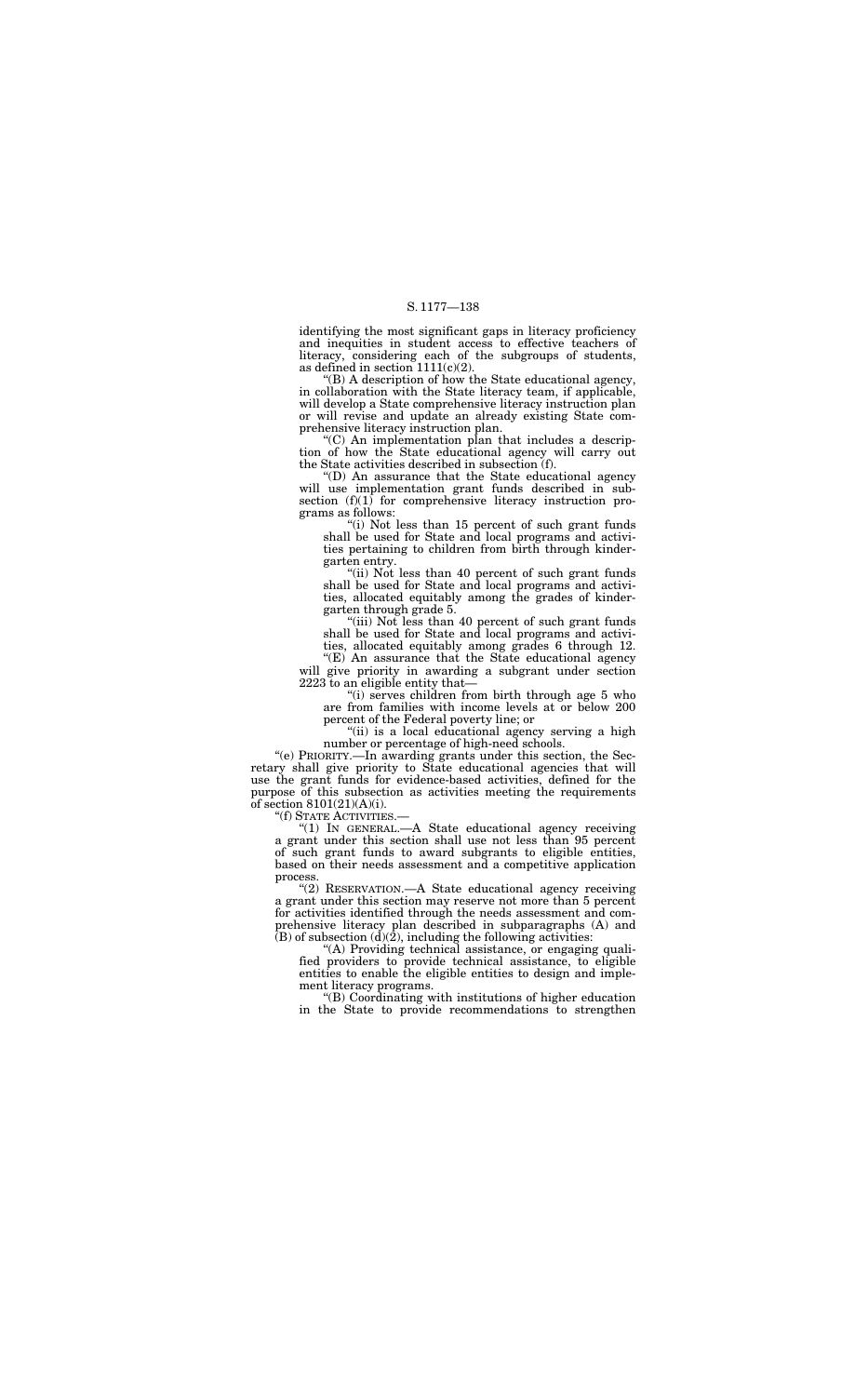and enhance pre-service courses for students preparing to teach children from birth through grade 12 in explicit, systematic, and intensive instruction in evidence-based literacy methods.

''(C) Reviewing and updating, in collaboration with teachers and institutions of higher education, State licensure or certification standards in the area of literacy instruction in early education through grade 12.

"(A) Developing literacy coach training programs and training literacy coaches.

''(D) Making publicly available, including on the State educational agency's website, information on promising instructional practices to improve child literacy achievement.

''(E) Administering and monitoring the implementation of subgrants by eligible entities.

''(3) ADDITIONAL USES.—After carrying out the activities described in paragraphs (1) and (2), a State educational agency may use any remaining amount to carry out 1 or more of the following activities:

''(B) Administration and evaluation of activities carried out under this subpart.

#### **''SEC. 2223. SUBGRANTS TO ELIGIBLE ENTITIES IN SUPPORT OF BIRTH THROUGH KINDERGARTEN ENTRY LITERACY.**

''(a) SUBGRANTS.—

" $(1)$  how the subgrant funds will be used to enhance the language and literacy development and school readiness of children, from birth through kindergarten entry, in early childhood education programs, which shall include an analysis of data that support the proposed use of subgrant funds;

''(1) IN GENERAL.—A State educational agency receiving a grant under this subpart shall, in consultation with the State agencies responsible for administering early childhood education programs and services, including the State agency responsible for administering child care programs, and, if applicable, the State Advisory Council on Early Childhood Education and Care designated or established pursuant to section  $642B(b)(1)(A)(i)$  of the Head Start Act  $(42 \text{ U.S.C.})$  $9837b(b)(1)(A)(i)$ , use a portion of the grant funds, in accordance with section  $2222(d)(2)(D)(i)$ , to award subgrants, on a competitive basis, to eligible entities to enable the eligible entities to support high-quality early literacy initiatives for children from birth through kindergarten entry.

''(2) DURATION.—The term of a subgrant under this section shall be determined by the State educational agency awarding the subgrant and shall in no case exceed 5 years.

''(3) SUFFICIENT SIZE AND SCOPE.—Each subgrant awarded under this section shall be of sufficient size and scope to allow the eligible entity to carry out high-quality early literacy initiatives for children from birth through kindergarten entry.

''(b) LOCAL APPLICATIONS.—An eligible entity desiring to receive a subgrant under this section shall submit an application to the State educational agency, at such time, in such manner, and containing such information as the State educational agency may require. Such application shall include a description of—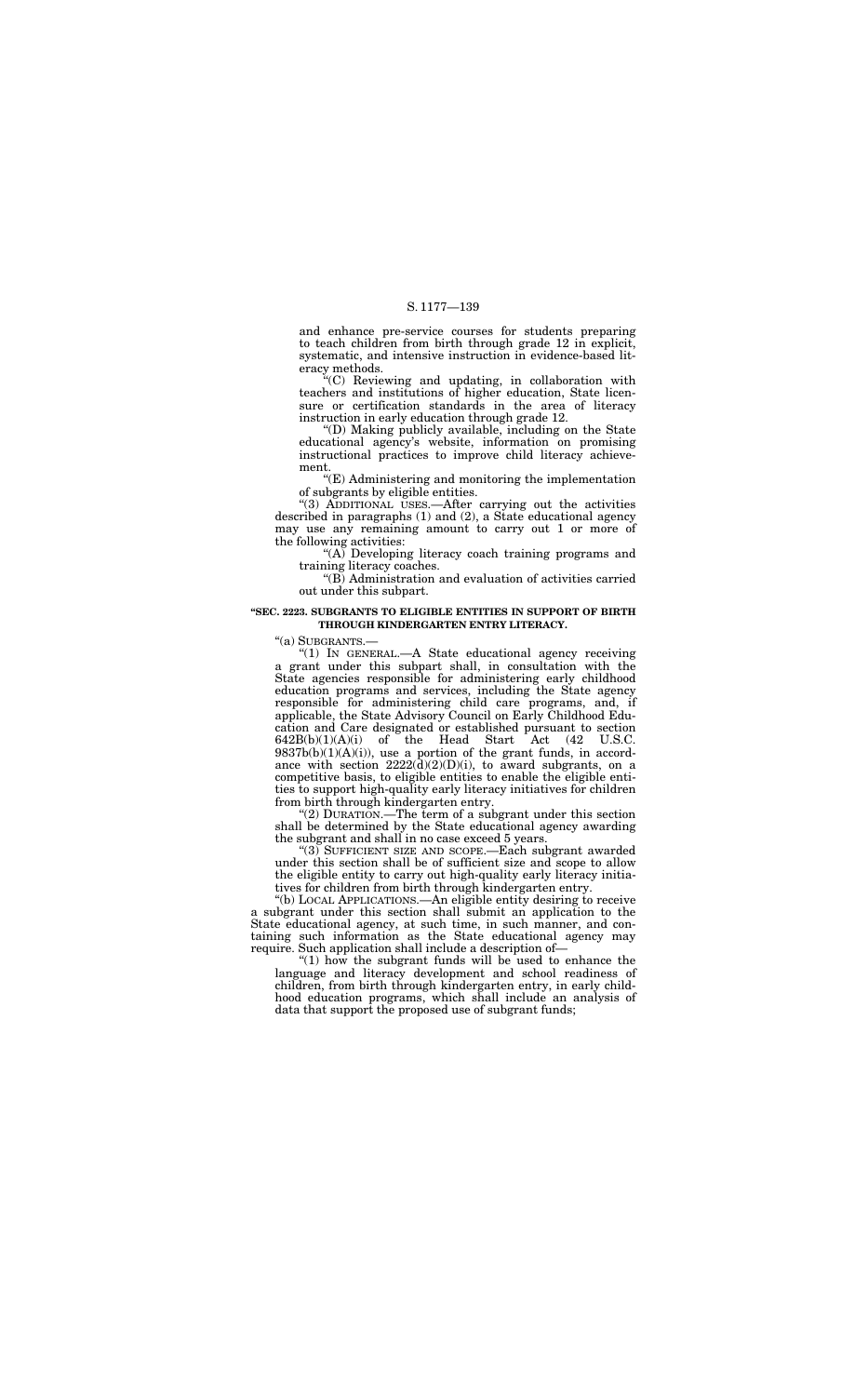"(2) how the subgrant funds will be used to prepare and provide ongoing assistance to staff in the programs, including through high-quality professional development;

 $(3)$  how the activities assisted under the subgrant will be coordinated with comprehensive literacy instruction at the kindergarten through grade 12 levels; and

" $(4)$  how the subgrant funds will be used to evaluate the success of the activities assisted under the subgrant in enhancing the early language and literacy development of children from birth through kindergarten entry.

''(c) PRIORITY.—In awarding grants under this section, the State educational agency shall give priority to an eligible entity that will use the grant funds to implement evidence-based activities, defined for the purpose of this subsection as activities meeting the requirements of section  $8101(21)(A)(i)$ .

" $(2)$  train providers and personnel to develop and administer evidence-based early childhood education literacy initiatives; and

''(d) LOCAL USES OF FUNDS.—An eligible entity that receives a subgrant under this section shall use the subgrant funds, consistent with the entity's approved application under subsection (b), to—

''(1) carry out high-quality professional development opportunities for early childhood educators, teachers, principals, other school leaders, paraprofessionals, specialized instructional support personnel, and instructional leaders;

"(4) LOCAL APPLICATIONS.—An eligible entity desiring to receive a subgrant under this section shall submit an application to the State educational agency at such time, in such manner, and containing such information as the State educational agency may require. Such application shall include, for each school that the eligible entity identifies as participating in a subgrant program under this section, the following information:

''(3) coordinate the involvement of families, early childhood education program staff, principals, other school leaders, specialized instructional support personnel (as appropriate), and teachers in literacy development of children served under the subgrant.

#### **''SEC. 2224. SUBGRANTS TO ELIGIBLE ENTITIES IN SUPPORT OF KINDERGARTEN THROUGH GRADE 12 LITERACY.**

''(a) SUBGRANTS TO ELIGIBLE ENTITIES.—

''(1) SUBGRANTS.—A State educational agency receiving a grant under this subpart shall use a portion of the grant funds, in accordance with clauses (ii) and (iii) of section  $2222(d)(2)(D)$ , to award subgrants, on a competitive basis, to eligible entities to enable the eligible entities to carry out the authorized activities described in subsections (c) and (d).

''(2) DURATION.—The term of a subgrant under this section shall be determined by the State educational agency awarding the subgrant and shall in no case exceed 5 years.

''(3) SUFFICIENT SIZE AND SCOPE.—A State educational agency shall award subgrants under this section of sufficient size and scope to allow the eligible entities to carry out highquality comprehensive literacy instruction in each grade level for which the subgrant funds are provided.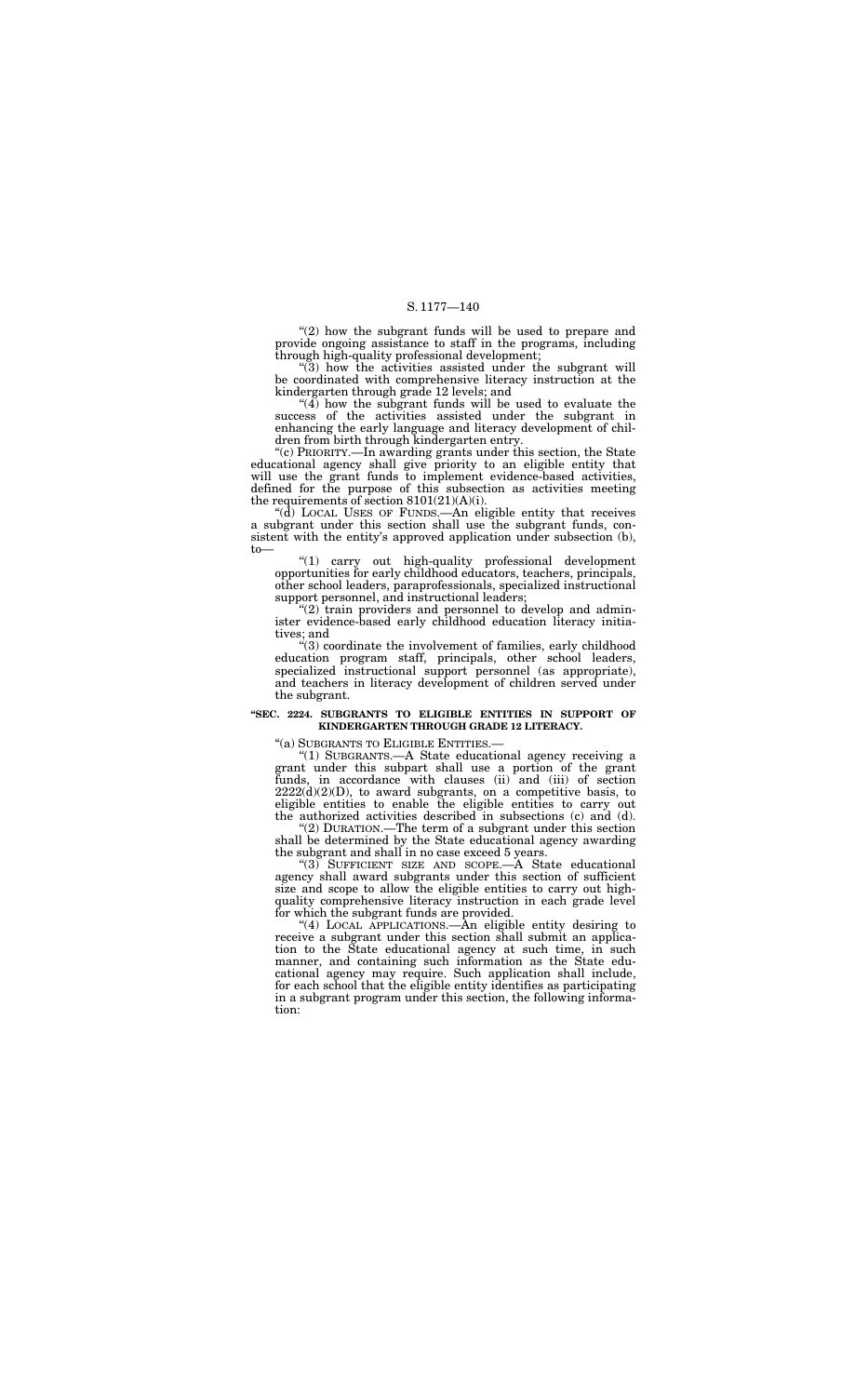''(A) A description of the eligible entity's needs assessment conducted to identify how subgrant funds will be used to inform and improve comprehensive literacy instruction at the school.

''(B) How the school, the local educational agency, or a provider of high-quality professional development will provide ongoing high-quality professional development to all teachers, principals, other school leaders, specialized instructional support personnel (as appropriate), and other instructional leaders served by the school.

 $\mathrm{``(D)}$  An explanation of how the school will integrate comprehensive literacy instruction into a well-rounded education.

''(C) How the school will identify children in need of literacy interventions or other support services.

"(c) LOCAL USES OF FUNDS FOR KINDERGARTEN THROUGH GRADE 5.—An eligible entity that receives a subgrant under this section shall use the subgrant funds to carry out the following activities pertaining to children in kindergarten through grade 5:

 $\sqrt{1}$ ) Developing and implementing a comprehensive literacy instruction plan across content areas for such children that-

" $(A)$  serves the needs of all children, including children with disabilities and English learners, especially children who are reading or writing below grade level;

''(E) A description of how the school will coordinate comprehensive literacy instruction with early childhood education programs and activities and after-school programs and activities in the area served by the local educational agency.

''(b) PRIORITY.—In awarding grants under this section, the State educational agency shall give priority to an eligible entity that will use funds under subsection (c) or (d) to implement evidencebased activities, defined for the purpose of this subsection as activities meeting the requirements of section 8101(21)(A)(i).

"(4) Coordinating the involvement of early childhood education program staff, principals, other instructional leaders, teachers, teacher literacy teams, English as a second language specialists (as appropriate), special educators, school personnel, and specialized instructional support personnel (as appropriate)

''(B) provides intensive, supplemental, accelerated, and explicit intervention and support in reading and writing for children whose literacy skills are below grade level; and

''(C) supports activities that are provided primarily during the regular school day but that may be augmented by after-school and out-of-school time instruction.

''(2) Providing high-quality professional development opportunities for teachers, literacy coaches, literacy specialists, English as a second language specialists (as appropriate), principals, other school leaders, specialized instructional support personnel, school librarians, paraprofessionals, and other program staff.

''(3) Training principals, specialized instructional support personnel, and other local educational agency personnel to support, develop, administer, and evaluate high-quality kindergarten through grade 5 literacy initiatives.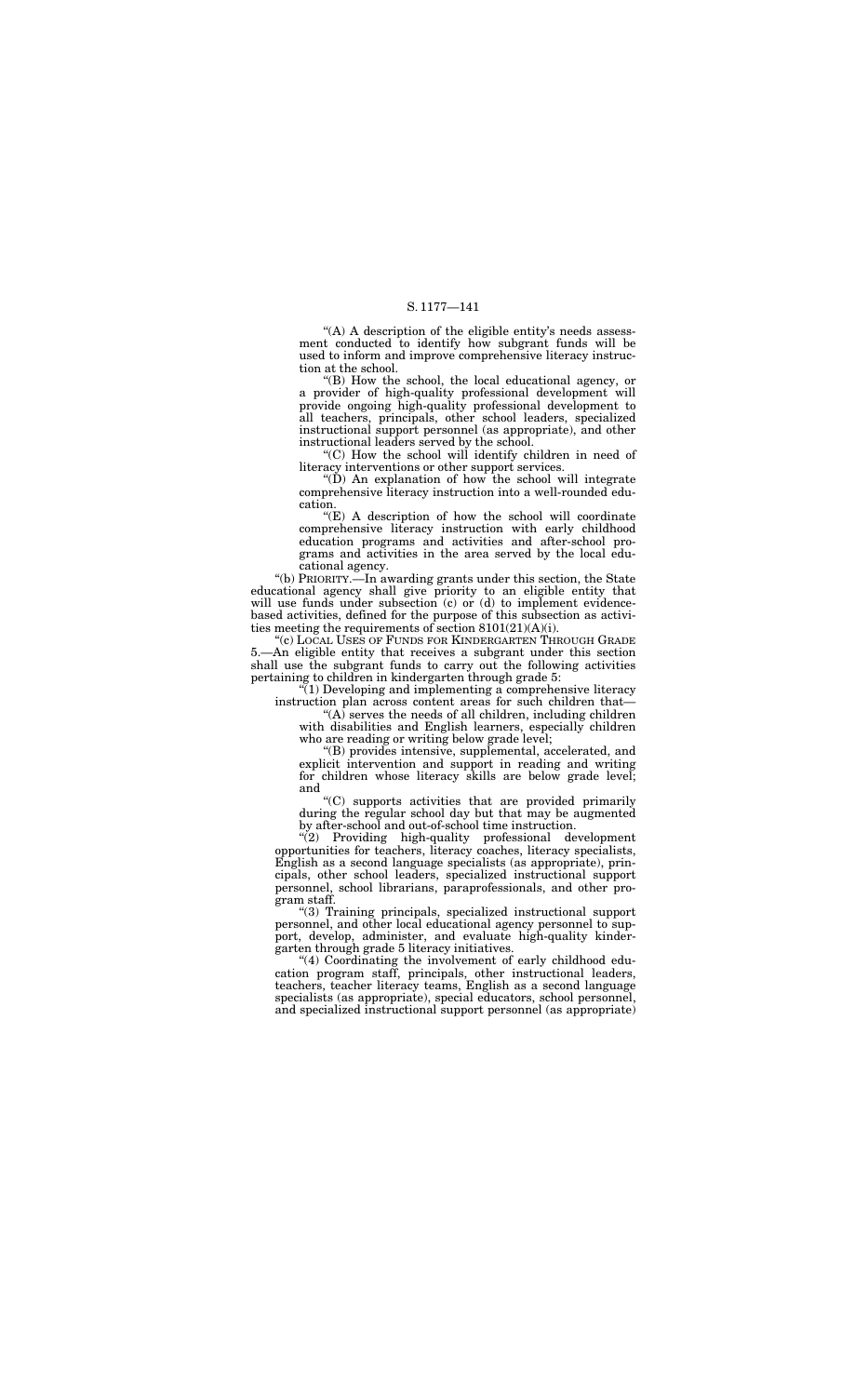in the literacy development of children served under this subsection.

''(5) Engaging families and encouraging family literacy experiences and practices to support literacy development.

''(d) LOCAL USES OF FUNDS FOR GRADES 6 THROUGH 12.— An eligible entity that receives a subgrant under this section shall use subgrant funds to carry out the following activities pertaining to children in grades 6 through 12:

''(1) Developing and implementing a comprehensive literacy instruction plan described in subsection  $(c)(1)$  for children in grades 6 through 12.

"(4) Providing time for teachers to meet to plan evidencebased adolescent comprehensive literacy instruction to be delivered as part of a well-rounded education.

" $(5)$  Coordinating the involvement of principals, other instructional leaders, teachers, teacher literacy teams, English as a second language specialists (as appropriate), paraprofessionals, special educators, specialized instructional support personnel (as appropriate), and school personnel in the literacy development of children served under this subsection.

''(2) Training principals, specialized instructional support personnel, school librarians, and other local educational agency personnel to support, develop, administer, and evaluate highquality comprehensive literacy instruction initiatives for grades 6 through 12.

''(3) Assessing the quality of adolescent comprehensive literacy instruction as part of a well-rounded education.

"(a) NATIONAL EVALUATION.—From funds reserved under section 2222(b)(1), the Director of the Institute of Education Sciences shall conduct a national evaluation of the grant and subgrant programs assisted under this subpart. Such evaluation shall include high-quality research that applies rigorous and systematic procedures to obtain valid knowledge relevant to the implementation

''(e) ALLOWABLE USES.—An eligible entity that receives a subgrant under this section may, in addition to carrying out the activities described in subsections (c) and (d), use subgrant funds to carry out the following activities pertaining to children in kindergarten through grade 12:

''(1) Recruiting, placing, training, and compensating literacy coaches.

''(2) Connecting out-of-school learning opportunities to inschool learning in order to improve children's literacy achievement.

''(3) Training families and caregivers to support the improvement of adolescent literacy.

''(4) Providing for a multi-tier system of supports for literacy services.

''(5) Forming a school literacy leadership team to help implement, assess, and identify necessary changes to the literacy initiatives in 1 or more schools to ensure success.

''(6) Providing time for teachers (and other literacy staff, as appropriate, such as school librarians or specialized instructional support personnel) to meet to plan comprehensive literacy instruction.

#### **''SEC. 2225. NATIONAL EVALUATION AND INFORMATION DISSEMINA-TION.**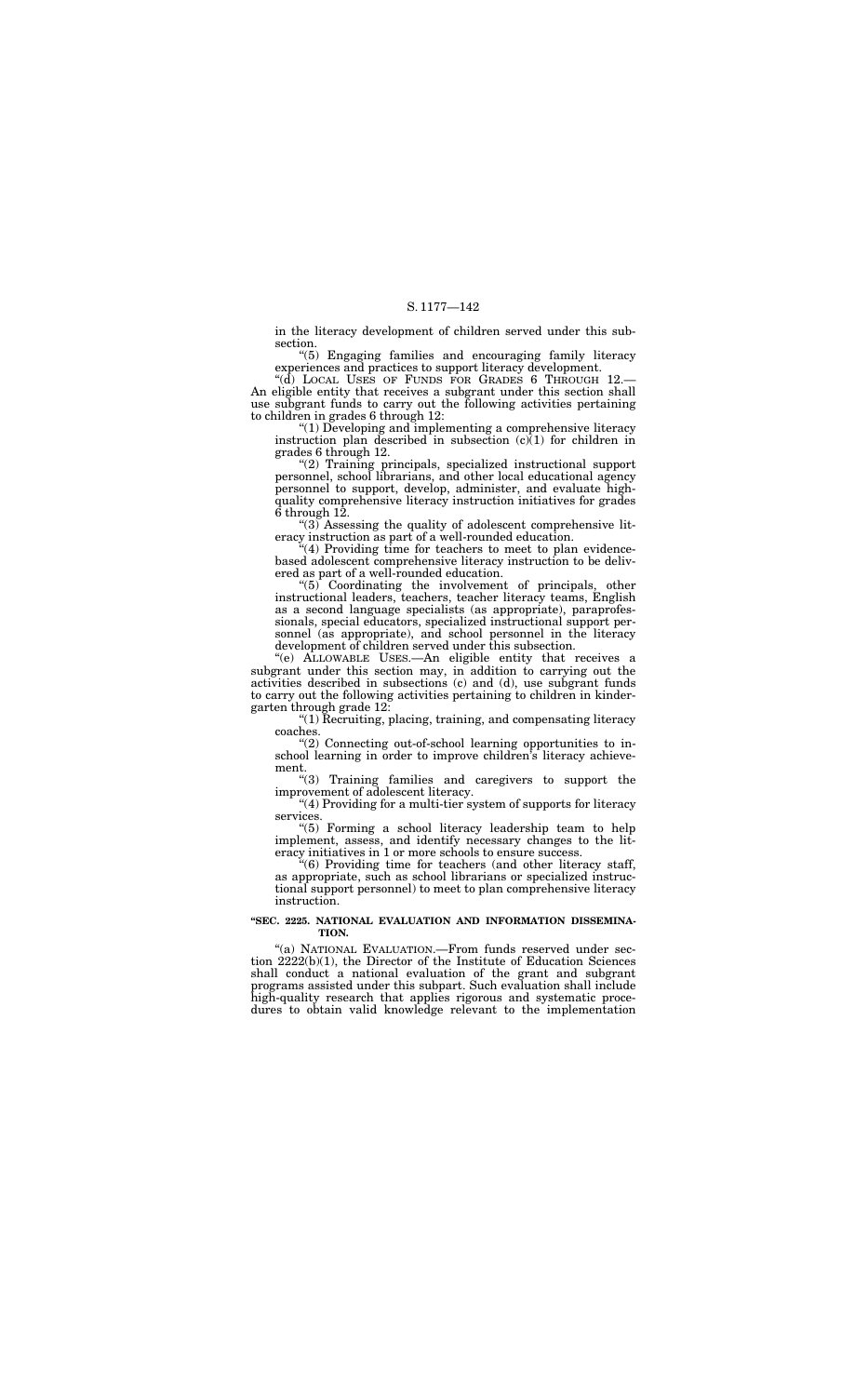and effect of the programs and shall directly coordinate with individual State evaluations of the programs' implementation and impact.

''(b) PROGRAM IMPROVEMENT.—The Secretary shall—

"(2) make such findings publicly available, including on the websites of the Department and the Institute of Education Sciences;

''(1) provide the findings of the evaluation conducted under this section to State educational agencies and subgrant recipients for use in program improvement;

''(3) submit such findings to the Committee on Health, Education, Labor, and Pensions of the Senate and the Committee on Education and the Workforce of the House of Representatives; and

 $(4)$  make publicly available, in a manner consistent with paragraph (2), best practices for implementing evidence-based activities under this subpart, including evidence-based activities, defined for the purpose of this paragraph as activities meeting the requirements of section  $8101(21)(A)(i)$ .

#### **''SEC. 2226. INNOVATIVE APPROACHES TO LITERACY.**

''(a) IN GENERAL.—From amounts reserved under section  $2201(2)$ , the Secretary may award grants, contracts, or cooperative agreements, on a competitive basis, to eligible entities for the purposes of promoting literacy programs that support the development of literacy skills in low-income communities, including—

"(2) ELIGIBLE NATIONAL NONPROFIT ORGANIZATION.—The term 'eligible national nonprofit organization' means an organization of national scope that—

"(A) is supported by staff, which may include volunteers, or affiliates at the State and local levels; and

''(1) developing and enhancing effective school library programs, which may include providing professional development for school librarians, books, and up-to-date materials to highneed schools;

''(2) early literacy services, including pediatric literacy programs through which, during well-child visits, medical providers trained in research-based methods of early language and literacy promotion provide developmentally appropriate books and recommendations to parents to encourage them to read aloud to their children starting in infancy; and

''(3) programs that provide high-quality books on a regular basis to children and adolescents from low-income communities to increase reading motivation, performance, and frequency. ''(b) DEFINITIONS.—In this section:

"(1) ELIGIBLE ENTITY.—The term 'eligible entity' means—

''(A) a local educational agency in which 20 percent or more of the students served by the local educational agency are from families with an income below the poverty line;

''(B) a consortium of such local educational agencies; ''(C) the Bureau of Indian Education; or

 $\mathrm{``(D)}$  an eligible national nonprofit organization.

''(B) demonstrates effectiveness or high-quality plans for addressing childhood literacy activities for the population targeted by the grant.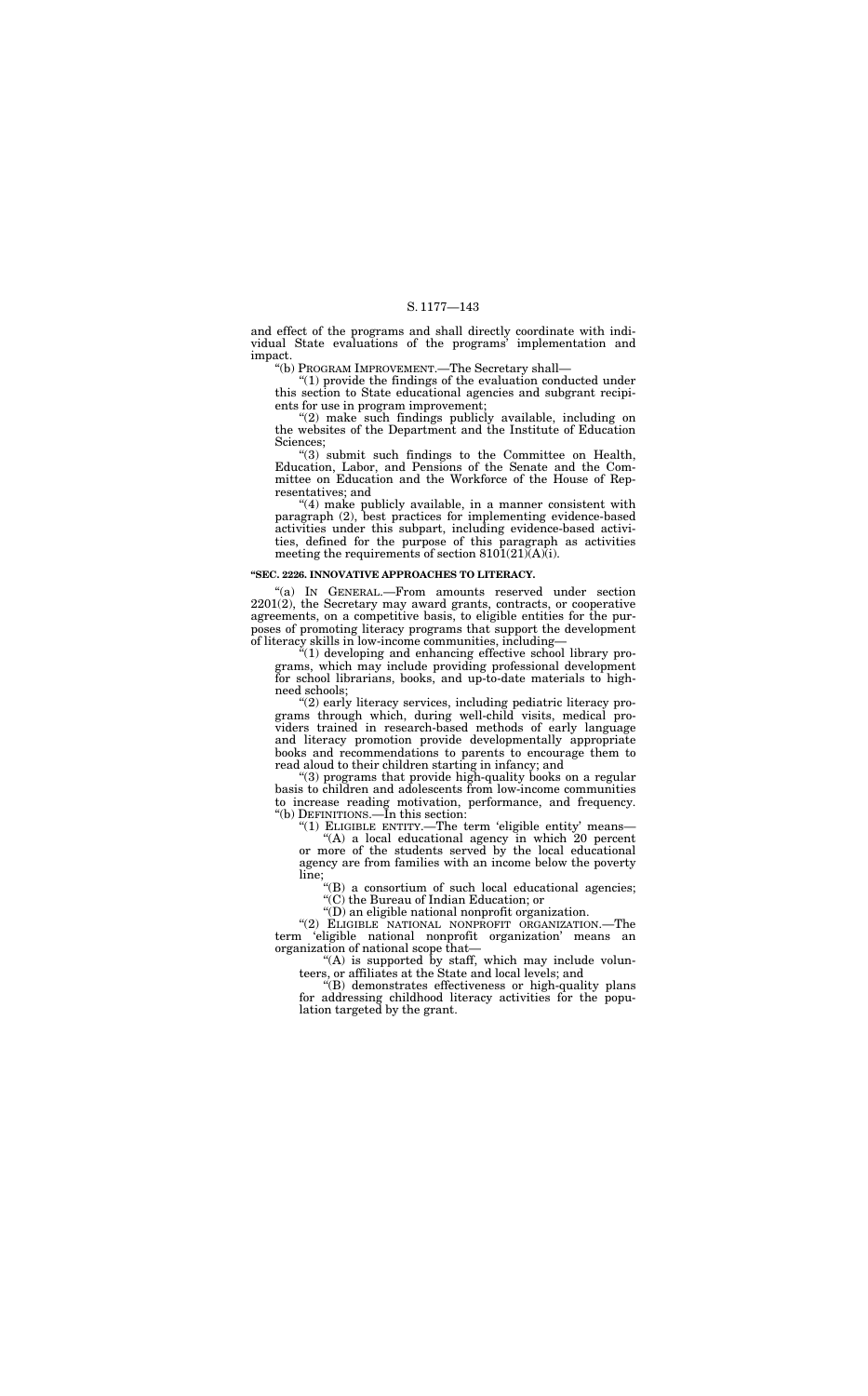# **''Subpart 3—American History and Civics Education**

#### **''SEC. 2231. PROGRAM AUTHORIZED.**

"(a) In GENERAL.—From the amount reserved by the Secretary under section 2201(3), the Secretary is authorized to carry out an American history and civics education program to improve—

" $(2)$  the quality of the teaching of American history, civics, and government in elementary schools and secondary schools, including the teaching of traditional American history.

''(1) the quality of American history, civics, and government education by educating students about the history and principles of the Constitution of the United States, including the Bill of Rights; and

" $(1)$  shall reserve not less than 26 percent for activities under section 2232; and

" $(2)$  may reserve not more than 74 percent for activities under section 2233.

"(a) IN GENERAL.—From the amounts reserved under section 2231(b)(1) for a fiscal year, the Secretary shall award not more than 12 grants, on a competitive basis, to—

''(b) FUNDING ALLOTMENT.—Of the amount available under subsection (a) for a fiscal year, the Secretary—

"(c) ELIGIBLE ENTITY.—The term 'eligible entity' under this section means—

#### **''SEC. 2232. PRESIDENTIAL AND CONGRESSIONAL ACADEMIES FOR AMERICAN HISTORY AND CIVICS.**

"(1) an institution of higher education or nonprofit educational organization, museum, library, or research center with demonstrated expertise in historical methodology or the teaching of American history and civics; or

" $(2)$ " a consortium of entities described in paragraph  $(1)$ . ''(d) GRANT TERMS.—Grants awarded to eligible entities under subsection (a) shall be for a term of not more than 5 years.<br>"(e) PRESIDENTIAL ACADEMIES.—

"(1) USE OF FUNDS.—Each eligible entity that receives a grant under subsection (a)(1) shall use the grant funds to establish a Presidential Academy that offers a seminar or institute for teachers of American history and civics, which—

''(1) eligible entities to establish Presidential Academies for the Teaching of American History and Civics (in this section referred to as the 'Presidential Academies') in accordance with subsection (e); and

''(2) eligible entities to establish Congressional Academies for Students of American History and Civics (in this section referred to as the 'Congressional Academies') in accordance with subsection (f).

''(b) APPLICATION.—An eligible entity that desires to receive a grant under subsection (a) shall submit an application to the Secretary at such time and in such manner as the Secretary may reasonably require.

> ''(A) provides intensive professional development opportunities for teachers of American history and civics to strengthen such teachers' knowledge of the subjects of American history and civics;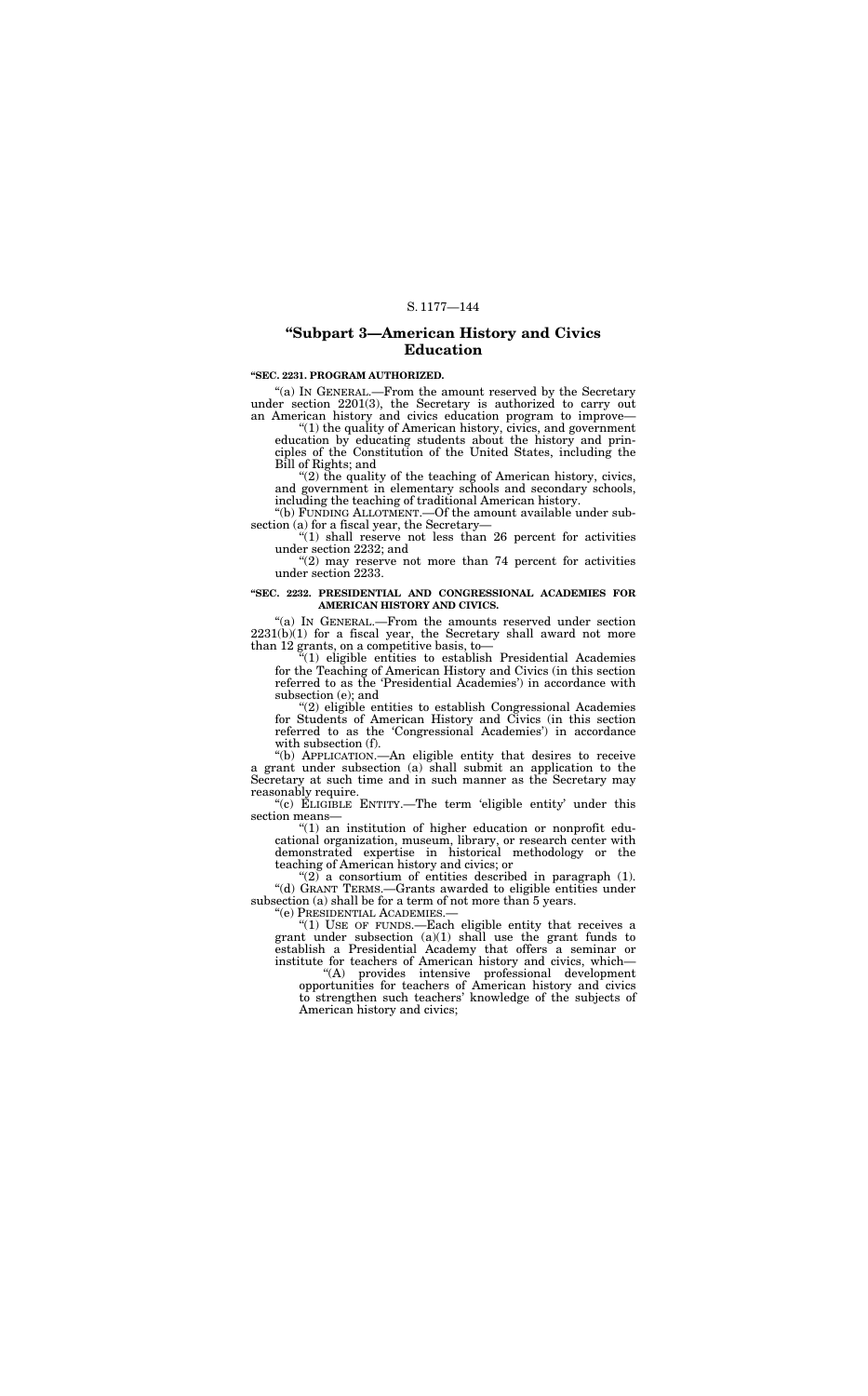''(B) is led by a team of primary scholars and core teachers who are accomplished in the field of American history and civics;

" $(C)$  is conducted during the summer or other appropriate time; and

" $(D)$  is of not less than 2 weeks and not more than 6 weeks in duration.

''(2) SELECTION OF TEACHERS.—Each year, each Presidential Academy shall select between 50 and 300 teachers of American history and civics from public or private elementary schools and secondary schools to attend the seminar or institute under paragraph (1).

"(4) PRIORITY.—In awarding grants under subsection  $(a)(1)$ , the Secretary shall give priority to eligible entities that coordinate or align their activities with the National Park Service National Centennial Parks initiative to develop innovative and comprehensive programs using the resources of the National Parks.

''(3) TEACHER STIPENDS.—Each teacher selected to participate in a seminar or institute under this subsection shall be awarded a fixed stipend based on the length of the seminar or institute to ensure that such teacher does not incur personal costs associated with the teacher's participation in the seminar or institute.

"(1) USE OF FUNDS.—Each eligible entity that receives a grant under subsection (a)(2) shall use the grant funds to establish a Congressional Academy that offers a seminar or institute for outstanding students of American history and civics, which—

"(A) broadens and deepens such students' understanding of American history and civics;

" $(B)$  is led by a team of primary scholars and core teachers who are accomplished in the field of American history and civics;

 $C$ ) is conducted during the summer or other appropriate time; and

" $(D)$  is of not less than 2 weeks and not more than 6 weeks in duration.

''(f) CONGRESSIONAL ACADEMIES.—

"(ii) will be a secondary school junior or senior in the academic year following attendance at the seminar or institute.

''(2) SELECTION OF STUDENTS.—

''(A) IN GENERAL.—Each year, each Congressional Academy shall select between 100 and 300 eligible students to attend the seminar or institute under paragraph (1).

''(B) ELIGIBLE STUDENTS.—A student shall be eligible to attend a seminar or institute offered by a Congressional Academy under this subsection if the student—

''(i) is recommended by the student's secondary school principal or other school leader to attend the seminar or institute; and

''(3) STUDENT STIPENDS.—Each student selected to participate in a seminar or institute under this subsection shall be awarded a fixed stipend based on the length of the seminar or institute to ensure that such student does not incur personal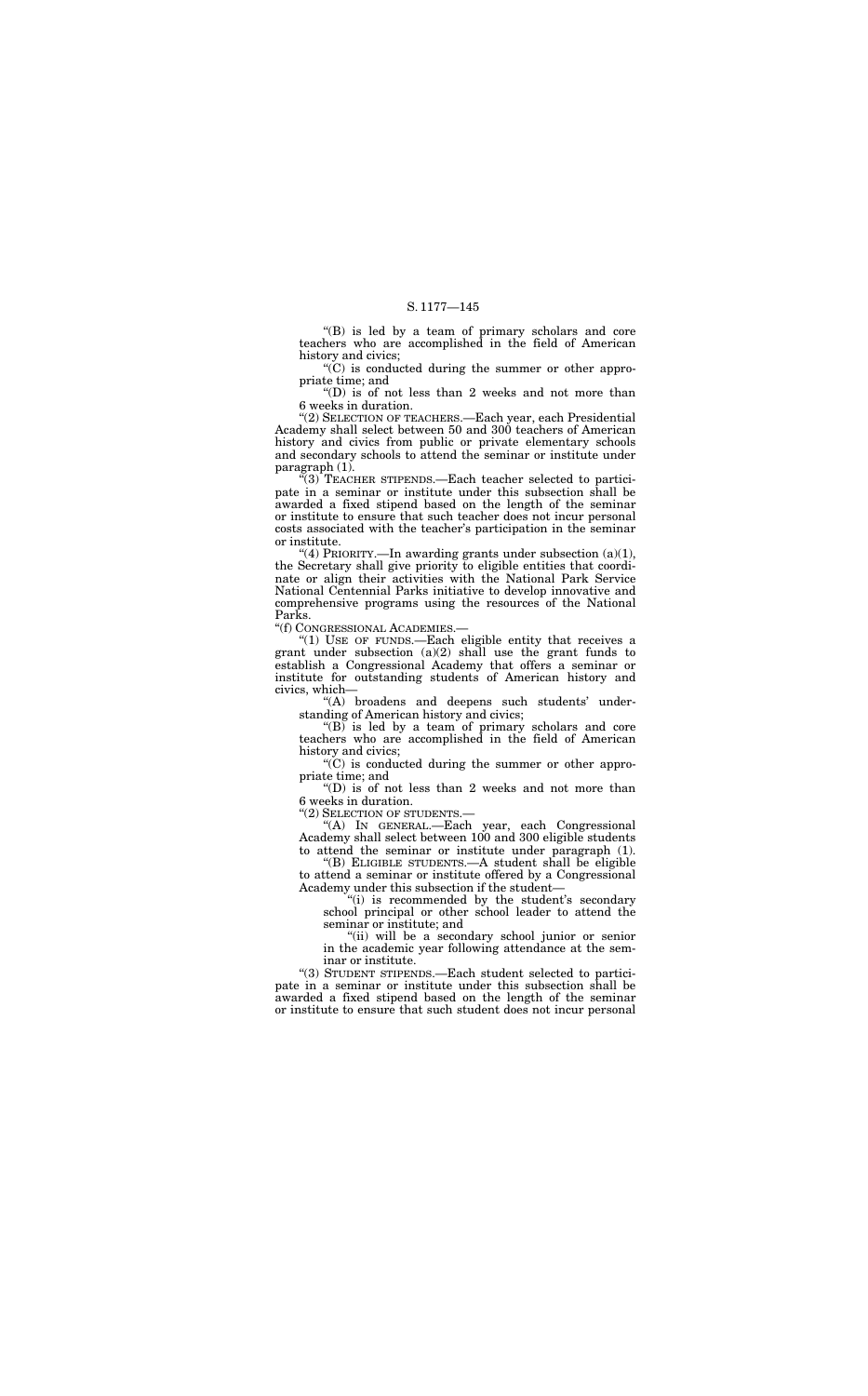costs associated with the student's participation in the seminar

or institute.<br>"(g) MATCHING FUNDS.–

"(1) IN GENERAL.—An eligible entity that receives funds under subsection (a) shall provide, toward the cost of the activities assisted under the grant, from non-Federal sources, an amount equal to 100 percent of the amount of the grant.

"(2) WAIVER.—The Secretary may waive all or part of the matching requirement described in paragraph (1) for any fiscal year for an eligible entity if the Secretary determines that applying the matching requirement would result in serious hardship or an inability to carry out the activities described in subsection (e) or (f).

#### **''SEC. 2233. NATIONAL ACTIVITIES.**

"(A) show potential to improve the quality of student achievement in, and teaching of, American history, civics and government, or geography, in elementary schools and secondary schools; and

''(a) PURPOSE.—The purpose of this section is to promote new and existing evidence-based strategies to encourage innovative American history, civics and government, and geography instruction, learning strategies, and professional development activities and programs for teachers, principals, or other school leaders, particularly such instruction, strategies, activities, and programs that benefit low-income students and underserved populations.

> "(A) hands-on civic engagement activities for teachers and students; and

''(3) DIVERSITY OF PROJECTS.—In awarding grants under this section, the Secretary shall ensure that, to the extent practicable, grants are distributed among eligible entities that will serve geographically diverse areas, including urban, suburban, and rural areas.

''(b) IN GENERAL.—From the amounts reserved by the Secretary under section 2231(b)(2), the Secretary shall award grants, on a competitive basis, to eligible entities for the purposes of expanding, developing, implementing, evaluating, and disseminating for voluntary use, innovative, evidence-based approaches or professional development programs in American history, civics and government, and geography, which—

" $(1)$  shall–

''(B) demonstrate innovation, scalability, accountability, and a focus on underserved populations; and

" $(2)$  may include-

''(B) programs that educate students about the history and principles of the Constitution of the United States, including the Bill of Rights.

"(c) PROGRAM PERIODS AND DIVERSITY OF PROJECTS.-

''(1) IN GENERAL.—A grant awarded by the Secretary to an eligible entity under this section shall be for a period of not more than 3 years.

''(2) RENEWAL.—The Secretary may renew a grant awarded under this section for 1 additional 2-year period.

''(d) APPLICATIONS.—In order to receive a grant under this section, an eligible entity shall submit an application to the Secretary at such time and in such manner as the Secretary may reasonably require.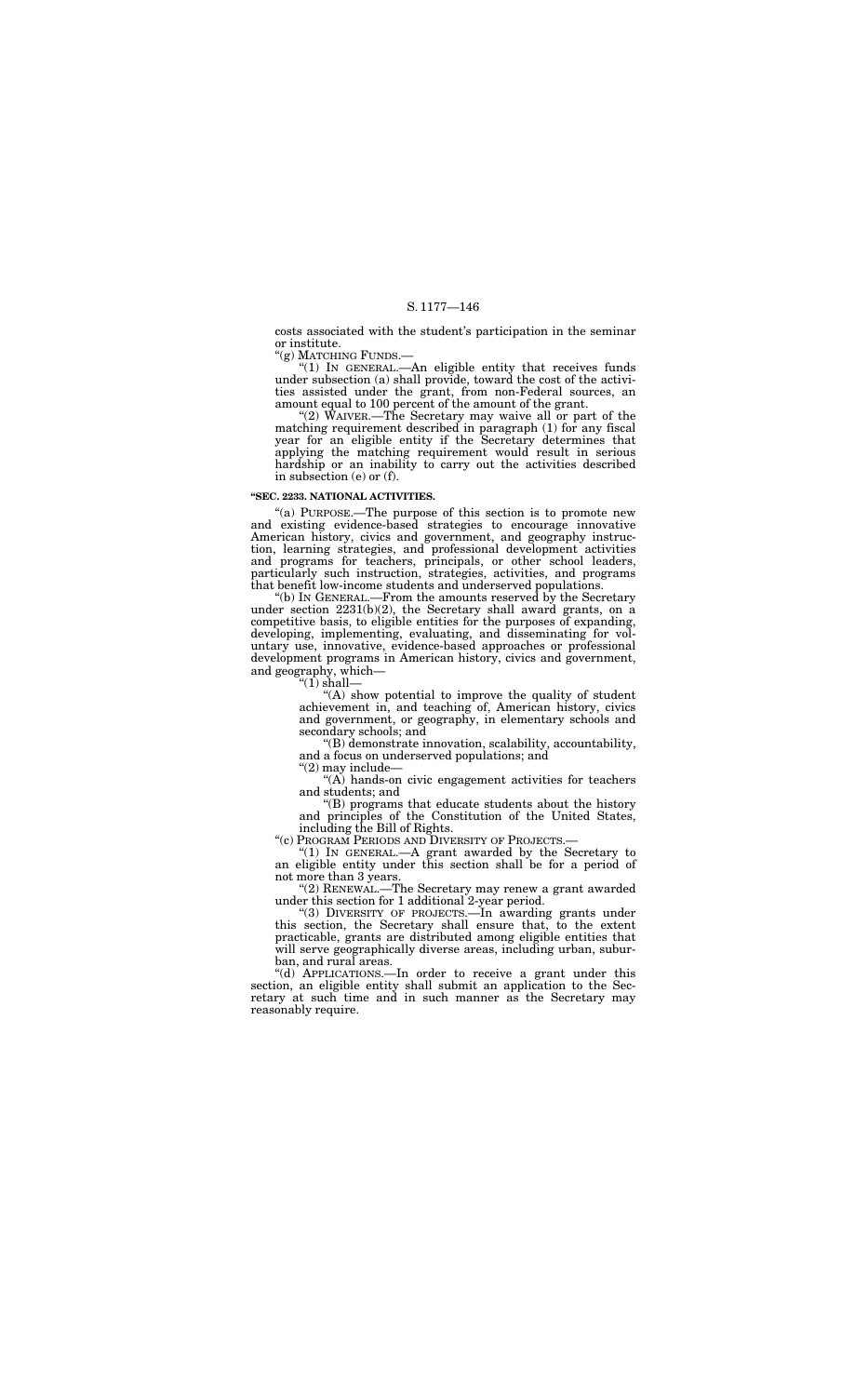''(e) ELIGIBLE ENTITY.—In this section, the term 'eligible entity' means an institution of higher education or other nonprofit or for-profit organization with demonstrated expertise in the development of evidence-based approaches with the potential to improve the quality of American history, civics and government, or geography learning and teaching.

''From the funds reserved under section 2201(4), the Secretary—  $(1)$  shall use not less than 74 percent to carry out activities

 $(2)$  shall use not less than 22 percent to carry out activities under section 2243;

 $(3)$  shall use not less than 2 percent to carry out activities under section 2244; and

## **''Subpart 4—Programs of National Significance**

#### **''SEC. 2241. FUNDING ALLOTMENT.**

"(4) may reserve not more than 2 percent to carry out activities under section 2245.

"(a) IN GENERAL.—From the funds reserved by the Secretary under section 2241(1) for a fiscal year, the Secretary shall award grants, on a competitive basis, to eligible entities for the purposes of—

under section 2242;

### **''SEC. 2242. SUPPORTING EFFECTIVE EDUCATOR DEVELOPMENT.**

"(4) making freely available services and learning opportunities to local educational agencies, through partnerships and cooperative agreements or by making the services or opportunities publicly accessible through electronic means; or

"(5) providing teachers, principals, or other school leaders with evidence-based professional enhancement activities, which may include activities that lead to an advanced credential. "(b) PROGRAM PERIODS AND DIVERSITY OF PROJECTS.-

"(1) IN GENERAL.—A grant awarded by the Secretary to an eligible entity under this section shall be for a period of not more than 3 years.

''(1) providing teachers, principals, or other school leaders from nontraditional preparation and certification routes or pathways to serve in traditionally underserved local educational agencies;

''(2) providing evidence-based professional development activities that address literacy, numeracy, remedial, or other needs of local educational agencies and the students the agencies serve;

''(3) providing teachers, principals, or other school leaders with professional development activities that enhance or enable the provision of postsecondary coursework through dual or concurrent enrollment programs and early college high school settings across a local educational agency;

''(2) RENEWAL.—The Secretary may renew a grant awarded under this section for 1 additional 2-year period.

''(3) DIVERSITY OF PROJECTS.—In awarding grants under this section, the Secretary shall ensure that, to the extent practicable, grants are distributed among eligible entities that will serve geographically diverse areas, including urban, suburban, and rural areas.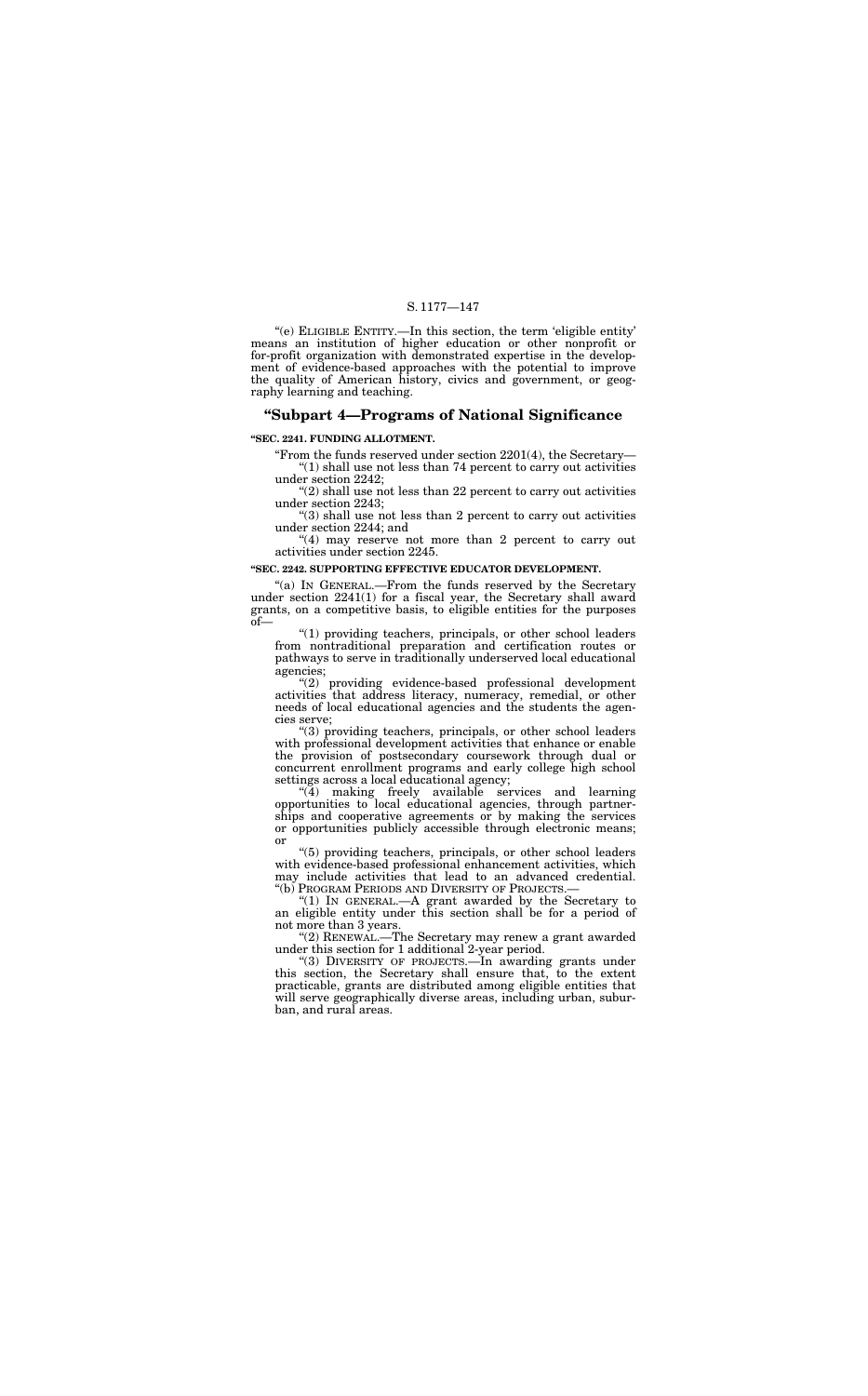''(4) LIMITATION.—The Secretary shall not award more than 1 grant under this section to an eligible entity during a grant competition.

''(c) COST-SHARING.—

''(1) IN GENERAL.—An eligible entity that receives a grant under this section shall provide, from non-Federal sources, not less than 25 percent of the funds for the total cost for each year of activities carried out under this section.

 $\mathcal{L}(2)$  ACCEPTABLE CONTRIBUTIONS.—An eligible entity that receives a grant under this section may meet the requirement of paragraph (1) by providing contributions in cash or in kind, fairly evaluated, including plant, equipment, and services.

"(d) APPLICATIONS.—In order to receive a grant under this section, an eligible entity shall submit an application to the Secretary at such time and in such manner as the Secretary may reasonably require. Such application shall include, at a minimum, a certification that the services provided by an eligible entity under the grant to a local educational agency or to a school served by the local educational agency will not result in direct fees for participating students or parents.

''(3) WAIVERS.—The Secretary may waive or modify the requirement of paragraph (1) in cases of demonstrated financial hardship.

 $(1)$  an institution of higher education that provides course materials or resources that are evidence-based in increasing academic achievement, graduation rates, or rates of postsecondary education matriculation;

 $\tilde{P}(2)$  a national nonprofit entity with a demonstrated record of raising student academic achievement, graduation rates, and rates of higher education attendance, matriculation, or completion, or of effectiveness in providing preparation and professional development activities and programs for teachers, principals, or other school leaders;

"(A) 1 or more entities described in paragraph  $(1)$  or (2); and

"(a) IN GENERAL.-From the funds reserved under section 2241(2) for a fiscal year, the Secretary shall award grants, on a competitive basis, to eligible entities to enable such entities to improve the recruitment, preparation, placement, support, and retention of effective principals or other school leaders in highneed schools, which may include—

''(e) PRIORITY.—In awarding grants under this section, the Secretary shall give priority to an eligible entity that will implement evidence-based activities, defined for the purpose of this subsection as activities meeting the requirements of section 8101(21)(A)(i).

''(f) DEFINITION OF ELIGIBLE ENTITY.—In this section, the term 'eligible entity' means—

''(3) the Bureau of Indian Education; or

"(4) a partnership consisting of-

''(B) a for-profit entity.

#### **''SEC. 2243. SCHOOL LEADER RECRUITMENT AND SUPPORT.**

''(1) developing or implementing leadership training programs designed to prepare and support principals or other school leaders in high-need schools, including through new or alternative pathways or school leader residency programs;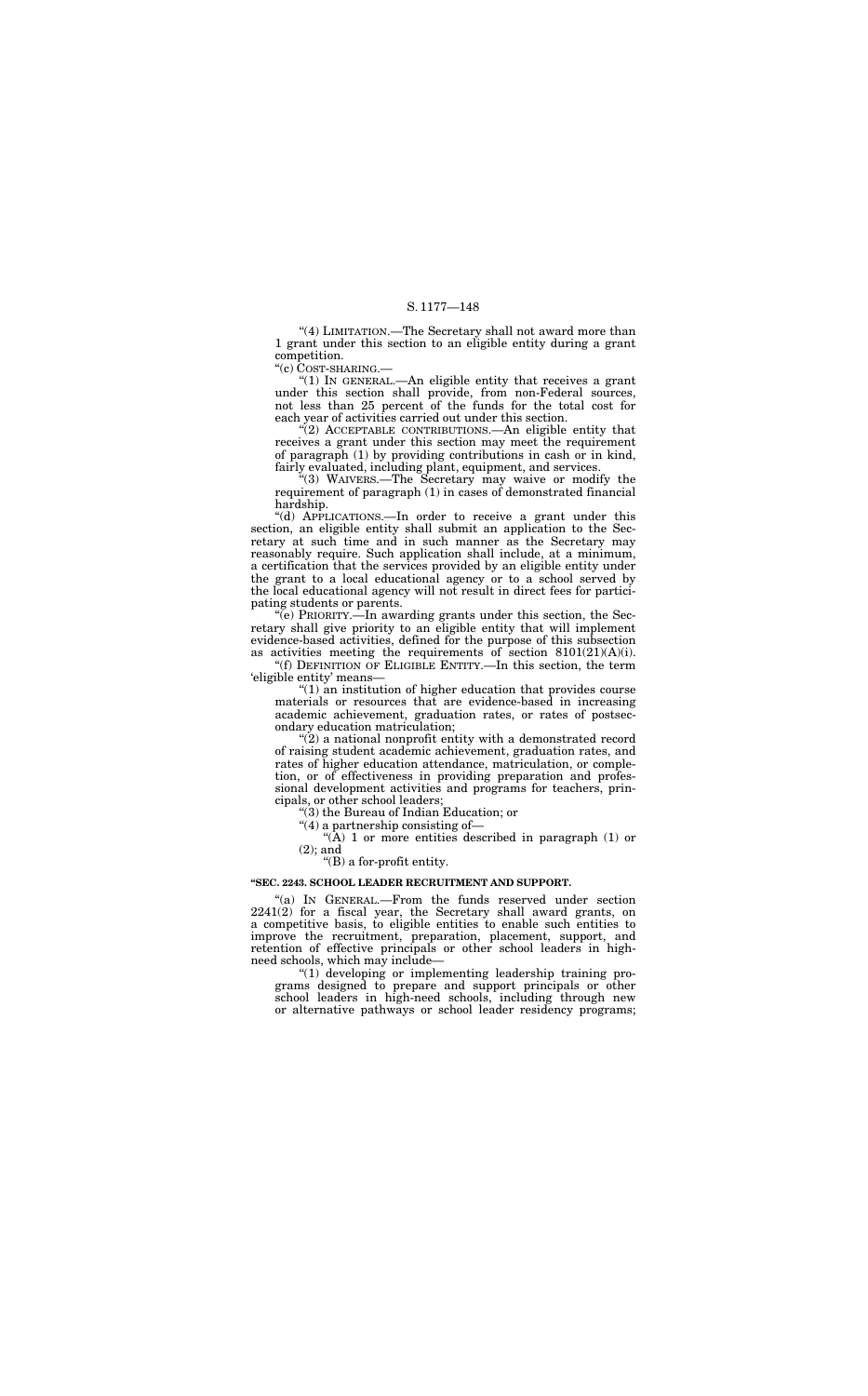''(2) developing or implementing programs or activities for recruiting, selecting, and developing aspiring or current principals or other school leaders to serve in high-need schools;

''(3) developing or implementing programs for recruiting, developing, and placing school leaders to improve schools implementing comprehensive support and improvement activities and targeted support and improvement activities under section 1111(d), including through cohort-based activities that build effective instructional and school leadership teams and develop a school culture, design, instructional program, and professional development program focused on improving student learning;

"(1) IN GENERAL.—A grant awarded by the Secretary to an eligible entity under this section shall be for a period of not more than 5 years.

''(4) providing continuous professional development for principals or other school leaders in high-need schools;

"(2) RENEWAL.-The Secretary may renew a grant awarded under this section for 1 additional 2-year period.

''(5) developing and disseminating information on best practices and strategies for effective school leadership in highneed schools, such as training and supporting principals to identify, develop, and maintain school leadership teams using various leadership models; and

"(4) LIMITATION.—The Secretary shall not award more than 1 grant under this section to an eligible entity during a grant competition.

" $(1)$  In GENERAL.—An eligible entity that receives a grant under this section shall provide, from non-Federal sources, not less than 25 percent of the funds for the total cost for each year of activities carried out under this section.

''(6) other evidence-based programs or activities described in section  $2101(c)(4)$  or section  $2103(b)(3)$  focused on principals or other school leaders in high-need schools.

"(2) ACCEPTABLE CONTRIBUTIONS.—An eligible entity that receives a grant under this section may meet the requirement of paragraph (1) by providing contributions in cash or in kind, fairly evaluated, including plant, equipment, and services.

''(b) PROGRAM PERIODS AND DIVERSITY OF PROJECTS.—

"(3) WAIVERS.—The Secretary may waive or modify the requirement of paragraph (1) in cases of demonstrated financial hardship.

" $(1)$  with a record of preparing or developing principals who—

''(3) DIVERSITY OF PROJECTS.—In awarding grants under this section, the Secretary shall ensure that, to the extent practicable, grants are distributed among eligible entities that will serve geographically diverse areas, including urban, suburban, and rural areas.

''(c) COST-SHARING.—

''(d) APPLICATIONS.—An eligible entity that desires a grant under this section shall submit to the Secretary an application at such time, and in such manner, as the Secretary may require.

''(e) PRIORITY.—In awarding grants under this section, the Secretary shall give priority to an eligible entity—

''(A) have improved school-level student outcomes;

"(B) have become principals in high-need schools; and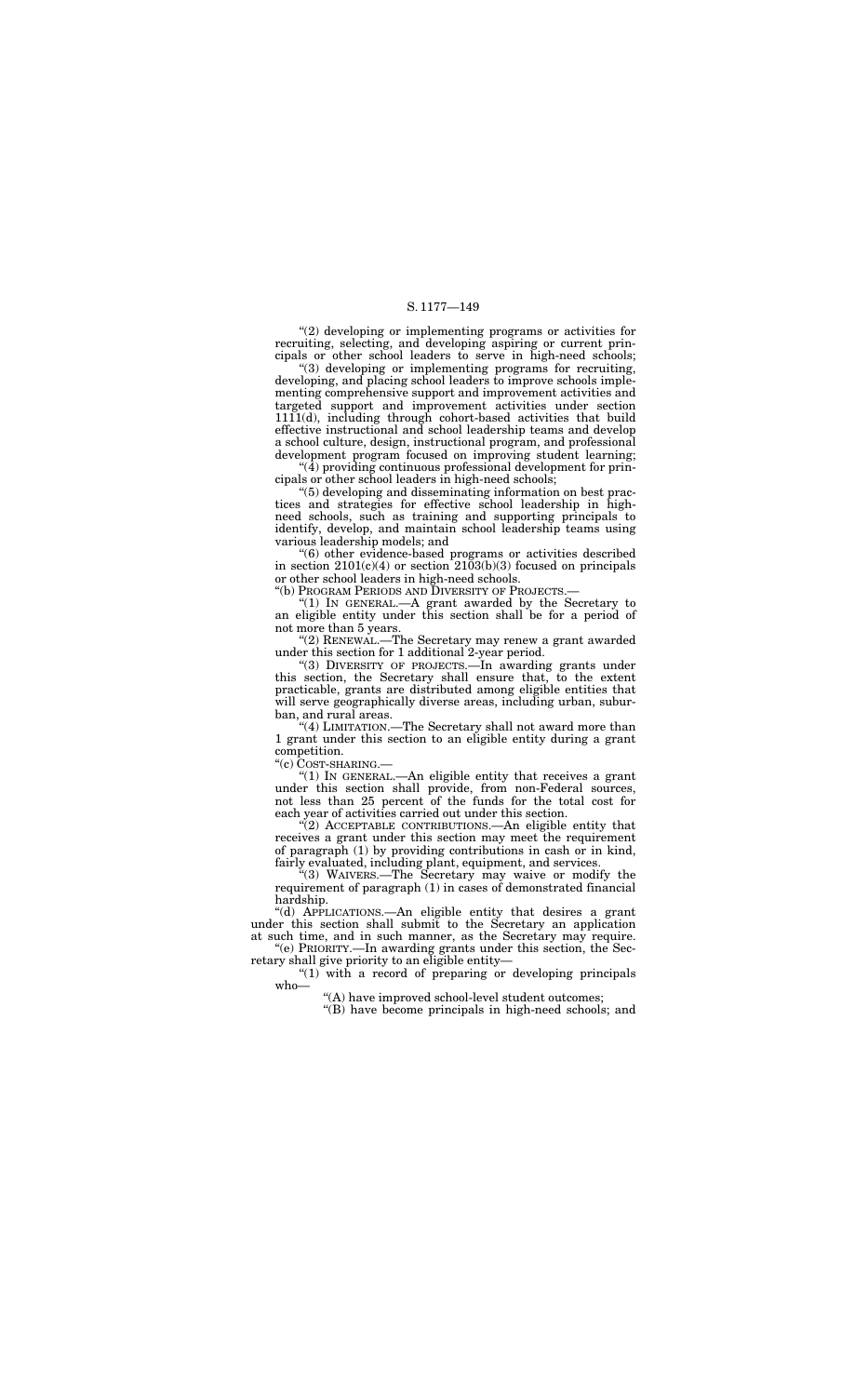''(C) remain principals in high-need schools for multiple years; and

"(2) who will implement evidence-based activities, defined for the purpose of this paragraph as activities meeting the requirements of section  $8101(21)(A)(i)$ .

"(1) ELIGIBLE ENTITY.—The term 'eligible entity' means— ''(A) a local educational agency, including an edu-

''(f) DEFINITIONS.—In this section:

 $\rm ^{\prime\prime}(\bar{C})$  a State educational agency in partnership with 1 or more local educational agencies, or educational service agencies, that serve a high-need school;

cational service agency, that serves a high-need school or a consortium of such agencies;

" $(E)$  an entity described in subparagraph  $(A)$ ,  $(B)$ ,  $(C)$ , or (D) in partnership with 1 or more nonprofit organizations or institutions of higher education.

''(B) a State educational agency or a consortium of such agencies;

"(a) IN GENERAL.—From the funds reserved under section 2241(3) for a fiscal year, the Secretary—

''(D) the Bureau of Indian Education; or

" $(1)$  shall establish, in a manner consistent with section 203 of the Educational Technical Assistance Act of 2002 (20 U.S.C. 9602), a comprehensive center on students at risk of not attaining full literacy skills due to a disability that meets the purposes of subsection (b); and

ʻ(2) may-

''(2) HIGH-NEED SCHOOL.—The term 'high-need school' means—

" $(A)$  provide technical assistance, which may be carried out directly or through grants or contracts, to States and local educational agencies carrying out activities under this part; and

''(A) an elementary school in which not less than 50 percent of the enrolled students are from families with incomes below the poverty line; or

''(B) a secondary school in which not less than 40 percent of the enrolled students are from families with incomes below the poverty line.

"(1) identify or develop free or low-cost evidence-based assessment tools for identifying students at risk of not attaining full literacy skills due to a disability, including dyslexia impacting reading or writing, or developmental delay impacting reading, writing, language processing, comprehension, or executive functioning;

#### **''SEC. 2244. TECHNICAL ASSISTANCE AND NATIONAL EVALUATION.**

''(B) carry out evaluations of activities by States and local educational agencies under this part, which shall be conducted by a third party or by the Institute of Education Sciences.

''(b) PURPOSES.—The comprehensive center established by the Secretary under subsection (a)(1) shall—

''(2) identify evidence-based literacy instruction, strategies, and accommodations, including assistive technology, designed to meet the specific needs of such students;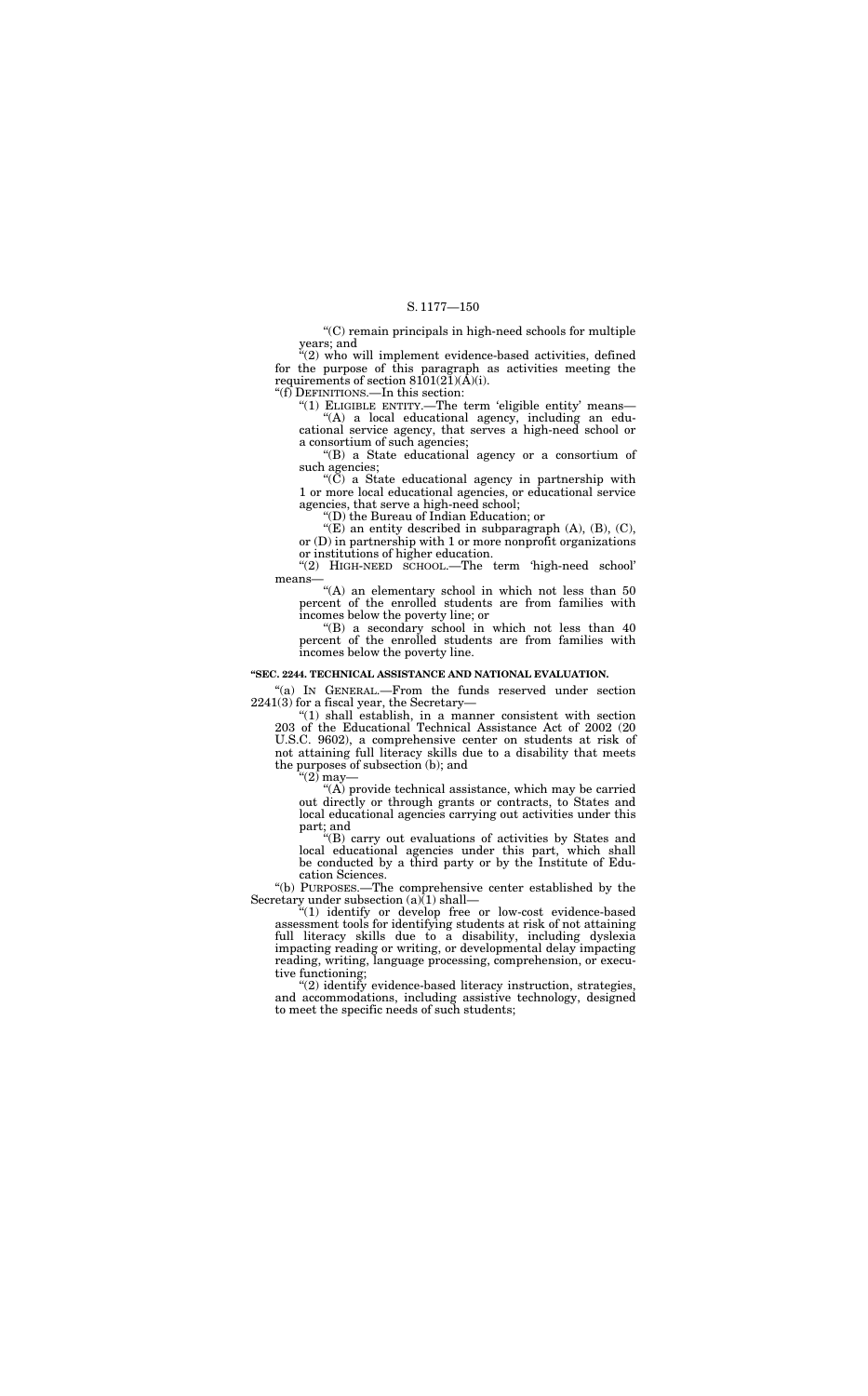''(3) provide families of such students with information to assist such students;

''(4) identify or develop evidence-based professional development for teachers, paraprofessionals, principals, other school leaders, and specialized instructional support personnel to—

"(A) understand early indicators of students at risk of not attaining full literacy skills due to a disability, including dyslexia impacting reading or writing, or developmental delay impacting reading, writing, language processing, comprehension, or executive functioning;

" $(\tilde{C})$  implement evidence-based instruction designed to meet the specific needs of such students; and

''(B) use evidence-based screening assessments for early identification of such students beginning not later than kindergarten; and

"(a) IN GENERAL.—From the funds reserved under section 2241(4) for a fiscal year, the Secretary may award grants to—

"(2) State educational agencies, or nonprofit organizations in partnership with State educational agencies, to support the implementation, replication, or expansion of effective science, technology, engineering, and mathematics professional development programs in schools across the State through collaboration with school administrators, principals, and STEM educators.

''(5) disseminate the products of the comprehensive center to regionally diverse State educational agencies, local educational agencies, regional educational agencies, and schools, including, as appropriate, through partnerships with other comprehensive centers established under section 203 of the Educational Technical Assistance Act of 2002 (20 U.S.C. 9602), and regional educational laboratories established under section 174 of the Education Sciences Reform Act of 2002 (20 U.S.C. 9564).

#### **''SEC. 2245. STEM MASTER TEACHER CORPS.**

''(1) State educational agencies to enable such agencies to support the development of a State-wide STEM master teacher corps; or

''(b) STEM MASTER TEACHER CORPS.—In this section, the term 'STEM master teacher corps' means a State-led effort to elevate the status of the science, technology, engineering, and mathematics teaching profession by recognizing, rewarding, attracting, and retaining outstanding science, technology, engineering, and mathematics teachers, particularly in high-need and rural schools, by—

''(1) selecting candidates to be master teachers in the corps on the basis of—

''(A) content knowledge based on a screening examination; and

''(B) pedagogical knowledge of and success in teaching; ''(2) offering such teachers opportunities to—

''(A) work with one another in scholarly communities; and

''(B) participate in and lead high-quality professional development; and

''(3) providing such teachers with additional appropriate and substantial compensation for the work described in paragraph (2) and in the master teacher community.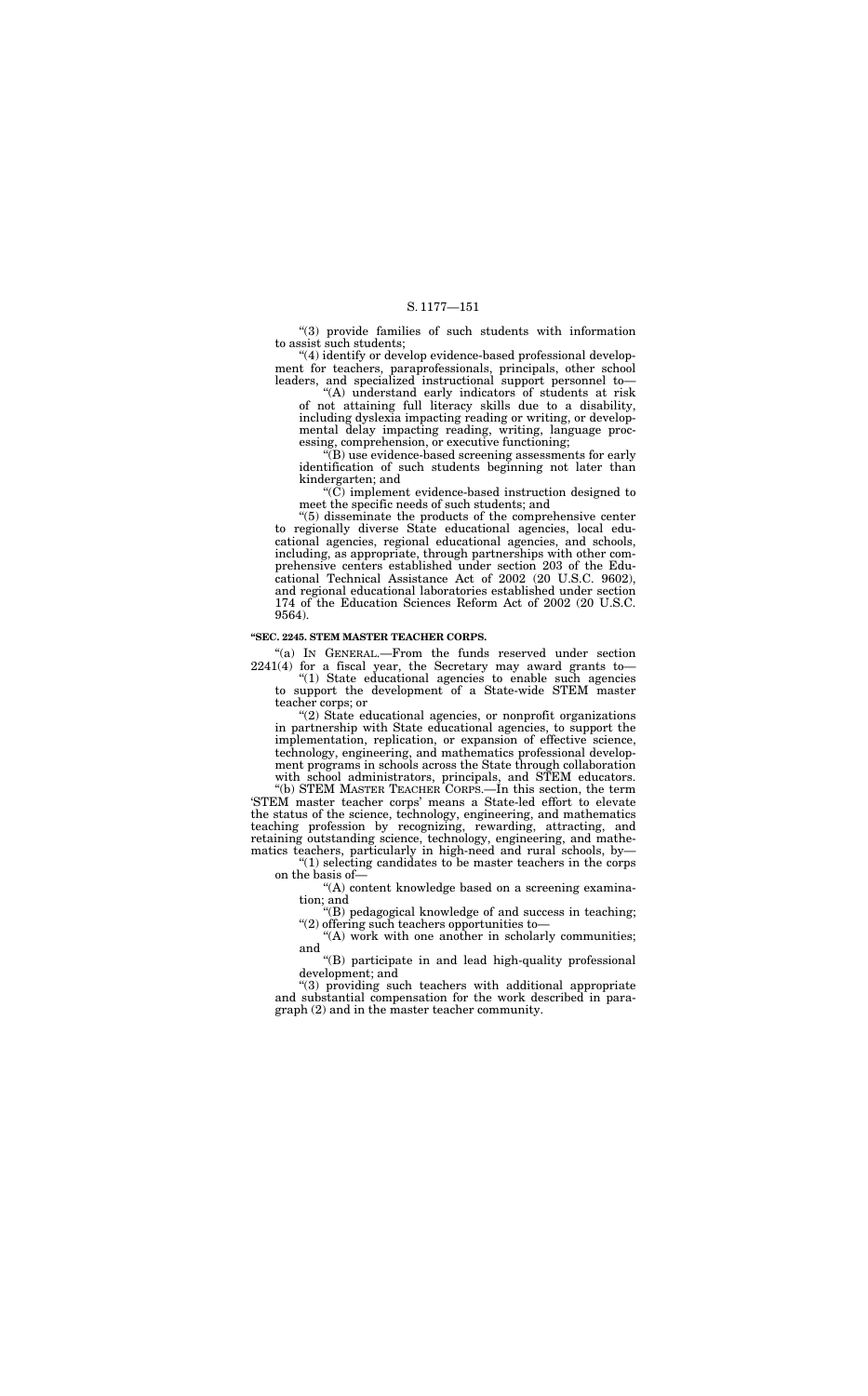### **''PART C—GENERAL PROVISIONS**

#### **''SEC. 2301. SUPPLEMENT, NOT SUPPLANT.**

''Funds made available under this title shall be used to supplement, and not supplant, non-Federal funds that would otherwise be used for activities authorized under this title.

#### **''SEC. 2302. RULES OF CONSTRUCTION.**

"(a) PROHIBITION AGAINST FEDERAL MANDATES, DIRECTION, OR CONTROL.—Nothing in this title shall be construed to authorize the Secretary or any other officer or employee of the Federal Government to mandate, direct, or control a State, local educational agency, or school's—

"(2) teacher, principal, or other school leader evaluation system;

" $(3)$  specific definition of teacher, principal, or other school leader effectiveness; or

"(4) teacher, principal, or other school leader professional standards, certification, or licensing.

''(1) instructional content or materials, curriculum, program of instruction, academic standards, or academic assessments;

''(b) SCHOOL OR DISTRICT EMPLOYEES.—Nothing in this title shall be construed to alter or otherwise affect the rights, remedies, and procedures afforded school or school district employees under Federal, State, or local laws (including applicable regulations or court orders) or under the terms of collective bargaining agreements, memoranda of understanding, or other agreements between such employees and their employers.''.

# **TITLE III—LANGUAGE INSTRUCTION FOR ENGLISH LEARNERS AND IMMI-GRANT STUDENTS**

#### **SEC. 3001. REDESIGNATION OF CERTAIN PROVISIONS.**

Title III (20 U.S.C. 6801 et seq.) is amended—

(1) by striking the title heading and inserting ''**LAN-GUAGE INSTRUCTION FOR ENGLISH LEARNERS AND IMMIGRANT STUDENTS**'';

 $(2)$  in part A-

 $(A)$  by striking section 3122;

(B) by redesignating sections 3123 through 3129 as sections 3122 through 3128, respectively; and

(C) by striking subpart 4;

(3) by striking part B;

(4) by redesignating part C as part B; and

(5) in part B, as redesignated by paragraph (4)—

(A) by redesignating section 3301 as section 3201; (B) by striking section 3302; and

(C) by redesignating sections 3303 and 3304 as sections 3202 and 3203, respectively.

#### **SEC. 3002. AUTHORIZATION OF APPROPRIATIONS.**

Section 3001 (20 U.S.C. 6801) is amended to read as follows: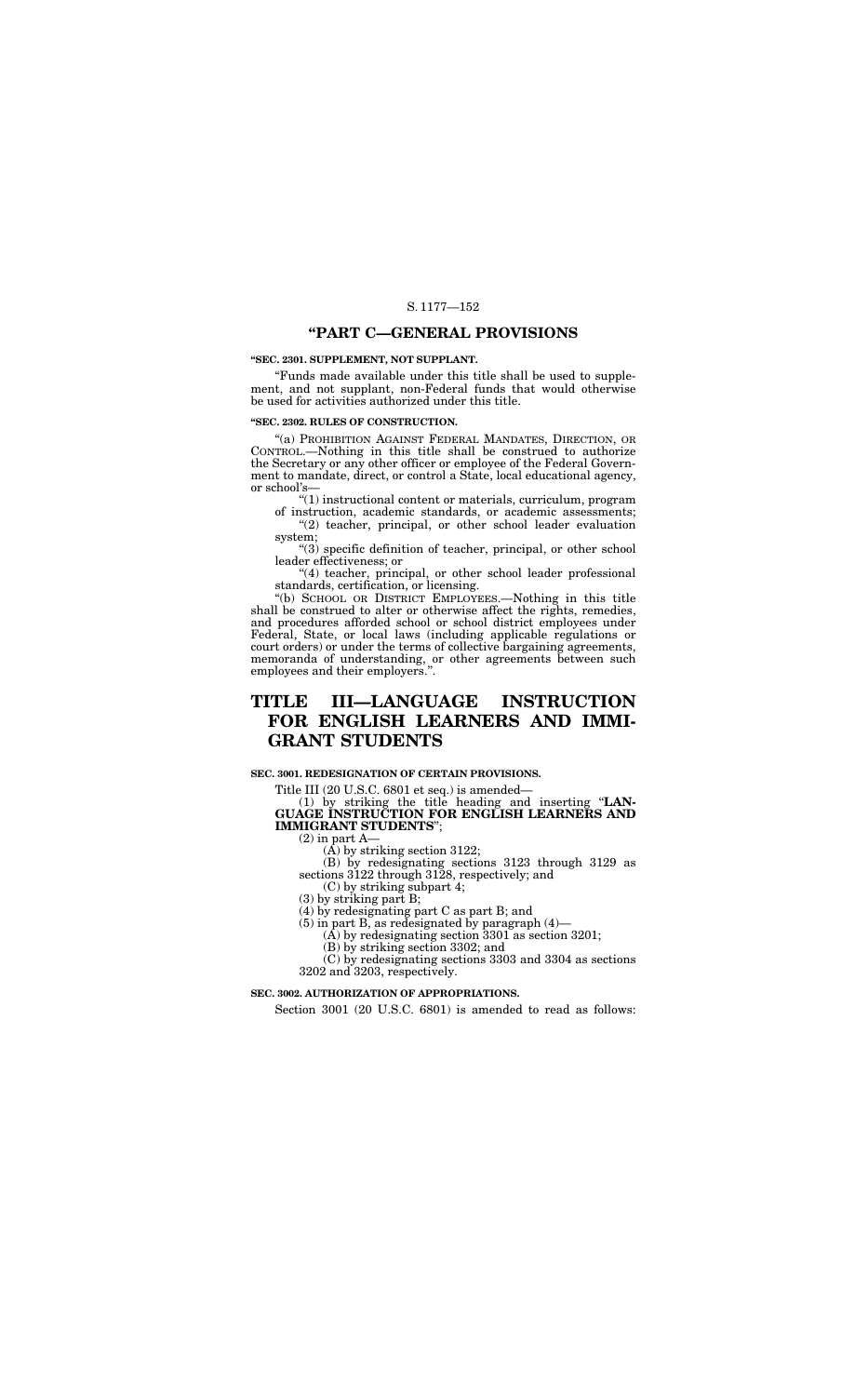#### **''SEC. 3001. AUTHORIZATION OF APPROPRIATIONS.**

''There are authorized to be appropriated to carry out this title—

''(1) \$756,332,450 for fiscal year 2017;

''(2) \$769,568,267 for fiscal year 2018;

''(3) \$784,959,633 for fiscal year 2019; and

''(4) \$884,959,633 for fiscal year 2020.''.

#### **SEC. 3003. ENGLISH LANGUAGE ACQUISITION, LANGUAGE ENHANCE-MENT, AND ACADEMIC ACHIEVEMENT.**

 $\sqrt[n]{(1)}$  to help ensure that English learners, including immigrant children and youth, attain English proficiency and develop high levels of academic achievement in English;

(a) PURPOSES.—Section 3102 (20 U.S.C. 6812) is amended to read as follows:

" $(2)$  to assist all English learners, including immigrant children and youth, to achieve at high levels in academic subjects so that all English learners can meet the same challenging State academic standards that all children are expected to meet;

#### **''SEC. 3102. PURPOSES.**

''The purposes of this part are—

 $\cdot$ (3) to assist teachers (including preschool teachers), principals and other school leaders, State educational agencies, local educational agencies, and schools in establishing, implementing, and sustaining effective language instruction educational programs designed to assist in teaching English learners, including immigrant children and youth;

 $''(4)$  to assist teachers (including preschool teachers), principals and other school leaders, State educational agencies, and local educational agencies to develop and enhance their capacity to provide effective instructional programs designed to prepare English learners, including immigrant children and youth, to enter all-English instructional settings; and

''(5) to promote parental, family, and community participation in language instruction educational programs for the parents, families, and communities of English learners.'

(b) FORMULA GRANTS TO STATES.—Section 3111 (20 U.S.C. 6821) is amended—

 $(1)$  in subsection  $(b)$ —

(A) in paragraph (2), by striking subparagraphs (A) through (D) and inserting the following:

''(A) Establishing and implementing, with timely and meaningful consultation with local educational agencies representing the geographic diversity of the State, standardized statewide entrance and exit procedures, including a requirement that all students who may be English learners are assessed for such status within 30 days of enrollment in a school in the State.

''(B) Providing effective teacher and principal preparation, effective professional development activities, and other effective activities related to the education of English learners, which may include assisting teachers, principals, and other educators in—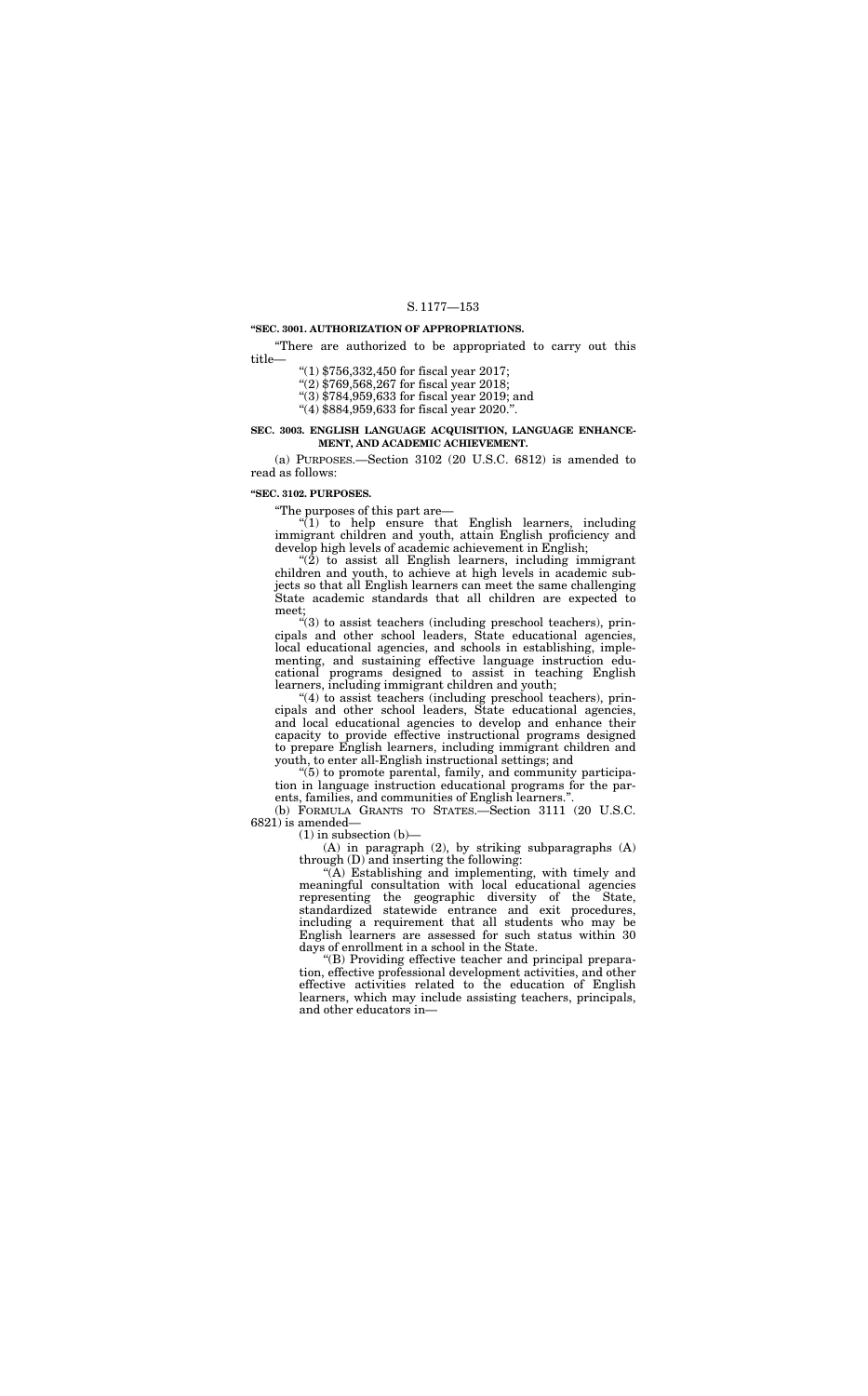''(i) meeting State and local certification and licensing requirements for teaching English learners; and

''(ii) improving teaching skills in meeting the diverse needs of English learners, including how to implement effective programs and curricula on teaching English learners.

''(C) Planning, evaluation, administration, and interagency coordination related to the subgrants referred to in paragraph (1).

''(D) Providing technical assistance and other forms of assistance to eligible entities that are receiving subgrants from a State educational agency under this subpart, including assistance in—

"(iv) strengthening and increasing parent, family, and community engagement in programs that serve English learners.

"(E) Providing recognition, which may include providing financial awards, to recipients of subgrants under section 3115 that have significantly improved the achievement and progress of English learners in meeting—

''(i) the State-designed long-term goals established under section  $1111(c)(4)(A)(ii)$ , including measurements of interim progress towards meeting such goals, based on the State's English language proficiency assessment under section  $111\tilde{1}(b)(2)(G)$ ; and

''(i) identifying and implementing effective language instruction educational programs and curricula for teaching English learners;

''(ii) helping English learners meet the same challenging State academic standards that all children are expected to meet;

(ii) by striking " $60$  percent" and inserting " $50$  percent''; and

''(iii) identifying or developing, and implementing, measures of English proficiency; and

(iii) by inserting "direct" before "administrative costs''; and

''(ii) the challenging State academic standards.'';

(B) in paragraph (3)—<br>(i) in the paragraph heading, by striking "ADMINIS-TRATIVE" and inserting "DIRECT ADMINISTRATIVE";

(2) in subsection (c)—

(A) in paragraph (1)—

(i) in the matter preceding subparagraph (A), by striking "section 3001(a)" and inserting "section 3001"; (ii) in subparagraph (B), by inserting "and" after the semicolon;

(iii) by striking subparagraph (C) and inserting the following:

''(C) 6.5 percent of such amount for national activities under sections 3131 and 3202, except that not more than \$2,000,000 of such amount may be reserved for the National Clearinghouse for English Language Acquisition and Language Instruction Educational Programs described in section 3202.''; and

(iv) by striking subparagraph (D);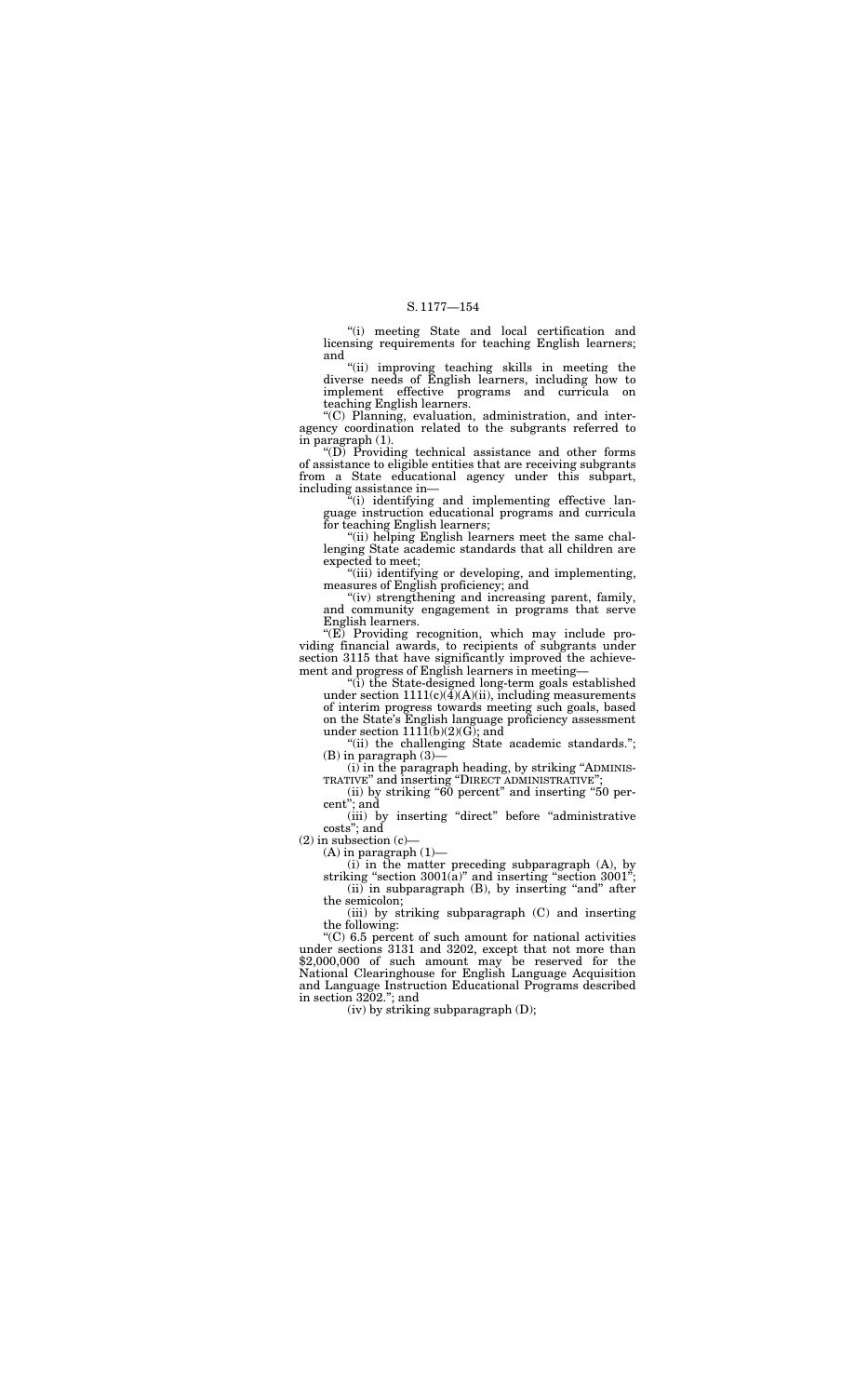(B) by striking paragraphs (2) and (4);

(i) in the matter preceding clause (i), by striking "section  $3001(a)$ " and inserting "section  $3001$ ";

(C) by redesignating paragraph (3) as paragraph (2); (D) in paragraph  $(2)(A)$ , as redesignated by subparagraph (C)—

 $(iii)$  in clause  $(ii)$ , by inserting ", as determined in accordance with paragraph (3)(B)'' before the period at the end; and

(ii) in clause (i), by striking ''limited English proficient" and all that follows through "States; and" and inserting ''English learners in the State bears to the number of English learners in all States, as determined in accordance with paragraph (3)(A); and''; and

''(A) determine the number of English learners in a State and in all States, using the most accurate, up-todate data, which shall be-

''(ii) the number of students being assessed for English language proficiency, based on the State's English language proficiency assessment under section  $1111(b)(2)(G)$ , which may be multiyear estimates; or

(E) by adding at the end the following:

''(3) USE OF DATA FOR DETERMINATIONS.—In making State allotments under paragraph (2) for each fiscal year, the Secretary shall—

> ''(i) data available from the American Community Survey conducted by the Department of Commerce, which may be multiyear estimates;

"(2) describe how the agency will establish and implement, with timely and meaningful consultation with local educational agencies representing the geographic diversity of the State, standardized, statewide entrance and exit procedures, including an assurance that all students who may be English learners are assessed for such status within 30 days of enrollment in a school in the State;

''(iii) a combination of data available under clauses (i) and (ii); and

''(B) determine the number of immigrant children and youth in the State and in all States based only on data available from the American Community Survey conducted by the Department of Commerce, which may be multiyear estimates.''.

(c) NATIVE AMERICAN AND ALASKA NATIVE CHILDREN IN SCHOOL.—Section 3112(a) (20 U.S.C. 6822(a)) is amended by striking ''Bureau of Indian Affairs'' each place the term appears and inserting ''Bureau of Indian Education''.

(d) STATE AND SPECIALLY QUALIFIED AGENCY PLANS.—Section 3113 (20 U.S.C. 6823) is amended—

(1) in subsection (a), by striking '', in such manner, and containing such information'' and inserting ''and in such manner'';

 $(2)$  in subsection  $(b)$ –

 $(A)$  in paragraph  $(1)$ , by striking "making" and inserting "awarding"; and

(B) by striking paragraphs (2) through (6) and inserting the following:

''(3) provide an assurance that—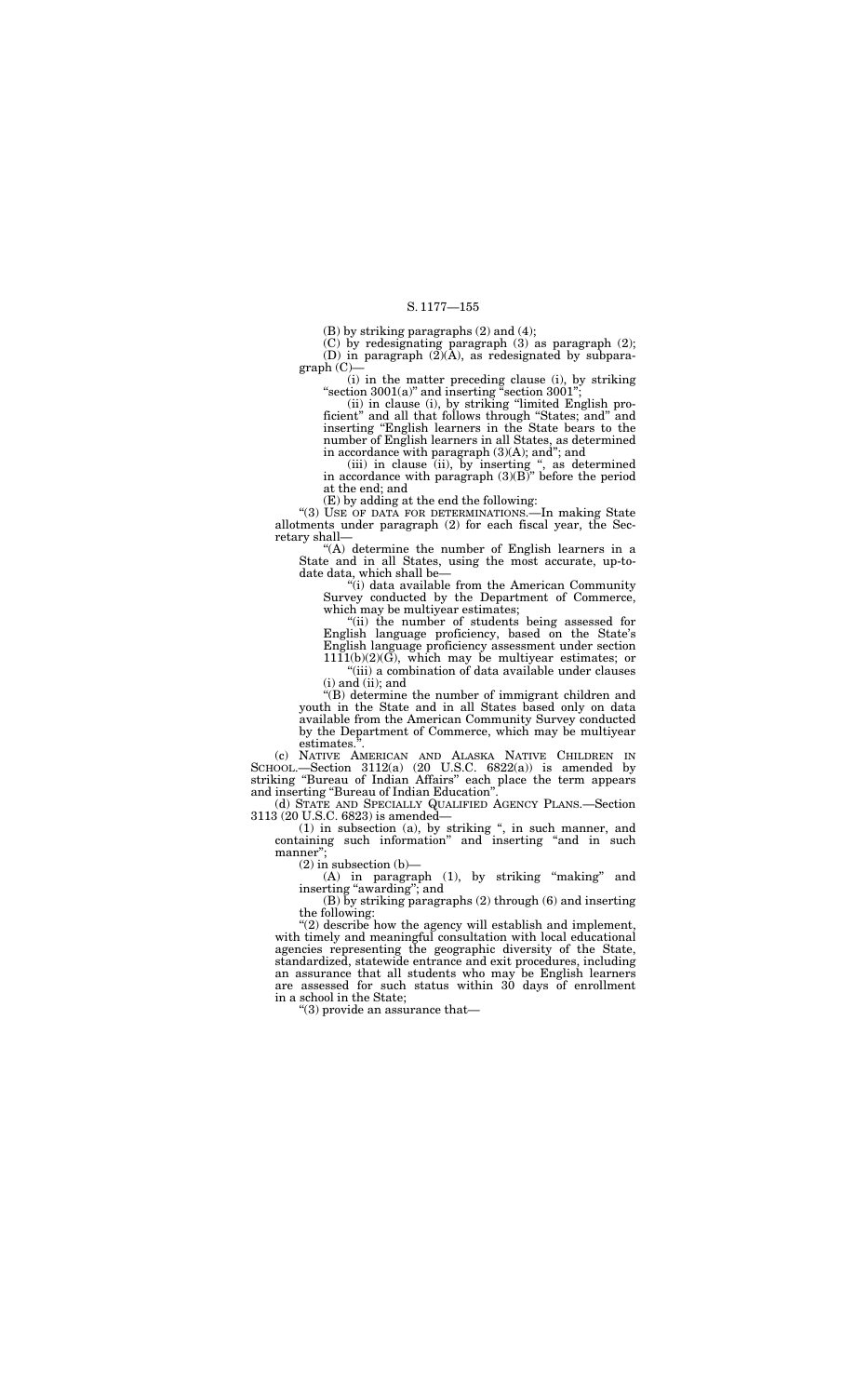"(A) the agency will ensure that eligible entities receiving a subgrant under this subpart comply with the requirement in section  $1111(b)(2)(B)(ix)$  regarding assessment of English learners in English;

''(B) the agency will ensure that eligible entities receiving a subgrant under this subpart annually assess the English proficiency of all English learners participating in a program funded under this subpart, consistent with section 1111(b)(2)(G);

''(C) in awarding subgrants under section 3114, the agency will address the needs of school systems of all sizes and in all geographic areas, including school systems with rural and urban schools;

 $E$ ) the agency will require an eligible entity receiving a subgrant under this subpart to use the subgrant in ways that will build such recipient's capacity to continue to offer effective language instruction educational programs that assist English learners in meeting challenging State academic standards;

"(F) the agency will monitor each eligible entity receiving a subgrant under this subpart for compliance with applicable Federal fiscal requirements; and

''(D) subgrants to eligible entities under section  $3114(d)(1)$  will be of sufficient size and scope to allow such entities to carry out effective language instruction educational programs for English learners;

"(4) describe how the agency will coordinate its programs and activities under this subpart with other programs and activities under this Act and other Acts, as appropriate;

" $(5)$  describe how each eligible entity will be given the flexibility to teach English learners—

''(A) the State-designed long-term goals established under section  $1111(c)(4)(\overline{A})(ii)$ , including measurements of interim progress towards meeting such goals, based on the State's English language proficiency assessment under section  $1111(b)(2)(G)$ ; and

" $(7)$  describe how the agency will meet the unique needs of children and youth in the State being served through the reservation of funds under section 3114(d); and

 $\mathcal{L}(\mathbf{B})$  the steps the agency will take to further assist eligible entities if the strategies funded under this subpart

''(G) the plan has been developed in consultation with local educational agencies, teachers, administrators of programs implemented under this subpart, parents of English learners, and other relevant stakeholders;

''(A) using a high-quality, effective language instruction curriculum for teaching English learners; and

''(B) in the manner the eligible entity determines to be the most effective;

''(6) describe how the agency will assist eligible entities in meeting—

''(B) the challenging State academic standards;

''(8) describe—

"(A) how the agency will monitor the progress of each eligible entity receiving a subgrant under this subpart in helping English learners achieve English proficiency; and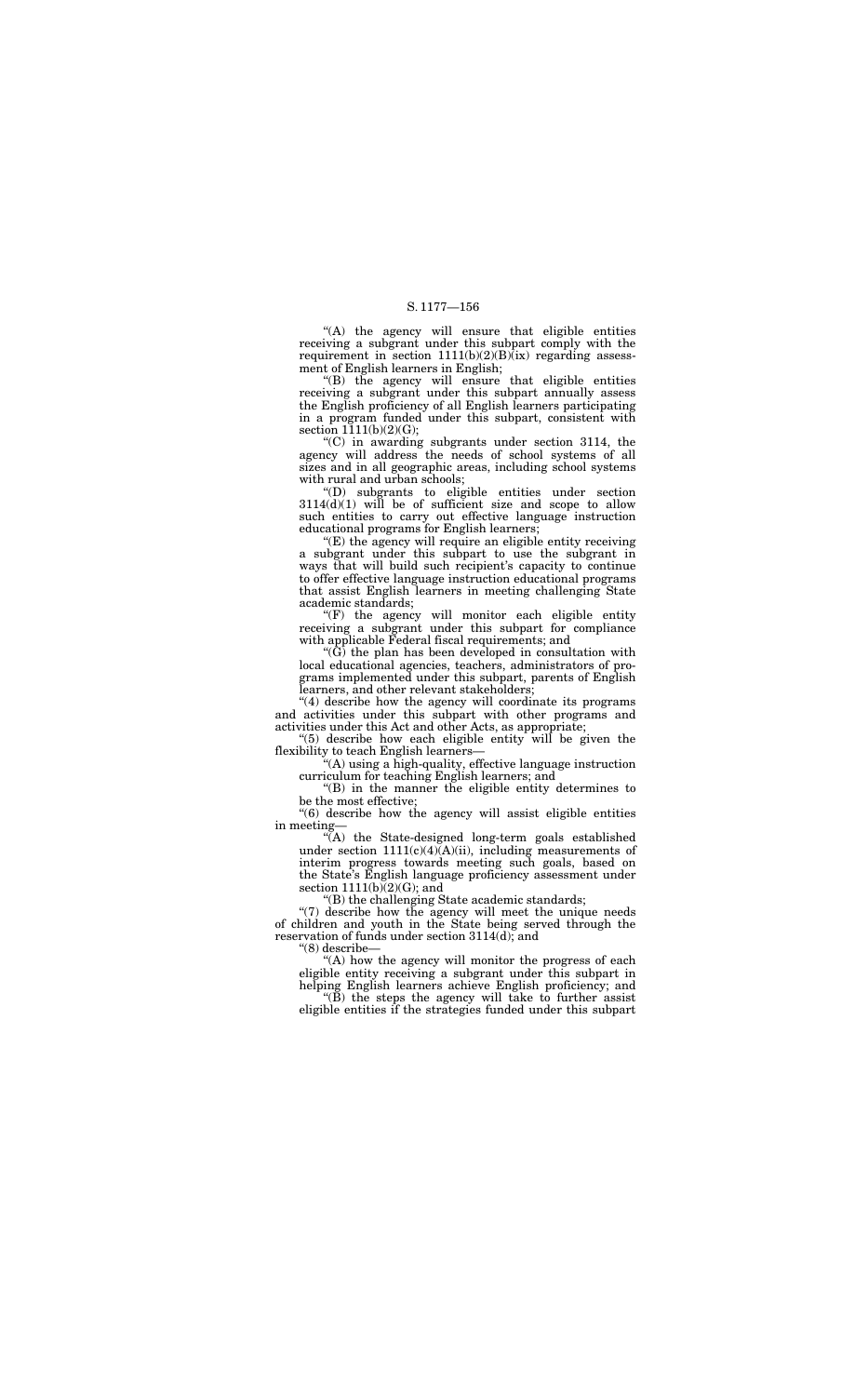are not effective, such as providing technical assistance and modifying such strategies.'';

 $(3)$  in subsection  $(d)$ –

(A) in paragraph (1), by striking "this part" each place the term appears and inserting ''this subpart''; and

(B) in paragraph (2)(B), by striking ''this part'' and inserting "this subpart";

(4) in subsection (e), by striking ''section 9302'' and inserting "section 8302"; and

 $(5)$  in subsection  $(f)$ -

(A) by inserting "by the State" after "if requested"; and

(B) by striking '', objectives,''.

(e) WITHIN-STATE ALLOCATIONS.—Section 3114 (20 U.S.C. 6824) is amended—

(1) by striking subsection (a) and inserting the following: "(a) IN GENERAL.—After making the reservation required under subsection (d)(1), each State educational agency receiving a grant under section  $3111(c)(2)$  shall award subgrants for a fiscal year by allocating in a timely manner to each eligible entity in the State having a plan approved under section 3116 an amount that bears the same relationship to the amount received under the grant and remaining after making such reservation as the population of English learners in schools served by the eligible entity bears to the population of English learners in schools served by all eligible entities in the State.''; and

 $(2)$  in subsection  $(d)(1)$ –

(A) by striking "section  $3111(c)(3)$ " and inserting "section  $3111(c)(2)$ "; and

 $(1)$  Developing and implementing new language instruction educational programs and academic content instructional programs for English learners and immigrant children and youth, including early childhood education programs, elementary school programs, and secondary school programs.

"(2) Carrying out highly focused, innovative, locally designed activities to expand or enhance existing language instruction educational programs and academic content instructional programs for English learners and immigrant children and youth.

(B) by striking ''preceding the fiscal year''.

(f) SUBGRANTS TO ELIGIBLE ENTITIES.—Section 3115 (20 U.S.C. 6825) is amended to read as follows:

#### **''SEC. 3115. SUBGRANTS TO ELIGIBLE ENTITIES.**

''(a) PURPOSES OF SUBGRANTS.—A State educational agency may make a subgrant to an eligible entity from funds received by the agency under this subpart only if the entity agrees to expend the funds to improve the education of English learners by assisting the children to learn English and meet the challenging State academic standards. In carrying out activities with such funds, the eligible entity shall use effective approaches and methodologies for teaching English learners and immigrant children and youth for the following purposes:

''(3) Implementing, within an individual school, schoolwide programs for restructuring, reforming, and upgrading all relevant programs, activities, and operations relating to language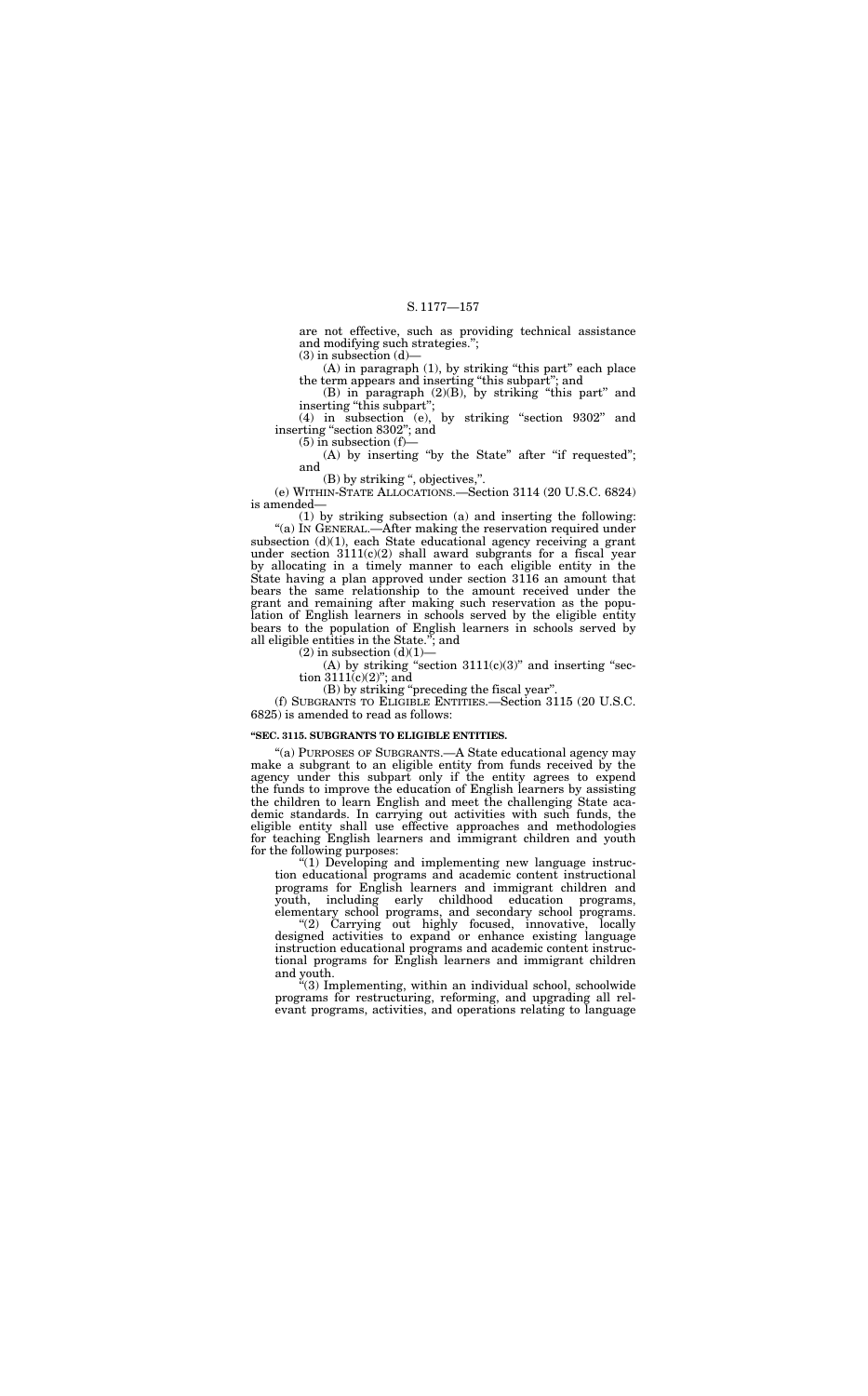instruction educational programs and academic content instruction for English learners and immigrant children and youth.

''(4) Implementing, within the entire jurisdiction of a local educational agency, agencywide programs for restructuring, reforming, and upgrading all relevant programs, activities, and operations relating to language instruction educational programs and academic content instruction for English learners and immigrant children and youth.

"(c) REQUIRED SUBGRANTEE ACTIVITIES.—An eligible entity receiving funds under section 3114(a) shall use the funds—

"(1) to increase the English language proficiency of English learners by providing effective language instruction educational programs that meet the needs of English learners and demonstrate success in increasing—

''(b) DIRECT ADMINISTRATIVE EXPENSES.—Each eligible entity receiving funds under section 3114(a) for a fiscal year may use not more than 2 percent of such funds for the cost of administering this subpart.

> "(A) designed to improve the instruction and assessment of English learners;

''(A) English language proficiency; and

''(B) student academic achievement;

"(2) to provide effective professional development to classroom teachers (including teachers in classroom settings that are not the settings of language instruction educational programs), principals and other school leaders, administrators, and other school or community-based organizational personnel, that is-

" $(3)$  to provide and implement other effective activities and strategies that enhance or supplement language instruction educational programs for English learners, which—

 $(A)$  shall include parent, family, and community engagement activities; and

''(d) AUTHORIZED SUBGRANTEE ACTIVITIES.—Subject to subsection (c), an eligible entity receiving funds under section 3114(a)

''(B) designed to enhance the ability of such teachers, principals, and other school leaders to understand and implement curricula, assessment practices and measures, and instructional strategies for English learners;

''(C) effective in increasing children's English language proficiency or substantially increasing the subject matter knowledge, teaching knowledge, and teaching skills of such teachers; and

''(D) of sufficient intensity and duration (which shall not include activities such as 1-day or short-term workshops and conferences) to have a positive and lasting impact on the teachers' performance in the classroom, except that this subparagraph shall not apply to an activity that is one component of a long-term, comprehensive professional development plan established by a teacher and the teacher's supervisor based on an assessment of the needs of the teacher, the supervisor, the students of the teacher, and any local educational agency employing the teacher, as appropriate; and

''(B) may include strategies that serve to coordinate and align related programs.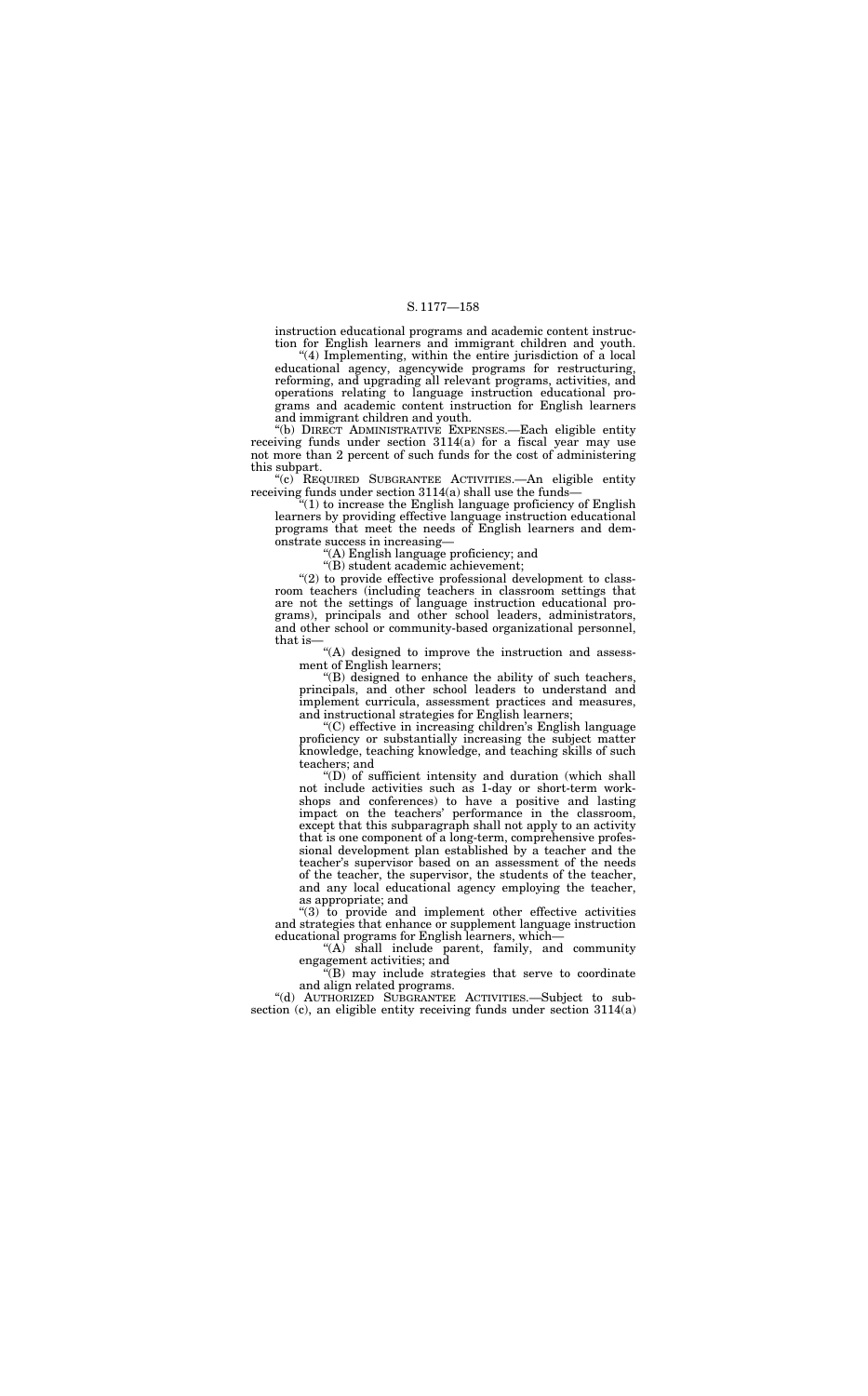may use the funds to achieve any of the purposes described in subsection (a) by undertaking 1 or more of the following activities:

''(1) Upgrading program objectives and effective instructional strategies.

"(2) Improving the instructional program for English learners by identifying, acquiring, and upgrading curricula, instructional materials, educational software, and assessment procedures.

"(A) tutorials and academic or career and technical education; and

"(4) Developing and implementing effective preschool, elementary school, or secondary school language instruction educational programs that are coordinated with other relevant programs and services.

''(3) Providing to English learners—

"(6) Providing community participation programs, family literacy services, and parent and family outreach and training activities to English learners and their families—

''(B) intensified instruction, which may include materials in a language that the student can understand, interpreters, and translators.

"(A) to improve the English language skills of English learners; and

"(7) Improving the instruction of English learners, which may include English learners with a disability, by providing for—

''(5) Improving the English language proficiency and academic achievement of English learners.

''(B) to assist parents and families in helping their children to improve their academic achievement and becoming active participants in the education of their children.

''(A) the acquisition or development of educational technology or instructional materials;

''(B) access to, and participation in, electronic networks for materials, training, and communication; and

''(C) incorporation of the resources described in subparagraphs  $(A)$  and  $(B)$  into curricula and programs, such as those funded under this subpart.

''(8) Offering early college high school or dual or concurrent enrollment programs or courses designed to help English learners achieve success in postsecondary education.

''(9) Carrying out other activities that are consistent with the purposes of this section.

''(e) ACTIVITIES BY AGENCIES EXPERIENCING SUBSTANTIAL INCREASES IN IMMIGRANT CHILDREN AND YOUTH.—

''(1) IN GENERAL.—An eligible entity receiving funds under section 3114(d)(1) shall use the funds to pay for activities that provide enhanced instructional opportunities for immigrant children and youth, which may include—

''(A) family literacy, parent and family outreach, and training activities designed to assist parents and families to become active participants in the education of their children;

''(B) recruitment of, and support for, personnel, including teachers and paraprofessionals who have been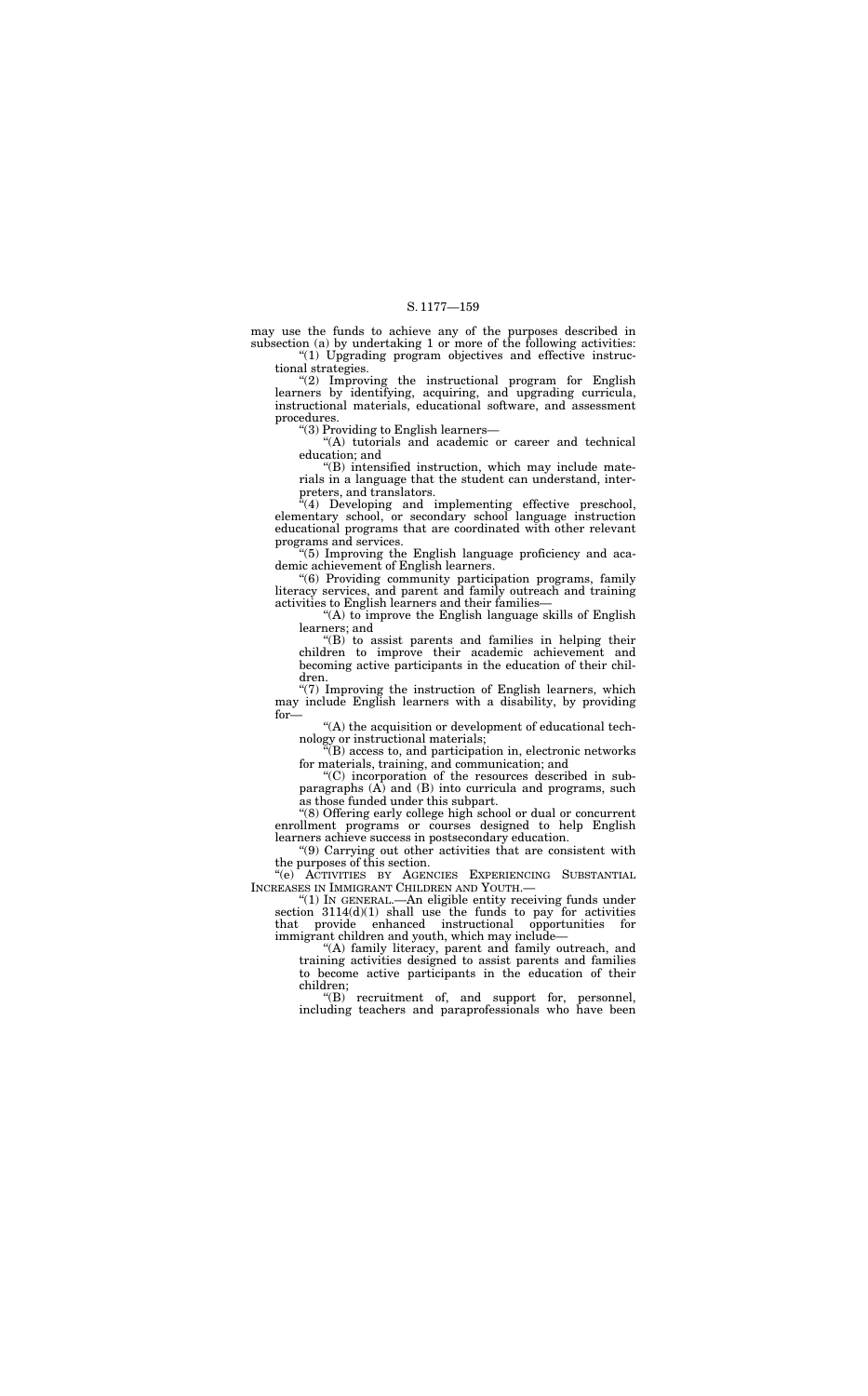specifically trained, or are being trained, to provide services to immigrant children and youth;

''(C) provision of tutorials, mentoring, and academic or career counseling for immigrant children and youth;

''(D) identification, development, and acquisition of curricular materials, educational software, and technologies to be used in the program carried out with awarded funds;

 $(F)$  other instructional services that are designed to assist immigrant children and youth to achieve in elementary schools and secondary schools in the United States, such as programs of introduction to the educational system and civics education; and

''(E) basic instructional services that are directly attributable to the presence of immigrant children and youth in the local educational agency involved, including the payment of costs of providing additional classroom supplies, costs of transportation, or such other costs as are directly attributable to such additional basic instructional services;

"(1) IN GENERAL.—To receive a subgrant from a State educational agency under this subpart, an eligible entity shall select one or more methods or forms of effective instruction to be used in the programs and activities undertaken by the entity to assist English learners to attain English language proficiency and meet challenging State academic standards.

"(2) CONSISTENCY.—The selection described in paragraph (1) shall be consistent with sections 3124 through 3126.

''(G) activities, coordinated with community-based organizations, institutions of higher education, private sector entities, or other entities with expertise in working with immigrants, to assist parents and families of immigrant children and youth by offering comprehensive community services.

"(2) DURATION OF SUBGRANTS.—The duration of a subgrant made by a State educational agency under section  $3114\frac{d}{d}$ shall be determined by the agency in its discretion.<br>"(f) SELECTION OF METHOD OF INSTRUCTION.—

"(g) SUPPLEMENT, NOT SUPPLANT.—Federal funds made available under this subpart shall be used so as to supplement the level of Federal, State, and local public funds that, in the absence of such availability, would have been expended for programs for English learners and immigrant children and youth and in no case to supplant such Federal, State, and local public funds.''.

"(2) describe how the eligible entity will ensure that elementary schools and secondary schools receiving funds under this subpart assist English learners in—

''(A) achieving English proficiency based on the State's English language proficiency assessment under section  $1111(b)(2)(G)$ , consistent with the State's long-term goals, as described in section  $1111(c)(4)(A)(ii)$ ; and

(g) LOCAL PLANS.—Section 3116 (20 U.S.C. 6826) is amended— (1) in subsection (b), by striking paragraphs (1) through (6) and inserting the following:

''(1) describe the effective programs and activities, including language instruction educational programs, proposed to be developed, implemented, and administered under the subgrant that will help English learners increase their English language proficiency and meet the challenging State academic standards;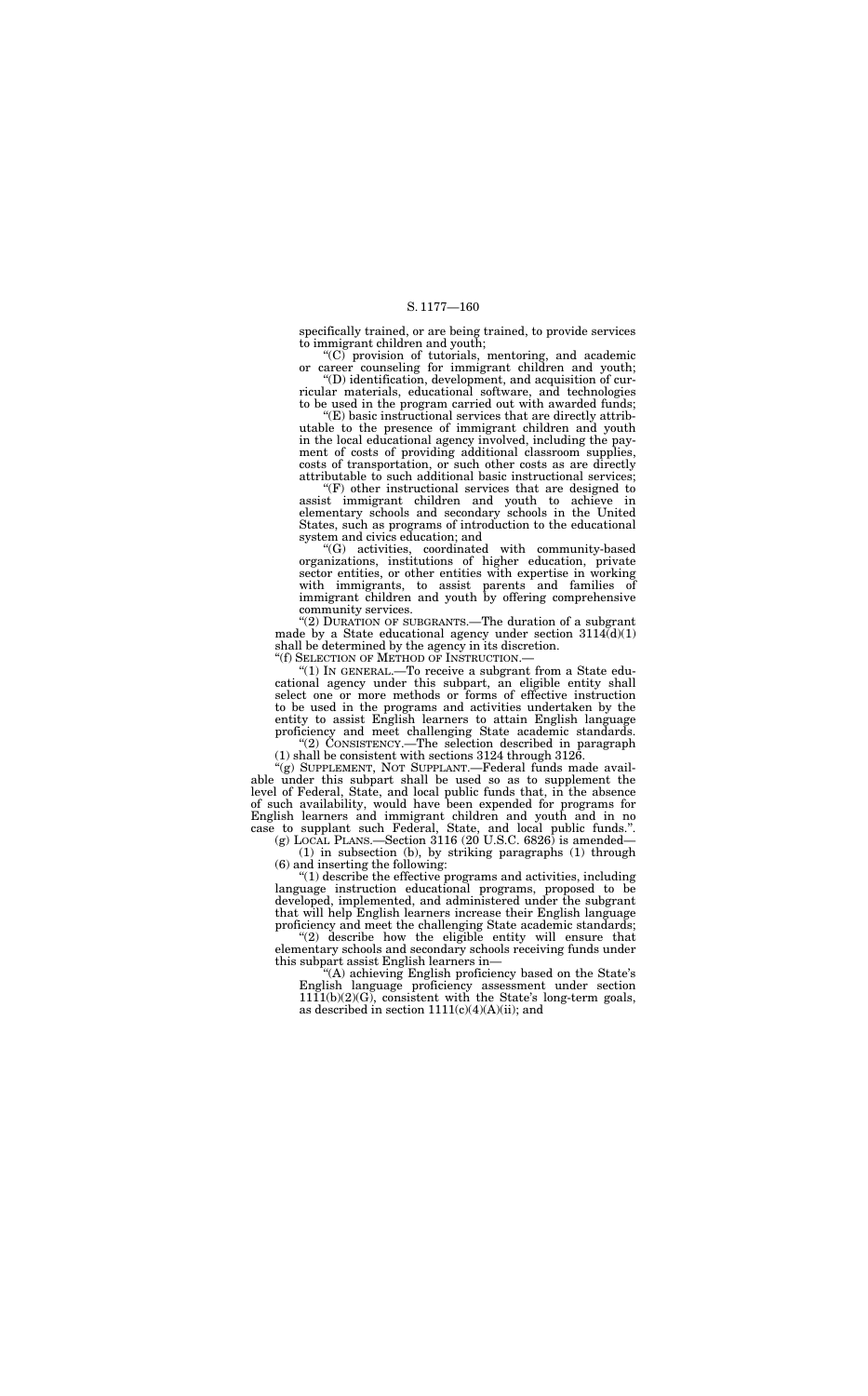''(B) meeting the challenging State academic standards; ''(3) describe how the eligible entity will promote parent, family, and community engagement in the education of English learners;

''(4) contain assurances that—

 $\hat{H}(B)$  the eligible entity is not in violation of any State law, including State constitutional law, regarding the education of English learners, consistent with sections 3125 and 3126;

''(A) each local educational agency that is included in the eligible entity is complying with section  $1112(e)$ prior to, and throughout, each school year as of the date of application;

"(C) the eligible entity consulted with teachers, researchers, school administrators, parents and family members, community members, public or private entities, and institutions of higher education, in developing and implementing such plan; and

"(a) IN GENERAL.—Each eligible entity that receives a subgrant from a State educational agency under subpart 1 shall provide such agency, at the conclusion of every second fiscal year during which the subgrant is received, with a report, in a form prescribed by the agency, on the activities conducted and children served under such subpart that includes—

''(D) the eligible entity will, if applicable, coordinate activities and share relevant data under the plan with local Head Start and Early Head Start agencies, including migrant and seasonal Head Start agencies, and other early childhood education providers.'';

"(2) the number and percentage of English learners in the programs and activities who are making progress toward achieving English language proficiency, as described in section  $1111(c)(4)(A)(ii)$ , in the aggregate and disaggregated, at a minimum, by English learners with a disability;

''(3) the number and percentage of English learners in the programs and activities attaining English language proficiency based on State English language proficiency standards established under section  $1111(b)(1)(G)$  by the end of each school year, as determined by the State's English language proficiency assessment under section  $1111(b)(2)(G);$ 

(2) in subsection (c), by striking ''limited English proficient children'' and inserting ''English learners''; and

(3) by striking subsection (d).

(h) REPORTING.—Section 3121 (20 U.S.C. 6841) is amended to read as follows:

#### **''SEC. 3121. REPORTING.**

"(4) the number and percentage of English learners who exit the language instruction educational programs based on their attainment of English language proficiency;

''(1) a description of the programs and activities conducted by the entity with funds received under subpart 1 during the 2 immediately preceding fiscal years, which shall include a description of how such programs and activities supplemented programs funded primarily with State or local funds;

''(5) the number and percentage of English learners meeting challenging State academic standards for each of the 4 years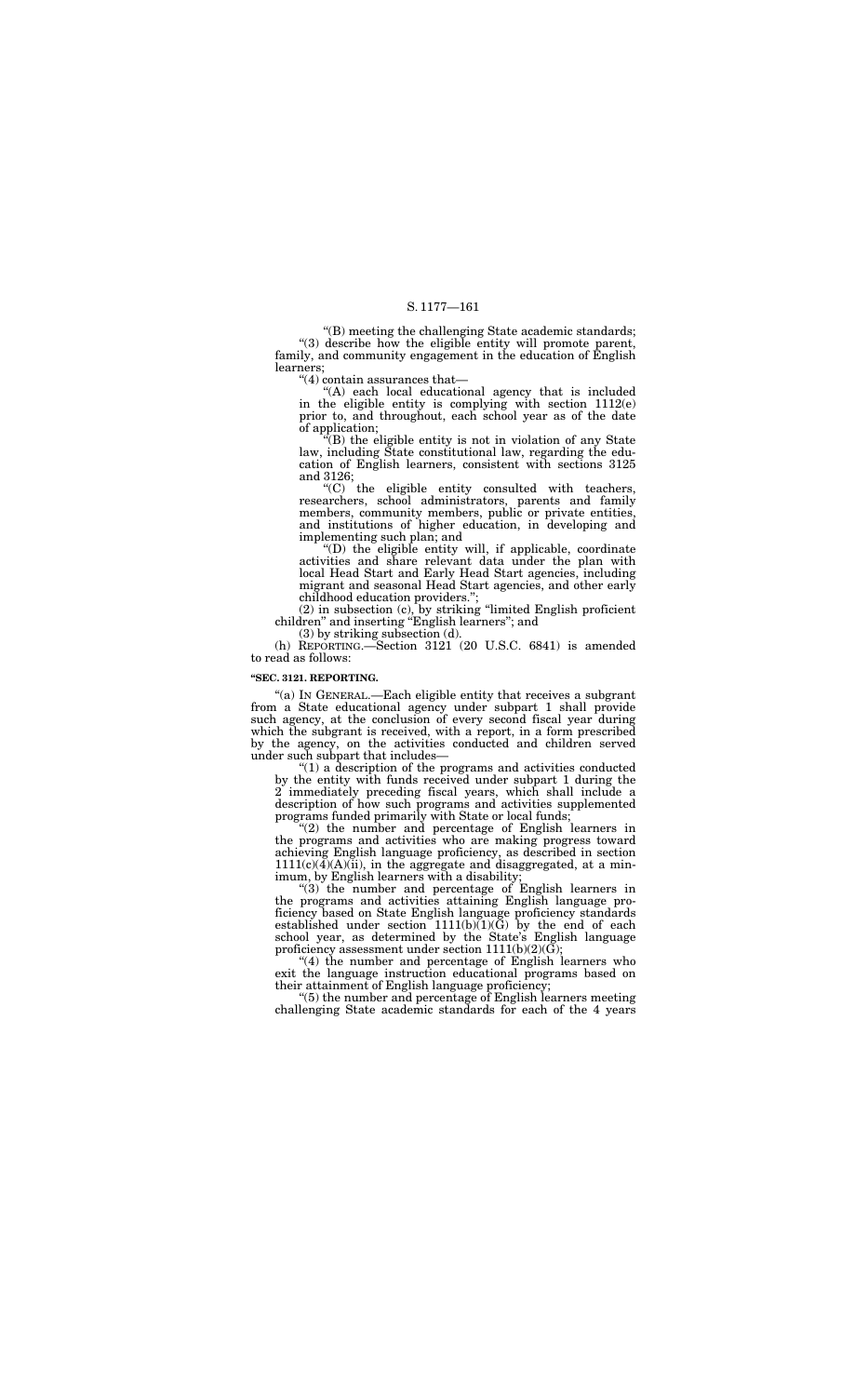after such children are no longer receiving services under this part, in the aggregate and disaggregated, at a minimum, by English learners with a disability;

"(6) the number and percentage of English learners who have not attained English language proficiency within 5 years of initial classification as an English learner and first enrollment in the local educational agency; and

''(7) any other information that the State educational agency may require.

''(b) USE OF REPORT.—A report provided by an eligible entity under subsection (a) shall be used by the entity and the State educational agency for improvement of programs and activities under this part.

> $(A)$  by striking "evaluations" and inserting "reports"; and

> (B) by striking ''children who are limited English proficient" and inserting "English learners"; and

 $(3)$  in subsection  $(b)$ –

 $(A)$  in paragraph  $(1)$ —

(ii) by striking ''children who are limited English proficient" and inserting "English learners";

 $(B)$  in paragraph  $(2)$ , by striking "limited English proficient children" and inserting "English learners"

(C) in paragraph  $(4)$ , by striking "section  $3111(b)(2)(C)$ " and inserting "section  $3111(b)(2)(D)$ "

''(c) SPECIAL RULE FOR SPECIALLY QUALIFIED AGENCIES.—Each specially qualified agency receiving a grant under subpart 1 shall provide the reports described in subsection (a) to the Secretary subject to the same requirements as apply to eligible entities providing such evaluations to State educational agencies under such subsection.''.

(i) BIENNIAL REPORTS.—Section 3122 (20 U.S.C. 6843), as redesignated by section 3001(2)(B), is amended—

(1) in the section heading, by striking ''**REPORTING REQUIREMENTS**'' and inserting ''**BIENNIAL REPORTS**'';

 $(2)$  in subsection  $(a)$ —

(j) COORDINATION WITH RELATED PROGRAMS.—Section 3123 (20 U.S.C. 6844), as redesignated by section  $3001(2)(B)$ , is amended—

(1) by striking ''children of limited English proficiency'' and inserting "English learners";

(i) by striking ''limited English proficient children'' and inserting ''English learners''; and

(D) in paragraph (5), by striking ''limited English proficient children'' and inserting ''English learners'';

(E) in paragraph (6), by striking ''major findings of scientifically based research carried out under this part'' and inserting ''findings of the most recent evaluation related to English learners carried out under section 8601''; (F) in paragraph (8)—

(i) by striking ''of limited English proficient chil-

dren'' and inserting ''of English learners''; and (ii) by striking ''into classrooms where instruction is not tailored for limited English proficient children''; and

(G) in paragraph (9), by striking ''title'' and inserting ''part''.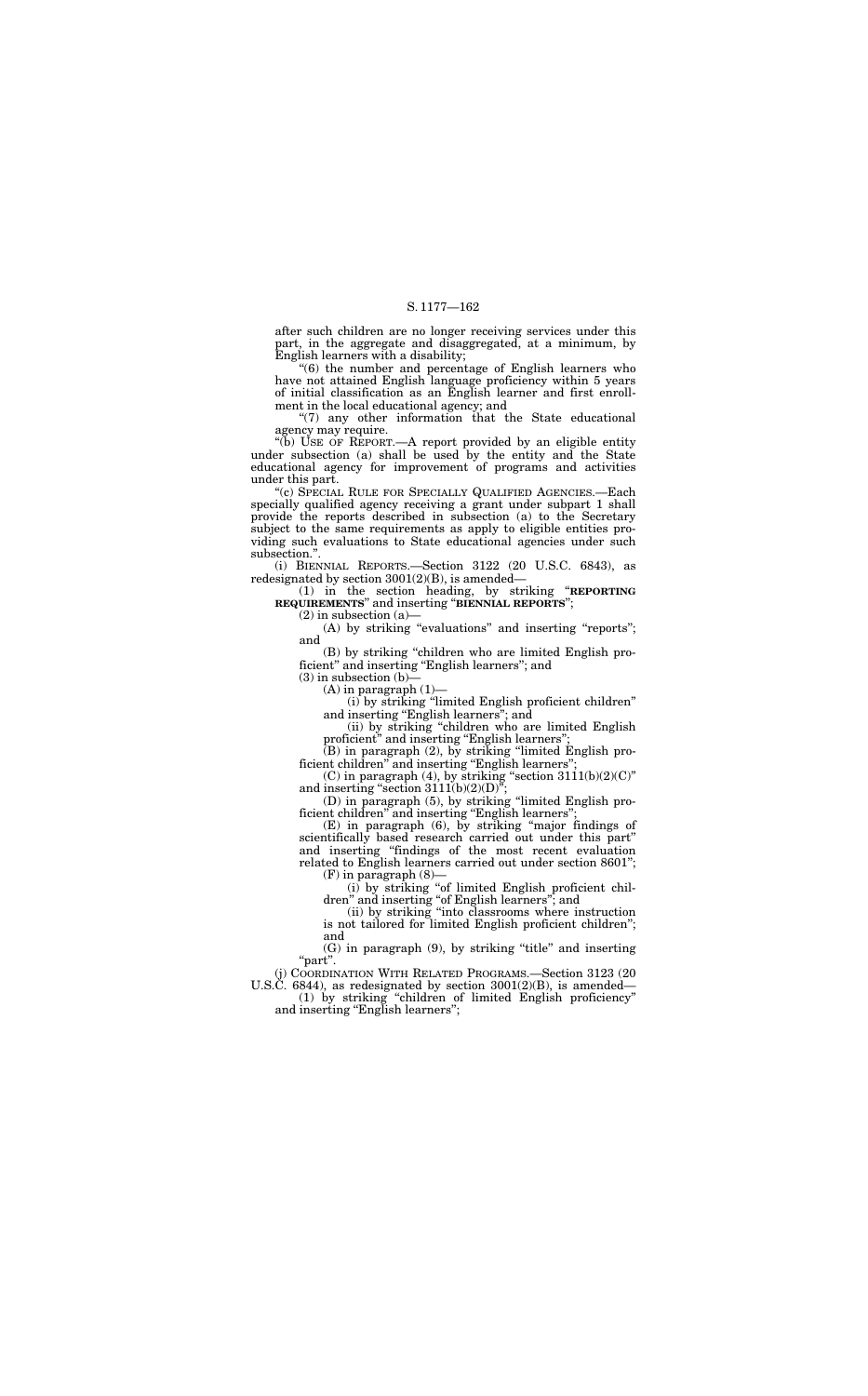(2) by striking ''limited English proficient children'' and inserting "English learners"; and

(3) by inserting after the period at the end the following: ''The Secretary shall report to the Congress on parallel Federal programs in other agencies and departments."

(k) RULES OF CONSTRUCTION.—Section 3124 (20 U.S.C. 6845), as redesignated by section  $3001(2)(B)$ , is amended-

 $(1)$  in paragraph  $(1)$ , by striking "limited English proficient children'' and inserting ''English learners''; and

(l) PROHIBITION.—Section 3128 (20 U.S.C. 6849), as redesignated by section  $3001(2)(B)$ , is amended by striking "limited English" proficient children" and inserting "English learners"

(2) in paragraph (2), by striking ''limited English proficient children'' and inserting ''English learners''.

(m) NATIONAL PROFESSIONAL DEVELOPMENT PROJECT.—Section 3131 (20 U.S.C. 6861) is amended to read as follows:

#### **''SEC. 3131. NATIONAL PROFESSIONAL DEVELOPMENT PROJECT.**

" $(i)$  for effective preservice or inservice professional development programs that will improve the qualifications and skills of educational personnel involved in the education of English learners, including personnel who are not certified or licensed and educational paraprofessionals, and for other activities to increase teacher and school leader effectiveness in meeting the needs of English learners;

 $"(2)$  for the development of curricula or other instructional strategies appropriate to the needs of the consortia participants involved;

"(3) to support strategies that strengthen and increase parent, family, and community member engagement in the education of English learners;

''The Secretary shall use funds made available under section  $3111(c)(1)(C)$  to award grants on a competitive basis, for a period of not more than 5 years, to institutions of higher education or public or private entities with relevant experience and capacity (in consortia with State educational agencies or local educational agencies) to provide for professional development activities that will improve classroom instruction for English learners and assist educational personnel working with English learners to meet high professional standards, including standards for certification and licensure as teachers who work in language instruction educational programs or serve English learners. Grants awarded under this section may be used—

 $\degree$ (5) in conjunction with other Federal need-based student financial assistance programs, for financial assistance, and costs related to tuition, fees, and books for enrolling in courses required to complete the degree involved, to meet certification or licensing requirements for teachers who work in language instruction educational programs or serve English learners; and

''(4) to develop, share, and disseminate effective practices in the instruction of English learners and in increasing the student academic achievement of English learners, such as through the use of technology-based programs;

''(6) as appropriate, to support strategies that promote school readiness of English learners and their transition from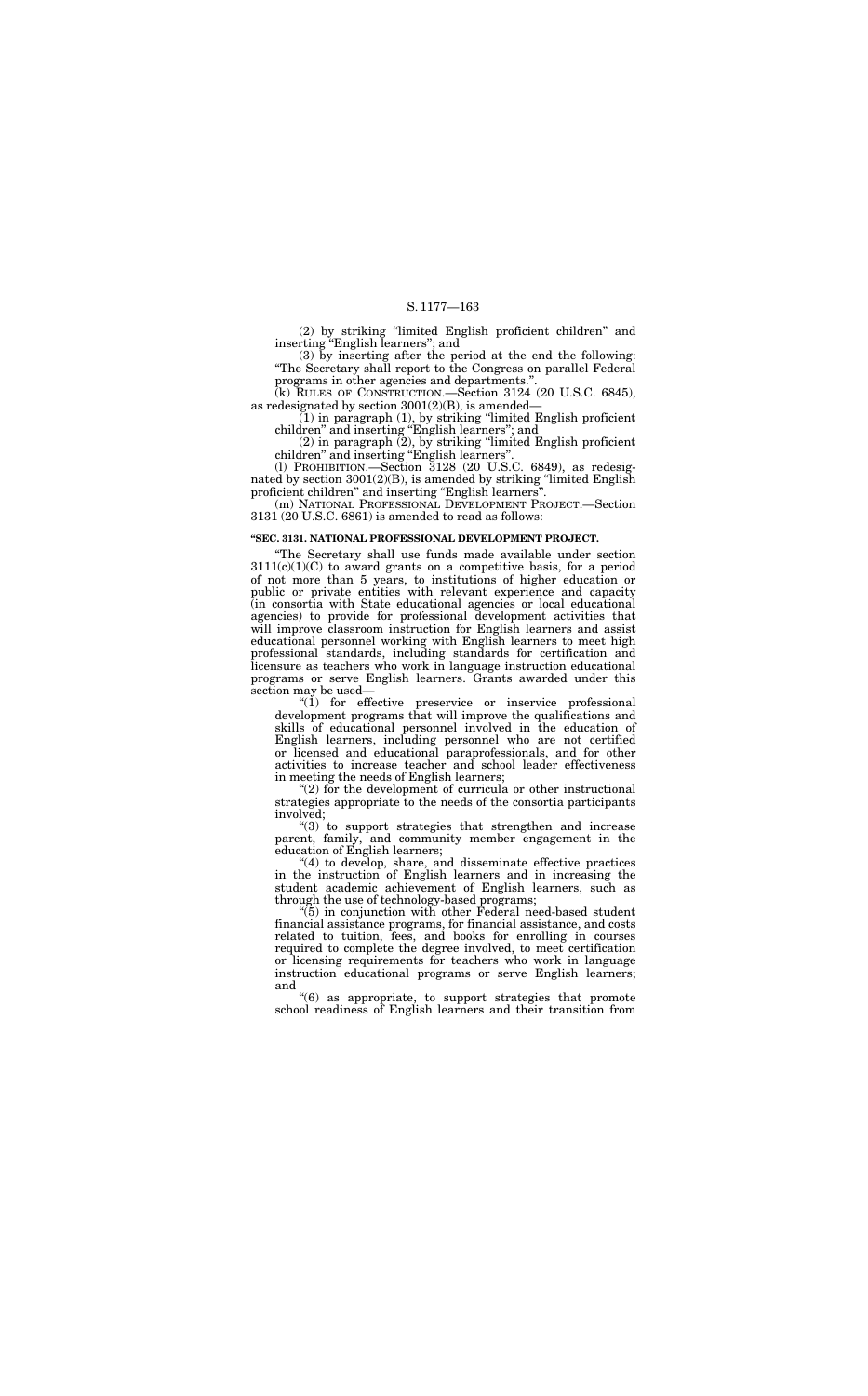early childhood education programs, such as Head Start or State-run preschool programs, to elementary school programs.''.

#### **SEC. 3004. GENERAL PROVISIONS.**

(a) DEFINITIONS.—Section 3201 (20 U.S.C. 7011), as redesignated by section 3001(5)(A), is amended—

 $(1)$  by striking paragraphs  $(3)$ ,  $(4)$ , and  $(5)$ ;

"(3) ELIGIBLE ENTITY.—The term 'eligible entity' means— ''(A) one or more local educational agencies; or

(2) by inserting after paragraph (2) the following:

"(4) ENGLISH LEARNER WITH A DISABILITY.—The term 'English learner with a disability' means an English learner who is also a child with a disability, as that term is defined in section 602 of the Individuals with Disabilities Education Act.'';

''(B) one or more local educational agencies, in consortia or collaboration with an institution of higher education, educational service agency, community-based organization, or State educational agency.

(4) in paragraph  $(7)(A)$ , as redesignated by paragraph  $(3)$ -(A) by striking ''a limited English proficient child'' and inserting ''an English learner''; and

(5) in paragraph (12), as redesignated by paragraph (3), by striking ", as defined in section 3141,".

(B) by striking ''limited English proficient children'' and inserting "English learners";

(2) in paragraph  $(4)$ —

(3) by redesignating paragraphs (6) through (15) as paragraphs (5) through (14), respectively;

 $(A)$  in subparagraph  $(A)$ , by striking "limited English" proficient children'' and inserting ''English learners, including English learners with a disability, that includes information on best practices on instructing and serving English learners''; and

''(b) CONSTRUCTION.—Nothing in this section shall authorize the Secretary to hire additional personnel to execute subsection  $(a)$ .".

(B) by striking ''challenging State academic content and student academic achievement standards, as required by section  $1111(b)(1)$ " and inserting "challenging State academic standards''; and

(b) NATIONAL CLEARINGHOUSE.—Section 3202 (20 U.S.C. 7013), as redesignated by section 3001(5)(C), is amended—

 $(1)$  in the matter preceding paragraph  $(1)$ —

(A) by striking ''The Secretary shall'' and inserting the following:

''(a) IN GENERAL.—The Secretary shall''; and

(B) in subparagraph (B), by striking ''limited English proficient children'' and inserting ''English learners''; and (3) by adding at the end the following:

(c) REGULATIONS.—Section 3203 (20 U.S.C. 7014), as redesignated by section 3001(5)(C), is amended—

(1) by striking ''limited English proficient individuals'' and inserting ''English learners''; and

(2) by striking ''limited English proficient children'' and inserting ''English learners''.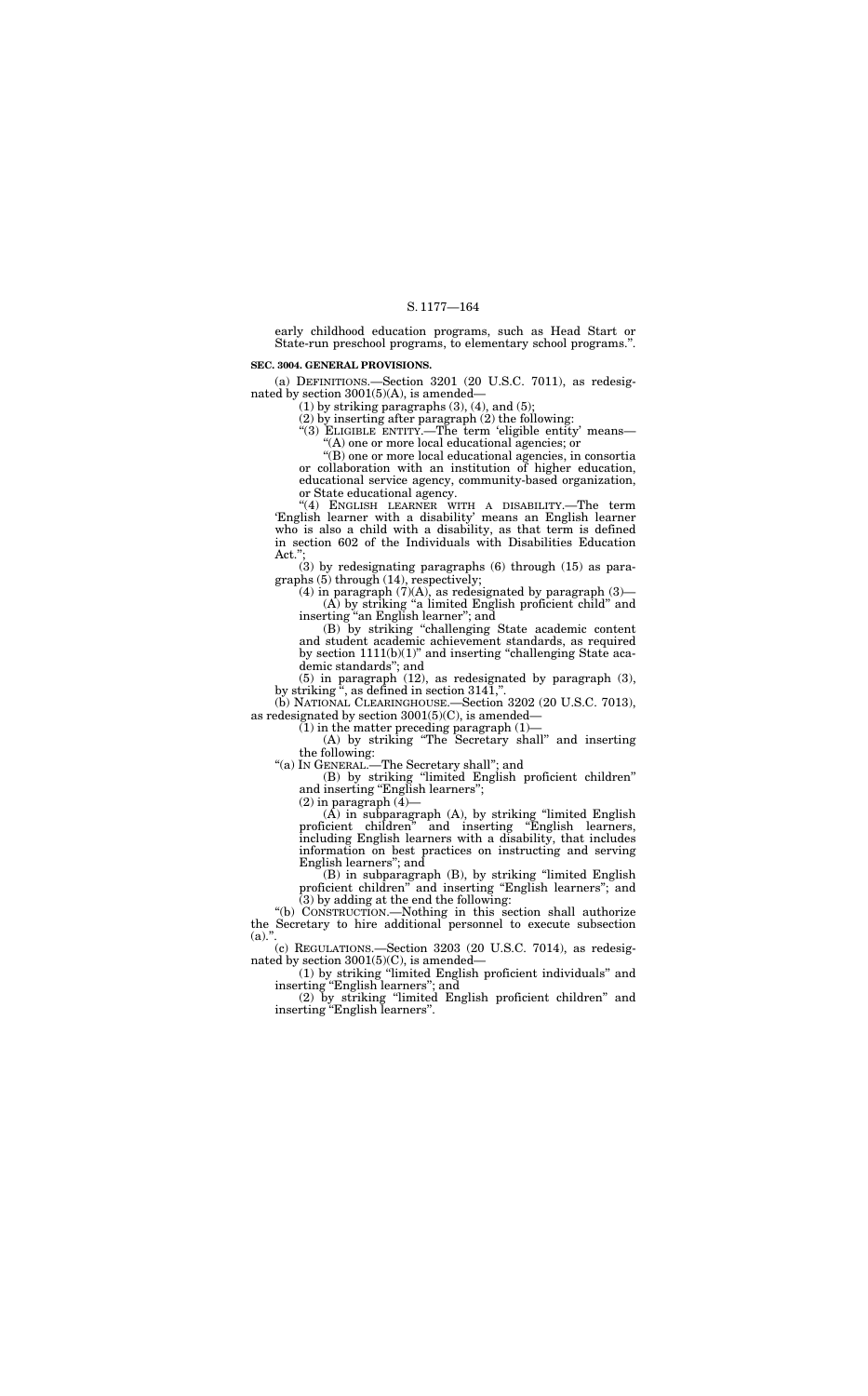## **TITLE IV—21ST CENTURY SCHOOLS**

#### **SEC. 4001. REDESIGNATIONS AND TRANSFERS.**

(a) TITLE IV TRANSFERS AND RELATED AMENDMENTS.— (1) Section 4303 (20 U.S.C. 7183) is amended—

 $(A)$  in subsection  $(b)(1)$ , by striking "early childhood development (Head Start) services'' and inserting ''early childhood education programs'';

(B) in subsection  $(c)(2)$ –

 $(C)$  in subsection (e)(3), by striking subparagraph  $(C)$ and inserting the following:

(i) in the paragraph heading, by striking ''DEVELOP-MENT SERVICES'' and inserting ''EDUCATION PROGRAMS''; and

(ii) by striking ''development (Head Start) services'' and inserting ''education programs''; and

''(C) such other matters as justice may require.''.

(2) Subpart 3 of part A of title IV (20 U.S.C. 7151) is— (A) transferred to title IX (as amended by section 2001

of this Act); (B) inserted so as to appear after subpart 3 of part E of such title (as so transferred and redesignated);

(C) redesignated as subpart 4 of such part; and

(A) in the part heading of part A, by striking ''**SAFE AND DRUG-FREE SCHOOLS AND COMMUNITIES**'' and inserting ''**STUDENT SUPPORT AND ACADEMIC ENRICHMENT** GRANTS<sup>'</sup>

(D) amended by redesignating section 4141 as section

9551.

(3) Section 4155 (20 U.S.C. 7165) is—

(A) transferred to title IX (as amended by section 2001 of this Act and paragraph (2) of this subsection);

 $(C)$  by redesignating subpart 5 of part  $\vec{A}$  (as so transferred and redesignated by section 2001(4) of this Act) as subpart 2 of part A; and

(B) inserted so as to appear after section 9536; and (C) redesignated as section 9537.

(4) Part C of title IV (20 U.S.C. 7181 et seq.) (as amended by paragraph (1) of this subsection) is—

(A) transferred to title IX (as amended by section 2001 of this Act and paragraphs (2) and (3) of this subsection);

(B) inserted so as to appear after subpart 4 of part E of such title IX (as so transferred and redesignated); and

(C) amended—

(i) by striking the part designation and heading and inserting ''**Subpart 5—Environmental Tobacco Smoke**''; and

(ii) by redesignating sections 4301 through 4304 as sections 9561 through 9564, respectively.

(5) Title IV (as amended by section 2001 of this Act and paragraphs (1) through (4) of this subsection) is further amended—

(B) by striking subparts 2 and 4 of part A;

(D) by redesignating section 4161 (as so redesignated) as section 4121.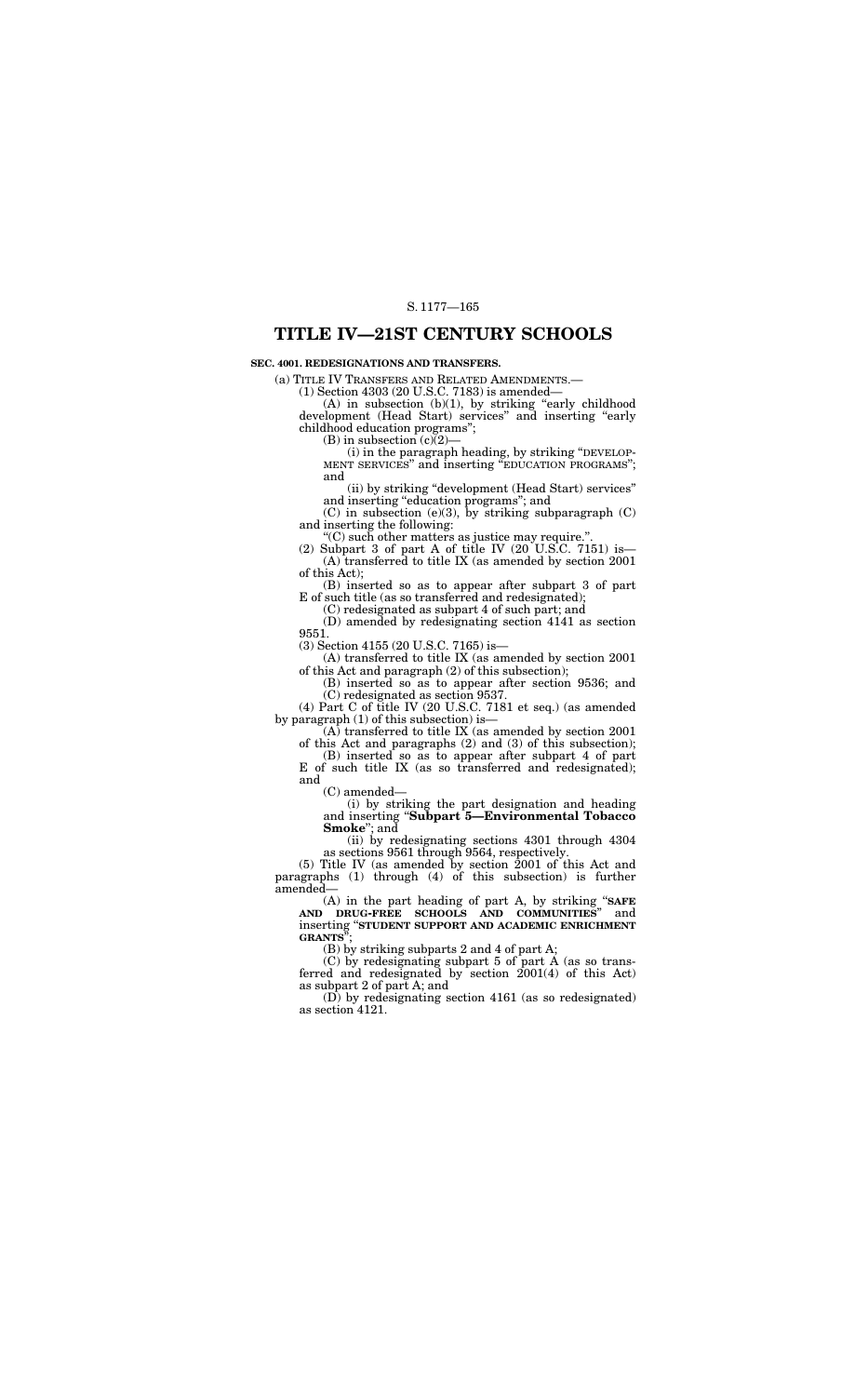(b) TITLE V TRANSFERS AND RELATED AMENDMENTS.— (1) IN GENERAL.—Title V (20 U.S.C. 7201 et seq.) is amended—

(A) by striking part A;

(B) by striking subparts 2 and 3 of part B; and

(C) by striking part D.

(2) CHARTER SCHOOLS.—Part B of title V (20 U.S.C. 7221

et seq.) (as amended by paragraph (1) of this subsection) is— (A) transferred to title IV (as amended by section 2001

of this Act and subsection (a) of this section);

(B) inserted so as to appear after part B of such title;

(C) redesignated as part C of such title; and

(D) further amended-

(i) in the part heading, by striking ''**PUBLIC CHARTER SCHOOLS**'' and inserting ''**EXPANDING OPPOR- TUNITY THROUGH QUALITY CHARTER SCHOOLS**'';

(iii) by redesignating sections 5309 and 5311 as sections  $4408$  and  $4409$ , respectively.

(ii) by striking the subpart heading for subpart 1; and

(iii) by redesignating sections 5201 through 5211 as sections 4301 through 4311, respectively.

''(a) PARENTAL CONSENT.— ''(1) IN GENERAL.— ''(A) INFORMED WRITTEN CONSENT.—A State, local educational agency, or other entity receiving funds under this title shall obtain prior written, informed consent from the parent of each child who is under 18 years of age to participate in any mental-health assessment or service that is funded under this title and conducted in connection with an elementary school or secondary school under this  $W_1$ .<br>title.<br>"(B)

(3) MAGNET SCHOOLS.—Part C of title V (20 U.S.C. 7231 et seq.) is—

(A) transferred to title IV (as amended by section 2001 of this Act, subsection (a) of this section, and paragraph (2) of this subsection)

(B) inserted so as to appear after part C of such title (as so transferred and redesignated);

(C) redesignated as part D of such title; and

(D) amended—

(i) by redesignating sections 5301 through 5307 as sections 4401 through 4407, respectively;

(ii) by striking sections 5308 and 5310; and

(4) TITLE V.—Title V, as amended by this section, is repealed.

#### **SEC. 4002. GENERAL PROVISIONS.**

Title IV (20 U.S.C. 7101 et seq.), as redesignated and amended by section 4001, is further amended by striking sections 4001 through 4003 and inserting the following:

#### **''SEC. 4001. GENERAL PROVISIONS.**

''(B) CONTENTS.—Before obtaining the consent described in subparagraph (A), the entity shall provide the parent written notice describing in detail such mental health assessment or service, including the purpose for such assessment or service, the provider of such assessment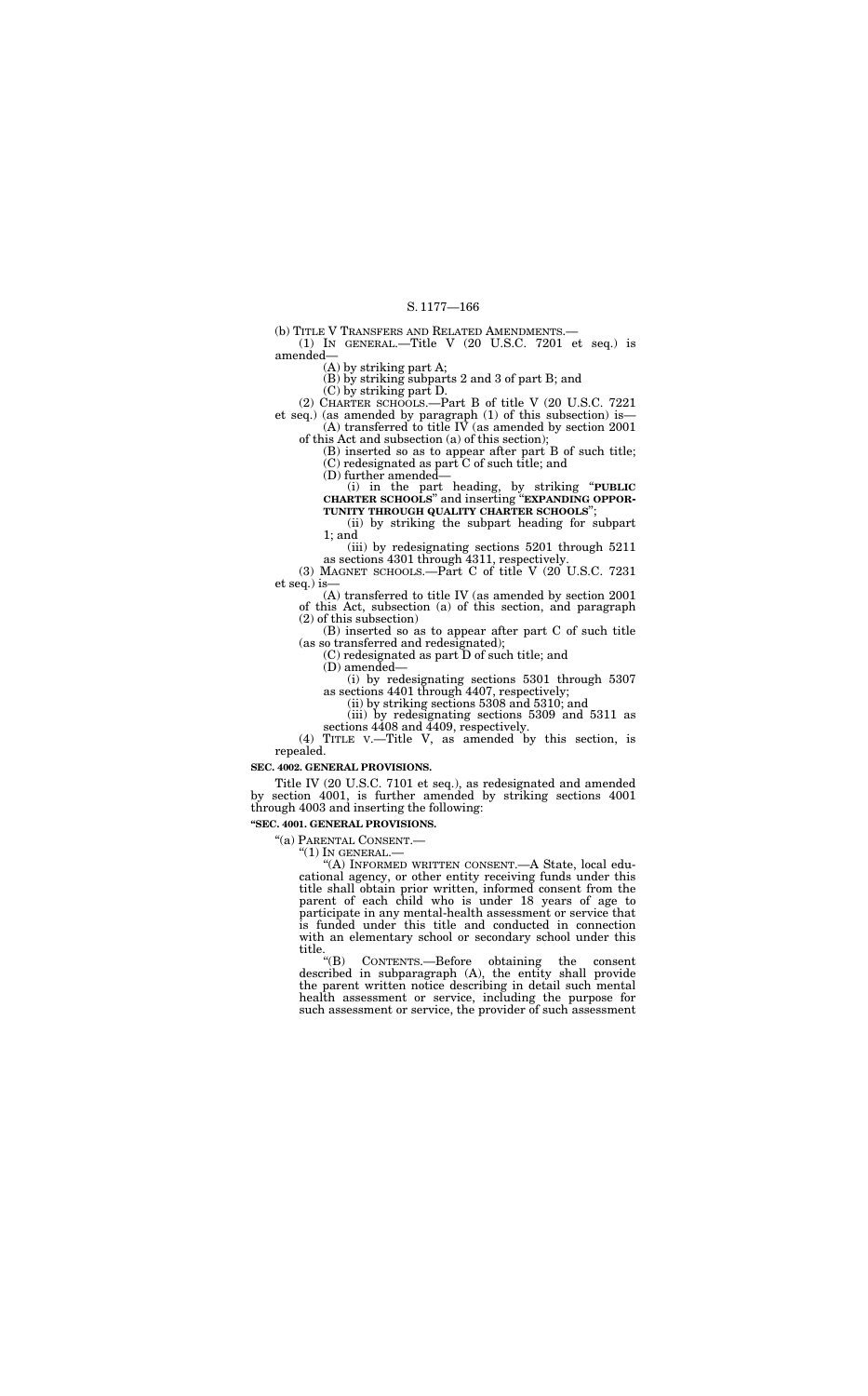or service, when such assessment or service will begin, and how long such assessment or service may last.

''(C) LIMITATION.—The informed written consent required under this paragraph shall not be a waiver of any rights or protections under section 444 of the General Education Provisions Act (20 U.S.C. 1232g).

"(2) EXCEPTION.—Notwithstanding paragraph (1)(A), the written, informed consent described in such paragraph shall not be required in—

 $\sqrt{\hat{A}}$  an emergency, where it is necessary to protect the immediate health and safety of the child, other children, or entity personnel; or

''(i) a child whose parent has not responded to the notice described in paragraph  $(1)(B)$ ; or

"(ii) a child who has attained 14 years of age and is an unaccompanied youth, as defined in section 725 of the McKinney-Vento Homeless Assistance Act (42 U.S.C. 11434a).

''(B) other instances in which an entity actively seeks parental consent but such consent cannot be reasonably obtained, as determined by the State or local educational agency, including in the case of—

"(2) attending a school receiving assistance under this title.''.

''(b) PROHIBITED USE OF FUNDS.—No funds under this title may be used for medical services or drug treatment or rehabilitation, except for integrated student supports, specialized instructional support services, or referral to treatment for impacted students, which may include students who are victims of, or witnesses to, crime or who illegally use drugs.

"(3) improve the use of technology in order to improve the academic achievement and digital literacy of all students.

''(c) PROHIBITION ON MANDATORY MEDICATION.—No child shall be required to obtain a prescription for a controlled substance, as defined in section 102 of the Controlled Substances Act (21 U.S.C. 802) as a condition of—

''(1) receiving an evaluation or other service described under this title; or

## **PART A—STUDENT SUPPORT AND ACADEMIC ENRICHMENT GRANTS**

### **SEC. 4101. STUDENT SUPPORT AND ACADEMIC ENRICHMENT GRANTS.**

Subpart 1 of part A of title IV (20 U.S.C. 7101 et seq.) is amended to read as follows:

## **''Subpart 1—Student Support and Academic Enrichment Grants**

### **''SEC. 4101. PURPOSE.**

''The purpose of this subpart is to improve students' academic achievement by increasing the capacity of States, local educational agencies, schools, and local communities to—

''(1) provide all students with access to a well-rounded education;

''(2) improve school conditions for student learning; and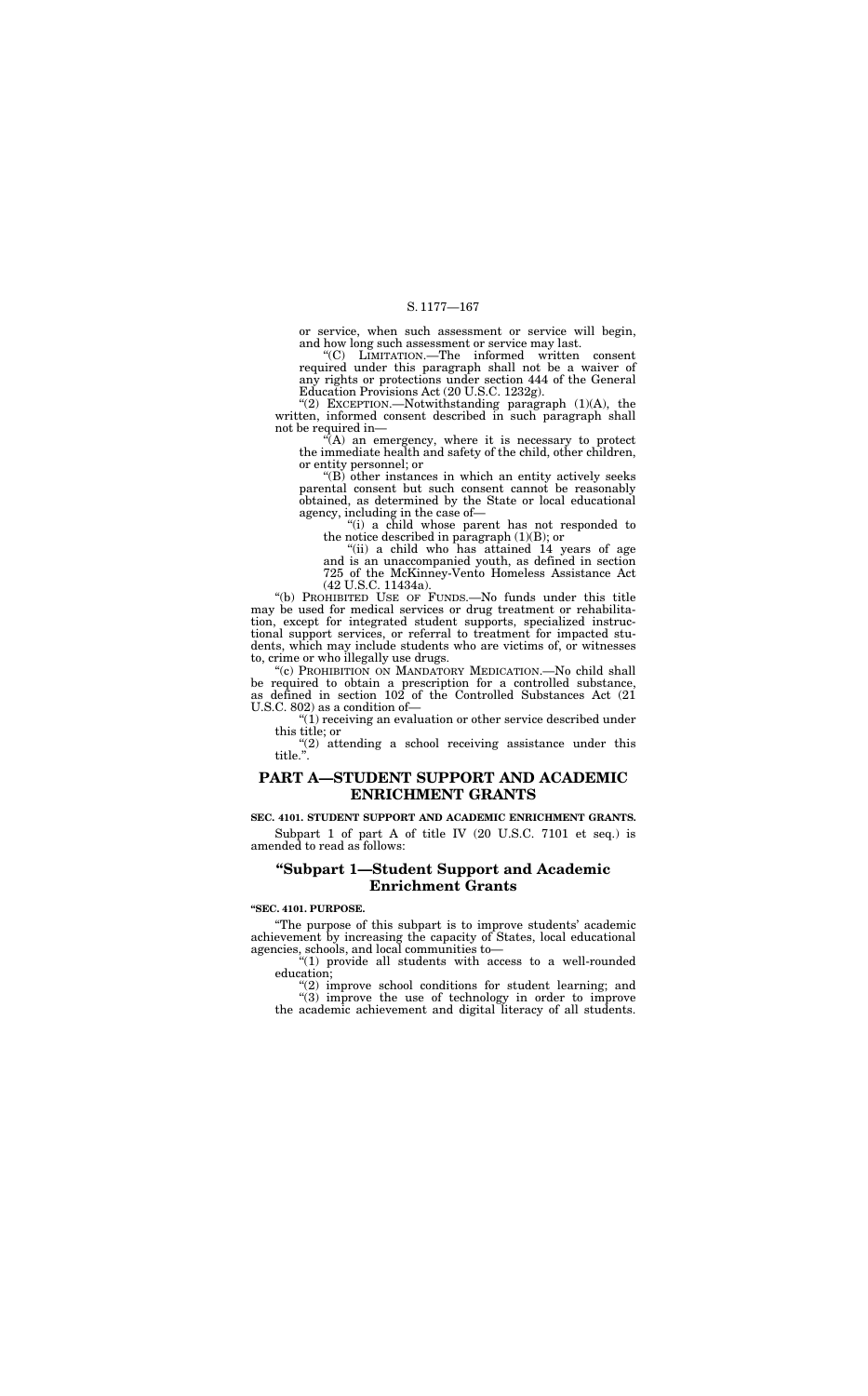#### **''SEC. 4102. DEFINITIONS.**

''In this subpart:

"(1) BLENDED LEARNING.—The term 'blended learning' means a formal education program that leverages both technology-based and face-to-face instructional approaches—

"(B) in which students are provided some control over time, path, or pace.

''(A) that include an element of online or digital learning, combined with supervised learning time, and student-led learning, in which the elements are connected to provide an integrated learning experience; and

"(2) CONTROLLED SUBSTANCE.—The term 'controlled substance' means a drug or other substance identified under Schedule I, II, III, IV, or V in section 202(c) of the Controlled Substances Act (21 U.S.C. 812(c)).

" $(C)$  the use of data and information to personalize learning and provide targeted supplementary instruction;

''(3) DIGITAL LEARNING.—The term 'digital learning' means any instructional practice that effectively uses technology to strengthen a student's learning experience and encompasses a wide spectrum of tools and practices, including—

''(A) interactive learning resources, digital learning content (which may include openly licensed content), software,

"(B) the illegal use of alcohol or tobacco, including smokeless tobacco products and electronic cigarettes; and ''(C) the harmful, abusive, or addictive use of sub-

or simulations, that engage students in academic content; ''(B) access to online databases and other primary source documents;

 $(A)$  with respect to drugs, prevention, early intervention, rehabilitation referral, recovery support services, or education related to the illegal use of drugs, such as raising awareness about the consequences of drug use that are evidence-based (to the extent a State, in consultation with local educational agencies in the State, determines that such evidence is reasonably available); and

''(D) online and computer-based assessments;

''(E) learning environments that allow for rich collaboration and communication, which may include student collaboration with content experts and peers;

''(F) hybrid or blended learning, which occurs under direct instructor supervision at a school or other location away from home and, at least in part, through online delivery of instruction with some element of student control over time, place, path, or pace; and

''(G) access to online course opportunities for students in rural or remote areas.

''(4) DRUG.—The term 'drug' includes—

''(A) controlled substances;

stances, including inhalants and anabolic steroids. ''(5) DRUG AND VIOLENCE PREVENTION.—The term 'drug and

violence prevention' means—

''(B) with respect to violence, the promotion of school safety, such that students and school personnel are free from violent and disruptive acts, including sexual harassment and abuse, and victimization associated with prejudice and intolerance, on school premises, going to and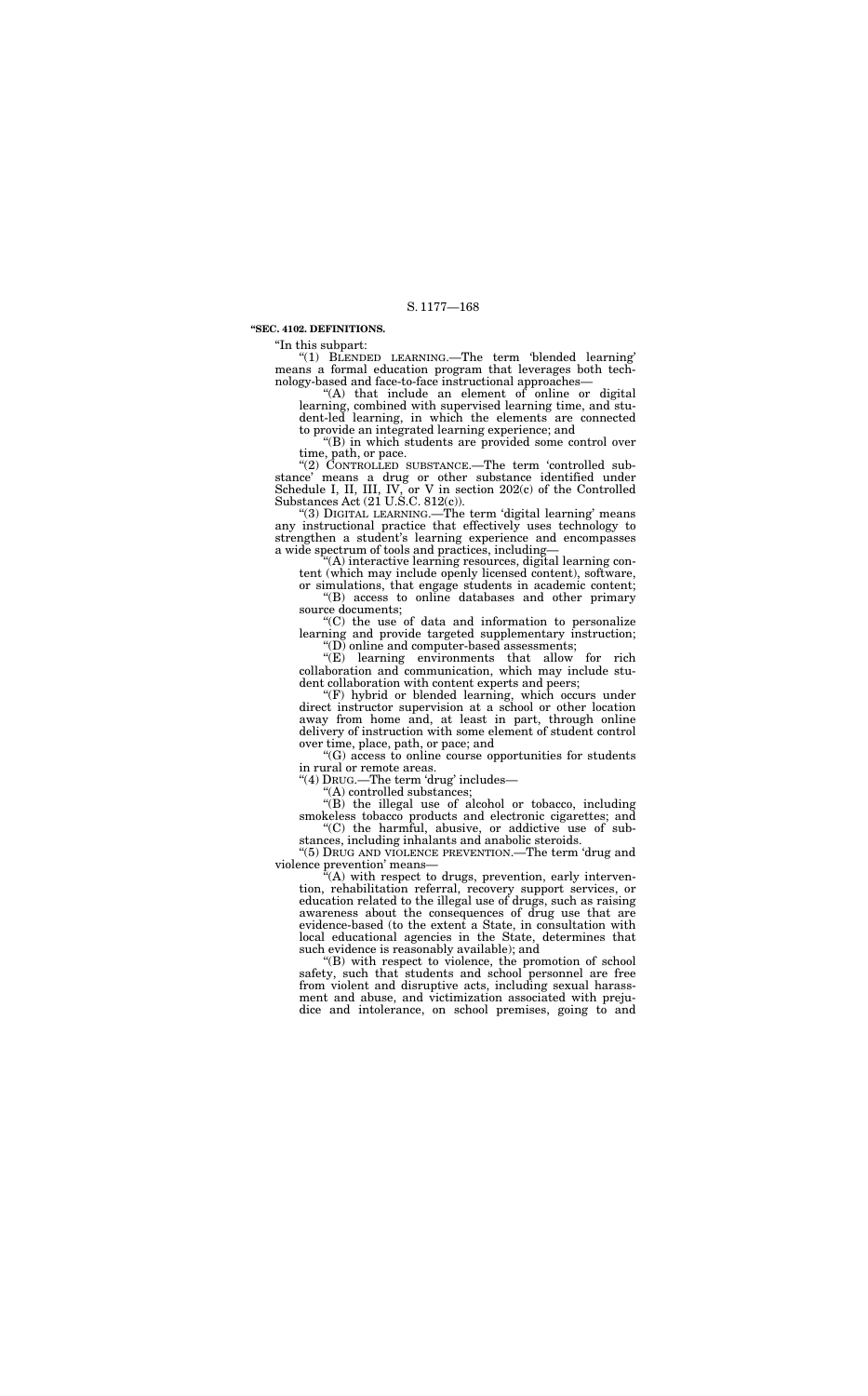from school, and at school-sponsored activities, through the creation and maintenance of a school environment that is free of weapons and fosters individual responsibility and respect for the rights of others.

''(6) SCHOOL-BASED MENTAL HEALTH SERVICES PROVIDER.— The term 'school-based mental health services provider' includes a State-licensed or State-certified school counselor, school psychologist, school social worker, or other State licensed or certified mental health professional qualified under State law to provide mental health services to children and adolescents.

''(7) STATE.—The term 'State' means each of the 50 States, the District of Columbia, and the Commonwealth of Puerto Rico.

" $(1)$  one-half of 1 percent for allotments for payments to the outlying areas, to be distributed among those outlying areas on the basis of their relative need, as determined by the Secretary, in accordance with the purpose of this subpart;

"(2) one-half of 1 percent for the Secretary of the Interior for programs under this subpart in schools operated or funded by the Bureau of Indian Education; and

''(8) STEM-FOCUSED SPECIALTY SCHOOL.—The term 'STEMfocused specialty school' means a school, or dedicated program within a school, that engages students in rigorous, relevant, and integrated learning experiences focused on science, technology, engineering, and mathematics, including computer science, which include authentic schoolwide research.

#### **''SEC. 4103. FORMULA GRANTS TO STATES.**

''(a) RESERVATIONS.—From the total amount appropriated under section 4112 for a fiscal year, the Secretary shall reserve—

"(2) REALLOTMENT.—If a State does not receive an allotment under this subpart for a fiscal year, the Secretary shall reallot the amount of the State's allotment to the remaining States in accordance with this subsection.

''(3) 2 percent for technical assistance and capacity building. ''(b) STATE ALLOTMENTS.—

"(1) ALLOTMENT.-

''(A) IN GENERAL.—Subject to subparagraphs (B) and (C), from the amount appropriated to carry out this subpart that remains after the Secretary makes the reservations under subsection (a), the Secretary shall allot to each State having a plan approved under subsection (c), an amount that bears the same relationship to the remainder as the amount the State received under subpart 2 of part A of title I for the preceding fiscal year bears to the amount all States received under that subpart for the preceding fiscal year.

''(B) SMALL STATE MINIMUM.—No State receiving an allotment under this paragraph shall receive less than one-half of 1 percent of the total amount allotted under this paragraph.

''(C) PUERTO RICO.—The amount allotted under this paragraph to the Commonwealth of Puerto Rico for a fiscal year may not exceed one-half of 1 percent of the total amount allotted under this paragraph.

''(c) STATE PLAN.—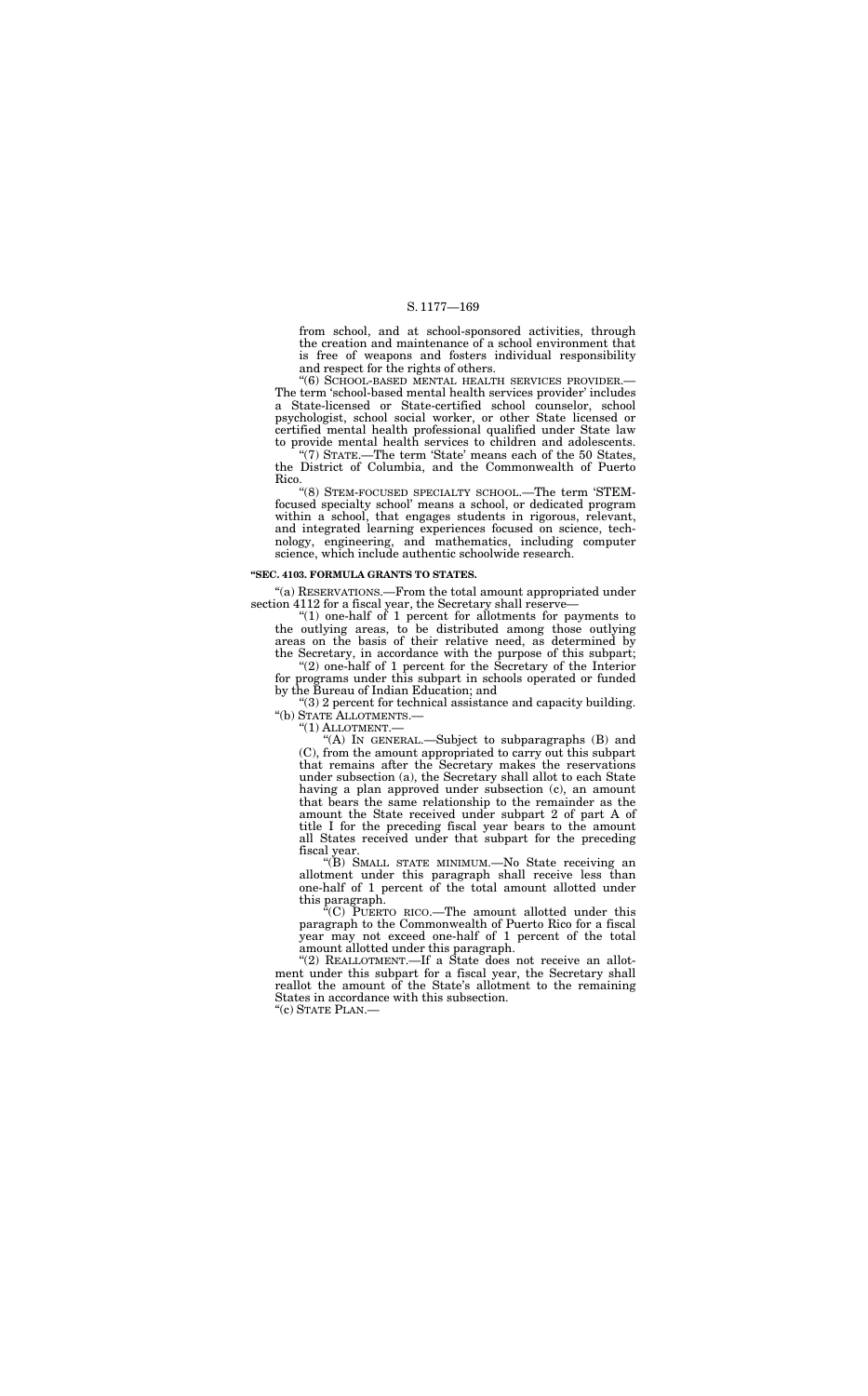"(1) IN GENERAL.—In order to receive an allotment under this section for any fiscal year, a State shall submit a plan to the Secretary, at such time and in such manner as the Secretary may reasonably require.

"(A) A description of how the State educational agency will use funds received under this subpart for State-level activities.

''(B) A description of how the State educational agency will ensure that awards made to local educational agencies under this subpart are in amounts that are consistent with section  $410\overline{5}(a)(2)$ .

''(2) CONTENTS.—Each plan submitted by a State under this section shall include the following:

''(C) Assurances that the State educational agency will—

"(a) In GENERAL.—Each State that receives an allotment under section 4103 for a fiscal year shall—

"(1) reserve not less than 95 percent of the allotment to make allocations to local educational agencies under section 4105;

" $(2)$  reserve not more than 1 percent of the allotment for the administrative costs of carrying out its responsibilities under this subpart, including public reporting on how funds made available under this subpart are being expended by local educational agencies, including the degree to which the local educational agencies have made progress toward meeting the objectives and outcomes described in section  $4106(e)(1)(E)$ ; and

''(i) review existing resources and programs across the State and will coordinate any new plans and resources under this subpart with such existing resources and programs;

''(ii) monitor the implementation of activities under this subpart and provide technical assistance to local educational agencies in carrying out such activities; and

"(3) use the amount made available to the State and not reserved under paragraphs (1) and (2) for activities described in subsection (b).

''(iii) provide for equitable access for all students to the activities supported under this subpart, including aligning those activities with the requirements of other Federal laws.

" $(1)$  providing monitoring of, and training, technical assistance, and capacity building to, local educational agencies that receive an allotment under section 4105;

#### **''SEC. 4104. STATE USE OF FUNDS.**

"(2) identifying and eliminating State barriers to the coordination and integration of programs, initiatives, and funding streams that meet the purposes of this subpart, so that local educational agencies can better coordinate with other agencies, schools, and community-based services and programs; or

''(b) STATE ACTIVITIES.—Each State that receives an allotment under section 4103 shall use the funds available under subsection (a)(3) for activities and programs designed to meet the purposes of this subpart, which may include—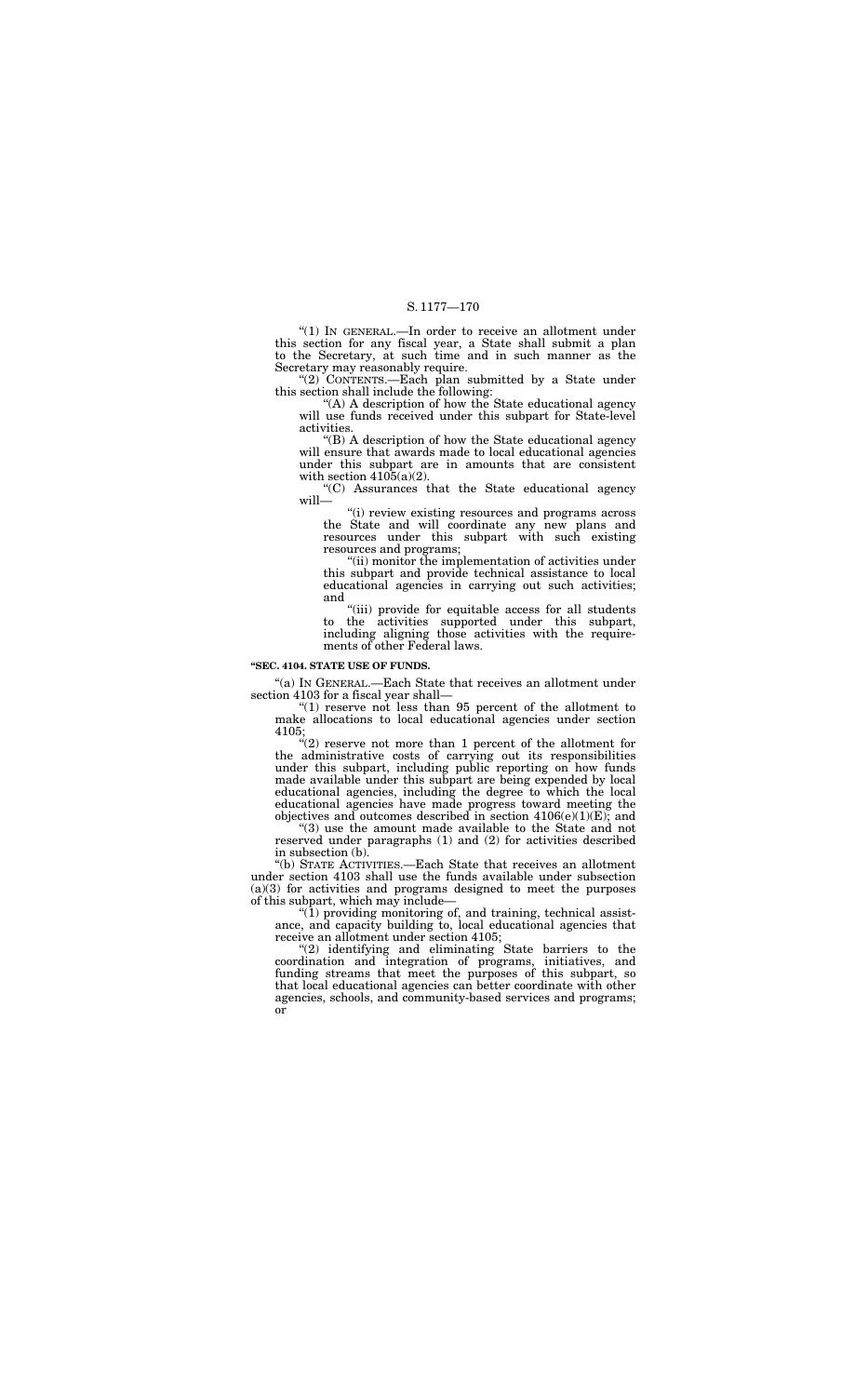''(3) supporting local educational agencies in providing programs and activities that—

''(A) offer well-rounded educational experiences to all students, as described in section 4107, including female students, minority students, English learners, children with disabilities, and low-income students who are often underrepresented in critical and enriching subjects, which may include—

> $\sqrt{\text{III}}$ ) activities and programs in music and the arts;

''(i) increasing student access to and improving student engagement and achievement in—

''(I) high-quality courses in science, technology, engineering, and mathematics, including computer science;

''(III) foreign languages;

''(IV) accelerated learning programs that provide—

"(ii) reimbursing low-income students to cover part or all of the costs of accelerated learning examination fees, as described in clause (i)(IV);

''(aa) postsecondary level courses accepted for credit at institutions of higher education, including dual or concurrent enrollment programs, and early college high schools; or

''(i) coordinating with any local educational agencies or consortia of such agencies implementing a youth PROMISE plan to reduce exclusionary discipline, as described in section  $4108(5)(F)$ ;

''(bb) postsecondary level instruction and examinations that are accepted for credit at institutions of higher education, including Advanced Placement and International Baccalaureate programs;

''(V) American history, civics, economics, geography, social studies, or government education;

''(VI) environmental education; or

''(VII) other courses, activities, and programs or other experiences that contribute to a wellrounded education; or

''(B) foster safe, healthy, supportive, and drug-free environments that support student academic achievement, as described in section 4108, which may include—

''(ii) supporting local educational agencies to—

''(I) implement mental health awareness training programs that are evidence-based (to the extent the State determines that such evidence is reasonably available) to provide education to school personnel regarding resources available in the community for students with mental illnesses and other relevant resources relating to mental health or the safe de-escalation of crisis situations involving a student with a mental illness; or

''(II) expand access to or coordinate resources for school-based counseling and mental health programs, such as through school-based mental health services partnership programs;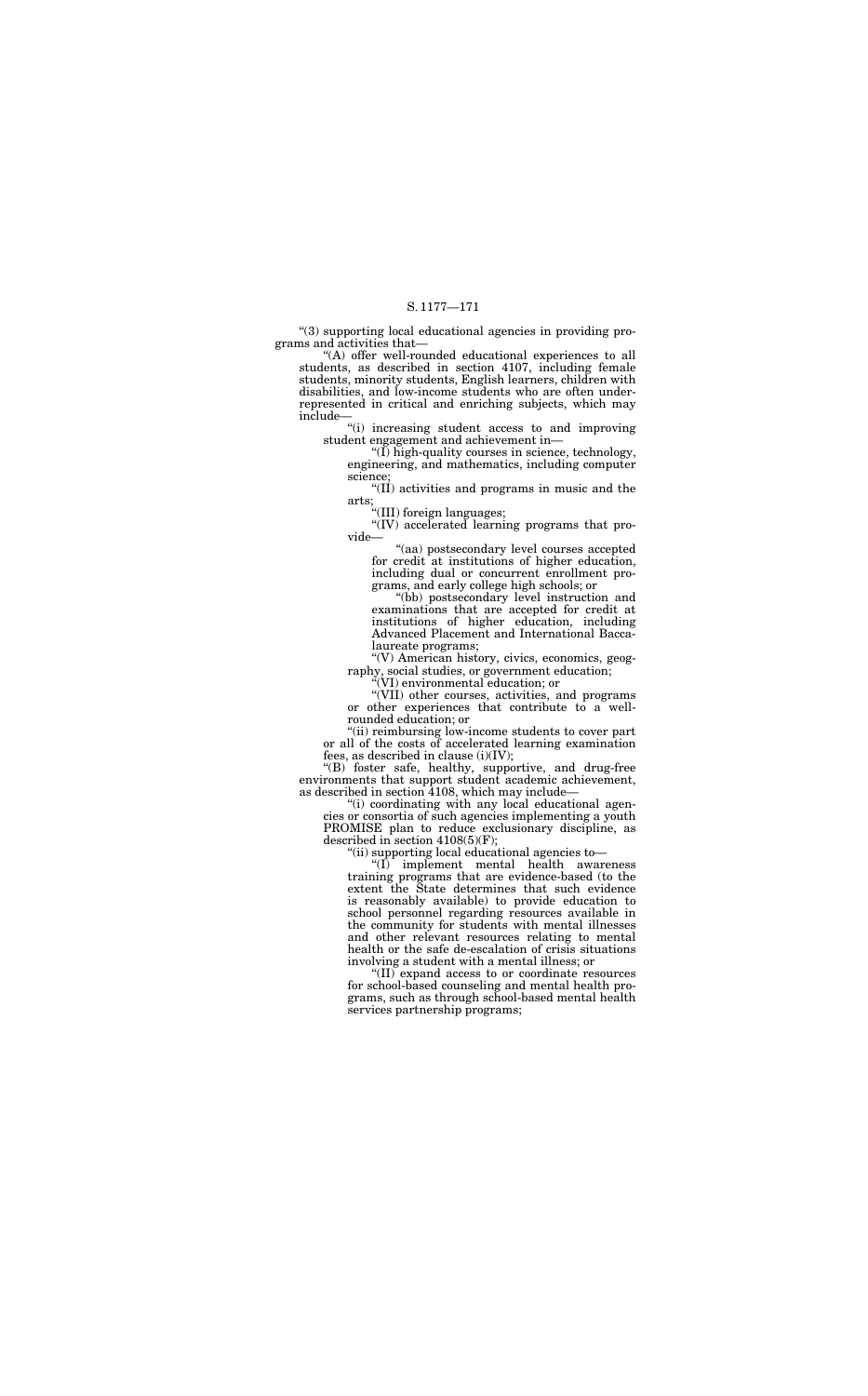"(iii) providing local educational agencies with resources that are evidence-based (to the extent the State determines that such evidence is reasonably available) addressing ways to integrate health and safety practices into school or athletic programs; and

"(iv) disseminating best practices and evaluating program outcomes relating to any local educational agency activities to promote student safety and violence prevention through effective communication as described in section  $4108(5)(C)(iv)$ ; and

''(C) increase access to personalized, rigorous learning experiences supported by technology by—

''(i) providing technical assistance to local educational agencies to improve the ability of local educational agencies to—

"(ii) supporting schools in rural and remote areas to expand access to high-quality digital learning opportunities;

''(I) identify and address technology readiness needs, including the types of technology infrastructure and access available to the students served by the local educational agency, including computer devices, access to school libraries, Internet connectivity, operating systems, software, related network infrastructure, and data security;

"(iii) developing or using strategies that are innovative or evidence-based (to the extent the State determines that such evidence is reasonably available) for the delivery of specialized or rigorous academic courses and curricula through the use of technology, including digital learning technologies and assistive technology, which may include increased access to online dual or concurrent enrollment opportunities, career and technical courses, and programs leading to a recognized postsecondary credential (as defined in section 3 of the Workforce Innovation and Opportunity Act (29 U.S.C. 3102));

''(II) use technology, consistent with the principles of universal design for learning, to support the learning needs of all students, including children with disabilities and English learners; and

''(III) build capacity for principals, other school leaders, and local educational agency administrators to support teachers in using data and technology to improve instruction and personalize learning;

''(iv) disseminating promising practices related to technology instruction, data security, and the acquisition and implementation of technology tools and applications, including through making such promising practices publicly available on the website of the State educational agency;

''(v) providing teachers, paraprofessionals, school librarians and media personnel, specialized instructional support personnel, and administrators with the knowledge and skills to use technology effectively, including effective integration of technology, to improve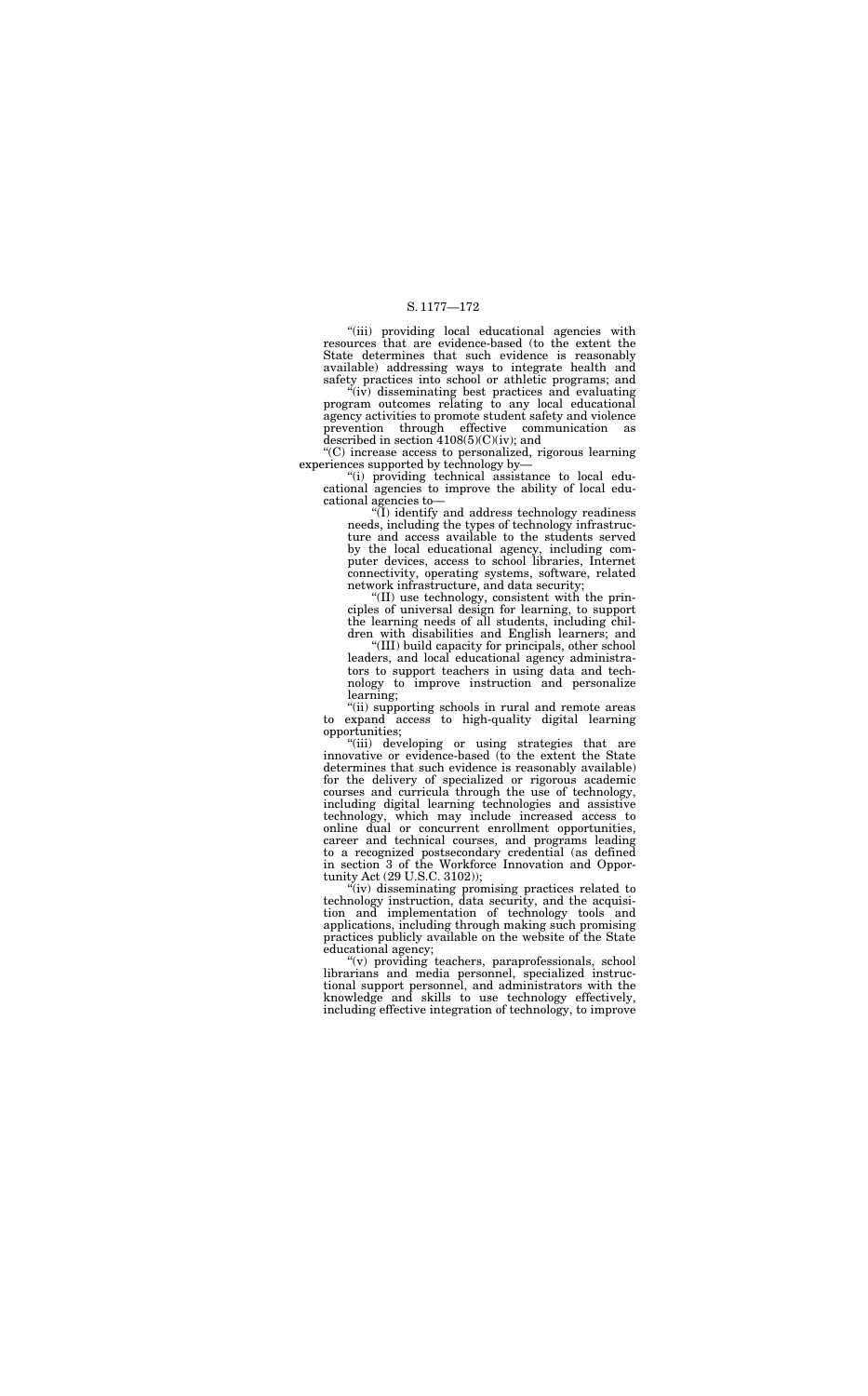instruction and student achievement, which may include coordination with teacher, principal, and other school leader preparation programs; and

"(vi) making instructional content widely available through open educational resources, which may include providing tools and processes to support local educational agencies in making such resources widely available.

''(c) SPECIAL RULE.—A State that receives a grant under this subpart for fiscal year 2017 may use the amount made available to the State and not reserved under paragraphs (1) and (2) of subsection (a) for such fiscal year to cover part or all of the fees for accelerated learning examinations taken by low-income students during the 2016-2017 school year, in accordance with subsection  $(b)(3)(A)(ii)$ .

#### **''SEC. 4105. ALLOCATIONS TO LOCAL EDUCATIONAL AGENCIES.**

preceding fiscal year.<br>"(2) MINIMUM LOCAL EDUCATIONAL AGENCY ALLOCATION.— No allocation to a local educational agency under this subsection may be made in an amount that is less than \$10,000, subject to subsection (b).

''(a) ALLOCATIONS TO LOCAL EDUCATIONAL AGENCIES.— ''(1) IN GENERAL.—From the funds reserved by a State under section 4104(a)(1), the State shall allocate to each local educational agency in the State that has an application approved by the State educational agency under section 4106 an amount that bears the same relationship to the total amount of such reservation as the amount the local educational agency received under subpart 2 of part A of title I for the preceding fiscal year bears to the total amount received by all local educational agencies in the State under such subpart for the

"(c) ADMINISTRATIVE COSTS.—Of the amount received under subsection (a)(2), a local educational agency may reserve not more than 2 percent for the direct administrative costs of carrying out the local educational agency's responsibilities under this subpart.

''(a) ELIGIBILITY.—To be eligible to receive an allocation under section 4105(a), a local educational agency shall-

" $(2)$  complete a needs assessment in accordance with subsection (d).

''(3) CONSORTIA.—Local educational agencies in a State may form a consortium with other surrounding local educational agencies and combine the funds each such agency in the consortium receives under this section to jointly carry out the local activities described in this subpart.

''(b) RATABLE REDUCTION.—If the amount reserved by the State under section  $4104(a)(1)$  is insufficient to make allocations to local educational agencies in an amount equal to the minimum allocation described in subsection (a)(2), such allocations shall be ratably reduced.

#### **''SEC. 4106. LOCAL EDUCATIONAL AGENCY APPLICATIONS.**

''(1) submit an application, which shall contain, at a minimum, the information described in subsection (e), to the State educational agency at such time, in such manner, and containing such information as the State educational agency may reasonably require; and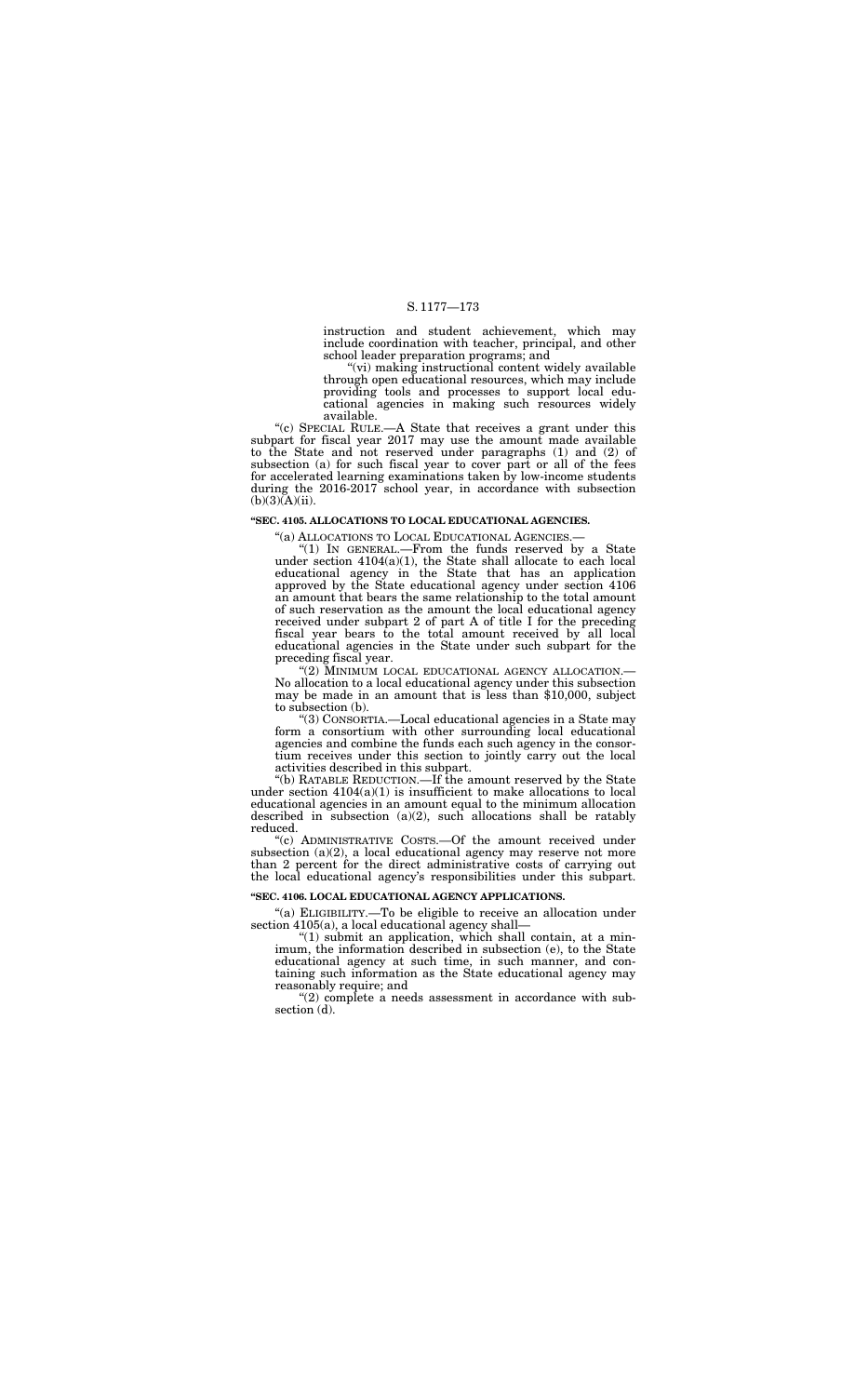''(b) CONSORTIUM.—If a local educational agency desires to carry out the activities described in this subpart in consortium with one or more surrounding local educational agencies as described in section 4105(a)(3), such local educational agencies shall submit a single application as required under subsection (a).

''(c) CONSULTATION.—

''(1) IN GENERAL.—A local educational agency, or consortium of such agencies, shall develop its application through consultation with parents, teachers, principals, other school leaders, specialized instructional support personnel, students, community-based organizations, local government representatives (which may include a local law enforcement agency, local juvenile court, local child welfare agency, or local public housing agency), Indian tribes or tribal organizations that may be located in the region served by the local educational agency (where applicable), charter school teachers, principals, and other school leaders (if such agency or consortium of such agencies supports charter schools), and others with relevant and demonstrated expertise in programs and activities designed to meet the purpose of this subpart.

"(2) EXCEPTION.—A local educational agency receiving an allocation under section 4105(a) in an amount that is less than \$30,000 shall not be required to conduct a comprehensive needs assessment under paragraph (1).

''(2) CONTINUED CONSULTATION.—The local educational agency, or consortium of such agencies, shall engage in continued consultation with the entities described in paragraph (1) in order to improve the local activities in order to meet the purpose of this subpart and to coordinate such implementation with other related strategies, programs, and activities being conducted in the community.

"(1) DESCRIPTIONS.—A description of the activities and programming that the local educational agency, or consortium of such agencies, will carry out under this subpart, including a description of—

''(d) NEEDS ASSESSMENT.—

''(1) IN GENERAL.—Except as provided in paragraph (2) and prior to receiving an allocation under this subpart, a local educational agency or consortium of such agencies shall conduct a comprehensive needs assessment of the local educational agency or agencies proposed to be served under this subpart in order to examine needs for improvement of—

''(A) access to, and opportunities for, a well-rounded education for all students;

''(B) school conditions for student learning in order to create a healthy and safe school environment; and

''(C) access to personalized learning experiences supported by technology and professional development for the effective use of data and technology.

''(3) FREQUENCY OF NEEDS ASSESSMENT.—Each local educational agency, or consortium of local educational agencies, shall conduct the needs assessment described in paragraph (1) once every 3 years.

''(e) CONTENTS OF LOCAL APPLICATION.—Each application submitted under this section by a local educational agency, or a consortium of such agencies, shall include the following: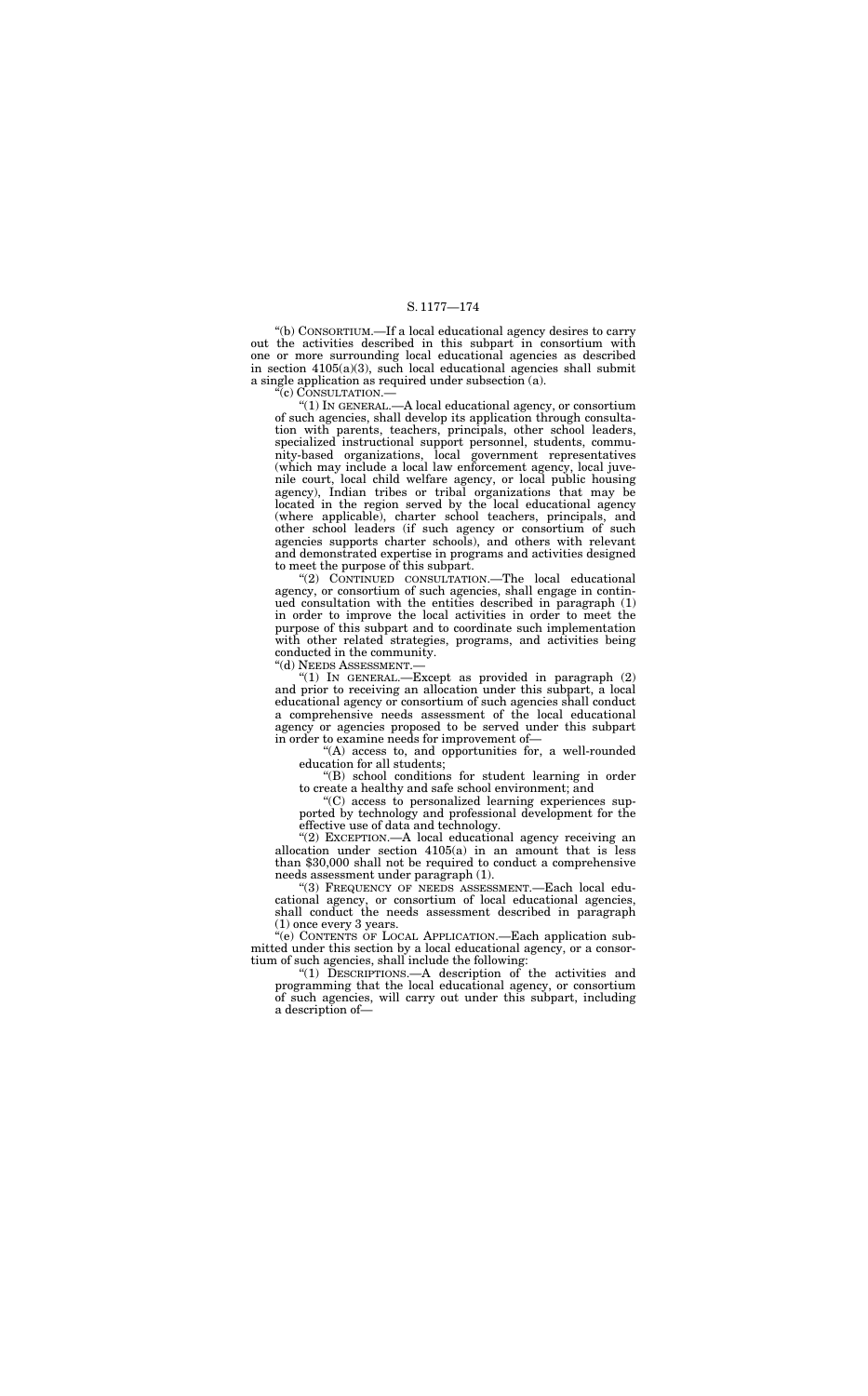''(A) any partnership with an institution of higher education, business, nonprofit organization, community-based organization, or other public or private entity with a demonstrated record of success in implementing activities under this subpart;

 $\dddot{H}$ <sup>"</sup>(C) if applicable, how funds will be used for activities related to supporting safe and healthy students under section 4108;

''(B) if applicable, how funds will be used for activities related to supporting well-rounded education under section 4107;

''(D) if applicable, how funds will be used for activities related to supporting the effective use of technology in schools under section 4109; and

''(iii) are identified for comprehensive support and improvement under section  $111\overline{1}$ (c)(4)(D)(i);

''(E) the program objectives and intended outcomes for activities under this subpart, and how the local educational agency, or consortium of such agencies, will periodically evaluate the effectiveness of the activities carried out under this section based on such objectives and outcomes.

"(iv) are implementing targeted support and improvement plans as described in section  $\overline{1111(d)(2)}$ ; or

''(2) ASSURANCES.—Each application shall include assurances that the local educational agency, or consortium of such agencies, will—

''(A) prioritize the distribution of funds to schools served by the local educational agency, or consortium of such agencies, that—

''(i) are among the schools with the greatest needs, as determined by such local educational agency, or consortium;

''(ii) have the highest percentages or numbers of children counted under section 1124(c);

''(v) are identified as a persistently dangerous public elementary school or secondary school under section 8532;

''(B) comply with section 8501 (regarding equitable participation by private school children and teachers);

''(C) use not less than 20 percent of funds received under this subpart to support one or more of the activities authorized under section 4107;

''(D) use not less than 20 percent of funds received under this subpart to support one or more activities authorized under section 4108;

''(E) use a portion of funds received under this subpart to support one or more activities authorized under section 4109(a), including an assurance that the local educational agency, or consortium of local educational agencies, will comply with section 4109(b); and

''(F) annually report to the State for inclusion in the report described in section  $4104(a)(2)$  how funds are being used under this subpart to meet the requirements of subparagraphs (C) through (E).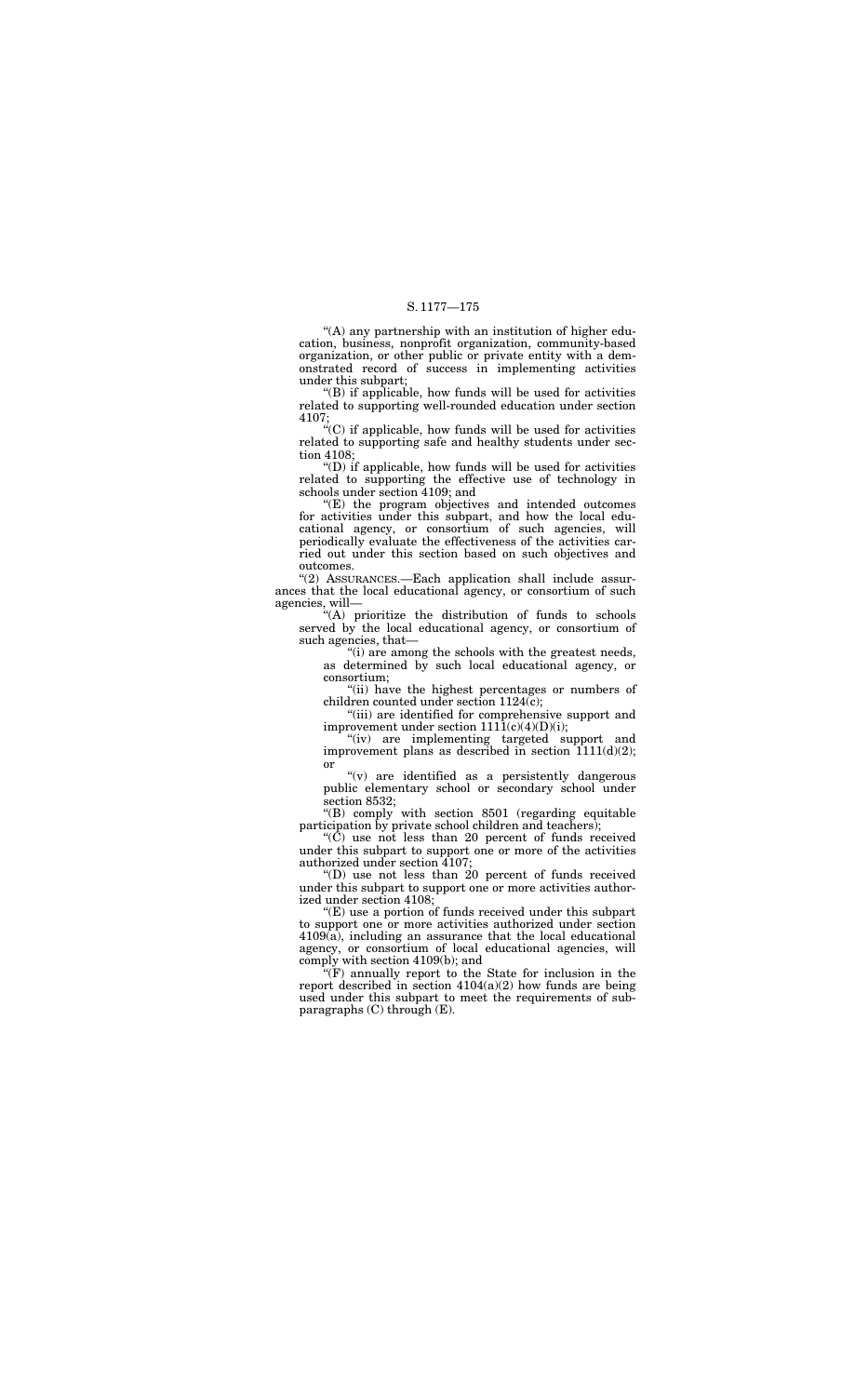"(f) SPECIAL RULE.—Any local educational agency receiving an allocation under section  $4105(a)(1)$  in an amount less than \$30,000 shall be required to provide only one of the assurances described in subparagraphs  $(C)$ ,  $(D)$ , and  $(E)$  of subsection  $(e)(2)$ .

#### **''SEC. 4107. ACTIVITIES TO SUPPORT WELL-ROUNDED EDUCATIONAL OPPORTUNITIES.**

"(a) IN GENERAL.—Subject to section 4106(f), each local educational agency, or consortium of such agencies, that receives an allocation under section 4105(a) shall use a portion of such funds to develop and implement programs and activities that support access to a well-rounded education and that—

"(1) are coordinated with other schools and communitybased services and programs;

"(2) may be conducted in partnership with an institution of higher education, business, nonprofit organization, community-based organization, or other public or private entity with a demonstrated record of success in implementing activities under this section; and

''(3) may include programs and activities, such as—

''(A) college and career guidance and counseling programs, such as—

''(i) postsecondary education and career awareness and exploration activities;

''(ii) training counselors to effectively use labor market information in assisting students with postsecondary education and career planning; and

"(iv) supporting the creation and enhancement of STEM-focused specialty schools;

''(iii) financial literacy and Federal financial aid awareness activities;

''(B) programs and activities that use music and the arts as tools to support student success through the promotion of constructive student engagement, problem solving, and conflict resolution;

''(C) programming and activities to improve instruction and student engagement in science, technology, engineering, and mathematics, including computer science, (referred to in this section as 'STEM subjects') such as—

''(i) increasing access for students through grade 12 who are members of groups underrepresented in such subject fields, such as female students, minority students, English learners, children with disabilities, and economically disadvantaged students, to highquality courses;

''(ii) supporting the participation of low-income students in nonprofit competitions related to STEM subjects (such as robotics, science research, invention, mathematics, computer science, and technology competitions);

''(iii) providing hands-on learning and exposure to science, technology, engineering, and mathematics and supporting the use of field-based or service learning to enhance the students' understanding of the STEM subjects;

''(v) facilitating collaboration among school, afterschool program, and informal program personnel to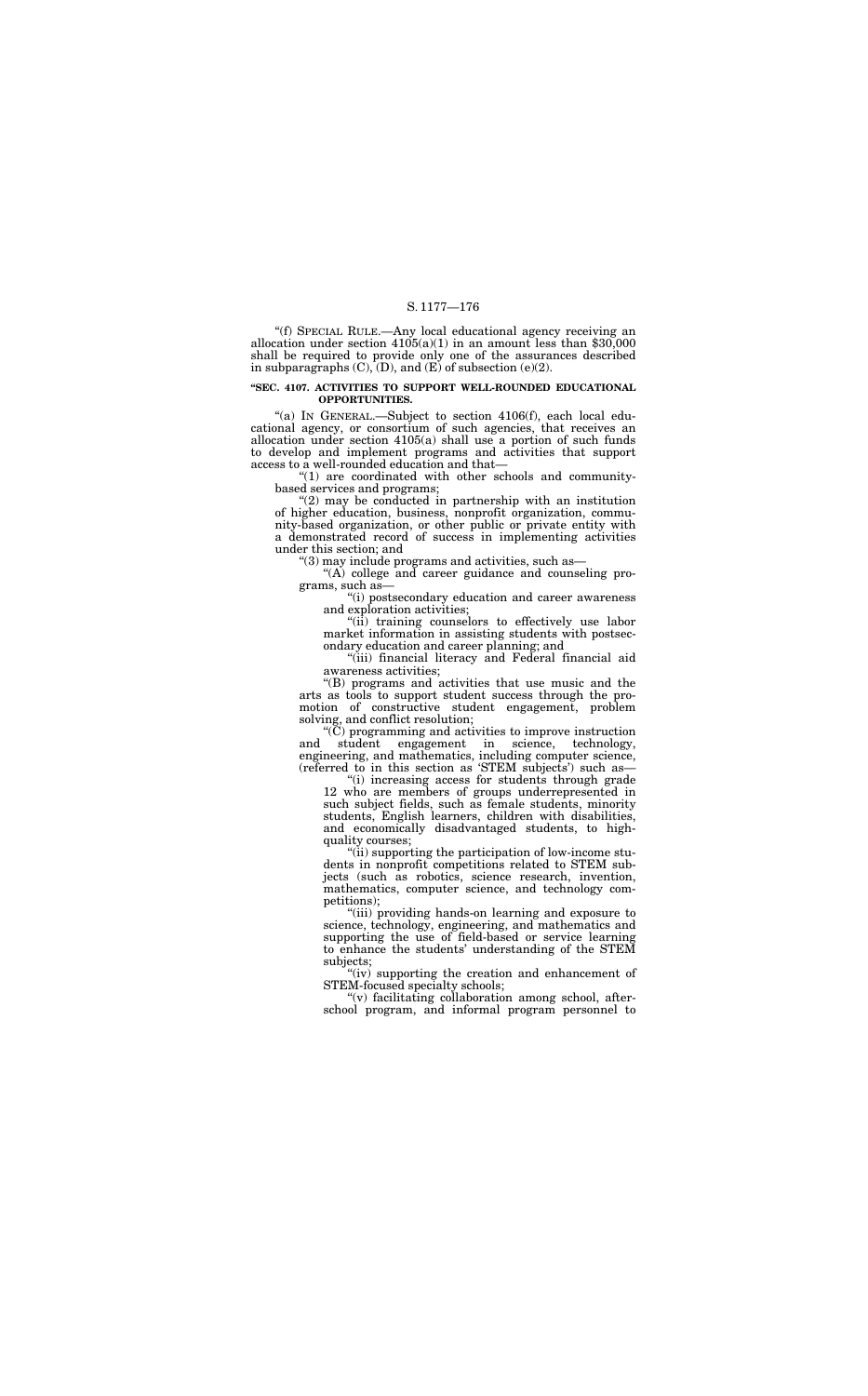improve the integration of programming and instruction in the identified subjects; and

''(D) efforts to raise student academic achievement through accelerated learning programs described in section  $4104(\bar{b})(3)(A)(i)(IV)$ , such as-

''(vi) integrating other academic subjects, including the arts, into STEM subject programs to increase participation in STEM subjects, improve attainment of skills related to STEM subjects, and promote wellrounded education;

"(E) activities to promote the development, implementation, and strengthening of programs to teach traditional American history, civics, economics, geography, or government education;

''(i) reimbursing low-income students to cover part or all of the costs of accelerated learning examination fees, if the low-income students are enrolled in accelerated learning courses and plan to take accelerated learning examinations; or

"(ii) increasing the availability of, and enrollment in, accelerated learning courses, accelerated learning examinations, dual or concurrent enrollment programs, and early college high school courses;<br>"(E) activities to promote the

''(b) SPECIAL RULE.—A local educational agency, or consortium of such agencies, that receives a subgrant under this subpart for fiscal year 2017 may use such funds to cover part or all of the fees for accelerated learning examinations taken by low-income students during the 2016-2017 school year, in accordance with subsection  $(a)(3)$ (D).

''(F) foreign language instruction;

"(1) are coordinated with other schools and communitybased services and programs;

''(G) environmental education;

"(2) foster safe, healthy, supportive, and drug-free environments that support student academic achievement;

''(H) programs and activities that promote volunteerism and community involvement;

''(I) programs and activities that support educational programs that integrate multiple disciplines, such as programs that combine arts and mathematics; or

 $\sqrt[4]{(4)}$  may be conducted in partnership with an institution of higher education, business, nonprofit organization, community-based organization, or other public or private entity with a demonstrated record of success in implementing activities described in this section; and

''(J) other activities and programs to support student access to, and success in, a variety of well-rounded education experiences.

#### **''SEC. 4108. ACTIVITIES TO SUPPORT SAFE AND HEALTHY STUDENTS.**

''Subject to section 4106(f), each local educational agency, or consortium of such agencies, that receives an allocation under section 4105(a) shall use a portion of such funds to develop, implement, and evaluate comprehensive programs and activities that—

''(3) promote the involvement of parents in the activity or program;

''(5) may include, among other programs and activities—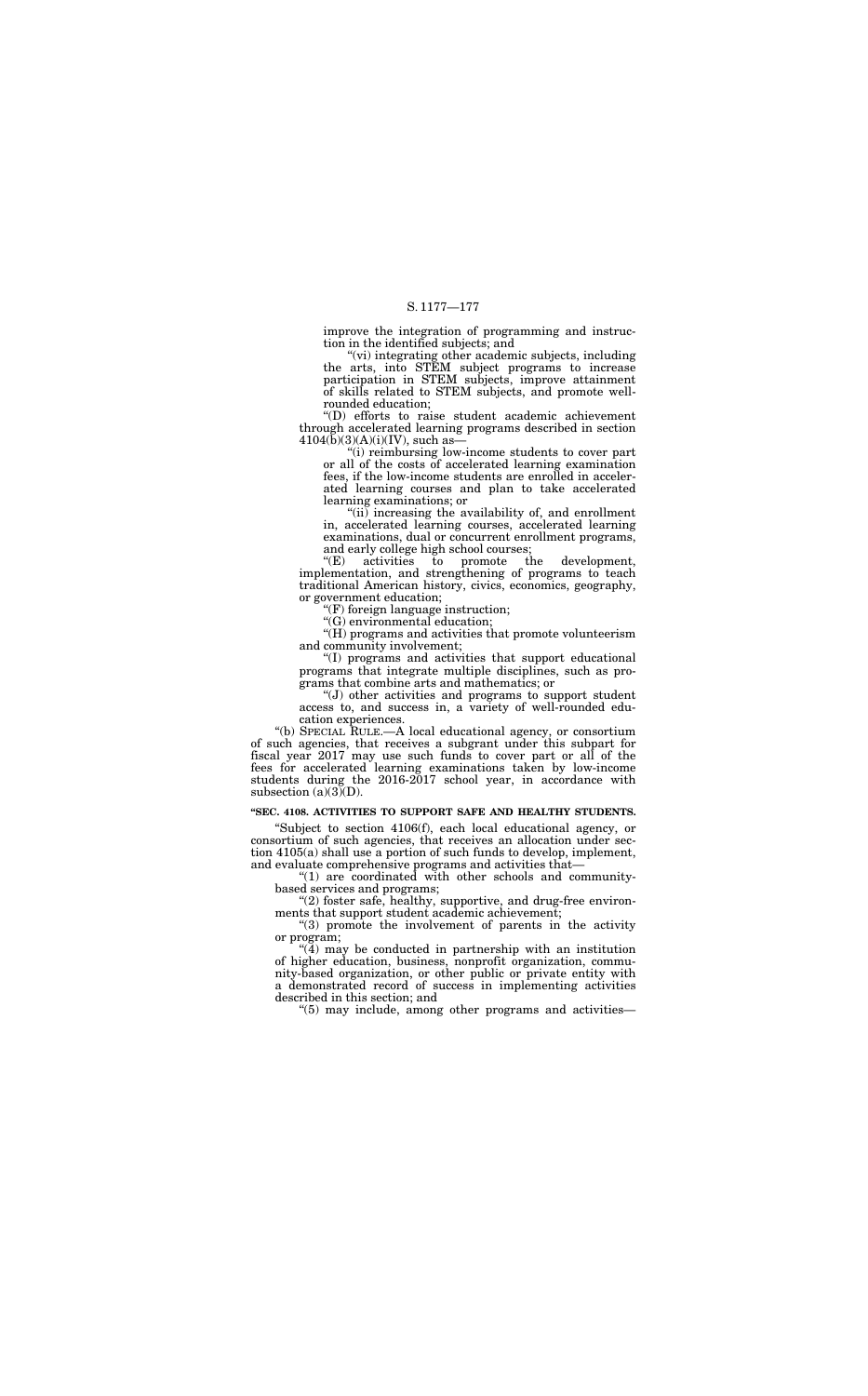"(A) drug and violence prevention activities and programs that are evidence-based (to the extent the State, in consultation with local educational agencies in the State, determines that such evidence is reasonably available) including—

''(i) programs to educate students against the use of alcohol, tobacco, marijuana, smokeless tobacco products, and electronic cigarettes; and

''(ii) professional development and training for school and specialized instructional support personnel and interested community members in prevention, education, early identification, intervention mentoring, recovery support services and, where appropriate, rehabilitation referral, as related to drug and violence prevention;

 $\sqrt[\alpha]{B}$  in accordance with sections 4001 and 4111—

''(i) school-based mental health services, including early identification of mental health symptoms, drug use, and violence, and appropriate referrals to direct individual or group counseling services, which may be provided by school-based mental health services providers; and

> "(cc) provided by qualified mental and behavioral health professionals who are certified or licensed by the State involved and practicing within their area of expertise;

 $\tilde{f}(i)$  integrate health and safety practices into school or athletic programs;

''(ii) school-based mental health services partnership programs that—

''(I) are conducted in partnership with a public or private mental health entity or health care entity; and

"(ii) support a healthy, active lifestyle, including nutritional education and regular, structured physical education activities and programs, that may address chronic disease management with instruction led by school nurses, nurse practitioners, or other appropriate specialists or professionals to help maintain the wellbeing of students;

''(II) provide comprehensive school-based mental health services and supports and staff development for school and community personnel working in the school that are—

''(aa) based on trauma-informed practices that are evidence-based (to the extent the State, in consultation with local educational agencies in the State, determines that such evidence is reasonably available);

''(bb) coordinated (where appropriate) with early intervening services provided under the Individuals with Disabilities Education Act (20 U.S.C. 1400 et seq.); and

''(C) programs or activities that—

''(iii) help prevent bullying and harassment;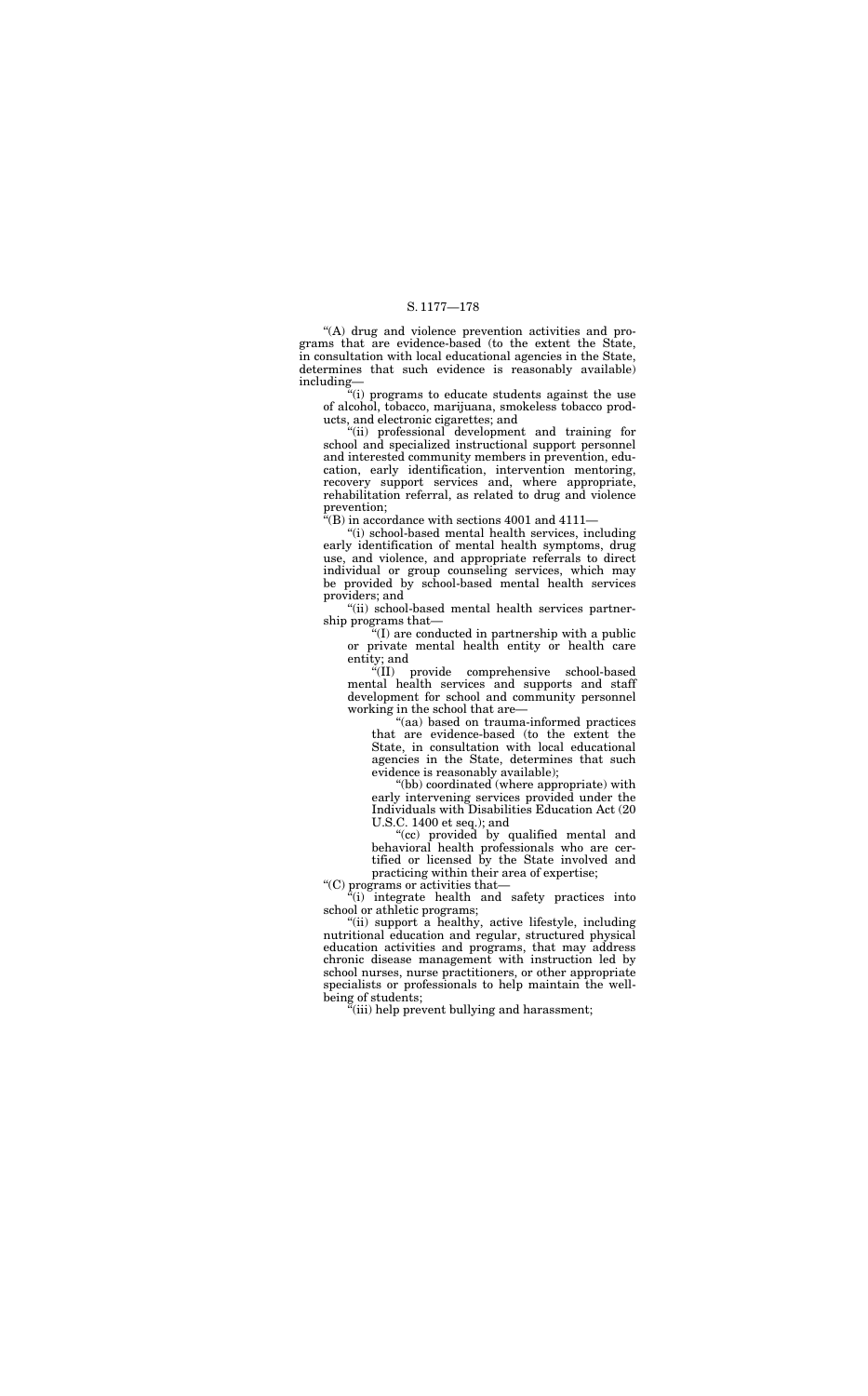"(iv) improve instructional practices for developing relationship-building skills, such as effective communication, and improve safety through the recognition and prevention of coercion, violence, or abuse, including teen and dating violence, stalking, domestic abuse, and sexual violence and harassment;

"(vi) establish or improve school dropout and reentry programs; or

''(v) provide mentoring and school counseling to all students, including children who are at risk of academic failure, dropping out of school, involvement in criminal or delinquent activities, or drug use and abuse;

 $\text{``(D)}$  high-quality training for school personnel, including specialized instructional support personnel, related to—

"(iv) human trafficking (defined, for purposes of this subparagraph, as an act or practice described in paragraph (9) or (10) of section 103 of the Trafficking Victims Protection Act of 2000 (22 U.S.C. 7102));

''(vii) establish learning environments and enhance students' effective learning skills that are essential for school readiness and academic success, such as by providing integrated systems of student and family supports;

"(vi) drug abuse prevention, including educating children facing substance abuse at home; and

 $E(E)$  in accordance with sections  $4001$  and  $4111$ , child sexual abuse awareness and prevention programs or activities, such as programs or activities designed to provide—

''(i) suicide prevention;

''(ii) effective and trauma-informed practices in classroom management;

''(iii) crisis management and conflict resolution techniques;

"(ii) information to parents and guardians of students about child sexual abuse awareness and prevention, including how to recognize child sexual abuse and how to discuss child sexual abuse with a child; ''(F) designing and implementing a locally-tailored plan

''(v) school-based violence prevention strategies;

''(vii) bullying and harassment prevention;

''(i) age-appropriate and developmentally-appropriate instruction for students in child sexual abuse awareness and prevention, including how to recognize child sexual abuse and how to safely report child sexual abuse; and

to reduce exclusionary discipline practices in elementary and secondary schools that—

''(i) is consistent with best practices;

''(ii) includes strategies that are evidence-based (to the extent the State, in consultation with local educational agencies in the State, determines that such evidence is reasonably available); and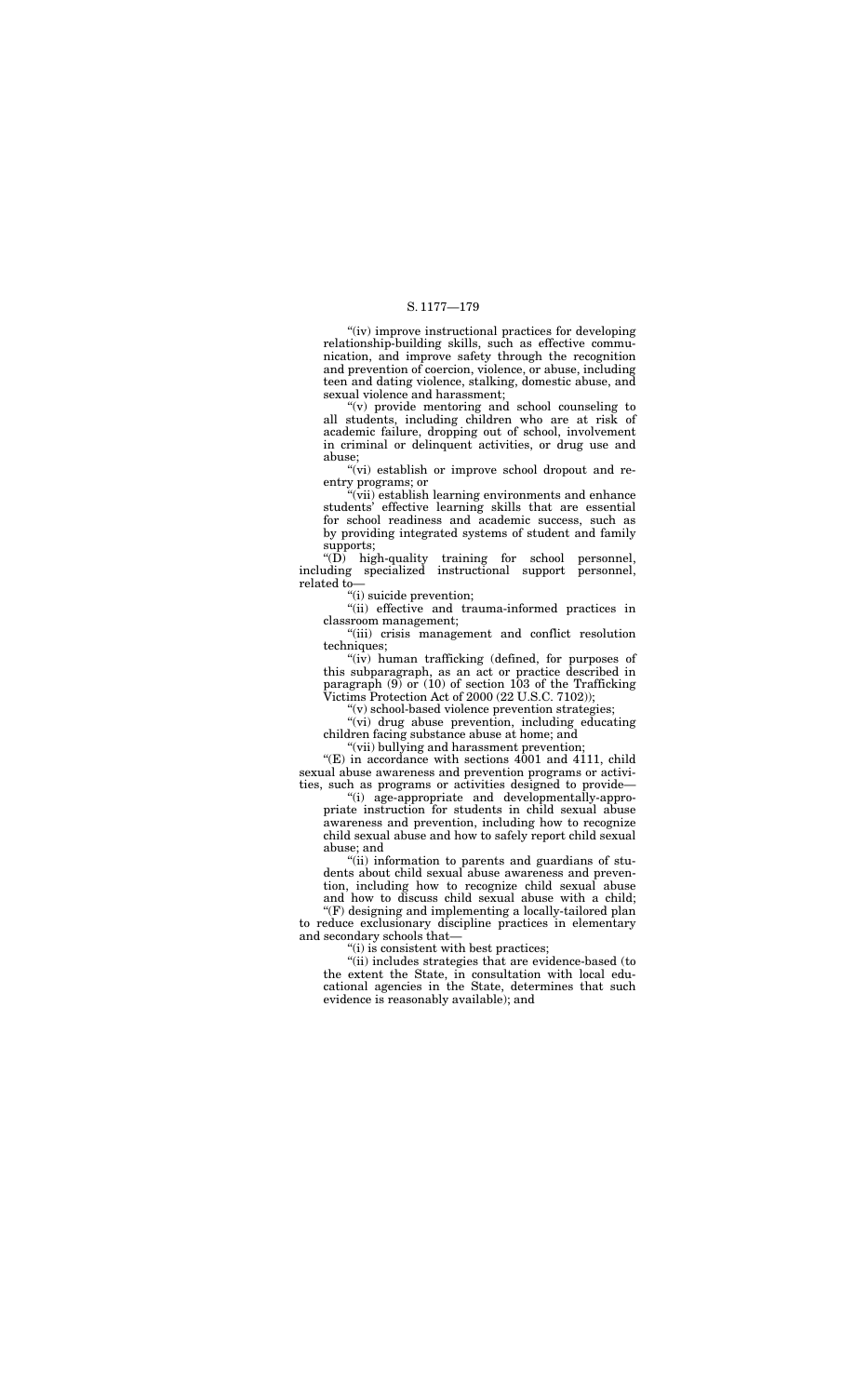"(iii) is aligned with the long-term goal of prison reduction through opportunities, mentoring, intervention, support, and other education services, referred to as a 'youth PROMISE plan'; or

''(H) designating a site resource coordinator at a school or local educational agency to provide a variety of services, such as-

''(G) implementation of schoolwide positive behavioral interventions and supports, including through coordination with similar activities carried out under the Individuals with Disabilities Education Act (20 U.S.C. 1400 et seq.), in order to improve academic outcomes and school conditions for student learning;

''(i) establishing partnerships within the community to provide resources and support for schools;

"(a) USES OF FUNDS.—Subject to section 4106(f), each local educational agency, or consortium of such agencies, that receives an allocation under section 4015(a) shall use a portion of such funds to improve the use of technology to improve the academic achievement, academic growth, and digital literacy of all students, including by meeting the needs of such agency or consortium that are identified in the needs assessment conducted under section 4106(d) (if applicable), which may include—

''(ii) ensuring that all service and community partners are aligned with the academic expectations of a community school in order to improve student success; and

''(iii) strengthening relationships between schools and communities; or

''(I) pay for success initiatives aligned with the purposes of this section.

#### **''SEC. 4109. ACTIVITIES TO SUPPORT THE EFFECTIVE USE OF TECH-NOLOGY.**

 $\sqrt[n]{(2)}$  building technological capacity and infrastructure, which may include—

 $(3)$  developing or using effective or innovative strategies for the delivery of specialized or rigorous academic courses and curricula through the use of technology, including digital learning technologies and assistive technology;

''(1) providing educators, school leaders, and administrators with the professional learning tools, devices, content, and resources to—

''(A) personalize learning to improve student academic achievement;

''(B) discover, adapt, and share relevant high-quality educational resources;

''(C) use technology effectively in the classroom, including by administering computer-based assessments and blended learning strategies; and

''(D) implement and support school- and district-wide approaches for using technology to inform instruction, support teacher collaboration, and personalize learning;

''(A) procuring content and ensuring content quality; and

''(B) purchasing devices, equipment, and software applications in order to address readiness shortfalls;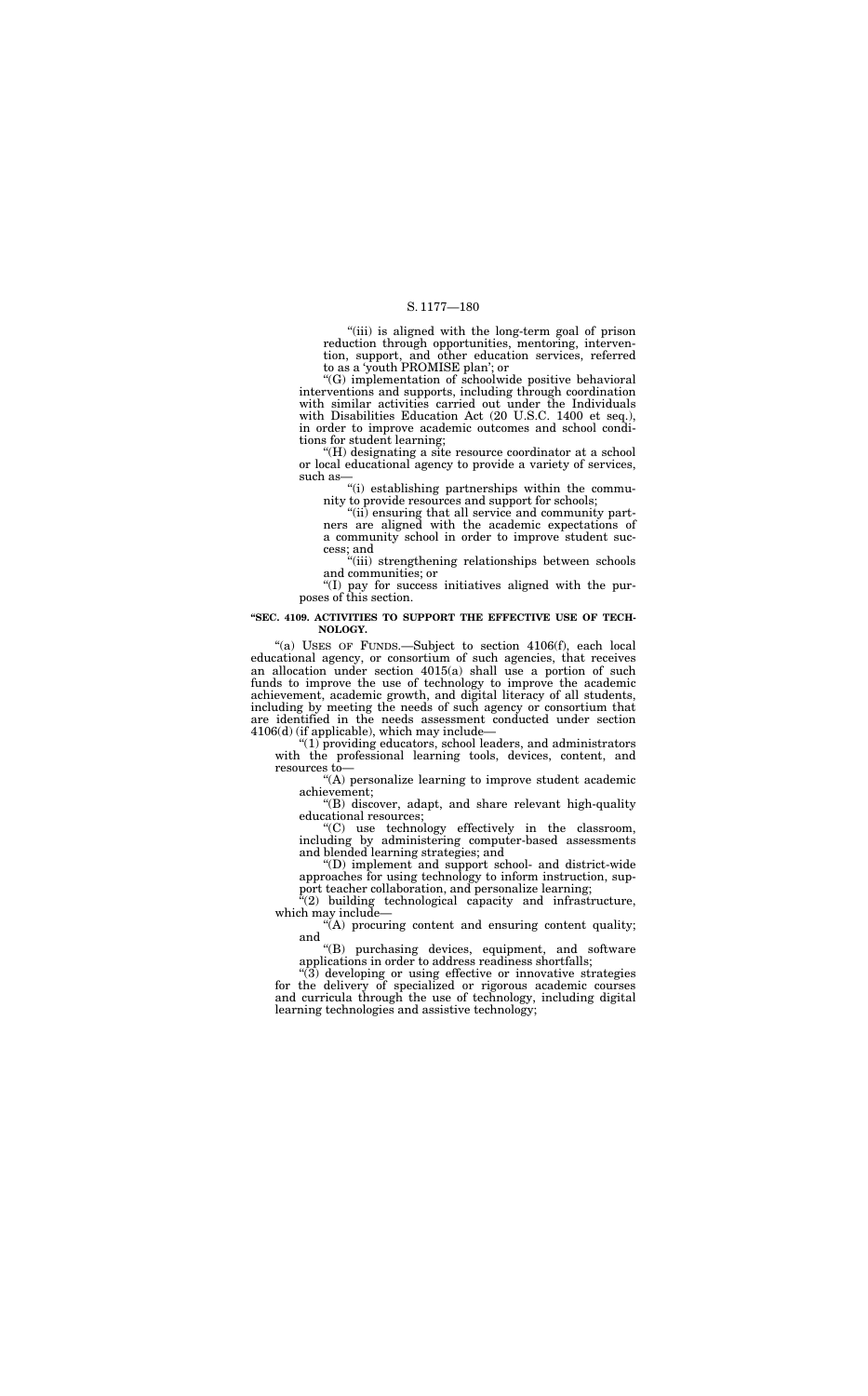"(4) carrying out blended learning projects, which shall include—

''(A) planning activities, which may include development of new instructional models (including blended learning technology software and platforms), the purchase of digital instructional resources, initial professional development activities, and one-time information technology purchases, except that such expenditures may not include expenditures related to significant construction or renovation of facilities; or

''(B) ongoing professional development for teachers, principals, other school leaders, or other personnel involved in the project that is designed to support the implementation and academic success of the project;

 $\degree$ (6) providing students in rural, remote, and underserved areas with the resources to take advantage of high-quality digital learning experiences, digital resources, and access to online courses taught by effective educators.

''(5) providing professional development in the use of technology (which may be provided through partnerships with outside organizations) to enable teachers and instructional leaders to increase student achievement in the areas of science, technology, engineering, and mathematics, including computer science; and

"(1) authorize activities or programming that encourages teenage sexual activity; or

 $(2)$  prohibit effective activities or programming that meet the requirements of section 8526.

"(a) IN GENERAL.—There are authorized to be appropriated to carry out this subpart \$1,650,000,000 for fiscal year 2017 and \$1,600,000,000 for each of fiscal years 2018 through 2020.

''(b) SPECIAL RULE.—A local educational agency, or consortium of such agencies, shall not use more than 15 percent of funds for purchasing technology infrastructure as described in subsection (a)(2)(B), which shall include technology infrastructure purchased for the activities under subsection (a)(4)(A).

#### **''SEC. 4110. SUPPLEMENT, NOT SUPPLANT.**

''Funds made available under this subpart shall be used to supplement, and not supplant, non-Federal funds that would otherwise be used for activities authorized under this subpart.

#### **''SEC. 4111. RULE OF CONSTRUCTION.**

''Nothing in this subpart may be construed to—

#### **''SEC. 4112. AUTHORIZATION OF APPROPRIATIONS.**

''(b) FORWARD FUNDING.—Section 420 of the General Education Provisions Act (20 U.S.C. 1223) shall apply to this subpart.''.

# **PART B—21ST CENTURY COMMUNITY LEARNING CENTERS**

#### **SEC. 4201. 21ST CENTURY COMMUNITY LEARNING CENTERS.**

(a) PROGRAM AUTHORIZED.—Part B of title IV (20 U.S.C. 7171 et seq.) is amended to read as follows: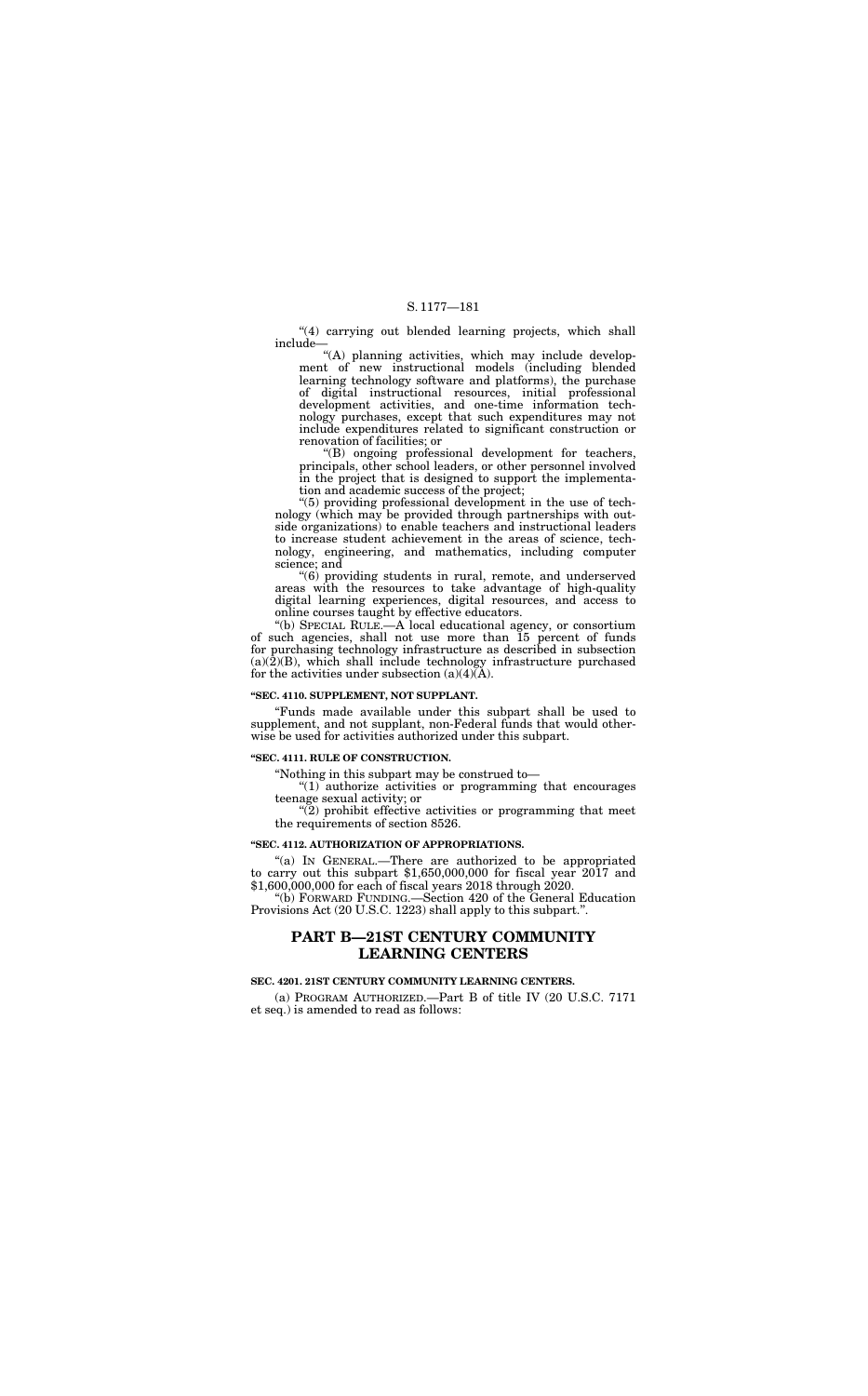# **''PART B—21ST CENTURY COMMUNITY LEARNING CENTERS**

#### **''SEC. 4201. PURPOSE; DEFINITIONS.**

''(a) PURPOSE.—The purpose of this part is to provide opportunities for communities to establish or expand activities in community learning centers that—

''(1) provide opportunities for academic enrichment, including providing tutorial services to help students, particularly students who attend low-performing schools, to meet the challenging State academic standards;

" $(2)$  offer students a broad array of additional services, programs, and activities, such as youth development activities, service learning, nutrition and health education, drug and violence prevention programs, counseling programs, arts, music, physical fitness and wellness programs, technology education programs, financial literacy programs, environmental literacy programs, mathematics, science, career and technical programs, internship or apprenticeship programs, and other ties to an in-demand industry sector or occupation for high school students that are designed to reinforce and complement the regular academic program of participating students; and

"(A) assists students to meet the challenging State academic standards by providing the students with academic enrichment activities and a broad array of other activities (such as programs and activities described in subsection (a)(2)) during nonschool hours or periods when school is not in session (such as before and after school or during summer recess) that—

"(ii) are targeted to the students' academic needs and aligned with the instruction students receive during the school day; and

"(2) COVERED PROGRAM.—The term 'covered program' means a program for which—

''(3) offer families of students served by community learning centers opportunities for active and meaningful engagement in their children's education, including opportunities for literacy and related educational development.

 $\sqrt{a^2(A)}$  the Secretary made a grant under this part (as this part was in effect on the day before the effective date of this part under the Every Student Succeeds Act); and

''(b) DEFINITIONS.—In this part:

''(1) COMMUNITY LEARNING CENTER.—The term 'community learning center' means an entity that—

> ''(i) reinforce and complement the regular academic programs of the schools attended by the students served; and

''(B) offers families of students served by such center opportunities for active and meaningful engagement in their children's education, including opportunities for literacy and related educational development.

''(B) the grant period had not ended on that effective date.

''(3) ELIGIBLE ENTITY.—The term 'eligible entity' means a local educational agency, community-based organization, Indian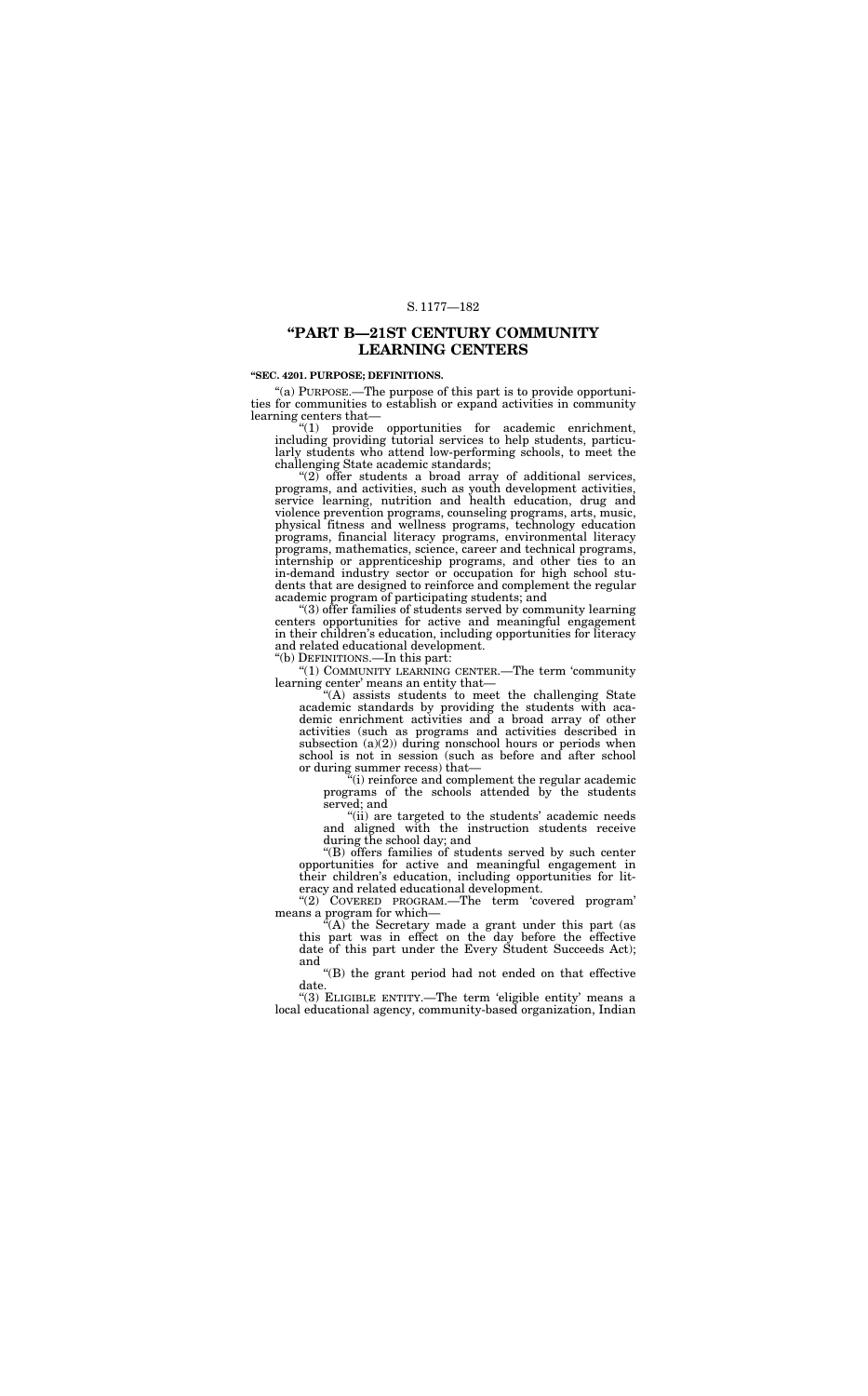tribe or tribal organization (as such terms are defined in section 4 of the Indian Self-Determination and Education Act (25 U.S.C. 450b)), another public or private entity, or a consortium of 2 or more such agencies, organizations, or entities.

''(4) EXTERNAL ORGANIZATION.—The term 'external organization' means—

''(A) a nonprofit organization with a record of success in running or working with before and after school (or summer recess) programs and activities; or

 $f(B)$  in the case of a community where there is no such organization, a nonprofit organization in the community that enters into a written agreement or partnership with an organization described in subparagraph (A) to receive mentoring and guidance in running or working with before and after school (or summer recess) programs and activities.

" $(A)$  employees of a State educational agency who are familiar with the programs and activities assisted under this part review all applications that the State receives for awards under this part for completeness and applicant eligibility;

"(B) the State educational agency selects peer reviewers for such applications, who shall—

"(i) be selected for their expertise in providing effective academic, enrichment, youth development, and related services to children; and

"(ii) not include any applicant, or representative of an applicant, that has submitted an application under this part for the current application period; and

''(5) RIGOROUS PEER-REVIEW PROCESS.—The term 'rigorous peer-review process' means a process by which—

"(C) the peer reviewers described in subparagraph  $(B)$ review and rate the applications to determine the extent to which the applications meet the requirements under sections 4204(b) and 4205.

" $(1)$  such amounts as may be necessary to make continuation awards to subgrant recipients under covered programs (under the terms of those grants);

" $(2)$  not more than 1 percent for national activities, which the Secretary may carry out directly or through grants and contracts, such as providing technical assistance to eligible entities carrying out programs under this part or conducting a national evaluation; and

''(6) STATE.—The term 'State' means each of the 50 States, the District of Columbia, and the Commonwealth of Puerto Rico.

#### **''SEC. 4202. ALLOTMENTS TO STATES.**

''(a) RESERVATION.—From the funds appropriated under section 4206 for any fiscal year, the Secretary shall reserve—

''(3) not more than 1 percent for payments to the outlying areas and the Bureau of Indian Education, to be allotted in accordance with their respective needs for assistance under this part, as determined by the Secretary, to enable the outlying areas and the Bureau to carry out the purpose of this part. ''(b) STATE ALLOTMENTS.—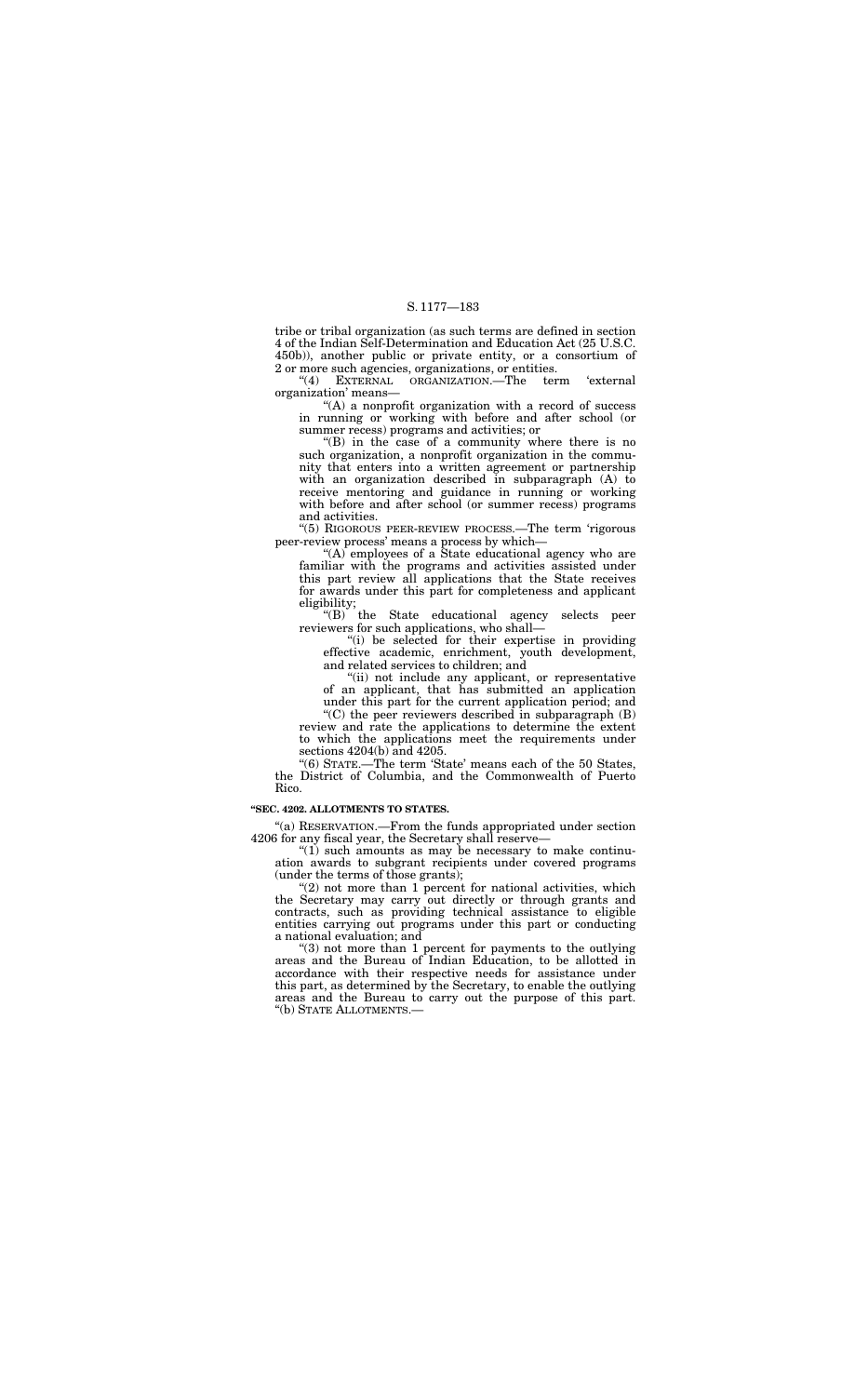''(1) DETERMINATION.—From the funds appropriated under section 4206 for any fiscal year and remaining after the Secretary makes reservations under subsection (a), the Secretary shall allot to each State for the fiscal year an amount that bears the same relationship to the remainder as the amount the State received under subpart 2 of part A of title I for the preceding fiscal year bears to the amount all States received under that subpart for the preceding fiscal year, except that no State shall receive less than an amount equal to one-half of 1 percent of the total amount made available to all States under this subsection.

"(2) REALLOTMENT OF UNUSED FUNDS.—If a State does not receive an allotment under this part for a fiscal year, the Secretary shall reallot the amount of the State's allotment to the remaining States in accordance with this part.<br>"(c) STATE USE OF FUNDS.—

"(1) In GENERAL.—Each State that receives an allotment under this part shall reserve not less than 93 percent of the amount allotted to such State under subsection (b), for each fiscal year for awards to eligible entities under section 4204.

"(2) STATE ADMINISTRATION.—A State educational agency may use not more than 2 percent of the amount made available to the State under subsection (b) for—

 $<sup>4</sup>(A)$  the administrative costs of carrying out its respon-</sup> sibilities under this part;

 $\rm(C)$  awarding of funds to eligible entities (in consultation with the Governor and other State agencies responsible for administering youth development programs and adult learning activities).

 $f(D)$  Providing training and technical assistance to eligible entities that are applicants for or recipients of awards under this part.

 $(F)$  Ensuring that any such eligible entity identifies and partners with external organizations, if available, in the community.

''(B) establishing and implementing a rigorous peerreview process for subgrant applications described in section 4204(b) (including consultation with the Governor and other State agencies responsible for administering youth development programs and adult learning activities); and

''(3) STATE ACTIVITIES.—A State educational agency may use not more than 5 percent of the amount made available to the State under subsection (b) for the following activities:

''(A) Monitoring and evaluating programs and activities assisted under this part.

''(B) Providing capacity building, training, and technical assistance under this part.

''(C) Conducting a comprehensive evaluation (directly, or through a grant or contract) of the effectiveness of programs and activities assisted under this part.

''(E) Ensuring that any eligible entity that receives an award under this part from the State aligns the activities provided by the program with the challenging State academic standards.

''(G) Working with teachers, principals, parents, the local workforce, the local community, and other stakeholders to review and improve State policies and practices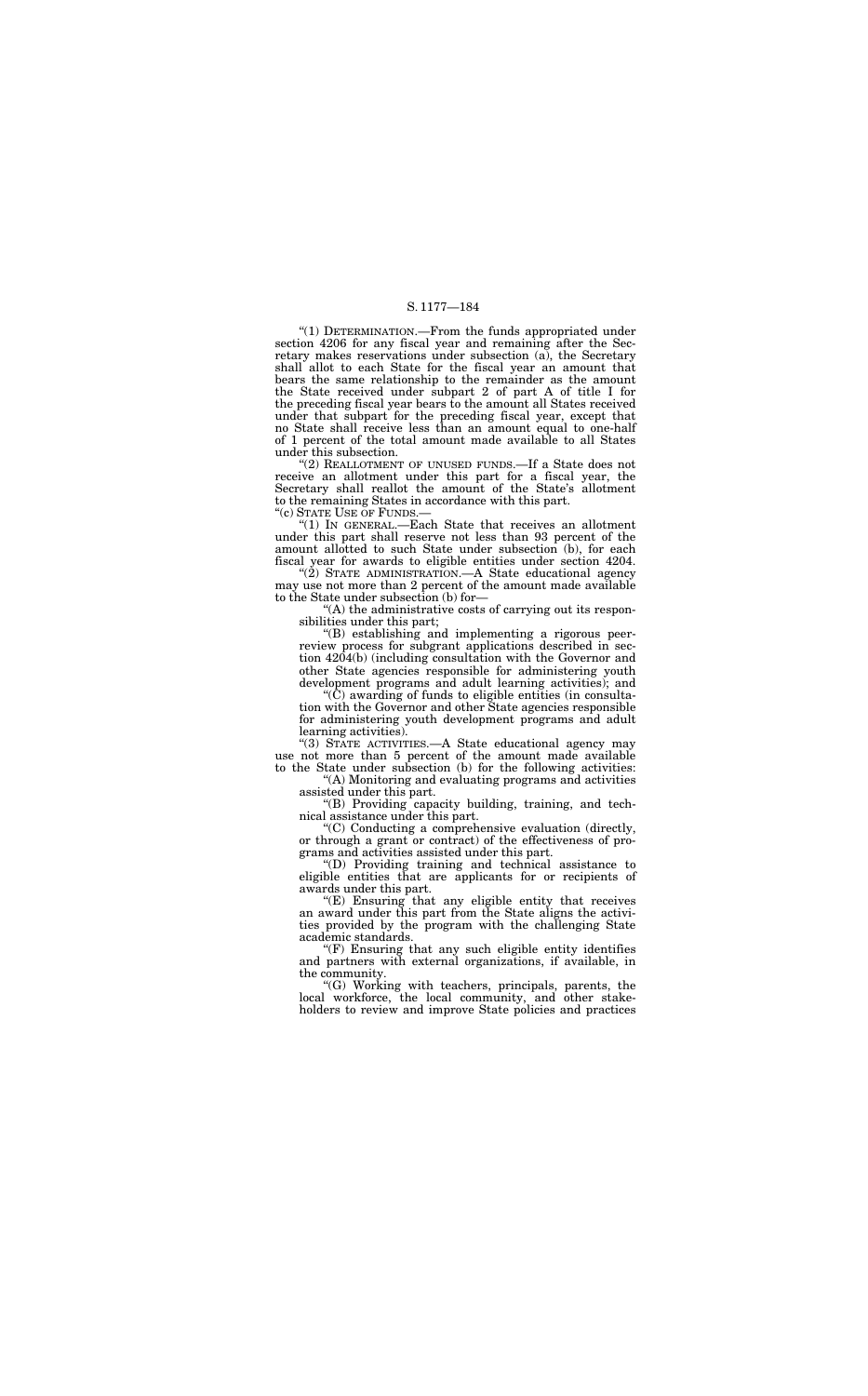to support the implementation of effective programs under this part.

''(H) Coordinating funds received under this part with other Federal and State funds to implement high-quality programs.

''(I) Providing a list of prescreened external organizations, as described under section 4203(a)(11).

"(a) IN GENERAL.—In order to receive an allotment under section 4202 for any fiscal year, a State shall submit to the Secretary, at such time as the Secretary may require, an application that—

#### **''SEC. 4203. STATE APPLICATION.**

" $(2)$  describes how the State educational agency will use funds received under this part, including funds reserved for State-level activities;

> ''(I) schools implementing comprehensive support and improvement activities or targeted support and improvement activities under section  $1111(d)$ ; and

''(1) designates the State educational agency as the agency responsible for the administration and supervision of programs assisted under this part;

''(B) will further give priority to eligible entities that propose in the application to serve students described in subclauses (I) and  $\tilde{I}$  (II) of section 4204(i)(1)(A)(i);

''(3) contains an assurance that the State educational agency—

''(A) will make awards under this part to eligible entities that serve—

''(i) students who primarily attend—

 $\sqrt[4]{(B)}$  in amounts that are consistent with section 4204(h);

''(II) other schools determined by the local educational agency to be in need of intervention and support; and

''(ii) the families of such students; and

''(4) describes the procedures and criteria the State educational agency will use for reviewing applications and awarding funds to eligible entities on a competitive basis, which shall include procedures and criteria that take into consideration the likelihood that a proposed community learning center will help participating students meet the challenging State academic standards and any local academic standards;

''(5) describes how the State educational agency will ensure that awards made under this part are—

''(A) of sufficient size and scope to support high-quality, effective programs that are consistent with the purpose of this part; and

''(6) describes the steps the State educational agency will take to ensure that programs implement effective strategies, including providing ongoing technical assistance and training, evaluation, dissemination of promising practices, and coordination of professional development for staff in specific content areas and youth development;

''(7) describes how programs under this part will be coordinated with programs under this Act, and other programs as appropriate;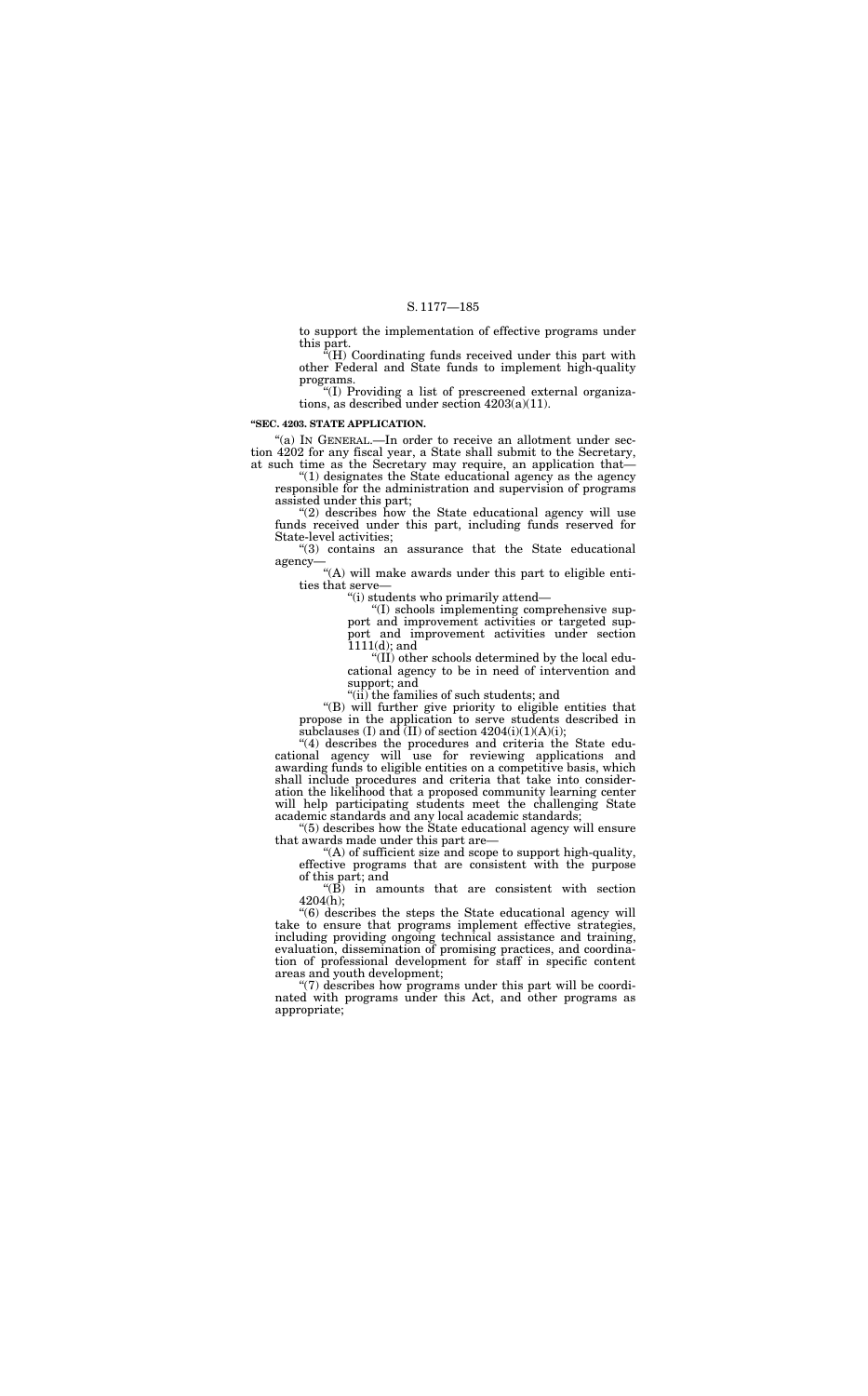''(8) contains an assurance that the State educational agency—

"(A) will make awards for programs for a period of not less than 3 years and not more than 5 years; and

''(B) will require each eligible entity seeking such an award to submit a plan describing how the activities to be funded through the award will continue after funding under this part ends;

 $\degree$ (10) contains an assurance that the State educational agency will require eligible entities to describe in their applications under section 4204(b) how the transportation needs of participating students will be addressed;

" $(1)$  describes how the State will—

''(9) contains an assurance that funds appropriated to carry out this part will be used to supplement, and not supplant, other Federal, State, and local public funds expended to provide programs and activities authorized under this part and other similar programs;

"(A) prescreen external organizations that could provide assistance in carrying out the activities under this part; and

 $\sqrt{\rm A}$  an assurance that the application was developed in consultation and coordination with appropriate State officials, including the chief State school officer, and other State agencies administering before and after school (or summer recess) programs and activities, the heads of the State health and mental health agencies or their designees, statewide after-school networks (where applicable) and representatives of teachers, local educational agencies, and community-based organizations; and

"(13) describes the results of the State's needs and resources assessment for before and after school (or summer recess) programs and activities, which shall be based on the results of on-going State evaluation activities;

''(B) develop and make available to eligible entities a list of external organizations that successfully completed the prescreening process;

"(14) describes how the State educational agency will evaluate the effectiveness of programs and activities carried out under this part, which shall include, at a minimum—

''(12) provides—

''(B) a description of any other representatives of teachers, parents, students, or the business community that the State has selected to assist in the development of the application, if applicable;

''(A) a description of the performance indicators and performance measures that will be used to evaluate programs and activities with emphasis on alignment with the regular academic program of the school and the academic needs of participating students, including performance indicators and measures that—

''(i) are able to track student success and improvement over time;

''(ii) include State assessment results and other indicators of student success and improvement, such as improved attendance during the school day, better classroom grades, regular (or consistent) program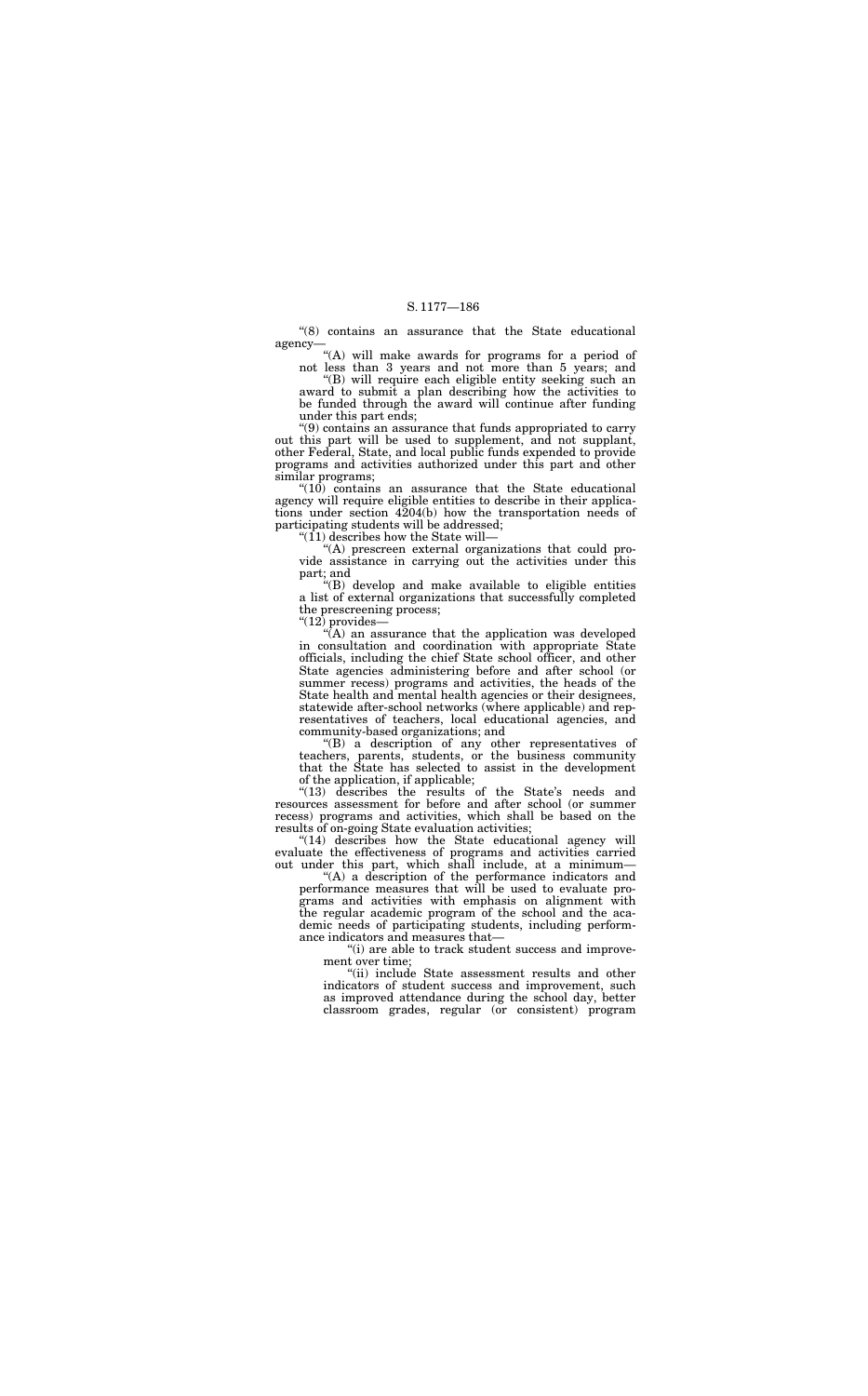attendance, and on-time advancement to the next grade level; and

"(iii) for high school students, may include indicators such as career competencies, successful completion of internships or apprenticeships, or work-based learning opportunities;

''(B) a description of how data collected for the purposes of subparagraph  $(A)$  will be collected; and

"(15) provides for timely public notice of intent to file an application and an assurance that the application will be available for public review after submission.

''(C) public dissemination of the evaluations of programs and activities carried out under this part; and

"(c) DISAPPROVAL.—The Secretary shall not finally disapprove the application, except after giving the State educational agency notice and an opportunity for a hearing.

 $(2)$  notify the State educational agency of the finding of noncompliance and, in such notification—

''(b) DEEMED APPROVAL.—An application submitted by a State educational agency pursuant to subsection (a) shall be deemed to be approved by the Secretary unless the Secretary makes a written determination, prior to the expiration of the 120-day period beginning on the date on which the Secretary received the application, that the application is not in compliance with this part.

" $(1)$  the expiration of the 45-day period beginning on the date on which the application is resubmitted; or

" $(2)$  the expiration of the 120-day period described in subsection (b).

''(d) NOTIFICATION.—If the Secretary finds that the application is not in compliance, in whole or in part, with this part, the Secretary shall—

''(1) give the State educational agency notice and an opportunity for a hearing; and

''(A) cite the specific provisions in the application that are not in compliance; and

''(B) request additional information, only as to the noncompliant provisions, needed to make the application compliant.

''(e) RESPONSE.—If the State educational agency responds to the Secretary's notification described in subsection  $(d)(2)$  during the 45-day period beginning on the date on which the agency received the notification, and resubmits the application with the requested information described in subsection  $\vec{d}$ (d)(2)(B), the Secretary shall approve or disapprove such application prior to the later of—

''(f) FAILURE TO RESPOND.—If the State educational agency does not respond to the Secretary's notification described in subsection (d)(2) during the 45-day period beginning on the date on which the agency received the notification, such application shall be deemed to be disapproved.

''(g) LIMITATION.—The Secretary may not give a priority or a preference for States or eligible entities that seek to use funds made available under this part to extend the regular school day.

#### **''SEC. 4204. LOCAL COMPETITIVE SUBGRANT PROGRAM.**

''(a) IN GENERAL.—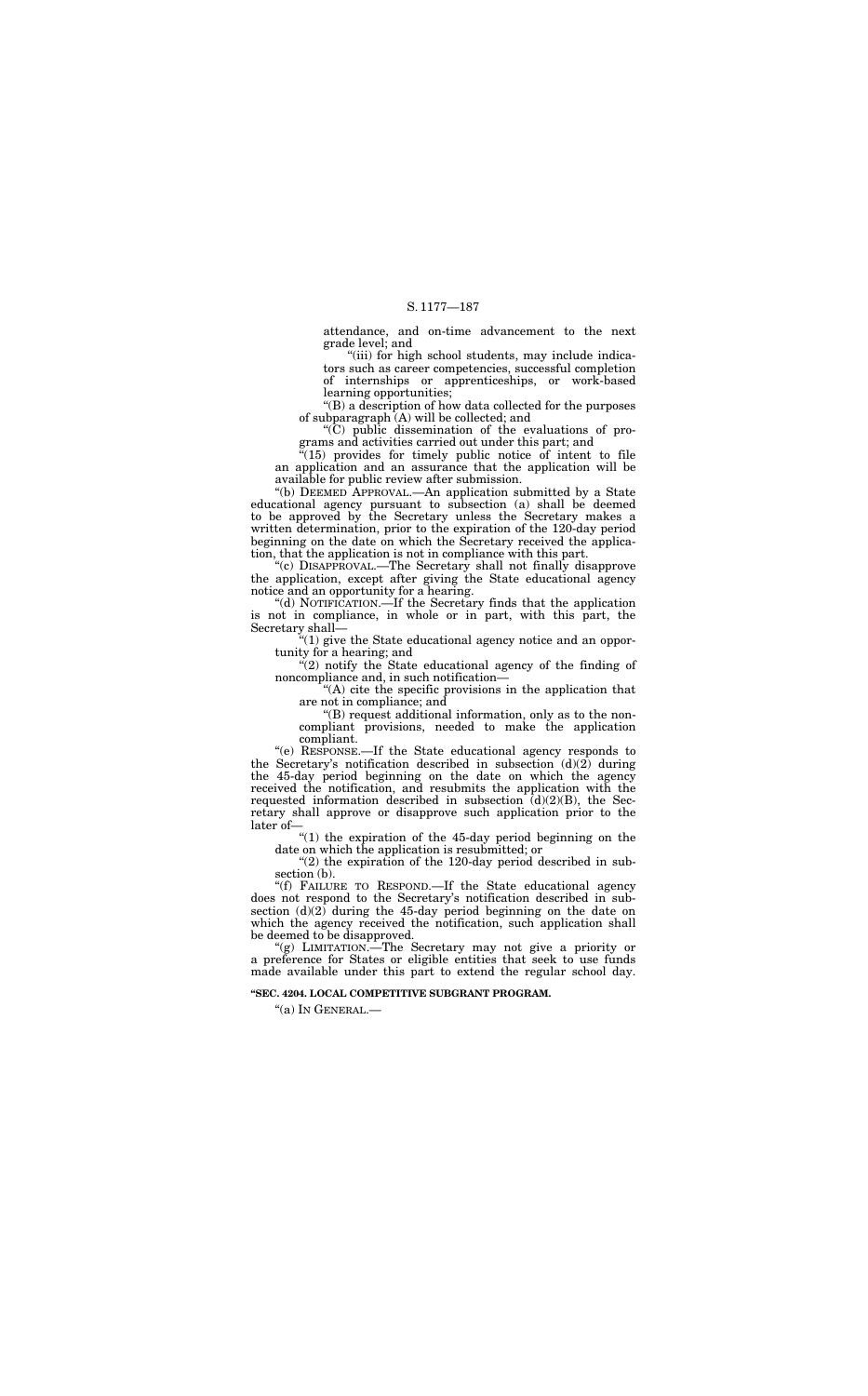''(1) COMMUNITY LEARNING CENTERS.—A State that receives funds under this part for a fiscal year shall provide the amount made available under section  $4202(c)(1)$  to award subgrants to eligible entities for community learning centers in accordance with this part.

"(2) EXPANDED LEARNING PROGRAM ACTIVITIES.—A State that receives funds under this part for a fiscal year may use funds under section  $4202(c)(1)$  to support those enrichment and engaging academic activities described in section 4205(a) that—

"(1) IN GENERAL.—To be eligible to receive a subgrant under this part, an eligible entity shall submit an application to the State educational agency at such time, in such manner, and including such information as the State educational agency may reasonably require.

''(A) are included as part of an expanded learning program that provides students at least 300 additional program hours before, during, or after the traditional school day;

"(2) CONTENTS.—Each application submitted under paragraph (1) shall include—

"(A) a description of the activities to be funded, including—

''(B) supplement but do not supplant regular school day requirements; and

" $(\overline{C})$  are carried out by entities that meet the requirements of subsection (i).<br>
"(b) APPLICATION.—

"(iii) a description of how the eligible entity will disseminate information about the community learning center (including its location) to the community in a manner that is understandable and accessible;

''(i) an assurance that the program will take place in a safe and easily accessible facility;

"(ii) in alignment with the challenging State academic standards and any local academic standards; " $(E)$  a description of how the activities will meet the measures of effectiveness described in section 4205(b);

''(ii) a description of how students participating in the program carried out by the community learning center will travel safely to and from the center and home, if applicable; and

''(B) a description of how such activities are expected to improve student academic achievement as well as overall student success;

''(C) a demonstration of how the proposed program will coordinate Federal, State, and local programs and make the most effective use of public resources;

''(D) an assurance that the proposed program was developed and will be carried out—

''(i) in active collaboration with the schools that participating students attend (including through the sharing of relevant data among the schools), all participants of the eligible entity, and any partnership entities described in subparagraph (H), in compliance with applicable laws relating to privacy and confidentiality; and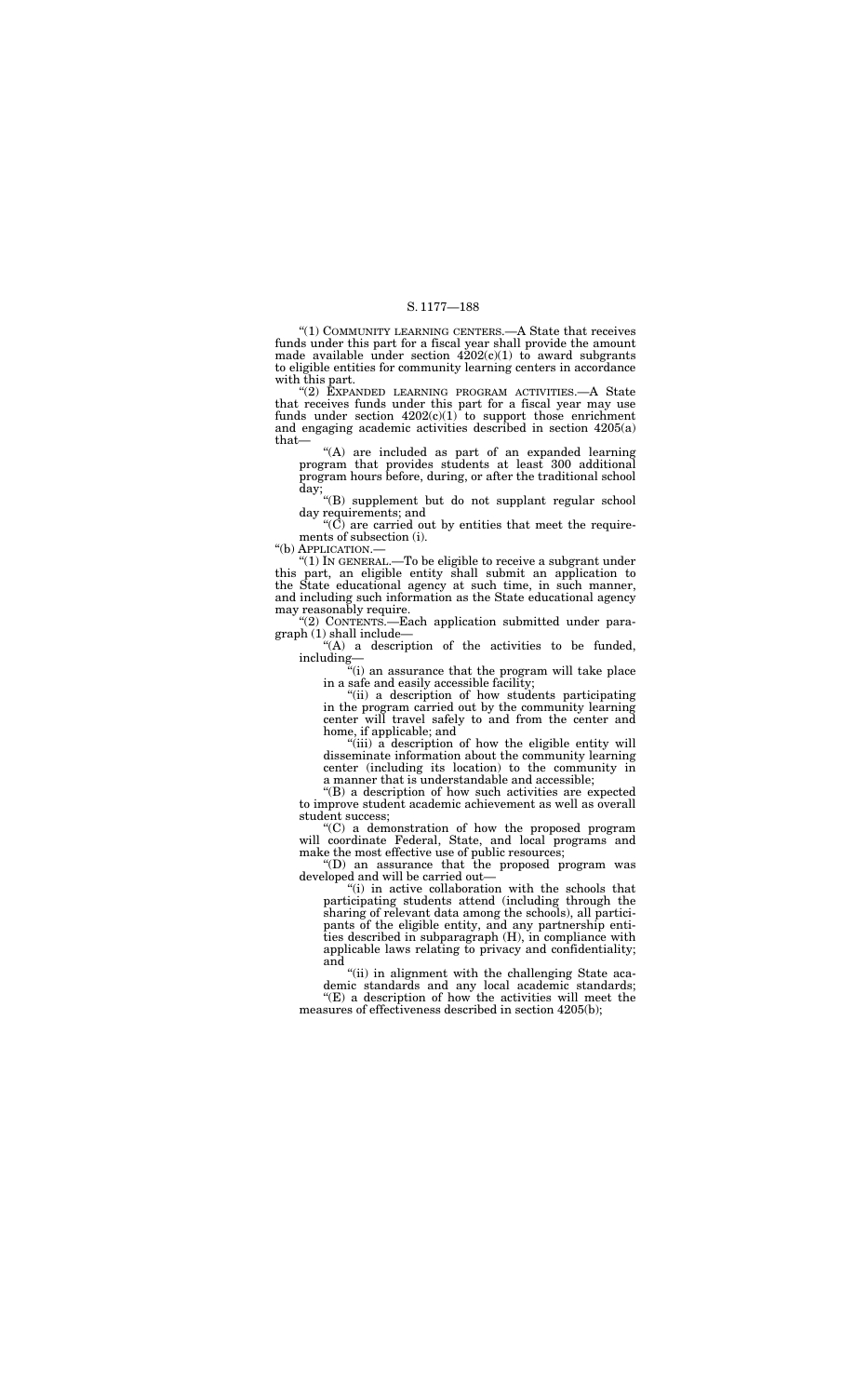$F(F)$  an assurance that the program will target students who primarily attend schools eligible for schoolwide programs under section 1114 and the families of such students;

''(G) an assurance that subgrant funds under this part will be used to increase the level of State, local, and other non-Federal funds that would, in the absence of funds under this part, be made available for programs and activities authorized under this part, and in no case supplant Federal, State, local, or non-Federal funds;

''(H) a description of the partnership between a local educational agency, a community-based organization, and another public entity or private entity, if appropriate;

"(J) a demonstration that the eligible entity will use best practices, including research or evidence-based practices, to provide educational and related activities that will complement and enhance academic performance, achievement, postsecondary and workforce preparation, and positive youth development of the students;

 $K^*(K)$  a description of a preliminary plan for how the community learning center will continue after funding under this part ends;

 $f(L)$  an assurance that the community will be given notice of an intent to submit an application and that the application and any waiver request will be available for public review after submission of the application;

''(I) an evaluation of the community needs and available resources for the community learning center, and a description of how the program proposed to be carried out in the center will address those needs (including the needs of working families);

"(M) if the eligible entity plans to use volunteers in activities carried out through the community learning center, a description of how the eligible entity will encourage and use appropriately qualified persons to serve as the volunteers; and

 $(N)$  such other information and assurances as the State educational agency may reasonably require.

"(2) SLIDING SCALE.—The amount of a match under paragraph (1) shall be established based on a sliding scale that takes into account—

"(A) the relative poverty of the population to be targeted by the eligible entity; and

"(B) the ability of the eligible entity to obtain such matching funds.

''(c) APPROVAL OF CERTAIN APPLICATIONS.—The State educational agency may approve an application under this part for a program to be located in a facility other than an elementary school or secondary school only if the program will be at least as available and accessible to the students to be served as if the program were located in an elementary school or secondary school. ''(d) PERMISSIVE LOCAL MATCH.—

''(1) IN GENERAL.—A State educational agency may require an eligible entity to match subgrant funds awarded under this part, except that such match may not exceed the amount of the subgrant and may not be derived from other Federal or State funds.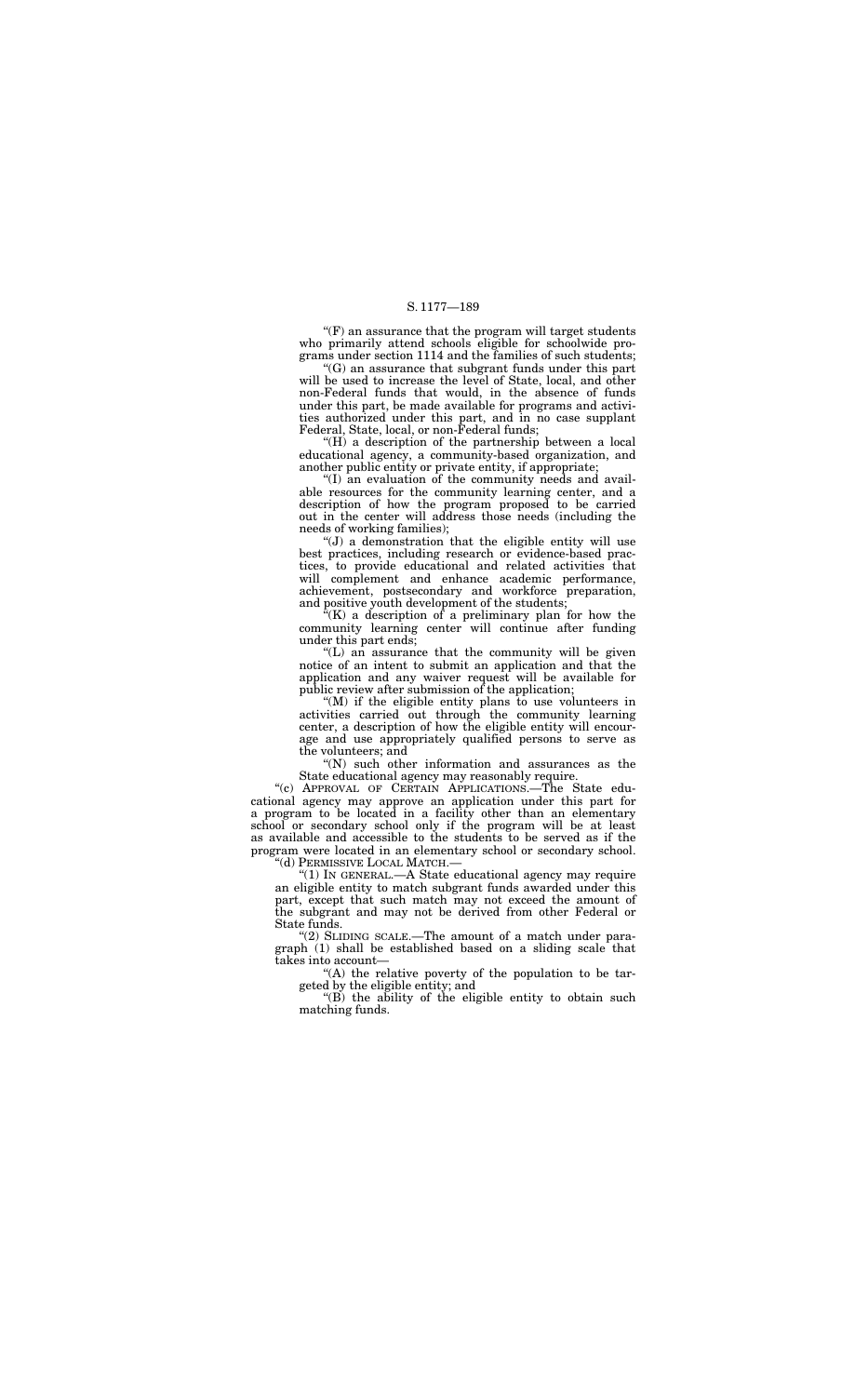''(3) IN-KIND CONTRIBUTIONS.—Each State educational agency that requires an eligible entity to match funds under this subsection shall permit the eligible entity to provide all or any portion of such match in the form of in-kind contributions.

"(4) CONSIDERATION.--Notwithstanding this subsection, a State educational agency shall not consider an eligible entity's ability to match funds when determining which eligible entities will receive subgrants under this part.

"(e) PEER REVIEW.—In reviewing local applications under this part, a State educational agency shall use a rigorous peer-review process or other methods to ensure the quality of funded projects.

''(f) GEOGRAPHIC DIVERSITY.—To the extent practicable, a State educational agency shall distribute subgrant funds under this part equitably among geographic areas within the State, including urban and rural communities.

"(g) DURATION OF AWARDS.—A subgrant awarded under this part shall be awarded for a period of not less than 3 years and not more than 5 years.<br>"(h) AMOUNT OF AWARDS.—A subgrant awarded under this

> "(ii) the families of students described in clause (i);

''(h) AMOUNT OF AWARDS.—A subgrant awarded under this part may not be made in an amount that is less than \$50,000.

''(i) PRIORITY.— ''(1) IN GENERAL.—In awarding subgrants under this part,  $(1)$  IN GENERAL.—In awarding subgrants under this part, a State educational agency shall give priority to applications— ''(A) proposing to target services to—

''(i) students who primarily attend schools that—

"(2) SPECIAL RULE.—The State educational agency shall provide the same priority under paragraph (1) to an application submitted by a local educational agency if the local educational agency demonstrates that it is unable to partner with a community-based organization in reasonable geographic proximity and of sufficient quality to meet the requirements of this part.

''(I) are implementing comprehensive support and improvement activities or targeted support and improvement activities under section 1111(d) or other schools determined by the local educational agency to be in need of intervention and support to improve student academic achievement and other outcomes; and

''(II) enroll students who may be at risk for academic failure, dropping out of school, involvement in criminal or delinquent activities, or who lack strong positive role models; and

''(B) submitted jointly by eligible entities consisting of not less than 1—

''(i) local educational agency receiving funds under part A of title I; and

''(ii) another eligible entity; and

''(C) demonstrating that the activities proposed in the application—

''(i) are, as of the date of the submission of the application, not accessible to students who would be served; or

''(ii) would expand accessibility to high-quality services that may be available in the community.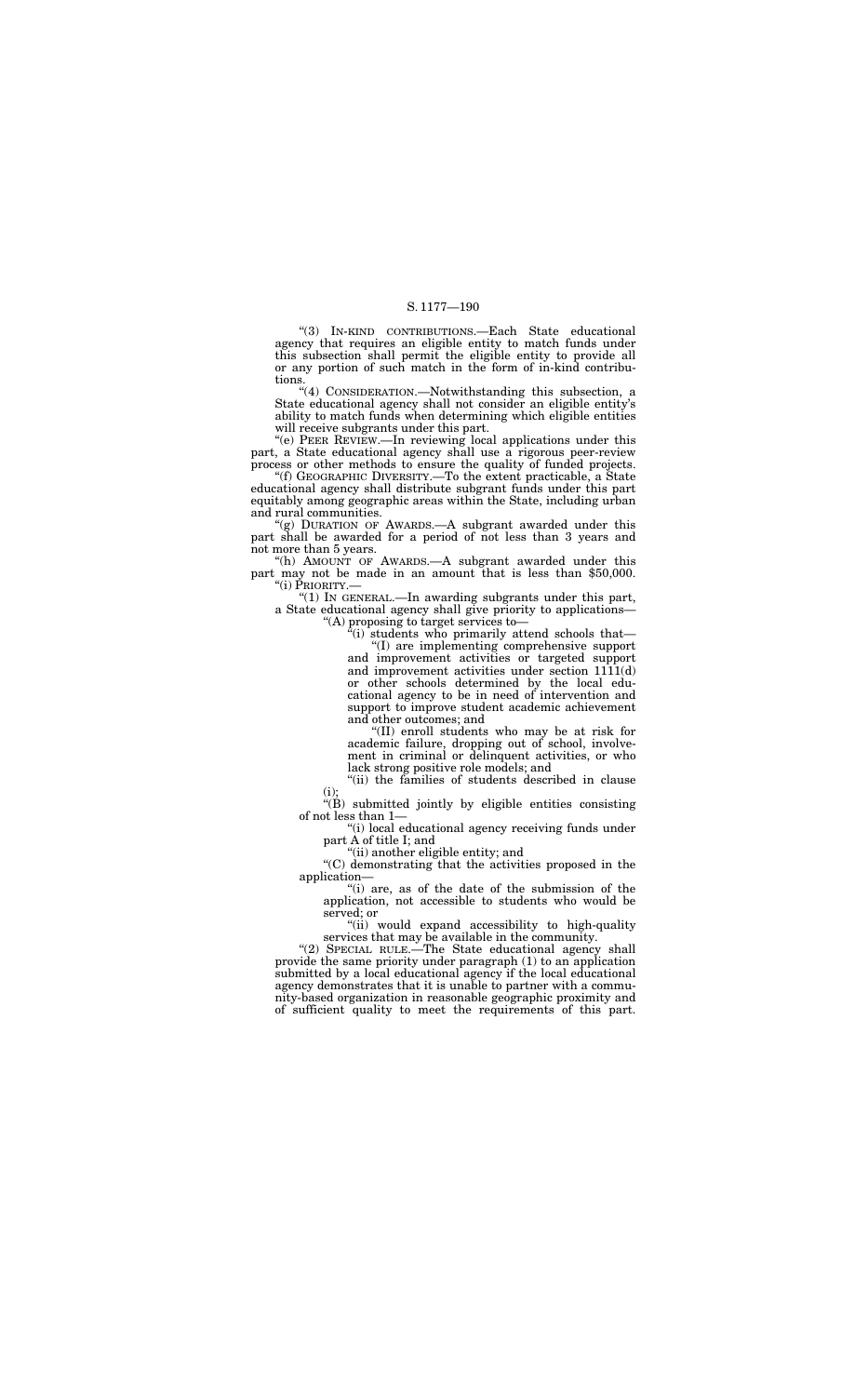''(3) LIMITATION.—A State educational agency may not give a priority or a preference to eligible entities that seek to use funds made available under this part to extend the regular school day.

''(j) RENEWABILITY OF AWARDS.—A State educational agency may renew a subgrant provided under this part to an eligible entity, based on the eligible entity's performance during the preceding subgrant period.

#### **''SEC. 4205. LOCAL ACTIVITIES.**

"(A) the challenging State academic standards and any local academic standards; and

''(a) AUTHORIZED ACTIVITIES.—Each eligible entity that receives an award under section 4204 may use the award funds to carry out a broad array of activities that advance student academic achievement and support student success, including—

 $''(2)$  well-rounded education activities, including such activities that enable students to be eligible for credit recovery or attainment;

''(1) academic enrichment learning programs, mentoring programs, remedial education activities, and tutoring services, that are aligned with—

 $'(6)$  programs that provide after-school activities for students who are English learners that emphasize language skills and academic achievement;

''(B) local curricula that are designed to improve student academic achievement;

"(11) programs that provide assistance to students who have been truant, suspended, or expelled to allow the students to improve their academic achievement;

"(13) programs that build skills in science, technology, engineering, and mathematics (referred to in this paragraph as 'STEM'), including computer science, and that foster innovation in learning by supporting nontraditional STEM education teaching methods; and

''(3) literacy education programs, including financial literacy programs and environmental literacy programs;

''(4) programs that support a healthy and active lifestyle, including nutritional education and regular, structured physical activity programs;

" $(5)$  services for individuals with disabilities;

" $(14)$  programs that partner with in-demand fields of the local workforce or build career competencies and career readiness and ensure that local workforce and career readiness skills are aligned with the Carl D. Perkins Career and Technical Education Act of 2006 (20 U.S.C. 2301 et seq.) and the Workforce Innovation and Opportunity Act (29 U.S.C. 3101 et seq.).

''(7) cultural programs;

''(8) telecommunications and technology education programs;

" $(9)$  expanded library service hours;

''(10) parenting skills programs that promote parental involvement and family literacy;

''(12) drug and violence prevention programs and counseling programs;

''(b) MEASURES OF EFFECTIVENESS.—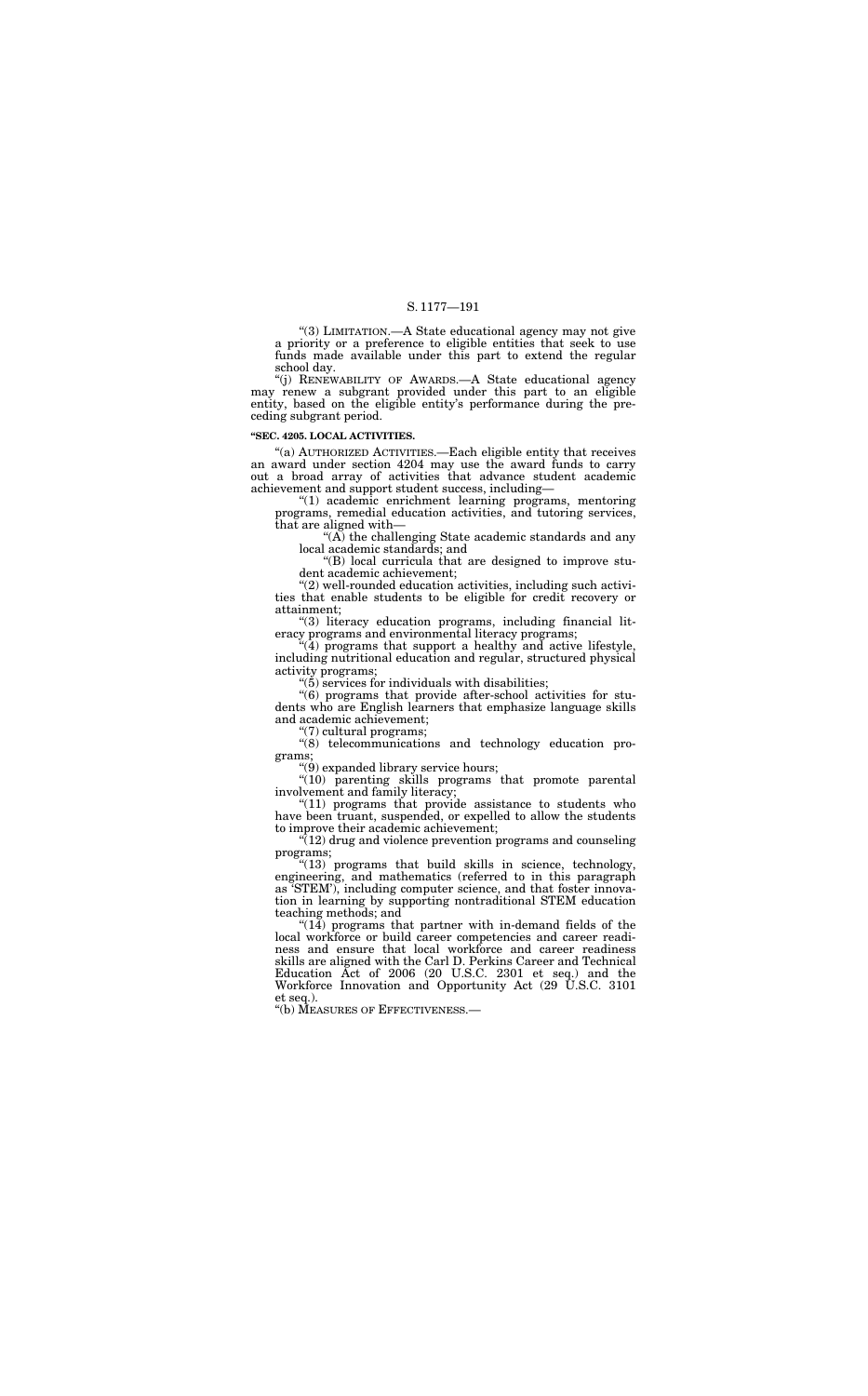"(1) In GENERAL.—For a program or activity developed pursuant to this part to meet the measures of effectiveness, monitored by the State educational agency as described in section  $4203(a)(14)$ , such program or activity shall-

"(A) be based upon an assessment of objective data regarding the need for before and after school (or summer recess) programs and activities in the schools and communities;

''(D) ensure that measures of student success align with the regular academic program of the school and the academic needs of participating students and include performance indicators and measures described in section  $4203(a)(14)(A);$  and

''(B) be based upon an established set of performance measures aimed at ensuring the availability of high-quality academic enrichment opportunities;

''(E) collect the data necessary for the measures of student success described in subparagraph (D).<br>"(2) PERIODIC EVALUATION.—

''(C) if appropriate, be based upon evidence-based research that the program or activity will help students meet the challenging State academic standards and any local academic standards;

"(A) In GENERAL.—The program or activity shall undergo a periodic evaluation in conjunction with the State educational agency's overall evaluation plan as described in section  $4203(a)(14)$ , to assess the program's progress toward achieving the goal of providing high-quality opportunities for academic enrichment and overall student success.

''(B) USE OF RESULTS.—The results of evaluations under subparagraph (A) shall be—

''(i) used to refine, improve, and strengthen the program or activity, and to refine the performance measures;

''(ii) made available to the public upon request, with public notice of such availability provided; and ''(iii) used by the State to determine whether a

subgrant is eligible to be renewed under section 4204(j).

#### **''SEC. 4206. AUTHORIZATION OF APPROPRIATIONS.**

''There are authorized to be appropriated to carry out this part \$1,000,000,000 for fiscal year 2017 and \$1,100,000,000 for each of fiscal years 2018 through 2020.''.

# **PART C—EXPANDING OPPORTUNITY THROUGH QUALITY CHARTER SCHOOLS**

#### **SEC. 4301. CHARTER SCHOOLS.**

Part C of title IV (20 U.S.C. 7221 et seq.), as redesignated by section 4001, is amended—

(1) by striking sections 4301 through 4305, as redesignated by section 4001, and inserting the following:

#### **''SEC. 4301. PURPOSE.**

''It is the purpose of this part to—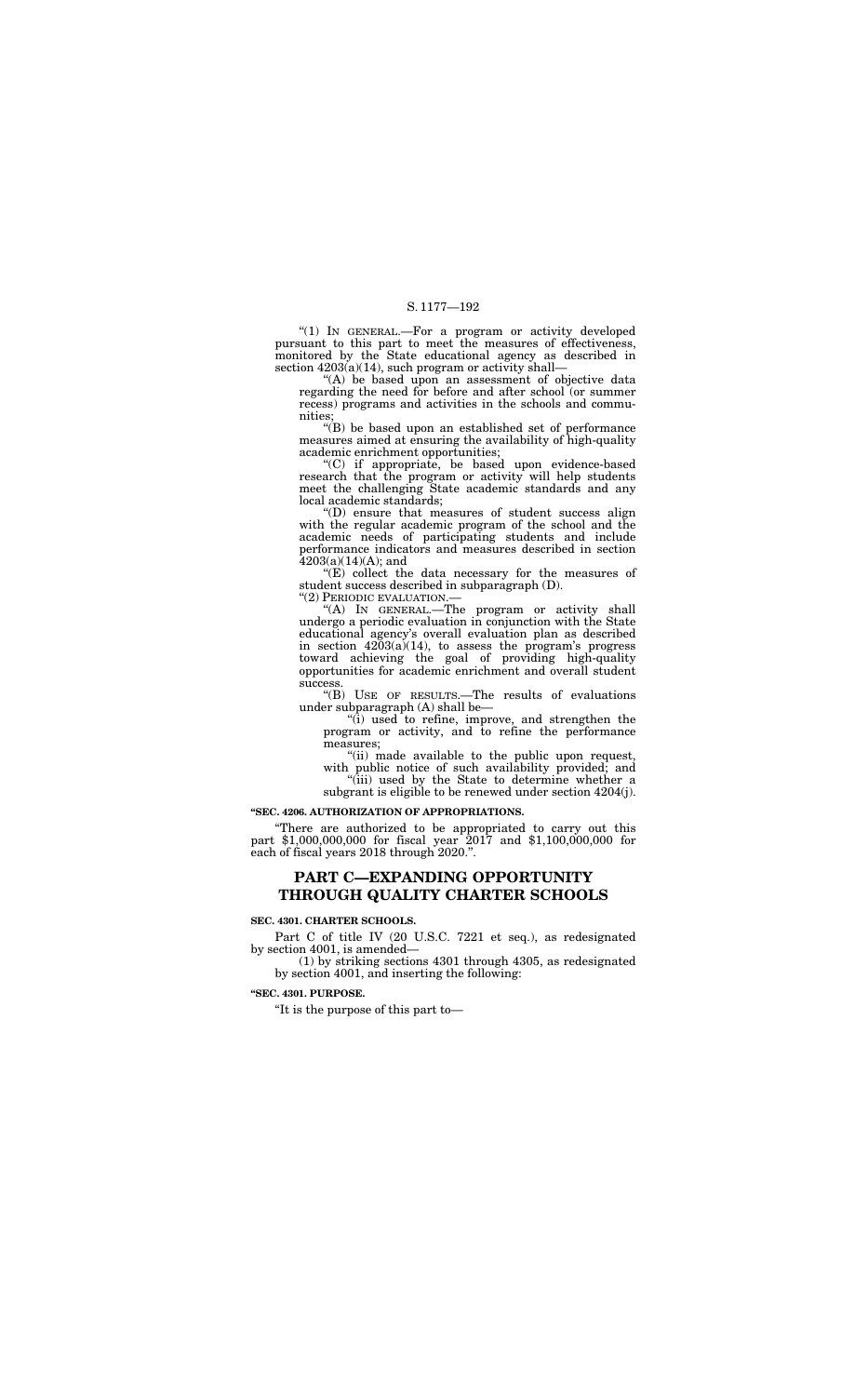''(1) improve the United States education system and education opportunities for all people in the United States by supporting innovation in public education in public school settings that prepare students to compete and contribute to the global economy and a stronger Nation;

"(2) provide financial assistance for the planning, program design, and initial implementation of charter schools;

 $\cdot$ (3) increase the number of high-quality charter schools available to students across the United States;

"(4) evaluate the impact of charter schools on student achievement, families, and communities, and share best practices between charter schools and other public schools;

 $\cdot (6)$  expand opportunities for children with disabilities, English learners, and other traditionally underserved students to attend charter schools and meet the challenging State academic standards;

''(5) encourage States to provide support to charter schools for facilities financing in an amount more nearly commensurate to the amount States typically provide for traditional public schools;

 $(1)$  supporting the startup of new charter schools, the replication of high-quality charter schools, and the expansion of high-quality charter schools;

 $\sqrt[\alpha]{2}$  assisting charter schools in accessing credit to acquire and renovate facilities for school use; and

''(7) support efforts to strengthen the charter school authorizing process to improve performance management, including transparency, oversight and monitoring (including financial audits), and evaluation of such schools; and

 $"(1)$  reserve 12.5 percent to support charter school facilities assistance under section 4304;

" $(2)$  reserve 22.5 percent to carry out national activities under section 4305; and

''(8) support quality, accountability, and transparency in the operational performance of all authorized public chartering agencies, including State educational agencies, local educational agencies, and other authorizing entities.

#### **''SEC. 4302. PROGRAM AUTHORIZED.**

''(a) IN GENERAL.—The Secretary may carry out a charter school program that supports charter schools that serve early childhood, elementary school, or secondary school students by—

''(3) carrying out national activities to support—

"(A) the activities described in paragraph  $(1)$ ;

''(B) the dissemination of best practices of charter schools for all schools;

''(C) the evaluation of the impact of the charter school program under this part on schools participating in such program; and

''(D) stronger charter school authorizing practices.

''(b) FUNDING ALLOTMENT.—From the amount made available under section 4311 for a fiscal year, the Secretary shall—

''(3) use the remaining amount after the reservations under paragraphs (1) and (2) to carry out section 4303.

''(c) PRIOR GRANTS AND SUBGRANTS.—The recipient of a grant or subgrant under part B of title V (as such part was in effect on the day before the date of enactment of the Every Student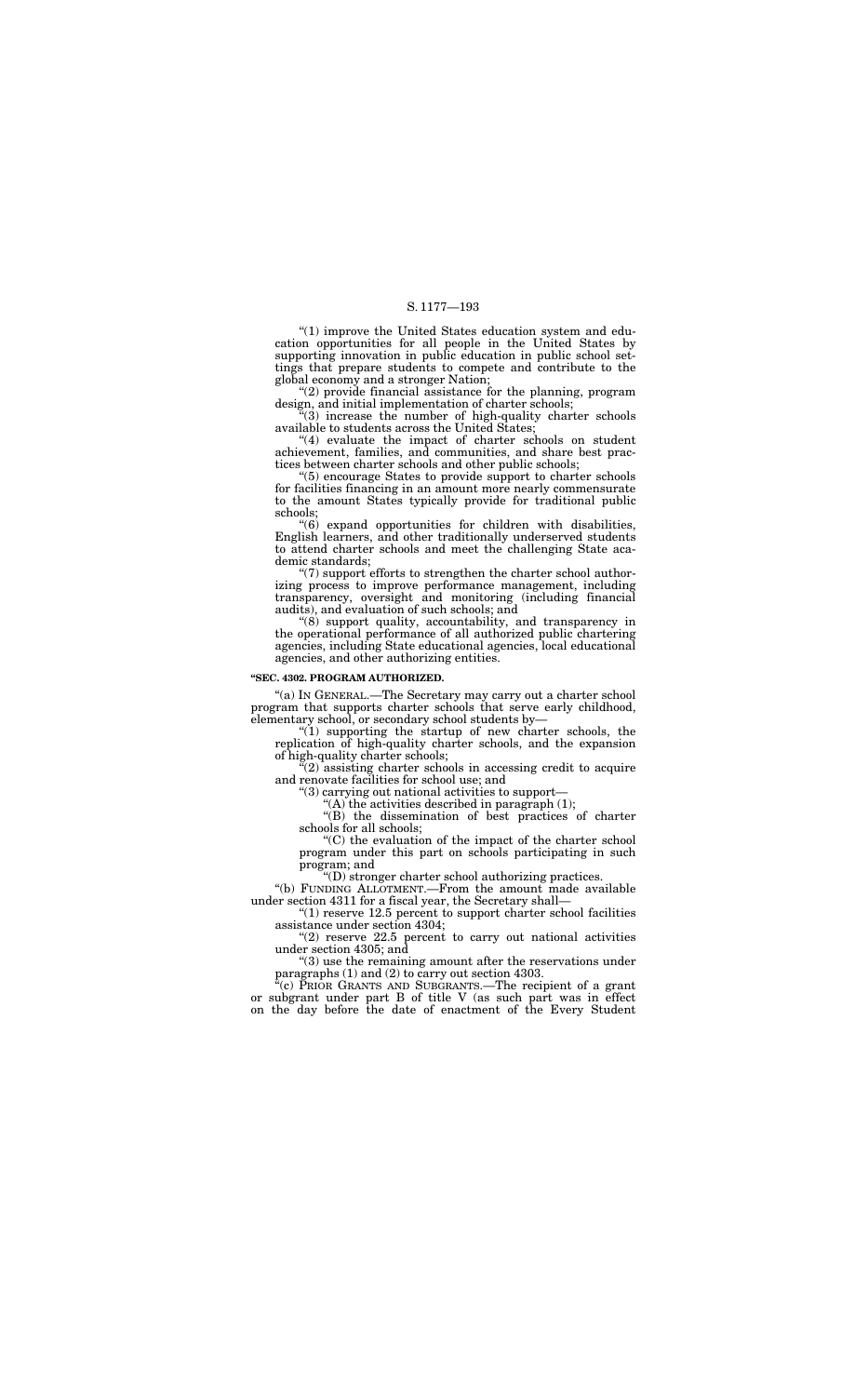Succeeds Act) shall continue to receive funds in accordance with the terms and conditions of such grant or subgrant.

#### **''SEC. 4303. GRANTS TO SUPPORT HIGH-QUALITY CHARTER SCHOOLS.**

''(a) STATE ENTITY DEFINED.—For purposes of this section, the term 'State entity' means—

''(1) a State educational agency;

"(2) a State charter school board;

''(3) a Governor of a State; or

''(4) a charter school support organization.

''(b) PROGRAM AUTHORIZED.—From the amount available under section 4302(b)(3), the Secretary shall award, on a competitive basis, grants to State entities having applications approved under subsection (f) to enable such entities to—

''(1) award subgrants to eligible applicants to enable eligible applicants to—

"(1) IN GENERAL.—A State entity receiving a grant under this section shall—

''(A) open and prepare for the operation of new charter schools;

"(A) use not less than 90 percent of the grant funds to award subgrants to eligible applicants, in accordance with the quality charter school program described in the State entity's application pursuant to subsection (f), for the purposes described in subsection (b)(1);

''(B) open and prepare for the operation of replicated high-quality charter schools; or

''(C) expand high-quality charter schools; and

''(2) provide technical assistance to eligible applicants and authorized public chartering agencies in carrying out the activities described in paragraph (1), and work with authorized public chartering agencies in the State to improve authorizing quality, including developing capacity for, and conducting, fiscal oversight and auditing of charter schools.

"(A) USE OF LOTTERY.--Nothing in this Act shall prohibit the Secretary from awarding grants to State entities, or prohibit State entities from awarding subgrants to eligible applicants, that use a weighted lottery to give slightly better chances for admission to all, or a subset of, educationally disadvantaged students if—

''(c) STATE ENTITY USES OF FUNDS.—

"(i) the use of weighted lotteries in favor of such students is not prohibited by State law, and such State law is consistent with laws described in section 4310(2)(G); and

''(B) reserve not less than 7 percent of such funds to carry out the activities described in subsection  $(b)(2)$ ; and

''(C) reserve not more than 3 percent of such funds for administrative costs, which may include technical assistance.

''(2) CONTRACTS AND GRANTS.—A State entity may use a grant received under this section to carry out the activities described in subsection (b)(2) directly or through grants, contracts, or cooperative agreements.

''(3) RULE OF CONSTRUCTION.—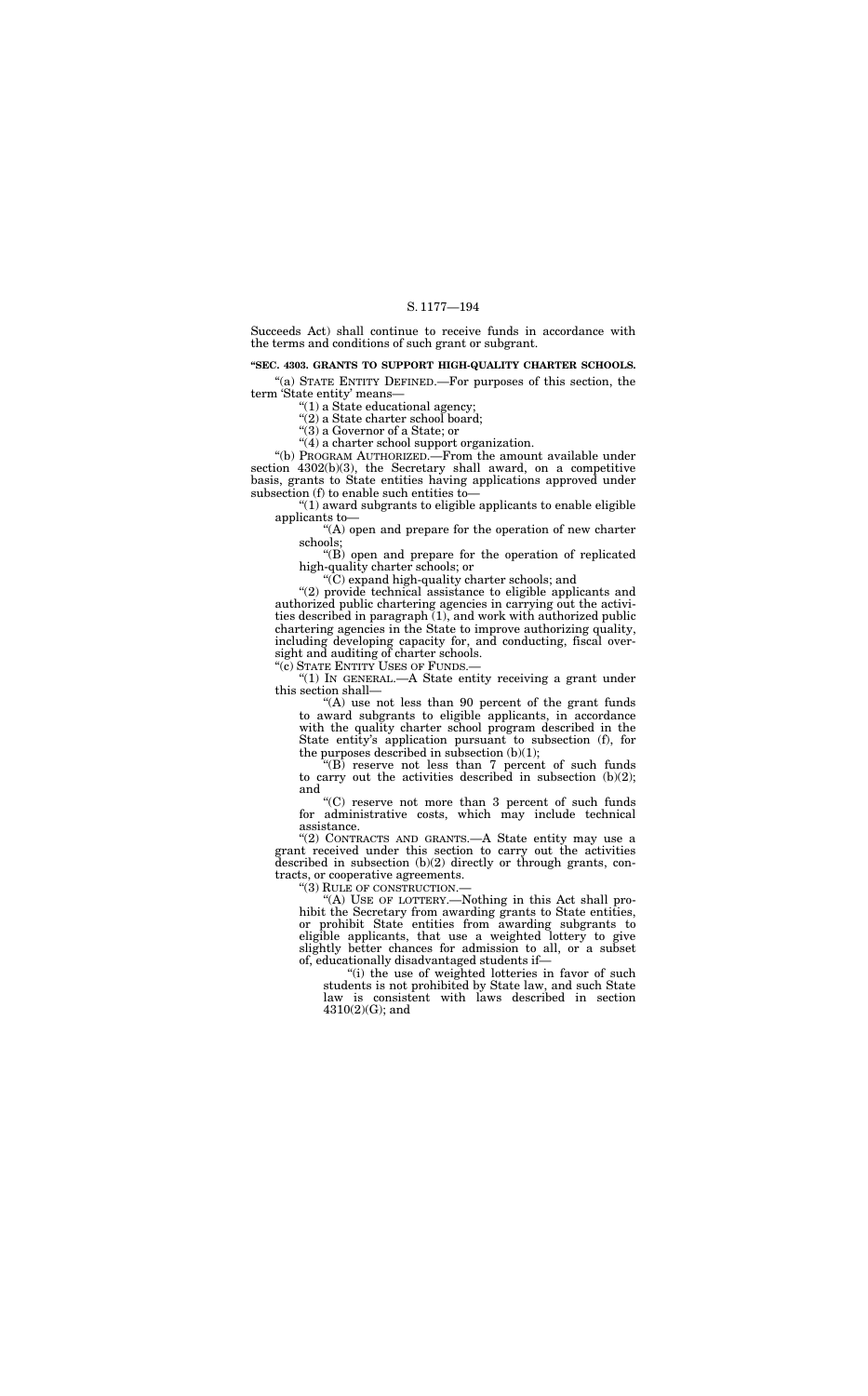''(ii) such weighted lotteries are not used for the purpose of creating schools exclusively to serve a particular subset of students.

''(B) STUDENTS WITH SPECIAL NEEDS.—Nothing in this paragraph shall be construed to prohibit schools from specializing in providing specific services for students with a demonstrated need for such services, such as students who need specialized instruction in reading, spelling, or writing.

"(d) PROGRAM PERIODS; PEER REVIEW; DISTRIBUTION OF SUBGRANTS; WAIVERS.— "(1) PROGRAM PERIODS.— "(A) GRANTS.—A grant awarded by the Secretary to

"(2) PEER REVIEW.—The Secretary, and each State entity awarding subgrants under this section, shall use a peer-review process to review applications for assistance under this section.

> "(i) shall for each fiscal year for which funds are appropriated under section 4311—

a State entity under this section shall be for a period of not more than 5 years.

''(B) SUBGRANTS.—A subgrant awarded by a State entity under this section shall be for a period of not more than 5 years, of which an eligible applicant may use not more than 18 months for planning and program design.

''(3) GRANT AWARDS.— ''(A) IN GENERAL.—The Secretary—

''(I) award not less than 3 grants under this section; and

''(II) fully obligate the first 2 years of funds appropriated for the purpose of awarding grants under this section in the first fiscal year for which such grants are awarded; and

''(ii) prior to the start of the third year of the grant period and each succeeding year of each grant awarded under this section to a State entity—

''(I) shall review—

''(aa) whether the State entity is using the grant funds for the agreed upon uses of funds; and

''(bb) whether the full amount of the grant will be needed for the remainder of the grant period; and

''(II) may, as determined necessary based on that review, terminate or reduce the amount of the grant and reallocate the remaining grant funds to other State entities—

"(aa) by using such funds to award grants under this section to other State entities; or "(bb) in a fiscal year in which the amount of such remaining funds is insufficient to award grants under item (aa), in accordance with subparagraph  $(B)$ .

''(B) REMAINING FUNDING.—For a fiscal year for which there are remaining grant funds under this paragraph, but the amount of such funds is insufficient to award a grant to a State entity under this section, the Secretary shall use such remaining grants funds—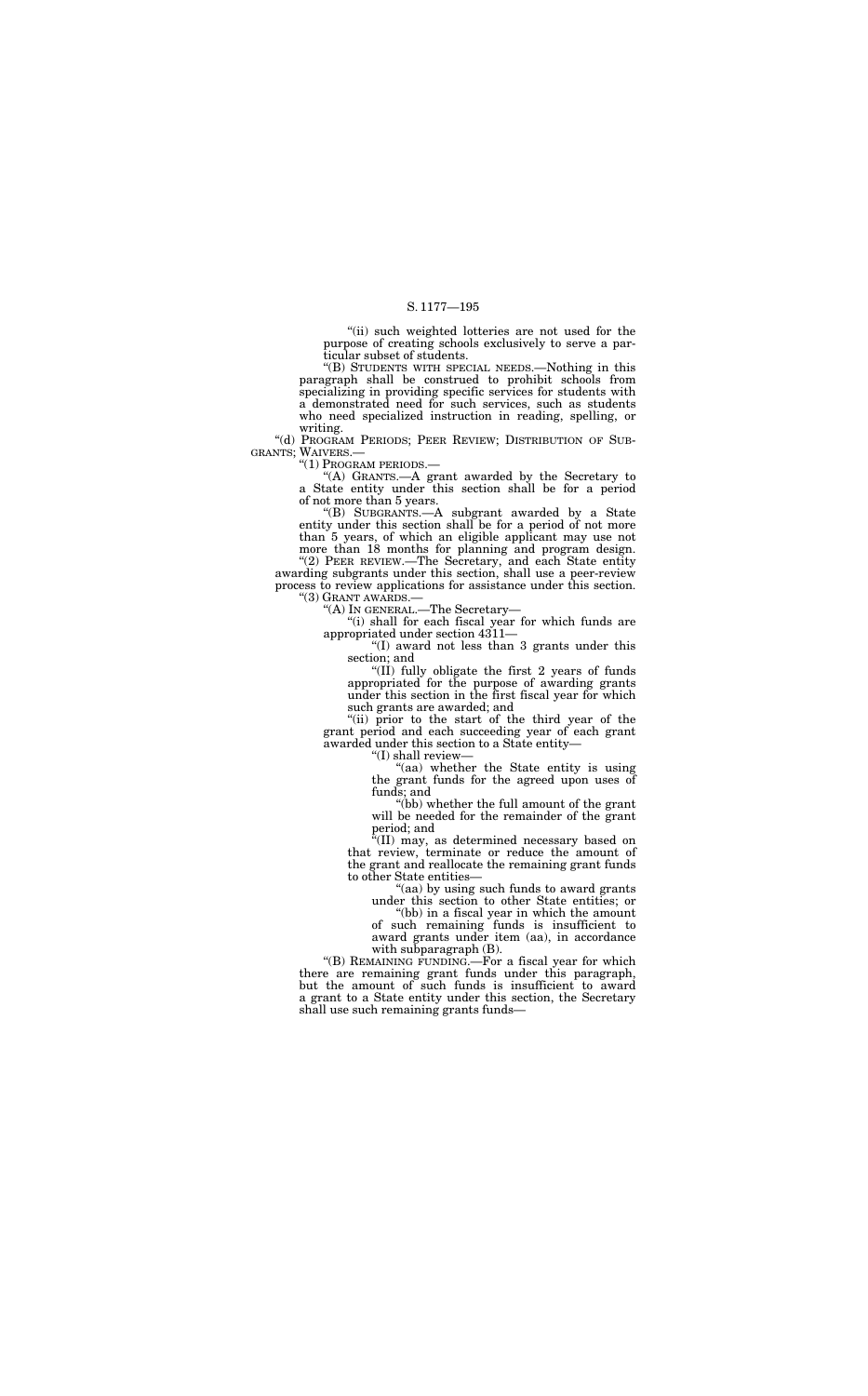''(i) to supplement funding for grants under section  $4305(a)(2)$ , but not to supplant—

''(I) the funds reserved under section 4305(a)(2); and

"(ii) to award grants to State entities to carry out the activities described in subsection (b)(1) for the next fiscal year; or

''(II) funds otherwise reserved under section 4302(b)(2) to carry out national activities under section 4305;

"(iii) to award one year of a grant under subsection (b)(1) to a high-scoring State entity, in an amount at or above the minimum amount the State entity needs to be successful for such year.

"(4) DIVERSITY OF PROJECTS.—Each State entity awarding subgrants under this section shall award subgrants in a manner that, to the extent practicable and applicable, ensures that such subgrants—

"(A) the waiver is requested in an approved application under this section; and

''(B) the Secretary determines that granting such waiver will promote the purpose of this part.<br>"(e) LIMITATIONS.—

"(1) GRANTS.—No State entity may receive a grant under this section for use in a State in which a State entity is currently using a grant received under this section.

''(A) are distributed throughout different areas, including urban, suburban, and rural areas; and

''(B) will assist charter schools representing a variety of educational approaches.

"(2) SUBGRANTS.—An eligible applicant may not receive more than 1 subgrant under this section for each individual charter school for a 5-year period, unless the eligible applicant demonstrates to the State entity that such individual charter school has at least 3 years of improved educational results for students enrolled in such charter school with respect to the elements described in subparagraphs (A) and (D) of section 4310(8).

''(5) WAIVERS.—The Secretary may waive any statutory or regulatory requirement over which the Secretary exercises administrative authority, except any such requirement relating to the elements of a charter school described in section 4310(2), if—

"(1) DESCRIPTION OF PROGRAM.—A description of the State entity's objectives in running a quality charter school program under this section and how the objectives of the program will be carried out, including—

> "(i) support the opening of charter schools through the startup of new charter schools and, if applicable, the replication of high-quality charter schools, and the expansion of high-quality charter schools (including the proposed number of new charter schools to be

''(f) APPLICATIONS.—A State entity desiring to receive a grant under this section shall submit an application to the Secretary at such time and in such manner as the Secretary may require. The application shall include the following:

''(A) a description of how the State entity will—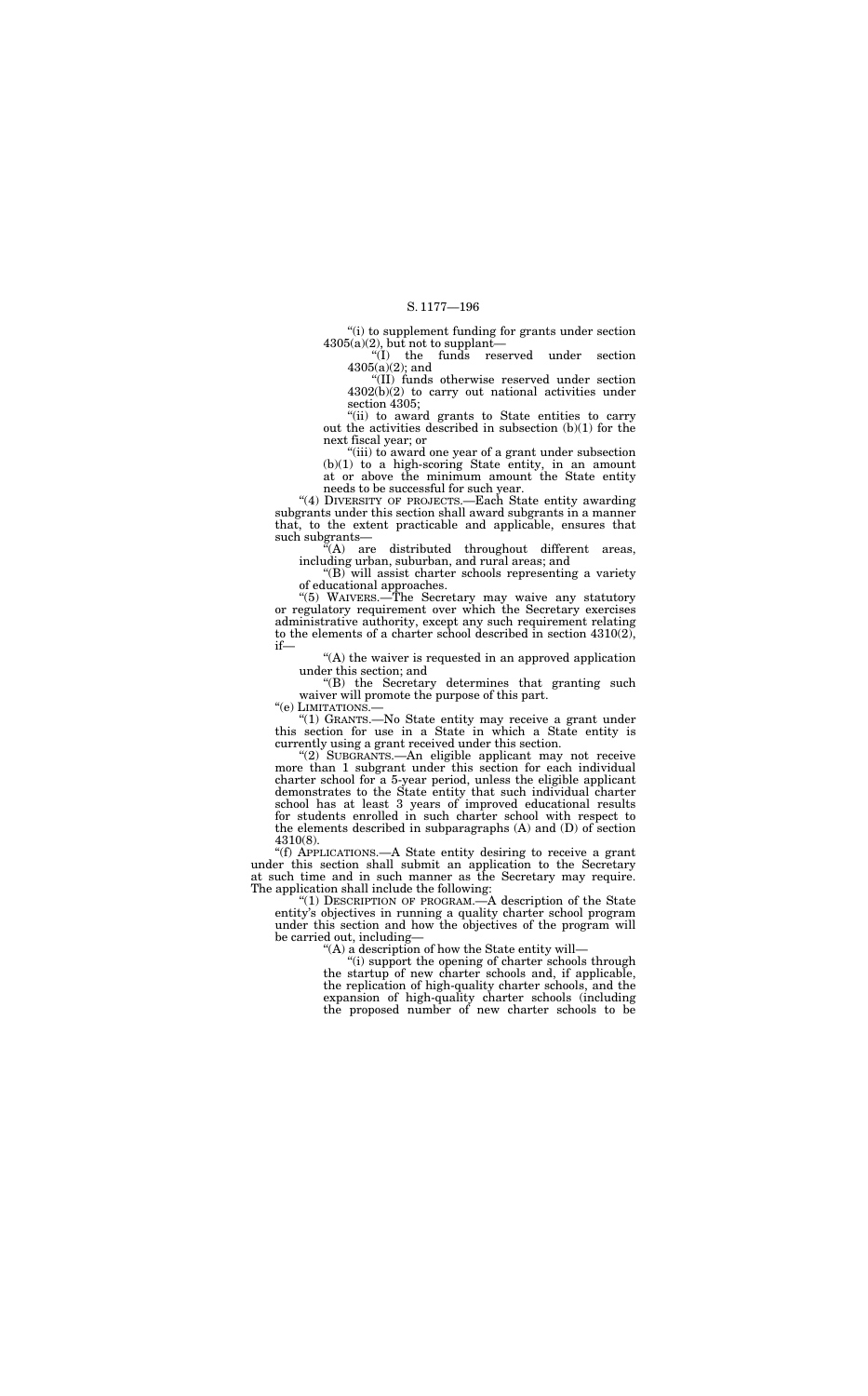opened, high-quality charter schools to be opened as a result of the replication of a high-quality charter school, or high-quality charter schools to be expanded under the State entity's program);

''(ii) inform eligible charter schools, developers, and authorized public chartering agencies of the availability of funds under the program;

"(iii) work with eligible applicants to ensure that the eligible applicants access all Federal funds that such applicants are eligible to receive, and help the charter schools supported by the applicants and the students attending those charter schools—

" $(II)$  receive the commensurate share of Federal funds the schools and students are eligible to receive under such programs; and

"(iv) ensure that authorized public chartering agencies, in collaboration with surrounding local educational agencies where applicable, establish clear plans and procedures to assist students enrolled in a charter school that closes or loses its charter to attend other high-quality schools;

''(I) participate in the Federal programs in which the schools and students are eligible to participate;

" $(v)$  in the case of a State entity that is not a State educational agency—

'(I) work with the State educational agency and charter schools in the State to maximize charter school participation in Federal and State programs for which charter schools are eligible; and

''(I) is using funds provided under this section for one of the activities described in subsection  $(b)(1)$ ; and

''(III) meet the needs of students served under such programs, including students with disabilities and English learners;

''(I) charter schools in local educational agencies with a significant number of schools identified by the State for comprehensive support and improvement under section  $1111(c)(4)(D)\hat{i}$ ; and

''(II) work with the State educational agency to operate the State entity's program under this section, if applicable;

''(vi) ensure that each eligible applicant that receives a subgrant under the State entity's program—

''(II) is prepared to continue to operate charter schools funded under this section in a manner consistent with the eligible applicant's application for such subgrant once the subgrant funds under this section are no longer available;

''(vii) support—

''(II) the use of charter schools to improve struggling schools, or to turn around struggling schools;

''(viii) work with charter schools on—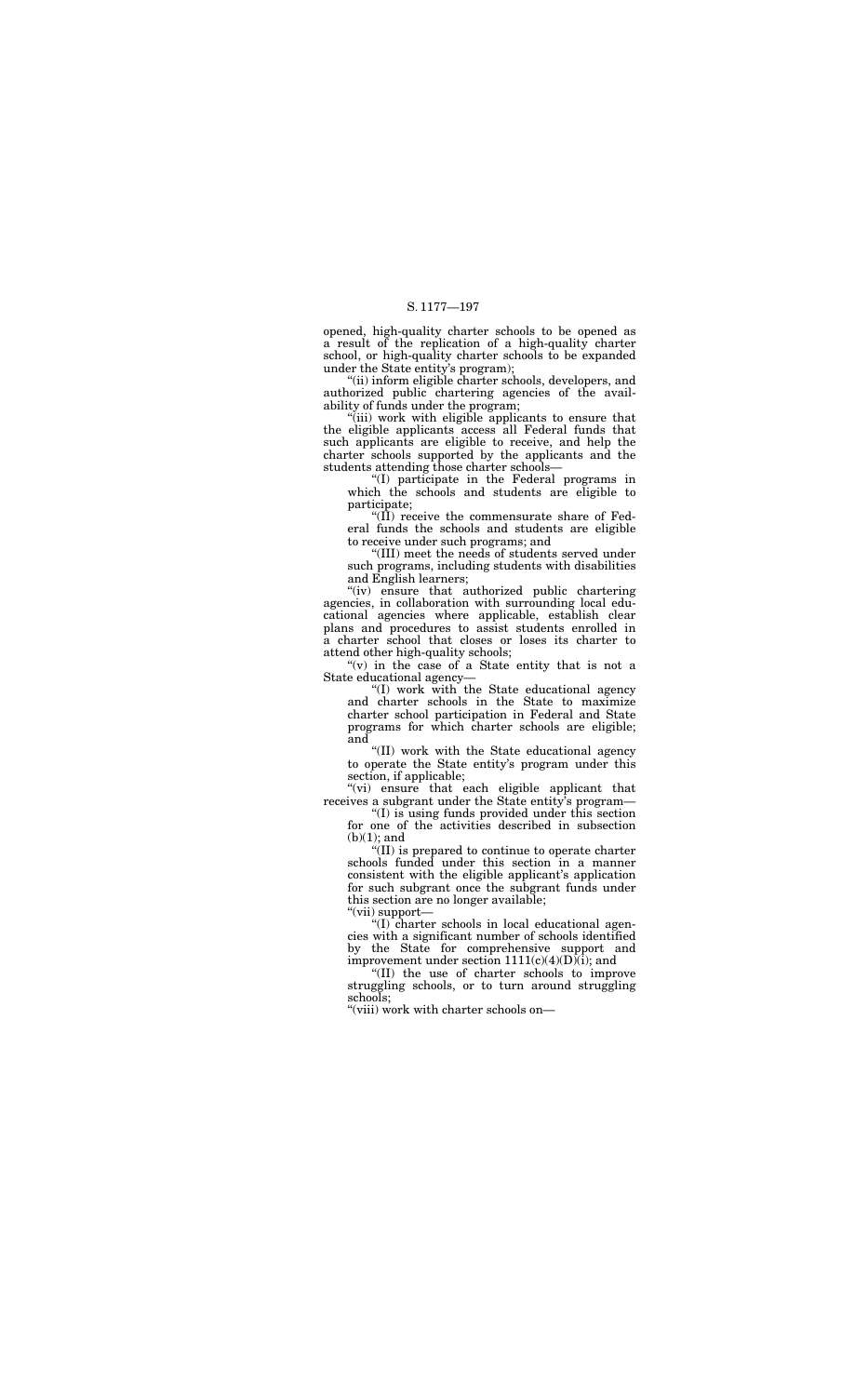''(I) recruitment and enrollment practices to promote inclusion of all students, including by eliminating any barriers to enrollment for educationally disadvantaged students (who include foster youth and unaccompanied homeless youth); and

"(ix) share best and promising practices between charter schools and other public schools;

''(II) supporting all students once they are enrolled to promote retention, including by reducing the overuse of discipline practices that remove students from the classroom;

" $(x)$  ensure that charter schools receiving funds under the State entity's program meet the educational needs of their students, including children with disabilities and English learners;

"(xi) support efforts to increase charter school quality initiatives, including meeting the quality authorizing elements described in paragraph  $(2)(D)$ ;

" $(xii)(\overline{I})$  in the case of a State entity not described in subclause (II), a description of how the State entity will provide oversight of authorizing activity, including how the State will help ensure better authorizing, such as by establishing authorizing standards that may include approving, monitoring, and re-approving or revoking the authority of an authorized public chartering agency based on the performance of the charter schools authorized by such agency in the areas of student achievement, student safety, financial and operational management, and compliance with all applicable statutes and regulations; and

(xiii) work with eligible applicants receiving a subgrant under the State entity's program to support the opening of new charter schools or charter school models described in clause (i) that are high schools;

''(i) is able to meet and carry out the priorities described in subsection  $(g)(2)$ ;

''(II) in the case of a State entity described in subsection  $(a)(4)$ , a description of how the State entity will work with the State to support the State's system of technical assistance and oversight, as described in subclause (I), of the authorizing activity of authorized public chartering agencies; and

''(B) a description of the extent to which the State entity—

''(ii) is working to develop or strengthen a cohesive statewide system to support the opening of new charter schools and, if applicable, the replication of highquality charter schools, and the expansion of highquality charter schools; and

''(iii) is working to develop or strengthen a cohesive strategy to encourage collaboration between charter schools and local educational agencies on the sharing of best practices;

''(C) a description of how the State entity will award subgrants, on a competitive basis, including—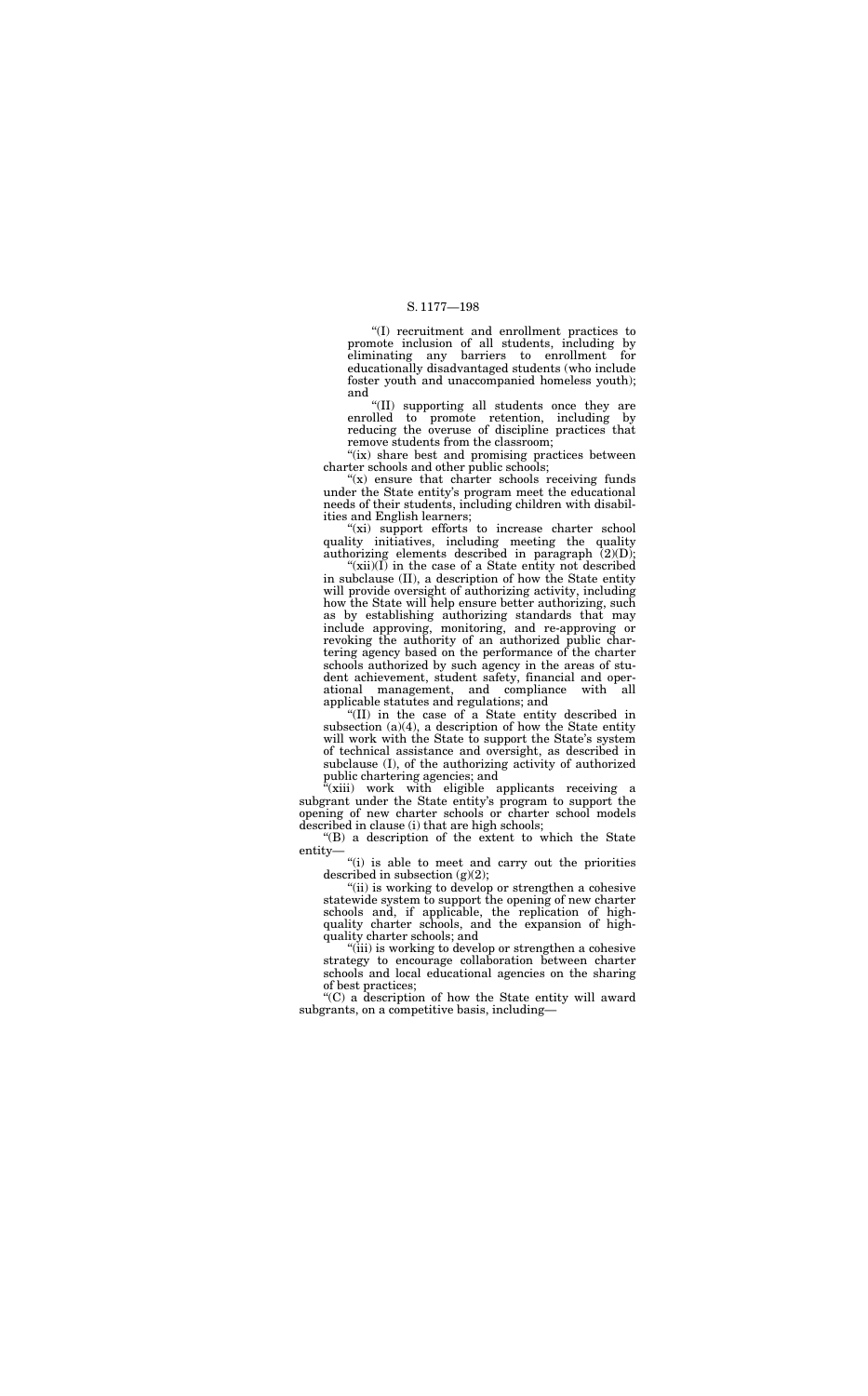"(i) a description of the application each eligible applicant desiring to receive a subgrant will be required to submit, which application shall include—

''(I) a description of the roles and responsibilities of eligible applicants, partner organizations, and charter management organizations, including the administrative and contractual roles and responsibilities of such partners;

''(II) a description of the quality controls agreed to between the eligible applicant and the authorized public chartering agency involved, such as a contract or performance agreement, how a school's performance in the State's accountability system and impact on student achievement (which may include student academic growth) will be one of the most important factors for renewal or revocation of the school's charter, and how the State entity and the authorized public chartering agency involved will reserve the right to revoke or not renew a school's charter based on financial, structural, or operational factors involving the management of the school;

 $\rm ^{\circ}\rm (IV)$  a description of how the eligible applicant will solicit and consider input from parents and other members of the community on the implementation and operation of each charter school that will receive funds under the State entity's program;

 $\sqrt[\mu]{(V)}$  a description of the eligible applicant's planned activities and expenditures of subgrant funds to support the activities described in subsection  $(b)(1)$ , and how the eligible applicant will maintain financial sustainability after the end of the subgrant period; and

"(ii) a description of how the State entity will review applications from eligible applicants;

''(III) a description of how the autonomy and flexibility granted to a charter school is consistent with the definition of a charter school in section 4310;

"(E) a description of how the State entity will ensure that each charter school receiving funds under the State entity's program has considered and planned for the transportation needs of the school's students;

 $\sqrt{\text{F}}$ ) a description of how the State in which the State entity is located addresses charter schools in the State's open meetings and open records laws; and

''(VI) a description of how the eligible applicant will support the use of effective parent, family, and community engagement strategies to operate each charter school that will receive funds under the State entity's program; and

''(D) in the case of a State entity that partners with an outside organization to carry out the State entity's quality charter school program, in whole or in part, a description of the roles and responsibilities of the partner;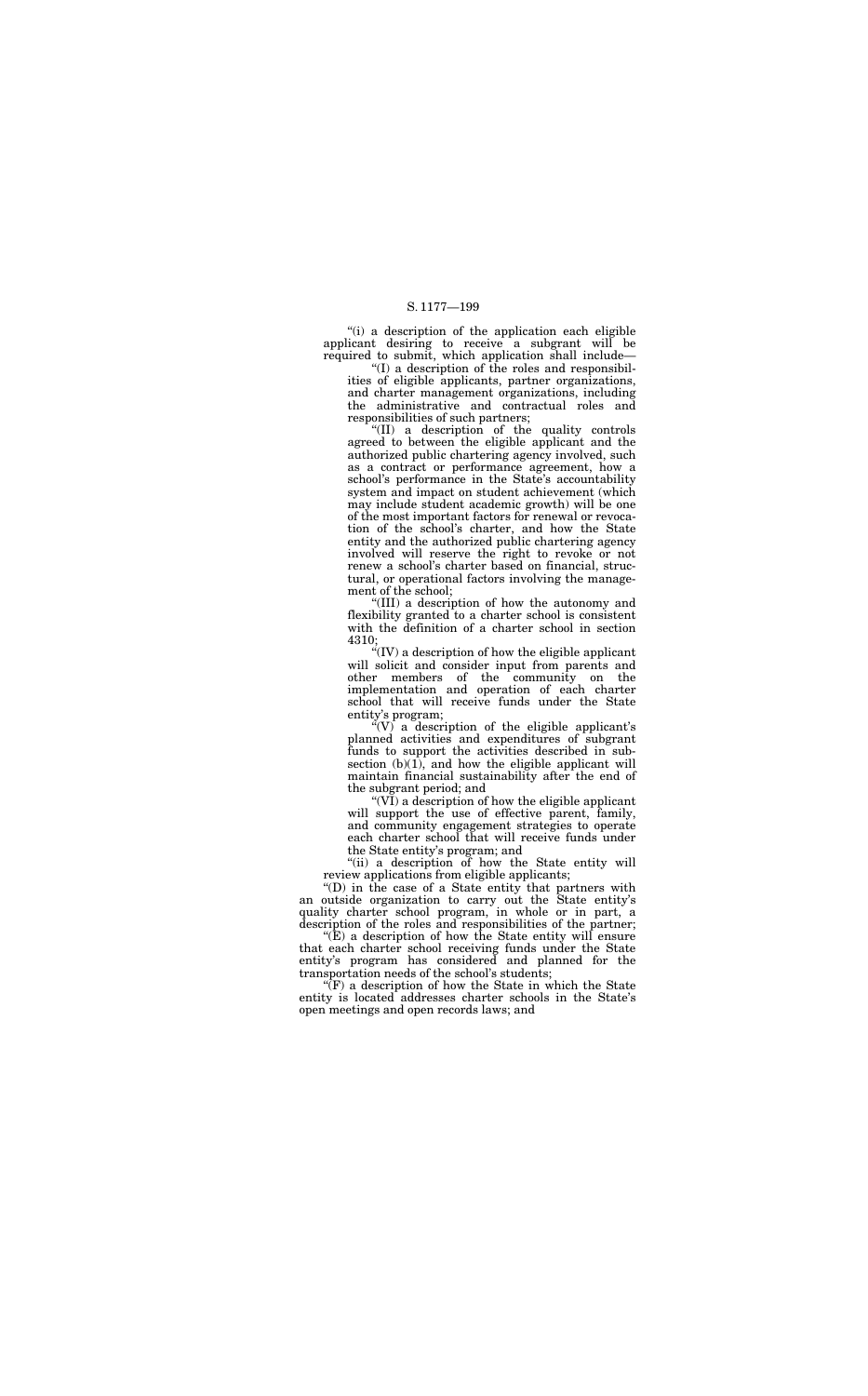''(G) a description of how the State entity will support diverse charter school models, including models that serve rural communities.

''(2) ASSURANCES.—Assurances that—

"(A) each charter school receiving funds through the State entity's program will have a high degree of autonomy over budget and operations, including autonomy over personnel decisions;

''(B) the State entity will support charter schools in meeting the educational needs of their students, as described in paragraph  $(1)(A)(x)$ ;

 $E(E)$  the State entity will promote quality authorizing, consistent with State law, such as through providing technical assistance to support each authorized public chartering agency in the State to improve such agency's ability to monitor the charter schools authorized by the agency, including by—

''(C) the State entity will ensure that the authorized public chartering agency of any charter school that receives funds under the State entity's program adequately monitors each charter school under the authority of such agency in recruiting, enrolling, retaining, and meeting the needs of all students, including children with disabilities and English learners;

"(ii) reviewing the schools' independent, annual audits of financial statements prepared in accordance with generally accepted accounting principles, and ensuring that any such audits are publically reported; and

''(D) the State entity will provide adequate technical assistance to eligible applicants to meet the objectives described in clause (viii) of paragraph (1)(A) and subparagraph (B) of this paragraph;

''(i) assessing annual performance data of the schools, including, as appropriate, graduation rates, student academic growth, and rates of student attrition;

''(iii) holding charter schools accountable to the academic, financial, and operational quality controls agreed to between the charter school and the authorized public chartering agency involved, such as through renewal, non-renewal, or revocation of the school's charter;

''(F) the State entity will work to ensure that charter schools are included with the traditional public schools in decisionmaking about the public school system in the State; and

''(G) the State entity will ensure that each charter school receiving funds under the State entity's program makes publicly available, consistent with the dissemination requirements of the annual State report card under section 1111(h), including on the website of the school, information to help parents make informed decisions about the education options available to their children, including—

''(i) information on the educational program;

"(ii) student support services;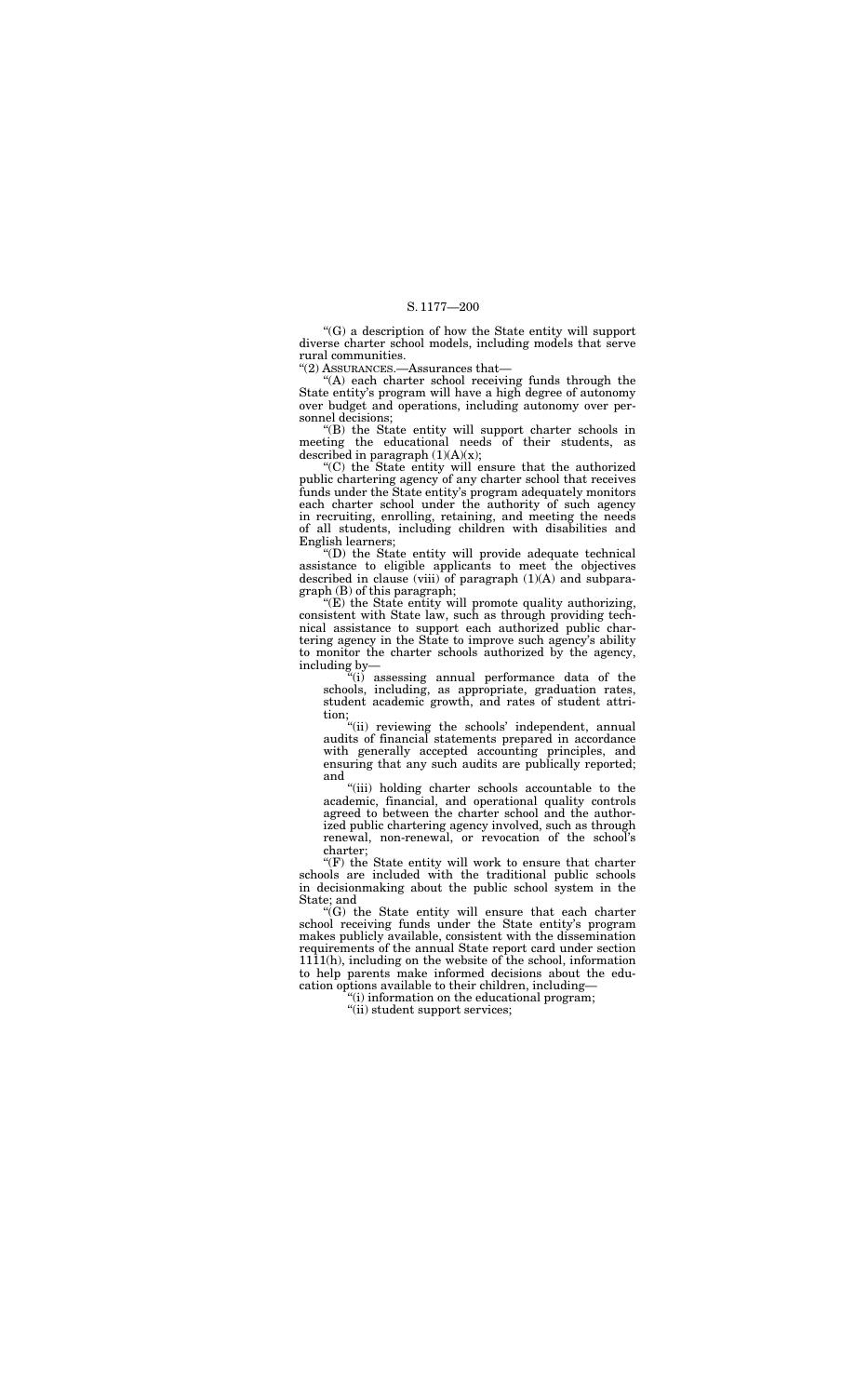"(iii) parent contract requirements (as applicable), including any financial obligations or fees;

''(iv) enrollment criteria (as applicable); and

"(3) REQUESTS FOR WAIVERS.-Information about waivers, including—

''(v) annual performance and enrollment data for each of the subgroups of students, as defined in section  $1111(c)(2)$ , except that such disaggregation of performance and enrollment data shall not be required in a case in which the number of students in a group is insufficient to yield statically reliable information or the results would reveal personally identifiable information about an individual student.

"(A) a request and justification for waivers of any Federal statutory or regulatory provisions that the State entity believes are necessary for the successful operation of the charter schools that will receive funds under the State entity's program under this section or, in the case of a State entity defined in subsection (a)(4), a description of how the State entity will work with the State to request such necessary waivers, where applicable; and

" $(A)$  the degree of flexibility afforded by the State's charter school law and how the State entity will work to maximize the flexibility provided to charter schools under such law;

 $C$ ) the likelihood that the eligible applicants receiving subgrants under the program will meet those objectives and improve educational results for students;

"(ii) work with the authorized public chartering agencies involved to avoid duplication of work for the charter schools and authorized public chartering agencies; and

''(iii) provide technical assistance and support for—  $(1)$  the eligible applicants receiving subgrants

''(B) a description of any State or local rules, generally applicable to public schools, that will be waived, or otherwise not apply to such schools.

''(g) SELECTION CRITERIA; PRIORITY.—

''(1) SELECTION CRITERIA.—The Secretary shall award grants to State entities under this section on the basis of the quality of the applications submitted under subsection (f), after taking into consideration—

''(B) the ambitiousness of the State entity's objectives for the quality charter school program carried out under this section;

''(D) the State entity's plan to—

''(i) adequately monitor the eligible applicants receiving subgrants under the State entity's program;

under the State entity's program; and

''(II) quality authorizing efforts in the State; and

''(E) the State entity's plan to solicit and consider input from parents and other members of the community on the implementation and operation of charter schools in the State.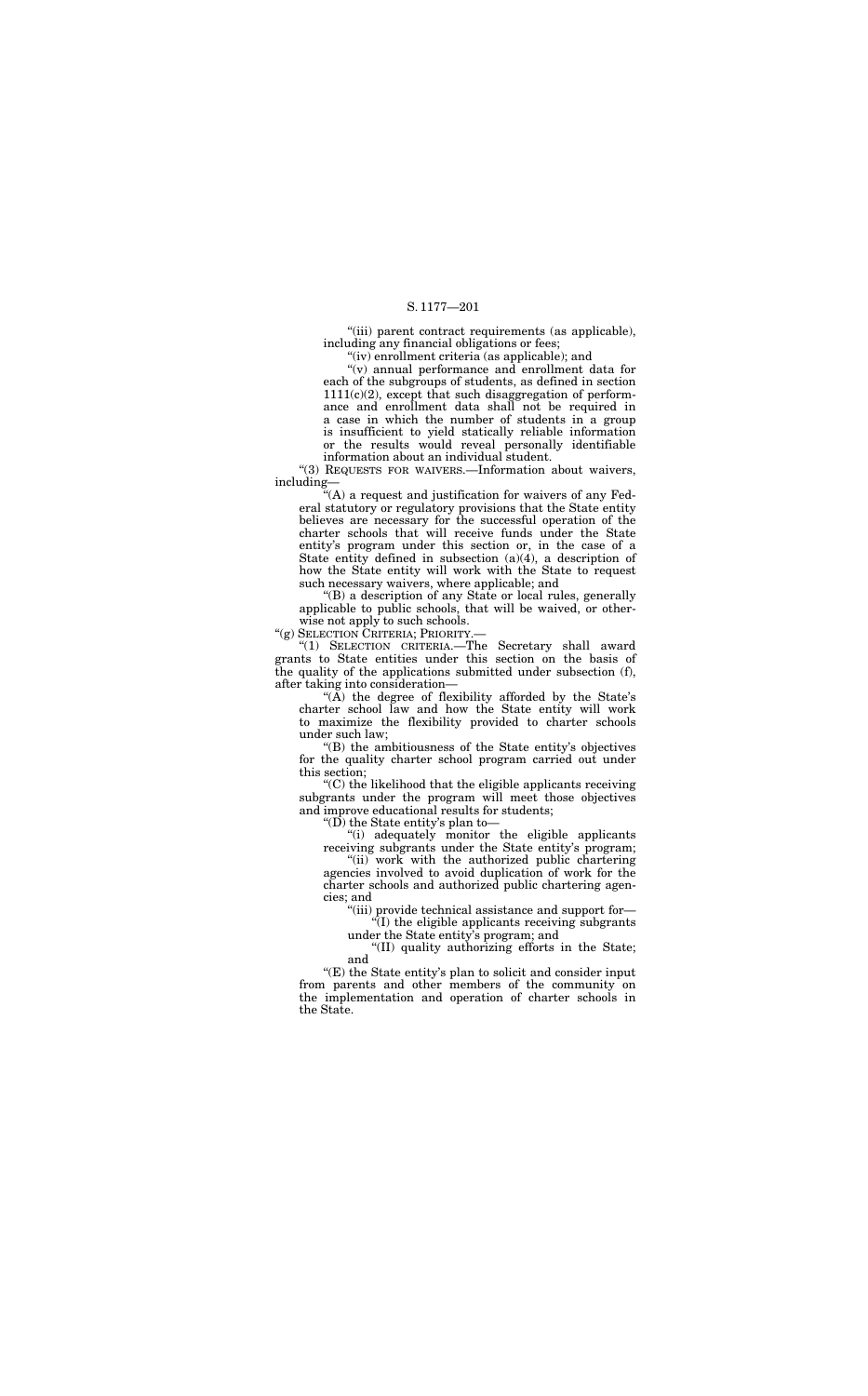"(2) PRIORITY.—In awarding grants under this section, the Secretary shall give priority to a State entity to the extent that the entity meets the following criteria:

''(A) The State entity is located in a State that—

"(i) allows at least one entity that is not a local educational agency to be an authorized public chartering agency for developers seeking to open a charter school in the State; or

''(ii) in the case of a State in which local educational agencies are the only authorized public chartering agencies, the State has an appeals process for the denial of an application for a charter school.

" $(v)$  The right of first refusal to purchase public school buildings.

"(vi) Low- or no-cost leasing privileges.

''(B) The State entity is located in a State that ensures equitable financing, as compared to traditional public schools, for charter schools and students in a prompt manner.

" $(F)$  The State entity has taken steps to ensure that all authorizing public chartering agencies implement best practices for charter school authorizing.

''(C) The State entity is located in a State that provides charter schools one or more of the following:

''(i) Funding for facilities.

''(ii) Assistance with facilities acquisition.

"(iii) Access to public facilities.

"(iv) The ability to share in bonds or mill levies.

 $H(B)$  hiring and compensating, during the eligible applicant's planning period specified in the application for subgrant funds that is required under this section, one or more of the following:

''(iii) Specialized instructional support personnel. "(2) Acquiring supplies, training, equipment (including)

''(D) The State entity is located in a State that uses best practices from charter schools to help improve struggling schools and local educational agencies.

"(3) Carrying out necessary renovations to ensure that a new school building complies with applicable statutes and regulations, and minor facilities repairs (excluding construction).

''(E) The State entity supports charter schools that serve at-risk students through activities such as dropout prevention, dropout recovery, or comprehensive career counseling services.

''(h) LOCAL USES OF FUNDS.—An eligible applicant receiving a subgrant under this section shall use such funds to support the activities described in subsection (b)(1), which shall include one or more of the following activities:

''(1) Preparing teachers, school leaders, and specialized instructional support personnel, including through paying the costs associated with—

''(A) providing professional development; and

''(i) Teachers.

"(ii) School leaders.

technology), and educational materials (including developing and acquiring instructional materials).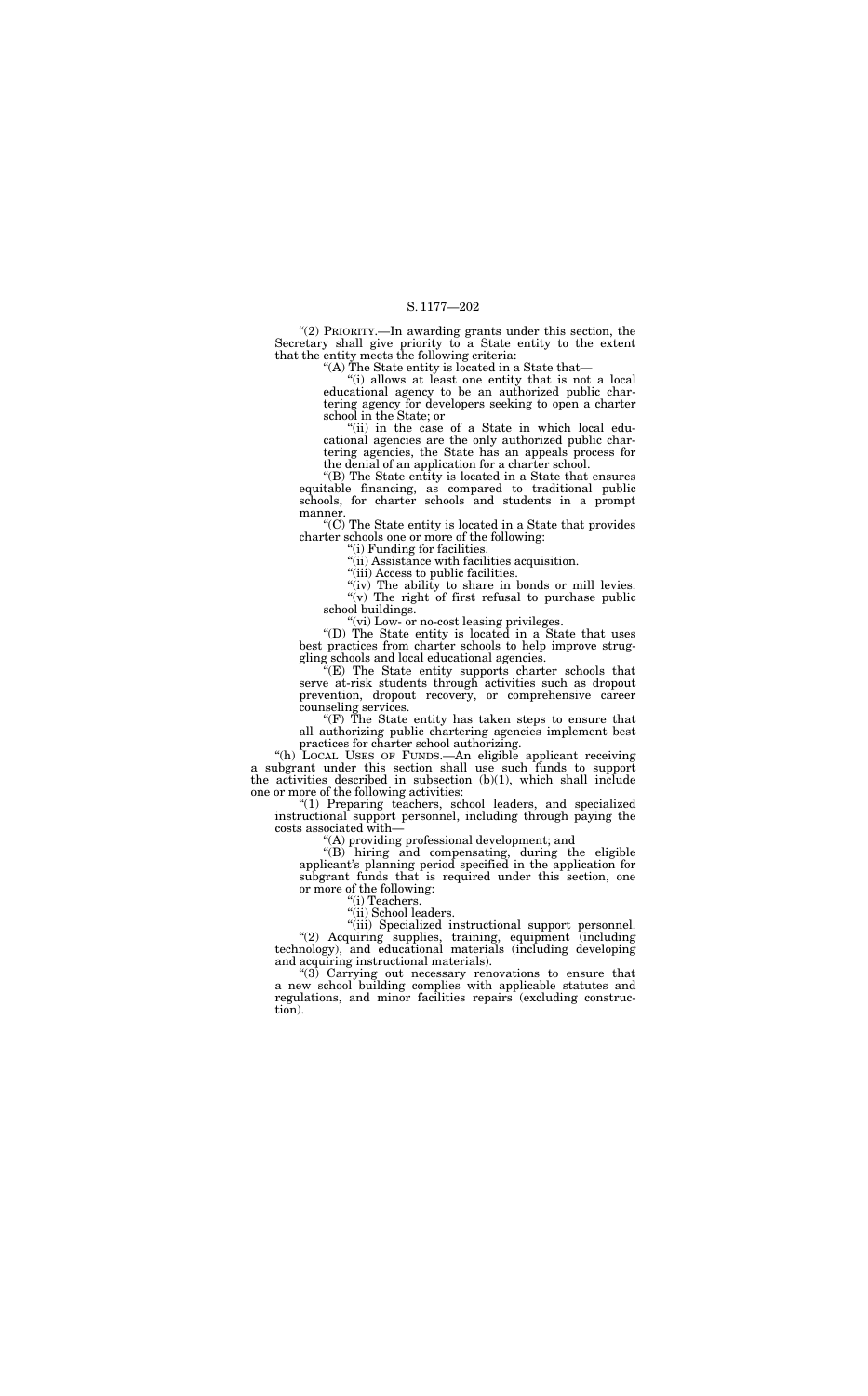''(4) Providing one-time, startup costs associated with providing transportation to students to and from the charter school.

 $(5)$  Carrying out community engagement activities, which may include paying the cost of student and staff recruitment.

''(6) Providing for other appropriate, non-sustained costs related to the activities described in subsection  $(b)(1)$  when such costs cannot be met from other sources.

" $(1)$  The number of students served by each subgrant awarded under this section and, if applicable, the number of new students served during each year of the period of the subgrant.

 $(2)$  A description of how the State entity met the objectives of the quality charter school program described in the State entity's application under subsection (f), including—

''(i) REPORTING REQUIREMENTS.—Each State entity receiving a grant under this section shall submit to the Secretary, at the end of the third year of the 5-year grant period (or at the end of the second year of the grant period if the grant is less than 5 years), and at the end of such grant period, a report that includes the following:

> $\hat{A}$ ) how the State entity met the objective of sharing best and promising practices described in subsection  $(f)(1)(A)(ix)$  in areas such as instruction, professional development, curricula development, and operations between charter schools and other public schools; and

adopted and implemented by such other public schools. " $(3)$  The number and amount of subgrants awarded under this section to carry out activities described in each of subparagraphs  $(A)$  through  $(C)$  of subsection  $(b)(1)$ .

"(4) A description of-

''(B) if known, the extent to which such practices were

''(A) how the State entity complied with, and ensured that eligible applicants complied with, the assurances included in the State entity's application; and

''(B) how the State entity worked with authorized public chartering agencies, and how the agencies worked with the management company or leadership of the schools that received subgrant funds under this section, if applicable.

#### **''SEC. 4304. FACILITIES FINANCING ASSISTANCE.**

''(a) GRANTS TO ELIGIBLE ENTITIES.—

''(1) IN GENERAL.—From the amount reserved under section 4302(b)(1), the Secretary shall use not less than 50 percent to award, on a competitive basis, not less than 3 grants to eligible entities that have the highest-quality applications approved under subsection (d), after considering the diversity of such applications, to demonstrate innovative methods of helping charter schools to address the cost of acquiring, constructing, and renovating facilities by enhancing the availability of loans or bond financing.

"(2) ELIGIBLE ENTITY DEFINED.—For the purposes of this section, the term 'eligible entity' means-

"(A) a public entity, such as a State or local governmental entity;

''(B) a private nonprofit entity; or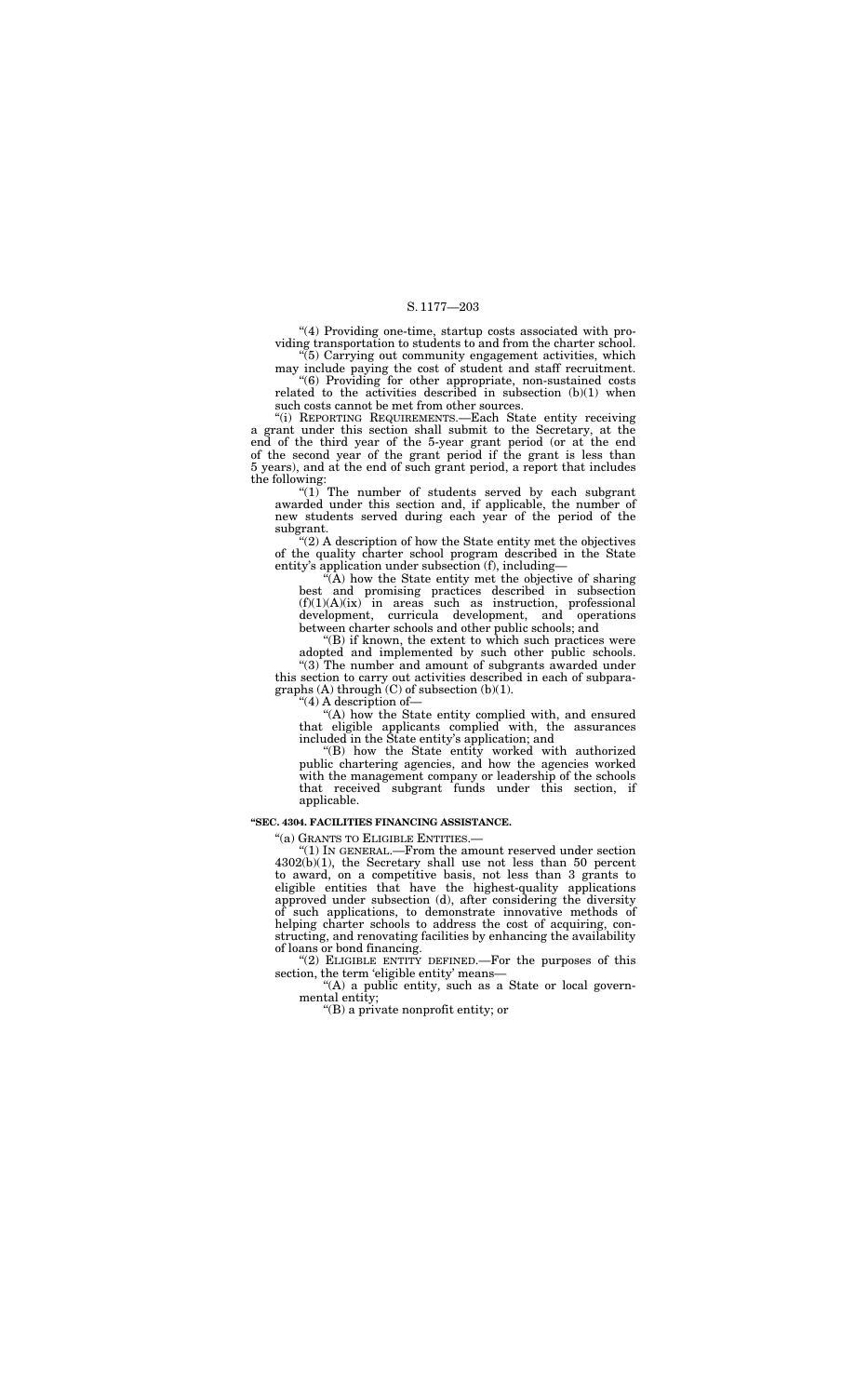''(b) GRANTEE SELECTION.—The Secretary shall evaluate each application submitted under subsection (d), and shall determine whether the application is sufficient to merit approval.

"(c) GRANT CHARACTERISTICS.—Grants under subsection (a) shall be of sufficient size, scope, and quality so as to ensure an effective demonstration of an innovative means of enhancing credit for the financing of charter school acquisition, construction, or renovation.<br>"(d) APPLICATIONS.—

''(C) a consortium of entities described in subparagraphs (A) and (B).

" $(1)$  In GENERAL.—An eligible entity desiring to receive a grant under this section shall submit an application to the Secretary in such form as the Secretary may reasonably require.

"(2) CONTENTS.—An application submitted under paragraph (1) shall contain—

"(D) a description of how the proposed activities will leverage the maximum amount of private-sector financing capital relative to the amount of government funding used and otherwise enhance credit available to charter schools, including how the eligible entity will offer a combination of rates and terms more favorable than the rates and terms that a charter school could receive without assistance from the eligible entity under this section;

''(A) a statement identifying the activities that the eligible entity proposes to carry out with funds received under subsection (a), including how the eligible entity will determine which charter schools will receive assistance, and how much and what types of assistance charter schools will receive;

" $(F)$  in the case of an application submitted by a State governmental entity, a description of the actions that the eligible entity has taken, or will take, to ensure that charter schools within the State receive the funding that charter schools need to have adequate facilities.

''(B) a description of the involvement of charter schools in the application's development and the design of the proposed activities;

''(C) a description of the eligible entity's expertise in capital market financing;

 $\mathcal{L}(2)$  The construction of new facilities, or the renovation, repair, or alteration of existing facilities, necessary to commence or continue the operation of a charter school.

''(E) a description of how the eligible entity possesses sufficient expertise in education to evaluate the likelihood of success of a charter school program for which facilities financing is sought; and

''(e) CHARTER SCHOOL OBJECTIVES.—An eligible entity receiving a grant under subsection (a) shall use the funds deposited in the reserve account established under subsection (f) to assist one or more charter schools to access private-sector capital to accomplish one or more of the following objectives:

''(1) The acquisition (by purchase, lease, donation, or otherwise) of an interest (including an interest held by a third party for the benefit of a charter school) in improved or unimproved real property that is necessary to commence or continue the operation of a charter school.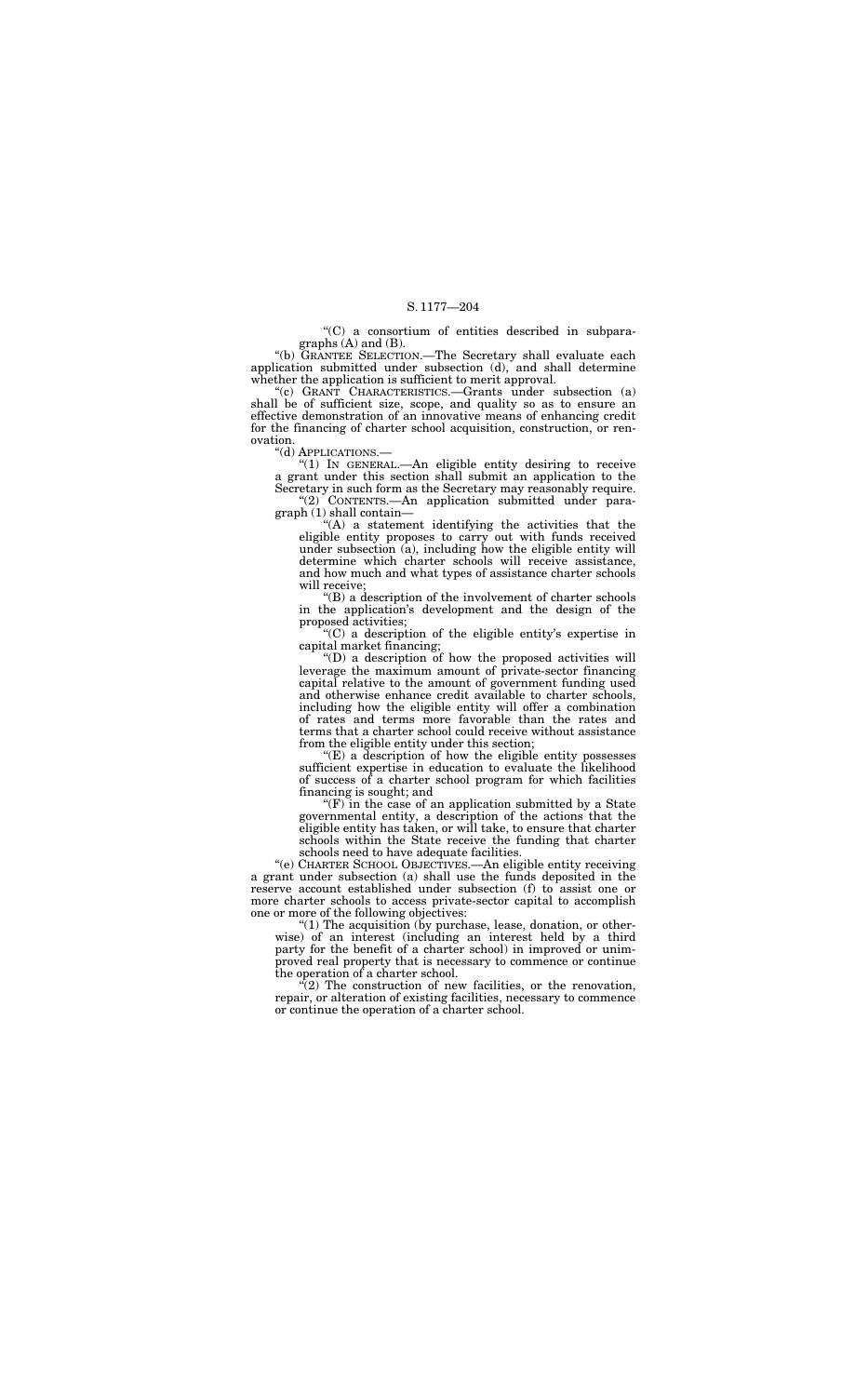''(3) The predevelopment costs required to assess sites for purposes of paragraph (1) or (2) and that are necessary to commence or continue the operation of a charter school.<br>"(f) RESERVE ACCOUNT.—

"(1) USE OF FUNDS.—To assist charter schools in accomplishing the objectives described in subsection (e), an eligible entity receiving a grant under subsection (a) shall, in accordance with State and local law, directly or indirectly, alone or in collaboration with others, deposit the funds received under subsection (a) (other than funds used for administrative costs in accordance with subsection  $(g)$  in a reserve account established and maintained by the eligible entity for this purpose. Amounts deposited in such account shall be used by the eligible entity for one or more of the following purposes:

 $(C)$  Facilitating financing by identifying potential lending sources, encouraging private lending, and other similar activities that directly promote lending to, or for the benefit of, charter schools.

''(A) Guaranteeing, insuring, and reinsuring bonds, notes, evidences of debt, loans, and interests therein, the proceeds of which are used for an objective described in subsection (e).

" $(2)$  INVESTMENT.—Funds received under subsection (a) and deposited in the reserve account established under paragraph (1) shall be invested in obligations issued or guaranteed by the United States or a State, or in other similarly low-risk securities.

''(B) Guaranteeing and insuring leases of personal and real property for an objective described in subsection (e).

"(A) GRANTEE ANNUAL REPORTS.—Each eligible entity receiving a grant under subsection (a) shall submit to the Secretary an annual report of the entity's operations and activities under this section (excluding subsection (k)).

''(D) Facilitating the issuance of bonds by charter schools, or by other public entities for the benefit of charter schools, by providing technical, administrative, and other appropriate assistance (including the recruitment of bond counsel, underwriters, and potential investors and the consolidation of multiple charter school projects within a single bond issue).

''(3) REINVESTMENT OF EARNINGS.—Any earnings on funds received under subsection (a) shall be deposited in the reserve account established under paragraph (1) and used in accordance with this subsection.

''(g) LIMITATION ON ADMINISTRATIVE COSTS.—An eligible entity may use not more than 2.5 percent of the funds received under subsection (a) for the administrative costs of carrying out its responsibilities under this section (excluding subsection (k)).

''(h) AUDITS AND REPORTS.—

"(1) FINANCIAL RECORD MAINTENANCE AND AUDIT.—The financial records of each eligible entity receiving a grant under subsection (a) shall be maintained in accordance with generally accepted accounting principles and shall be subject to an annual audit by an independent public accountant.<br>"(2) REPORTS.—

''(B) CONTENTS.—Each annual report submitted under subparagraph (A) shall include—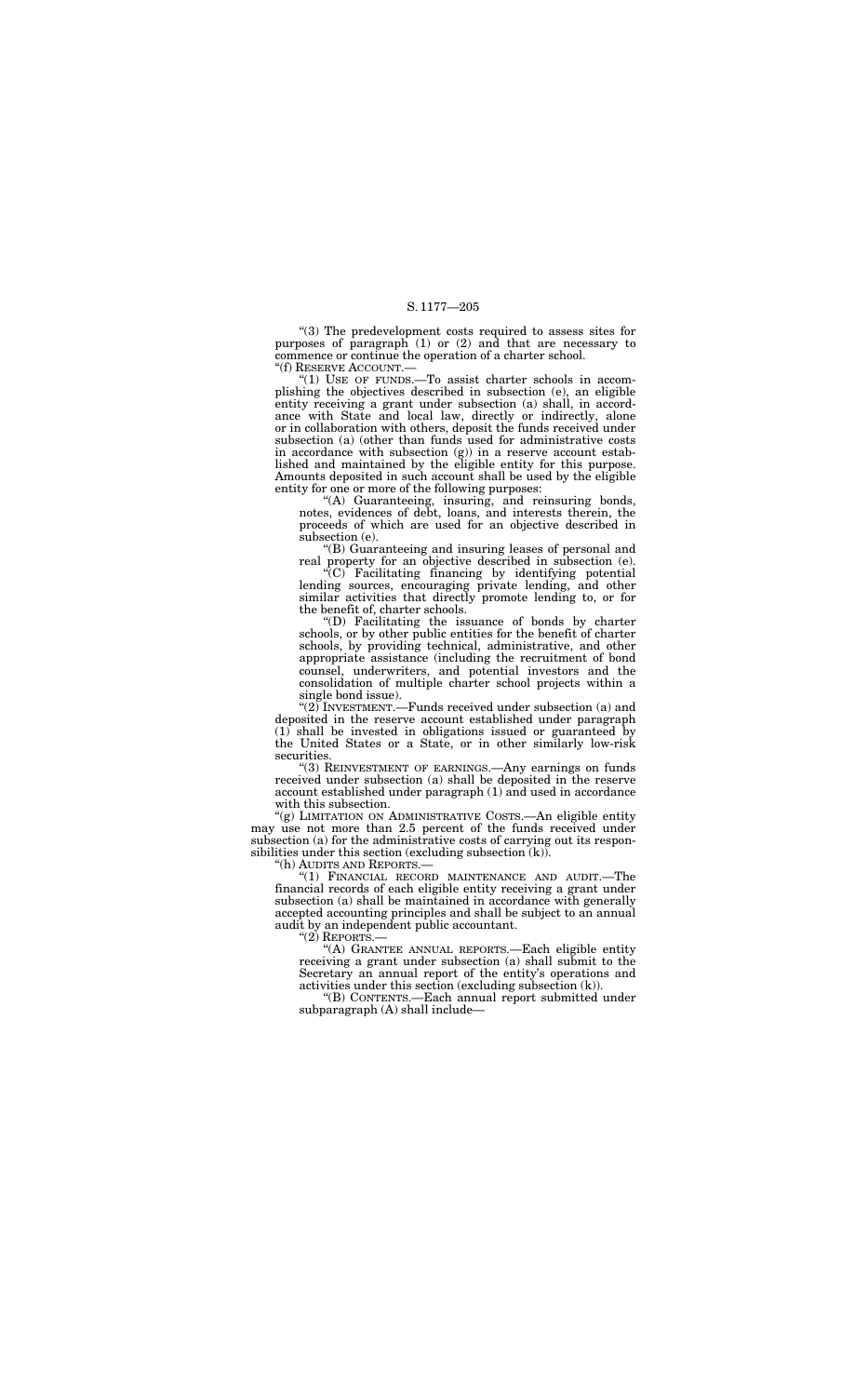''(i) a copy of the most recent financial statements, and any accompanying opinion on such statements, prepared by the independent public accountant reviewing the financial records of the eligible entity;

"(ii) a copy of any report made on an audit of the financial records of the eligible entity that was conducted under paragraph (1) during the reporting period;

"(iii) an evaluation by the eligible entity of the effectiveness of its use of the Federal funds provided under subsection (a) in leveraging private funds;

"(iv) a listing and description of the charter schools served during the reporting period, including the amount of funds used by each school, the type of project facilitated by the grant, and the type of assistance provided to the charter schools;

 $f'(v)$  a description of the activities carried out by the eligible entity to assist charter schools in meeting the objectives set forth in subsection (e); and

 $(vi)$  a description of the characteristics of lenders and other financial institutions participating in the activities carried out by the eligible entity under this section (excluding subsection  $(k)$ ) during the reporting period.

''(C) SECRETARIAL REPORT.—The Secretary shall review the reports submitted under subparagraph (A) and shall provide a comprehensive annual report to Congress on the activities conducted under this section (excluding subsection  $(k)$ ).

"(i) NO FULL FAITH AND CREDIT FOR GRANTEE OBLIGATION.-No financial obligation of an eligible entity entered into pursuant to this section (such as an obligation under a guarantee, bond, note, evidence of debt, or loan) shall be an obligation of, or guaranteed in any respect by, the United States. The full faith and credit of the United States is not pledged to the payment of funds that may be required to be paid under any obligation made by an eligible entity pursuant to any provision of this section.

> ''(A) all of the funds in a reserve account established by an eligible entity under subsection  $(f)(1)$  if the Secretary determines, not earlier than 2 years after the date on which the eligible entity first received funds under subsection (a), that the eligible entity has failed to make substantial progress in carrying out the purposes described in subsection  $(f)(1)$ ; or

> ''(B) all or a portion of the funds in a reserve account established by an eligible entity under subsection  $(f)(1)$ if the Secretary determines that the eligible entity has permanently ceased to use all or a portion of the funds in such account to accomplish any purpose described in subsection  $(f)(1)$ .

''(j) RECOVERY OF FUNDS.—

''(1) IN GENERAL.—The Secretary, in accordance with chapter 37 of title 31, United States Code, shall collect—

''(2) EXERCISE OF AUTHORITY.—The Secretary shall not exercise the authority provided in paragraph (1) to collect from any eligible entity any funds that are being properly used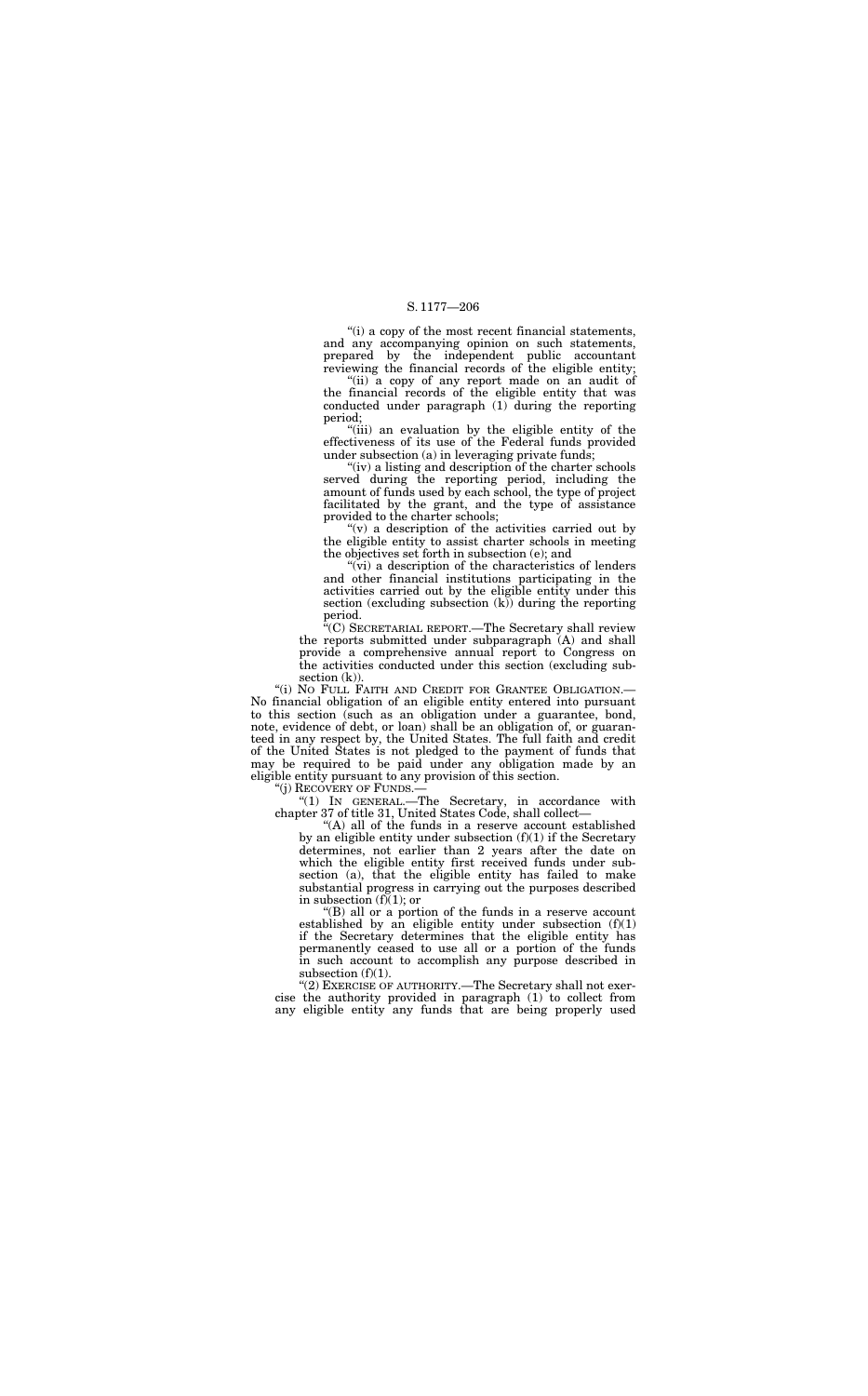to achieve one or more of the purposes described in subsection  $(f)(1)$ .

''(3) PROCEDURES.—The provisions of sections 451, 452, and 458 of the General Education Provisions Act shall apply to the recovery of funds under paragraph (1).

''(4) CONSTRUCTION.—This subsection shall not be construed to impair or affect the authority of the Secretary to recover funds under part D of the General Education Provisions Act (20 U.S.C. 1234 et seq.).

"(1) DEFINITION OF PER-PUPIL FACILITIES AID PROGRAM.— In this subsection, the term 'per-pupil facilities aid program' means a program in which a State makes payments, on a per-pupil basis, to charter schools to provide the schools with financing—

''(A) that is dedicated solely to funding charter school facilities; or

''(B) a portion of which is dedicated for funding charter school facilities.

''(E) MULTIPLE GRANTS.—A State may receive more than 1 grant under this subsection, so long as the amount of total funds provided to charter schools increases with each successive grant.<br>"(3) USE OF FUNDS.—

"(A) IN GENERAL.—A State that receives a grant under this subsection shall use the funds made available through the grant to establish or enhance, and administer, a perpupil facilities aid program for charter schools in the State of the applicant.<br>"(B) EVALUATIONS; TECHNICAL ASSISTANCE; DISSEMINA-

''(2) GRANTS.— ''(A) IN GENERAL.—From the amount reserved under section 4302(b)(1) and remaining after the Secretary makes grants under subsection (a), the Secretary shall make grants, on a competitive basis, to States to pay for the Federal share of the cost of establishing or enhancing, and administering, per-pupil facilities aid programs.

''(B) PERIOD.—The Secretary shall award grants under this subsection for periods of not more than 5 years.

TION.—From the amount made available to a State through a grant under this subsection for a fiscal year, the State

''(C) FEDERAL SHARE.—The Federal share of the cost described in subparagraph (A) for a per-pupil facilities aid program shall be not more than—

''(i) 90 percent of the cost, for the first fiscal year for which the program receives assistance under this subsection;

"(ii) 80 percent for the second such year;

"(iii) 60 percent for the third such year;

"(iv) 40 percent for the fourth such year; and

''(v) 20 percent for the fifth such year.

''(D) STATE SHARE.—A State receiving a grant under this subsection may partner with 1 or more organizations, and such organizations may provide not more than 50 percent of the State share of the cost of establishing or enhancing, and administering, the per-pupil facilities aid program.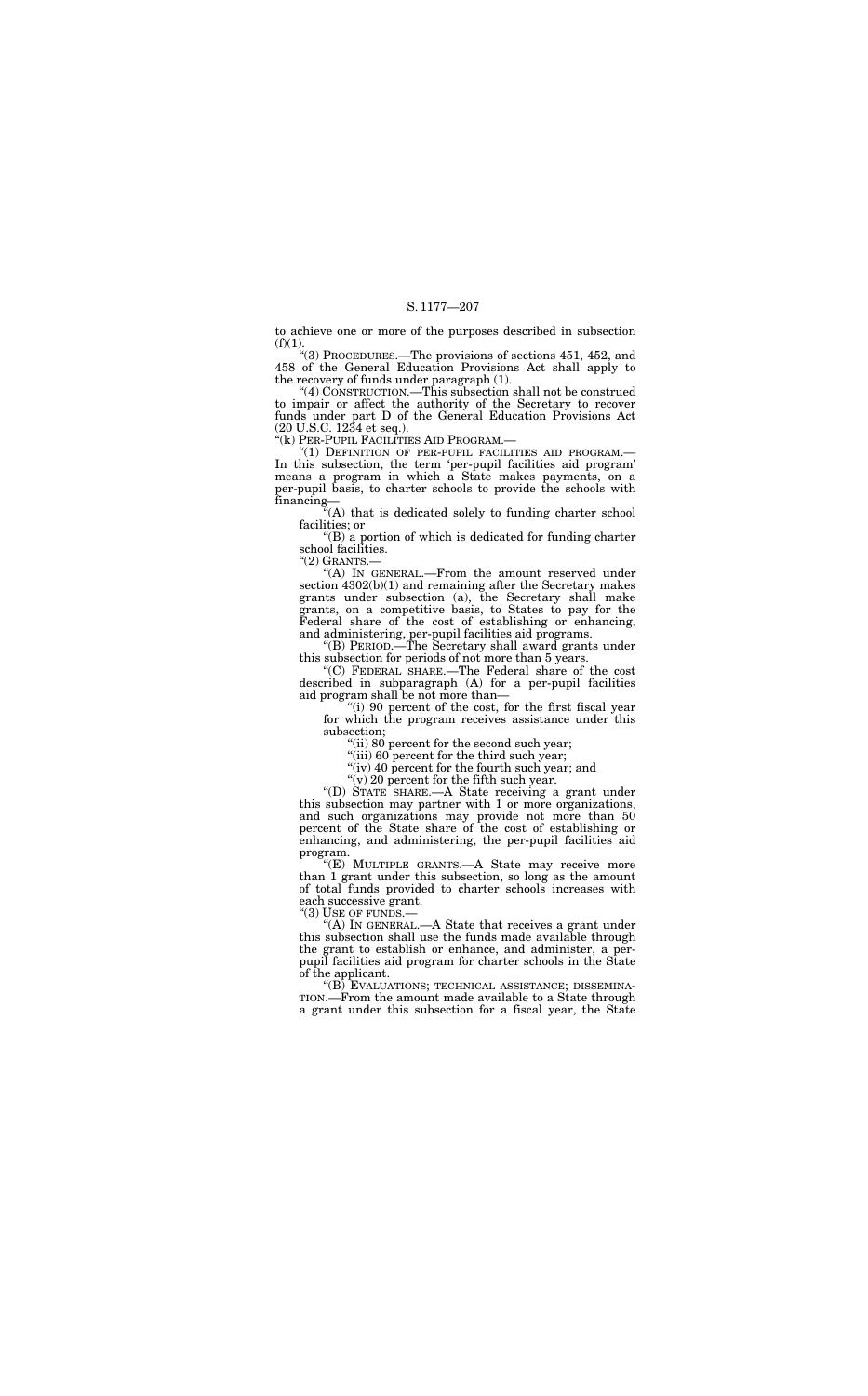''(C) SUPPLEMENT, NOT SUPPLANT.—Funds made available under this subsection shall be used to supplement, and not supplant, State and local public funds expended to provide per-pupil facilities aid programs, operations financing programs, or other programs, for charter schools.<br>"(4) REQUIREMENTS.—

may reserve not more than 5 percent to carry out evaluations, to provide technical assistance, and to disseminate information.

"(A) VOLUNTARY PARTICIPATION.—No State may be required to participate in a program carried out under this subsection.

''(B) STATE LAW.—

''(i) IN GENERAL.—To be eligible to receive a grant under this subsection, a State shall establish or enhance, and administer, a per-pupil facilities aid program for charter schools in the State, that—

"(5) APPLICATIONS.—To be eligible to receive a grant under this subsection, a State shall submit an application to the Secretary at such time, in such manner, and containing such information as the Secretary may require.

''(I) is specified in State law; and

"(a) IN GENERAL.—From the amount reserved under section 4302(b)(2), the Secretary shall—

''(II) provides annual financing, on a per-pupil basis, for charter school facilities.

 $(1)$  use not more than 80 percent of such funds to award grants in accordance with subsection (b);

"(2) use not more than 9 percent of such funds to award grants, on a competitive basis, to eligible applicants for the purpose of carrying out the activities described in section 4303(h) in a State that did not receive a grant under section 4303; and

 $\cdot$ (3) after the uses described in paragraphs (1) and (2), use the remainder of such funds to—

''(ii) SPECIAL RULE.—A State that is required under State law to provide its charter schools with access to adequate facility space, but that does not have a per-pupil facilities aid program for charter schools specified in State law, is eligible to receive a grant under this subsection if the State agrees to use the funds to develop a per-pupil facilities aid program consistent with the requirements of this subsection.

#### **''SEC. 4305. NATIONAL ACTIVITIES.**

''(A) disseminate technical assistance to—

''(i) State entities in awarding subgrants under section 4303(b)(1); and

''(ii) eligible entities and States receiving grants under section 4304;

''(B) disseminate best practices regarding charter schools; and

''(C) evaluate the impact of the charter school program carried out under this part, including the impact on student achievement.

 $\!$   $\!$   $\!$   $\!$   $\!$   $\!$  (k) GRANTS FOR THE REPLICATION AND EXPANSION OF HIGH-QUALITY CHARTER SCHOOLS.—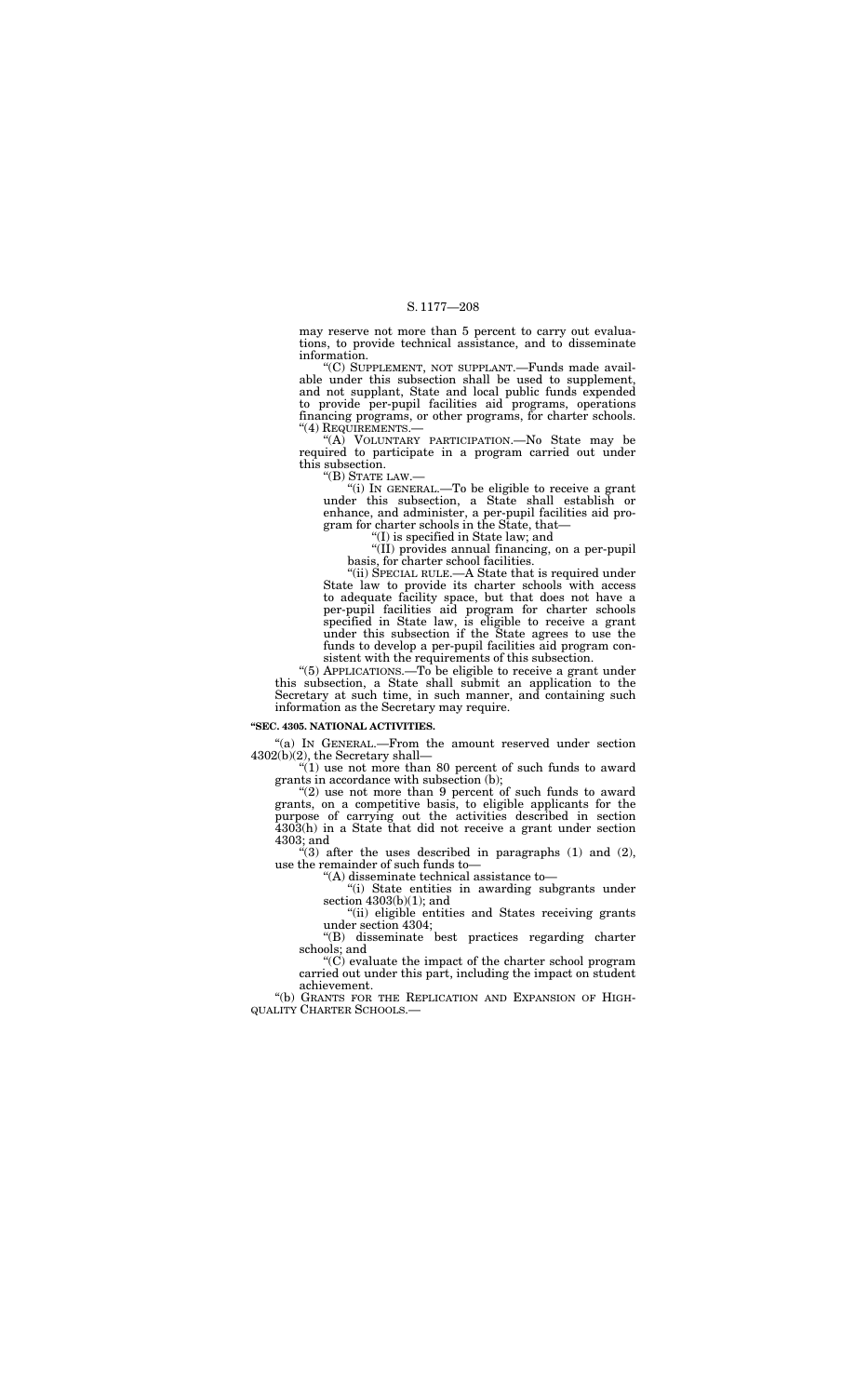''(1) IN GENERAL.—The Secretary shall make grants, on a competitive basis, to eligible entities having applications approved under paragraph  $(3)$  to enable such entities to open and prepare for the operation of one or more replicated highquality charter schools or to expand one or more high-quality charter schools.

"(2) DEFINITION OF ELIGIBLE ENTITY.—For purposes of this subsection, the term 'eligible entity' means a charter management organization.

"(A) EXISTING CHARTER SCHOOL DATA.-For each charter school currently operated or managed by the eligible entity—

''(i) student assessment results for all students and for each subgroup of students described in section  $1111(c)(2);$ 

''(3) APPLICATION REQUIREMENTS.—An eligible entity desiring to receive a grant under this subsection shall submit an application to the Secretary at such time and in such manner as the Secretary may require. The application shall include the following:

> "(ii) attendance and student retention rates for the most recently completed school year and, if applicable, the most recent available 4-year adjusted cohort graduation rates and extended-year adjusted cohort graduation rates; and

> "(ii) the educational program that the eligible entity will implement in such charter schools, including—

"(iii) how the operation of such charter schools will be sustained after the grant under this subsection has ended, which shall include a multi-year financial and operating model for the eligible entity;

 $f(iv)$  how the eligible entity will ensure that such charter schools will recruit and enroll students, including children with disabilities, English learners, and other educationally disadvantaged students; and

''(iii) information on any significant compliance and management issues encountered within the last 3 school years by any school operated or managed by the eligible entity, including in the areas of student safety and finance.

''(B) DESCRIPTIONS.—A description of—

''(i) the eligible entity's objectives for implementing a high-quality charter school program with funding under this subsection, including a description of the proposed number of high-quality charter schools the eligible entity proposes to open as a result of the replication of a high-quality charter school or to expand with funding under this subsection;

''(I) information on how the program will enable all students to meet the challenging State academic standards;

''(II) the grade levels or ages of students who will be served; and

''(III) the instructional practices that will be used;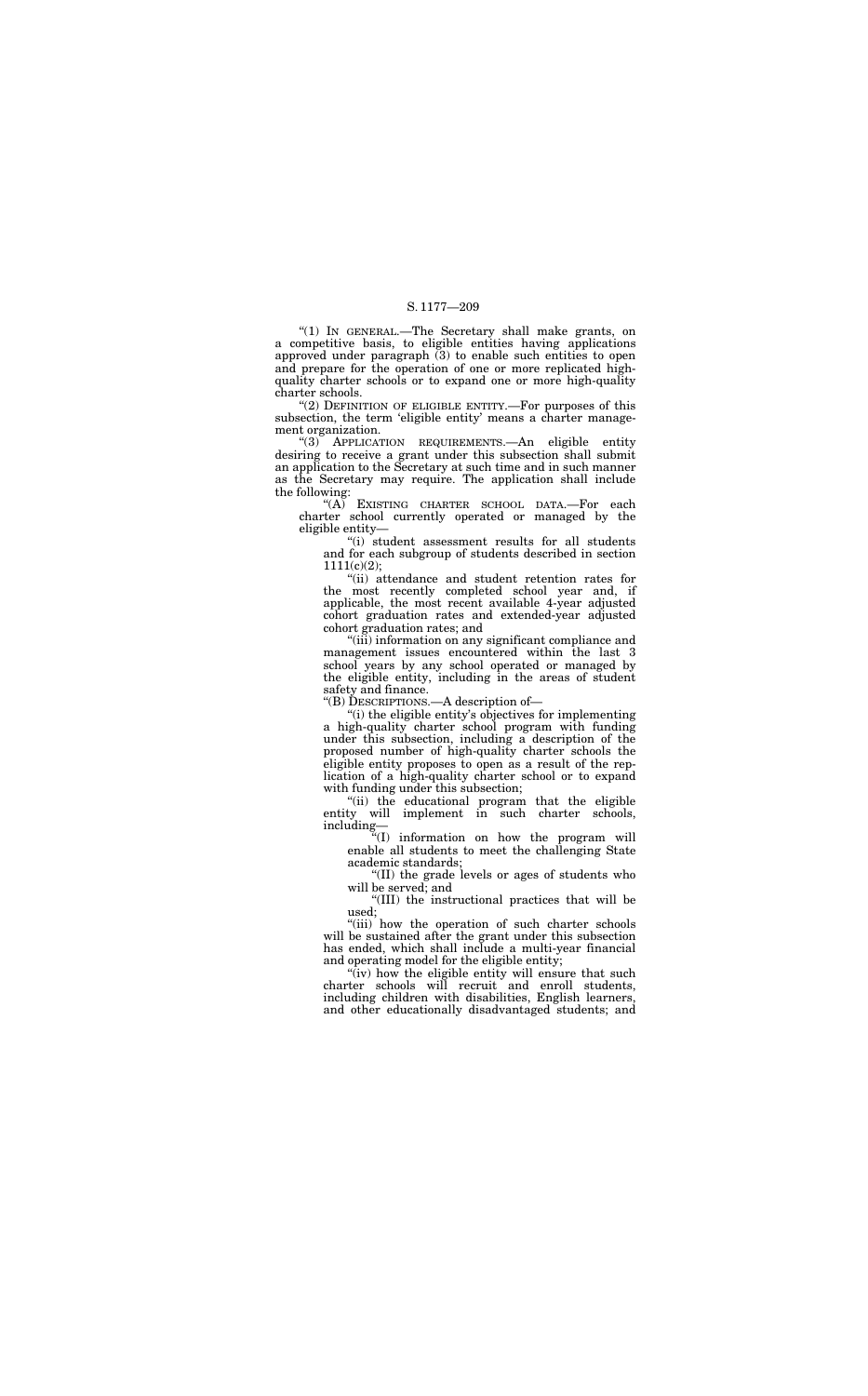" $(v)$  any request and justification for any waivers of Federal statutory or regulatory requirements that the eligible entity believes are necessary for the successful operation of such charter schools.

''(C) ASSURANCE.—An assurance that the eligible entity has sufficient procedures in effect to ensure timely closure of low-performing or financially mismanaged charter schools and clear plans and procedures in effect for the students in such schools to attend other high-quality schools.

"(4) SELECTION CRITERIA.—The Secretary shall select eligible entities to receive grants under this subsection, on the basis of the quality of the applications submitted under paragraph (3), after taking into consideration such factors as—

"(A) the degree to which the eligible entity has demonstrated success in increasing academic achievement for all students and for each of the subgroups of students described in section  $1111(c)(2)$  attending the charter schools the eligible entity operates or manages;

" $(\bar{B})$  a determination that the eligible entity has not operated or managed a significant proportion of charter schools that—

"(ii) have had the school's charter revoked due to problems with statutory or regulatory compliance; or

''(B) demonstrate success in working with schools identified by the State for comprehensive support and improvement under section  $1111(c)(4)(D)(i);$ 

"(ii) to replicate high-quality charter schools to serve high school students; or

''(i) have been closed;

''(iii) have had the school's affiliation with the eligible entity revoked or terminated, including through voluntary disaffiliation; and

''(C) a determination that the eligible entity has not experienced significant problems with statutory or regulatory compliance that could lead to the revocation of a school's charter.

''(5) PRIORITY.—In awarding grants under this section, the Secretary shall give priority to eligible entities that—

''(A) plan to operate or manage high-quality charter schools with racially and socioeconomically diverse student bodies;

''(C) propose to use funds—

''(i) to expand high-quality charter schools to serve high school students; or

''(D) propose to operate or manage high-quality charter schools that focus on dropout recovery and academic reentry.

"(c) TERMS AND CONDITIONS.—Except as otherwise provided, grants awarded under paragraphs (1) and (2) of subsection (a) shall have the same terms and conditions as grants awarded to State entities under section 4303.'

(2) in section 4306 (20 U.S.C. 7221e), as redesignated by section 4001, by adding at the end the following:<br>"(c) NEW OR SIGNIFICANTLY EXPANDING CHARTER SCHOOLS.—

For purposes of implementing the hold harmless protections in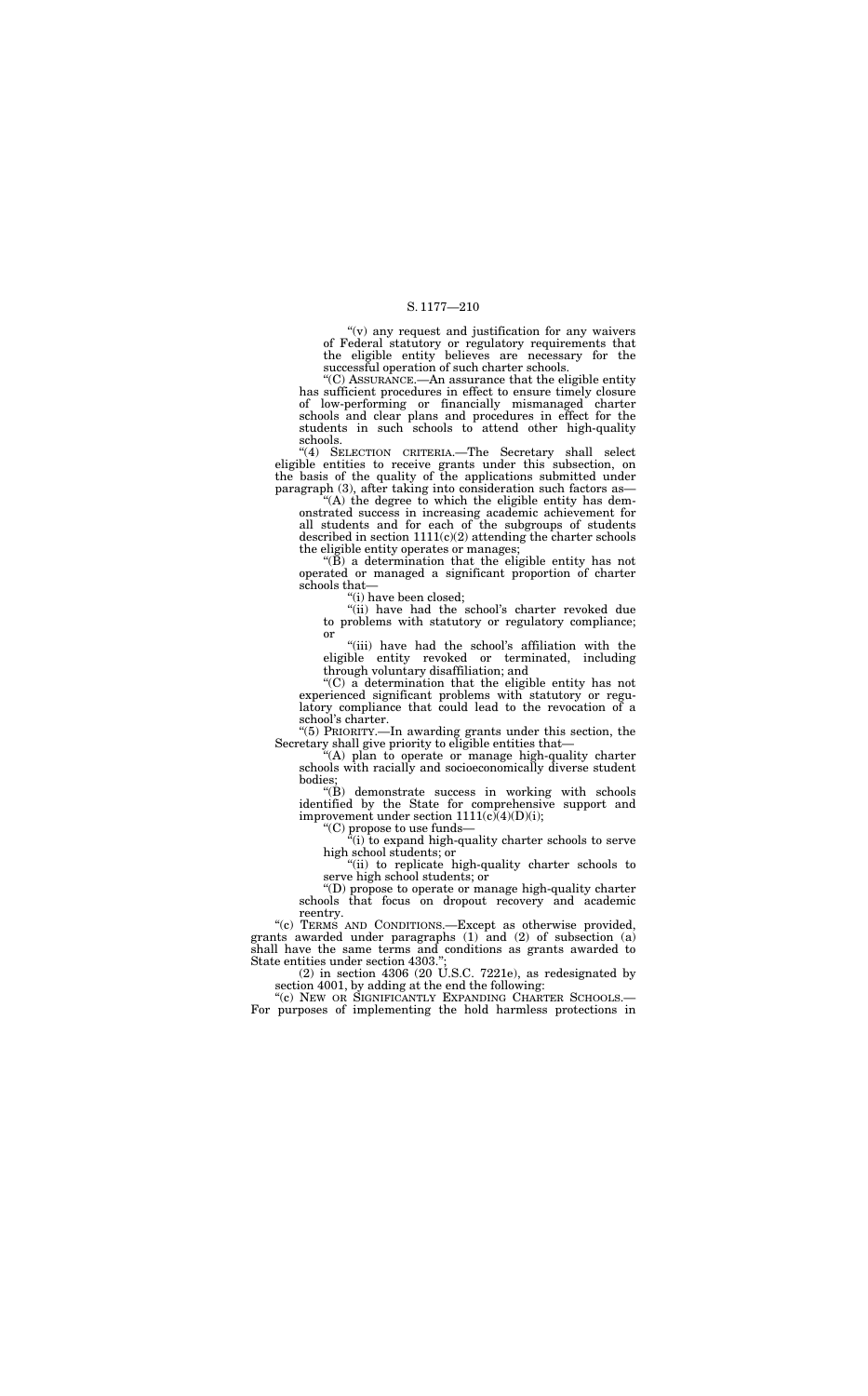sections  $1122(c)$  and  $1125A(g)(3)$  for a newly opened or significantly expanded charter school under this part, a State educational agency shall calculate a hold-harmless base for the prior year that, as applicable, reflects the new or significantly expanded enrollment of the charter school.'';

> (A) in the matter preceding paragraph (1), by striking "subpart" and inserting "part";

(3) in section 4308 (20 U.S.C. 7221g), as redesignated by section 4001, by inserting "as quickly as possible and" before ''to the extent practicable'';

 $(C)$  by redesignating paragraph  $(4)$  as paragraph  $(1)$ , and moving such paragraph so as to precede paragraph (2), as redesignated by subparagraph (B);

(D) in paragraph (2), as redesignated by subparagraph  $(B)$ —

(4) in section 4310 (20 U.S.C. 7221i), as redesignated by section 4001—

(B) by redesignating paragraphs (1), (2), and (3) as paragraphs (2), (5), and (6), respectively;

''(I) agrees to comply with the same Federal and State audit requirements as do other elementary schools and secondary schools in the State, unless such State audit requirements are waived by the State;";

(i) in subparagraph (G), by striking '', and part B'' and inserting '', the Americans with Disabilities Act of 1990 (42 U.S.C. 12101 et seq.), section 444 of the General Education Provisions Act (20 U.S.C. 1232g) (commonly referred to as the 'Family Educational Rights and Privacy Act of 1974'), and part B'';

 $(iv)$  in subparagraph  $(K)$ , by striking "and" at the end;

(ii) by striking subparagraph (H) and inserting the following:

"(M) may serve students in early childhood education programs or postsecondary students.'';

''(H) is a school to which parents choose to send their children, and that—

''(i) admits students on the basis of a lottery, consistent with section  $4303(c)(3)(A)$ , if more students apply for admission than can be accommodated; or

 $i$ <sup>"</sup>(ii) in the case of a school that has an affiliated charter school (such as a school that is part of the same network of schools), automatically enrolls students who are enrolled in the immediate prior grade level of the affiliated charter school and, for any additional student openings or student openings created through regular attrition in student enrollment in the affiliated charter school and the enrolling school, admits students on the basis of a lottery as described in clause  $(i)$ ;";

(iii) by striking subparagraph (I) and inserting the following:

(v) in subparagraph (L), by striking the period at the end and inserting ''; and''; and

(vi) by adding at the end the following: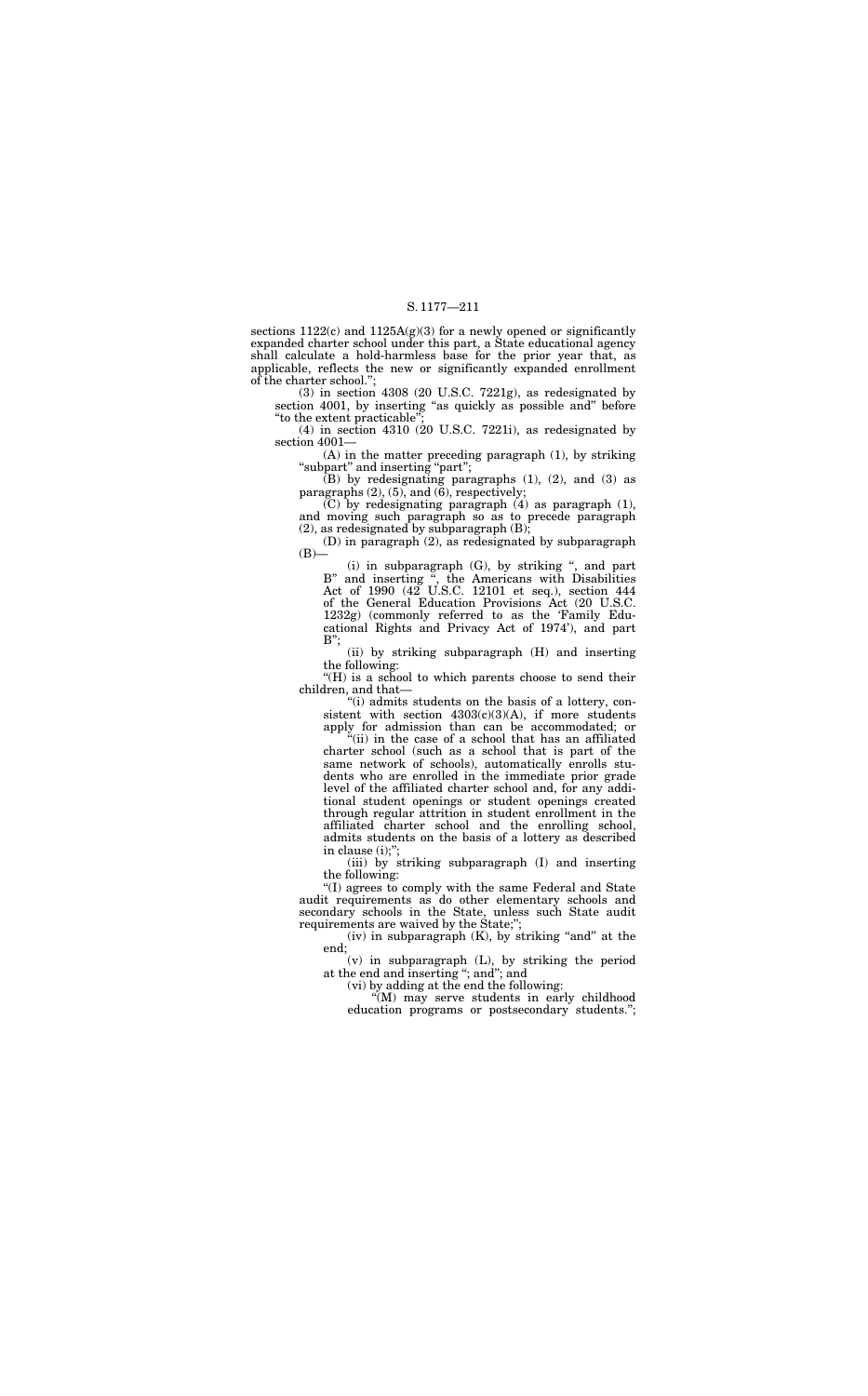(E) by inserting after paragraph (2), as redesignated by subparagraph  $(B)$ , the following:

''(3) CHARTER MANAGEMENT ORGANIZATION.—The term 'charter management organization' means a nonprofit organization that operates or manages a network of charter schools linked by centralized support, operations, and oversight.

"(4) CHARTER SCHOOL SUPPORT ORGANIZATION.—The term 'charter school support organization' means a nonprofit, nongovernmental entity that is not an authorized public chartering agency and provides, on a statewide basis—

" $(A)$  assistance to developers during the planning, program design, and initial implementation of a charter school; and

''(B) technical assistance to operating charter schools.'';  $(F)$  in paragraph  $(6)(B)$ , as redesignated by subpara-

graph (B), by striking "under section  $5203(d)(3)$ "; and

"(7) EXPAND.—The term 'expand', when used with respect to a high-quality charter school, means to significantly increase enrollment or add one or more grades to the high-quality charter school.

"(8) HIGH-QUALITY CHARTER SCHOOL.—The term 'highquality charter school' means a charter school that—

"(A) shows evidence of strong academic results, which may include strong student academic growth, as determined by a State;

(G) by adding at the end the following:

 $(5)$  by striking section 4311  $(20 \text{ U.S.C. } 7221 \text{j})$ , as redesignated by section 4001, and inserting the following:

''There are authorized to be appropriated to carry out this part—<br>
"(1) \$270,000,000 for fiscal year 2017;

 $(2)$  \$270,000,000 for fiscal year 2018;

''(B) has no significant issues in the areas of student safety, financial and operational management, or statutory or regulatory compliance;

''(C) has demonstrated success in significantly increasing student academic achievement, including graduation rates where applicable, for all students served by the charter school; and

''(D) has demonstrated success in increasing student academic achievement, including graduation rates where applicable, for each of the subgroups of students, as defined in section  $1111(c)(2)$ , except that such demonstration is not required in a case in which the number of students in a group is insufficient to yield statistically reliable information or the results would reveal personally identifiable information about an individual student.

''(9) REPLICATE.—The term 'replicate', when used with respect to a high-quality charter school, means to open a new charter school, or a new campus of a high-quality charter school, based on the educational model of an existing highquality charter school, under an existing charter or an additional charter, if permitted or required by State law.''; and

#### **''SEC. 4311. AUTHORIZATION OF APPROPRIATIONS.**

''(3) \$300,000,000 for fiscal year 2019; and

 $(4)$  \$300,000,000 for fiscal year 2020.".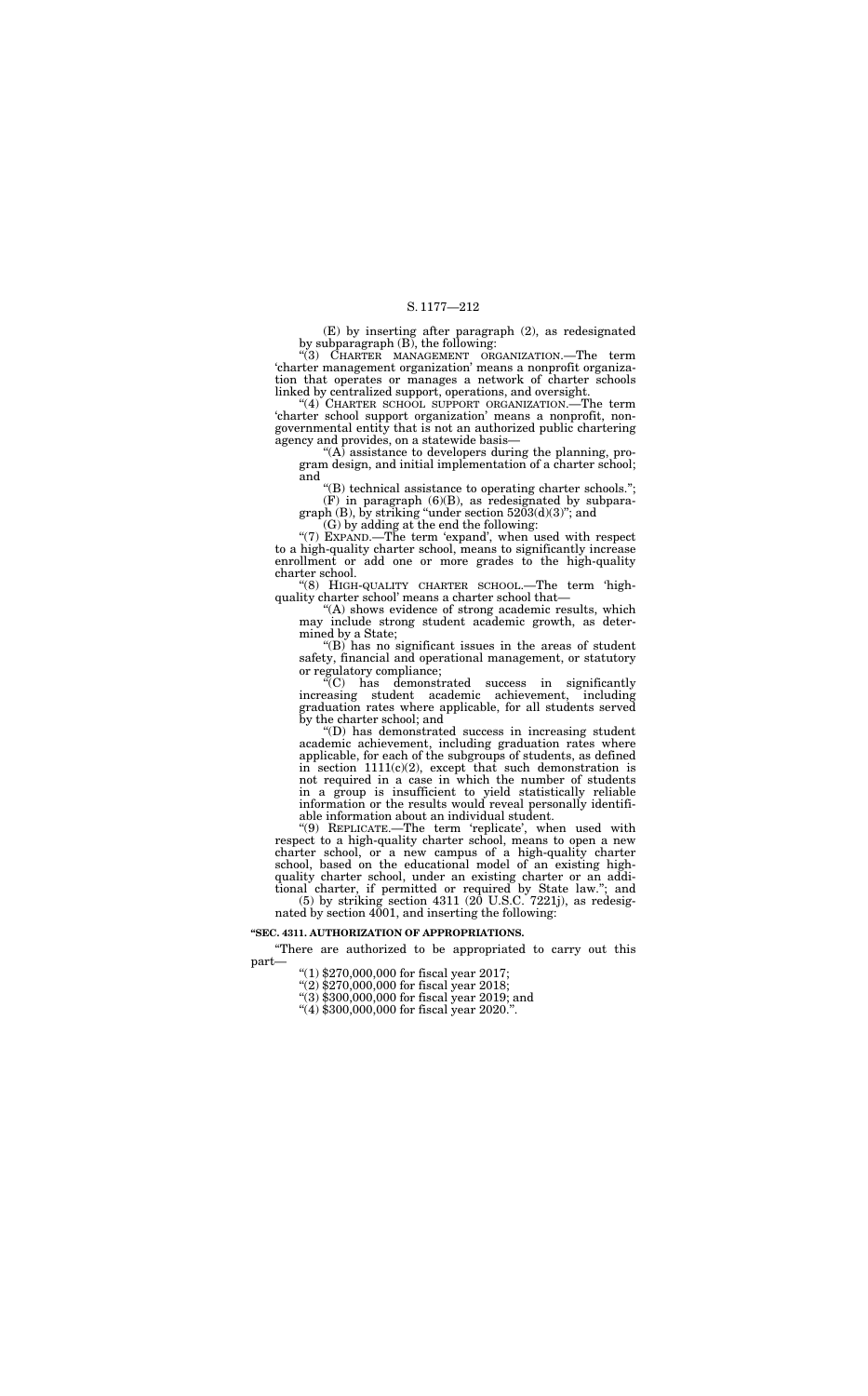### **PART D—MAGNET SCHOOLS ASSISTANCE**

#### **SEC. 4401. MAGNET SCHOOLS ASSISTANCE.**

Part D of title IV (20 U.S.C. 7201 et seq.), as amended by section 4001(b)(3), is further amended—

(1) in section 4401—

(A) in subsection  $(a)(2)$ —

(i) by striking ''2,000,000'' and inserting ''2,500,000''; and

 $(ii)$  by striking "65" and inserting "69"; and

(ii) in paragraph (3), by striking "and design" and inserting '', design, and expansion'';

(iii) in paragraph (4), by striking ''vocational'' and inserting "career"; and

 $(iv)$  in paragraph  $(6)$ , by striking "productive";

(2) in section  $4405(b)$ 

 $(A)$  in paragraph  $(1)$ —

(B) in subsection (b)—

(i) in paragraph (2)—

(I) by striking ''and implementation'' and inserting '', implementation, and expansion''; and (II) by striking ''content standards and student academic achievement standards'' and inserting ''standards'';

 $(i)$  in subparagraph  $(A)$ , by inserting "any available" evidence on, or if such evidence is not available, a rationale, based on current research, for'' before ''how the proposed magnet school programs'';

''(D) how the applicant will assess, monitor, and evaluate the impact of the activities funded under this part on student achievement and integration;"; and

(ii) in subparagraph (B), by inserting '', including any evidence, or if such evidence is not available, a rationale based on current research findings, to support such description'' before the semicolon;

(iii) by redesignating subparagraphs  $(D)$  and  $(E)$ as subparagraphs  $(E)$  and  $(F)$ , respectively; and

(iv) by inserting after subparagraph (C) the following:

(B) in paragraph (2)—

 $(i)$  in subparagraph  $(A)$ , by striking "section  $5301(b)$ " and inserting "section  $4401(b)$ "; and

(ii) in subparagraph (B), by striking ''highly qualified'' and inserting ''effective'';

(3) in section 4406, by striking paragraphs (2) and (3) and inserting the following:

''(2) propose to—

''(A) carry out a new, evidence-based magnet school program;

''(B) significantly revise an existing magnet school program, using evidence-based methods and practices, as available; or

''(C) replicate an existing magnet school program that has a demonstrated record of success in increasing student academic achievement and reducing isolation of minority groups;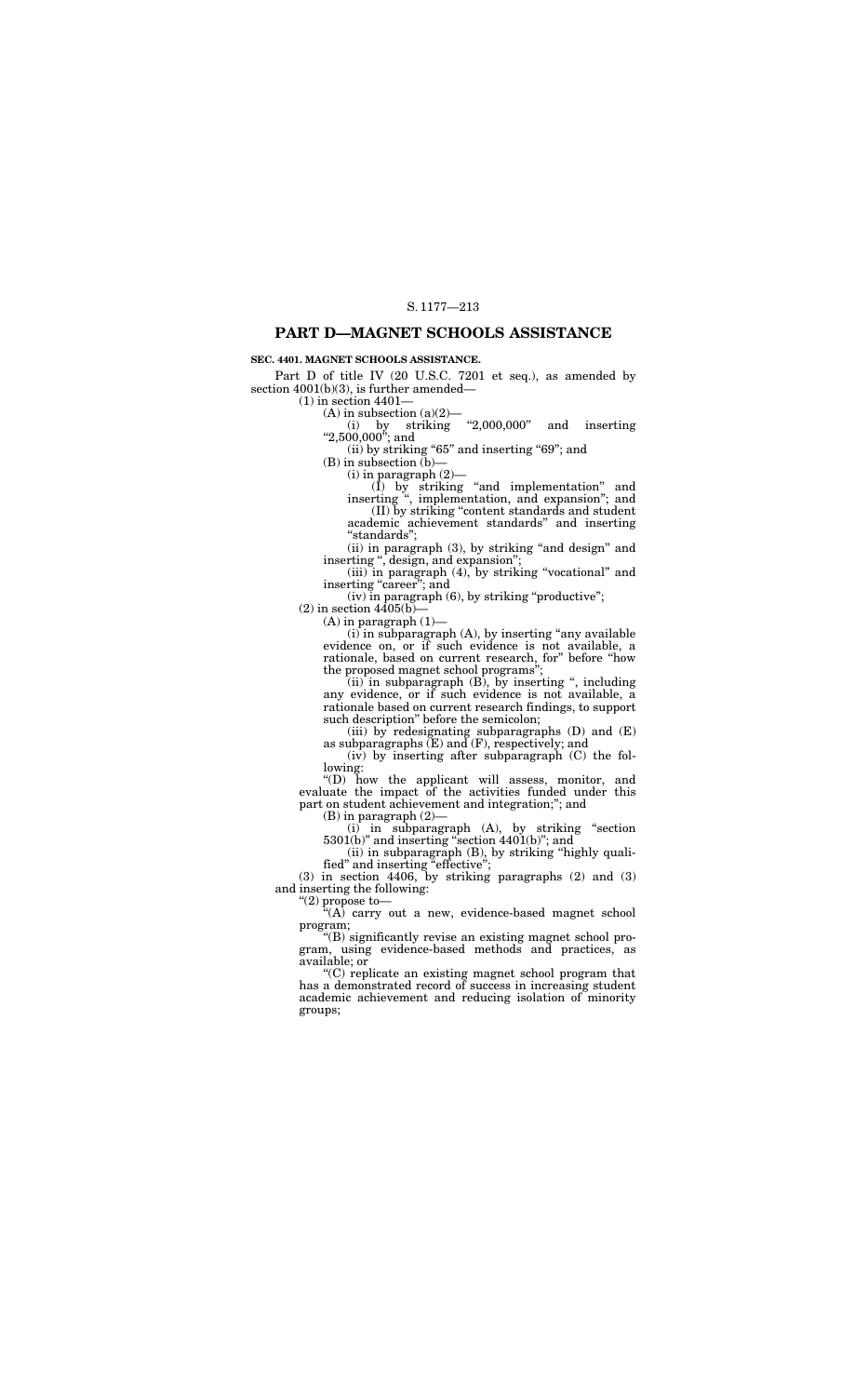''(3) propose to select students to attend magnet school programs by methods such as lottery, rather than through academic examination; and

"(4) propose to increase racial integration by taking into account socioeconomic diversity in designing and implementing magnet school programs.'';

 $(4)$  in section  $\overline{4}407-$ 

(i) in paragraph (3), by striking ''highly qualified'' and inserting "effective"

(ii) in paragraph  $(6)$ , by striking "and" at the end; (iii) in paragraph (7), by striking the period at

(A) in subsection (a)—

''(9) notwithstanding section 426 of the General Education Provisions Act (20 U.S.C. 1228), to provide transportation to and from the magnet school, provided that-

"(A) such transportation is sustainable beyond the grant period; and

the end and inserting a semicolon; and

(iv) by adding at the end the following:

 $\mathrm{``}(\mathrm{\tilde{B}})$  the costs of providing transportation do not represent a significant portion of the grant funds received by the eligible local educational agency under this part .''; and

''(b) SPECIAL RULE.—Grant funds under this part may be used for activities described in paragraphs  $(2)$  and  $(3)$  of subsection (a) only if the activities are directly related to improving student academic achievement based on the challenging State academic standards or directly related to improving student reading skills or knowledge of mathematics, science, history, geography, English, foreign languages, art, or music, or to improving career, technical, and professional skills.

 $(5)$  in section  $4408-$ 

 $(A)$  in subsection  $(a)$ , by striking "3" and inserting  $"5"$ ;

''(8) to enable the local educational agency, or consortium of such agencies, or other organizations partnered with such agency or consortium, to establish, expand, or strengthen interdistrict and regional magnet programs; and

''(a) AUTHORIZATION.—There are authorized to be appropriated to carry out this part the following amounts:<br>"(1) \$94,000,000 for fiscal year 2017.

 $(2)$  \$96,820,000 for fiscal year 2018.

(B) by striking subsection (b) and inserting the following:

(B) by striking subsection (c) and inserting the following:

"(c) AMOUNT.—No grant awarded under this part to a local educational agency, or a consortium of such agencies, shall be for more than \$15,000,000 for the grant period described in subsection (a)."; and

(C) in subsection (d), by striking ''July'' and inserting ''June'';

(6) in section 4409—

(A) by striking subsection (a) and inserting the following:

''(3) \$102,387,150 for fiscal year 2019.

 $(4)$  \$108,530,379 for fiscal year 2020.".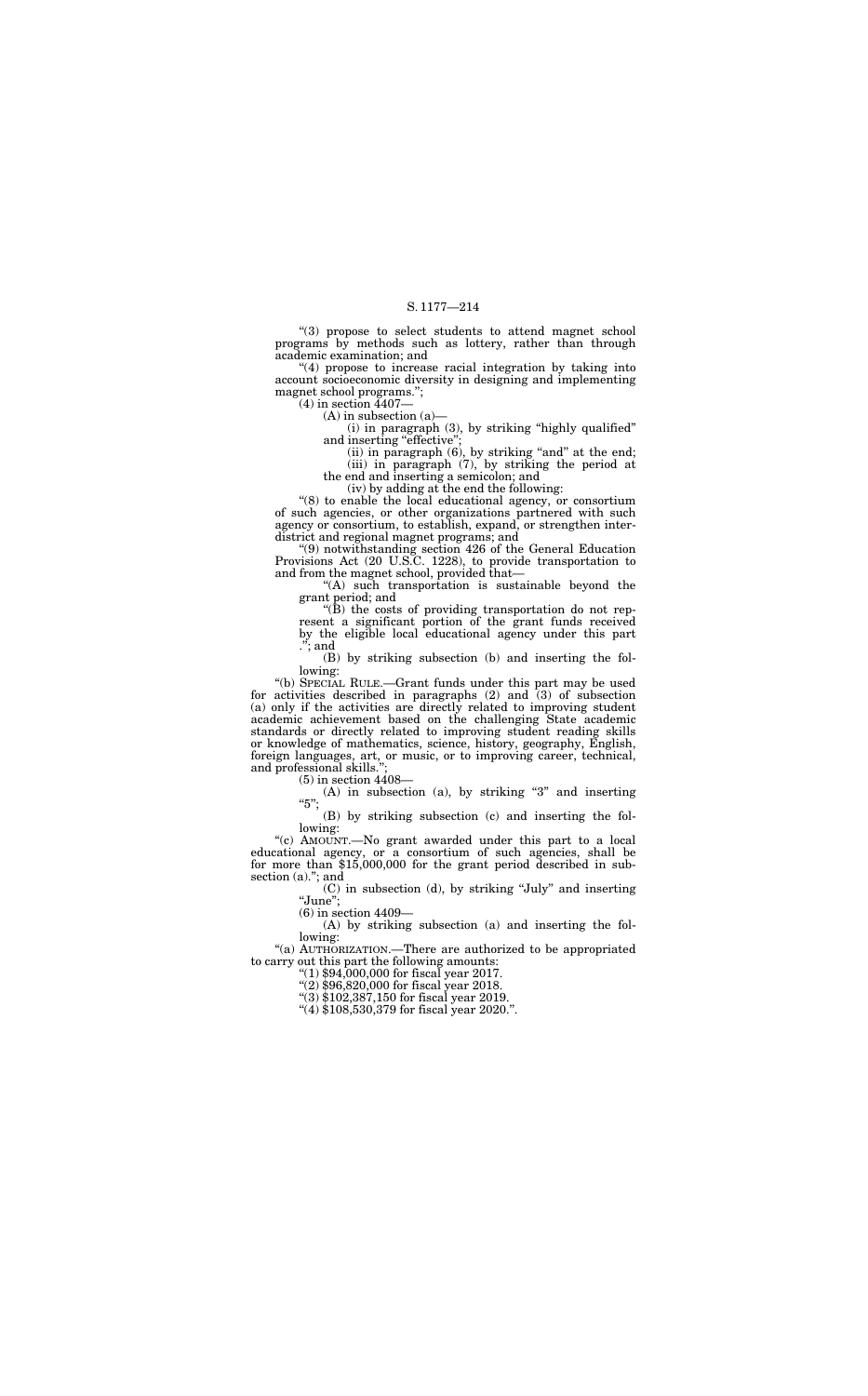(B) by redesignating subsection (b) as subsection (c); and

(C) by inserting after subsection (a) the following:

''(b) RESERVATION FOR TECHNICAL ASSISTANCE.—The Secretary may reserve not more than 1 percent of the funds appropriated under subsection (a) for any fiscal year to provide technical assistance and share best practices with respect to magnet school programs assisted under this part.''.

# **PART E—FAMILY ENGAGEMENT IN EDUCATION PROGRAMS**

#### **SEC. 4501. FAMILY ENGAGEMENT IN EDUCATION PROGRAMS.**

Title IV (20 U.S.C. 7101 et seq.), as amended by section 4001, is further amended by adding at the end the following:

# **''PART E—FAMILY ENGAGEMENT IN EDUCATION PROGRAMS**

#### **''SEC. 4501. PURPOSES.**

''The purposes of this part are the following:

"(4) To coordinate activities funded under this part with parent involvement initiatives funded under section 1116 and other provisions of this Act.

''(1) To provide financial support to organizations to provide technical assistance and training to State educational agencies and local educational agencies in the implementation and enhancement of systemic and effective family engagement policies, programs, and activities that lead to improvements in student development and academic achievement.

"(a) STATEWIDE FAMILY ENGAGEMENT CENTERS.-From the amount appropriated under section 4506 and not reserved under subsection (d), the Secretary is authorized to award grants for each fiscal year to statewide organizations (or consortia of such organizations), to establish statewide family engagement centers that—

''(2) To assist State educational agencies, local educational agencies, community-based organizations, schools, and educators in strengthening partnerships among parents, teachers, school leaders, administrators, and other school personnel in meeting the educational needs of children and fostering greater parental engagement.

''(3) To support State educational agencies, local educational agencies, schools, educators, and parents in developing and strengthening the relationship between parents and their children's school in order to further the developmental progress of children.

''(5) To assist the Secretary, State educational agencies, and local educational agencies in the coordination and integration of Federal, State, and local services and programs to engage families in education.

#### **''SEC. 4502. GRANTS AUTHORIZED.**

''(1) carry out parent education, and family engagement in education, programs; or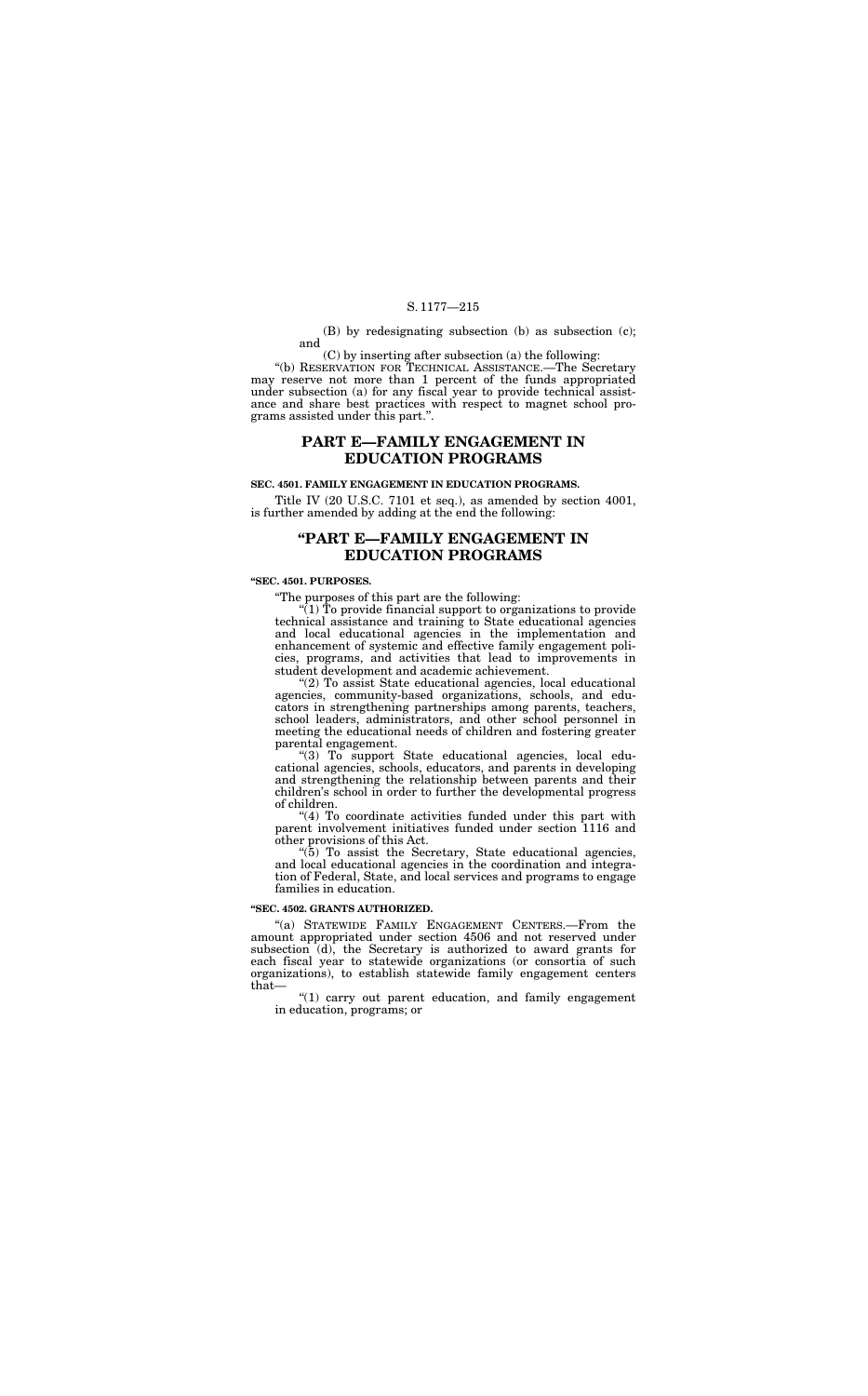''(2) provide comprehensive training and technical assistance to State educational agencies, local educational agencies, schools identified by State educational agencies and local educational agencies, organizations that support family-school partnerships, and other organizations that carry out such programs.

''(b) MINIMUM AWARD.—In awarding grants under this section, the Secretary shall, to the extent practicable, ensure that a grant is awarded for a statewide family engagement center in an amount not less than \$500,000.

"(c) MATCHING FUNDS FOR GRANT RENEWAL.—Each organization or consortium receiving assistance under this part shall demonstrate that, for each fiscal year after the first fiscal year for which the organization or consortium is receiving such assistance, a portion of the services provided by the organization or consortium is supported through non-Federal contributions, which may be in cash or in-kind.

" $(1)$  A description of the applicant's approach to family engagement in education.

 $\mathcal{F}(2)$  A description of how the State educational agency and any partner organization will support the statewide family engagement center that will be operated by the applicant including a description of the State educational agency and any partner organization's commitment of such support.

''(d) TECHNICAL ASSISTANCE.—The Secretary shall reserve not more than 2 percent of the funds appropriated under section 4506 to carry out this part to provide technical assistance, by competitive grant or contract, for the establishment, development, and coordination of statewide family engagement centers.

#### **''SEC. 4503. APPLICATIONS.**

''(a) SUBMISSIONS.—Each statewide organization, or a consortium of such organizations, that desires a grant under this part shall submit an application to the Secretary at such time and in such manner as the Secretary may require, which shall include the information described in subsection (b).

"(4) A description of the applicant's demonstrated experience in providing training, information, and support to State educational agencies, local educational agencies, schools, educators, parents, and organizations on family engagement in education policies and practices that are effective for parents (including low-income parents) and families, parents of English learners, minorities, students with disabilities, homeless children and youth, children and youth in foster care, and migrant students, including evaluation results, reporting, or other data exhibiting such demonstrated experience.

" $(5)$  A description of the steps the applicant will take to target services to low-income students and parents.

''(b) CONTENTS.—Each application submitted under subsection (a) shall include, at a minimum, the following:

''(3) A description of the applicant's plan for building a statewide infrastructure for family engagement in education, that includes—

''(A) management and governance;

''(B) statewide leadership; or

''(C) systemic services for family engagement in education.

''(6) An assurance that the applicant will—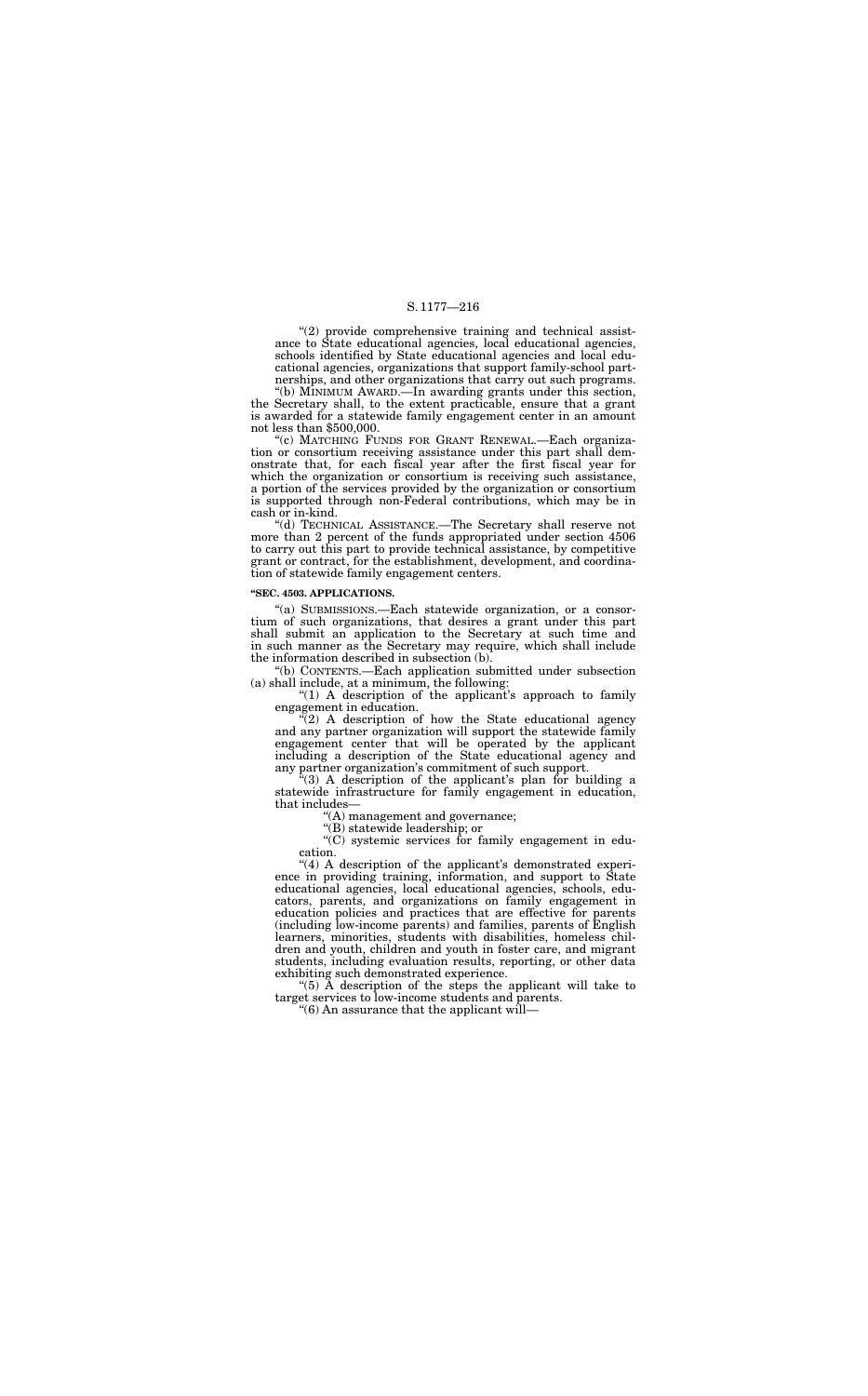"(A) establish a special advisory committee, the membership of which includes—

''(i) parents, who shall constitute a majority of the members of the special advisory committee;

"(iii) representatives of local elementary schools and secondary schools, including students;

"(iv) representatives of the business community; and

''(ii) representatives of education professionals with expertise in improving services for disadvantaged children;

''(v) representatives of State educational agencies and local educational agencies;

''(B) use not less than 65 percent of the funds received under this part in each fiscal year to serve local educational agencies, schools, and community-based organizations that serve high concentrations of disadvantaged students, including students who are English learners, minorities, students with disabilities, homeless children and youth, children and youth in foster care, and migrant students;

"(ii) parent training and information centers and community parent resource centers assisted under sections 671 and 672 of the Individuals with Disabilities Education Act (20 U.S.C. 1471; 1472);

 $C'(G)$  use not less than 30 percent of the funds received under this part for each fiscal year to establish or expand technical assistance for evidence-based parent education programs;

 $(H)$  provide assistance to State educational agencies, local educational agencies, and community-based organizations that support family members in supporting student academic achievement;

''(C) operate a statewide family engagement center of sufficient size, scope, and quality to ensure that the center is adequate to serve the State educational agency, local educational agencies, and community-based organizations;

''(D) ensure that the statewide family engagement center will retain staff with the requisite training and experience to serve parents in the State;

''(E) serve urban, suburban, and rural local educational agencies and schools;

 $\rm ^{\omega}(F)$  work with–

''(i) other statewide family engagement centers assisted under this part; and

''(I) work with State educational agencies, local educational agencies, schools, educators, and parents to determine parental needs and the best means for delivery of services to address such needs;

''(J) conduct sufficient outreach to assist parents, including parents who the applicant may have a difficult time engaging with a school or local educational agency; and

''(K) conduct outreach to low-income students and parents, including low-income students and parents who are not proficient in English.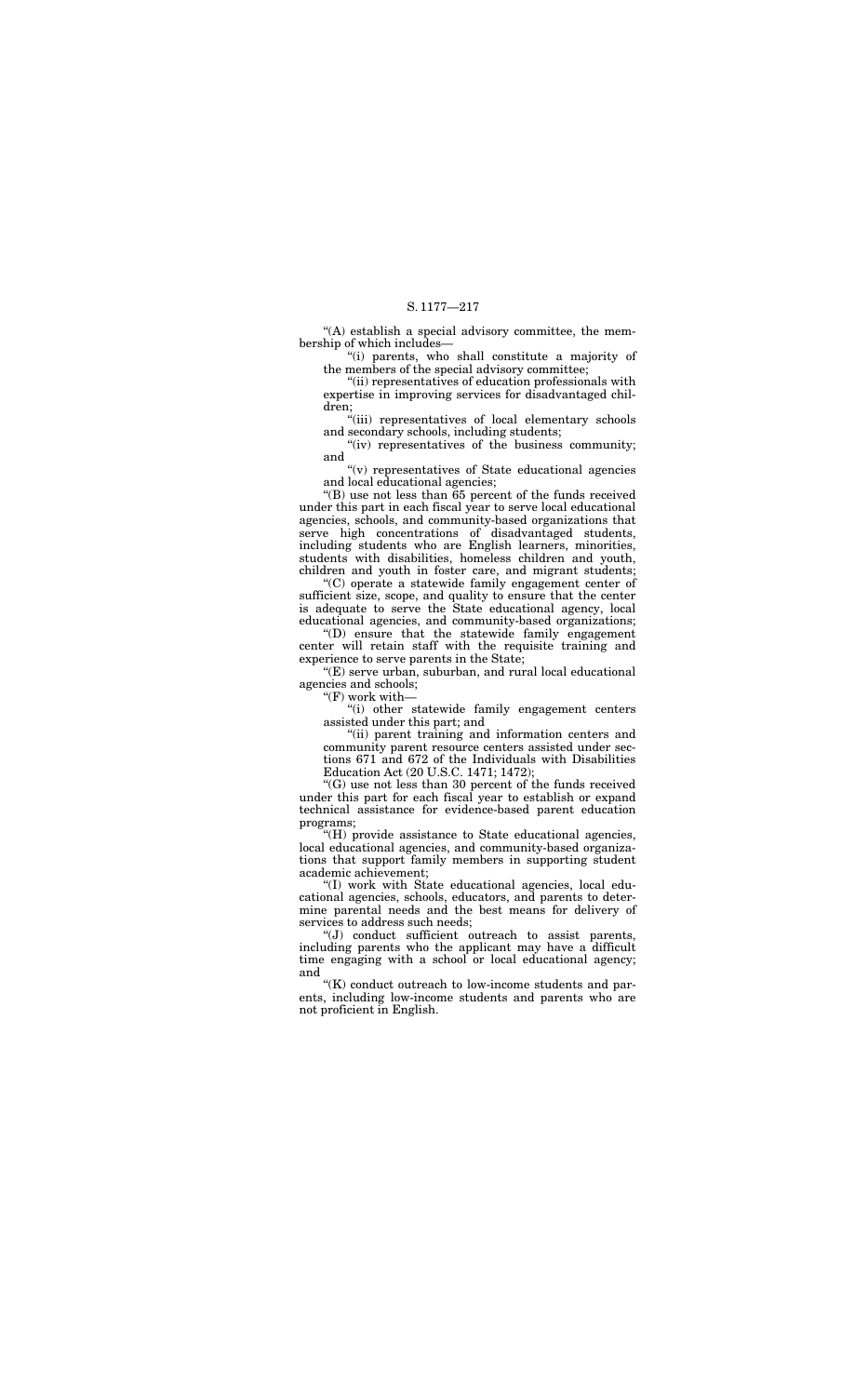''(7) An assurance that the applicant will conduct training programs in the community to improve adult literacy, including financial literacy.

''(c) PRIORITY.—In awarding grants for activities described in this part, the Secretary shall give priority to statewide family engagement centers that will use funds under section 4504 for evidence-based activities, which, for the purposes of this part is defined as activities meeting the requirements of section 8101(21)(A)(i).

#### **''SEC. 4504. USES OF FUNDS.**

" $(1)$  to assist parents in participating effectively in their children's education and to help their children meet challenging State academic standards, such as by assisting parents—

''(a) IN GENERAL.—Each statewide organization or consortium receiving a grant under this part shall use the grant funds, based on the needs determined under section  $4503(b)(6)(I)$ , to provide training and technical assistance to State educational agencies, local educational agencies, and organizations that support familyschool partnerships, and activities, services, and training for local educational agencies, school leaders, educators, and parents—

> "(B) to communicate effectively with their children, teachers, school leaders, counselors, administrators, and other school personnel;

"(E) to participate in State and local decisionmaking; ''(F) to train other parents; and

"(2) to develop and implement, in partnership with the State educational agency, statewide family engagement in education policy and systemic initiatives that will provide for a continuum of services to remove barriers for family engagement in education and support school reform efforts; and

''(b) RULE OF CONSTRUCTION.—Nothing in this section shall be construed to prohibit a statewide family engagement center from

''(A) to engage in activities that will improve student academic achievement, including understanding how parents can support learning in the classroom with activities at home and in after school and extracurricular programs;

"(1) having its employees or agents meet with a parent at a site that is not on school grounds; or

"(2) working with another agency that serves children. ''(c) PARENTAL RIGHTS.—Notwithstanding any other provision of this section—

" $(1)$  no person (including a parent who educates a child at home, a public school parent, or a private school parent) shall be required to participate in any program of parent education or developmental screening under this section; and

''(C) to become active participants in the development, implementation, and review of school-parent compacts, family engagement in education policies, and school planning and improvement;

''(D) to participate in the design and provision of assistance to students who are not making academic progress;

''(G) in learning and using technology applied in their children's education;

''(3) to develop and implement parental involvement policies under this Act.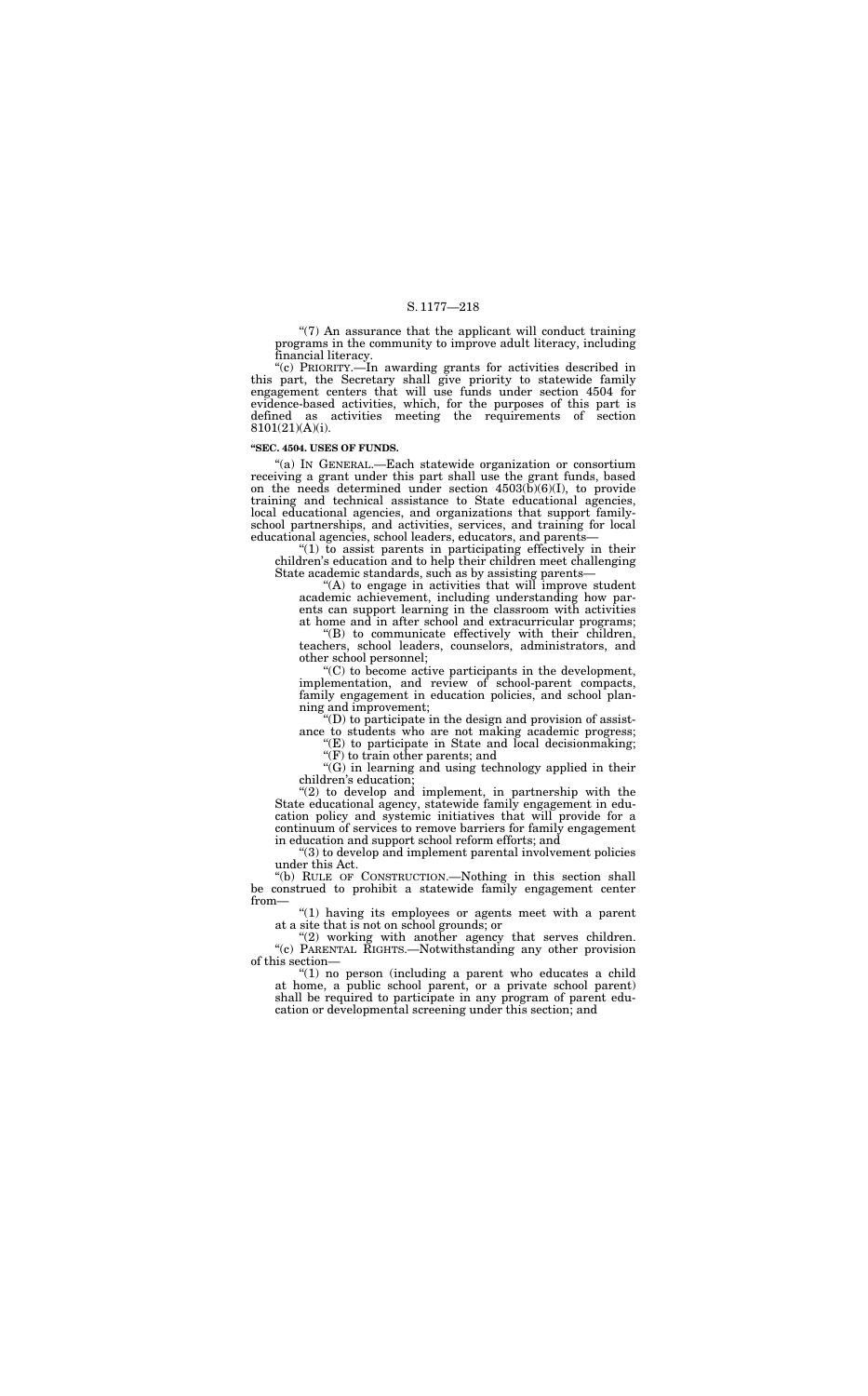" $(2)$  no program or center assisted under this section shall take any action that infringes in any manner on the right of parents to direct the education of their children.

#### **''SEC. 4505. FAMILY ENGAGEMENT IN INDIAN SCHOOLS.**

''There are authorized to be appropriated to carry out this part  $$10,000,000$  for each of fiscal years 2017 through 2020.".".

''The Secretary of the Interior, in consultation with the Secretary of Education, shall establish, or enter into contracts and cooperative agreements with, local tribes, tribal organizations, or Indian nonprofit parent organizations to establish and operate family engagement centers.

#### **''SEC. 4506. AUTHORIZATION OF APPROPRIATIONS.**

"(1)  $$200,741,000$  for each of fiscal years 2017 and 2018; and

''(2) \$220,741,000 for each of fiscal years 2019 and 2020. ''(b) RESERVATIONS.—From the amounts appropriated under subsection (a) for a fiscal year, the Secretary shall-

 $(1)$  reserve \$5,000,000 to carry out activities authorized under subpart 3; and

### **PART F—NATIONAL ACTIVITIES**

#### **SEC. 4601. NATIONAL ACTIVITIES.**

" $(2)$  from the amounts remaining after the reservation under paragraph (1)—

" $(A)$  carry out activities authorized under subpart 1 using—

Title IV (20 U.S.C. 7101 et seq.), as amended by the previous provisions of this title, is further amended by adding at the end the following:

# **''PART F—NATIONAL ACTIVITIES**

"(i) 36 percent of such remainder for each of fiscal years 2017 and 2018; and

#### **''SEC. 4601. AUTHORIZATION OF APPROPRIATIONS; RESERVATIONS.**

"(ii) 32 percent of such remainder for each of fiscal years 2019 and 2020; and

"(i) 28 percent of such remainder for each of fiscal years 2017 and 2018; and

''(a) AUTHORIZATION OF APPROPRIATIONS.—There are authorized to be appropriated to carry out this part—

> "(ii) 26 percent of such remainder for each of fiscal years 2019 and 2020.

''(i) 36 percent of such remainder for each of fiscal years 2017 and 2018; and

''(ii) 42 percent of such remainder for each of fiscal years 2019 and 2020;

''(B) carry out activities authorized under subpart 2 using—

''(C) to carry out activities authorized under subpart 4—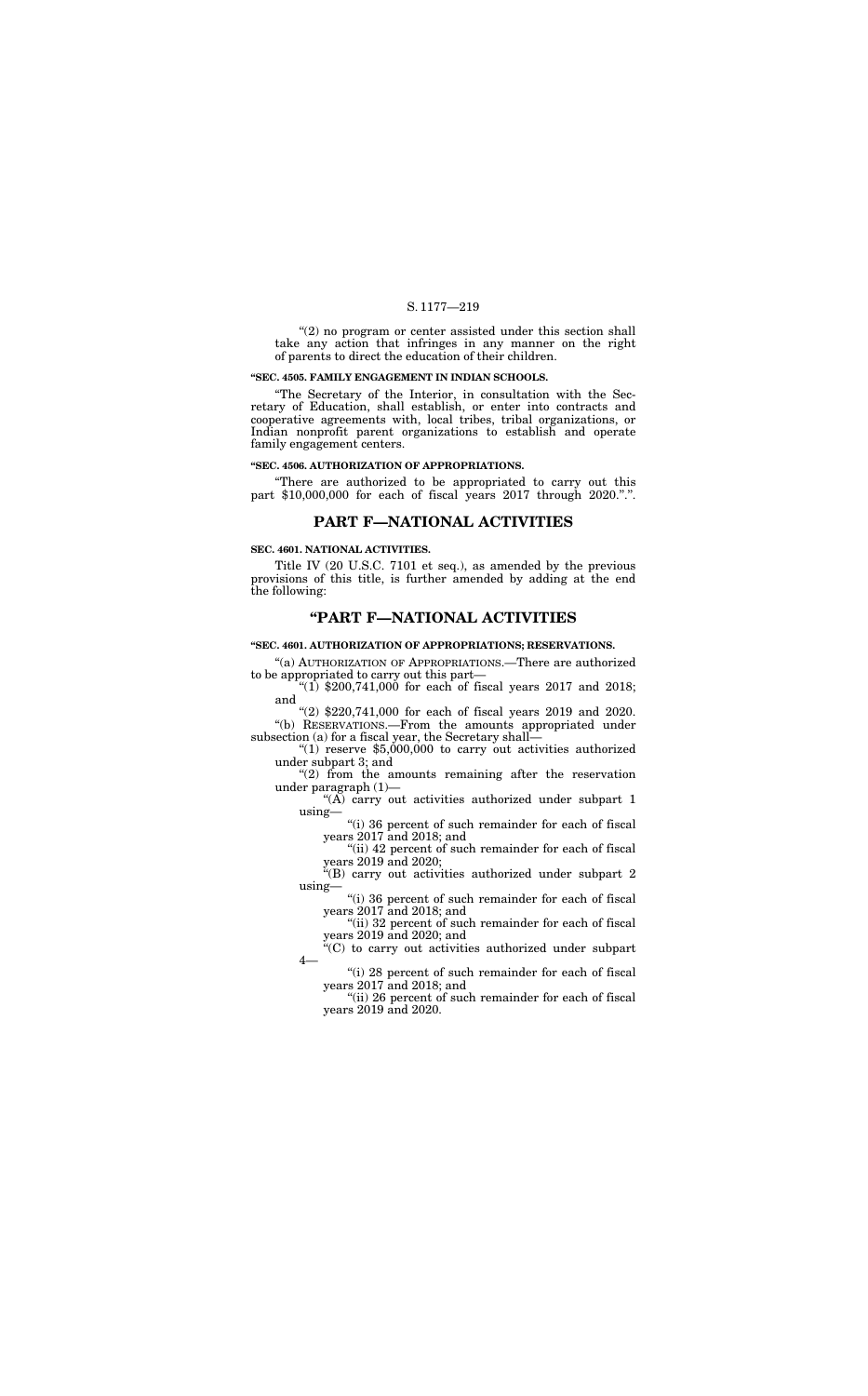### **''Subpart 1—Education Innovation and Research**

**''SEC. 4611. GRANTS FOR EDUCATION INNOVATION AND RESEARCH.** 

''(a) PROGRAM AUTHORIZED.— ''(1) IN GENERAL.—From funds reserved under section  $4601(b)(2)(A)$ , the Secretary shall make grants to eligible entities to enable the eligible entities to—

''(A) create, develop, implement, replicate, or take to scale entrepreneurial, evidence-based, field-initiated innovations to improve student achievement and attainment for high-need students; and

''(B) rigorously evaluate such innovations, in accordance with subsection (e).

''(2) DESCRIPTION OF GRANTS.—The grants described in paragraph (1) shall include—

''(A) early-phase grants to fund the development, implementation, and feasibility testing of a program, which prior research suggests has promise, for the purpose of determining whether the program can successfully improve student achievement or attainment for high-need students;

"(4) A consortium of State educational agencies or local educational agencies.

 $\cdot$ (6) A State educational agency, a local educational agency, a consortium described in paragraph (4), or the Bureau of Indian Education, in partnership with—

''(B) mid-phase grants to fund implementation and a rigorous evaluation of a program that has been successfully implemented under an early-phase grant described in subparagraph (A) or other effort meeting similar criteria, for the purpose of measuring the program's impact and cost effectiveness, if possible using existing administrative data; and

''(C) expansion grants to fund implementation and a rigorous replication evaluation of a program that has been rigorous replication evaluation of a program that has been<br>found to produce sizable, important impacts under a midphase grant described in subparagraph (B) or other effort meeting similar criteria, for the purposes of—

''(i) determining whether such impacts can be successfully reproduced and sustained over time; and ''(ii) identifying the conditions in which the program is most effective.

''(b) ELIGIBLE ENTITY.—In this subpart, the term 'eligible entity' means any of the following:

''(1) A local educational agency.

"(2) A State educational agency.

"(3) The Bureau of Indian Education.

''(5) A nonprofit organization.

''(A) a nonprofit organization;

 $\mathbf{H}(\mathbf{B})$  a business;

''(C) an educational service agency; or

''(D) an institution of higher education.

''(c) RURAL AREAS.—

''(1) IN GENERAL.—In awarding grants under subsection (a), the Secretary shall ensure that not less than 25 percent of the funds made available for any fiscal year are awarded for programs that meet both of the following requirements:

''(A) The grantee is—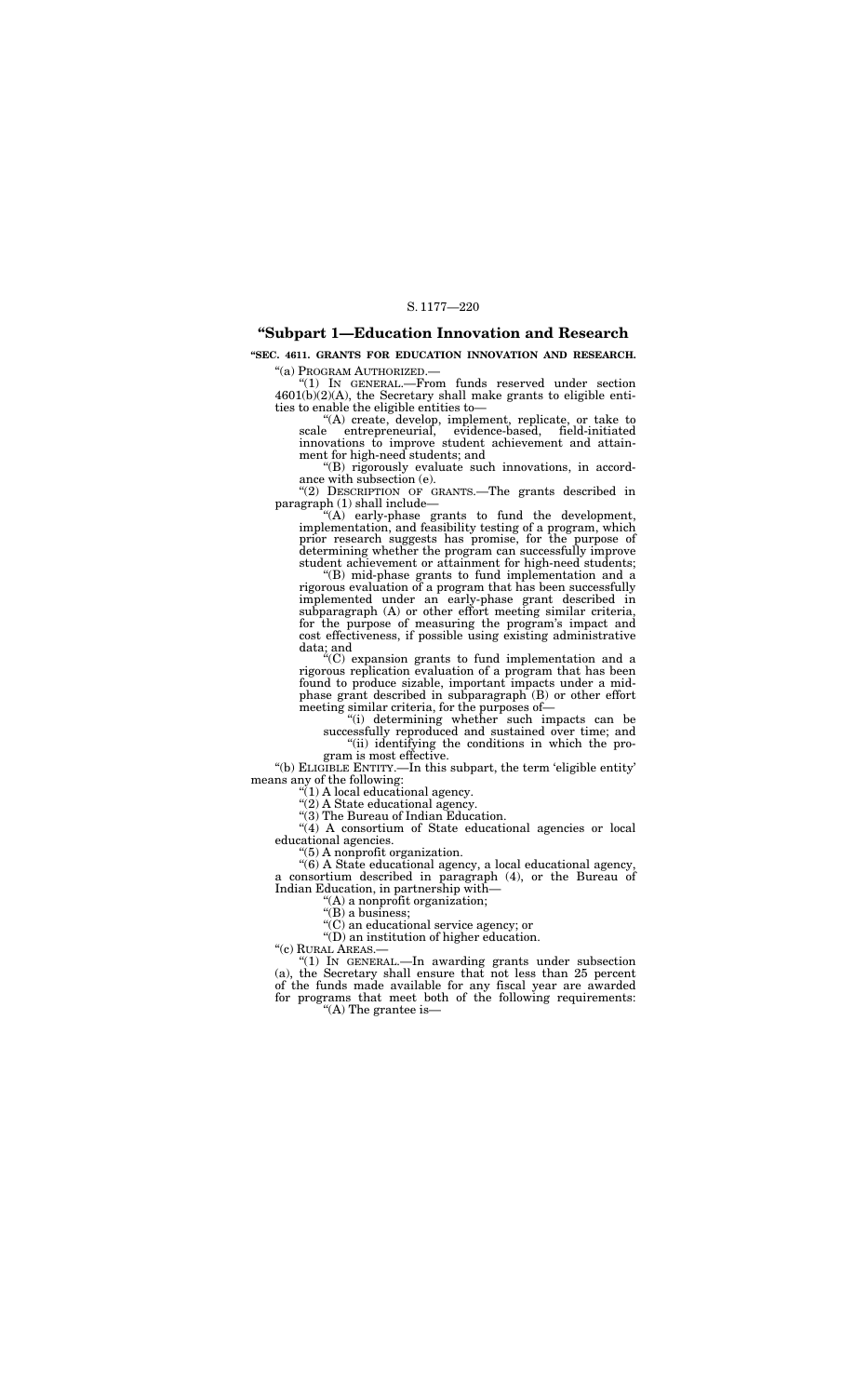''(i) a local educational agency with an urban-centric district locale code of 32, 33, 41, 42, or 43, as determined by the Secretary;

"(iii) an educational service agency or a nonprofit organization in partnership with such a local educational agency; or

''(ii) a consortium of such local educational agencies;

"(iv) a grantee described in clause (i) or (ii) in partnership with a State educational agency.

"(2) EXCEPTION.—Notwithstanding paragraph  $(1)$ , the Secretary shall reduce the amount of funds made available under such paragraph if the Secretary does not receive a sufficient number of applications of sufficient quality.

''(B) A majority of the schools to be served by the program are designated with a locale code of 32, 33, 41, 42, or 43, or a combination of such codes, as determined by the Secretary.

"(d) MATCHING FUNDS.—In order to receive a grant under subsection (a), an eligible entity shall demonstrate that the eligible entity will provide matching funds, in cash or through in-kind contributions, from Federal, State, local, or private sources in an amount equal to 10 percent of the funds provided under such grant, except that the Secretary may waive the matching funds requirement, on a case-by-case basis, upon a showing of exceptional circumstances, such as—

" $(1)$  the difficulty of raising matching funds for a program to serve a rural area;

 $''(2)$  the difficulty of raising matching funds in areas with a concentration of local educational agencies or schools with a high percentage of students aged 5 through 17—

"(A) who are in poverty, as counted in the most recent census data approved by the Secretary;

"(B) who are eligible for a free or reduced price lunch under the Richard B. Russell National School Lunch Act (42 U.S.C. 1751 et seq.);

 $"(1)$  provide technical assistance for eligibility entities, which may include pre-application workshops, web-based seminars, and evaluation support; and

''(C) whose families receive assistance under the State program funded under part A of title IV of the Social Security Act (42 U.S.C. 601 et seq.); or

''(D) who are eligible to receive medical assistance under the Medicaid program; and

''(3) the difficulty of raising funds on tribal land.

''(e) EVALUATION.—Each recipient of a grant under this section shall conduct an independent evaluation of the effectiveness of the program carried out under such grant.

''(f) TECHNICAL ASSISTANCE.—The Secretary may reserve not more than 5 percent of the funds appropriated under section 4601(b)(2)(A) for each fiscal year to—

''(2) to disseminate best practices.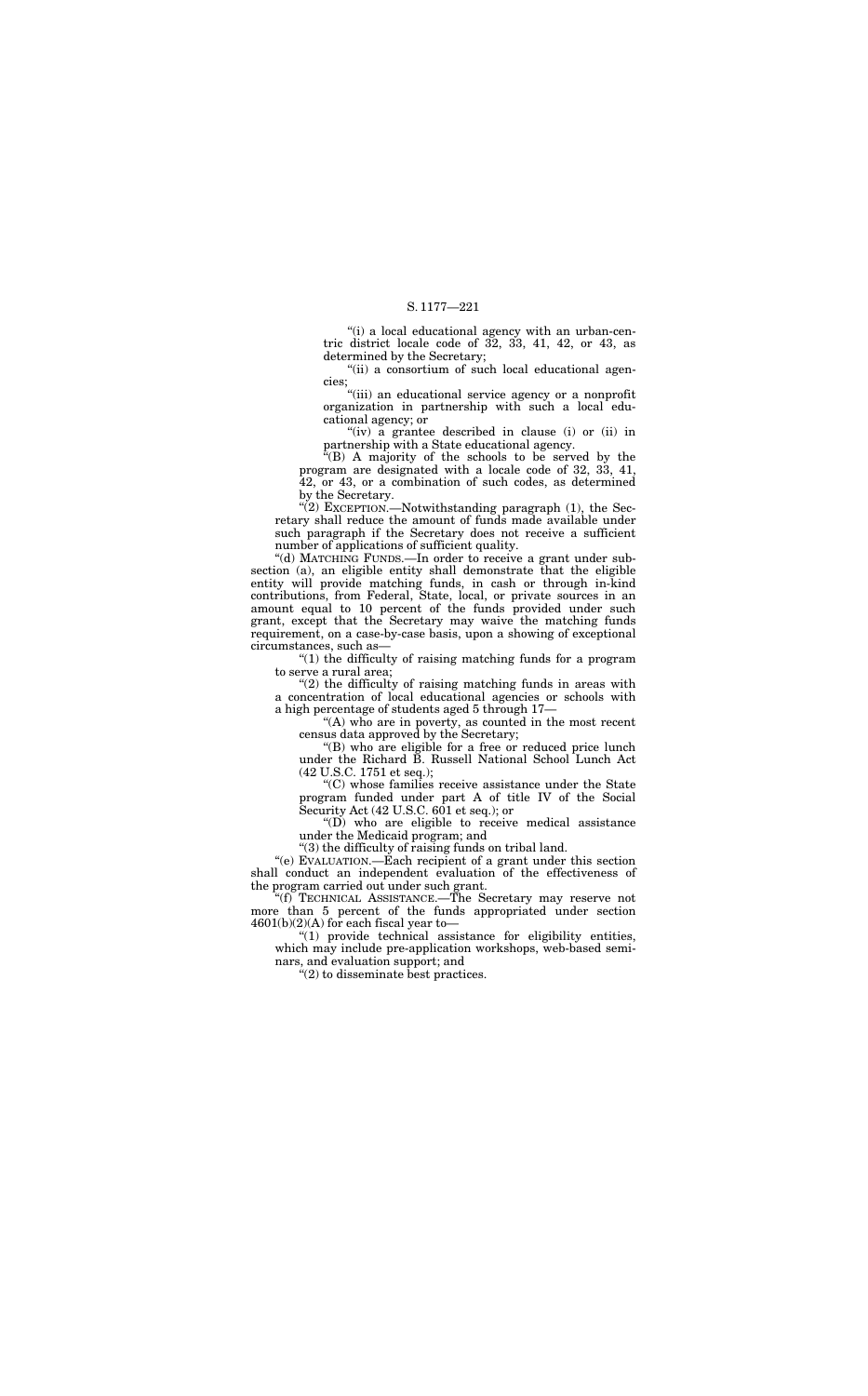# **''Subpart 2—Community Support for School Success**

#### **''SEC. 4621. PURPOSES.**

''The purposes of this subpart are to—

 $(1)$  significantly improve the academic and developmental outcomes of children living in the most distressed communities of the United States, including ensuring school readiness, high school graduation, and access to a community-based continuum of high-quality services; and

 $\tilde{f}(2)$  provide support for the planning, implementation, and operation of full-service community schools that improve the coordination and integration, accessibility, and effectiveness of services for children and families, particularly for children attending high-poverty schools, including high-poverty rural schools.

"(1) ELIGIBLE ENTITY.—The term 'eligible entity' means the following:

''(A) With respect to a grant for activities described in section  $4623(a)(1)(A)$ —

"(iii) one or more nonprofit entities working in formal partnership with not less than 1 of the following entities:

#### **''SEC. 4622. DEFINITIONS.**

''In this subpart:

''(B) With respect to a grant for activities described in section  $4623(a)(1)(B)$ , a consortium of-

 $(ii)(I)$  1 or more local educational agencies; or

''(i) an institution of higher education, as defined in section 102 of the Higher Education Act of 1965 (20 U.S.C. 1002);

''(ii) an Indian tribe or tribal organization, as defined in section 4 of the Indian Self-Determination and Education Assistance Act (25 U.S.C. 450b); or

" $(A)$  participates in a community-based effort to coordinate and integrate educational, developmental, family, health, and other comprehensive services through community-based organizations and public and private partnerships; and

''(I) A high-need local educational agency.

''(II) An institution of higher education, as defined in section 102 of the Higher Education Act of 1965 (20 U.S.C. 1002).

''(III) The office of a chief elected official of a unit of local government.

''(IV) An Indian tribe or tribal organization, as defined under section 4 of the Indian Self-Determination and Education Assistance Act (25 U.S.C. 450b).

''(II) the Bureau of Indian Education; and

''(ii) 1 or more community-based organizations, nonprofit organizations, or other public or private entities.

''(2) FULL-SERVICE COMMUNITY SCHOOL.—The term 'fullservice community school' means a public elementary school or secondary school that—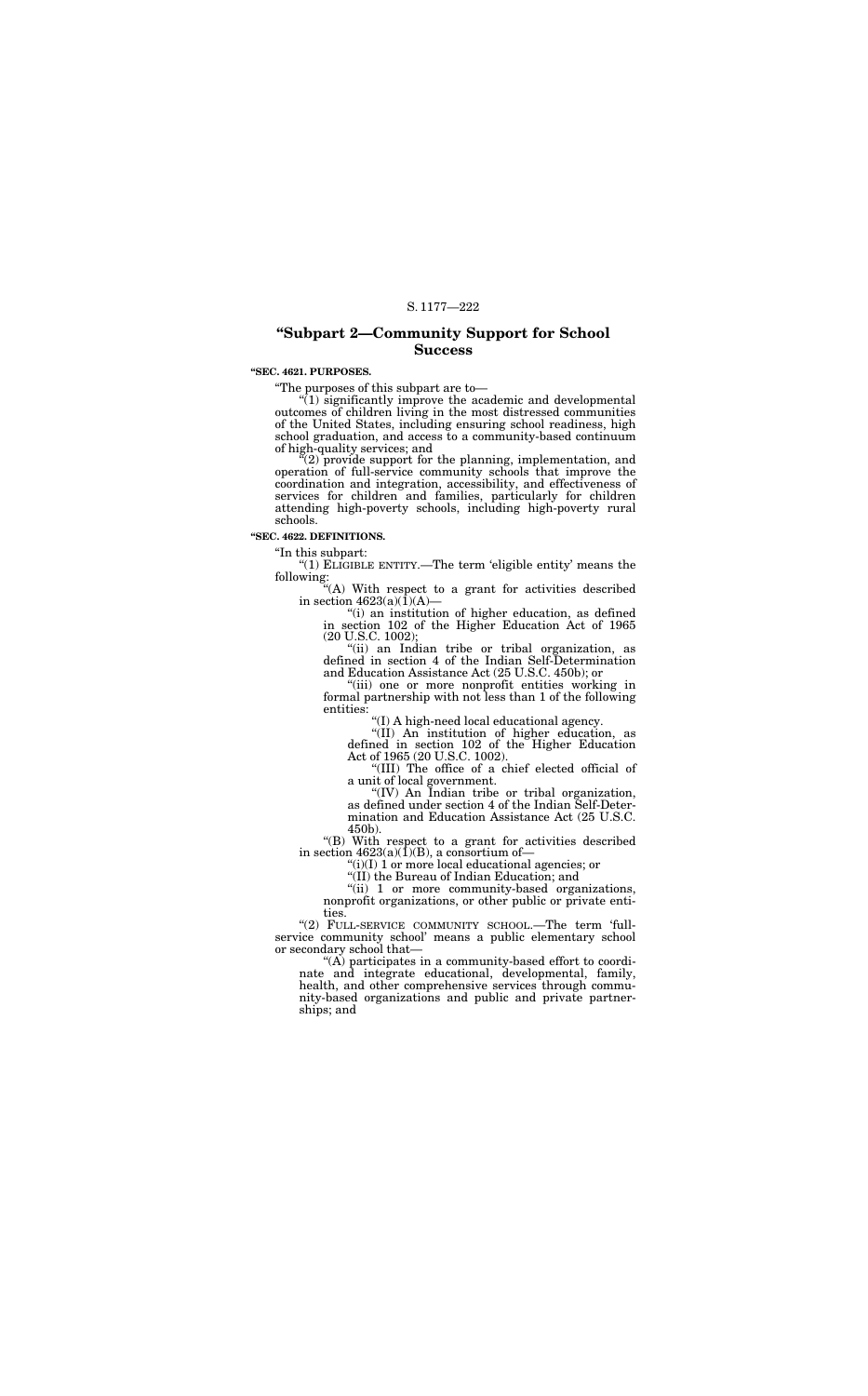''(B) provides access to such services in school to students, families, and the community, such as access during the school year (including before- and after-school hours and weekends), as well as during the summer.

" $(A)$  High-quality early childhood education programs. ''(B) High-quality school and out-of-school-time programs and strategies.

''(3) PIPELINE SERVICES.—The term 'pipeline services' means a continuum of coordinated supports, services, and opportunities for children from birth through entry into and success in postsecondary education, and career attainment. Such services shall include, at a minimum, strategies to address through services or programs (including integrated student supports) the following:

''(C) Support for a child's transition to elementary school, from elementary school to middle school, from middle school to high school, and from high school into and through postsecondary education and into the workforce, including any comprehensive readiness assessment determined necessary.

"(1) IN GENERAL.—The Secretary shall use not less than 95 percent of the amounts made available under section  $4601(b)(2)(B)$  to award grants, on a competitive basis and subject to subsection (e), to eligible entities for the following activities:

''(D) Family and community engagement and supports, which may include engaging or supporting families at school or at home.

''(E) Activities that support postsecondary and workforce readiness, which may include job training, internship opportunities, and career counseling.

"(ii) multiple signs of distress, which may include high rates of poverty, childhood obesity, academic failure, and juvenile delinquency, adjudication, or incarceration; and

''(F) Community-based support for students who have attended the schools in the area served by the pipeline, or students who are members of the community, facilitating their continued connection to the community and success in postsecondary education and the workforce.

''(G) Social, health, nutrition, and mental health services and supports.

''(H) Juvenile crime prevention and rehabilitation programs.

#### **''SEC. 4623. PROGRAM AUTHORIZED.**

''(a) PROGRAM AUTHORIZED.—

''(A) PROMISE NEIGHBORHOODS.—The implementation of a comprehensive, effective continuum of coordinated services that meets the purpose described in section 4621(1) by carrying out activities in neighborhoods with—

 $\mathcal{F}(i)$  high concentrations of low-income individuals;

''(iii) schools implementing comprehensive support and improvement activities or targeted support and improvement activities under section 1111(d).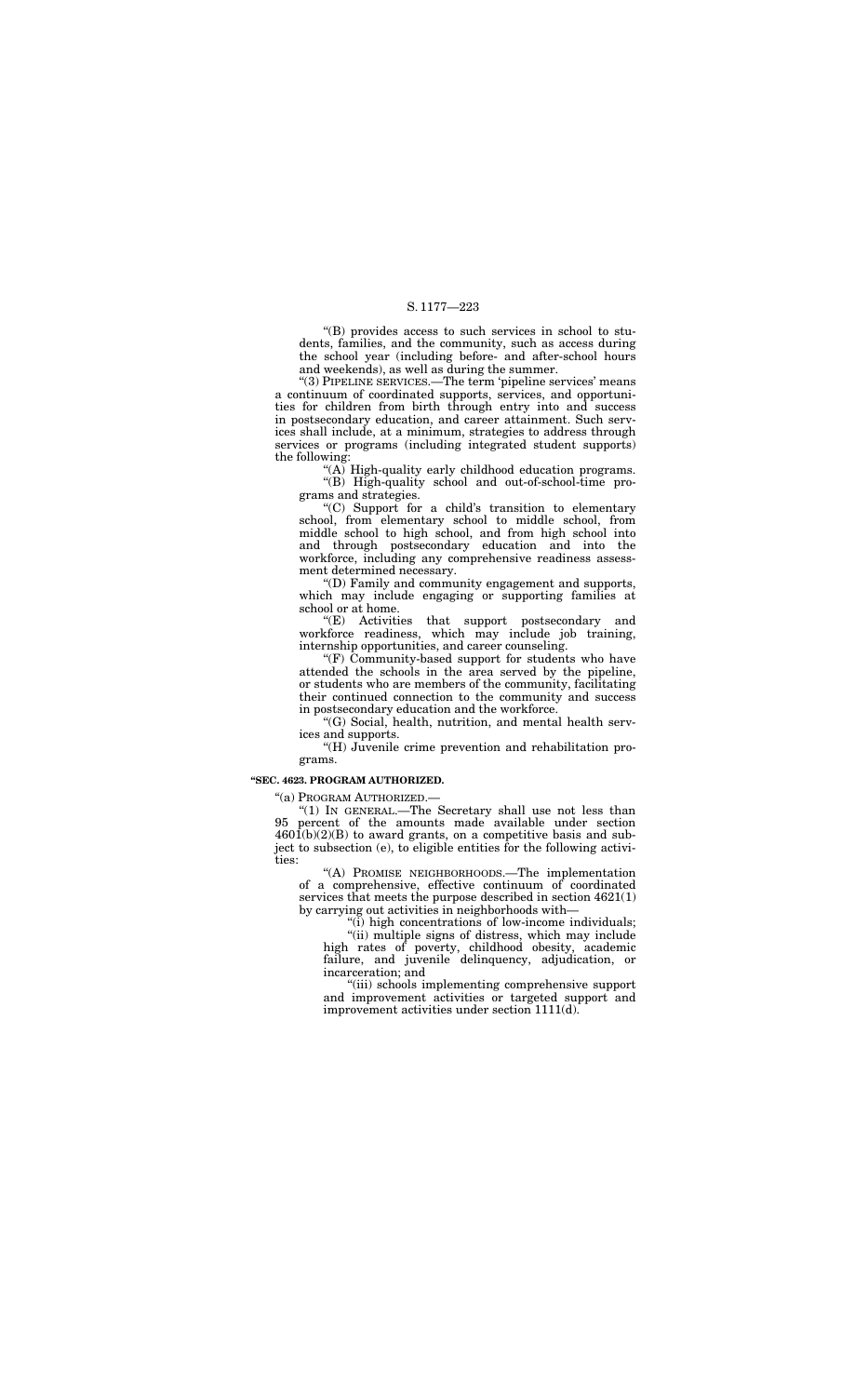''(B) FULL-SERVICE COMMUNITY SCHOOLS.—The provision of assistance to public elementary schools or secondary schools to function as full-service community schools.

''(2) SUFFICIENT SIZE AND SCOPE.—Each grant awarded under this subpart shall be of sufficient size and scope to allow the eligible entity to carry out the applicable purposes of this subpart.

''(b) DURATION.—A grant awarded under this subpart shall be for a period of not more than 5 years, and may be extended for an additional period of not more than 2 years.

''(c) CONTINUED FUNDING.—Continued funding of a grant under this subpart, including a grant extended under subsection (b), after the third year of the initial grant period shall be contingent on the eligible entity's progress toward meeting—

''(1) with respect to a grant for activities described in section 4624, the performance metrics described in section 4624(h); and

 $"(2)$  with respect to a grant for activities described in section 4625, annual performance objectives and outcomes under section  $4625(a)(4)(C)$ .

''(d) MATCHING REQUIREMENTS.—

''(1) PROMISE NEIGHBORHOOD ACTIVITIES.—

''(A) MATCHING FUNDS.—Each eligible entity receiving a grant under this subpart for activities described in section 4624 shall contribute matching funds in an amount equal to not less than 100 percent of the amount of the grant. Such matching funds shall come from Federal, State, local, and private sources.

''(B) PRIVATE SOURCES.—The Secretary shall require that a portion of the matching funds come from private sources, which may include in-kind contributions.

''(C) ADJUSTMENT.—The Secretary may adjust the matching funds requirement under this paragraph for applicants that demonstrate high need, including applicants from rural areas and applicants that wish to provide services on tribal lands.

''(D) FINANCIAL HARDSHIP WAIVER.—The Secretary may waive or reduce, on a case-by-case basis, the matching requirement under this paragraph, including the requirement for funds from private sources, for a period of 1 year at a time, if the eligible entity demonstrates significant financial hardship.

"(2) FULL-SERVICE COMMUNITY SCHOOLS ACTIVITIES.-

''(A) IN GENERAL.—Each eligible entity receiving a grant under this subpart for activities described in section 4625 shall provide matching funds from non-Federal sources, which may be provided in part with in-kind contributions.

''(B) SPECIAL RULE.—The Bureau of Indian Education may meet the requirement of subparagraph (A) using funds from other Federal sources.

''(3) SPECIAL RULES.—

''(A) IN GENERAL.—The Secretary may not require any eligible entity receiving a grant under this subpart to provide matching funds in an amount that exceeds the amount of the grant award.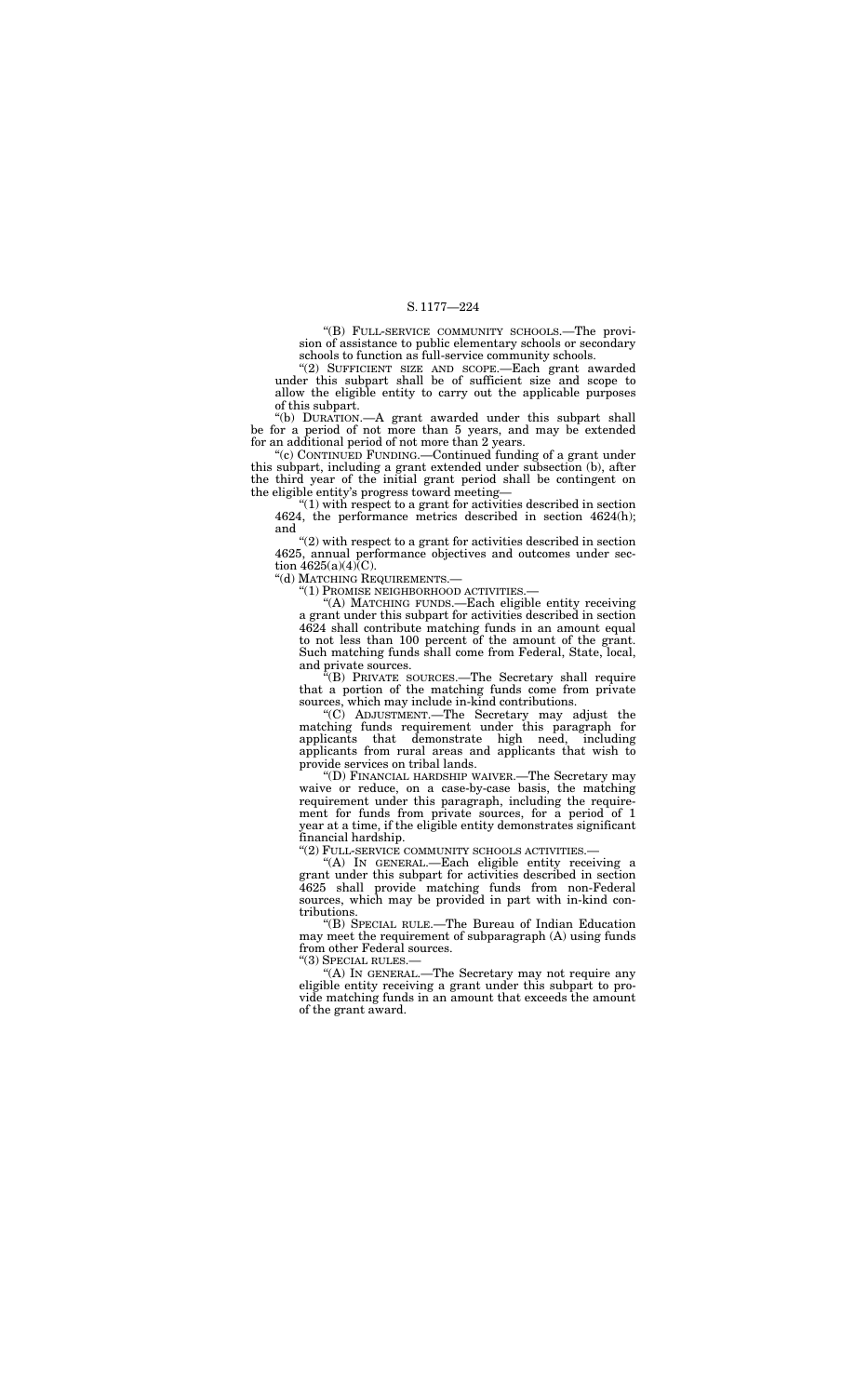''(B) CONSIDERATION.—Notwithstanding this subsection, the Secretary shall not consider the ability of an eligible entity to match funds when determining which applicants will receive grants under this subpart.

''(e) RESERVATION FOR RURAL AREAS.—

"(1) In GENERAL.—From the amounts allocated under subsection (a) for grants to eligible entities, the Secretary shall use not less than 15 percent of such amounts to award grants to eligible entities that propose to carry out the activities described in such subsection in rural areas.

''(2) EXCEPTION.—The Secretary shall reduce the amount described in paragraph (1) if the Secretary does not receive a sufficient number of applications of sufficient quality.

" $(1)$  A plan to significantly improve the academic outcomes of children living in a neighborhood that is served by the eligible entity—

''(f) MINIMUM NUMBER OF GRANTS.—For each fiscal year, the Secretary shall award under this subpart not fewer than 3 grants for activities described in section 4624 and not fewer than 10 grants for activities described in section 4625, subject to the availability of appropriations, the requirements of subsection  $(a)(2)$ , and the number and quality of applications.

"(2) A description of the neighborhood that the eligible entity will serve.

#### **''SEC. 4624. PROMISE NEIGHBORHOODS.**

''(a) APPLICATION REQUIREMENTS.—An eligible entity desiring a grant under this subpart for activities described in this section shall submit an application to the Secretary at such time and in such manner as the Secretary may require, including, at a minimum, all of the following:

> $C<sup>u</sup>(C)$  an analysis of community assets and collaborative efforts (including programs already provided from Federal and non-Federal sources) within, or accessible to, the neighborhood, including, at a minimum, early learning opportunities, family and student supports, local businesses, local educational agencies, and institutions of higher education;

> $'(D)$  the steps that the eligible entity is taking, at the time of the application, to address the needs identified in the needs analysis; and

''(A) by providing pipeline services that address the needs of children in the neighborhood, as identified by the needs analysis described in paragraph (4); and

''(B) that is supported by effective practices.

''(3) Measurable annual objectives and outcomes for the grant, in accordance with the metrics described in subsection (h), for each year of the grant.

''(4) An analysis of the needs and assets of the neighborhood identified in paragraph (1), including—

 $f(A)$  the size and scope of the population affected;

''(B) a description of the process through which the needs analysis was produced, including a description of how parents, families, and community members were engaged in such analysis;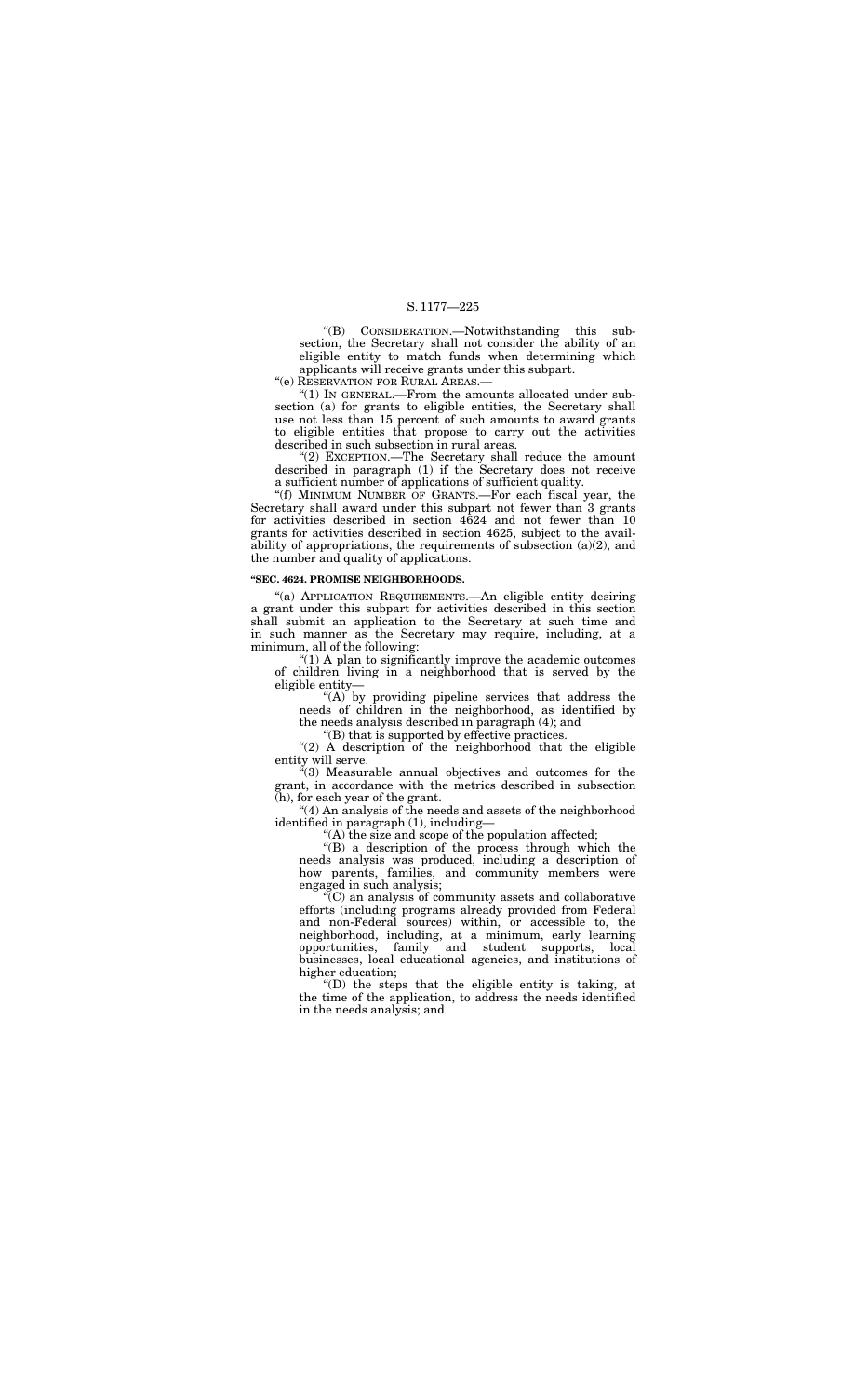"(E) any barriers the eligible entity, public agencies, and other community-based organizations have faced in meeting such needs.

''(5) A description of—

"(A) all information that the entity used to identify the pipeline services to be provided, which shall not include information that is more than 3 years old; and

''(B) how the eligible entity will—

" $(7)$  A description of how the pipeline services will facilitate the coordination of the following activities:

''(i) collect data on children served by each pipeline service; and

''(ii) increase the percentage of children served over time.

''(6) A description of the process used to develop the application, including the involvement of family and community members.

''(A) Providing early learning opportunities for children, including by—

''(i) providing opportunities for families to acquire the skills to promote early learning and child development; and

''(ii) ensuring appropriate diagnostic assessments and referrals for children with disabilities and children aged 3 through 9 experiencing developmental delays, consistent with the Individuals with Disabilities Education Act (20 U.S.C. 1400 et seq.), where applicable.

''(B) Supporting, enhancing, operating, or expanding rigorous, comprehensive, effective educational improvements, which may include high-quality academic programs, expanded learning time, and programs and activities to prepare students for postsecondary education admissions and success.

''(C) Supporting partnerships between schools and other community resources with an integrated focus on academics and other social, health, and familial supports.

''(D) Providing social, health, nutrition, and mental health services and supports, for children, family members, and community members, which may include services provided within the school building.

''(E) Supporting evidence-based programs that assist students through school transitions, which may include expanding access to postsecondary education courses and postsecondary education enrollment aid or guidance, and other supports for at-risk youth.

''(8) A description of the strategies that will be used to provide pipeline services (including a description of which programs and services will be provided to children, family members, community members, and children within the neighborhood) to support the purpose described in section 4621(1).

''(9) An explanation of the process the eligible entity will use to establish and maintain family and community engagement, including—

''(A) involving representative participation by the members of such neighborhood in the planning and implementation of the activities of each grant awarded under this subpart for activities described in this section;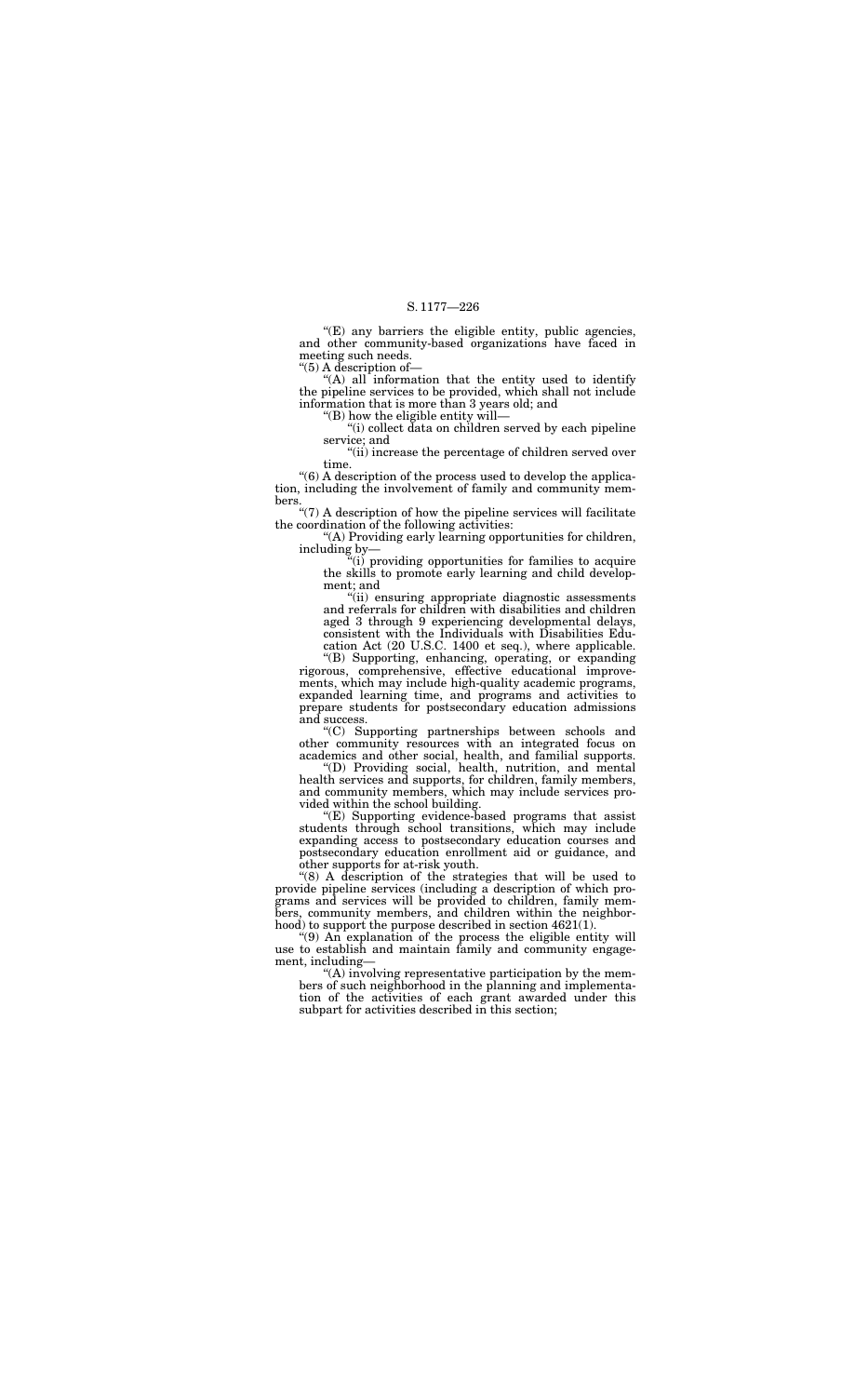''(B) the provision of strategies and practices to assist family and community members in actively supporting student achievement and child development;

''(D) collaboration with institutions of higher education, workforce development centers, and employers to align expectations and programming with postsecondary education and workforce readiness,

''(C) providing services for students, families, and communities within the school building; and

"(10) An explanation of how the eligible entity will continuously evaluate and improve the continuum of high-quality pipeline services to provide for continuous program improvement and potential expansion.

''(b) PRIORITY.—In awarding grants for activities described in this section, the Secretary shall give priority to eligible entities that will use funds under subsection (d) for evidence-based activities, which, for purposes of this subsection, is defined as activities meeting the requirements of section  $8101(21)(A)(i)$ .

"(d) USES OF FUNDS.—Each eligible entity that receives a grant under this subpart to carry out a program of activities described in this section shall use the grant funds to—

''(1) FUNDS FOR PIPELINE SERVICES.—Each eligible entity that receives a grant under this subpart for activities described in this section shall, for the first year of the grant, use not less than 50 percent of the grant funds, and, for the second year of the grant, use not less than 25 percent of the grant funds, to carry out the activities described in subsection  $(d)(1)$ .

''(c) MEMORANDUM OF UNDERSTANDING.—As eligible entity shall, as part of the application described in subsection (a), submit a preliminary memorandum of understanding, signed by each partner entity or agency described in section  $4622(1)(A)(3)$  (if applicable) and detailing each partner's financial, programmatic, and long-term commitment with respect to the strategies described in the application.

"(2) OPERATIONAL FLEXIBILITY.—Each eligible entity that operates a school in a neighborhood served by a grant program under this subpart for activities described in this section shall provide such school with the operational flexibility, including autonomy over staff, time, and budget, needed to effectively carry out the activities described in the application under subsection (a).

"(3) LIMITATION ON USE OF FUNDS FOR EARLY CHILDHOOD EDUCATION PROGRAMS.—Funds provided under this subpart for activities described in this section that are used to improve early childhood education programs shall not be used to carry out any of the following activities:

''(1) support planning activities to develop and implement pipeline services;

''(2) implement the pipeline services; and

''(3) continuously evaluate the success of the program and improve the program based on data and outcomes.

''(e) SPECIAL RULES.—

''(A) Assessments that provide rewards or sanctions for individual children or teachers.

''(B) A single assessment that is used as the primary or sole method for assessing program effectiveness.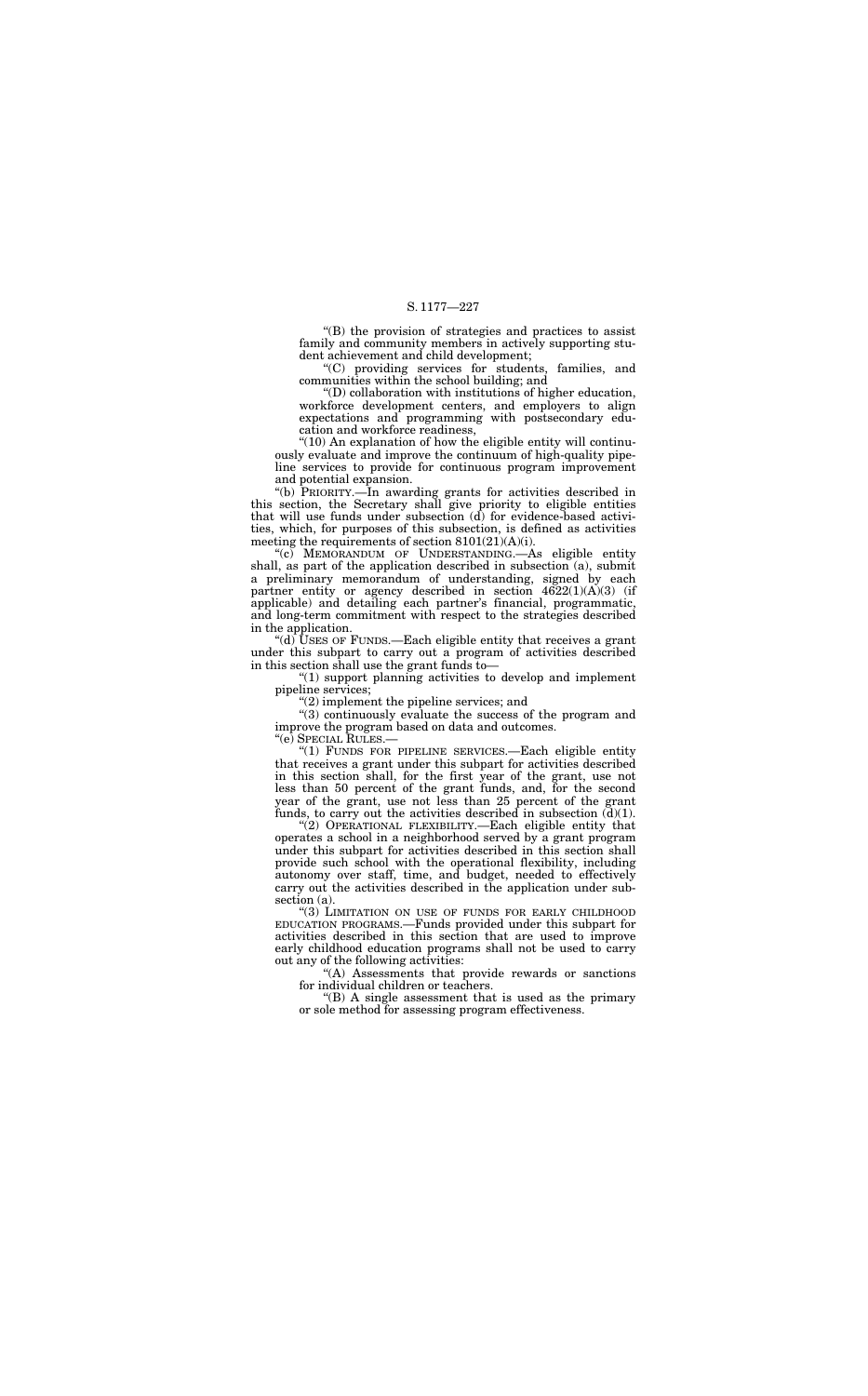''(C) Evaluating children, other than for the purposes of improving instruction, classroom environment, professional development, or parent and family engagement, or program improvement.

''(f) REPORT.—Each eligible entity that receives a grant under this subpart for activities described in this section shall prepare and submit an annual report to the Secretary, which shall include—

 $"(1)$  information about the number and percentage of children in the neighborhood who are served by the grant program, including a description of the number and percentage of children accessing each support or service offered as part of the pipeline services; and

 $''(2)$  information relating to the performance metrics described in subsection (h).

''(g) PUBLICLY AVAILABLE DATA.—Each eligible entity that receives a grant under this subpart for activities described in this section shall make publicly available, including through electronic means, the information described in subsection (f). To the extent practicable, such information shall be provided in a form and language accessible to parents and families in the neighborhood served under the grant, and such information shall be a part of statewide longitudinal data systems.

 $\mathrm{``(B)}$  access to a community-based continuum of highquality services for children living in the most distressed communities of the United States, beginning at birth.

''(h) PERFORMANCE INDICATORS.— ''(1) IN GENERAL.—The Secretary shall establish performance indicators under paragraph (2) and corresponding metrics to be used for the purpose of reporting under paragraph (3) and program evaluation under subsection (i).

"(a) APPLICATION.—An eligible entity that desires a grant under this subpart for activities described in this section shall submit an application to the Secretary at such time and in such manner as the Secretary may require. The Secretary shall require that each such application include the following:

''(2) INDICATORS.—The performance indicators established by the Secretary under paragraph (1) shall be indicators of improved academic and developmental outcomes for children, including indicators of school readiness, high school graduation, postsecondary education and career readiness, and other academic and developmental outcomes, to promote—

''(A) data-driven decision-making by eligible entities receiving funds under this subpart; and

''(3) REPORTING.—Each eligible entity that receives a grant under this subpart for activities described in this section shall annually collect and report to the Secretary data on the performance indicators described in paragraph (2) for use by the Secretary in making a determination concerning continuation funding and grant extension under section 4623(b) for each eligible entity.

''(i) EVALUATION.—The Secretary shall reserve not more than 5 percent of the funds made available under section 4601(b)(2)(A) to provide technical assistance and evaluate the implementation and impact of the activities funded under this section, in accordance with section 8601.

#### **''SEC. 4625. FULL-SERVICE COMMUNITY SCHOOLS.**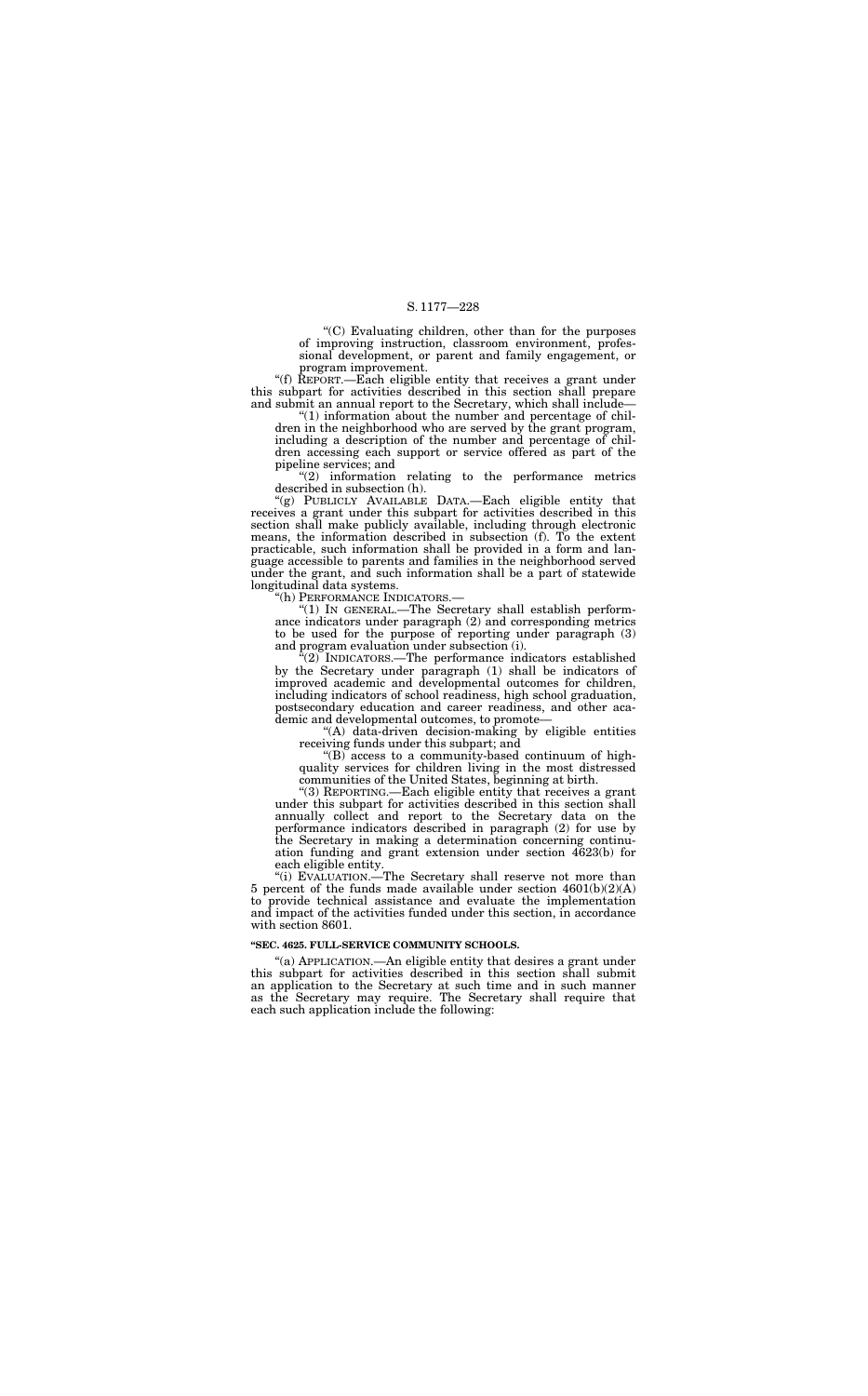$''(1)$  A description of the eligible entity.

"(2) A memorandum of understanding among all partner entities in the eligible entity that will assist the eligible entity to coordinate and provide pipeline services and that describes the roles the partner entities will assume.

"(4) A comprehensive plan that includes descriptions of the following:

" $(A)$  The student, family, and school community to be served, including demographic information.

''(3) A description of the capacity of the eligible entity to coordinate and provide pipeline services at 2 or more fullservice community schools.

''(C) Annual measurable performance objectives and outcomes, including an increase in the number and percentage of families and students targeted for services each year of the program, in order to ensure that children are-

''(B) A needs assessment that identifies the academic, physical, nonacademic, health, mental health, and other needs of students, families, and community residents.

"(ii) how such services will improve student academic achievement; and

"(iii) how such services will address the annual measurable performance objectives and outcomes established under subparagraph (C).

''(i) prepared for kindergarten;

"(ii) achieving academically; and

''(iii) safe, healthy, and supported by engaged parents.

''(D) Pipeline services, including existing and additional pipeline services, to be coordinated and provided by the eligible entity and its partner entities, including an explanation of—

"(i) why such services have been selected;

" $(1)(A)$  will serve a minimum of 2 or more full-service community schools eligible for a schoolwide program under section 1114(b), as part of a community- or district-wide strategy; or

 $\mathrm{``(B)}$  include a local educational agency that satisfies the requirements of—

''(E) Plans to ensure that each full-service community school site has a full-time coordinator of pipeline services at such school, including a description of the applicable funding sources, plans for professional development for the personnel managing, coordinating, or delivering pipeline services, and plans for joint utilization and management of school facilities.

''(F) Plans for annual evaluation based upon attainment of the performance objectives and outcomes described in subparagraph (C).

''(G) Plans for sustaining the programs and services described in this subsection after the grant period.

''(5) An assurance that the eligible entity and its partner entities will focus services on schools eligible for a schoolwide program under section 1114(b).

''(b) PRIORITY.—In awarding grants under this subpart for activities described in this section, the Secretary shall give priority to eligible entities that—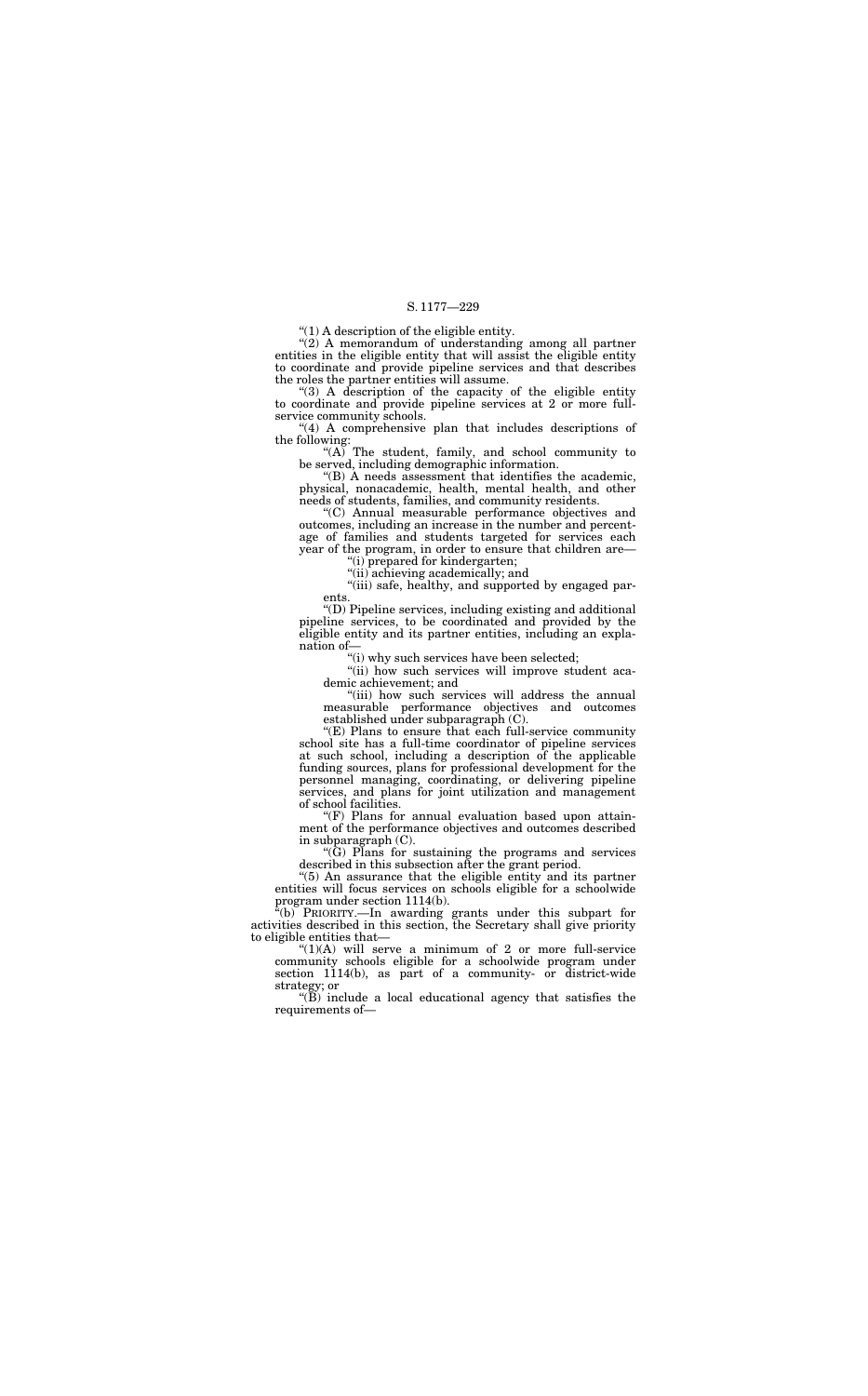"(i) subparagraph  $(A)$ ,  $(B)$ , or  $(C)$  of section 5211(b)(1); or

"(ii) subparagraphs (A) and (B) of section  $5221(b)(1)$ ; ''(2) are consortiums comprised of a broad representation of stakeholders or consortiums demonstrating a history of effectiveness; and

''(3) will use funds for evidence-based activities described in subsection (e), defined for purposes of this paragraph as activities meeting the requirements of section  $\delta 101(21)(A)(i)$ .

''(c) PLANNING.—The Secretary may authorize an eligible entity receiving a grant under this subpart for activities described in this section to use not more than 10 percent of the total amount of grant funds for planning purposes during the first year of the grant.

 $"(1)$  coordinate not less than 3 existing pipeline services, as of the date of the grant award, and provide not less than 2 additional pipeline services, at 2 or more public elementary schools or secondary schools;

 $(2)$  to the extent practicable, integrate multiple pipeline services into a comprehensive, coordinated continuum to achieve the annual measurable performance objectives and outcomes under subsection  $(a)(4)(C)$  to meet the holistic needs of children; and

''(d) MINIMUM AMOUNT.—The Secretary may not award a grant under this subpart for activities described in this section to an eligible entity in an amount that is less than \$75,000 for each year of the grant period, subject to the availability of appropriations.

''(e) USE OF FUNDS.—Grants awarded under this subpart for activities described in this section shall be used to—

"(g) EVALUATIONS BY GRANTEES.—The Secretary shall require each eligible entity receiving a grant under this subpart for activities described in this section to—

''(1) conduct annual evaluations of the progress achieved with the grant toward the purpose described in section 4621(2);

" $(2)$  use such evaluations to refine and improve activities carried out through the grant and the annual measurable performance objectives and outcomes under subsection (a)(4)(C); and

''(3) if applicable, coordinate and integrate services provided by community-based organizations and government agencies with services provided by specialized instructional support personnel.

''(f) EVALUATIONS BY THE INSTITUTE OF EDUCATION SCIENCES.— The Secretary, acting through the Director of the Institute of Education Sciences, shall conduct evaluations of the effectiveness of grants under this subpart for activities described in this section in achieving the purpose described in section 4621(2).

''(3) make the results of such evaluations publicly available, including by providing public notice of such availability.

''(h) CONSTRUCTION CLAUSE.—Nothing in this section shall be construed to alter or otherwise affect the rights, remedies, and procedures afforded school or local educational agency employees under Federal, State, or local laws (including applicable regulations or court orders) or under the terms of collective bargaining agreements, memoranda of understanding, or other agreements between such employees and their employers.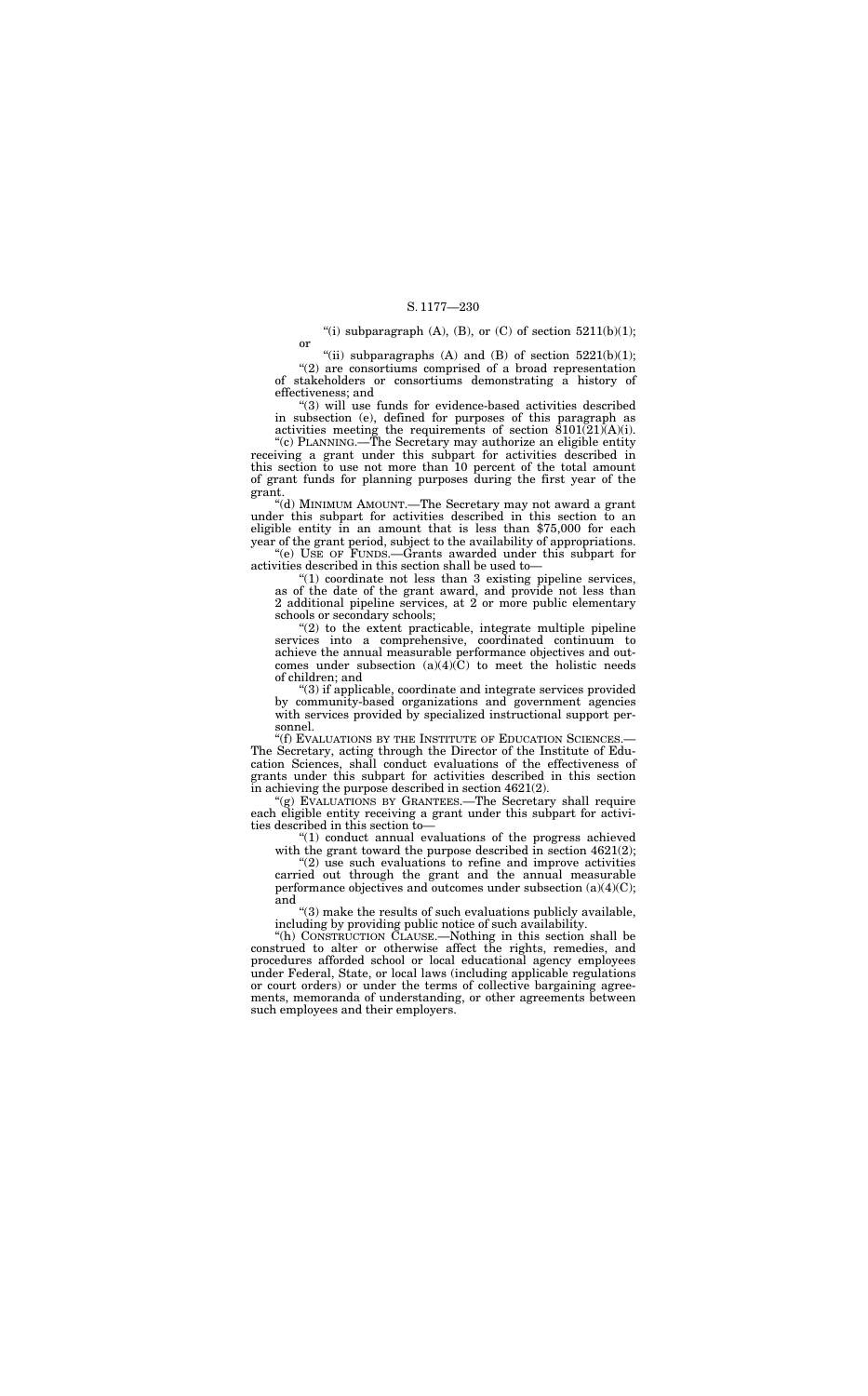''(i) SUPPLEMENT, NOT SUPPLANT.—Funds made available to an eligible entity through a grant under this subpart for activities described in this section may be used only to supplement, and not supplant, any other Federal, State, or local funds that would otherwise be available to carry out the activities assisted under this section.

### **''Subpart 3—National Activities for School Safety**

 $f(A)$  shall use a portion of such funds for the Project School Emergency Response to Violence program (in this section referred to as 'Project SERV'), in order to provide education-related services to eligible entities; and

#### **''SEC. 4631. NATIONAL ACTIVITIES FOR SCHOOL SAFETY.**

''(a) PROGRAM AUTHORIZED.—

''(1) IN GENERAL.—From the funds reserved under section 4601(b)(1), the Secretary—

"(1) ADDITIONAL USE OF FUNDS.—Funds made available under subsection (a) for extended services grants under Project SERV may be used by an eligible entity to initiate or strengthen violence prevention activities as part of the activities designed to restore the learning environment that was disrupted by the violent or traumatic crisis in response to which the grant was awarded.

''(B) may use a portion of such funds to carry out other activities to improve students' safety and well-being, during and after the school day, under this section directly or through grants, contracts, or cooperative agreements with public or private entities or individuals, or other Federal agencies, such as providing technical assistance to States and local educational agencies carrying out activities under this section or conducting a national evaluation.

"(ii) in the case of an eligible entity that has already received an extended services grant under Project SERV, submit an addition to the original application that includes the information described in subparagraph (B).

''(2) AVAILABILITY.—Amounts reserved under section 4601(b)(1) for Project SERV are authorized to remain available until expended for Project SERV.

''(b) PROJECT SERV.—

''(2) APPLICATION PROCESS.—

''(A) IN GENERAL.—An eligible entity desiring to use a portion of extended services grant funds under Project SERV to initiate or strengthen a violence prevention activity shall—

''(i) submit, in an application that meets all requirements of the Secretary for Project SERV, the information described in subparagraph (B); or

''(B) APPLICATION REQUIREMENTS.—An application, or addition to an application, for an extended services grant pursuant to subparagraph (A) shall include the following:

''(i) A demonstration of the need for funds due to a continued disruption or a substantial risk of disruption to the learning environment.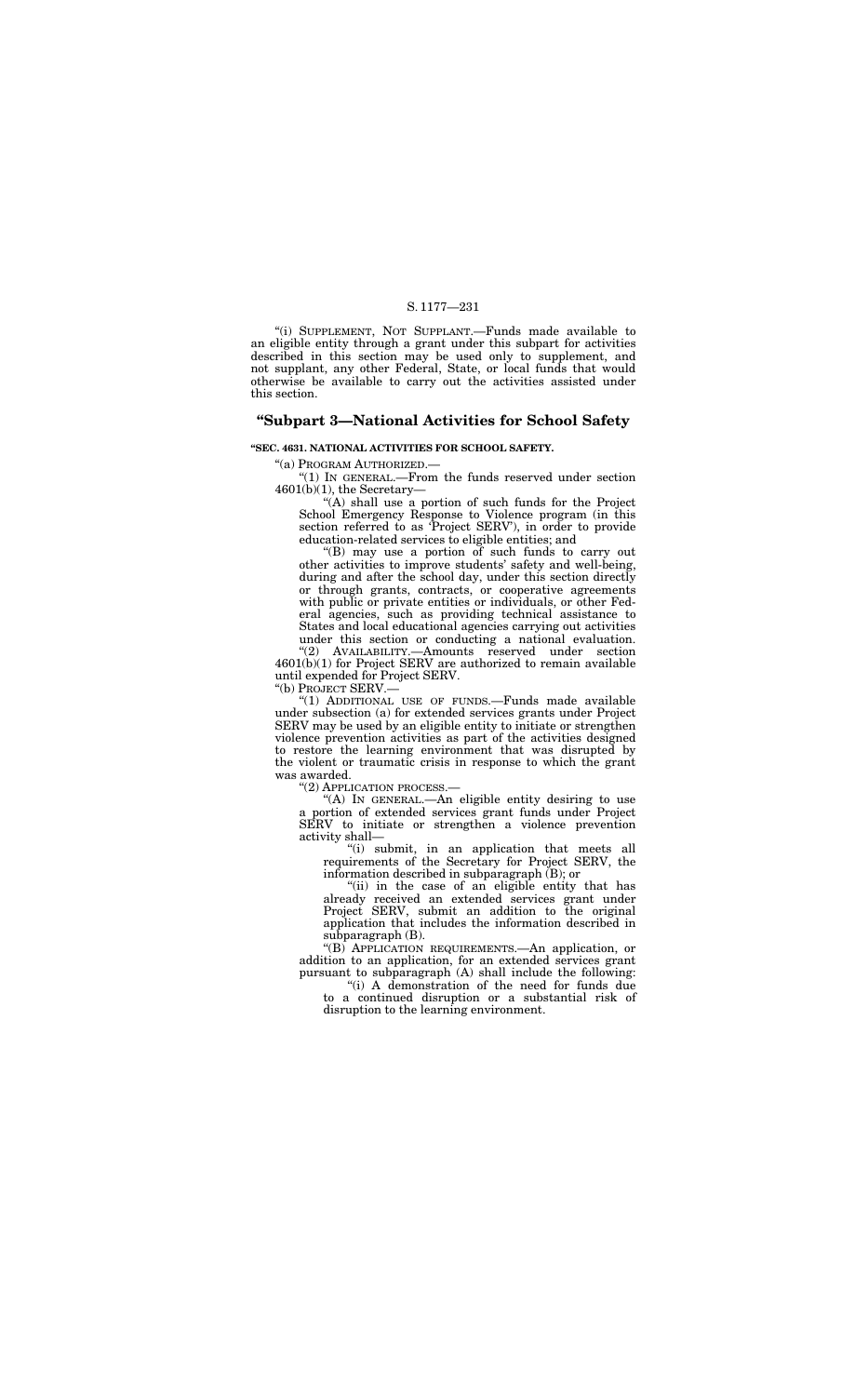''(ii) An explanation of the proposed activities that are designed to restore and preserve the learning environment.

"(iii) A budget and budget narrative for the proposed activities.

''(3) AWARD BASIS.—Any award of funds under Project SERV for violence prevention activities under this section shall be subject to the discretion of the Secretary and the availability of funds.

"(4) PROHIBITED USE.—No funds provided to an eligible entity for violence prevention activities may be used for construction, renovation, or repair of a facility or for the permanent infrastructure of the eligible entity.

"(c) DEFINITION OF ELIGIBLE ENTITY.—In this section, the term 'eligible entity' means—

"(1) a local educational agency, as defined in subparagraph (A), (B), or (C) of section 8101(30), or institution of higher education in which the learning environment has been disrupted due to a violent or traumatic crisis; or

"(2) the Bureau of Indian Education in a case where the learning environment of a school operated or funded by the Bureau, including a school meeting the definition of a local educational agency under section 8101(30)(C), has been disrupted due to a violent or traumatic crisis.

" $(1)$  arts education for disadvantaged students and students who are children with disabilities, as described in section 4642;

### **''Subpart 4—Academic Enrichment**

#### **''SEC. 4641. AWARDS FOR ACADEMIC ENRICHMENT.**

"(A) professional development for arts educators, teachers, and principals;

''(a) PROGRAM AUTHORIZED.—From funds reserved under section 4601(b)(2)(C), the Secretary shall award grants, contracts, or cooperative agreements, on a competitive basis, to eligible entities for the purposes of enriching the academic experience of students by promoting—

''(2) school readiness through the development and dissemination of accessible instructional programming for preschool and elementary school children and their families, as described in section 4643; and

''(3) support for high-ability learners and high-ability learning, as described in section 4644.

''(b) ANNUAL AWARDS.—The Secretary shall annually make awards to fulfill each of the purposes described in paragraphs (1) through (3) of subsection (a).

#### **''SEC. 4642. ASSISTANCE FOR ARTS EDUCATION.**

"(a) AWARDS TO PROVIDE ASSISTANCE FOR ARTS EDUCATION.-

''(1) IN GENERAL.—Awards made to eligible entities to fulfill the purpose described in section  $4641(a)(1)$ , shall be used for a program (to be known as the 'Assistance for Arts Education program') to promote arts education for students, including disadvantaged students and students who are children with disabilities, through activities such as—

''(B) development and dissemination of accessible instructional materials and arts-based educational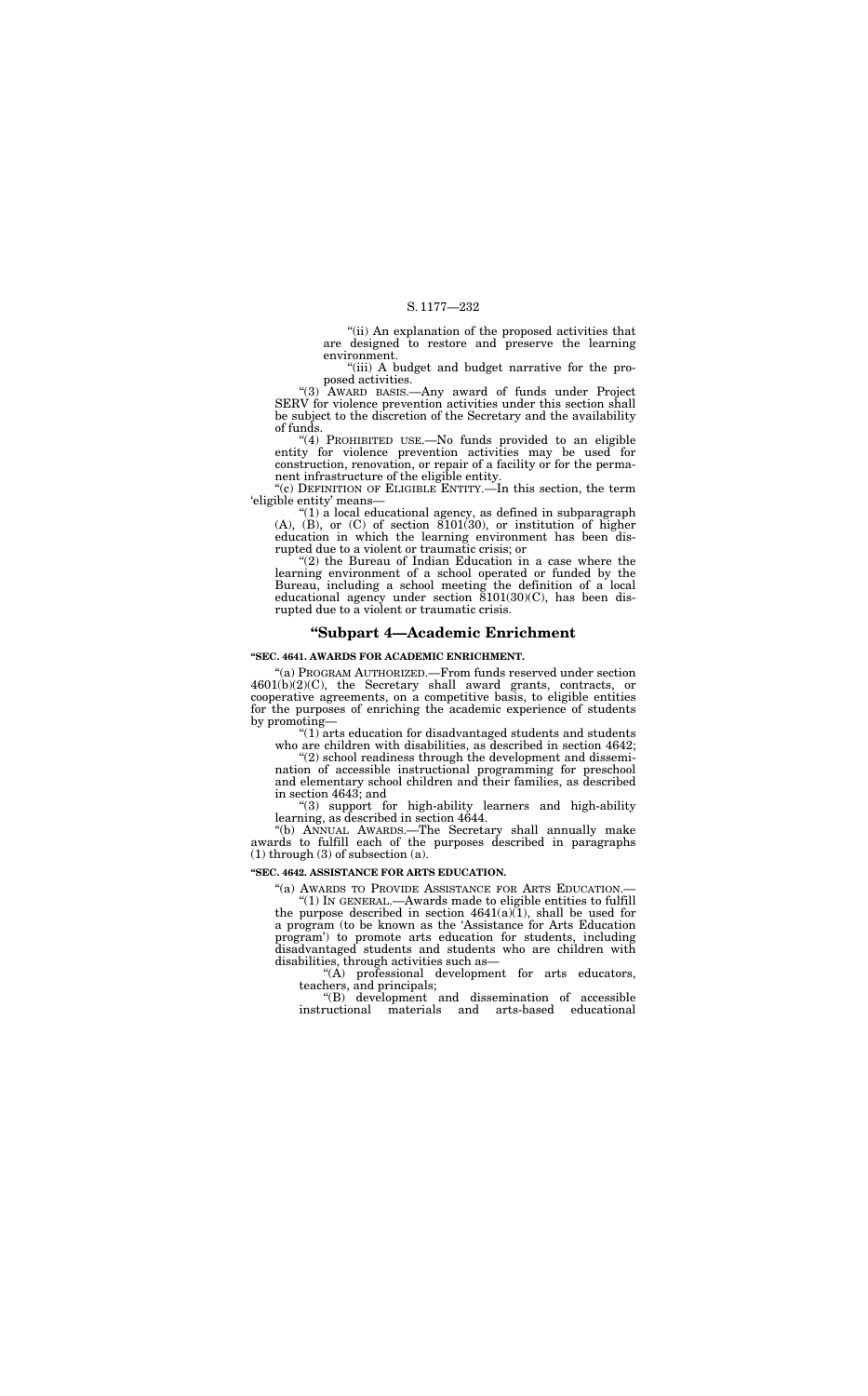programming, including online resources, in multiple arts disciplines; and

 $C^{\prime\prime}(C)$  community and national outreach activities that strengthen and expand partnerships among schools, local educational agencies, communities, or centers for the arts, including national centers for the arts.

"(1) to coordinate, to the extent practicable, each project or program carried out with such assistance with appropriate activities of public or private cultural agencies, institutions, and organizations, including museums, arts education associations, libraries, and theaters; and

''(b) CONDITIONS.—As conditions of receiving assistance made available under this section, the Secretary shall require each eligible entity receiving such assistance—

" $(2)$  to use such assistance only to supplement, and not to supplant, any other assistance or funds made available from non-Federal sources for the activities assisted under this subpart.

"(A) a local educational agency in which 20 percent or more of the students served by the local educational agency are from families with an income below the poverty line;

"(H) another private agency, institution, or organization.

"(2) ELIGIBLE NATIONAL NONPROFIT ORGANIZATION.-The term 'eligible national nonprofit organization' means an organization of national scope that—

''(c) CONSULTATION.—In carrying out this section, the Secretary shall consult with Federal agencies or institutions, arts educators (including professional arts education associations), and organizations representing the arts (including State and local arts agencies involved in arts education).

> "(A) is supported by staff, which may include volunteers, or affiliates at the State and local levels; and

''(d) PRIORITY.—In awarding grants under this section, the Secretary shall give priority to eligible entities that are eligible national nonprofit organizations.

> "(A) be known as 'Ready to Learn Programming awards'; and

''(e) DEFINITIONS.—In this section:

"(1) ELIGIBLE ENTITY.—The term 'eligible entity' means—

''(B) a consortium of such local educational agencies;

''(C) a State educational agency;

''(D) an institution of higher education;

 $\widetilde{E}$ ) a museum or cultural institution;

''(F) the Bureau of Indian Education;

''(G) an eligible national nonprofit organization; or

''(B) demonstrates effectiveness or high-quality plans for addressing arts education activities for disadvantaged students or students who are children with disabilities.

#### **''SEC. 4643. READY TO LEARN PROGRAMMING.**

"(a) AWARDS TO PROMOTE SCHOOL READINESS THROUGH READY TO LEARN PROGRAMMING.—

"(1) IN GENERAL.—Awards made to eligible entities described in paragraph (3) to fulfill the purpose described in section  $4641(a)(2)$  shall-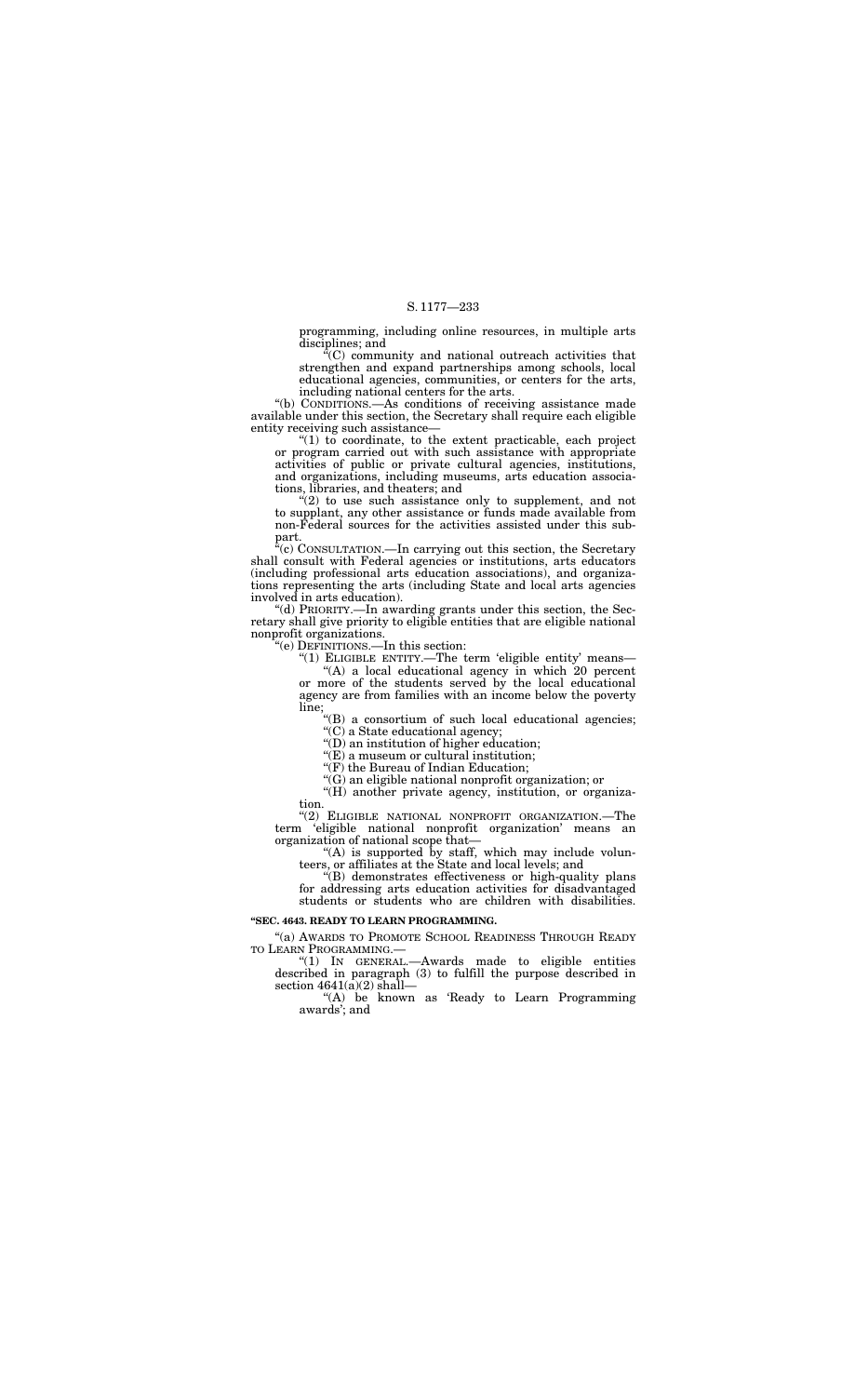"(B) be used to-

''(i) develop, produce, and distribute accessible educational and instructional video programming for preschool and elementary school children and their parents in order to facilitate student academic achievement;

"(ii) facilitate the development, directly or through contracts with producers of children's and family educational television programming, of educational programming for preschool and elementary school children, and the accompanying support materials and services that promote the effective use of such programming;

"(iii) facilitate the development of programming and digital content containing Ready-to-Learn programming and resources for parents and caregivers that is specially designed for nationwide distribution over public television stations' digital broadcasting channels and the Internet;

"(iv) contract with entities (such as public telecommunications entities) so that programming developed under this section is disseminated and distributed to the widest possible audience appropriate to be served by the programming, and through the use of the most appropriate distribution technologies; and

"(2) AVAILABILITY.—In awarding or entering into grants, contracts, or cooperative agreements under this section, the Secretary shall ensure that eligible entities described in paragraph (3) make programming widely available, with support materials as appropriate, to young children, parents, child care workers, Head Start providers, and providers of family literacy services to increase the effective use of such programming.

''(v) develop and disseminate education and training materials, including interactive programs and programs adaptable to distance learning technologies, that are designed—

"(A) A capacity for the development and national distribution of educational and instructional television programming of high quality that is accessible by a large majority of disadvantaged preschool and elementary school children.

''(I) to promote school readiness; and

''(II) to promote the effective use of materials developed under clauses (ii) and (iii) among parents, family members, teachers, principals and other school leaders, Head Start providers, providers of family literacy services, child care providers, early childhood educators, elementary school teachers, public libraries, and after-school program personnel caring for preschool and elementary school children.

''(3) ELIGIBLE ENTITIES.—To be eligible to receive a grant, contract, or cooperative agreement under this section, an entity shall be a public telecommunications entity that is able to demonstrate each of the following: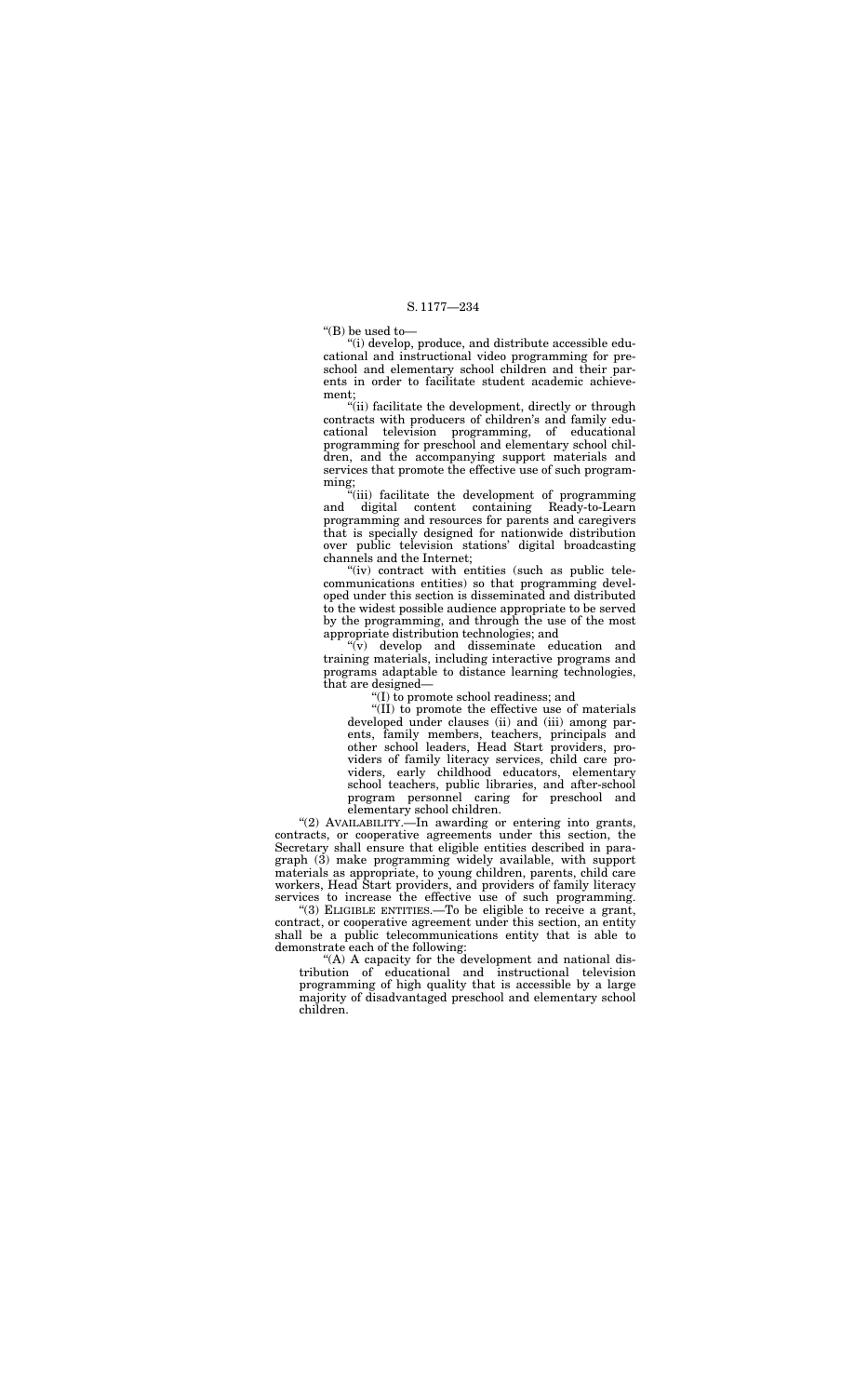$\mathrm{``(B)}$  A capacity to contract with the producers of children's television programming for the purpose of developing educational television programming of high quality.

''(C) A capacity, consistent with the entity's mission and nonprofit nature, to negotiate such contracts in a manner that returns to the entity an appropriate share of any ancillary income from sales of any program-related products.

"(4) COORDINATION OF ACTIVITIES. An entity receiving a grant, contract, or cooperative agreement under this section shall consult with the Secretary and the Secretary of Health and Human Services—

"(A) to maximize the use of high-quality educational programming by preschool and elementary school children, and make such programming widely available to Federally funded programs serving such populations; and

''(D) A capacity to localize programming and materials to meet specific State and local needs and to provide educational outreach at the local level.

 $(3)$  a description of the activities the entity will undertake widely to disseminate the content developed under this section; and

" $(4)$  a description of how the entity will comply with subsection (a)(2).

''(B) to coordinate activities with Federal programs that have major training components for early childhood development, including programs under the Head Start Act (42 U.S.C. 9831 et seq.) and State training activities funded under the Child Care and Development Block Grant Act of 1990 (42 U.S.C. 9858 et seq.), regarding the availability and utilization of materials developed under paragraph  $(1)(B)(v)$  to enhance parent and child care provider skills in early childhood development and education.

"(A) The programming that has been developed, directly or indirectly, by the eligible entity, and the target population of the programming.

"(B) The support and training materials that have been developed to accompany the programming, and the method by which the materials are distributed to consumers and users of the programming.

''(b) APPLICATIONS.—To be eligible to receive a grant, contract, or cooperative agreement under subsection (a), an entity shall submit to the Secretary an application at such time and in such manner as the Secretary may reasonably require. The application shall include—

''(1) a description of the activities to be carried out under this section;

" $(2)$  a list of the types of entities with which such entity will enter into contracts under subsection  $(a)(1)(B)(iv)$ ;

''(c) REPORTS AND EVALUATIONS.—

''(1) ANNUAL REPORT TO SECRETARY.—An entity receiving a grant, contract, or cooperative agreement under this section shall prepare and submit to the Secretary an annual report. The report shall describe the program activities undertaken with funds received under the grant, contract, or cooperative agreement, including each of the following: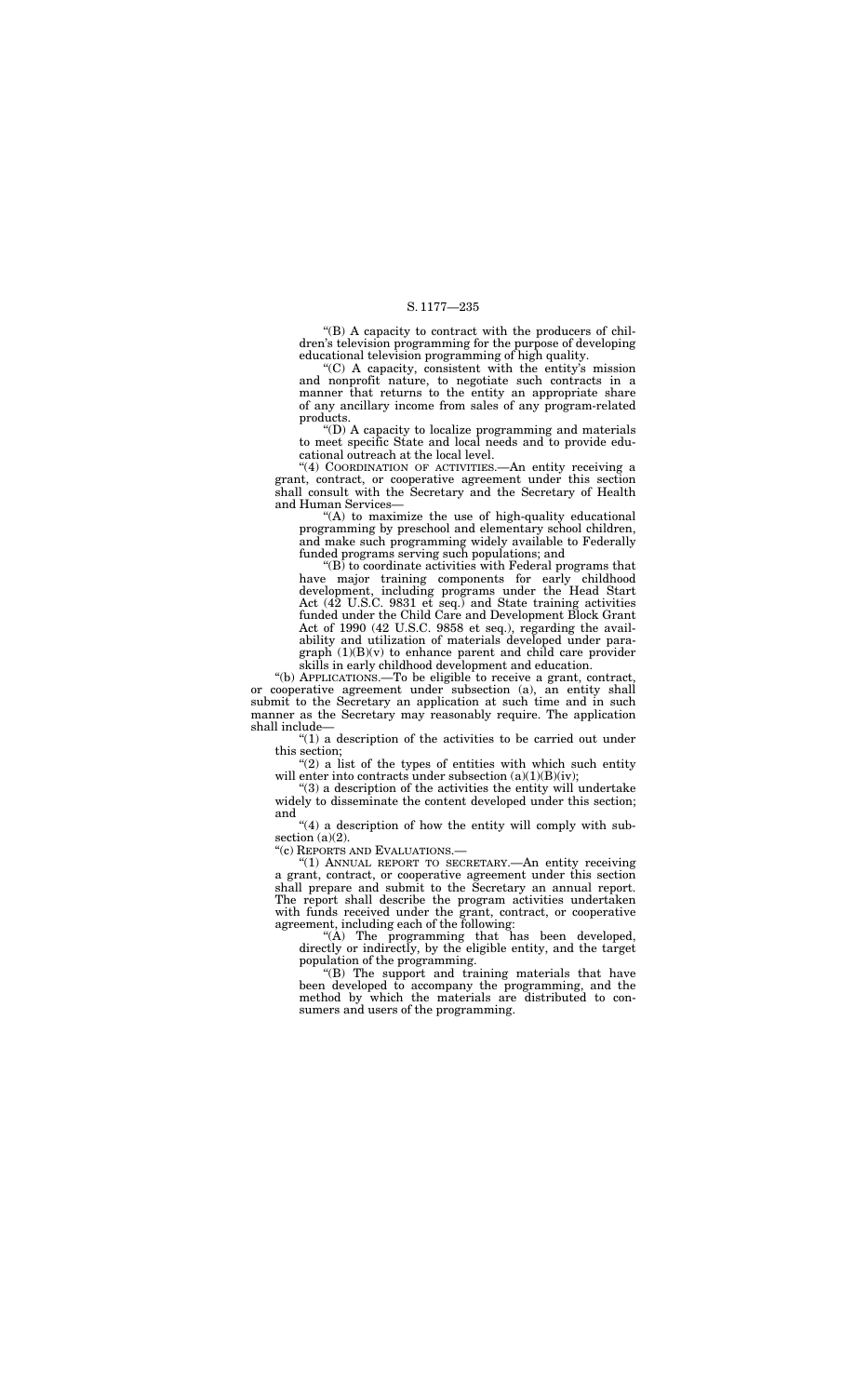''(C) The means by which programming developed under this section has been distributed, including the distance learning technologies that have been utilized to make programming available, and the geographic distribution achieved through such technologies.

"(2) REPORT TO CONGRESS.—The Secretary shall prepare and submit to the Committee on Health, Education, Labor, and Pensions of the Senate and the Committee on Education and the Workforce of the House of Representatives a biannual report that includes the following:

''(D) The initiatives undertaken by the entity to develop public-private partnerships to secure non-Federal support for the development, distribution, and broadcast of educational and instructional programming.

"(A) A summary of the activities assisted under subsection (a).

 $H(B)$  A description of the education and training materials made available under subsection  $(a)(1)(B)(v)$ , the manner in which outreach has been conducted to inform parents and child care providers of the availability of such materials, and the manner in which such materials have been distributed in accordance with such subsection.

''(e) FUNDING RULE.—Not less than 60 percent of the amount used by the Secretary to carry out this section for each fiscal year shall be used to carry out activities under clauses (ii) through  $(iv)$  of subsection  $(a)(1)(B)$ .

"(a) PURPOSE.—The purpose of this section is to promote and initiate a coordinated program, to be known as the 'Jacob K. Javits Gifted and Talented Students Education Program', of evidencebased research, demonstration projects, innovative strategies, and similar activities designed to build and enhance the ability of elementary schools and secondary schools nationwide to identify gifted and talented students and meet their special educational needs.

''(d) ADMINISTRATIVE COSTS.—An entity that receives a grant, contract, or cooperative agreement under this section may use up to 5 percent of the amount received under the grant, contract, or agreement for the normal and customary expenses of administering the grant, contract, or agreement.

"(1) IN GENERAL.—The Secretary (after consultation with experts in the field of the education of gifted and talented students) shall make awards to, or enter into contracts with, State educational agencies, local educational agencies, the Bureau of Indian Education, institutions of higher education, other public agencies, and other private agencies and organizations to assist such agencies, institutions, or organizations, or the Bureau, in carrying out programs or projects to fulfill the purpose described in section  $4641(a)(3)$ , including the training of personnel in the identification and education of gifted and talented students and in the use, where appropriate, of gifted and talented services, materials, and methods for all students.

#### **''SEC. 4644. SUPPORTING HIGH-ABILITY LEARNERS AND LEARNING.**

''(b) PROGRAM AUTHORIZED.—

''(2) APPLICATION.—Each entity seeking assistance under this section shall submit an application to the Secretary at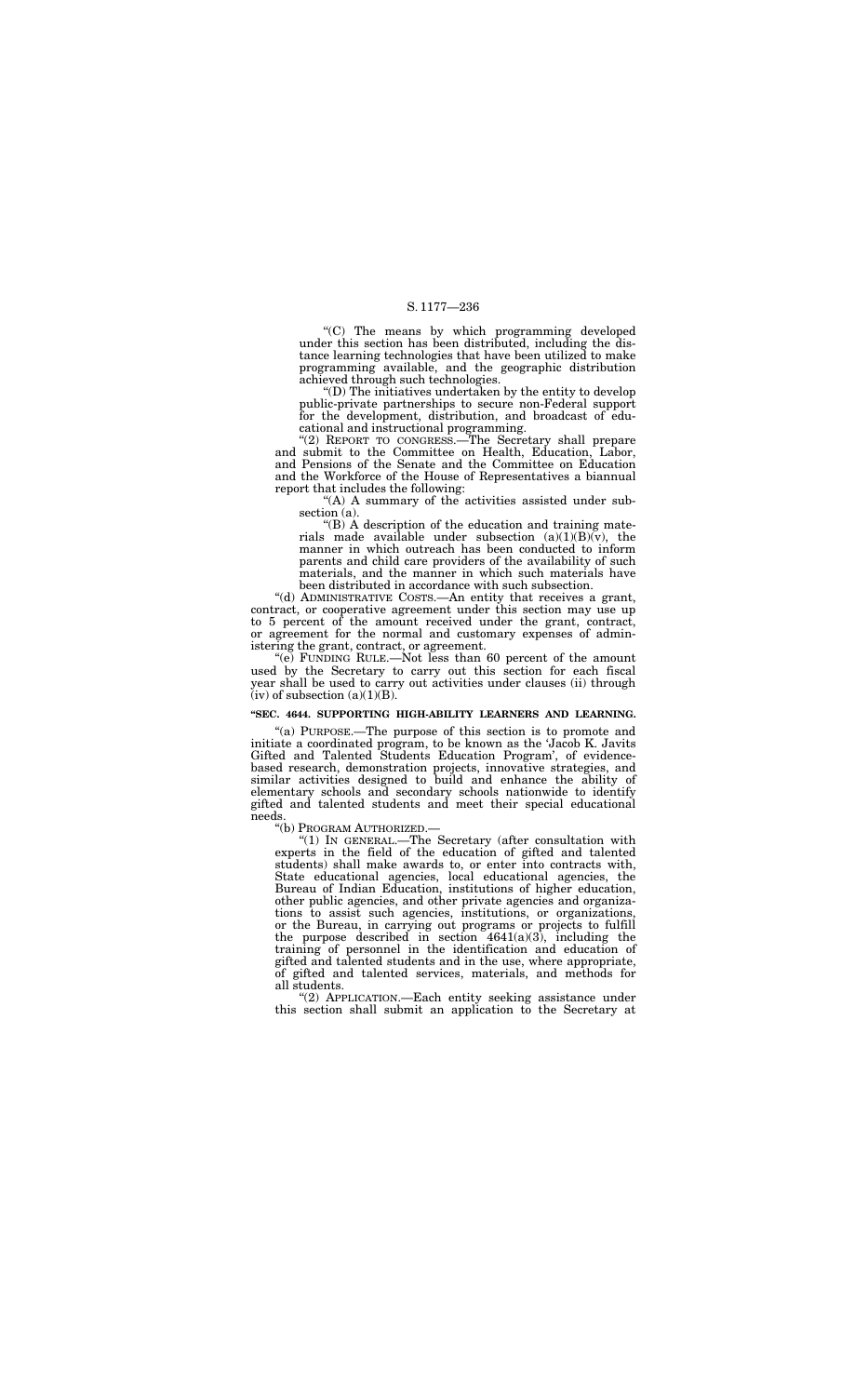such time and in such manner as the Secretary may reasonably require. Each application shall describe how—

"(A) the proposed identification methods, as well as gifted and talented services, materials, and methods, can be adapted, if appropriate, for use by all students; and ''(B) the proposed programs can be evaluated.

"(c) USES OF FUNDS.—Programs and projects assisted under this section may include any of the following:

"(1) Conducting evidence-based research on methods and techniques for identifying and teaching gifted and talented students and for using gifted and talented programs and methods to identify and provide the opportunity for all students to be served, particularly low-income and at-risk students.

''(2) Establishing and operating programs and projects for identifying and serving gifted and talented students, including innovative methods and strategies (such as summer programs, mentoring programs, peer tutoring programs, service learning programs, and cooperative learning programs involving business, industry and education) for identifying and educating students who may not be served by traditional gifted and talented programs.

"(1) IN GENERAL.—The Secretary (after consultation with experts in the field of the education of gifted and talented students) shall establish a National Research Center for the Education of Gifted and Talented Children and Youth through grants to, or contracts with, one or more institutions of higher education or State educational agencies, or a combination or consortium of such institutions and agencies and other public or private agencies and organizations, for the purpose of carrying out activities described in subsection (c).

''(3) Providing technical assistance and disseminating information, which may include how gifted and talented programs and methods may be adapted for use by all students, particularly low-income and at-risk students.

 $''(1)$  shall be carried out in consultation with the Institute of Education Sciences to ensure that such activities are coordinated with and enhance the research and development activities supported by the Institute; and

''(d) CENTER FOR RESEARCH AND DEVELOPMENT.—

''(2) DIRECTOR.—The National Center shall be headed by a Director. The Secretary may authorize the Director to carry out such functions of the National Center as may be agreed upon through arrangements with institutions of higher education, State educational agencies, local educational agencies, or other public or private agencies and organizations.

''(e) COORDINATION.—Evidence-based activities supported under this section—

''(2) may include collaborative evidence-based activities that are jointly funded and carried out with such Institute.

''(f) GENERAL PRIORITY.—In carrying out this section, the Secretary shall give highest priority to programs and projects designed to—

''(1) develop new information that—

''(A) improves the capability of schools to plan, conduct, and improve programs to identify and serve gifted and talented students; or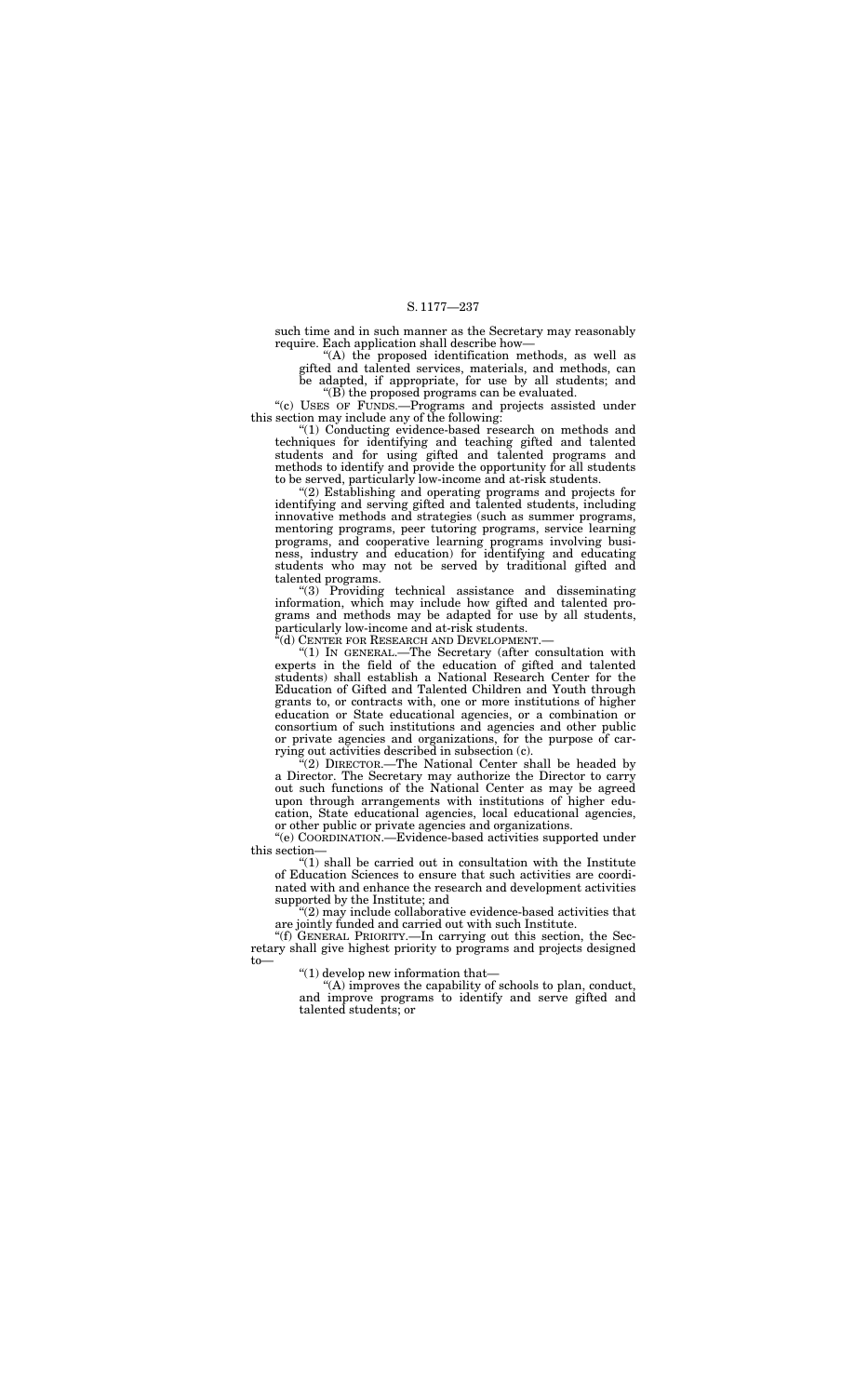''(B) assists schools in the identification of, and provision of services to, gifted and talented students (including economically disadvantaged individuals, individuals who are English learners, and children with disabilities) who may not be identified and served through traditional assessment methods; or

 $''(2)$  implement evidence-based activities, defined in this paragraph as activities meeting the requirements of section 8101(21)(A)(i).

"(g) PARTICIPATION OF PRIVATE SCHOOL CHILDREN AND TEACHERS.—In making grants and entering into contracts under this section, the Secretary shall ensure, where appropriate, that provision is made for the equitable participation of students and teachers in private nonprofit elementary schools and secondary schools, including the participation of teachers and other personnel in professional development programs serving such students.

"(1) use a peer-review process in reviewing applications under this section;

 $(3)$  evaluate the effectiveness of programs under this section in accordance with section 8601, in terms of the impact on students traditionally served in separate gifted and talented programs and on other students, and submit the results of such evaluation to Congress not later than 2 years after the date of enactment of the Every Student Succeeds Act.

''(h) REVIEW, DISSEMINATION, AND EVALUATION.—The Secretary shall—

"(i) PROGRAM OPERATIONS.—The Secretary shall ensure that the programs under this section are administered within the Department by a person who has recognized professional qualifications and experience in the field of the education of gifted and talented students and who shall—

"(2) serve as a focal point of national leadership and information on the educational needs of gifted and talented students and the availability of educational services and programs designed to meet such needs;

''(2) ensure that information on the activities and results of programs and projects funded under this section is disseminated to appropriate State educational agencies, local educational agencies, and other appropriate organizations, including private nonprofit organizations; and

''(1) administer and coordinate the programs authorized under this section;

''(3) assist the Director of the Institute of Education Sciences in identifying research priorities that reflect the needs of gifted and talented students; and

''(4) disseminate, and consult on, the information developed under this section with other offices within the Department.''.

# **TITLE V—STATE INNOVATION AND LOCAL FLEXIBILITY**

#### **SEC. 5001. GENERAL PROVISIONS.**

(a) TITLE VI REDESIGNATIONS.—Title VI (20 U.S.C. 7301 et seq.) is redesignated as title V and further amended—

(1) by redesignating sections 6121 through 6123 as sections 5101 through 5103, respectively;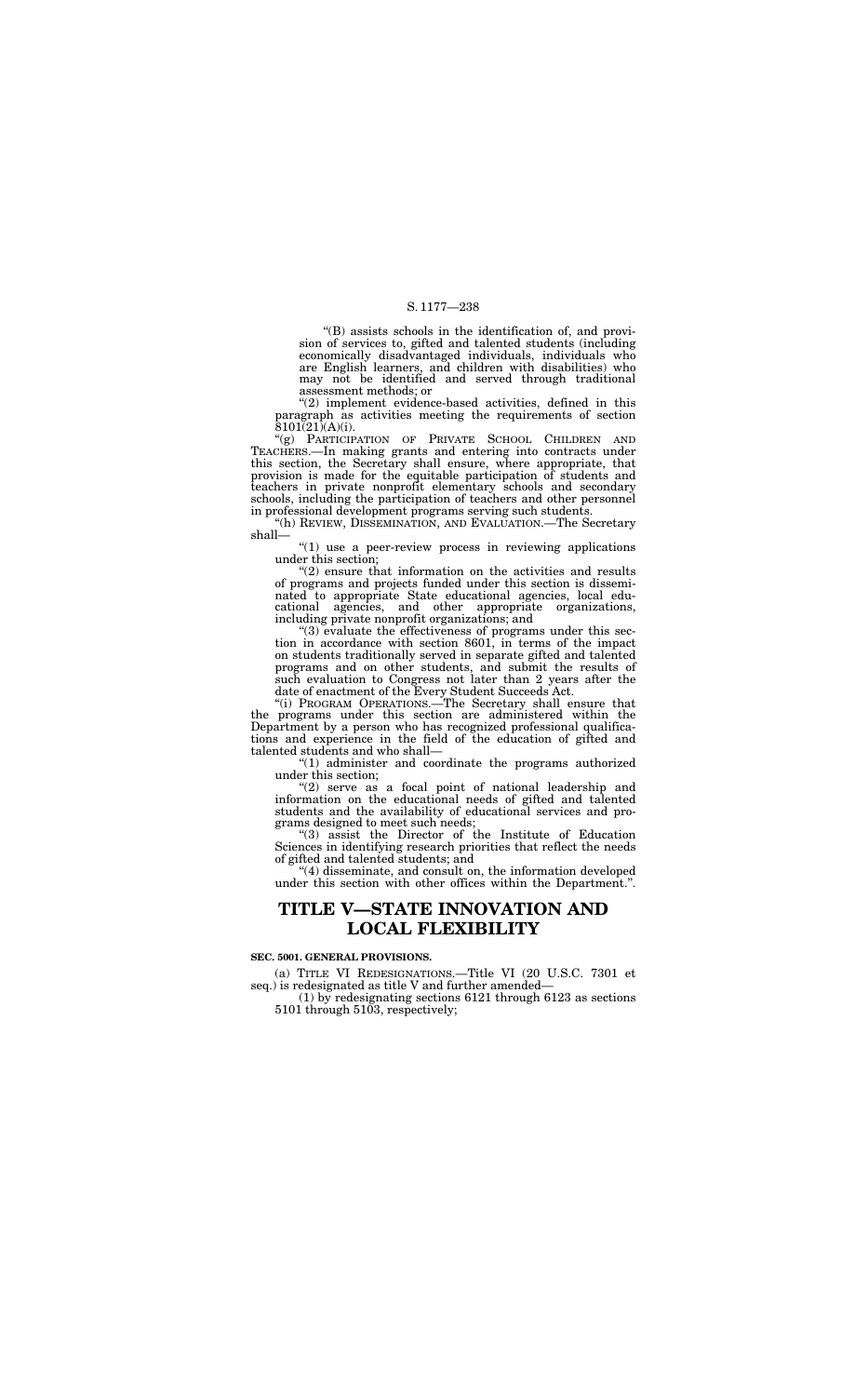(2) by redesignating sections 6201 and 6202 as sections 5201 and 5202, respectively;

(3) by redesignating sections 6211 through 6213 as sections 5211 through 5213, respectively;

(4) by redesignating sections 6221 through 6224 as sections 5221 through 5224, respectively; and

(5) by redesignating sections 6231 through 6234 as sections 5231 through 5234, respectively.

(b) STRUCTURAL AND CONFORMING AMENDMENTS.—Title V (as redesignated by subsection (a) of this section) is further amended—

(1) in part A, by striking subparts 1, 3, and 4; (2) by striking ''section 6212'' each place it appears and

(3) by striking ''subpart'' each place it appears and inserting "part"

 $(4)$  by amending section 5102 to read as follows:

inserting ''section 5212'';

(3) by striking ''section 6223'' each place it appears and inserting ''section 5223''; and

(4) by striking ''section 6234'' each place it appears and inserting ''section 5234''.

#### **SEC. 5002. FUNDING TRANSFERABILITY FOR STATE AND LOCAL EDU-CATIONAL AGENCIES.**

Part A of title V, as redesignated and amended by section 5001 of this Act, is further amended—

(1) in the part heading, by striking ''**IMPROVING ACADEMIC ACHIEVEMENT**'' and inserting ''**FUNDING TRANSFERABILITY FOR STATE AND LOCAL EDUCATIONAL AGENCIES**'';

"(2) ADDITIONAL FUNDS.—In accordance with this part, a State may transfer any funds allotted to the State under a provision listed in paragraph (1) for a fiscal year to its allotment under any other of the following provisions:

(2) by striking ''**Subpart 2—Funding Transferability for State and Local Educational Agencies**'';

**''SEC. 5102. PURPOSE.** 

''The purpose of this part is to allow States and local educational agencies the flexibility to target Federal funds to the programs and activities that most effectively address the unique needs of States and localities.'';

 $(5)$  in section 5103-

 $(A)$  in subsection  $(a)$ 

(i) in paragraph (1)—

(I) in the matter preceding subparagraph (A), by striking ''not more than 50 percent of the nonadministrative State funds'' and inserting ''all, or any lesser amount, of State funds''; and

(II) by striking subparagraphs (A) through (D) and inserting the following:

"(A) Part A of title II.

''(B) Part A of title IV.

"(C) Section 4202(c)(3)."; and

(ii) by striking paragraph (2) and inserting the following;

''(A) Part A of title I.

''(B) Part C of title I.

"(C) Part D of title I.

''(D) Part A of title III.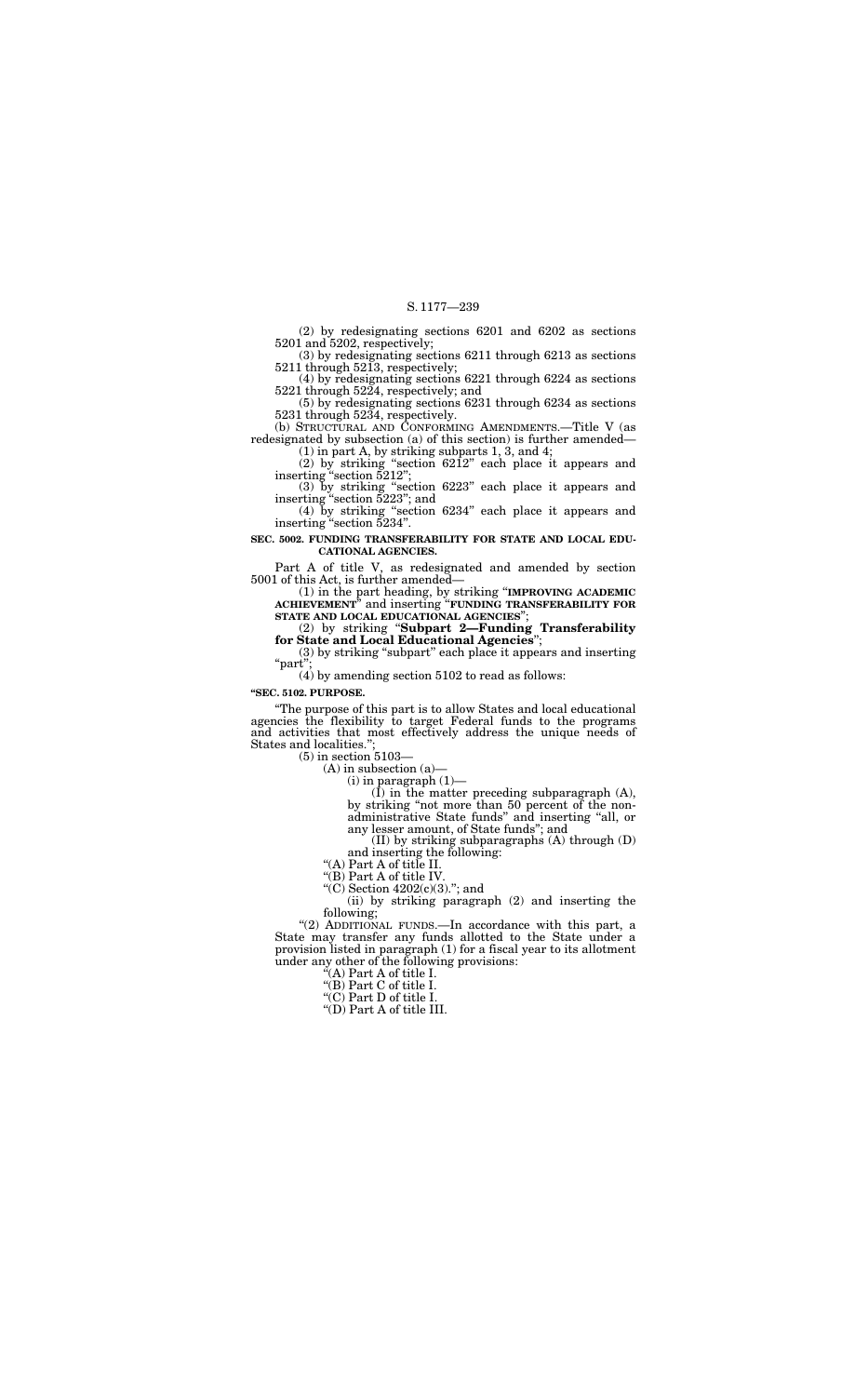''(E) Part B.''.

(B) in subsection (b)—

(i) in paragraph (1)—

 $(I)$  in subparagraph  $(A)$ , by striking "(except" and all that follows through "subparagraph  $(C)$ " and inserting ''may transfer all, or any lesser amount, of the funds allocated to it'';

(II) by striking subparagraphs (B) and (C) and inserting:

(I) in the matter preceding subparagraph (A), by striking ''subparagraph (A), (B), or (C)'' and inserting "subparagraph  $(A)$  or  $(B)$ "; and

''(B) ADDITIONAL FUNDS.—In accordance with this part, a local educational agency may transfer any funds allotted to such agency under a provision listed in paragraph (2) for a fiscal year to its allotment under any other of the following provisions:

''(i) Part A of title I.

"(ii) Part C of title I.

"(iii) Part D of title I.

''(iv) Part A of title III.

''(v) Part B.'';

(ii) in paragraph (2)—

 $(A)$  in subsection  $(a)(1)$ , by striking subparagraphs  $(A)$ through (E) and inserting the following:

(II) by striking subparagraphs (A) through (D) and inserting the following:

"(A) Part A of title II.

''(B) Part A of title IV.'';

(C) by striking subsection (c) and inserting the following:

''(c) NO TRANSFER OF CERTAIN FUNDING.—A State or local educational agency may not transfer under this part to any other program any funds allotted or allocated to it for the following provisions:

''(1) Part A of title I.

"(2) Part C of title I.

"(3) Part D of title I.

"(4) Part A of title III.

" $(5)$  Part B."; and

(D) in subsection (e)(2), by striking "section 9501" and inserting "section 8501".

#### **SEC. 5003. RURAL EDUCATION INITIATIVE.**

Part B of title V, as redesignated and amended by section 5001 of this Act, is further amended—

(1) in section 5211—

''(A) Part A of title I.

''(B) Part A of title II.

"(C) Title III.

''(D) Part A or B of title IV.'';

 $(B)$  in subsection  $(b)(1)$ –

 $(i)$  in subparagraph  $(A)(ii)$ —

(I) by striking ''school'' before ''locale code''; and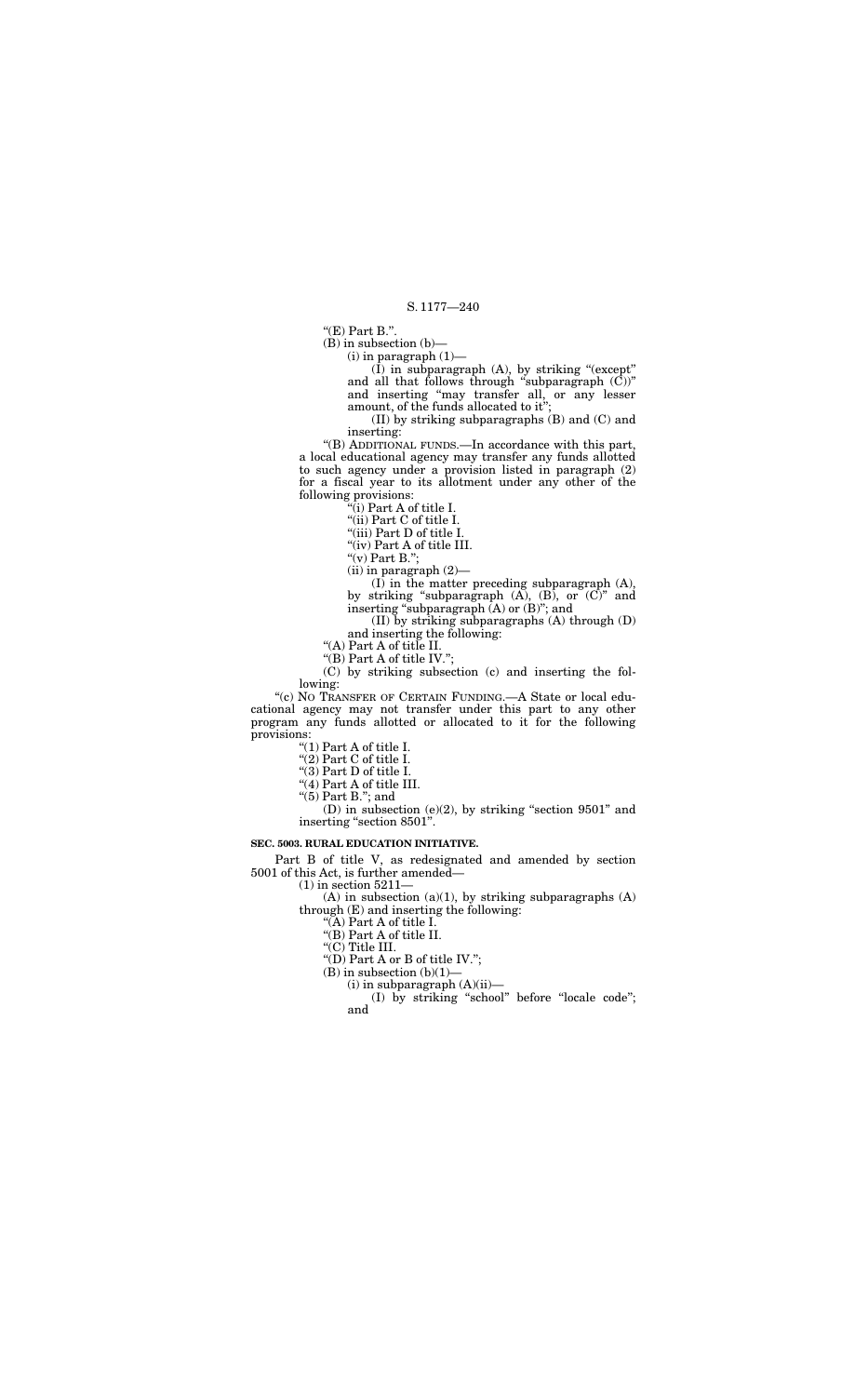(II) by striking ''7 or 8, as determined by the Secretary; or" and inserting "41, 42, or 43, as determined by the Secretary;";

(ii) in subparagraph (B), by striking the period at the end and inserting ''; or''; and

(iii) by adding at the end the following:

''(C) the local educational agency is a member of an educational service agency that does not receive funds under this subpart and the local educational agency meets the requirements of this part.''; and

(i) by striking paragraph (1) and inserting the following:<br>"(1) ALLOCATION.-

(C) in subsection (c), by striking paragraphs (1) through (3) and inserting the following:

''(1) Part A of title II.

"(2) Part A of title IV.";

(2) in section 5212—

"(A) IN GENERAL.—Except as provided in paragraphs (3) and (4), the Secretary shall award a grant under subsection (a) to a local educational agency eligible under section 5211(b) for a fiscal year in an amount equal to the initial amount determined under paragraph (2) for the fiscal year minus the total amount received by the agency under the provisions of law described in section 5211(c) for the preceding fiscal year.

(A) in subsection (a), by striking paragraphs (1) through (5) and inserting the following:

''(1) Part A of title I.

"(2) Part A of title II.

"(3) Title III.

"(4) Part A or B of title IV.";

(B) in subsection (b)—

"(A) In GENERAL.—The initial amount referred to in paragraph (1) is equal to \$100 multiplied by the total number of students in excess of 50 students, in average daily attendance at the schools served by the local educational agency, plus \$20,000, except that the initial amount may not exceed \$60,000.

''(B) SPECIAL DETERMINATION.—For a local educational agency that is eligible under section  $5211(b)(1)(C)$  and is a member of an educational service agency, the Secretary may determine the award amount by subtracting from the initial amount determined under paragraph (2), an amount that is equal to that local educational agency's per-pupil share of the total amount received by the educational service agency under the provisions described in section 5211(c), as long as a determination under this subparagraph would not disproportionately affect any State.'';

(ii) by striking paragraph (2) and inserting the following:

"(2) DETERMINATION OF INITIAL AMOUNT.

''(B) SPECIAL RULE.—For any fiscal year for which the amount made available to carry out this part is \$265,000,000 or more, subparagraph (A) shall be applied— ''(i) by substituting '\$25,000' for '\$20,000'; and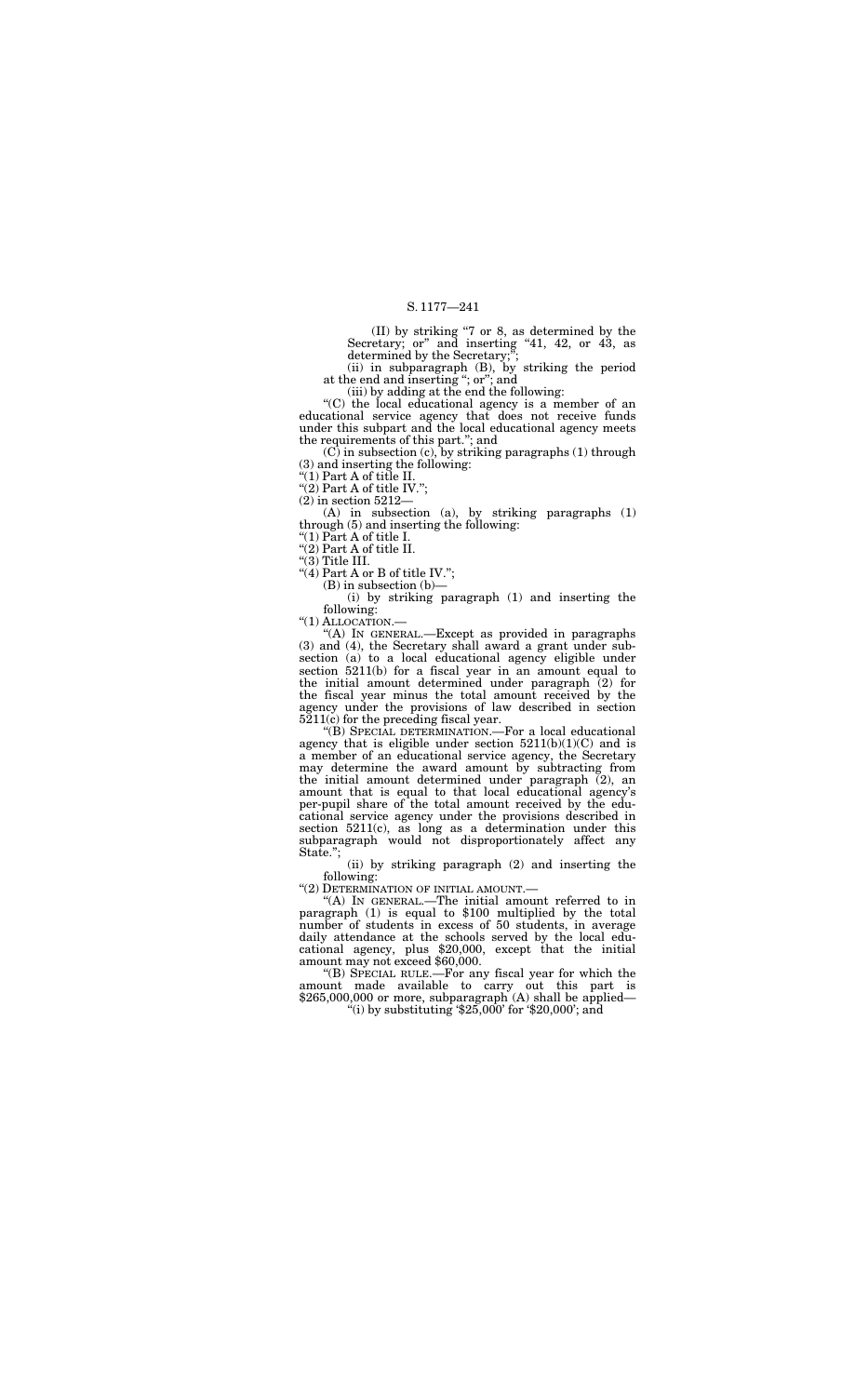"(ii) by substituting  $\$80,000$  for  $\$60,000$ "; and (iii) by adding at the end the following:

"(4) HOLD HARMLESS.—For a local educational agency that is not eligible under this subpart due to amendments made by the Every Student Succeeds Act to section 5211(b)(1)(A)(ii) but met the eligibility requirements under section 6211(b) as such section was in effect on the day before the date of enactment of the Every Student Succeeds Act, the agency shall receive—

"(A) for fiscal year 2017, 75 percent of the amount such agency received for fiscal year  $2015$ ;

"( $\bar{C}$ ) for fiscal year 2019, 25 percent of the amount such agency received for fiscal year 2015.''; and

 $(C)$  by striking subsection  $(d)$ ;

(aa) by striking "school" before "locale code'';

''(B) for fiscal year 2018, 50 percent of the amount such agency received for fiscal year 2015; and

(3) by striking section 5213;

 $(4)$  in section 5221–

(A) in subsection (a), by striking "section  $6222(a)$ " and inserting "section  $5222(a)$ ";

 $(B)$  in subsection  $(b)$ –

 $(i)$  in paragraph  $(1)$ –

 $(I)$  by striking "(A) 20 percent" and inserting "(A)(i)  $20$  percent";

 $(iii)$  by redesignating paragraph  $(2)$  as paragraph (3); and

(iii) by inserting after paragraph (1) the following: ''(2) CERTIFICATION.—The Secretary shall determine whether to waive the criteria described in paragraph  $(1)(A)(ii)$ based on a demonstration by the local educational agency, and concurrence by the State educational agency, that the local educational agency is located in an area defined as rural by a governmental agency of the State.";

(II) by redesignating subparagraph (B) as clause (ii);

(III) in clause (ii) (as redesignated by subclause (II))—

 $(5)$  in section  $5222(a)$ , by striking paragraphs  $(1)$  through (7) and inserting the following:

"(1) Activities authorized under part A of title I.

(bb) by striking ''6, 7, or 8'' and inserting ''32, 33, 41, 42, or 43''; and

(cc) by striking the period at the end and inserting ''; or''; and

(IV) by adding at the end the following:

''(B) the agency meets the criteria established in clause (i) of subparagraph (A) and the Secretary, in accordance with paragraph (2), grants the local educational agency's request to waive the criteria described in clause (ii) of such subparagraph.'';

(C) in subsection (c)(1) by striking ''Bureau of Indian Affairs'' and inserting ''Bureau of Indian Education'';

''(2) Activities authorized under part A of title II.

"(3) Activities authorized under title III.

''(4) Activities authorized under part A of title IV.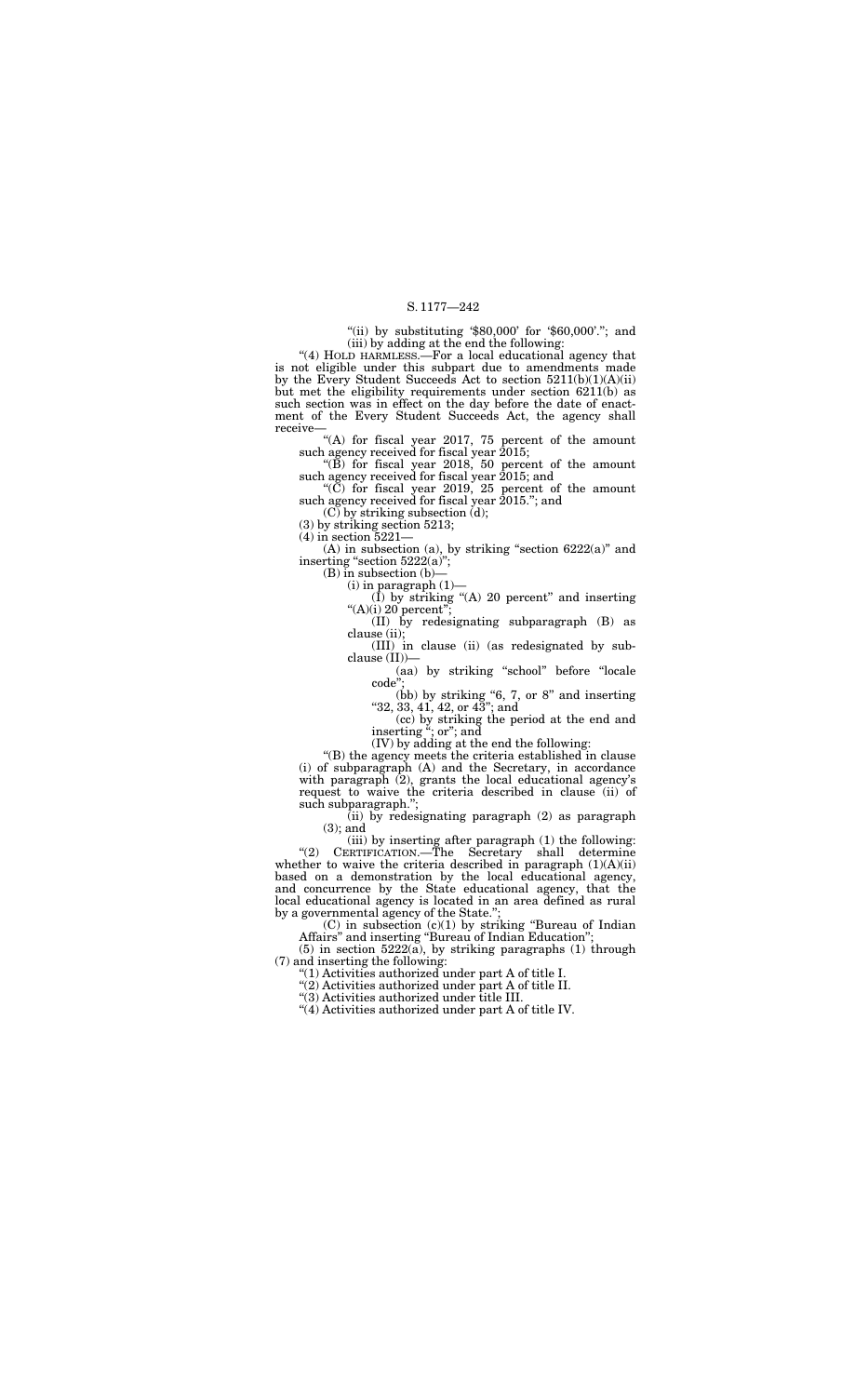''(5) Parental involvement activities.'';

(6) in section 5223—

(A) in subsection (a), by striking "at such time, in such manner, and accompanied by such information'' and inserting "at such time and in such manner"; and

(B) by striking subsection (b) and inserting the following:

''(b) CONTENTS.—Each application submitted under subsection (a) shall include information on—

"(2) if the State educational agency will competitively award grants to eligible local educational agencies, as described in section  $5221(b)(3)(A)$ , the application under the section shall include—

"(A) the methods and criteria the State educational agency will use to review applications and award funds to local educational agencies on a competitive basis; and

''(1) program objectives and outcomes for activities under this subpart, including how the State educational agency or specially qualified agency will use funds to help all students meet the challenging State academic standards;

"(3) a description of how the State educational agency will provide technical assistance to eligible local educational agencies to help such agencies implement the activities described in section 5222.'';

" $(1)$  if the report is submitted by a State educational agency, the method the State educational agency used to award grants to eligible local educational agencies, and to provide assistance to schools, under this subpart;''; and

''(B) how the State educational agency will notify eligible local educational agencies of the grant competition; and

"(3) the degree to which progress has been made toward meeting the objectives and outcomes described in the application submitted under section 5223, including having all students in the State or the area served by the specially qualified agency, as applicable, meet the challenging State academic standards.'';

(7) in section 5224—

(A) by striking the section heading and all that follows through ''Each'' and inserting the following: ''**REPORT**.— Each'';

(B) by striking subsections (b) through (e);

(C) in the matter preceding paragraph (1), by inserting "or specially qualified agency" after "Each State educational agency'';

(D) by striking paragraph (1) and inserting the following:

(E) by striking paragraph (3) and inserting the following:

(8) by inserting after section 5224 the following:

#### **''SEC. 5225. CHOICE OF PARTICIPATION.**

''(a) IN GENERAL.—If a local educational agency is eligible for funding under both this subpart and subpart 1, such local educational agency may receive funds under either this subpart or subpart 1 for a fiscal year, but may not receive funds under both subparts for such fiscal year.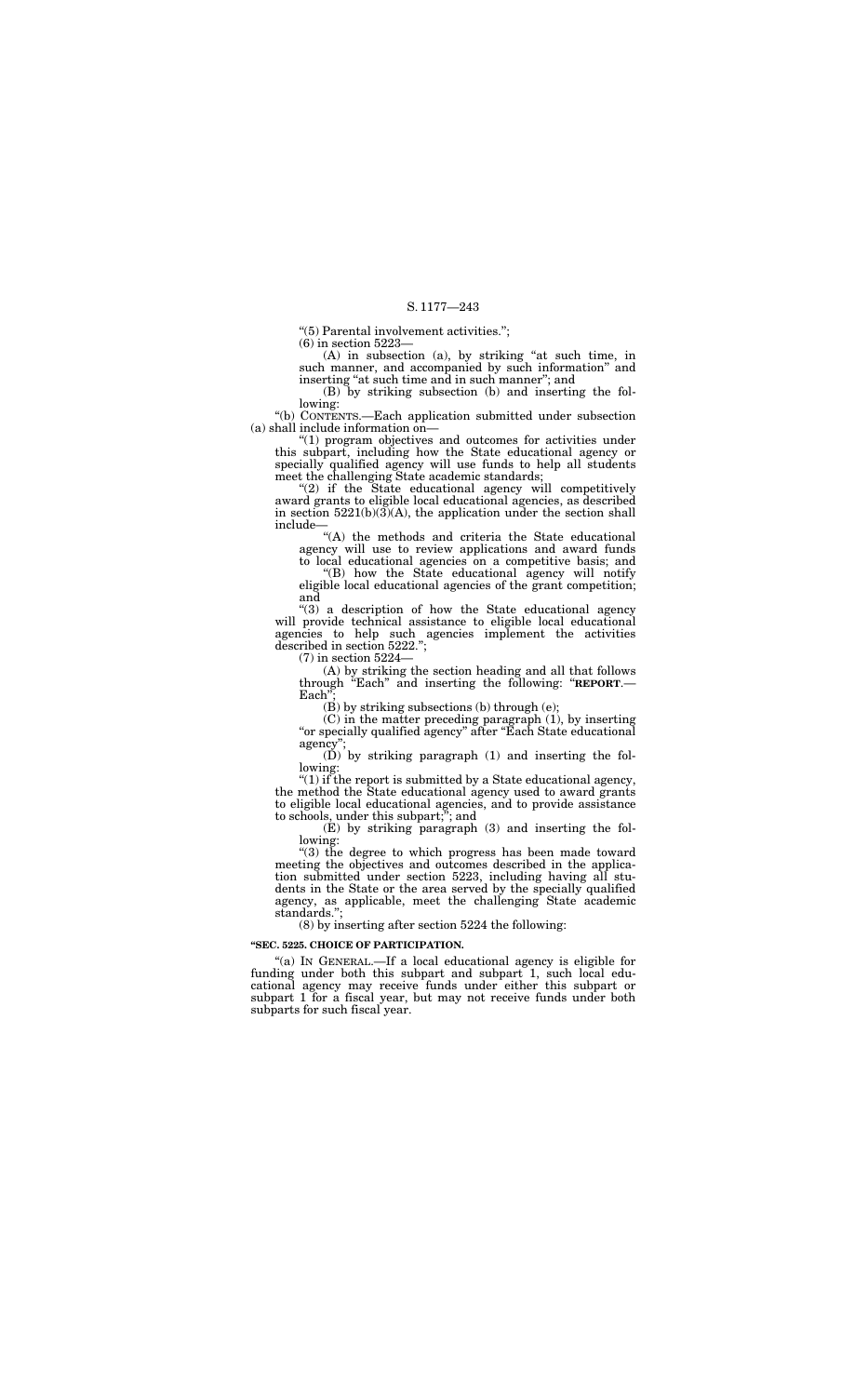''(b) NOTIFICATION.—A local educational agency eligible for funding under both this subpart and subpart  $\overline{1}$  shall notify the Secretary and the State educational agency under which of such subparts the local educational agency intends to receive funds for a fiscal year by a date that is established by the Secretary for the notification.''; and

Part C of title V, as redesignated by section 5001 of this Act, is amended to read as follows:

(9) in section 5234, by striking ''\$300,000,000 for fiscal year 2002 and such sums as may be necessary for each of the 5 succeeding fiscal years,'' and inserting ''\$169,840,000 for each of the fiscal years 2017 through 2020,''.

#### **SEC. 5004. GENERAL PROVISIONS.**

#### **''PART C—GENERAL PROVISIONS**

#### **''SEC. 5301. PROHIBITION AGAINST FEDERAL MANDATES, DIRECTION, OR CONTROL.**

''Nothing in this title shall be construed to authorize an officer or employee of the Federal Government to mandate, direct, or control a State, local educational agency, or school's specific instructional content, academic standards and assessments, curriculum, or program of instruction, as a condition of eligibility to receive funds under this Act.

(2) make public a preliminary report containing the information described in paragraph (1) and provide Congress and the public with 60 days to comment on the proposed actions described in paragraph  $(1)(B)$ ; and

### **''SEC. 5302. RULE OF CONSTRUCTION ON EQUALIZED SPENDING.**

''Nothing in this title shall be construed to mandate equalized spending per pupil for a State, local educational agency, or school.''.

#### **SEC. 5005. REVIEW RELATING TO RURAL LOCAL EDUCATIONAL AGEN-CIES.**

(a) REVIEW AND REPORT.—Not later than 18 months after the date of enactment of this Act, the Secretary of Education shall—

(1) review the organization, structure, and process and procedures of the Department of Education for administering its programs and developing policy and regulations, in order to—

(A) assess the methods and manner through which, and the extent to which, the Department of Education takes into account, considers input from, and addresses the unique needs and characteristics of rural schools and rural local educational agencies; and

(B) determine actions that the Department of Education can take to meaningfully increase the consideration and participation of rural schools and rural local educational agencies in the development and execution of the processes, procedures, policies, and regulations of the Department of Education;

(3) issue a final report to the Committee on Health, Education, Labor, and Pensions of the Senate, and the Committee on Education and the Workforce of the House of Representatives, which shall describe the final actions developed pursuant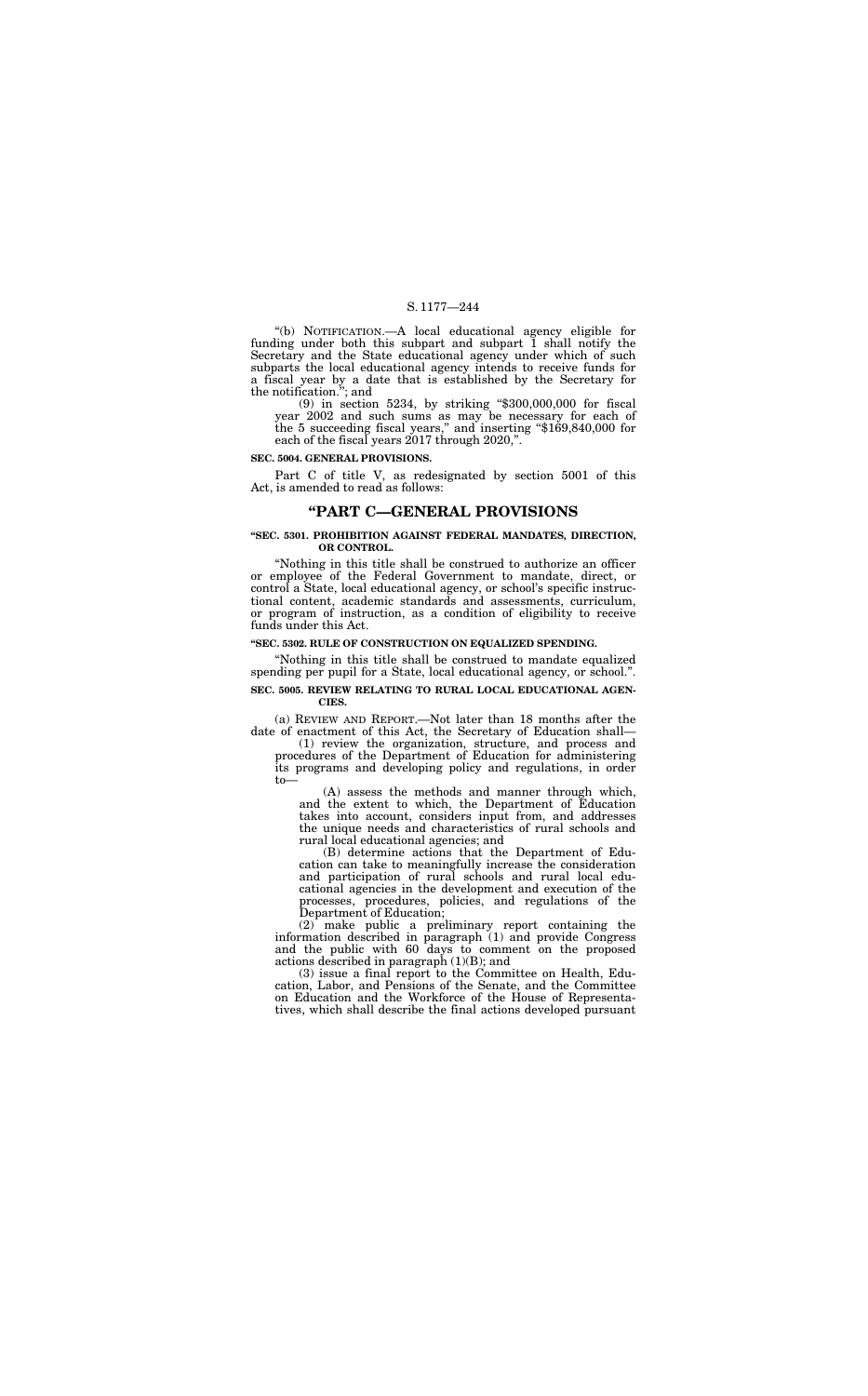to paragraph (1)(B) after taking into account the comments submitted under paragraph (2).

(1) carry out each action described in the report under subsection  $(a)(3)$ ; or

(b) IMPLEMENTATION.—Not later than 2 years after the date of enactment of this Act, the Secretary of Education shall—

(2) in a case in which an action is not carried out, provide a written explanation to the Committee on Health, Education, Labor, and Pensions of the Senate and the Committee on Education and the Workforce of the House of Representatives of why the action was not carried out.

# **TITLE VI—INDIAN, NATIVE HAWAIIAN, AND ALASKA NATIVE EDUCATION**

#### **SEC. 6001. CONFORMING AMENDMENTS.**

(a) REDESIGNATION OF TITLE.—Title VII (20 U.S.C. 7401 et seq.) is redesignated as title VI.

> (3) in section 6113 (as so redesignated)—  $(A)$  in subsection  $(a)(1)(A)$ , is amended by striking "sec-

> tion 7117" and inserting "section 6117"; (B) in subsection  $(b)(1)$ , by striking "section 7112" and

> inserting "section 6112"

(C) in subsection  $(d)(2)$ —

(b) REDESIGNATIONS AND CONFORMING AMENDMENTS.—The Act (20 U.S.C. 6301 et seq.) is amended—

> (ii) by striking "section  $7114(c)(4)$ , section  $7118(c)$ , or section  $7119$ " and inserting "section  $6114(c)(4)$ , section 6118(c), or section 6119''; and

(D) in subsection (e), by striking "section  $7152(a)$ " and inserting " $6152(a)$ ";

 $(4)$  in section 6114 (as so redesignated)—

| $(1)$ by redesignating sections 7101, 7102, 7111, 7112, 7113,                                                                                                                                                                                                                                                                                                                                                                                              |
|------------------------------------------------------------------------------------------------------------------------------------------------------------------------------------------------------------------------------------------------------------------------------------------------------------------------------------------------------------------------------------------------------------------------------------------------------------|
| 7114, 7115, 7116, 7117, 7118, 7119, 7121, 7122, 7131, 7132,                                                                                                                                                                                                                                                                                                                                                                                                |
| 7133, 7134, 7135, 7136, 7141, 7142, 7143, 7144, 7151, 7152,                                                                                                                                                                                                                                                                                                                                                                                                |
| 7201, 7202, 7203, 7204, 7205, 7206, 7207, 7301, 7302, 7303,                                                                                                                                                                                                                                                                                                                                                                                                |
| 7304, 7305, and 7306, as sections 6101, 6102, 6111, 6112,                                                                                                                                                                                                                                                                                                                                                                                                  |
| 6113, 6114, 6115, 6116, 6117, 6118, 6119, 6121, 6122, 6131,                                                                                                                                                                                                                                                                                                                                                                                                |
| 6132, 6133, 6134, 6135, 6136, 6141, 6142, 6143, 6144, 6151,                                                                                                                                                                                                                                                                                                                                                                                                |
| 6152, 6201, 6202, 6203, 6204, 6205, 6206, 6207, 6301, 6302,                                                                                                                                                                                                                                                                                                                                                                                                |
| $\cos \theta$ $\cos \theta$ $\cos \theta$ $\cos \theta$ $\sin \theta$ $\sin \theta$ $\cos \theta$ $\sin \theta$ $\sin \theta$ $\sin \theta$ $\sin \theta$ $\sin \theta$ $\sin \theta$ $\sin \theta$ $\sin \theta$ $\sin \theta$ $\sin \theta$ $\sin \theta$ $\sin \theta$ $\sin \theta$ $\sin \theta$ $\sin \theta$ $\sin \theta$ $\sin \theta$ $\sin \theta$ $\sin \theta$ $\sin \theta$ $\sin \theta$ $\sin \theta$ $\sin \theta$ $\sin \theta$ $\sin \$ |

(A) in subsection  $(b)(4)$ , by striking "section 7115" and inserting ''section 6115''; and

(B) in subsection  $(c)(4)(D)$ , by striking "section  $7115(c)$ " and inserting "section 6115(c)"

6303, 6304, 6305, and 6306, respectively;

 $(2)$  in section 6112 (as so redesignated), in subsection  $(b)(1)$ , by striking "section 7117" and inserting "section 6117";

> (i) by striking ''section 7114'' the first place it appears and inserting ''section 6114''; and

(5) in section 6115 (as so redesignated)—

(A) in subsection (a)—

(i) in the matter preceding paragraph (1), by striking "section 7111" and inserting "section 6111"; and

(ii) in paragraph  $(1)$ , by striking "section  $7114(a)$ " and inserting "section  $6114(a)$ "; and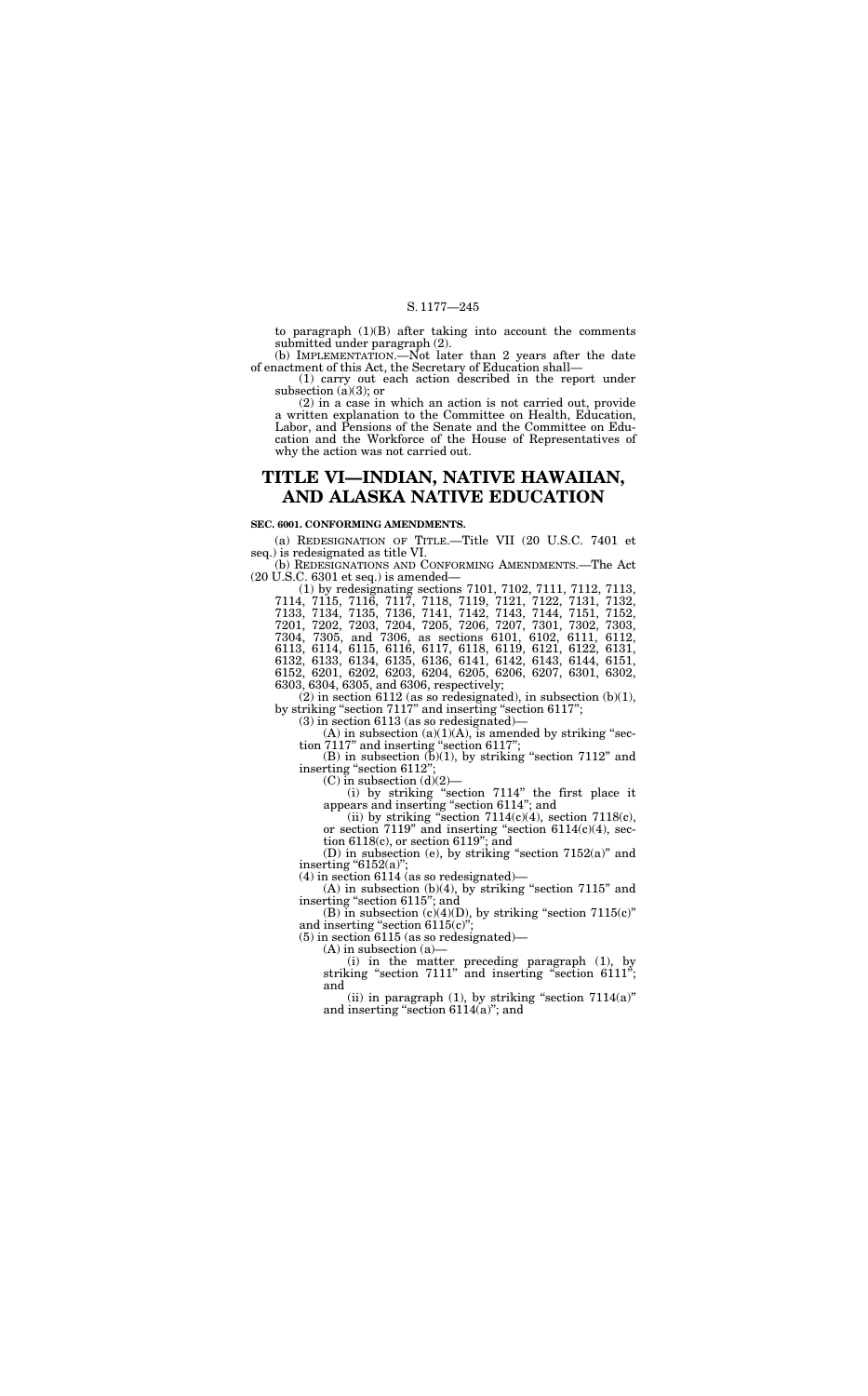(B) in subsection (c)—

(i) in paragraph  $(1)$ , by striking "section  $7114(c)(4)$ " and inserting "section  $6114(c)(4)$ "; and

(ii) in paragraph (2), by striking "section 7111" and inserting "section 6111";

 $(6)$  in section 6116 (as so redesignated), in subsection  $(d)(9)$ , by striking "section  $7114(c)(4)$ " and inserting "section  $6114(c)(4)$ ";

(B) in subsection (c), by striking ''section 7151'' and inserting "section 6151"

(C) in subsection (f)(3), by striking "section 7113" and inserting "section 6113"; and

(D) in subsection  $(h)(1)$ , by striking "section 7114" and inserting "section 6114";

(8) in section 6118 (as so redesignated), in subsection (a), by striking "section 7113" and inserting "section 6113";

(7) in section 6117 (as so redesignated)—

(A) in subsection  $(b)(1)(A)(i)$ , by striking "section 7151" and inserting "section 6151";

(10) in section 6205 (as so redesignated), in subsection  $(c)$ —

(A) in paragraph  $(1)$ , by striking "section 7204" and inserting ''section 6204''; and

(B) in paragraph (2), by striking ''section 7204'' and inserting "section 6204".

(a) STATEMENT OF POLICY.—Section 6101 (20 U.S.C. 7401) (as redesignated by section 6001) is amended by adding at the end the following: ''It is further the policy of the United States to ensure that Indian children do not attend school in buildings that are dilapidated or deteriorating, which may negatively affect the academic success of such children."

(9) in section 6119 (as so redesignated), by striking ''section 7114'' and inserting ''section 6114''; and

"(2) to ensure that Indian students gain knowledge and understanding of Native communities, languages, tribal histories, traditions, and cultures; and

''(3) to ensure that teachers, principals, other school leaders, and other staff who serve Indian students have the ability to provide culturally appropriate and effective instruction and supports to such students."

#### **SEC. 6002. INDIAN EDUCATION.**

(b) PURPOSE.—Section 6102 (20 U.S.C. 7402) (as redesignated by section 6001) is amended to read as follows:

#### **''SEC. 6102. PURPOSE.**

''It is the purpose of this part to support the efforts of local educational agencies, Indian tribes and organizations, postsecondary institutions, and other entities—

''(1) to meet the unique educational and culturally related academic needs of Indian students, so that such students can meet the challenging State academic standards;

(c) PURPOSE.—Section 6111 (20 U.S.C. 7421) (as redesignated by section 6001) is amended to read as follows:

#### **''SEC. 6111. PURPOSE.**

''It is the purpose of this subpart to support the efforts of local educational agencies, Indian tribes and organizations, and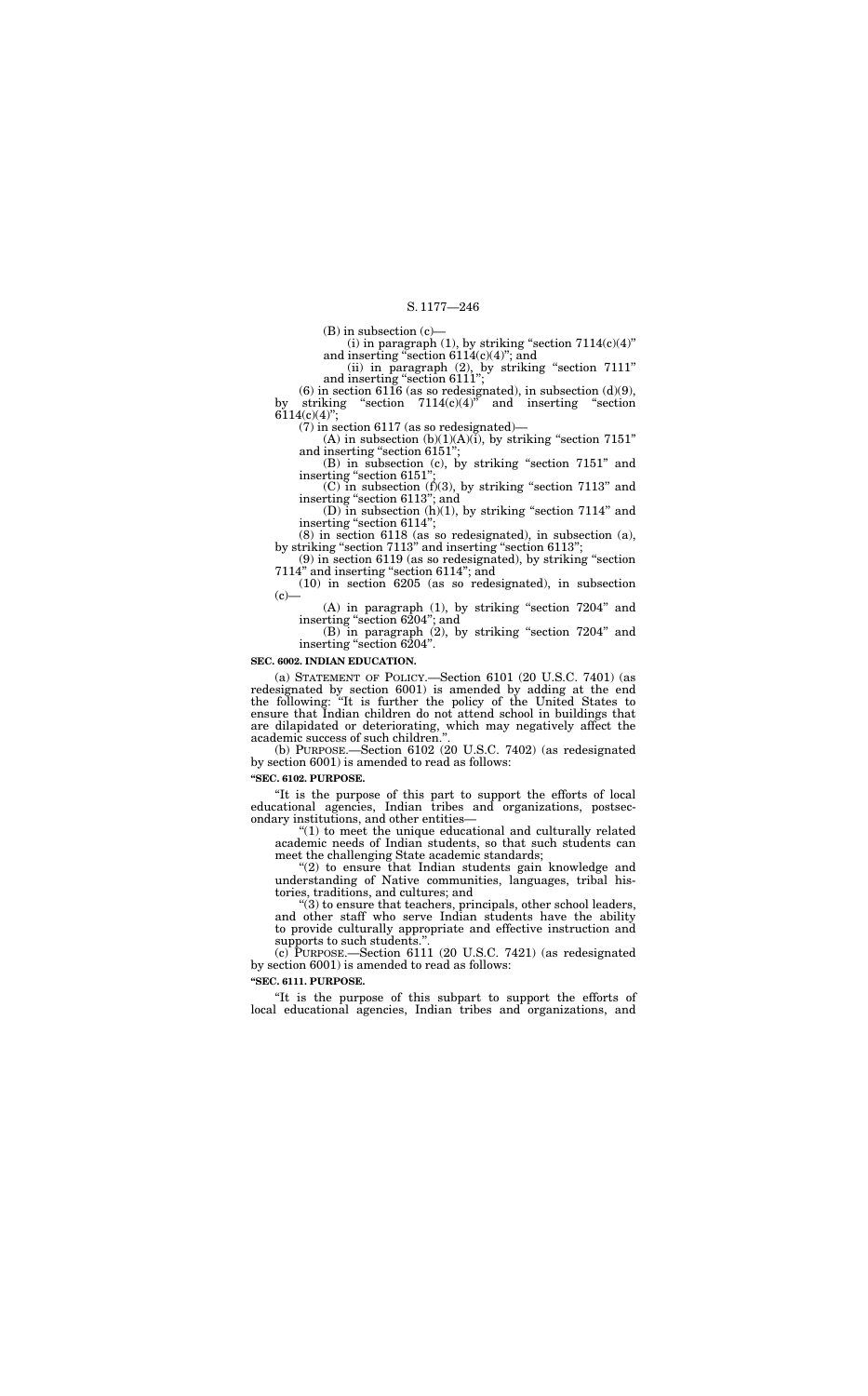other entities in developing elementary school and secondary school programs for Indian students that are designed to—

"(1) meet the unique cultural, language, and educational needs of such students; and

academic standards.".<br>(d) GRANTS TO LOCAL EDUCATIONAL AGENCIES AND TRIBES.-Section 6112 (20 U.S.C. 7422) (as redesignated by section 6001) is amended—

''(2) ensure that all students meet the challenging State

''(3) Indian organizations, as provided under subsection  $(c)(1);$ 

(1) by striking subsection (a) and inserting the following: "(a) In GENERAL.—The Secretary may make grants, from allocations made under section 6113, and in accordance with this section and section 6113, to—

> "(A) provides an assurance that the eligible Indian children served by such local educational agency will receive the services of the programs funded under this subpart; and

''(1) local educational agencies;

"(2) Indian tribes, as provided under subsection (c)(1);

''(5) Indian community-based organizations, as provided under subsection  $(d)(1)$ .";

 $(2)$  in subsection  $(b)$ -

''(4) consortia of 2 or more local educational agencies, Indian tribes, Indian organizations, or Indian community-based tribes, Indian organizations, or Indian community-based<br>organizations, if each local educational agency participating in such a consortium, if applicable—

"(2) COOPERATIVE AGREEMENTS.—A local educational agency may enter into a cooperative agreement with an Indian tribe under this subpart if such Indian tribe—

"(A) represents not less than 25 percent of the eligible Indian children who are served by such local educational agency; and

''(B) is subject to all the requirements, assurances, and obligations applicable to local educational agencies under this subpart; and

"(1) IN GENERAL.—If a local educational agency that is otherwise eligible for a grant under this subpart does not establish a committee under section 6114(c)(4) for such grant, an Indian tribe, an Indian organization, or a consortium of such entities, that represents more than one-half of the eligible Indian children who are served by such local educational agency may apply for such grant.

" $(2)$  SPECIAL RULE.—<br>"(A) IN GENERAL.—The Secretary shall treat each Indian tribe, Indian organization, or consortium of such

(A) in paragraph (1), by striking ''A local educational agency shall'' and inserting ''Subject to paragraph (2), a local educational agency shall'';

(B) by redesignating paragraph (2) as paragraph (3); and

(C) by inserting after paragraph (1) the following:

''(B) requests that the local educational agency enter into a cooperative agreement under this subpart.''; and (3) by striking subsection (c) and inserting the following: ''(c) INDIAN TRIBES AND INDIAN ORGANIZATIONS.—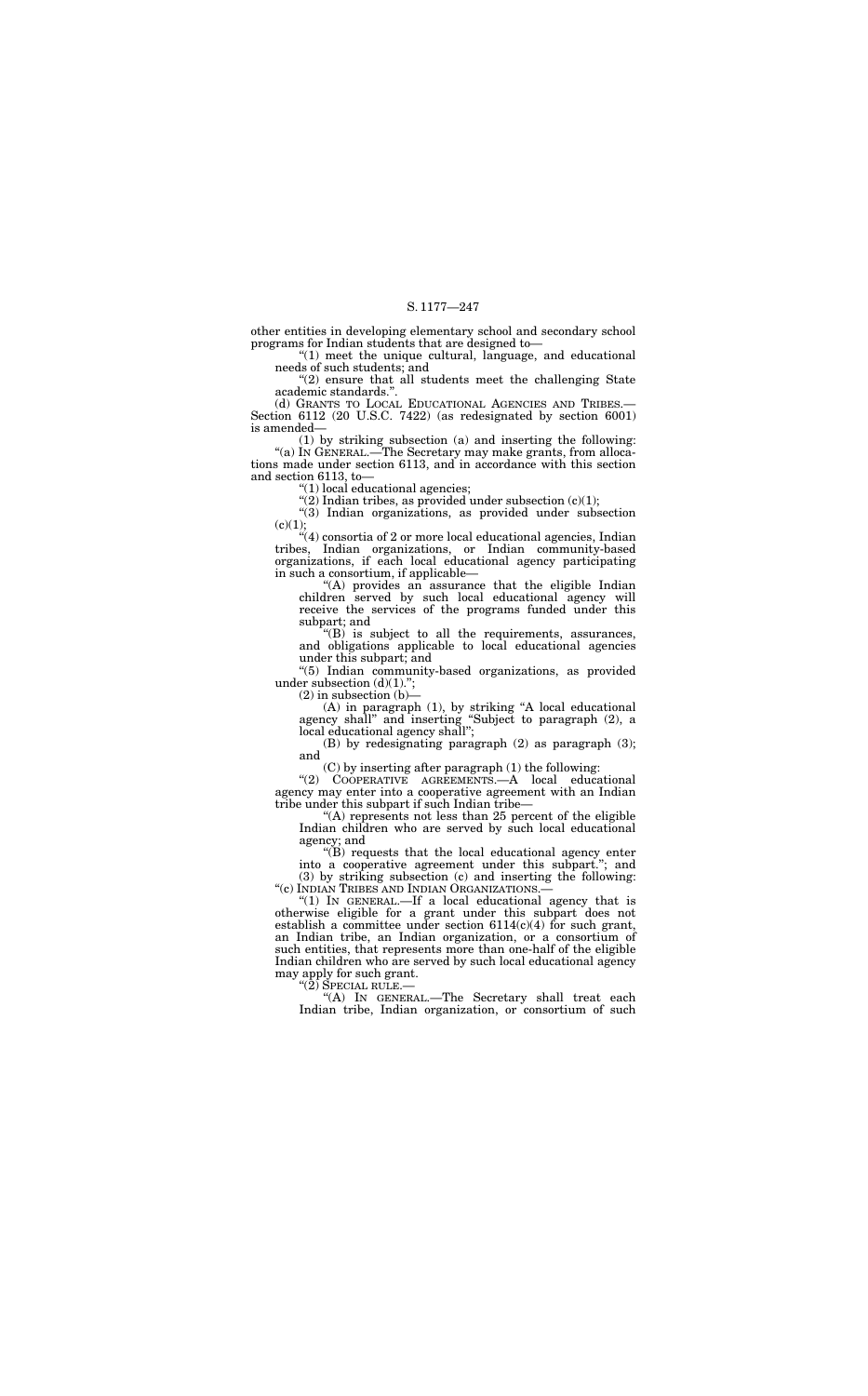entities applying for a grant pursuant to paragraph (1) as if such tribe, Indian organization, or consortium were a local educational agency for purposes of this subpart.

''(3) ASSURANCE TO SERVE ALL INDIAN CHILDREN.—An Indian tribe, Indian organization, or consortium of such entities that is eligible to apply for a grant under paragraph (1) shall include, in the application required under section 6114, an assurance that the entity will use the grant funds to provide services to all Indian students served by the local educational agency.<br>"(d) INDIAN COMMUNITY-BASED ORGANIZATION.—

''(B) EXCEPTIONS.—Notwithstanding subparagraph (A), such Indian tribe, Indian organization, or consortium shall not be subject to the requirements of subsections  $(b)(7)$ or (c)(4) of section 6114 or section 6118(c) or 6119.

"(1) IN GENERAL.—If no local educational agency pursuant to subsection (b), and no Indian tribe, Indian organization, or consortium pursuant to subsection (c), applies for a grant under this subpart in a particular community, an Indian community-based organization serving the community of the local educational agency may apply for such grant.

"(2) APPLICABILITY OF SPECIAL RULE.—The Secretary shall apply the special rule in subsection  $(c)(2)$  to an Indian community-based organization applying for a grant under paragraph (1) in the same manner as such rule applies to an Indian tribe, Indian organization, or consortium described in that subsection.<br>"(3) DEFINITION OF INDIAN COMMUNITY-BASED ORGANIZA-

TION.—In this subsection, the term 'Indian community-based organization' means any organization that—

"(A) is composed primarily of Indian parents, family members, and community members, tribal government education officials, and tribal members, from a specific community;

 $(C)$  meets the unique cultural, language, and academic needs of Indian students; and

(1) in subsection  $(b)(1)$ , by striking "Bureau of Indian Affairs'' and inserting ''Bureau of Indian Education''; and

 $(2)$  in subsection  $(d)$ 

(A) in the subsection heading, by striking ''INDIAN AFFAIRS" and inserting "INDIAN EDUCATION"; and

 $(B)$  in paragraph  $(1)(A)(i)$ , by striking "Bureau of Indian" Affairs'' and inserting ''Bureau of Indian Education''.

(1) in subsection (a), by striking ''Each local educational agency'' and inserting ''Each entity described in section  $6112(a)$ ";

 $(2)$  in subsection  $(b)$ —

(A) in paragraph (1), by striking ''American Indian and Alaska Native" and inserting "Indian";

''(B) assists in the social, cultural, and educational development of Indians in such community;

''(D) demonstrates organizational and administrative capacity to manage the grant.''.

(e) AMOUNT OF GRANTS.—Section 6113 (20 U.S.C. 7423) (as redesignated by section 6001) is amended—

(f) APPLICATIONS.—Section 6114 (20 U.S.C. 7424) (as redesignated by section 6001) is amended—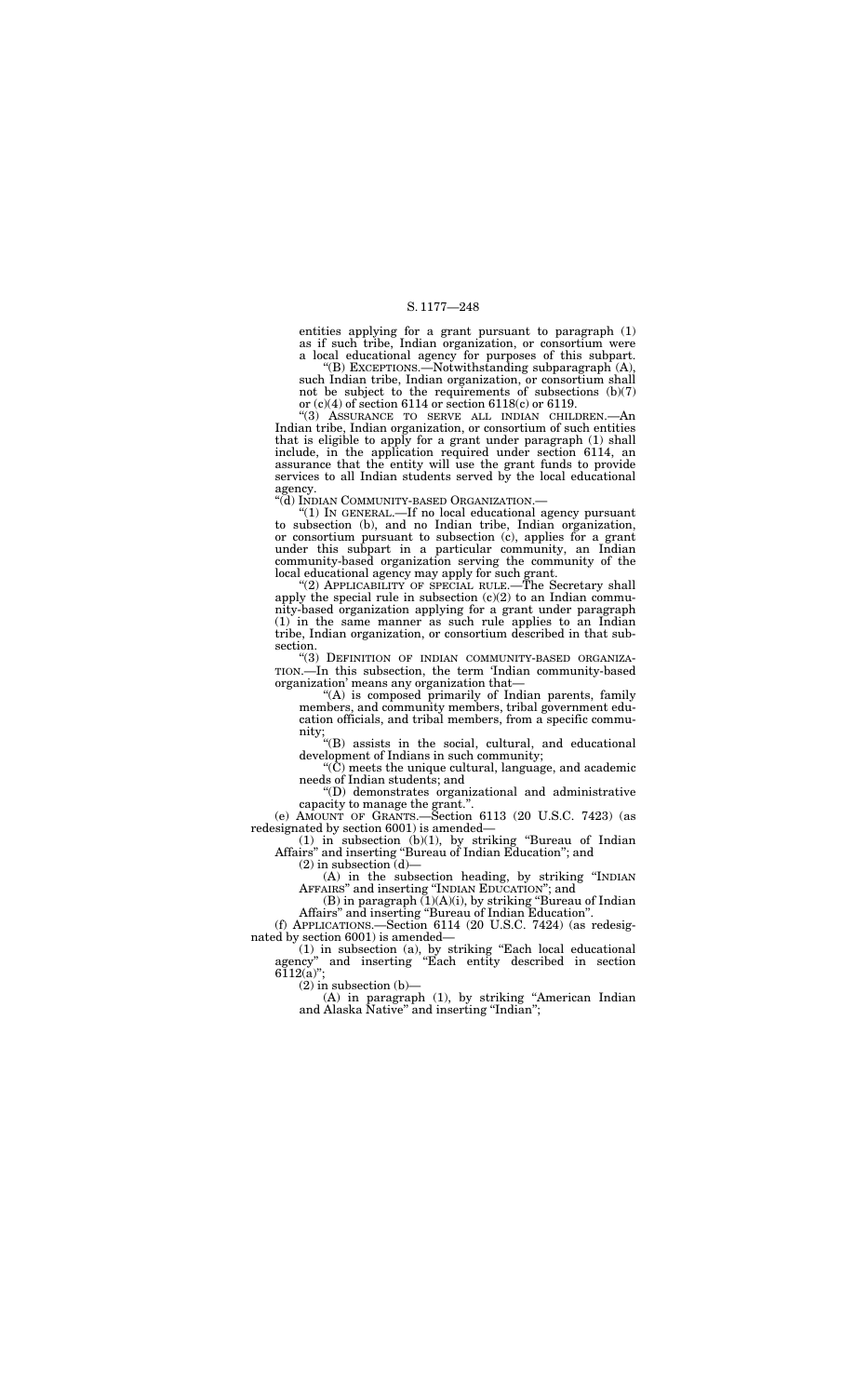(B) in paragraph (2)—

''(B) includes program objectives and outcomes for activities under this subpart that are based on the same challenging State academic standards developed by the State under title I for all students;"

(i) in subparagraph (A), by striking ''is consistent with the State and local plans'' and inserting ''is consistent with the State, tribal, and local plans''; and (ii) by striking subparagraph (B) and inserting

the following:

(D) in paragraph  $(5)(B)$ , by striking "and" after the semicolon;

 $(E)$  in paragraph  $(6)$ —

 $(i)$  in subparagraph  $(B)$ —

(I) in clause (i), by striking "and" after the semicolon; and

(C) by striking paragraph (3) and inserting the following:

"(iii) the Indian tribes whose children are served by the local educational agency, consistent with section 444 of the General Education Provisions Act (20 U.S.C. 1232g) (commonly referred to as the 'Family Educational Rights and Privacy Act of 1974'); and''; and

''(3) explains how the grantee will use funds made available under this subpart to supplement other Federal, State, and local programs that meet the needs of Indian students;'';

"(7) describes the process the local educational agency used to meaningfully collaborate with Indian tribes located in the community in a timely, active, and ongoing manner in the development of the comprehensive program and the actions taken as a result of such collaboration.'';

 $(3)$  in subsection  $(c)$ -

(A) in paragraph (1), by striking ''for the education of Indian children,'' and inserting ''for services described in this subsection,

(II) by adding at the end the following:

(i) in subparagraph (A), by striking "and" after the semicolon;

(ii) in subparagraph (B), by striking ''served by such agency;" and inserting "served by such agency, and meet program objectives and outcomes for activities under this subpart; and"; and

''(C) determine the extent to which such activities by the local educational agency address the unique cultural, language, and educational needs of Indian students;";

 $(C)$  in paragraph  $(3)$ —

(i) in subparagraph (A), by striking ''American Indian and Alaska Native'' and inserting ''Indian''; and (ii) in subparagraph  $(C)$ —

(ii) in subparagraph (C), by striking the period at the end and inserting ''; and''; and

(F) by adding at the end the following:

(B) in paragraph (2)—

(iii) by adding at the end the following:

(I) by inserting ''representatives of Indian tribes on Indian lands located within 50 miles of any school that the agency will serve if such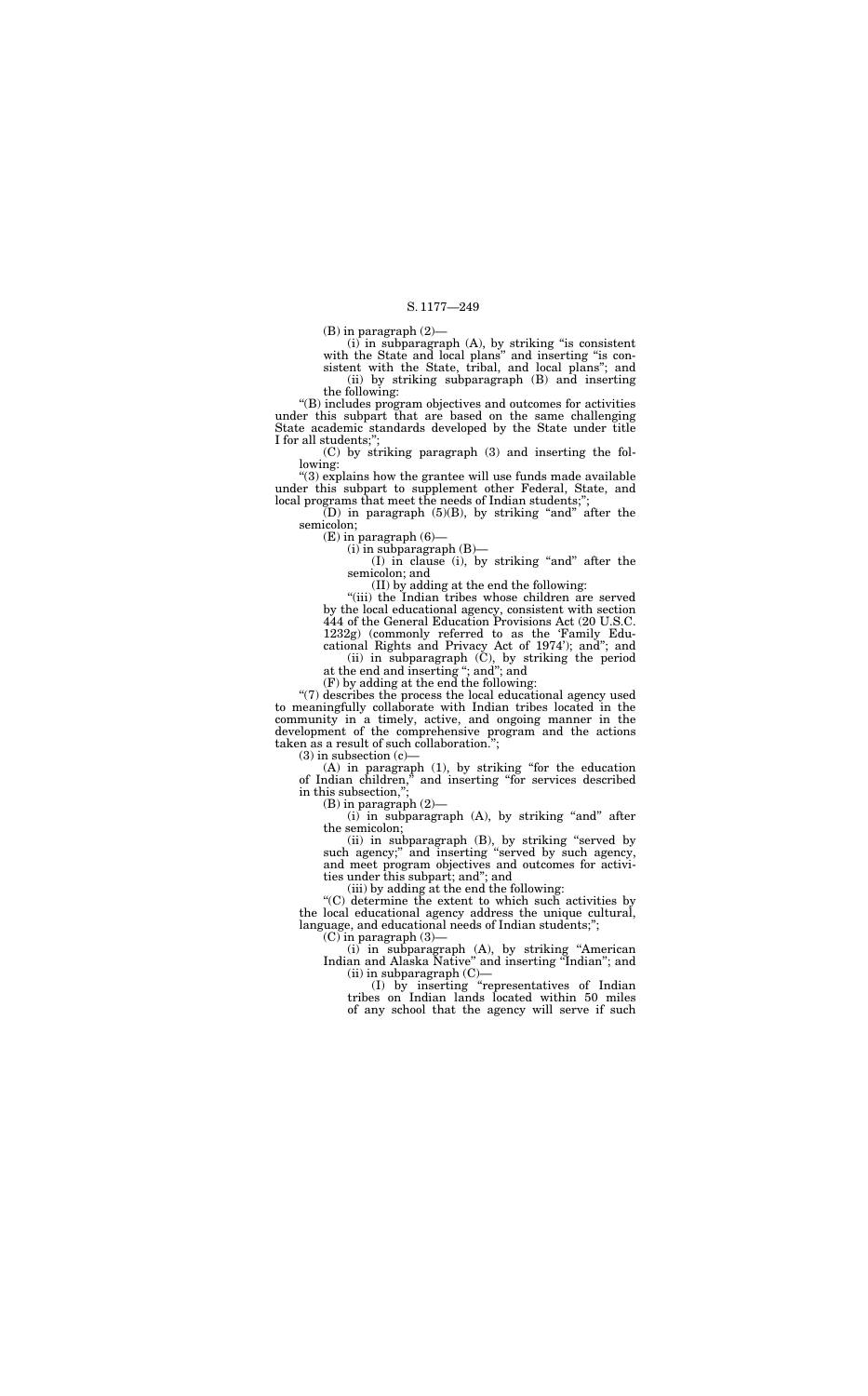tribes have any children in such school, Indian organizations,'' after ''parents of Indian children and teachers,''; and

(I) in clause (i), by inserting ''and family members" after "parents";

(II) by striking ''and'' after the semicolon; (D) in paragraph (4)—

 $(i)$  in subparagraph  $(A)$ —

(III) by inserting after clause (i) the following: "(ii) representatives of Indian tribes on Indian lands located within 50 miles of any school that the agency will serve if such tribes have any children in such school;";

''(B) a majority of whose members are parents and family members of Indian children;";

(II) by redesignating clauses (ii) and (iii) as clauses (iii) and (iv), respectively; and

(v) in subparagraph (C) (as redesignated by clause  $(iv)$ —

(I) in clause (i), by striking "and" after the semicolon;

(ii) by striking subparagraph (B) and inserting the following:

(iii) by striking subparagraph (C);

(iv) by redesignating subparagraphs (D) and (E) as subparagraphs (C) and (D), respectively; and

 $E^*(7)$  the local educational agency will use funds received under this subpart only for activities described and authorized in this subpart; and

(II) in clause (ii), by striking ''American Indian and Alaska Native'' and inserting ''Indian''; and

(III) by adding at the end the following: ''(iii) determined that the program will directly

enhance the educational experience of Indian students; and''; and

(vi) in subparagraph (D), as redesignated by clause (iv), by striking the period at the end and inserting a semicolon; and

(E) by adding at the end the following:

''(5) the local educational agency will coordinate activities under this title with other Federal programs supporting educational and related services administered by such agency;

''(6) the local educational agency conducted outreach to parents and family members to meet the requirements under this paragraph;

''(8) the local educational agency has set forth such policies and procedures, including policies and procedures relating to the hiring of personnel, as will ensure that the program for which assistance is sought will be operated and evaluated in consultation with, and with the involvement of, parents and family members of the children, and representatives of the area, to be served.''; and

(4) by adding at the end the following:

''(d) TECHNICAL ASSISTANCE.—The Secretary shall, directly or by contract, provide technical assistance to a local educational agency or Bureau of Indian Education school upon request (in addition to any technical assistance available under other provisions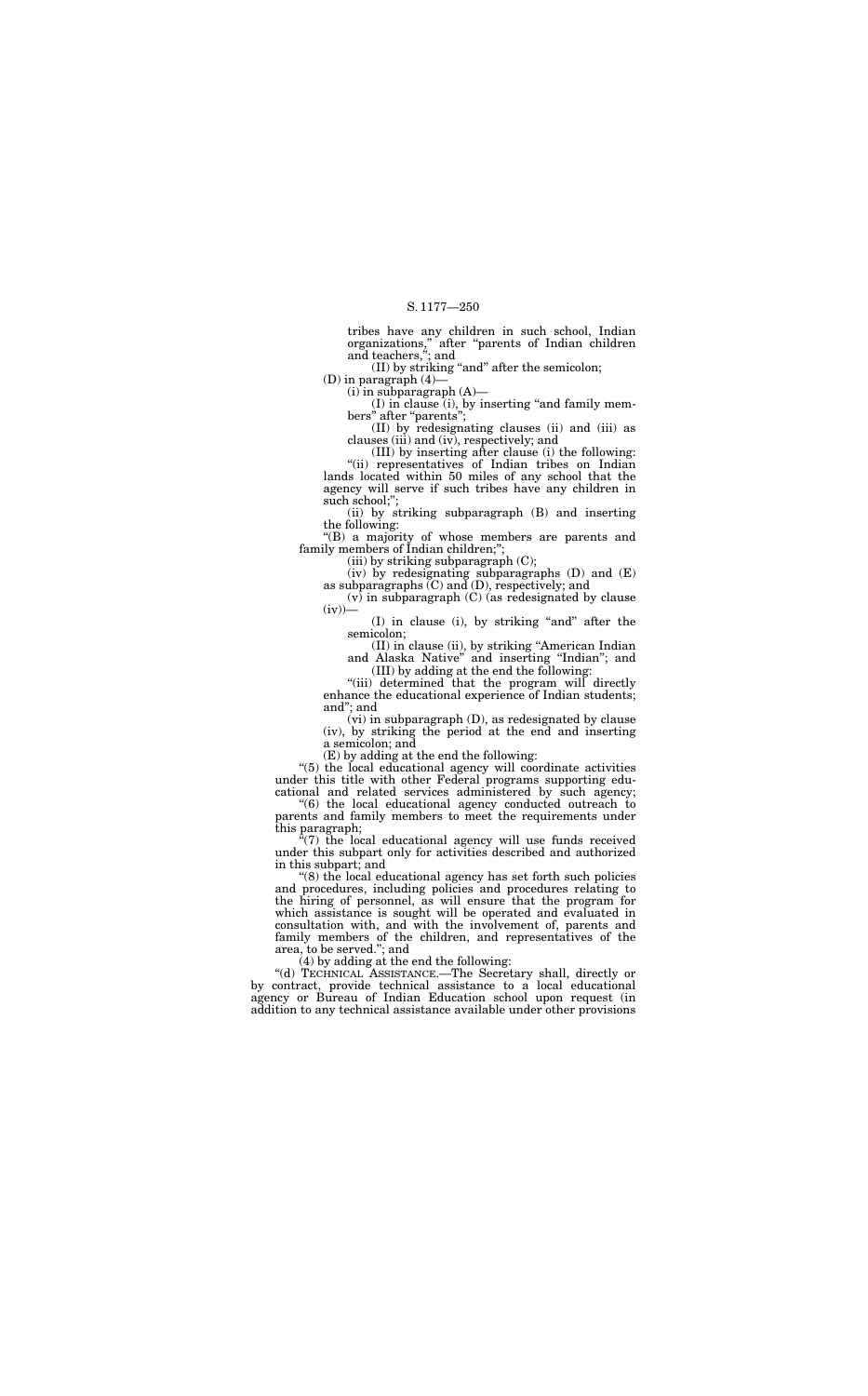of this Act or available through the Institute of Education Sciences) to support the services and activities provided under this subpart, including technical assistance for—

 $f''(1)$  the development of applications under this subpart, including identifying eligible entities that have not applied for such grants and undertaking appropriate activities to encourage such entities to apply for grants under this subpart;

 $"(2)$  improvement in the quality of implementation, content, and evaluation of activities supported under this subpart; and

 $(A)$  in paragraph  $(1)$ , by inserting "solely for the services and activities described in such application'' before the semicolon; and

(B) in paragraph (2), by striking ''with special regard for" and inserting "to be responsive to";

''(3) integration of activities under this subpart with other educational activities carried out by the local educational agency.''.

(g) AUTHORIZED SERVICES AND ACTIVITIES.—Section 6115 (20 U.S.C. 7425) (as redesignated by section 6001) is amended—

 $(1)$  in subsection  $(a)$ 

"(3) early childhood and family programs that emphasize school readiness;

"(4) enrichment programs that focus on problem solving and cognitive skills development and directly support the attainment of challenging State academic standards;

(2) by striking subsection (b) and inserting the following: ''(b) PARTICULAR ACTIVITIES.—The services and activities referred to in subsection (a) may include—

"(1) activities that support Native American language programs and Native American language restoration programs, which may be taught by traditional leaders;

"(7) activities to educate individuals so as to prevent violence, suicide, and substance abuse;

''(2) culturally related activities that support the program described in the application submitted by the local educational agency;

''(5) integrated educational services in combination with other programs that meet the needs of Indian children and their families, including programs that promote parental involvement in school activities and increase student achievement;

''(6) career preparation activities to enable Indian students to participate in programs such as the programs supported by the Carl D. Perkins Career and Technical Education Act of 2006 (20 U.S.C. 2301 et seq.), including programs for techprep education, mentoring, and apprenticeship;

''(8) the acquisition of equipment, but only if the acquisition of the equipment is essential to achieve the purpose described in section 6111;

''(9) activities that promote the incorporation of culturally responsive teaching and learning strategies into the educational program of the local educational agency;

"(10) family literacy services;

''(11) activities that recognize and support the unique cultural and educational needs of Indian children, and incorporate appropriately qualified tribal elders and seniors;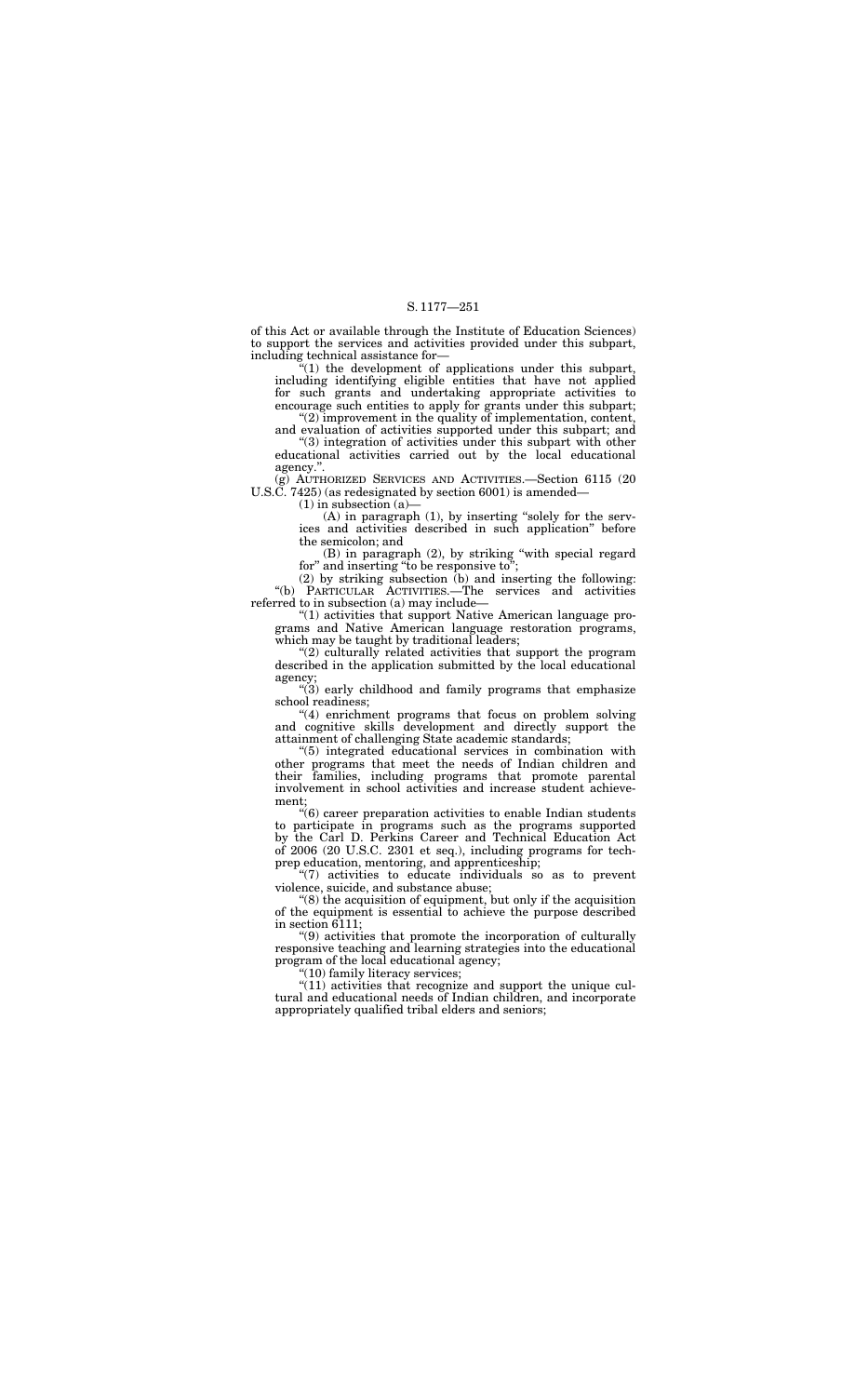"(12) dropout prevention strategies for Indian students; and

"(13) strategies to meet the educational needs of at-risk Indian students in correctional facilities, including such strategies that support Indian students who are transitioning from such facilities to schools served by local educational agencies.";

 $(A)$  in paragraph  $(1)$ , by striking "and" after the semicolon;

(3) in subsection (c)—

(B) in paragraph (2), by striking the period at the end and inserting ''; and''; and

(C) by adding at the end the following:

(1) in subsection (g), in the matter preceding paragraph  $(1)$ 

(B) by inserting ''the Secretary of Health and Human Services," after "the Secretary of the Interior,"; and

''(3) the local educational agency identifies in its application how the use of such funds in a schoolwide program will produce benefits to Indian students that would not be achieved if the funds were not used in a schoolwide program.''; and

(4) by adding at the end the following:

"(e) LIMITATION ON THE USE OF FUNDS.-Funds provided to a grantee under this subpart may not be used for long-distance travel expenses for training activities that are available locally or regionally."

(h) INTEGRATION OF SERVICES AUTHORIZED.—Section 6116 (20 U.S.C. 7426) (as redesignated by section 6001) is amended—

(3) by redesignating subsections (e), (f), (g), and (h), as subsections (d), (e), (f), and (g), respectively;

(A) by striking ''No Child Left Behind Act of 2001'' and inserting ''Every Student Succeeds Act'';

"(1) TYPES OF PROOF.—For purposes of determining whether a child is eligible to be counted for the purpose of computing the amount of a grant award under section 6113, the membership of the child, or any parent or grandparent of the child, in a tribe or band of Indians (as so defined)

(C) by inserting ''and coordination'' after ''providing for the implementation''; and

 $(2)$  in subsection  $(0)$ —

(A) in paragraph (1), by striking ''the No Child Left Behind Act of 2001'' and inserting ''the Every Student Succeeds Act''; and

(B) in paragraph (2)—

(i) by striking ''the No Child Left Behind Act of 2001'' and inserting ''the Every Student Succeeds Act''; and

(ii) by striking the second sentence.

(i) STUDENT ELIGIBILITY FORMS.—Section 6117 (20 U.S.C. 7427) (as redesignated by section 6001) is amended—

(1) in subsection (a), by adding at the end the following: ''All individual data collected shall be protected by the local educational agencies and only aggregated data shall be reported to the Secretary.'';

(2) by striking subsection (d);

(4) by striking subsection (d), as redesignated by paragraph

(4), and inserting the following: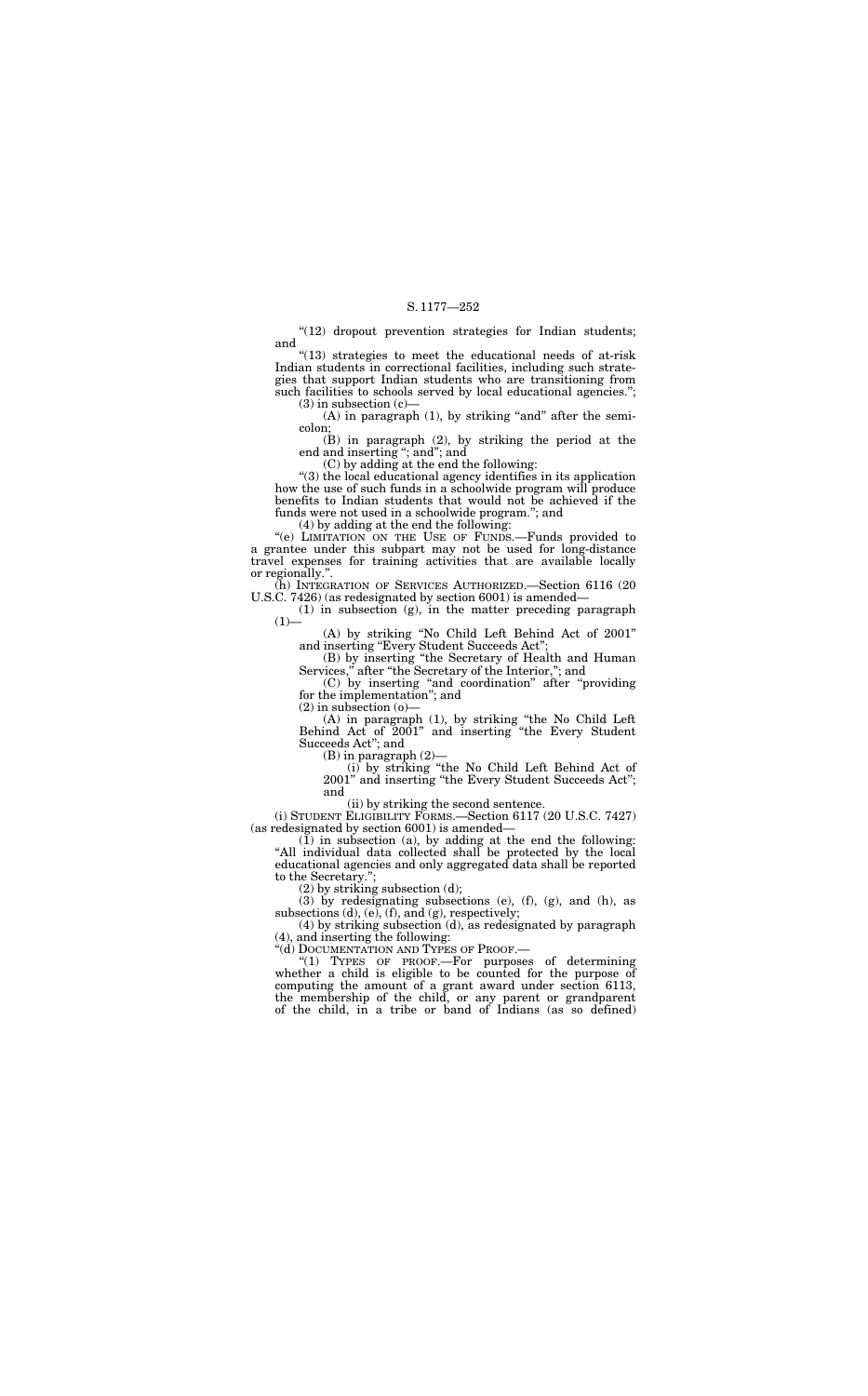may be established by proof other than an enrollment number, notwithstanding the availability of an enrollment number for a member of such tribe or band. Nothing in subsection (b) shall be construed to require the furnishing of an enrollment number.

"(2) NO NEW OR DUPLICATIVE DETERMINATIONS.—Once a child is determined to be an Indian eligible to be counted for such grant award, the local educational agency shall maintain a record of such determination and shall not require a new or duplicate determination to be made for such child for a subsequent application for a grant under this subpart.

(6) in subsection (g), as redesignated by paragraph (4), by striking "subsection  $(g)(1)$ " and inserting "subsection  $(f)(1)$ ".

''(3) PREVIOUSLY FILED FORMS.—An Indian student eligibility form that was on file as required by this section on the day before the date of enactment of the Every Student Succeeds Act and that met the requirements of this section, as this section was in effect on the day before the date of the enactment of such Act, shall remain valid for such Indian student.'';

(A) in paragraph (1), by inserting "and youth" after ''Indian children''; and

(5) in subsection (f), as redesignated by paragraph (4), by striking ''Bureau of Indian Affairs'' and inserting ''Bureau of Indian Education''; and

(3) in subsection (b), by striking ''Indian institution (including an Indian institution of higher education)'' and inserting ''a Tribal College or University (as defined in section 316(b) of the Higher Education Act of 1965 (20 U.S.C.  $1059c(b))$ ";

(j) PAYMENTS.—Section 6118 (20 U.S.C. 7428) (as redesignated by section 6001) is amended, by striking subsection (c) and inserting the following:

"(c) REDUCTION OF PAYMENT FOR FAILURE TO MAINTAIN FISCAL EFFORT.—Each local educational agency shall maintain fiscal effort in accordance with section 8521 or be subject to reduced payments under this subpart in accordance with such section 8521.'

"(2) educational services that are not available to such children and youth in sufficient quantity or quality, including

(k) IMPROVEMENT OF EDUCATIONAL OPPORTUNITIES FOR INDIAN CHILDREN AND YOUTH.—Section 6121 (20 U.S.C. 7441) (as redesignated by section 6001) is amended—

(1) by striking the section header and inserting the following:

#### **''SEC. 6121. IMPROVEMENT OF EDUCATIONAL OPPORTUNITIES FOR INDIAN CHILDREN AND YOUTH.'';**

 $(2)$  in subsection  $(a)$ 

(B) in paragraph (2)(B), by striking ''American Indian and Alaska Native children'' and inserting ''Indian children and youth'';

(4) by striking subsection (c) and inserting the following: ''(c) GRANTS AUTHORIZED.—The Secretary shall award grants to eligible entities to enable such entities to carry out activities that meet the purpose of this section, including—

''(1) innovative programs related to the educational needs of educationally disadvantaged Indian children and youth;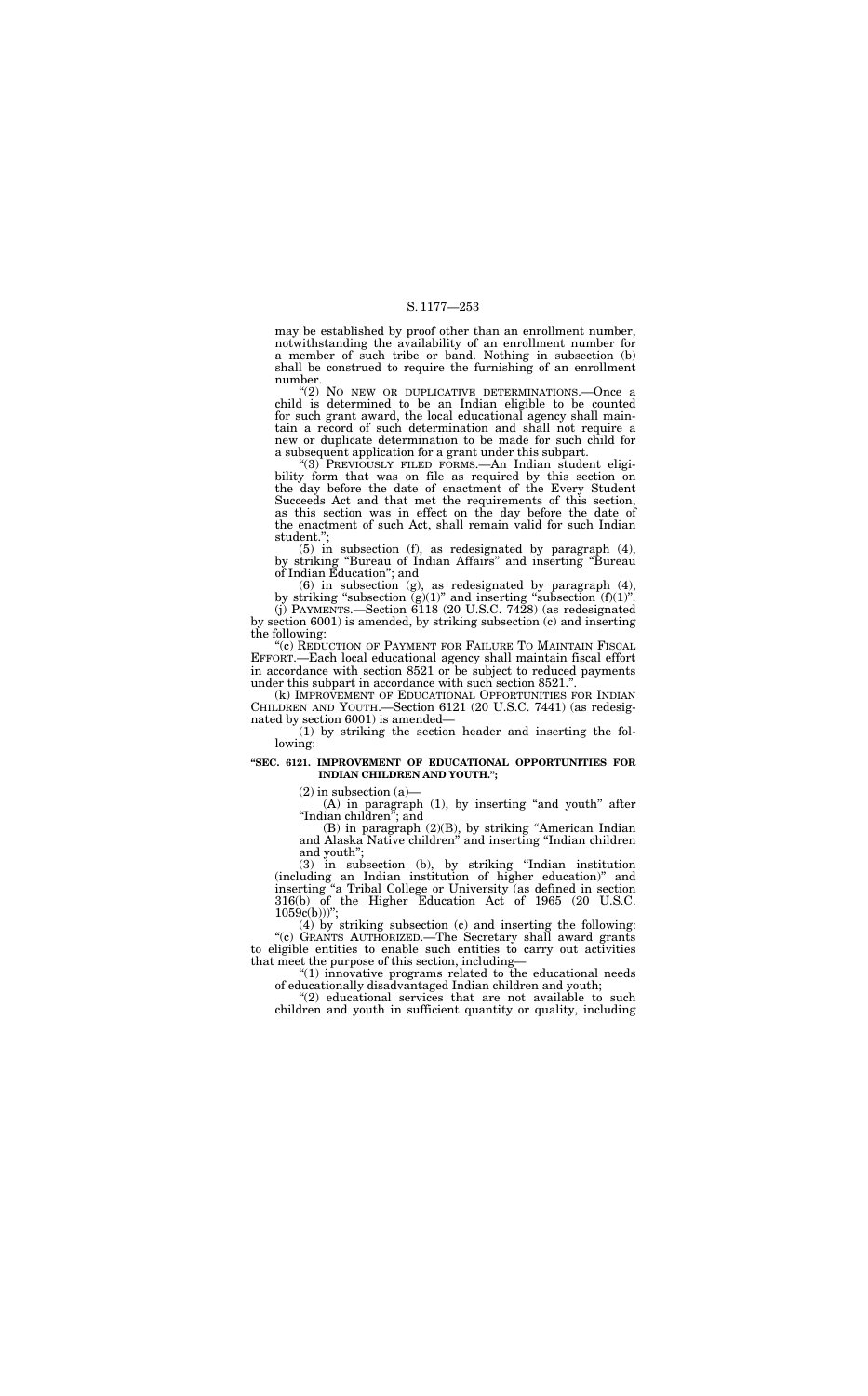remedial instruction, to raise the achievement of Indian children in one or more of the subjects of English, mathematics, science, foreign languages, art, history, and geography;

"(4) special health and nutrition services, and other related activities, that address the special health, social, and psychological problems of Indian children and youth;

''(3) bilingual and bicultural programs and projects;

''(5) special compensatory and other programs and projects designed to assist and encourage Indian children and youth to enter, remain in, or reenter school, and to increase the rate of high school graduation for Indian children and youth;

''(6) comprehensive guidance, counseling, and testing services;

 $"(10)$  programs designed to encourage and assist Indian students to work toward, and gain entrance into, institutions of higher education;

(11) family literacy services;

''(7) early childhood education programs that are effective in preparing young children to make sufficient academic growth by the end of grade 3, including kindergarten and pre-kindergarten programs, family-based preschool programs that emphasize school readiness, screening and referral, and the provision of services to Indian children and youth with disabilities;

 $\sqrt[4]{(12)}$  activities that recognize and support the unique cultural and educational needs of Indian children and youth, and incorporate traditional leaders;

 $\sqrt{13}$  high-quality professional development of teaching professionals and paraprofessionals; or

"(14) other services that meet the purpose described in this section.''; and

 $(5)$  in subsection  $(d)$ —

''(8) partnership projects between local educational agencies and institutions of higher education that allow secondary school students to enroll in courses at the postsecondary level to aid such students in the transition from secondary to postsecondary education;

(A) in paragraph  $(1)(C)$ , by striking "make a grant payment for a grant described in this paragraph to an eligible entity after the initial year of the multiyear grant only if the Secretary determines'' and inserting ''award grants for an initial period of not more than 3 years and may renew such grants for not more than an additional 2 years if the Secretary determines''; and

(B) in paragraph  $(3)(B)$ —

''(9) partnership projects between schools and local businesses for career preparation programs designed to provide Indian youth with the knowledge and skills such youth need to make an effective transition from school to a high-skill career;

> (i) in clause (i), by striking ''parents of Indian children'' and inserting ''parents and family of Indian children''; and

> (ii) in clause (iii), by striking ''information demonstrating that the proposed program for the activities is a scientifically based research program" and inserting ''information demonstrating that the proposed program is an evidence-based program''.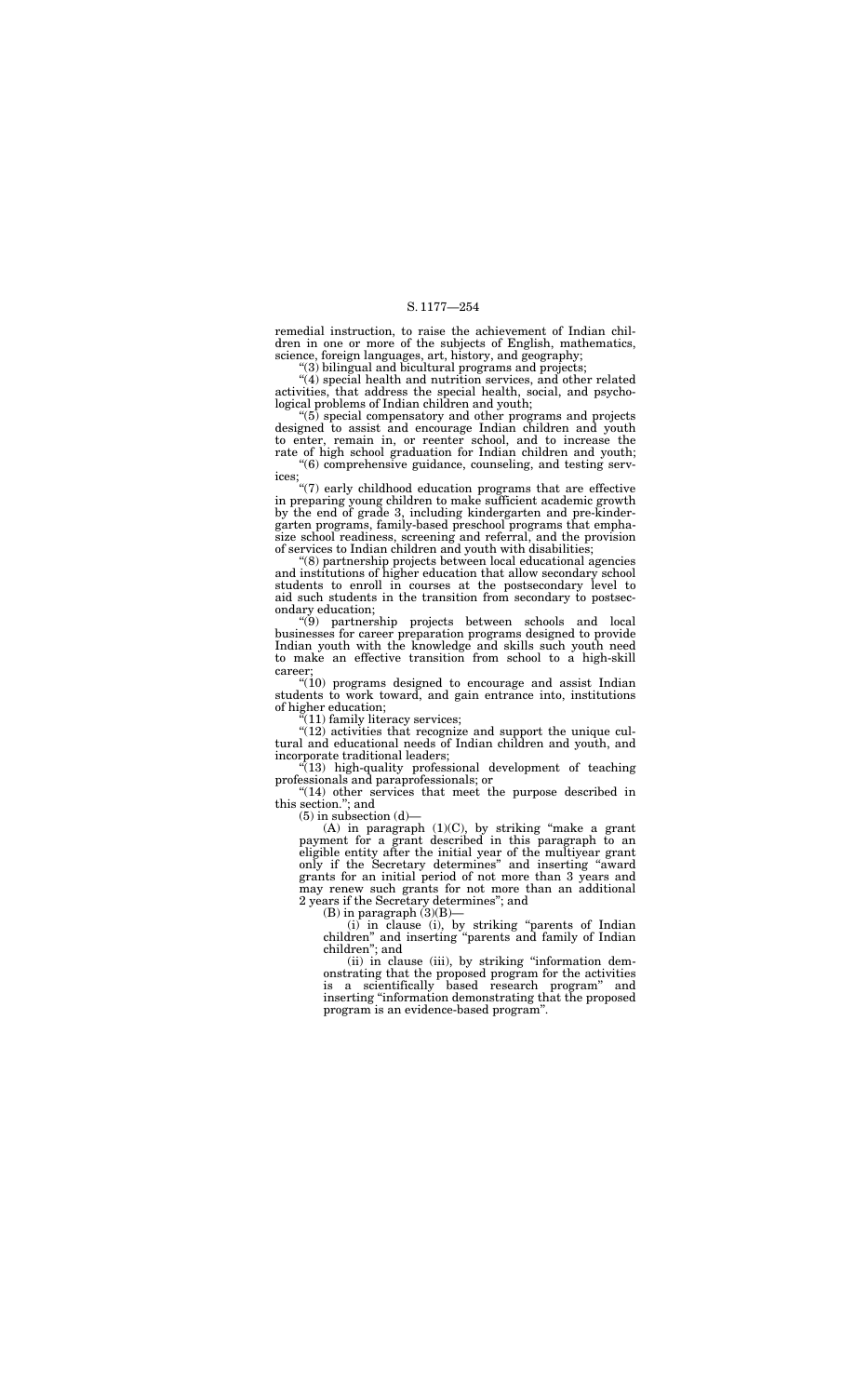(l) PROFESSIONAL DEVELOPMENT FOR TEACHERS AND EDUCATION PROFESSIONALS.—Section 6122 (20 U.S.C. 7442) (as redesignated by section 6001) is amended—

 $(1)$  in subsection  $(a)$ —

"(1) to increase the number of qualified Indian teachers and administrators serving Indian students;'';

(A) by striking paragraph (1) and inserting the following:

" $(2)$  to provide pre- and in-service training and support to qualified Indian individuals to enable such individuals to become effective teachers, principals, other school leaders, administrators, paraprofessionals, counselors, social workers, and specialized instructional support personnel;'';

(B) by striking paragraph (2) and inserting the following:

(A) in paragraph (1), by striking "including an Indian institution of higher education'' and inserting ''including a Tribal College or University, as defined in section 316(b) of the Higher Education Act of 1965 (20 U.S.C. 1059c(b))''; and

(C) in paragraph (3), by striking the period at the end and inserting ''; and''; and

(D) by adding at the end the following:

(A) in the first sentence, by striking ''purposes'' and inserting "purpose"; and

''(4) to develop and implement initiatives to promote retention of effective teachers, principals, and school leaders who have a record of success in helping low-achieving Indian students improve their academic achievement, outcomes, and preparation for postsecondary education or employment.'';

(2) in subsection (b)—

(B) in paragraph (4), by inserting ''in a consortium with at least one Tribal College or University, as defined in section 316(b) of the Higher Education Act of 1965 (20 U.S.C. 1059c(b)), where feasible'' before the period at the end;

 $(3)$  in subsection  $(d)(1)$ —

(B) by striking the second sentence and inserting ''Such activities may include—

''(A) continuing education programs, symposia, workshops, and conferences;

''(B) teacher mentoring programs, professional guidance, and instructional support provided by educators, local traditional leaders, or cultural experts, as appropriate for teachers during their first 3 years of employment as teachers;

''(C) direct financial support; and

''(D) programs designed to train traditional leaders and cultural experts to assist those personnel referenced in subsection  $(a)(2)$ , as appropriate, with relevant Native language and cultural mentoring, guidance, and support."; and

(4) by striking subsection (e) and inserting the following: ''(e) APPLICATION.—Each eligible entity desiring a grant under this section shall submit an application to the Secretary at such time and in such manner as the Secretary may reasonably require.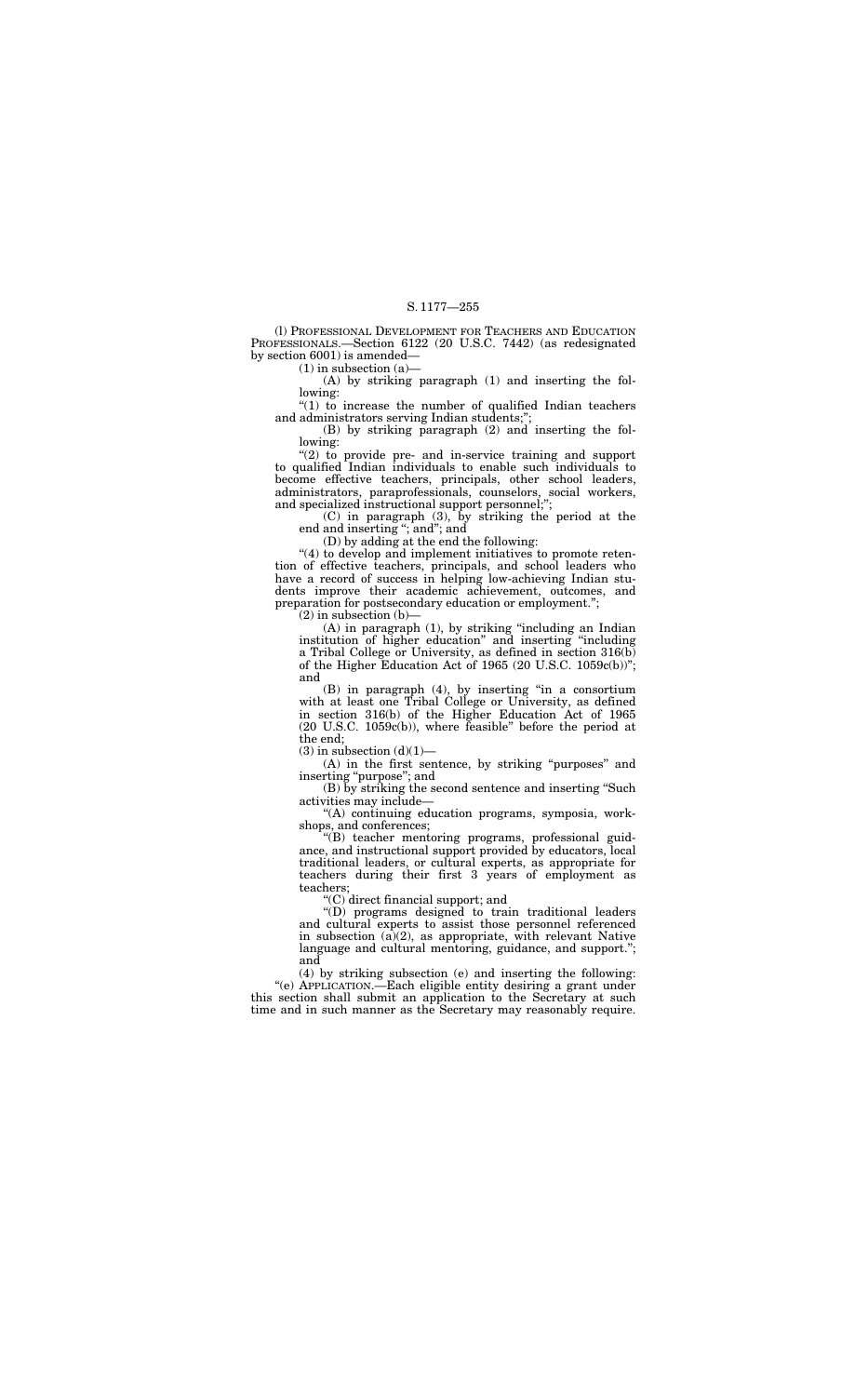At a minimum, an application under this section shall describe how the eligible entity will—

''(1) recruit qualified Indian individuals, such as students who may not be of traditional college age, to become teachers, principals, or school leaders;

 $(2)$  use funds made available under the grant to support the recruitment, preparation, and professional development of Indian teachers or principals in local educational agencies that serve a high proportion of Indian students; and

''(3) assist participants in meeting the requirements under subsection (h).";

 $(5)$  in subsection  $(f)$ –

"(1) may give priority to Tribal Colleges and Universities;"; and

(A) by redesignating paragraphs (1) and (2) as paragraphs (2) and (3), respectively;

 $(6)$  by striking subsection  $(g)$  and inserting the following: "(g) GRANT PERIOD.—The Secretary shall award grants under this section for an initial period of not more than 3 years, and may renew such grants for an additional period of not more than 2 years if the Secretary finds that the grantee is achieving the objectives of the grant.''; and

(B) by inserting before paragraph (2), as redesignated by subparagraph (A), the following:

(7) in subsection  $(h)(1)(A)(ii)$ , by striking "people" and inserting ''students in a local educational agency that serves a high proportion of Indian students''.

(1) in subsection (a), by striking "under section  $7152(b)$ " and inserting ''to carry out this subpart''; and

 $(2)$  in subsection  $(c)(2)$ , by inserting ", the Bureau of Indian Education," after "Office of Indian Education Programs".

(C) in paragraph (3), as redesignated by subparagraph (A), by striking ''basis of'' and all that follows through the period at the end and inserting ''basis of the length of any period for which the eligible entity has received a grant.'';

" $(1)$  to establish a grant program to support schools that use Native American and Alaska Native languages as the primary language of instruction;

(m) NATIONAL RESEARCH ACTIVITIES.—Section 6131 (20 U.S.C. 7451) (as redesignated by section 6001) is amended—

(n) IN-SERVICE TRAINING FOR TEACHERS OF INDIAN CHILDREN; FELLOWSHIPS FOR INDIAN STUDENTS; GIFTED AND TALENTED INDIAN STUDENTS.—Title VI (20 U.S.C. 7401 et seq.) (as redesignated by section 6001) is amended—

(1) by striking sections 6132, 6133, and 6134 (as redesignated by section 6001); and

(2) by redesignating section 6135 (as redesignated by section 6001) as section 6132.

(o) NATIVE AMERICAN LANGUAGE.—Title VI (20 U.S.C. 7401 et seq.) (as redesignated by section 6001) is amended by inserting after section  $6132$  (as redesignated by subsection  $(n)(2)$ ) the following:

#### **''SEC. 6133. NATIVE AMERICAN AND ALASKA NATIVE LANGUAGE IMMERSION SCHOOLS AND PROGRAMS.**

''(a) PURPOSES.—The purposes of this section are—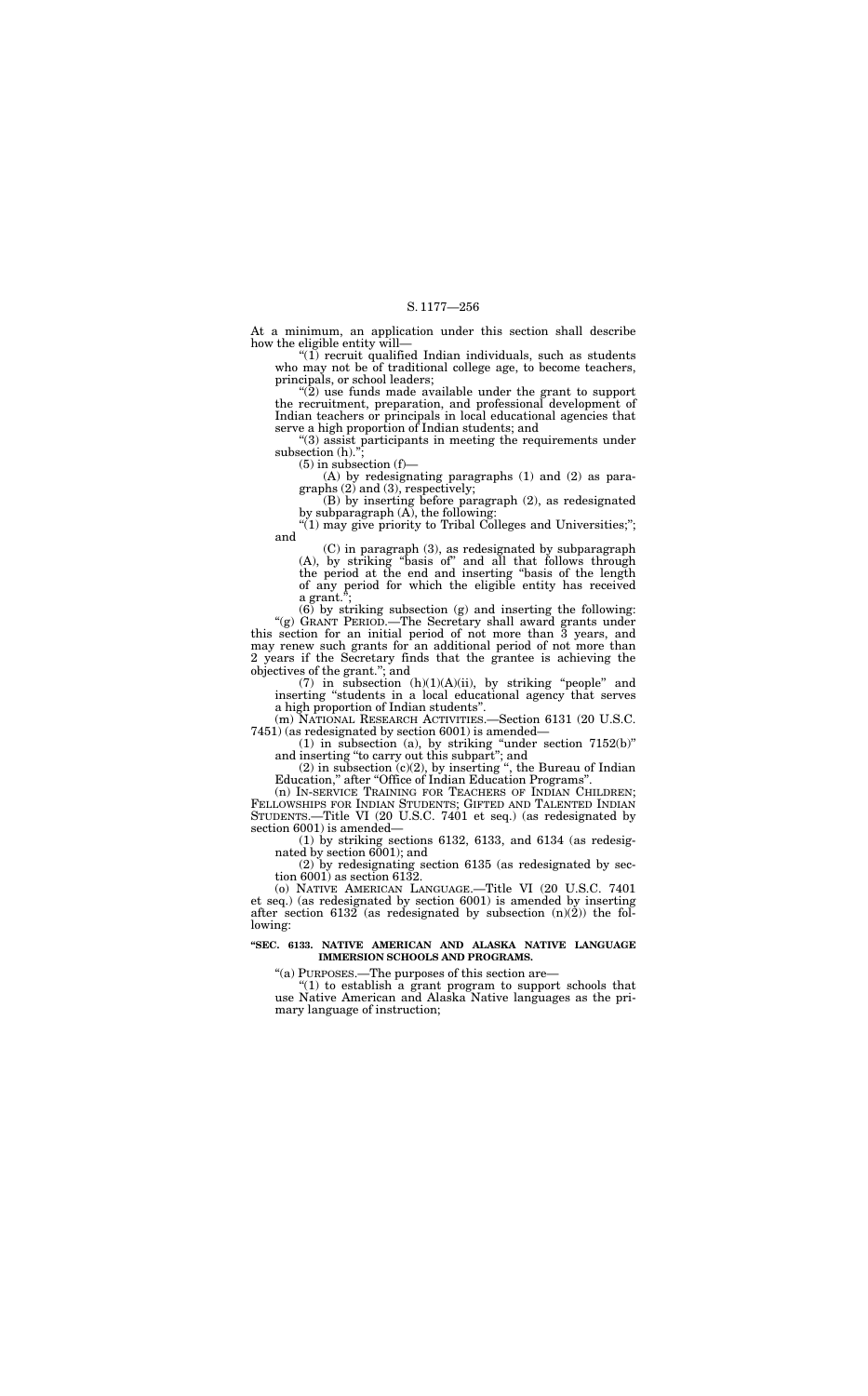"(2) to maintain, protect, and promote the rights and freedom of Native Americans and Alaska Natives to use, practice, maintain, and revitalize their languages, as envisioned in the Native American Languages Act (25 U.S.C. 2901 et seq.); and

 $\cdot$ (3) to support the Nation's First Peoples' efforts to maintain and revitalize their languages and cultures, and to improve educational opportunities and student outcomes within Native American and Alaska Native communities.

''(b) PROGRAM AUTHORIZED.—

" $(2)$  ELIGIBLE ENTITIES.—In this subsection, the term 'eligible entity' means any of the following entities that has a plan to develop and maintain, or to improve and expand, programs that support the entity's use of a Native American or Alaska Native language as the primary language of instruction in elementary schools or secondary schools, or both:

"(B) A Tribal College or University (as defined in section 316 of the Higher Education Act of 1965 (20 U.S.C. 1059c)).

''(1) IN GENERAL.—From funds reserved under section 6152(c), the Secretary shall reserve 20 percent to make grants to eligible entities to develop and maintain, or to improve and expand, programs that support schools, including elementary school and secondary school education sites and streams, using Native American and Alaska Native languages as the primary languages of instruction.

"(D) A local educational agency, including a public charter school that is a local educational agency under State law.

" $(E)$  A school operated by the Bureau of Indian Education.

" $(1)$  In GENERAL.—An eligible entity that desires to receive a grant under this section shall submit an application to the Secretary at such time and in such manner as the Secretary may require, including the following:

"(A) The name of the Native American or Alaska Native language to be used for instruction at the school supported by the eligible entity.

"(C) The number of hours of instruction in or through 1 or more Native American or Alaska Native languages

being provided to targeted students at such school, if any.  $\rm^4(D)$  A description of how the eligible entity will—

''(A) An Indian tribe.

(i) use the funds provided to meet the purposes of this section;

"(ii) implement the activities described in subsection (e);

''(C) A tribal education agency.

''(F) An Alaska Native Regional Corporation (as described in section 3(g) of the Alaska Native Claims Settlement Act (43 U.S.C. 1602(g))).

''(G) A private, tribal, or Alaska Native nonprofit organization.

''(H) A nontribal for-profit organization.

"(c) APPLICATION.

''(B) The number of students attending such school.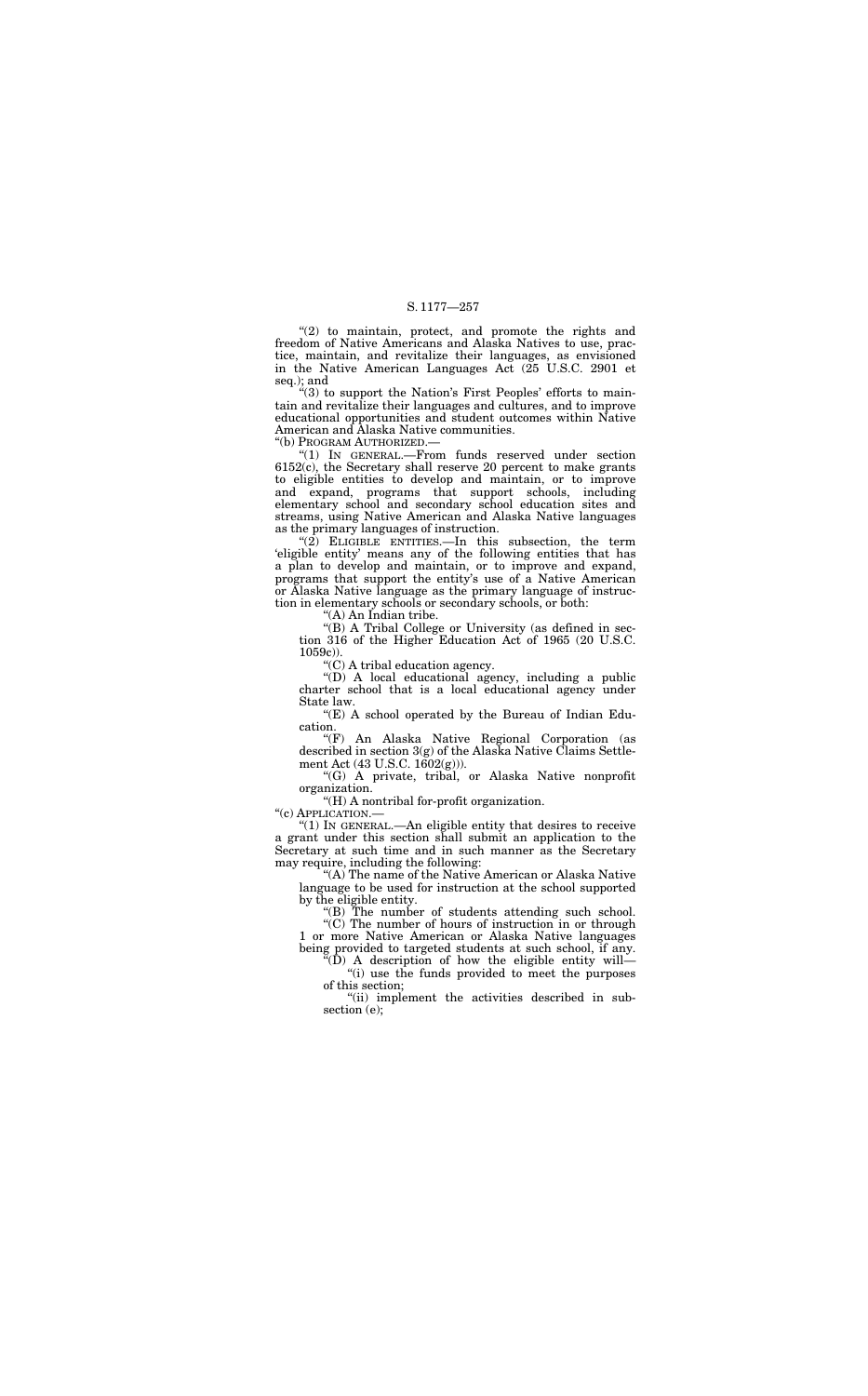"(iii) ensure the implementation of rigorous academic content; and

"(iv) ensure that students progress toward highlevel fluency goals.

''(E) Information regarding the school's organizational governance or affiliations, including information about—

"(iv) any indigenous language schooling and research cooperatives.

" $(F)$  An assurance that-

''(i) the school governing entity (such as a local educational agency, tribal education agency or department, charter organization, private organization, or other governing entity);

 $f(i)$  the school is engaged in meeting State or tribally designated long-term goals for students, as may be required by applicable Federal, State, or tribal law;

''(ii) the school's accreditation status;

"(ii) the school provides assessments of students using the Native American or Alaska Native language of instruction, where possible;

''(iii) any partnerships with institutions of higher education; and

"(iv) the school will collect and report to the public data relative to student achievement and, if appropriate, rates of high school graduation, career readiness, and enrollment in postsecondary education or workforce development programs, of students who are enrolled in the school's programs.

"(2) LIMITATION.—The Secretary shall not give a priority in awarding grants under this section based on the information described in paragraph  $(1)(E)$ .

"(A) IN GENERAL.—An eligible entity that is a public elementary school or secondary school (including a public charter school or a school operated by the Bureau of Indian Education) or a nontribal for-profit or nonprofit organization shall submit, along with the application requirements described in paragraph (1), a certification described in subparagraph (B) indicating that—

''(iii) the qualifications of all instructional and leadership personnel at such school is sufficient to deliver high-quality education through the Native American or Alaska Native language used in the school; and

"(ii) there are sufficient speakers of the target language at the school or available to be hired by the school or organization.

''(3) SUBMISSION OF CERTIFICATION.—

''(i) the school or organization has the capacity to provide education primarily through a Native American or an Alaska Native language; and

''(B) CERTIFICATION.—The certification described in subparagraph (A) shall be from one of the following entities, on whose land the school or program is located, that is an entity served by such school, or that is an entity whose members (as defined by that entity) are served by the school: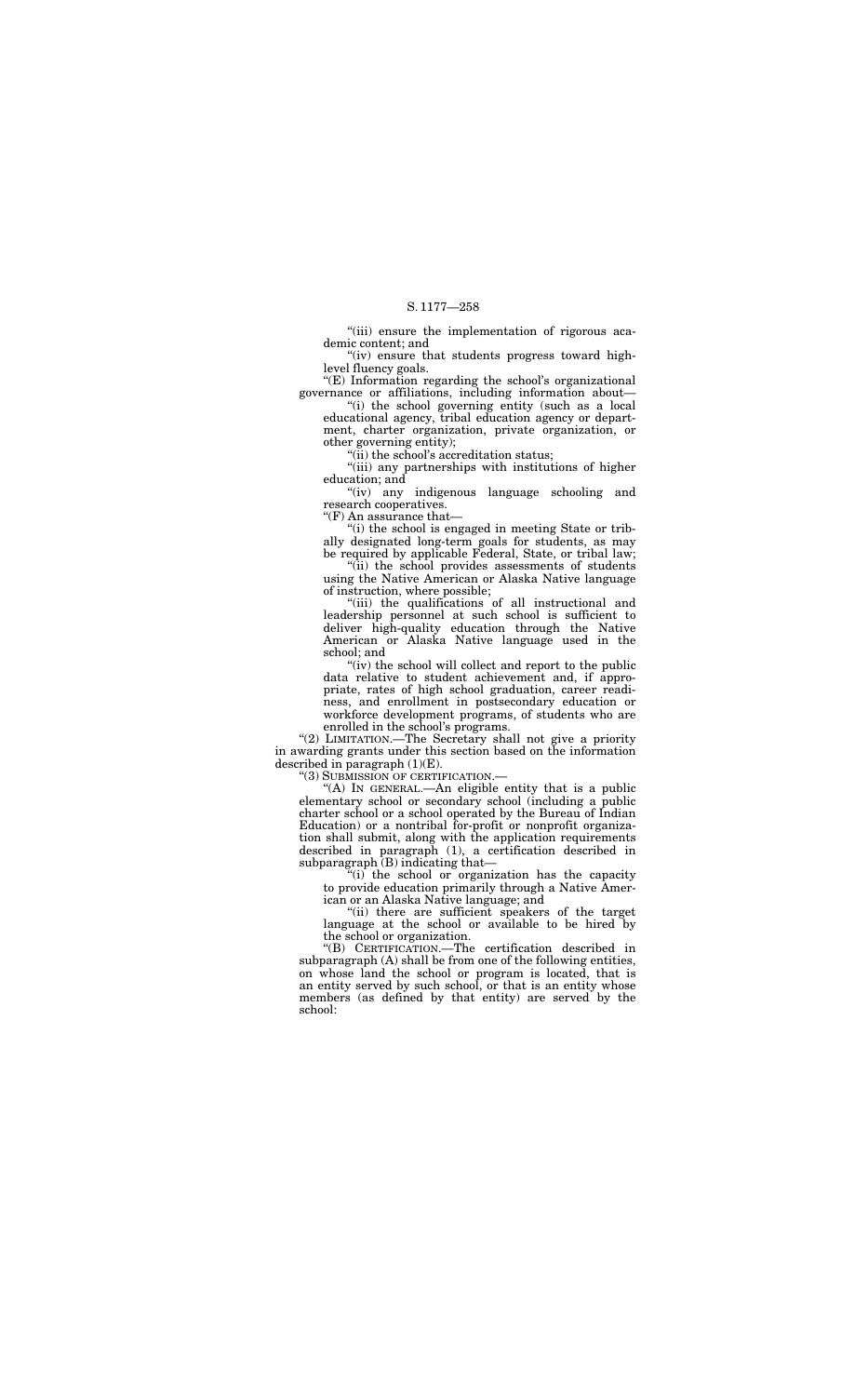"(i) A Tribal College or University (as defined in section 316 of the Higher Education Act of 1965 (20 U.S.C. 1059c)).

"(ii) A Federally recognized Indian tribe or tribal organization.

"(d) AWARDING OF GRANTS.—In awarding grants under this section, the Secretary shall—

''(iii) An Alaska Native Regional Corporation or an Alaska Native nonprofit organization.

"(iv) A Native Hawaiian organization.

"(1) determine the amount of each grant and the duration of each grant, which shall not exceed 3 years; and

 $(2)$  ensure, to the maximum extent feasible, that diversity in languages is represented.

"(1) REQUIRED ACTIVITIES.—An eligible entity that receives a grant under this section shall use such funds to carry out the following activities:

"(A) Supporting Native American or Alaska Native language education and development.

''(B) Providing professional development for teachers and, as appropriate, staff and administrators to strengthen the overall language and academic goals of the school that will be served by the grant program.

"(2) ALLOWABLE ACTIVITIES.—An eligible entity that receives a grant under this section may use such funds to carry out the following activities:

" $(B)$  Creating or refining assessments written in the Native American or Alaska Native language of instruction that measure student proficiency and that are aligned with State or tribal academic standards.

" $(1)$  the activities the entity carried out to meet the purposes of this section; and

"(2) the number of children served by the program and the number of instructional hours in the Native American or Alaska Native language.

''(g) ADMINISTRATIVE COSTS.—Not more than 5 percent of the funds provided to a grantee under this section for any fiscal year may be used for administrative purposes.".<br>
(p) GRANTS TO TRIBES FOR EDUCATION ADMINISTRATIVE PLAN-

NING, DEVELOPMENT, AND COORDINATION.—Section 6132 (20 U.S.C. 7455) (as redesignated by subsection (n)) is amended to read as follows:

''(A) Developing or refining curriculum, including teaching materials and activities, as appropriate.

''(C) Carrying out other activities that promote the maintenance and revitalization of the Native American

or Alaska Native language relevant to the grant program. ''(f) REPORT TO SECRETARY.—Each eligible entity that receives a grant under this section shall prepare and submit an annual report to the Secretary, which shall include—

#### **''SEC. 6132. GRANTS TO TRIBES FOR EDUCATION ADMINISTRATIVE PLANNING, DEVELOPMENT, AND COORDINATION.**

''(a) IN GENERAL.—The Secretary may award grants under this section to eligible applicants to enable the eligible applicants to— ''(1) promote tribal self-determination in education;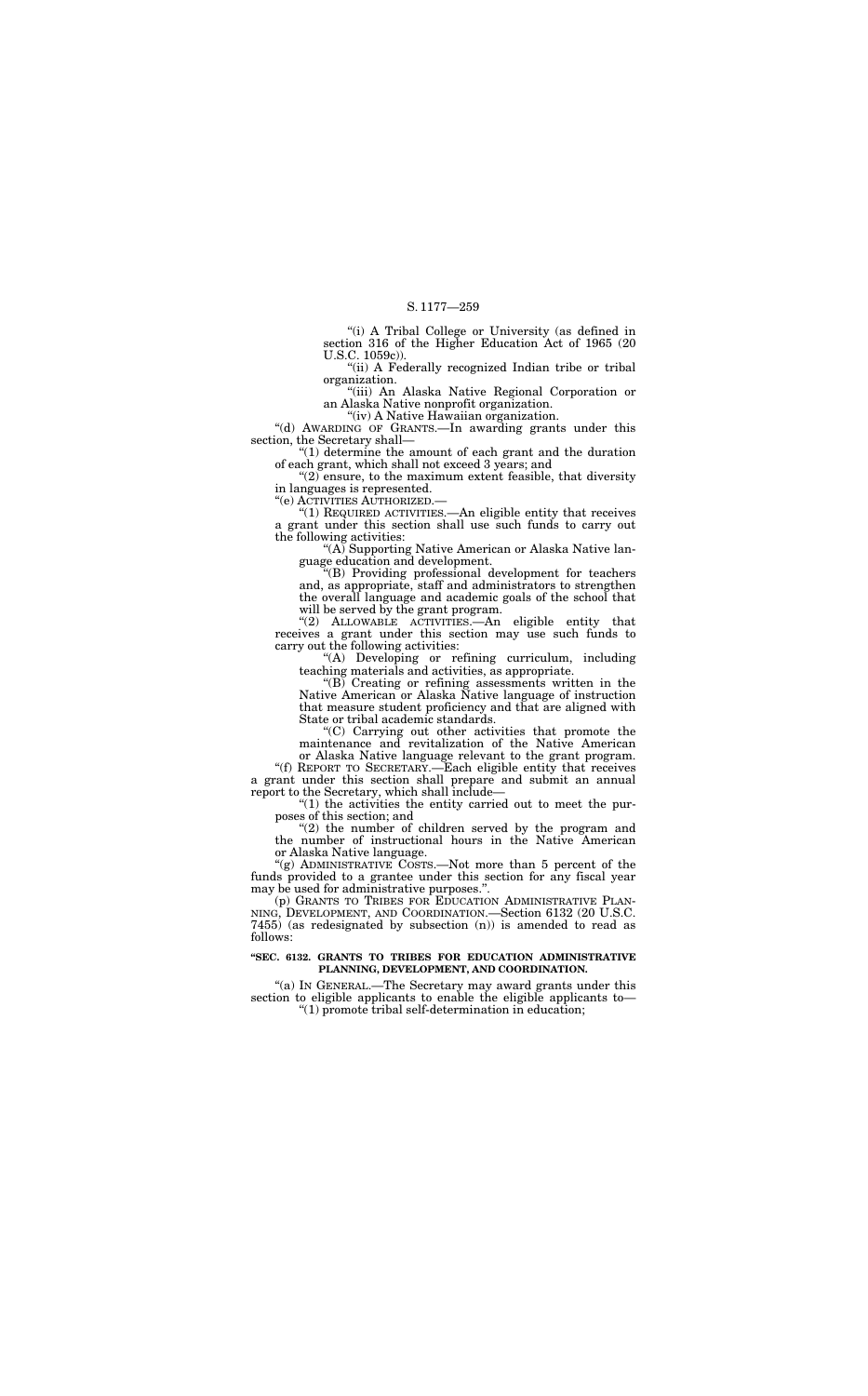$''(2)$  improve the academic achievement of Indian children and youth; and

''(3) promote the coordination and collaboration of tribal educational agencies with State educational agencies and local educational agencies to meet the unique educational and culturally related academic needs of Indian students.

"(A) an Indian tribe or tribal organization approved by an Indian tribe; or

"(2) INDIAN TRIBE.—The term 'Indian tribe' means a federally recognized tribe or a State-recognized tribe.

''(b) DEFINITIONS.—In this section:

''(1) ELIGIBLE APPLICANT.—In this section, the term 'eligible applicant' means—

"(3) TRIBAL EDUCATIONAL AGENCY.—The term 'tribal educational agency' means the agency, department, or instrumentality of an Indian tribe that is primarily responsible for supporting tribal students' elementary and secondary education. ''(c) GRANT PROGRAM.—The Secretary may award grants to—

''(B) a tribal educational agency.

"(1) eligible applicants described under subsection  $(b)(1)(A)$ to plan and develop a tribal educational agency, if the tribe or organization has no current tribal educational agency, for a period of not more than 1 year; and

" $(2)$  eligible applicants described under subsection  $(b)(1)(B)$ , for a period of not more than 3 years, in order to—

" $(D)$  train and support the State educational agency and local educational agency in areas related to tribal history, language, or culture;

"(E) build on existing activities or resources rather than replacing other funds; and

 $\mathcal{F}(\mathbf{F})$  carry out other activities, consistent with the purposes of this section.

" $(A)$  a statement describing the activities to be conducted, and the objectives to be achieved, under the grant;

''(A) directly administer education programs, including formula grant programs under this Act, consistent with State law and under a written agreement between the parties;

''(B) build capacity to administer and coordinate such education programs, and to improve the relationship and coordination between such applicants and the State educational agencies and local educational agencies that educate students from the tribe;

''(C) receive training and support from the State educational agency and local educational agency, in areas such as data collection and analysis, grants management and monitoring, fiscal accountability, and other areas as needed;

''(d) GRANT APPLICATION.—

''(1) IN GENERAL.—Each eligible applicant desiring a grant under this section shall submit an application to the Secretary at such time and in such manner as the Secretary may reasonably prescribe.

''(2) CONTENTS.—Each application described in paragraph (1) shall contain—

''(B) a description of the method to be used for evaluating the effectiveness of the activities for which assistance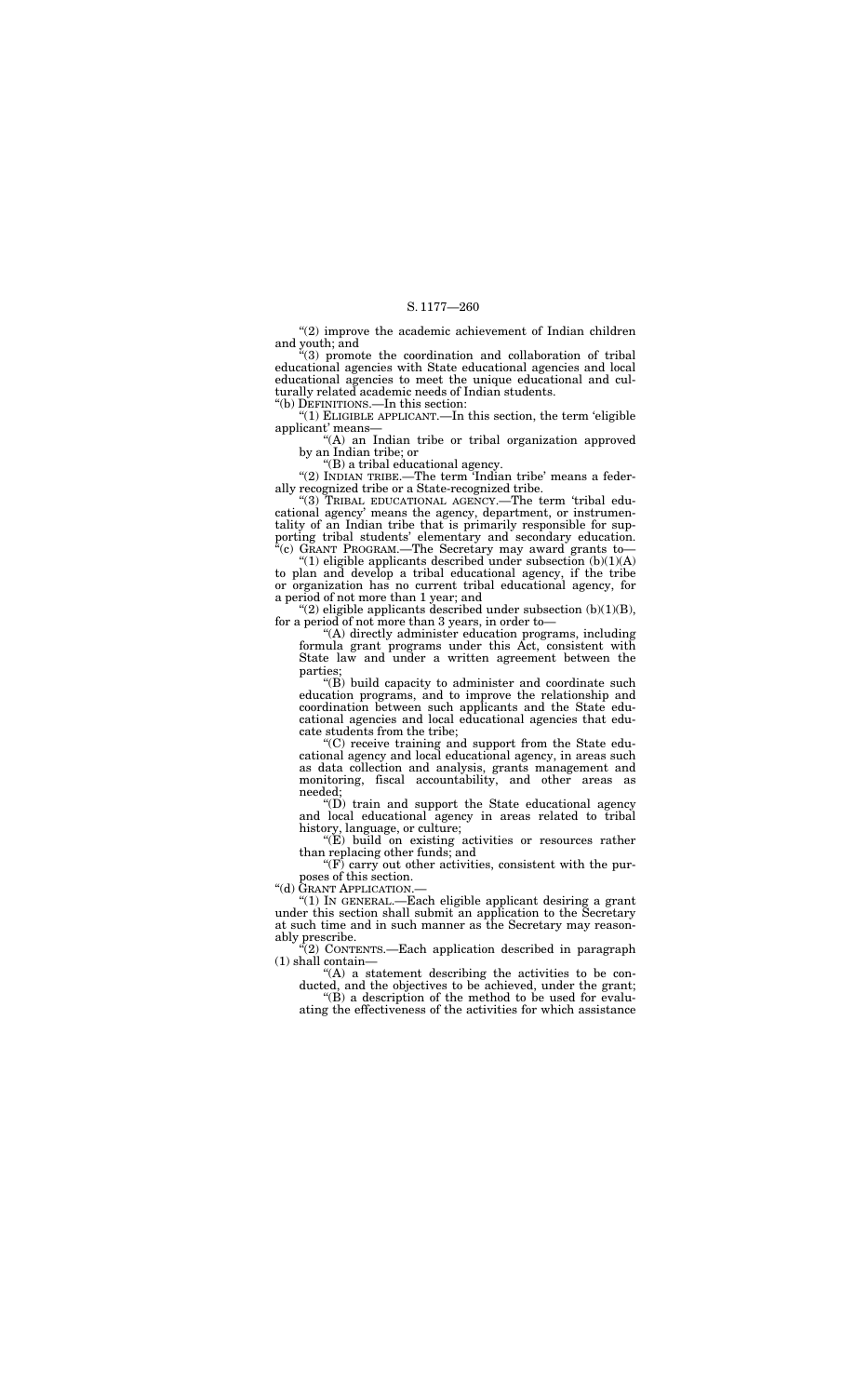''(C) for applications for activities under subsection  $(c)(2)$ , evidence of-

is sought and for determining whether such objectives are achieved; and

''(i) a preliminary agreement with the appropriate State educational agency, 1 or more local educational agencies, or both the State educational agency and a local educational agency; and

"(3) APPROVAL.—The Secretary may approve an application submitted by an eligible applicant under this subsection if the application, including any documentation submitted with the application—

''(ii) existing capacity as a tribal educational agency.

 $(A)$  demonstrates that the eligible applicant has consulted with other education entities, if any, within the territorial jurisdiction of the applicant that will be affected by the activities to be conducted under the grant;

"(1) In GENERAL.—An Indian tribe may not receive funds under this section if the tribe receives funds under section 1140 of the Education Amendments of 1978 (20 U.S.C. 2020).

(r) NATIONAL ADVISORY COUNCIL ON INDIAN EDUCATION.—Section  $6141(b)(1)$  (20 U.S.C. 7471(b)(1)) (as redesignated by section 6001) is amended by inserting ''and the Secretary of the Interior'' after "advise the Secretary".

''(B) provides for consultation with such other education entities in the operation and evaluation of the activities conducted under the grant; and

''(C) demonstrates that there will be adequate resources provided under this section or from other sources to complete the activities for which assistance is sought.

"(e) RESTRICTIONS.-

(A) in the subsection heading, by striking ''SUBPARTS 2 AND 3" and inserting "SUBPART 2";

''(2) DIRECT SERVICES.—No funds under this section may be used to provide direct services.

''(f) SUPPLEMENT, NOT SUPPLANT.—Funds under this section shall be used to supplement, and not supplant, other Federal, State, and local programs that meet the needs of tribal students.''.

(q) IMPROVEMENT OF EDUCATIONAL OPPORTUNITIES FOR ADULT INDIANS.—Title VI (20 U.S.C. 7401 et seq.) (as redesignated by section 6001) is amended by striking section 6136.

(s) DEFINITIONS.—Section 6151 (20 U.S.C. 7491) (as redesignated by section 6001) is amended by adding at the end the following:

''(4) TRADITIONAL LEADERS.—The term 'traditional leaders' has the meaning given the term in section 103 of the Native American Languages Act (25 U.S.C. 2902).''.

(t) AUTHORIZATIONS OF APPROPRIATIONS.—Section 6152 (20 U.S.C. 7492) (as redesignated by section 6001) is amended—

 $(1)$  in subsection  $(a)$ , by striking "\$96,400,000 for fiscal year 2002 and such sums as may be necessary for each of the 5 succeeding fiscal years'' and inserting ''\$100,381,000 for fiscal year 2017, \$102,388,620 for fiscal year 2018, \$104,436,392 for fiscal year  $2019$ , and  $$106,525,120$  for fiscal year  $2020$ ";

(2) in subsection (b)—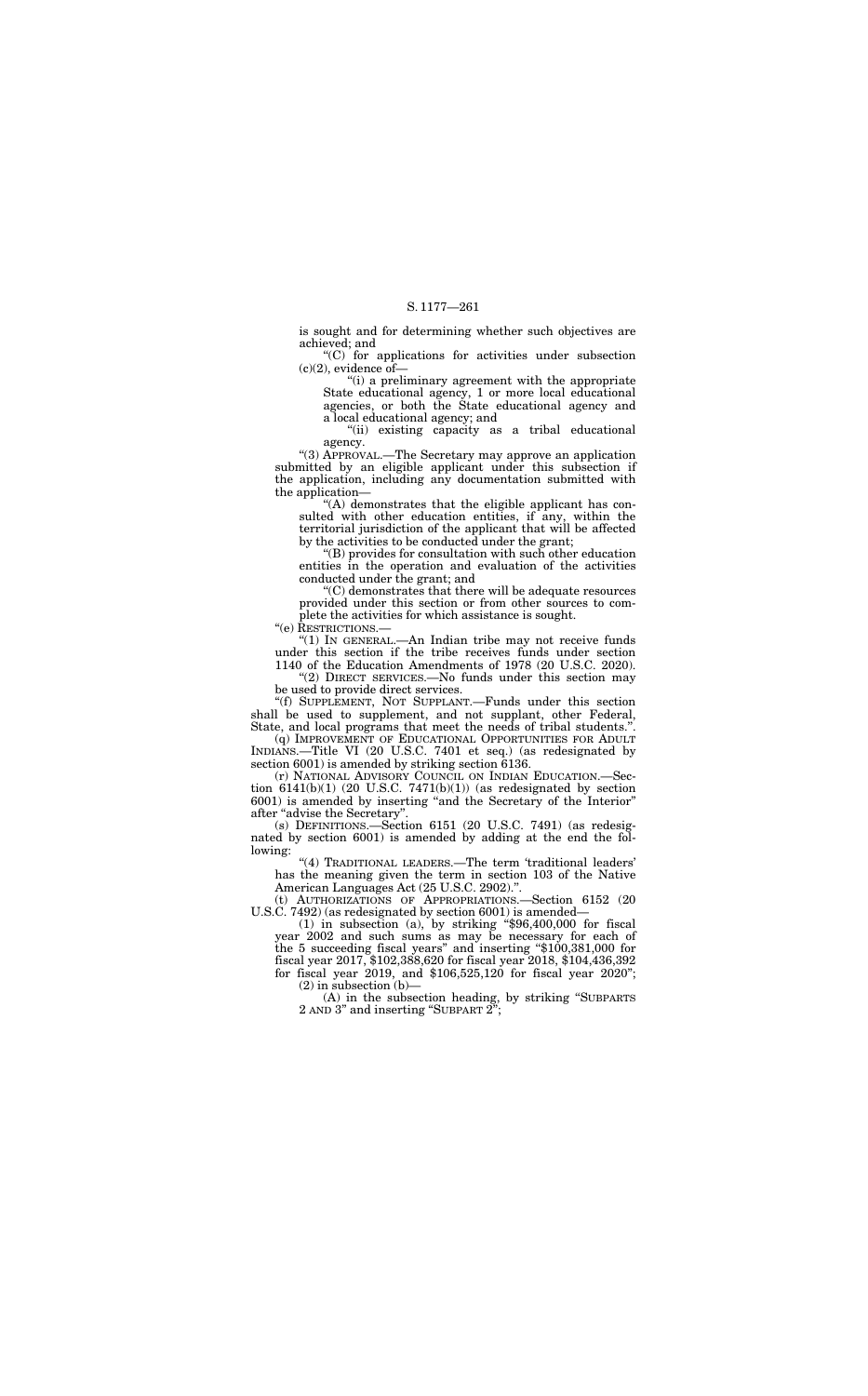(B) by striking "subparts 2 and 3" and inserting "sub-<br>part  $2$ "; and

part  $2$ "; and<br>(C) by striking "\$24,000,000 for fiscal year 2002 and such sums as may be necessary for each of the 5 succeeding fiscal years'' and inserting ''\$17,993,000 for each of fiscal years 2017 through 2020''; and

''(c) SUBPART 3.—For the purpose of carrying out subpart 3, there are authorized to be appropriated \$5,565,000 for each of fiscal years 2017 through 2020.'

(3) by adding at the end the following:

#### **SEC. 6003. NATIVE HAWAIIAN EDUCATION.**

(a) FINDINGS.—Section 6202 (20 U.S.C. 7512) (as redesignated by section 6001) is amended by striking paragraphs (14) through (21).

(b) NATIVE HAWAIIAN EDUCATION COUNCIL.—Section 6204 (20 U.S.C. 7514) (as redesignated by section 6001) is amended to read as follows:

"(2) COMPOSITION.—The Education Council shall consist of 15 members, of whom—

"(A)  $\dot{1}$  shall be the President of the University of Hawaii (or a designee);

#### **''SEC. 6204. NATIVE HAWAIIAN EDUCATION COUNCIL.**

" $(D)$   $\hat{1}$  shall be the chairperson of the Office of Hawaiian Affairs (or a designee);

" $(E)$  1 shall be the executive director of Hawaii's Charter School Network (or a designee);

''(a) GRANT AUTHORIZED.—In order to better effectuate the purposes of this part through the coordination of educational and related services and programs available to Native Hawaiians, including those programs that receive funding under this part, the Secretary shall award a grant to the education council described under subsection (b).

> "(F) 1 shall be the chief executive officer of the Kamehameha Schools (or a designee);

"(H) 1 shall be appointed by the Secretary, in a timely manner, and chosen from a list of 5 individuals who represent one or more private grant-making entities that is submitted to the Secretary by the Education Council;

''(b) EDUCATION COUNCIL.—

"(J)  $1$  shall be the Mayor of Maui County (or a designee from the Island of Maui);

"(K) 1 shall be the Mayor of the County of Kauai (or a designee);

''(1) ELIGIBILITY.—To be eligible to receive the grant under subsection (a), the council shall be an education council (referred to in this section as the 'Education Council') that meets the requirements of this subsection.

''(B) 1 shall be the Governor of the State of Hawaii (or a designee);

''(C) 1 shall be the Superintendent of the State of Hawaii Department of Education (or a designee);

''(G) 1 shall be the Chief Executive Officer of the Queen Liliuokalani Trust (or a designee);

''(I) 1 shall be the Mayor of the County of Hawaii (or a designee);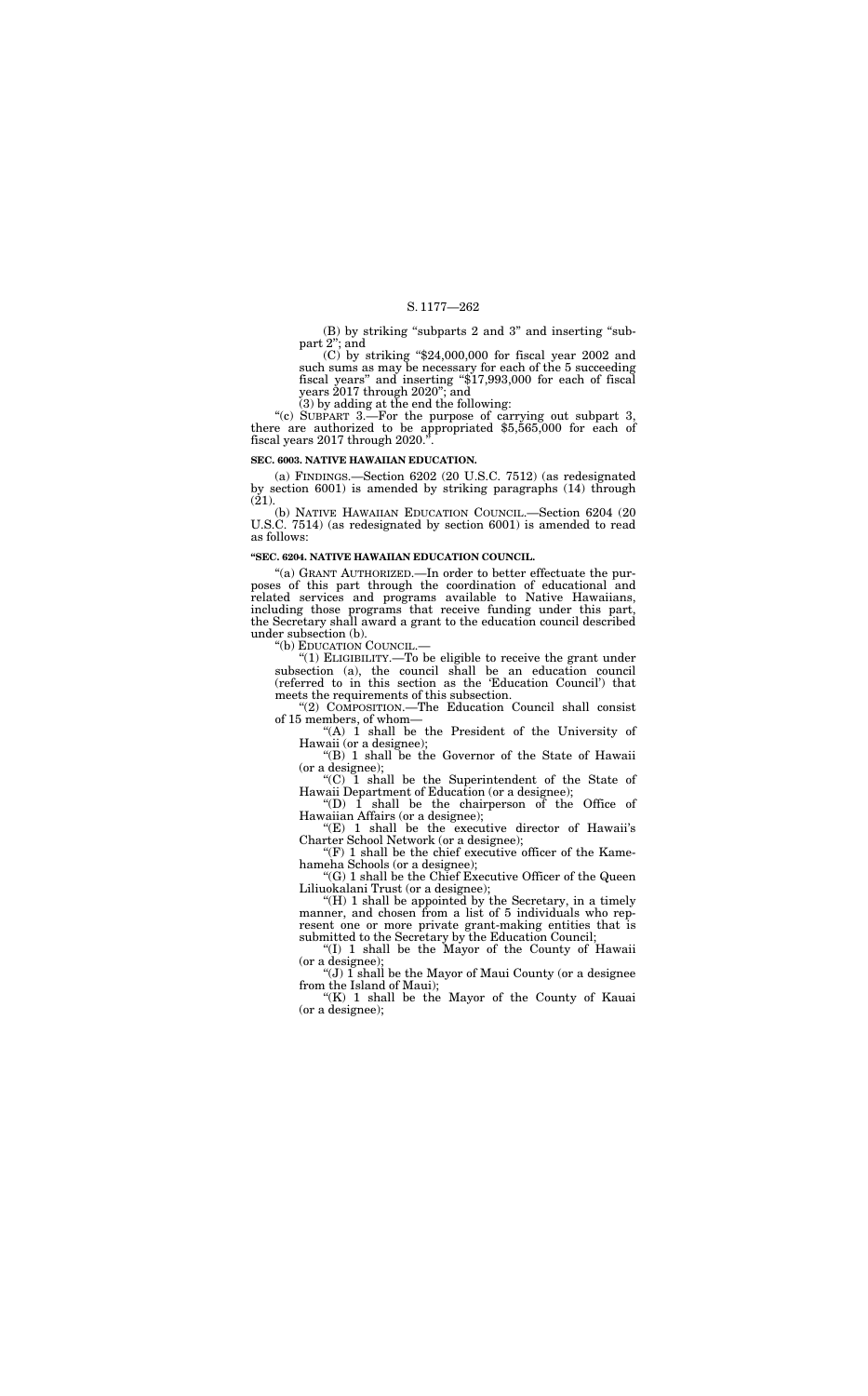" $(L)$  1 shall be appointed by the Secretary, in a timely manner, and chosen from a list of 5 individuals who are from the Island of Molokai or the Island of Lanai that is submitted to the Secretary by the Mayor of Maui County;

"(M) 1 shall be the Mayor of the City and County of Honolulu (or a designee);

"(N) 1 shall be the chairperson of the Hawaiian Homes Commission (or a designee); and

''(O) 1 shall be the chairperson of the Hawaii Workforce Development Council (or a designee representing the private sector).

"(4) LIMITATION.—A member (including a designee), while serving on the Education Council, shall not be a direct recipient or administrator of grant funds that are awarded under this part.

"(5) TERM OF MEMBERS.—A member who is a designee shall serve for a term of not more than 4 years.

''(3) REQUIREMENTS.—Any designee serving on the Education Council shall demonstrate, as determined by the individual who appointed such designee with input from the Native Hawaiian community, not less than 5 years of experience as a consumer or provider of Native Hawaiian educational or cultural activities, with traditional cultural experience given due consideration.

 $\cdot$ <sup> $\cdot$ </sup>(7) ADMINISTRATIVE PROVISIONS RELATING TO EDUCATION COUNCIL.—The Education Council shall meet at the call of the Chairperson of the Council, or upon request by a majority of the members of the Education Council, but in any event not less often than every 120 days.

"(c) USE OF FUNDS FOR COORDINATION ACTIVITIES.—The Education Council shall use funds made available through a grant under subsection (a) to carry out each of the following activities:

''(6) CHAIR; VICE CHAIR.—

" $(2)$  Assessing the extent to which such services and programs meet the needs of Native Hawaiians, and collecting data on the status of Native Hawaiian education.

''(A) SELECTION.—The Education Council shall select a Chairperson and a Vice Chairperson from among the members of the Education Council.

''(B) TERM LIMITS.—The Chairperson and Vice Chairperson shall each serve for a 2-year term.

''(8) NO COMPENSATION.—None of the funds made available through the grant may be used to provide compensation to any member of the Education Council or member of a working group established by the Education Council, for functions described in this section.

''(1) Providing advice about the coordination of, and serving as a clearinghouse for, the educational and related services and programs available to Native Hawaiians, including the programs assisted under this part.

''(3) Providing direction and guidance, through the issuance of reports and recommendations, to appropriate Federal, State, and local agencies in order to focus and improve the use of resources, including resources made available under this part, relating to Native Hawaiian education, and serving, where appropriate, in an advisory capacity.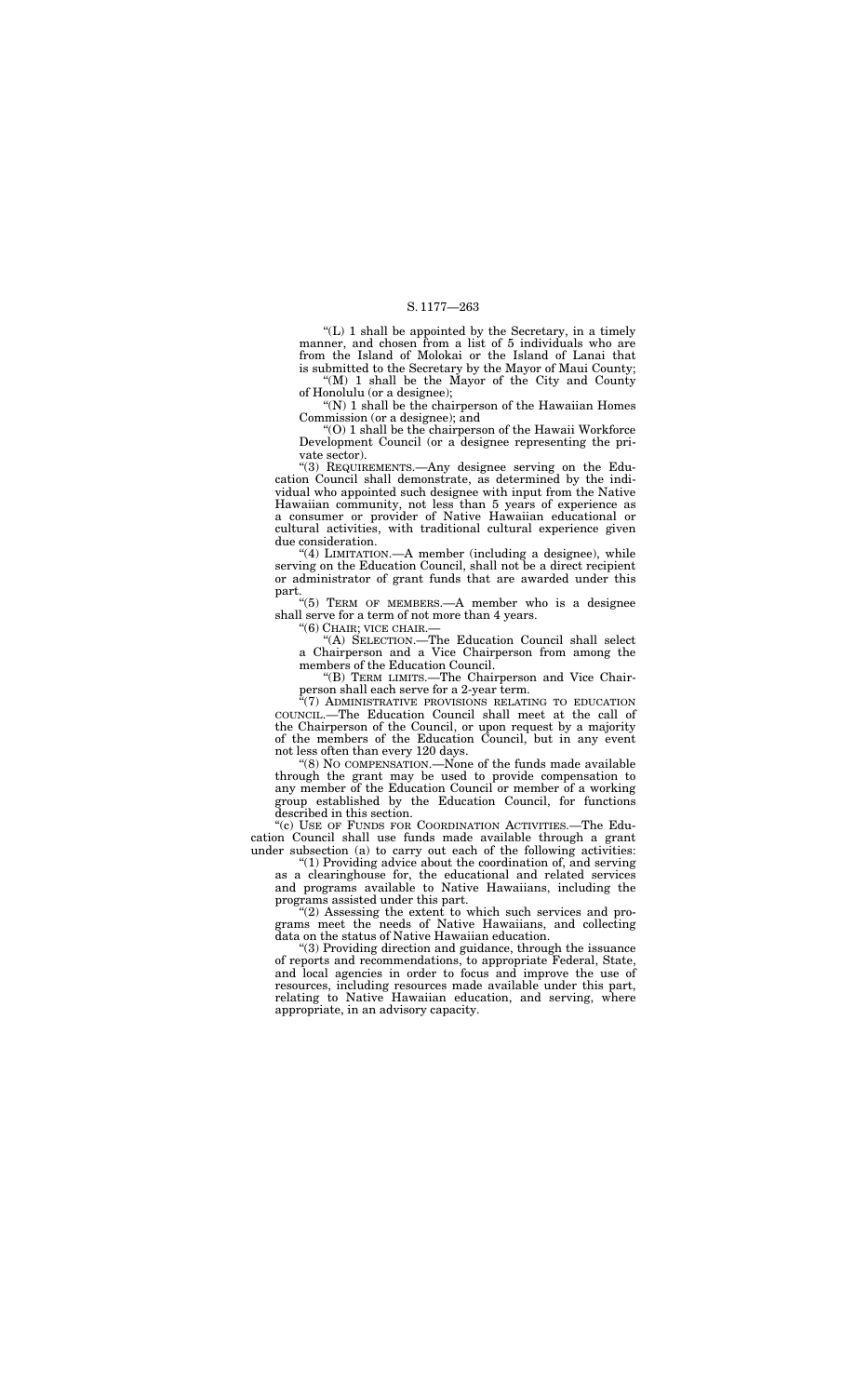''(5) Hiring an executive director, who shall assist in executing the duties and powers of the Education Council, as described in subsection  $(d)$ .

''(4) Awarding grants, if such grants enable the Education Council to carry out the activities described in paragraphs (1) through (3).

"(2) obtain from such grantees information and data regarding grants awarded under this part, including information and data about—

''(d) USE OF FUNDS FOR TECHNICAL ASSISTANCE.—The Education Council shall use funds made available through a grant under subsection (a) to—

''(1) provide technical assistance to Native Hawaiian organizations that are grantees or potential grantees under this part;

"(4) assess the programs and services available to address the educational needs of Native Hawaiians;

''(A) the effectiveness of such grantees in meeting the educational priorities established by the Education Council, as described in paragraph  $(6)(D)$ , using metrics related to these priorities; and

 $\mathcal{H}^{\mathcal{H}}(C)$  a summary of each community consultation session described in subsection (e); and

''(B) the effectiveness of such grantees in carrying out any of the activities described in paragraph (3) of section 6205(a) that are related to the specific goals and purposes of each grantee's grant project, using metrics related to these goals and purposes;

"(iii) the effectiveness of programs in improving the educational performance of Native Hawaiian students to help such students meet challenging State academic standards under section 1111(b)(1); and

''(3) assess and define the educational needs of Native Hawaiians;

> "(iv) priorities for funding in specific geographic communities.

''(5) assess and evaluate the individual and aggregate impact achieved by grantees under this part in improving Native Hawaiian educational performance and meeting the goals of this part, using metrics related to these goals; and

''(6) prepare and submit to the Secretary, at the end of each calendar year, an annual report that contains—

''(A) a description of the activities of the Education Council during the calendar year;

''(B) a description of significant barriers to achieving the goals of this part;

''(D) recommendations to establish priorities for funding under this part, based on an assessment of—

''(i) the educational needs of Native Hawaiians; ''(ii) programs and services available to address such needs;

''(e) USE OF FUNDS FOR COMMUNITY CONSULTATIONS.—The Education Council shall use funds made available through the grant under subsection (a) to hold not less than 1 community consultation each year on each of the islands of Hawaii, Maui, Molokai, Lanai, Oahu, and Kauai, at which—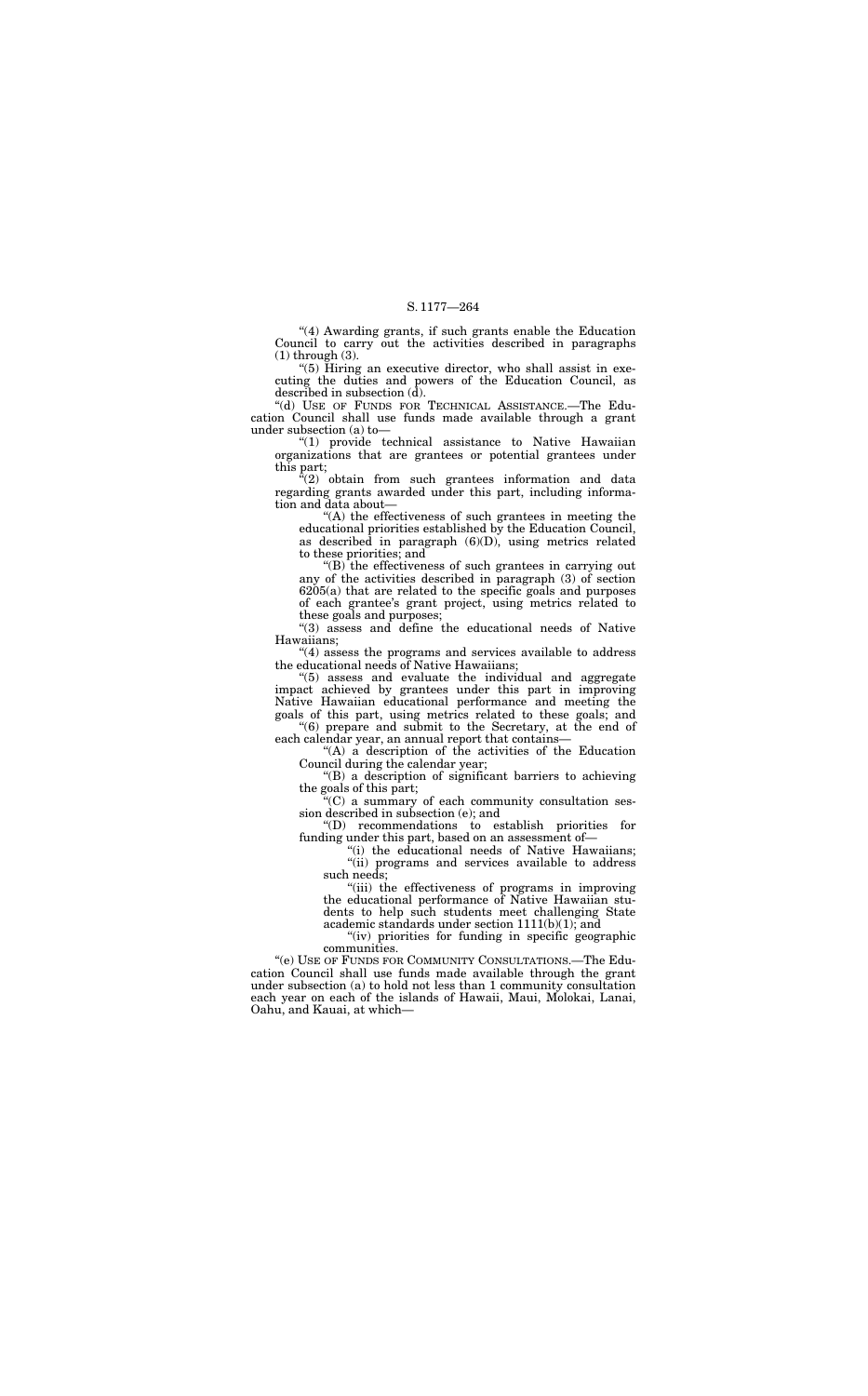''(1) not fewer than 3 members of the Education Council shall be in attendance;

"(2) the Education Council shall gather community input regarding—

 ${}^{\alpha}$ (A) current grantees under this part, as of the date of the consultation;

''(f) FUNDING.—For each fiscal year, the Secretary shall use the amount described in section  $6205(c)(2)$ , to make a payment under the grant. Funds made available through the grant shall remain available until expended.

''(B) priorities and needs of Native Hawaiians; and

''(C) other Native Hawaiian education issues; and

''(3) the Education Council shall report to the community on the outcomes of the activities supported by grants awarded under this part.

> $(i)$  in subparagraph  $(C)$ , by striking "and" after the semicolon;

> (ii) by redesignating subparagraph (D) as subpara $graph(E)$ ; and

> $(iii)$  by inserting after subparagraph  $(C)$  the following:

(II) by striking ''fifth and sixth grade'' and inserting "grades 5 and 6";

(ii) in subparagraph  $(D)(ii)$ , by striking "of those students'' and inserting ''of such students'';

 $(iii)$  in subparagraph  $(E)(ii)$ , by striking "students' educational progress'' and inserting ''educational progress of such students"

(c) PROGRAM AUTHORIZED.—Section 6205 (20 U.S.C. 7515) (as redesignated by section 6001) is amended—

 $(1)$  in subsection  $(a)$ 

(A) in paragraph (1)—

 $(iv)$  in subparagraph  $(G)(ii)$ , by striking "concentrations'' and all that follows through ''; and'' and inserting ''high concentrations of Native Hawaiian students to meet the unique needs of such students; and''; and

 $(v)$  in subparagraph  $(H)$ —

''(D) charter schools; and'';

 $(B)$  in paragraph  $(3)$ –

(i) in subparagraph (C)—

(I) by striking ''third grade'' and inserting ''grade 3''; and

(I) in the matter preceding clause (i), by striking "families" and inserting "students, parents, families,'';

(II) in clause (i), by striking ''preschool programs'' and inserting ''early childhood education programs'';

(III) by striking clause (ii) and inserting the following:

"(ii) before, after, and summer school programs, expanded learning time, or weekend academies;"; and

(IV) in clause (iii), by striking ''vocational and adult education programs'' and inserting ''career

and technical education programs''; and (vi) by striking clauses (i) through (v) of subpara-

graph (I) and inserting the following: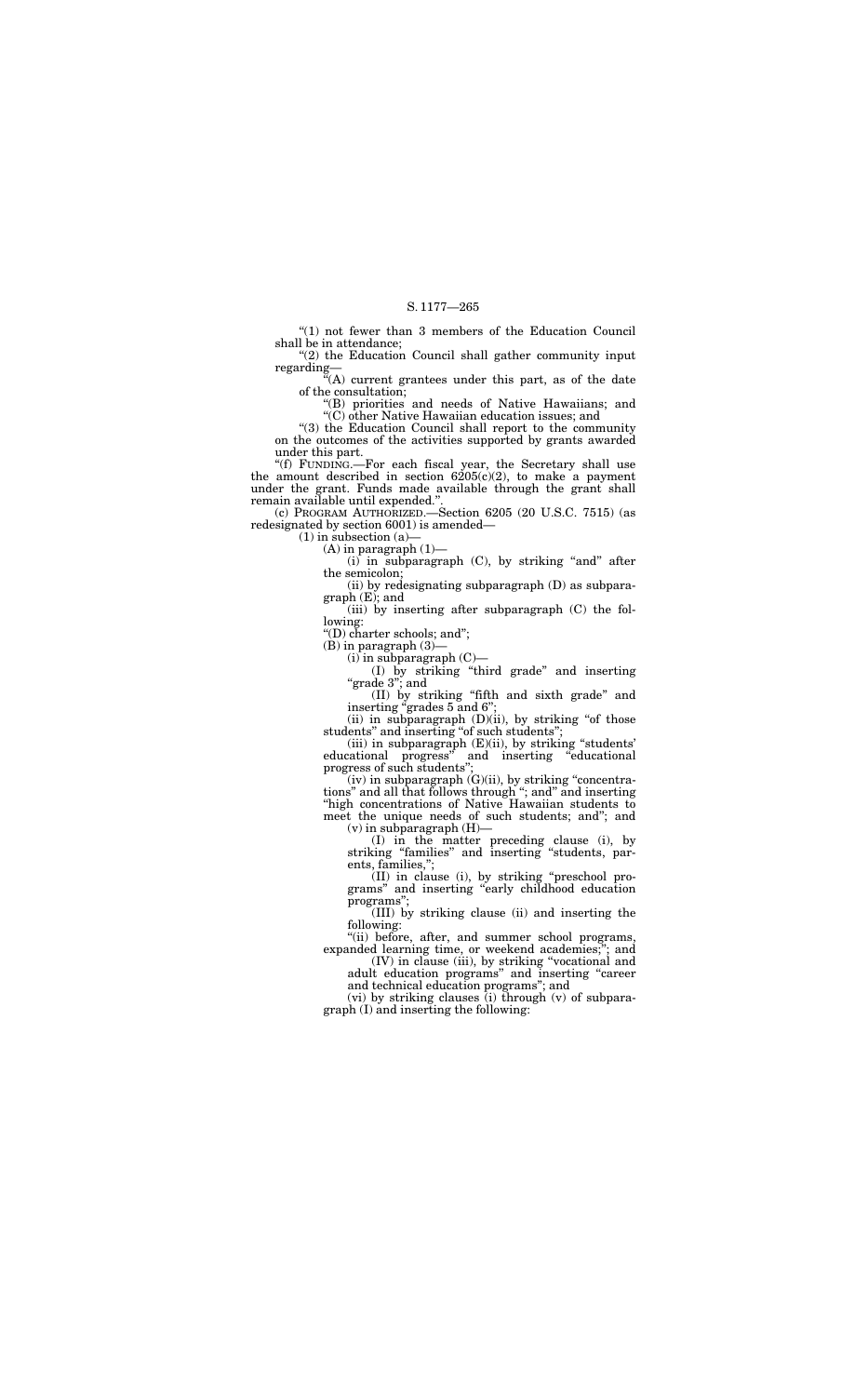''(i) family literacy services; and

"(ii) counseling, guidance, and support services for students;''; and

(C) by striking paragraph (4); and

(2) in subsection (c)—

(A) in paragraph (1), by striking ''such sums as may be necessary for fiscal year 2002 and each of the 5 succeeding fiscal years'' and inserting ''\$32,397,000 for each of fiscal years 2017 through 2020''; and

(B) in paragraph (2), by striking ''for fiscal year 2002 and each of the 5 succeeding fiscal years'' and inserting ''for each of fiscal years 2017 through 2020''.

(a) FINDINGS.—Section 6302 (20 U.S.C. 7542) (as redesignated by section 6001) is amended by striking paragraphs (1) through  $(7)$  and inserting the following:

(d) DEFINITIONS.—Section 6207 (20 U.S.C. 7517) (as redesignated by section 6001) is amended—

(1) by redesignating paragraphs (1) through (6) as paragraphs (2) through (7), respectively; and

(2) by inserting before paragraph (2), as redesignated by paragraph (1), the following:

"(1) It is the policy of the Federal Government to maximize the leadership of and participation by Alaska Natives in the planning and the management of Alaska Native education programs and to support efforts developed by and undertaken within the Alaska Native community to improve educational opportunity for all students.

"(2) Many Alaska Native children enter and exit school with serious educational disadvantages.

''(1) COMMUNITY CONSULTATION.—The term 'community consultation' means a public gathering—

''(A) to discuss Native Hawaiian education concerns; and

''(B) about which the public has been given not less than 30 days notice.''.

#### **SEC. 6004. ALASKA NATIVE EDUCATION.**

"(4) The preservation of Alaska Native cultures and languages and the integration of Alaska Native cultures and languages into education, positive identity development for Alaska Native students, and local, place-based, and culture-based programming are critical to the attainment of educational success and the long-term well-being of Alaska Native students.

''(3) Overcoming the magnitude of the geographic challenges, historical inequities, and other barriers to successfully improving educational outcomes for Alaska Native students in rural, village, and urban settings is challenging. Significant disparities between academic achievement of Alaska Native students and non-Native students continue, including lower graduation rates, increased school dropout rates, and lower achievement scores on standardized tests.

''(5) Improving educational outcomes for Alaska Native students increases access to employment opportunities.

''(6) The Federal Government should lend support to efforts developed by and undertaken within the Alaska Native community to improve educational opportunity for Alaska Native students. In 1983, pursuant to Public Law 98–63, Alaska ceased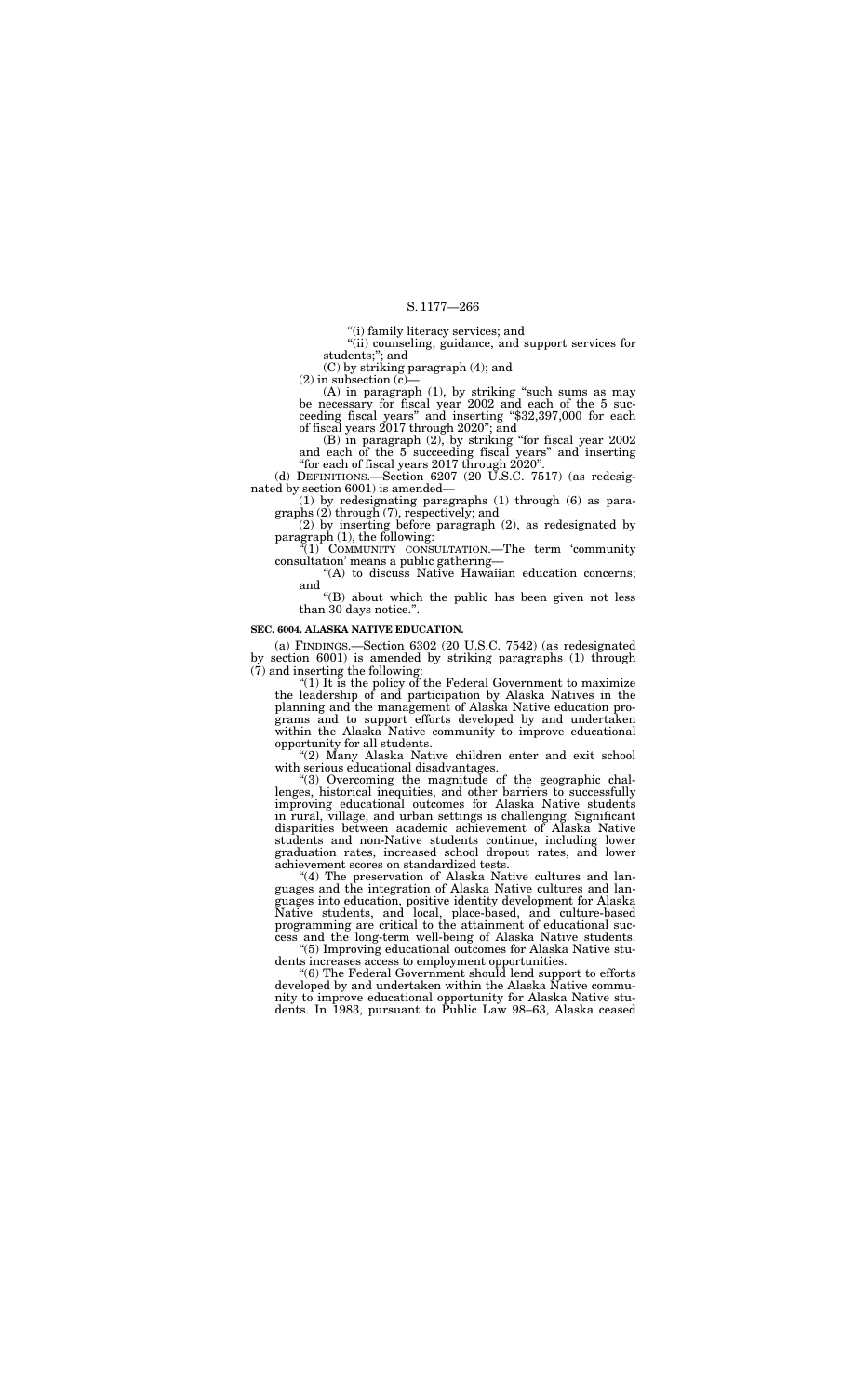to receive educational funding from the Bureau of Indian Affairs. The Bureau of Indian Education does not operate any schools in Alaska, nor operate or fund Alaska Native education programs. The program under this part supports the Federal trust responsibility of the United States to Alaska Natives.''. (b) PURPOSES.—Section 6303 (20 U.S.C. 7543) (as redesignated

 $(1)$  in paragraph  $(1)$ , by inserting "and address" after "To recognize'';

(3) by redesignating paragraphs (2) and (4) as paragraphs  $(4)$  and  $(5)$ , respectively;

by section 6001) is amended—

"(2) To recognize the role of Alaska Native languages and cultures in the educational success and long-term well-being of Alaska Native students.

(2) by striking paragraph (3);

(4) by inserting after paragraph (1) the following:

''(6) To ensure the maximum participation by Alaska Native educators and leaders in the planning, development, implementation, management, and evaluation of programs designed to serve Alaska Native students."

''(3) To integrate Alaska Native cultures and languages into education, develop Alaska Native students' positive identity, and support local place-based and culture-based curriculum and programming.'';

"(A) Alaska Native organizations with experience operating programs that fulfill the purposes of this part;

(5) in paragraph (4), as redesignated by paragraph (3), by striking ''of supplemental educational programs to benefit Alaska Natives.'' and inserting '', management, and expansion of effective supplemental educational programs to benefit Alaska Natives.''; and

(6) by adding at the end the following:

(c) PROGRAM AUTHORIZED.—Section 6304 (20 U.S.C. 7544) (as redesignated by section 6001) is amended to read as follows:

#### **''SEC. 6304. PROGRAM AUTHORIZED.**

''(a) GENERAL AUTHORITY.—

''(1) GRANTS AND CONTRACTS.—The Secretary is authorized to make grants to, or enter into contracts with—

''(B) Alaska Native organizations that do not have the experience described in subparagraph (A) but are in partnership with—

''(i) a State educational agency or a local educational agency; or

''(ii) an Alaska Native organization that operates a program that fulfills the purposes of this part;

''(C) an entity located in Alaska, and predominately governed by Alaska Natives, that does not meet the definition of an Alaska Native organization under this part but—

''(i) has experience operating programs that fulfill the purposes of this part; and

''(ii) is granted an official charter or sanction, as described in the definition of a tribal organization under section 4 of the Indian Self-Determination and Education Assistance Act (25 U.S.C. 450b), from at least one Alaska Native tribe or Alaska Native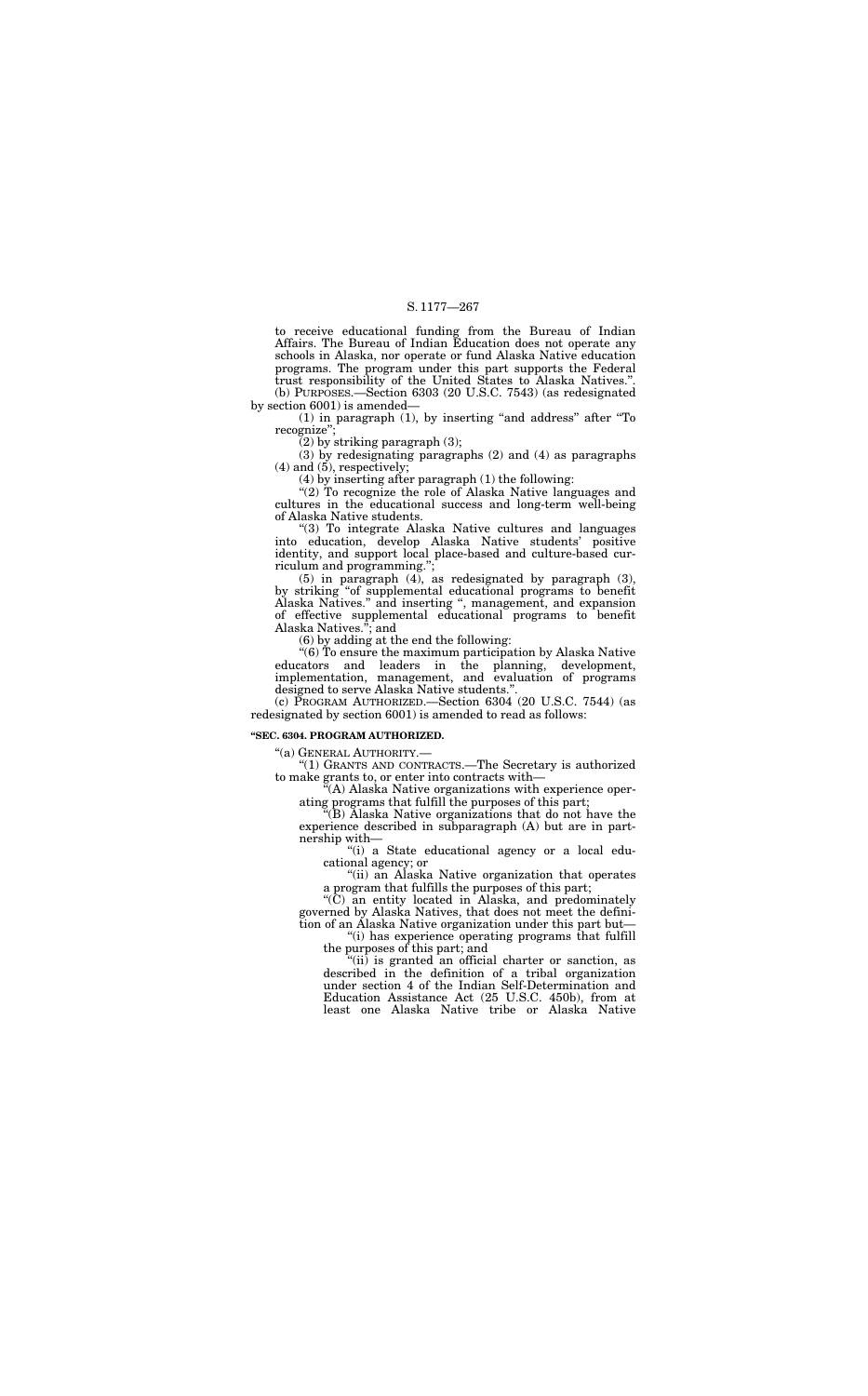organization to carry out programs that meet the purposes of this part.

"(2) MANDATORY ACTIVITIES.—Activities provided through the programs carried out under this part shall include the following:

''(A) The development and implementation of plans, methods, strategies, and activities to improve the edumethods, strategies, and activities to improve the educational outcomes of Alaska Natives.

"(3) PERMISSIBLE ACTIVITIES.—Activities provided through programs carried out under this part may include the following:

''(B) The collection of data to assist in the evaluation of the programs carried out under this part.

''(A) The development of curricula and programs that address the educational needs of Alaska Native students, including the following:

''(i) Curriculum materials that are culturally informed and reflect the cultural diversity, languages, history, or the contributions of Alaska Native people, including curricula intended to preserve and promote Alaska Native culture.

"(i) Pre-service and in-service training and professional development programs to prepare teachers to develop appreciation for, and understanding of, Alaska Native history, cultures, values, and ways of knowing and learning in order to effectively address the cultural diversity and unique needs of Alaska Native students and improve the teaching methods of educators.

"(ii) Recruitment and preparation of Alaska Native teachers.

(iii) Programs that will lead to the certification and licensing of Alaska Native teachers, principals, other school leaders, and superintendents.

''(ii) Instructional programs that make use of Alaska Native languages and cultures.

''(iii) Networks that develop, test, and disseminate best practices and introduce successful programs, materials, and techniques to meet the educational needs of Alaska Native students in urban and rural schools.

"(ii) training, education, and support, including inhome visitation, for parents and caregivers of Alaska Native children to improve parenting and caregiving skills (including skills relating to discipline and cognitive development, reading readiness, observation, storytelling, and critical thinking);

''(B) Training and professional development activities for educators, including the following:

"(iv) activities carried out under the Head Start Act (42 U.S.C. 9831 et seq.);

''(C) Early childhood and parenting education activities designed to improve the school readiness of Alaska Native children, including—

''(i) the development and operation of home visiting programs for Alaska Native preschool children, to ensure the active involvement of parents in their children's education from the earliest ages;

''(iii) family literacy services;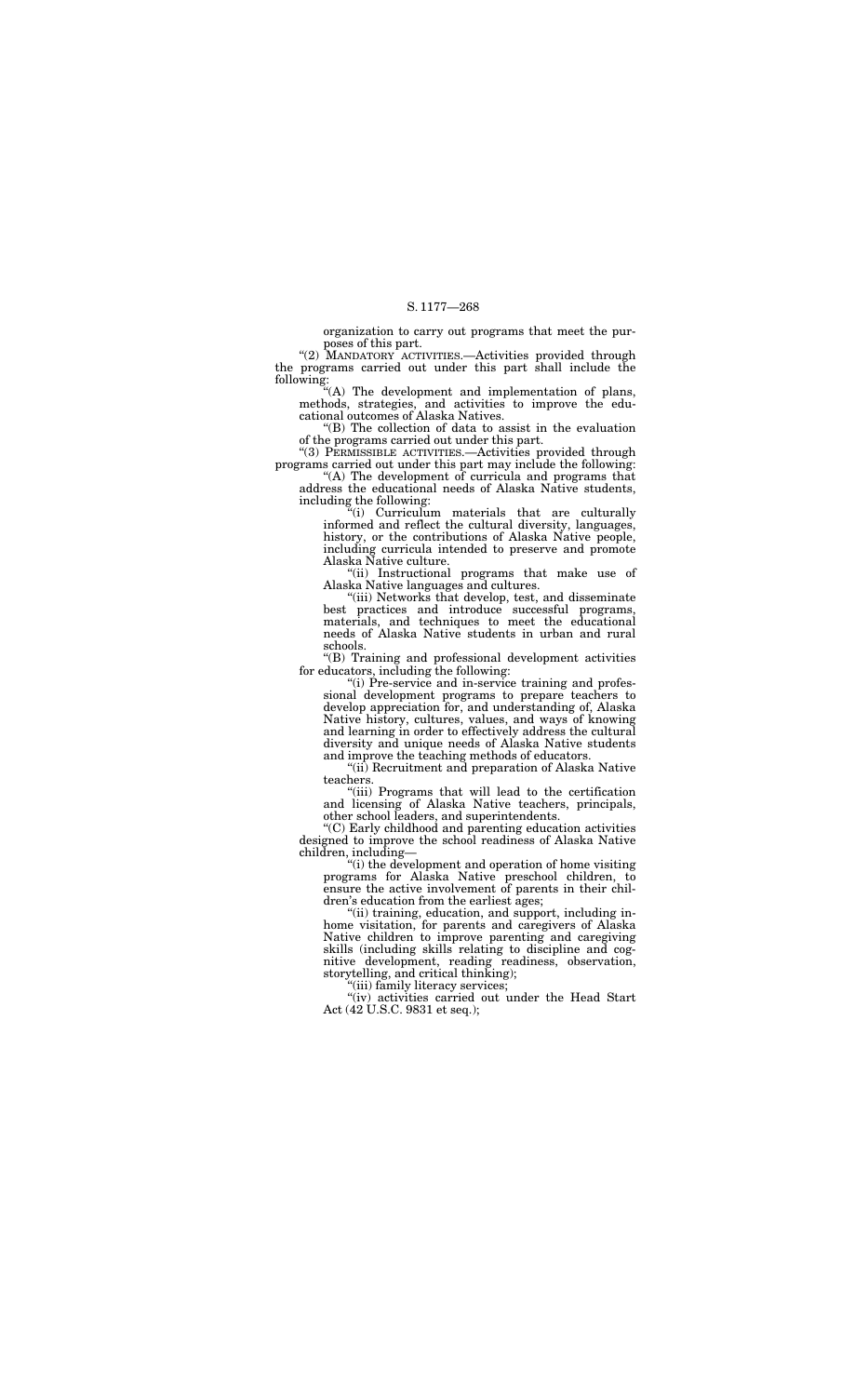" $(v)$  programs for parents and their infants, from the prenatal period of the infant through age 3;

''(vi) early childhood education programs; and

''(vii) native language immersion within early childhood education programs, Head Start, or preschool programs.

''(D) The development and operation of student enrichment programs, including programs in science, technology, engineering, and mathematics that—

"(iii) include activities that recognize and support the unique cultural and educational needs of Alaska Native children and incorporate appropriately qualified Alaska Native elders and other tradition bearers.

''(i) are designed to prepare Alaska Native students to excel in such subjects;

''(ii) provide appropriate support services to enable such students to benefit from the programs; and

''(E) Research and data collection activities to determine the educational status and needs of Alaska Native children and adults and other such research and evaluation activities related to programs funded under this part.

> $\mathcal{H}(V)$  native language instruction and immersion activities, including native language immersion nests or schools;

''(F) Activities designed to enable Alaska Native students served under this part to meet the challenging State academic standards or increase the graduation rates of Alaska Native students, such as—

''(i) remedial and enrichment programs;

''(ii) culturally based education programs, such as—

''(I) programs of study and other instruction in Alaska Native history and ways of living to share the rich and diverse cultures of Alaska Natives among Alaska Native youth and elders, non-Native students and teachers, and the larger community;

''(II) instructing Alaska Native youth in leadership, communication, and Alaska Native culture, arts, history, and languages;

''(III) intergenerational learning and internship opportunities to Alaska Native youth and young adults;

''(IV) providing cultural immersion activities aimed at Alaska Native cultural preservation;

''(VI) school-within-a-school model programs; and

''(VII) preparation for postsecondary education and career planning; and

''(iii) comprehensive school or community-based support services, including services that—

''(I) address family instability and trauma; and ''(II) improve conditions for learning at home, in the community, and at school.

''(G) Student and teacher exchange programs, crosscultural immersion programs, and culture camps designed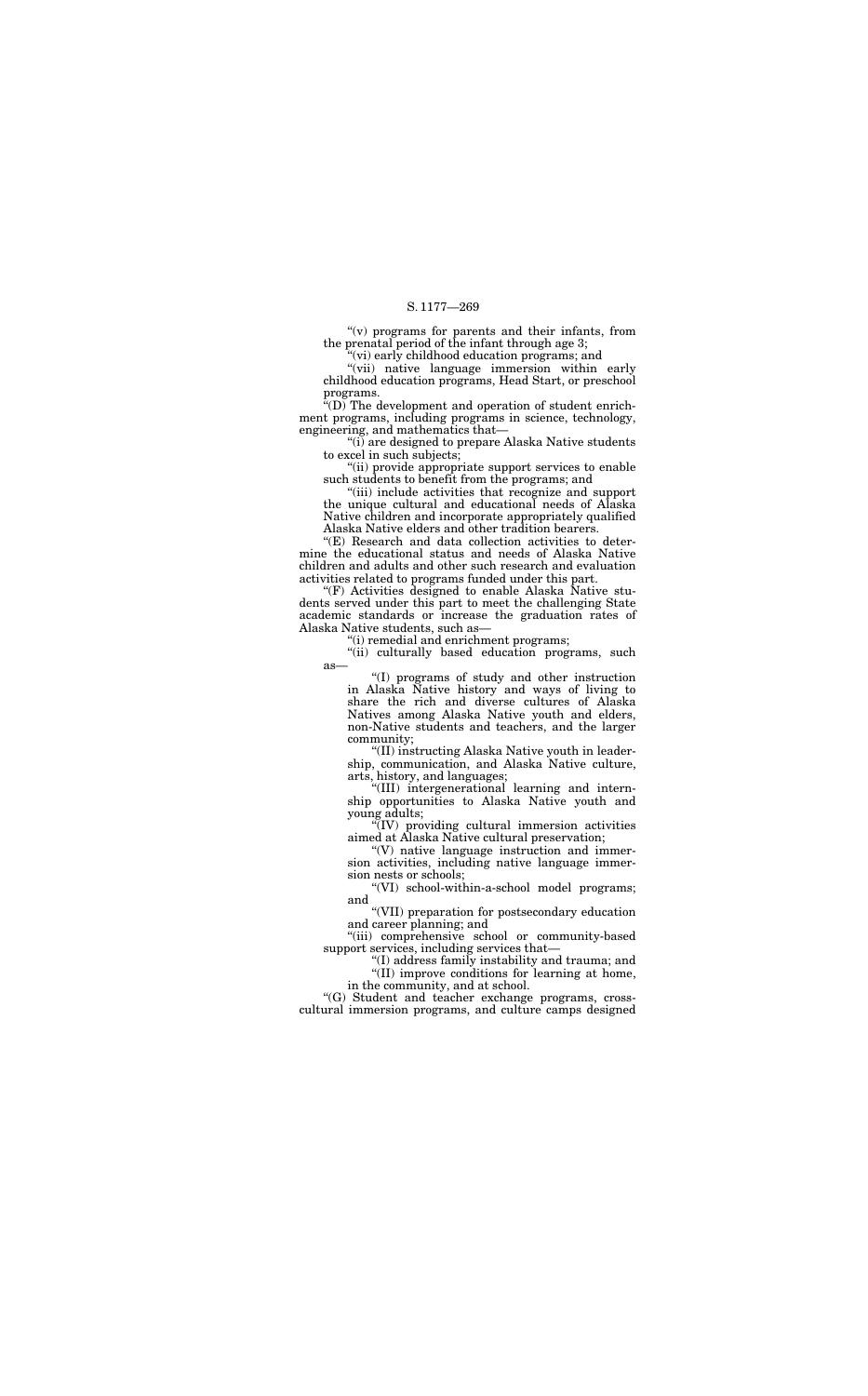to build mutual respect and understanding among participants.

"(H) Education programs for at-risk urban Alaska Native students that are designed to improve academic proficiency and graduation rates, use strategies otherwise permissible under this part, and incorporate a strong data collection and continuous evaluation component.

''(I) Strategies designed to increase the involvement of parents in their children's education.

''(J) Programs and strategies that increase connections between and among schools, families, and communities, including positive youth-adult relationships, to—

''(i) promote the academic progress and positive development of Alaska Native children and youth; and

''(ii) improve conditions for learning at home, in the community, and at school.

''(K) Career preparation activities to enable Alaska Native children and adults to prepare for meaningful employment, including programs providing tech-prep, mentoring, training, and apprenticeship activities.

''(L) Support for the development and operational activities of regional vocational schools in rural areas of Alaska to provide students with necessary resources to prepare for skilled employment opportunities.

(1) in paragraph  $(1)$ , by inserting " $(43 \text{ U.S.C. } 1602(b))$  and includes the descendants of individuals so defined'' after ''Settlement Act'';

''(M) Regional leadership academies that demonstrate effectiveness in building respect and understanding, and fostering a sense of Alaska Native identity in Alaska Native students to promote their pursuit of and success in completing higher education or career training.

"(A) an Indian tribe, as defined in section  $4$  of the Indian Self-Determination and Education Assistance Act (25 U.S.C. 450b), that is an Indian tribe located in Alaska;

''(N) Other activities, consistent with the purposes of this part, to meet the educational needs of Alaska Native children and adults.

''(b) AUTHORIZATION OF APPROPRIATIONS.—There are authorized to be appropriated to carry out this section \$31,453,000 for each of fiscal years 2017 through 2020.''.

(d) ADMINISTRATIVE PROVISIONS.—Section 6305 (20 U.S.C. 7545) (as redesignated by section 6001) is amended to read as follows:

#### **''SEC. 6305. ADMINISTRATIVE PROVISIONS.**

''Not more than 5 percent of funds provided to an award recipient under this part for any fiscal year may be used for administrative purposes.''.

(e) DEFINITIONS.—Section 6306 (20 U.S.C. 7546) (as redesignated by section 6001) is amended—

(2) by striking paragraph (2) and inserting the following: ''(2) ALASKA NATIVE ORGANIZATION.—The term 'Alaska Native organization' means an organization that has or commits to acquire expertise in the education of Alaska Natives and is—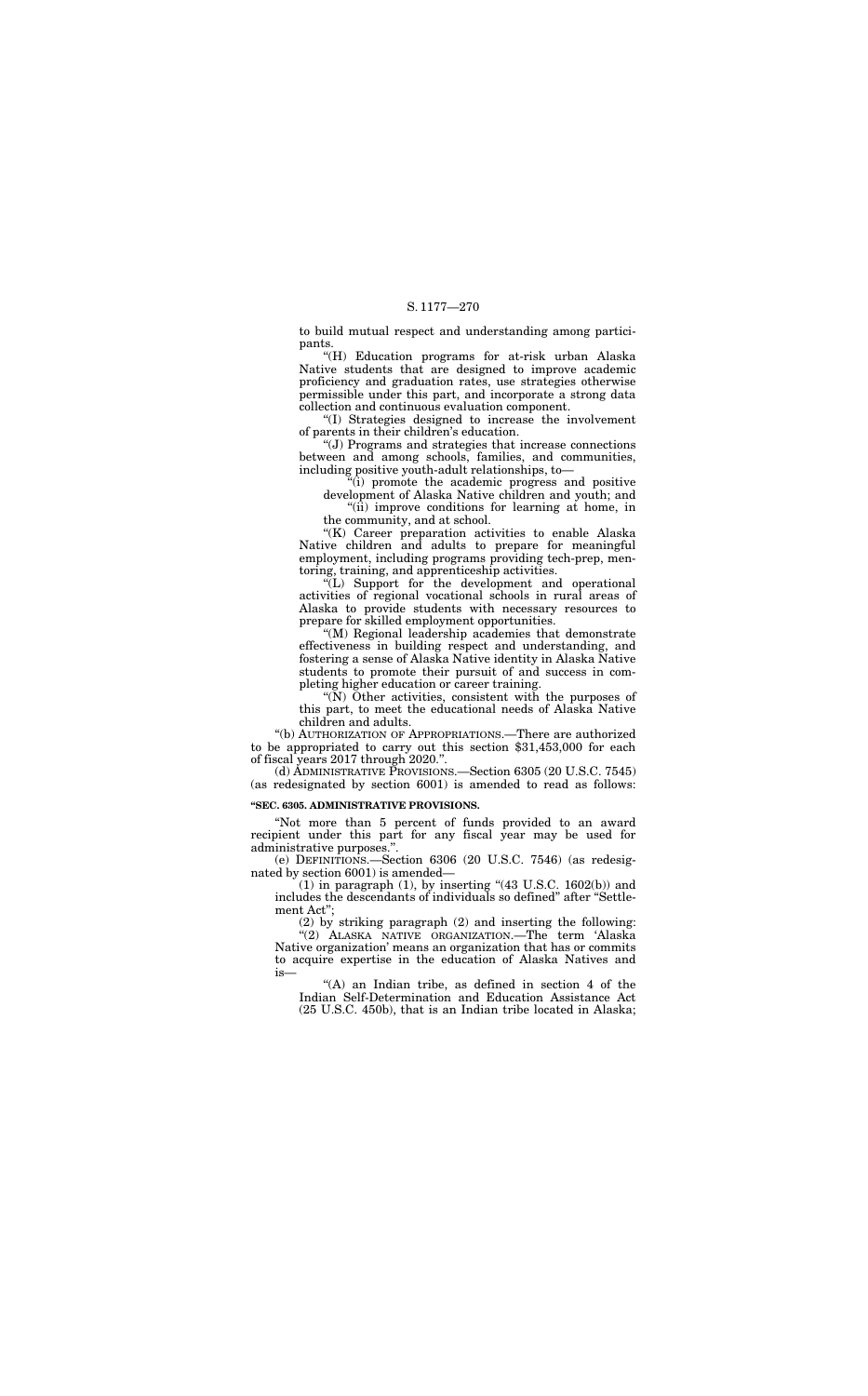''(B) a 'tribal organization', as defined in section 4 of such Act (25 U.S.C. 450b), that is a tribal organization located in Alaska; or

''(C) an organization listed in clauses (i) through (xii) of section 419(4)(B) of the Social Security Act (42 U.S.C.  $619(4)(B)(i)$  through (xii)), or the successor of an entity so listed.''.

#### **SEC. 6005. REPORT ON NATIVE AMERICAN LANGUAGE MEDIUM EDU-CATION.**

(a) DEFINITIONS.—In this section:

(1) INSTITUTION OF HIGHER EDUCATION.—The term ''institution of higher education'' has the meaning given such term in section 8101 of the Elementary and Secondary Education Act of 1965.

(2) LOCAL EDUCATIONAL AGENCY.—The term ''local educational agency'' has the meaning given such term in section 8101 of the Elementary and Secondary Education Act of 1965.

(3) NATIVE AMERICAN; NATIVE AMERICAN LANGUAGE.—The terms ''Native American'' and ''Native American language'' have the meanings given such terms in section 103 of the Native American Languages Act of 1990 (25 U.S.C. 2902).

(4) STATE EDUCATIONAL AGENCY.—The term ''State educational agency'' has the meaning given such term in section 8101 of the Elementary and Secondary Education Act of 1965.

(b) STUDY.—By not later than 18 months after the date of enactment of this Act, the Secretary of Education, in collaboration with the Secretary of the Interior, shall—

(1) conduct a study to evaluate all levels of education being provided primarily through the medium of Native American languages; and

(2) report on the findings of such study.

(c) CONSULTATION.—In carrying out the study conducted under subsection (b), the Secretary shall consult with—

(1) institutions of higher education that conduct Native American language immersion programs, including teachers of such programs;

(2) State educational agencies and local educational agencies;

(3) Indian tribes and tribal organizations, as such terms are defined by section 4 of the Indian Self-Determination and Education Assistance Act (25 U.S.C. 450b) that sponsor Native American language immersion schools; and

(4) experts in the fields of Native American or Alaska Native language and Native American language medium education, including scholars who are fluent in Native American languages.

(d) SCOPE OF STUDY.—The study conducted under subsection (b) shall evaluate the components, policies, and practices of successful Native American language immersion schools and programs, including—

(1) the level of expertise in educational pedagogy, Native American language fluency, and experience of the principal, teachers, paraprofessionals, and other educational staff;

(2) how such schools and programs are using Native American languages to provide instruction in reading, language arts,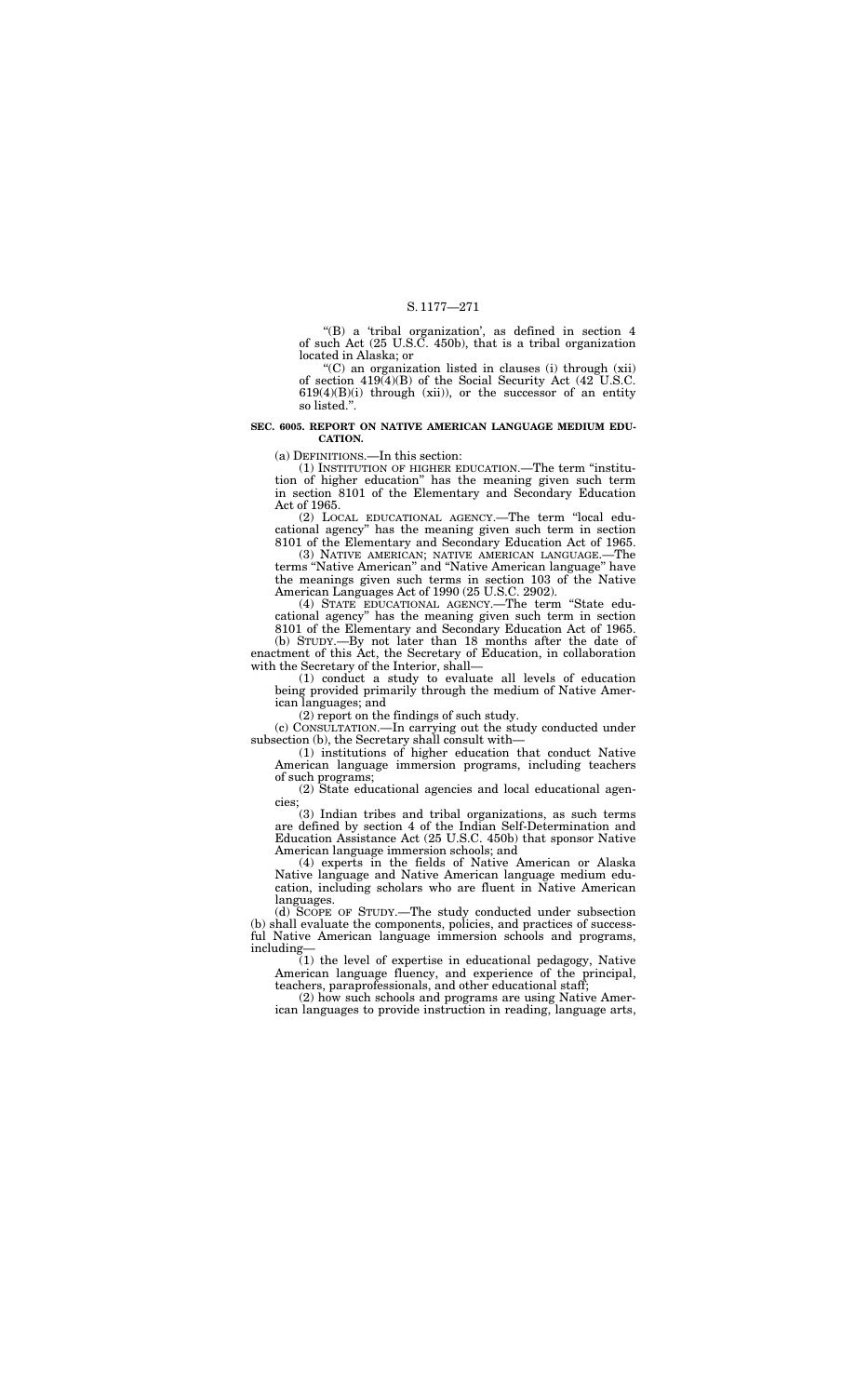mathematics, science, and, as applicable, other academic subjects;

(3) how such schools and programs assess the academic proficiency of the students, including—

(A) whether the school administers assessments of language arts, mathematics, science, and other academic subjects in the Native American language of instruction;

(B) whether the school administers assessments of language arts, mathematics, science, and other academic subjects in English; and

(C) how the standards measured by the assessments in the Native American language of instruction and in English compare; and

(4) the academic outcomes, graduation rate, and other outcomes of students who have completed the highest grade taught primarily through such schools or programs, including, when available, college attendance rates compared with demographically similar students who did not attend a school in which the language of instruction was a Native American language.

(e) RECOMMENDATIONS.—Not later than 18 months after the date of enactment of this Act, the Secretary of Education, in collaboration with the Secretary of the Interior, shall—

(1) develop a report that includes findings and conclusions regarding the study conducted under subsection (b), including recommendations for such legislative and administrative actions as the Secretary of Education considers to be appropriate;

(2) consult with the entities described in subsection (c) in reviewing such findings and conclusions; and

(3) submit the report described in paragraph (1) to each of the following:

(A) The Committee on Health, Education, Labor, and Pensions of the Senate.

(B) The Committee on Education and the Workforce of the House of Representatives.

(C) The Committee on Indian Affairs of the Senate.

(D) The Subcommittee on Indian, Insular and Alaska Native Affairs of the House of Representatives.

### **SEC. 6006. REPORT ON RESPONSES TO INDIAN STUDENT SUICIDES.**  (a) PREPARATION.—

(1) IN GENERAL.—The Secretary of Education, in coordination with the Secretary of the Interior and the Secretary of Health and Human Services, shall prepare a report on efforts to address outbreaks of suicides among elementary school and secondary school students (referred to in this section as ''student suicides'') that occurred within 1 year prior to the date of enactment of this Act in Indian country (as defined in section 1151 of title 18, United States Code).

(2) CONTENTS.—The report described in paragraph (1) shall include information on—

(A) the Federal response to the occurrence of high numbers of student suicides in Indian country (as so defined);

(B) a list of Federal resources available to prevent and respond to outbreaks of student suicides, including the availability and use of tele-behavioral health care;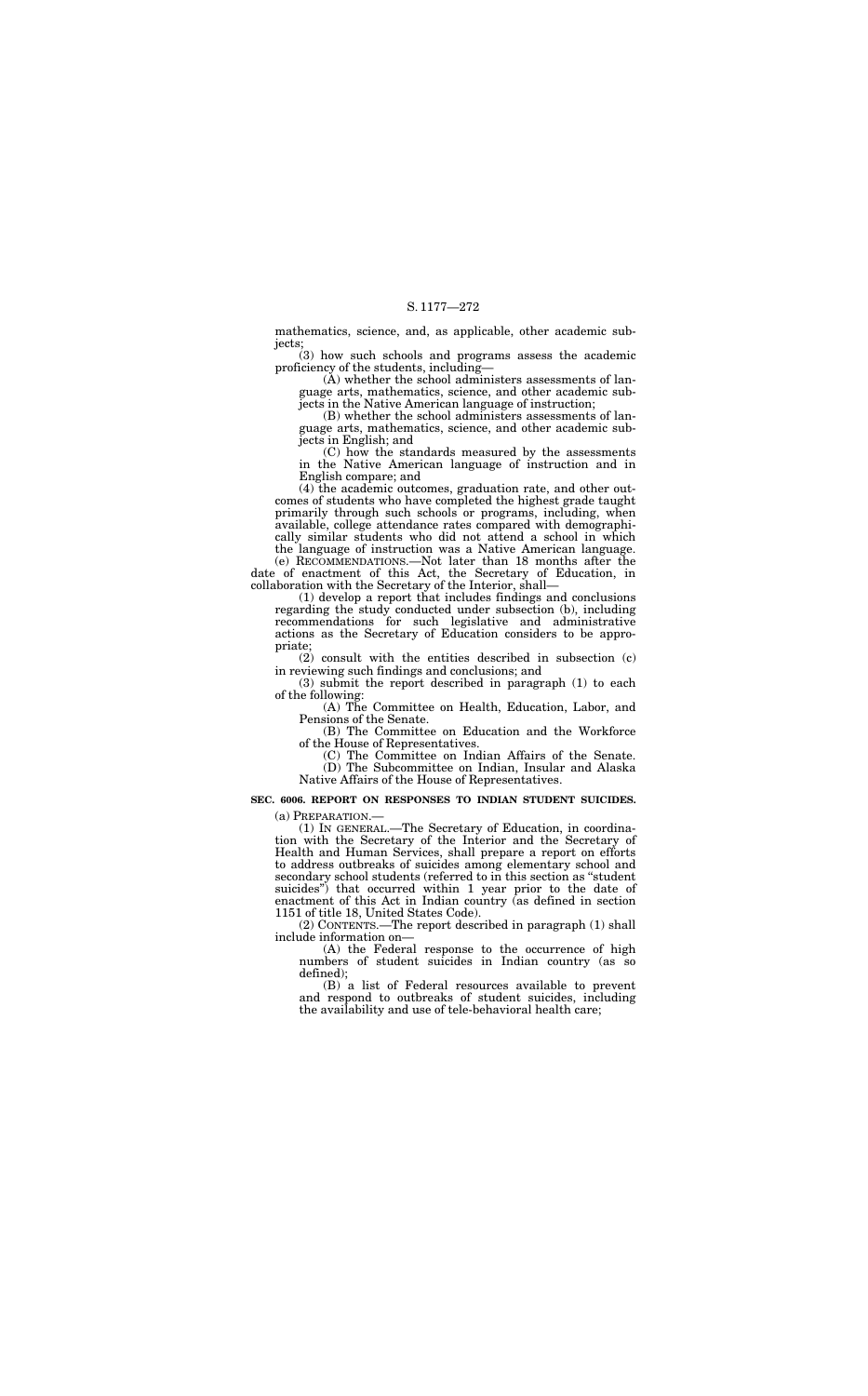(C) any barriers to timely implementation of programs or interagency collaboration regarding student suicides;

(D) interagency collaboration efforts to streamline access to programs regarding student suicides, including information on how the Department of Education, the Department of the Interior, and the Department of Health and Human Services work together on administration of such programs;

(E) recommendations to improve or consolidate resources or programs described in subparagraph (B) or (D); and

(F) feedback from Indian tribes to the Federal response described in subparagraph (A).

(2) by redesignating paragraphs (2) and (3), as paragraphs  $(1)$  and  $(2)$ , respectively.

(b) SUBMISSION.—Not later than 270 days after the date of enactment of this Act, the Secretary of Education shall submit the report described in subsection (a) to the appropriate committees of Congress.

## **TITLE VII—IMPACT AID**

#### **SEC. 7001. GENERAL PROVISIONS.**

(a) IMPACT AID IMPROVEMENT ACT OF 2012.—Section 563(c) of National Defense Authorization Act for Fiscal Year 2013 (Public Law 112–239; 126 Stat. 1748; 20 U.S.C. 6301 note) (also known as the ''Impact Aid Improvement Act of 2012''), as amended by section 563 of division A of Public Law 113–291, is amended—

(6) by striking ''section 8003(b)'' each place it appears and inserting "section 7003(b)";

(7) by striking "section  $8003(b)(1)$ " each place it appears and inserting "section  $7003(b)(1)$ ";

(8) by striking "section  $8003(b)(2)$ " each place it appears and inserting "section  $7003(b)(2)$ ";

(1) by striking paragraphs (1) and (4); and

(b) REPEAL.—Section 309 of division H of the Consolidated Appropriations Act, 2014 (Public Law 113–76; 20 U.S.C. 7702 note) is repealed.

(c) TITLE VII REDESIGNATIONS.—Title VIII (20 U.S.C. 7701 et seq.) is redesignated as title VII and further amended—

(1) by redesignating sections 8001 through 8005 as sections 7001 through 7005, respectively; and

(2) by redesignating sections 8007 through 8014 as sections 7007 through 7014, respectively.

(d) CONFORMING AMENDMENTS.—Title VII (as redesignated by subsection (c) of this section) is further amended—

(1) by striking ''section 8002'' each place it appears and inserting ''section 7002'';

(2) by striking ''section 8003'' each place it appears and inserting ''section 7003'';

(3) by striking "section  $8003(a)(1)$ " each place it appears and inserting "section  $7003(a)(1)$ ";

(4) by striking "section  $8003(a)(1)(C)$ " each place it appears and inserting "section  $7003(a)(1)(C)$ ";

(5) by striking "section  $8003(a)(2)$ " each place it appears and inserting "section  $7003(a)(2)$ ";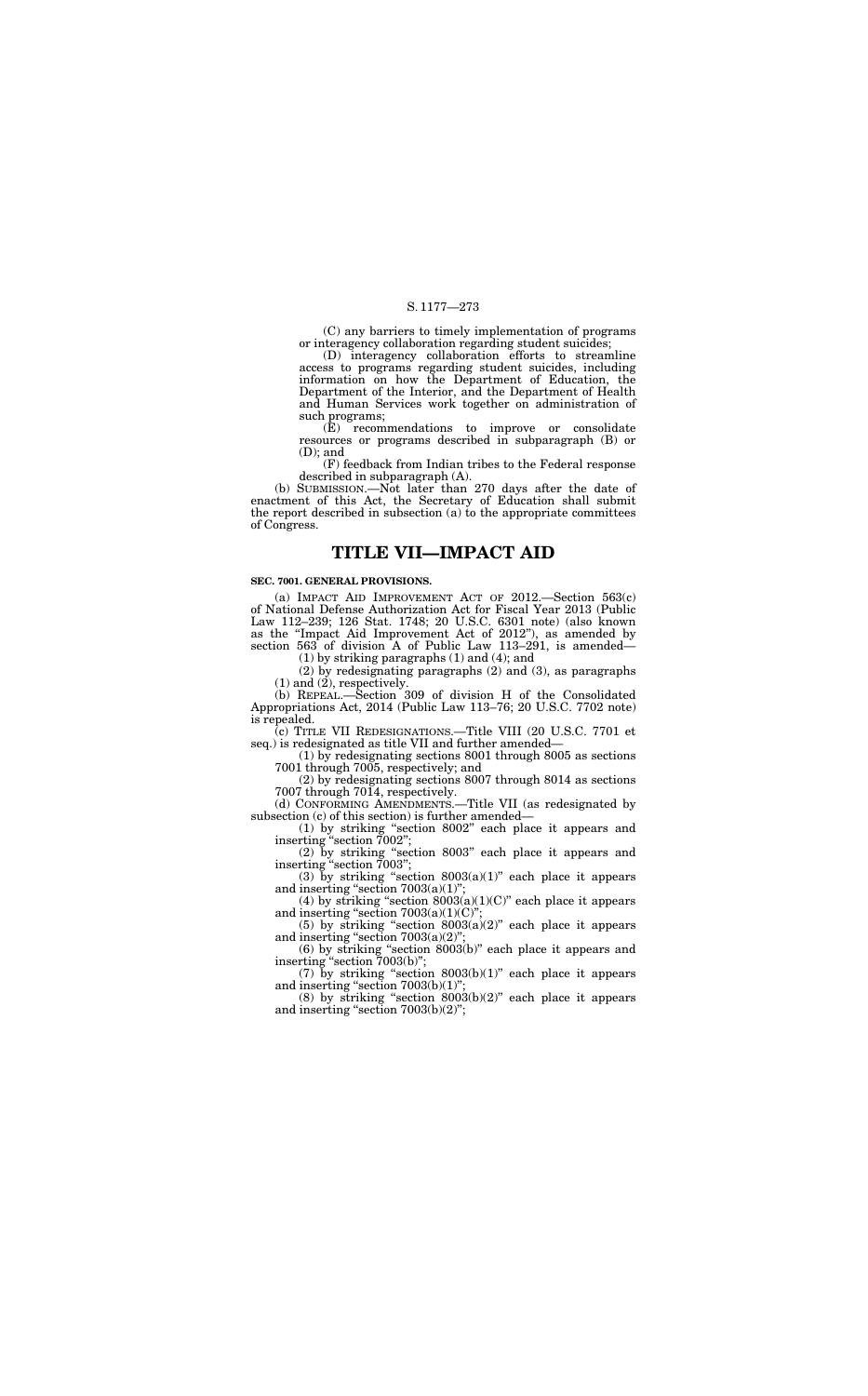(9) by striking ''section 8014(a)'' each place it appears and inserting "section  $7014(a)$ ";

(11) by striking ''section 8014(e)'' each place it appears and inserting "section  $7014(d)$ ".

(10) by striking ''section 8014(b)'' each place it appears and inserting ''section 7014(b)''; and

#### **SEC. 7002. PURPOSE.**

(1) in subsection (a)(1)(C), by striking the matter preceding clause (i) and inserting the following:

''(C) had an assessed value according to original records (including facsimiles or other reproductions of those records) documenting the assessed value of such property (determined as of the time or times when so acquired) prepared by the local officials referred to in subsection (b)(3) or, when such original records are not available due to unintentional destruction (such as natural disaster, fire, flooding, pest infestation, or deterioration due to age), other records, including Federal agency records, local historical records, or other records that the Secretary determines to be appropriate and reliable, aggregating 10 percent or more of the assessed value of—";

 $(2)$  in subsection  $(b)$ 

 $(A)$  in paragraph  $(1)(C)$  by striking "section  $8003(b)(1)(C)$ " and inserting "section  $7003(b)(1)(C)$ ";

Section 7001, as redesignated by section 7001 of this Act, is amended in the matter preceding paragraph (1), by striking "challenging State standards" and inserting "the same challenging State academic standards''.

#### **SEC. 7003. PAYMENTS RELATING TO FEDERAL ACQUISITION OF REAL PROPERTY.**

Section 7002, as redesignated and amended by section 7001 of this Act, is further amended—

> ''(i) first calculating the per-acre value of the eligible Federal property separately for each eligible local educational agency that shared the Federal property, as provided in subparagraph (A)(ii);

 $(3)$  in subsection  $(e)(2)$ , by adding at the end the following: ''For each fiscal year beginning on or after the date of enactment of the Every Student Succeeds Act, the Secretary shall treat

(B) in paragraph (3), by striking subparagraph (B) and inserting the following:

''(B) SPECIAL RULE.—In the case of Federal property eligible under this section that is within the boundaries of 2 or more local educational agencies that are eligible under this section, any of such agencies may ask the Secretary to calculate (and the Secretary shall calculate) the taxable value of the eligible Federal property that is within its boundaries by—

''(ii) then averaging the resulting per-acre values of the eligible Federal property from each eligible local educational agency that shares the Federal property; and

''(iii) then applying the average per-acre value to determine the total taxable value of the eligible Federal property under subparagraph (A)(iii) for the requesting local educational agency.'';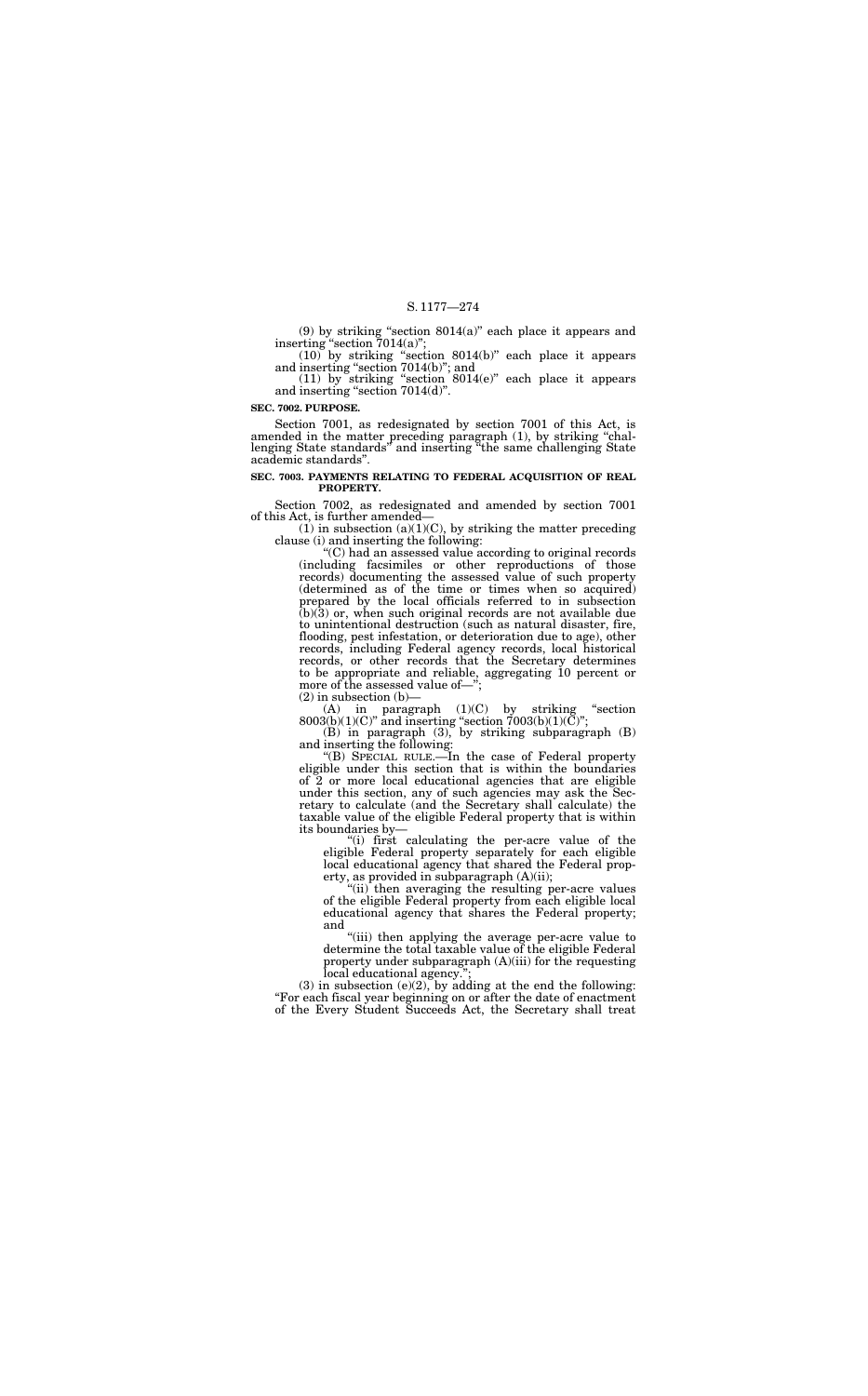local educational agencies chartered in 1871 having more than 70 percent of the county in Federal ownership as meeting the eligibility requirements of subparagraphs  $(A)$  and  $(C)$  of subsection  $(a)(1)$ .";

(4) by striking subsection (f) and inserting the following: ''(f) SPECIAL RULE.—For each fiscal year beginning on or after the date of enactment of the Every Student Succeeds Act, a local educational agency shall be deemed to meet the requirements of subsection  $(a)(1)(C)$  if the agency was eligible under paragraph (1) or (3) of section 8002(f) as such section was in effect on the day before the date of enactment of the Every Student Succeeds Act.'';

"(2) ELIGIBLE LOCAL EDUCATIONAL AGENCIES.—A local educational agency referred to in paragraph (1) is—

(5) by striking subsection (g) and inserting the following: ''(g) FORMER DISTRICTS.—

 $\widetilde{A}$ ) any local educational agency that, for fiscal year 1994 or any preceding fiscal year, applied, and was determined to be eligible under, section 2(c) of the Act of September 30, 1950 (Public Law 874, 81st Congress) as that section was in effect for that fiscal year; or

''(1) CONSOLIDATIONS.—For fiscal year 2006 and each succeeding fiscal year, if a local educational agency described in paragraph (2) is formed at any time after 1938 by the consolidation of 2 or more former school districts, the local educational agency may elect to have the Secretary determine its eligibility for assistance under this section for any fiscal year on the basis of 1 or more of those former districts, as designated by the local educational agency.

"(3) AMOUNT.--A local educational agency eligible under paragraph (1) shall receive a foundation payment as provided for under subparagraphs  $(A)$  and  $(B)$  of subsection  $(h)(1)$ , except that the foundation payment shall be calculated based on the most recent payment received by the local educational agency based on its status prior to consolidation.'';

 $(6)$  in subsection  $(h)(4)$ , by striking "For each local educational agency that received a payment under this section for fiscal year 2010 through the fiscal year in which the Impact Aid Improvement Act of 2012 is enacted" and inserting "For each local educational agency that received a payment under this section for fiscal year 2010 or any succeeding fiscal year'';

 $(8)$  by redesignating subsection  $(l)$  as subsection  $(j)$ ; (9) in subsection (j) (as redesignated by paragraph (8)),

by striking " $(h)(4)(B)$ " and inserting " $(h)(2)$ ";

''(B) a local educational agency—

''(i) that was formed by the consolidation of 2 or more districts, at least 1 of which was eligible for assistance under this section for the fiscal year preceding the year of the consolidation; and

''(ii) which includes the designation referred to in paragraph (1) in its application under section 7005 for a fiscal year beginning on or after the date of enactment of the Every Student Succeeds Act or any timely amendment to such application.

(7) by repealing subsections (k) and (m);

(10) by redesignating subsection (n) as subsection (k); and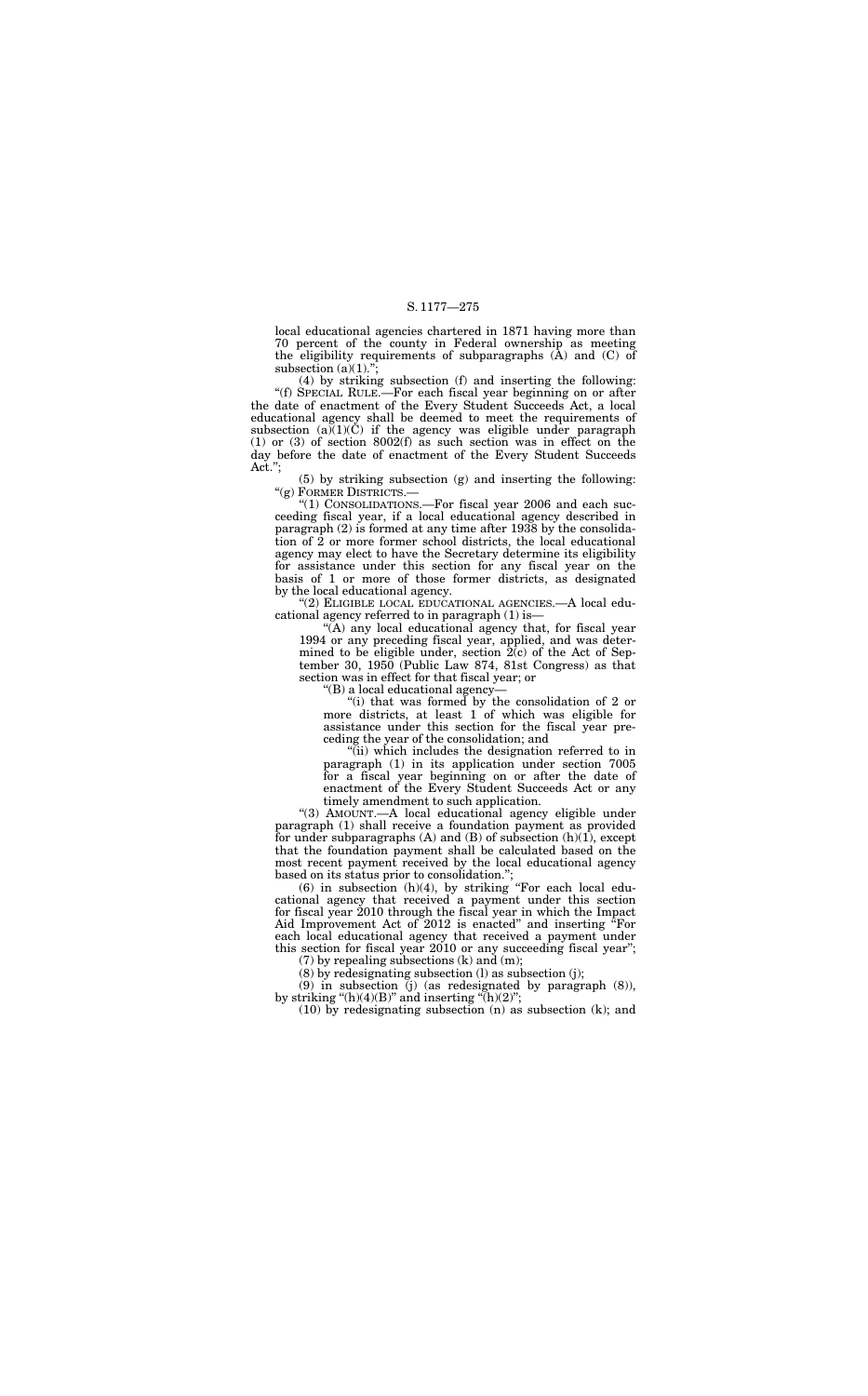(11) in subsection (k)(1) (as redesignated by paragraph  $(10)$ ), by striking "section  $8013(5)(C)(iii)$ " and inserting "section  $7013(5)(C)(iii)$ ".

#### **SEC. 7004. PAYMENTS FOR ELIGIBLE FEDERALLY CONNECTED CHIL-DREN.**

Section 7003, as redesignated and amended by section 7001 of this Act, is further amended—

 $(1)$  in subsection  $(a)(5)(A)$ , by striking "to be children" and all that follows through the period at the end and inserting "or under lease of off-base property under subchapter IV of chapter 169 of title 10, United States Code, to be children described under paragraph (1)(B), if the property described is—

"(i) within the fenced security perimeter of the military facility; or

"(ii) attached to, and under any type of force protection agreement with, the military installation upon which such housing is situated.'';

(ii) by redesignating subparagraphs (F) and (G) as subparagraphs  $(E)$  and  $(F)$ , respectively;

CATIONAL AGENCIES.—<br>"(i) IN GENERAL.—A heavily impacted local educational agency is eligible to receive a basic support payment under subparagraph (A) with respect to a number of children determined under subsection (a)(1) if the agency—

> "(aa) whose boundaries are the same as a Federal military installation or an island property designated by the Secretary of the Interior to be property that is held in trust by the Federal Government; and

"(bb) that has no taxing authority;

(2) in subsection (b)—

 $(A)$  in paragraph  $(1)$ —

(i) by striking subparagraph (E); and

(B) in paragraph (2), by striking subparagraphs (B)

through (H) and inserting the following:<br>"(B) ELIGIBILITY FOR HEAVILY IMPACTED LOCAL EDU-

"(AA) for an agency that has a total student enrollment of 500 or more students, 125 percent of the average per-pupil expenditure of the State in which the agency is located; or

''(I) is a local educational agency—

''(II) is a local educational agency that—

''(aa) has an enrollment of children described in subsection (a)(1) that constitutes a percentage of the total student enrollment of the agency that is not less than 45 percent;

''(bb) has a per-pupil expenditure that is less than—

''(BB) for any agency that has a total student enrollment of less than 500 students, 150 percent of the average per-pupil expenditure of the State in which the agency is located or the average per-pupil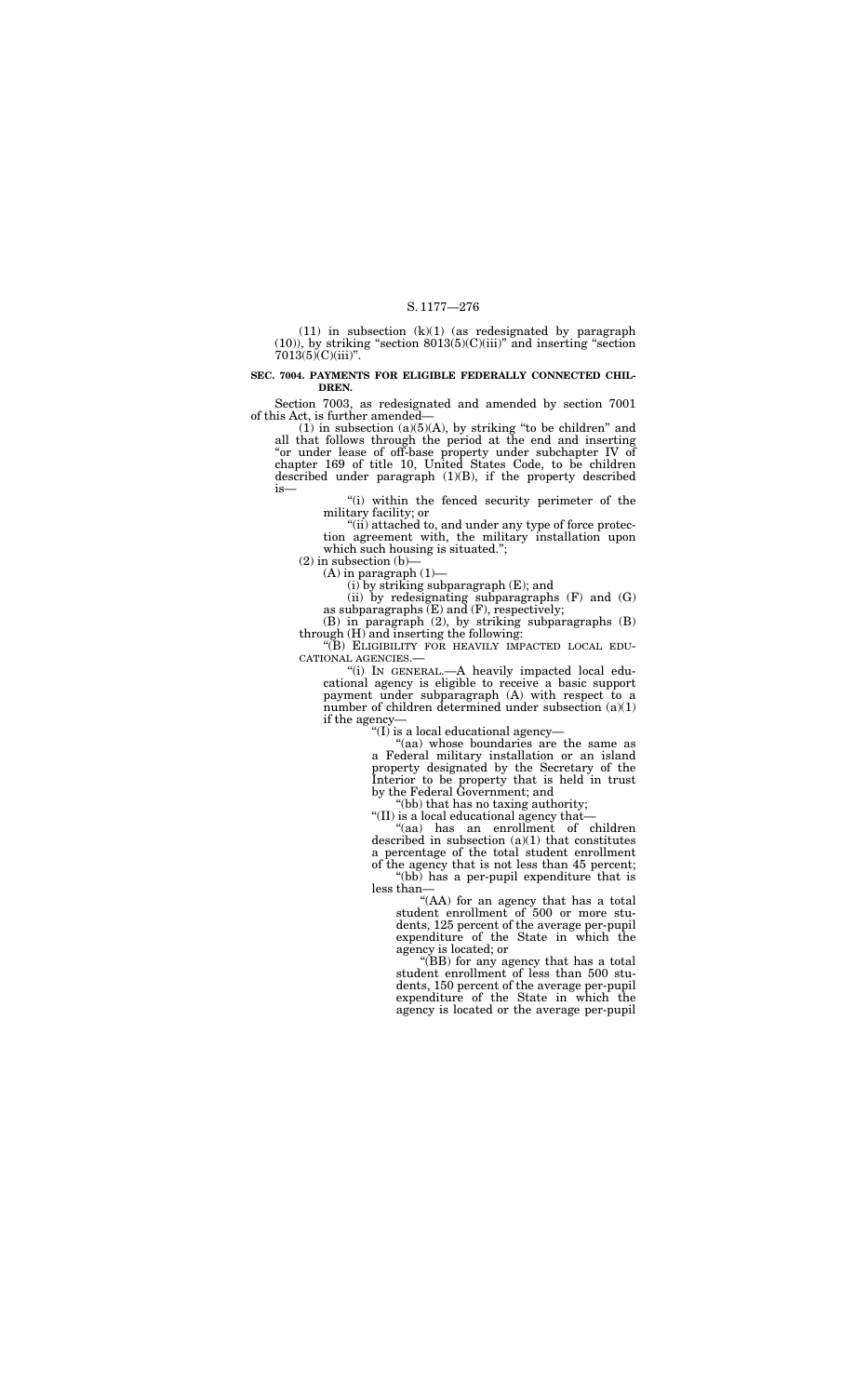expenditure of 3 or more comparable local educational agencies in the State in which the agency is located; and

"(cc) is an agency that has a tax rate for general fund purposes that is not less than 95 percent of the average tax rate for general fund purposes of comparable local educational agencies in the State;

''(III) is a local educational agency that—

''(aa) has a tax rate for general fund purposes which is not less than 125 percent of the average tax rate for general fund purposes for comparable local educational agencies in the State; and

''(bb)(AA) has an enrollment of children described in subsection  $(a)(1)$  that constitutes a percentage of the total student enrollment of the agency that is not less than 30 percent; or

" $(IV)$  is a local educational agency that has a total student enrollment of not less than 25,000 students, of which—

''(aa) not less than 50 percent are children described in subsection  $(a)(1)$ ; and

''(bb) not less than 5,000 of such children are children described in subparagraphs (A) and  $(B)$  of subsection  $(a)(1)$ ; or

"(V) is a local educational agency that-

''(aa) has an enrollment of children described in subsection (a)(1) including, for purposes of determining eligibility, those children described in subparagraphs (F) and (G) of such subsection, that is not less than 35 percent of the total student enrollment of the agency;<br>"(bb)

''(BB) has an enrollment of children described in subsection (a)(1) that constitutes a percentage of the total student enrollment of the agency that is not less than 20 percent, and for the 3 fiscal years preceding the fiscal year for which the determination is made, the average enrollment of children who are not described in subsection (a)(1) and who are eligible for a free or reduced price lunch under the Richard B. Russell National School Lunch Act constitutes a percentage of the total student enrollment of the agency that is not less than 65 percent;

has a per-pupil expenditure described in subclause  $(II)(b\bar{b})$  (except that a local educational agency with a total student enrollment of less than 350 students shall be deemed to have satisfied such per-pupil expenditure requirement) and has a tax rate for general fund purposes which is not less than 95 percent of the average tax rate for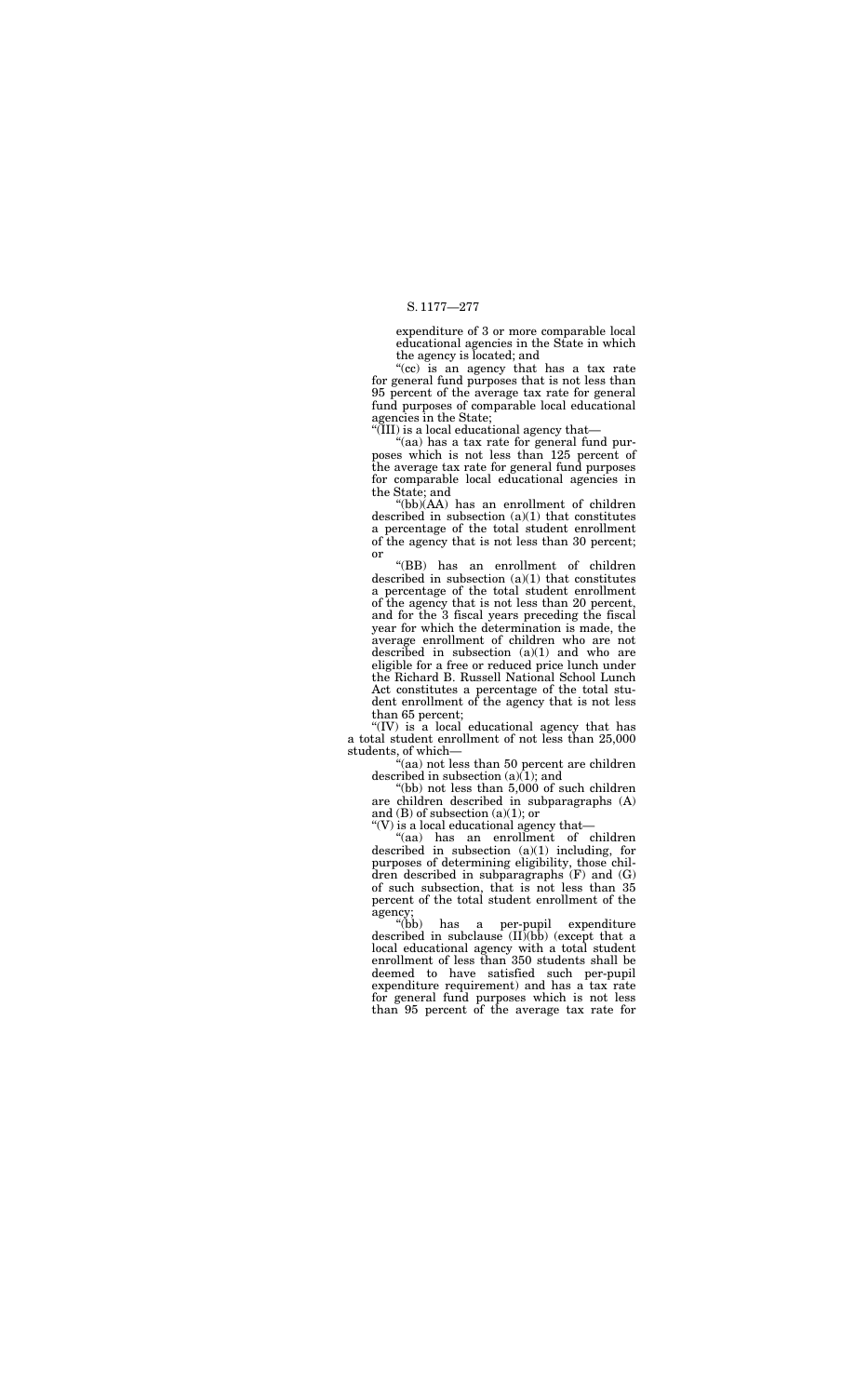''(cc) was eligible to receive assistance under subparagraph (A) for fiscal year 2001. "(ii) LOSS OF ELIGIBILITY.

general fund purposes for comparable local educational agencies in the State; and

''(I) IN GENERAL.—Subject to subclause (II), a heavily impacted local educational agency that met the requirements of clause (i) for a fiscal year shall be ineligible to receive a basic support payment under subparagraph (A) if the agency fails to meet the requirements of clause (i) for a subsequent fiscal year, except that such agency shall continue to receive a basic support payment under this paragraph for the fiscal year for which the ineligibility determination is made.

''(II) LOSS OF ELIGIBILITY DUE TO FALLING BELOW 95 PERCENT OF THE AVERAGE TAX RATE FOR GENERAL FUND PURPOSES.—In the case of a heavily impacted local educational agency described in subclause  $(II)$  or  $(V)$  of clause  $(i)$  that is eligible to receive a basic support payment under subparagraph (A), but that has had, for 2 consecutive fiscal years, a tax rate for general fund purposes that falls below 95 percent of the average tax rate for general fund purposes of comparable local educational agencies in the State, such agency shall be determined to be ineligible under clause (i) and ineligible to receive a basic support payment under subparagraph (A) for each fiscal year succeeding such 2 consecutive fiscal years for which the agency has such a tax rate for general fund purposes, and until the fiscal year for which the agency resumes such eligibility in accordance with clause (iii).

"(iii) RESUMPTION OF ELIGIBILITY.-A heavily impacted local educational agency described in clause (i) that becomes ineligible under such clause for 1 or more fiscal years may resume eligibility for a basic support payment under this paragraph for a subsequent fiscal year only if the agency meets the requirements of clause (i) for that subsequent fiscal year, except that such agency shall not receive a basic support payment under this paragraph until the fiscal year succeeding the fiscal year for which the eligibility determination is made.

''(III) TAKEN OVER BY STATE BOARD OF EDU-CATION.—In the case of a heavily impacted local educational agency that is eligible to receive a basic support payment under subparagraph (A), but that has been taken over by a State board of education in any 2 previous years, such agency shall be deemed to maintain heavily impacted status for 2 fiscal years following the date of enactment of the Every Student Succeeds Act.

''(C) MAXIMUM AMOUNT FOR HEAVILY IMPACTED LOCAL EDUCATIONAL AGENCIES.—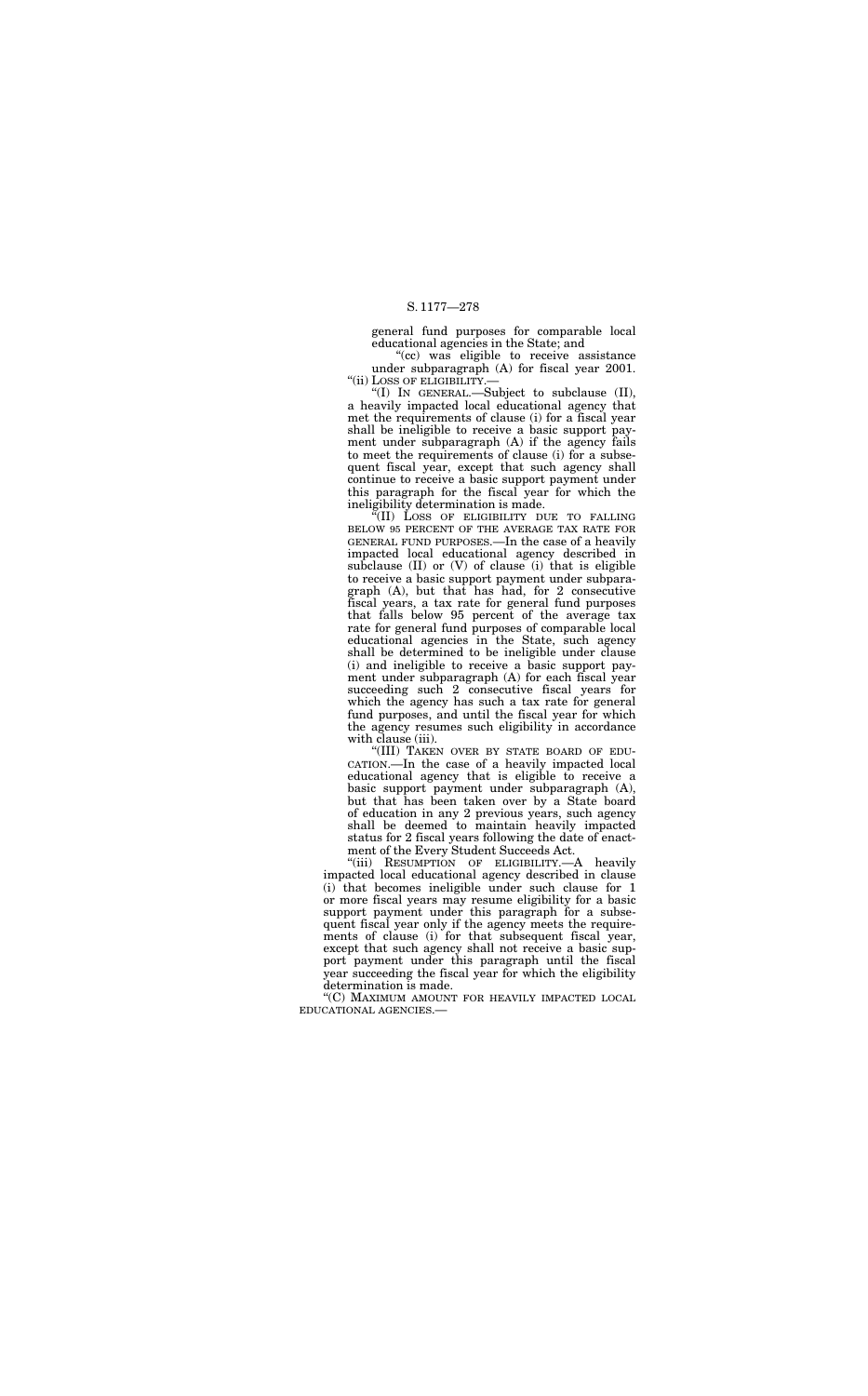''(i) IN GENERAL.—Except as provided in subparagraph (D), the maximum amount that a heavily impacted local educational agency is eligible to receive under this paragraph for any fiscal year is the sum of the total weighted student units, as computed under subsection  $(a)(2)$  and subject to clause  $(ii)$ , multiplied by the greater of—

''(I) four-fifths of the average per-pupil expenditure of the State in which the local educational agency is located for the third fiscal year preceding the fiscal year for which the determination is made; or

''(II) four-fifths of the average per-pupil expenditure of all of the States for the third fiscal year preceding the fiscal year for which the determination is made.

''(ii) CALCULATION OF WEIGHTED STUDENT UNITS.— ''(I) IN GENERAL.— ''(aa) PERCENTAGE ENROLLMENT.—For a

''(II) ENROLLMENT OF 100 OR FEWER CHIL-DREN.—For a local educational agency that has an enrollment of 100 or fewer children described in subsection  $(a)(1)$ , the Secretary shall calculate the total number of weighted student units for purposes of subsection  $(a)(2)$  by multiplying the

number of such children by a factor of 1.75.<br>
"(III) ENROLLMENT OF MORE THAN 100 CHIL-DREN BUT LESS THAN 1000.-For a local educational agency that is not described under subparagraph  $(\overline{B})(i)\tilde{I}$  and has an enrollment of more than 100 but not more than 1,000 children described in subsection  $(a)(1)$ , the Secretary shall calculate the total number of weighted student units for purposes of subsection  $(a)(2)$  by multiplying the number of such children by a factor of 1.25.

local educational agency in which 35 percent or more of the total student enrollment of the schools of the agency are children described in subparagraph  $(D)$  or  $(E)$  (or a combination thereof) of subsection (a)(1), and that has an enrollment of children described in subparagraph (A), (B), or (C) of such subsection equal to at least 10 percent of the agency's total enrollment, the Secretary shall calculate the weighted student units of those children described in subparagraph (D) or (E) of such subsection by multiplying the number of such children by a factor of 0.55.

''(bb) EXCEPTION.—Notwithstanding item (aa), a local educational agency that received a payment under this paragraph for fiscal year 2013 shall not be required to have an enrollment of children described in subparagraph (A), (B), or (C) of subsection  $(a)(1)$  equal to at least 10 percent of the agency's total enrollment and shall be eligible for the student weight as provided for in item (aa).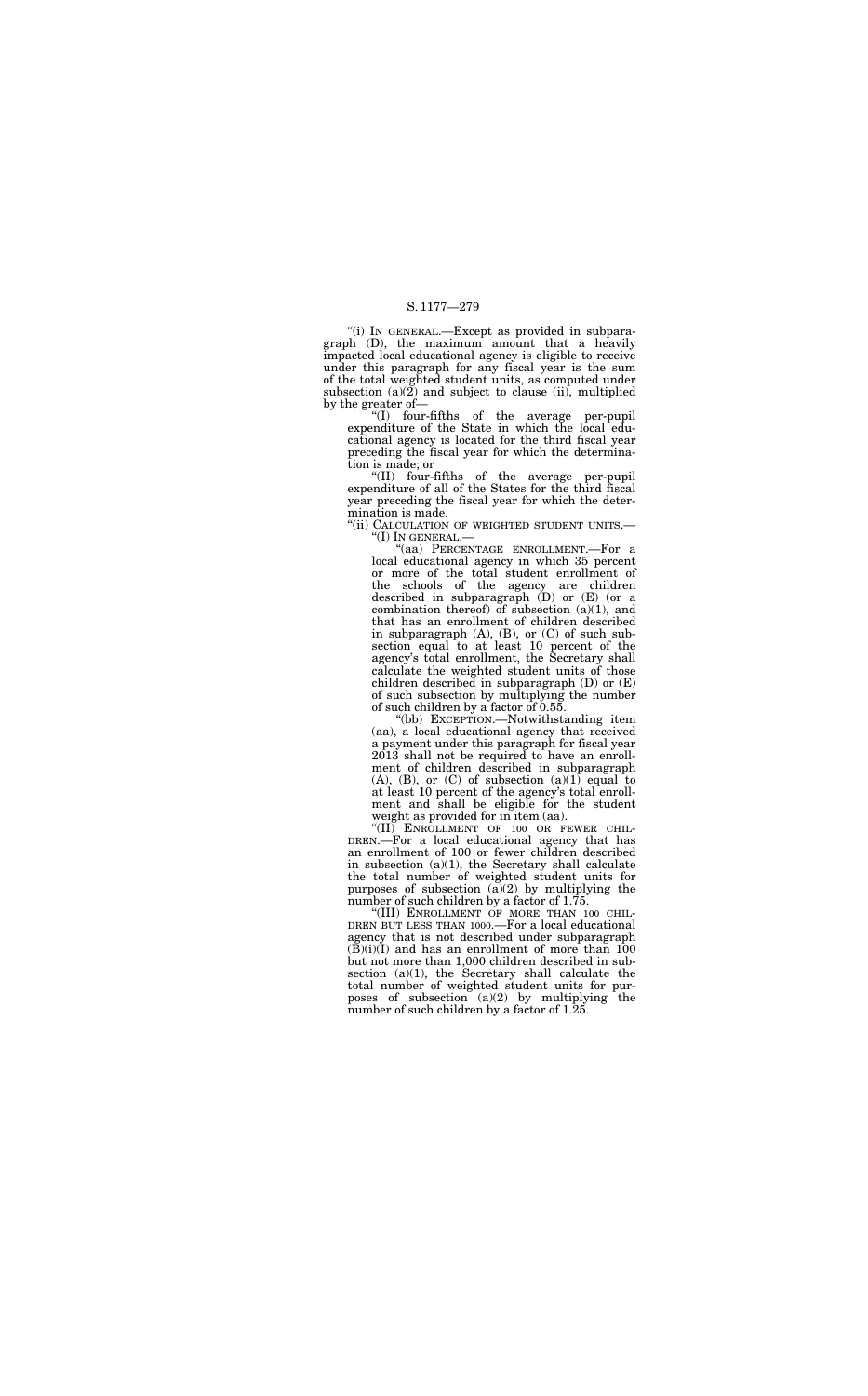''(D) MAXIMUM AMOUNT FOR LARGE HEAVILY IMPACTED LOCAL EDUCATIONAL AGENCIES.—

"(i) In GENERAL.-

''(I) FORMULA.—Subject to clause (ii), the maximum amount that a heavily impacted local educational agency described in subclause (II) is eligible to receive under this paragraph for any fiscal year shall be determined in accordance with the formula described in paragraph (1)(C).

"(ii) FACTOR.—For purposes of calculating the maximum amount described in clause (i), the factor used in determining the weighted student units under subsection (a)(2) with respect to children described in subparagraphs  $(A)$  and  $(B)$  of subsection  $(a)(1)$  shall be 1.35.

''(II) HEAVILY IMPACTED LOCAL EDUCATIONAL AGENCY.—A heavily impacted local educational agency described in this subclause is a local educational agency that has a total student enrollment of not less than 25,000 students, of which not less than 50 percent are children described in subsection  $(a)(1)$  and not less than 5,000 of such children are children described in subparagraphs (A) and (B) of subsection (a)(1).

"(F) DETERMINATION OF AVERAGE TAX RATES FOR GEN-ERAL FUND PURPOSES.—

''(E) DATA.—For purposes of providing assistance under this paragraph, the Secretary shall use student, revenue, expenditure, and tax data from the third fiscal year preceding the fiscal year for which the local educational agency is applying for assistance under this paragraph.

''(i) IN GENERAL.—Except as provided in clause (ii), for the purpose of determining the average tax rates for general fund purposes for local educational agencies in a State under this paragraph, the Secretary shall use either—

''(I) the average tax rate for general fund purposes for comparable local educational agencies, as determined by the Secretary in regulations; or

''(II) the average tax rate of all the local educational agencies in the State.

"(ii) FISCAL YEARS 2010-2015.-

''(I) IN GENERAL.—For fiscal years 2010 through 2015, any local educational agency that was found ineligible to receive a payment under subparagraph (A) because the Secretary determined that it failed to meet the average tax rate requirement for general fund purposes in subparagraph (B)(i)(II)(cc), shall be considered to have met that requirement, if its State determined, through an alternate calculation of average tax rates for general fund purposes, that such local educational agency met that requirement.

''(II) SUBSEQUENT FISCAL YEARS AFTER 2015.— For any succeeding fiscal year after 2015, any local educational agency identified in subclause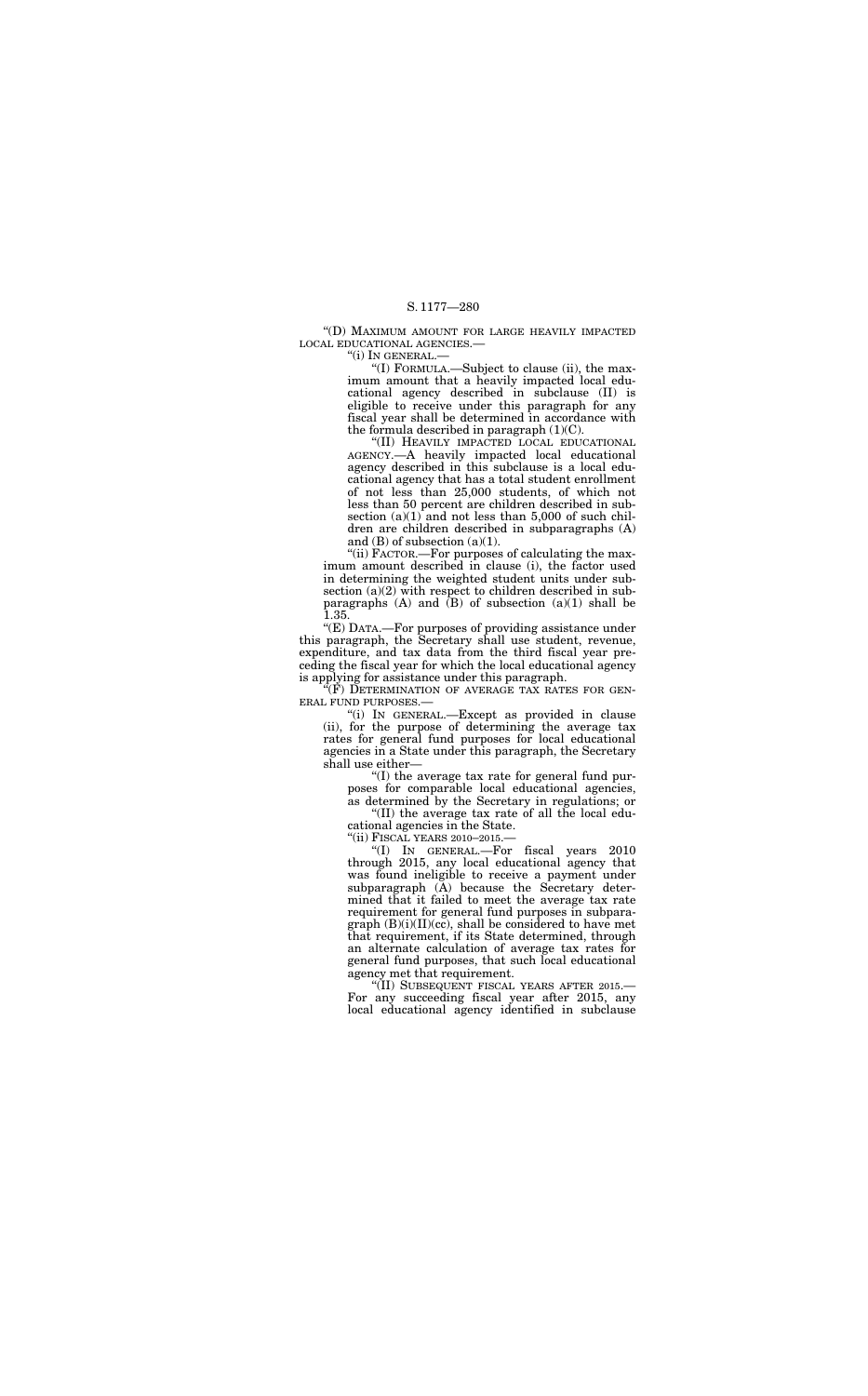(I) may continue to have its State use that alternate methodology to calculate whether the average tax rate requirement for general fund purposes under subparagraph  $(B)(i)(II)(cc)$  is met.

''(III) AVAILABILITY OF FUNDS.—Notwithstanding any other provision of law limiting the period during which the Secretary may obligate funds appropriated for any fiscal year after 2012, the Secretary shall reserve a total of \$14,000,000 from funds that remain unobligated under this section from fiscal years 2015 or 2016 in order to make payments under this clause for fiscal years 2011 through 2014.

"(G) ELIGIBILITY FOR HEAVILY IMPACTED LOCAL EDUCATIONAL AGENCIES AFFECTED BY PRIVATIZATION OF MILL-TARY HOUSING.—<br>"(i) ELIGIBILITY.—For any fiscal year, a heavily

"(ii) AMOUNT OF PAYMENT.—The amount of a payment to a heavily impacted local educational agency for a fiscal year by reason of the application of clause (i), and calculated in accordance with subparagraph (C) or (D), as the case may be, shall be based on the number of children in average daily attendance in the schools of such agency for the fiscal year and under the same provisions of subparagraph  $(C)$  or  $(D)$ under which the agency was paid during the prior fiscal year.

"(iii) CONVERSION OF MILITARY HOUSING UNITS TO PRIVATE HOUSING DESCRIBED.—For purposes of clause (i), 'conversion of military housing units to private housing' means the conversion of military housing units to private housing units pursuant to subchapter IV of chapter 169 of title 10, United States Code, or pursuant to any other related provision of law.'';  $(C)$  in paragraph  $(3)$ -

impacted local educational agency that received a basic support payment under this paragraph for the prior fiscal year, but is ineligible for such payment for the current fiscal year under subparagraph (B) due to the conversion of military housing units to private housing described in clause (iii), or as the direct result of base realignment and closure or modularization as determined by the Secretary of Defense and force structure change or force relocation, shall be deemed to meet the eligibility requirements under subparagraph (B) for the period during which the housing units are undergoing such conversion or during such time as activities associated with base closure and realignment, modularization, force structure change, or force relocation are ongoing.

"(iii) In the case of a local educational agency providing a free public education to students enrolled in kindergarten through grade 12, that enrolls students described in subparagraphs  $(A)$ ,  $(B)$ , and  $(D)$  of subsection  $(a)(1)$  only in grades 9 through 12, and that received a final payment

(i) in subparagraph (B), by striking clause (iii) and inserting the following: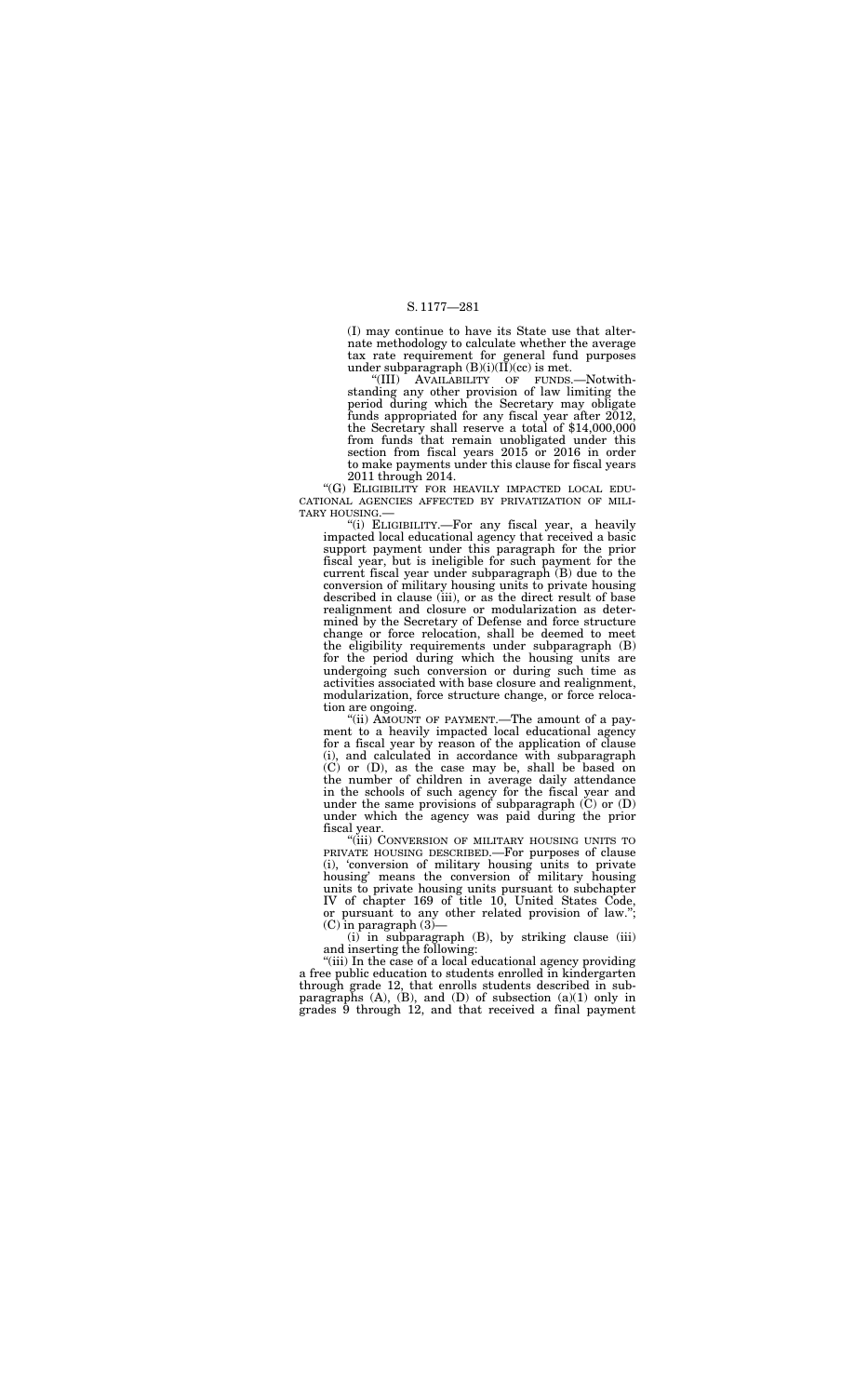for fiscal year 2009 calculated under section 8003(b)(3) (as such section was in effect on the day before the date of enactment of the Every Student Succeeds Act) for students in grades 9 through 12, the Secretary shall, in calculating the agency's payment, consider only that portion of such agency's total enrollment of students in grades 9 through 12 when calculating the percentage under clause (i)(I) and only that portion of the total current expenditures attributed to the operation of grades 9 through 12 in such agency when calculating the percentage under clause  $(i)(II).$ "

(ii) in subparagraph (C), by striking ''subparagraph (D) or (E) of paragraph (2), as the case may be'' and inserting "subparagraph (C) or (D) of paragraph (2), as the case may be''; and

(iii) by striking subparagraph (D) and inserting the following:

"(ii) the difference between the full amount computed under paragraph (1) or (2) (as the case may be) for the agency and the amount of the threshold payment (as calculated under subparagraphs (B) or  $(C)$ ) of the agency, except that no local educational agency shall receive more than 100 percent of the maximum payment calculated under subparagraph (C) or (D) of paragraph (2).

''(D) RATABLE DISTRIBUTION.—For fiscal years described in subparagraph (A), for which the sums available exceed the amount required to pay each local educational agency 100 percent of its threshold payment, the Secretary shall distribute the excess sums to each eligible local educational agency that has not received its full amount computed under paragraphs (1) or (2) (as the case may be) by multiplying—

"(E) INSUFFICIENT PAYMENTS.-For each fiscal year described in subparagraph (A) for which the sums appropriated are insufficient to pay each local educational agency all of the local educational agency's threshold payment described in subparagraph (B), the Secretary shall ratably reduce the payment to each local educational agency under this paragraph.

"(i) INCREASES BASED ON INSUFFICIENT FUNDS.-If additional funds become available under 7014(b) for making payments under paragraphs (1) and (2) and those funds are not sufficient to increase each local

''(i) a percentage, the denominator of which is the difference between the full amount computed under paragraph (1) or (2) (as the case may be) for all local educational agencies and the amount of the threshold payment (as calculated under subparagraphs (B) and (C)) of all local educational agencies, and the numerator of which is the aggregate of the excess sums, by

''(F) INCREASES.—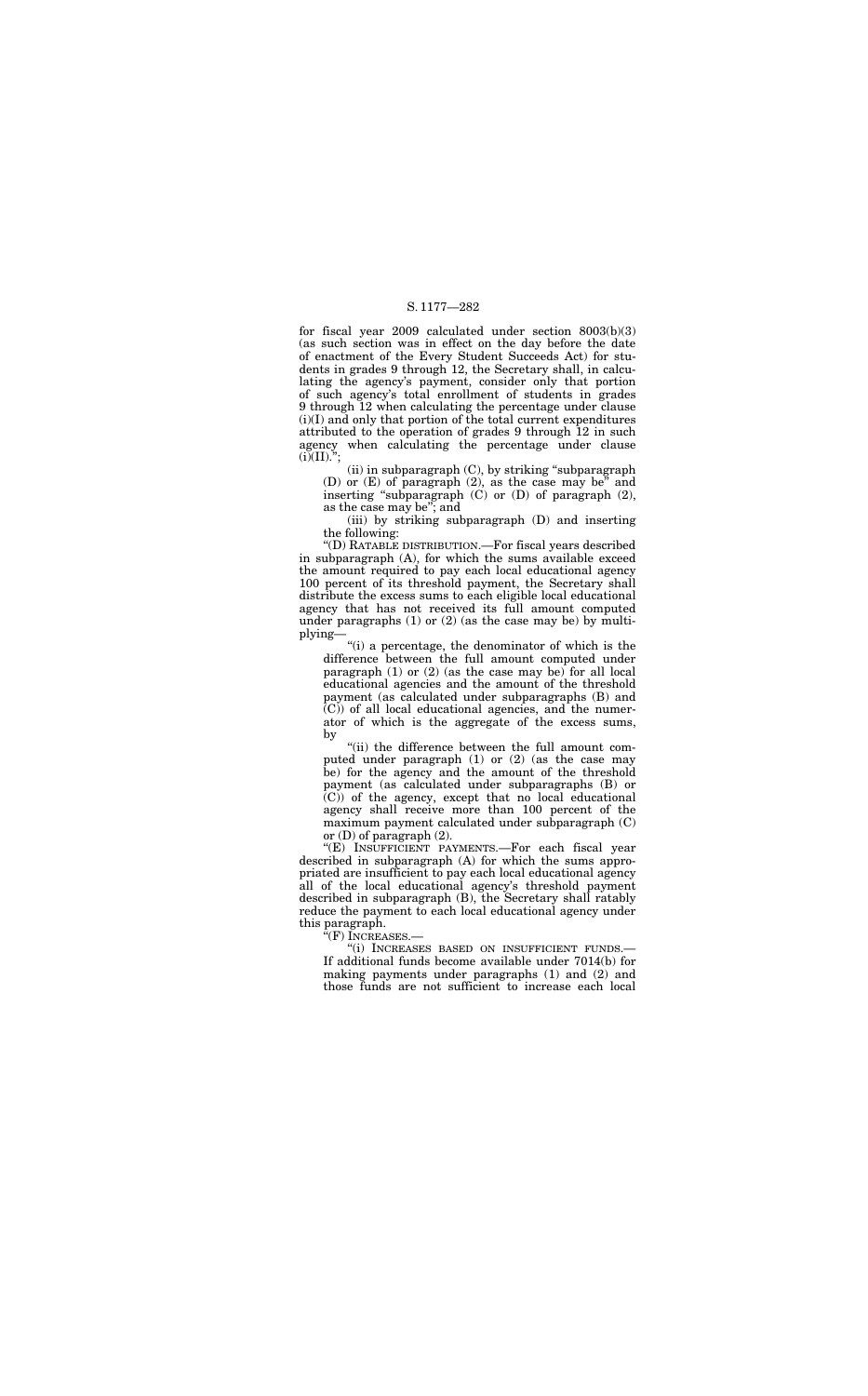educational agency's threshold payment above 100 percent of its threshold payment described in subparagraph (B), payments that were reduced under subparagraph (E) shall be increased by the Secretary on the same basis as such payments were reduced.

''(G) PROVISION OF TAX RATE AND RESULTING PERCENT-AGE.—As soon as practicable following the payment of funds under paragraph (2) to an eligible local educational agency, the Secretary shall provide the local educational agency with a description of-

''(ii) INCREASES BASED ON SUFFICIENT FUNDS.—If additional funds become available under section 7014(b) for making payments under paragraphs (1) and (2) and those funds are sufficient to increase each local educational agency's threshold payment above 100 percent of its threshold payment described in subparagraph (B), the payment for each local educational agency shall be 100 percent of its threshold payment. The Secretary shall then distribute the excess sums to each eligible local educational agency in accordance with subparagraph (D).

"(i) the tax rate of the local educational agency; and

"(ii) the percentage such tax rate represents of the average tax rate for general fund purposes of comparable local educational agencies in the State as determined under subclauses  $(II)(cc)$ ,  $III(aa)$ , or  $(V)(bb)$  of paragraph  $(2)(B)(i)$  (as the case may be)."; and

(ii) in subparagraph (B), by striking ''subparagraph (D) or  $(E)$ " and inserting "subparagraph  $(C)$  or  $(D)$ ";

 $(3)$  in subsection  $(c)$ , by striking paragraph  $(2)$  and inserting the following:

> $(ii)(I)$  of not less than 10 percent of children described in—

"(aa) subparagraph  $(A)$ ,  $(B)$ ,  $(C)$ , or  $(D)$ of subsection  $(a)(1)$ ; or

"(bb) subparagraphs  $(F)$  and  $(G)$  of subsection  $(a)(1)$ , but only to the extent that such children are civilian dependents of employees of the Department of Defense or the Department of the Interior; or

(D) in paragraph (4)—

 $(i)$  in subparagraph  $(A)$ , by striking "through  $(D)$ " and inserting  $\operatorname{and}$  (C)"; and

''(2) EXCEPTION.—Calculation of payments for a local educational agency shall be based on data from the fiscal year for which the agency is making an application for payment if such agency—

''(A) is newly established by a State, for the first year of operation of such agency only;

''(B) was eligible to receive a payment under this section for the previous fiscal year and has had an overall increase in enrollment (as determined by the Secretary in consultation with the Secretary of Defense, the Secretary of the Interior, or the heads of other Federal agencies)—

''(II) of not less than 100 of such children; and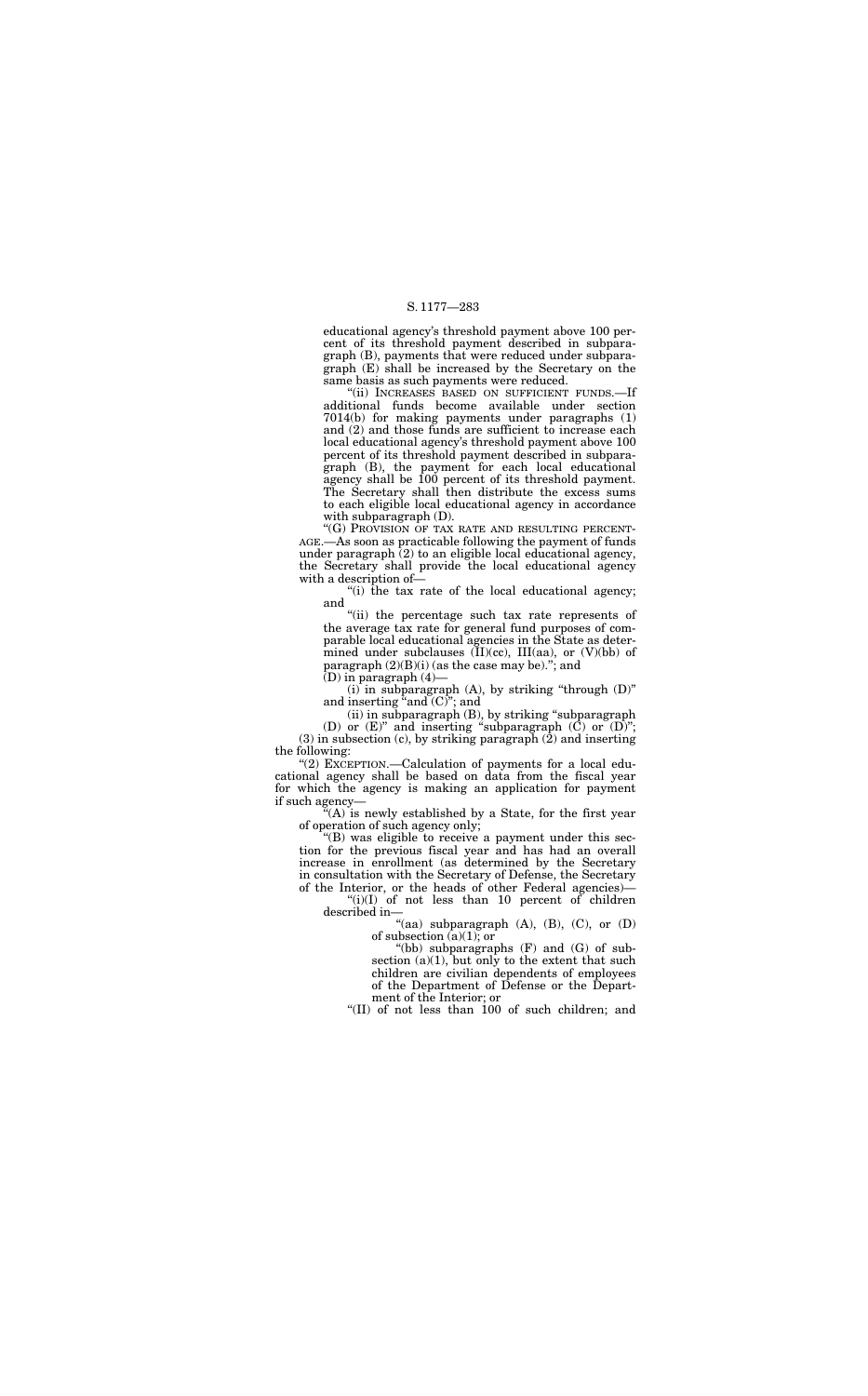"(ii) that is the direct result of closure or realignment of military installations under the base closure process or the relocation of members of the Armed Forces and civilian employees of the Department of Defense as part of the force structure changes or movements of units or personnel between military installations or because of actions initiated by the Secretary of the Interior or the head of another Federal agency; or

"(i) of not less than 10 percent of children described in subsection  $(a)(1)$  or not less than 100 of such children; and

"(ii) that is the direct result of the closure of a local educational agency that received a payment under

subsection  $(b)(1)$  or  $(b)(2)$  for the previous fiscal year."; (4) in subsection (d)(1), by striking "section  $8014(c)$ " and inserting "section  $7014(c)$ ";

 $(5)$  in subsection  $(e)$ 

''(C) was eligible to receive a payment under this section for the previous fiscal year and has had an increase in enrollment (as determined by the Secretary)—

"(2) AMOUNT OF REDUCTION.—Subject to paragraph (3), A local educational agency described in paragraph (1) shall receive—

"(A) for the first year for which the reduced payment is determined, an amount that is not less than 90 percent of the total amount that the local educational agency received under subsection (b) for the previous fiscal year;

(A) by redesignating paragraph (3) as paragraph (4); (B) by striking paragraphs  $(1)$  and  $(2)$  and inserting the following:

''(3) SPECIAL RULE.—For any fiscal year for which a local educational agency would receive a payment under subsection (b) in excess of the amount determined under paragraph (2), the payment received by the local educational agency for such fiscal year shall be calculated under paragraph (1) or (2) of subsection (b)."; and

''(1) IN GENERAL.—In the case of any local educational agency eligible to receive a payment under subsection (b) whose calculated payment amount for a fiscal year is reduced by 20 percent, as compared to the amount received for the previous fiscal year, the Secretary shall pay the local educational agency, for the year of the reduction and the following 2 years, the amount determined under paragraph (2).

''(B) for the second year following such reduction, an amount that is not less than 85 percent of the total amount that the local educational agency received under subparagraph (A); and

" $(C)$  for the third year following such reduction, an amount that is not less than 80 percent of the total amount that the local educational agency received under subpara $graph(B)$ .

(6) by striking subsection (g).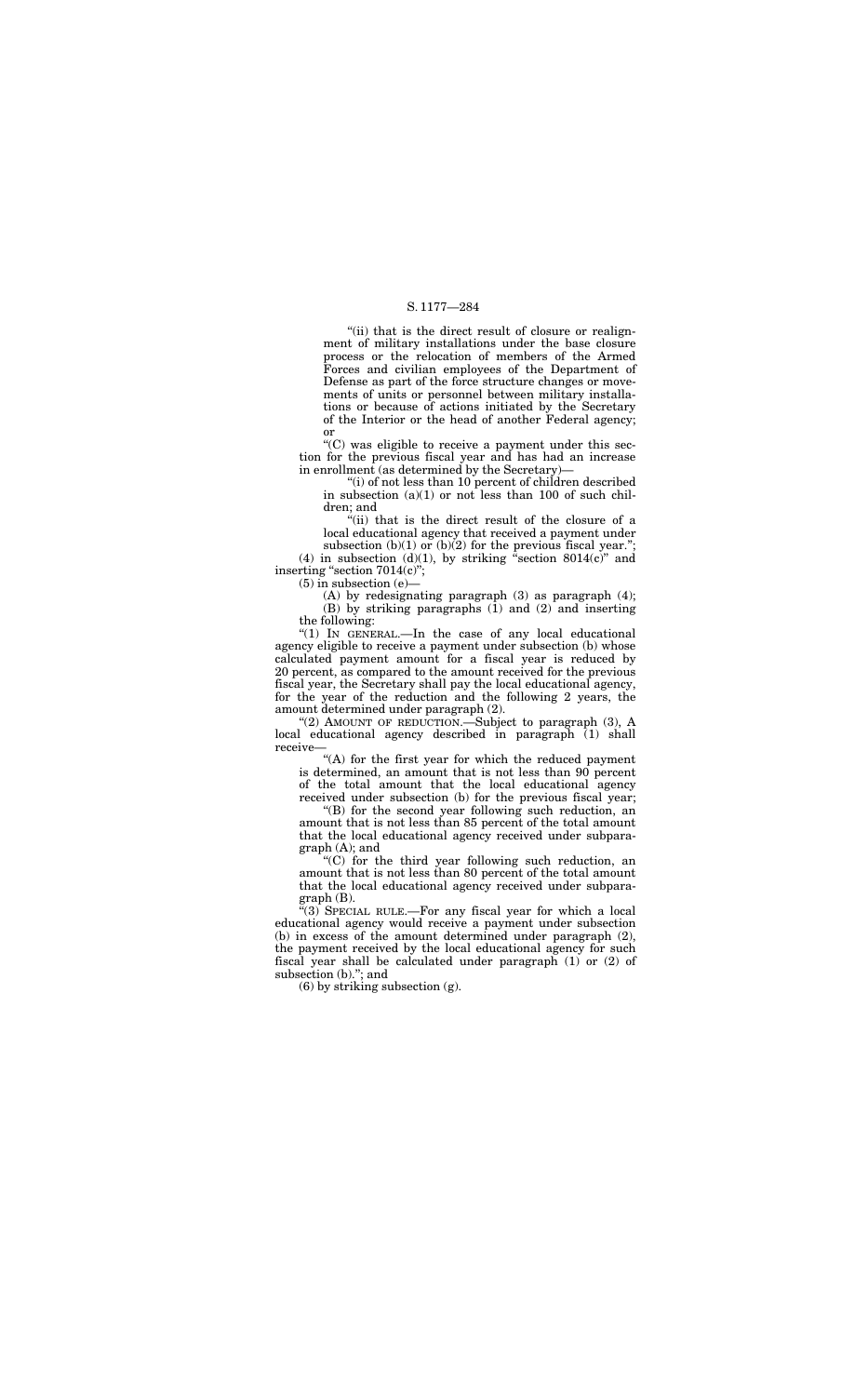#### **SEC. 7005. POLICIES AND PROCEDURES RELATING TO CHILDREN RESIDING ON INDIAN LANDS.**

Section 7004(e)(9), as redesignated and amended by section 7001 of this Act, is further amended by striking ''Affairs'' both places the term appears and inserting ''Education''.

#### **SEC. 7006. APPLICATION FOR PAYMENTS UNDER SECTIONS 7002 AND 7003.**

Section 7005, as redesignated and amended by section 7001 of this Act, is further amended—

(1) in the section heading, by striking ''**8002 AND 8003**'' and inserting ''**7002 AND 7003**'';

(2) by striking "or 8003" each place it appears and inserting "or 7003";

 $(3)$  in subsection  $(b)$ —

(A) in the matter preceding paragraph (1), by striking '', and shall contain such information,''; and

(A) in paragraph  $(3)(C)(i)(I)$ , by adding at the end the following:

(B) by striking ''section 8004'' and inserting ''section 7004''; and

(4) in subsection (d)(2), by striking "section  $8003(e)$ " and inserting "section 7003(e)";

> "(cc) Not less than 10 percent of the property acreage in the agency is exempt from State and local taxation under Federal law.''; and

(i) in the matter preceding subparagraph (A), by striking ", in such manner, and accompanied by such information" and inserting "and in such manner";

#### **SEC. 7007. CONSTRUCTION.**

Section 7007, as redesignated and amended by section 7001 of this Act, is further amended—

 $(1)$  in subsection  $(a)$ 

 $(A)$  in paragraph  $(3)(A)(i)$ —

(i) by redesignating the first subclause (II) as subclause (I);

(ii) in subclause (II), by striking "section  $8008(a)$ " and inserting "section 7008(a)"; and

(B) in paragraph  $(4)$ , by striking "section  $8013(3)$ " and inserting "section 7013(3)"; and

 $(2)$  in subsection  $(b)$ -

(B) in paragraph (6)—

(ii) in subparagraph (A), by inserting before the period at the end the following: '', and containing such additional information as may be necessary to meet any award criteria for a grant under this subsection as provided by any other Act''; and

(iii) by striking subparagraph (F).

#### **SEC. 7008. FACILITIES.**

Section 7008(a), as redesignated by section 7001 of this Act, is amended by striking "section 8014(f)" and inserting "section 7014(e)''.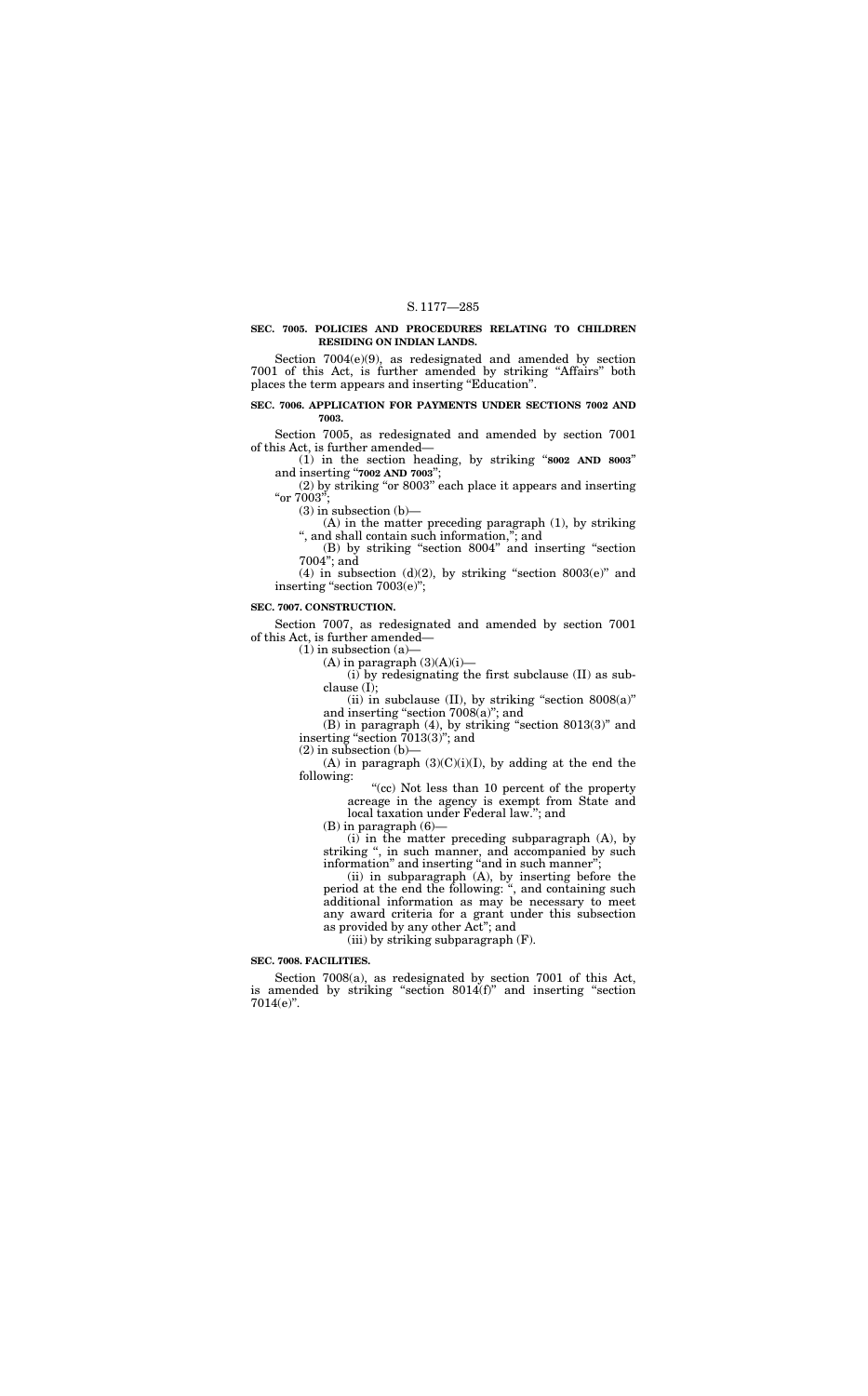#### **SEC. 7009. STATE CONSIDERATION OF PAYMENTS IN PROVIDING STATE AID.**

Section 7009, as redesignated and amended by section 7001 of this Act, is further amended—

(1) by striking "section  $8011(a)$ " each place it appears and inserting "section 7011(a)";

 $(2)$  in subsection  $(b)(1)$ –

(A) by striking "or  $8003(b)$ " and inserting "or  $7003(b)$ "; and

(B) by striking "section  $8003(a)(2)(B)$ " and inserting "section  $7003(a)(2)(B)$ "; and

(3) in subsection  $(c)(1)(B)$ , by striking "and contain the information" and inserting "that" after "form".

(A) in paragraph (1), in the paragraph heading, by striking " $8003(a)(1)$ " and inserting " $7003(a)(1)$ ";

(B) in paragraph  $(2)(D)$ , by striking "section 8009(b)" and inserting ''section 7009(b)''; and

(2) in subsection  $(d)(2)$ , by striking "section 8014" and inserting "section 7014".

Section 7011(a), as redesignated by section 7001 of this Act, is amended by striking "or under the Act" and all that follows through " $1994$ ".

### **SEC. 7010. FEDERAL ADMINISTRATION.**

Section 7010, as redesignated and amended by section 7001 of this Act, is further amended—

 $(1)$  in subsection  $(c)$ 

 $(A)$  in clause (ii), by striking subclause (III) and inserting the following:

#### **SEC. 7011. ADMINISTRATIVE HEARINGS AND JUDICIAL REVIEW.**

#### **SEC. 7012. DEFINITIONS.**

Section 7013, as redesignated by section 7001 of this Act, is amended—

(1) in paragraph (1), by striking ''and Marine Corps'' and inserting ''Marine Corps, and Coast Guard'';

 $(2)$  in paragraph  $(4)$ , by striking "and title VI";

(3) in paragraph  $(5)(A)$ -

''(III) conveyed at any time under the Alaska Native Claims Settlement Act to a Native individual, Native group, or village or regional corporation (including single family occupancy properties that may have been subsequently sold or leased to a third party), except that property that is conveyed under such Act—

''(aa) that is not taxed is, for the purposes of this paragraph, considered tax-exempt due to Federal law; and

''(bb) is considered Federal property for the purpose of this paragraph if the property is located within a Regional Educational Attendance Area that has no taxing power;''; and

(B) in clause (iii)—

(i) in subclause (II), by striking ''Stewart B. McKinney Homeless Assistance Act'' and inserting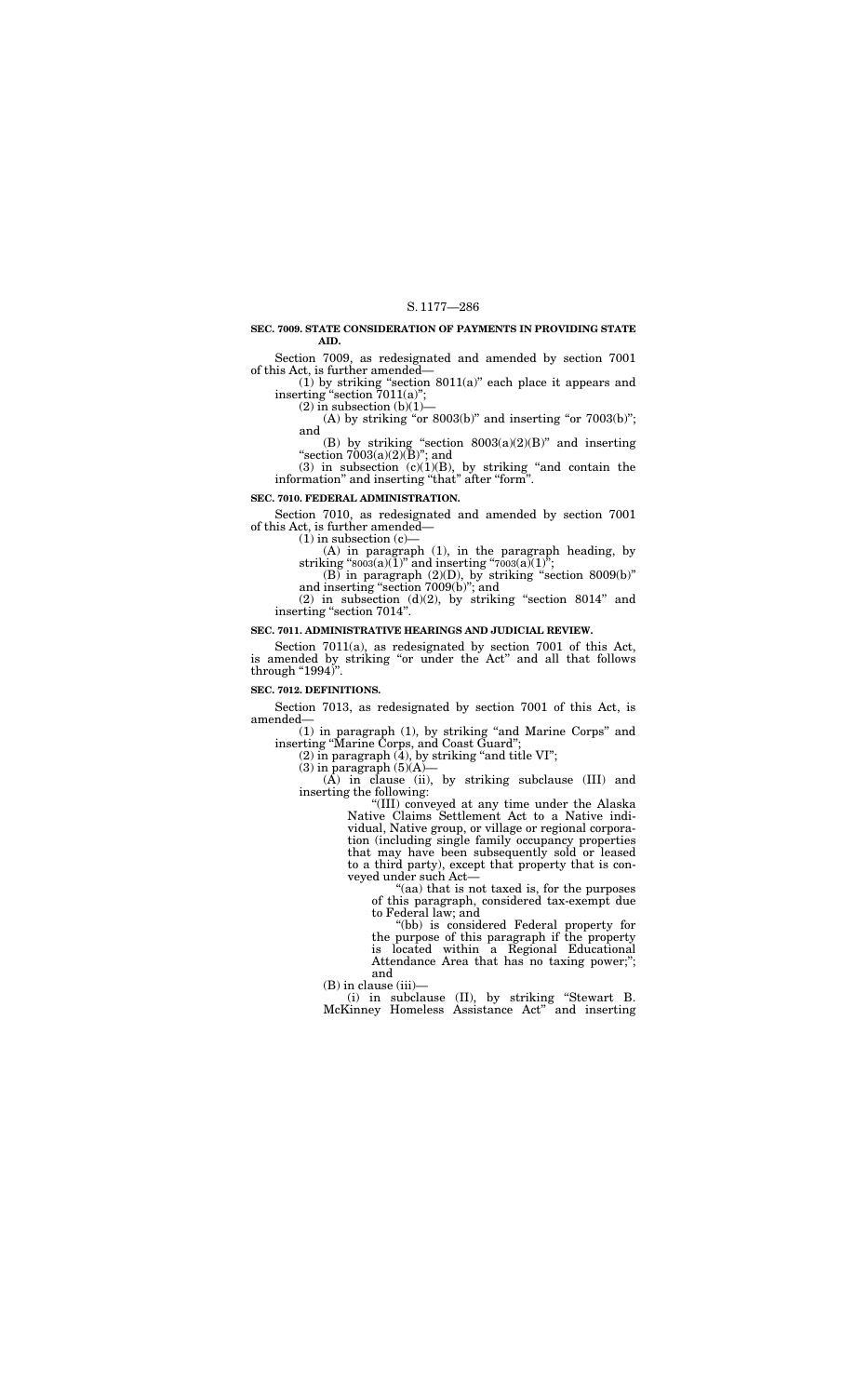''McKinney-Vento Homeless Assistance Act (42 U.S.C. 11411)''; and

(ii) by striking subclause (III) and inserting the following:

''(III) used for affordable housing assisted under the Native American Housing Assistance and Self-Determination Act of 1996 (25 U.S.C. 4101 et seq.); or''.

#### **SEC. 7013. AUTHORIZATION OF APPROPRIATIONS.**

 $(1)$  in subsection (a), by striking "\$32,000,000 for fiscal year 2000 and such sums as may be necessary for each of the seven succeeding fiscal years'' and inserting ''\$66,813,000 for each of fiscal years 2017 through 2019, and \$71,997,917 for fiscal year 2020'';

Section 7014, as amended and redesignated by section 7001 of this Act, is further amended—

 $(2)$  in subsection  $(b)$ , by striking "\$809,400,000 for fiscal year 2000 and such sums as may be necessary for each of the seven succeeding fiscal years" and inserting "\$1,151,233,000 for each of fiscal years 2017 through 2019, and \$1,240,572,618 for fiscal year 2020'';

 $(3)$  in subsection  $(c)$ —

(A) by striking "section 8003(d)" and inserting "section 7003(d)''; and

(5) in subsection (d) (as redesignated by paragraph  $(4)$ )— (A) by striking ''section 8007'' and inserting ''section 7007''; and

(B) by striking ''\$50,000,000 for fiscal year 2000 and such sums as may be necessary for each of the seven succeeding fiscal years" and inserting "\$48,316,000 for each of fiscal years 2017 through 2019, and \$52,065,487 for fiscal year 2020'';

(4) by redesignating subsections (e) and (f) as subsections (d) and (e), respectively;

(B) by striking ''\$10,052,000 for fiscal year 2000 and such sums as may be necessary for fiscal year 2001, \$150,000,000 for fiscal year 2002, and such sums as may be necessary for each of the five succeeding fiscal years'' and inserting ''\$17,406,000 for each of fiscal years 2017 through 2019, and  $$18,756,765$  for fiscal year 2020"; and (6) in subsection (e) (as redesignated by paragraph  $(4)$ )— (A) by striking ''section 8008'' and inserting ''section 7008''; and

(B) by striking ''\$5,000,000 for fiscal year 2000 and such sums as may be necessary for each of the seven succeeding fiscal years" and inserting "\$4,835,000 for each of fiscal years 2017 through 2019, and \$5,210,213 for fiscal year 2020''.

# **TITLE VIII—GENERAL PROVISIONS**

### **SEC. 8001. GENERAL PROVISIONS.**

(a) TITLE IX REDESIGNATIONS.—Title IX (20 U.S.C. 7801 et seq.) (as amended by sections 2001 and 4001 of this Act) is redesignated as title VIII and further amended—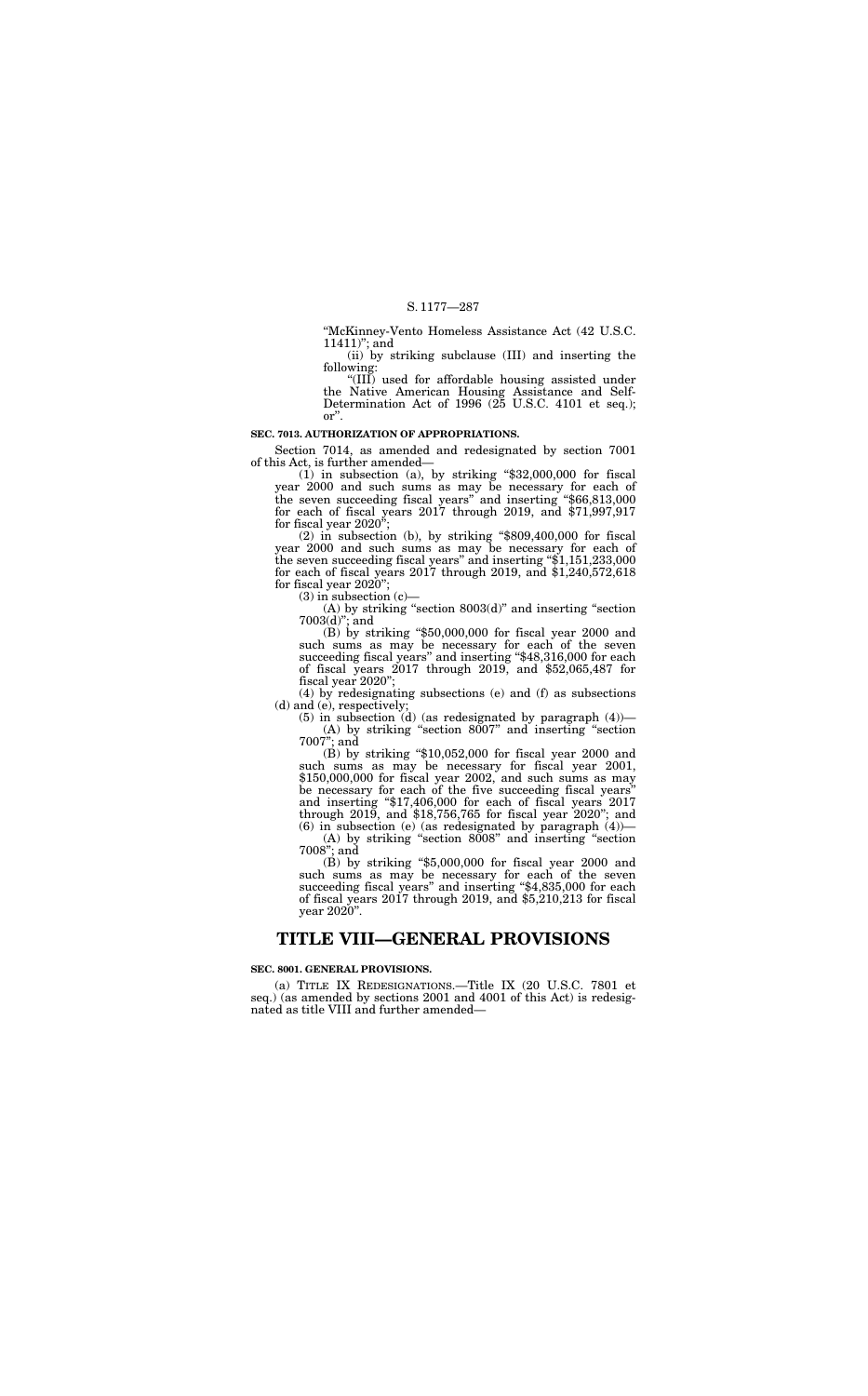(1) by redesignating sections 9101 through 9103 as sections 8101 through 8103, respectively;

(2) by redesignating sections 9201 through 9204 as sections 8201 through 8204, respectively;

(3) by redesignating sections 9301 through 9306 as sections 8301 through 8306, respectively;

(4) by redesignating section 9401 as section 8401;

(5) by redesignating sections 9501 through 9506 as sections 8501 through 8506, respectively;

(6) by redesignating sections 9521 through 9537 as sections 8521 through 8537, respectively;

(7) by redesignating sections 9541 through 9548 as sections 8551 through 8558, respectively;

(8) by redesignating section 9551 as 8561;

(9) by redesignating sections 9561 through 9564 as sections 8571 through 8574, respectively; and

(10) by redesignating section 9601 as section 8601.

(b) STRUCTURAL AND CONFORMING AMENDMENTS.—Title VIII (as redesignated by subsection (a) of this section) is further amended—

(1) by redesignating parts E and F as parts F and G, respectively;

 $(3)$  by striking paragraphs  $(11)$  and  $(12)$  (as so redesignated by paragraph (2)) and inserting the following:

(2) by striking ''9305'' each place it appears and inserting ''8305'';

 $(3)$  by striking "9302" each place it appears and inserting "8302"; and

"(11) COVERED PROGRAM.—The term 'covered program' means each of the programs authorized by—

(4) by striking ''9501'' each place it appears and inserting ''8501''.

### **SEC. 8002. DEFINITIONS.**

"(12) CURRENT EXPENDITURES.—The term 'current expenditures' means expenditures for free public education—

Section 8101, as redesignated and amended by section 8001 of this Act, is further amended—

(1) by striking paragraphs (3), (11), (19), (23), (35), (36), (37), and (42);

(2) by redesignating paragraphs (4), (5), (6), (7), (8), (9),  $(10), (12), (13), (14), (15), (16), (17), (18), (20), (21), (22), (24),$ (25), (26), (27), (28), (29), (30), (31), (32), (33), (34), (38), (39), (41), and (43) as paragraphs (3), (4), (5), (6), (7), (8), (9), (10), (11), (12), (13), (14), (18), (19), (24), (26), (27), (29), (20), (30), (31), (34), (35), (36), (38), (39), (41), (42), (45), (46), (49), and (50), respectively, and by transferring such paragraph (20) (as so redesignated) so as to follow such paragraph (19) (as so redesignated);

''(A) part A of title I;

''(B) part C of title I;

"(C) part D of title I;

"(D) part A of title II;

''(E) part A of title III;

''(F) part A of title IV;

''(G) part B of title IV; and

''(H) subpart 2 of part B of title V.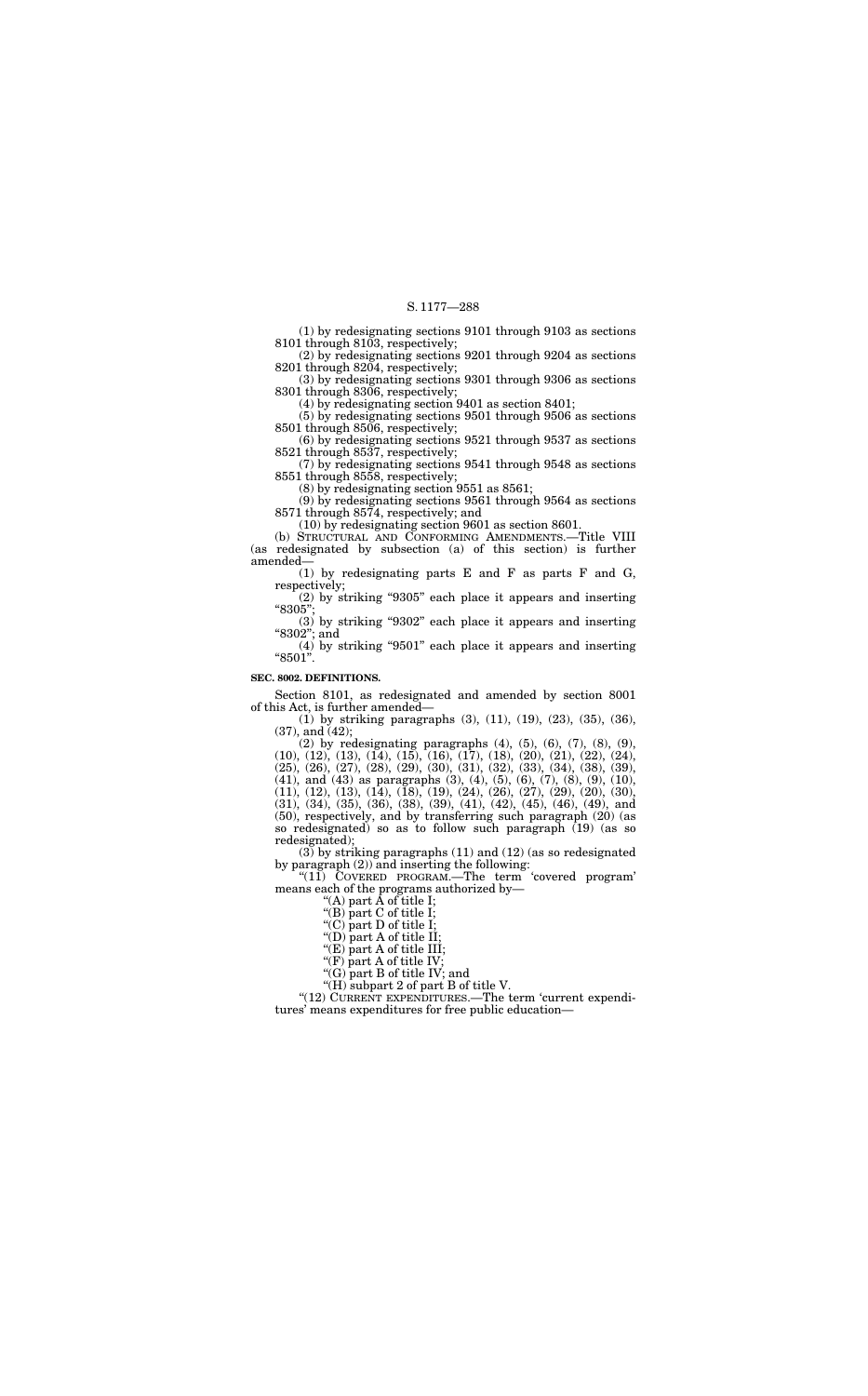''(A) including expenditures for administration, instruction, attendance and health services, pupil transportation services, operation and maintenance of plant, fixed charges, and net expenditures to cover deficits for food services and student body activities; but

''(B) not including expenditures for community services, capital outlay, and debt service, or any expenditures made from funds received under title I.'';

(4) by inserting after paragraph (14) (as so redesignated by paragraph (2)) the following:

"(15) DUAL OR CONCURRENT ENROLLMENT PROGRAM.—The term 'dual or concurrent enrollment program' means a program offered by a partnership between at least one institution of higher education and at least one local educational agency through which a secondary school student who has not graduated from high school with a regular high school diploma is able to enroll in one or more postsecondary courses and earn postsecondary credit that—

"(A) is transferable to the institutions of higher education in the partnership; and

"(16) EARLY CHILDHOOD EDUCATION PROGRAM.—The term 'early childhood education program' has the meaning given the term in section 103 of the Higher Education Act of 1965 (20 U.S.C. 1003).

"(17) EARLY COLLEGE HIGH SCHOOL.—The term 'early college high school' means a partnership between at least one local educational agency and at least one institution of higher education that allows participants to simultaneously complete requirements toward earning a regular high school diploma and earn not less than 12 credits that are transferable to the institutions of higher education in the partnership as part of an organized course of study toward a postsecondary degree or credential at no cost to the participant or participant's family."

''(B) applies toward completion of a degree or recognized educational credential as described in the Higher Education Act of 1965 (20 U.S.C. 1001 et seq.).

(5) in paragraph (20) (as so redesignated and transferred by paragraph (2))—

(A) in the paragraph heading, by striking ''LIMITED ENGLISH PROFICIENT'' and inserting ''ENGLISH LEARNER'';

(B) in the matter preceding subparagraph (A), by striking "limited English proficient" and inserting "English learner''; and

(C) in subparagraph (D)(i), by striking ''State's proficient level of achievement on State assessments described in section  $1111(b)(3)$ " and inserting "challenging State academic standards'';

(6) by inserting after paragraph (20) (as so redesignated and transferred by paragraph (2)), the following:

''(21) EVIDENCE-BASED.—

''(A) IN GENERAL.—Except as provided in subparagraph (B), the term 'evidence-based', when used with respect to a State, local educational agency, or school activity, means an activity, strategy, or intervention that—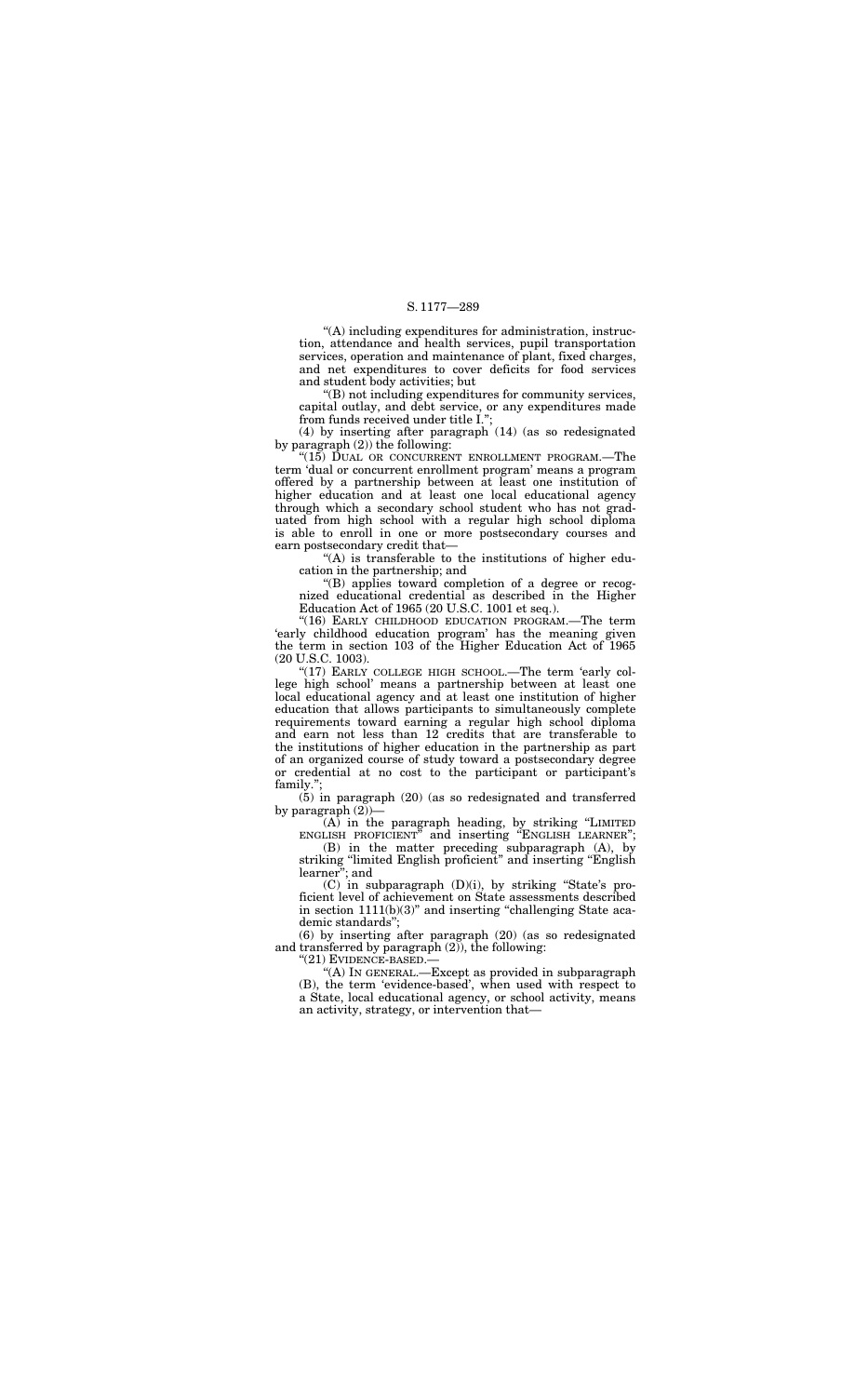''(i) demonstrates a statistically significant effect on improving student outcomes or other relevant outcomes based on—

''(I) strong evidence from at least 1 welldesigned and well-implemented experimental study;

''(II) moderate evidence from at least 1 welldesigned and well-implemented quasi-experimental study; or

 $(ii)(I)$  demonstrates a rationale based on highquality research findings or positive evaluation that such activity, strategy, or intervention is likely to improve student outcomes or other relevant outcomes; and

''(B) DEFINITION FOR SPECIFIC ACTIVITIES FUNDED UNDER THIS ACT.—When used with respect to interventions or improvement activities or strategies funded under section 1003, the term 'evidence-based' means a State, local educational agency, or school activity, strategy, or intervention that meets the requirements of subclause (I), (II), or (III) of subparagraph  $(\bar{A})(i)$ .

''(III) promising evidence from at least 1 welldesigned and well-implemented correlational study with statistical controls for selection bias; or

"(22) EXPANDED LEARNING TIME.—The term 'expanded learning time' means using a longer school day, week, or year schedule to significantly increase the total number of school hours, in order to include additional time for—

''(II) includes ongoing efforts to examine the effects of such activity, strategy, or intervention.

''(A) activities and instruction for enrichment as part of a well-rounded education; and

''(B) instructional and support staff to collaborate, plan, and engage in professional development (including professional development on family and community engagement) within and across grades and subjects.

''(23) EXTENDED-YEAR ADJUSTED COHORT GRADUATION RATE.—

''(A) IN GENERAL.—The term 'extended-year adjusted cohort graduation rate' means the fraction—

''(i) the denominator of which consists of the number of students who form the original cohort of entering first-time students in grade 9 enrolled in the high school no later than the date by which student membership data must be collected annually by State educational agencies for submission to the National Center for Education Statistics under section 153 of the Education Sciences Reform Act of 2002 (20 U.S.C. 9543), adjusted by—

''(I) adding the students who joined that cohort, after the date of the determination of the original cohort; and

''(II) subtracting only those students who left that cohort, after the date of the determination of the original cohort, as described in subparagraph (B); and

''(ii) the numerator of which—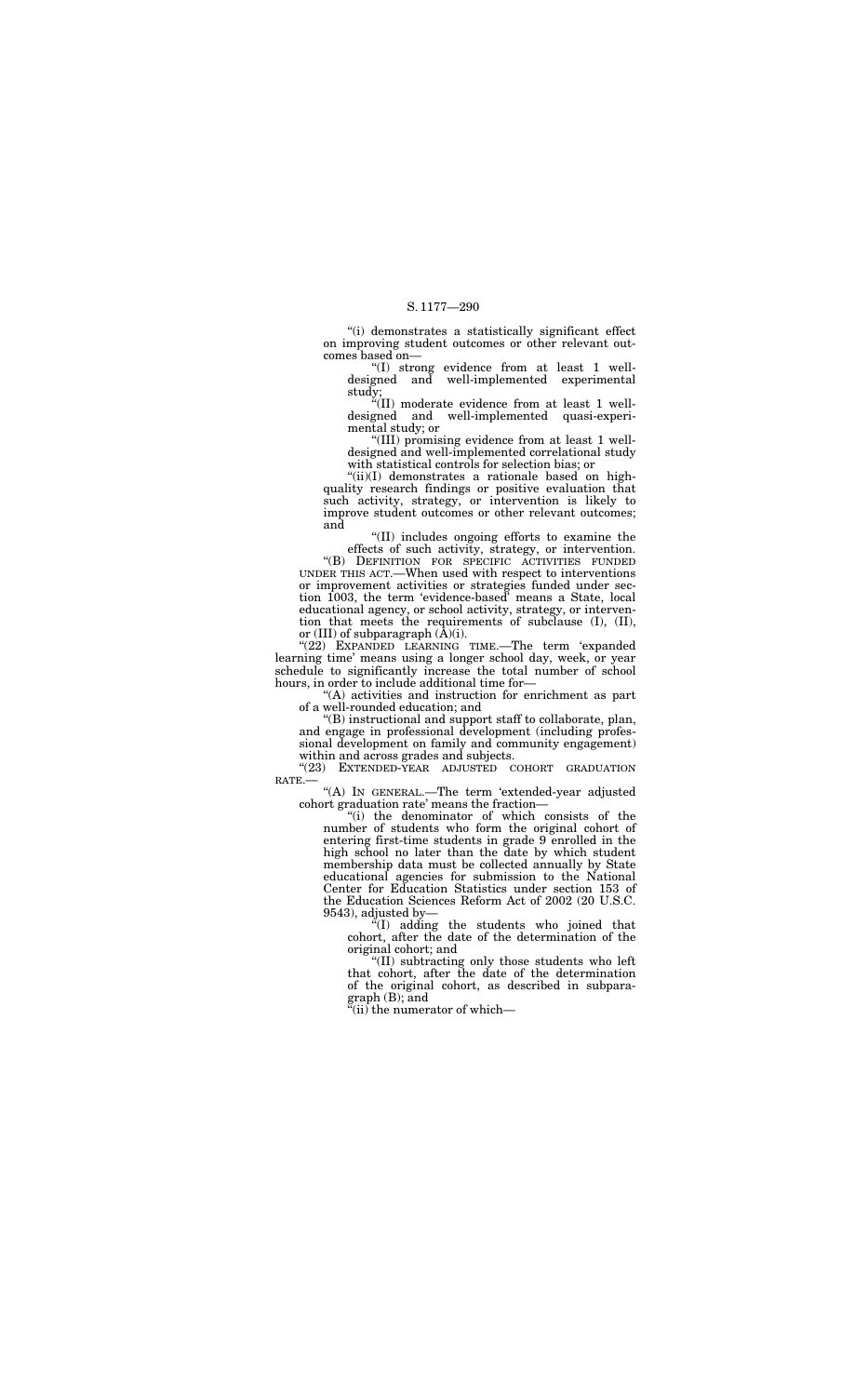''(I) consists of the sum of—

''(aa) the number of students in the cohort, as adjusted under clause (i), who earned a regular high school diploma before, during, or at the conclusion of—

''(AA) one or more additional years beyond the fourth year of high school; or

''(BB) a summer session immediately following the additional year of high school; and

''(bb) all students with the most significant cognitive disabilities in the cohort, as adjusted under clause (i), assessed using the alternate assessment aligned to alternate academic achievement 1111(b)(2)(D) and awarded a State-defined alternate diploma that is—

''(AA) standards-based;

''(BB) aligned with the State requirements for the regular high school diploma; and

''(C) TRANSFERRED OUT.—For purposes of this paragraph, the term 'transferred out' has the meaning given the term in clauses (i), (ii), and (iii) of paragraph  $(25)(C)$ .

''(CC) obtained within the time period for which the State ensures the availability of a free appropriate public education under section  $612(a)$ (1) of the Individuals with Disabilities Education Act (20 U.S.C. 1412(a)(1)); and

''(ii) VERY SMALL SCHOOLS.—A State educational agency may calculate the extended year adjusted cohort graduation rate described under this paragraph for a high school with an average enrollment over a 4 year period of less than 100 students for the purposes of section  $1111(c)(4)$  by-

''(II) shall not include any student awarded a recognized equivalent of a diploma, such as a general equivalency diploma, certificate of completion, certificate of attendance, or similar lesser credential.

''(B) COHORT REMOVAL.—To remove a student from a cohort, a school or local educational agency shall require documentation, or obtain documentation from the State educational agency, to confirm that the student has transferred out, emigrated to another country, or transferred to a prison or juvenile facility, or is deceased.

''(D) SPECIAL RULES.—

''(i) SCHOOLS STARTING AFTER GRADE 9.—For those high schools that start after grade 9, the original cohort shall be calculated for the earliest high school grade students attend no later than the date by which student membership data is collected annually by State educational agencies for submission to the National Center for Education Statistics pursuant to section 153 of the Education Sciences Reform Act of 2002 (20 U.S.C. 9543).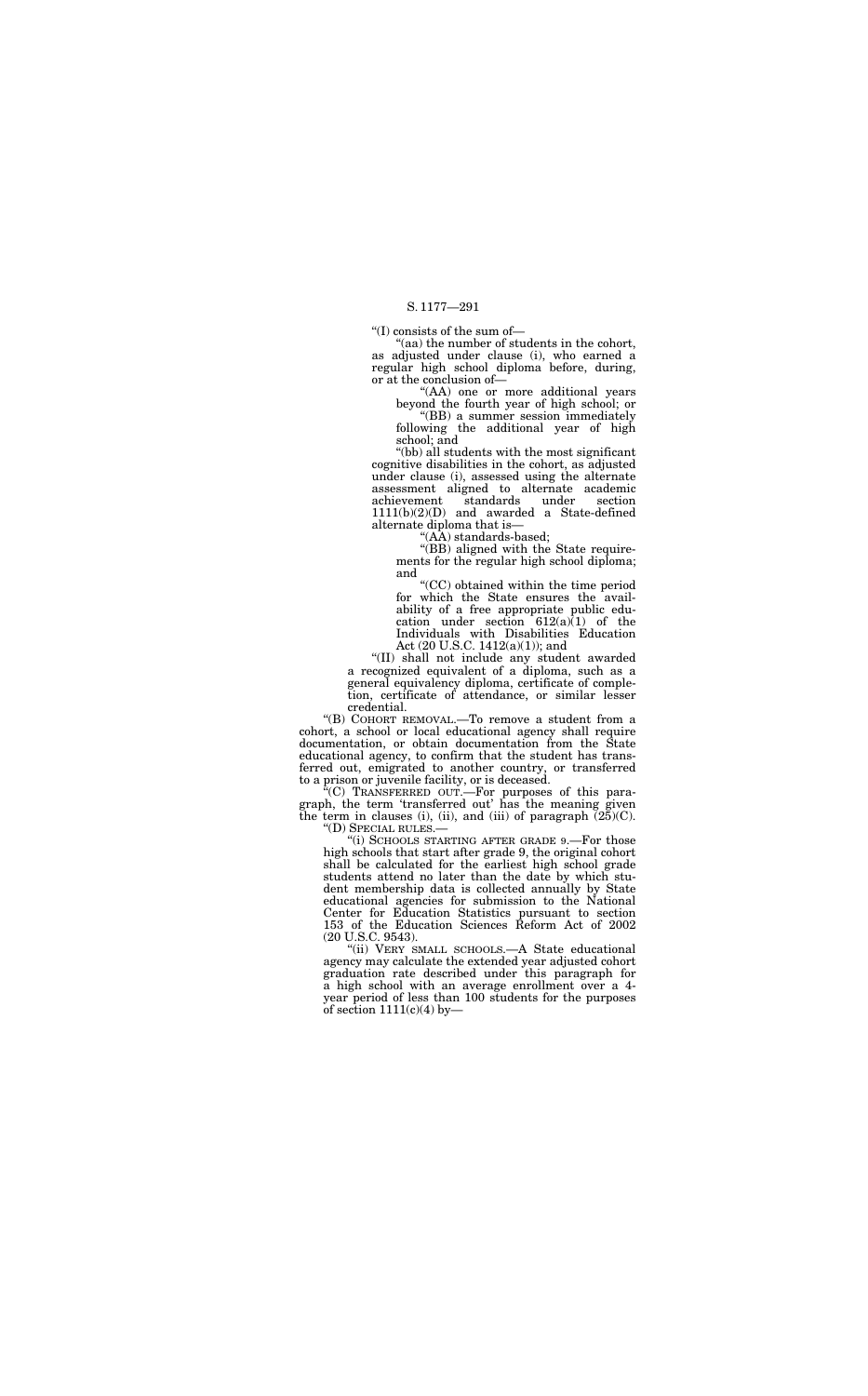''(I) averaging the extended-year adjusted cohort graduation rate of the school over a period of three years; or

"(II) establishing a minimum number of students that must be included in the cohort described in clause (i) of subparagraph (A) that will provide a valid graduation rate calculation as determined by the Secretary, below which the school shall be exempt from differentiation and identification under such section.'';

"(25) FOUR-YEAR ADJUSTED COHORT GRADUATION RATE.-''(A) IN GENERAL.—The term 'four-year adjusted cohort graduation rate' means the fraction—

(7) by inserting after paragraph (24) (as so redesignated by paragraph (2)) the following:

> ''(II) subtracting only those students who left that cohort, after the date of the determination of the original cohort, as described in subparagraph  $(B)$ ; and

'(ii) the numerator of which-

"(AA) the fourth year of high school; or

''(i) the denominator of which consists of the number of students who form the original cohort of entering first-time students in grade 9 enrolled in the high school no later than the date by which student membership data is collected annually by State educational agencies for submission to the National Center for Education Statistics pursuant to section 153 of the Education Sciences Reform Act of 2002 (20 U.S.C. 9543), adjusted by—

> ''(CC) obtained within the time period for which the State ensures the availability of a free appropriate public education under section  $612(a)$ (1) of the

''(I) adding the students who joined that cohort, after the date of the determination of the original cohort; and

''(I) consists of the sum of—

''(aa) the number of students in the cohort, as adjusted under clause (i), who earned a regular high school diploma before, during, or at the conclusion of—

''(BB) a summer session immediately following the fourth year of high school; and

''(bb) all students with the most significant cognitive disabilities in the cohort, as adjusted under clause (i), assessed using the alternate assessment aligned to alternate academic achievement standards under section 1111(b)(2)(D) and awarded a State-defined alternate diploma that is—

''(AA) standards-based;

''(BB) aligned with the State requirements for the regular high school diploma; and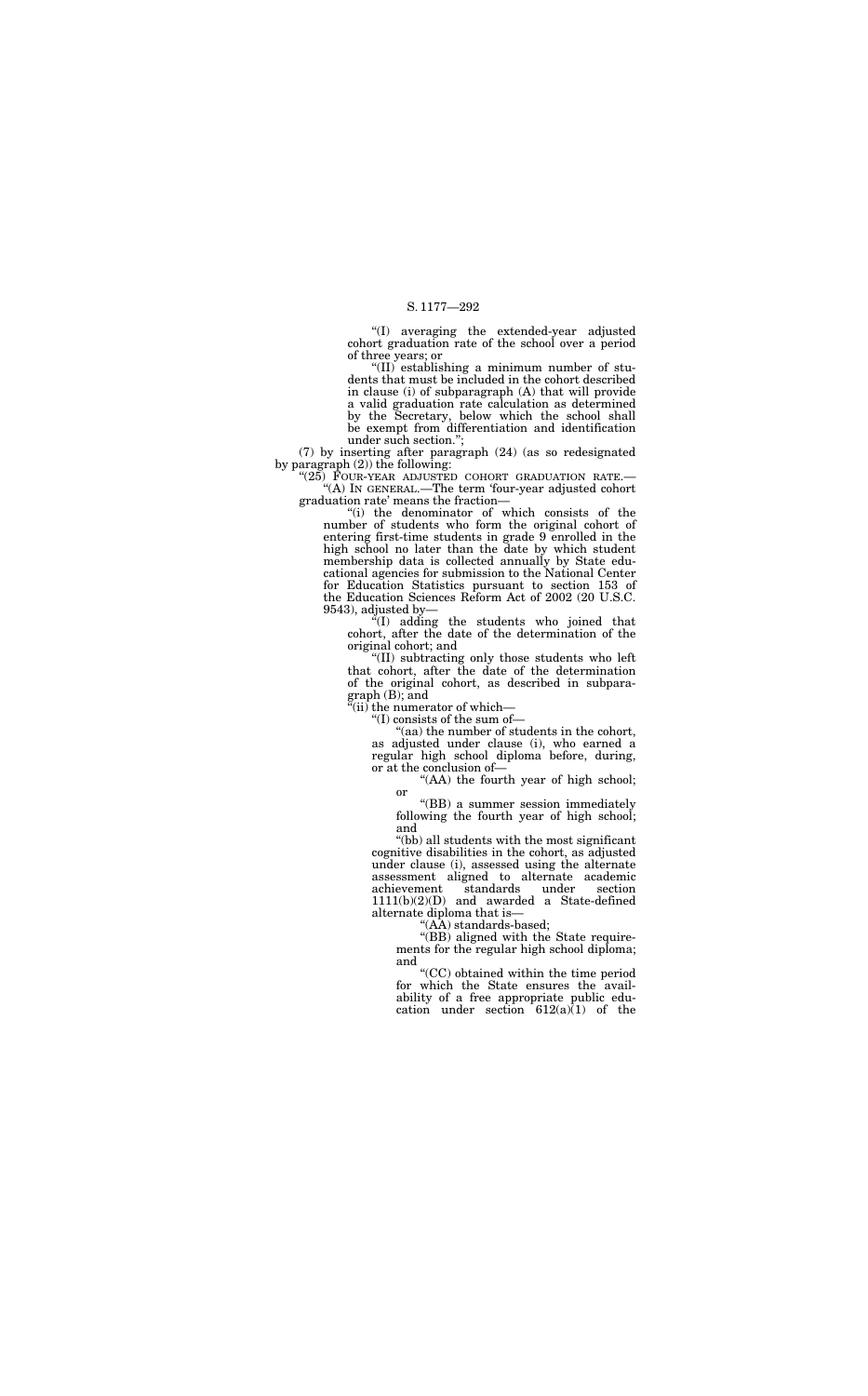Individuals with Disabilities Education Act (20 U.S.C. 1412(a)(1); and

''(II) shall not include any student awarded a recognized equivalent of a diploma, such as a general equivalency diploma, certificate of completion, certificate of attendance, or similar lesser credential.

''(B) COHORT REMOVAL.—To remove a student from a cohort, a school or local educational agency shall require documentation, or obtain documentation from the State educational agency, to confirm that the student has transferred out, emigrated to another country, or transferred to a prison or juvenile facility, or is deceased.

"(C) TRANSFERRED OUT.-

''(II) another educational program from which the student is expected to receive a regular high school diploma or an alternate diploma that meets the requirements of subparagraph  $(A)(ii)(I)(bb)$ .<br>"(ii) CONFIRMATION REQUIREMENTS.—

"(I) DOCUMENTATION REQUIRED.—The confirmation of a student's transfer to another school or educational program described in clause (i) requires documentation of such transfer from the receiving school or program in which the student enrolled.

''(i) IN GENERAL.—For purposes of this paragraph, the term 'transferred out' means that a student, as confirmed by the high school or local educational agency in accordance with clause (ii), has transferred to—

''(I) another school from which the student is expected to receive a regular high school diploma; or

''(II) LACK OF CONFIRMATION.—A student who was enrolled in a high school, but for whom there is no confirmation of the student having transferred out, shall remain in the adjusted cohort.

''(iii) PROGRAMS NOT PROVIDING CREDIT.—Except as provided in subparagraph  $(A)(ii)(I)(bb)$ , a student who is retained in grade or who is enrolled in a program leading to a general equivalency diploma, or other alternative educational program that does not issue or provide credit toward the issuance of a regular high school diploma, shall not be considered transferred out and shall remain in the adjusted cohort. ''(D) SPECIAL RULES.—

''(i) SCHOOLS STARTING AFTER GRADE 9.—For those high schools that start after grade 9, the original cohort shall be calculated for the earliest high school grade students attend no later than the date by which student membership data must be collected annually by State educational agencies for submission to the National Center for Education Statistics pursuant to section 153 of the Education Sciences Reform Act of 2002 (20 U.S.C. 9543).

''(ii) VERY SMALL SCHOOLS.—A State educational agency may calculate the four-year adjusted cohort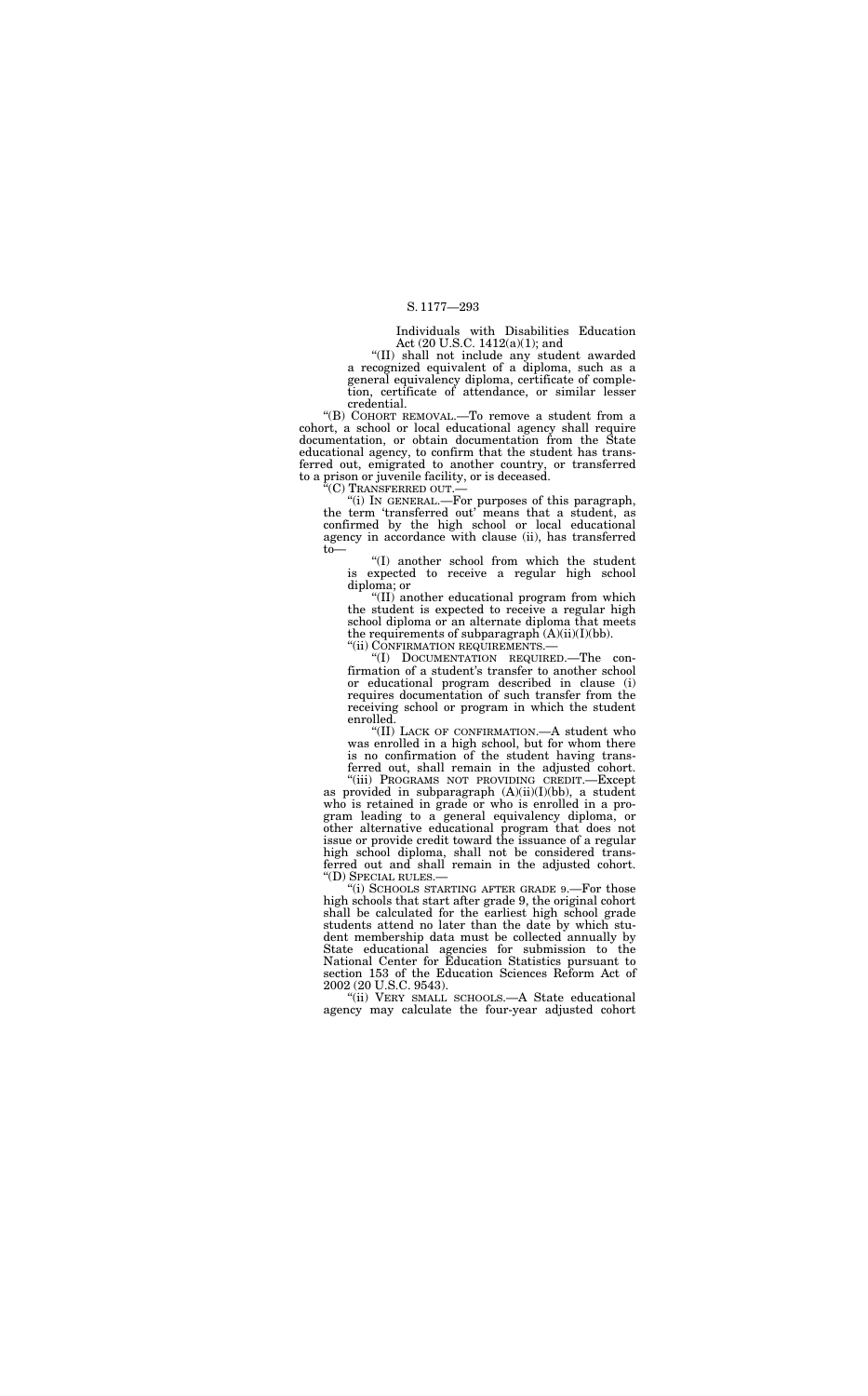graduation rate described under this paragraph for a high school with an average enrollment over a 4 year period of less than 100 students for the purposes of section  $1111(c)(4)$  by-

''(I) averaging the four-year adjusted cohort graduation rate of the school over a period of three years; or

"(28) HIGH SCHOOL.—The term 'high school' means a secondary school that—

(9) in paragraph (30) (as so redesignated by paragraph  $(2)$ ), in subparagraph  $(C)$ —

''(II) establishing a minimum number of students that must be included in the cohort described in clause (i) of subparagraph (A) that will provide a valid graduation rate calculation as determined by the Secretary, below which the school shall be exempt from differentiation and identification under such section.'';

(A) by striking the subparagraph designation and heading and inserting "(C) BUREAU OF INDIAN EDUCATION SCHOOLS.—"; and

(B) by striking ''Affairs'' both places the term appears and inserting "Education";

(8) by inserting after paragraph (27) (as so redesignated by paragraph (2)) the following:

" $(32)$  MIDDLE GRADES.—The term middle grades means any of grades 5 through 8.

"(33) MULTI-TIER SYSTEM OF SUPPORTS.—The term 'multitier system of supports' means a comprehensive continuum of evidence-based, systemic practices to support a rapid response to students' needs, with regular observation to facilitate data-based instructional decisionmaking.'';

''(A) grants a diploma, as defined by the State; and ''(B) includes, at least, grade 12.'';

(10) by inserting after paragraph (31) (as redesignated by paragraph (2)) the following:

(11) in paragraph (35) (as so redesignated by paragraph (2)), by striking ''pupil services'' and inserting ''specialized instructional support'';

(12) by striking paragraph (36) (as so redesignated by paragraph (2)) and inserting the following:

 $\cdot$ (36) OUTLYING AREA.—The term 'outlying area'—

''(A) means American Samoa, the Commonwealth of the Northern Mariana Islands, Guam, and the United States Virgin Islands;

''(B) means the Republic of Palau, to the extent permitted under section  $105(f)(1)(B)(ix)$  of the Compact of Free Association Amendments Act of 2003 (Public Law 108- 188; 117 Stat. 2751) and until an agreement for the extension of United States education assistance under the Compact of Free Association becomes effective for the Republic of Palau; and

''(C) for the purpose of any discretionary grant program under this Act, includes the Republic of the Marshall Islands and the Federated States of Micronesia, to the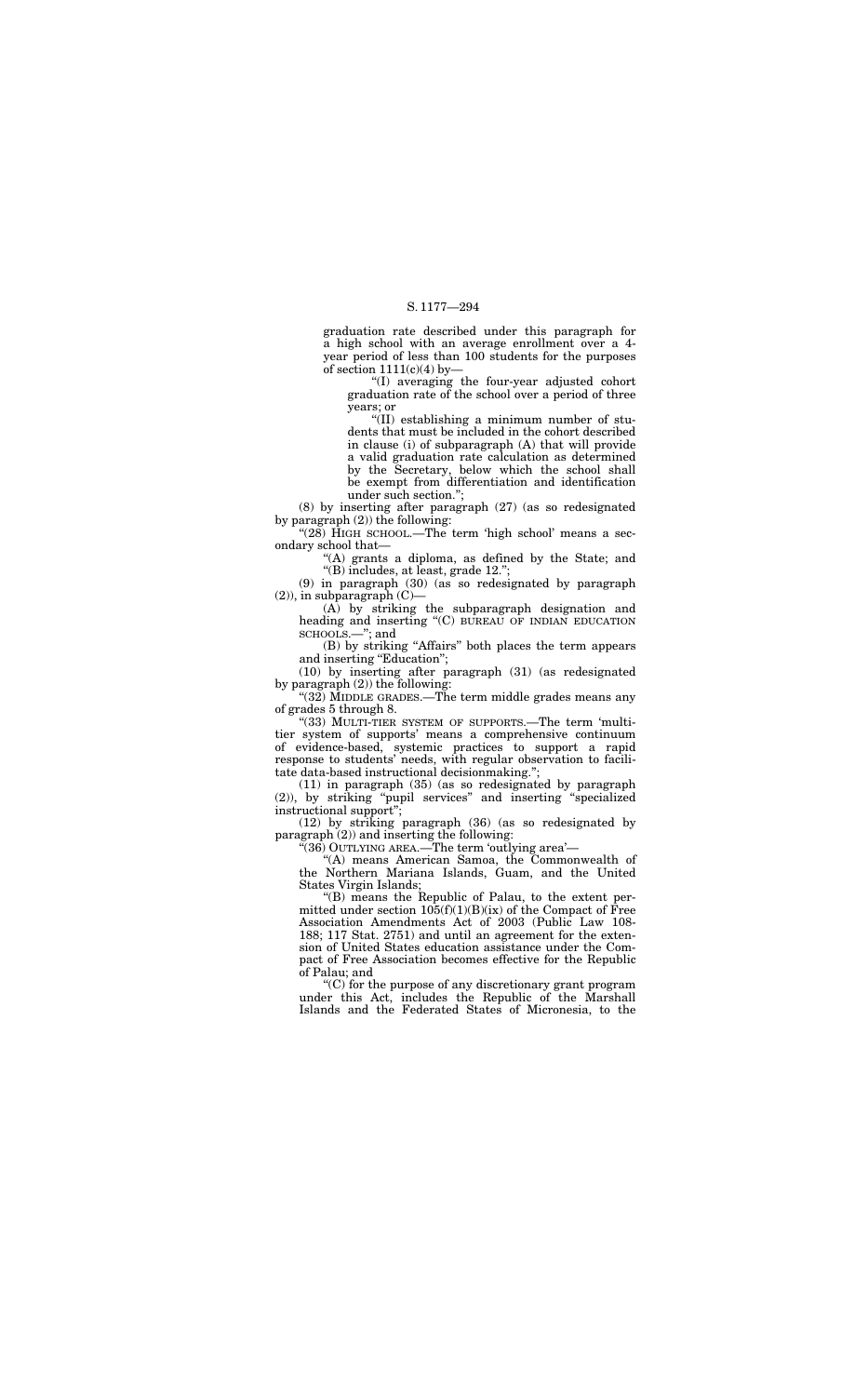extent permitted under section 105(f)(1)(B)(viii) of the Compact of Free Association Amendments Act of 2003 (Public Law 108–188; 117 Stat. 2751).'';

''(37) PARAPROFESSIONAL.—The term 'paraprofessional', also known as a 'paraeducator', includes an education assistant and instructional assistant."

(14) in paragraph (39) (as so redesignated by paragraph  $(2)$ 

(13) by inserting after paragraph (36) (as so redesignated by paragraph (2)), the following:

 $(A)$  in subparagraph  $(C)$ , by inserting "and" after the semicolon; and

(B) in subparagraph (D), by striking "section 1118" and inserting "section 1116";

"(40) PAY FOR SUCCESS INITIATIVE.—The term 'pay for success initiative' means a performance-based grant, contract, or cooperative agreement awarded by a public entity in which a commitment is made to pay for improved outcomes that result in social benefit and direct cost savings or cost avoidance to the public sector. Such an initiative shall include—

(15) by inserting after paragraph (39) (as so redesignated by paragraph (2)) the following:

"(42) PROFESSIONAL DEVELOPMENT.—The term 'professional development' means activities that—

''(A) a feasibility study on the initiative describing how the proposed intervention is based on evidence of effectiveness;

''(B) a rigorous, third-party evaluation that uses experimental or quasi-experimental design or other research methodologies that allow for the strongest possible causal inferences to determine whether the initiative has met its proposed outcomes;

> " $(\hat{I})$  knowledge of the academic subjects the teachers teach;

''(C) an annual, publicly available report on the progress of the initiative; and

''(D) a requirement that payments are made to the recipient of a grant, contract, or cooperative agreement only when agreed upon outcomes are achieved, except that the entity may make payments to the third party conducting the evaluation described in subparagraph (B)."; (16) by striking paragraph (42) (as so redesignated by

paragraph (2)) and inserting the following:

''(A) are an integral part of school and local educational agency strategies for providing educators (including teachers, principals, other school leaders, specialized instructional support personnel, paraprofessionals, and, as applicable, early childhood educators) with the knowledge and skills necessary to enable students to succeed in a well-rounded education and to meet the challenging State academic standards; and

''(B) are sustained (not stand-alone, 1-day, or short term workshops), intensive, collaborative, job-embedded, data-driven, and classroom-focused, and may include activities that—

''(i) improve and increase teachers'—

''(II) understanding of how students learn; and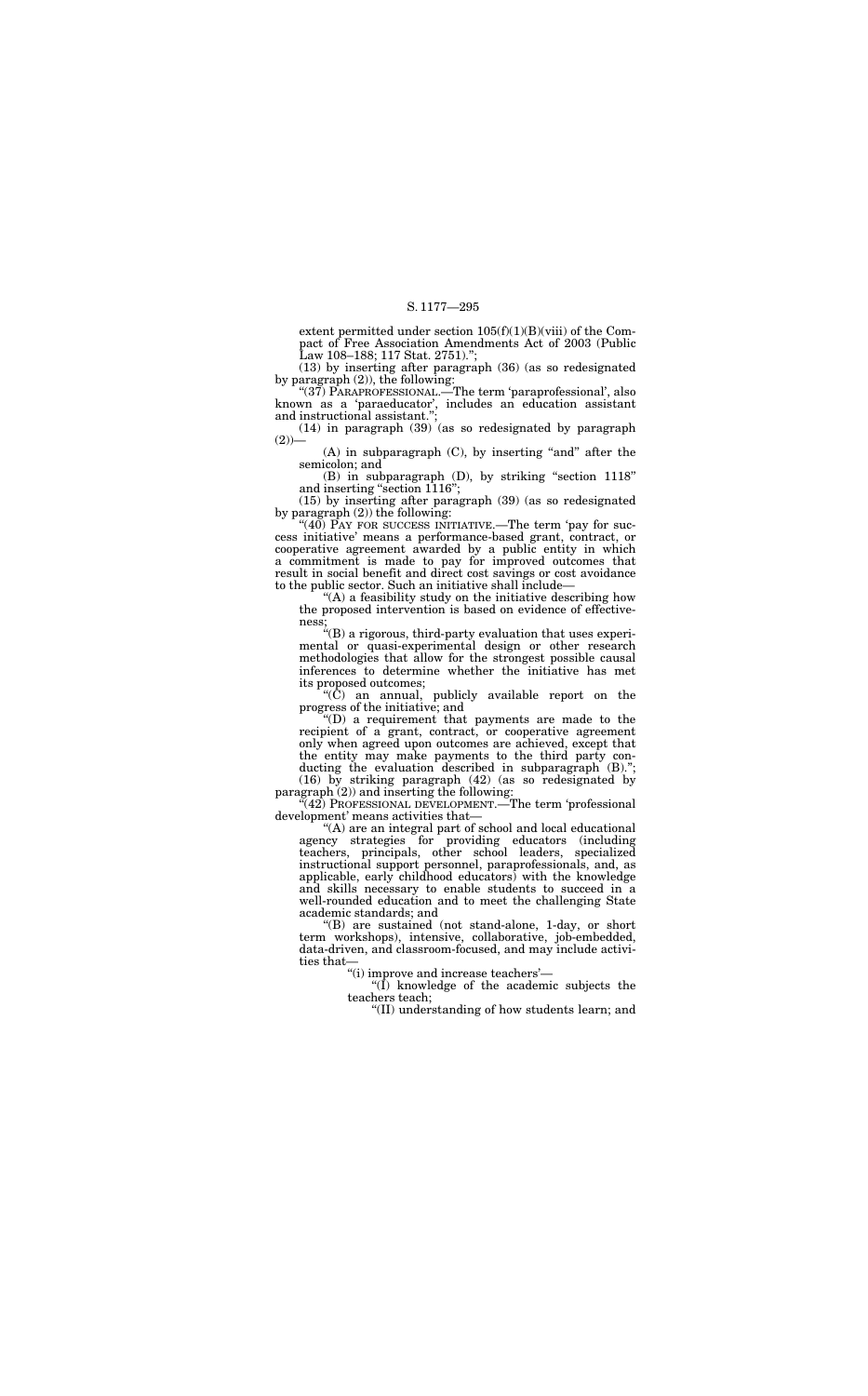''(III) ability to analyze student work and achievement from multiple sources, including how to adjust instructional strategies, assessments, and materials based on such analysis;

''(ii) are an integral part of broad schoolwide and districtwide educational improvement plans;

" $(v)$  support the recruitment, hiring, and training of effective teachers, including teachers who became certified through State and local alternative routes to certification;

''(iii) allow personalized plans for each educator to address the educator's specific needs identified in observation or other feedback;

''(iv) improve classroom management skills;

"(vii) are aligned with, and directly related to, academic goals of the school or local educational agency;

"(viii) are developed with extensive participation of teachers, principals, other school leaders, parents, representatives of Indian tribes (as applicable), and administrators of schools to be served under this Act;

''(vi) advance teacher understanding of—

''(I) effective instructional strategies that are evidence-based; and

"(ix) are designed to give teachers of English learners, and other teachers and instructional staff, the knowledge and skills to provide instruction and appropriate language and academic support services to those children, including the appropriate use of curricula and assessments;

''(II) strategies for improving student academic achievement or substantially increasing the knowledge and teaching skills of teachers;

 $f(x)$  to the extent appropriate, provide training for teachers, principals, and other school leaders in the use of technology (including education about the harms of copyright piracy), so that technology and technology applications are effectively used in the classroom to improve teaching and learning in the curricula and academic subjects in which the teachers teach;

" $(xi)$  as a whole, are regularly evaluated for their impact on increased teacher effectiveness and improved student academic achievement, with the findings of the evaluations used to improve the quality of professional development;

"(xiii) include instruction in the use of data and assessments to inform and instruct classroom practice;

''(xii) are designed to give teachers of children with disabilities or children with developmental delays, and other teachers and instructional staff, the knowledge and skills to provide instruction and academic support services, to those children, including positive behavioral interventions and supports, multi-tier system of supports, and use of accommodations;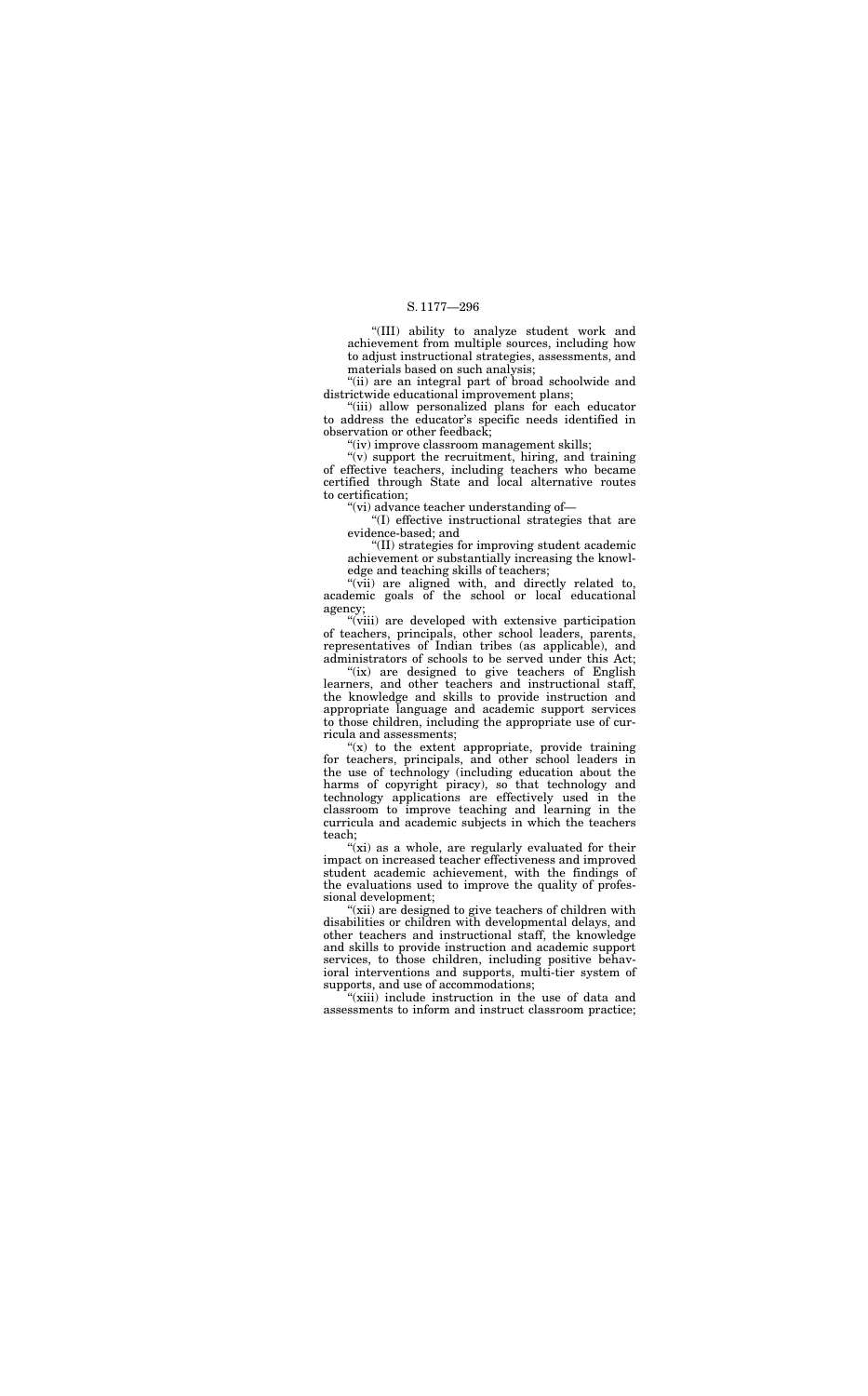"(xiv) include instruction in ways that teachers, principals, other school leaders, specialized instructional support personnel, and school administrators may work more effectively with parents and families;

"(xv) involve the forming of partnerships with institutions of higher education, including, as applicable, Tribal Colleges and Universities as defined in section 316(b) of the Higher Education Act of 1965 (20 U.S.C. 1059c(b)), to establish school-based teacher, principal, and other school leader training programs that provide prospective teachers, novice teachers, principals, and other school leaders with an opportunity to work under the guidance of experienced teachers, principals, other school leaders, and faculty of such institutions;

"(xvii) provide follow-up training to teachers who have participated in activities described in this paragraph that are designed to ensure that the knowledge and skills learned by the teachers are implemented in the classroom; and

"(xviii) where practicable, provide jointly for school staff and other early childhood education program providers, to address the transition to elementary school, including issues related to school readiness.'';

(17) by inserting after paragraph (42) (as so redesignated by paragraph  $(2)$ ) the following:

''(xvi) create programs to enable paraprofessionals (assisting teachers employed by a local educational agency receiving assistance under part A of title I) to obtain the education necessary for those paraprofessionals to become certified and licensed teachers;

"(44) SCHOOL LEADER.-The term 'school leader' means a principal, assistant principal, or other individual who is—

"(A) an employee or officer of an elementary school or secondary school, local educational agency, or other entity operating an elementary school or secondary school; and

''(B) responsible for the daily instructional leadership and managerial operations in the elementary school or secondary school building.";

"(47) SPECIALIZED INSTRUCTIONAL SUPPORT PERSONNEL: SPECIALIZED INSTRUCTIONAL SUPPORT SERVICES.—

''(43) REGULAR HIGH SCHOOL DIPLOMA.—The term 'regular high school diploma'—

"(A) means the standard high school diploma awarded to the preponderance of students in the State that is fully aligned with State standards, or a higher diploma, except that a regular high school diploma shall not be aligned to the alternate academic achievement standards described in section  $1111(b)(1)(E)$ ; and

''(B) does not include a recognized equivalent of a diploma, such as a general equivalency diploma, certificate of completion, certificate of attendance, or similar lesser credential.

(18) by inserting after paragraph (46) (as so redesignated by paragraph (2)) the following: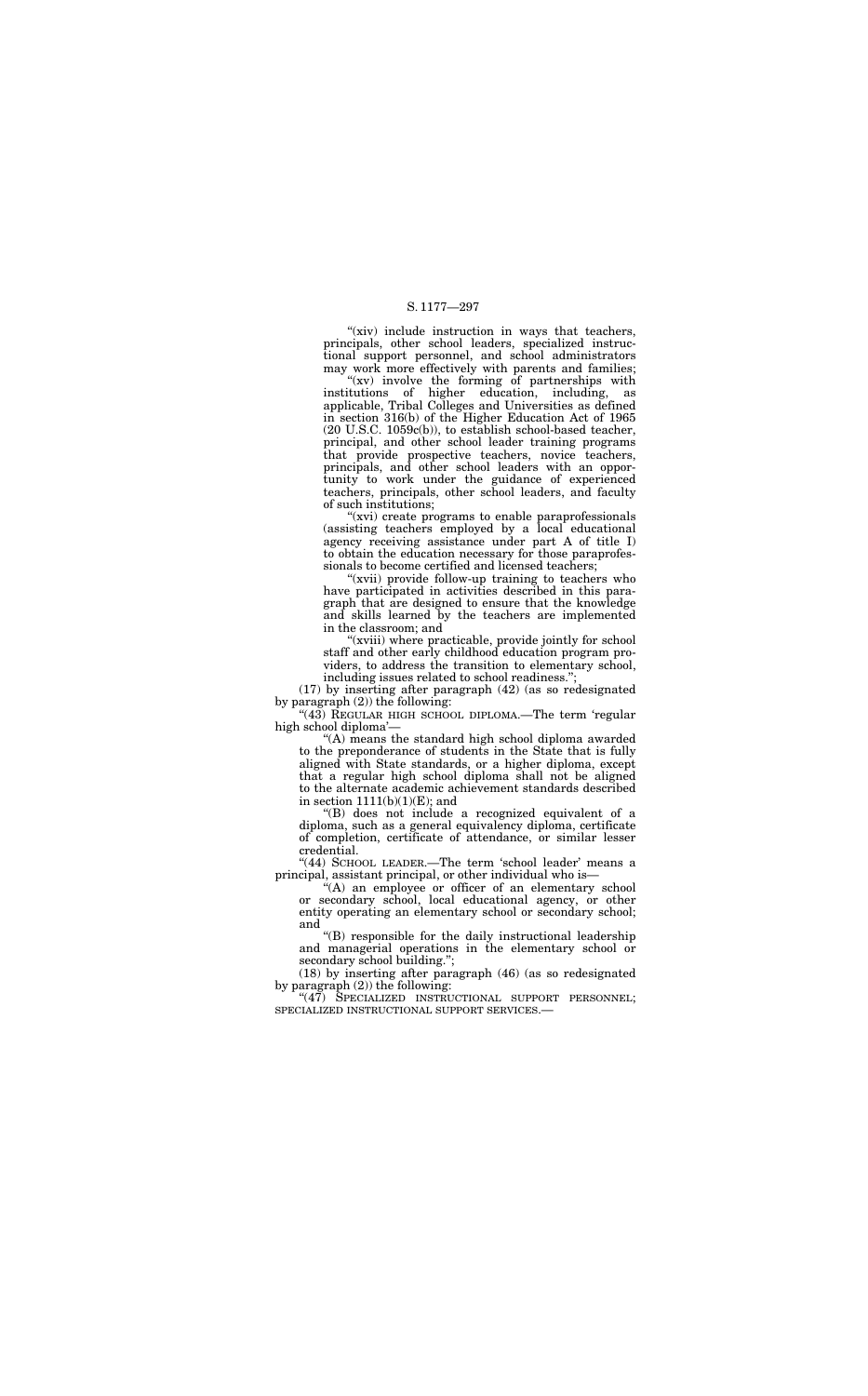''(A) SPECIALIZED INSTRUCTIONAL SUPPORT PER-SONNEL.—The term 'specialized instructional support personnel' means—

''(i) school counselors, school social workers, and school psychologists; and

''(B) SPECIALIZED INSTRUCTIONAL SUPPORT SERVICES.— The term 'specialized instructional support services' means the services provided by specialized instructional support personnel."

''(ii) other qualified professional personnel, such as school nurses, speech language pathologists, and school librarians, involved in providing assessment, diagnosis, counseling, educational, therapeutic, and other necessary services (including related services as that term is defined in section 602 of the Individuals with Disabilities Education Act (20 U.S.C. 1401)) as part of a comprehensive program to meet student needs.

"(48) STATE.—The term 'State' means each of the 50 States, the District of Columbia, the Commonwealth of Puerto Rico, and each of the outlying areas.'';

(19) by striking the undesignated paragraph between paragraph (47) (as inserted by paragraph (18)) and paragraph (49) (as so redesignated by paragraph (2)) and inserting the following:

(20) by striking paragraph (50) (as so redesignated by paragraph (2)) and inserting the following:

"(52) WELL-ROUNDED EDUCATION.—The term 'well-rounded education' means courses, activities, and programming in subjects such as English, reading or language arts, writing, science, technology, engineering, mathematics, foreign languages, civics and government, economics, arts, history, geography, computer science, music, career and technical education, health, physical education, and any other subject, as determined by the State or local educational agency, with the purpose of providing all students access to an enriched curriculum and educational experience.''.

''(50) TECHNOLOGY.—The term 'technology' means modern information, computer and communication technology products, services, or tools, including, the Internet and other communications networks, computer devices and other computer and communications hardware, software applications, data systems, and other electronic content (including multimedia content) and data storage.''; and

(21) by adding at the end the following:

''(51) UNIVERSAL DESIGN FOR LEARNING.—The term 'universal design for learning' has the meaning given the term in section 103 of the Higher Education Act of 1965 (20 U.S.C. 1003).

### **SEC. 8003. APPLICABILITY OF TITLE.**

Section 8102, as redesignated by section 8001 of this Act, is further amended by striking "Parts B, C, D, and E of this title do not apply to title VIII'' and inserting ''Parts B, C, D, E, and F of this title do not apply to title VII''.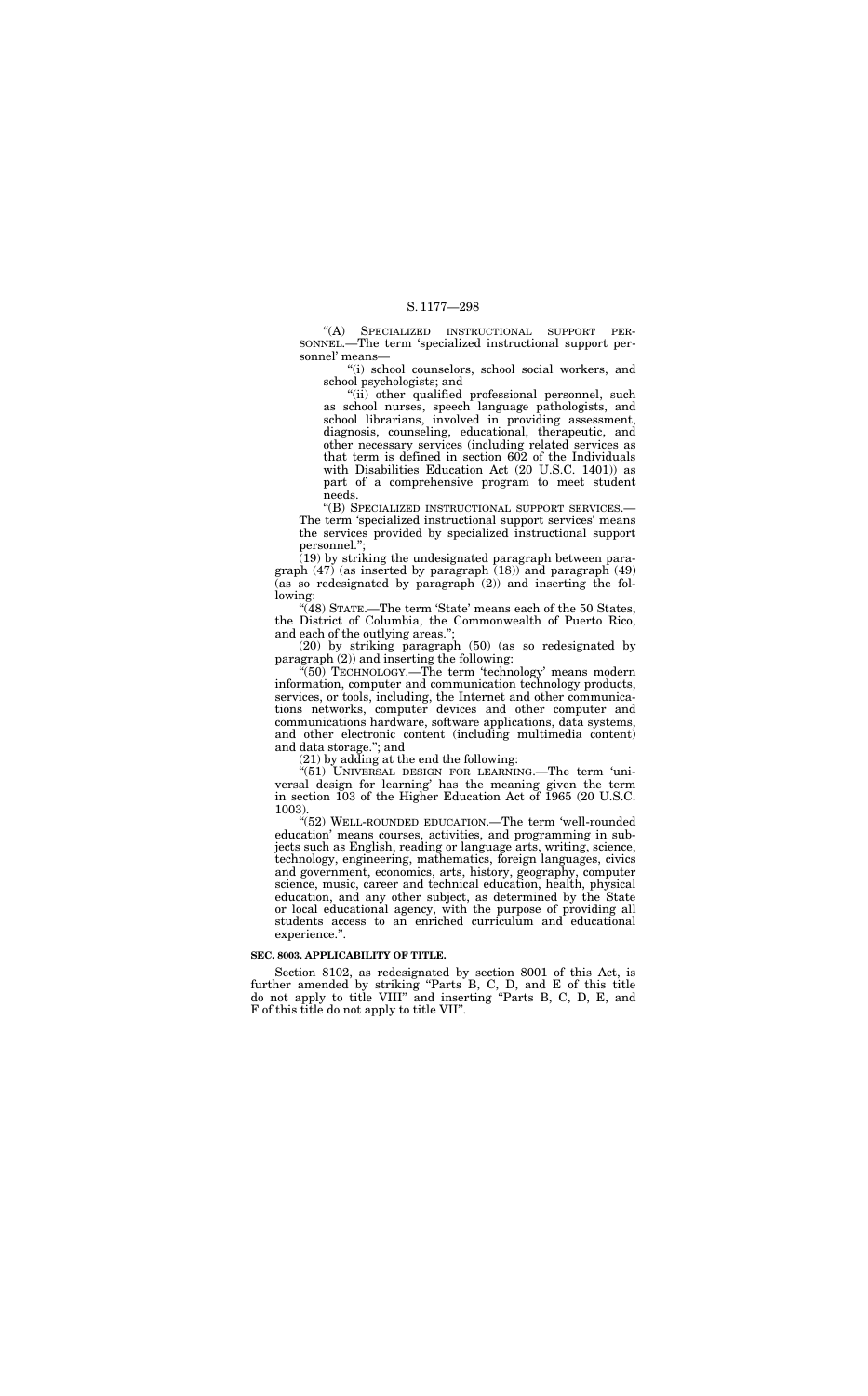### **SEC. 8004. APPLICABILITY TO BUREAU OF INDIAN EDUCATION OPER-ATED SCHOOLS.**

Section 8103, as redesignated by section 8001 of this Act, is amended—

(2) by striking ''Bureau of Indian Affairs'' each place the term appears and inserting "Bureau of Indian Education".

(1) in the section heading, by striking ''**BUREAU OF INDIAN AFFAIRS**'' and inserting ''**BUREAU OF INDIAN EDUCATION**''; and

(1) in subparagraph  $(G)$ , by striking "and" after the semicolon;

### **SEC. 8005. CONSOLIDATION OF STATE ADMINISTRATIVE FUNDS FOR ELEMENTARY AND SECONDARY EDUCATION PROGRAMS.**

Section 8201(b)(2), as redesignated by section 8001 of this Act, is amended—

(2) in subparagraph (H), by striking the period and inserting ''; and''; and

(3) by adding at the end the following:

''(I) implementation of fiscal support teams that provide technical fiscal support assistance, which shall include evaluating fiscal, administrative, and staffing functions, and any other key operational function.''.

"(2) FISCAL SUPPORT TEAMS.—A local educational agency that uses funds as described in section  $8201(b)(2)(I)$  may contribute State or local funds to expand the reach of such support without violating any supplement, not supplant requirement of any program contributing administrative funds.''.

### **SEC. 8006. CONSOLIDATION OF FUNDS FOR LOCAL ADMINISTRATION.**

Section 8203, as redesignated by section 8001 of this Act, is amended—

(1) in subsection (b), by striking ''Within 1 year after the date of enactment of the No Child Left Behind Act of 2001, a State'' and inserting ''A State''; and

(2) by striking subsection (d) and inserting the following: ''(d) USES OF ADMINISTRATIVE FUNDS.— ''(1) IN GENERAL.—A local educational agency that consoli-

dates administrative funds under this section may use the consolidated funds for the administration of the programs and for uses, at the school district and school levels, comparable to those described in section 8201(b)(2).

### **SEC. 8007. CONSOLIDATED SET-ASIDE FOR DEPARTMENT OF THE INTERIOR FUNDS.**

Section 8204, as redesignated and amended by section 8001 of this Act, is amended—

(1) in subsection (a)—

(A) in paragraph (1), by striking ''part A of title VII'' and inserting ''part A of title VI''; and

(B) in paragraph (2), by striking subparagraph (B) and inserting the following:

''(B) CONTENTS.—The agreement shall—

''(i) set forth the plans of the Secretary of the Interior for the use of the amount transferred and the achievement measures to assess program effectiveness, including program objectives; and

''(ii) be developed in consultation with Indian tribes.''; and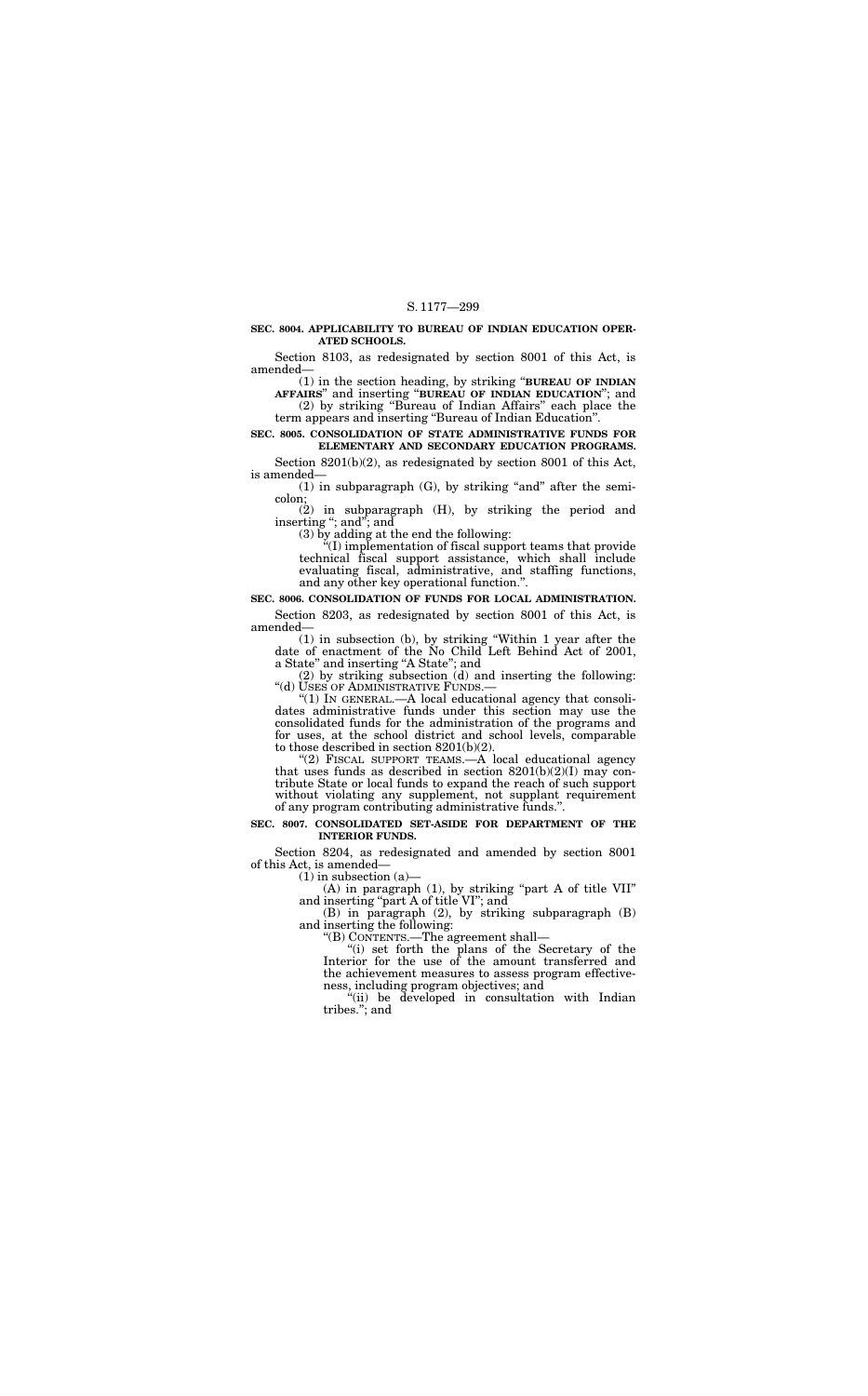(2) by adding at the end the following:<br>"(c)  $\text{ACCUNTABLEITY SYSTEM.}$ 

''(c) ACCOUNTABILITY SYSTEM.— ''(1) For the purposes of part A of title I, the Secretary of Interior, in consultation with the Secretary, if the Secretary of the Interior requests the consultation, using a negotiated rulemaking process to develop regulations for implementation no later than the 2017-2018 academic year, shall define the standards, assessments, and accountability system consistent with section 1111, for the schools funded by the Bureau of Indian Education on a national, regional, or tribal basis, as appropriate, taking into account the unique circumstances and needs of such schools and the students served by such schools.

"(2) The tribal governing body or school board of a school funded by the Bureau of Indian Affairs may waive, in part or in whole, the requirements established pursuant to paragraph (1) where such requirements are determined by such body or school board to be inappropriate. If such requirements are waived, the tribal governing body or school board shall, within 60 days, submit to the Secretary of Interior a proposal for alternative standards, assessments, and an accountability system, if applicable, consistent with section 1111, that takes into account the unique circumstances and needs of such school or schools and the students served. The Secretary of the Interior and the Secretary shall approve such standards, assessments, and accountability system unless the Secretary determines that the standards, assessments, and accountability system do not meet the requirements of section 1111, taking into account the unique circumstances and needs of such school or schools and the students served.

" $(1)$  not later than 60 days after the date of enactment of the Every Student Succeeds Act, identify the number of Department full-time equivalent employees who worked on or administered each education program or project authorized under this Act, as such program or project was in effect on the day before such date of enactment, and publish such information on the Department's website;

''(3) TECHNICAL ASSISTANCE.—The Secretary of Interior and the Secretary shall, either directly or through a contract, provide technical assistance, upon request, to a tribal governing body or school board of a school funded by the Bureau of Indian Affairs that seeks a waiver under paragraph (2).''.

#### **SEC. 8008. DEPARTMENT STAFF.**

Title VIII, as redesignated and amended by section 8001 of this Act, is further amended by adding after section 8204 the following:

#### **''SEC. 8205. DEPARTMENT STAFF.**

''The Secretary shall—

''(2) not later than 60 days after such date of enactment, identify the number of full-time equivalent employees who worked on or administered each program or project authorized under this Act, as such program or project was in effect on the day before such date of enactment, that has been eliminated or consolidated since such date of enactment;

''(3) not later than 1 year after such date of enactment, reduce the workforce of the Department by the number of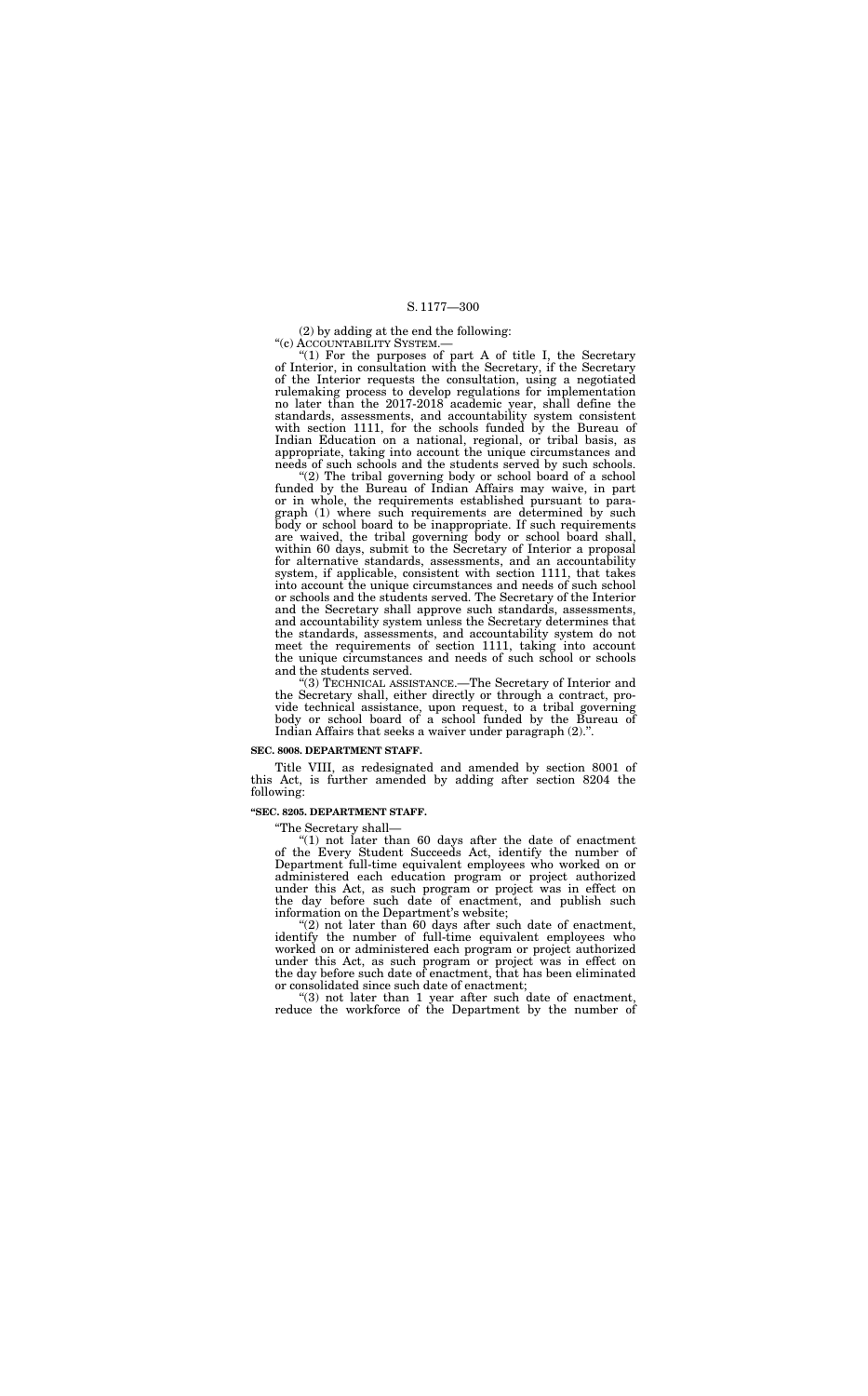full-time equivalent employees the Department identified under paragraph (2); and

 $(4)$  not later than 1 year after such date of enactment, report to Congress on—

"(A) the number of full-time equivalent employees associated with each program or project authorized under this Act and administered by the Department;

''(B) the number of full-time equivalent employees who were determined to be associated with eliminated or consolidated programs or projects described in paragraph (2);

Section 8302(b)(1), as redesignated by section 8001 of this Act, is amended by striking "nonprofit".

''(C) how the Secretary has reduced the number of full-time equivalent employees as described in paragraph (3);

''(D) the average salary of the full-time equivalent employees described in subparagraph (B) whose positions were eliminated; and

" $(E)$  the average salary of the full-time equivalent employees who work on or administer a program or project authorized by the Department under this Act, disaggregated by employee function within each such program or project.'

### **SEC. 8009. OPTIONAL CONSOLIDATED STATE PLANS OR APPLICATIONS.**

"(1) IN GENERAL.—Two or more eligible local educational agencies, a consortium of eligible local educational service agencies, or an educational service agency on behalf of eligible local educational agencies may submit plans or applications for 1 or more covered programs to the State educational agency on a consolidated basis, if each eligible local educational agency impacted elects to participate in the joint application or elects to allow the educational service agency to apply on its behalf.

"(2) ELIGIBLE LOCAL EDUCATIONAL AGENCY.—For the purposes of this subsection, the term 'eligible local educational agency' means a local educational agency that is an eligible local educational agency under part B of title V.''.

### **SEC. 8010. GENERAL APPLICABILITY OF STATE EDUCATIONAL AGENCY ASSURANCES.**

Section 8304(a)(2), as redesignated by section 8001 of this Act, is amended by striking "nonprofit" and inserting "eligible" each place the term appears.

### **SEC. 8011. RURAL CONSOLIDATED PLAN.**

Section 8305, as redesignated and amended by section 8001 of this Act, is amended by adding at the end the following:

### **SEC. 8012. OTHER GENERAL ASSURANCES.**

Section 8306(a), as redesignated and amended by section 8001 of this Act, is further amended—

(1) in the matter preceding paragraph (1), by striking ''whether separately or pursuant to section 8305,''; and

 $(2)$  in paragraph  $(2)$ , by striking "nonprofit" each place it appears and inserting "eligible".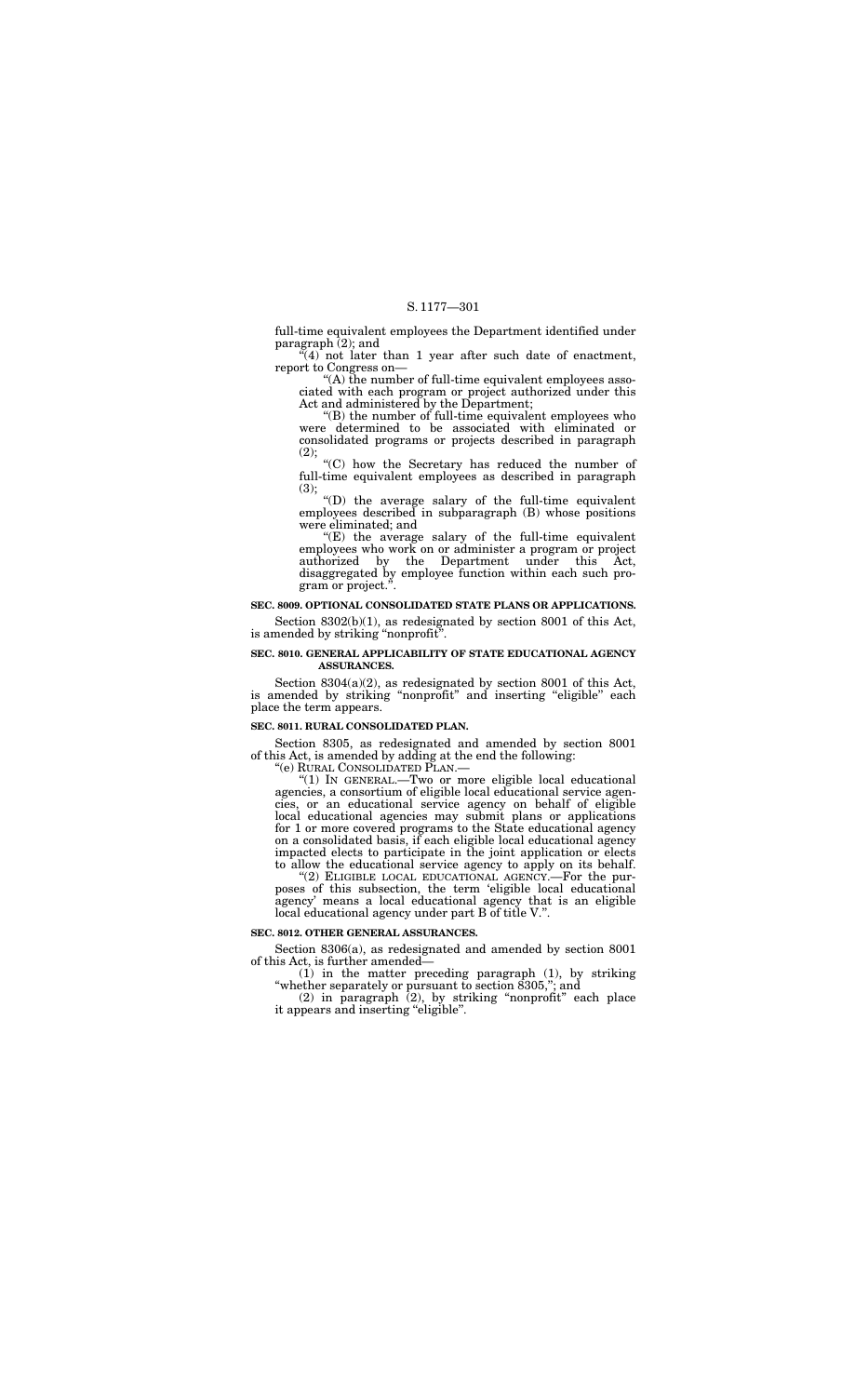### **SEC. 8013. WAIVERS OF STATUTORY AND REGULATORY REQUIRE-MENTS.**

(1) by striking subsection (a) and inserting the following: "(a) In GENERAL.-

Section 8401, as redesignated by section 8001 of this Act, is amended—

"(1) REQUEST FOR WAIVER BY STATE OR INDIAN TRIBE.-A State educational agency or Indian tribe that receives funds under a program authorized under this Act may submit a request to the Secretary to waive any statutory or regulatory requirement of this Act.

"(A) REQUEST FOR WAIVER BY LOCAL EDUCATIONAL AGENCY.—A local educational agency that receives funds under a program authorized under this Act and desires a waiver of any statutory or regulatory requirement of this Act shall submit a request containing the information described in subsection (b)(1) to the appropriate State educational agency. The State educational agency may then submit the request to the Secretary if the State educational agency determines the waiver appropriate.

''(2) LOCAL EDUCATIONAL AGENCY AND SCHOOL REQUESTS SUBMITTED THROUGH THE STATE.—

''(3) RECEIPT OF WAIVER.—Except as provided in subsection (b)(4) or (c), the Secretary may waive any statutory or regulatory requirement of this Act for which a waiver request is submitted to the Secretary pursuant to this subsection.";

 $(2)$  in subsection  $(b)$ –

 $(A)$  in paragraph  $(1)$ —

(i) in the matter preceding subparagraph (A)— (I) by striking '', local educational agency,'' and inserting '', acting on its own behalf or on behalf of a local educational agency in accordance with subsection  $(a)(2)$ ,"; and

(ii) by redesignating subparagraph (E) as subpara $graph$  (F);

 $(C)$  describes how the waiving of such requirements will advance student academic achievement;

''(B) REQUEST FOR WAIVER BY SCHOOL.—An elementary school or secondary school that desires a waiver of any statutory or regulatory requirement of this Act shall submit a request containing the information described in subsection (b)(1) to the local educational agency serving the school. The local educational agency may then submit the request to the State educational agency in accordance with subparagraph (A) if the local educational agency determines the waiver appropriate.

> (II) by inserting '', which shall include a plan'' after ''to the Secretary'';

(iii) by striking subparagraphs (B), (C), and (D) and inserting the following:

''(B) describes which Federal statutory or regulatory requirements are to be waived;

''(D) describes the methods the State educational agency, local educational agency, school, or Indian tribe will use to monitor and regularly evaluate the effectiveness of the implementation of the plan;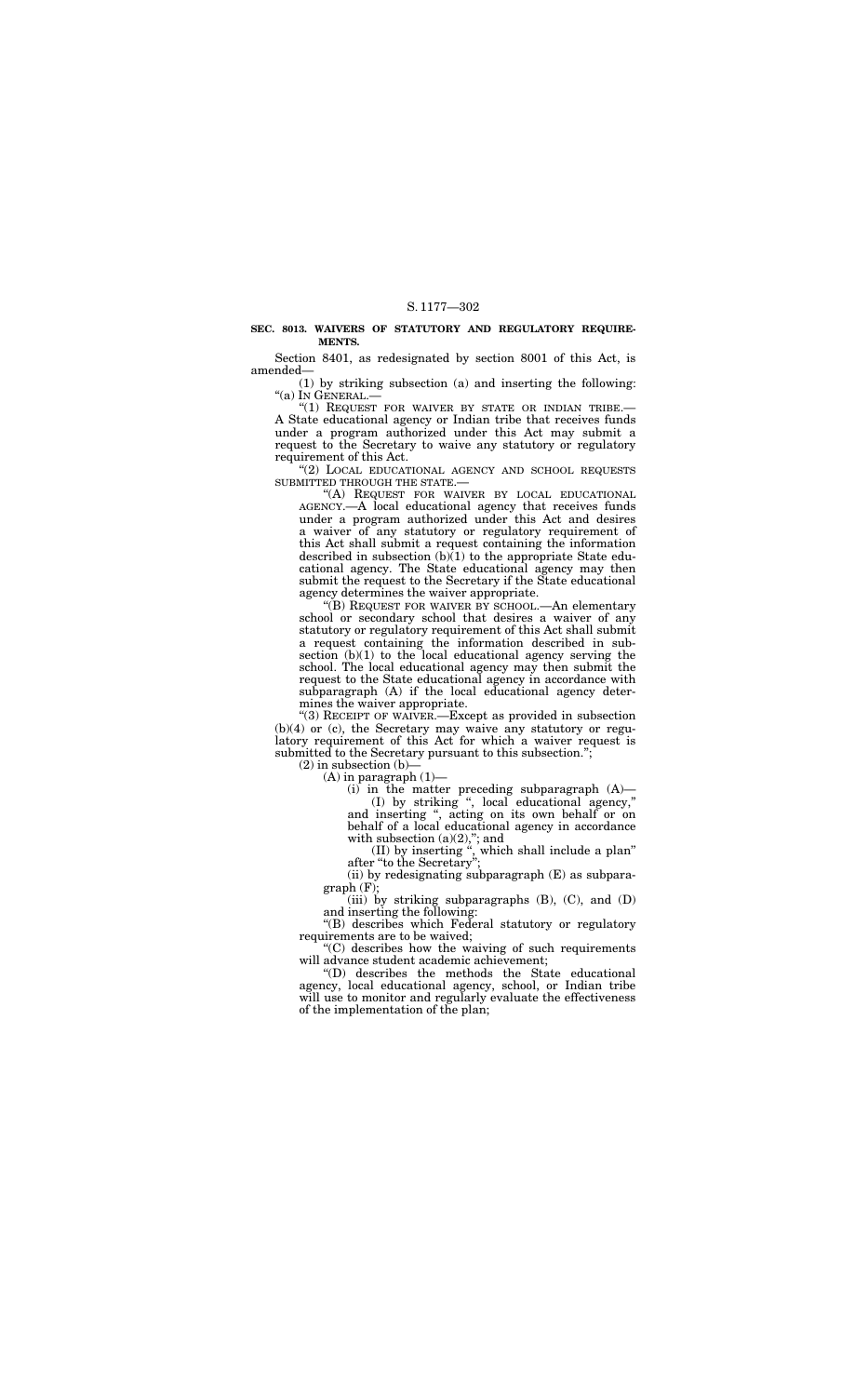"(E) includes only information directly related to the waiver request; and''; and

 $(iv)$  in subparagraph  $(F)$ , as redesignated by clause (ii), by inserting ''and, if the waiver relates to provisions of subsections (b) or (h) of section 1111, describes how the State educational agency, local educational agency, school, or Indian tribe will maintain or improve transparency in reporting to parents and the public on student achievement and school performance, including the achievement of the subgroups of students identified<br>in section  $1111(b)(2)(B)(xi)$ " after "waivers are in section  $1111(b)(2)(B)\tilde{c}x$ <sup>"</sup> after requested'';

(B) in paragraph  $(2)(B)(i)(II)$ , by striking "(on behalf of, and based on the requests of, local educational agencies)'' and inserting ''(on behalf of those agencies or on behalf of, and based on the requests of, local educational agencies in the State)'';

 $(C)$  in paragraph  $(3)$ –

 $(i)$  in subparagraph  $(A)$ —

(II) by striking clauses (i) through (iii) and inserting the following:

"(ii) submit the comments and input to the Secretary, with a description of how the State addressed the comments and input; and

(I) in the matter preceding clause (i), by inserting "or on behalf of local educational agencies in the State under subsection  $(a)(2)$ ," after "acting" on its own behalf,''; and

"(i) the request shall be reviewed and approved by the State educational agency in accordance with subsection (a)(2) before being submitted to the Secretary and be accompanied by the comments, if any, of the State educational agency and the public; and

"(ii) notice and a reasonable opportunity to comment regarding the waiver request shall be provided to the State educational agency and the public by the agency requesting the waiver in the manner in which that agency customarily provides similar notice and opportunity to comment to the public.''.

(D) by adding at the end the following:<br>"(4) WAIVER DETERMINATION, DEMONSTRATION, AND REVI-

''(i) provide the public and any interested local educational agency in the State with notice and a reasonable opportunity to comment and provide input on the request, to the extent that the request impacts the local educational agency;

 $SION.$  "(A) In GENERAL.—The Secretary shall issue a written determination regarding the initial approval or disapproval of a waiver request not more than 120 days after the

''(iii) provide notice and a reasonable time to comment to the public and local educational agencies in the manner in which the applying agency customarily provides similar notice and opportunity to comment to the public.''; and

(ii) in subparagraph (B), by striking clauses (i) and (ii) and inserting the following: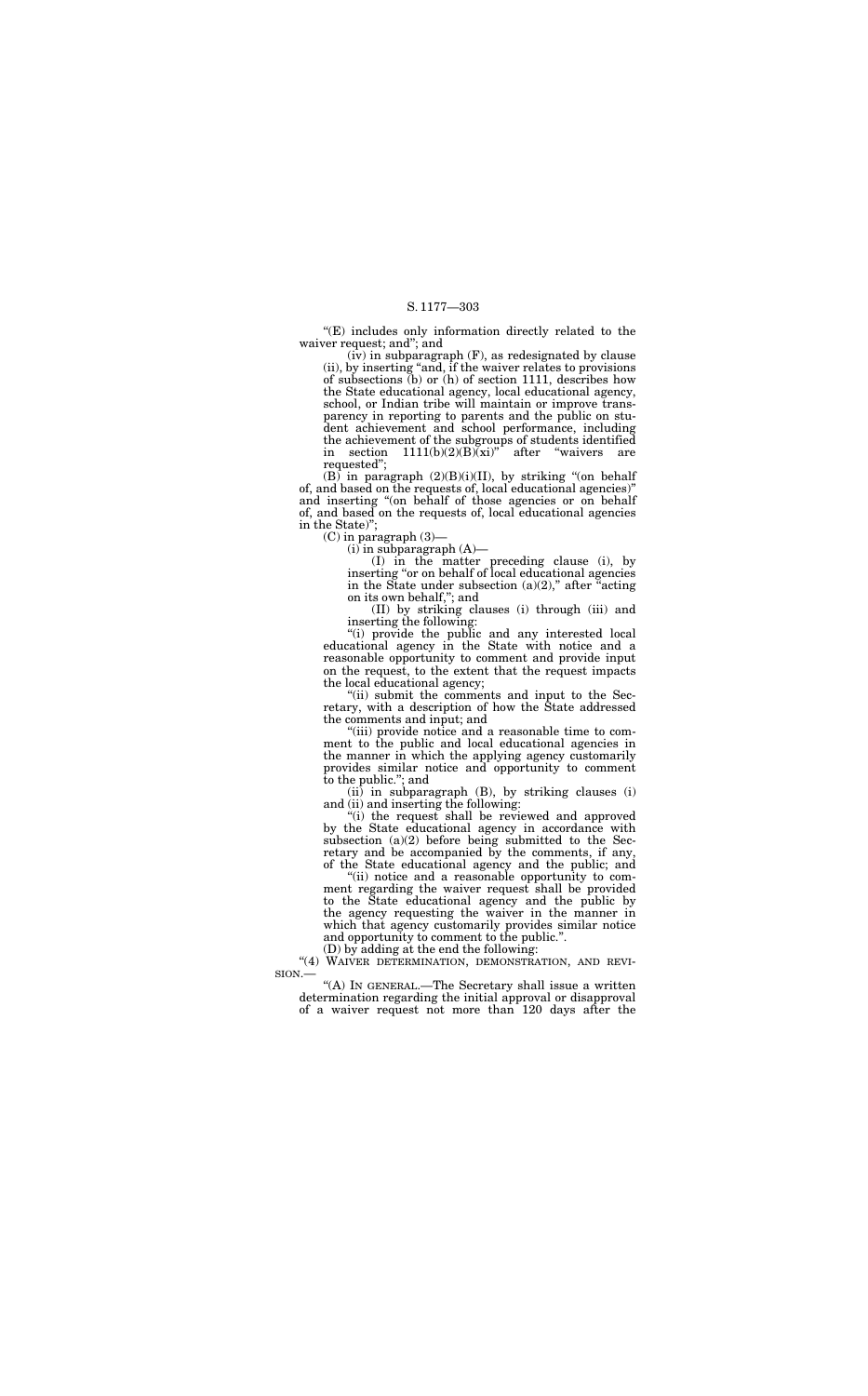date on which such request is submitted. Initial disapproval of such request shall be based on the determination of the Secretary that—

"(i) the waiver request does not meet the requirements of this section;

''(ii) the waiver is not permitted under subsection (c);

"(iv) the waiver request does not provide for adequate evaluation to ensure review and continuous improvement of the plan.

"(B) WAIVER DETERMINATION AND REVISION.—Upon the initial determination of disapproval under subparagraph (A), the Secretary shall—

''(iii) the description required under paragraph (1)(C) in the plan provides insufficient information to demonstrate that the waiving of such requirements will advance student academic achievement consistent with the purposes of this Act; or

''(i) immediately—

''(I) notify the State educational agency, local educational agency (through the State educational agency), school (through the local educational agency), or Indian tribe, as applicable, of such determination; and

"(iii) if the Secretary determines that the resubmission under clause (ii) does not meet the requirements of this section, at the request of the State educational agency, local educational agency, school, or Indian tribe, conduct a hearing not more than 30 days after the date of such resubmission.

"(i) the State educational agency, local educational agency, school, or Indian tribe has been notified and offered an opportunity to revise and resubmit the waiver request, as described under clauses (i) and (ii) of subparagraph (B); and

''(II) provide detailed reasons for such determination in writing to the applicable entity under subclause (I) to the public, such as posting in a clear and easily accessible format to the Department's website;

"(ii) the State educational agency, local educational agency (through the State educational agency), school (through the local educational agency), or Indian tribe—

''(ii) offer the State educational agency, local educational agency (through the State educational agency), school (through the local educational agency), or Indian tribe an opportunity to revise and resubmit the waiver request by a date that is not more than 60 days after the date of such determination; and

''(C) WAIVER DISAPPROVAL.—The Secretary may ultimately disapprove a waiver request if—

> ''(I) does not revise and resubmit the waiver request; or

> ''(II) revises and resubmits the waiver request, and the Secretary determines that such waiver request does not meet the requirements of this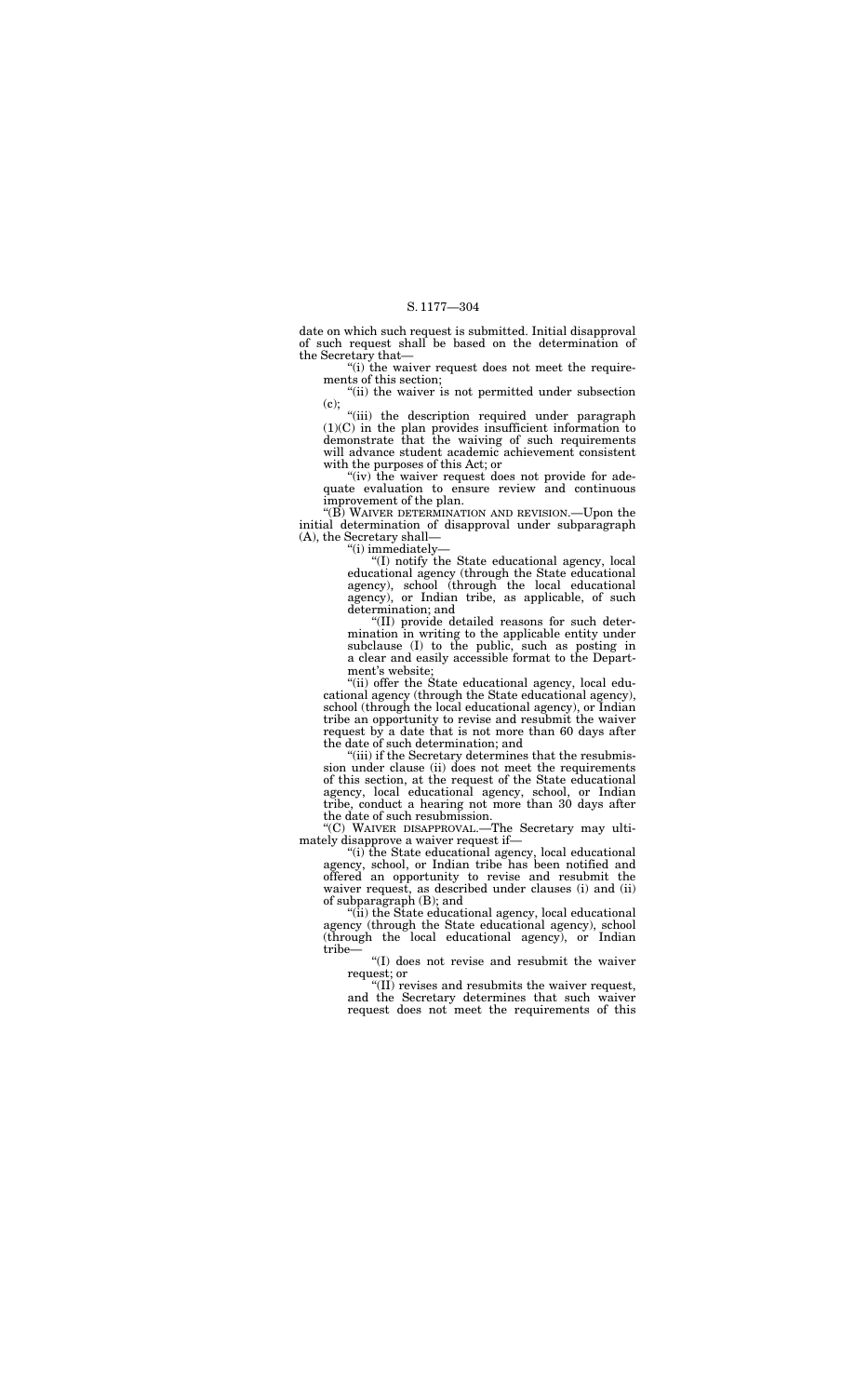''(D) EXTERNAL CONDITIONS.—The Secretary shall not disapprove a waiver request under this section based on conditions outside the scope of the waiver request.'';  $(3)$  in subsection  $(c)$ –

section after a hearing conducted under subparagraph (B)(iii), if such a hearing is requested.

(A) in paragraph (1), by inserting '', Indian tribes'' after "local educational agencies";

(B) in paragraph (8), by striking ''subpart 1 of part B of title V'' and inserting ''part C of title IV''; and

(C) by striking paragraph (9) and inserting the following:

''(9) the prohibitions—

"(A) in subpart 2 of part  $F$ ;

''(B) regarding use of funds for religious worship or instruction in section 8505; and

 $(C)$  regarding activities in section 8526; or";

 $(4)$  in subsection  $(d)$ —

"(A) include in, or delete from, such request, specific academic standards, such as the Common Core State Standards developed under the Common Core State Standards Initiative or any other standards common to a significant number of States;

(A) in the subsection heading, by adding ''; LIMITA- TIONS'' after ''WAIVER'';

(B) in paragraph (2), in the matter preceding subparagraph (A), by striking ''Secretary determines'' and inserting ''State demonstrates''; and

(C) by adding at the end the following:

''(3) SPECIFIC LIMITATIONS.—The Secretary shall not require a State educational agency, local educational agency, school, or Indian tribe, as a condition of approval of a waiver request, to—

 $''(2)$  how the use of the waiver has contributed to such progress.''; and

''(B) use specific academic assessment instruments or items, including assessments aligned to the standards described in subparagraph (A); or

''(C) include in, or delete from, such waiver request any specific elements of—

''(i) State academic standards;

''(ii) academic assessments;

''(iii) State accountability systems; or

"(iv) teacher and school leader evaluation systems."

(5) by striking subsection (e) and inserting the following: ''(e) REPORTS.—A State educational agency, local educational agency, school, or Indian tribe receiving a waiver under this section shall describe, as part of, and pursuant to, the required annual reporting under section 1111(h)—

''(1) the progress of schools covered under the provisions of such waiver toward improving student academic achievement; and

(6) in subsection (f), by striking ''if the Secretary determines'' and all that follows through the period at the end and inserting the following: "if, after notice and an opportunity for a hearing, the Secretary—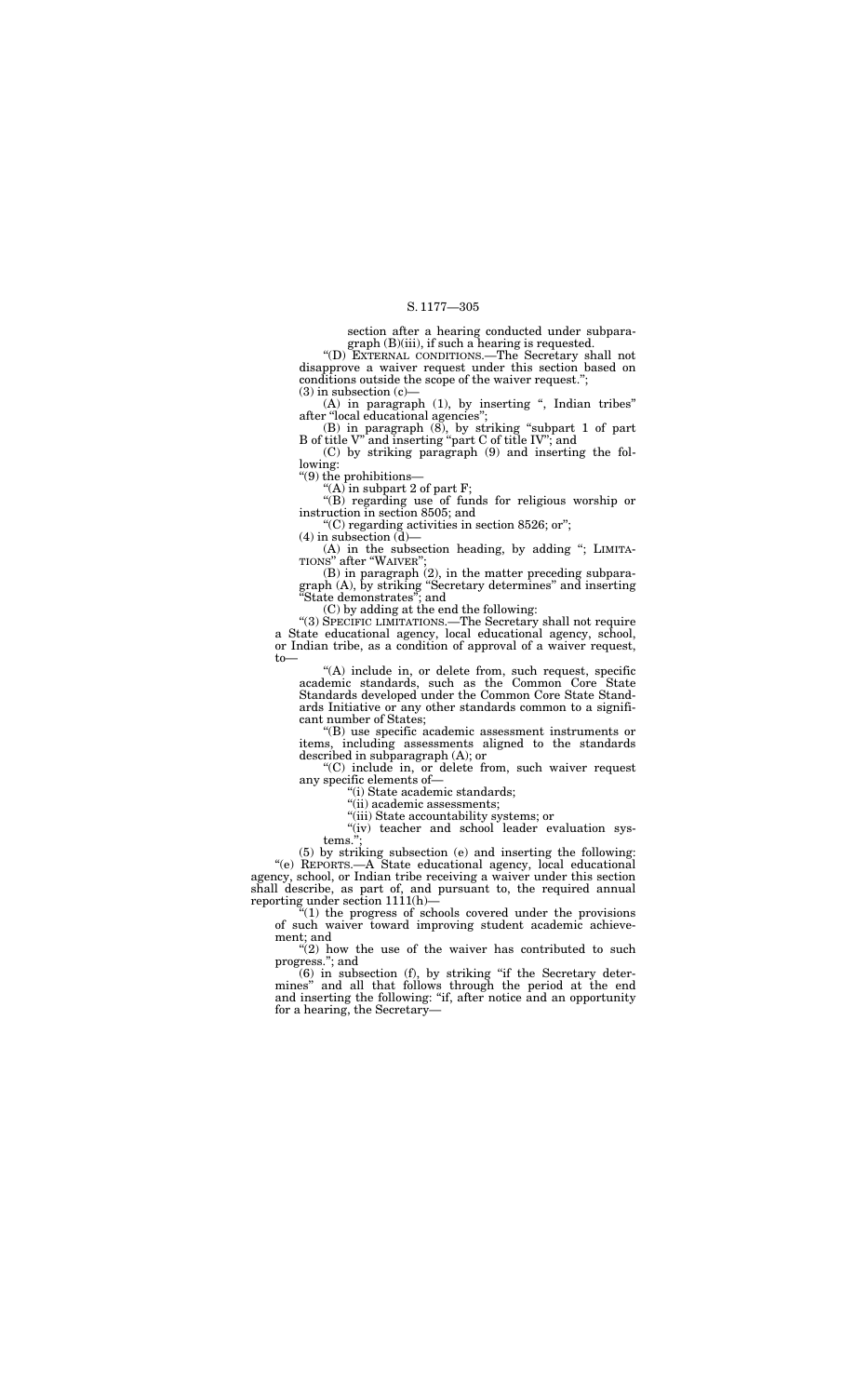''(A) presents a rationale and supporting information that clearly demonstrates that the waiver is not contributing to the progress of schools described in subsection  $(e)(1);$  or

''(B) determines that the waiver is no longer necessary to achieve its original purposes.''.

### **SEC. 8014. APPROVAL AND DISAPPROVAL OF STATE PLANS AND LOCAL APPLICATIONS.**

Title VIII, as amended and redesignated by section 8001 of this Act, is further amended by inserting after section 8401 the following:

## **''PART E—APPROVAL AND DISAPPROVAL OF STATE PLANS AND LOCAL APPLICATIONS**

### **''SEC. 8451. APPROVAL AND DISAPPROVAL OF STATE PLANS.**

"(a) APPROVAL $-$ A plan submitted by a State pursuant to section  $2101(d)$ ,  $4103(c)$ ,  $4203$ , or  $8302$  shall be approved by the Secretary unless the Secretary makes a written determination (which shall include the supporting information and rationale supporting such determination), prior to the expiration of the 120-day period beginning on the date on which the Secretary received the plan, that the plan is not in compliance with section 2101(d),  $4103(c)$ , or 4203, or part C, respectively.<br>"(b) DISAPPROVAL PROCESS.-

"(1) IN GENERAL.—The Secretary shall not finally disapprove a plan submitted under section  $2101(d)$ ,  $4103(c)$ ,  $4203$ , or 8302, except after giving the State educational agency notice and an opportunity for a hearing.

"(2) NOTIFICATIONS.—If the Secretary finds that the plan is not in compliance, in whole or in part, with section  $2101(d)$ , 4103(c), or 4203, or part C, as applicable, the Secretary shall—

"(A) immediately notify the State of such determination;

"(F) request additional information, only as to the noncompliant provisions, needed to make the plan compliant.

''(B) provide a detailed description of the specific provisions of the plan that the Secretary determines fail to meet the requirements, in whole or in part, of such section or part, as applicable;

''(C) offer the State an opportunity to revise and resubmit its plan within 45 days of such determination, including the chance for the State to present supporting information to clearly demonstrate that the State plan meets the requirements of such section or part, as applicable;

''(D) provide technical assistance, upon request of the State, in order to assist the State to meet the requirements of such section or part, as applicable;

''(E) conduct a hearing within 30 days of the plan's resubmission under subparagraph (C), unless a State declines the opportunity for such hearing; and

''(3) RESPONSE.—If the State educational agency responds to the Secretary's notification described in paragraph (2)(A) prior to the expiration of the 45-day period beginning on the date on which the State educational agency received the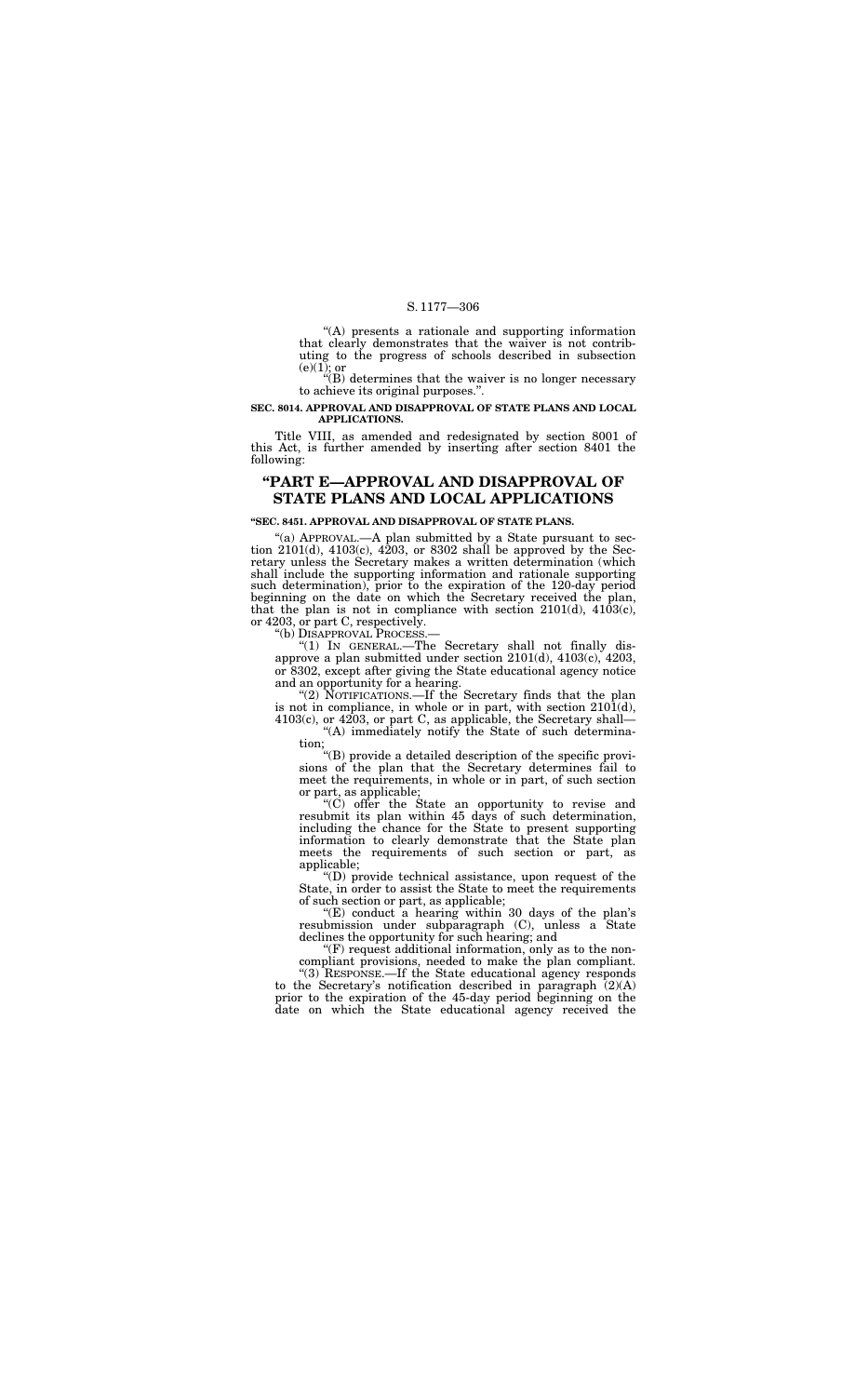notification, and resubmits the plan as described in paragraph (2)(C), the Secretary shall approve such plan unless the Secretary determines the plan does not meet the requirements of section 2101(d), 4103(c), or 4203, or part C, as applicable.

"(4) FAILURE TO RESPOND.—If the State educational agency does not respond to the Secretary's notification described in paragraph  $(2)(A)$  prior to the expiration of the 45-day period beginning on the date on which the State educational agency received the notification, such plan shall be deemed to be disapproved.

"(c) LIMITATION.—A plan submitted under section  $2101(d)$ , 4103(c), 4203, or 8302 shall not be approved or disapproved based upon the nature of the activities proposed within such plan if such proposed activities meet the applicable program requirements.

''(d) PEER-REVIEW REQUIREMENTS.—Notwithstanding any other requirements of this part, the Secretary shall ensure that any portion of a consolidated State plan that is related to part A of title I is subject to the peer-review process described in section  $1111(a)(4)$ .

''(a) APPROVAL.—An application submitted by a local educational agency pursuant to section 2102(b), 4106, 4204(b) or 8305, shall be approved by the State educational agency unless the State educational agency makes a written determination (which shall include the supporting information and rationale for such determination), prior to the expiration of the 120-day period beginning on the date on which the State educational agency received the application, that the application is not in compliance with section  $2102(b)$ ,  $4106$ , or  $4204(b)$ , or part C, respectively.<br>"(b) DISAPPROVAL PROCESS.—

" $(1)$  In GENERAL.—The State educational agency shall not finally disapprove an application submitted under section  $2102(b)$ ,  $4106$ ,  $4204(b)$  or  $8305$  except after giving the local educational agency notice and opportunity for a hearing.

### **''SEC. 8452. APPROVAL AND DISAPPROVAL OF LOCAL EDUCATIONAL AGENCY APPLICATIONS.**

"(2) NOTIFICATIONS.—If the State educational agency finds that the application submitted under section 2102(b), 4106, 4204(b) or 8305 is not in compliance, in whole or in part, with section 2102(b), 4106, or 4204(b), or part C, respectively, the State educational agency shall—

''(A) immediately notify the local educational agency of such determination;

''(B) provide a detailed description of the specific provisions of the application that the State determines fail to meet the requirements, in whole or in part, of such section or part, as applicable;

''(C) offer the local educational agency an opportunity to revise and resubmit its application within  $45$  days of such determination, including the chance for the local educational agency to present supporting information to clearly demonstrate that the application meets the requirements of such section or part;

''(D) provide technical assistance, upon request of the local educational agency, in order to assist the local educational agency to meet the requirements of such section or part, as applicable;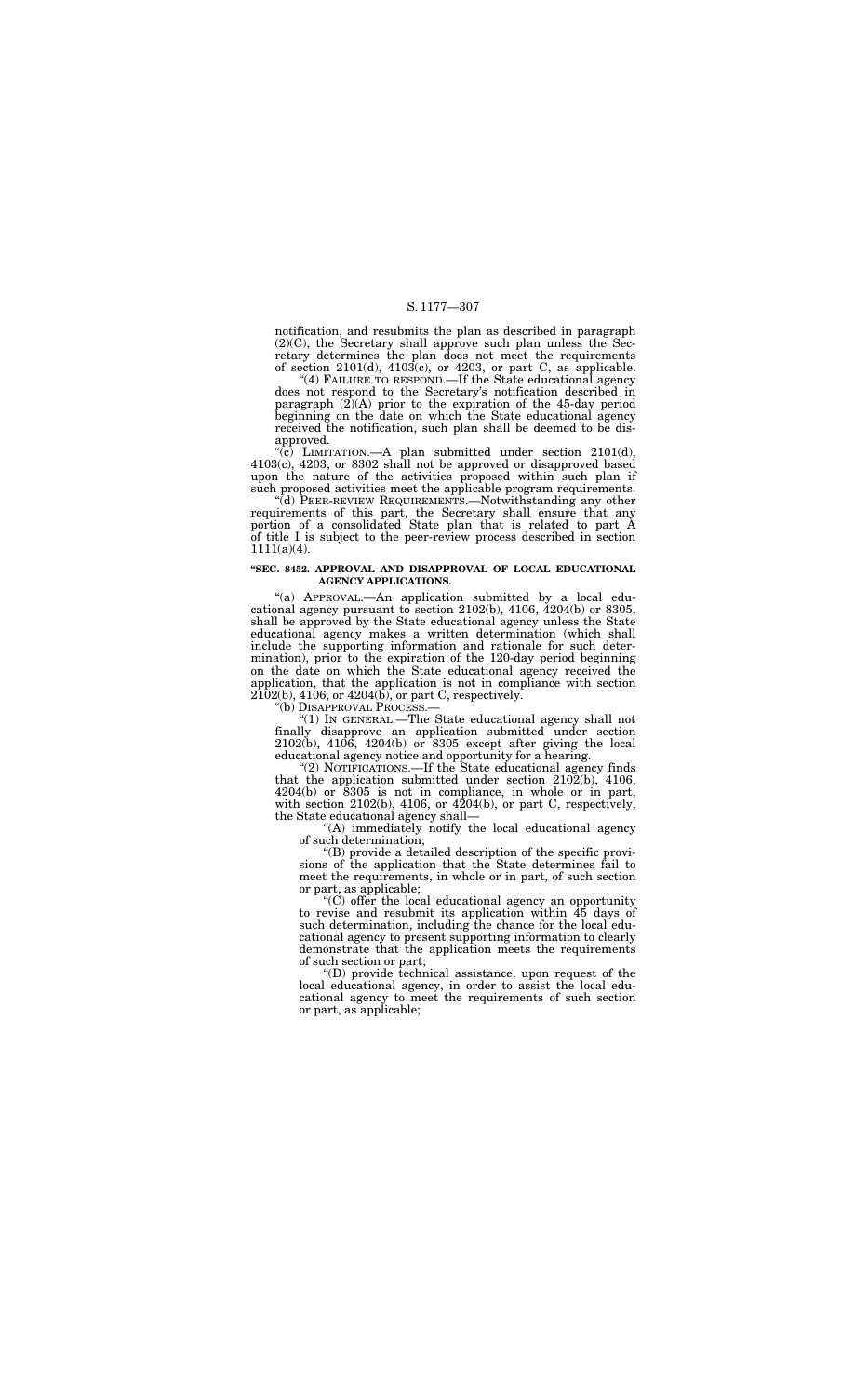$E$ ) conduct a hearing within 30 days of the application's resubmission under subparagraph (C), unless a local educational agency declines the opportunity for such a hearing; and

" $(F)$  request additional information, only as to the noncompliant provisions, needed to make the application compliant.

''(3) RESPONSE.—If the local educational agency responds to the State educational agency's notification described in paragraph (2)(A) prior to the expiration of the 45-day period beginning on the date on which the local educational agency received the notification, and resubmits the application as described in paragraph (2)(C), the State educational agency shall approve such application unless the State educational agency determines the application does not meet the requirements of this part.

(A) by striking paragraph (3) and inserting the following:<br>"(3) SPECIAL RULE.—

"(A) IN GENERAL.—Educational services and other benefits provided under this section for private school children, teachers, and other educational personnel shall be equitable in comparison to services and other benefits for public school children, teachers, and other educational personnel participating in the program and shall be provided in a timely manner.

''(4) FAILURE TO RESPOND.—If the local educational agency does not respond to the State educational agency's notification described in paragraph (2)(A) prior to the expiration of the 45-day period beginning on the date on which the local educational agency received the notification, such application shall be deemed to be disapproved.''.

### **SEC. 8015. PARTICIPATION BY PRIVATE SCHOOL CHILDREN AND TEACHERS.**

Section 8501, as redesignated by section 8001 of this Act, is amended—

 $(1)$  in subsection  $(a)$ —

" $(B)$  OBLIGATION OF FUNDS.—Funds allocated to a local educational agency for educational services and other benefits to eligible private school children shall be obligated

''(B) OMBUDSMAN.—To help ensure equitable services are provided to private school children, teachers, and other educational personnel under this section, the State educational agency involved shall direct the ombudsman designated by the agency under section 1117 to monitor and enforce the requirements of this section.''; and

(B) by striking paragraph (4) and inserting the following:

"(4) EXPENDITURES.-

''(A) IN GENERAL.—Expenditures for educational services and other benefits provided under this section for eligible private school children, their teachers, and other educational personnel serving those children shall be equal, taking into account the number and educational needs of the children to be served, to the expenditures for participating public school children.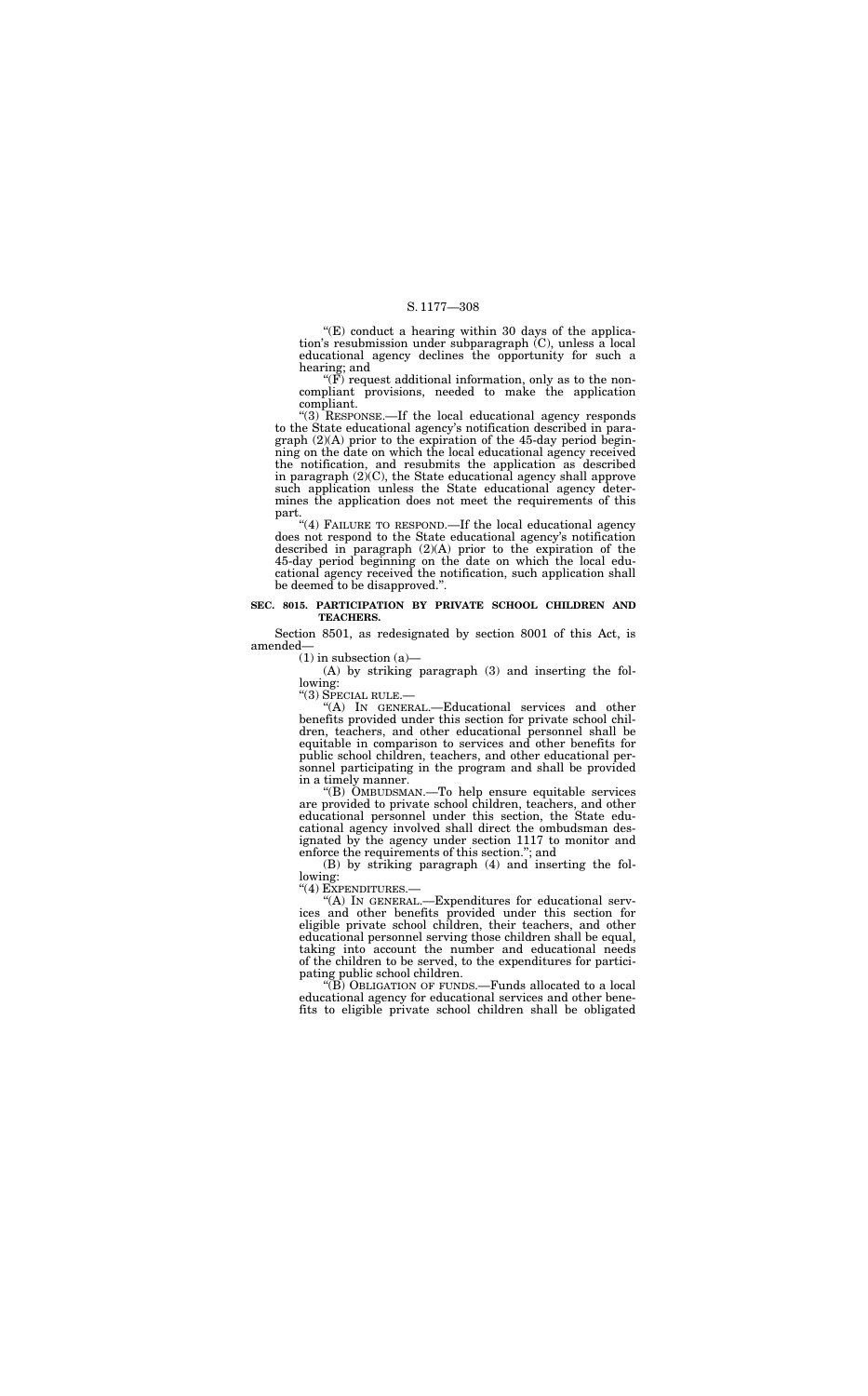in the fiscal year for which the funds are received by the agency.

''(C) NOTICE OF ALLOCATION.—Each State educational agency shall provide notice in a timely manner to the appropriate private school officials in the State of the allocation of funds for educational services and other benefits under this subpart that the local educational agencies have determined are available for eligible private school children.''.

(2) in subsection (b)—

(A) in paragraph (1), by striking subparagraphs (A) through (H) and inserting the following:

''(A) part C of title I;

"(B) part A of title II;

"(C) part A of title III;

''(D) part A of title IV; and

''(E) part B of title IV.''; and

(B) by striking paragraph (3); and

(II) by striking ''services; and'' and inserting "services, and how that amount is determined;";  $(iii)$  in subparagraph  $(F)$ –

 $(3)$  in subsection  $(c)$ —

"(G) whether the agency, consortium, or entity shall provide services directly or through a separate government agency, consortium, or entity, or through a third-party contractor; and

(A) in the matter preceding subparagraph (A), by striking ''To ensure'' and all that follows through ''such as'' and inserting ''To ensure timely and meaningful consultation, a State educational agency, local educational agency, educational service agency, consortium of those agencies, or entity shall consult with appropriate private school officials. Such agency and private school officials shall both have the goal of reaching agreement on how to provide equitable and effective programs for eligible private school children, on issues such as'';

 $(B)$  in paragraph  $(1)$ 

 $(i)$  in subparagraph  $(E)$ —

(I) by striking ''and the amount'' and inserting '', the amount''; and

(I) by striking ''contract'' after ''provision of''; and

(II) by striking the period at the end and inserting ''; and''; and

(iii) by adding at the end the following:

''(H) whether to provide equitable services to eligible private school children—

''(i) by creating a pool or pools of funds with all of the funds allocated under subsection (a)(4)(C) based on all the children from low-income families in a participating school attendance area who attend private schools; or

''(ii) in the agency's participating school attendance area who attend private schools with the proportion of funds allocated under subsection  $(a)(4)(C)$  based on the number of children from low-income families who attend private schools.''; and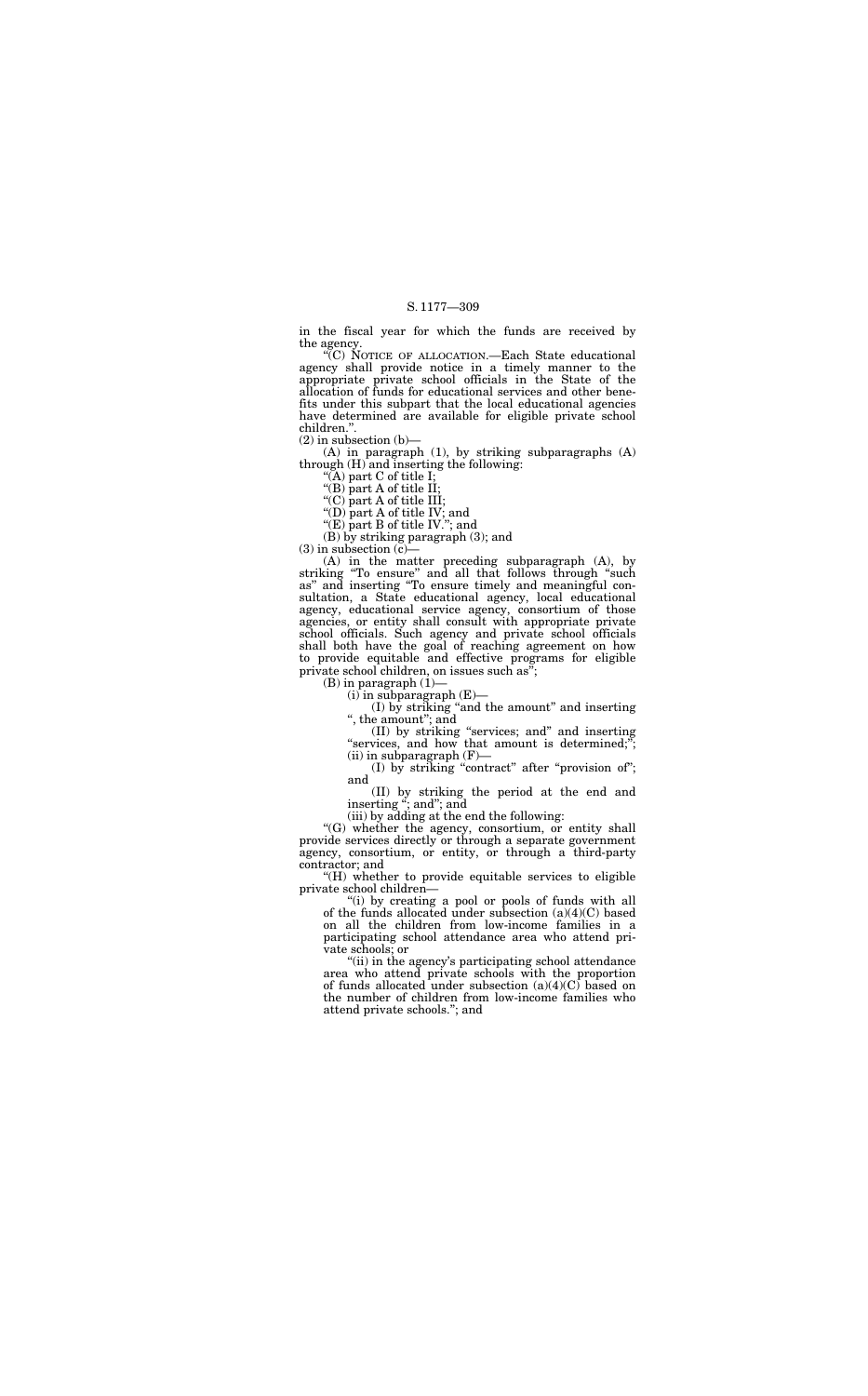(4) by adding at the end the following:

''(5) DOCUMENTATION.—Each local educational agency shall maintain in the agency's records, and provide to the State educational agency involved, a written affirmation signed by officials of each participating private school that the meaningful consultation required by this section has occurred. The written affirmation shall provide the option for private school officials to indicate such officials' belief that timely and meaningful consultation has not occurred or that the program design is not equitable with respect to eligible private school children. If such officials do not provide such affirmation within a reasonable period of time, the local educational agency shall forward the documentation that such consultation has, or attempts at such consultation have, taken place to the State educational

agency.<br>"(6) COMPLIANCE.—

"(A) IN GENERAL.—If the consultation required under this section is with a local educational agency or educational service agency, a private school official shall have the right to file a complaint with the State educational agency that the consultation required under this section was not meaningful and timely, did not give due consideration to the views of the private school official, or did not make a decision that treats the private school or its students equitably as required by this section.

Section 8502(a)(2), as redesignated and amended by section 8001 of this Act, is further amended by striking ''9503, and 9504'' and inserting "8503, and 8504".

"(a) PROCEDURES FOR COMPLAINTS.—The Secretary shall develop and implement written procedures for receiving, investigating, and resolving complaints from parents, teachers, or other individuals and organizations concerning violations of section 8501 by a State educational agency, local educational agency, educational

''(B) PROCEDURE.—If the private school official wishes to file a complaint, the private school official shall provide the basis of the noncompliance and all parties shall provide the appropriate documentation to the appropriate officials.

''(C) SERVICES.—A State educational agency shall provide services under this section directly or through contracts with public and private agencies, organizations, and institutions, if the appropriate private school officials have—

''(i) requested that the State educational agency provide such services directly; and

''(ii) demonstrated that the local educational agency involved has not met the requirements of this section in accordance with the procedures for making such a request, as prescribed by the State educational agency.''.

### **SEC. 8016. STANDARDS FOR BY-PASS.**

### **SEC. 8017. COMPLAINT PROCESS FOR PARTICIPATION OF PRIVATE SCHOOL CHILDREN.**

Section 8503, as redesignated and amended by section 8001 of this Act, is further amended by striking subsections (a) and (b) and inserting the following: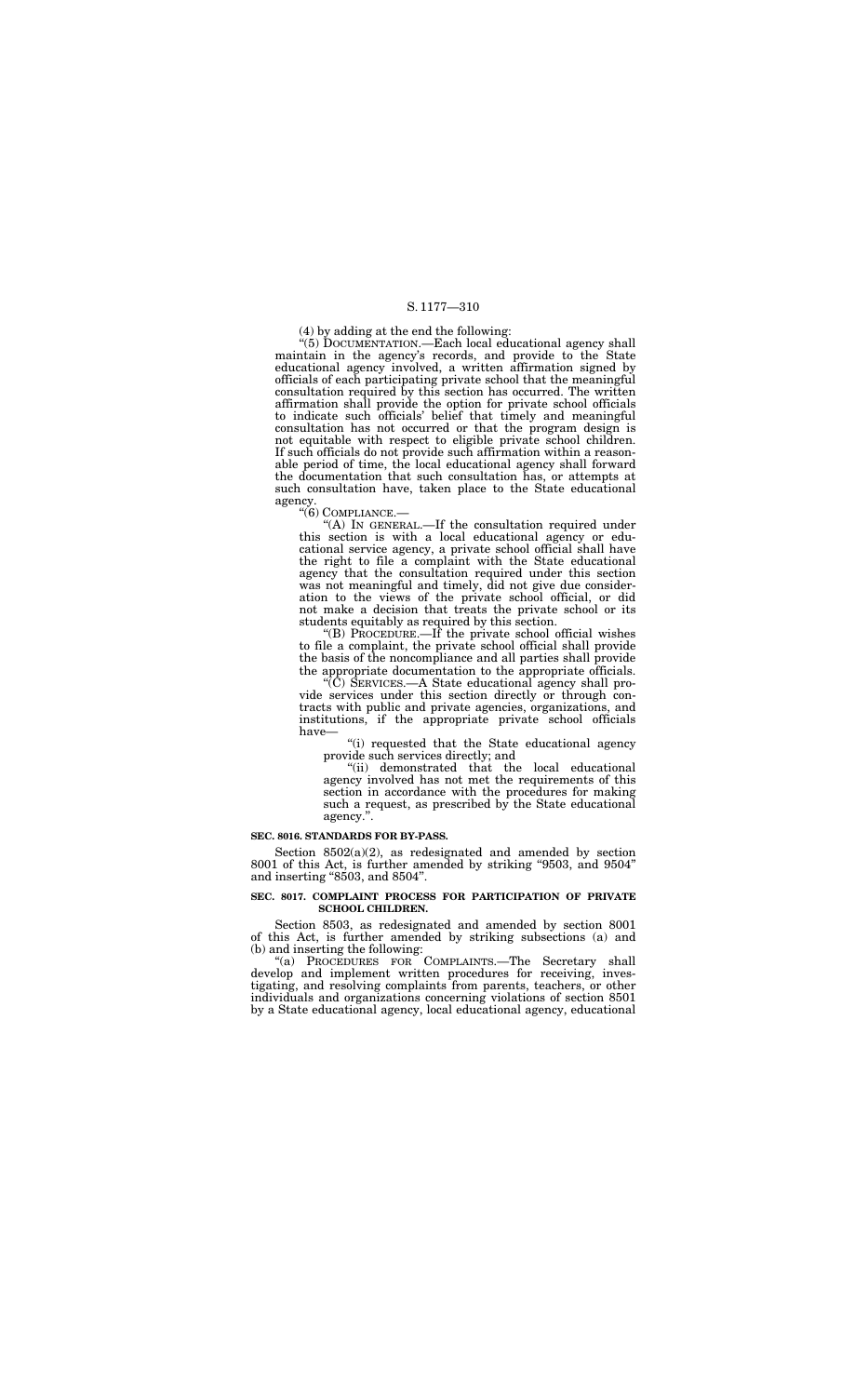service agency, consortium of those agencies, or entity. The individual or organization shall submit the complaint to the State educational agency for a written resolution by the State educational agency within 45 days.

''(b) APPEALS TO SECRETARY.—The resolution may be appealed by an interested party to the Secretary not later than 30 days after the State educational agency resolves the complaint or fails to resolve the complaint within the 45-day time limit. The appeal shall be accompanied by a copy of the State educational agency's resolution, and, if there is one, a complete statement of the reasons supporting the appeal. The Secretary shall investigate and resolve the appeal not later than 90 days after receipt of the appeal.''.

 $(2)$  in subsection  $(b)(1)$ , by inserting before the period at the end the following: ", if such local educational agency has also failed to meet such requirement (as determined using the measure most favorable to the local agency) for 1 or more of the 5 immediately preceding fiscal years''; and

### **SEC. 8018. BY-PASS DETERMINATION PROCESS.**

Section  $8504(a)(1)(A)$ , as redesignated by section  $8001$  of this Act, is amended by striking "9502" and inserting "8502".

 $(3)$  in subsection  $(c)(1)$ , by inserting "or a change in the organizational structure of the local educational agency'' after '', such as a natural disaster''.

Section 8522, as redesignated by section 8001 of this Act, is amended by striking "title VIII" and inserting "title VII".

#### **SEC. 8019. MAINTENANCE OF EFFORT.**

Section 8521, as redesignated by section 8001 of this Act, is amended—

(1) in subsection (a), by inserting ", subject to the requirements of subsection (b)" after "for the second preceding fiscal year"

"(1) for construction, renovation, or repair of any school facility, except as authorized under this Act;

"(2) for transportation unless otherwise authorized under this Act;'';

#### **SEC. 8020. PROHIBITION REGARDING STATE AID.**

#### **SEC. 8021. SCHOOL PRAYER.**

Section 8524(a), as redesignated by section 8001 of this Act, is amended by striking "on the Internet" and inserting "by electronic means, including by posting the guidance on the Department's website in a clear and easily accessible manner''.

### **SEC. 8022. PROHIBITED USES OF FUNDS.**

Section 8526, as redesignated by section 8001 of this Act, is amended—

(1) by striking the section heading and inserting ''**PROHIB-ITED USES OF FUNDS**'';

 $(2)$  in subsection  $(a)$ -

(A) by redesignating paragraphs (1) through (4) as paragraphs (3) through (6), respectively; and

(B) by inserting before paragraph (3) (as redesignated by subparagraph (A)) the following: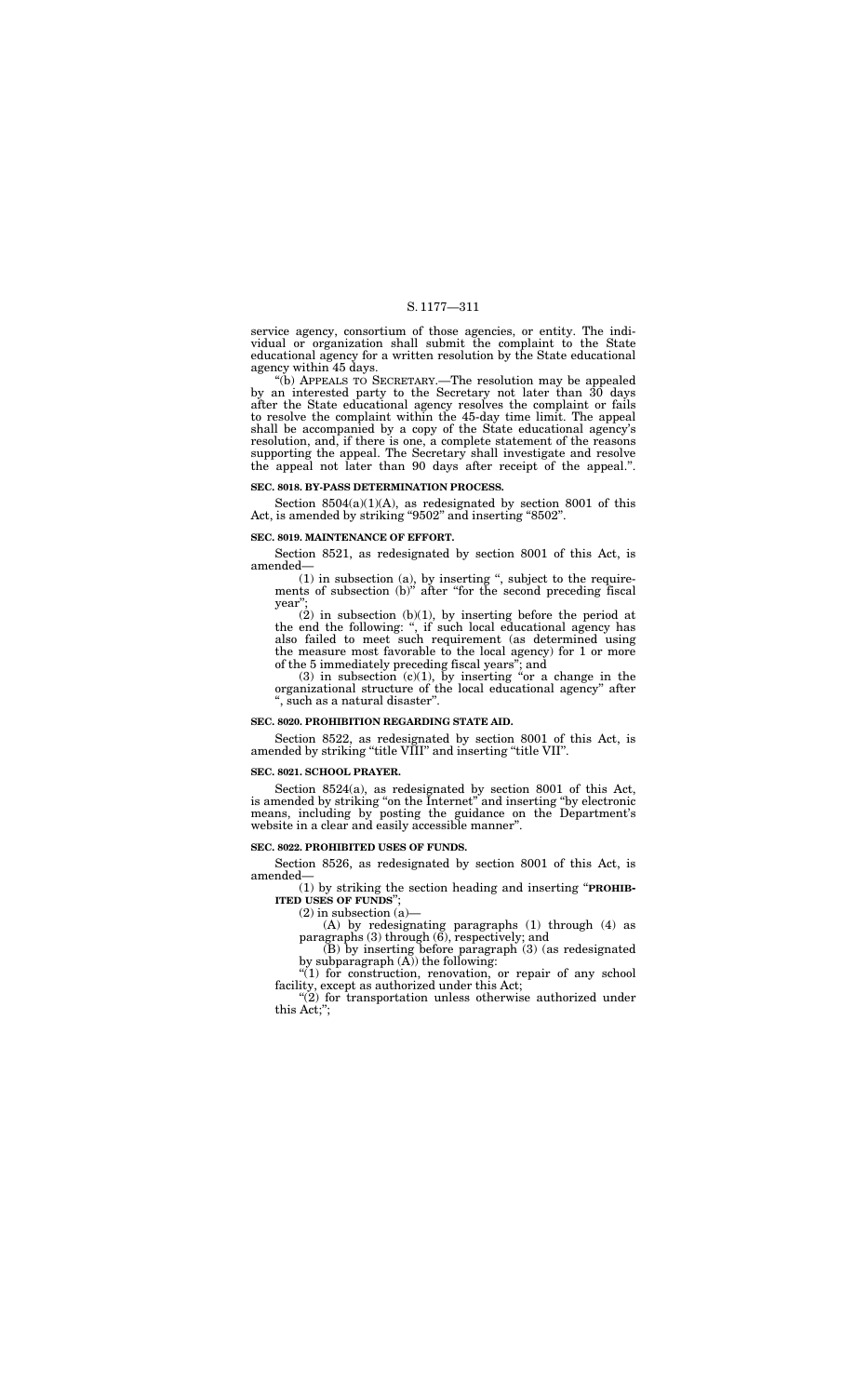(3) by striking ''(a)PROHIBITION.—None of the funds authorized under this Act shall be used'' and inserting ''No funds under this Act may be used''; and

(4) by striking subsection (b).

#### **SEC. 8023. PROHIBITIONS.**

Title VIII, as redesignated and amended by section 8001 of this Act, is further amended by inserting after section 8526 the following:

#### **''SEC. 8526A. PROHIBITION AGAINST FEDERAL MANDATES, DIRECTION, OR CONTROL.**

"(a) IN GENERAL.—No officer or employee of the Federal Government shall, through grants, contracts, or other cooperative agreements, mandate, direct, or control a State, local educational agency, or school's specific instructional content, academic standards and assessments, curricula, or program of instruction developed and implemented to meet the requirements of this Act (including any requirement, direction, or mandate to adopt the Common Core State Standards developed under the Common Core State Standards Initiative, any other academic standards common to a significant number of States, or any assessment, instructional content, or curriculum aligned to such standards), nor shall anything in this Act be construed to authorize such officer or employee to do so.

''(b) FINANCIAL SUPPORT.—No officer or employee of the Federal Government shall condition or incentivize the receipt of any grant, contract, or cooperative agreement, the receipt of any priority or preference under such grant, contract, or cooperative agreement, or the receipt of a waiver under section 8401 upon a State, local educational agency, or school's adoption or implementation of specific instructional content, academic standards and assessments, curricula, or program of instruction developed and implemented to meet the requirements of this Act (including any condition, priority, or preference to adopt the Common Core State Standards developed under the Common Core State Standards Initiative, any other academic standards common to a significant number of States, or any assessment, instructional content, or curriculum aligned to such standards).''.

### **SEC. 8024. PROHIBITIONS ON FEDERAL GOVERNMENT AND USE OF FEDERAL FUNDS.**

Section 8527, as redesignated by section 8001 of this Act, is amended to read as follows:

### **''SEC. 8527. PROHIBITIONS ON FEDERAL GOVERNMENT AND USE OF FEDERAL FUNDS.**

''(a) GENERAL PROHIBITION.—Nothing in this Act shall be construed to authorize an officer or employee of the Federal Government, including through a grant, contract, or cooperative agreement, to mandate, direct, or control a State, local educational agency, or school's curriculum, program of instruction, or allocation of State or local resources, or mandate a State or any subdivision thereof to spend any funds or incur any costs not paid for under this Act.

''(b) PROHIBITION ON ENDORSEMENT OF CURRICULUM.—Notwithstanding any other provision of Federal law, no funds provided to the Department under this Act may be used by the Department,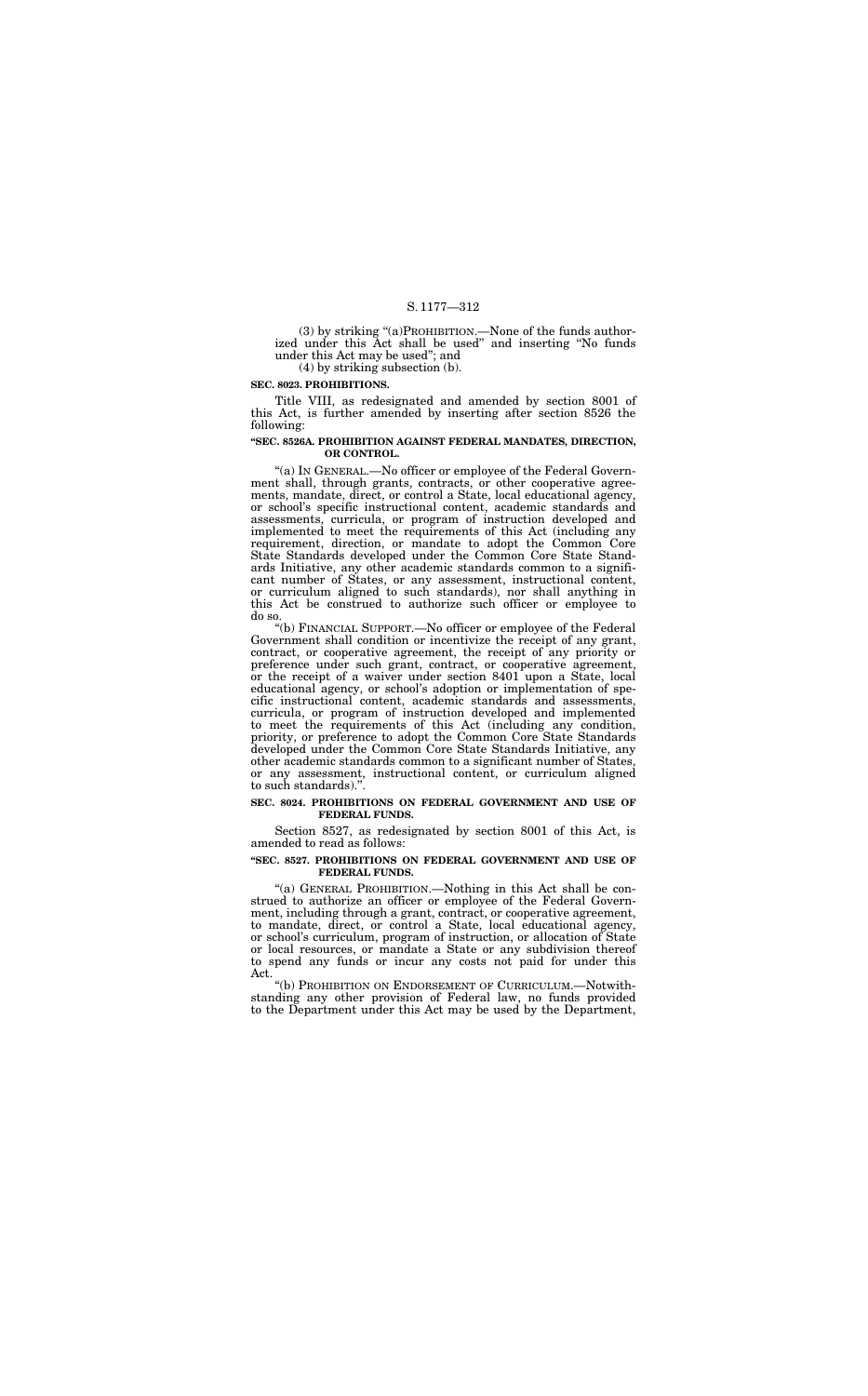whether through a grant, contract, or cooperative agreement, to endorse, approve, develop, require, or sanction any curriculum, including any curriculum aligned to the Common Core State Standards developed under the Common Core State Standards Initiative or any other academic standards common to a significant number of States, designed to be used in an elementary school or secondary school.

"(2) limit the application of the General Education Provisions Act (20 U.S.C. 1221 et seq.);

''(c) LOCAL CONTROL.—Nothing in this section shall be construed to—

"(3) require the distribution of scientifically or medically false or inaccurate materials or to prohibit the distribution of scientifically or medically true or accurate materials; or ''(4) create any legally enforceable right.

''(1) authorize an officer or employee of the Federal Government, whether through a grant, contract, or cooperative agreement to mandate, direct, review, or control a State, local educational agency, or school's instructional content, curriculum, and related activities;

"(2) RULE OF CONSTRUCTION.—Nothing in this Act shall be construed to prohibit a State, local educational agency, or school from using funds provided under this Act for the development or implementation of any instructional content, academic standards, academic assessments, curriculum, or program of instruction that a State, local educational agency, or school chooses, as permitted under State and local law, as long as the use of such funds is consistent with the terms of the grant, contract, or cooperative agreement providing such funds.

"(3) BUILDING STANDARDS.—Nothing in this Act shall be construed to mandate national school building standards for a State, local educational agency, or school.''.

''(d) PROHIBITION ON REQUIRING FEDERAL APPROVAL OR CERTIFI-CATION OF STANDARDS.—

''(1) IN GENERAL.—Notwithstanding any other provision of Federal law, no State shall be required to have academic standards approved or certified by the Federal Government, in order to receive assistance under this Act.

"(1) ACCESS TO STUDENT RECRUITING INFORMATION.-Notwithstanding section 444(a)(5)(B) of the General Education Provisions Act (20 U.S.C. 1232g(a)(5)(B)), each local educational agency receiving assistance under this Act shall provide, upon a request made by a military recruiter or an institution of higher education, access to the name, address, and telephone listing of each secondary school student served by the local educational agency, unless the parent of such student has submitted the prior consent request under paragraph (2).

### **SEC. 8025. ARMED FORCES RECRUITER ACCESS TO STUDENTS AND STUDENT RECRUITING INFORMATION.**

Section 8528, as redesignated by section 8001 of this Act, is amended by striking subsections (a) through (d) and inserting the following:

"(a) POLICY.—

''(2) CONSENT.—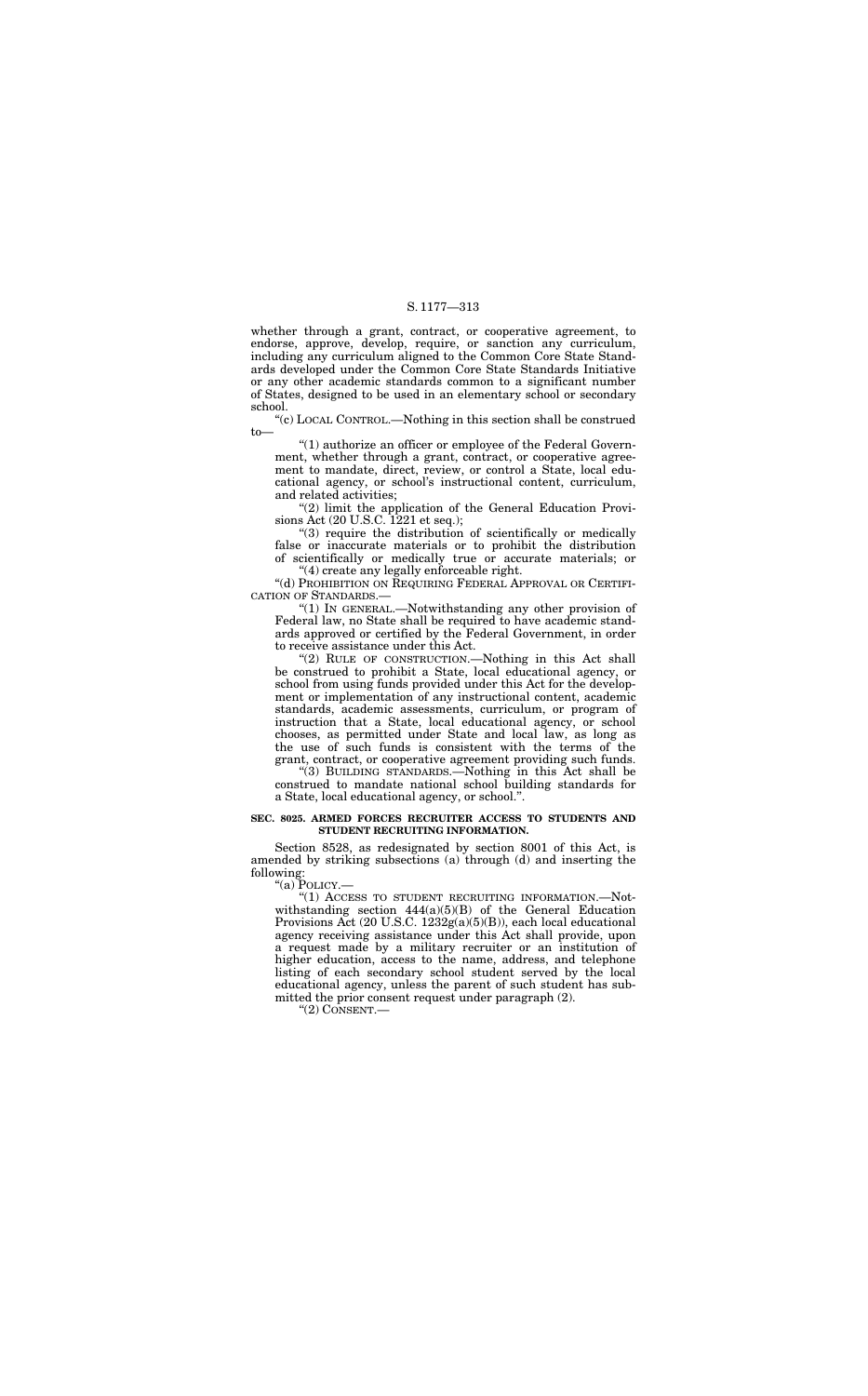''(A) OPT-OUT PROCESS.—A parent of a secondary school student may submit a written request, to the local educational agency, that the student's name, address, and telephone listing not be released for purposes of paragraph (1) without prior written consent of the parent. Upon receiving such request, the local educational agency may not release the student's name, address, and telephone listing for such purposes without the prior written consent of the parent.

"(B) NOTIFICATION OF OPT-OUT PROCESS.—Each local educational agency shall notify the parents of the students served by the agency of the option to make a request described in subparagraph (A).

''(3) SAME ACCESS TO STUDENTS.—Each local educational agency receiving assistance under this Act shall provide military recruiters the same access to secondary school students as is provided to institutions of higher education or to prospective employers of those students.<br>"(4) RULE OF CONSTRUCTION PROHIBITING OPT-IN PROC-

ESSES.—Nothing in this subsection shall be construed to allow a local educational agency to withhold access to a student's name, address, and telephone listing from a military recruiter or institution of higher education by implementing an optin process or any other process other than the written consent request process under paragraph (2)(A).

"(c) EXCEPTION.—The requirements of this section do not apply to a private secondary school that maintains a religious objection to service in the Armed Forces if the objection is verifiable through the corporate or other organizational documents or materials of that school.''.

''(5) PARENTAL CONSENT.—For purposes of this subsection, whenever a student has attained 18 years of age, the permission or consent required of and the rights accorded to the parents of the student shall only be required of and accorded to the student.

''(b) NOTIFICATION.—The Secretary, in consultation with the Secretary of Defense, shall, not later than 120 days after the date of the enactment of the Every Student Succeeds Act, notify school leaders, school administrators, and other educators about the requirements of this section.

### **SEC. 8026. PROHIBITION ON FEDERALLY SPONSORED TESTING.**

Section 8529, as redesignated by section 8001 of this Act, is amended to read as follows:

### **''SEC. 8529. PROHIBITION ON FEDERALLY SPONSORED TESTING.**

''(a) GENERAL PROHIBITION.—Notwithstanding any other provision of Federal law and except as provided in subsection (b), no funds provided under this Act to the Secretary or to the recipient of any award may be used to develop, incentivize, pilot test, field test, implement, administer, or distribute any federally sponsored national test in reading, mathematics, or any other subject, unless specifically and explicitly authorized by law, including any assessment or testing materials aligned to the Common Core State Standards developed under the Common Core State Standards Initiative or any other academic standards common to a significant number of States.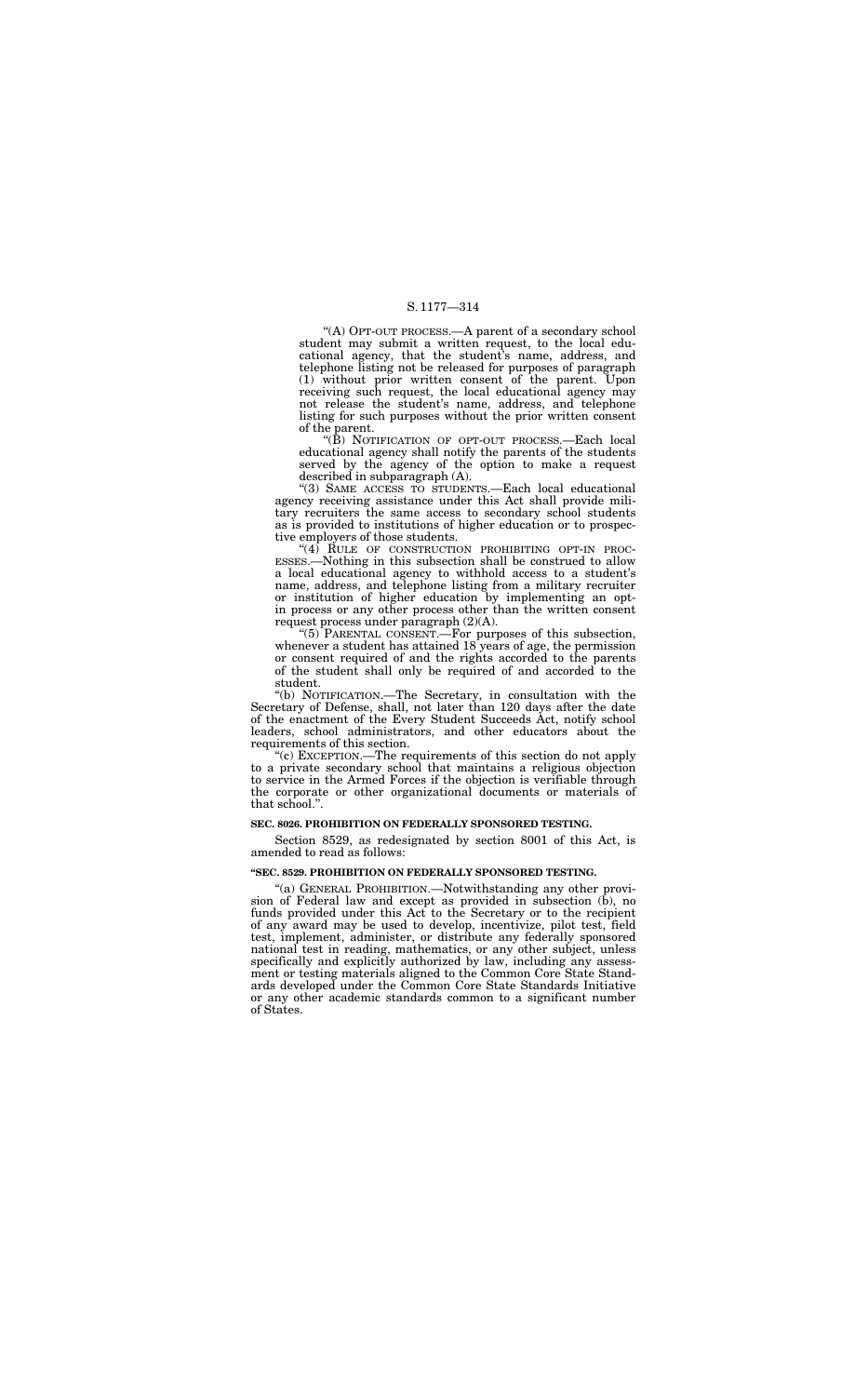''(b) EXCEPTIONS.—Subsection (a) shall not apply to international comparative assessments developed under the authority of section  $15\overline{3}(a)(6)$  of the Education Sciences Reform Act of  $200\overline{2}$ (20 U.S.C. 9543(a)(6)) and administered to only a representative sample of pupils in the United States and in foreign nations.''.

### **SEC. 8027. LIMITATIONS ON NATIONAL TESTING OR CERTIFICATION FOR TEACHERS, PRINCIPALS, OR OTHER SCHOOL LEADERS.**

(A) by inserting ", principals, other school leaders," after ''teachers''; and

(B) by inserting ", or incentive regarding," after ''administration of''.

Section 8530, as redesignated by section 8001 of this Act, is amended—

(1) in the section heading, by inserting ''**, PRINCIPALS, OR OTHER SCHOOL LEADERS**'' after ''**TEACHERS**'';

(2) in the subsection heading, by inserting '', PRINCIPALS, OR OTHER SCHOOL LEADERS'' after ''TEACHERS''; and

 $(3)$  in subsection  $(a)$ —

"Any State that opts out of receiving funds, or that has not been awarded funds, under one or more programs under this Act shall not be required to carry out any of the requirements of such program or programs, and nothing in this Act shall be construed to require a State to participate in any program under this Act.''.

### **SEC. 8028. PROHIBITION ON REQUIRING STATE PARTICIPATION.**

Title VIII, as redesignated and amended by section 8001 of this Act, is further amended by inserting after section 8530 the following:

### **''SEC. 8530A. PROHIBITION ON REQUIRING STATE PARTICIPATION.**

"(a) IN GENERAL.—To ensure timely and meaningful consultation on issues affecting American Indian and Alaska Native students, an affected local educational agency shall consult with appropriate officials from Indian tribes or tribal organizations approved by the tribes located in the area served by the local educational agency prior to the affected local educational agency's submission of a required plan or application for a covered program under

#### **SEC. 8029. CIVIL RIGHTS.**

Section 8534(b), as redesignated by section 8001 of this Act, is amended—

(1) by striking ''as defined in section 1116 of title I and part B of title V" and inserting "as defined in section 1111(d) of title I and part C of title IV''; and

(2) by striking ''grant under section 1116 of title I or part B of title V" and inserting "grant under section 1111(d) of title I or part C of title IV''.

### **SEC. 8030. CONSULTATION WITH INDIAN TRIBES AND TRIBAL ORGANIZATIONS.**

Subpart 2 of part F of title VIII, as amended and redesignated by section 8001 of this Act, is further amended by adding at the end the following:

#### **''SEC. 8538. CONSULTATION WITH INDIAN TRIBES AND TRIBAL ORGANIZATIONS.**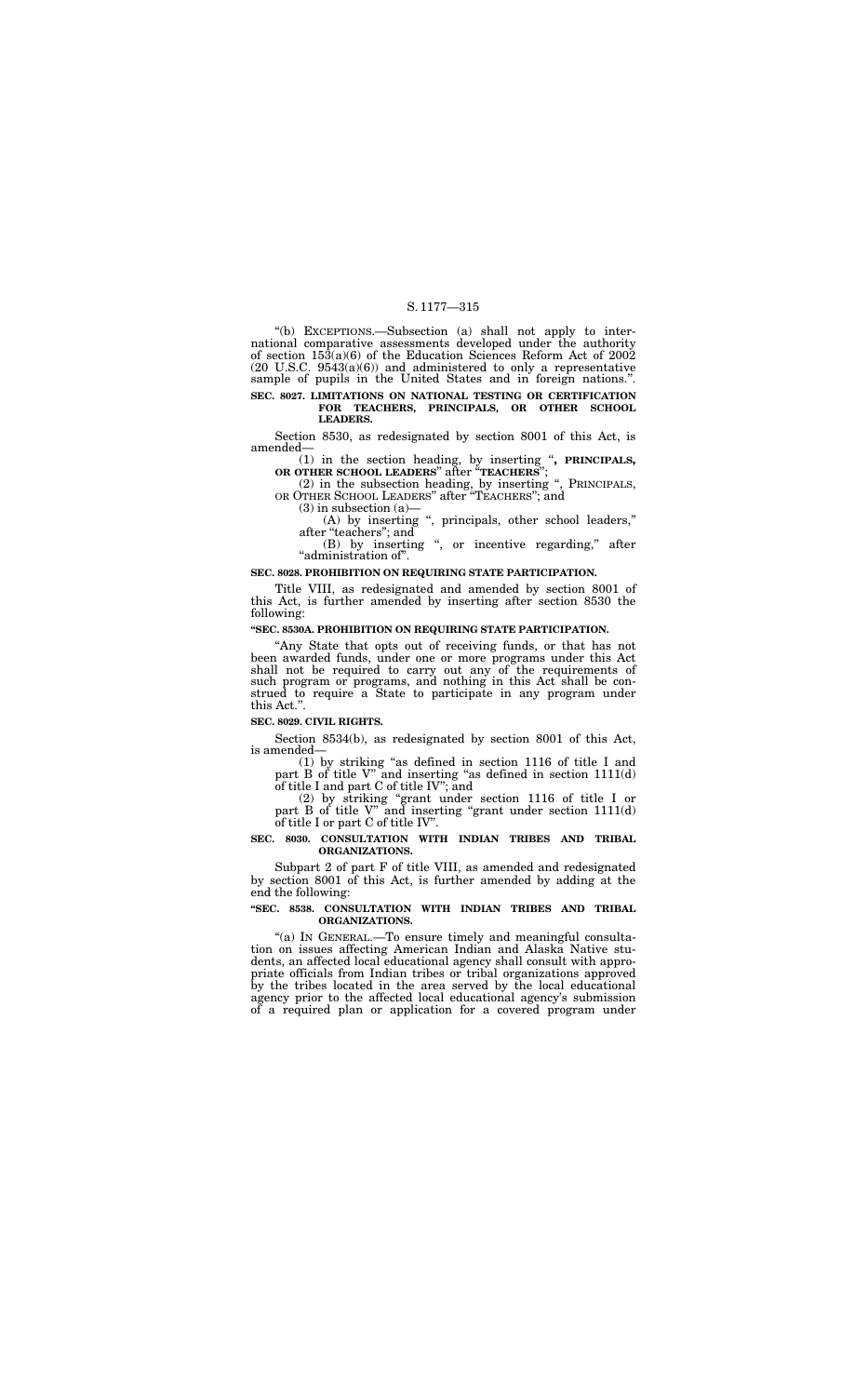this Act or for a program under title VI of this Act. Such consultation shall be done in a manner and in such time that provides the opportunity for such appropriate officials from Indian tribes or tribal organizations to meaningfully and substantively contribute to such plan.

''(b) DOCUMENTATION.—Each affected local educational agency shall maintain in the agency's records and provide to the State educational agency a written affirmation signed by the appropriate officials of the participating tribes or tribal organizations approved by the tribes that the consultation required by this section has occurred. If such officials do not provide such affirmation within a reasonable period of time, the affected local educational agency shall forward documentation that such consultation has taken place to the State educational agency.

> "(i) for fiscal year 2017, received a grant in the previous year under subpart 1 of part A of title VII (as such subpart was in effect on the day before the date of enactment of the Every Student Succeeds Act) that exceeded \$40,000; or

> "(ii) for any fiscal year following fiscal year 2017, received a grant in the previous fiscal year under subpart 1 of part A of title VI that exceeded \$40,000.

"(2) APPROPRIATE OFFICIALS.—The term 'appropriate officials' means—

''(c) DEFINITIONS.—In this section:

''(1) AFFECTED LOCAL EDUCATIONAL AGENCY.—The term 'affected local educational agency' means a local educational agency—

"(d) RULE OF CONSTRUCTION.—Nothing in this section shall be construed—

 $(1)$  to require the local educational agency to determine who are the appropriate officials; or

"(2) to make the local educational agency liable for consultation with appropriate officials that the tribe determines not to be the correct appropriate officials.

''(A) with an enrollment of American Indian or Alaska Native students that is not less than 50 percent of the total enrollment of the local educational agency; or

" $(B)$  that—

''(A) tribal officials who are elected; or

''(B) appointed tribal leaders or officials designated in writing by an Indian tribe for the specific consultation purpose under this section.

''(e) LIMITATION.—Consultation required under this section shall not interfere with the timely submission of the plans or applications required under this Act.''.

### **SEC. 8031. OUTREACH AND TECHNICAL ASSISTANCE FOR RURAL LOCAL EDUCATIONAL AGENCIES.**

Subpart 2 of part F of title VIII, as amended and redesignated by section 8001 of this Act, is further amended by adding at the end the following:

### **''SEC. 8539. OUTREACH AND TECHNICAL ASSISTANCE FOR RURAL LOCAL EDUCATIONAL AGENCIES.**

''(a) OUTREACH.—The Secretary shall engage in outreach to rural local educational agencies regarding opportunities to apply for competitive grant programs under this Act.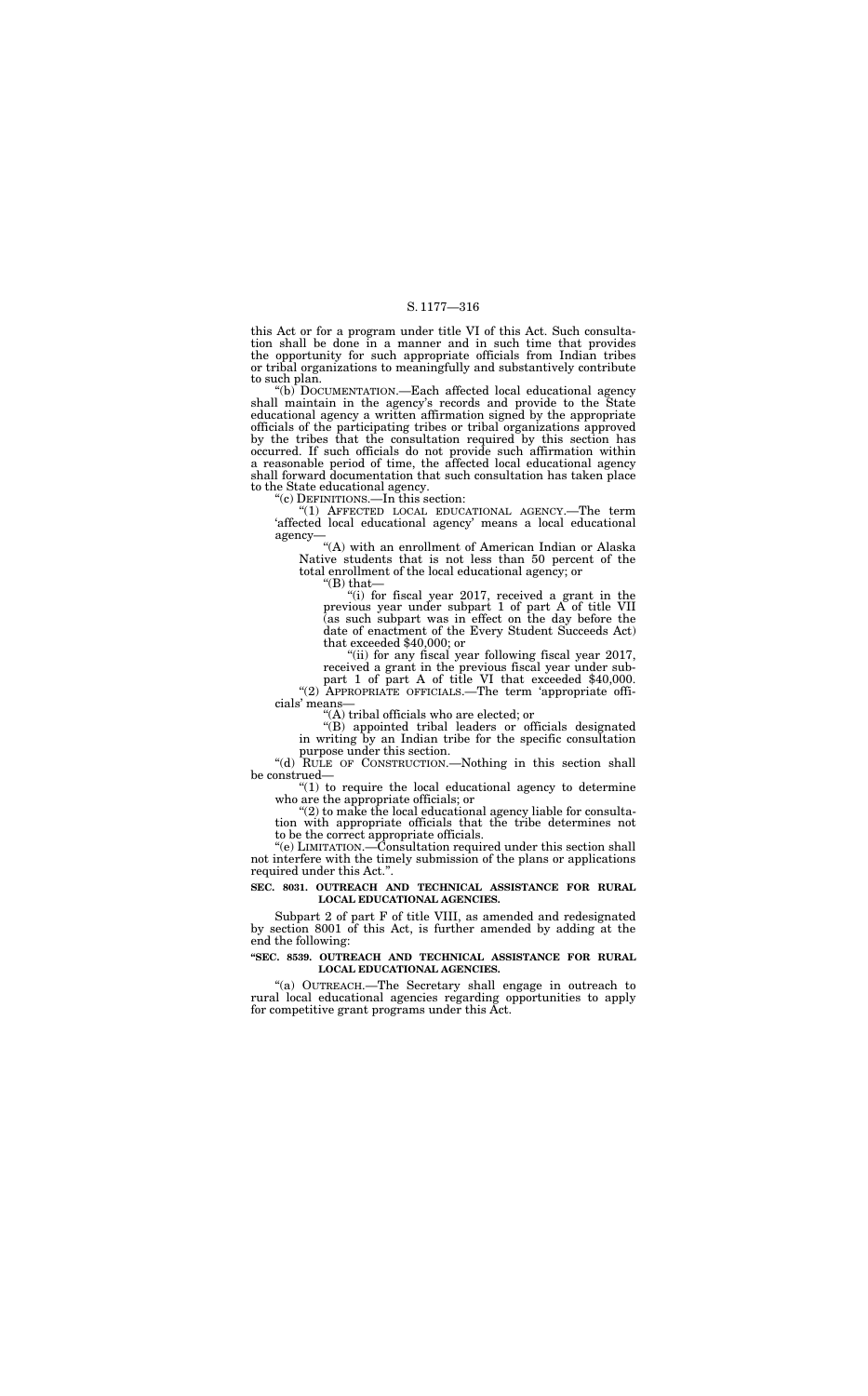''(b) TECHNICAL ASSISTANCE.—If requested to do so, the Secretary shall provide technical assistance to rural local educational agencies with locale codes 32, 33, 41, 42, or 43, or an educational service agency representing rural local educational agencies with locale codes 32, 33, 41, 42, or 43 on applications or pre-applications for any competitive grant program under this Act. No rural local educational agency or educational service agency shall be required to request technical assistance or include any technical assistance provided by the Secretary in any application.''.

### **SEC. 8032. CONSULTATION WITH THE GOVERNOR.**

"(b) TIMING.—The consultation described in subsection (a) shall include meetings of officials from the State educational agency and the Governor's office and shall occur—

Subpart 2 of part F of title VIII, as amended and redesignated by section 8001 of this Act, is further amended by adding at the end the following:

### **''SEC. 8540. CONSULTATION WITH THE GOVERNOR.**

''(a) IN GENERAL.—A State educational agency shall consult in a timely and meaningful manner with the Governor, or appropriate officials from the Governor's office, in the development of State plans under titles I and II and section 8302.

"(a) RULE OF CONSTRUCTION.—Nothing in this Act shall be construed to allow the Secretary to—

"(1) exercise any governance or authority over school administration, including the development and expenditure of school budgets, unless otherwise authorized under this Act;

''(1) during the development of such plan; and

 $\sqrt{\frac{2}{2}}$  prior to submission of the plan to the Secretary.

"(c) JOINT SIGNATURE AUTHORITY.—A Governor shall have 30 days prior to the State educational agency submitting the State plan under title I or II or section 8302 to the Secretary to sign such plan. If the Governor has not signed the plan within  $30$ days of delivery by the State educational agency to the Governor, the State educational agency shall submit the plan to the Secretary without such signature.

#### **SEC. 8033. LOCAL GOVERNANCE.**

Subpart 2 of part F of title VIII, as amended and redesignated by section 8001 of this Act, is further amended by adding at the end the following:

#### **''SEC. 8541. LOCAL GOVERNANCE.**

''(2) issue any regulation without first complying with the rulemaking requirements of section 553 of title 5, United States Code; or

''(3) issue any nonregulatory guidance without first, to the extent feasible, considering input from stakeholders.

''(b) AUTHORITY UNDER OTHER LAW.—Nothing in subsection (a) shall be construed to affect any authority the Secretary has under any other Federal law.''.

### **SEC. 8034. RULE OF CONSTRUCTION REGARDING TRAVEL TO AND FROM SCHOOL.**

Subpart 2 of part F of title VIII, as amended and redesignated by section 8001 of this Act, is further amended by adding at the end the following: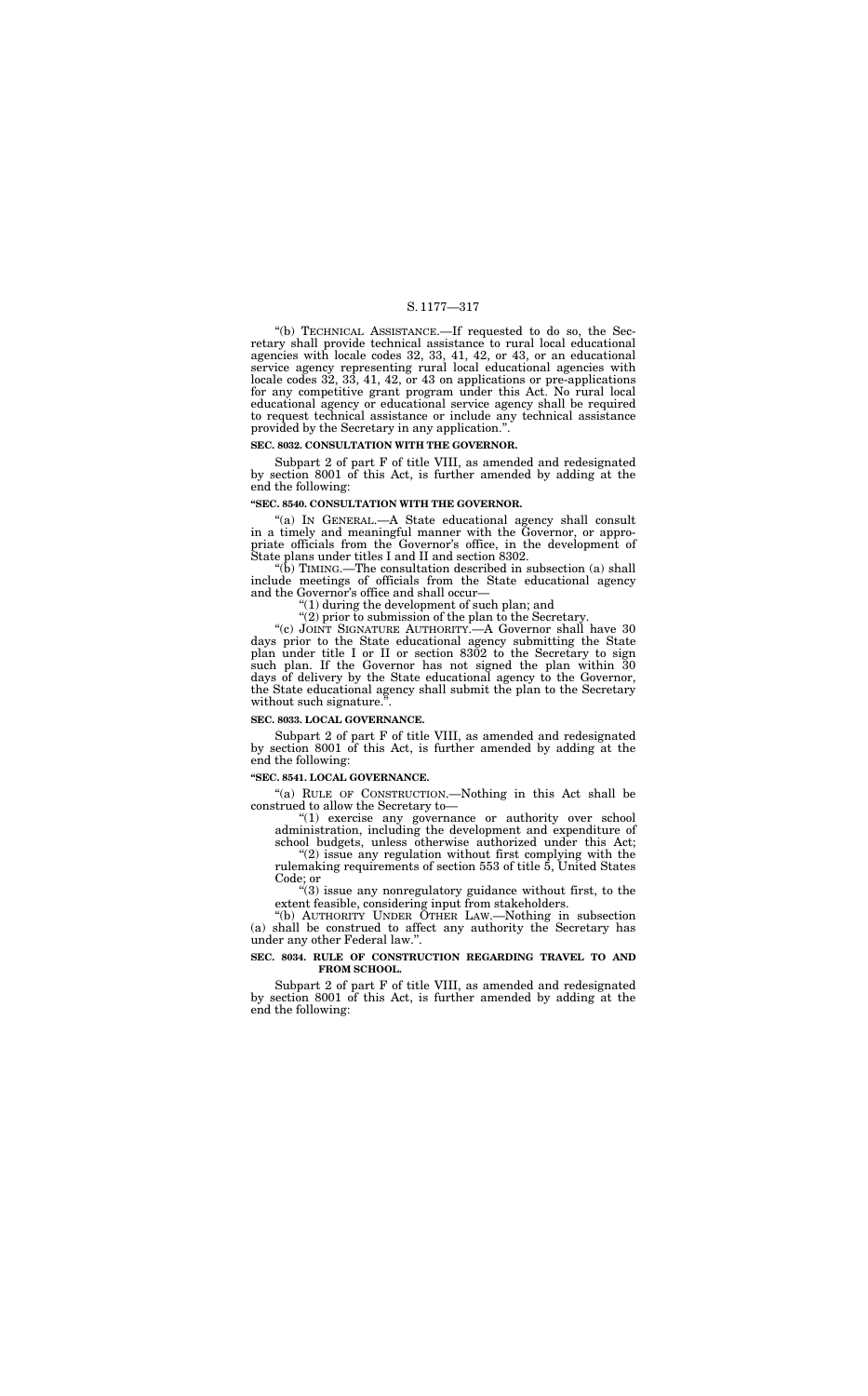### **''SEC. 8542. RULE OF CONSTRUCTION REGARDING TRAVEL TO AND FROM SCHOOL.**

''(a) IN GENERAL.—Subject to subsection (b), nothing in this Act shall authorize the Secretary to, or shall be construed to—

"(1) prohibit a child from traveling to and from school on foot or by car, bus, or bike when the parents of the child have given permission; or

"(b) NO PREEMPTION OF STATE OR LOCAL LAWS.—Notwithstanding subsection (a), nothing in this section shall be construed to preempt State or local laws.''.

''(2) expose parents to civil or criminal charges for allowing their child to responsibly and safely travel to and from school by a means the parents believe is age appropriate.

''Notwithstanding section 8102, funds used for activities under this Act shall be carried out in accordance with the provision of section  $399z-1(a)(3)(C)$  of the Public Health Service Act (42) U.S.C. 280h– $5(a)(3)(C)$ .".

### **SEC. 8035. LIMITATIONS ON SCHOOL-BASED HEALTH CENTERS.**

"(a) IN GENERAL.—Nothing in this Act shall be construed to prohibit a State from withdrawing from the Common Core State Standards or from otherwise revising their standards.

Subpart 2 of part F of title VIII, as amended and redesignated by section 8001 of this Act, is further amended by adding at the end the following:

#### **''SEC. 8543. LIMITATIONS ON SCHOOL-BASED HEALTH CENTERS.**

"(1) Students' personally identifiable information is important to protect.

#### **SEC. 8036. STATE CONTROL OVER STANDARDS.**

 $''(2)$  Students' information should not be shared with individuals other than school officials in charge of educating those students without clear notice to parents.

Subpart 2 of part F of title VIII, as amended and redesignated by section 8001 of this Act, is further amended by adding at the end the following:

"(4) Regulations allowing more access to students' personal information could allow that information to be shared or sold

### **''SEC. 8544. STATE CONTROL OVER STANDARDS.**

''(b) PROHIBITION.—No officer or employee of the Federal Government shall, directly or indirectly, through grants, contracts or other cooperative agreements, through waiver granted under section 8401 or through any other authority, take any action against a State that exercises its rights under subsection (a).''.

### **SEC. 8037. SENSE OF CONGRESS ON PROTECTING STUDENT PRIVACY.**

Subpart 2 of part F of title VIII, as amended and redesignated by section 8001 of this Act, is further amended by adding at the end the following:

### **''SEC. 8545. SENSE OF CONGRESS ON PROTECTING STUDENT PRIVACY.**

''(a) FINDINGS.—The Congress finds as follows:

''(3) With the use of more technology, and more research about student learning, the responsibility to protect students' personally identifiable information is more important than ever.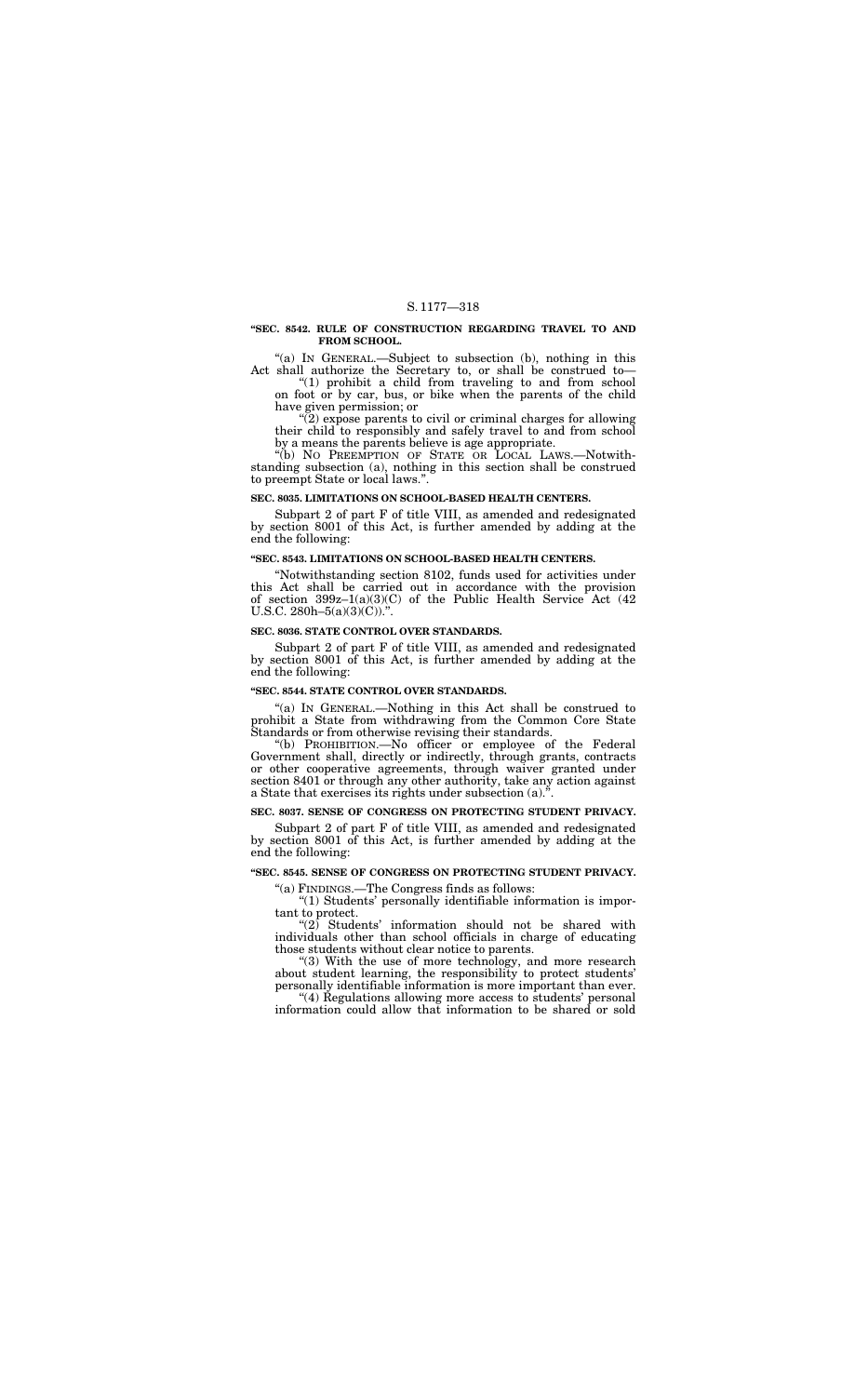by individuals who do not have the best interest of the students in mind.

''(5) The Secretary has the responsibility to ensure every entity that receives funding under this Act holds any personally identifiable information in strict confidence.

''(b) SENSE OF CONGRESS.—It is the sense of the Congress that the Secretary should review all regulations addressing issues of student privacy, including those under this Act, and ensure that students' personally identifiable information is protected.''.

### **SEC. 8038. PROHIBITION ON AIDING AND ABETTING SEXUAL ABUSE.**

Subpart 2 of part F of title VIII, as amended and redesignated by section 8001 of this Act, is further amended by adding at the end the following:

#### **''SEC. 8546. PROHIBITION ON AIDING AND ABETTING SEXUAL ABUSE.**

 $"(1)(A)$  has been properly reported to a law enforcement agency with jurisdiction over the alleged misconduct; and

''(a) IN GENERAL.—A State, State educational agency, or local educational agency in the case of a local educational agency that receives Federal funds under this Act shall have laws, regulations, or policies that prohibit any individual who is a school employee, contractor, or agent, or any State educational agency or local educational agency, from assisting a school employee, contractor, or agent in obtaining a new job, apart from the routine transmission of administrative and personnel files, if the individual or agency knows, or has probable cause to believe, that such school employee, contractor, or agent engaged in sexual misconduct regarding a minor or student in violation of the law.

" $(2)(A)$  the matter has been officially closed or the prosecutor or police with jurisdiction over the alleged misconduct has investigated the allegations and notified school officials that there is insufficient information to establish probable cause that the school employee, contractor, or agent engaged in sexual misconduct regarding a minor or student in violation of the law;

"(c) PROHIBITION.—The Secretary shall not have the authority to mandate, direct, or control the specific measures adopted by a State, State educational agency, or local educational agency under this section.

''(b) EXCEPTION.—The requirements of subsection (a) shall not apply if the information giving rise to probable cause—

''(B) has been properly reported to any other authorities as required by Federal, State, or local law, including title IX of the Education Amendments of 1972 (20 U.S.C. 1681 et seq.) and the regulations implementing such title under part 106 of title 34, Code of Federal Regulations, or any succeeding regulations; and

''(B) the school employee, contractor, or agent has been charged with, and acquitted or otherwise exonerated of the alleged misconduct; or

''(C) the case or investigation remains open and there have been no charges filed against, or indictment of, the school employee, contractor, or agent within 4 years of the date on which the information was reported to a law enforcement agency.

''(d) CONSTRUCTION.—Nothing in this section shall be construed to prevent a State from adopting, or to override a State law,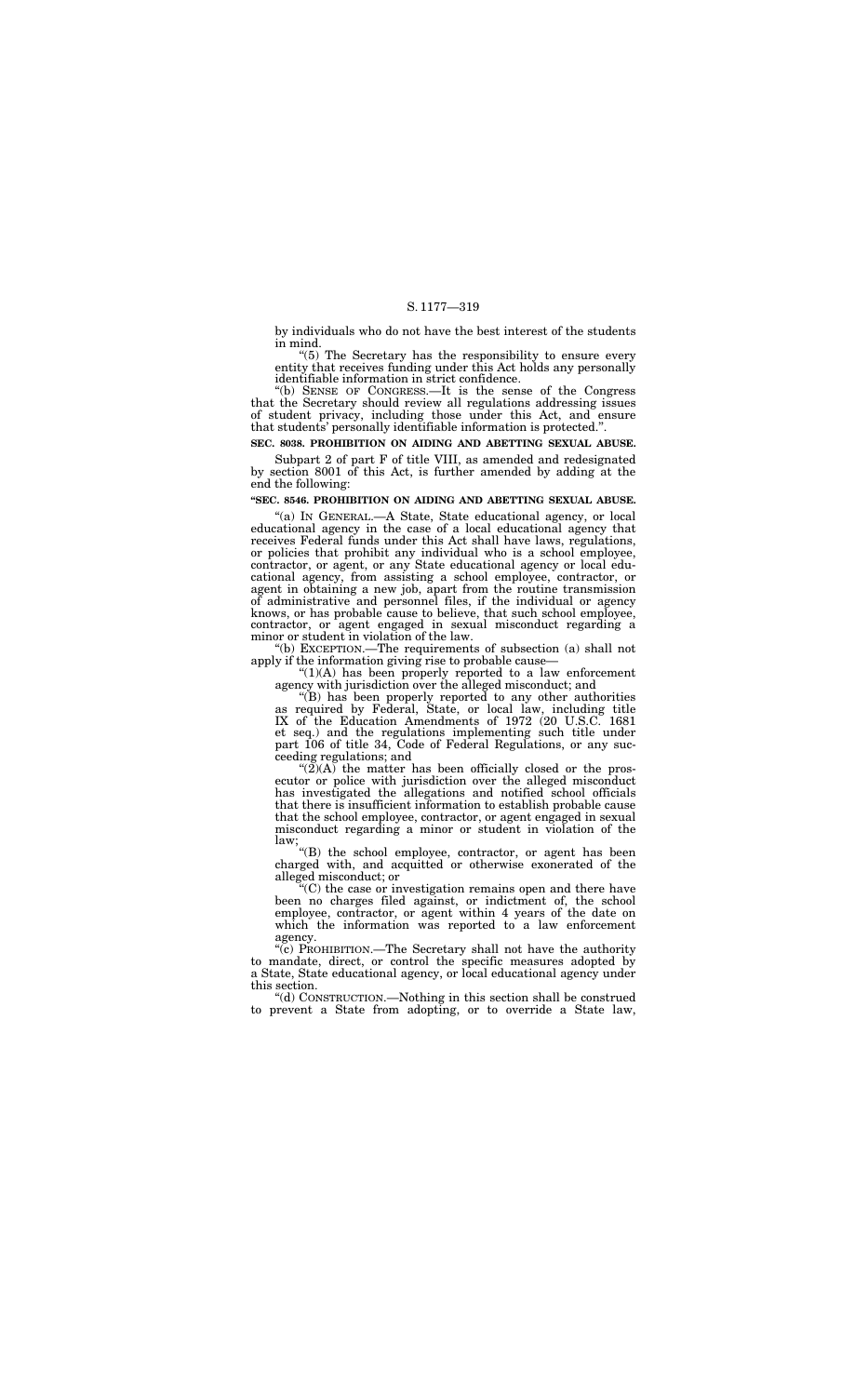regulation, or policy that provides, greater or additional protections to prohibit any individual who is a school employee, contractor, or agent, or any State educational agency or local educational agency, from assisting a school employee who engaged in sexual misconduct regarding a minor or student in violation of the law in obtaining a new job.''.

### **SEC. 8039. SENSE OF CONGRESS ON RESTORATION OF STATE SOV-EREIGNTY OVER PUBLIC EDUCATION.**

Subpart 2 of part F of title VIII, as amended and redesignated by section 8001 of this Act, is further amended by adding at the end the following:

### **''SEC. 8547. SENSE OF CONGRESS ON RESTORATION OF STATE SOV-EREIGNTY OVER PUBLIC EDUCATION.**

''It is the Sense of Congress that State and local officials should be consulted and made aware of the requirements that accompany participation in activities authorized under this Act prior to a State or local educational agency's request to participate in such activities.''.

#### **SEC. 8040. PRIVACY.**

Subpart 2 of part F of title VIII, as amended and redesignated by section 8001 of this Act, is further amended by adding at the end the following:

 $"(1)$  appropriate approval processes within the Department; ''(2) appropriate identification of the agency or office issuing the documents, the activities to which and the persons to whom

#### **''SEC. 8548. PRIVACY.**

"(1) This Act prohibits the Federal Government from mandating, directing, or controlling a State, local educational

''The Secretary shall require an assurance that each grantee receiving funds under this Act understands the importance of privacy protections for students and is aware of the responsibilities of the grantee under section 444 of the General Education Provisions Act (20 U.S.C. 1232g) (commonly known as the 'Family Education Rights and Privacy Act of 1974').''.

#### **SEC. 8041. ANALYSIS AND PERIODIC REVIEW; SENSE OF CONGRESS; TECHNICAL ASSISTANCE.**

Subpart 2 of part F of title VIII, as amended and redesignated by section 8001 of this Act, is further amended by adding at the end the following:

#### **''SEC. 8549. ANALYSIS AND PERIODIC REVIEW OF DEPARTMENTAL GUIDANCE.**

''The Secretary shall develop procedures for the approval and periodic review of significant guidance documents that include—

the documents apply, and the date of issuance; "(3) a publicly available list to identify those significant guidance documents that were issued, revised, or withdrawn within the past year; and

''(4) an opportunity for the public to request that an agency modify or rescind an existing significant guidance document.

#### **''SEC. 8549A SENSE OF CONGRESS.**

''(a) FINDINGS.—The Congress finds as follows: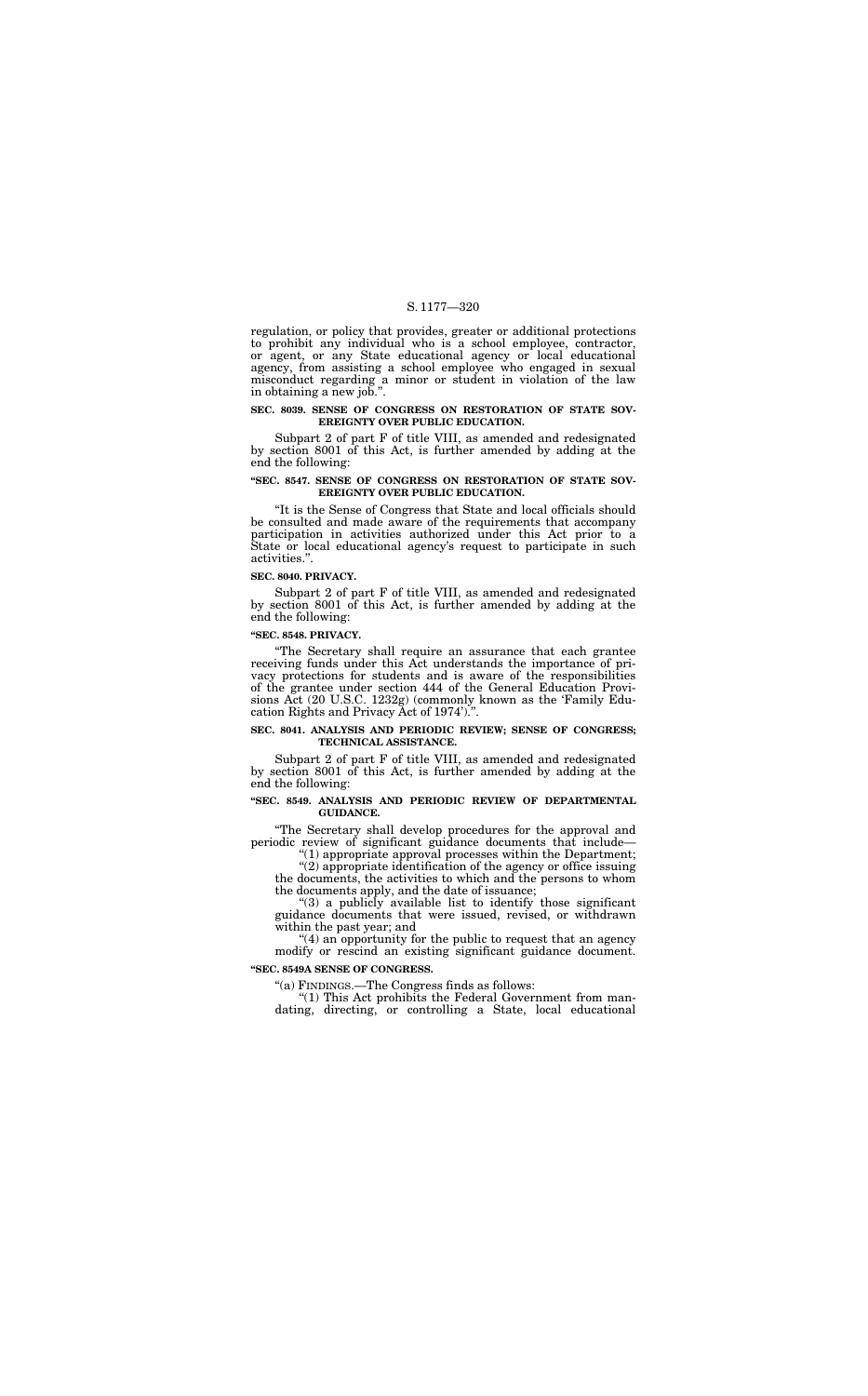agency, or school's curriculum, program of instruction, or allocation of State and local resources, and from mandating a State or any subdivision thereof to spend any funds or incur any costs not paid for under this Act.

''(2) This Act prohibits the Federal Government from funding the development, pilot testing, field testing, implementation, administration, or distribution of any federally sponsored national test in reading, mathematics, or any other subject, unless specifically and explicitly authorized by law.

''(b) SENSE OF CONGRESS.—It is the sense of the Congress that States and local educational agencies retain the rights and responsibilities of determining educational curriculum, programs of instruction, and assessments for elementary and secondary education.

#### **''SEC. 8549B. SENSE OF CONGRESS ON EARLY LEARNING AND CHILD CARE.**

''It is the Sense of the Congress that a State retains the right to make decisions, free from Federal intrusion, concerning its system of early learning and child care, and whether or not to use funding under this Act to offer early childhood education programs. Such systems should continue to include robust choice for parents through a mixed delivery system of services so parents can determine the right early learning and child care option for their children. States, while protecting the rights of early learning and child care providers, retain the right to make decisions that shall include the age at which to set compulsory attendance in school, the content of a State's early learning guidelines, and how to determine quality in programs.

### **''SEC. 8549C. TECHNICAL ASSISTANCE.**

''If requested by a State or local educational agency, a regional educational laboratory under part D of the Education Sciences Reform Act of 2002 (20 U.S.C. 9561 et seq.) shall provide technical assistance to such State or local educational agency in meeting the requirements of section 8101(21).''.

### **SEC. 8042. EVALUATIONS.**

Section 8601, as redesignated by section 8001 of this Act, is amended to read as follows:

#### **''SEC. 8601. EVALUATIONS.**

''(a) RESERVATION OF FUNDS.—Except as provided in subsection (b) and (e), the Secretary, in consultation with the Director of the Institute of Education Sciences, may reserve not more than 0.5 percent of the amount appropriated for each program authorized under this Act to carry out activities under this section. If the Secretary elects to make a reservation under this subsection, the reserved amounts—

''(1) shall first be used by the Secretary, acting through the Director of the Institute of Education Sciences, to—

''(A) conduct comprehensive, high-quality evaluations of the programs that—

''(i) are consistent with the evaluation plan under subsection (d); and

''(ii) primarily include impact evaluations that use experimental or quasi-experimental designs, where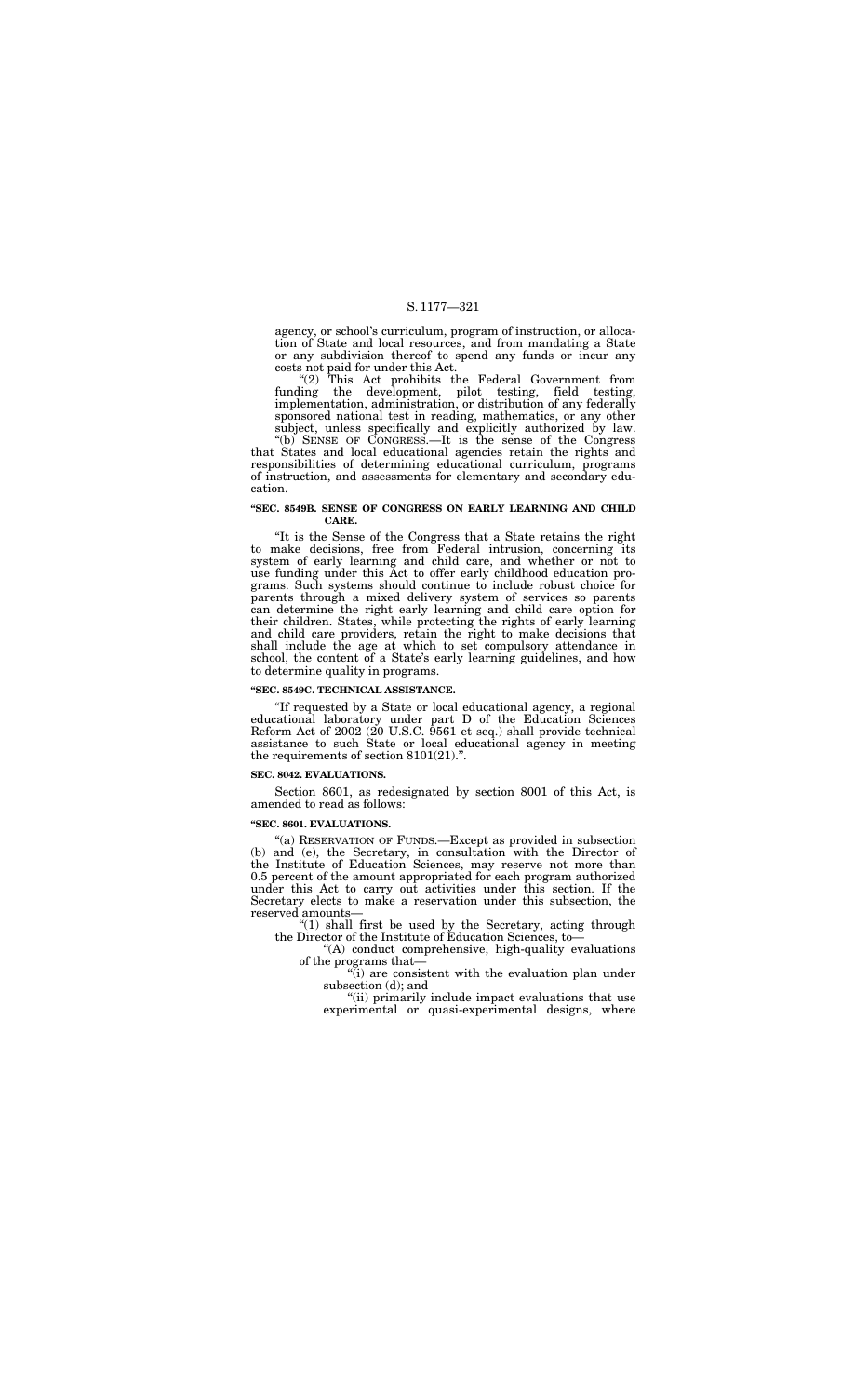practicable and appropriate, and other rigorous methodologies that permit the strongest possible causal inferences;

''(B) conduct studies of the effectiveness of the programs and the administrative impact of the programs on schools and local educational agencies; and

"(ii) in forms that are understandable, easily accessible, usable, and adaptable for use in the improvement of educational practice;

''(C) widely disseminate evaluation findings under this section related to programs authorized under this Act—

''(i) in a timely fashion;

"(iv) in a manner that promotes the utilization of such findings; and

"(2) may be used by the Secretary, acting through the Director of the Institute of Education Sciences—

" $(A)$  to evaluate the aggregate short- and long-term effects and cost efficiencies across—

"(ii) related Federal early childhood education programs, preschool programs, elementary school programs, and secondary school programs, under any other Federal law;

''(iii) through electronic transfer and other means, such as posting, as available, to the websites of State educational agencies, local educational agencies, the Institute of Education Sciences, or the Department, or in another relevant place; and

''(i) Federal programs assisted or authorized under this Act; and

''(1) may consolidate the funds reserved under subsections (a) and (b) for purposes of carrying out the activities under subsection  $(a)(1)$ ; and

"(2) shall not be required to evaluate under subsection (a)(1) each program authorized under this Act each year.

''(B) to increase the usefulness of the evaluations conducted under this section by improving the quality, timeliness, efficiency, and use of information relating to performance to promote continuous improvement of programs assisted or authorized under this Act; and

''(C) to assist recipients of grants under such programs in collecting and analyzing data and other activities related to conducting high-quality evaluations under paragraph (1).

''(b) TITLE I.—The Secretary, acting through the Director of the Institute of Education Sciences, shall use funds authorized under section 1002(e) to carry out evaluation activities under this section related to title I, and shall not reserve any other money from such title for evaluation.

''(c) CONSOLIDATION.—Notwithstanding any other provision of this section or section 1002(e), the Secretary, in consultation with the Director of the Institute of Education Sciences—

''(d) EVALUATION PLAN.—The Director of the Institute of Education Sciences, shall, on a biennial basis, develop, submit to Congress, and make publicly available an evaluation plan, that—

''(1) describes the specific activities that will be carried out under subsection (a) for the 2-year period applicable to the plan, and the timelines of such activities;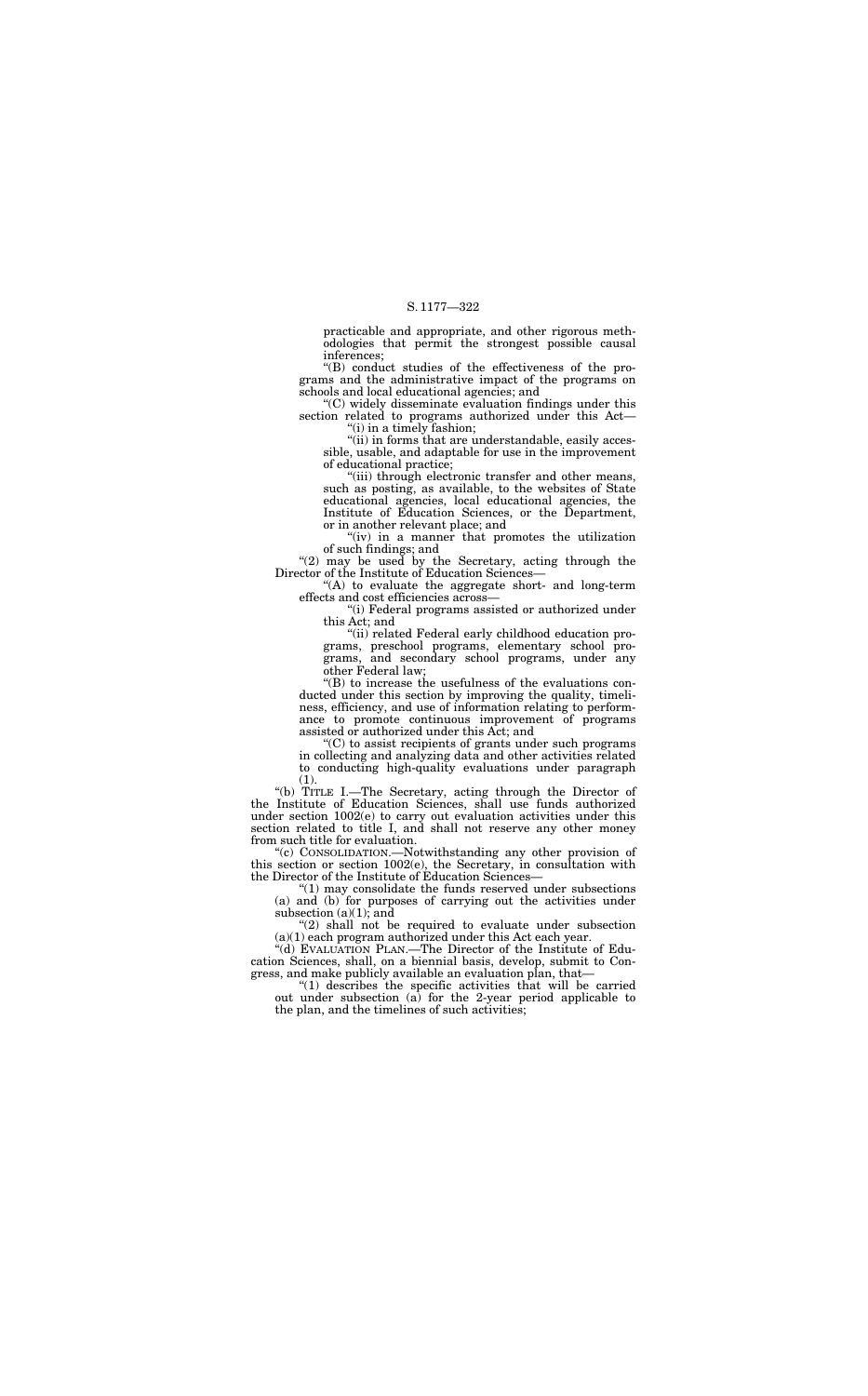"(2) contains the results of the activities carried out under subsection (a) for the most recent 2-year period; and

''(3) describes how programs authorized under this Act will be regularly evaluated.

''(e) EVALUATION ACTIVITIES AUTHORIZED ELSEWHERE.—If, under any other provision of this Act, funds are authorized to be reserved or used for evaluation activities with respect to a program, the Secretary may not reserve additional funds under this section for the evaluation of that program.''.

# **TITLE IX—EDUCATION FOR THE HOMELESS AND OTHER LAWS**

### **PART A—HOMELESS CHILDREN AND YOUTHS**

### **SEC. 9101. STATEMENT OF POLICY.**

Section 721 of the McKinney-Vento Homeless Assistance Act (42 U.S.C. 11431) is amended—

(1) by striking subsection (b) and inserting the following: ''(b) GRANTS FROM ALLOTMENTS.—The Secretary shall make the grants to States from the allotments made under subsection  $(c)(1).$ ";

 $(2)$  in subsection  $(d)$ -

 $(A)$  in paragraph  $(2)$ —

(1) in paragraph (2), by striking ''In any State'' and all that follows through ''will review'' and inserting ''In any State where compulsory residency requirements or other requirements, in laws, regulations, practices, or policies, may act as a barrier to the identification of, or the enrollment, attendance, or success in school of, homeless children and youths, the State educational agency and local educational agencies in the State will review'';

 $(2)$  in paragraph  $(3)$ , by striking "alone"; and

(ii) by striking "or, if" and inserting "including, if'';

 $(C)$  by striking paragraph  $(5)$  and inserting the following:

(3) in paragraph (4), by striking ''challenging State student academic achievement standards'' and inserting ''challenging State academic standards''.

### **SEC. 9102. GRANTS FOR STATE AND LOCAL ACTIVITIES.**

Section 722 of the McKinney-Vento Homeless Assistance Act (42 U.S.C. 11432) is amended—

> (i) by striking ''To provide'' and all that follows through ''that enable'' and inserting ''To provide services and activities to improve the identification of homeless children and youths (including preschool-aged homeless children) and enable''; and

(B) in paragraph (3), by striking ''designate'' and all that follows and inserting ''designate in the State educational agency an Office of the Coordinator for Education of Homeless Children and Youths that can sufficiently carry out the duties described for the Office in this subtitle in accordance with subsection (f).''; and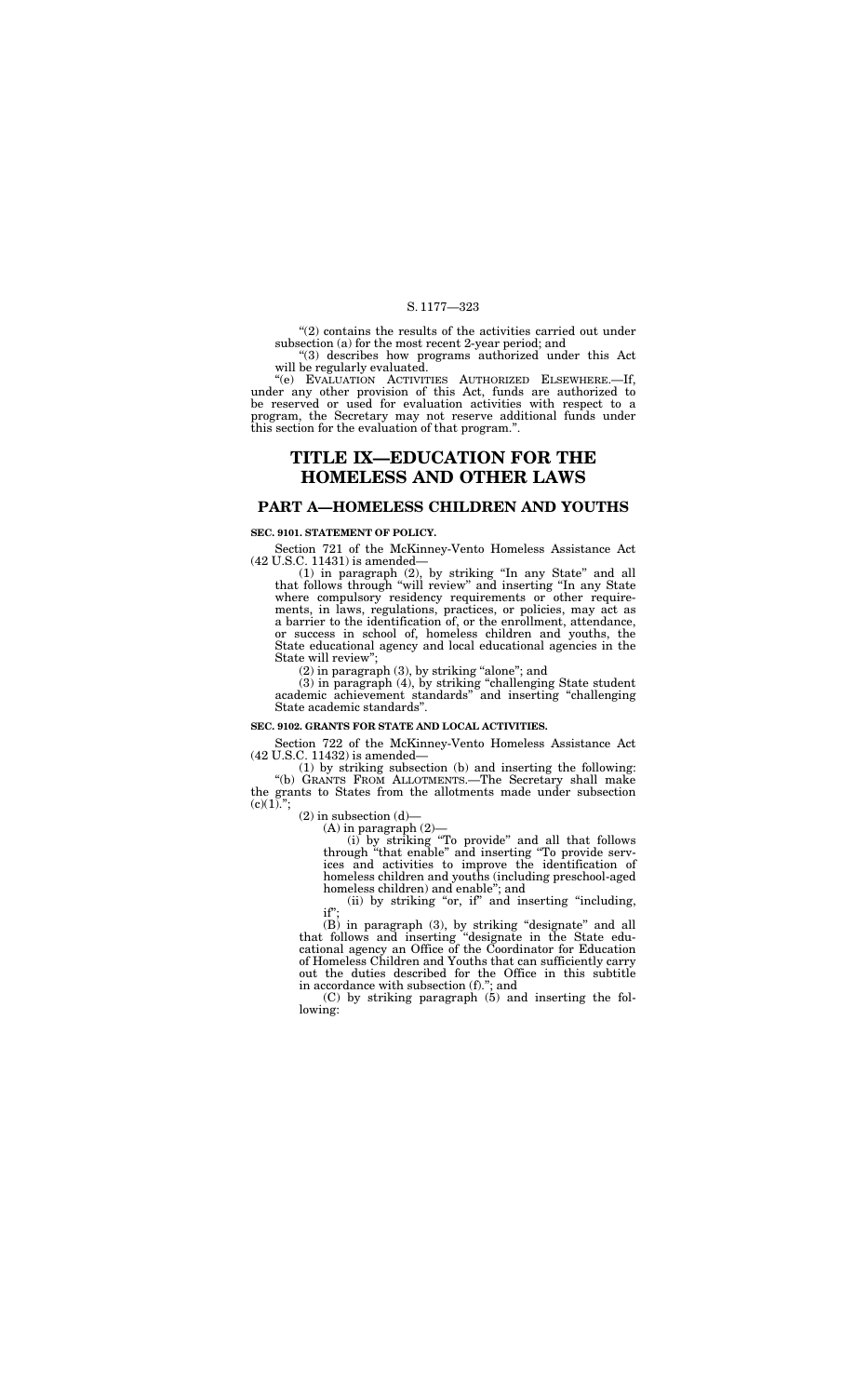''(5) To develop and implement professional development programs for liaisons designated under subsection  $(g)(1)(J)(ii)$ and other local educational agency personnel—

''(B) to heighten the awareness of the liaisons and personnel of, and their capacity to respond to, specific needs in the education of homeless children and youths.'';  $(3)$  in subsection  $(e)$ 

''(A) to improve their identification of homeless children and youths; and

 $(i)$  in subparagraph  $(C)(iv)(II)$ , by striking "sections 1111 and 1116'' and inserting ''section 1111'';

(ii) in subparagraph  $(E)(ii)(II)$ , by striking "subsection  $(g)(6)(A)(v)$  and inserting "subsection  $(g)(6)(A)(vi)^{y}$ ; and

 $(iii)$  in subparagraph  $(F)$ –

(A) in paragraph (1), by inserting ''a State through grants under subsection (a) to'' after ''each year to'';

> (aa) by striking "and" at the end of subclause (II);

> (bb) by striking the period at the end of subclause (III) and inserting "; and"; and

(B) in paragraph (2), by striking ''funds made available for State use under this subtitle'' and inserting ''the grant funds remaining after the State educational agency distributes subgrants under paragraph (1)''; and

 $(C)$  in paragraph  $(3)$ —

"(A) the number of homeless children and youths identified in the State, which shall be posted annually on the State educational agency's website;

(I) in clause (i)—

(cc) by adding at the end the following: ''(IV) the progress the separate schools are making in helping all students meet the challenging State academic standards.''; and

 $\sqrt{\text{E}}$ ) the success of the programs under this subtitle in identifying homeless children and youths and allowing

(II) in clause (iii), by striking ''Not later than years after the date of enactment of the McKinney-Vento Homeless Education Assistance Improvements Act of 2001, the'' and inserting ''The'';

(4) by striking subsection (f) and inserting the following: ''(f) FUNCTIONS OF THE OFFICE OF THE COORDINATOR.—The Coordinator for Education of Homeless Children and Youths established in each State shall—

''(1) gather and make publicly available reliable, valid, and comprehensive information on—

''(B) the nature and extent of the problems homeless children and youths have in gaining access to public preschool programs and to public elementary schools and secondary schools;

''(C) the difficulties in identifying the special needs and barriers to the participation and achievement of such children and youths;

''(D) any progress made by the State educational agency and local educational agencies in the State in addressing such problems and difficulties; and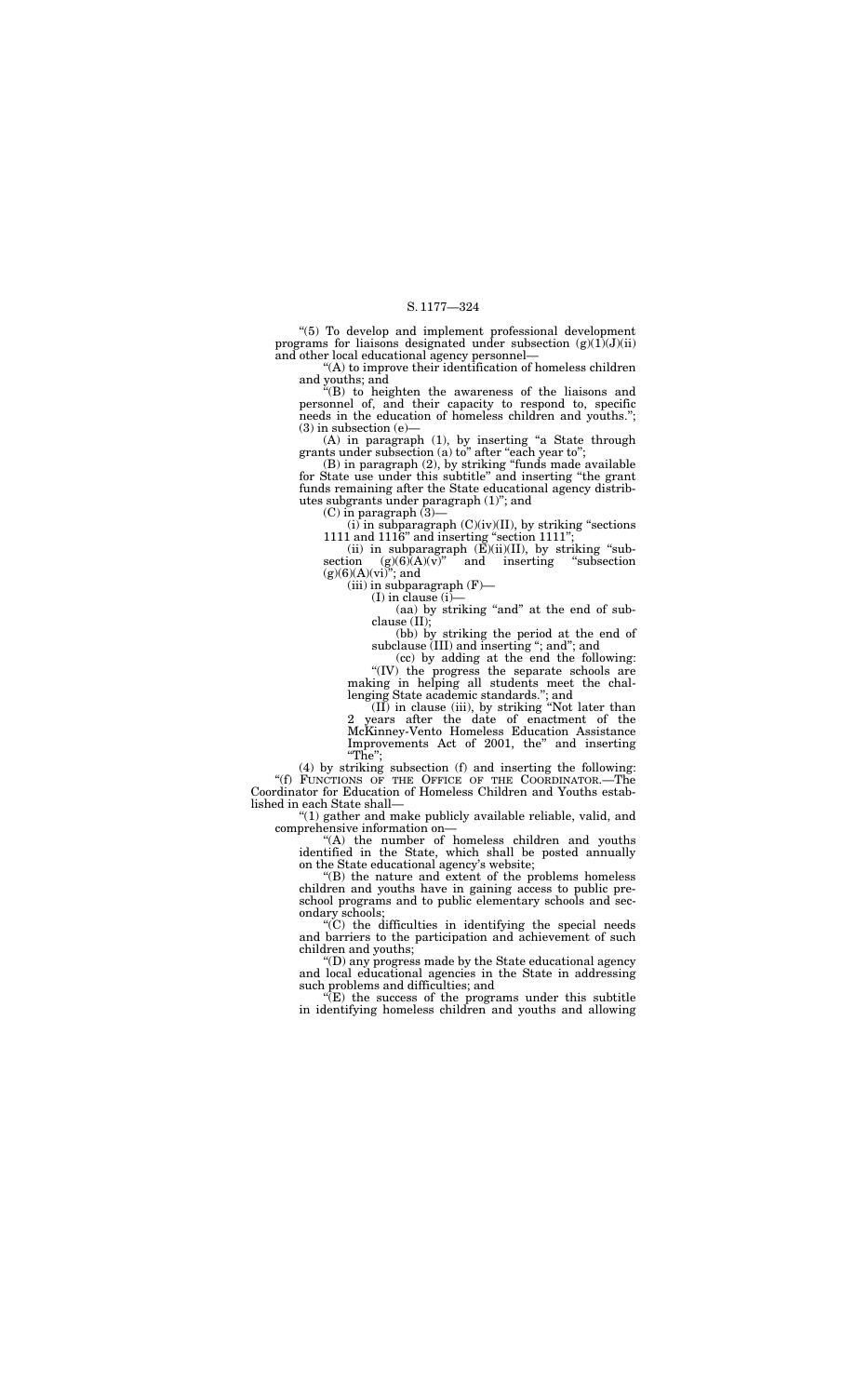such children and youths to enroll in, attend, and succeed in, school;

"(2) develop and carry out the State plan described in subsection (g);

"(3) collect data for and transmit to the Secretary, at such time and in such manner as the Secretary may reasonably require, a report containing information necessary to assess the educational needs of homeless children and youths within the State, including data necessary for the Secretary to fulfill the responsibilities under section 724(h);

"(4) in order to improve the provision of comprehensive education and related services to homeless children and youths and their families, coordinate activities and collaborate with—

''(A) educators, including teachers, special education personnel, administrators, and child development and preschool program personnel;

''(B) providers of services to homeless children and youths and their families, including public and private child welfare and social services agencies, law enforcement agencies, juvenile and family courts, agencies providing mental health services, domestic violence agencies, child care providers, runaway and homeless youth centers, and providers of services and programs funded under the Runaway and Homeless Youth Act (42 U.S.C. 5701 et seq.);

"(7) respond to inquiries from parents and guardians of homeless children and youths, and (in the case of unaccompanied youths) such youths, to ensure that each child or youth who is the subject of such an inquiry receives the full protections and services provided by this subtitle.'';

(5) by striking subsection (g) and inserting the following: "(g) STATE PLAN.—

''(C) providers of emergency, transitional, and permanent housing to homeless children and youths, and their families, including public housing agencies, shelter operators, operators of transitional housing facilities, and providers of transitional living programs for homeless youths;

"(1) IN GENERAL.—For any State desiring to receive a grant under this subtitle, the State educational agency shall submit to the Secretary a plan to provide for the education of homeless

''(D) local educational agency liaisons designated under subsection  $(g)(1)(J)(ii)$  for homeless children and youths; and

''(E) community organizations and groups representing homeless children and youths and their families;

''(5) provide technical assistance to and conduct monitoring of local educational agencies in coordination with local eduagency liaisons designated under subsection  $(g)(1)(J)(ii)$ , to ensure that local educational agencies comply with the requirements of subsection  $(e)(3)$  and paragraphs  $(3)$ through (7) of subsection (g);

''(6) provide professional development opportunities for local educational agency personnel and the local educational agency liaison designated under subsection  $(g)(1)(J)(ii)$  to assist such personnel and liaison in identifying and meeting the needs of homeless children and youths, and provide training on the definitions of terms related to homelessness specified in sections 103, 401, and 725 to the liaison; and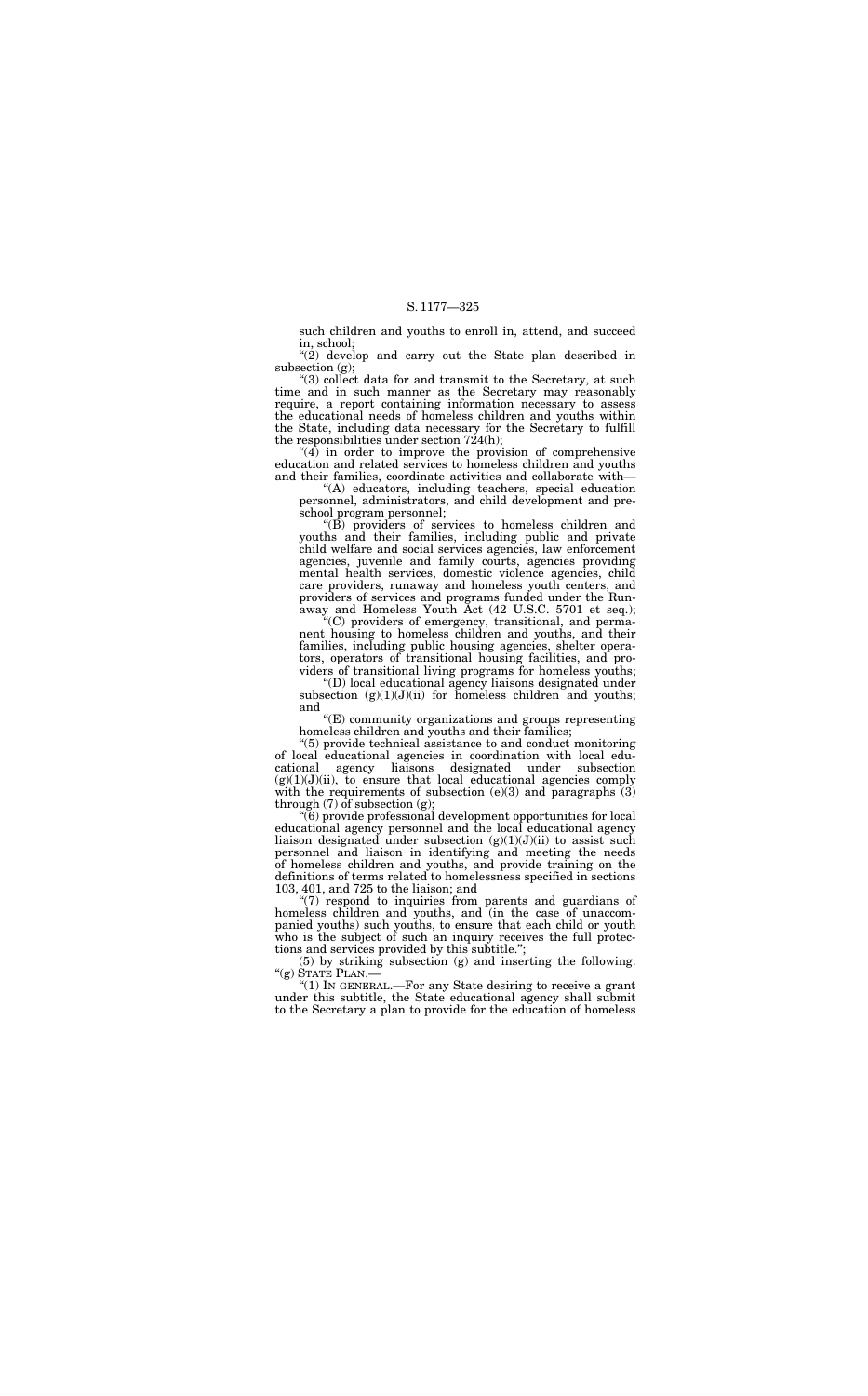children and youths within the State. Such plan shall include the following:

" $(A)$  A description of how such children and youths are (or will be) given the opportunity to meet the same challenging State academic standards as all students are expected to meet.

''(B) A description of the procedures the State educational agency will use to identify such children and youths in the State and to assess their needs.

''(C) A description of procedures for the prompt resolution of disputes regarding the educational placement of homeless children and youths.

 $E(E)$  A description of procedures that ensure that homeless children and youths who meet the relevant eligibility criteria are able to participate in Federal, State, or local nutrition programs.

" $(F)$  A description of procedures that ensure that-

''(D) A description of programs for school personnel (including liaisons designated under subparagraph (J)(ii), principals and other school leaders, attendance officers, teachers, enrollment personnel, and specialized instructional support personnel) to heighten the awareness of such school personnel of the specific needs of homeless children and youths, including such children and youths who are runaway and homeless youths.

"(ii) youths described in section 725(2) and youths separated from public schools are identified and accorded equal access to appropriate secondary education and support services, including by identifying and removing barriers that prevent youths described in this clause from receiving appropriate credit for full or partial coursework satisfactorily completed while attending a prior school, in accordance with State, local, and school policies; and

"(iii) homeless children and youths who meet the relevant eligibility criteria do not face barriers to accessing academic and extracurricular activities, including magnet school, summer school, career and technical education, advanced placement, online learning, and charter school programs, if such programs are available at the State and local levels.

''(H) Strategies to address other problems with respect to the education of homeless children and youths, including problems resulting from enrollment delays that are caused  $by-$ 

''(i) homeless children have access to public preschool programs, administered by the State educational agency or local educational agency, as provided to other children in the State;

''(G) Strategies to address problems identified in the report provided to the Secretary under subsection (f)(3).

''(i) requirements of immunization and other required health records;

"(ii) residency requirements;

''(iii) lack of birth certificates, school records, or other documentation;

''(iv) guardianship issues; or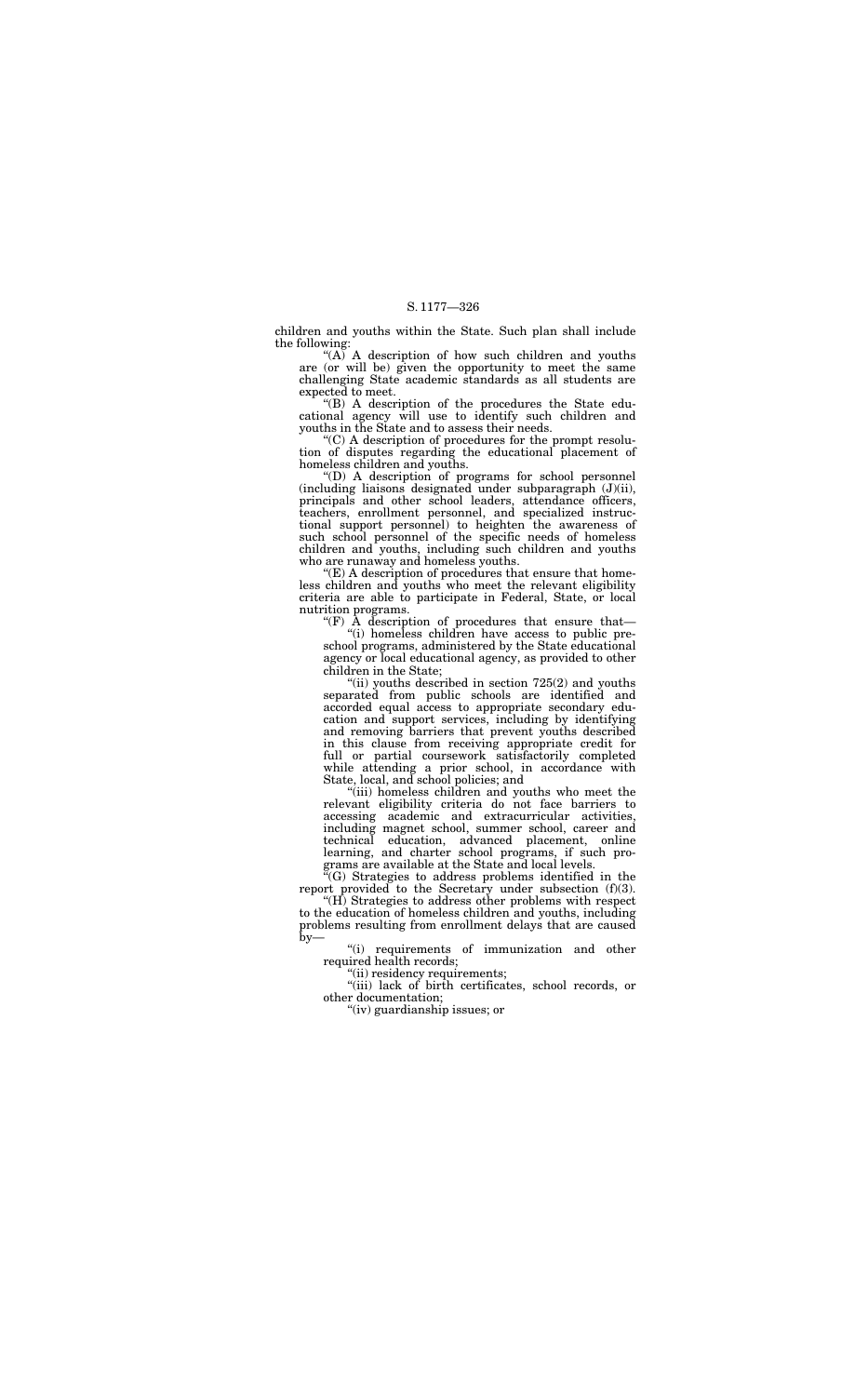''(v) uniform or dress code requirements.

''(I) A demonstration that the State educational agency and local educational agencies in the State have developed, and shall review and revise, policies to remove barriers to the identification of homeless children and youths, and the enrollment and retention of homeless children and youths in schools in the State, including barriers to enrollment and retention due to outstanding fees or fines, or absences.

''(J) Assurances that the following will be carried out:

"(ii) The local educational agencies will designate an appropriate staff person, able to carry out the duties described in paragraph (6)(A), who may also be a coordinator for other Federal programs, as a local educational agency liaison for homeless children and youths.

''(i) The State educational agency and local educational agencies in the State will adopt policies and practices to ensure that homeless children and youths are not stigmatized or segregated on the basis of their status as homeless.

''(iii) The State and the local educational agencies in the State will adopt policies and practices to ensure that transportation is provided, at the request of the parent or guardian (or in the case of an unaccompanied youth, the liaison), to and from the school of origin (as determined under paragraph (3)), in accordance with the following, as applicable:

"(iv) The State and the local educational agencies in the State will adopt policies and practices to ensure participation by liaisons described in clause (ii) in professional development and other technical assistance activities provided pursuant to paragraphs (5) and (6) of subsection (f), as determined appropriate by the Office of the Coordinator.

''(I) If the child or youth continues to live in the area served by the local educational agency in which the school of origin is located, the child's or youth's transportation to and from the school of origin shall be provided or arranged by the local educational agency in which the school of origin is located.

''(II) If the child's or youth's living arrangements in the area served by the local educational agency of origin terminate and the child or youth, though continuing the child's or youth's education in the school of origin, begins living in an area served by another local educational agency, the local educational agency of origin and the local educational agency in which the child or youth is living shall agree upon a method to apportion the responsibility and costs for providing the child or youth with transportation to and from the school of origin. If the local educational agencies are unable to agree upon such method, the responsibility and costs for transportation shall be shared equally.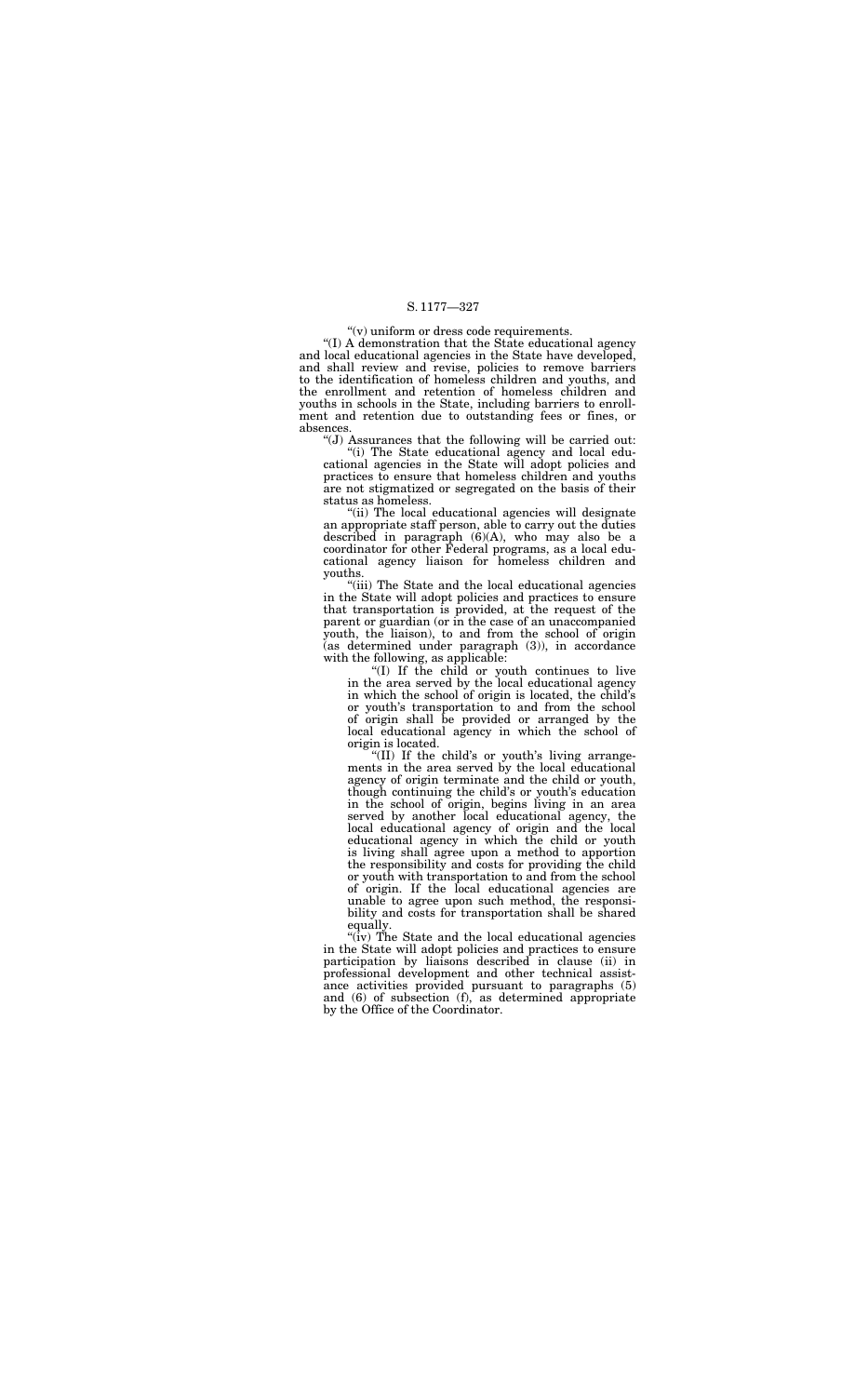"(K) A description of how youths described in section 725(2) will receive assistance from counselors to advise such youths, and prepare and improve the readiness of such youths for college.<br>"(2) COMPLIANCE.-

"(A) IN GENERAL.—Each plan adopted under this subsection shall also describe how the State will ensure that local educational agencies in the State will comply with the requirements of paragraphs (3) through (7).

''(B) COORDINATION.—Such plan shall indicate what technical assistance the State will furnish to local educational agencies and how compliance efforts will be coordinated with the local educational agency liaisons designated under paragraph (1)(J)(ii).<br>"(3) LOCAL EDUCATIONAL AGENCY REQUIREMENTS.—

"(A) IN GENERAL.—The local educational agency serving each child or youth to be assisted under this subtitle shall, according to the child's or youth's best interest—

''(i) continue the child's or youth's education in the school of origin for the duration of homelessness—

''(I) in any case in which a family becomes homeless between academic years or during an academic year; and

''(II) for the remainder of the academic year, if the child or youth becomes permanently housed during an academic year; or

''(ii) enroll the child or youth in any public school that nonhomeless students who live in the attendance area in which the child or youth is actually living are eligible to attend.

"(iii) if, after conducting the best interest determination based on consideration of the presumption in clause (i) and the student-centered factors in clause (ii), the local educational agency determines that it is not in the child's or youth's best interest to attend the school of origin or the school requested by the parent or guardian, or (in the case of an unaccompanied youth) the youth, provide the child's or youth's parent or guardian or the unaccompanied youth with a written explanation of the reasons for its determination, in a manner and form understandable to such parent, guardian, or unaccompanied youth, including

''(B) SCHOOL STABILITY.—In determining the best interest of the child or youth under subparagraph (A), the local educational agency shall—

''(i) presume that keeping the child or youth in the school of origin is in the child's or youth's best interest, except when doing so is contrary to the request of the child's or youth's parent or guardian, or (in the case of an unaccompanied youth) the youth;

''(ii) consider student-centered factors related to the child's or youth's best interest, including factors related to the impact of mobility on achievement, education, health, and safety of homeless children and youth, giving priority to the request of the child's or youth's parent or guardian or (in the case of an unaccompanied youth) the youth;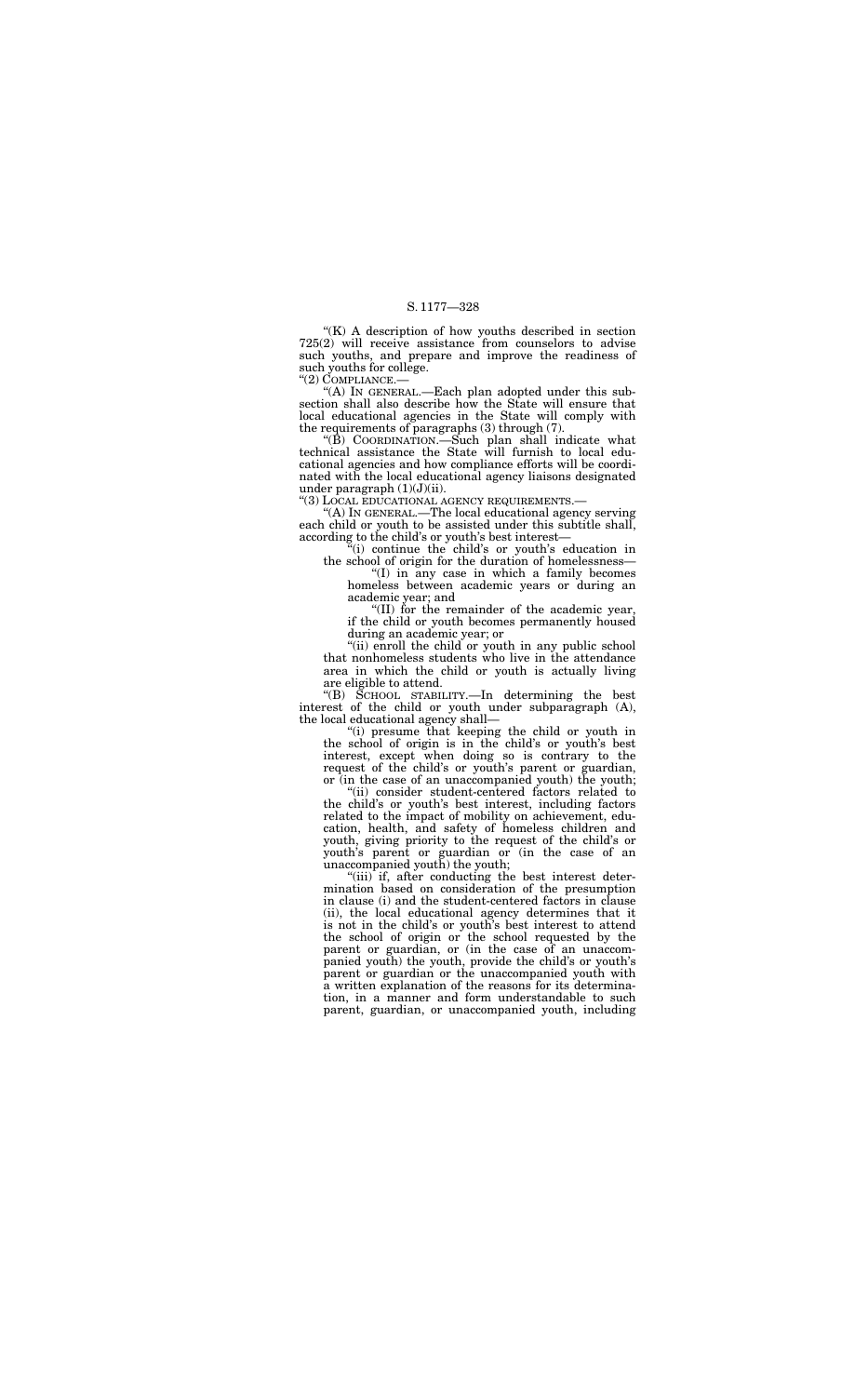''(iv) in the case of an unaccompanied youth, ensure that the local educational agency liaison designated under paragraph (1)(J)(ii) assists in placement or enrollment decisions under this subparagraph, gives priority to the views of such unaccompanied youth, and provides notice to such youth of the right to appeal under subparagraph (E).<br>"(C) IMMEDIATE ENROLLMENT.-

information regarding the right to appeal under subparagraph (E); and

"(i) IN GENERAL.—The school selected in accordance with this paragraph shall immediately enroll the homeless child or youth, even if the child or youth—

"(I) is unable to produce records normally required for enrollment, such as previous academic records, records of immunization and other required health records, proof of residency, or other documentation; or

''(II) has missed application or enrollment deadlines during any period of homelessness.

''(ii) RELEVANT ACADEMIC RECORDS.—The enrolling school shall immediately contact the school last attended by the child or youth to obtain relevant academic and other records.

"(E) ENROLLMENT DISPUTES.—If a dispute arises over eligibility, or school selection or enrollment in a school—

 $\hat{f}(i)$  the child or youth shall be immediately enrolled in the school in which enrollment is sought, pending final resolution of the dispute, including all available appeals;

"(ii) the parent or guardian of the child or youth or (in the case of an unaccompanied youth) the youth shall be provided with a written explanation of any decisions related to school selection or enrollment made by the school, the local educational agency, or the

''(iii) RELEVANT HEALTH RECORDS.—If the child or youth needs to obtain immunizations or other required health records, the enrolling school shall immediately refer the parent or guardian of the child or youth, or (in the case of an unaccompanied youth) the youth, to the local educational agency liaison designated under paragraph  $(1)(J)(ii)$ , who shall assist in obtaining necessary immunizations or screenings, or immunization or other required health records, in accordance with subparagraph (D).

''(D) RECORDS.—Any record ordinarily kept by the school, including immunization or other required health records, academic records, birth certificates, guardianship records, and evaluations for special services or programs, regarding each homeless child or youth shall be maintained—

''(i) so that the records involved are available, in a timely fashion, when a child or youth enters a new school or school district; and

''(ii) in a manner consistent with section 444 of the General Education Provisions Act (20 U.S.C. 1232g).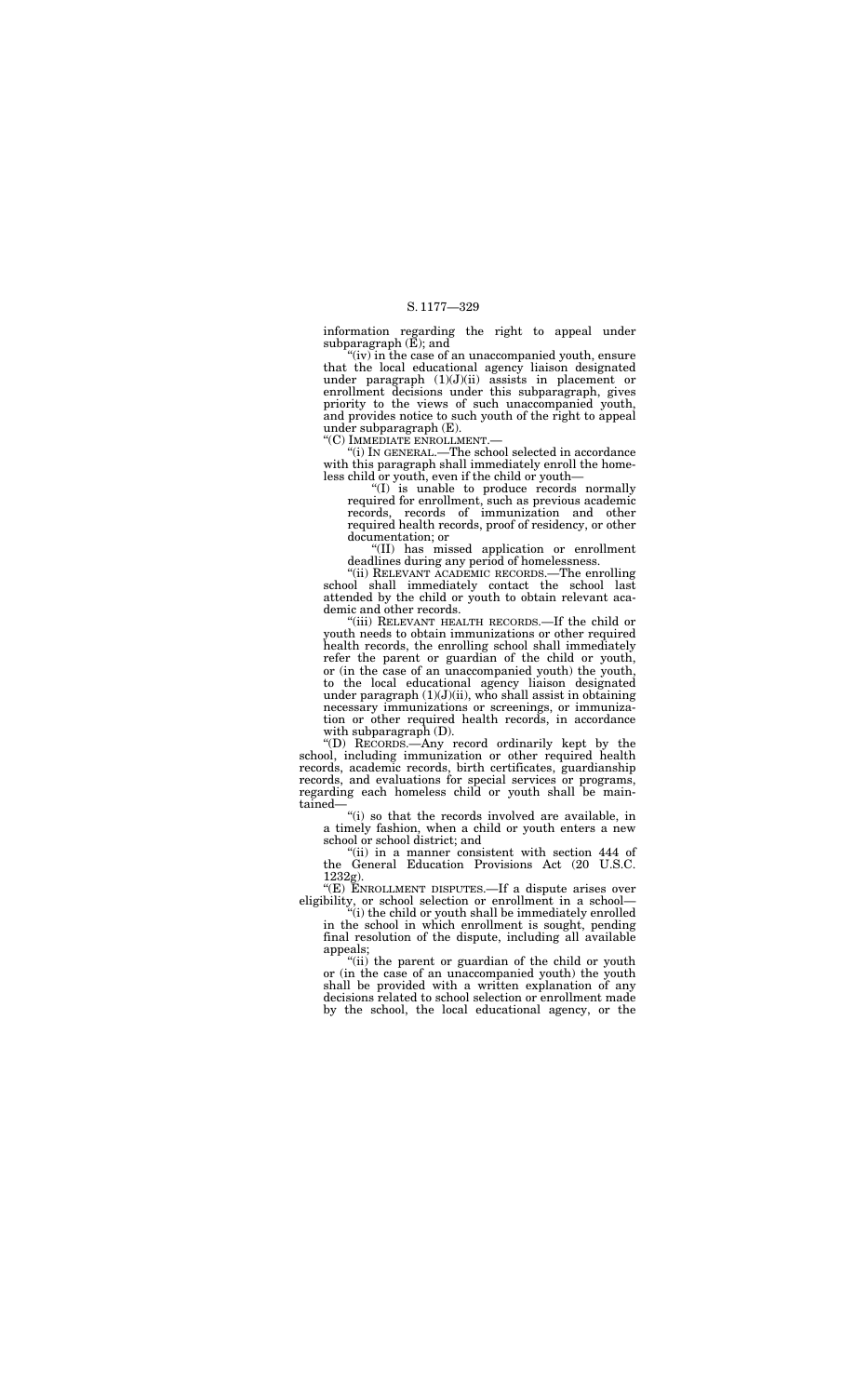State educational agency involved, including the rights of the parent, guardian, or unaccompanied youth to appeal such decisions;

''(iii) the parent, guardian, or unaccompanied youth shall be referred to the local educational agency liaison designated under paragraph  $(1)(J)(ii)$ , who shall carry out the dispute resolution process as described in para $graph (1)(\overrightarrow{C})$  as expeditiously as possible after receiving notice of the dispute; and

"(iv) in the case of an unaccompanied youth, the liaison shall ensure that the youth is immediately enrolled in the school in which the youth seeks enrollment pending resolution of such dispute.

"(F) PLACEMENT CHOICE.—The choice regarding placement shall be made regardless of whether the child or youth lives with the homeless parents or has been temporarily placed elsewhere.

"(H) CONTACT INFORMATION.—Nothing in this subtitle shall prohibit a local educational agency from requiring a parent or guardian of a homeless child or youth to submit contact information.

''(I) SCHOOL OF ORIGIN DEFINED.—In this paragraph: "(i) IN GENERAL.—The term 'school of origin' means

"(ii) RECEIVING SCHOOL.—When the child or youth completes the final grade level served by the school of origin, as described in clause (i), the term ''school of origin'' shall include the designated receiving school at the next grade level for all feeder schools.

''(G) PRIVACY.—Information about a homeless child's or youth's living situation shall be treated as a student education record, and shall not be deemed to be directory information, under section 444 of the General Education Provisions Act (20 U.S.C. 1232g).

"(4) COMPARABLE SERVICES.—Each homeless child or youth to be assisted under this subtitle shall be provided services comparable to services offered to other students in the school selected under paragraph (3), including the following:

"(A) IN GENERAL.—Each local educational agency serving homeless children and youths that receives assistance under this subtitle shall coordinate—

the school that a child or youth attended when permanently housed or the school in which the child or youth was last enrolled, including a preschool.

''(A) Transportation services.

''(B) Educational services for which the child or youth meets the eligibility criteria, such as services provided under title I of the Elementary and Secondary Education Act of 1965 (20 U.S.C. 6301 et seq.) or similar State or local programs, educational programs for children with disabilities, and educational programs for English learners.

''(C) Programs in career and technical education.

''(D) Programs for gifted and talented students.

"(E) School nutrition programs.<br>"(5) COORDINATION.—

''(i) the provision of services under this subtitle with local social services agencies and other agencies or entities providing services to homeless children and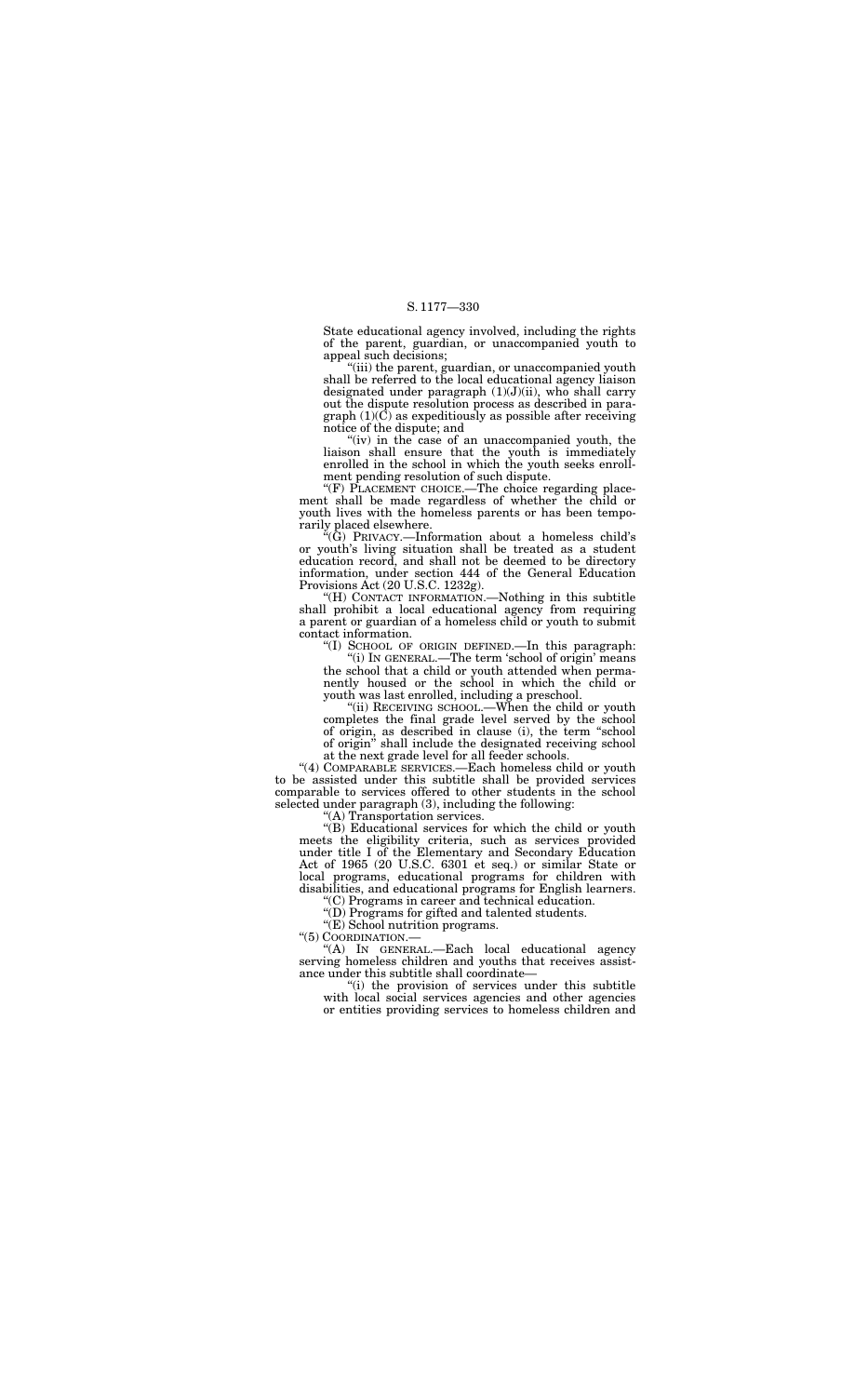youths and their families, including services and programs funded under the Runaway and Homeless Youth Act (42 U.S.C. 5701 et seq.); and

''(ii) transportation, transfer of school records, and other interdistrict activities, with other local educational agencies.

''(B) HOUSING ASSISTANCE.—If applicable, each State educational agency and local educational agency that receives assistance under this subtitle shall coordinate with State and local housing agencies responsible for developing the comprehensive housing affordability strategy described in section 105 of the Cranston-Gonzalez National Affordable Housing Act (42 U.S.C. 12705) to minimize educational disruption for children and youths who become homeless.

(ii) ensure that all homeless children and youths have access to, and are in reasonable proximity to, available education and related support services; and

''(C) COORDINATION PURPOSE.—The coordination required under subparagraphs (A) and (B) shall be designed to—

''(i) ensure that all homeless children and youths are promptly identified;

''(A) DUTIES.—Each local educational agency liaison for homeless children and youths, designated under para $graph (1)(J)(ii)$ , shall ensure that-

''(iii) raise the awareness of school personnel and service providers of the effects of short-term stays in

a shelter and other challenges associated with homelessness.

"(iii) homeless families and homeless children and youths have access to and receive educational services for which such families, children, and youths are eligible, including services through Head Start programs (including Early Head Start programs) under the Head Start Act (42 U.S.C. 9831 et seq.), early intervention services under part C of the Individuals with Disabilities Education Act (20 U.S.C. 1431 et seq.), and other preschool programs administered by the local educational agency;

''(D) HOMELESS CHILDREN AND YOUTHS WITH DISABIL-ITIES.—For children and youths who are to be assisted both under this subtitle, and under the Individuals with Disabilities Education Act (20 U.S.C. 1400 et seq.) or section 504 of the Rehabilitation Act of 1973 (29 U.S.C. 794), each local educational agency shall coordinate the provision of services under this subtitle with the provision of programs for children with disabilities served by that local educational agency and other involved local educational agencies.

''(6) LOCAL EDUCATIONAL AGENCY LIAISON.—

''(i) homeless children and youths are identified by school personnel through outreach and coordination activities with other entities and agencies;

''(ii) homeless children and youths are enrolled in, and have a full and equal opportunity to succeed in, schools of that local educational agency;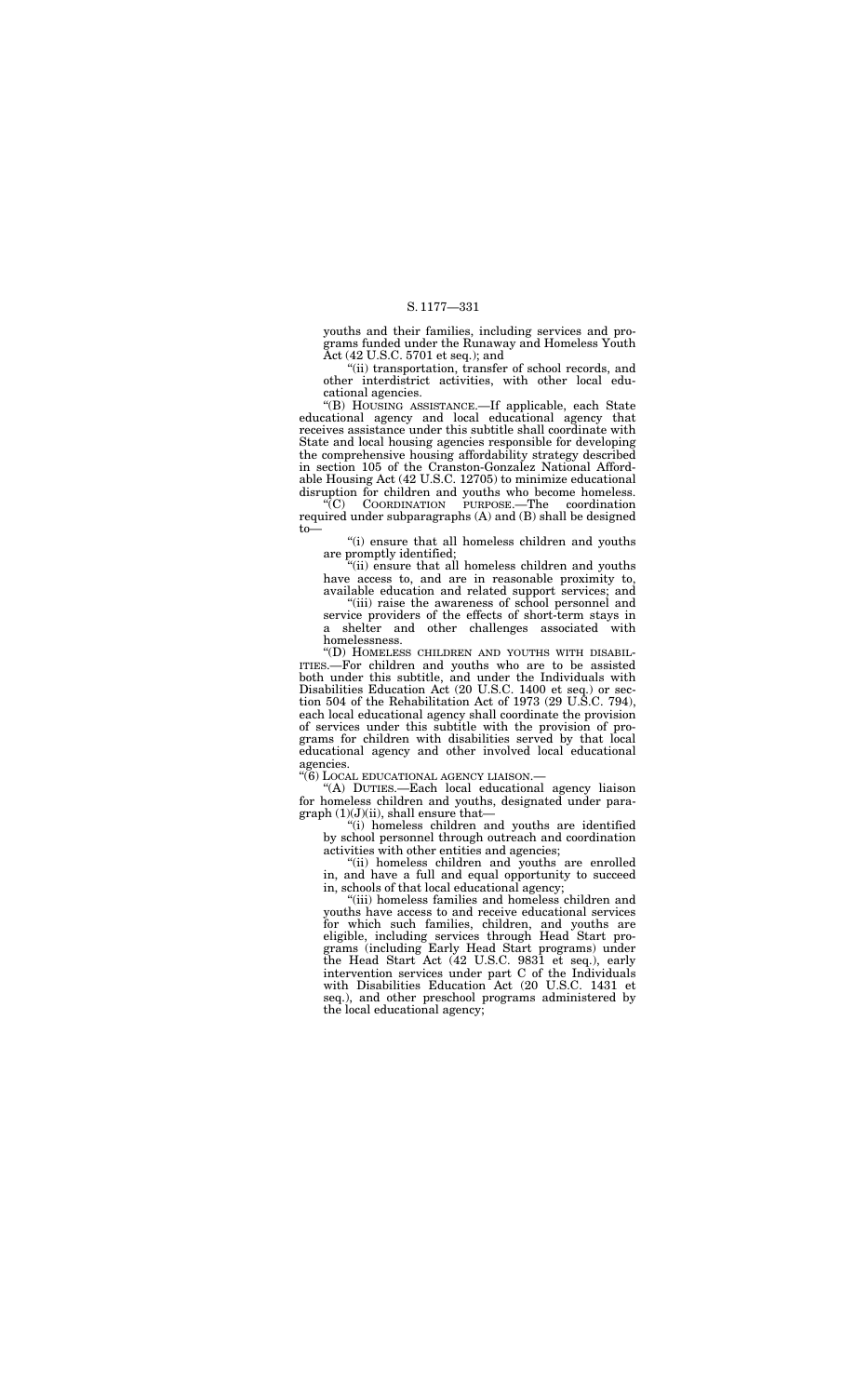''(iv) homeless families and homeless children and youths receive referrals to health care services, dental services, mental health and substance abuse services, housing services, and other appropriate services;

" $(v)$  the parents or guardians of homeless children and youths are informed of the educational and related opportunities available to their children and are provided with meaningful opportunities to participate in the education of their children;

"(vi) public notice of the educational rights of homeless children and youths is disseminated in locations frequented by parents or guardians of such children and youths, and unaccompanied youths, including schools, shelters, public libraries, and soup kitchens, in a manner and form understandable to the parents and guardians of homeless children and youths, and unaccompanied youths;

''(vii) enrollment disputes are mediated in accordance with paragraph  $(3)(\hat{E})$ ;

''(viii) the parent or guardian of a homeless child or youth, and any unaccompanied youth, is fully informed of all transportation services, including transportation to the school of origin, as described in paragraph  $(1)(J)(iii)$ , and is assisted in accessing transportation to the school that is selected under para $graph (3)(A);$ 

"(ix) school personnel providing services under this subtitle receive professional development and other support; and

''(II) have opportunities to meet the same challenging State academic standards as the State establishes for other children and youth, including through implementation of the procedures under paragraph  $(1)(F)(ii)$ ; and

''(x) unaccompanied youths—

''(I) are enrolled in school;

''(III) are informed of their status as independent students under section 480 of the Higher Education Act of 1965 (20 U.S.C. 1087vv) and that the youths may obtain assistance from the local educational agency liaison to receive verification of such status for purposes of the Free Application for Federal Student Aid described in section 483 of such Act (20 U.S.C. 1090).

''(B) NOTICE.—State Coordinators established under subsection (d)(3) and local educational agencies shall inform school personnel, service providers, advocates working with homeless families, parents and guardians of homeless children and youths, and homeless children and youths of the duties of the local educational agency liaisons, and publish an annually updated list of the liaisons on the State educational agency's website.

''(C) LOCAL AND STATE COORDINATION.—Local educational agency liaisons for homeless children and youths shall, as a part of their duties, coordinate and collaborate with State Coordinators and community and school personnel responsible for the provision of education and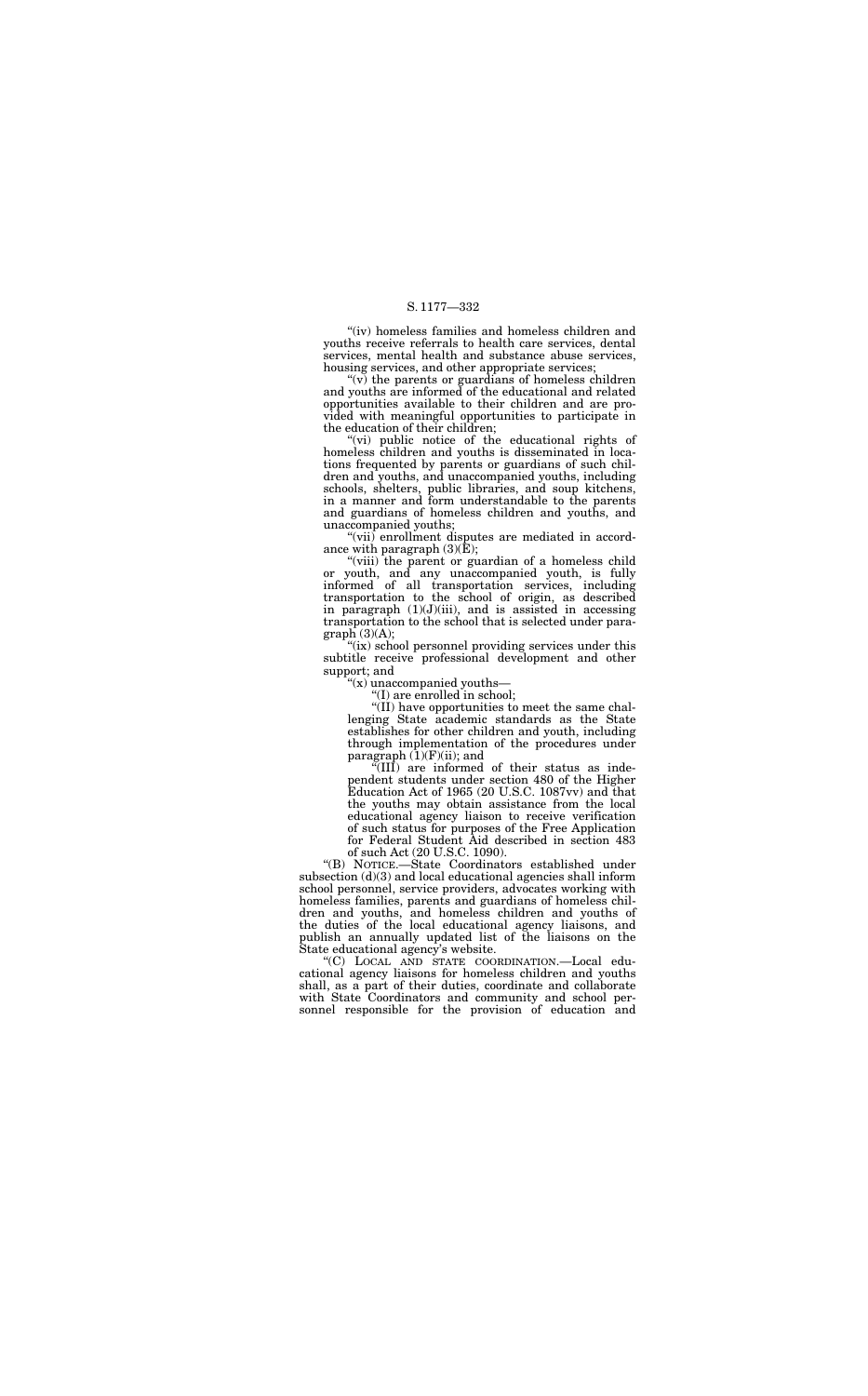related services to homeless children and youths. Such coordination shall include collecting and providing to the State Coordinator the reliable, valid, and comprehensive data needed to meet the requirements of paragraphs (1) and (3) of subsection (f).

''(D) HOMELESS STATUS.—A local educational agency liaison designated under paragraph  $(1)(J)(ii)$  who receives training described in subsection  $(f)(6)$  may affirm, without further agency action by the Department of Housing and Urban Development, that a child or youth who is eligible for and participating in a program provided by the local educational agency, or the immediate family of such a child or youth, who meets the eligibility requirements of this Act for a program or service authorized under title IV, is eligible for such program or service.

"(7) REVIEW AND REVISIONS .-

 $(A)$  in paragraph  $(1)$ , by striking "facilitating the enrollment," and inserting "facilitating the identification, enrollment,'';

''(A) IN GENERAL.—Each State educational agency and local educational agency that receives assistance under this subtitle shall review and revise any policies that may act as barriers to the identification of homeless children and youths or the enrollment of homeless children and youths in schools that are selected under paragraph (3).

"(4) DURATION OF GRANTS.—Subgrants made under this section shall be for terms of not to exceed 3 years.'';

''(B) CONSIDERATION.—In reviewing and revising such policies, consideration shall be given to issues concerning transportation, immunization, residency, birth certificates, school records and other documentation, and guardianship.

''(C) SPECIAL ATTENTION.—Special attention shall be given to ensuring the identification, enrollment, and attendance of homeless children and youths who are not currently attending school.''; and

(6) by striking subsection (h).

#### **SEC. 9103. LOCAL EDUCATIONAL AGENCY SUBGRANTS.**

Section 723 of such Act (42 U.S.C. 11433) is amended—

 $(1)$  in subsection  $(a)$ 

(B) in paragraph (2)(B), in the matter preceding clause (i), by inserting ''the related'' before ''schools''; and

(C) by adding at the end the following:

(2) in subsection (b), by adding at the end the following: ''(6) An assurance that the local educational agency will collect and promptly provide data requested by the State Coordinator pursuant to paragraphs (1) and (3) of section 722(f).

"(7) An assurance that the local educational agency will meet the requirements of section 722(g)(3).";

 $(3)$  in subsection  $(c)$ 

(A) in paragraph (2)—

(i) in the matter preceding subparagraph (A), by striking "preschool, elementary, and secondary schools" and inserting "early childhood education and other preschool programs, elementary schools, and secondary schools,'';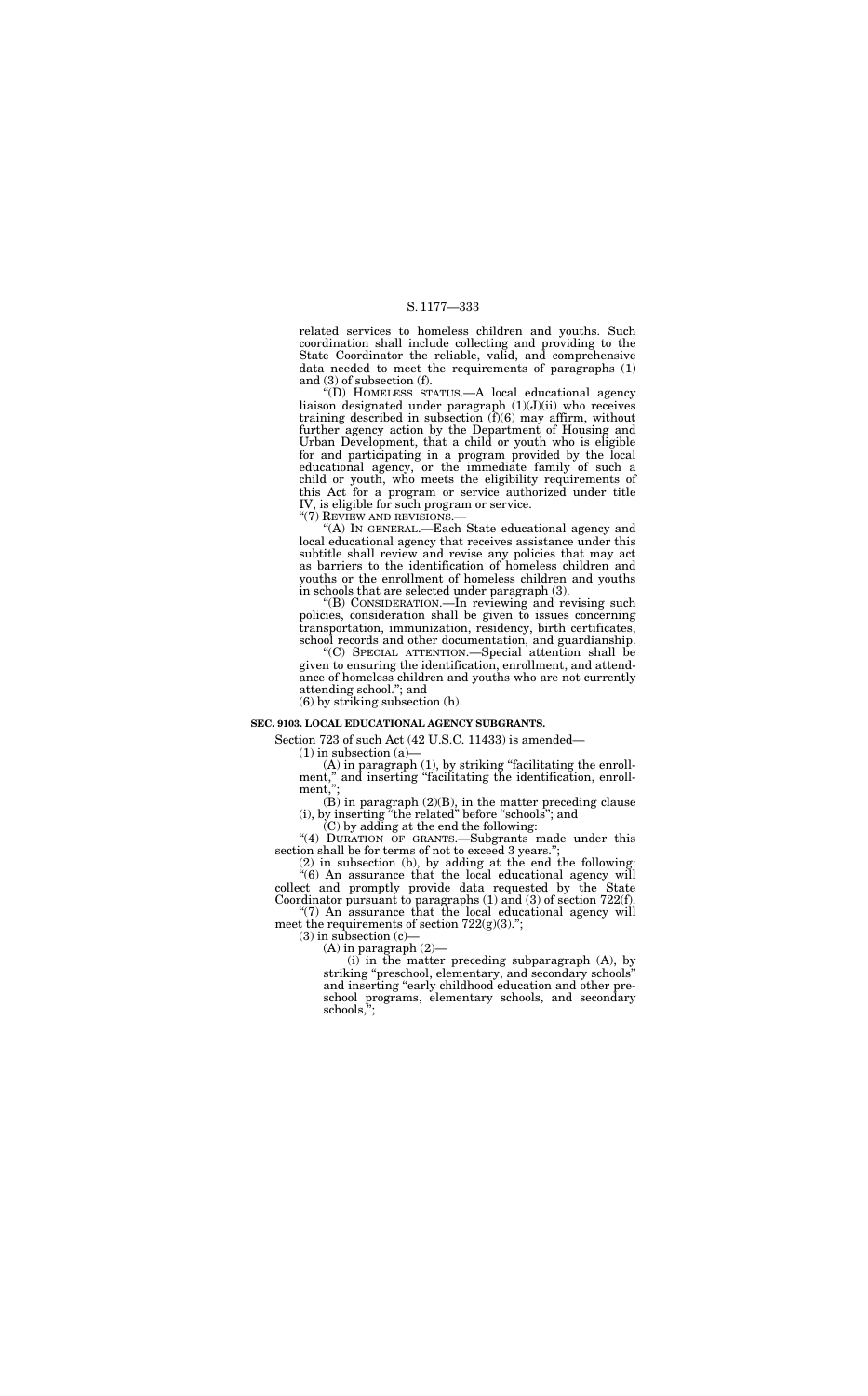(ii) in subparagraph (A), by inserting ''identification," before "enrollment,"

 $(iii)$  in subparagraph  $(B)$ , by striking "application-'' and all that follows and inserting ''application reflects coordination with other local and State agencies that serve homeless children and youths.''; and

(iv) in subparagraph  $(C)$ , by inserting "(as of the date of submission of the application)" after "practice"; (B) in paragraph (3)—

 $(i)$  in subparagraph  $(C)$ , by inserting "extent to which the applicant will promote meaningful" after ''The'';

(ii) in subparagraph (D), by striking ''within'' and inserting "into";

 $(iii)$  by redesignating subparagraph  $(G)$  as subparagraph (I);

"(H) How the local educational agency will use funds to serve homeless children and youths under section 1113(c)(3) of the Elementary and Secondary Education Act of 1965 (20 U.S.C. 6313(c)(3)).''; and

(iv) by inserting after subparagraph (F) the following:

 $(A)$  in paragraph  $(1)$ , by striking "the same challenging State academic content standards and challenging State student academic achievement standards'' and inserting ''the same challenging State academic standards as'';

(i) by striking ''students with limited English proficiency" and inserting "English learners"; and

''(G) The extent to which the local educational agency will use the subgrant to leverage resources, including by maximizing nonsubgrant funding for the position of the liaison described in section  $722(g)(1)(J)(ii)$  and the provision of transportation.

(ii) by striking "vocational" and inserting "career"; (C) in paragraph (3), by striking ''pupil services'' and inserting ''specialized instructional support'';

 $(ii)$  by inserting before the period at the end " and other activities designed to increase the meaningful involvement of parents and guardians of homeless children or youths in the education of such children or youths'';

(v) in subparagraph (I), as redesignated by clause (iii), by striking ''Such'' and inserting ''The extent to which the applicant's program meets such''; and

 $(G)$  in paragraph  $(12)$ , by striking "pupil services" and inserting ''specialized instructional support services'';

(C) by striking paragraph (4); and

 $(4)$  in subsection  $(d)$ 

(B) in paragraph (2)—

(D) in paragraph (7), by striking ''and unaccompanied youths,'' and inserting ''particularly homeless children and youths who are not enrolled in school,'';

(E) in paragraph (9) by striking ''medical'' and inserting ''other required health'';

 $(F)$  in paragraph  $(10)$ —

(i) by striking ''parents'' and inserting ''parents and guardians''; and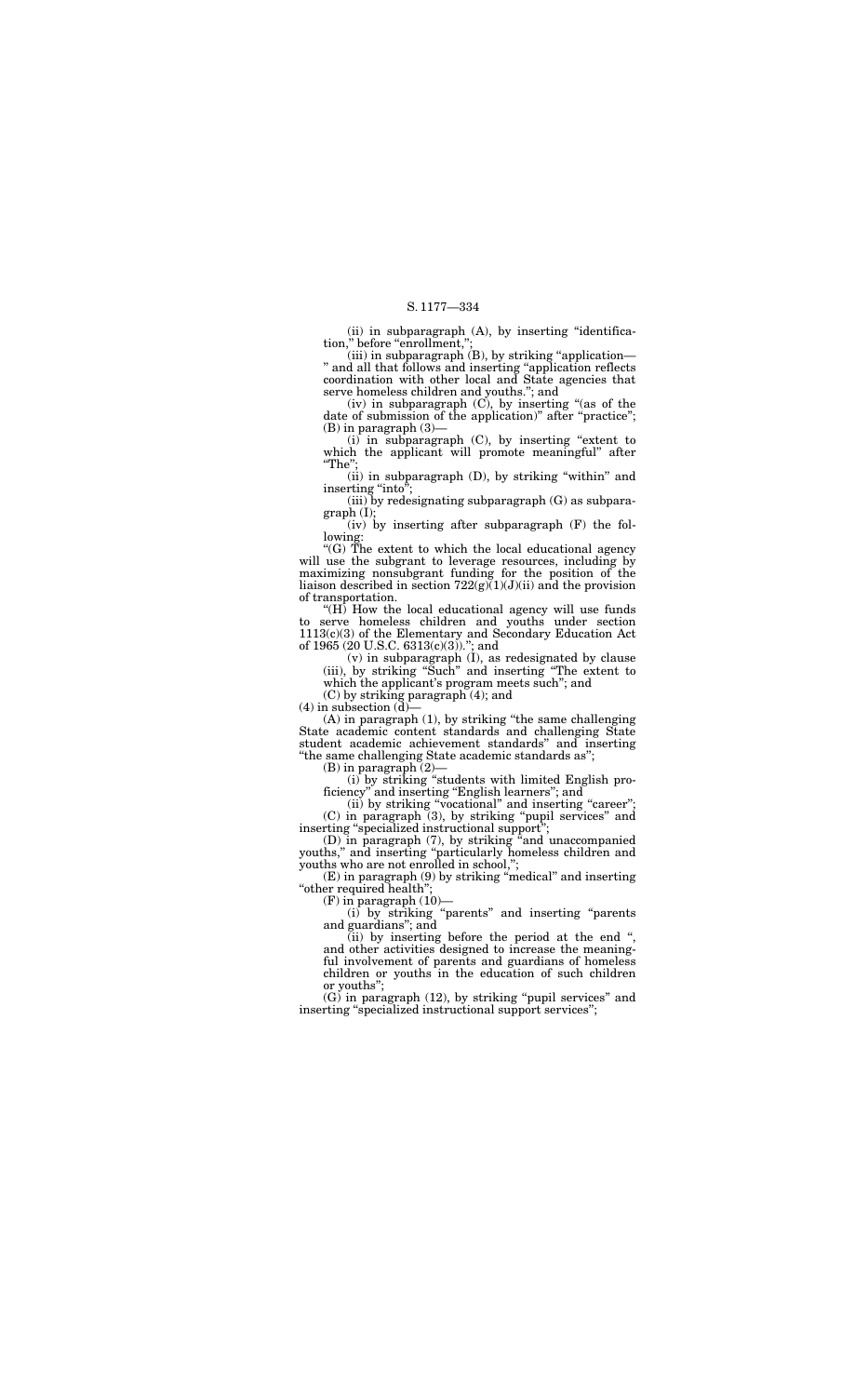(H) in paragraph (13), by inserting before the period at the end ''and parental mental health or substance abuse problems''; and

(I) in paragraph (16), by inserting before the period at the end ''and participate fully in school activities''.

#### **SEC. 9104. SECRETARIAL RESPONSIBILITIES.**

Section 724 of the McKinney-Vento Homeless Assistance Act (42 U.S.C. 11434) is amended—

(1) by striking subsection (c) and inserting the following:<br>"(c) NOTICE.—

"(1) IN GENERAL.—The Secretary shall, before the next school year that begins after the date of enactment of the Every Student Succeeds Act, update and disseminate nationwide the public notice described in this subsection (as in effect prior to such date) of the educational rights of homeless children and youths.

''(2) DISSEMINATION.—The Secretary shall disseminate the notice nationwide to all Federal agencies, and grant recipients, serving homeless families or homeless children and youths.";

(2) by striking subsection (d) and inserting the following: "(d) EVALUATION, DISSEMINATION, AND TECHNICAL ASSIST-ANCE.—The Secretary shall conduct evaluation, dissemination, and technical assistance activities for programs designed to meet the educational needs of homeless elementary and secondary school students, and may use funds appropriated under section 726 to conduct such activities."

 $(3)$  in subsection  $(e)$ 

 $(B)$  by striking "120-day" and inserting "180-day"; (4) in subsection (f), by adding at the end the following: ''The Secretary shall provide support and technical assistance to State educational agencies, concerning areas in which documented barriers to a free appropriate public education persist.'';

 $\sqrt[4]{1}$  may assist local educational agencies to implement the provisions related to homeless children and youths amended by that Act; and

"(2) may review and revise State policies and procedures that may present barriers to the identification of homeless children and youths, and the enrollment, attendance, and success of homeless children and youths in school.'';

 $(6)$  in subsection  $(h)(1)(A)$ –

(A) by striking "location" and inserting "primary nighttime residence''; and

(A) by striking ''60-day'' and inserting ''120-day''; and

(5) by striking subsection (g) and inserting the following: ''(g) GUIDELINES.—The Secretary shall develop, issue, and pub-

lish in the Federal Register, not later than 60 days after the date of enactment of the Every Student Succeeds Act, guidelines concerning ways in which a State—

> (B) by inserting ''in all areas served by local educational agencies'' before the semicolon at the end; and

(7) in subsection (i), by striking ''McKinney-Vento Homeless Education Assistance Improvements Act of 2001'' and inserting ''Every Student Succeeds Act''.

#### **SEC. 9105. DEFINITIONS.**

(a) AMENDMENTS.—Section 725 of the McKinney-Vento Homeless Assistance Act (42 U.S.C. 11434a) is amended—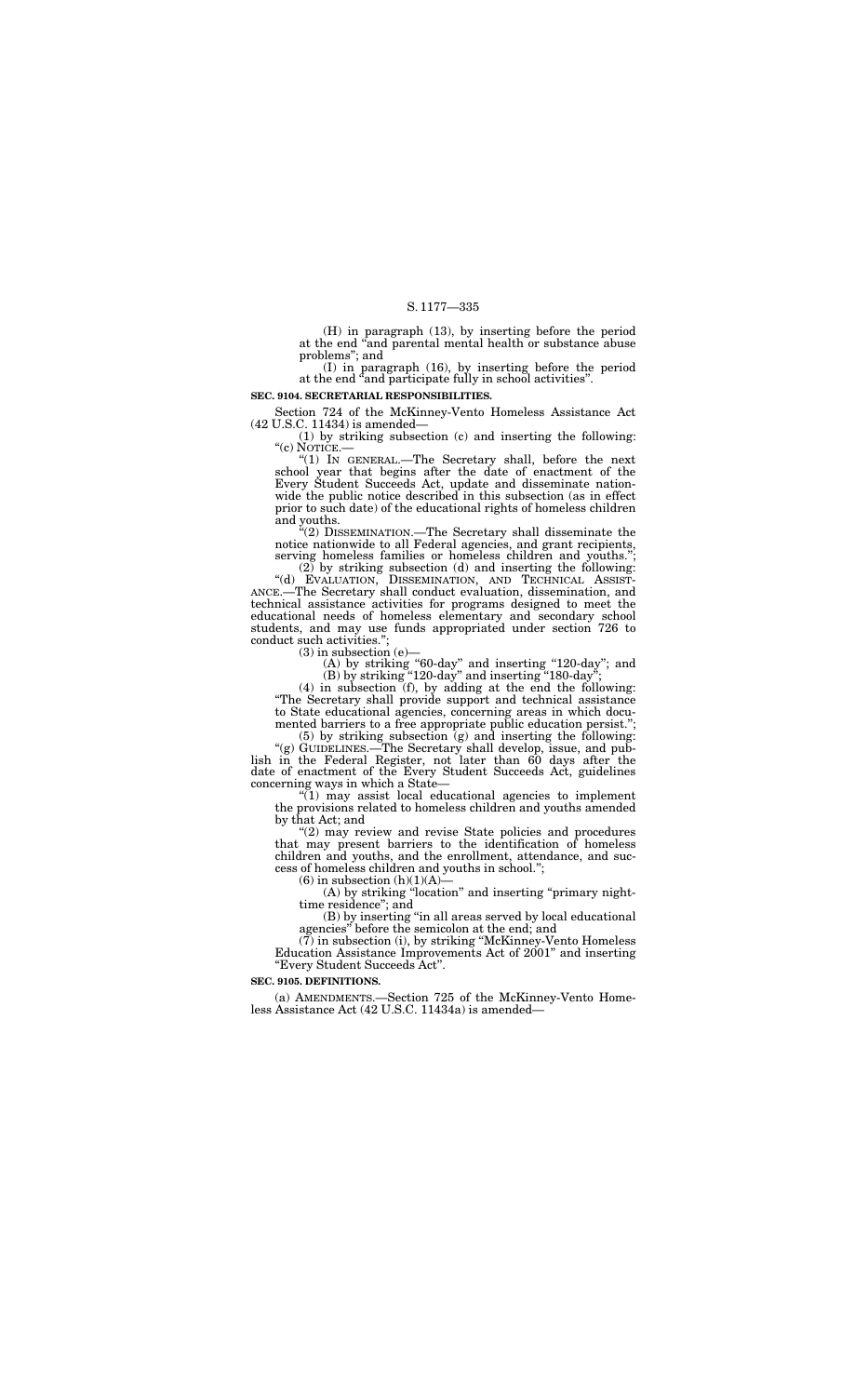$(1)$  in paragraph  $(2)(B)(i)$ —

 $(\overline{A})$  by inserting "or" before "are abandoned"; and

(2) in paragraph (3), by striking ''9101'' and inserting "8101"; and

(B) by striking ''or are awaiting foster care placement;'';

(3) in paragraph (6), by striking ''youth not'' and inserting ''homeless child or youth not''.

(b) EFFECTIVE DATE.— (1) IN GENERAL.—In the case of a State that is not a covered State, the amendment made by subsection (a)(1) shall take effect on the date that is 1 year after the date of enactment of this Act.

(2) COVERED STATE.—In the case of a covered State, the amendment made by subsection (a)(1) shall take effect on the date that is 2 years after the date of enactment of this Act.

(c) COVERED STATE.—For purposes of this section the term "covered State" means a State that has a statutory law that defines or describes the phrase ''awaiting foster care placement'', for purposes of a program under subtitle B of title VII of the McKinney-Vento Homeless Assistance Act (42 U.S.C. 11431 et seq.).

### **SEC. 9106. AUTHORIZATION OF APPROPRIATIONS.**

Section 726 of the McKinney-Vento Homeless Assistance Act (42 U.S.C. 11435) is amended to read as follows:

#### **''SEC. 726. AUTHORIZATION OF APPROPRIATIONS.**

''There are authorized to be appropriated to carry out this subtitle \$85,000,000 for each of fiscal years 2017 through 2020.''.

#### **SEC. 9107. EFFECTIVE DATE.**

Except as provided in section 9105(b) or as otherwise provided in this Act, this title and the amendments made by this title take effect on October 1, 2016.

### **PART B—MISCELLANEOUS; OTHER LAWS**

#### **SEC. 9201. FINDINGS AND SENSE OF CONGRESS ON SEXUAL MIS-CONDUCT.**

(a) FINDINGS.—Congress finds the following:

(1) There are significant anecdotal reports that some schools and local educational agencies have failed to properly report allegations of sexual misconduct by employees, contractors, or agents.

(2) Instead of reporting alleged sexual misconduct to the appropriate authorities, such as the police or child welfare services, reports suggest that some schools or local educational agencies have kept information on allegations of sexual misconduct private or have entered into confidentiality agreements with the suspected employee, contractor, or agent who agrees to terminate employment with or discontinue work for the school or local educational agency.

(3) The practice of withholding information on allegations of sexual misconduct can facilitate the exposure of other students in other jurisdictions to sexual misconduct.

(b) SENSE OF CONGRESS.—It is the sense of Congress that— (1) confidentiality agreements between local educational agencies or schools and child predators should be prohibited;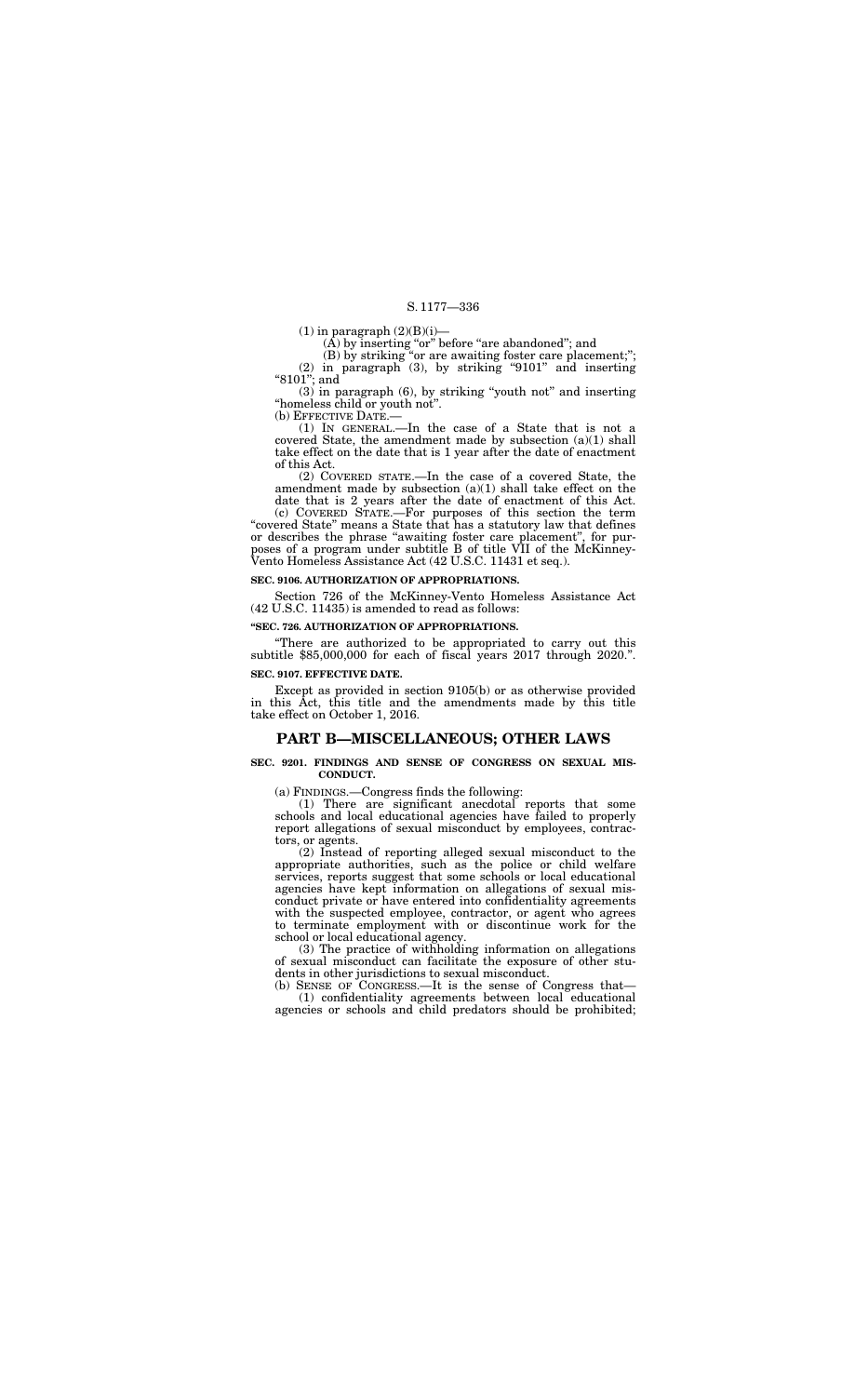(2) local educational agencies or schools should not facilitate the transfer of child predators to other local educational agencies or schools; and

(3) States should require local educational agencies and schools to report any and all information regarding allegations of sexual misconduct to law enforcement and other appropriate authorities.

#### **SEC. 9202. SENSE OF CONGRESS ON FIRST AMENDMENT RIGHTS.**

It is the sense of Congress that a student, teacher, school administrator, or other school employee of an elementary school or secondary school retains the individual's rights under the First Amendment to the Constitution of the United States during the school day or while on the grounds of an elementary school or secondary school.

#### **SEC. 9203. PREVENTING IMPROPER USE OF TAXPAYER FUNDS.**

To address the misuse of taxpayer funds, the Secretary of Education shall—

(1) require that each recipient of a grant or subgrant under the Elementary and Secondary Education Act of 1965 (20 U.S.C. 6301 et seq.) display, in a public place, the hotline contact information of the Office of Inspector General of the Department of Education so that any individual who observes, detects, or suspects improper use of taxpayer funds can easily report such improper use;

 $(2)$  review and analyze the results of monitoring and compliance reviews—

(2) annually notify employees of the Department of Education of their responsibility to report fraud; and

(3) require any applicant—

(A) for a grant under such Act to provide an assurance to the Secretary that any information submitted when applying for such grant and responding to monitoring and compliance reviews is truthful and accurate; and

(B) for a subgrant under such Act to provide the assurance described in subparagraph (A) to the entity awarding the subgrant.

#### **SEC. 9204. ACCOUNTABILITY TO TAXPAYERS THROUGH MONITORING AND OVERSIGHT.**

To improve monitoring and oversight of taxpayer funds authorized for appropriation under the Elementary and Secondary Education Act of 1965 (20 U.S.C. 6301 et seq.), and to deter and prohibit waste, fraud, and abuse with respect to such funds, the Secretary of Education shall—

(1) notify each recipient of a grant under such Act (and, if applicable, require the grantee to inform each subgrantee) of its responsibility to—

(A) comply with all monitoring requirements under the applicable program or programs; and

(B) monitor properly any subgrantee under the applicable program or programs;

(A) to understand trends and identify common issues; and

(B) to issue guidance to help grantees address such issues before the loss or misuse of taxpayer funding occurs;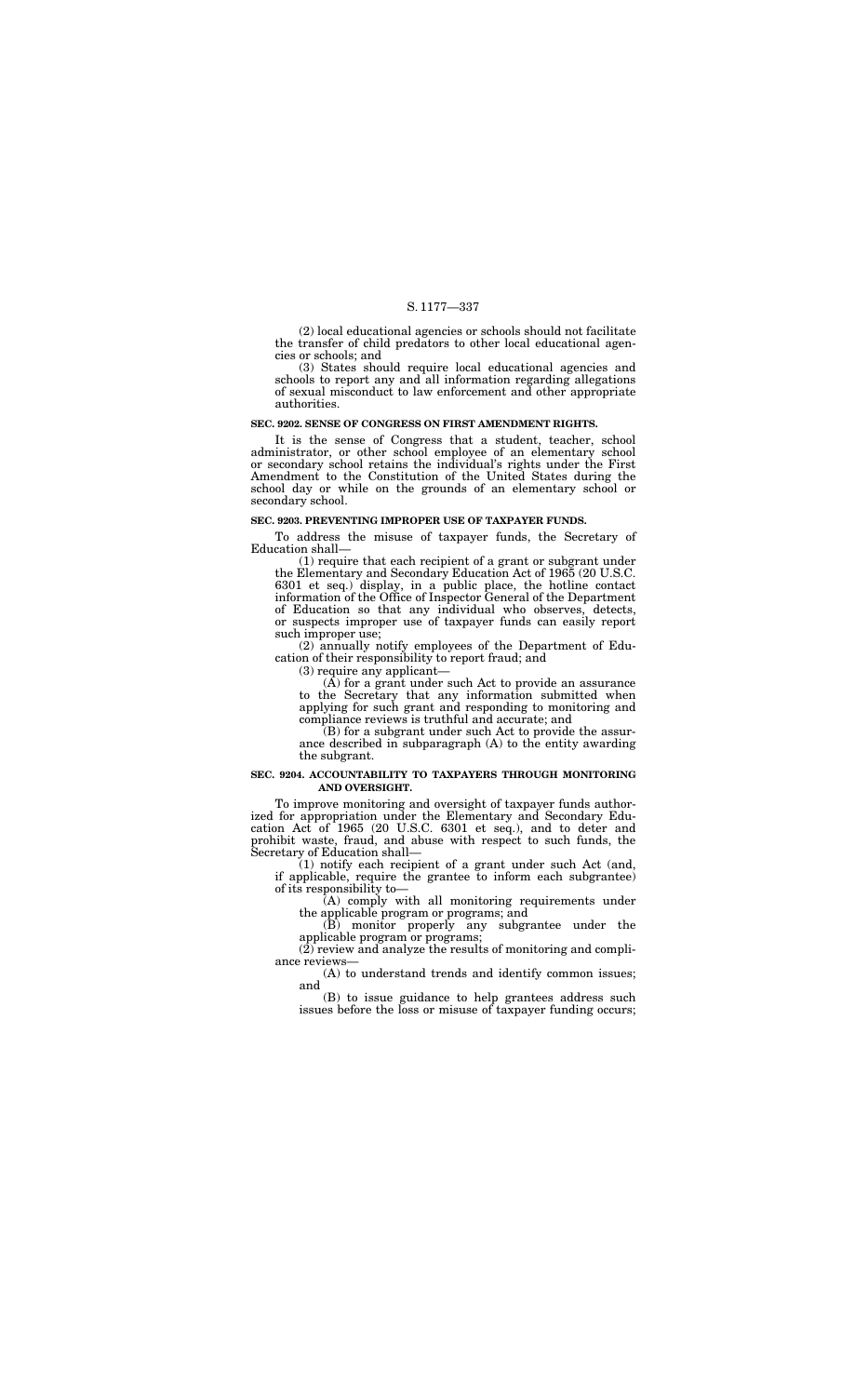(3) publicly report the work undertaken by the Secretary to prevent fraud, waste, and abuse with respect to such taxpayer funds; and

(4) work with the Office of Inspector General of the Department of Education, as needed, to help ensure that employees of the Department understand how to adequately monitor grantees and to help grantees adequately monitor any subgrantees.

#### **SEC. 9205. REPORT ON DEPARTMENT ACTIONS TO ADDRESS OFFICE OF INSPECTOR GENERAL REPORTS.**

(a) IN GENERAL.—Not later than 6 months after the date of enactment of this Act, the Secretary of Education shall prepare and submit to the Committee on Health, Education, Labor, and Pensions of the Senate, the Committee on Education and the Workforce of the House of Representatives, and the public through the website of the Department of Education, a report containing an update on the Department's implementation of recommendations contained in reports from the Office of Inspector General of the Department of Education.

(b) CONTENTS.—The report under subsection (a) shall include—

(1) a general review of the work of the Department of Education to implement or address findings contained in reports from the Office of Inspector General of the Department of Education to improve monitoring and oversight of Federal programs, including—

(A) the March 9, 2010, final management information report of the Office of Inspector General of the Department of Education addressing oversight by local educational agencies and authorized public chartering agencies; and

(B) the September 2012 report of the Office of Inspector General of the Department of Education entitled ''The Office of Innovation and Improvement's Oversight and Monitoring of the Charter Schools Program's Planning and Implementation Grants Final Audit Report''; and

(2) a description of the actions the Department of Education has taken to address the concerns described in reports of the Office of Inspector General of the Department of Education, including the reports described in paragraph (1).

#### **SEC. 9206. POSTHUMOUS PARDON.**

(a) FINDINGS.—Congress finds the following:

(1) John Arthur ''Jack'' Johnson was a flamboyant, defiant, and controversial figure in the history of the United States who challenged racial biases.

(2) Jack Johnson was born in Galveston, Texas, in 1878 to parents who were former slaves.

(3) Jack Johnson became a professional boxer and traveled throughout the United States, fighting White and African-American heavyweights.

(4) After being denied (on purely racial grounds) the opportunity to fight 2 White champions, in 1908, Jack Johnson was granted an opportunity by an Australian promoter to fight the reigning White title-holder, Tommy Burns.

(5) Jack Johnson defeated Tommy Burns to become the first African-American to hold the title of Heavyweight Champion of the World.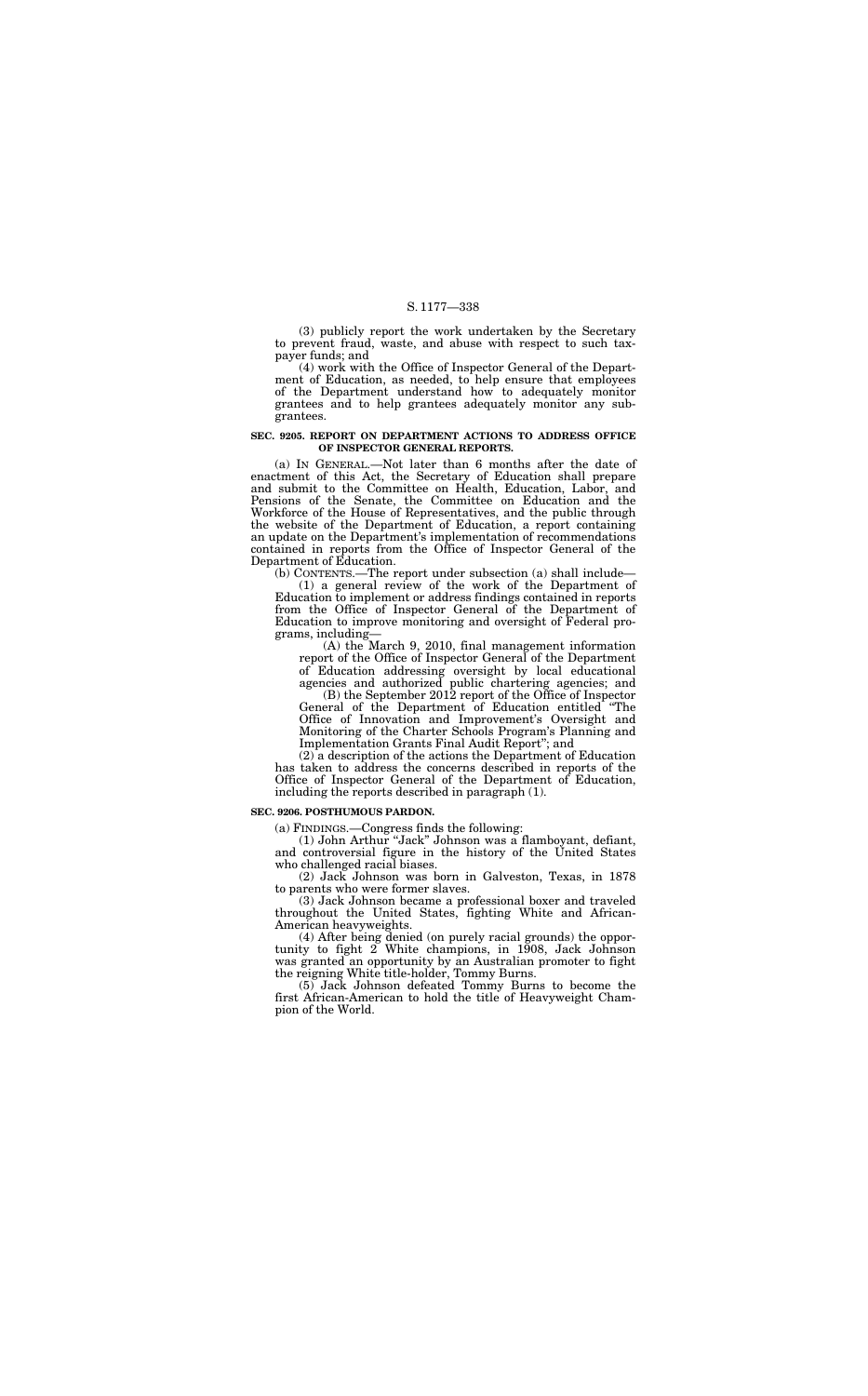(6) The victory by Jack Johnson over Tommy Burns prompted a search for a White boxer who could beat Jack Johnson, a recruitment effort that was dubbed the search for the "great white hope".

 $(7)$  In 1910, a White former champion named Jim Jeffries left retirement to fight Jack Johnson in Reno, Nevada.

(8) Jim Jeffries lost to Jack Johnson in what was deemed the ''Battle of the Century''.

(9) The defeat of Jim Jeffries by Jack Johnson led to rioting, aggression against African-Americans, and the raciallymotivated murder of African-Americans throughout the United States.

(10) The relationships of Jack Johnson with White women compounded the resentment felt toward him by many Whites.

(11) Between 1901 and 1910, 754 African-Americans were lynched, some simply for being ''too familiar'' with White women.

(16) Federal authorities persisted and summoned a White woman named Belle Schreiber, who testified that Jack Johnson had transported her across State lines for the purpose of "prostitution and debauchery'

(12) In 1910, Congress passed the Act of June 25, 1910 (commonly known as the ''White Slave Traffic Act'' or the "Mann Act") (18 U.S.C. 2421 et seq.), which outlawed the transportation of women in interstate or foreign commerce ''for the purpose of prostitution or debauchery, or for any other immoral purpose''.

(13) In October 1912, Jack Johnson became involved with a White woman whose mother disapproved of their relationship and sought action from the Department of Justice, claiming that Jack Johnson had abducted her daughter.

(14) Jack Johnson was arrested by Federal marshals on October 18, 1912, for transporting the woman across State lines for an ''immoral purpose'' in violation of the Mann Act.

(15) The Mann Act charges against Jack Johnson were dropped when the woman refused to cooperate with Federal authorities, and then married Jack Johnson.

(17) In 1913, Jack Johnson was convicted of violating the Mann Act and sentenced to 1 year and 1 day in Federal prison.

(18) Jack Johnson fled the United States to Canada and various European and South American countries.

(19) Jack Johnson lost the Heavyweight Championship title to Jess Willard in Cuba in 1915.

(20) Jack Johnson returned to the United States in July 1920, surrendered to authorities, and served nearly a year in the Federal penitentiary in Leavenworth, Kansas.

(21) Jack Johnson subsequently fought in boxing matches, but never regained the Heavyweight Championship title.

(22) Jack Johnson served the United States during World War II by encouraging citizens to buy war bonds and participating in exhibition boxing matches to promote the war bond cause.

(23) Jack Johnson died in an automobile accident in 1946. (24) In 1954, Jack Johnson was inducted into the Boxing Hall of Fame.

(25) Senate Concurrent Resolution 29, 111th Congress, agreed to July 29, 2009, expressed the sense of the 111th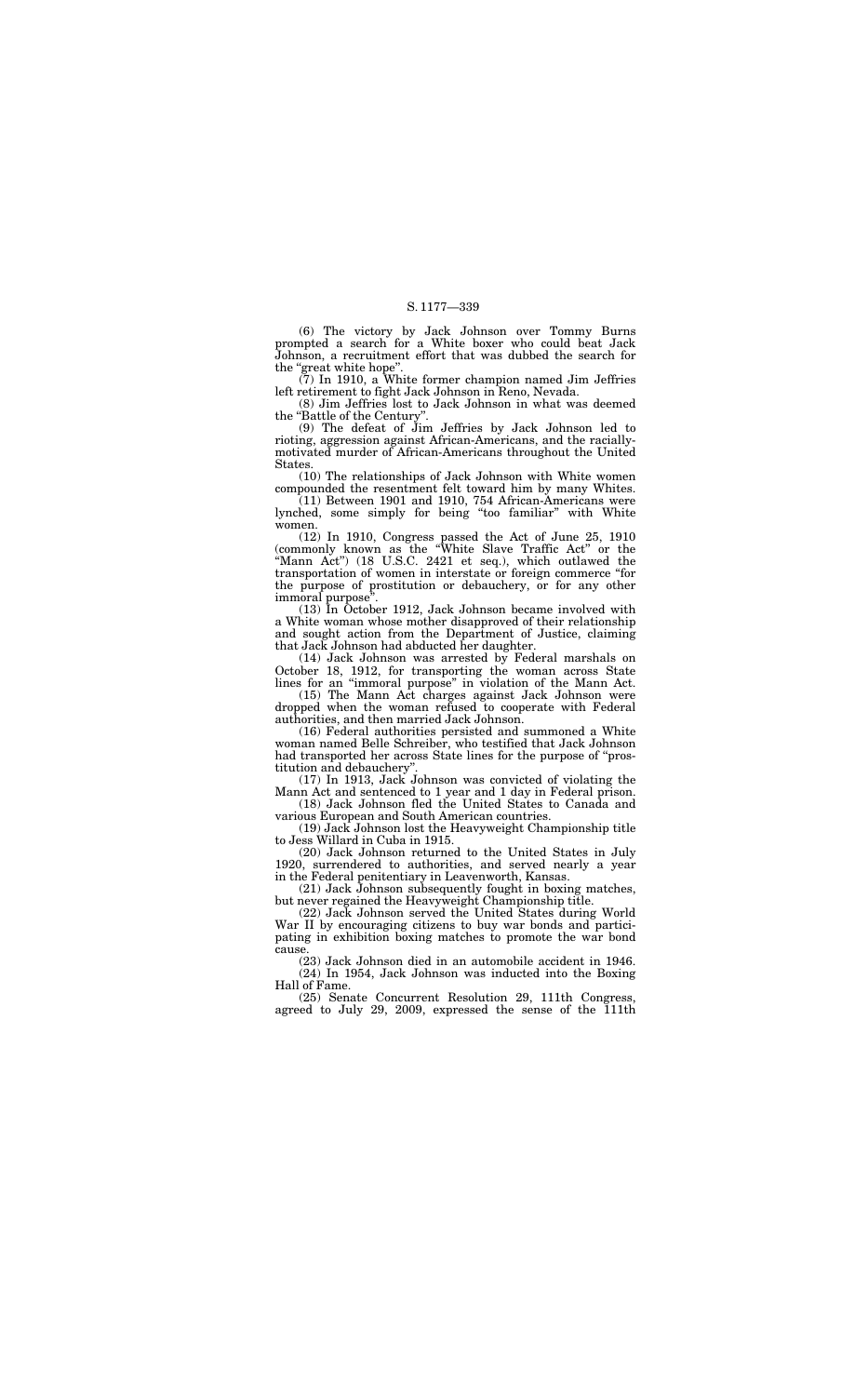Congress that Jack Johnson should receive a posthumous pardon for his racially-motivated 1913 conviction.

(b) RECOMMENDATIONS.—It remains the sense of Congress that Jack Johnson should receive a posthumous pardon—

(1) to expunge a racially-motivated abuse of the prosecutorial authority of the Federal Government from the annals of criminal justice in the United States; and

(1) in the paragraph heading, by striking ''LOCAL'' and inserting "EDUCATIONAL SERVICE AGENCY; LOCAL<sup>5</sup>

(2) in recognition of the athletic and cultural contributions of Jack Johnson to society.

#### **SEC. 9207. EDUCATION FLEXIBILITY PARTNERSHIP ACT OF 1999 REAUTHORIZATION.**

(a) DEFINITIONS.—Section 3(1) of the Education Flexibility Partnership Act of 1999 (20 U.S.C. 5891a(1)) is amended—

(2) by striking ''The terms'' and inserting ''The terms 'educational service agency',''; and

"(2) ELIGIBLE STATE.—For the purpose of this section, the term 'eligible State' means a State that—

 $\mathrm{``(A)~has-}$ 

(3) by striking ''section 9101'' and inserting ''section 8101''. (b) GENERAL PROVISIONS.—Section 4 of the Education Flexibility Partnership Act of 1999 (20 U.S.C. 5891b) is amended to read as follows:

#### **''SEC. 4. EDUCATIONAL FLEXIBILITY PROGRAM.**

"(ii) if the State has adopted new challenging State academic standards under section 1111(b)(1) of the Elementary and Secondary Education Act of 1965, as a result of the amendments made to such Act by the Every Student Succeeds Act, made substantial progress (as determined by the Secretary) toward developing and implementing such standards and toward producing the report cards required under section  $111\tilde{1}$ (h) of such Act;

''(a) EDUCATIONAL FLEXIBILITY PROGRAM.— ''(1) PROGRAM AUTHORIZED.— ''(A) IN GENERAL.—The Secretary may carry out an educational flexibility program under which the Secretary authorizes a State educational agency that serves an eligible State to waive statutory or regulatory requirements applicable to one or more programs described in subsection (b), other than requirements described in subsection (c), for any local educational agency, educational service agency, or school within the State.

''(B) DESIGNATION.—Each eligible State participating in the program described in subparagraph (A) shall be known as an 'Ed-Flex Partnership State'.

''(i) developed and implemented the challenging State academic standards, and aligned assessments, described in paragraphs (1) and (2) of section 1111(b) of the Elementary and Secondary Education Act of 1965, and is producing the report cards required by section 1111(h) of such Act; or

''(B) will hold local educational agencies, educational service agencies, and schools accountable for meeting the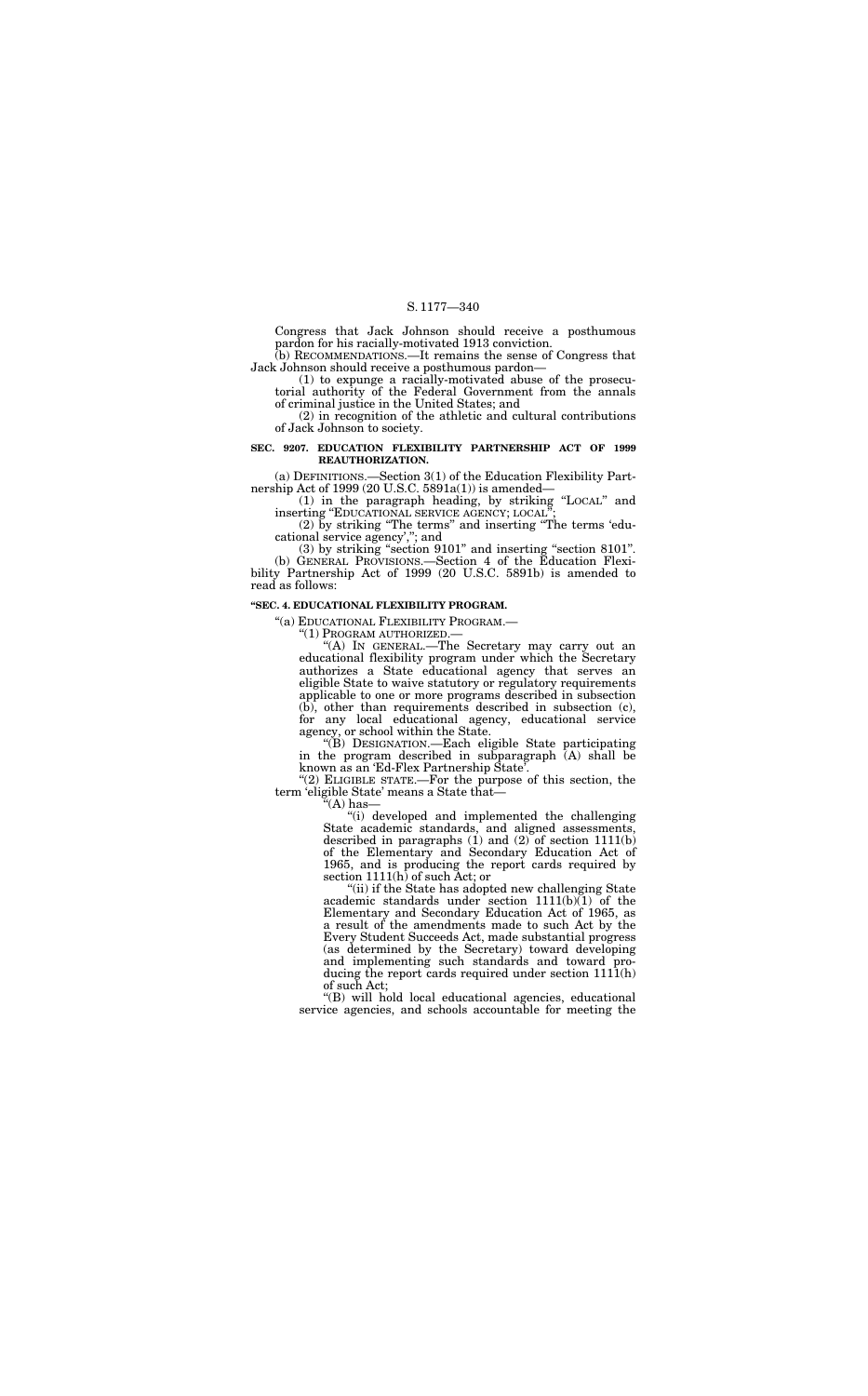educational goals described in the local applications submitted under paragraph (4) and for engaging in technical assistance and, as applicable and appropriate, implementing comprehensive support and improvement activities and targeted support and improvement activities under section  $\text{I111(d)}$  of the Elementary and Secondary Education Act of 1965; and

''(C) waives State statutory or regulatory requirements relating to education while holding local educational agencies, educational service agencies, or schools within the State that are affected by such waivers accountable for the performance of the students who are affected by such waivers.

> ''(I) Federal statutory or regulatory requirements as described in paragraph  $(1)(A)$ ; and

''(3) STATE APPLICATION.—

"(II) State statutory or regulatory requirements relating to education;

"(ii) a detailed description of the State statutory and regulatory requirements relating to education that the State educational agency will waive;

''(A) IN GENERAL.—Each State educational agency desiring to participate in the educational flexibility program under this section shall submit an application to the Secretary at such time, in such manner, and containing such information as the Secretary may reasonably require. Each such application shall demonstrate that the eligible State has adopted an educational flexibility plan for the State that includes—

"(iii) a description of clear educational objectives the State intends to meet under the educational flexibility plan, which may include innovative methods to leverage resources to improve program efficiencies that benefit students;

"(iv) a description of how the educational flexibility plan is coordinated with activities described in subsections (b), (c), and (d) of section 1111 of the Elementary and Secondary Education Act of 1965;

" $(v)$  a description of how the State educational agency will evaluate (consistent with the requirements of title I of the Elementary and Secondary Education Act of 1965) the performance of students in the schools, educational service agencies, and local educational agencies affected by the waivers; and

''(i) a description of the process the State educational agency will use to evaluate applications from local educational agencies, educational service agencies, or schools requesting waivers of—

"(vi) a description of how the State educational agency will meet the requirements of paragraph (7). ''(B) APPROVAL AND CONSIDERATIONS.—

''(i) IN GENERAL.—By not later than 90 days after the date on which a State has submitted an application described in subparagraph (A), the Secretary shall issue a written decision that explains why such application has been approved or disapproved, and the process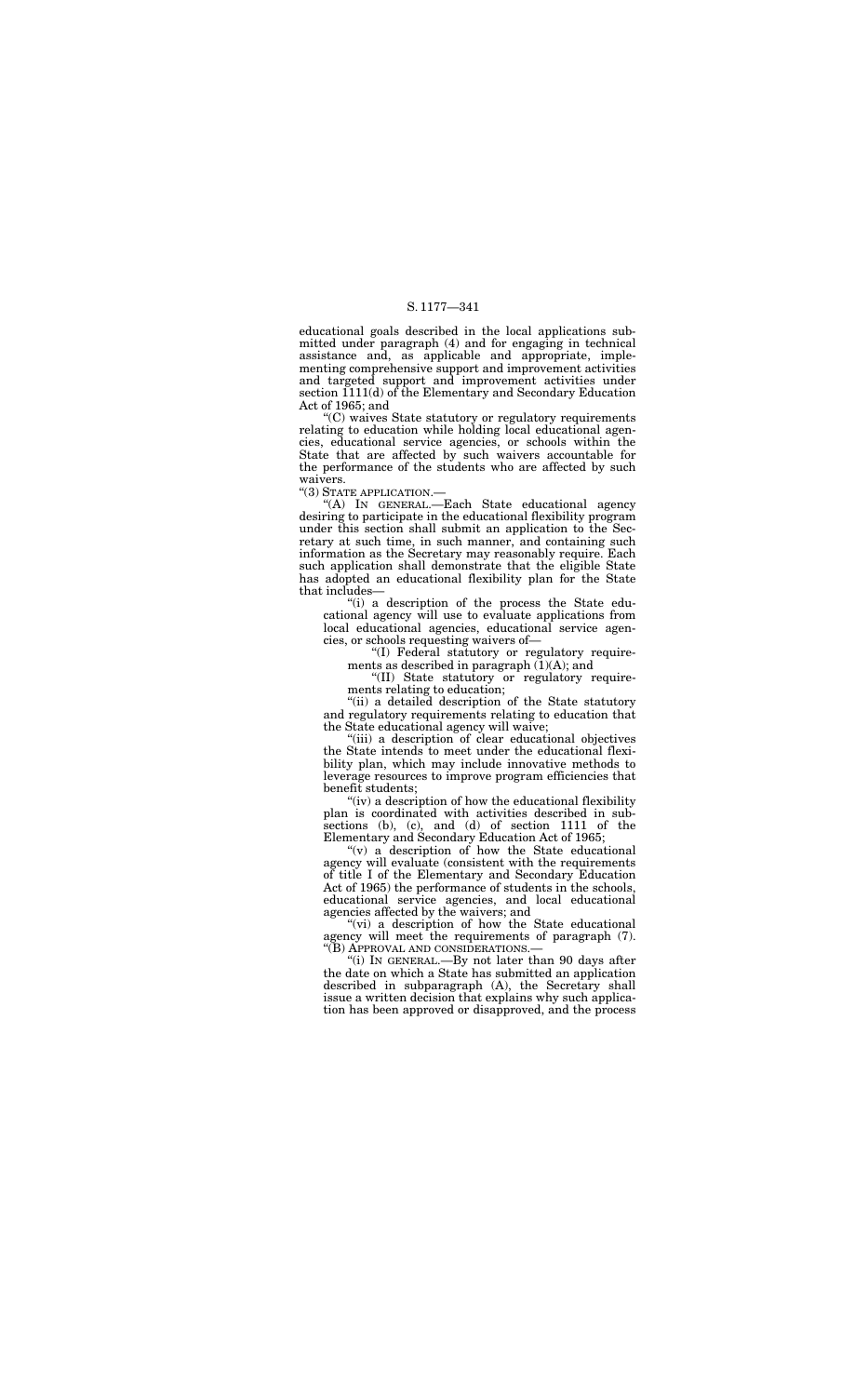for revising and resubmitting the application for reconsideration.

''(ii) APPROVAL.—The Secretary may approve an application described in subparagraph (A) only if the Secretary determines that such application demonstrates substantial promise of assisting the State educational agency and affected local educational agencies, educational service agencies, and schools within the State in carrying out comprehensive educational reform, after considering—

> "(aa) are clear and have the ability to be assessed; and

''(bb) take into account the performance of local educational agencies, educational service agencies, or schools, and students, particularly those affected by waivers;

''(I) the eligibility of the State as described in paragraph (2);

''(II) the comprehensiveness and quality of the educational flexibility plan described in subparagraph (A);

''(III) the ability of the educational flexibility plan to ensure accountability for the activities and goals described in such plan;

''(IV) the degree to which the State's objectives described in subparagraph (A)(iii)—

"(i) indicate each Federal program affected and each statutory or regulatory requirement that will be waived;

"(ii) describe the purposes and overall expected results of waiving each such requirement, which may include innovative methods to leverage resources to improve program efficiencies that benefit students;

''(V) the significance of the State statutory or regulatory requirements relating to education that will be waived; and

''(VI) the quality of the State educational agency's process for approving applications for waivers of Federal statutory or regulatory requirements as described in paragraph  $(1)(A)$  and for monitoring and evaluating the results of such waivers.

''(4) LOCAL APPLICATION.—

''(A) IN GENERAL.—Each local educational agency, educational service agency, or school requesting a waiver of a Federal statutory or regulatory requirement as described in paragraph (1)(A) and any relevant State statutory or regulatory requirement from a State educational agency shall submit an application to the State educational agency at such time, in such manner, and containing such information as the State educational agency may reasonably require. Each such application shall—

''(iii) describe, for each school year, specific, measurable, educational goals for each local educational agency, educational service agency, or school affected by the proposed waiver, and for the students served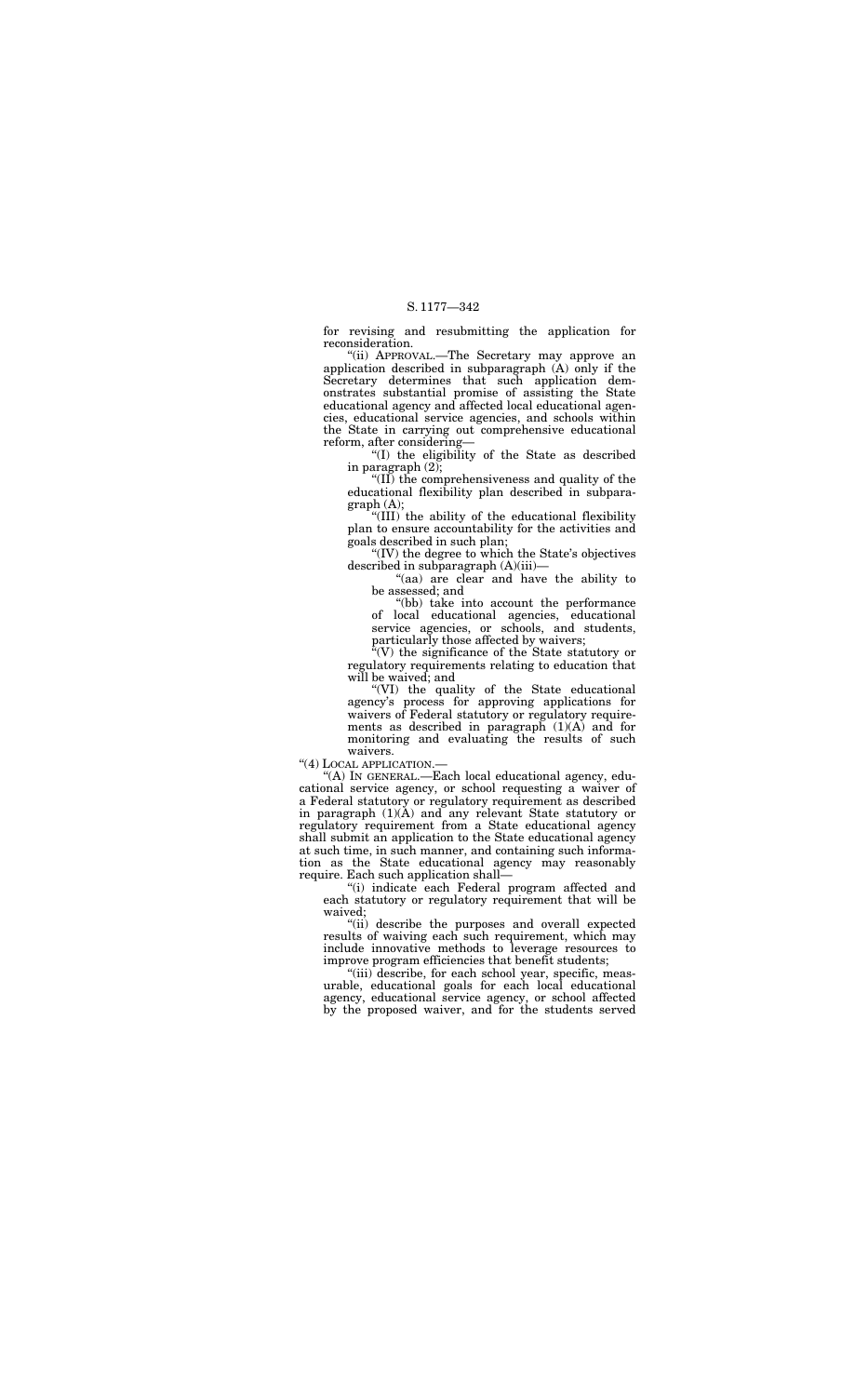by the local educational agency, educational service agency, or school who are affected by the waiver;

"(iv) explain why the waiver will assist the local educational agency, educational service agency, or school in reaching such goals; and

" $(v)$  in the case of an application from a local educational agency or educational service agency, describe how the agency will meet the requirements of paragraph (7).

''(i) the local educational agency, educational service agency, or school requesting such waiver has developed a local reform plan that-

''(B) EVALUATION OF APPLICATIONS.—A State educational agency shall evaluate an application submitted under subparagraph (A) in accordance with the State's educational flexibility plan described in paragraph (3)(A).

"(ii) the waiver of Federal statutory or regulatory requirements as described in paragraph  $(1)(A)$  will assist the local educational agency, educational service agency, or school in reaching its educational goals, particularly goals with respect to school and student performance; and

''(C) APPROVAL.—A State educational agency shall not approve an application for a waiver under this paragraph unless—

> ''(I) is applicable to such agency or school, respectively; and

''(II) may include innovative methods to leverage resources to improve program efficiencies that benefit students;

''(iii) the State educational agency is satisfied that the underlying purposes of the statutory requirements of each program for which a waiver is granted will continue to be met.

''(D) TERMINATION.—The State educational agency shall annually review the performance of any local educational agency, educational service agency, or school granted a waiver of Federal statutory or regulatory requirements as described in paragraph (1)(A) in accordance with the evaluation requirement described in paragraph  $(3)(A)(v)$ , and shall terminate or temporarily suspend any waiver granted to the local educational agency, educational service agency, or school if the State educational agency determines, after notice and an opportunity for a hearing, that—

''(i) there is compelling evidence of systematic waste, fraud, or abuse;

''(ii) the performance of the local educational agency, educational service agency, or school with respect to meeting the accountability requirement described in paragraph  $(2)(C)$  and the goals described in subparagraph (A)(iii) has been inadequate to justify continuation of such waiver;

''(iii) student achievement in the local educational agency, educational service agency, or school has decreased; or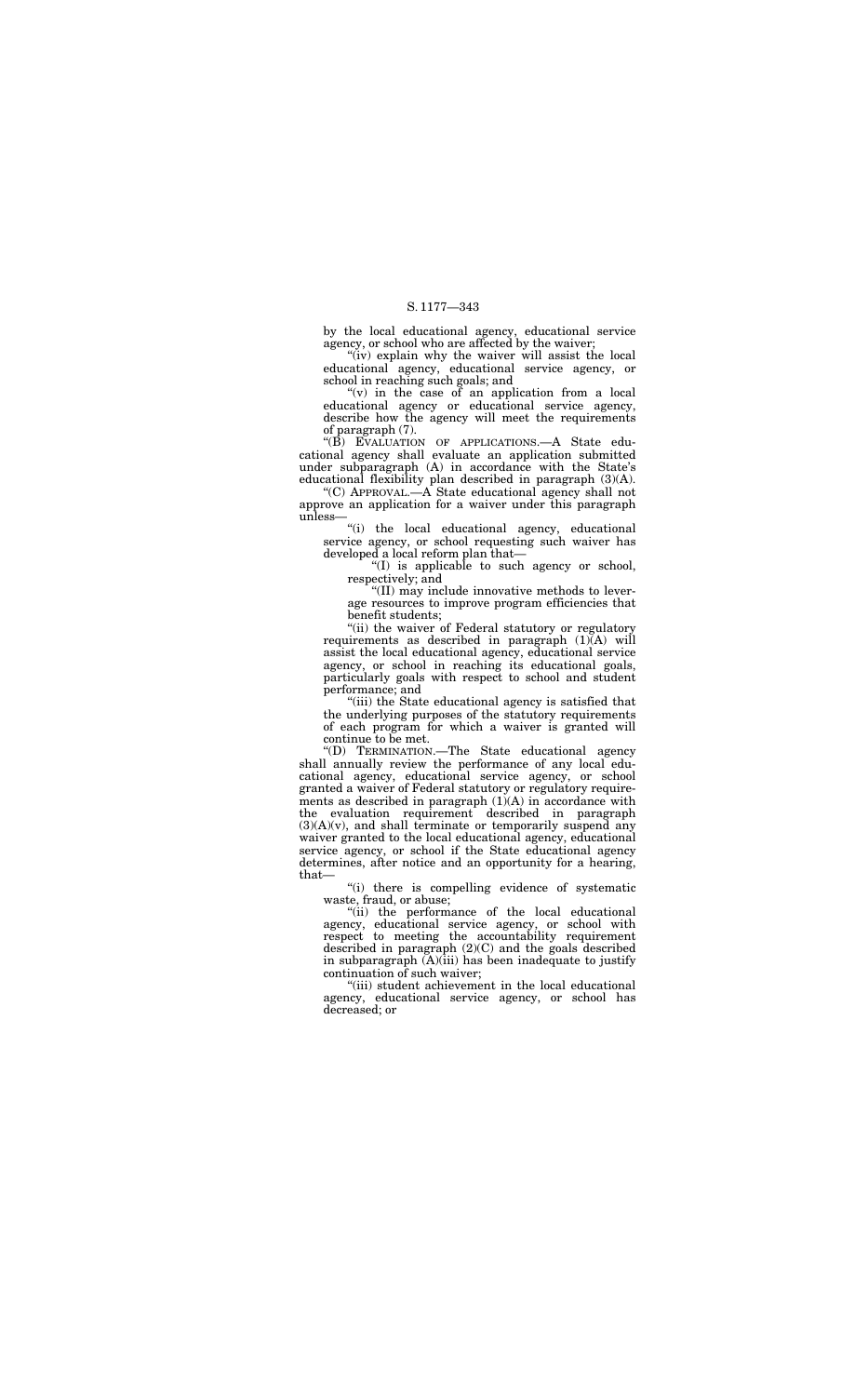''(iv) substantial progress has not been made toward meeting the long-term goals and measurements of interim progress established by the State under section  $1111(c)(4)(A)(i)$  of the Elementary and Secondary Education Act of 1965.<br>"(5) OVERSIGHT AND REPORTING.

"(A) OVERSIGHT.—Each State educational agency participating in the educational flexibility program under this section shall annually monitor the activities of local educational agencies, educational service agencies, and schools receiving waivers under this section.<br>"(B) STATE REPORTS.—

"(i) ANNUAL REPORTS.—The State educational agency shall submit to the Secretary an annual report on the results of such oversight and the impact of the waivers on school and student performance.

''(ii) PERFORMANCE DATA.—Not later than 2 years after the date a State is designated an Ed-Flex Partnership State, each such State shall include, as part of the State's annual report submitted under clause (i), data demonstrating the degree to which progress has been made toward meeting the State's educational objectives. The data, when applicable, shall include—

''(I) information on the total number of waivers granted for Federal and State statutory and regulatory requirements under this section, including the number of waivers granted for each type of waiver;

"(A) IN GENERAL.—<br>"(i) DURATION.—The Secretary shall approve the application of a State educational agency under paragraph (3) for a period of not more than 5 years.

''(II) information describing the effect of the waivers on the implementation of State and local educational reforms pertaining to school and student performance;

''(III) information describing the relationship of the waivers to the performance of schools and students affected by the waivers; and

''(IV) an assurance from State program managers that the data reported under this section are reliable, complete, and accurate, as defined by the State, or a description of a plan for improving the reliability, completeness, and accuracy of such data as defined by the State.

''(C) SECRETARY'S REPORTS.—The Secretary shall annually—

''(i) make each State report submitted under subparagraph (B) available to Congress and the public; and

''(ii) submit to Congress a report that summarizes the State reports and describes the effects that the educational flexibility program under this section had on the implementation of State and local educational reforms and on the performance of students affected

by the waivers.<br>"(6) DURATION OF FEDERAL WAIVERS.—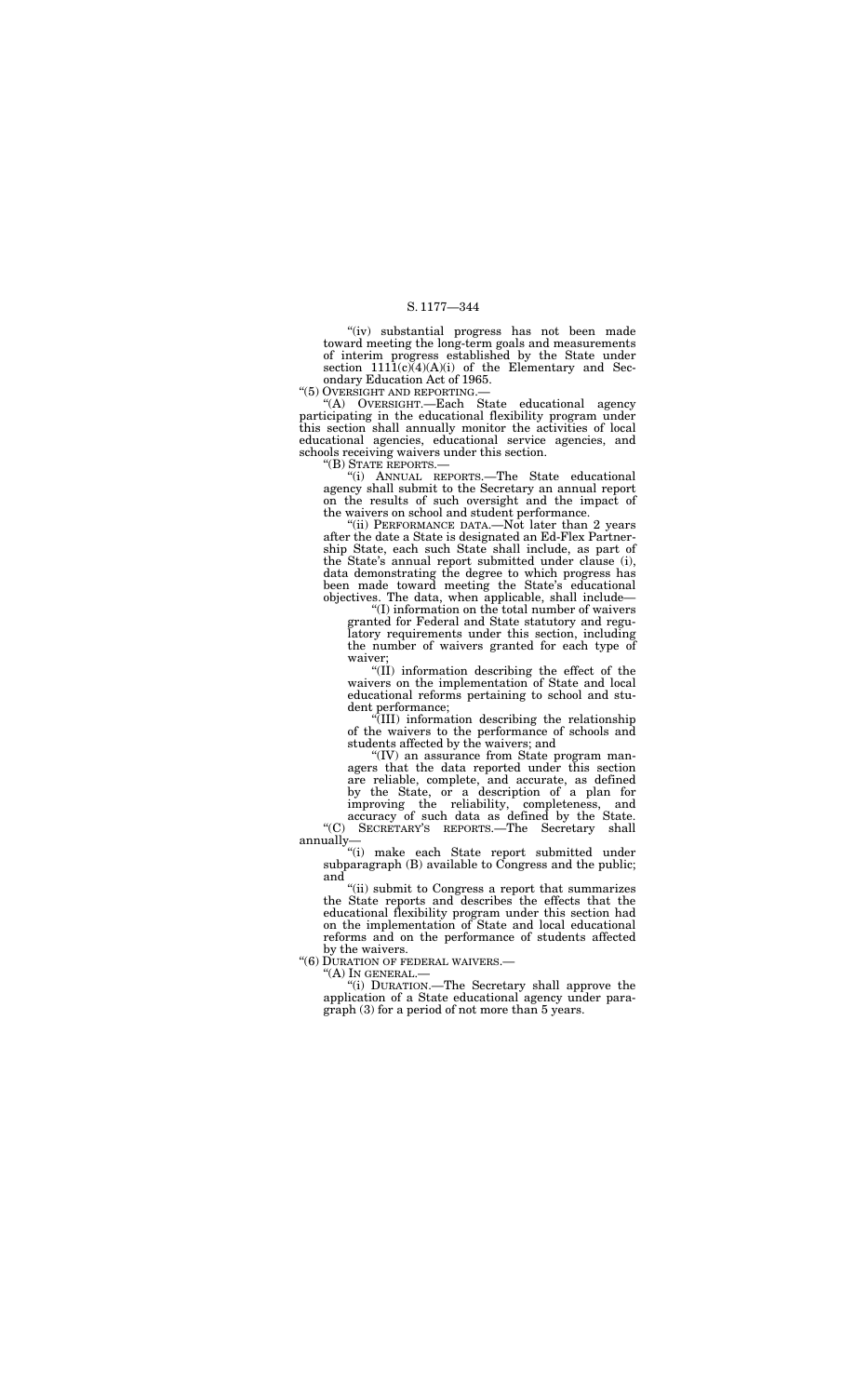''(ii) AUTOMATIC EXTENSION DURING REVIEW.—The Secretary shall automatically extend the authority of a State to continue as an Ed-Flex Partnership State until the Secretary has—

''(I) completed the performance review of the State educational agency's educational flexibility plan as described in subparagraph (B); and

''(II) issued a final decision on any pending request for renewal that was submitted by the State educational agency.

''(iii) EXTENSION OF APPROVAL.—The Secretary may extend the authority of a State to continue as an Ed-Flex Partnership State if the Secretary determines that the authority of the State educational agency to grant waivers—

''(I) has been effective in enabling such State or affected local educational agencies, educational service agencies, or schools to carry out their State or local reform plans and to continue to meet the accountability requirement described in paragraph (2)(C); and

''(II) demonstrates that local educational agencies, educational service agencies, or schools affected by the waiver authority or waivers have achieved, or are making progress toward achieving, the desired goals described in the application submitted pursuant to paragraph  $(4)(A)$ (iii).

''(II) has improved student performance.

''(B) PERFORMANCE REVIEW.—

''(i) IN GENERAL.—Following the expiration of an approved educational flexibility program for a State that is designated an Ed-Flex Partnership State, the Secretary shall have not more than 180 days to complete a review of the performance of the State educational agency in granting waivers of Federal statutory or regulatory requirements as described in paragraph  $(1)(A)$  to determine if the State educational agency—

"(ii) TERMINATION OF AUTHORITY. The Secretary shall terminate the authority of a State educational agency to grant waivers of Federal statutory or regulatory requirements as described in paragraph  $(1)$  $(A)$ if the Secretary determines, after providing the State educational agency with notice and an opportunity for a hearing, that such agency's performance has been inadequate to justify continuation of such authority based on such agency's performance against the specific long-term goals and measurements of interim progress

''(I) has achieved, or is making substantial progress towards achieving, the objectives described in the application submitted pursuant to paragraph  $(3)(A)\hat{i}$ iii) and the specific long-term goals and measurements of interim progress established under section  $1111(c)(4)(\overline{A})(\overline{i})$  of the Elementary and Secondary Education Act of 1965; and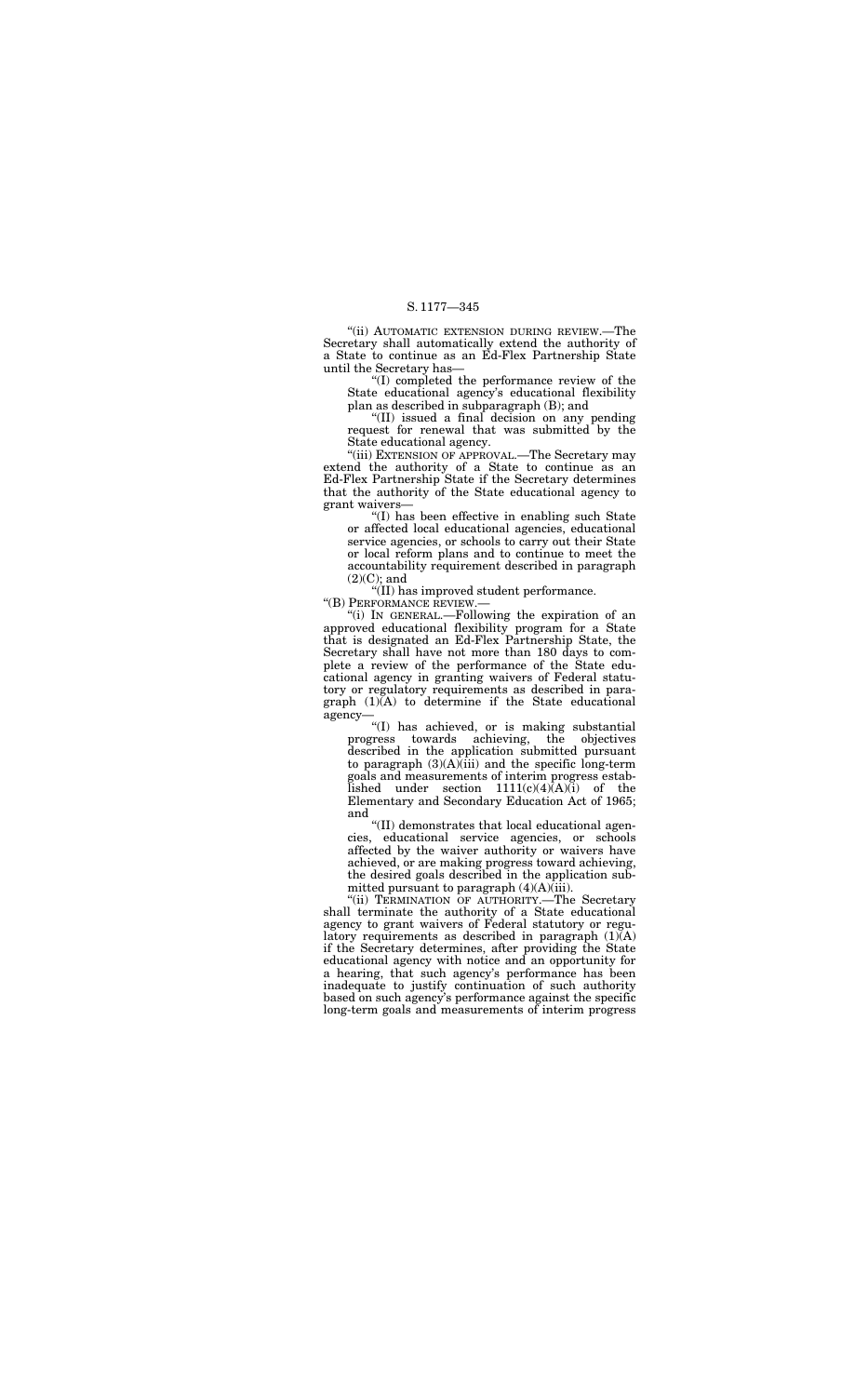established under section  $1111(c)(4)(A)(i)$  of the Elementary and Secondary Education Act of 1965.

"(i) IN GENERAL.—Each State educational agency desiring to renew an approved educational flexibility program under this section shall submit a request for renewal to the Secretary not later than the date of expiration of the approved educational flexibility program.

''(I) has made progress toward achieving the objectives described in the State application submitted pursuant to paragraph  $(3)(A)(iii)$ ; and

''(ii) TIMING FOR RENEWAL.—The Secretary shall either approve or deny the request for renewal by not later than 90 days after completing the performance review of the State described in subparagraph (B).

''(II) demonstrates in the request that local educational agencies, educational service agencies, or schools affected by the waiver authority or waivers have made progress toward achieving the desired goals described in the local application submitted pursuant to paragraph  $(4)(A)(iii)$ .<br>"(D) TERMINATION.—

''(iii) DETERMINATION.—In deciding whether to extend a request of a State educational agency for the authority to issue waivers under this section, the Secretary shall review the progress of the State educational agency to determine if the State educational agency—

"(i) IN GENERAL.—The Secretary shall terminate or temporarily suspend the authority of a State educational agency to grant waivers under this section if the Secretary determines that—

"(7) PUBLIC NOTICE AND COMMENT.—Each State educational agency seeking waiver authority under this section and each local educational agency, educational service agency, or school seeking a waiver under this section—

"(A) shall provide the public with adequate and efficient notice of the proposed waiver authority or waiver, consisting of a description of the agency's application for the proposed waiver authority or waiver on each agency's website, including a description of any improved student performance that is expected to result from the waiver authority or waiver;

''(I) there is compelling evidence of systematic waste, fraud or abuse; or

''(II) after notice and an opportunity for a hearing, such agency's performance (including performance with respect to meeting the objectives described in paragraph  $(3)(A)(iii)$  has been inadequate to justify continuation of such authority.

''(ii) LIMITED COMPLIANCE PERIOD.—A State whose authority to grant such waivers has been terminated shall have not more than 1 additional fiscal year to come into compliance in order to seek renewal of the authority to grant waivers under this section.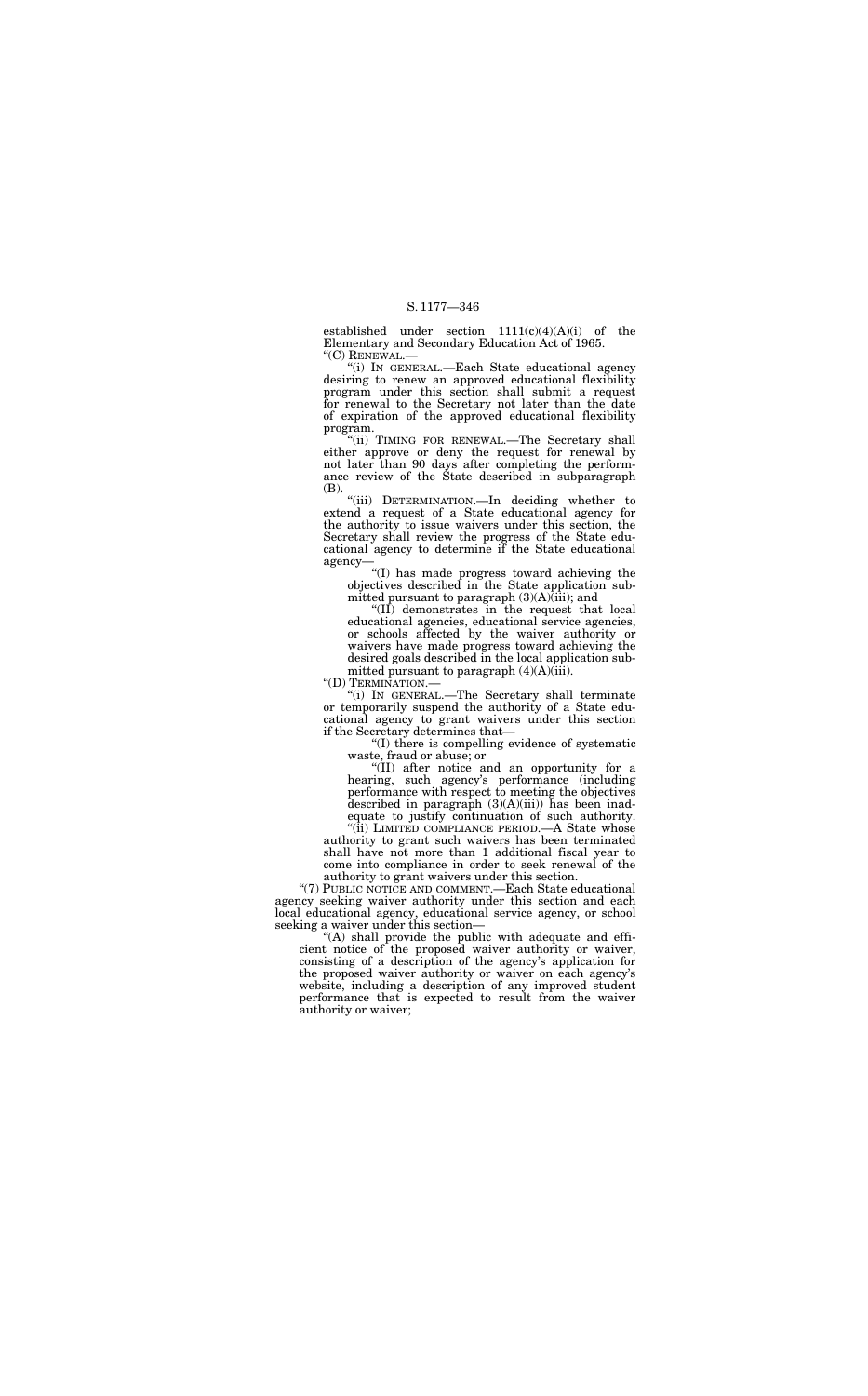''(B) shall provide the opportunity for parents, educators, school administrators, and all other interested members of the community to comment regarding the proposed waiver authority or waiver;

''(C) shall provide the opportunity described in subparagraph (B) in accordance with any applicable State law specifying how the comments may be received, and how the comments may be reviewed by any member of the public; and

" $(1)$  The following provisions of the Elementary and Secondary Education Act of 1965:

''(D) shall submit the comments received with the application of the agency or school to the Secretary or the State educational agency, as appropriate.

"(2) The Carl D. Perkins Career and Technical Education Act of 2006 (20 U.S.C. 2301 et seq.).

''(b) INCLUDED PROGRAMS.—The statutory or regulatory requirements referred to in subsection  $(a)(1)(A)$  are any such requirements for programs that are authorized under the following provisions and under which the Secretary provides funds to State educational agencies on the basis of a formula:

> $\mathcal{C}(C)$  equitable participation of students and professional staff in private schools;

''(A) Part A of title I (other than section 1111).

"(B) Part C of title I.

''(C) Part D of title I.

''(D) Part A of title II.

"(E) Part A of title IV.

''(c) WAIVERS NOT AUTHORIZED.—The Secretary and the State educational agency may not waive under subsection  $(a)(1)(A)$  any statutory or regulatory requirement—

" $(1)$  relating to-

"(2) unless the State educational agency can demonstrate that the underlying purposes of the statutory requirements

''(A) maintenance of effort;

''(B) comparability of services;

''(D) parental participation and involvement;

''(E) distribution of funds to States or to local educational agencies;

''(F) serving eligible school attendance areas in rank order in accordance with section 1113(a)(3) of the Elementary and Secondary Education Act of 1965;

''(G) the selection of a school attendance area or school under subsections (a) and (b) of section 1113 of the Elementary and Secondary Education Act of 1965, except that a State educational agency may grant a waiver to allow a school attendance area or school to participate in activities under part A of title I of such Act if the percentage of children from low-income families in the school attendance area of such school or who attend such school is not less than 10 percentage points below the lowest percentage of such children for any school attendance area or school of the local educational agency that meets the requirements of such subsections;

''(H) use of Federal funds to supplement, not supplant, non-Federal funds; and

''(I) applicable civil rights requirements; and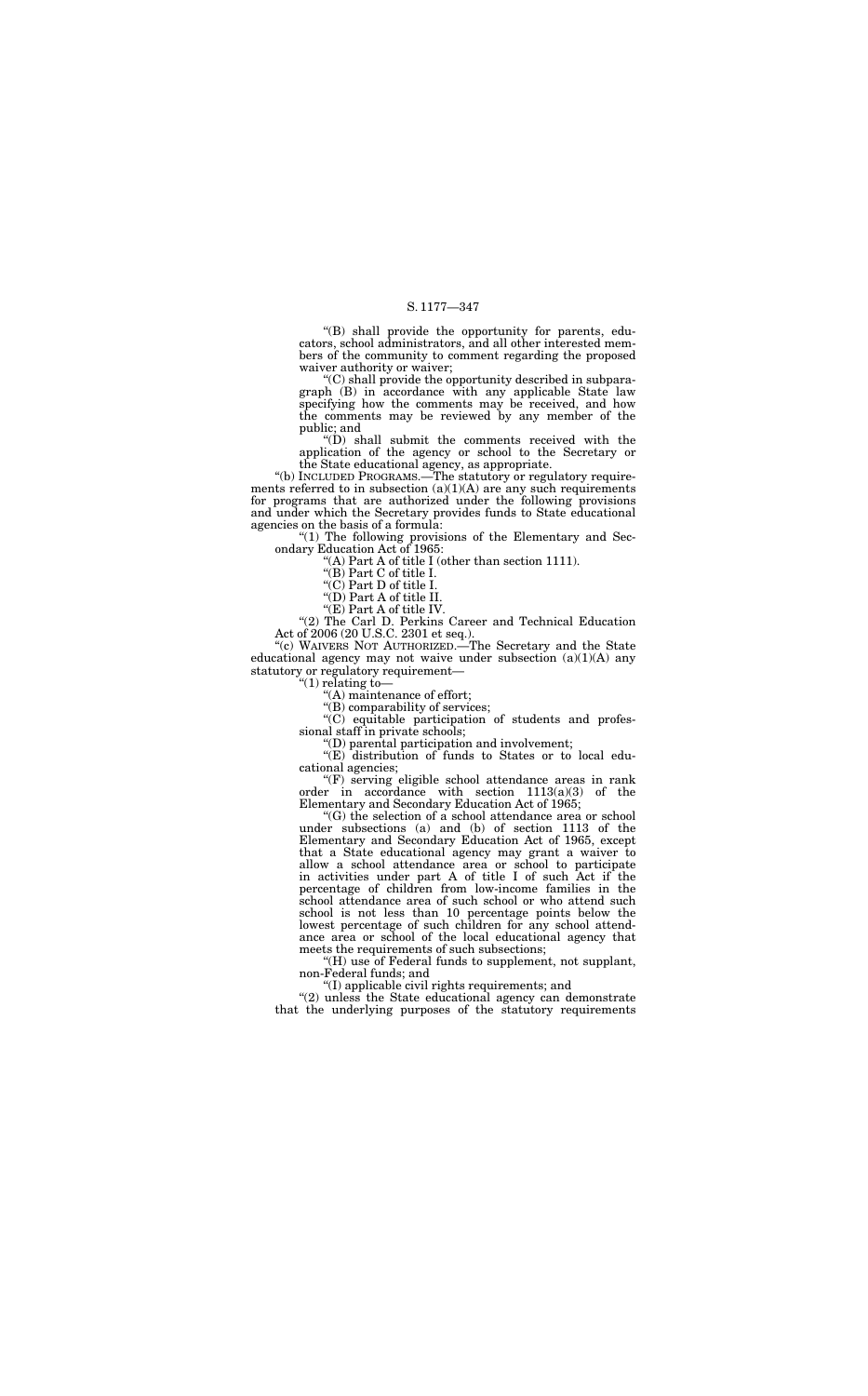of the program for which a waiver is granted continue to be met to the satisfaction of the Secretary.<br>"(d) TREATMENT OF EXISTING ED-FLEX PARTNERSHIP STATES.-

"(1) IN GENERAL.—Any designation of a State as an Ed-Flex Partnership State that was in effect on the date of enactment of the Every Student Succeeds Act shall be immediately extended for a period of not more than 5 years, if the Secretary makes the determination described in paragraph (2).

''(2) DETERMINATION.—The determination referred to in paragraph (1) is a determination that the performance of the State educational agency, in carrying out the programs for which the State has received a waiver under the educational flexibility program, justifies the extension of the designation.

''(e) PUBLICATION.—A notice of the Secretary's decision to authorize State educational agencies to issue waivers under this section, including a description of the rationale the Secretary used to approve applications under subsection  $(a)(3)(B)$ , shall be published in the Federal Register and the Secretary shall provide for the dissemination of such notice to State educational agencies, interested parties (including educators, parents, students, and advocacy and civil rights organizations), and the public.''.

#### **SEC. 9208. REPORT ON THE REDUCTION OF THE NUMBER AND PERCENTAGE OF STUDENTS WHO DROP OUT OF SCHOOL.**

(c) PROHIBITION AGAINST RECOMMENDATION.—In carrying out this section, the Director of the Institute of Education Sciences shall not recommend any specific minimum number of students for each of the subgroups of students, as defined in section  $1111(c)(2)$ 

Not later than 5 years after the date of enactment of this Act, the Director of the Institute of Education Sciences shall evaluate the impact of section  $1111(g)(1)(D)$  of the Elementary and Secondary Education Act of  $1965$  (20 U.S.C.  $6311(g)(1)(D)$ ) on reducing the number and percentage of students who drop out of school.

### **SEC. 9209. REPORT ON SUBGROUP SAMPLE SIZE.**

(a) REPORT.—Not later than 90 days after the date of enactment of this Act, the Director of the Institute of Education Sciences shall publish a report on—

(1) best practices for determining valid, reliable, and statistically significant minimum numbers of students for each of the subgroups of students, as defined in section  $1111(c)(2)$  of the Elementary and Secondary Education Act of 1965 (20 U.S.C.  $6311(c)(2)$ ), as amended by this Act, for the purposes of inclusion as subgroups of students in an accountability system described in section  $1111(c)$  of such Act  $(20 \text{ U.S.C. } 6311(c))$ , as amended by this Act; and

(2) how such minimum number that is determined will not reveal personally identifiable information about students. (b) PUBLIC DISSEMINATION.—The Director of the Institute of Education Sciences shall work with the Department of Education's technical assistance providers and dissemination networks to ensure that such report is widely disseminated—

(1) to the public, State educational agencies, local educational agencies, and schools; and

(2) through electronic transfer and other means, such as posting the report on the website of the Institute of Education Sciences or in another relevant place.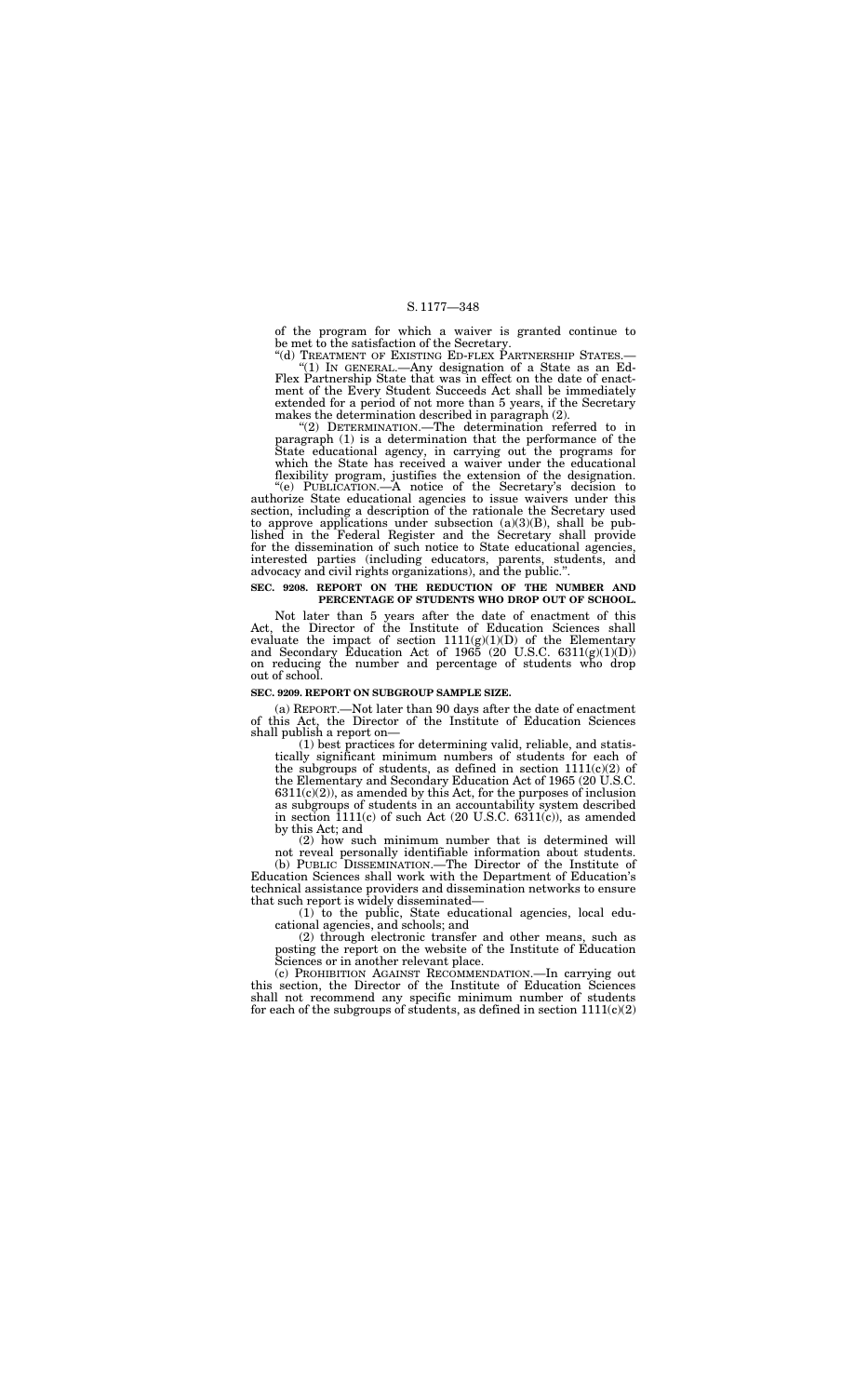of the Elementary and Secondary Education Act of 1965 (20 U.S.C.  $6311(c)(2)$ , as amended by this Act.

#### **SEC. 9210. REPORT ON STUDENT HOME ACCESS TO DIGITAL LEARNING RESOURCES.**

(a) IN GENERAL.—Not later than 18 months after the date of enactment of this Act, the Director of the Institute of Education Sciences shall complete a study on the educational impact of access to digital learning resources outside of the classroom.

(b) CONTENTS.—The study described in subsection (a) shall include—

(1) an analysis of student habits related to digital learning resources outside of the classroom, including the location and types of devices and technologies that students use for educational purposes;

(2) an identification of the barriers students face in accessing digital learning resources outside of the classroom;

(3) a description of the challenges students who lack home Internet access face, including challenges related to—

(A) student participation and engagement in the classroom; and

(B) homework completion;

(4) an analysis of how the barriers and challenges such students face impact the instructional practice of educators; and

(5) a description of the ways in which State educational agencies, local educational agencies, schools, and other entities, including partnerships of such entities, have developed effective means to address the barriers and challenges students face in accessing digital learning resources outside of the classroom.

(c) PUBLIC DISSEMINATION.—The Director of the Institute of Education Sciences shall widely disseminate the findings of the study described in subsection (a)—

(1) in a timely fashion to the public and the Committee on Education and the Workforce of the House of Representatives and the Committee on Health, Education, Labor, and Pensions of the Senate; and

(2) through electronic transfer and other means, such as posting, as available, to the website of the Institute of Education Sciences or the Department of Education.

#### **SEC. 9211. STUDY ON THE TITLE I FORMULA.**

(a) FINDINGS.—Congress finds the following:

(1) Part A of title I of the Elementary and Secondary Education Act of 1965 (20 U.S.C. 6311 et seq.) provides funding to local educational agencies through four separate formulas that have been added to the law over time, and which have ''distinct allocation patterns, providing varying shares of allocated funds to different types of local educational agencies or States,'' according to a 2015 report from the Congressional Research Service.

(2) Minimal effort has been made by the Federal Government to determine if the four formulas are adequately delivering funds to local educational agencies with the highest districtwide poverty averages.

(3) The formulas for distributing Targeted Grants and Education Finance Incentive grants use two weighting systems,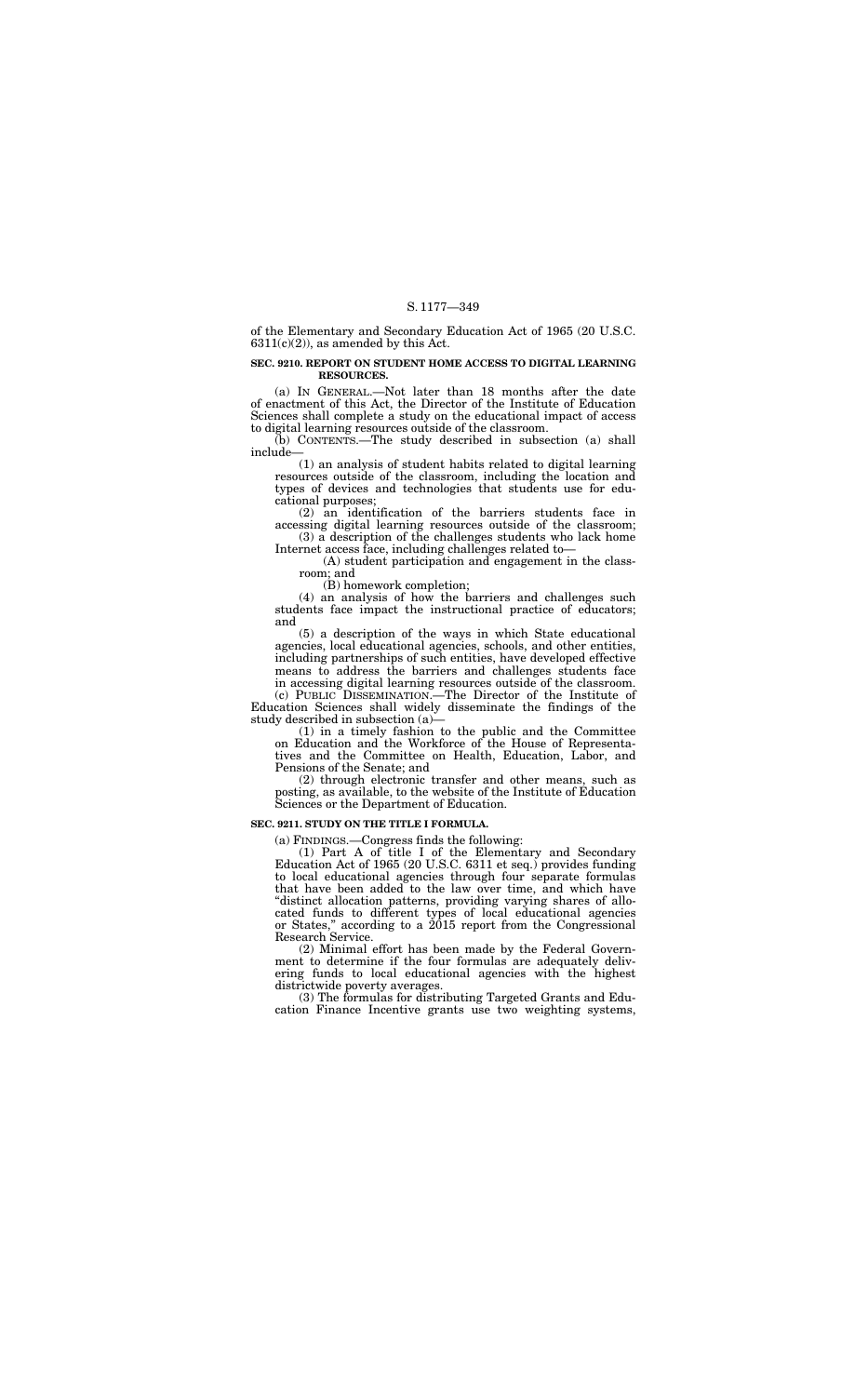one based on the percentage of children included in the determination of grants to local educational agencies (percentage weighting), and another based on the absolute number of such children (number weighting). Both weighting systems have five quintiles with a roughly equal number of children in each quintile. Whichever of these weighting systems results in the highest total weighted formula child count for a local educational agency is the weighting system used for that agency in the final allocation of Targeted and Education Finance Incentive Grant funds.

(5) In local educational agencies that are classified by the National Center for Education Statistics as "Large City", 47 percent of all students attend schools with 75 percent or higher poverty.<br>(b) STUDY.—

 $(1)$  In GENERAL.—Not later than 18 months after the date of enactment of this Act, the Director of the Institute of Education Sciences shall complete a study on the effectiveness of the four part A of title I formulas, described in subsection (a), to deliver funds to the most economically disadvantaged communities.

(4) The Congressional Research Service has also said the number weighting alternative is generally more favorable to large local educational agencies with much larger geographic boundaries and larger counts of eligible children than smaller local educational agencies with smaller counts, but potentially higher percentages, of eligible children, because large local educational agencies have many more children in the higher weighted quintiles.

(F) the impact of number weighting and percentage weighting in the formulas for distributing Targeted Grants and Education Finance Incentive Grants on each of the local educational agencies described in subparagraph (B);

(2) CONTENTS.—The study described in paragraph (1) shall include—

(A) an analysis of the distribution of part A of title I funds under the four formulas;

(B) an analysis of how part A of title I funds are distributed among local educational agencies in each of the 12 locale types classified by the National Center on Education Statistics.

(C) the extent to which the four formulas unduly benefit or unduly disadvantage any of the local educational agencies described in subparagraph (B);

(D) the extent to which the four formulas unduly benefit or unduly disadvantage high-poverty eligible school attendance areas in the local educational agencies described in subparagraph (B);

(E) the extent to which the four formulas unduly benefit or unduly disadvantage lower population local educational agencies with relatively high percentages of districtwide poverty;

(G) the impact of number weighting and percentage weighting on targeting part A of title I funds to eligible school attendance areas with the highest concentrations of poverty in local educational agencies described in subparagraph (B), and local educational agencies described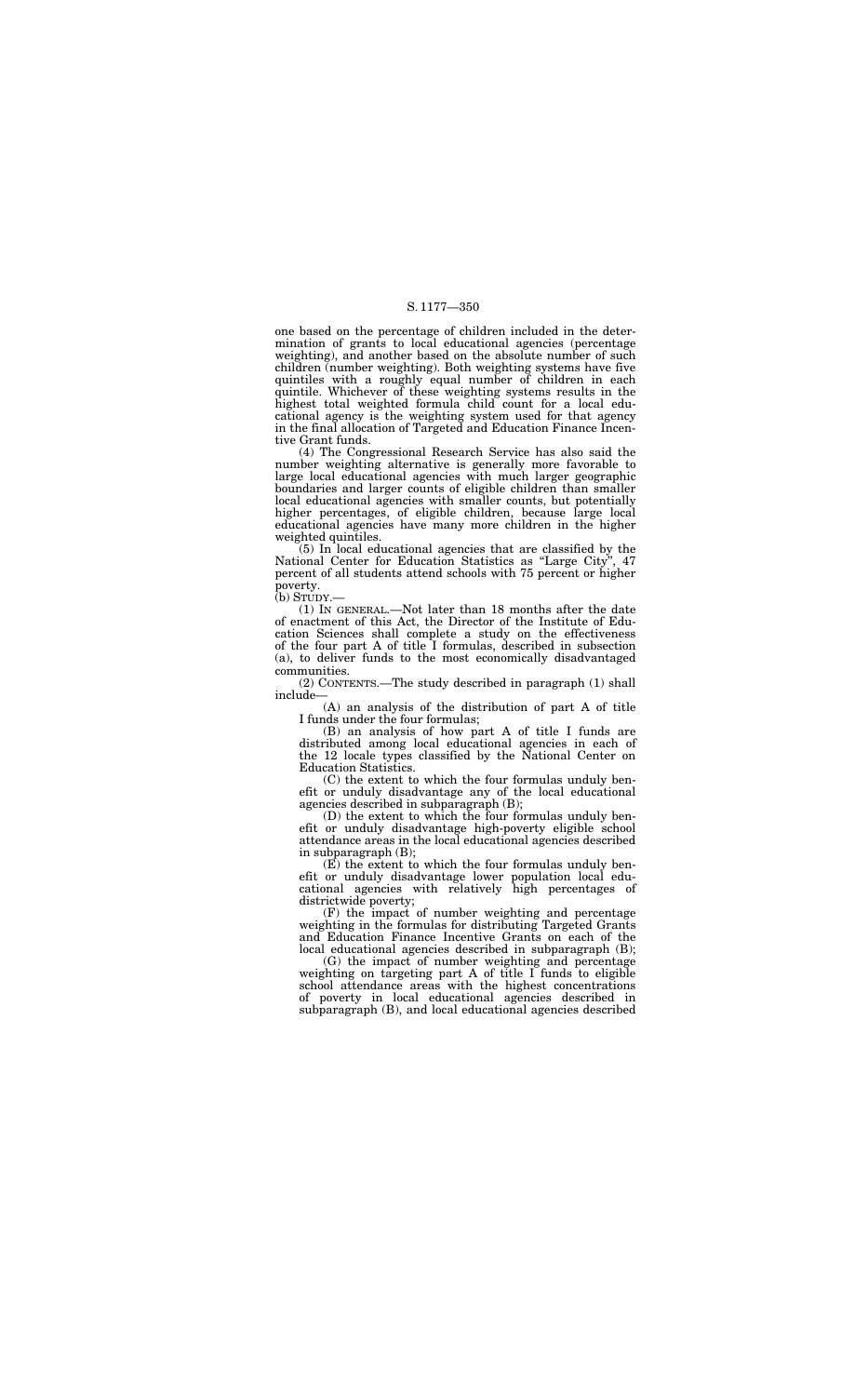in subparagraph (B) with higher percentages of districtwide poverty;

(H) an analysis of other studies and reports produced by public and non-public entities examining the distribution of part A of title I funds under the four formulas; and

(I) recommendations, as appropriate, for amending or consolidating the formulas to better target part A of title I funds to the most economically disadvantaged communities and most economically disadvantaged eligible school attendance areas.

(3) PUBLIC DISSEMINATION.—The Director of the Institute of Education Sciences shall widely disseminate the findings of the study conducted under this section—

(A) in a timely fashion;

 $(B)$  to-

(i) the public; and

(ii) the Committee on Education and the Workforce of the House of Representatives and the Committee on Health, Education, Labor, and Pensions of the Senate; and

(B) coordinating the delivery models and funding streams existing in the State's mixed delivery system; and

(C) through electronic transfer and other means, such as posting to the website of the Institute of Education Sciences or the Department of Education.

#### **SEC. 9212. PRESCHOOL DEVELOPMENT GRANTS.**

(a) PURPOSES.—The purposes of this section are—

(1) to assist States to develop, update, or implement a strategic plan that facilitates collaboration and coordination among existing programs of early childhood care and education in a mixed delivery system across the State designed to prepare low-income and disadvantaged children to enter kindergarten and to improve transitions from such system into the local educational agency or elementary school that enrolls such children, by—

(A) more efficiently using existing Federal, State, local, and non-governmental resources to align and strengthen the delivery of existing programs;

(C) developing recommendations to better use existing resources in order to improve—

(i) the overall participation of children in a mixed delivery system of Federal, State, and local early childhood education programs;

(ii) program quality while maintaining availability of services;

(iii) parental choice among existing programs; and (iv) school readiness for children from low-income and disadvantaged families, including during such children's transition into elementary school;

(2) to encourage partnerships among Head Start providers, State and local governments, Indian tribes and tribal organizations, private entities (including faith- and community-based entities), and local educational agencies, to improve coordination, program quality, and delivery of services; and

(3) to maximize parental choice among a mixed delivery system of early childhood education program providers.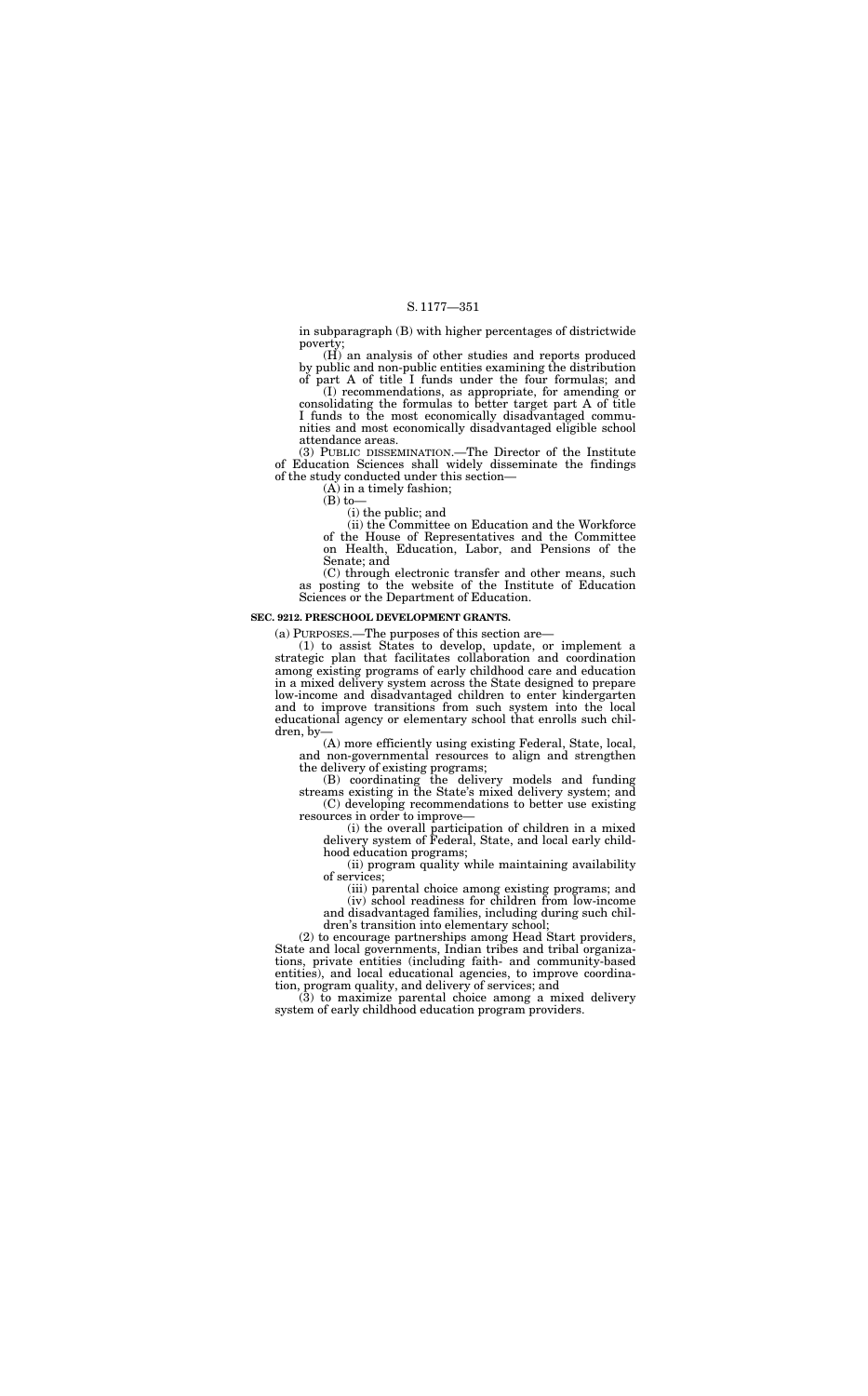(b) DEFINITIONS.—In this section:

(1) ESEA DEFINITIONS.—The terms ''elementary school'', ''local educational agency'', and ''State'' have the meanings given the terms in section 8101 of the Elementary and Secondary Education Act of 1965.

(2) CENTER OF EXCELLENCE IN EARLY CHILDHOOD.—The term ''Center of Excellence in Early Childhood'' means a Center of Excellence in Early Childhood designated under section 657B(b) of the Head Start Act (42 U.S.C. 9852b(b)).

(3) EARLY CHILDHOOD EDUCATION PROGRAM.—The term "early childhood education program" has the meaning given the term in section 103 of the Higher Education Act of 1965 (20 U.S.C. 1003).

(4) EXISTING PROGRAM.—The term ''existing program'' means a Federal, State, local, or privately-funded early childhood education program that—

(A) was operating in the State on the day before the date of enactment of this Act; or

(B) began operating in the State at any time on or after the date of enactment of this Act through funds that were not provided by a grant under this section. (5) MIXED DELIVERY SYSTEM.—The term ''mixed delivery

(B) with priority for States that meet the requirements of subsection  $(e)(3)$ .

system'' means a system— (A) of early childhood education services that are deliv-

ered through a combination of programs, providers, and settings (such as Head Start, licensed family and centerbased child care programs, public schools, and communitybased organizations); and

(d) INITIAL APPLICATION.—A State desiring a grant under subsection  $(c)(1)$  shall submit an application at such time and in such

(B) that is supported with a combination of public funds and private funds.

(6) SECRETARY.—The term ''Secretary'' means the Secretary of Health and Human Services.

(7) STATE ADVISORY COUNCIL.—The term ''State Advisory Council'' means a State Advisory Council on Early Childhood Education and Care designated or established under section 642B(b)(1)(A) of the Head Start Act (42 U.S.C. 9837b(b)(1)(A)). (c) GRANTS AUTHORIZED.—

(1) IN GENERAL.—From amounts made available under subsection (k), the Secretary, jointly with the Secretary of Education, shall award grants to States to enable the States to carry out the activities described in subsection (f).

(2) AWARD BASIS.—Grants under this subsection shall be awarded—

(A) on a competitive basis; and

(3) DURATION OF GRANTS.—A grant awarded under paragraph (1) shall be for a period of not more than 1 year and may be renewed by the Secretary, jointly with the Secretary of Education, under subsection (g).

(4) MATCHING REQUIREMENT.—Each State that receives a grant under this section shall provide funds from non-Federal sources (which may be provided in cash or in kind) to carry out the activities supported by the grant, in an amount equal to not less than 30 percent of the amount of such grant.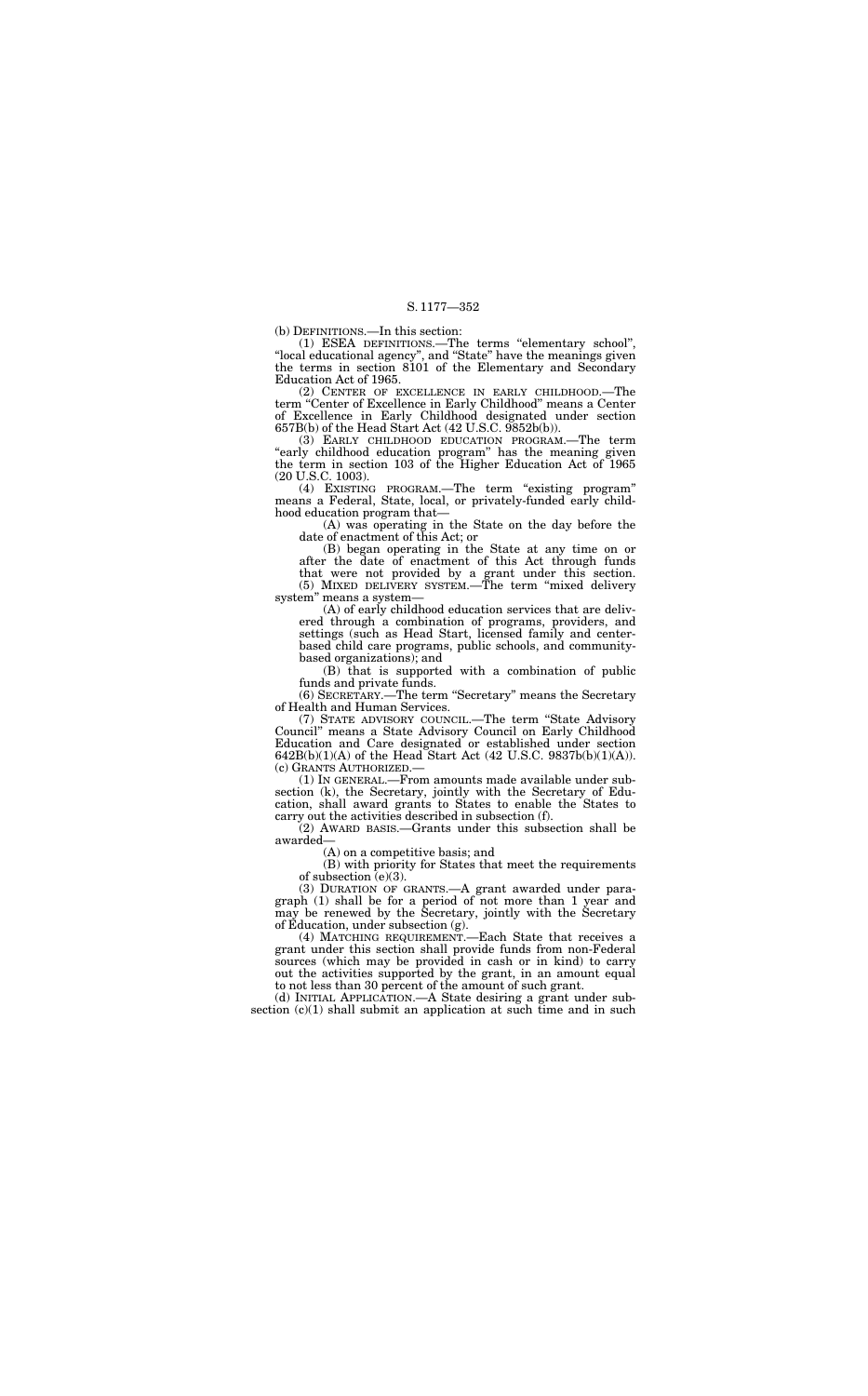manner as the Secretary may reasonably require. The application shall contain—

(1) an identification of the State entity that the Governor of the State has appointed to be responsible for duties under this section;

(2) a description of how such State entity proposes to accomplish the activities described in subsection (f) and meet the purposes of this section described in subsection (a), including—

(A) a timeline for strategic planning activities; and (B) a description of how the strategic planning activi-

ties and the proposed activities described in subsection (f) will increase participation of children from low-income and disadvantaged families in high-quality early childhood education and preschool programs as a result of the grant; (3) a description of the Federal, State, and local existing

programs in the State for which such State entity proposes to facilitate activities described in subsection (f), including—

(A) programs carried out under the Head Start Act (42 U.S.C. 9801 et seq.), including the Early Head Start programs carried out under such Act;

 $\tilde{B}(B)$  child care programs carried out under the Child Care and Development Block Grant Act of 1990 (42 U.S.C. 9858 et seq.) or section 418 of the Social Security Act  $(42 \text{ U.S.C. } 6\overline{1}8)$ ; and

(C) other Federal, State, and local programs of early learning and development, early childhood education, and child care, operating in the State (including programs operated by Indian tribes and tribal organizations and private entities, including faith- and community-based entities), as of the date of the application for the grant;

(4) a description of how the State entity, in collaboration with Centers of Excellence in Early Childhood, if appropriate, will provide technical assistance and disseminate best practices;

(5) a description of how the State plans to sustain the activities described in, and carried out in accordance with, subsection (f) with non-Federal sources after grant funds under this section are no longer available, if the State plans to continue such activities after such time; and

(6) a description of how the State entity will work with the State Advisory Council and Head Start collaboration offices. (e) REVIEW PROCESS.—The Secretary shall review the applications submitted under subsection (d) to—

(1) determine which applications satisfy the requirements of such subsection;

(2) confirm that each State submitting an application has, as of the date of the application, a mixed delivery system in place; and

(3) determine if a priority is merited in accordance with subsection (c)(2)(B) because the State has never received—

(A) a grant under subsection (c); or

(B) a preschool development grant for development or expansion under such program as it existed on the day before the date of enactment of this Act.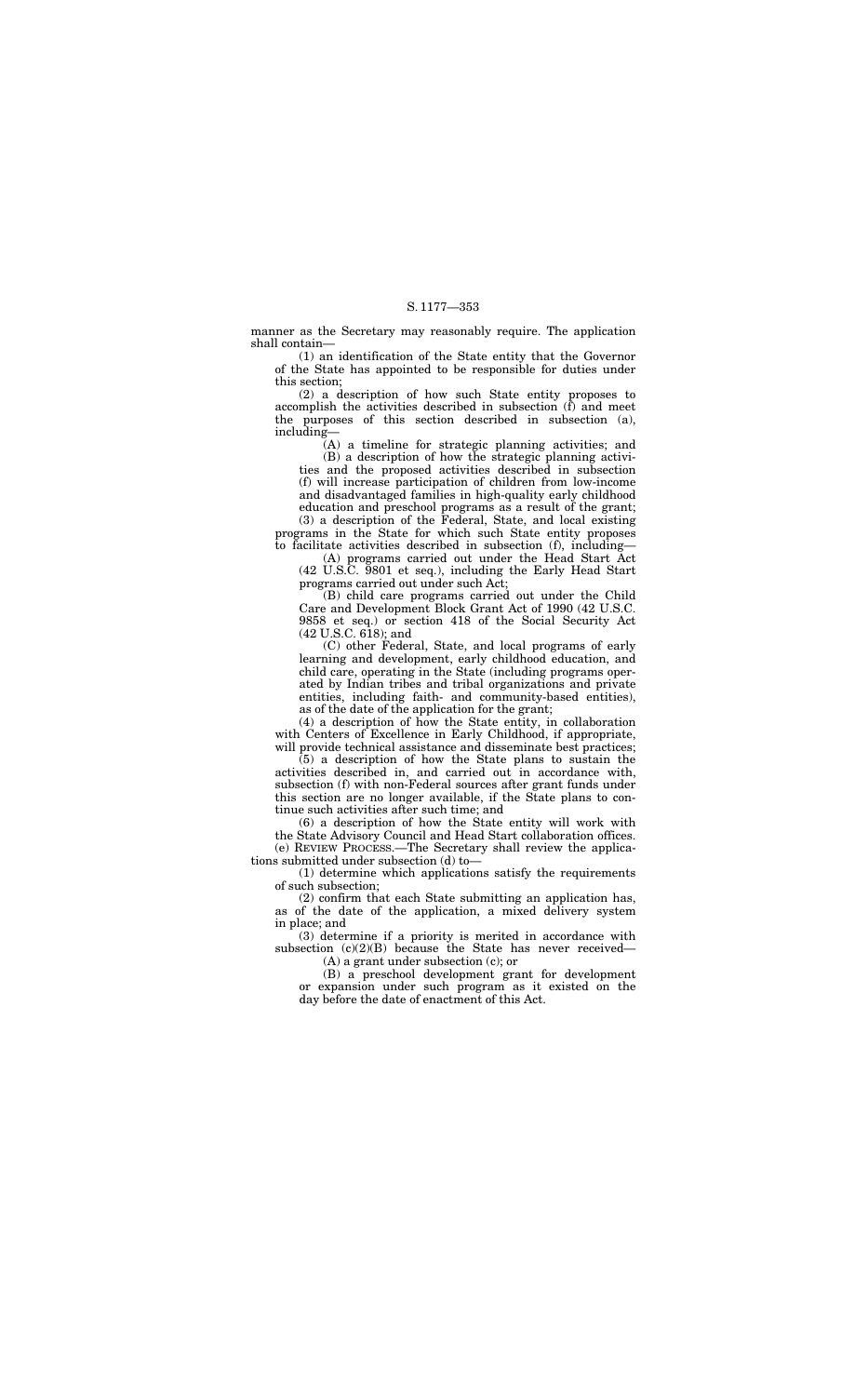(f) USE OF FUNDS.—A State, acting through the State entity appointed under subsection  $(d)(1)$ , that receives a grant under subsection  $(c)(1)$  shall use the grant funds for all of the following activities:

(1) Conducting a periodic statewide needs assessment of—

(B) to the extent practicable, the unduplicated number of children being served in existing programs; and

(A) the availability and quality of existing programs in the State, including such programs serving the most vulnerable or underserved populations and children in rural areas;

(C) to the extent practicable, the unduplicated number of children awaiting service in such programs.

(2) Developing a strategic plan that recommends collaboration, coordination, and quality improvement activities (including activities to improve children's transition from early childhood education programs into elementary schools) among existing programs in the State and local educational agencies. Such plan shall include information that—

(A) identifies opportunities for, and barriers to, collaboration and coordination among existing programs in the State, including among State, local, and tribal (if applicable) agencies responsible for administering such programs;

(B) recommends partnership opportunities among Head Start providers, local educational agencies, State and local governments, Indian tribes and tribal organizations, and private entities (including faith- and community-based entities) that would improve coordination, program quality, and delivery of services;

(C) builds on existing plans and goals with respect to early childhood education programs, including improving coordination and collaboration among such programs, of the State Advisory Council while incorporating new or updated Federal, State, and local statutory requirements, including—

(i) the requirements of the Child Care and Development Block Grant Act of 1990 (42 U.S.C. 9858 et seq.); and

(ii) when appropriate, information found in the report required under section 13 of the Child Care and Development Block Grant Act of 2014 (Public Law 113–186; 128 Stat. 2002); and

(D) describes how accomplishing the activities described in subparagraphs (A) through (C) will better serve children and families in existing programs and how such activities will increase the overall participation of children in the State.

(3) Maximizing parental choice and knowledge about the State's mixed delivery system of existing programs and providers by—

(A) ensuring that parents are provided information about the variety of early childhood education programs for children from birth to kindergarten entry in the State's mixed delivery system; and

(B) promoting and increasing involvement by parents and family members, including families of low-income and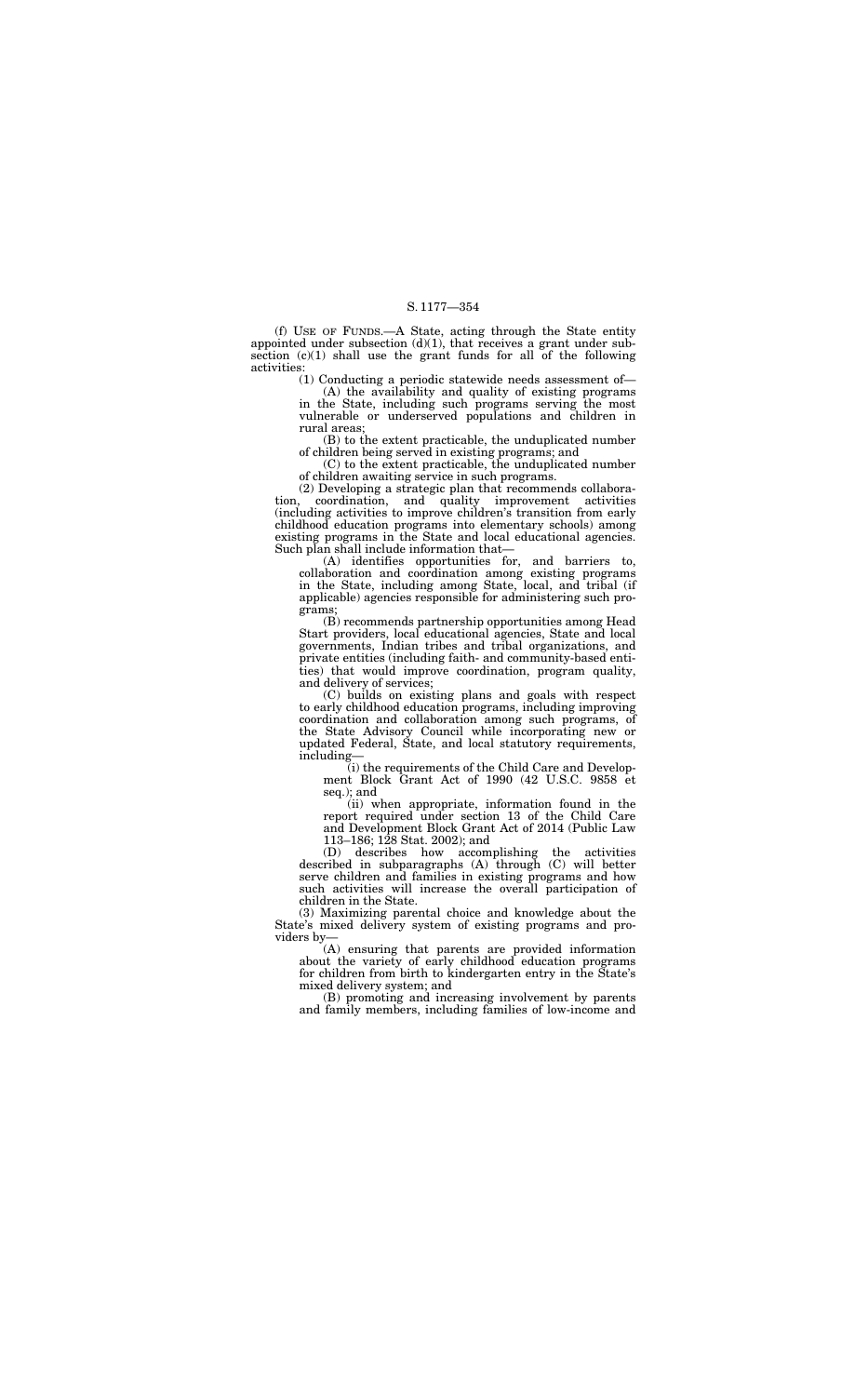disadvantaged children, in the development of their children and the transition of such children from an early childhood education program into an elementary school.

(4) Sharing best practices among early childhood education program providers in the State to increase collaboration and efficiency of services, including to improve transitions from such programs to elementary school.

(5) After activities described in paragraphs (1) and (2) have been completed, improving the overall quality of early childhood education programs in the State, including by developing and implementing evidence-based practices that meet the requirements of section  $8101(21)(A)(i)$  of the Elementary and Secondary Education Act of 1965, to improve professional development for early childhood education providers and educational opportunities for children.

(A) the State has received a grant under subsection  $(c)(1)$  and the grant period has concluded; or

(ii) the Secretary allows such State to apply directly for a renewal grant under this subsection, rather than an initial grant under subsection  $(c)(1)$ , and the State submits with its application the needs assessment completed under the preschool development grant (updated as necessary to reflect the needs of the State as of the time of the application) in place of the activity described in subsection  $(f)(1)$ .

(g) RENEWAL GRANTS.—

(1) IN GENERAL.—The Secretary, jointly with the Secretary of Education, may use funds available under subsection (k) to award renewal grants to States described in paragraph (2) to enable such States to continue activities described in subsection (f) and to carry out additional activities described in paragraph (6).

(2) ELIGIBLE STATES.—A State shall be eligible for a grant under paragraph (1) if—

 $(5)$  APPLICATION.—A State described in paragraph  $(2)$  that desires a grant under this subsection shall submit an application for renewal at such time and in such manner as the Secretary may reasonably require. The application shall contain—

(B)(i) the State has received a preschool development grant for development or expansion under such program as it existed on the day before the date of enactment of this Act, and the grant period for such grant has concluded; and

(3) DURATION OF GRANTS.—A grant awarded under this subsection shall be for a period of not more than 3 years and shall not be renewed.

(4) MATCHING REQUIREMENT.—Each State that receives a grant under this subsection shall provide funds from non-Federal sources (which may be provided in cash or in kind) to carry out the activities supported by the grant, in an amount equal to not less than 30 percent of the amount of the grant.

(A) applicable information required in the application described in subsection (d), and in the case of a State described in paragraph  $(2)(\overrightarrow{A})$ , updated as the State determines necessary;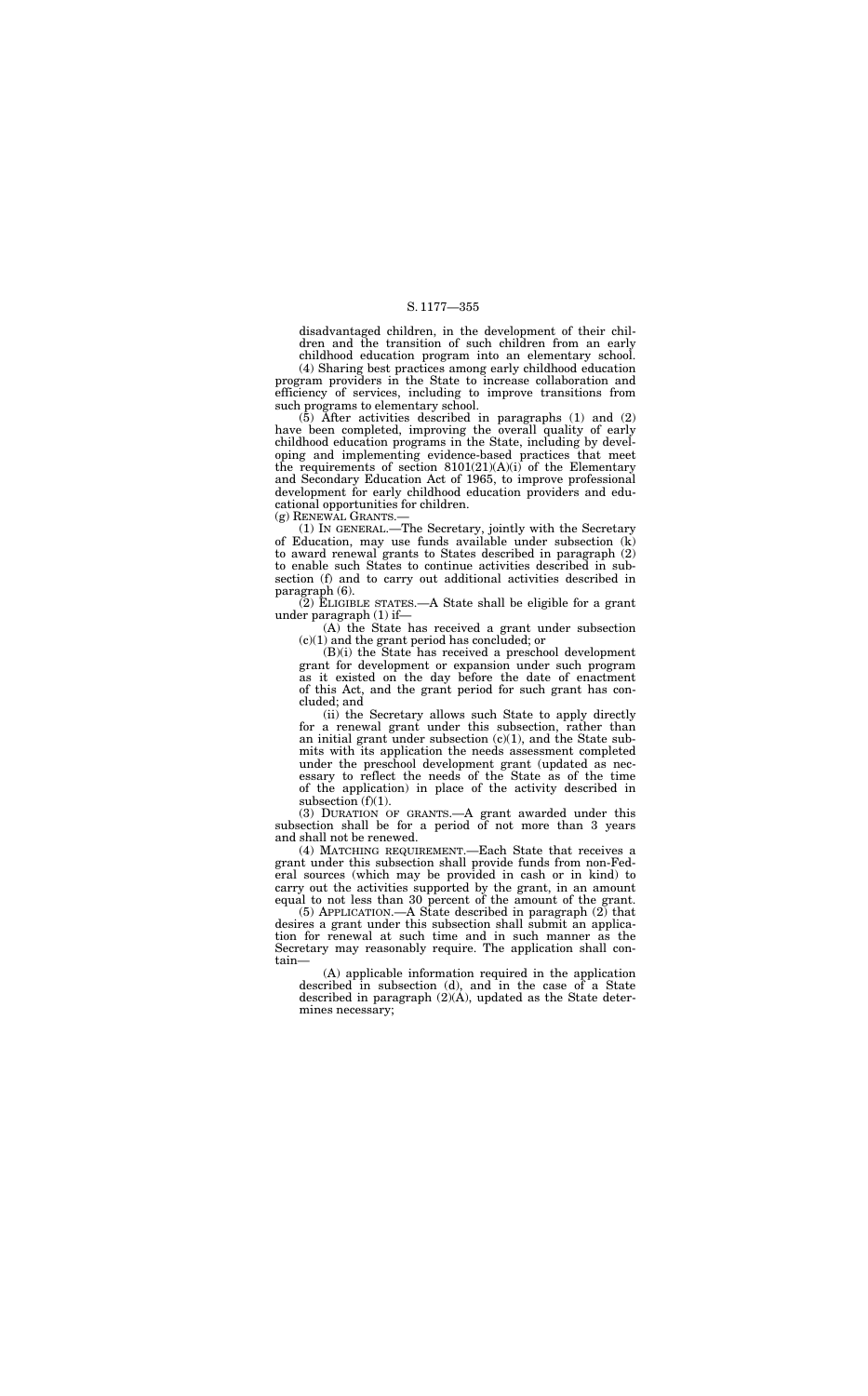(B) in the case of a State described in paragraph (2)(A), a description of how funds were used for the activities described in subsection (f) in the initial grant period and the extent to which such activities will continue to be supported in the renewal period;

 $(C)$  in the case of a State described in paragraph  $(2)(B)$ , how a needs assessment completed prior to the date of the application, such as the needs assessment completed under the preschool development grant program (as such program existed prior to the date of enactment of this Act), and updated as necessary in accordance with paragraph (2)(B)(ii), will be sufficient information to inform the use of funds under this subsection, and a copy of such needs assessment;

(D) a description of how funds will be used for the activities described in paragraph (6) during the renewal grant period, if the State proposes to use grant funds for such activities; and

 $(i)(I)$  enable programs to implement activities addressing areas in need of improvement as determined by the State, through the use of funds for the activities described in paragraph (5)(C) or subsection (f), as applicable; and

(E) in the case of a State that proposes to carry out activities described in paragraph (6) and to continue such activities after grant funds under this subsection are no longer available, a description of how such activities will be sustained with non-Federal sources after such time. (6) ADDITIONAL ACTIVITIES.—

(A) IN GENERAL.—Each State that receives a grant under this subsection may use grant funds to award subgrants to programs in a mixed delivery system across the State designed to benefit low-income and disadvantaged children prior to entering kindergarten, to—

(II) as determined through the activities described in paragraph  $(5)(C)$  or subsection  $(f)$ , as applicable, expand access to such existing programs; or

(ii) develop new programs to address the needs of children and families eligible for, but not served by, such programs, if the State ensures that—

(I) the distribution of subgrants under this subparagraph supports a mixed delivery system; and

(II) funds made available under this subparagraph will be used to supplement, and not supplant, any other Federal, State, or local funds that would otherwise be available to carry out the activities assisted under this section.

(B) PRIORITY.—In awarding subgrants under subparagraph (A), a State shall prioritize activities to improve areas in which there are State-identified needs that would improve services for low-income and disadvantaged children living in rural areas.

(C) SPECIAL RULE.—A State receiving a renewal grant under this subsection that elects to award subgrants under subparagraph (A) shall not—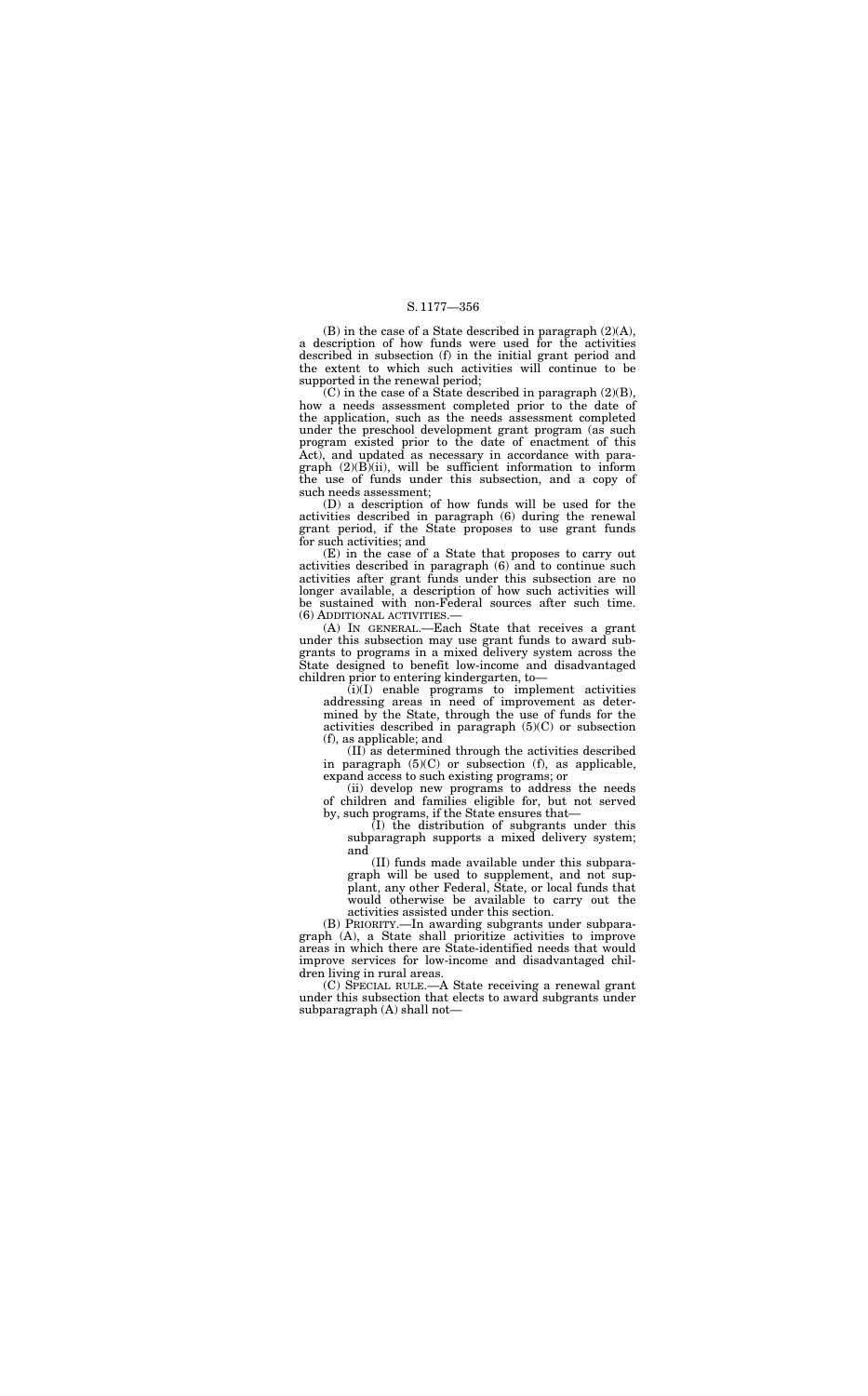(i) for the first year of the renewal grant, use more than 60 percent of the grant funds available for such year to award such subgrants; and

(ii) for each of the second and third years of the renewal grant, use more than 75 percent of the grant funds available for such year to award such subgrants.

 $(1)$  INITIAL GRANTS.—A State that receives an initial grant under subsection  $(c)(1)$  shall submit a final report to the Secretary not later than 6 months after the end of the grant period. The report shall include a description of—

(B) strategies undertaken at the State level and, if applicable, local or program level, to implement recommendations in the strategic plan developed under subsection (f)(2);

(A) how, and to what extent, the grant funds were utilized for activities described in subsection (f), and any other activities through which funds were used to meet the purposes of this section, as described in subsection (a);

(C)(i) any new partnerships among Head Start providers, State and local governments, Indian tribes and tribal organizations, and private entities (including faithand community-based entities); and

 $(2)$  RENEWAL GRANTS.—A State receiving a renewal grant under subsection (g) shall submit a follow-up report to the Secretary not later than 6 months after the end of the grant period that includes—

(ii) how these partnerships improve coordination and delivery of services;

(B) if applicable, information on how the State was better able to serve children through the distribution of funds in accordance with subsection  $(g)(5)$ , through-

(D) if applicable, the degree to which the State used information from the report required under section 13 of the Child Care and Development Block Grant Act of 2014 to inform activities under this section, and how this information was useful in coordinating, and collaborating among, programs and funding sources;

(E) the extent to which activities funded by the initial grant led to the blending or braiding of other public and private funding;

(F) how information about available existing programs for children from birth to kindergarten entry was disseminated to parents and families, and how involvement by parents and family was improved; and

(G) other State-determined and voluntarily provided information to share best practices regarding early childhood education programs and the coordination of such programs.

(A) information described in subparagraphs (A) through  $(G)$  of paragraph  $(1)$ , as applicable and updated for the period covered by the renewal grant; and

(i) a description of the activities conducted through the use of subgrant funds, including, where appropriate, measurable areas of program improvement and better use of existing resources; and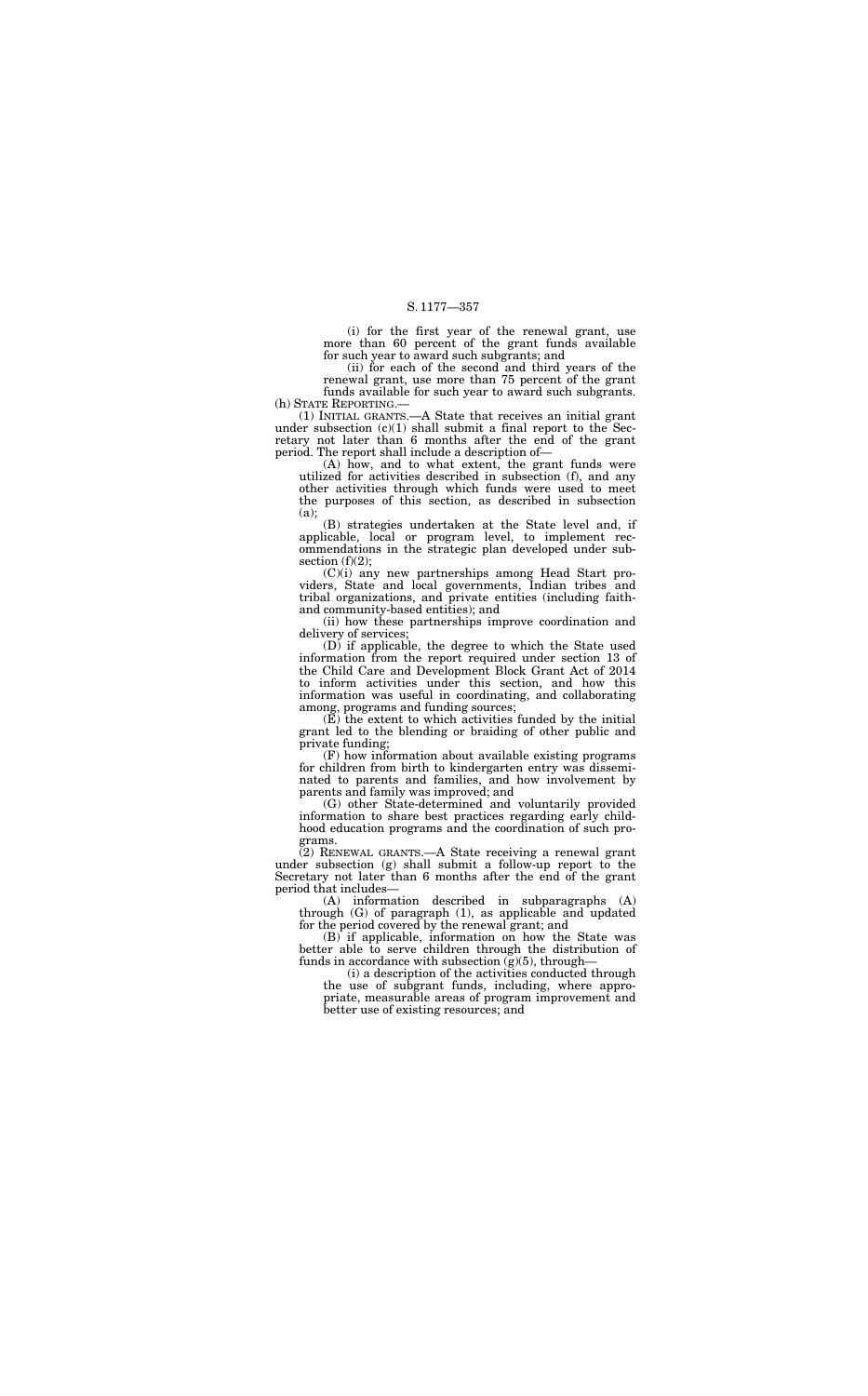(ii) best practices from the use of subgrant funds, including how to better serve the most vulnerable, underserved, and rural populations.<br>(i) RULES OF CONSTRUCTION.—

(1) LIMITATIONS ON FEDERAL INTERFERENCE.—Nothing in this section shall be construed to authorize the Secretary or the Secretary of Education to establish any criterion for grants made under this section that specifies, defines, or prescribes—

> (ii) the term "high-quality" as it relates to early learning, development, or care;

(A) early learning and development guidelines, standards, or specific assessments, including the standards or measures that States use to develop, implement, or improve such guidelines, standards, or assessments;

 $(F)$  any new requirement that an early childhood education program is required to meet that is not explicitly authorized in this section;

(B) specific measures or indicators of quality early learning and care, including—

(H) any aspect or parameter of a teacher, principal, other school leader, or staff evaluation system within a State, local educational agency, or early childhood education program.<br>(2) LIMITATION ON GOVERNMENTAL REQUIREMENTS.—

(i) the systems that States use to assess the quality of early childhood education programs and providers, school readiness, and achievement; and

(C) early learning or preschool curriculum, programs of instruction, or instructional content;

(D) teacher and staff qualifications and salaries;

Nothing in this section shall be construed to authorize the Secretary, Secretary of Education, the State, or any other governmental agency to alter requirements for existing programs for which coordination and alignment activities are recommended under this section, or to force programs to adhere to any recommendations developed through this program. The Secretary, Secretary of Education, State, or other governmental agency may only take an action described in the preceding sentence as otherwise authorized under Federal, State, or local law.

(3) SECRETARY OF EDUCATION.—Nothing in this section shall be construed to authorize the Secretary of Education to have sole decision-making or regulatory authority in carrying out the program authorized under this section.<br>(j) PLANNING AND TRANSITION.—

(E) class sizes and ratios of children to instructional staff;

(1) IN GENERAL.—The recipient of an award for a preschool development grant for development or expansion under such program as it existed on the day before the date of enactment of this Act may continue to receive funds in accordance with the terms of such existing award.

(G) the scope of programs, including length of program day and length of program year; and

(2) TRANSITION.—The Secretary, jointly with the Secretary of Education, shall take such steps as are necessary to ensure an orderly transition to, and implementation of, the program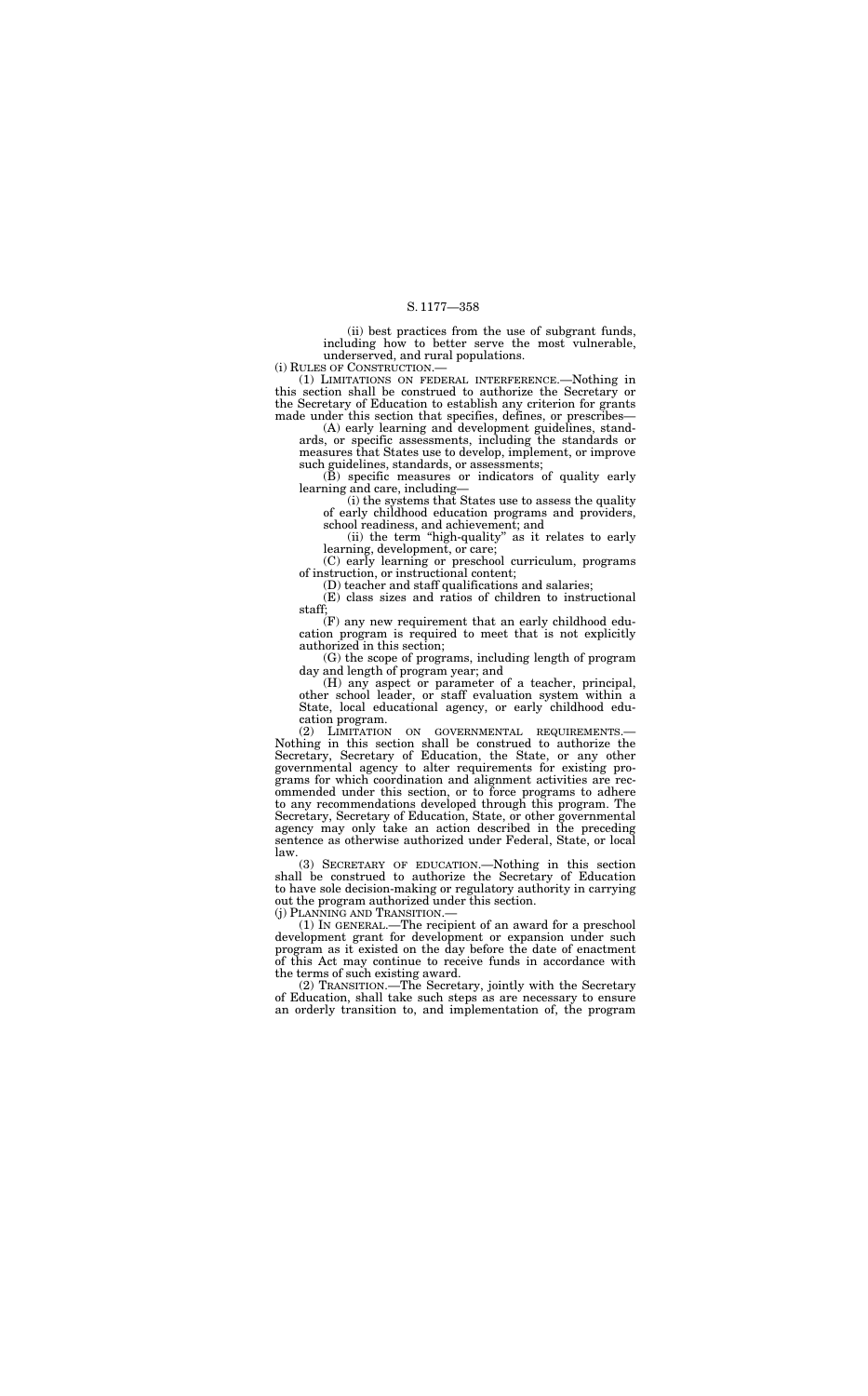under this section from the preschool development grants for development or expansion program as such program was operating prior to the date of enactment of this Act, in accordance with subsection (k).

(k) AUTHORIZATION OF APPROPRIATIONS.—There are authorized to be appropriated to the Secretary of Health and Human Services to carry out this section \$250,000,000 for each of fiscal years 2017 through 2020.

#### **SEC. 9213. REVIEW OF FEDERAL EARLY CHILDHOOD EDUCATION PRO-GRAMS.**

(a) IN GENERAL.—The Secretary of Health and Human Services, in consultation with the heads of all Federal agencies that administer Federal early childhood education programs, shall conduct an interdepartmental review of all early childhood education programs for children less than 6 years of age in order to—

(1) develop a plan for the elimination of overlapping programs, as identified by the Government Accountability Office's 2012 annual report (GAO–12–342SP);

(2) determine if the activities conducted by States using grant funds from preschool development grants under section 9212 have led to better utilization of resources; and

(3) make recommendations to Congress for streamlining all such programs.

(b) REPORT AND UPDATES.—The Secretary of Health and Human Services, in consultation with the heads of all Federal agencies that administer Federal early childhood education programs, shall—

(1) not later than 2 years after the date of enactment of this Act, prepare and submit to the Committee on Health, Education, Labor, and Pensions of the Senate and the Committee on Education and the Workforce of the House of Representatives a detailed report that—

(A) outlines the efficiencies that can be achieved by, and specific recommendations for, eliminating overlap and fragmentation among all Federal early childhood education programs;

(B) explains how the use by States of preschool development grant funds under section 9212 has led to the better utilization of resources; and

(C) builds upon the review of Federal early learning and care programs required under section 13 of the Child Care and Development Block Grant Act of 2014 (Public Law 113–186; 128 Stat. 2002); and

(2) annually prepare and submit to such Committees a detailed update of the report described in paragraph (1).

#### **SEC. 9214. USE OF THE TERM ''HIGHLY QUALIFIED'' IN OTHER LAWS.**

(a) REFERENCES.—Beginning on the date of enactment of this Act—

(1) any reference in sections 420N, 428J, 428K, and 460 of the Higher Education Act of 1965 (20 U.S.C. 1070g–2, 1078– 10, 1078–11, and 1087j) to the term ''highly qualified'' as defined in section 9101 of the Elementary and Secondary Education Act of 1965 shall be treated as a reference to such term under such section 9101 as in effect on the day before the date of enactment of this Act; and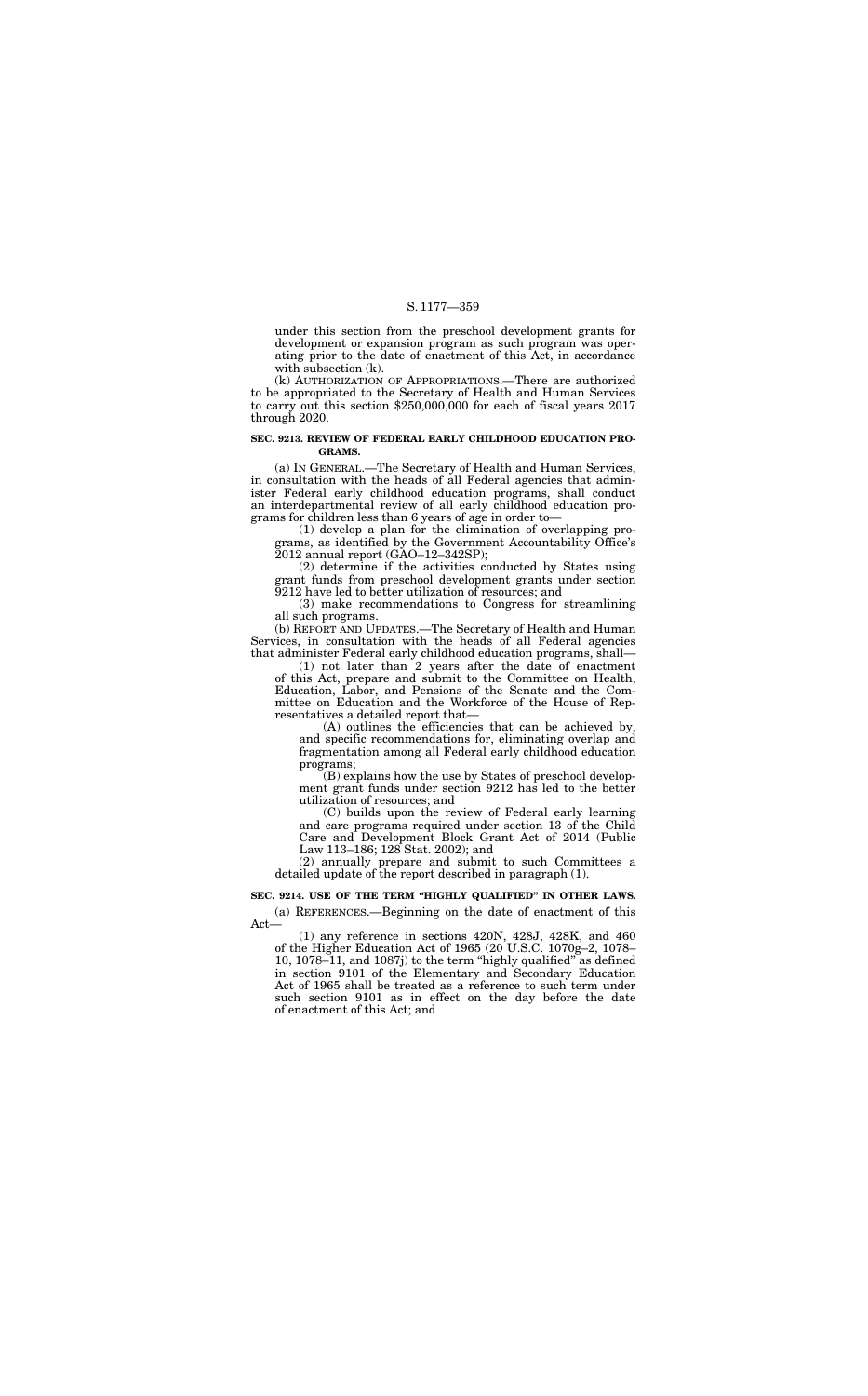(2) any reference in section 6112 of the America COM-PETES Act (20 U.S.C. 9812), section 553 of the America COM-PETES Reauthorization Act of 2010 (20 U.S.C. 9903), and section 9 of the National Science Foundation Authorization Act of 2002 (42 U.S.C. 1862n), to ''highly qualified'', as defined in section 9101 of the Elementary and Secondary Education Act of 1965, with respect to a teacher, means that the teacher meets applicable State certification and licensure requirements, including any requirements for certification obtained through alternative routes to certification.

(b) EDUCATION SCIENCES REFORM ACT OF 2002.—Section 153(a)(1)(F)(ii) of the Education Sciences Reform Act of 2002 (20 U.S.C.  $9543(a)(1)(F)(ii)$  is amended by striking "teachers who are highly qualified (as such term is defined in section 9101 of the Elementary and Secondary Education Act of 1965 (20 U.S.C. 7801))'' and inserting ''teachers who meet the applicable State certification and licensure requirements, including any requirements for certification obtained through alternative routes to certification, or, with regard to special education teachers, the qualifications described in section  $612(a)(14)(C)$  of the Individuals with Disabilities Education Act (20 U.S.C. 1412(a)(14)(C).''.

> $(C)$  in paragraph  $(22)(D)(i)$ , by striking "becomes highly qualified'' and inserting '', with respect to special education teachers, meets the qualifications described in section  $612(a)(14)(C)$  of the Individuals with Disabilities Education Act'';

(c) HIGHER EDUCATION ACT OF 1965.—The Higher Education Act of 1965 (20 U.S.C. 1001 et seq.) is amended—

(1) in section 200—

(A) by striking paragraph (13);

 $(A)$  in subsection  $(b)(6)(H)$ , by striking "highly qualified teachers'' and inserting ''teachers who meet the applicable State certification and licensure requirements, including any requirements for certification obtained through alternative routes to certification, or, with regard to special education teachers, the qualifications described in section  $612(a)(14)(C)$  of the Individuals with Disabilities Education Act,'';

(B) in paragraph (17)(B)(ii), by striking ''to become highly qualified'' and inserting ''who meets the applicable State certification and licensure requirements, including any requirements for certification obtained through alternative routes to certification, or, with regard to special education teachers, the qualifications described in section  $612(a)(14)(C)$  of the Individuals with Disabilities Education Act''; and

(2) in section 201(3), by striking ''highly qualified teachers'' and inserting ''teachers who meet the applicable State certification and licensure requirements, including any requirements for certification obtained through alternative routes to certification, or, with regard to special education teachers, the qualifications described in section 612(a)(14)(C) of the Individuals with Disabilities Education Act'';

(3) in section 202—

(B) subsection (d)—

 $(i)$  in paragraph  $(1)$ —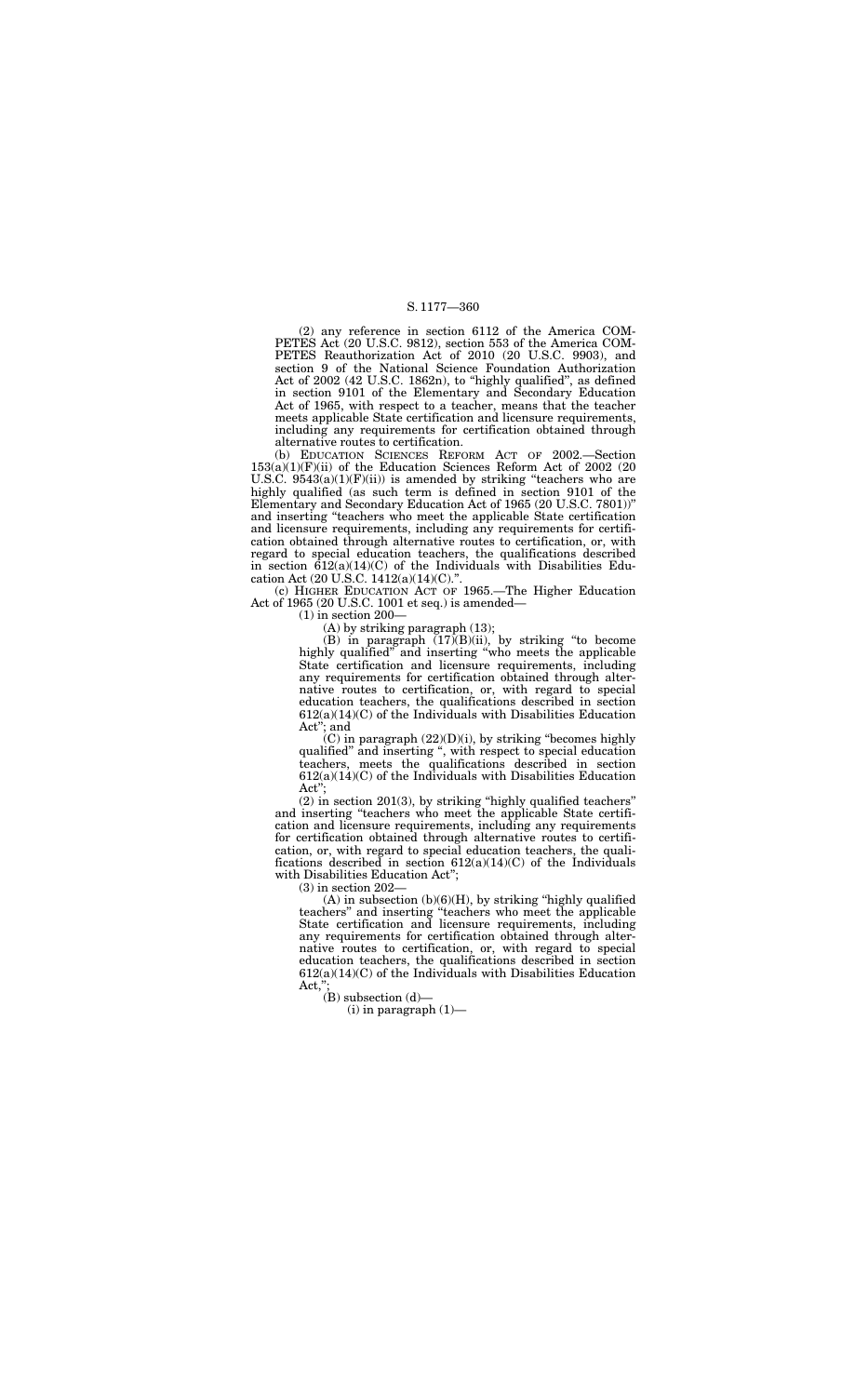(I) in subparagraph  $(A)(i)(I)$ , by striking "be highly qualified (including teachers in rural school districts who may teach multiple subjects, special educators, and teachers of students who are limited English proficient who may teach multiple subjects)'' and inserting ''meet the applicable State certification and licensure requirements, including any requirements for certification obtained through alternative routes to certification, or, with regard to special education teachers, the qualifications described in section  $612(a)(14)(C)$  of the Individuals with Disabilities Education Act (including teachers in rural school districts, special educators, and teachers of students who are limited English proficient)''; and

(ii) in paragraph (5), by striking ''become highly qualified teachers'' and inserting ''become teachers who meet the applicable State certification and licensure requirements, including any requirements for certification obtained through alternative routes to certification, or, with regard to special education teachers, the qualifications described in section  $612(a)(14)(C)$  of the Individuals with Disabilities Education Act''; and (C) in subsection  $(e)(2)(C)(iii)$ , by striking subclause

(II) in subparagraph (B)(iii), by striking ''become highly qualified, which may include training in multiple subjects to teach multiple grade levels as may be needed for individuals preparing to teach in rural communities and for individuals preparing to teach students with disabilities as described in section  $602(10)(D)$  of the Individuals with Disabilities Education Act'' and inserting ''meet the applicable State certification and licensure requirements, including any requirements for certification obtained through alternative routes to certification, or, with regard to special education teachers, the qualifications described in section 612(a)(14)(C) of the Individuals with Disabilities Education Act, which may include training in multiple subjects to teach multiple grade levels as may be needed for individuals preparing to teach in rural communities and for individuals preparing to teach students with disabilities''; and

(IV) and inserting the following:

''(IV) meet the applicable State certification and licensure requirements, including any requirements for certification obtained through alternative routes to certification, or, with regard to special education teachers, the qualifications described in section  $612(a)(14)(C)$  of the Individuals with Disabilities Education Act, when the applicant begins to fulfill the service obligation under this clause; and'';

(4) in section 204, by striking ''highly qualified teachers'' each place it appears and inserting ''teachers who meet the applicable State certification and licensure requirements,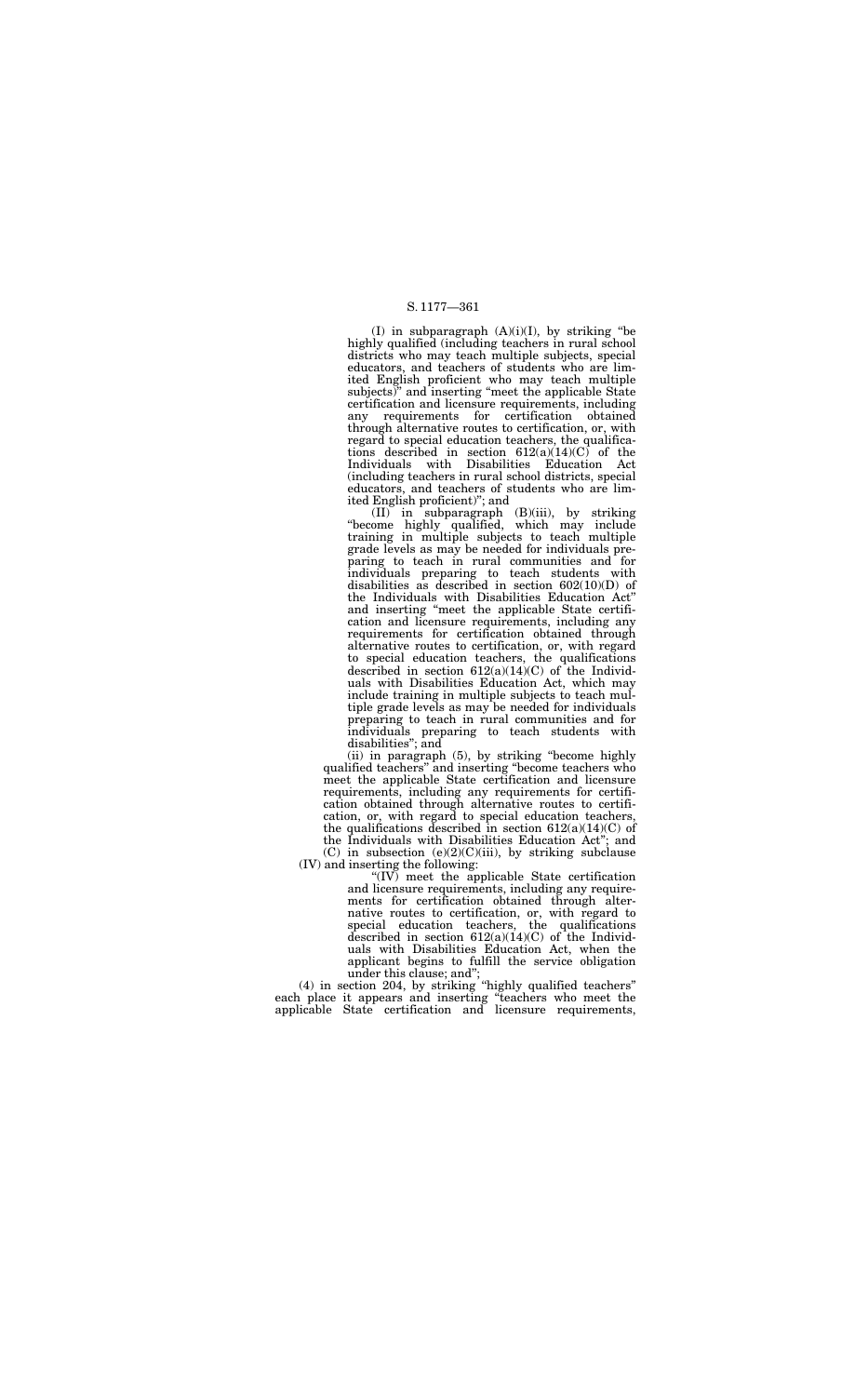including any requirements for certification obtained through alternative routes to certification, or, with regard to special education teachers, the qualifications described in section 612(a)(14)(C) of the Individuals with Disabilities Education Act  $(20 \text{ U.S.C. } 1412(a)(14)(\text{C})),$ "

(5) in section  $205(b)(1)(1)$ , by striking "highly qualified teachers'' and inserting ''teachers who meet the applicable State certification and licensure requirements, including any requirements for certification obtained through alternative routes to certification, or, with regard to special education teachers, the qualifications described in section 612(a)(14)(C) of the Individuals with Disabilities Education Act'';

 $(6)$  in section  $207(a)(1)$ , by striking "highly qualified teachers'' and inserting ''teachers who meet the applicable State certification and licensure requirements, including any requirements for certification obtained through alternative routes to certification, or, with regard to special education teachers, the qualifications described in section  $612(a)(14)(C)$  of the Individuals with Disabilities Education Act,'';

(A) in the matter preceding paragraph (1), by striking "are highly qualified" and inserting "meet the applicable State certification and licensure requirements, including any requirements for certification obtained through alternative routes to certification, or, with regard to special education teachers, the qualifications described in section  $612(a)(14)(C)$  of the Individuals with Disabilities Education Act,

(7) in section 208(b)—

 $(B)$  in paragraph  $(1)$ , by striking "are highly qualified," and inserting ''meet the applicable State certification and licensure requirements, including any requirements for certification obtained through alternative routes to certification, or, with regard to special education teachers, the qualifications described in section  $612(a)(14)(C)$  of the Individuals with Disabilities Education Act,''; and

(A) , by striking ''are highly qualified, as required under section 1119 of the Elementary and Secondary Education Act of 1965,'' and inserting ''meet the applicable State certification and licensure requirements, including any requirements for certification obtained through alternative routes to certification,''; and

 $(9)$  in section  $251(b)(1)(A)(iii)$ , by striking "are highly qualified'' and inserting ''meet the applicable State certification and

(B) by striking ''is highly qualified by the deadline, as required under section  $612(a)(14)(C)$  of the Individuals with Disabilities Education Act'' and inserting ''meets the qualifications described in section  $612(a)(14)(C)$  of the Individuals with Disabilities Education Act'';

 $(8)$  in section 242 $(b)$ 

(C) in paragraph (3), by striking ''highly qualified teachers and principals'' and inserting ''teachers who meet the applicable State certification and licensure requirements, including any requirements for certification obtained through alternative routes to certification, or, with regard to special education teachers, the qualifications described in section  $612(a)(14)(C)$  of the Individuals with Disabilities Education Act, and highly qualified principals'';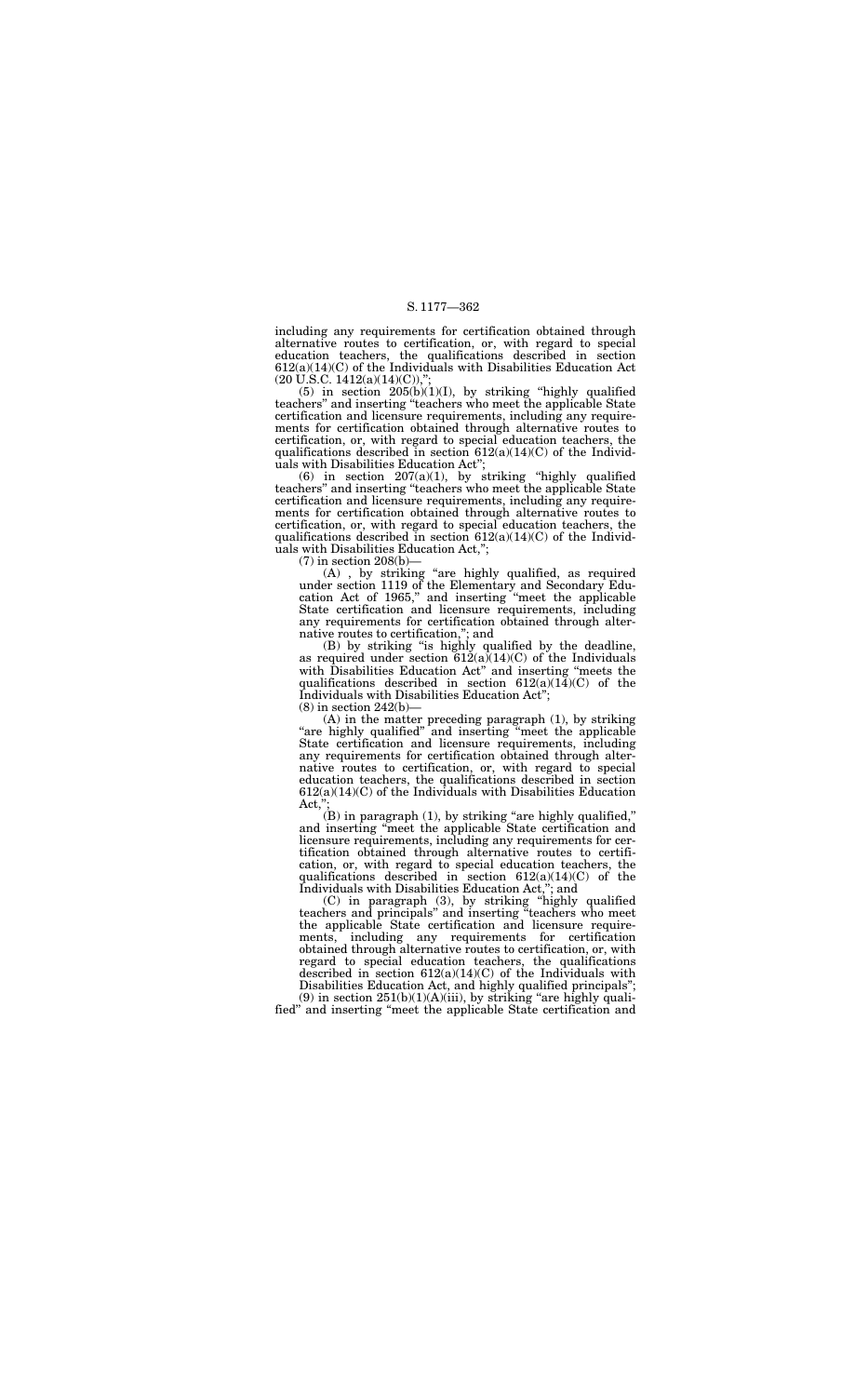licensure requirements, including any requirements for certification obtained through alternative routes to certification, or, with regard to special education teachers, the qualifications described in section 612(a)(14)(C) of the Individuals with Disabilities Education Act'';

 $(10)$  in section 255 $(k)$ 

(A) by striking paragraph (1) and inserting the following:

''(1) meets the applicable State certification and licensure requirements, including any requirements for certification obtained through alternative routes to certification, or, with regard to special education teachers, the qualifications described in section 612(a)(14)(C) of the Individuals with Disabilities Education Act;''; and

(A) in subsection (a), by striking paragraph (2); and  $(B)$  in subsection  $(c)(1)$ , by striking "highly qualified teachers'' and inserting ''teachers who meet the applicable State certification and licensure requirements, including any requirements for certification obtained through alternative routes to certification, or, with regard to special education teachers, the qualifications described in section 612(a)(14)(C) of the Individuals with Disabilities Education Act,

(B) in paragraph (3), by striking ''teacher who meets the requirements of section 9101(23) of such Act'' and inserting "teacher who meets the applicable State certification and licensure requirements, including any requirements for certification obtained through alternative routes to certification, or, with regard to special education teachers, the qualifications described in section  $612(a)(14)(C)$  of the Individuals with Disabilities Education Act'';

 $(11)$  in section 258 $(d)(1)$ 

(A) by striking ''highly qualified''; and

(B) by inserting '', who meet the applicable State certification and licensure requirements, including any requirements for certification obtained through alternative routes to certification, or, with regard to special education teachers, the qualifications described in section  $612(a)(14)(C)$  of the Individuals with Disabilities Education Act'' before the period at the end; and

(12) section 806—

(d) INDIVIDUALS WITH DISABILITIES EDUCATION ACT.—The Individuals with Disabilities Education Act (20 U.S.C. 1400 et seq.) is amended—

(1) in section 602, by striking paragraph (10);

 $(2)$  in section 612(a)(14)–

(A) in subparagraph (C), by striking ''secondary school is highly qualified by the deadline established in section 1119(a)(2) of the Elementary and Secondary Education Act of 1965'' and inserting ''secondary school—

''(i) has obtained full State certification as a special education teacher (including participating in an alternate route to certification as a special educator, if such alternate route meets minimum requirements described in section  $2005.56(a)(2)(ii)$  of title 34, Code of Federal Regulations, as such section was in effect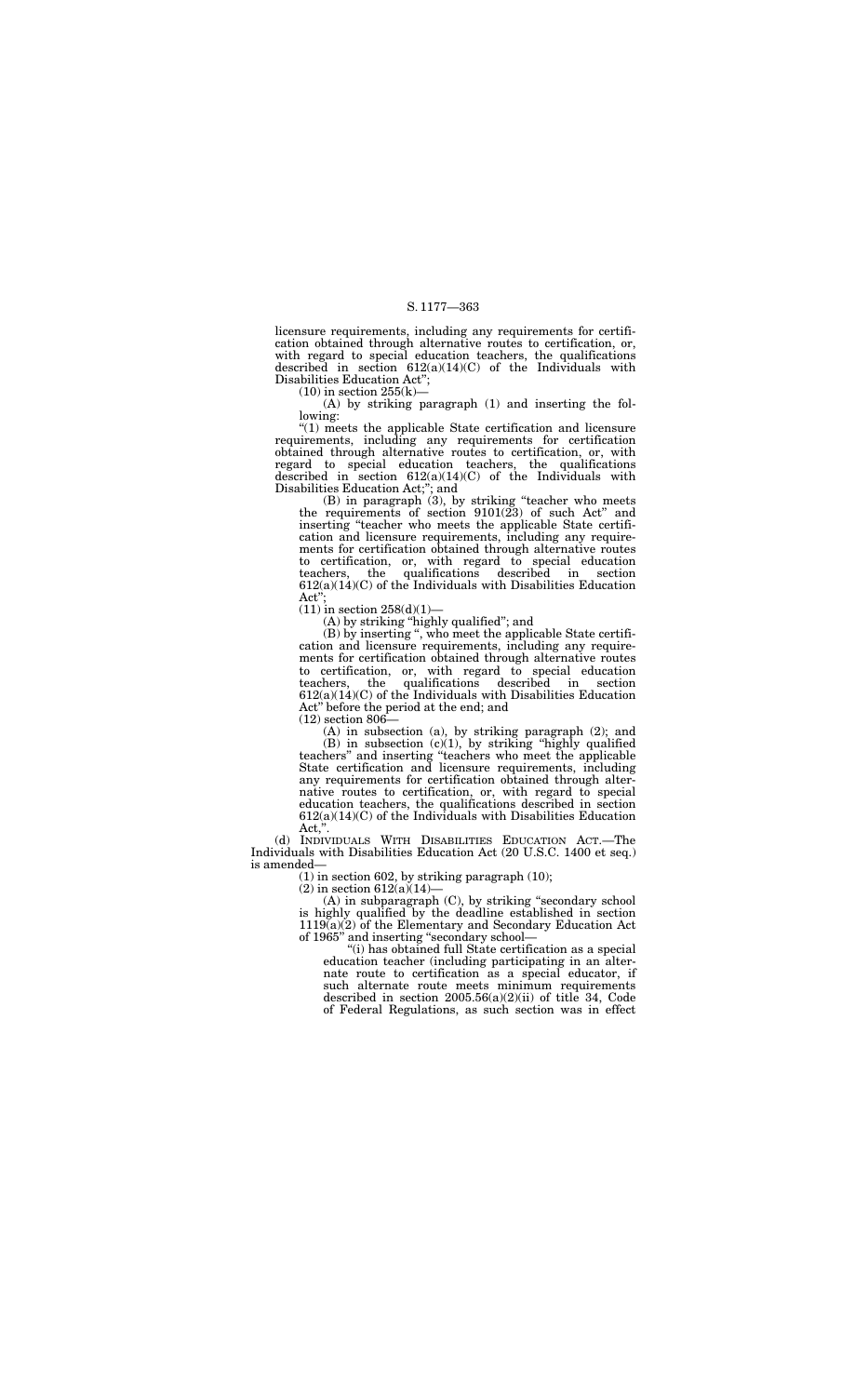on November 28, 2008), or passed the State special education teacher licensing examination, and holds a license to teach in the State as a special education teacher, except with respect to any teacher teaching in a public charter school who shall meet the requirements set forth in the State's public charter school law;

(C) in subparagraph (E), by striking ''staff person to be highly qualified'' and inserting ''staff person to meet the applicable requirements described in this paragraph'';  $(3)$  in section 653 $(b)$ –

''(ii) has not had special education certification or licensure requirements waived on an emergency, temporary, or provisional basis; and

"(iii) holds at least a bachelor's degree."

(A) in paragraph (7), by striking ''highly qualified teachers'' and inserting ''teachers who meet the qualifications described in section  $612(a)(14)(C)$ "; and

(B) in subparagraph (D), by striking ''highly qualified personnel'' and inserting ''personnel who meet the applicable requirements described in this paragraph''; and

(ii) in paragraph (4), by striking ''highly qualified special education teachers'' and inserting ''special education teachers who meet the qualifications described in section  $612(a)(14)(C)$ "; and

(B) in paragraph (8), by striking ''teachers who are not highly qualified'' and inserting ''teachers who do not meet the qualifications described in section  $612(a)(14)(C)$ "; and

> (I) in paragraph (1), by striking ''highly qualified personnel, as defined in section  $651(b)$ " and inserting ''personnel, as defined in section 651(b), who meet the applicable requirements described in section  $612(a)(14)$ "; and

(4) in section 654—

(II) in paragraph (5), by striking ''special education teachers are highly qualified'' and inserting ''special education teachers meet the qualifications described in section  $612(a)(14)(C)$ ";

(A) in subsection (a)(4), in the matter preceding subparagraph (A), by striking ''highly qualified special education teachers, particularly initiatives that have been proven effective in recruiting and retaining highly qualified teachers'' and inserting ''special education teachers who meet the qualifications described in section  $612(a)(14)(C)$ , particularly initiatives that have been proven effective in recruiting and retaining teachers''; and

(B) in subsection (b)—

(i) in paragraph  $(2)$ , by striking "certification of special education teachers for highly qualified individuals with a baccalaureate or master's degree'' and inserting ''certification of special education teachers for individuals with a baccalaureate or master's degree who meet the qualifications described in section 612(a)(14)(C)"; and

(C) in section 662—

(i) in subsection (a)—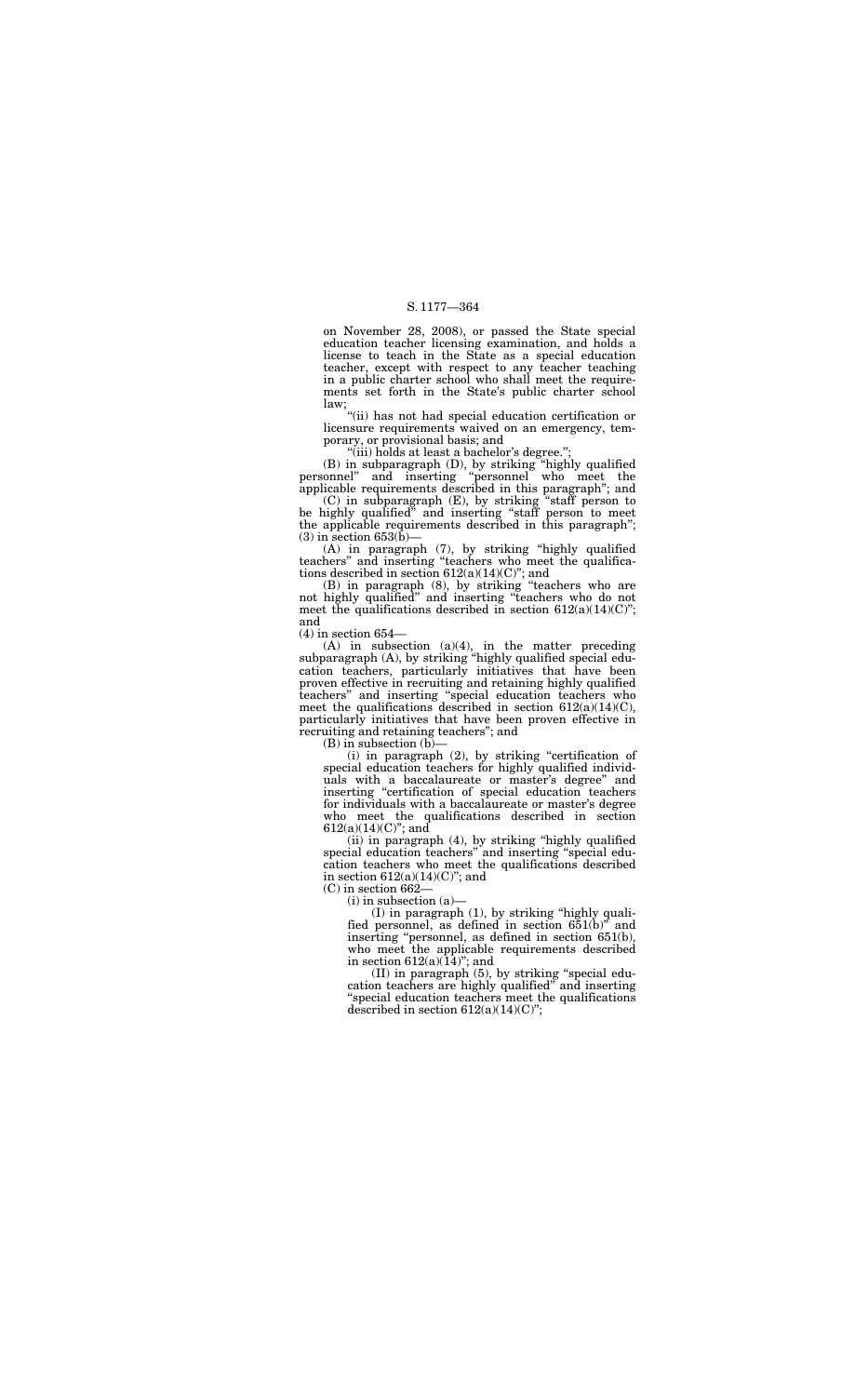(ii) in subsection  $(b)(2)(B)$ , by striking "highly qualified teachers'' and inserting ''special education teachers who meet the qualifications described in section  $612(a)(14)(C)$ "; and

(iii) in subsection  $(c)(4)(B)$ , by striking "highly qualified personnel'' and inserting ''personnel who meet the applicable requirements described in section  $612(a)(14)$ ".

(e) INDIVIDUALS WITH DISABILITIES EDUCATION IMPROVEMENT ACT OF 2004.—Section 302(a) of the Individuals with Disabilities Education Improvement Act of 2004 (20 U.S.C. 1400 note) is amended—

(1) by striking "PART  $D$ —" through "parts A" and inserting "PART  $D$ .—Parts  $\tilde{A}$ "; and

(2) by striking paragraph (2).

#### **SEC. 9215. ADDITIONAL CONFORMING AMENDMENTS TO OTHER LAWS.**

(c) ADULT EDUCATION AND LITERACY ACT.—Paragraph (8) of section 203 of the Adult Education and Literacy Act (29 U.S.C. 3272) is amended to read as follows:<br>"(8) ESSENTIAL COMPONENTS OF READING INSTRUCTION.—

The term 'essential components of reading instruction' means explicit and systematic instruction in—

(a) ACT OF APRIL 16, 1934 (POPULARLY KNOWN AS THE JOHNSON- O'MALLEY ACT).—Section 5(a) of the Act of April 16, 1934 (popularly known as the Johnson-O'Malley Act) (25 U.S.C. 456(a)) is amended by striking "section  $7114(c)(4)$  of the Elementary and Secondary Education Act of 1965" and inserting "section  $6114(c)(4)$  of the Elementary and Secondary Education Act of 1965''.

(b) ADAM WALSH CHILD PROTECTION AND SAFETY ACT OF 2006.—Section 153(h) of the Adam Walsh Child Protection and Safety Act of 2006 (42 U.S.C. 16962(h)) is amended by striking ''section 9101 of the Elementary and Secondary Education Act of 1965 (20 U.S.C. 7801)'' and inserting ''section 8101 of the Elementary and Secondary Education Act of 1965''.

(f) AGRICULTURAL ACT OF 2014.—Section 7606(a) of the Agricultural Act of 2014 (7 U.S.C. 5940(a)) is amended by striking ''the Safe and Drug-Free Schools and Communities Act (20 U.S.C. 7101  $et seq.$ ),".

''(A) phonemic awareness;

"(B) phonics;

''(C) vocabulary development;

''(D) reading fluency, including oral reading skills; and ''(E) reading comprehension strategies.''.

(d) AGE DISCRIMINATION ACT OF 1975.—Section 309(4)(B)(ii) of the Age Discrimination Act of 1975 (42 U.S.C. 6107(4)(B)(ii)) is amended by striking ''section 9101 of the Elementary and Secondary Education Act of 1965'' and inserting ''section 8101 of the Elementary and Secondary Education Act of 1965''.

(e) AGE DISCRIMINATION IN EMPLOYMENT ACT OF 1967.—Section  $4(l)(1)(B)(i)(I)$  of the Age Discrimination in Employment Act of 1967  $(29 \text{ U.S.C. } 623(l)(1)(B)(i)(I))$  is amended by striking "section 9101 of the Elementary and Secondary Education Act of 1965 (20 U.S.C. 7801)'' and inserting ''section 8101 of the Elementary and Secondary Education Act of 1965)''.

(g) AGRICULTURAL RESEARCH, EXTENSION, AND EDUCATION REFORM ACT OF 1998.—Section 413(b)(4) of the Agricultural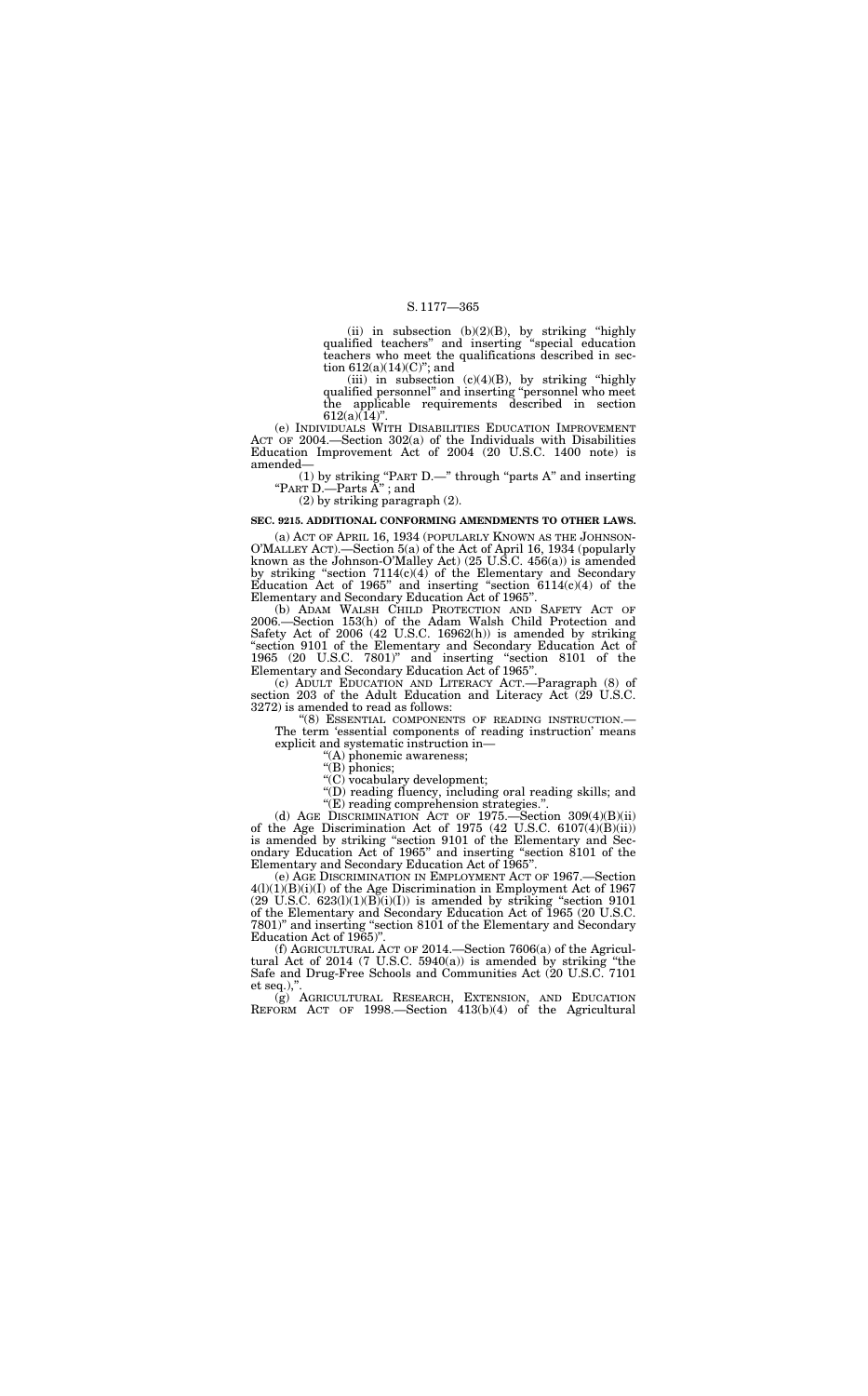Research, Extension, and Education Reform Act of 1998 (7 U.S.C. 7633(b)(4)) is amended by striking ''section 9101 of the Elementary and Secondary Education Act of 1965 (20 U.S.C. 7801))" and inserting "section 8101 of the Elementary and Secondary Education Act of 1965)".

(h) ALBERT EINSTEIN DISTINGUISHED EDUCATOR FELLOWSHIP ACT OF 1994.—Each of paragraphs (1), (2), and (3) of section 514 of the Albert Einstein Distinguished Educator Fellowship Act of 1994 (42 U.S.C. 7838b) are amended by striking ''section 9101 of the Elementary and Secondary Education Act of 1965'' and inserting "section 8101 of the Elementary and Secondary Education Act of 1965''.

(i) AMERICA COMPETES ACT.—The America COMPETES Act (Public Law 110–69) is amended as follows:

(1) Section 6002(a) (20 U.S.C. 9802(a)) is amended by striking ''section 9101 of the Elementary and Secondary Education Act of 1965 (20 U.S.C. 7801).'' and inserting ''section 8101 of the Elementary and Secondary Education Act of 1965.''.

(B) in paragraph (4), by striking ''The term 'high concentration of low-income students' has the meaning given the term in section 1707(2) of the Elementary and Secondary Education Act of 1965 (20 U.S.C.  $6537(2)$ )." and inserting "The term 'high concentration of low-income students', used with respect to a school, means a school that serves a student population 40 percent or more of who are low-income students.'

(2) Section 6122 (20 U.S.C. 9832) is amended—

 $\sqrt[n]{(1)}$  postsecondary level courses accepted for credit at institutions of higher education, including dual or concurrent enrollment programs, and early college high schools; or

(A) in paragraph (3), by striking ''The term 'low-income student' has the meaning given the term 'low-income individual' in section 1707(3) of the Elementary and Secondary Education Act of  $1965$  (20 U.S.C.  $6537(3)$ )." and inserting ''The term 'low-income student' means an individual who is determined by a State educational agency or local educational agency to be a child ages 5 through 19, from a low-income family, on the basis of data used by the Secretary to determine allocations under section 1124 of the Elementary and Secondary Education Act of 1965, data on children eligible for free or reduced-price lunches under the Richard B. Russell National School Lunch Act, data on children in families receiving assistance under part A of title IV of the Social Security Act, or data on children eligible to receive medical assistance under the Medicaid program under title XIX of the Social Security Act, or through an alternate method that combines or extrapolates from those data.''; and

(3) Section 6123 (20 U.S.C. 9833) is amended—

(A) in subsection (c), by striking ''the activities carried out under section 1705 of the Elementary and Secondary Education Act of 1965 (20 U.S.C. 6535).'' and inserting the following: "any activities carried out under section  $4104$ or 4107 of the Elementary and Secondary Education Act of 1965 that provide students access to accelerated learning programs that provide—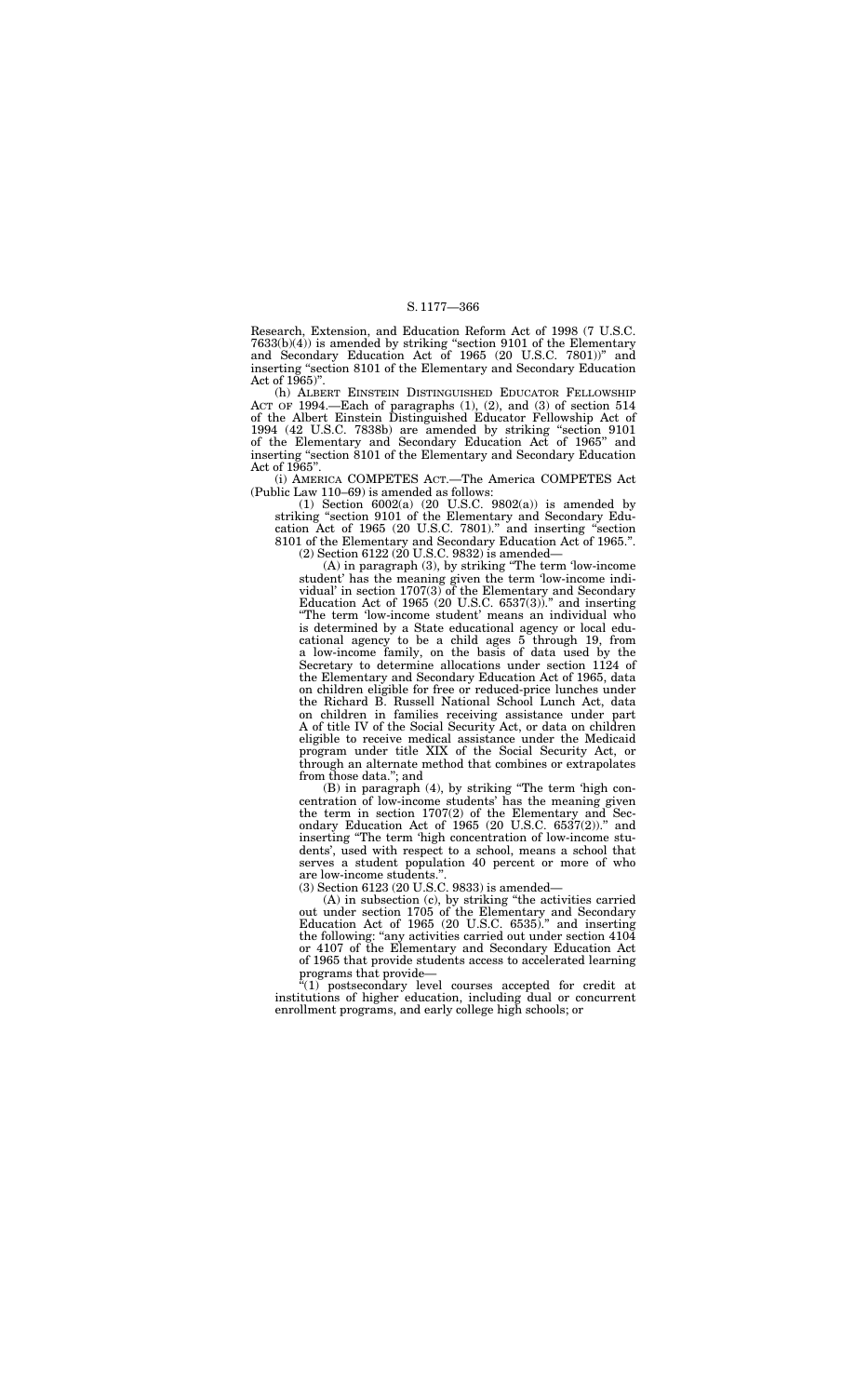(B) in subsection (j)(2)(B), by striking ''section 1111(h)(1)(C)(i) of the Elementary and Secondary Education Act of 1965 (20 U.S.C.  $6311(h)(1)(C)(i)$ )" and inserting "section 1111(b)(2)(B)(xi) of the Elementary and Secondary Education Act of 1965 (20 U.S.C. 6311(b)(2)(B)(xi))".

''(2) postsecondary level instruction and examinations that are accepted for credit at institutions of higher education, including Advanced Placement and International Baccalaureate programs.''; and

(4) Section 6401(e)(2)(D)(ii)(I) (20 U.S.C. 9871(e)(2)(D)(ii)(I)) is amended by striking ''yearly test records of individual students with respect to assessments under section 1111(b) of the Elementary and Secondary Education Act of 1965 (20 U.S.C. 6311(b))'' and inserting ''yearly test records of individual students with respect to assessments under section  $1111(b)(2)$ of the Elementary and Secondary Education Act of 1965 (20 U.S.C.  $6311(b)(2)$ <sup>"</sup>.

(5) Section 7001 (42 U.S.C. 1862o note) is amended—

(l) ASSETS FOR INDEPENDENCE ACT.—Section 404(11) of the Assets for Independence Act (42 U.S.C. 604 note) is amended by striking "section 7207 of the Native Hawaiian Education Act" and inserting "section 6207 of the Native Hawaiian Education Act".<br>
(m) ASSISTIVE TECHNOLOGY ACT OF 1998.—Section

(A) in paragraph (4), by striking ''section 9101 of the Elementary and Secondary Education Act of 1965 (20 U.S.C. 7801)'' and inserting ''section 8101 of the Elementary and Secondary Education Act of 1965''; and

(B) in paragraph (7), by striking ''section 9101 of the Elementary and Secondary Education Act of 1965 (20 U.S.C. 7801)'' and inserting ''section 8101 of the Elementary and Secondary Education Act of 1965''.

 $(m)$  ASSISTIVE TECHNOLOGY ACT  $4(c)(2)(B)(i)(V)$  of the Assistive Technology Act of 1998 (29 U.S.C.  $3003(c)(2)(B)(i)(V)$  is amended by striking "section 9101 of the Elementary and Secondary Education Act of 1965 (20 U.S.C. 7801)'' and inserting ''section 8101 of the Elementary and Secondary Education Act of 1965''.

(j) AMERICAN HISTORY AND CIVICS EDUCATION ACT OF 2004.— Section 2(d) of the American History and Civics Education Act of 2004 (20 U.S.C. 6713 note) is amended by striking ''to carry out part D of title V of the Elementary and Secondary Education Act of 1965" and inserting "to carry out section 2232 of the Elementary and Secondary Education Act of 1965''.

(k) ANTI-DRUG ABUSE ACT OF  $1988$ .—Section  $3521(d)(8)(A)$  of the Anti-Drug Abuse Act of 1988 (42 U.S.C. 11841(d)(8)(A)) is amended by striking ''education and instruction consistent with title IV of the Elementary and Secondary Education Act of 1965'' and inserting "education and instruction consistent with part A of title IV of the Elementary and Secondary Education Act of 1965'

(n) CARL D. PERKINS CAREER AND TECHNICAL EDUCATION ACT OF 2006.—The Carl D. Perkins Career and Technical Education Act of 2006 (20 U.S.C. 2301 et seq.) is amended as follows:

(1) Section 3 (20 U.S.C. 2302) is amended—

(A) in paragraph (8), by striking ''section 5210 of the Elementary and Secondary Education Act of 1965'' and inserting "section 4310 of the Elementary and Secondary Education Act of 1965'';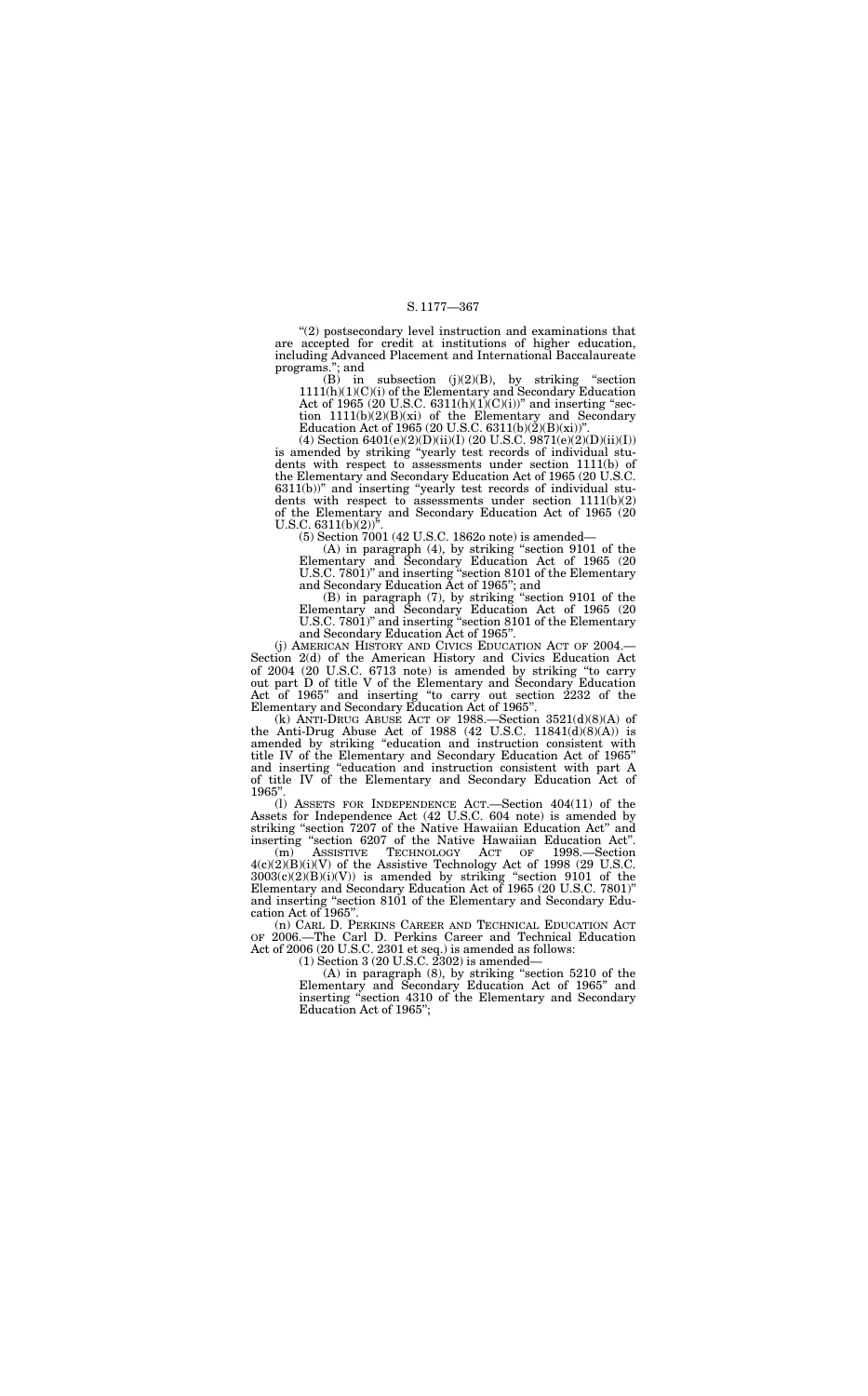(B) in paragraph (11), by striking "section 9101 of the Elementary and Secondary Education Act of 1965'' and inserting ''section 8101 of the Elementary and Secondary Education Act of 1965'';

 $($ C $)$  in paragraph  $(19)$ , by striking "section 9101 of the Elementary and Secondary Education Act of 1965'' and inserting ''section 8101 of the Elementary and Secondary Education Act of 1965''; and

 $(D)$  in paragraph  $(27)$ , by striking "section 9101 of the Elementary and Secondary Education Act of 1965'' and inserting ''section 8101 of the Elementary and Secondary Education Act of 1965''.

(2) Section  $8(e)$  (20 U.S.C. 2306a $(e)$ ) is amended by striking "section  $1111(b)(1)(D)$  of the Elementary and Secondary Education Act of 1965" and inserting "section  $1111(b)(1)$  of the Elementary and Secondary Education Act of 1965''.

(B) in paragraph  $(4)(C)(ii)(I)$ , by striking "categories" and inserting ''subgroups''.

(4) Section  $114\text{d}(d)(4)(A)(iii)(I)(aa)$  (20 U.S.C.  $2324(d)(4)(A)(iii)(I)(aa)$  is amended by striking "integrating those programs with academic content standards and student academic achievement standards, as adopted by States under section 1111(b)(1) of the Elementary and Secondary Education Act of 1965;" and inserting the following: "integrating those programs with challenging State academic standards, as adopted by States under section  $1111(b)(1)$  of the Elementary and Secondary Education Act of 1965;

(3) Section 113(b) (20 U.S.C. 2323(b)) is amended—

 $(A)$  in paragraph  $(2)(A)$ —

(i) by striking clause (i) and inserting the following: ''(i) Student attainment of the challenging State academic standards, as adopted by a State in accordance with section 1111(b)(1) of the Elementary and Secondary Education Act of 1965 and measured by the State determined levels of achievement on the academic assessments described in section  $1111(b)(2)$ of such Act.''; and

(5) Section  $116(a)(5)$  (20 U.S.C.  $2326(a)(5)$ ) is amended by striking ''section 7207 of the Native Hawaiian Education Act (20 U.S.C. 7517)'' and inserting ''section 6207 of the Native Hawaiian Education Act''.

 $(6)$  Section  $122(c)(20$  U.S.C.  $2342(c)$  is amended—

(A) in paragraph  $(1)(I)(i)$ , by striking "aligned with rigorous and challenging academic content standards and student academic achievement standards adopted by the State under section 1111(b)(1) of the Elementary and Secondary Education Act of 1965'' and inserting ''aligned with challenging State academic standards adopted by the State under section 1111(b)(1) of the Elementary and Secondary Education Act of 1965''; and

(ii) in clause (iv), by striking ''(as described in section  $1111(b)(2)(C)(vi)$  of the Elementary and Secondary Education Act of 1965)" and inserting "(as described in section  $1111(c)(4)(A)(i)(I)(bb)$  of the Elementary and Secondary Education Act of 1965)''; and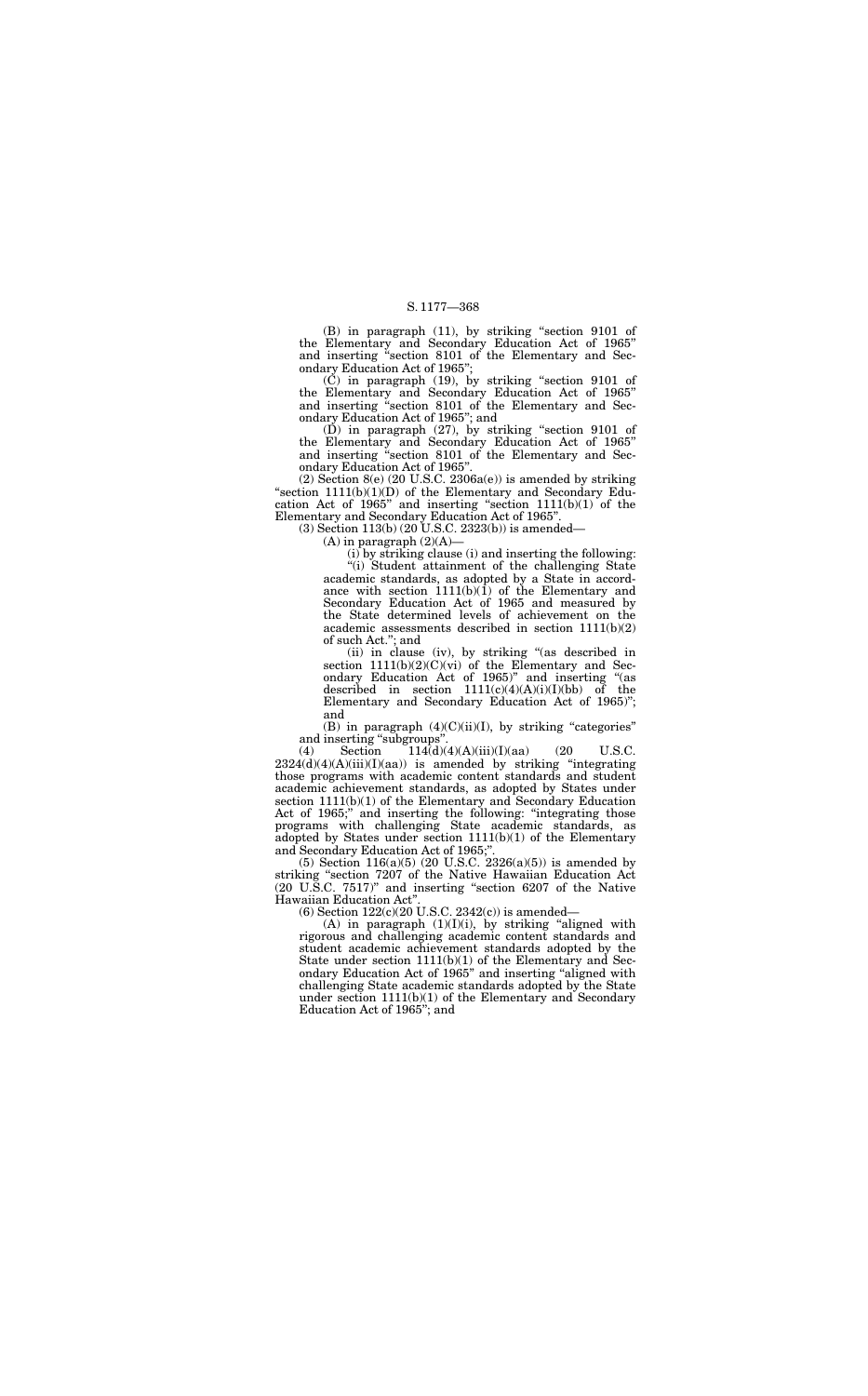$(B)$  in paragraph  $(7)(A)(i)$ , by striking "the core academic subjects (as defined in section 9101 of the Elementary and Secondary Education Act of 1965)'' and inserting ''a well-rounded education (as defined in section 8101 of the Elementary and Secondary Education Act of  $1965$ ".

(7) Section 124(b)(4)(A) (20 U.S.C. 2344(b)(4)(A)) is amended in paragraph  $(4)(A)$ , by striking "the core academic subjects (as defined in section 9101 of the Elementary and Secondary Education Act of 1965)" and inserting "a wellrounded education (as defined in section 8101 of the Elementary and Secondary Education Act of 1965)''.

(8) Section 134(b)(3) (20 U.S.C. 2354(b)(3)) is amended—  $(A)$  in subparagraph  $(B)(i)$ , by striking "the core academic subjects (as defined in section 9101 of the Elementary and Secondary Education Act of 1965)'' and inserting "a well-rounded education (as defined in section 8101 of the Elementary and Secondary Education Act of 1965)''; and

(B) in subparagraph (E), by striking ''in core academic subjects (as defined in section 9101 of the Elementary and Secondary Education Act of 1965)'' and inserting ''in order to provide a well-rounded education (as defined in section 8101 of the Elementary and Secondary Education Act of 1965)''.

(1) Section  $658E(c)(2)(G)(ii)(V)(dd)$  (42 U.S.C.  $9858c(c)(2)(G)(ii)(V)(dd))$  is amended by striking "(as defined in section 7207 of the Elementary and Secondary Education Act of 1965 (20 U.S.C. 7517))" and inserting "(as defined in section 6207 of the Elementary and Secondary Education Act of 1965)''.

(9) Section 135(b)(1)(A) (20 U.S.C. 2355(b)(1)(A)) is amended by striking ''the core academic subjects (as defined in section 9101 of the Elementary and Secondary Education Act of 1965)'' and inserting ''a well-rounded education (as defined in section 8101 of the Elementary and Secondary Education Act of 1965)''.

(10) Section 203(c)(2)(D) (20 U.S.C. 2373(c)(2)(D)) is amended by striking ''in core academic subjects (as defined in section 9101 of the Elementary and Secondary Education Act of 1965)" and inserting "as part of a well-rounded education (as defined in section 8101 of the Elementary and Secondary Education Act of 1965)''.

(o) CHILD ABUSE PREVENTION AND TREATMENT ACT.—Section 111(3) of the Child Abuse Prevention and Treatment Act (42 U.S.C. 5106g(3)) is amended by striking ''section 7207 of the Elementary and Secondary Education Act of 1965 (20 U.S.C. 7517);" and inserting "section 6207 of the Elementary and Secondary Education Act of 1965;''.

(p) CHILD CARE AND DEVELOPMENT BLOCK GRANT ACT OF 1990.—The Child Care and Development Block Grant Act of 1990 (42 U.S.C. 9858 et seq.) is amended as follows:

(2) Section 658P(5) (42 U.S.C. 9858n(5)) is amended by striking "an individual who is limited English proficient, as defined in section 9101 of the Elementary and Secondary Education Act of 1965 (20 U.S.C. 7801) or section 637 of the Head Start Act (42 U.S.C. 9832)'' and inserting ''an individual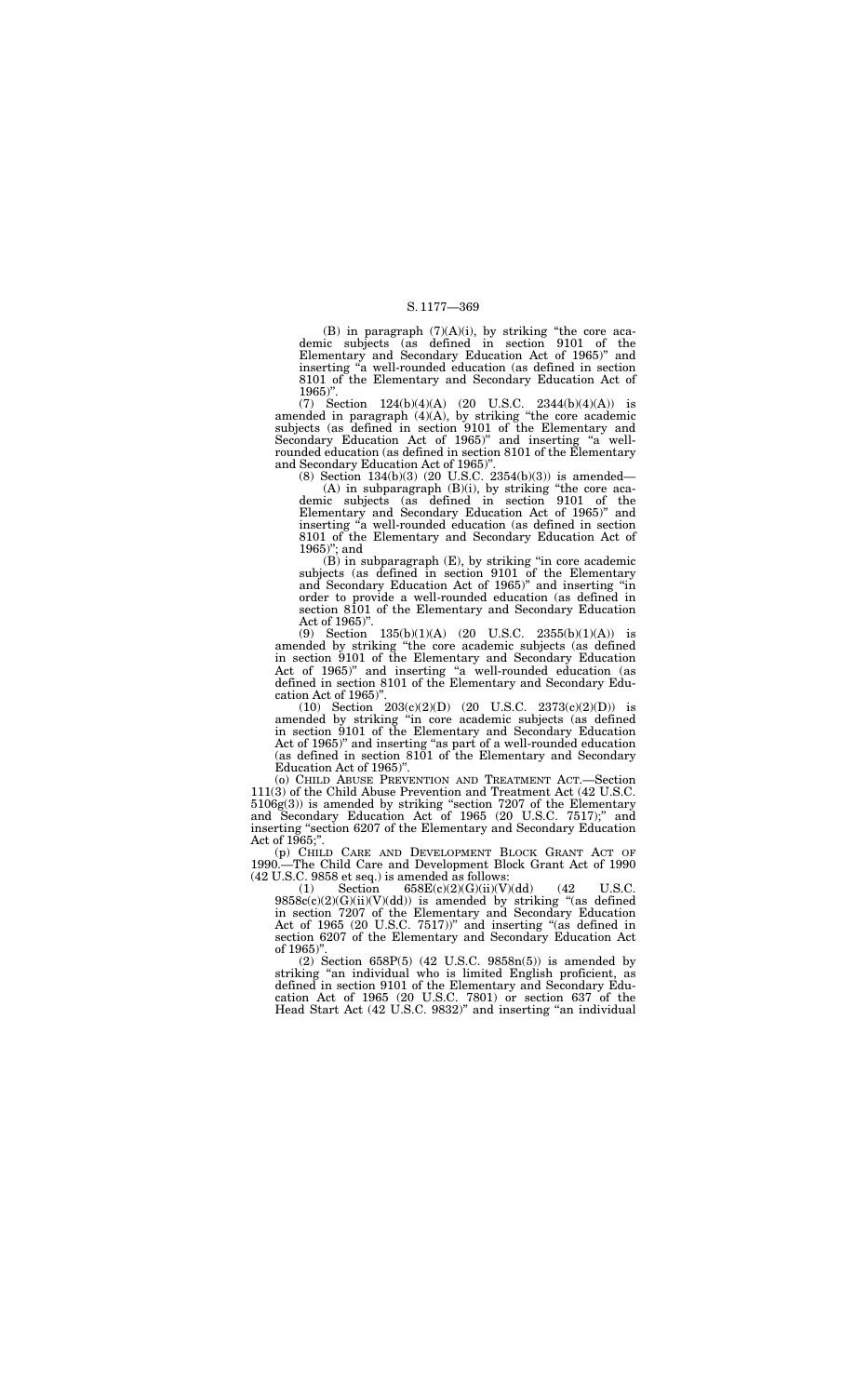(q) CHILDREN'S INTERNET PROTECTION ACT.—Section 1721(g) of the Children's Internet Protection Act (20 U.S.C. 9134 note; 114 Stat. 2763A-350), as enacted into law by section  $1(a)(4)$  of the Consolidated Appropriations Act, 2001 (Public Law 106–554; 114 Stat. 2763), is amended by striking ''Notwithstanding any other provision of law, funds available under section 3134 or part A of title VI of the Elementary and Secondary Education Act of 1965, or under section 231 of the Library Services and Technology Act, may be used for the purchase or acquisition of technology protection measures that are necessary to meet the requirements of this title and the amendments made by this title.'' and inserting ''Notwithstanding any other provision of law, funds available under part B of title I of the Elementary and Secondary Education Act of 1965, or under section 231 of the Library Services and Technology Act, may be used for the purchase or acquisition of technology protection measures that are necessary to meet the requirements of this title and the amendments made by this title.

who is an English learner, as defined in section 8101 of the Elementary and Secondary Education Act of 1965, or who is limited English proficient, as defined in section 637 of the Head Start Act (42 U.S.C. 9832)''.

(r) CIVIL RIGHTS ACT OF 1964.—Section 606(2)(B) of the Civil Rights Act of 1964 (42 U.S.C. 2000d-4a $(2)(B)$ ) is amended by striking "a local educational agency (as defined in section 9101) of the Elementary and Secondary Education Act of 1965)," and inserting ''a local educational agency (as defined in section 8101 of the Elementary and Secondary Education Act of 1965),

(s) COMMUNICATIONS  $ACT$  OF 1934.—Section  $254(h)$  of the Communications Act of 1934 (47 U.S.C. 254(h)) is amended—

 $(1)$  in paragraph  $(5)(A)(iii)$ , by striking "an elementary or secondary school as defined in section 14101 of the Elementary and Secondary Education Act of 1965 (20 U.S.C. 8801)'' and inserting "an elementary school or a secondary school as defined in section 8101 of the Elementary and Secondary Education Act of 1965''; and

(t) COMMUNITY SERVICES BLOCK GRANT ACT.—Section 682(b)(4) of the Community Services Block Grant Act (42 U.S.C. 9923(b)(4)) is amended by striking ''section 9101 of the Elementary and Secondary Education Act of 1965)'' and inserting ''section 8101 of the Elementary and Secondary Education Act of 1965)"

(2) in paragraph (7)(A), by striking ''section 9101 of the Elementary and Secondary Education Act of 1965'' and inserting ''section 8101 of the Elementary and Secondary Education Act of 1965''.

(u) CONGRESSIONAL AWARD ACT.—Section 203(3)(A) of the Congressional Award Act (2 U.S.C. 812(3)(A)) is amended by striking "section 14101 of the Elementary and Secondary Education Act of 1965 (20 U.S.C. 8801)'' and inserting ''section 8101 of the Elementary and Secondary Education Act of 1965''.

(v) DEPARTMENT OF EDUCATION ORGANIZATION ACT.—Section 215(b)(2)(A) of the Department of Education Organization Act (20 U.S.C. 3423c) is amended by striking ''be responsible for administering this title'' and inserting ''be responsible for administering part A of title VI of the Elementary and Secondary Education Act of 1965''.

(w) DEPARTMENT OF ENERGY SCIENCE EDUCATION ENHANCE- MENT ACT.—Section 3181(a)(1) of the Department of Energy Science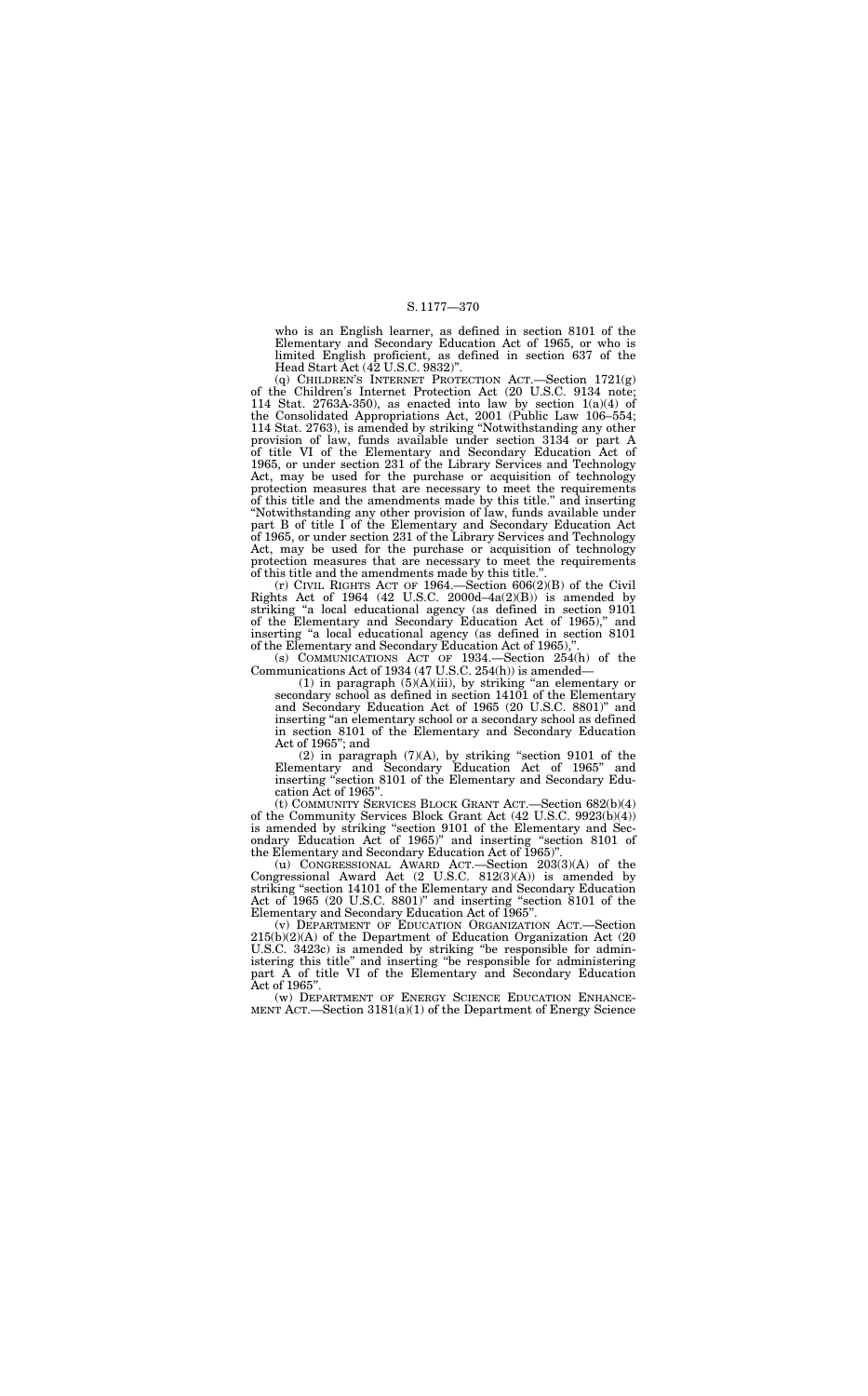Education Enhancement Act  $(42 \text{ U.S.C. } 7381l(a)(1))$  is amended by striking ''with a high concentration of low-income individuals (as defined in section 1707 of the Elementary and Secondary Education Act of  $1965$  (20 U.S.C.  $6537$ ))" and inserting "in which  $40$ percent or more of the students attending the school are children from low-income families'

(x) DEPARTMENT OF TRANSPORTATION AND RELATED AGENCIES APPROPRIATIONS ACT, 2001.—Section 303 of the Department of Transportation and Related Agencies Appropriations Act, 2001, (49 U.S.C. 106 note; 114 Stat. 1356A-23), as enacted into law by section 101(a) of the Act entitled ''An Act making appropriations for the Department of Transportation and related agencies for the fiscal year ending September, 30, 2001, and for other purposes'', approved October 23, 2000 (Public Law 106-346; 114 Stat. 1356), is amended by striking ''except as otherwise authorized by title VIII of the Elementary and Secondary Education Act of 1965 (20 U.S.C. 7701 et seq.), for expenses of primary and secondary schooling for dependents of Federal Aviation Administration personnel stationed outside the continental United States at costs for any given area not in excess of those of the Department of Defense for the same area, when it is determined by the Secretary that the schools, if any, available in the locality are unable to provide adequately for the education of such dependents;" and inserting "except as otherwise authorized by title VII of the Elementary and Secondary Education Act of 1965, for expenses of primary and secondary schooling for dependents of Federal Aviation Administration personnel stationed outside the continental United States at costs for any given area not in excess of those of the Department of Defense for the same area, when it is determined by the Secretary that the schools, if any, available in the locality are unable to provide adequately for the education of such dependents;"

(aa) EARTHQUAKE HAZARDS.—Section  $2(c)(1)(A)$  of the Act entitled ''An Act to authorize appropriations for carrying out the Earthquake Hazards Reduction Act of 1977 for fiscal years 1998 and 1999, and for other purposes'', approved October 1, 1997 (42 U.S.C. 7704 note) is amended by striking ''section 9101 of the Elementary and Secondary Education Act of 1965'' and inserting ''section 8101 of the Elementary and Secondary Education Act of 1965''.

(y) DISTRICT OF COLUMBIA COLLEGE ACCESS ACT OF 1999.— Section 3(c)(5) of the District of Columbia College Access Act of 1999 (sec. 38-2702(c)(5), D.C. Official Code) is amended by striking ''section 14101 of the Elementary and Secondary Education Act of 1965 (20 U.S.C. 8801)'' and inserting ''section 8101 of the Elementary and Secondary Education Act of 1965''.

(z) DISTRICT OF COLUMBIA SCHOOL REFORM ACT OF 1995.— Section 2210(a) of the District of Columbia School Reform Act of 1995 (sec. 38–1802.10(a), D.C. Official Code) is amended by striking paragraph (6) and inserting the following:

''(6) INAPPLICABILITY OF CERTAIN ESEA PROVISIONS.—The following provisions of the Elementary and Secondary Education Act of 1965 shall not apply to a public charter school:

"(A) Paragraph  $(4)$  of section 1112(b) and paragraph  $(1)$  of section  $1112(c)$ .

''(B) Section 1113.

 $\sqrt[\alpha]{C}$ ) Subsections (d) and (e) of section 1116.

''(D) Section 1117.

"(E) Subsections (c) and (e) of section 1118."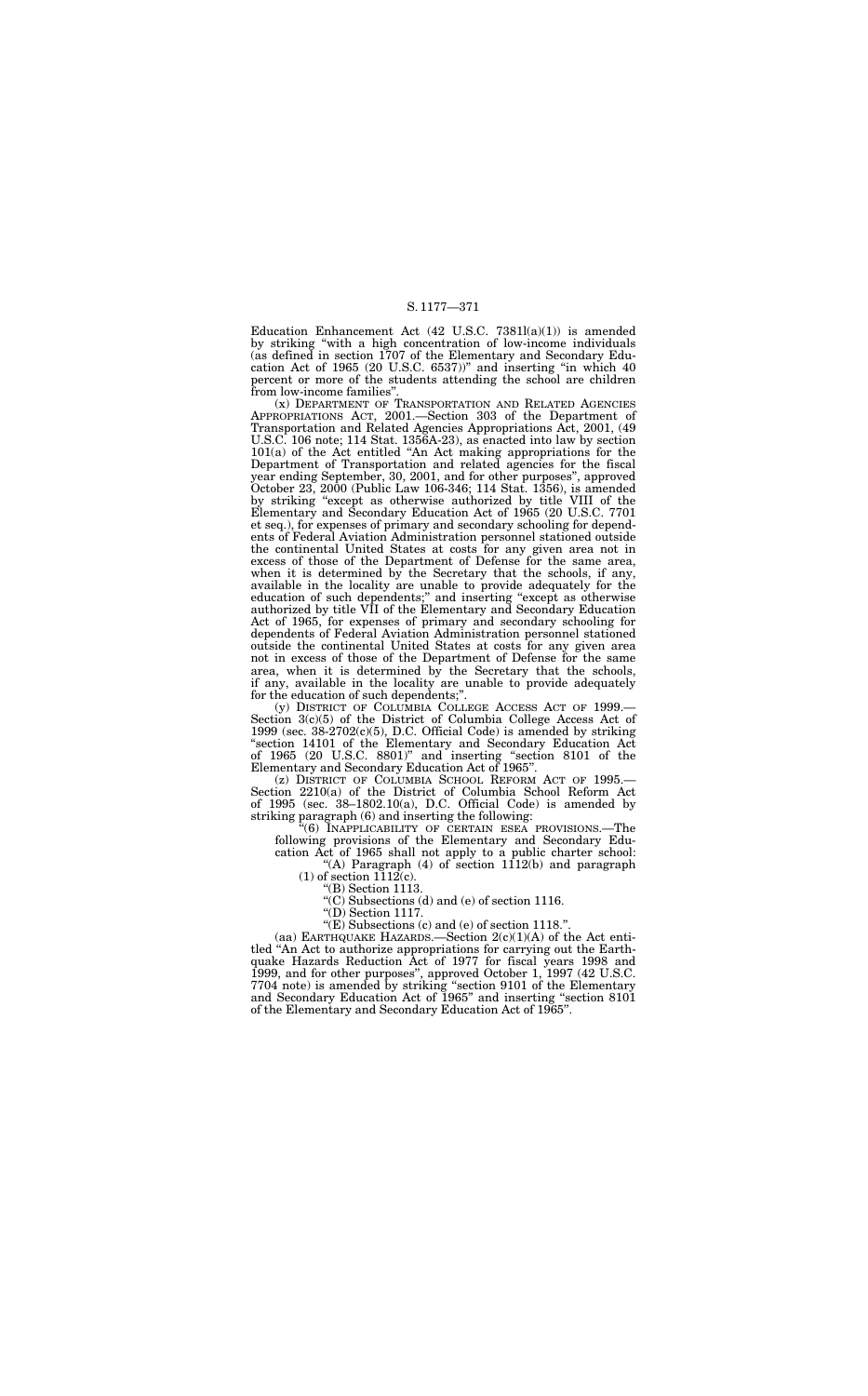(bb) EDUCATION AMENDMENTS OF 1972.—Section 908(2)(B) of the Education Amendments of 1972 (20 U.S.C. 1687(2)(B)) is amended by striking ''9101 of the Elementary and Secondary Education Act of 1965), system of vocational education, or other school system;" and inserting "section 8101 of the Elementary and Secondary Education Act of 1965), system of vocational education, or other school system;''.

(1) Section 1139(e) (25 U.S.C. 2019(e)) is amended by striking "part B of title I of the Elementary and Secondary Education Act of 1965'' and inserting ''subpart 2 of part B of title II of the Elementary and Secondary Education Act of 1965

(cc) EDUCATION AMENDMENTS OF 1978.—Part B of title XI of the Education Amendments of 1978 (25 U.S.C. 2000 et seq.) is amended as follows:

> (A) in paragraph (3), by striking ''section 9101 of the Elementary and Secondary Education Act of 1965.'' and inserting ''section 8101 of the Elementary and Secondary Education Act of 1965.

> (D) in paragraph (12), by striking ''section 9101 of the Elementary and Secondary Education Act of 1965.'' and inserting ''section 8101 of the Elementary and Secondary Education Act of 1965.

(2) Section 1141(9) (25 U.S.C. 2021(9)) is amended by striking ''the Elementary and Secondary Education Act of 1965 (20 U.S.C. 8801)'' and inserting ''the Elementary and Secondary Education Act of 1965''.

(dd) EDUCATION FOR ECONOMIC SECURITY ACT.—The Education for Economic Security Act (20 U.S.C. 3901 et seq.) is amended as follows:

 $(1)$  Section 3 (20 U.S.C. 3902) is amended—

"(A) any local educational agency as defined in section 8101 of the Elementary and Secondary Education Act of 1965; and''; and

 $(B)$  by striking subparagraph  $(A)$  of paragraph  $(5)$  and inserting the following:

"(A) any elementary school or secondary school as defined in section 8101 of the Elementary and Secondary Education Act of 1965 owned and operated by one or more nonprofit corporations or associations no part of the net earnings of which inures, or may lawfully inure, to the benefit of any private shareholder or individual; and".

(B) in paragraph (7), by striking ''section 9101 of the Elementary and Secondary Education Act of 1965'' and inserting ''section 8101 of the Elementary and Secondary Education Act of 1965'';

(C) in paragraph (8), by striking ''section 198(a)(7) of the Elementary and Secondary Education Act of 1965'' and inserting ''section 8101 of the Elementary and Secondary Education Act of 1965''; and

(2) Section 511 (20 U.S.C. 4020) is amended—

(A) by striking subparagraph (A) of paragraph (4) and inserting the following:

(ee) EDUCATION OF THE DEAF ACT OF 1986.—Section 104(b)(5) of the Education of the Deaf Act of 1986 (20 U.S.C. 4304(b)(5)) is amended—

 $(1)$  in subparagraph  $(A)$ —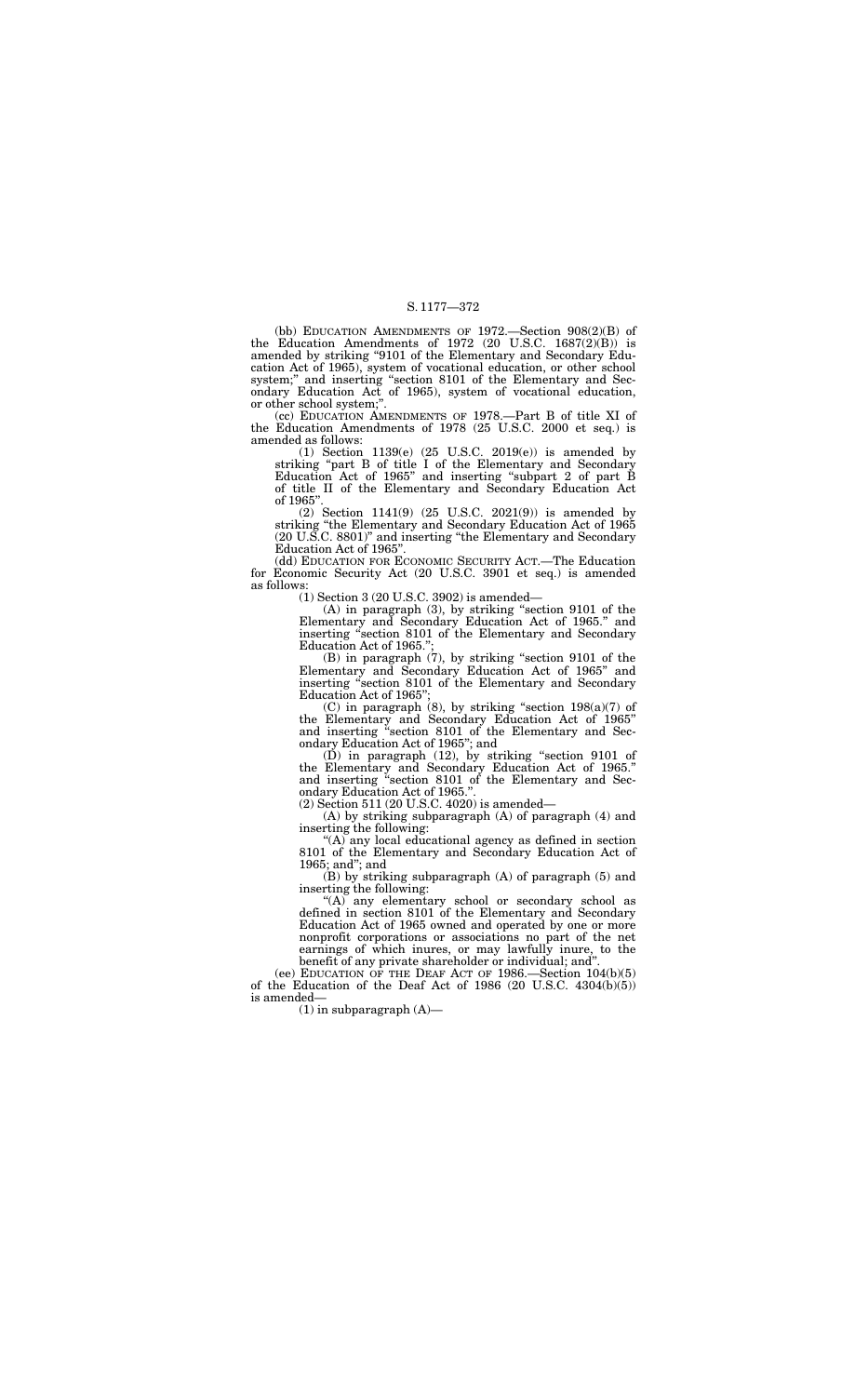(A) in clause (i), by striking ''select challenging academic content standards, challenging student academic achievement standards, and academic assessments of a State, adopted and implemented, as appropriate, pursuant to paragraphs (1) and (3) of section 1111(b) of the Elementary and Secondary Education Act of 1965 (20 U.S.C.  $6311(b)(1)$  and  $(3)$ " and inserting "select challenging State academic content standards, aligned academic achievement standards, and State academic assessments of a State, adopted and implemented, as appropriate, pursuant to paragraphs  $(1)$  and  $(2)$  of section 1111(b) of the Elementary and Secondary Education Act of 1965 (20 U.S.C. 6311(b)(1) and (2))"; and

(B) in clause (ii), by striking ''2009–2010 academic year" and inserting "2016–2017 academic year";

 $(2)$  by striking subparagraph  $(B)$  and inserting the following:

''(B) adopt the accountability system, consistent with section 1111(c) of such Act, of the State from which standards and assessments are selected under subparagraph  $(A)(i)$ ; and"; and

" $(1)(A)$  In GENERAL.—The terms 'elementary school', 'secondary school', 'local educational agency', and 'State educational agency' have the meanings given those terms in section 8101 of the Elementary and Secondary Education Act of 1965.

(3) in subparagraph (C), by striking ''whether the programs at the Clerc Center are making adequate yearly progress'' and inserting ''the results of the annual evaluation of the programs at the Clerc Center''.

(ff) EDUCATION SCIENCES REFORM ACT OF 2002.—The Education Sciences Reform Act of 2002 (20 U.S.C. 9501 et seq.) is amended as follows:

(1) Paragraph (1) of section 102 (20 U.S.C. 9501) is amended to read as follows:

''(B) OUTLYING AREAS.—The term 'outlying areas' has the meaning given such term in section 1121(c) of such Act.

''(C) FREELY ASSOCIATED STATES.—The term 'freely associated states' means the Republic of the Marshall Islands, the Federated States of Micronesia, and the Republic of Palau.''.

(2) Section 173(b) (20 U.S.C. 9563(b)) is amended by striking ''part E of title I of the Elementary and Secondary Education Act of 1965 (20 U.S.C. 6491 et seq.)'' and inserting "section 8601 of the Elementary and Secondary Education Act of 1965''.

(gg) EDUCATIONAL TECHNICAL ASSISTANCE ACT OF 2002.—The Educational Technical Assistance Act of 2002 (20 U.S.C. 9601 et seq.) is amended as follows:

(1) Section 202 (20 U.S.C. 9601) is amended by striking "section 9101 of the Elementary and Secondary Education Act of 1965 (20 U.S.C. 7801)'' and inserting ''section 8101 of the Elementary and Secondary Education Act of 1965''.

(2) Section 203 (20 U.S.C. 9602) is amended—

(A) in subsection (a)(2)(B), by striking ''the number of schools identified for school improvement (as described in section 1116(b) of the Elementary and Secondary Education Act of 1965 (20 U.S.C.  $6316(b)$ )" and inserting "the number of schools implementing comprehensive support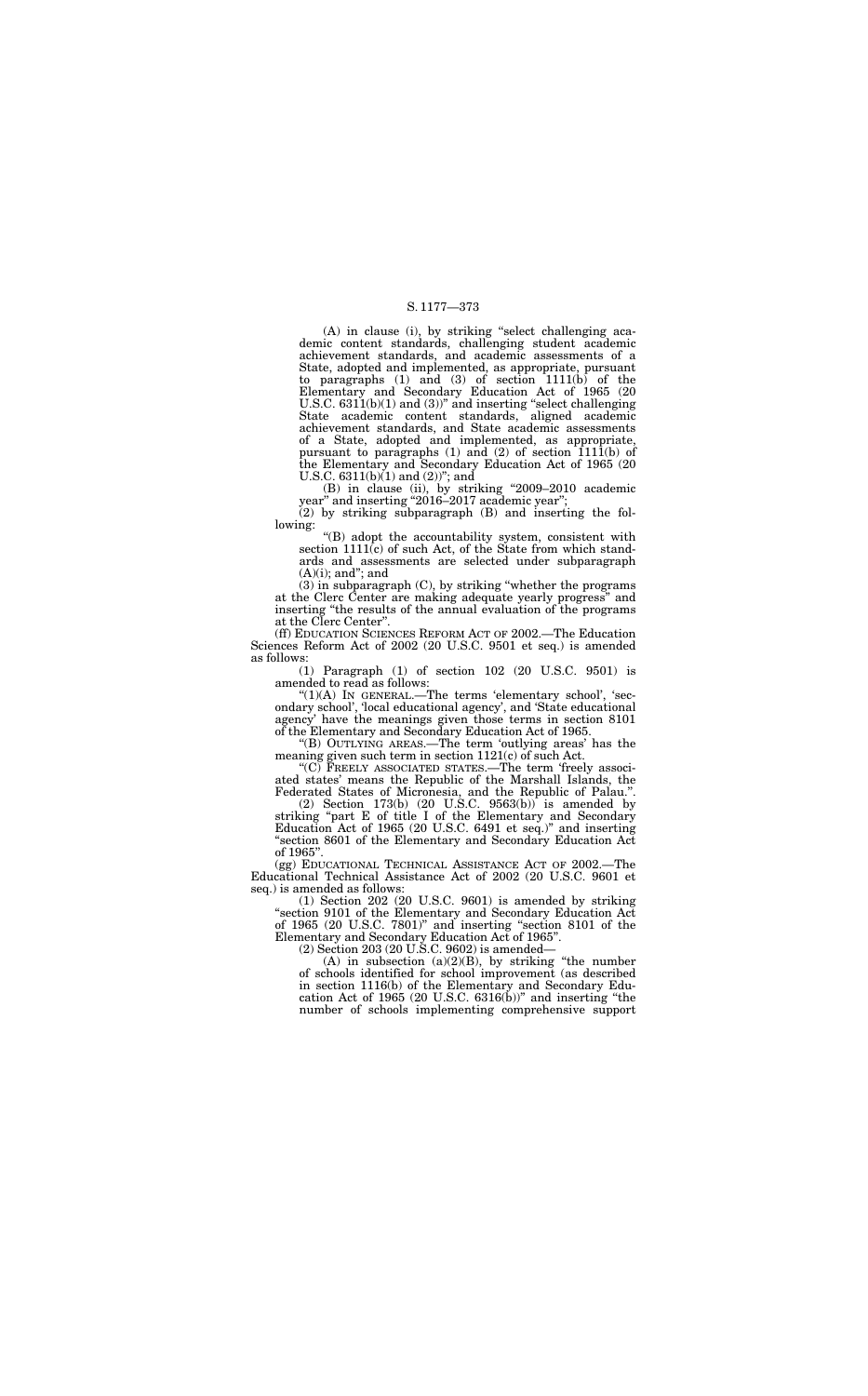and improvement activities and targeted support and improvement activities under section 1111(d) of the Elementary and Secondary Education Act of 1965"

(B) in subsection (e)(3), by striking ''schools in the region that have been identified for school improvement under section 1116(b) of the Elementary and Secondary Education Act of 1965 (20 U.S.C.  $6316(b)$ )" and inserting ''schools in the region that are implementing comprehensive support and improvement activities or targeted support and improvement activities under section 1111(d) of the Elementary and Secondary Education Act of 1965''; and

 $(C)$  in subsection  $(f)(1)(B)$ , by striking "and encouraging and sustaining school improvement (as described in section 1116(b) of the Elementary and Secondary Education Act of  $1965$   $(20 \text{ U.S.C. } 6316(b))$ " and inserting ", and particularly assisting those schools implementing comprehensive support and improvement and targeted support and improvement activities under section  $1111(\overline{d})$  of the Elementary and Secondary Education Act of 1965,

(hh) FAMILY AND MEDICAL LEAVE ACT OF 1993.—Section 108(a)(1)(A) of the Family and Medical Leave Act of 1993 (29 U.S.C.  $2618(a)(1)(A)$  is amended by striking "section 9101 of the Elementary and Secondary Education Act of 1965)'' and inserting ''section 8101 of the Elementary and Secondary Education Act of  $1965$ ".

(II) FOOD AND AGRICULTURE ACT OF  $1977$ . - Section  $1417(j)(1)(B)$ of the Food and Agriculture Act of 1977 (7 U.S.C.  $3152(j)(1)(B)$ ) is amended by striking "section 9101 of the Elementary and Secondary Education Act of 1965'' and inserting ''section 8101 of the Elementary and Secondary Education Act of 1965''.

(ii) FAMILY VIOLENCE PREVENTION AND SERVICES ACT.—Section 302(6) of the Family Violence Prevention and Services Act (42 U.S.C. 10402(6)) is amended by striking "section 7207 of the Elementary and Secondary Education Act of 1965 (20 U.S.C. 7517).'' and inserting ''section 6207 of the Elementary and Secondary Education Act of 1965.''.

(jj) FDA FOOD SAFETY MODERNIZATION ACT.—Section 112(a)(2) of the FDA Food Safety Modernization Act (21 U.S.C. 2205(a)(2)) is amended by striking ''section 9101 of the Elementary and Secondary Education Act of 1965 ( 20 U.S.C. 7801)'' and inserting ''section 8101 of the Elementary and Secondary Education Act of 1965''.

(kk) FLOYD D. SPENCE NATIONAL DEFENSE AUTHORIZATION ACT FOR FISCAL YEAR 2001.—Section 363 of the Floyd D. Spence National Defense Authorization Act for Fiscal Year 2001 (20 U.S.C. 7703a) is amended—

(1) in subsection (a), by striking "subparagraph  $(A)(ii)$ ,  $(B)$ , (D)(i) or (D)(ii) of section 8003(a)(1) of the Elementary and Secondary Education Act of 1965 (20 U.S.C. 7703(a)(1))" and inserting ''subparagraph (A)(ii) or (B), or clause (i) or (ii) of subparagraph  $(D)$ , of section  $7003(a)(1)$ "; and

(2) in subsection (g), by striking ''section 8013(9) of the Elementary and Secondary Education Act of 1965 (20 U.S.C. 7713(9)).'' and inserting ''section 7013 of the Elementary and Secondary Education Act of 1965.''.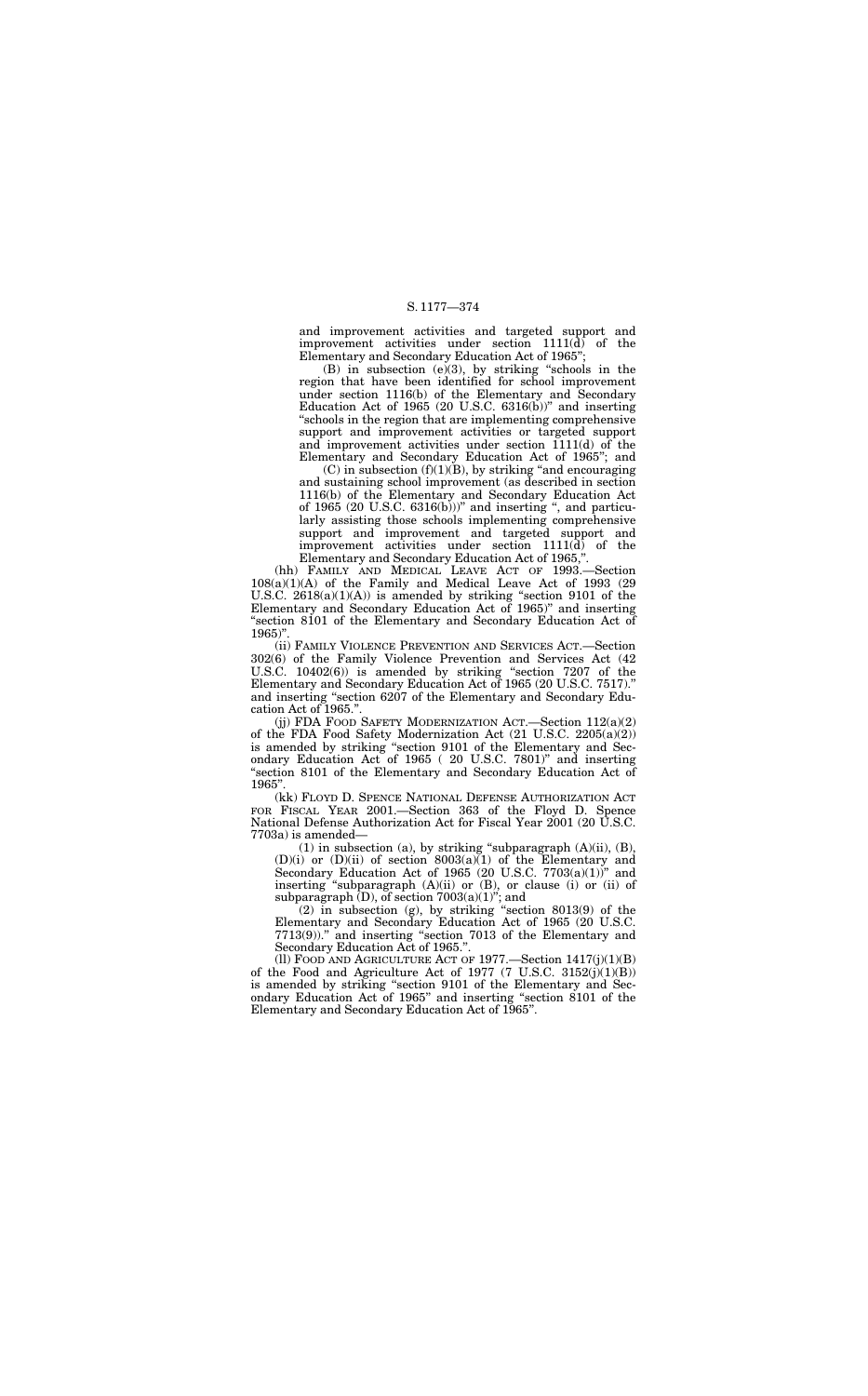(mm) GENERAL EDUCATION PROVISIONS ACT.—The General Education Provisions Act (20 U.S.C. 1221 et seq.) is amended as follows:

(2) Section 426 (20 U.S.C. 1228) is amended by striking ''title VIII of the Elementary and Secondary Education Act of 1965, but not including any portion of such funds as are attributable to children counted under section 8003(d) of such Act or residing on property described in section 8013(10) of such Act.'' and inserting ''title VII of the Elementary and Secondary Education Act of 1965, but not including any portion of such funds as are attributable to children counted under section 7003(d) of such Act or residing on property described in section  $7013(10)$  of such Act."

(3) Section  $429(d)(2)(B)(i)$  (20 U.S.C.  $1228c(d)(2)(B)(i)$ ) is amended by striking ''an elementary or secondary school as defined by the Elementary and Secondary Education Act of 1965" and inserting "an elementary or secondary school (as defined by the terms 'elementary school' and 'secondary school' in section 8101 of the Elementary and Secondary Education Act of 1965)"

(1) Section 425(6) (20 U.S.C. 1226c(6)) is amended by striking ''section 9601 of the Elementary and Secondary Education Act of 1965'' and inserting ''section 8601 of the Elementary and Secondary Education Act of 1965''.

(4) Section  $441(a)$  (20 U.S.C. 1232d(a)) is amended by striking ''part C of title V of the Elementary and Secondary Education Act of 1965) to the Secretary a general application'' and inserting "part D of title IV of the Elementary and Secondary Education Act of 1965) to the Secretary a general application''.

(5) Section  $445(c)(5)(D)$  (20 U.S.C. 1232h(c)(5)(D)) is amended by striking ''part A of title V'' and inserting ''part A of title IV

(nn) HEAD START ACT.—The Head Start Act (42 U.S.C. 9831 et seq.) is amended as follows:

(1) Section 637 (42 U.S.C. 9832) is amended—

(A) in the paragraph relating to a delegate agency, by striking ''section 9101 of the Elementary and Secondary Education Act of 1965 (20 U.S.C. 7801)'' and inserting "section 8101 of the Elementary and Secondary Education Act of 1965''; and

 $(B)$  in subparagraph  $(A)(ii)(I)$  of the paragraph relating to limited English proficient, by striking ''(as defined in section 9101 of the Elementary and Secondary Education Act of 1965 (20 U.S.C. 7801)), an Alaska Native, or a native resident of an outlying area (as defined in such section 9101);" and inserting  $\epsilon$  (as defined in section 8101 of the Elementary and Secondary Education Act of 1965), an Alaska Native, or a native resident of an outlying area  $(as defined in such section 8101);$ 

(2) Section  $641(d)(2)$  (42 U.S.C.  $9836(d)(2)$ ) is amended—  $(A)$  in subparagraph  $(H)$ –

(i) by striking clause (i);

(ii) by redesignating clauses (ii) through (vii) as clauses (i) through (vi), respectively; and

(iii) in clause (i) (as so redesignated)—

(I) by striking "other"; and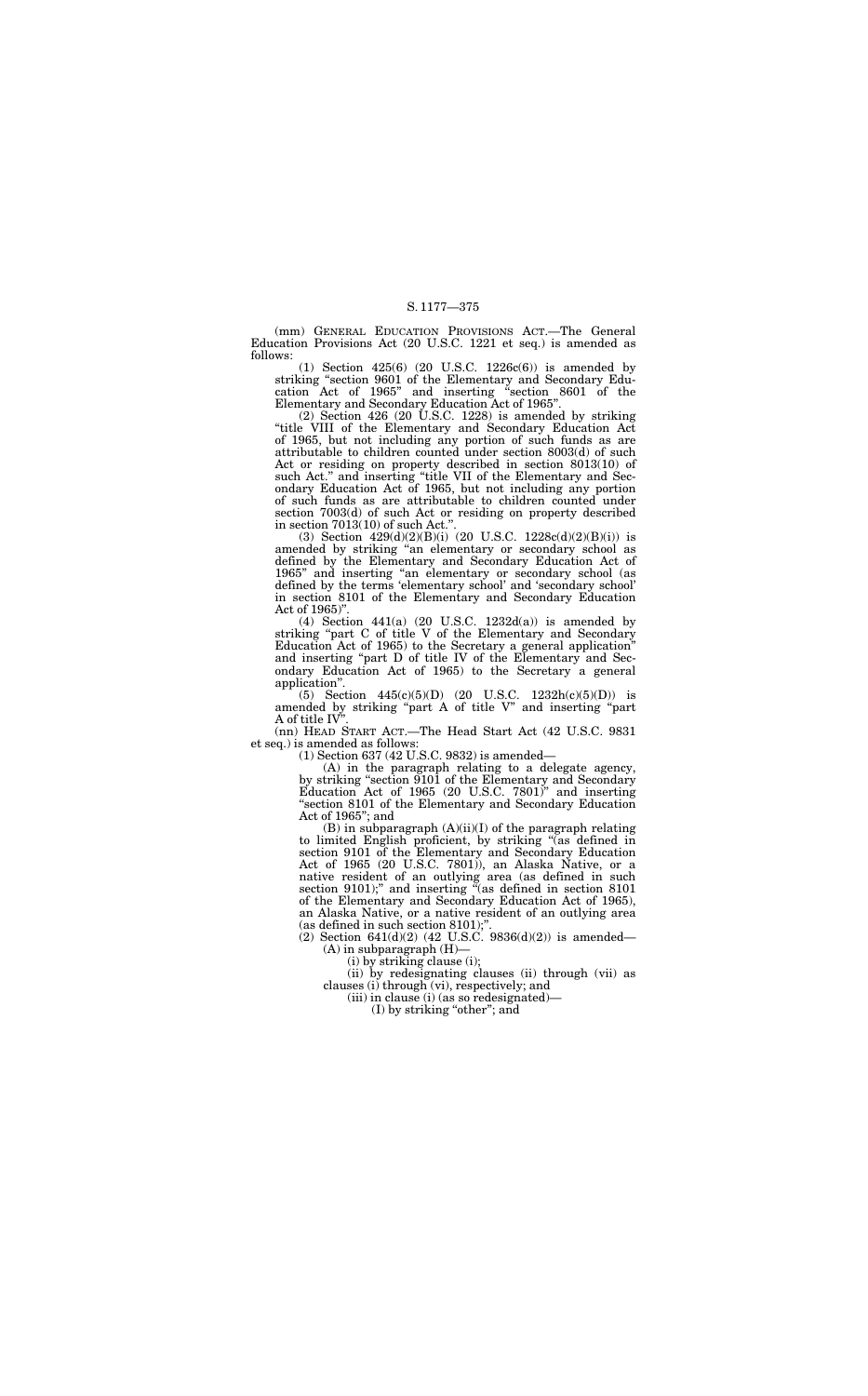(II) by striking ''that Act'' and inserting ''the Elementary and Secondary Education Act of 1965''; and

 $(B)$  in subparagraph  $(J)(iii)$ , by striking ", such as entities carrying out Even Start programs under subpart 3 of part B of title I of the Elementary and Secondary Education Act of 1965 (20 U.S.C. 6381 et seq.)''.

 $(A)$  in subsection  $(b)(4)$ , by striking ", such as entities carrying out Even Start programs under subpart 3 of part B of title I of the Elementary and Secondary Education Act of 1965 (20 U.S.C. 6381 et seq.)''; and

(B) in subsection (e)(3), by striking ''Even Start programs under subpart 3 of part B of title I of the Elementary and Secondary Education Act of 1965 (20 U.S.C. 6381 et seq.),".

(3) Section 642 (42 U.S.C. 9837) is amended—

 $(A)$  in paragraph  $(7)(B)$ , by striking "the information provided to parents of limited English proficient children under section 3302 of the Elementary and Secondary Education Act of 1965 (20 U.S.C. 7012)'' and inserting ''the information provided to parents of English learners under section  $1112(e)(3)$  of the Elementary and Secondary Education Act of the 1965''; and

(4) Section 642A(a) (42 U.S.C. 9837a(a)) is amended—

(6) Section  $657B(c)(1)(B)(vi)$  (42 U.S.C.  $9852b(c)(1)(B)(vi)$ ) is amended—

(B) in paragraph (10), by striking "section 9101 of the Elementary and Secondary Education Act of 1965'' and inserting ''section 8101 of the Elementary and Secondary Education Act of 1965'';

(B) in paragraph (8), by striking ''parental involvement efforts under title I of the Elementary and Secondary Education Act of 1965 (20 U.S.C. 6301 et seq.)'' and inserting 'parent and family engagement efforts under title I of the Elementary and Secondary Education Act of 1965''.

(5) Section  $648(a)(3)(A)(iii)$  (42 U.S.C.  $9843(a)(3)(A)(iii)$ ) is amended by striking '', and for activities described in section 1222(d) of the Elementary and Secondary Education Act of  $1965$ ),

(A) by striking subclause (III);

(B) by redesignating subclauses (IV) through (VII) as subclauses (III) through (VI), respectively; and

(C) in subclause (III) (as so redesignated)—

(i) by striking "other"; and

(ii) by striking ''that Act'' and inserting ''the Elementary and Secondary Education Act of 1965''. (oo) HIGHER EDUCATION ACT OF 1965.—The Higher Education Act of 1965 (20 U.S.C. 1001 et seq.) is amended as follows:

(1) Section 103 (20 U.S.C. 1003) is amended—

(A) in paragraph (9), by striking ''section 9101 of the Elementary and Secondary Education Act of 1965'' and inserting "section 8101 of the Elementary and Secondary Education Act of 1965'';

(C) in paragraph (11), by striking ''section 9101 of the Elementary and Secondary Education Act of 1965'' and inserting ''section 8101 of the Elementary and Secondary Education Act of 1965'';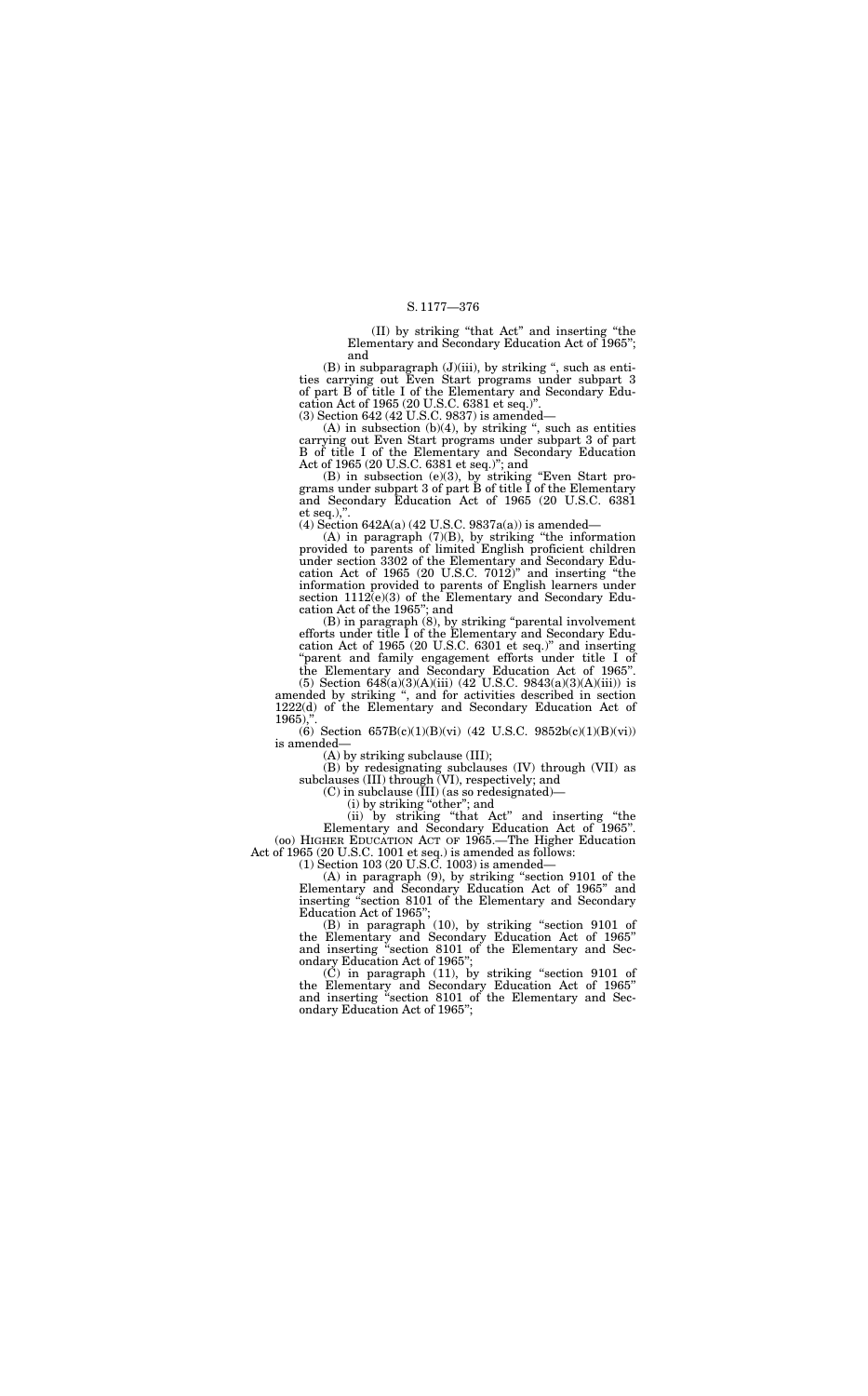(D) in paragraph (16), by striking ''section 9101 of the Elementary and Secondary Education Act of 1965'' and inserting ''section 8101 of the Elementary and Secondary Education Act of 1965''; and

 $(E)$  in paragraph  $(21)$ , by striking "section 9101 of the Elementary and Secondary Education Act of 1965'' and inserting ''section 8101 of the Elementary and Secondary Education Act of 1965''.

(2) Section 200 (20 U.S.C. 1021) is amended—

(A) in paragraph (3), by striking ''The term 'core academic subjects' has the meaning given the term in section 9101 of the Elementary and Secondary Education Act of 1965'' and inserting ''The term 'core academic subjects' means English, reading or language arts, mathematics, science, foreign languages, civics and government, economics, arts, history, and geography'';

lowing:<br>"(7) ESSENTIAL COMPONENTS OF READING INSTRUCTION.— The term 'essential components of reading instruction' has the meaning given the term in section 1208 of the Elementary and Secondary Education Act of 1965 as such section was in effect on the day before the date of enactment of the Every Student Succeeds Act.'';

(B) in paragraph (5), by striking ''section 9101 of the Elementary and Secondary Education Act of 1965'' and inserting ''section 8101 of the Elementary and Secondary Education Act of 1965'';

 $(C)$  in paragraph  $(6)(B)$ , by striking "section 5210 of the Elementary and Secondary Education Act of 1965)'' and inserting ''section 4310 of the Elementary and Secondary Education Act of 1965)"

(ii) in clause (iv), by striking "section  $6221(b)$  of the Elementary and Secondary Education Act of 1965'' and inserting ''section 5221(b) of the Elementary and Secondary Education Act of 1965'';

(D) by striking paragraph (7) and inserting the fol-

(E) by striking paragraph (8) and inserting the following:

''(8) EXEMPLARY TEACHER.—The term 'exemplary teacher' has the meaning given the term in section 9101 of the Elementary and Secondary Education Act of 1965 as such section was in effect on the day before the date of enactment of the Every Student Succeeds Act.'';

 $(F)$  in paragraph  $(10)(A)$ —

(i) in clause (iii), by striking ''section 6211(b) of the Elementary and Secondary Education Act of 1965'' and inserting ''section 5211(b) of the Elementary and Secondary Education Act of 1965''; and

(G) in paragraph (15), by striking ''The term 'limited English proficient' has the meaning given the term in section 9101 of the Elementary and Secondary Education Act of 1965.'' and inserting ''The term 'limited English proficient' has the meaning given the term 'English learner' in section 8101 of the Elementary and Secondary Education Act of 1965.'';

(H) in paragraph (16), by striking ''section 9101 of the Elementary and Secondary Education Act of 1965''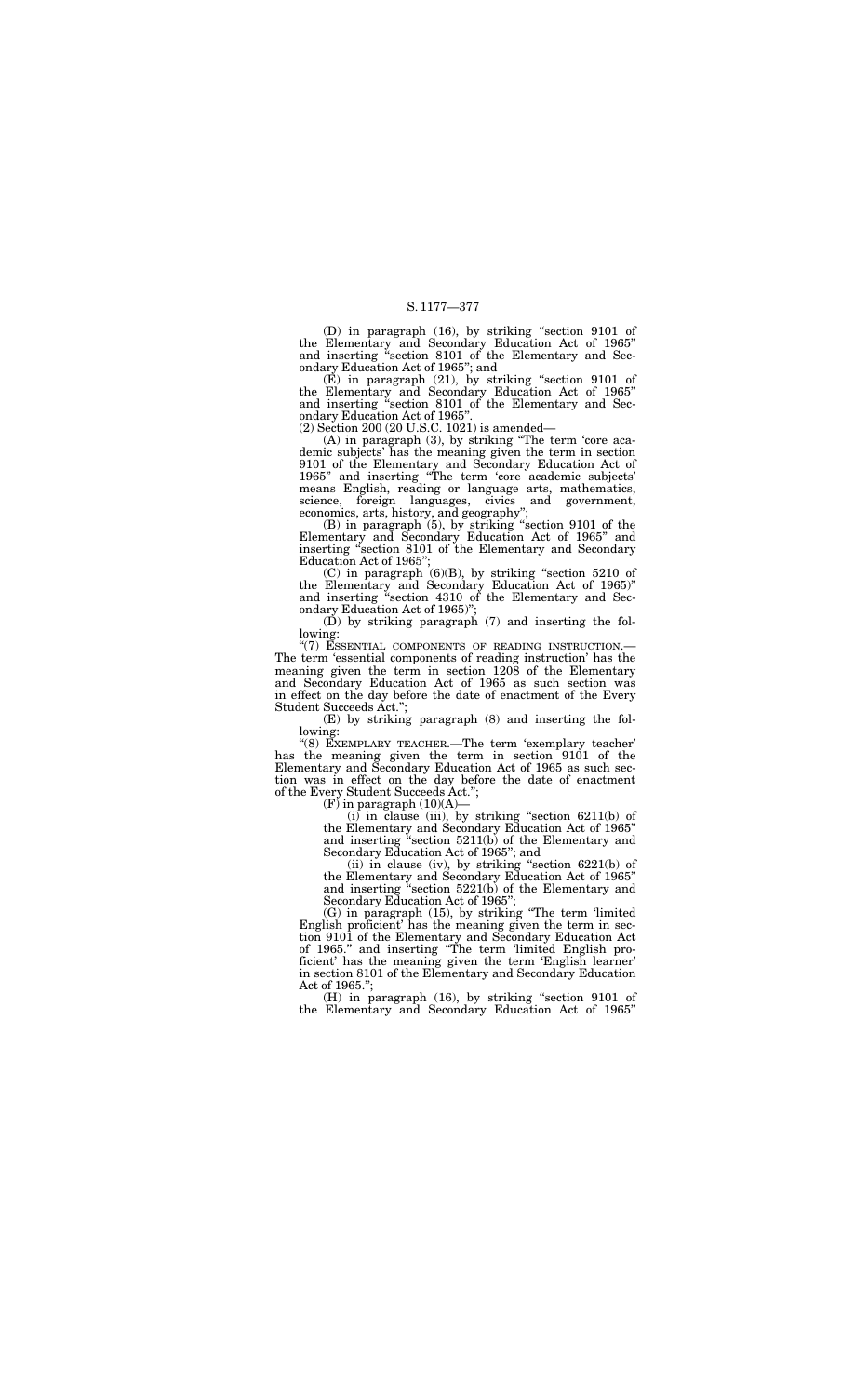and inserting ''section 8101 of the Elementary and Secondary Education Act of 1965''; and

(I) in paragraph (19), by striking ''section 9101 of the Elementary and Secondary Education Act of 1965.'' and inserting ''section 8101 of the Elementary and Secondary Education Act of 1965.''.

(3) Section 202 (20 U.S.C. 1022a) is amended in subsection  $(b)(6)(E)(ii)$ , by striking "student academic achievement standards and academic content standards under section 1111(b)(1) of the Elementary and Secondary Education Act of 1965,'' and inserting ''challenging State academic standards under section 1111(b)(1) of the Elementary and Secondary Education Act of 1965,''.

(4) Section  $205(b)(1)(C)$  (20 U.S.C.  $1022d(b)(1)(C)$ ) is amended by striking "are aligned with the State's challenging academic content standards required under section  $1111(b)(1)$ of the Elementary and Secondary Education Act of 1965'' and inserting "are aligned with the challenging State academic standards required under section  $1111(b)(1)$  of the Elementary and Secondary Education Act of 1965''.

"(A) means research that applies rigorous, systemic, and objective procedures to obtain valid knowledge relevant to reading development, reading instruction, and reading difficulties; and

"(i) employs systemic, empirical methods that draw on observation or experiment;

(5) Section 241 (20 U.S.C. 1033)) is amended by striking paragraph (2) and inserting the following:

''(2) SCIENTIFICALLY BASED READING RESEARCH.—The term 'scientifically based reading research'—

(7) Section  $402E(d)(2)$  (20 U.S.C. 1070a–15(d)(2)) is amended—

''(B) includes research that—

''(ii) involves rigorous data analyses that are adequate to test the stated hypotheses and justify the general conclusions drawn;

''(iii) relies on measurements or observational methods that provide valid data across evaluators and observers and across multiple measurements and observations; and

"(iv) has been accepted by a peer-reviewed journal or approved by a panel of independent experts through a comparably rigorous, objective, and scientific review.'

(6) Section 317(b) (20 U.S.C. 1059d(b)) is amended—

(A) in paragraph (1), by striking ''section 7306 of the Elementary and Secondary Education Act of 1965;'' and inserting ''section 6306 of the Elementary and Secondary Education Act of 1965;''; and

(B) in paragraph (3), by striking ''section 7207 of the Elementary and Secondary Education Act of 1965; and'' and inserting ''section 6207 of the Elementary and Secondary Education Act of 1965; and''.

(A) in subparagraph (A), by striking ''Alaska Natives, as defined in section 7306 of the Elementary and Secondary Education Act of 1965;'' and inserting ''Alaska Natives,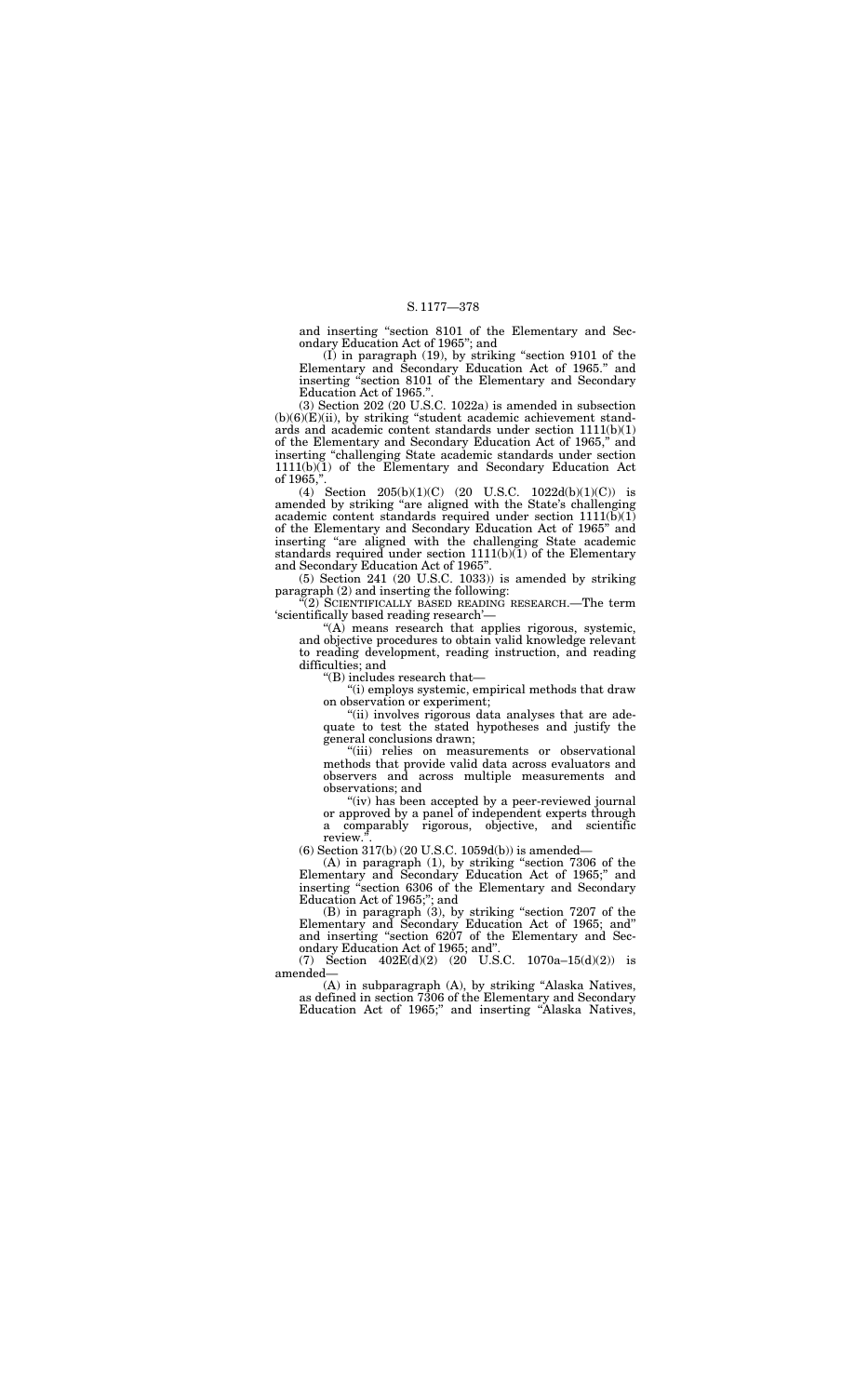as defined in section 6306 of the Elementary and Secondary Education Act of 1965;''; and

(B) in subparagraph (B), by striking ''Native Hawaiians, as defined in section 7207 of such Act" and inserting "Native Hawaiians, as defined in section 6207 of such Act''.

(A) in paragraph  $(5)(B)(iv)$ , by striking "section 9101 of the Elementary and Secondary Education Act of 1965'' and inserting ''section 8101 of the Elementary and Secondary Education Act of 1965''; and

(8) Section 428K (20 U.S.C. 1078–11) is amended in subsection (b)—

"(A) is employed full-time as a school counselor who has documented competence in counseling children and adolescents in a school setting and who—

"(i) is licensed by the State or certified by an independent professional regulatory authority;

 $i$ <sup>"</sup>(ii) in the absence of such State licensure or certification, possesses national certification in school counseling or a specialty of counseling granted by an independent professional organization; or

(B) by striking paragraph (8) and inserting the following:

''(8) SCHOOL COUNSELORS.—The individual—

"(iii) holds a minimum of a master's degree in school counseling from a program accredited by the Council for Accreditation of Counseling and Related Educational Programs or the equivalent; and

"(B) is so employed in a school that qualifies under section  $465(a)(2)(A)$  for loan cancellation for Perkins loan recipients who teach in such a school.''.

(9) Section  $469(a)$  (20 U.S.C. 1087ii(a)) is amended by striking "eligible to be counted under title I of the Elementary and Secondary Education Act of 1965'' and inserting ''eligible to be counted under section 1124(c) of the Elementary and Secondary Education Act of 1965''.

(10) Section 481(f) (20 U.S.C. 1088(f)) is amended by striking "section 9101 of the Elementary and Secondary Education Act of 1965" and inserting "section 8101 of the Elementary and Secondary Education Act of 1965<sup>'</sup>

 $(11)$  Section 819(b)  $(20$  U.S.C. 1161j) is amended-

(B) in paragraph (4), by striking ''section 7207 of the Elementary and Secondary Education Act of 1965.'' and inserting "section 6207 of the Elementary and Secondary Education Act of 1965.'

(12) Section  $861(c)(2)(A)$  (20 U.S.C. 1161q(c)(2)(A)) is amended by striking ''section 9101 of the Elementary and Secondary Education Act of 1965)'' and inserting ''section 8101 of the Elementary and Secondary Education Act of 1965)''.

(A) in paragraph (1), by striking ''section 7306 of the Elementary and Secondary Education Act of 1965.'' and inserting ''section 6306 of the Elementary and Secondary Education Act of 1965.''; and

(pp) IMPACT AID IMPROVEMENT ACT OF 2012.—Section 563(c)(1) of the National Defense Authorization Act for Fiscal Year 2013 (Public Law 112–239; 126 Stat. 1748; 20 U.S.C. 7702 note) as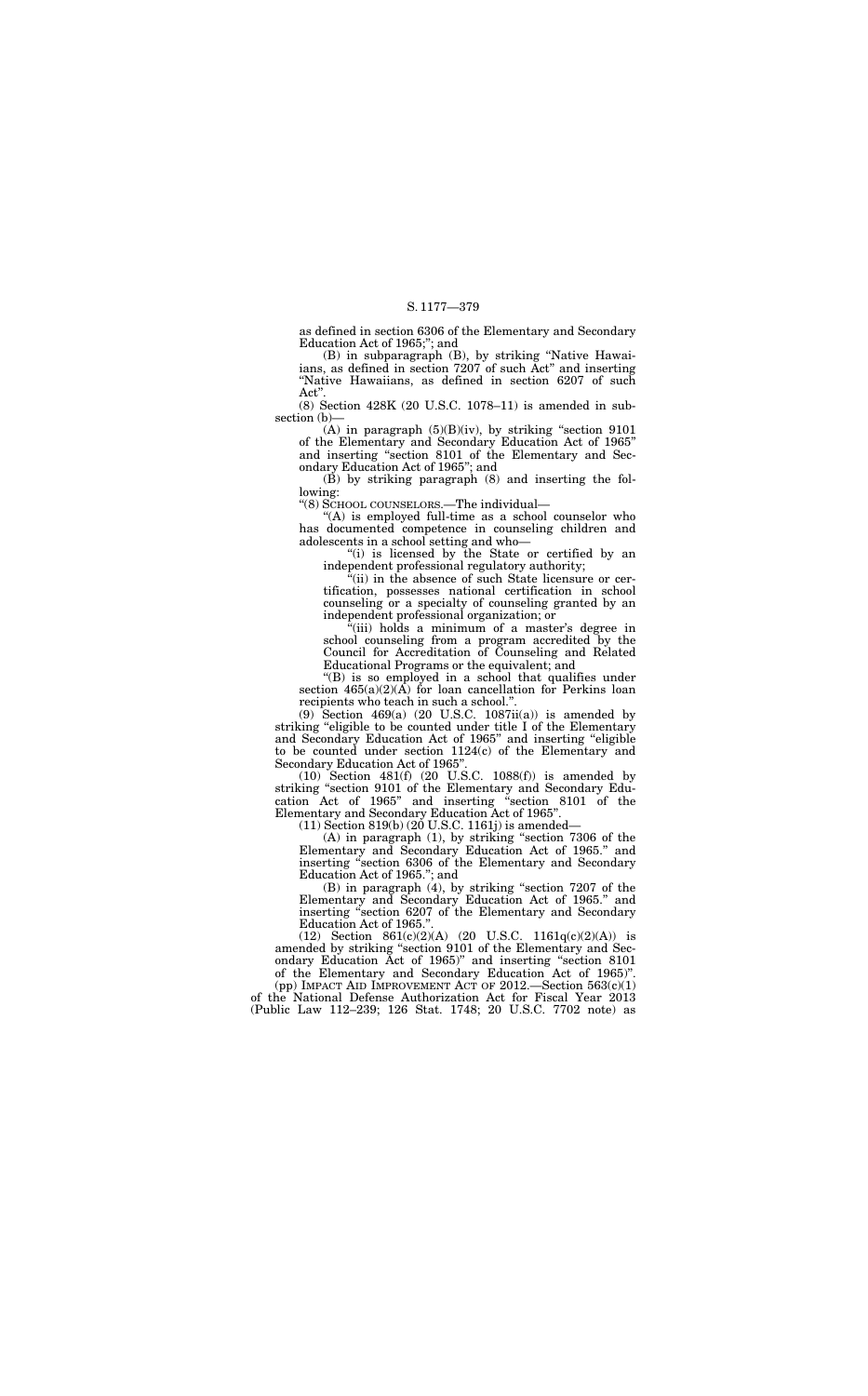amended by section 7001(a), is further amended by striking ''Notwithstanding section 8005(d) of the Elementary and Secondary Education Act of 1965 (20 U.S.C. 7705(d)), subsection  $(b)(1)$ , and the amendments made by subsection (b)(1), shall take effect with respect to applications submitted under section 8002 of the Elementary and Secondary Education Act of 1965 (20 U.S.C. 7702) for fiscal year 2010.'' and inserting ''With respect to applications submitted under section 8002 of the Elementary and Secondary Education Act of 1965, as such section was in effect on the day before the date of enactment of the Every Student Succeeds Act, for fiscal year 2010, title VIII of the Elementary and Secondary Education Act of 1965 (including the amendments made by subsection  $(b)(1)$ , as in effect on such date, and subsection  $(b)(1)$ shall take effect with respect to such applications, notwithstanding section  $8005(d)$  of such Act, as in effect on such date."

(qq) INDIAN HEALTH CARE IMPROVEMENT ACT.—Section  $726(b)(3)(D)(iii)$  of the Indian Health Care Improvement Act (25 U.S.C.  $1667e(b)(3)(D)(iii)$  is amended by striking "a school receiving payments under section 8002 or 8003 of the Elementary and Secondary Education Act of 1965 (20 U.S.C. 7702, 7703).'' and inserting "a school receiving payments under section 7002 or 7003 of the Elementary and Secondary Education Act of 1965."

> (B) in paragraph  $(8)(a)(3)$ , by striking "under parts" A and B of title III of that Act'' and inserting ''under part A of title III of that Act''; and

''(18) LIMITED ENGLISH PROFICIENT.—The term 'limited English proficient' has the meaning given the term 'English learner' in section 8101 of the Elementary and Secondary Education Act of 1965."

 $(2)$  Section 611(e) (20 U.S.C. 1411(e)) is amended–

(A) in paragraph  $(2)(C)$ -

 $(i)$  in clause  $(x)$ , by striking "6111 of the Elementary and Secondary Education Act of 1965'' and inserting "1201 of the Elementary and Secondary Education Act of 1965''; and

(rr) INDIAN SELF-DETERMINATION AND EDUCATION ASSISTANCE ACT.—Section 209 of the Indian Self-Determination and Education Assistance Act (25 U.S.C. 458e) is amended by striking "assistance provided under title IX of the Elementary and Secondary Education Act of 1965." and inserting "assistance provided under title VI of the Elementary and Secondary Education Act of 1965.''.

(ss) INDIVIDUALS WITH DISABILITIES EDUCATION ACT.—The Individuals with Disabilities Education Act is amended as follows: (1) Section 602 (20 U.S.C. 1401) is amended—

(A) by striking paragraph (4);

(C) by striking paragraph (18) and inserting the following:

(ii) in clause (xi)—

(I) by striking ''including supplemental educational services as defined in 1116(e) of the Elementary and Secondary Education Act of 1965 to children with disabilities, in schools or local educational agencies identified for improvement under section 1116 of the Elementary and Secondary Education Act of 1965 on the sole basis of the assessment results of the disaggregated subgroup of children with disabilities'' and inserting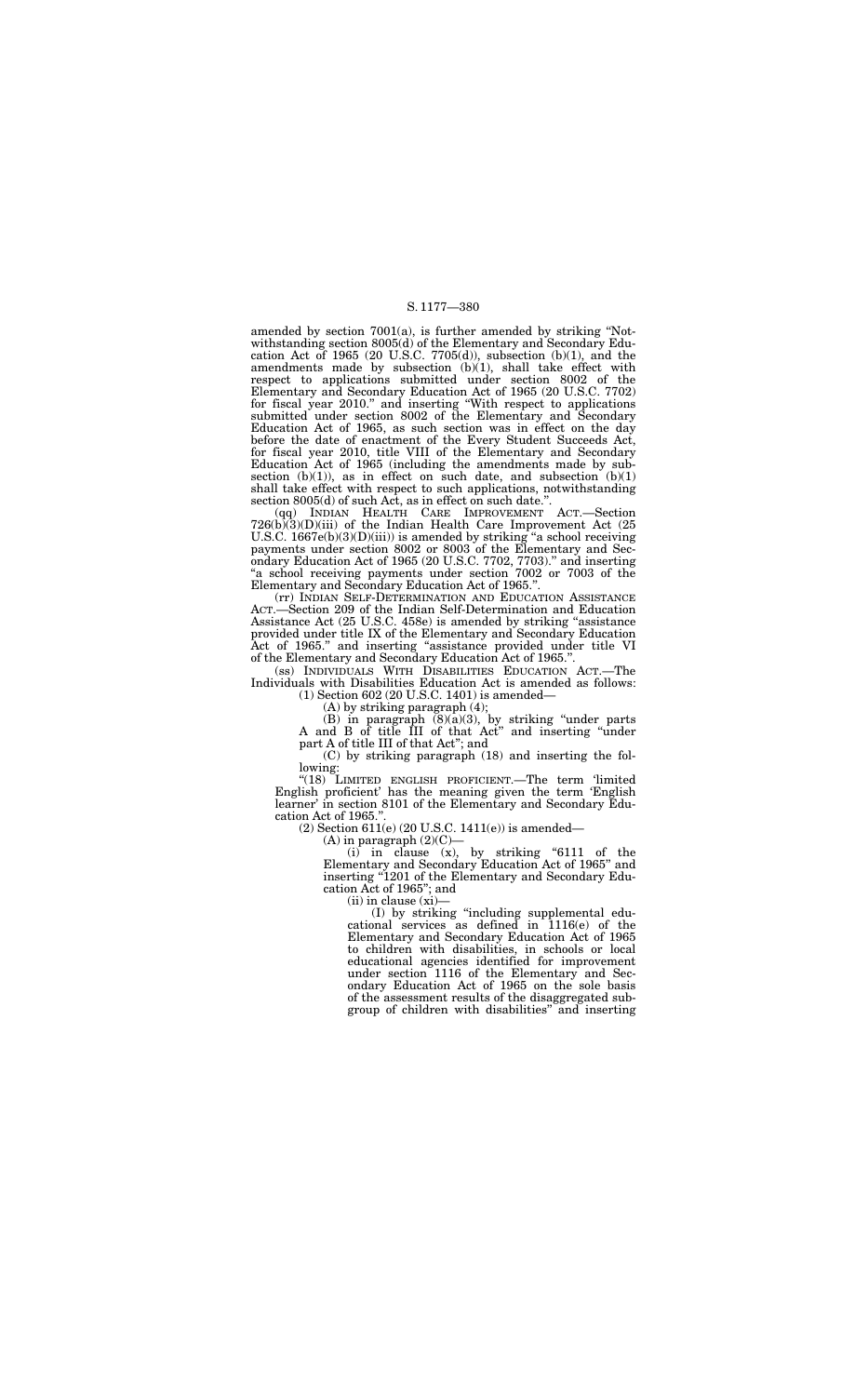(II) by striking ''to meet or exceed the objectives established by the State under section 1111(b)(2)(G) the Elementary and Secondary Education Act of 1965'' and inserting ''based on the challenging academic standards described in section  $11\tilde{1}1(\tilde{b})(1)$  of such Act"; and

''including direct student services described in section  $1003A(c)(3)$  of the Elementary and Secondary Education Act of 1965 to children with disabilities, to schools or local educational agencies implementing comprehensive support and improvement activities or targeted support and improvement activities under section 1111(d) of the Elementary and Secondary Education Act of 1965 on the basis of consistent underperformance of the disaggregated subgroup of children with disabilities''; and

(B) in paragraph  $(3)(C)(ii)(I)(bb)$ , by striking "section 9101'' and inserting ''section 8101''.

 $(3)$  Section 612(a) (20 U.S.C. 1412(a)) is amended—

 $(A)$  in paragraph  $(15)$ 

 $(i)$  in subparagraph  $(A)$ , by striking clause  $(ii)$  and inserting the following:

"(ii) are the same as the State's long-term goals and measurements of interim progress for children with disabilities under section  $111\tilde{1}(c)(4)(A)(i)$  of the Elementary and Secondary Education Act of 1965;'';

(ii) in subparagraph (B), by striking ''including measurable annual objectives for progress by children with disabilities under section  $111\overline{1(b)}(2)(C)(v)(II)^{n}$  and inserting "including measurements of interim progress<br>for children with disabilities under section for children with disabilities under section  $1111(c)(4)(A)(i)$ "; and

 $(B)$  in paragraph  $(16)(C)(ii)$ —

 $(4)$  Section 613 $(a)$  (20 U.S.C. 1413 $(a)$ ) is amended in paragraph (3), by striking ''subject to the requirements of section  $612(a)(14)$  and section 2122 of the Elementary and Secondary Education Act of 1965'' and inserting ''subject to the requirements of section  $612(a)(14)$  and section  $2102(b)$  of the Elementary and Secondary Education Act of 1965''.

(5) Section  $614(b)(5)(A)$  (20 U.S.C. 1414(b)(5)(A)) is amended by inserting '', as such section was in effect on the day before the date of enactment of the Every Student Succeeds Act" after "1965".

(i) in subclause (I), by striking ''State's challenging academic content standards and challenging student academic achievement standards'' and inserting ''challenging State academic content standards under section 1111(b)(1) of the Elementary and Secondary Education Act of 1965 and alternate academic achievement standards under section 1111(b)(1)(E) of such Act''; and

(ii) in subclause (II), by striking ''the regulations promulgated to carry out section  $1111(b)(1)$  of the Elementary and Secondary Education Act of 1965,'' and inserting "section  $1111(b)(1)(E)$  of the Elementary and Secondary Education Act of 1965,''.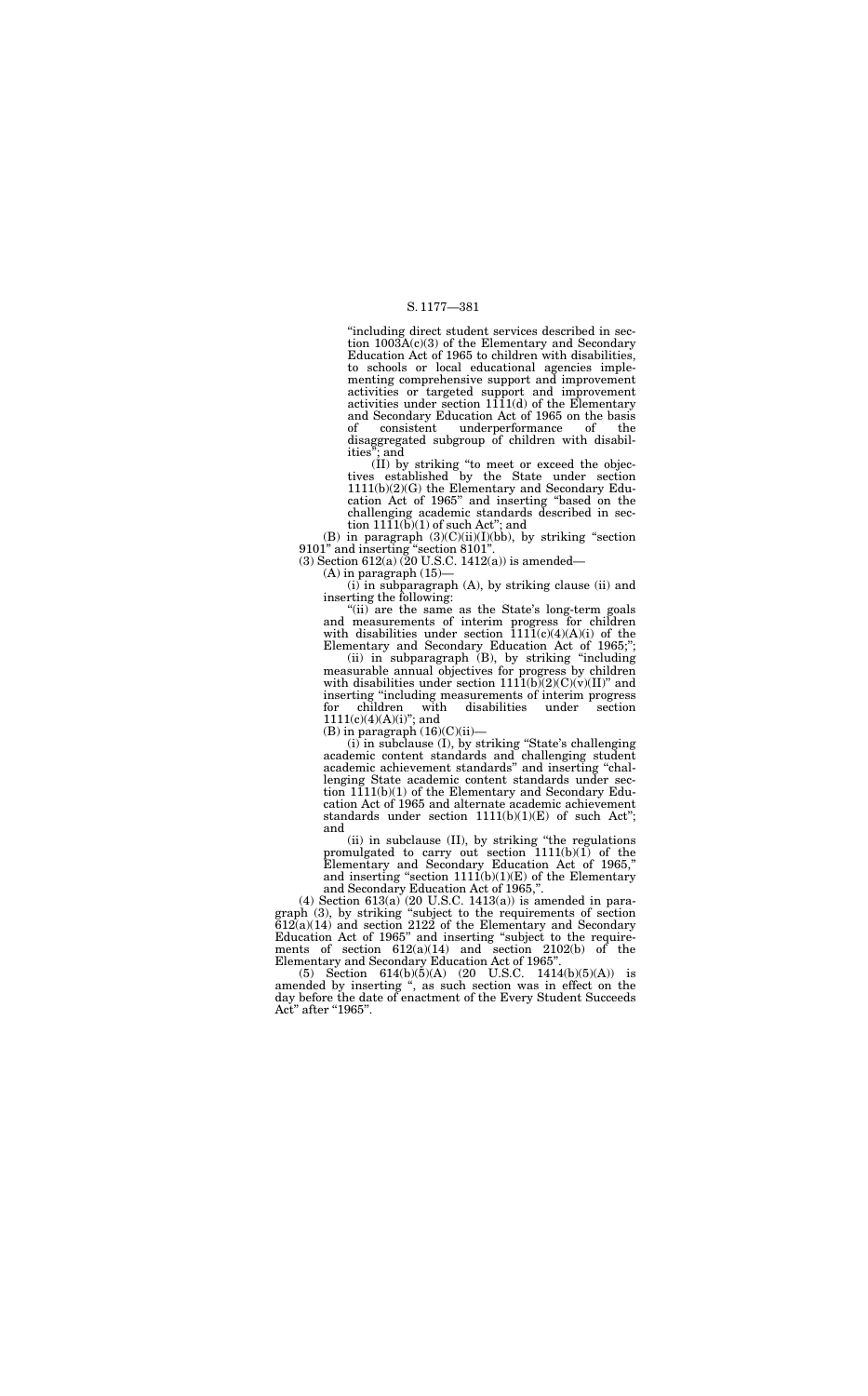(6) Section  $651(c)(5)(E)$  (20 U.S.C.  $1451(c)(5)(E)$ ) is amended by striking "and  $2112$ ," and inserting "and  $2101(d)$ ".

(7) Section  $653(b)(3)$  (20 U.S.C. 1453 $(b)(3)$ ) is amended by striking "and  $2112$ ," and inserting "and  $2101(d)$ ,".

(8) Section 654 (20 U.S.C. 1454) is amended—

 $(A)$  in subsection  $(a)$ 

(i) in paragraph  $(1)(B)$ , by striking "challenging State student academic achievement and functional standards and with the requirements for professional development, as defined in section 9101 of the Elementary and Secondary Education Act of 1965'' and inserting ''challenging State academic achievement standards and with the requirements for professional development, as defined in section 8101 of such Act''; and

(ii) in paragraph  $(5)(A)$ , by striking "section 9101 of the Elementary and Secondary Education Act of 1965'' and inserting ''section 8101 of the Elementary and Secondary Education Act of 1965''; and

 $(B)$  in subsection  $(b)(10)$ , by inserting "(as such section was in effect on the day before the date of enactment of the Every Student Succeeds Act)'' after ''1965''.

(9) Section 662(b)(2)(A)(viii) (20 U.S.C. 1462(b)(2)(A)(viii)) is amended by striking "section  $7113(d)(1)(A)(ii)$ " and inserting "section  $6113(d)(1)(A)(ii)$ ".

(11) Section  $681(d)(3)(K)$  (20 U.S.C. 1481 $(d)(3)(K)$ ) is amended by striking ''payments under title VIII of the Elementary and Secondary Education Act of 1965;'' and inserting ''payments under title VII of the Elementary and Secondary Education Act of 1965;''.

(tt) NATIONAL SECURITY ACT OF 1947.—Section 1015(2)(A) of the National Security Act of  $1947$  (50 U.S.C. 441j-4(2)(A)) is amended by striking "section 9101(26) of the Elementary and Secondary Education Act of 1965 (20 U.S.C. 7801(26)));'' and inserting ''section 8101 of the Elementary and Secondary Education Act of  $1965$ ;"

(10) Section 663(b)(2) (20 U.S.C. 1463(b)(2)) is amended by striking and inserting the following:

 $"(2)$  improving the alignment, compatibility, and development of valid and reliable assessments and alternate assessments for assessing student academic achievement, as described under section  $111\tilde{1}(b)(2)$  of the Elementary and Secondary Education Act of 1965;"

(2) Section  $457(e)(11)(D)(ii)(I)$  is amended by striking "section 9101 of the Elementary and Secondary Education Act of 1965 (20 U.S.C. 7801)'' and inserting ''section 8101 of the Elementary and Secondary Education Act of 1965''.

(3) Section  $1397E(d)(4)(B)$  is amended by striking "section 9101 of the Elementary and Secondary Education Act of 1965'' and inserting ''section 8101 of the Elementary and Secondary Education Act of 1965''.

(uu) INTERNAL REVENUE CODE OF 1986.—The Internal Revenue Code of 1986 is amended as follows:

(1) Section  $54E(d)(2)$  is amended by striking "section 9101 of the Elementary and Secondary Education Act of 1965'' and inserting "section 8101 of the Elementary and Secondary Education Act of 1965"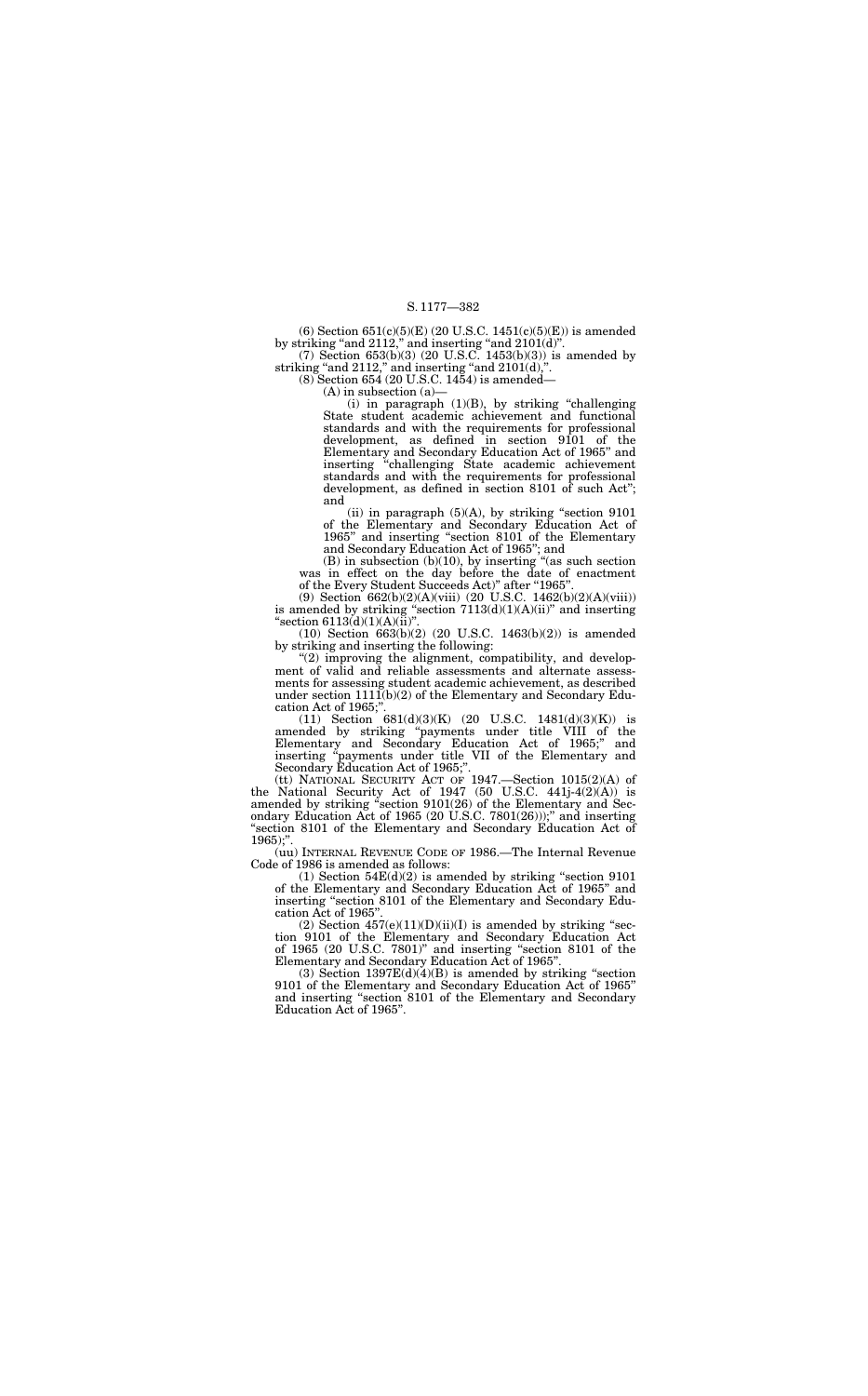(vv) JAMES MADISON MEMORIAL FELLOWSHIP ACT.—Section 815(4) of the James Madison Memorial Fellowship Act (20 U.S.C.  $4514(4)$ ) is amended by striking "9101" and inserting "8101"

(ww) JOHN WARNER NATIONAL DEFENSE AUTHORIZATION ACT FOR FISCAL YEAR 2007.—Section 572(c) of the National Defense Authorization Act for Fiscal Year 2007 (Public Law 109-364; 120 Stat. 2226) is amended by striking "section 8013(9) of the Elementary and Secondary Education Act of 1965 ( 20 U.S.C. 7713(9))'' and inserting ''section 8101 of the Elementary and Secondary Education Act of 1965''.

(xx) LEGISLATIVE BRANCH APPROPRIATIONS ACT, 1987.—Section 104(3)(B)(ii) of the Legislative Branch Appropriations Act, 1987 (as incorporated by reference in section  $101(j)$  of Public Law 99-500 and Public Law 99–591) (2 U.S.C. 5540(3)(B)(ii)) is amended by striking "given such terms in section 9101" and inserting "given the terms elementary school and secondary school in section 8101''.

 $(1)$  Section 204(f) (20 U.S.C. 9103(f)) is amended by striking paragraph (1) and inserting the following:

 $(1)$  activities under section 2226 of the Elementary and Secondary Education Act of 1965;

(yy) LEGISLATIVE BRANCH APPROPRIATIONS ACT, 1997.—Section 5(d)(1) of the Legislative Branch Appropriations Act, 1997 (2 U.S.C.  $66319(d)(1)$ ) is amended by striking "public elementary or secondary school as such terms are defined in section 9101'' and inserting ''elementary school or secondary school, as such terms are defined in section 8101''.

(2) Section  $224(b)(6)(A)$  (20 U.S.C. 9134(b)(6)(A)) is amended by striking ''including coordination with the activities within the State that are supported by a grant under section 1251 of the Elementary and Secondary Education Act of 1965 (20 U.S.C. 6383)'' and inserting ''including coordination with the activities within the State that are supported by a grant under section 2226 of the Elementary and Secondary Education Act of 1965''.

(4) Section 274(d) (20 U.S.C. 9173(d)) is amended by striking "represent Native Hawaiians (as defined in section 7207 of the Native Hawaiian Education Act (20 U.S.C. 7517)),'' and inserting "represent Native Hawaiians (as defined in section 6207 of the Native Hawaiian Education Act),

(zz) MCKINNEY-VENTO HOMELESS ASSISTANCE ACT.—Section 725(3) of the McKinney-Vento Homeless Assistance Act (42 U.S.C.  $11434a(3)$  is amended by striking "section 9101 of the Elementary and Secondary Education Act of 1965'' and inserting ''section 8101 of the Elementary and Secondary Education Act of 1965''.

> (A) in paragraph (15), by striking "section 9101 of the Elementary and Secondary Education Act of 1965''

(aaa) MUSEUM AND LIBRARY SERVICES ACT.—The Museum and Library Services Act (20 U.S.C. 9161 et seq.) is amended as follows:

(3) Section 261 (20 U.S.C. 9161) is amended by striking ''represent Native Hawaiians (as the term is defined in section 7207 of the Native Hawaiian Education Act'' and inserting ''represent Native Hawaiians (as the term is defined in section 6207 of the Native Hawaiian Education Act)''.

(bbb) NATIONAL AND COMMUNITY SERVICE ACT OF 1990.—The National and Community Service Act of 1990 (42 U.S.C. 12501 et seq.) is amended as follows:

(1) Section 101 (42 U.S.C. 12511) is amended—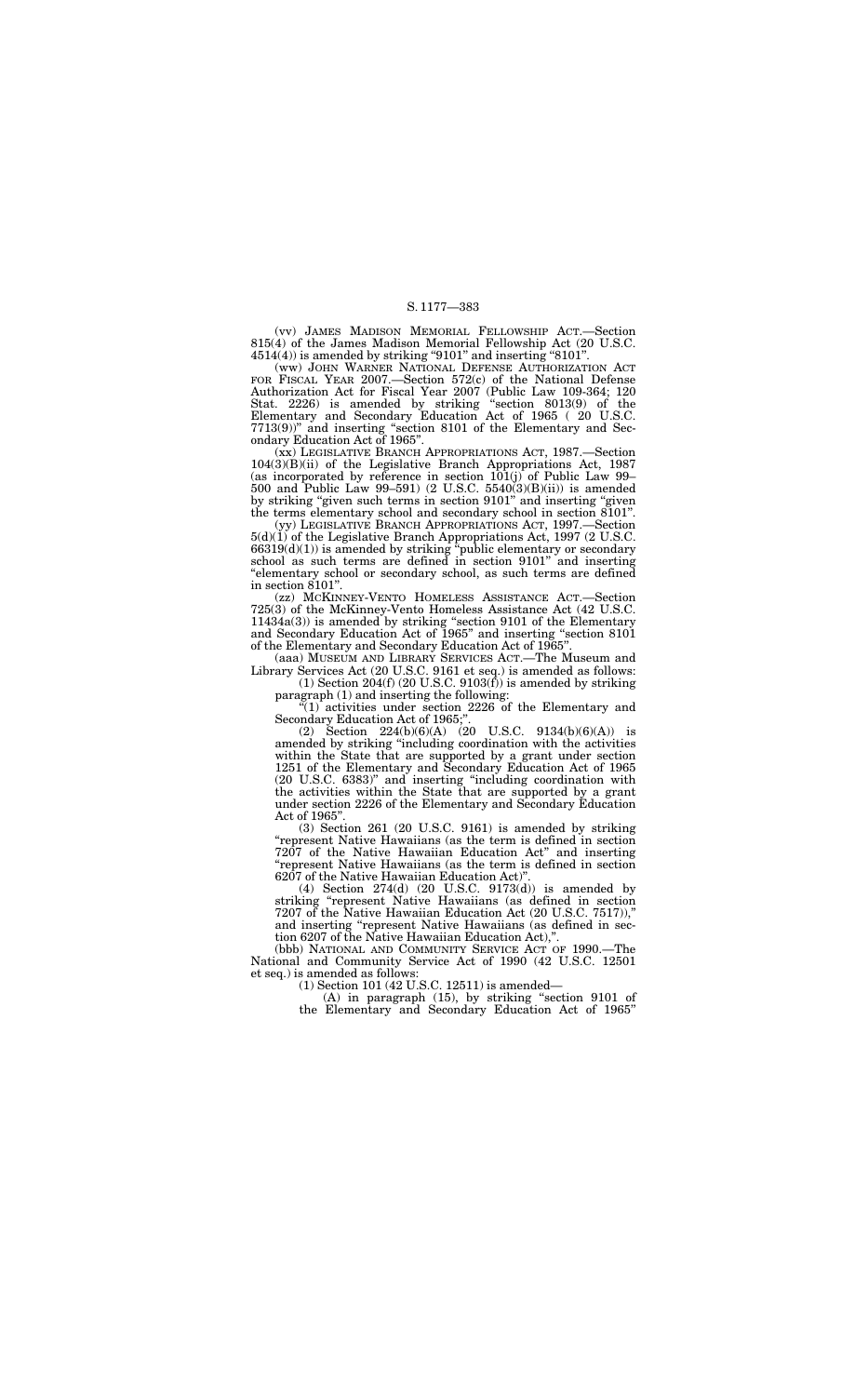and inserting ''section 8101 of the Elementary and Secondary Education Act of 1965'';

(B) in paragraph (24), by striking ''section 9101 of the Elementary and Secondary Education Act of 1965'' and inserting ''section 8101 of the Elementary and Secondary Education Act of 1965'';

 $(D)$  in paragraph  $(45)$ , by striking "section 9101 of the Elementary and Secondary Education Act of 1965'' and inserting ''section 8101 of the Elementary and Secondary Education Act of 1965''.

(C) in paragraph (39), by striking ''section 9101 of the Elementary and Secondary Education Act of 1965'' and inserting ''section 8101 of the Elementary and Secondary Education Act of 1965''; and

(2) Section  $112(a)(1)(F)$  (42 U.S.C.  $12523(a)(1)(F)$ ) is amended by striking ''not making adequate yearly progress for two or more consecutive years under section 1111 of the Elementary and Secondary Education Act of 1965 (20 U.S.C. 6301 et seq.)'' and inserting ''implementing comprehensive support and improvement activities or targeted support and improvement activities under section  $1111(\tilde{d})$  of the Elementary and Secondary Education Act of 1965''.

(3) Section  $119(a)(2)(A)(ii)(II)$  (42 U.S.C. 12563) is amended by striking ''the graduation rate (as defined in section  $1111(b)(2)(C)(vi)$  of the Elementary and Secondary Education Act of 1965 (20 U.S.C.  $6311(b)(2)(C)(vi)$ ) and as clarified in applicable regulations promulgated by the Department of Education'' and inserting ''the four-year adjusted cohort graduation rate (as defined in section 8101 of the Elementary and Secondary Education Act of 1965)''.

(4) Section 122(a)(1) (42 U.S.C. 12572(a)(1)) is amended in subparagraph (C)(iii), by striking ''secondary school graduation rates as defined in section  $1111(b)(2)(C)(vi)$  of the Elementary and Secondary Education Act of 1965 (20 U.S.C.  $6311(b)(2)(C)(vi)$  and as clarified in applicable regulations promulgated by the Department of Education'' and inserting ''four-year adjusted cohort graduation rate (as defined in section 8101 of the Elementary and Secondary Education Act of 1965)''.

(1) in subsection (a)(2), by striking "section  $8003(a)(1)$  of the Elementary and Secondary Education Act of 1965 (20 U.S.C.  $7703(a)(1)$ ." and inserting "section  $7003(a)(1)$  of the Elementary and Secondary Education Act of 1965.''; and

 $(2)$  in subsection  $(e)(2)$ , by striking "section 8013 $(9)$  of the Elementary and Secondary Education Act of 1965 (20 U.S.C.  $7713(9)$ ." and inserting "section  $7013(9)$  of the Elementary and Secondary Education Act of 1965.''.

(ddd) National Defense Authorization Act for Fiscal Year 2012.—Section 532(a)(1) of the National Defense Authorization Act for Fiscal Year 2012 (Public Law 112–81) (10 U.S.C. 503 note; 125 Stat.  $1403(a)(1)$  is amended by striking "(as defined in section 9101(38) of the Elementary and Secondary Education Act of 1965 (20 U.S.C. 7801(38)).'' and inserting ''(as defined in section 8101 of the Elementary and Secondary Education Act of 1965).''.

(ccc) NATIONAL DEFENSE AUTHORIZATION ACT FOR FISCAL YEAR 2006.—Section 572 of the National Defense Authorization Act for Fiscal Year 2006 (20 U.S.C. 7703b) is amended—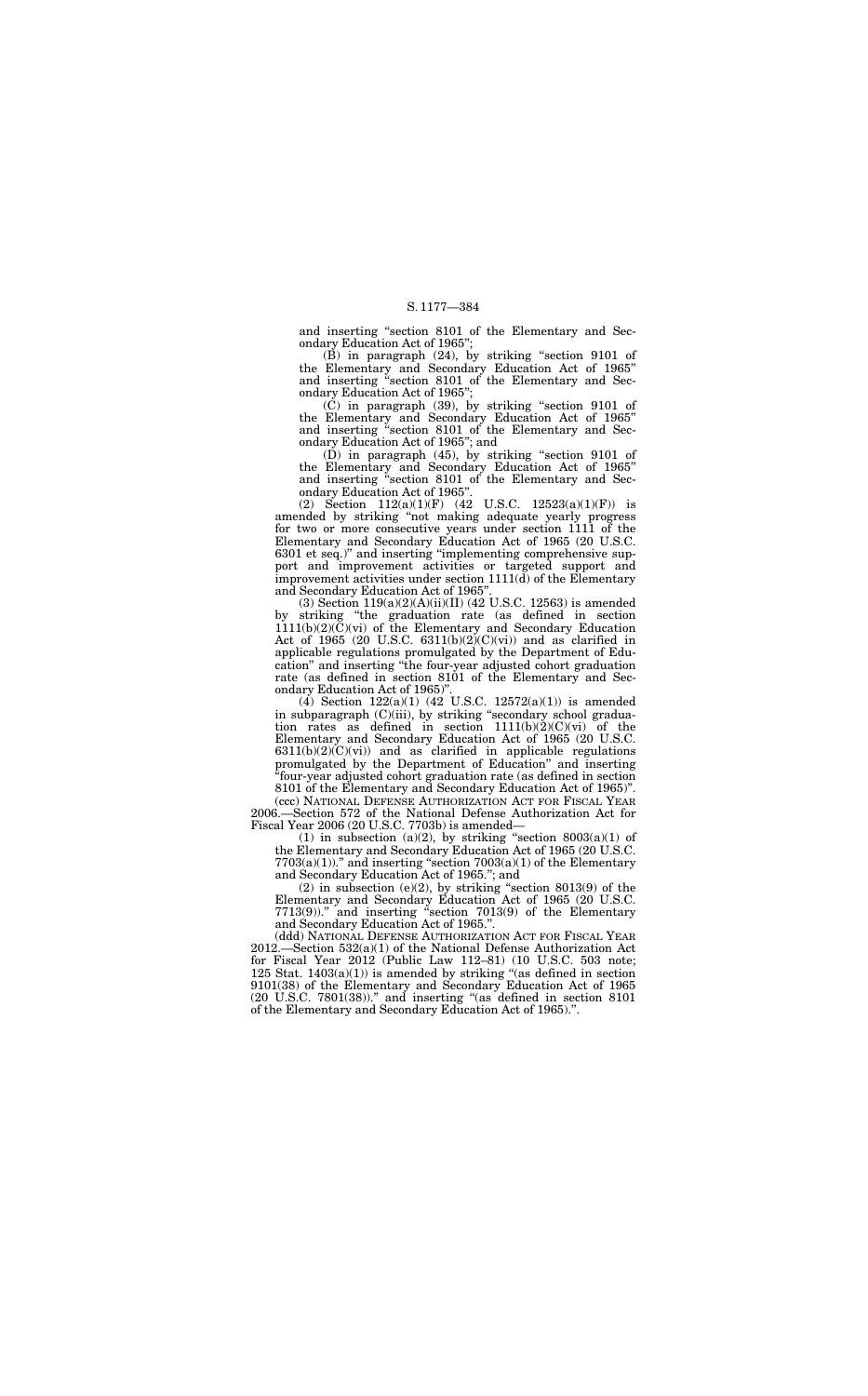(eee) NATIONAL DEFENSE AUTHORIZATION ACT FOR FISCAL YEAR 2014.—Section 573 of the National Defense Authorization Act for Fiscal Year 2014 (Public Law 113–66) (10 U.S.C. 503 note; 127 Stat. 772) is amended—

 $(1)$  in subsection  $(a)(1)$ , by striking "(as defined in section 9101(38) of the Elementary and Secondary Education Act of 1965 (20 U.S.C. 7801(38)),'' and inserting ''(as defined in section 8101 of the Elementary and Secondary Education Act of 1965),"; and

(fff) NATIONAL ENVIRONMENTAL EDUCATION ACT.—Section 3(5) of the National Environmental Education Act (20 U.S.C. 5502(5)) is amended by striking "local educational agency' means any education agency as defined in section 9101 of the Elementary and Secondary Education Act of 1965 and shall include any tribal education agency;'' and inserting '' 'local educational agency' means any education agency as defined in section 8101 of the Elementary and Secondary Education Act of 1965 and shall include any tribal education agency;"

(2) in subsection (b), by striking ''(as defined in section 9101(38) of the Elementary and Secondary Education Act of 1965 (20 U.S.C. 7801(38))'' and inserting ''(as defined in section 8101 of the Elementary and Secondary Education Act of 1965)''.

(A) in paragraph (3), by striking ''The term 'community college' has the meaning given such term in section 3301(3) of the Elementary and Secondary Education Act of 1965  $(20 \text{ U.S.C. } 7011(3))^n$  and inserting "The term 'community' college' means an institution of higher education as defined in section 101 of the Higher Education Act of 1965 that provides not less than a 2-year degree that is acceptable for full credit toward a bachelor's degree, including institutions of higher education receiving assistance under the Tribally Controlled College or University Assistance Act of 1978<sup>'</sup>

 $(B)$  in paragraph  $(5)$ , by striking "section  $9101(18)$  of the Elementary and Secondary Education Act of 1965 (20 U.S.C.  $7801(18)$ " and inserting "section 8101 of the Elementary and Secondary Education Act of 1965'';

 $(C)$  in paragraph  $(10)$ , by striking "section  $9101(26)$ of the Elementary and Secondary Education Act of 1965  $(20 \text{ U.S.C. } 7801(\dot{2}6))$ " and inserting "section 8101 of the Elementary and Secondary Education Act of 1965'';

(ggg) NATIONAL SCIENCE FOUNDATION AUTHORIZATION ACT OF 2002.—The National Science Foundation Authorization Act of 2002 (Public Law 107–368; 116 Stat. 3034) is amended as follows:

> (D) in paragraph  $(13)$ , by striking "section  $9101(38)$ of the Elementary and Secondary Education Act of 1965 (20 U.S.C. 7801(38))'' and inserting ''section 8101 of the Elementary and Secondary Education Act of 1965''; and

(1) Section 4 (42 U.S.C. 1862n note) is amended—

 $(E)$  in paragraph  $(15)$ , by striking "section  $9101(41)$ of the Elementary and Secondary Education Act of 1965 (20 U.S.C. 7801(41))'' and inserting ''section 8101 of the Elementary and Secondary Education Act of 1965''. (2) Section 9 (42 U.S.C. 1862n) is amended—

(A) in subsection  $(a)(10)(A)(iii)$  in subclause (III), by striking "(as described in section  $1114(a)(1)$  of the Elementary and Secondary Education Act of 1965 (20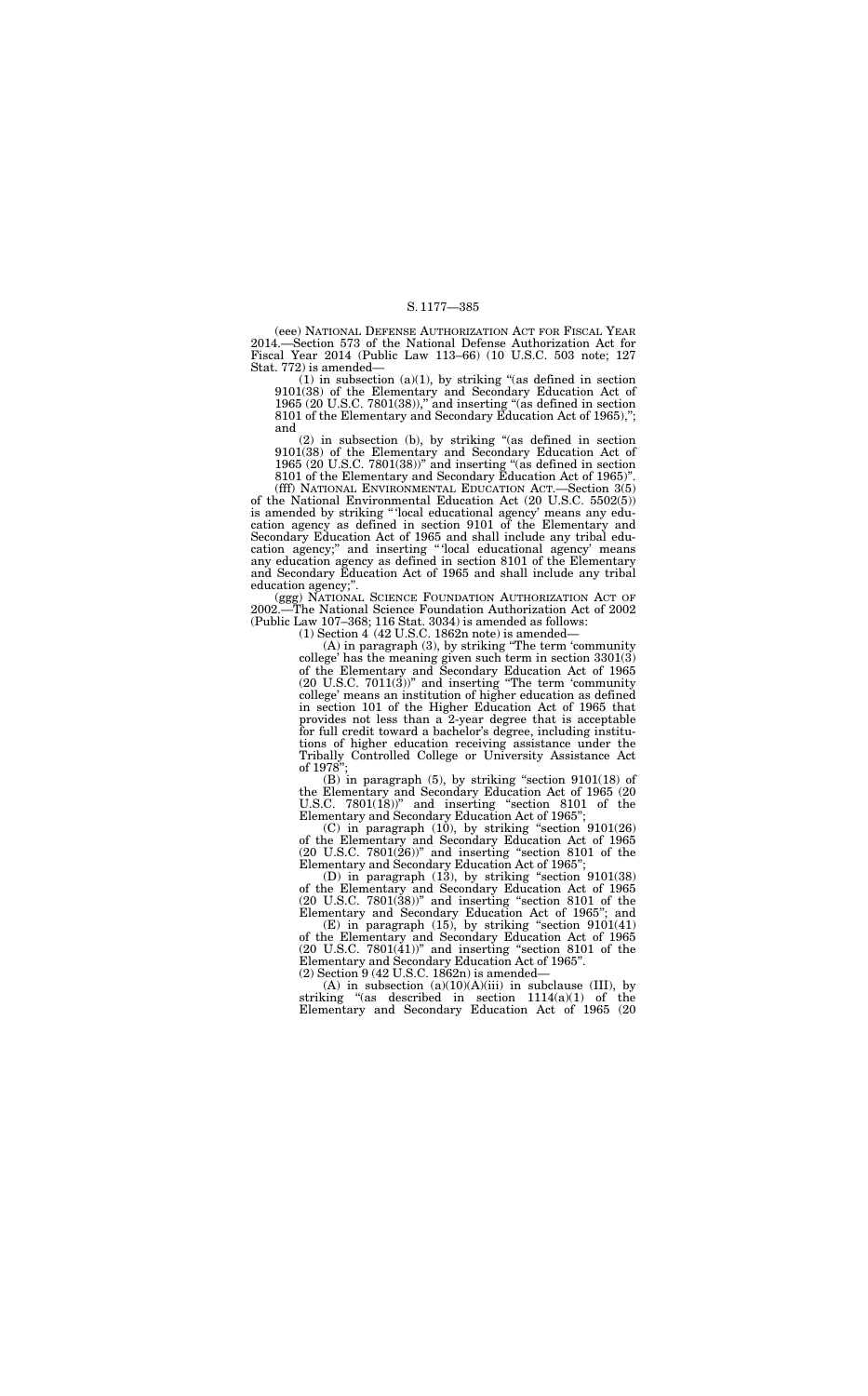U.S.C.  $6314(a)(1)$ <sup>"</sup> and inserting "(as described in section  $1114(a)(1)(A)$ "; and

(B) in subsection (c)(4), by striking ''the program authorized under part B of title II of the Elementary and Secondary Education Act of 1965 (20 U.S.C. 6601 et seq.)'' and inserting "other programs with similar purposes".

 $(1)$  in paragraph  $(2)$ , by striking "section 7151 $(3)$  of the Elementary and Secondary Education Act of 1965'' and inserting "section 6151(3) of the Elementary and Secondary Education Act of 1965''; and

(hhh) NATIONAL SECURITY ACT OF 1947.—Section 1015(2)(A) of the National Security Act of 1947 (50 U.S.C. 3205(2)(A)) is amended by striking "(as that term is defined in section  $9101(26)$ ) of the Elementary and Secondary Education Act of 1965 (20 U.S.C.  $7801(26)$ )" and inserting "(as that term is defined in section 8101 of the Elementary and Secondary Education Act of 1965)''.

(jjj) NATIVE HAWAIIAN HEALTH CARE IMPROVEMENT ACT.—Section  $\tilde{6}(c)(4)$  of the Native Hawaiian Health Care Improvement Act  $(42 \text{ U.S.C. } 11705(c)(4))$  is amended by striking "private educational organization identified in section 7202(16) of the Elementary and Secondary Education Act of 1965 (20 U.S.C. 7512(16)) to continue to offer its educational programs and services to Native Hawaiians (as defined in section 7207 of that Act (20 U.S.C. 7517)) first and to others'' and inserting ''private educational organization identified in section 7202(16) of the Elementary and Secondary Education Act of 1965 (as such section was in effect on the day before the date of enactment of the Every Student Succeeds Act) to continue to offer its educational programs and services to Native Hawaiians (as defined in section 6207 of the Elementary and Secondary Education Act of 1965) first and to others

(iii) NATIVE AMERICAN LANGUAGES ACT.—Section 103 of the Native American Languages Act (25 U.S.C. 2902) is amended—

(1) Section 319C–1(b)(2)(A)(vii) (42 U.S.C. 247d– 3a(b)(2)(A)(vii)) is amended by striking ''including State educational agencies (as defined in section 9101(41) of the Elementary and Secondary Education Act of 1965)'' and inserting ''including State educational agencies (as defined in section 8101 of the Elementary and Secondary Education Act of 1965)<sup>'</sup>

(2) in paragraph (3), by striking ''section 7207 of the Elementary and Secondary Education Act of 1965'' and inserting "section 6207 of the Elementary and Secondary Education Act of 1965''.

(2) Section  $399L(d)(3)(A)$  (42 U.S.C.  $280g(d)(3)(A)$ ) is amended by striking ''section 9101 of the Elementary and Secondary Education Act of 1965'' and inserting ''section 8101 of the Elementary and Secondary Education Act of 1965''.

 $(3)$  Section  $520E(1)(2)$   $(42 U.S.C. 290bb-36(1)(2))$  is amended by striking ''elementary or secondary school (as such terms are defined in section 9101 of the Elementary and Secondary Education Act of 1965)'' and inserting ''elementary school or secondary school (as such terms are defined in section 8101 of the Elementary and Secondary Education Act of 1965)''.

(kkk) PUBLIC HEALTH SERVICE ACT.—The Public Health Service Act is amended as follows:

(lll) REFUGEE EDUCATION ASSISTANCE ACT OF 1980.—Section 101(1) of the Refugee Education Assistance Act of 1980 (8 U.S.C.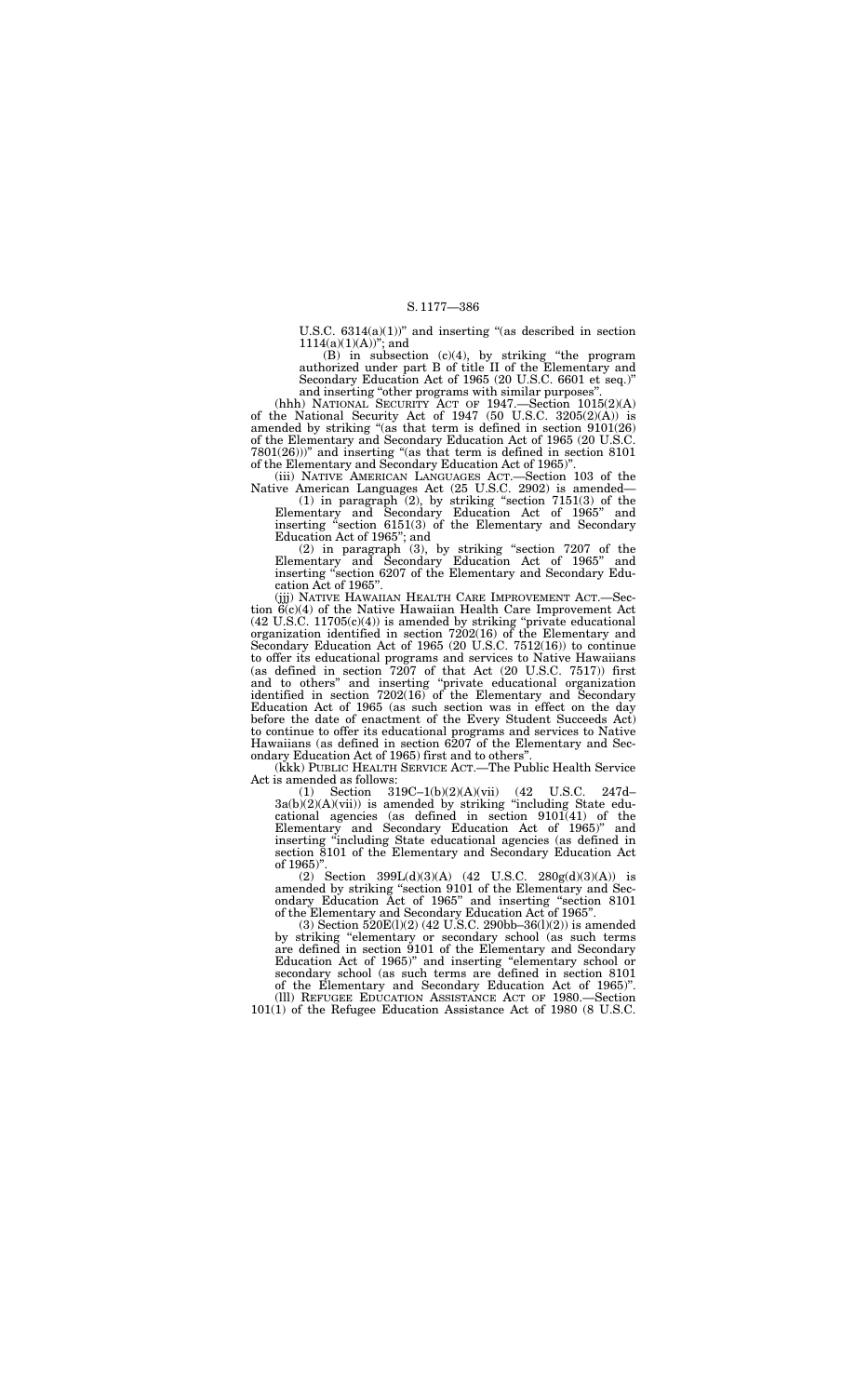1522 note) is amended by striking ''such terms under section 9101 of the Elementary and Secondary Education Act of 1965'' and inserting ''such terms under section 8101 of the Elementary and Secondary Education Act of 1965''.

(mmm) REHABILITATION ACT OF 1973.—The Rehabilitation Act of 1973 (29 U.S.C. 701 et seq.) is amended as follows:

(1) Section  $202(b)(4)(A)(i)$  (29 U.S.C. 762(b)(4)(A)(i)) is amended by striking ''(as defined in section 9101 of the Elementary and Secondary Education Act of 1965 (20 U.S.C. 7801)); and'' and inserting ''(as defined in section 8101 of the Elementary and Secondary Education Act of 1965); and''.

(2) Section 206 (29 U.S.C. 766) is amended by striking "(as such terms are defined in section 9101 of the Elementary and Secondary Education Act of 1965 (20 U.S.C. 7801))'' and inserting "(as such terms are defined in section 8101 of the Elementary and Secondary Education Act of 1965)"

(3) Section 504(b)(2)( $\check{B}$ ) (29 U.S.C. 794(b)(2)(B)) is amended by striking ''(as defined in section 9101 of the Elementary and Secondary Education Act of 1965)'' and inserting ''(as defined in section 8101 of the Elementary and Secondary Education Act of 1965)"

(2) in paragraph (6), by striking ''section 9101 of the Elementary and Secondary Education Act of 1965'' and inserting ''section 8101 of the Elementary and Secondary Education Act of 1965".<br>(ppp) SCHOLARSHIPS FOR OPPORTUNITY AND RESULTS ACT.—

(4)(A) Section 511(b)(2) (29 U.S.C. 794g(b)(2)), as added by section 458 of the Workforce Innovation and Opportunity Act (Public Law 113–128; 128 Stat. 1676), is amended by striking ''local educational agency (as defined in section 9101 of the Elementary and Secondary Education Act of 1965 (20 U.S.C. 7801)) or a State educational agency (as defined in such section)'' and inserting ''local educational agency (as defined in section 8101 of the Elementary and Secondary Education Act of 1965) or a State educational agency (as defined in such section)''.

The Scholarships for Opportunity and Results Act (division C of Public Law 112–10; sec. 38–1853.01 et seq., D.C. Official Code) is amended as follows:

(B) The amendment made by subparagraph (A) shall take effect on the same date as section  $458(a)$  of the Workforce Innovation and Opportunity Act (Public Law 113–128; 128 Stat.

1676) takes effect, and as if enacted as part of such section. The Richard B. Russell National School Lunch Act (42 U.S.C. 1751 et seq.) is amended in section  $12(d)(4)$  (42 U.S.C.  $1769a(d)(4)$ ) by striking ''section 9101 of the Elementary and Secondary Education Act of 1965 (20 U.S.C. 7801)'' and inserting ''section 8101 of the Elementary and Secondary Education Act of 1965''.

(ooo) SAFE DRINKING WATER ACT.—Section 1461 of the Safe Drinking Water Act (42 U.S.C. 300j–21(3)) is amended—

(1) in paragraph (3), by striking ''section 9101 of the Elementary and Secondary Education Act of 1965'' and inserting "section 8101 of the Elementary and Secondary Education Act of 1965''; and

(1) In section 3003 (sec. 38–1853.03, D.C. Official Code), by striking ''identified for improvement, corrective action, or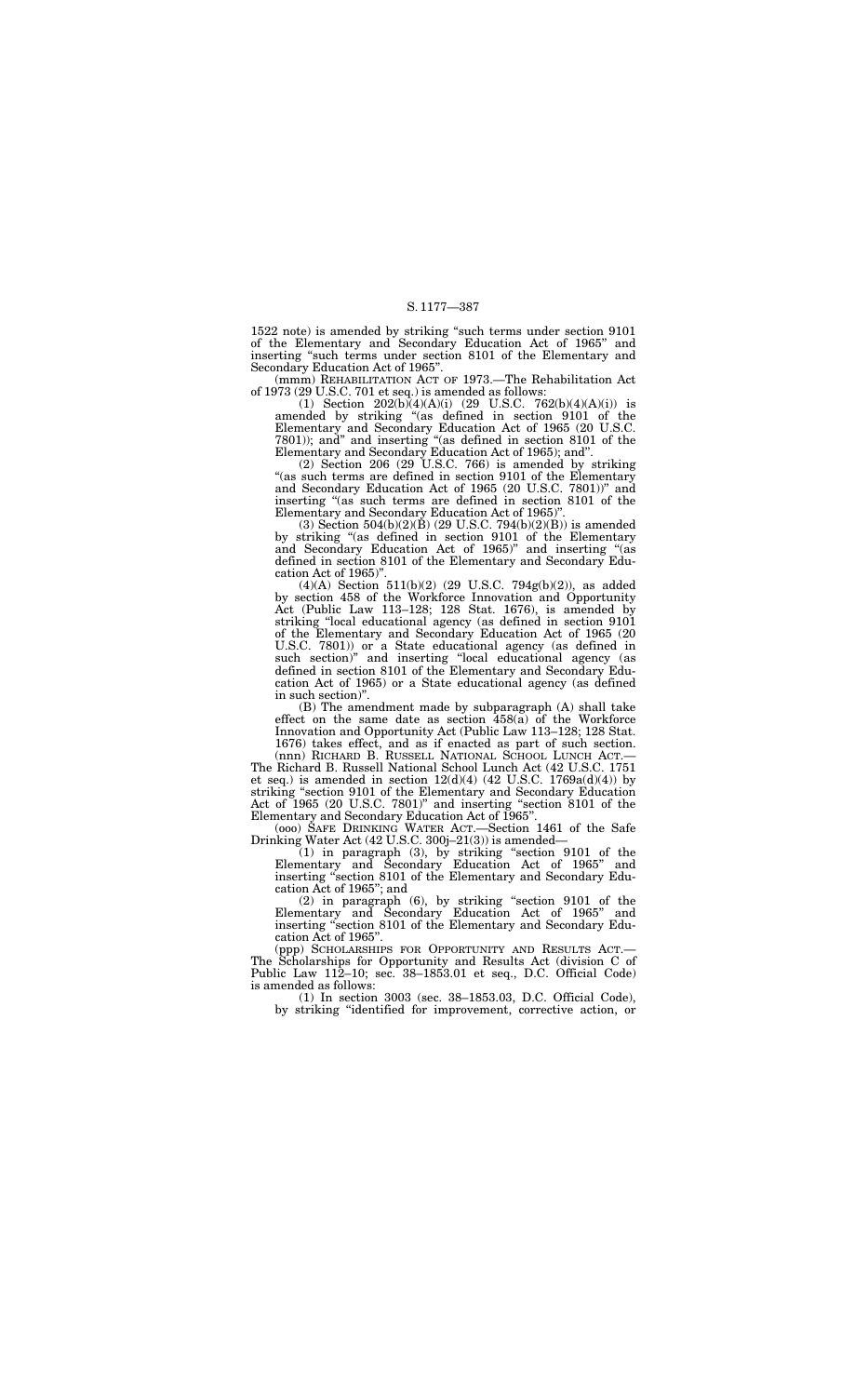restructuring under section 1116 of the Elementary and Secondary Education Act of 1965 (20 U.S.C. 6316)'' and inserting ''implementing comprehensive support and improvement activities or targeted support and improvement activities under section 1111(d) of the Elementary and Secondary Education Act of 1965'

(2) In section 3006(1)(A) (sec. 38–1853.06(1)(A), D.C. Official Code), by striking ''identified for improvement, corrective action, or restructuring under section 1116 of the Elementary and Secondary Education Act of 1965 (20 U.S.C. 6316)'' and inserting "implementing comprehensive support and improvement activities or targeted support and improvement activities under section 1111(d) of the Elementary and Secondary Education Act of 1965''.

(A) in subsection  $(a)(4)(F)$ , by striking "ensures that, with respect to core academic subjects (as such term is defined in section 9101(11) of the Elementary and Secondary Education Act of 1965 (20 U.S.C.  $7801(11)$ )" and inserting ''ensures that, with respect to core academic subjects (as such term was defined in section 9101(11) of the Elementary and Secondary Act of 1965 (20 U.S.C. 7801(11)) on the day before the date of enactment of the Every Student Succeeds Act)''; and

(3) In section 3007 (sec. 38–1853.07, D.C. Official Code)—

(1) Section  $475(1)(G)(ii)(I)$  (42 U.S.C.  $675(1)(G)(ii)(I)$ ) is amended by striking ''local educational agencies (as defined under section 9101 of the Elementary and Secondary Education Act of 1965)'' and inserting ''local educational agencies (as defined under section 8101 of the Elementary and Secondary Education Act of 1965)''.

(2) Section  $2110(c)(9)(B)(v)$  (42 U.S.C. 1397jj(c)(9)(B)(v)) is amended by striking ''as defined under section 9101 of the Elementary and Secondary Education Act of 1965'' and inserting "as defined under section 8101 of the Elementary and Secondary Education Act of 1965".<br>
(rrr) STATE DEPENDENT CARE DEVELOPMENT GRANTS ACT.—

Section 670G(6) of the State Dependent Care Development Grants

(B) in subsection (d), by striking ''identified for improvement, corrective action, or restructuring under section 1116 of the Elementary and Secondary Education Act of 1965 (20 U.S.C. 6316)'' and inserting ''implementing comprehensive support and improvement activities or targeted support and improvement activities under section 1111(d) of the Elementary and Secondary Education Act of 1965''.

(4) In section 3013 (sec. D.C. Code 38–1853.13, D.C. Official Code)—

(A) in paragraph (5), by striking ''section 9101 of the Elementary and Secondary Education Act of 1965 (20 U.S.C. 7801)'' and inserting ''section 8101 of the Elementary and Secondary Education Act of 1965''; and

(B) in paragraph (8), by striking ''section 9101 of the Elementary and Secondary Education Act of 1965 (20 U.S.C. 7801)'' and inserting ''section 8101 of the Elementary and Secondary Education Act of 1965''.

(qqq) SOCIAL SECURITY ACT.—The Social Security Act (42 U.S.C. 301 et seq.) is amended as follows: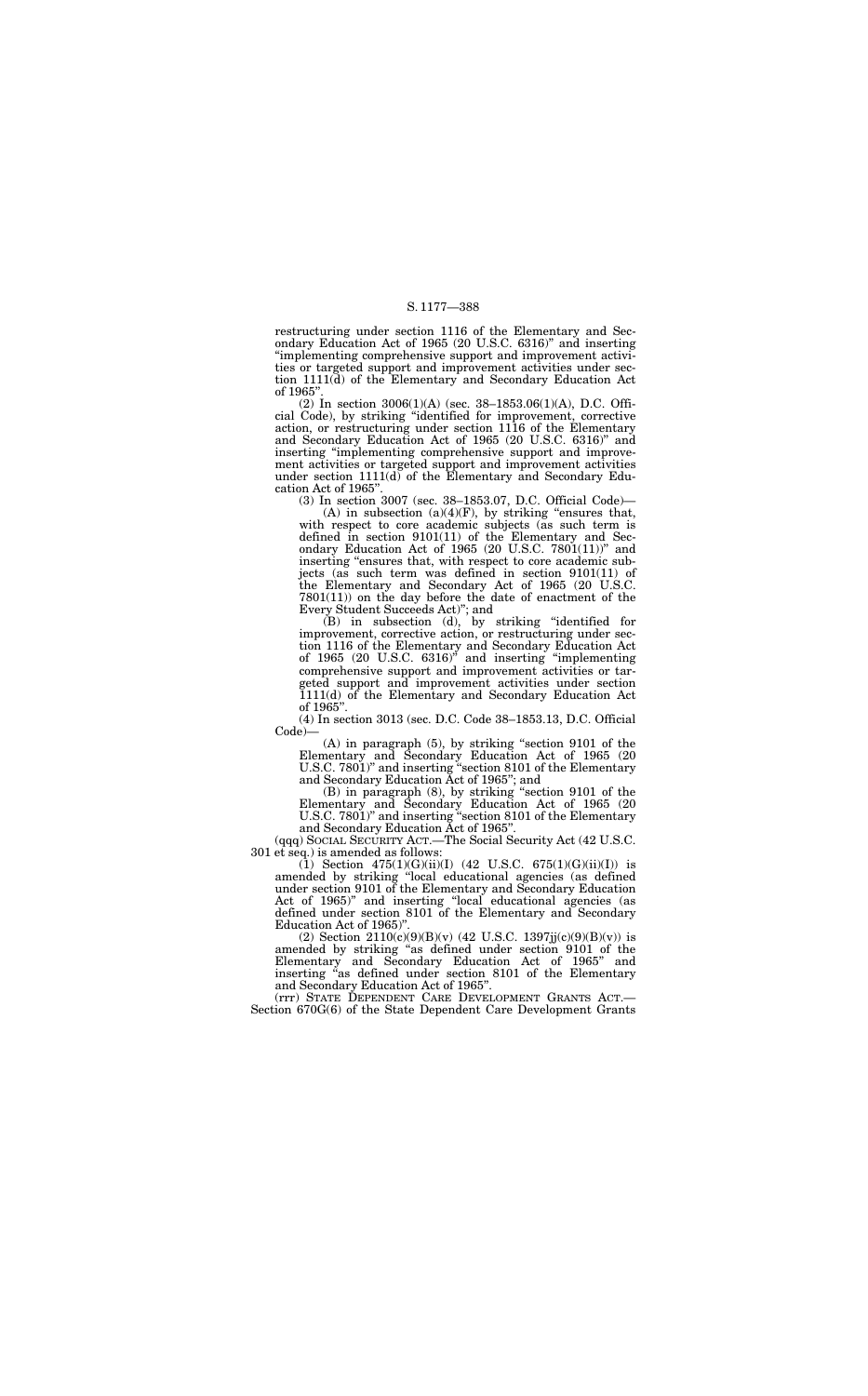Act (42 U.S.C. 9877(6)) is amended by striking "section 9101 of the Elementary and Secondary Education Act of 1965 of the Elementary and Secondary Education Act of 1965'' and inserting ''section 8101 of the Elementary and Secondary Education Act of 1965''.

(1) in subparagraph (D), by striking ''section 9101 of the Elementary and Secondary Education Act of 1965 (20 U.S.C. 7801)'' and inserting ''section 8101 of the Elementary and Secondary Education Act of 1965"

(sss) STEVENSON-WYDLER TECHNOLOGY INNOVATION ACT OF 1980.—Section 5(c)(8) of the Stevenson-Wydler Technology Innovation Act of 1980 (15 U.S.C. 3704(c)(8)) is amended—

 $(2)$  in subparagraph  $(G)$ , by striking "section 9101 of the Elementary and Secondary Education Act of 1965 (20 U.S.C. 7801)'' and inserting ''section 8101 of the Elementary and Secondary Education Act of 1965''; and

(ttt) TELECOMMUNICATIONS ACT OF 1996.—Section  $706(d)(2)$  of the Telecommunications Act of 1996 (47 U.S.C. 1302(d)(2)) is amended by striking ''section 9101 of the Elementary and Secondary Education Act of 1965'' and inserting ''section 8101 of the Elementary and Secondary Education Act of 1965''.

(3) in subparagraph (H), by striking ''section 9101 of the Elementary and Secondary Education Act of 1965 (20 U.S.C. 7801)'' and inserting ''section 8101 of the Elementary and Secondary Education Act of 1965''.

(B) in paragraph  $(3)(C)$ , by striking "section 6211(b) of the Elementary and Secondary Education Act of 1965  $(20 \text{ U.S.C. } 7345(b))$ " and inserting "section  $5211(b)$  of the Elementary and Secondary Education Act of 1965''; and

(uuu) TITLE 10, UNITED STATES CODE.—Title 10, United States Code, is amended as follows:

(1) Section 503 of title 10, United States Code, is amended by striking ''section 9101 of the Elementary and Secondary Education Act of 1965 (20 U.S.C. 7801)" and inserting "section 8101 of the Elementary and Secondary Education Act of 1965''.

(2) Section 1154(a) of title 10, United States Code, is amended—

(A) in paragraph  $(1)$ , by striking "section  $5210(1)$  of the Elementary and Secondary Education Act of 1965 (20 U.S.C.  $7221i(1)$ " and inserting "section 4310 of the Elementary and Secondary Education Act of 1965"

(C) in paragraph (8), by striking ''section 9101 of the Elementary and Secondary Education Act of 1965 (20 U.S.C. 7801)'' and inserting ''section 8101 of the Elementary and Secondary Education Act of 1965''.

(3) Section 2008 of title 10, United States Code, is amended by striking "section 8013(3) of the Elementary and Secondary Education Act of 1965 (20 U.S.C. 7713(3)), or to carry out section 8008 of such Act (20 U.S.C. 7708)" and inserting "section 7013(3) of the Elementary and Secondary Education Act of 1965, or to carry out section 7008 of such Act''.

(4) Section 2194(f)(2) of title 10, United States Code, is amended by striking "section 9101 of the Elementary and Secondary Education Act of 1965 (20 U.S.C. 7801)'' and inserting ''section 8101 of the Elementary and Secondary Education Act of 1965''.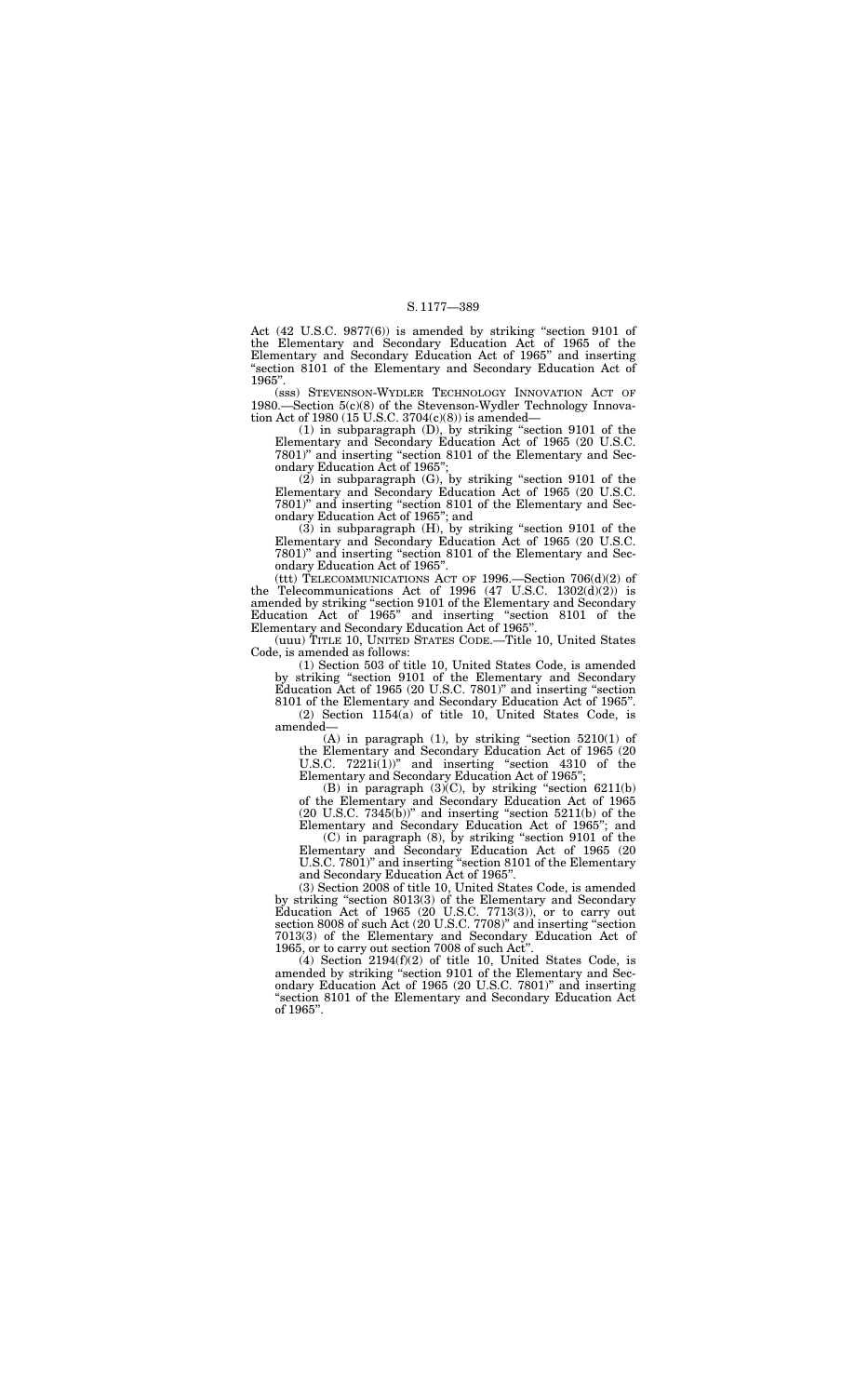(vvv) TITLE 23, UNITED STATES CODE.—Section  $504(d)(4)$  of title 23, United States Code, is amended—

(1) in subparagraph (B), by striking ''section 9101 of the Elementary and Secondary Education Act of 1965 (20 U.S.C. 7801)'' and inserting ''section 8101 of the Elementary and Secondary Education Act of 1965''; and

(www) TITLE 40, UNITED STATES CODE.—Section  $502(c)(3)(C)$ of title 40, United States Code, is amended by striking ''section 8013 of the Elementary and Secondary Education Act of 1965 (20 U.S.C. 7713)'' and inserting ''section 7013 of the Elementary and Secondary Education Act of 1965''.

(2) in subparagraph (C), by striking ''section 9101 of the Elementary and Secondary Education Act of 1965 (20 U.S.C. 7801)'' and inserting ''section 8101 of the Elementary and Secondary Education Act of 1965''.

(A) in paragraph (7), by striking ''section 9101 of the Elementary and Secondary Education Act of 1965'' and inserting ''section 8101 of the Elementary and Secondary Education Act of 1965"

(xxx) TOXIC SUBSTANCES CONTROL ACT.—The Toxic Substances Control Act (15 U.S.C. 2601 et seq.) is amended as follows:

(1) Section 202 (15 U.S.C. 2642) is amended—

(B) in paragraph (9), by striking ''any elementary or secondary school (as defined in section 9101 of the Elementary and Secondary Education Act of 1965)'' and inserting "any elementary school or secondary school (as defined in section 8101 of the Elementary and Secondary Education Act of 1965)''; and

(C) in paragraph (12), by striking ''elementary or secondary school as defined in section 9101 of the Elementary and Secondary Education Act of 1965'' and inserting ''elementary school or secondary school as defined in section 8101 of the Elementary and Secondary Education Act of 1965''.

(2) Section 302(1) (15 U.S.C. 2662(1)) is amended by striking ''section 9101 of the Elementary and Secondary Education Act of 1965'' and inserting ''section 8101 of the Elementary and Secondary Education Act of 1965''.

(yyy) WORKFORCE INNOVATION AND OPPORTUNITY ACT.—The Workforce Innovation and Opportunity Act (29 U.S.C. 3101 et seq.) is amended as follows:

(1) Section 3 (29 U.S.C. 3102) is amended—

(A) in paragraph (34), by striking ''section 9101 of the Elementary and Secondary Education Act of 1965 (20 U.S.C. 7801)" and inserting "section 8101 of the Elementary and Secondary Education Act of 1965''; and

(B) in paragraph (55), by striking ''section 9101 of the Elementary and Secondary Education Act of 1965 (20 U.S.C. 7801)" and inserting "section 8101 of the Elementary and Secondary Education Act of 1965''.

(2) Section  $102(b)(2)(D)(ii)(I)$  (29 U.S.C. 3112(b)(2)(D)(ii)(I)) is amended by striking ''with State-adopted challenging academic content standards, as adopted under section  $1111(b)(1)$ of the Elementary and Secondary Education Act of 1965 (20 U.S.C.  $6311(b)(1)$ <sup>"</sup> and inserting "with challenging State academic standards, as adopted under section  $1111(b)(1)$  of the